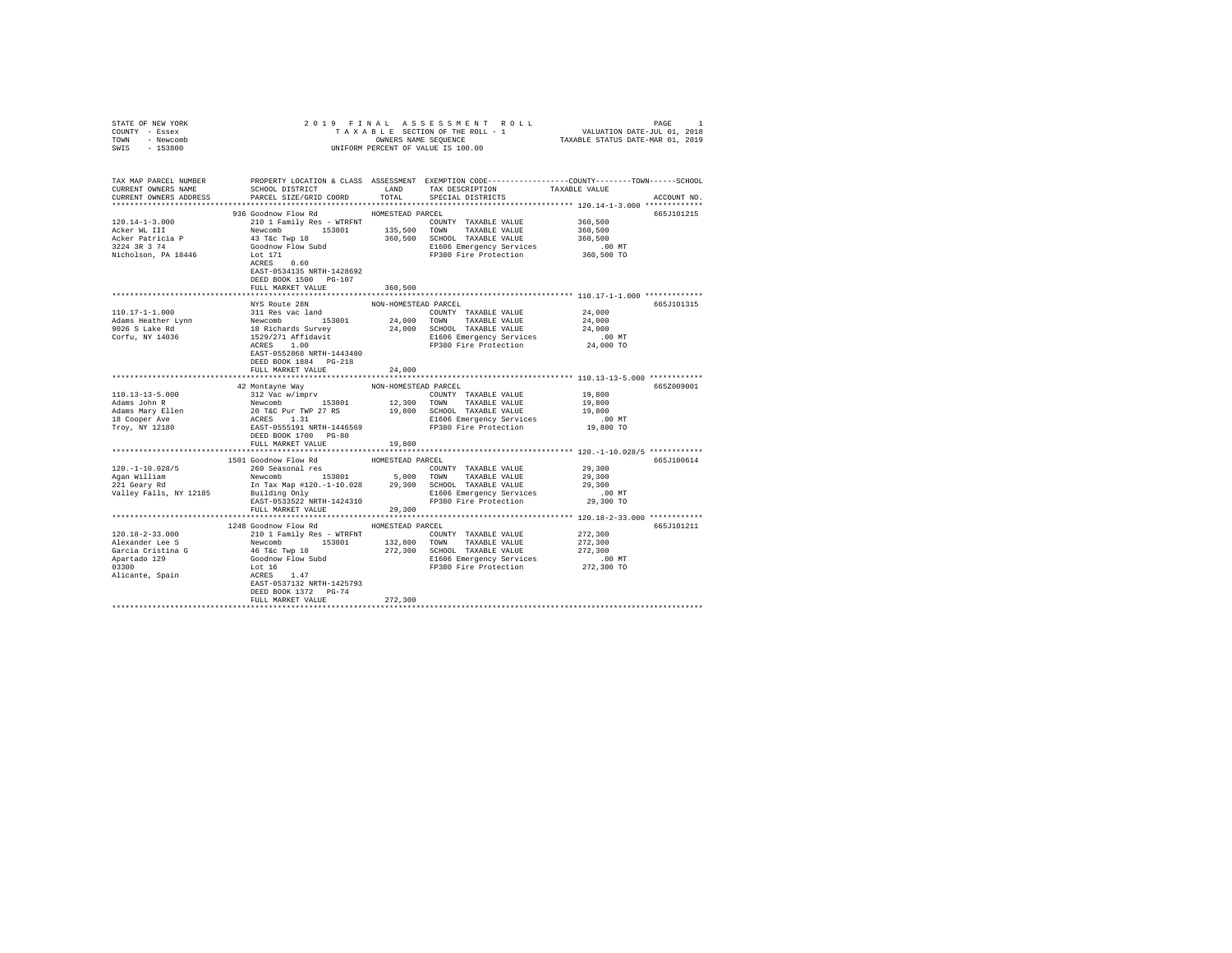| STATE OF NEW YORK | 2019 FINAL ASSESSMENT ROLL         | PAGE                             |
|-------------------|------------------------------------|----------------------------------|
| COUNTY - Essex    | TAXABLE SECTION OF THE ROLL - 1    | VALUATION DATE-JUL 01, 2018      |
| TOWN<br>- Newcomb | OWNERS NAME SEOUENCE               | TAXABLE STATUS DATE-MAR 01, 2019 |
| - 153800<br>SWIS  | UNIFORM PERCENT OF VALUE IS 100.00 |                                  |

| TAX MAP PARCEL NUMBER<br>CURRENT OWNERS NAME                                                                                                                                                                                                         | SCHOOL DISTRICT                |                      | PROPERTY LOCATION & CLASS ASSESSMENT EXEMPTION CODE----------------COUNTY-------TOWN------SCHOOL<br>LAND TAX DESCRIPTION | TAXABLE VALUE                                    |             |
|------------------------------------------------------------------------------------------------------------------------------------------------------------------------------------------------------------------------------------------------------|--------------------------------|----------------------|--------------------------------------------------------------------------------------------------------------------------|--------------------------------------------------|-------------|
| CURRENT OWNERS ADDRESS                                                                                                                                                                                                                               | PARCEL SIZE/GRID COORD         |                      | TOTAL SPECIAL DISTRICTS                                                                                                  |                                                  | ACCOUNT NO. |
|                                                                                                                                                                                                                                                      | 3 Hudson River Rd              | HOMESTEAD PARCEL     |                                                                                                                          |                                                  | 665Z012001  |
|                                                                                                                                                                                                                                                      |                                |                      |                                                                                                                          |                                                  | 0 68,700    |
|                                                                                                                                                                                                                                                      |                                |                      |                                                                                                                          | $25,000$ $59,250$ $59,250$<br>212,000<br>177,750 |             |
|                                                                                                                                                                                                                                                      |                                |                      |                                                                                                                          |                                                  |             |
|                                                                                                                                                                                                                                                      |                                |                      |                                                                                                                          |                                                  |             |
|                                                                                                                                                                                                                                                      |                                |                      |                                                                                                                          |                                                  |             |
|                                                                                                                                                                                                                                                      |                                |                      |                                                                                                                          |                                                  |             |
|                                                                                                                                                                                                                                                      |                                |                      |                                                                                                                          |                                                  |             |
|                                                                                                                                                                                                                                                      |                                |                      |                                                                                                                          |                                                  |             |
|                                                                                                                                                                                                                                                      | NYS Route 28N                  | NON-HOMESTEAD PARCEL |                                                                                                                          |                                                  | 665J178509  |
|                                                                                                                                                                                                                                                      |                                |                      |                                                                                                                          |                                                  |             |
|                                                                                                                                                                                                                                                      |                                |                      |                                                                                                                          |                                                  |             |
|                                                                                                                                                                                                                                                      |                                |                      |                                                                                                                          |                                                  |             |
|                                                                                                                                                                                                                                                      |                                |                      |                                                                                                                          | $.00$ MT                                         |             |
|                                                                                                                                                                                                                                                      |                                |                      |                                                                                                                          | 00 MT.<br>5,300 TO                               |             |
|                                                                                                                                                                                                                                                      |                                |                      |                                                                                                                          |                                                  |             |
|                                                                                                                                                                                                                                                      | FULL MARKET VALUE              | 5,300                |                                                                                                                          |                                                  |             |
|                                                                                                                                                                                                                                                      |                                |                      |                                                                                                                          |                                                  |             |
| 1999 NYS Route 28N<br>1999 NYS Route 28N<br>1999 NYS Route 28N<br>2010 1 Family Res<br>2010 EMI STAR 41834<br>Poulton Jackie<br>2010 EMI STAR 41834<br>Poulton Jackie<br>2010 EMI STAR 41834<br>Poulton Jackie<br>2010 EMI STAR 41834<br>2010 EMI ST |                                |                      |                                                                                                                          |                                                  | 665.T103515 |
|                                                                                                                                                                                                                                                      |                                |                      |                                                                                                                          | $49,100$ $49,100$ $49,100$                       |             |
|                                                                                                                                                                                                                                                      |                                |                      |                                                                                                                          | $\sim$ 0                                         | 49,100      |
|                                                                                                                                                                                                                                                      |                                |                      |                                                                                                                          |                                                  |             |
|                                                                                                                                                                                                                                                      |                                |                      |                                                                                                                          |                                                  |             |
|                                                                                                                                                                                                                                                      |                                |                      |                                                                                                                          |                                                  |             |
|                                                                                                                                                                                                                                                      |                                |                      |                                                                                                                          |                                                  |             |
|                                                                                                                                                                                                                                                      |                                |                      |                                                                                                                          |                                                  |             |
|                                                                                                                                                                                                                                                      |                                |                      |                                                                                                                          |                                                  |             |
|                                                                                                                                                                                                                                                      |                                |                      | FULL MARKET VALUE 98,200 WD380 Water District                                                                            | 98,200 TO M                                      |             |
|                                                                                                                                                                                                                                                      |                                |                      |                                                                                                                          |                                                  |             |
|                                                                                                                                                                                                                                                      | 385 Woodys Rd MOMESTEAD PARCEL |                      |                                                                                                                          |                                                  | 665J101007  |
|                                                                                                                                                                                                                                                      |                                |                      |                                                                                                                          |                                                  |             |
|                                                                                                                                                                                                                                                      |                                |                      |                                                                                                                          |                                                  |             |
|                                                                                                                                                                                                                                                      |                                |                      |                                                                                                                          |                                                  |             |
| $R = 100,000$ $R = 100,000$ $R = 100,000$ $R = 100,000$ $R = 100,000$ $R = 100,000$ $R = 100,000$ $R = 100,000$ $R = 100,000$ $R = 100,000$ $R = 100,000$ $R = 100,000$ $R = 100,000$ $R = 100,000$ $R = 100,000$ $R = 100,000$ $R = 100,000$        |                                |                      |                                                                                                                          |                                                  |             |
|                                                                                                                                                                                                                                                      | ACRES 0.70                     |                      |                                                                                                                          |                                                  |             |
|                                                                                                                                                                                                                                                      |                                |                      |                                                                                                                          |                                                  |             |
|                                                                                                                                                                                                                                                      | EAST-0525382 NRTH-1428059      |                      |                                                                                                                          |                                                  |             |
|                                                                                                                                                                                                                                                      | DEED BOOK 1884 PG-181          |                      |                                                                                                                          |                                                  |             |
|                                                                                                                                                                                                                                                      | FULL MARKET VALUE              | 170,000              |                                                                                                                          |                                                  |             |
|                                                                                                                                                                                                                                                      | 1172 Goodnow Flow Rd           | HOMESTEAD PARCEL     |                                                                                                                          |                                                  | 665J104904  |
|                                                                                                                                                                                                                                                      |                                |                      |                                                                                                                          |                                                  |             |
|                                                                                                                                                                                                                                                      |                                |                      |                                                                                                                          |                                                  |             |
|                                                                                                                                                                                                                                                      |                                |                      |                                                                                                                          |                                                  |             |
|                                                                                                                                                                                                                                                      |                                |                      |                                                                                                                          |                                                  |             |
|                                                                                                                                                                                                                                                      |                                |                      |                                                                                                                          |                                                  |             |
|                                                                                                                                                                                                                                                      |                                |                      |                                                                                                                          |                                                  |             |
|                                                                                                                                                                                                                                                      | EAST-0538438 NRTH-1425896      |                      |                                                                                                                          |                                                  |             |
|                                                                                                                                                                                                                                                      | DEED BOOK 1786 PG-61           |                      |                                                                                                                          |                                                  |             |
|                                                                                                                                                                                                                                                      | FULL MARKET VALUE              | 373,700              |                                                                                                                          |                                                  |             |
|                                                                                                                                                                                                                                                      |                                |                      |                                                                                                                          |                                                  |             |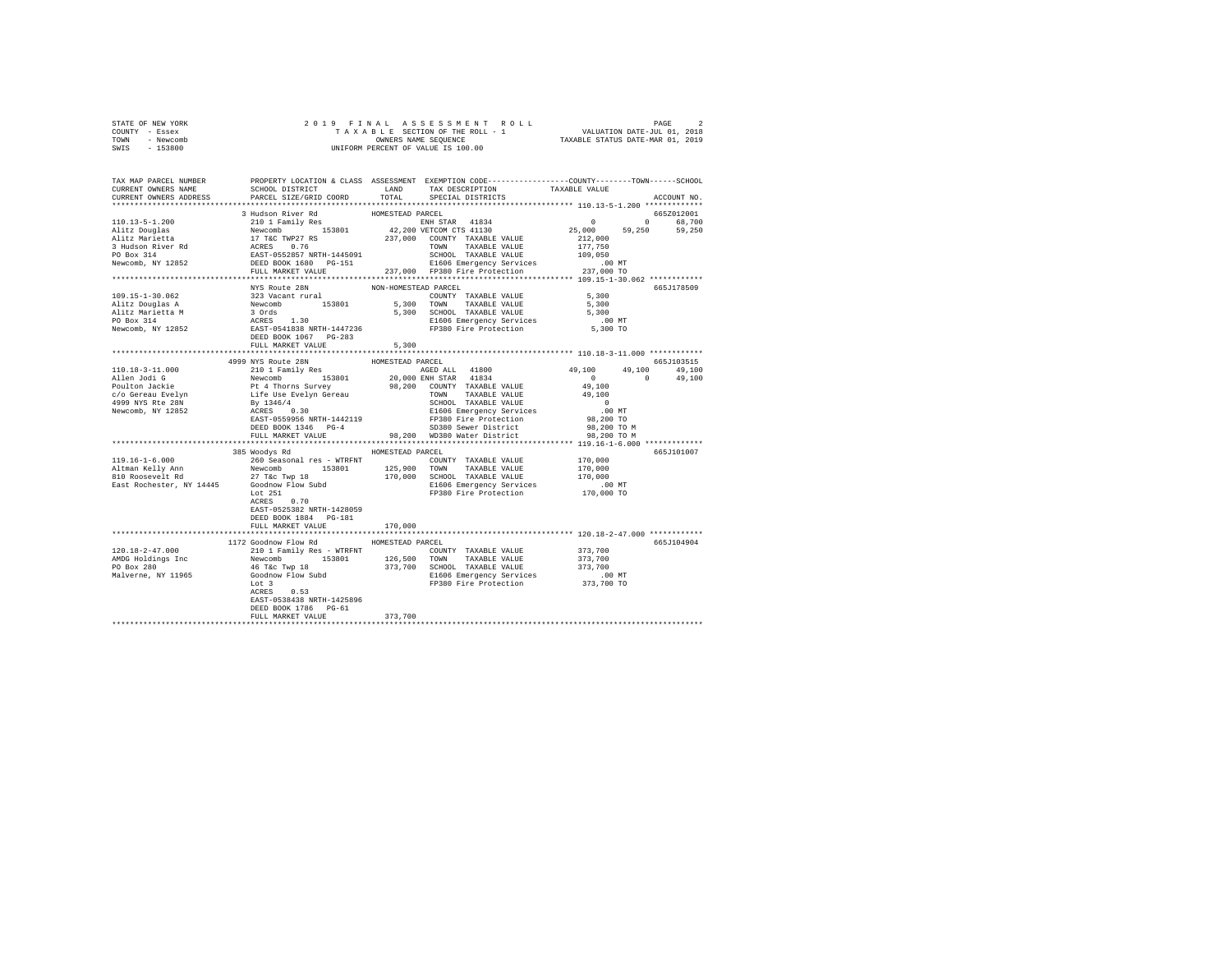| COUNTY - Essex<br>TOWN<br>- Newcomb<br>SWIS<br>$-153800$                                                                                                              | OWNERS NAME SEQUENCE<br>UNIFORM PERCENT OF VALUE IS 100.00                                 |                  | TAXABLE SECTION OF THE ROLL - 1                                               | VALUATION DATE-JUL 01, 2018<br>TAXABLE STATUS DATE-MAR 01, 2019 |             |
|-----------------------------------------------------------------------------------------------------------------------------------------------------------------------|--------------------------------------------------------------------------------------------|------------------|-------------------------------------------------------------------------------|-----------------------------------------------------------------|-------------|
| TAX MAP PARCEL NUMBER PROPERTY LOCATION & CLASS ASSESSMENT EXEMPTION CODE--------------COUNTY-------TOWN------SCHOOL<br>CURRENT OWNERS NAME<br>CURRENT OWNERS ADDRESS | SCHOOL DISTRICT<br>PARCEL SIZE/GRID COORD                                                  | LAND<br>TOTAL    | TAX DESCRIPTION<br>SPECIAL DISTRICTS                                          | TAXABLE VALUE                                                   | ACCOUNT NO. |
|                                                                                                                                                                       | 5422 NYS Route 28N                                                                         | HOMESTEAD PARCEL |                                                                               |                                                                 | 665J106512  |
| 109.16-2-31.000                                                                                                                                                       | 210 1 Family Res - WTRFNT                                                                  |                  | COUNTY TAXABLE VALUE                                                          | 259,000                                                         |             |
| ANCOLE LLC                                                                                                                                                            | 153801                                                                                     | 178,000          | TOWN<br>TAXABLE VALUE                                                         | 259,000                                                         |             |
| ANCOLE LLC<br>1 Maddy Grove Rd                                                                                                                                        | Newcomb<br>16 Richards                                                                     | 259,000          | SCHOOL TAXABLE VALUE                                                          | 259,000                                                         |             |
| Greenfield, NY 12933                                                                                                                                                  | 2019 BAR Decision<br>ACRES 2.45                                                            |                  | E1606 Emergency Services                                                      | 00 MT.<br>259,000 TO                                            |             |
|                                                                                                                                                                       | EAST-0550657 NRTH-1446448<br>DEED BOOK 1829 PG-96<br>FULL MARKET VALUE                     | 259,000          | FP380 Fire Protection                                                         |                                                                 |             |
|                                                                                                                                                                       |                                                                                            |                  |                                                                               |                                                                 |             |
|                                                                                                                                                                       | 1218 Goodnow Flow Rd                                                                       | HOMESTEAD PARCEL |                                                                               |                                                                 | 665J100315  |
| $120.18 - 2 - 39.040$                                                                                                                                                 | 260 Seasonal res - WTRFNT                                                                  |                  | COUNTY TAXABLE VALUE                                                          | 195,800                                                         |             |
| Andrews Adirondack Camp Trust Newcomb 153801                                                                                                                          |                                                                                            | 161,900 TOWN     | TAXABLE VALUE                                                                 | 195,800                                                         |             |
| $c/o$ Henry Andrews $46$ T&c Twp 18                                                                                                                                   |                                                                                            | 195,800          | SCHOOL TAXABLE VALUE                                                          | 195,800                                                         |             |
| 4735 Creek Rd                                                                                                                                                         |                                                                                            |                  | E1606 Emergency Services .00 MT<br>FP380 Fire Protection  195,800 TO          |                                                                 |             |
| Lewiston, NY 14092 Lots 9 & 10                                                                                                                                        | Goodnow Flow Subd<br>Lots 9 & 10<br>ACRES 1.82<br>ACRES 1.82                               |                  |                                                                               |                                                                 |             |
| PRIOR OWNER ON 3/01/2019 EAST-0537688 NRTH-1425463                                                                                                                    |                                                                                            |                  |                                                                               |                                                                 |             |
| Andrews Adirondack Camp Trust DEED BOOK 1950 PG-55                                                                                                                    | FULL MARKET VALUE                                                                          | 195,800          |                                                                               |                                                                 |             |
|                                                                                                                                                                       |                                                                                            |                  |                                                                               |                                                                 |             |
|                                                                                                                                                                       | 56 Perch Pond Ln                                                                           | HOMESTEAD PARCEL |                                                                               |                                                                 | 665J100613  |
| $110. - 3 - 10.000$                                                                                                                                                   | 210 1 Family Res                                                                           |                  | COUNTY TAXABLE VALUE                                                          | 111,400                                                         |             |
| Ann B Knox Cabin LLC<br>c/o Ann Velletri                                                                                                                              | Newcomb 153801 40,200<br>15 Tac Twp 46 111,400<br>ACRES 10.15<br>EAST-0577071 NRTH-1445112 |                  | TOWN<br>TAXABLE VALUE                                                         | 111,400                                                         |             |
|                                                                                                                                                                       |                                                                                            |                  | SCHOOL TAXABLE VALUE                                                          | 111,400                                                         |             |
| 6208 Winnebago Rd<br>Bethesda, MD 20816                                                                                                                               |                                                                                            |                  | E1606 Emergency Services<br>FP380 Fire Protection<br>E1606 Emergency Services | .00 MT                                                          |             |
|                                                                                                                                                                       | DEED BOOK 1788    PG-307                                                                   |                  |                                                                               | 111,400 TO                                                      |             |
|                                                                                                                                                                       | FULL MARKET VALUE                                                                          | 111,400          |                                                                               |                                                                 |             |
|                                                                                                                                                                       |                                                                                            |                  |                                                                               |                                                                 |             |
|                                                                                                                                                                       | 32 Bennett Ln                                                                              | HOMESTEAD PARCEL |                                                                               |                                                                 | 665J100401  |
| $120.18 - 2 - 22.000$                                                                                                                                                 | 210 1 Family Res - WTRFNT                                                                  |                  | COUNTY TAXABLE VALUE                                                          | 247.900                                                         |             |
|                                                                                                                                                                       |                                                                                            | 136,900          | TOWN<br>TAXABLE VALUE                                                         | 247.900                                                         |             |
| 120.18-2-22.000 ---<br>Anspach John E Trust Mewcomb 153801<br>Anspach Harriet A Trust 46 T&c Twp 18<br>20 Ric Meadow Ln Goodnow Flow Subd                             |                                                                                            |                  | 247,900 SCHOOL TAXABLE VALUE<br>E1606 Emergency Services                      | 247.900                                                         |             |
| Poughkeepsie, NY 12601                                                                                                                                                | $_{\text{Lot}}$ 27                                                                         |                  | FP380 Fire Protection                                                         | .00MT<br>247,900 TO                                             |             |
|                                                                                                                                                                       | ACRES<br>1.60                                                                              |                  |                                                                               |                                                                 |             |
|                                                                                                                                                                       | EAST-0536108 NRTH-1426362                                                                  |                  |                                                                               |                                                                 |             |
|                                                                                                                                                                       | DEED BOOK 1842 PG-94                                                                       |                  |                                                                               |                                                                 |             |
|                                                                                                                                                                       | FULL MARKET VALUE<br>***************************                                           | 247,900          |                                                                               |                                                                 |             |
|                                                                                                                                                                       |                                                                                            |                  |                                                                               |                                                                 |             |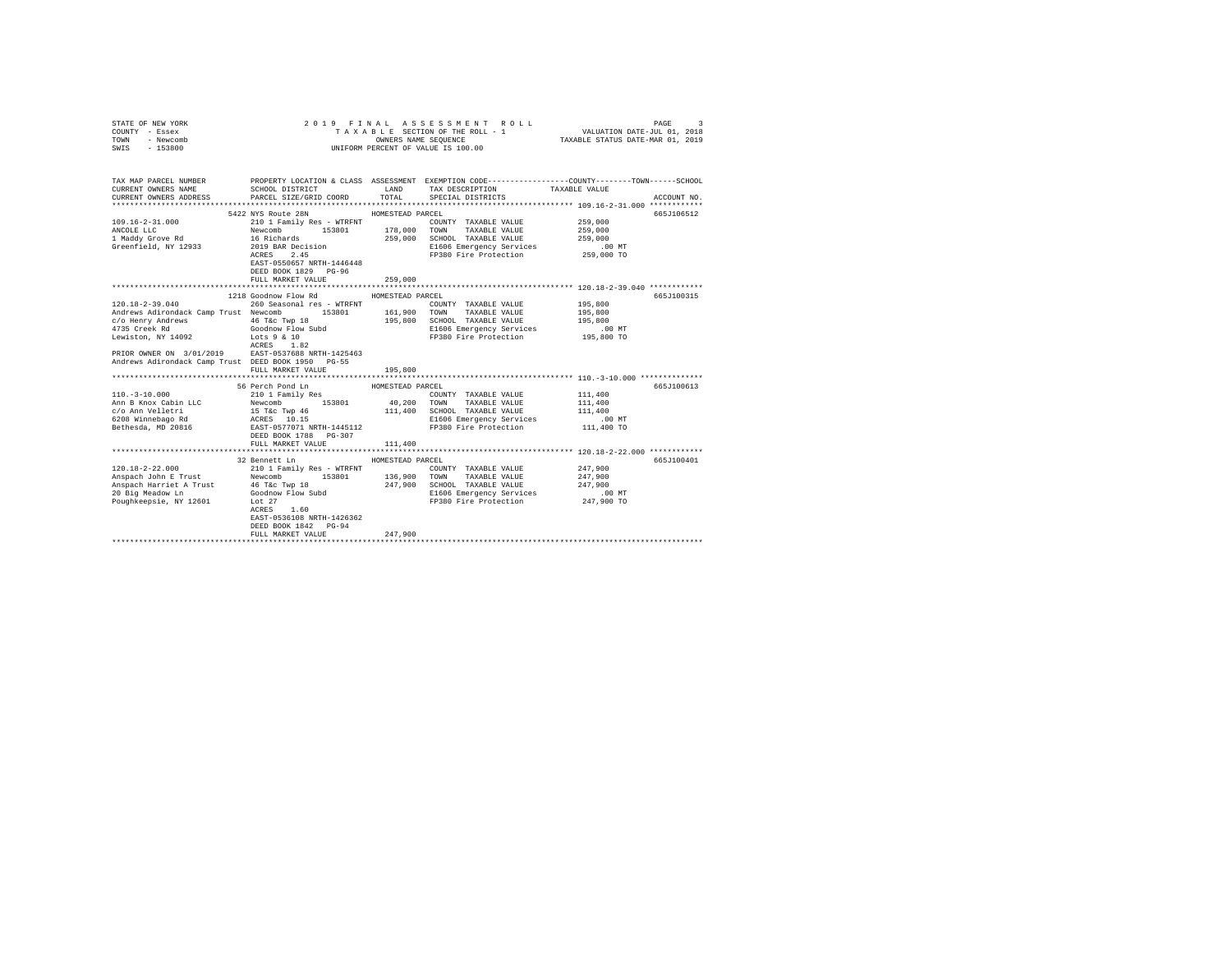| STATE OF NEW YORK | 2019 FINAL ASSESSMENT ROLL         | PAGE                             |
|-------------------|------------------------------------|----------------------------------|
| COUNTY - Essex    | TAXABLE SECTION OF THE ROLL - 1    | VALUATION DATE-JUL 01, 2018      |
| TOWN<br>- Newcomb | OWNERS NAME SEOUENCE               | TAXABLE STATUS DATE-MAR 01, 2019 |
| - 153800<br>SWIS  | UNIFORM PERCENT OF VALUE IS 100.00 |                                  |

| TAX MAP PARCEL NUMBER<br>CURRENT OWNERS NAME | SCHOOL DISTRICT                     LAND        TAX DESCRIPTION                TAXABLE VALUE                                                                                                                                            |                      |                                   | PROPERTY LOCATION & CLASS ASSESSMENT EXEMPTION CODE---------------COUNTY-------TOWN------SCHOOL |
|----------------------------------------------|-----------------------------------------------------------------------------------------------------------------------------------------------------------------------------------------------------------------------------------------|----------------------|-----------------------------------|-------------------------------------------------------------------------------------------------|
| CURRENT OWNERS ADDRESS                       | PARCEL SIZE/GRID COORD                                                                                                                                                                                                                  |                      | TOTAL SPECIAL DISTRICTS           | ACCOUNT NO.                                                                                     |
|                                              |                                                                                                                                                                                                                                         | HOMESTEAD PARCEL     |                                   | 665J100814                                                                                      |
|                                              | 111 Marcy Ln                                                                                                                                                                                                                            |                      |                                   | $0 \t 30,000$                                                                                   |
|                                              |                                                                                                                                                                                                                                         |                      |                                   |                                                                                                 |
|                                              |                                                                                                                                                                                                                                         |                      |                                   |                                                                                                 |
|                                              |                                                                                                                                                                                                                                         |                      |                                   |                                                                                                 |
|                                              |                                                                                                                                                                                                                                         |                      |                                   |                                                                                                 |
|                                              |                                                                                                                                                                                                                                         |                      |                                   |                                                                                                 |
|                                              |                                                                                                                                                                                                                                         |                      |                                   |                                                                                                 |
|                                              |                                                                                                                                                                                                                                         |                      |                                   |                                                                                                 |
|                                              |                                                                                                                                                                                                                                         |                      |                                   |                                                                                                 |
|                                              | Chaisson Rd                                                                                                                                                                                                                             | NON-HOMESTEAD PARCEL |                                   | 665J180019                                                                                      |
|                                              |                                                                                                                                                                                                                                         |                      |                                   |                                                                                                 |
|                                              |                                                                                                                                                                                                                                         |                      |                                   |                                                                                                 |
|                                              |                                                                                                                                                                                                                                         |                      |                                   |                                                                                                 |
|                                              |                                                                                                                                                                                                                                         |                      |                                   |                                                                                                 |
|                                              |                                                                                                                                                                                                                                         |                      |                                   |                                                                                                 |
|                                              |                                                                                                                                                                                                                                         |                      |                                   |                                                                                                 |
|                                              |                                                                                                                                                                                                                                         |                      |                                   |                                                                                                 |
|                                              |                                                                                                                                                                                                                                         |                      |                                   |                                                                                                 |
|                                              | 151 Marcy Ln                                                                                                                                                                                                                            | HOMESTEAD PARCEL     |                                   | 665J100205                                                                                      |
|                                              |                                                                                                                                                                                                                                         |                      |                                   |                                                                                                 |
|                                              |                                                                                                                                                                                                                                         |                      |                                   |                                                                                                 |
|                                              |                                                                                                                                                                                                                                         |                      |                                   |                                                                                                 |
|                                              | 110.17-3-3.033<br>Armstrong James L. 210 1 Family Res (2008) TOWEY TAXABLE VALUE 85,900<br>Armstrong James L. Pewcomb 153801 36,800 TOWN TAXABLE VALUE 85,900<br>2 Taylor Ave RCRES 6.79<br>2 Taylor Ave RCRES 6.79<br>Cortlandt Manor, |                      |                                   |                                                                                                 |
|                                              |                                                                                                                                                                                                                                         |                      |                                   |                                                                                                 |
|                                              |                                                                                                                                                                                                                                         |                      |                                   |                                                                                                 |
|                                              |                                                                                                                                                                                                                                         |                      |                                   |                                                                                                 |
|                                              |                                                                                                                                                                                                                                         |                      |                                   |                                                                                                 |
|                                              | 154 Marcy Ln                                                                                                                                                                                                                            | HOMESTEAD PARCEL     |                                   | 665J104306                                                                                      |
|                                              |                                                                                                                                                                                                                                         |                      |                                   |                                                                                                 |
|                                              |                                                                                                                                                                                                                                         |                      |                                   |                                                                                                 |
|                                              |                                                                                                                                                                                                                                         |                      |                                   |                                                                                                 |
|                                              |                                                                                                                                                                                                                                         |                      |                                   |                                                                                                 |
|                                              |                                                                                                                                                                                                                                         |                      |                                   |                                                                                                 |
|                                              |                                                                                                                                                                                                                                         |                      |                                   |                                                                                                 |
|                                              | DEED BOOK 1382 PG-300                                                                                                                                                                                                                   |                      | WD380 Water District 129,300 TO M |                                                                                                 |
|                                              |                                                                                                                                                                                                                                         |                      |                                   |                                                                                                 |
|                                              |                                                                                                                                                                                                                                         |                      |                                   |                                                                                                 |
|                                              | 1728 Goodnow Flow Rd                                                                                                                                                                                                                    | HOMESTEAD PARCEL     |                                   | 665J100404                                                                                      |
|                                              |                                                                                                                                                                                                                                         |                      |                                   |                                                                                                 |
|                                              |                                                                                                                                                                                                                                         |                      |                                   |                                                                                                 |
|                                              |                                                                                                                                                                                                                                         |                      |                                   |                                                                                                 |
|                                              |                                                                                                                                                                                                                                         |                      |                                   |                                                                                                 |
|                                              |                                                                                                                                                                                                                                         |                      |                                   |                                                                                                 |
|                                              |                                                                                                                                                                                                                                         |                      |                                   |                                                                                                 |
|                                              |                                                                                                                                                                                                                                         |                      |                                   |                                                                                                 |
|                                              |                                                                                                                                                                                                                                         |                      |                                   |                                                                                                 |
|                                              |                                                                                                                                                                                                                                         |                      |                                   |                                                                                                 |
|                                              |                                                                                                                                                                                                                                         |                      |                                   |                                                                                                 |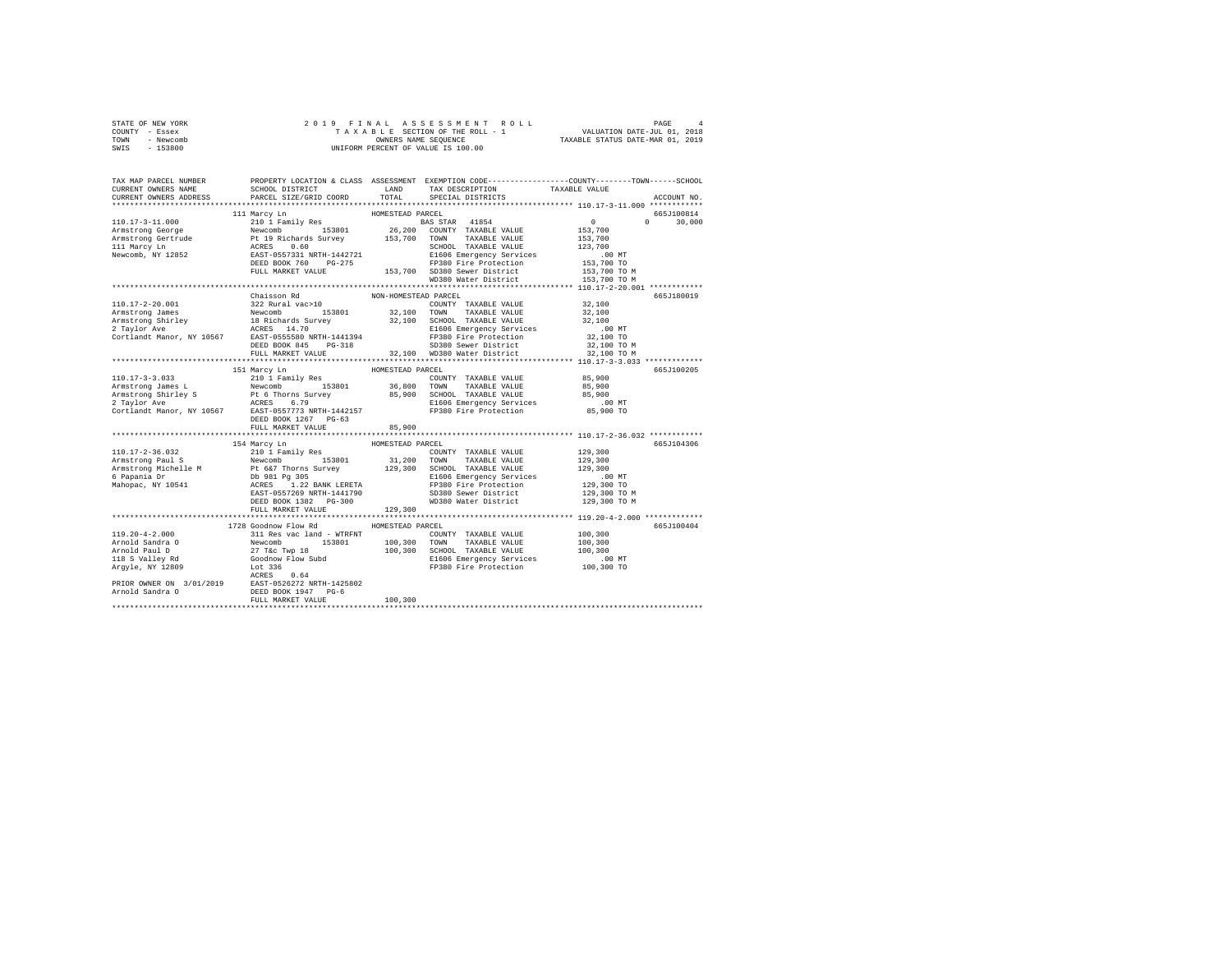| STATE OF NEW YORK<br>COUNTY - Essex<br>TOWN - Newcomb<br>SWIS - 153800                                                                                                                                                                                                                                                                                                                         |                                                                                                                           |                                           | 2019 FINAL ASSESSMENT ROLL<br>9 FINAL ASSESSMENT ROLL (1996) PAGE 5<br>TAXABLE SECTION OF THE ROLL - 1 VALUATION DATE-JUL (1901)<br>TAXABLE STATUS DATE-MAR 01, 2019<br>UNIFORM PERCENT OF VALUE IS 100.00 |                                              |                             |
|------------------------------------------------------------------------------------------------------------------------------------------------------------------------------------------------------------------------------------------------------------------------------------------------------------------------------------------------------------------------------------------------|---------------------------------------------------------------------------------------------------------------------------|-------------------------------------------|------------------------------------------------------------------------------------------------------------------------------------------------------------------------------------------------------------|----------------------------------------------|-----------------------------|
| TAX MAP PARCEL NUMBER                                                                                                                                                                                                                                                                                                                                                                          |                                                                                                                           |                                           | PROPERTY LOCATION & CLASS ASSESSMENT EXEMPTION CODE---------------COUNTY-------TOWN-----SCHOOL                                                                                                             |                                              | ACCOUNT NO.                 |
| $119.20 - 4 - 3.000$                                                                                                                                                                                                                                                                                                                                                                           | 1724 Goodnow Flow Rd MOMESTEAD PARCEL                                                                                     |                                           | 260 Seasonal res - WTRFNT COUNTY TAXABLE VALUE                                                                                                                                                             | 161,200<br>161,200<br>161,200                | 665.7105403                 |
| Arnold Sandra O<br>$109.16 - 4 - 7.000$<br>Audino Anthony<br>5461 NYS Route 28N<br>Newcomb, NY 12852                                                                                                                                                                                                                                                                                           | 5461 NYS Route 28N<br>210 1 Family Res<br>EAST-0549821 NRTH-1445975<br>DEED BOOK 1780 PG-255<br>FULL MARKET VALUE 205,300 | HOMESTEAD PARCEL                          | $\begin{tabular}{llllll} \textbf{COUNTY} & \textbf{TAXABLE} & \textbf{VALUE} & \textbf{205,300} \end{tabular}$                                                                                             |                                              | 665J103706                  |
|                                                                                                                                                                                                                                                                                                                                                                                                | 35 Sanford Ln MOMESTEAD PARCEL                                                                                            |                                           |                                                                                                                                                                                                            |                                              | 665J101004                  |
| $\begin{tabular}{l c c c c c} \multicolumn{3}{c}{\textbf{120.17--3--3.000}} & \multicolumn{3}{c}{\textbf{11}~\textbf{Range}~\textbf{Bay}} & \multicolumn{3}{c}{\textbf{140}~\textbf{Model}~\textbf{Max}~\textbf{EXLSE}} & \multicolumn{3}{c}{\textbf{140}~\textbf{140}~\textbf{M} & \multicolumn{3}{c}{\textbf{140}~\textbf{140}~\textbf{140}~\textbf{140}~\textbf{140}~\textbf{140}~\textbf{$ | 71 Beaver Bay MOMESTEAD PARCEL<br>EAST-0528118 NRTH-1426733<br>DEED BOOK 1471   PG-262                                    |                                           |                                                                                                                                                                                                            | $\overline{0}$                               | 665J106501<br>$0 \t 30,000$ |
|                                                                                                                                                                                                                                                                                                                                                                                                | FULL MARKET VALUE<br>Johnson Rd<br>DEED BOOK 971 PG-109<br>FULL MARKET VALUE                                              | 287,100<br>NON-HOMESTEAD PARCEL<br>30,200 | *******************************                                                                                                                                                                            | *************** 109.16-2-8.100 ************* | 665.T103911                 |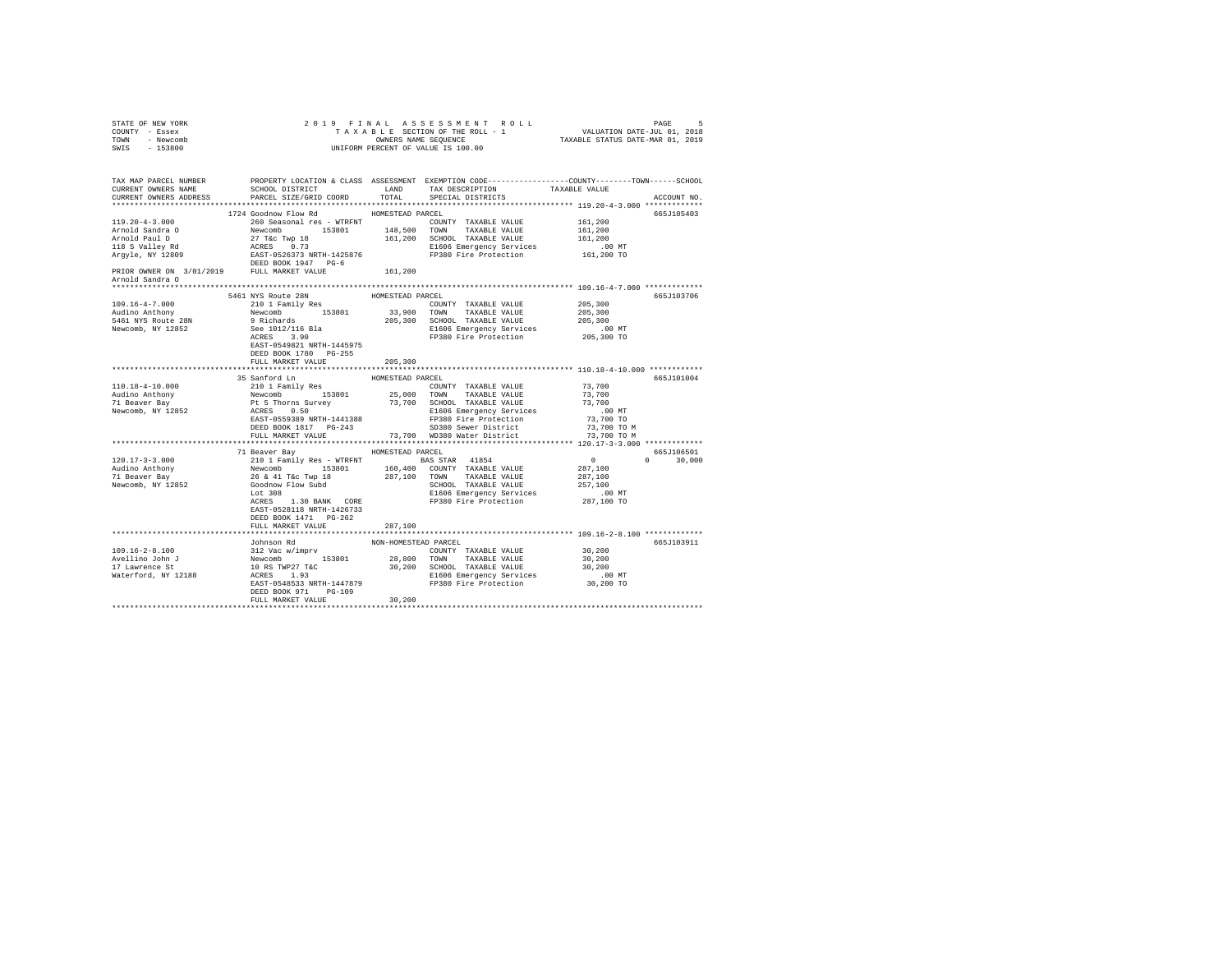| COUNTY - Essex<br>TOWN<br>- Newcomb<br>SWIS - 153800 | UNIFORM PERCENT OF VALUE IS 100.00                               |                                                                                                                                                                                                                                                                                                                                                                                                                                                                                                      |                           |                                                               |       |       |       |       |       |       |       |       |       |                       |                       |                                      |                           |                                                               |                                                   |
|------------------------------------------------------|------------------------------------------------------------------|------------------------------------------------------------------------------------------------------------------------------------------------------------------------------------------------------------------------------------------------------------------------------------------------------------------------------------------------------------------------------------------------------------------------------------------------------------------------------------------------------|---------------------------|---------------------------------------------------------------|-------|-------|-------|-------|-------|-------|-------|-------|-------|-----------------------|-----------------------|--------------------------------------|---------------------------|---------------------------------------------------------------|---------------------------------------------------|
| CURRENT OWNERS NAME<br>CURRENT OWNERS ADDRESS        | PARCEL SIZE/GRID COORD                                           | TAX MAP PARCEL NUMBER PROPERTY LOCATION & CLASS ASSESSMENT EXEMPTION CODE--------------COUNTY-------TOWN------SCHOOL<br>SCHOOL DISTRICT                       LAND        TAX DESCRIPTION                  TAXABLE VALUE<br>TOTAL SPECIAL DISTRICTS                                                                                                                                                                                                                                                  | ACCOUNT NO.               |                                                               |       |       |       |       |       |       |       |       |       |                       |                       |                                      |                           |                                                               |                                                   |
|                                                      | 5348 NYS Route 28N                                               | HOMESTEAD PARCEL                                                                                                                                                                                                                                                                                                                                                                                                                                                                                     | 665J106103                |                                                               |       |       |       |       |       |       |       |       |       |                       |                       |                                      |                           |                                                               |                                                   |
|                                                      |                                                                  |                                                                                                                                                                                                                                                                                                                                                                                                                                                                                                      |                           |                                                               |       |       |       |       |       |       |       |       |       |                       |                       |                                      |                           |                                                               |                                                   |
|                                                      |                                                                  |                                                                                                                                                                                                                                                                                                                                                                                                                                                                                                      |                           |                                                               |       |       |       |       |       |       |       |       |       |                       |                       |                                      |                           |                                                               |                                                   |
|                                                      |                                                                  |                                                                                                                                                                                                                                                                                                                                                                                                                                                                                                      |                           |                                                               |       |       |       |       |       |       |       |       |       |                       |                       |                                      |                           |                                                               |                                                   |
|                                                      |                                                                  |                                                                                                                                                                                                                                                                                                                                                                                                                                                                                                      |                           |                                                               |       |       |       |       |       |       |       |       |       |                       |                       |                                      |                           |                                                               |                                                   |
|                                                      | DEED BOOK 1628 PG-134                                            |                                                                                                                                                                                                                                                                                                                                                                                                                                                                                                      |                           |                                                               |       |       |       |       |       |       |       |       |       |                       |                       |                                      |                           |                                                               |                                                   |
|                                                      | FULL MARKET VALUE                                                | 128,800                                                                                                                                                                                                                                                                                                                                                                                                                                                                                              |                           |                                                               |       |       |       |       |       |       |       |       |       |                       |                       |                                      |                           |                                                               |                                                   |
|                                                      |                                                                  |                                                                                                                                                                                                                                                                                                                                                                                                                                                                                                      |                           |                                                               |       |       |       |       |       |       |       |       |       |                       |                       |                                      |                           |                                                               |                                                   |
|                                                      | 155 Marcy Ln                                                     | HOMESTEAD PARCEL                                                                                                                                                                                                                                                                                                                                                                                                                                                                                     | 665J100901                |                                                               |       |       |       |       |       |       |       |       |       |                       |                       |                                      |                           |                                                               |                                                   |
|                                                      |                                                                  |                                                                                                                                                                                                                                                                                                                                                                                                                                                                                                      | $0 \t30,000$              |                                                               |       |       |       |       |       |       |       |       |       |                       |                       |                                      |                           |                                                               |                                                   |
|                                                      |                                                                  |                                                                                                                                                                                                                                                                                                                                                                                                                                                                                                      |                           |                                                               |       |       |       |       |       |       |       |       |       |                       |                       |                                      |                           |                                                               |                                                   |
|                                                      |                                                                  |                                                                                                                                                                                                                                                                                                                                                                                                                                                                                                      |                           |                                                               |       |       |       |       |       |       |       |       |       |                       |                       |                                      |                           |                                                               |                                                   |
|                                                      |                                                                  |                                                                                                                                                                                                                                                                                                                                                                                                                                                                                                      |                           |                                                               |       |       |       |       |       |       |       |       |       |                       |                       |                                      |                           |                                                               |                                                   |
|                                                      |                                                                  |                                                                                                                                                                                                                                                                                                                                                                                                                                                                                                      |                           |                                                               |       |       |       |       |       |       |       |       |       |                       |                       |                                      |                           |                                                               |                                                   |
|                                                      |                                                                  |                                                                                                                                                                                                                                                                                                                                                                                                                                                                                                      | 109,700 TO M              |                                                               |       |       |       |       |       |       |       |       |       |                       |                       |                                      |                           |                                                               |                                                   |
|                                                      |                                                                  | WD380 Water District 109,700 TO M                                                                                                                                                                                                                                                                                                                                                                                                                                                                    |                           |                                                               |       |       |       |       |       |       |       |       |       |                       |                       |                                      |                           |                                                               |                                                   |
|                                                      |                                                                  |                                                                                                                                                                                                                                                                                                                                                                                                                                                                                                      |                           |                                                               |       |       |       |       |       |       |       |       |       |                       |                       |                                      |                           |                                                               |                                                   |
|                                                      | 58 Chaisson Rd                                                   | HOMESTEAD PARCEL                                                                                                                                                                                                                                                                                                                                                                                                                                                                                     | 665J106904                |                                                               |       |       |       |       |       |       |       |       |       |                       |                       |                                      |                           |                                                               |                                                   |
| 110.17-2-47.000                                      | b8 Chaisson Rd<br>210 1 Family Res                               | AGED ALL 41800                                                                                                                                                                                                                                                                                                                                                                                                                                                                                       |                           |                                                               |       |       |       |       |       |       |       |       |       |                       |                       |                                      |                           |                                                               |                                                   |
|                                                      |                                                                  | $\n\n\nBailley-Anello Jaime\nNeu c\nNeu c\nNeu c\nNeu c\nNeu c\nNeu c\nNeu c\nNeu c\nNeu c\nNeu c\n\n\nBeialley-Anello Jaime\nPE 18 Richards Survey\n68,300 COUNT TAXABLE VALUESPO Box 27\n1724,222 LU to Beatrice B\n68,300 COUNT TAXABLE VALUESNewcomb, NY 12852 LU to Beatrice B$                                                                                                                                                                                                                 | Bailley-Anello Jaime      | Neu c                                                         | Neu c | Neu c | Neu c | Neu c | Neu c | Neu c | Neu c | Neu c | Neu c | Beialley-Anello Jaime | PE 18 Richards Survey | 68,300 COUNT TAXABLE VALUESPO Box 27 | 1724,222 LU to Beatrice B | 68,300 COUNT TAXABLE VALUESNewcomb, NY 12852 LU to Beatrice B | $34,150$ $34,150$ $34,150$ $34,150$<br>0 $34,150$ |
| Bailley-Anello Jaime                                 | Neu c                                                            | Neu c                                                                                                                                                                                                                                                                                                                                                                                                                                                                                                | Neu c                     | Neu c                                                         | Neu c | Neu c | Neu c | Neu c | Neu c | Neu c |       |       |       |                       |                       |                                      |                           |                                                               |                                                   |
| Beialley-Anello Jaime                                | PE 18 Richards Survey                                            | 68,300 COUNT TAXABLE VALUESPO Box 27                                                                                                                                                                                                                                                                                                                                                                                                                                                                 | 1724,222 LU to Beatrice B | 68,300 COUNT TAXABLE VALUESNewcomb, NY 12852 LU to Beatrice B |       |       |       |       |       |       |       |       |       |                       |                       |                                      |                           |                                                               |                                                   |
|                                                      |                                                                  |                                                                                                                                                                                                                                                                                                                                                                                                                                                                                                      | 34,150                    |                                                               |       |       |       |       |       |       |       |       |       |                       |                       |                                      |                           |                                                               |                                                   |
|                                                      |                                                                  |                                                                                                                                                                                                                                                                                                                                                                                                                                                                                                      | 34,150                    |                                                               |       |       |       |       |       |       |       |       |       |                       |                       |                                      |                           |                                                               |                                                   |
|                                                      |                                                                  |                                                                                                                                                                                                                                                                                                                                                                                                                                                                                                      | $\sim$ 0                  |                                                               |       |       |       |       |       |       |       |       |       |                       |                       |                                      |                           |                                                               |                                                   |
|                                                      |                                                                  |                                                                                                                                                                                                                                                                                                                                                                                                                                                                                                      | $.00$ MT                  |                                                               |       |       |       |       |       |       |       |       |       |                       |                       |                                      |                           |                                                               |                                                   |
|                                                      | DEED BOOK 1756 PG-15<br>FULL MARKET VALUE                        | ACRES 1.30 E1606 Emergency Services<br>EAST-0554211 NRTH-1443591 FP380 Fire Protection                                                                                                                                                                                                                                                                                                                                                                                                               | مساب.<br>68,300 TO        |                                                               |       |       |       |       |       |       |       |       |       |                       |                       |                                      |                           |                                                               |                                                   |
|                                                      |                                                                  | 68,300                                                                                                                                                                                                                                                                                                                                                                                                                                                                                               |                           |                                                               |       |       |       |       |       |       |       |       |       |                       |                       |                                      |                           |                                                               |                                                   |
|                                                      | 1350 Goodnow Flow Rd MOMESTEAD PARCEL                            |                                                                                                                                                                                                                                                                                                                                                                                                                                                                                                      | 665J100213                |                                                               |       |       |       |       |       |       |       |       |       |                       |                       |                                      |                           |                                                               |                                                   |
|                                                      |                                                                  |                                                                                                                                                                                                                                                                                                                                                                                                                                                                                                      | 181,500                   |                                                               |       |       |       |       |       |       |       |       |       |                       |                       |                                      |                           |                                                               |                                                   |
|                                                      |                                                                  | $\texttt{BAF} \begin{minipage}{0.93\textwidth} \begin{minipage}{0.93\textwidth} \begin{minipage}{0.93\textwidth} \begin{minipage}{0.93\textwidth} \begin{minipage}{0.93\textwidth} \begin{minipage}{0.93\textwidth} \begin{minipage}{0.93\textwidth} \begin{minipage}{0.93\textwidth} \begin{minipage}{0.93\textwidth} \begin{minipage}{0.93\textwidth} \begin{minipage}{0.93\textwidth} \begin{minipage}{0.93\textwidth} \begin{minipage}{0.93\textwidth} \begin{minipage}{0.93\textwidth} \begin{$ |                           |                                                               |       |       |       |       |       |       |       |       |       |                       |                       |                                      |                           |                                                               |                                                   |
|                                                      |                                                                  |                                                                                                                                                                                                                                                                                                                                                                                                                                                                                                      |                           |                                                               |       |       |       |       |       |       |       |       |       |                       |                       |                                      |                           |                                                               |                                                   |
|                                                      |                                                                  |                                                                                                                                                                                                                                                                                                                                                                                                                                                                                                      |                           |                                                               |       |       |       |       |       |       |       |       |       |                       |                       |                                      |                           |                                                               |                                                   |
|                                                      | S Glens Falls, NY 12803<br>Soodnow Flow Subd<br>Lot 40<br>Lot 40 | E1606 Emergency Services .00 MT<br>FP380 Fire Protection 181,500 TO                                                                                                                                                                                                                                                                                                                                                                                                                                  |                           |                                                               |       |       |       |       |       |       |       |       |       |                       |                       |                                      |                           |                                                               |                                                   |
|                                                      | $ACRES$ 1.06                                                     |                                                                                                                                                                                                                                                                                                                                                                                                                                                                                                      |                           |                                                               |       |       |       |       |       |       |       |       |       |                       |                       |                                      |                           |                                                               |                                                   |
|                                                      | EAST-0534845 NRTH-1426824                                        |                                                                                                                                                                                                                                                                                                                                                                                                                                                                                                      |                           |                                                               |       |       |       |       |       |       |       |       |       |                       |                       |                                      |                           |                                                               |                                                   |
|                                                      | DEED BOOK 339 PG-541                                             |                                                                                                                                                                                                                                                                                                                                                                                                                                                                                                      |                           |                                                               |       |       |       |       |       |       |       |       |       |                       |                       |                                      |                           |                                                               |                                                   |
|                                                      | FULL MARKET VALUE                                                | 181,500                                                                                                                                                                                                                                                                                                                                                                                                                                                                                              |                           |                                                               |       |       |       |       |       |       |       |       |       |                       |                       |                                      |                           |                                                               |                                                   |
|                                                      |                                                                  |                                                                                                                                                                                                                                                                                                                                                                                                                                                                                                      |                           |                                                               |       |       |       |       |       |       |       |       |       |                       |                       |                                      |                           |                                                               |                                                   |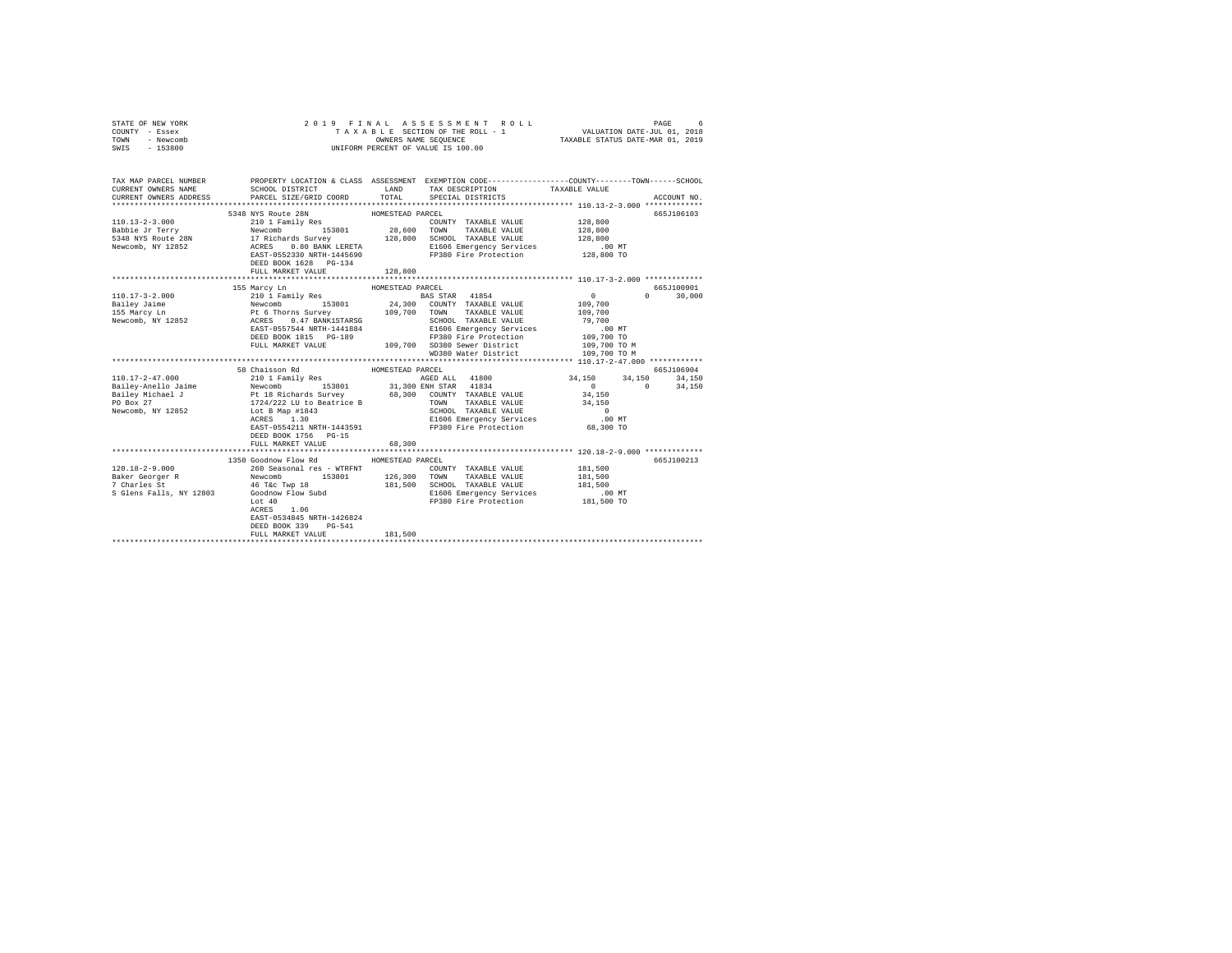| STATE OF NEW YORK<br>COUNTY - Essex                                                                                                                                                             |                                                                                                                                                                                                                                                                                                                                                                                                                                                                                   |                  |                      |                            |               |
|-------------------------------------------------------------------------------------------------------------------------------------------------------------------------------------------------|-----------------------------------------------------------------------------------------------------------------------------------------------------------------------------------------------------------------------------------------------------------------------------------------------------------------------------------------------------------------------------------------------------------------------------------------------------------------------------------|------------------|----------------------|----------------------------|---------------|
| TOWN - Newcomb                                                                                                                                                                                  |                                                                                                                                                                                                                                                                                                                                                                                                                                                                                   |                  |                      |                            |               |
| SWIS - 153800                                                                                                                                                                                   |                                                                                                                                                                                                                                                                                                                                                                                                                                                                                   |                  |                      |                            |               |
|                                                                                                                                                                                                 |                                                                                                                                                                                                                                                                                                                                                                                                                                                                                   |                  |                      |                            |               |
|                                                                                                                                                                                                 |                                                                                                                                                                                                                                                                                                                                                                                                                                                                                   |                  |                      |                            |               |
| TAX MAP PARCEL NUMBER PROPERTY LOCATION & CLASS ASSESSMENT EXEMPTION CODE---------------COUNTY-------TOWN------SCHOOL<br>CURRENT OWNERS NAME SCHOOL DISTRICT LAND TAX DESCRIPTION TAXABLE VALUE |                                                                                                                                                                                                                                                                                                                                                                                                                                                                                   |                  |                      |                            |               |
|                                                                                                                                                                                                 |                                                                                                                                                                                                                                                                                                                                                                                                                                                                                   |                  |                      |                            |               |
| CURRENT OWNERS ADDRESS PARCEL SIZE/GRID COORD TOTAL SPECIAL DISTRICTS                                                                                                                           |                                                                                                                                                                                                                                                                                                                                                                                                                                                                                   |                  |                      |                            | ACCOUNT NO.   |
|                                                                                                                                                                                                 |                                                                                                                                                                                                                                                                                                                                                                                                                                                                                   |                  |                      |                            |               |
|                                                                                                                                                                                                 | 105 Marcy Ln                                                                                                                                                                                                                                                                                                                                                                                                                                                                      | HOMESTEAD PARCEL |                      |                            | 665J100507    |
| 110.17-3-12.000                                                                                                                                                                                 | 105 Marcy Ln<br>210 1 Family Res                                                                                                                                                                                                                                                                                                                                                                                                                                                  |                  | COUNTY TAXABLE VALUE | 130,800                    |               |
|                                                                                                                                                                                                 |                                                                                                                                                                                                                                                                                                                                                                                                                                                                                   |                  |                      | 130,800                    |               |
|                                                                                                                                                                                                 |                                                                                                                                                                                                                                                                                                                                                                                                                                                                                   |                  |                      | 130,800                    |               |
|                                                                                                                                                                                                 |                                                                                                                                                                                                                                                                                                                                                                                                                                                                                   |                  |                      | .00MT                      |               |
|                                                                                                                                                                                                 |                                                                                                                                                                                                                                                                                                                                                                                                                                                                                   |                  |                      | 130,800 TO<br>130,800 TO M |               |
|                                                                                                                                                                                                 |                                                                                                                                                                                                                                                                                                                                                                                                                                                                                   |                  |                      |                            |               |
|                                                                                                                                                                                                 |                                                                                                                                                                                                                                                                                                                                                                                                                                                                                   |                  |                      | 130,800 TO M               |               |
|                                                                                                                                                                                                 |                                                                                                                                                                                                                                                                                                                                                                                                                                                                                   |                  |                      |                            |               |
|                                                                                                                                                                                                 |                                                                                                                                                                                                                                                                                                                                                                                                                                                                                   |                  |                      | $665J105806$<br>0 0 30,000 |               |
| $110.13 - 7 - 2.000$                                                                                                                                                                            |                                                                                                                                                                                                                                                                                                                                                                                                                                                                                   |                  |                      |                            | $0 \t 30,000$ |
| Baldwin Benjamin C<br>39 Hudson River Rd<br>Newcomb, NY 12852                                                                                                                                   |                                                                                                                                                                                                                                                                                                                                                                                                                                                                                   |                  |                      |                            |               |
|                                                                                                                                                                                                 |                                                                                                                                                                                                                                                                                                                                                                                                                                                                                   |                  |                      |                            |               |
|                                                                                                                                                                                                 |                                                                                                                                                                                                                                                                                                                                                                                                                                                                                   |                  |                      |                            |               |
|                                                                                                                                                                                                 | 39 Hudson River Rd<br>2010 1 Family Res 2020 1 However Rd<br>2020 1 Tachards Survey 194,000 200<br>21 Richards Survey 194,000 70WN TAXABLE VALUE 194,000<br>21 Richards Survey 194,000 70WN TAXABLE VALUE 194,000<br>22 RES 0.52 BANK WF                                                                                                                                                                                                                                          |                  |                      |                            |               |
|                                                                                                                                                                                                 |                                                                                                                                                                                                                                                                                                                                                                                                                                                                                   |                  |                      |                            |               |
|                                                                                                                                                                                                 | FULL MARKET VALUE 194,000                                                                                                                                                                                                                                                                                                                                                                                                                                                         |                  |                      |                            |               |
|                                                                                                                                                                                                 |                                                                                                                                                                                                                                                                                                                                                                                                                                                                                   |                  |                      |                            |               |
|                                                                                                                                                                                                 | 451 Woodys Rd MOMESTEAD PARCEL                                                                                                                                                                                                                                                                                                                                                                                                                                                    |                  |                      |                            | 665J105406    |
| 119.20-7-3.000                                                                                                                                                                                  | 210 1 Family Res - WTRFNT COUNTY TAXABLE VALUE                                                                                                                                                                                                                                                                                                                                                                                                                                    |                  |                      | 304,800                    |               |
|                                                                                                                                                                                                 |                                                                                                                                                                                                                                                                                                                                                                                                                                                                                   |                  |                      |                            |               |
|                                                                                                                                                                                                 |                                                                                                                                                                                                                                                                                                                                                                                                                                                                                   |                  |                      |                            |               |
|                                                                                                                                                                                                 |                                                                                                                                                                                                                                                                                                                                                                                                                                                                                   |                  |                      |                            |               |
|                                                                                                                                                                                                 |                                                                                                                                                                                                                                                                                                                                                                                                                                                                                   |                  |                      |                            |               |
|                                                                                                                                                                                                 |                                                                                                                                                                                                                                                                                                                                                                                                                                                                                   |                  |                      |                            |               |
|                                                                                                                                                                                                 | EAST-0523861 NRTH-1427702                                                                                                                                                                                                                                                                                                                                                                                                                                                         |                  |                      |                            |               |
|                                                                                                                                                                                                 | DEED BOOK 1918 PG-121<br>FULL MARKET VALUE                                                                                                                                                                                                                                                                                                                                                                                                                                        |                  |                      |                            |               |
|                                                                                                                                                                                                 |                                                                                                                                                                                                                                                                                                                                                                                                                                                                                   | 304,800          |                      |                            |               |
|                                                                                                                                                                                                 | 1424 Goodnow Flow Rd HOMESTEAD PARCEL                                                                                                                                                                                                                                                                                                                                                                                                                                             |                  |                      |                            | 665J104211    |
| $120.17 - 2 - 45.000$                                                                                                                                                                           |                                                                                                                                                                                                                                                                                                                                                                                                                                                                                   |                  |                      |                            |               |
|                                                                                                                                                                                                 |                                                                                                                                                                                                                                                                                                                                                                                                                                                                                   |                  |                      |                            |               |
| Balfe Scott T<br>216 Rte 45                                                                                                                                                                     |                                                                                                                                                                                                                                                                                                                                                                                                                                                                                   |                  |                      |                            |               |
| Earlton, NY 12058                                                                                                                                                                               | $\begin{tabular}{lcccc} \texttt{14.44}\scriptpace{14.46}\scriptpace{14.46}\scriptpace{14.46}\scriptpace{14.46}\scriptpace{14.46}\scriptstyle{14.46}\scriptstyle{14.46}\scriptstyle{14.46}\scriptstyle{14.46}\scriptstyle{14.46}\scriptstyle{14.46}\scriptstyle{14.46}\scriptstyle{14.46}\scriptstyle{14.46}\scriptstyle{14.46}\scriptstyle{14.46}\scriptstyle{14.46}\scriptstyle{14.46}\scriptstyle{14.46}\scriptstyle{14.46}\scriptstyle{14.46}\scriptstyle{14.46}\scriptstyle{$ |                  |                      |                            |               |
|                                                                                                                                                                                                 |                                                                                                                                                                                                                                                                                                                                                                                                                                                                                   |                  |                      |                            |               |
|                                                                                                                                                                                                 | ACRES 0.95                                                                                                                                                                                                                                                                                                                                                                                                                                                                        |                  |                      |                            |               |
|                                                                                                                                                                                                 | EAST-0533054 NRTH-1426891                                                                                                                                                                                                                                                                                                                                                                                                                                                         |                  |                      |                            |               |
|                                                                                                                                                                                                 | DEED BOOK 825 PG-9                                                                                                                                                                                                                                                                                                                                                                                                                                                                |                  |                      |                            |               |
|                                                                                                                                                                                                 | FULL MARKET VALUE                                                                                                                                                                                                                                                                                                                                                                                                                                                                 | 176,100          |                      |                            |               |
|                                                                                                                                                                                                 |                                                                                                                                                                                                                                                                                                                                                                                                                                                                                   |                  |                      |                            |               |
|                                                                                                                                                                                                 | 377 Woodys Rd MOMESTEAD PARCEL                                                                                                                                                                                                                                                                                                                                                                                                                                                    |                  |                      |                            | 665J104105    |
|                                                                                                                                                                                                 |                                                                                                                                                                                                                                                                                                                                                                                                                                                                                   |                  |                      |                            |               |
|                                                                                                                                                                                                 |                                                                                                                                                                                                                                                                                                                                                                                                                                                                                   |                  |                      |                            |               |
|                                                                                                                                                                                                 |                                                                                                                                                                                                                                                                                                                                                                                                                                                                                   |                  |                      |                            |               |
|                                                                                                                                                                                                 |                                                                                                                                                                                                                                                                                                                                                                                                                                                                                   |                  |                      |                            |               |
|                                                                                                                                                                                                 |                                                                                                                                                                                                                                                                                                                                                                                                                                                                                   |                  |                      |                            |               |
|                                                                                                                                                                                                 |                                                                                                                                                                                                                                                                                                                                                                                                                                                                                   |                  |                      |                            |               |
|                                                                                                                                                                                                 | EAST-0525493 NRTH-1428063                                                                                                                                                                                                                                                                                                                                                                                                                                                         |                  |                      |                            |               |
|                                                                                                                                                                                                 | DEED BOOK 1352 PG-327                                                                                                                                                                                                                                                                                                                                                                                                                                                             |                  |                      |                            |               |
|                                                                                                                                                                                                 | FULL MARKET VALUE                                                                                                                                                                                                                                                                                                                                                                                                                                                                 | 176,700          |                      |                            |               |
|                                                                                                                                                                                                 |                                                                                                                                                                                                                                                                                                                                                                                                                                                                                   |                  |                      |                            |               |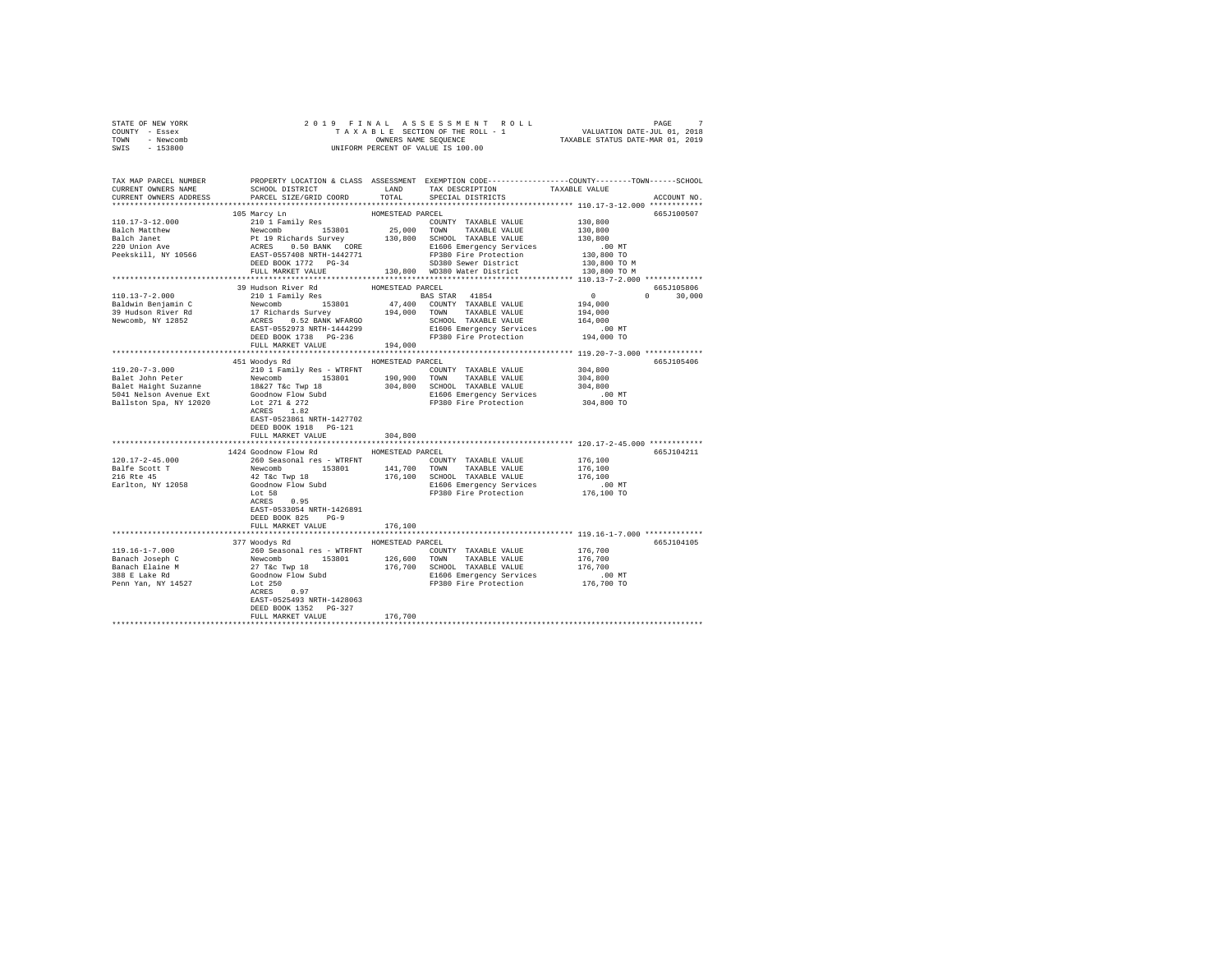| STATE OF NEW YORK<br>COUNTY - Essex<br>TOWN<br>- Newcomb | 2019 FINAL ASSESSMENT ROLL<br>PAGE<br>8<br>TAXABLE SECTION OF THE ROLL - 1 |                  |                                                              |                                                                                                                  |  |
|----------------------------------------------------------|----------------------------------------------------------------------------|------------------|--------------------------------------------------------------|------------------------------------------------------------------------------------------------------------------|--|
| SWIS - 153800                                            |                                                                            |                  | UNIFORM PERCENT OF VALUE IS 100.00                           |                                                                                                                  |  |
| TAX MAP PARCEL NUMBER<br>CURRENT OWNERS NAME             | SCHOOL DISTRICT TAND TAX DESCRIPTION                                       |                  |                                                              | PROPERTY LOCATION & CLASS ASSESSMENT EXEMPTION CODE---------------COUNTY-------TOWN------SCHOOL<br>TAXABLE VALUE |  |
| CURRENT OWNERS ADDRESS                                   | PARCEL SIZE/GRID COORD TOTAL SPECIAL DISTRICTS                             |                  |                                                              | ACCOUNT NO.                                                                                                      |  |
|                                                          | 27 Pinney Ln                                                               | HOMESTEAD PARCEL |                                                              | 665J104514                                                                                                       |  |
|                                                          |                                                                            |                  | COUNTY TAXABLE VALUE                                         | 187,500                                                                                                          |  |
|                                                          |                                                                            |                  |                                                              | 187,500                                                                                                          |  |
|                                                          |                                                                            |                  | 187,500 SCHOOL TAXABLE VALUE                                 | 187,500                                                                                                          |  |
|                                                          |                                                                            |                  |                                                              |                                                                                                                  |  |
| Rochester, NY 14619                                      | Lot 82 & 81                                                                |                  | E1606 Emergency services<br>FP380 Fire Protection 187,500 TO |                                                                                                                  |  |
|                                                          | ACRES 1.84                                                                 |                  |                                                              |                                                                                                                  |  |
|                                                          | EAST-0530648 NRTH-1426807                                                  |                  |                                                              |                                                                                                                  |  |
|                                                          | DEED BOOK 1896 PG-170                                                      |                  |                                                              |                                                                                                                  |  |
|                                                          | FULL MARKET VALUE                                                          | 187,500          |                                                              |                                                                                                                  |  |
|                                                          |                                                                            |                  |                                                              | ********************************** 120.18-1-7.000 **************                                                 |  |
|                                                          | 1050 Goodnow Flow Rd                                                       | HOMESTEAD PARCEL |                                                              | 665J100212                                                                                                       |  |
| $120.18 - 1 - 7.000$                                     | 210 1 Family Res - WTRFNT                                                  |                  | COUNTY TAXABLE VALUE                                         | 304,000                                                                                                          |  |
|                                                          | Banovic Edward J Trust Mewcomb 153801 139,100 TOWN TAXABLE VALUE           |                  |                                                              | 304,000                                                                                                          |  |
| Banovic Karen L Trust<br>317 Brownell Rd                 | 46 Leonards Surv 304,000 SCHOOL TAXABLE VALUE<br>1622/224-Life use E.&K.Ba |                  |                                                              | 304,000                                                                                                          |  |
| Ballston Spa, NY 12020                                   |                                                                            |                  | E1606 Emergency Services<br>FP380 Fire Protection            | .00 MT<br>304,000 TO                                                                                             |  |
|                                                          | 146 &Pt 145-1272/5<br>ACRES 0.78                                           |                  |                                                              |                                                                                                                  |  |
|                                                          | EAST-0536695 NRTH-1427740                                                  |                  |                                                              |                                                                                                                  |  |
|                                                          | DEED BOOK 1622 PG-224                                                      |                  |                                                              |                                                                                                                  |  |
|                                                          | FULL MARKET VALUE                                                          | 304,000          |                                                              |                                                                                                                  |  |
|                                                          |                                                                            |                  |                                                              |                                                                                                                  |  |
|                                                          | 54 Doe Haven Ln                                                            | HOMESTEAD PARCEL |                                                              | 665J104113                                                                                                       |  |
| $120.17 - 2 - 23.024$                                    | 260 Seasonal res - WTRFNT                                                  |                  | COUNTY TAXABLE VALUE                                         | 199,400                                                                                                          |  |
|                                                          |                                                                            |                  |                                                              |                                                                                                                  |  |
|                                                          |                                                                            |                  |                                                              |                                                                                                                  |  |
|                                                          |                                                                            |                  |                                                              |                                                                                                                  |  |
|                                                          |                                                                            |                  |                                                              |                                                                                                                  |  |
|                                                          | ACRES 1.84                                                                 |                  |                                                              |                                                                                                                  |  |
|                                                          | EAST-0530407 NRTH-1426784                                                  |                  |                                                              |                                                                                                                  |  |
|                                                          | DEED BOOK 1820 PG-52                                                       |                  |                                                              |                                                                                                                  |  |
|                                                          | FULL MARKET VALUE                                                          | 199,400          |                                                              |                                                                                                                  |  |
|                                                          |                                                                            |                  |                                                              |                                                                                                                  |  |
|                                                          | 27 Perch Pond Ln                                                           | HOMESTEAD PARCEL |                                                              | 665J190002                                                                                                       |  |
| $110. - 3 - 4.000$                                       | 210 1 Family Res                                                           |                  | COUNTY TAXABLE VALUE                                         | 196,000                                                                                                          |  |
| Barnes Lila C                                            | Newcomb 153801                                                             |                  | 32,800 TOWN TAXABLE VALUE                                    | 196,000                                                                                                          |  |
| 21-10 Croton Lake Rd                                     | 15 T&C Twp 46<br>ACRES 2.79                                                |                  | 196,000 SCHOOL TAXABLE VALUE                                 | 196,000                                                                                                          |  |
| Katonah, NY 10536                                        |                                                                            |                  | E1606 Emergency Services                                     | $.00$ MT                                                                                                         |  |
|                                                          | EAST-0576325 NRTH-1445172                                                  |                  | FP380 Fire Protection                                        | 196,000 TO                                                                                                       |  |
|                                                          | DEED BOOK 950<br>$PG-189$                                                  |                  |                                                              |                                                                                                                  |  |
|                                                          | FULL MARKET VALUE                                                          | 196,000          |                                                              |                                                                                                                  |  |
|                                                          |                                                                            |                  |                                                              |                                                                                                                  |  |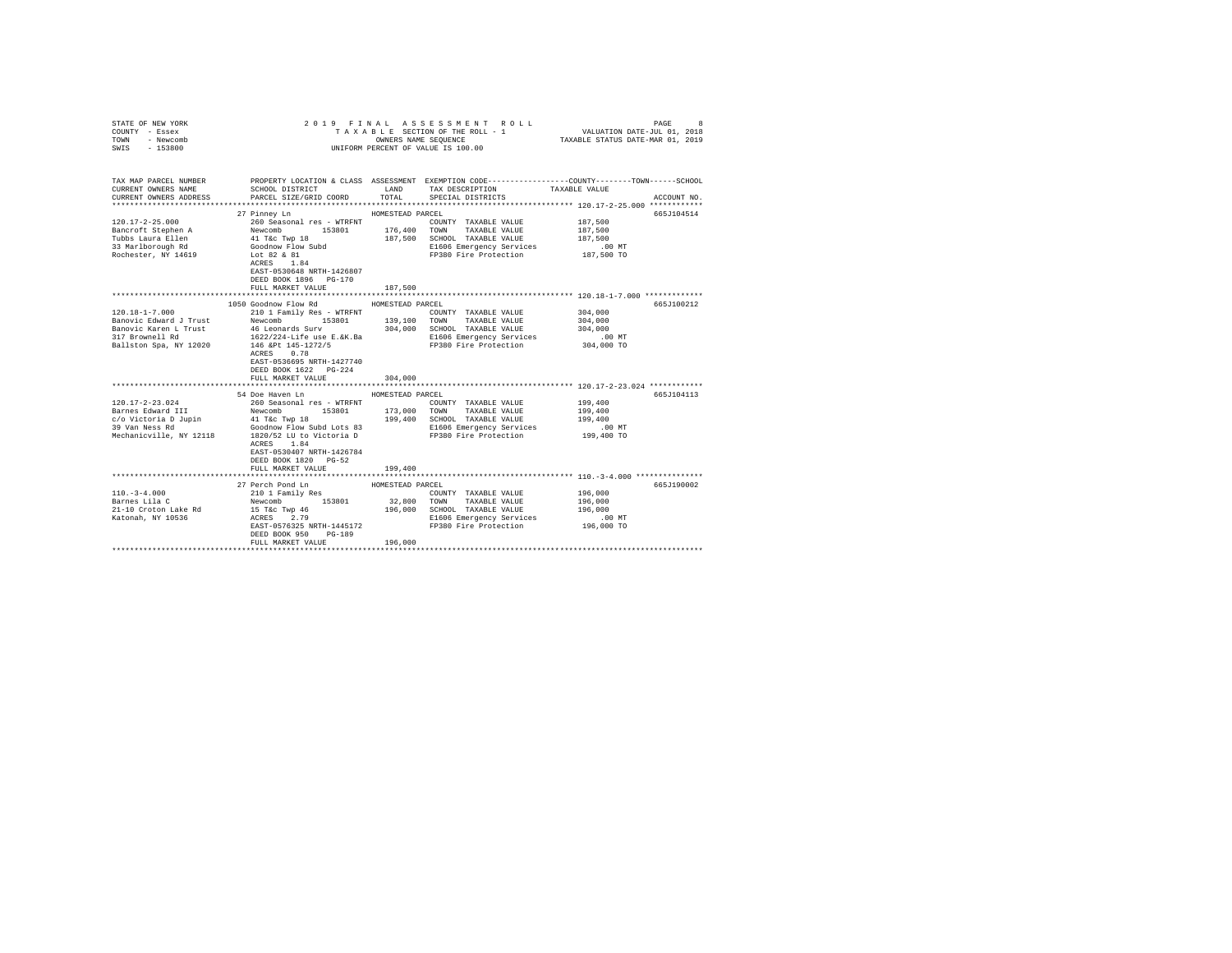| STATE OF NEW YORK<br>COUNTY - Essex<br>TOWN<br>- Newcomb                                                                                                                                                                    | 2019 FINAL<br>TAXABLE SECTION OF THE ROLL - 1<br>OWNERS NAME SEQUENCE |                  |                                                                                                                                          |                    |             |
|-----------------------------------------------------------------------------------------------------------------------------------------------------------------------------------------------------------------------------|-----------------------------------------------------------------------|------------------|------------------------------------------------------------------------------------------------------------------------------------------|--------------------|-------------|
| $-153800$<br>SWIS                                                                                                                                                                                                           |                                                                       |                  | UNIFORM PERCENT OF VALUE IS 100.00                                                                                                       |                    |             |
| TAX MAP PARCEL NUMBER<br>CURRENT OWNERS NAME<br>CURRENT OWNERS ADDRESS                                                                                                                                                      | SCHOOL DISTRICT<br>PARCEL SIZE/GRID COORD                             | LAND<br>TOTAL    | PROPERTY LOCATION & CLASS ASSESSMENT EXEMPTION CODE----------------COUNTY-------TOWN------SCHOOL<br>TAX DESCRIPTION<br>SPECIAL DISTRICTS | TAXABLE VALUE      | ACCOUNT NO. |
|                                                                                                                                                                                                                             |                                                                       |                  |                                                                                                                                          |                    |             |
|                                                                                                                                                                                                                             | 1368 Goodnow Flow Rd                                                  | HOMESTEAD PARCEL |                                                                                                                                          |                    | 665J104709  |
| $120.18 - 2 - 5.000$                                                                                                                                                                                                        | 311 Res vac land - WTRFNT                                             |                  | COUNTY TAXABLE VALUE                                                                                                                     | 125,500            |             |
| Barnes Robert                                                                                                                                                                                                               | Newcomb<br>153801                                                     | 125,500 TOWN     | TAXABLE VALUE                                                                                                                            | 125,500            |             |
| 35 Anthony Rd                                                                                                                                                                                                               | 43 46 T&C Twp 18                                                      |                  | 125,500 SCHOOL TAXABLE VALUE                                                                                                             | 125,500            |             |
| Greenwich, NY 12834                                                                                                                                                                                                         | Goodnow Flow Subd                                                     |                  | E1606 Emergency Services                                                                                                                 | $.00$ MT           |             |
|                                                                                                                                                                                                                             | Lot 44                                                                |                  | FP380 Fire Protection                                                                                                                    | 125,500 TO         |             |
|                                                                                                                                                                                                                             | ACRES 0.97                                                            |                  |                                                                                                                                          |                    |             |
|                                                                                                                                                                                                                             | EAST-0534444 NRTH-1426861                                             |                  |                                                                                                                                          |                    |             |
|                                                                                                                                                                                                                             | DEED BOOK 862 PG-331                                                  |                  |                                                                                                                                          |                    |             |
|                                                                                                                                                                                                                             | FULL MARKET VALUE                                                     | 125,500          |                                                                                                                                          |                    |             |
|                                                                                                                                                                                                                             |                                                                       |                  |                                                                                                                                          |                    |             |
|                                                                                                                                                                                                                             | 1332 Goodnow Flow Rd                                                  | HOMESTEAD PARCEL |                                                                                                                                          |                    | 665J104013  |
| $120.18 - 2 - 14.000$                                                                                                                                                                                                       | 260 Seasonal res - WTRFNT                                             |                  | COUNTY TAXABLE VALUE                                                                                                                     | 186,000            |             |
| Barnes Robert O                                                                                                                                                                                                             | Newcomb 153801                                                        |                  | 126,500 TOWN TAXABLE VALUE                                                                                                               | 186,000<br>186,000 |             |
| Pett Amy Jo<br>100 Lowbar Rd                                                                                                                                                                                                | 46 T&c Twp 18<br>Goodnow Flow Subd                                    | 186,000          | SCHOOL TAXABLE VALUE<br>E1606 Emergency Services                                                                                         | $.00$ MT           |             |
| Greenwich, NY 12834                                                                                                                                                                                                         | Lot 35                                                                |                  | FP380 Fire Protection                                                                                                                    | 186,000 TO         |             |
|                                                                                                                                                                                                                             | ACRES 1.31                                                            |                  |                                                                                                                                          |                    |             |
|                                                                                                                                                                                                                             | EAST-0535349 NRTH-1426739                                             |                  |                                                                                                                                          |                    |             |
|                                                                                                                                                                                                                             | DEED BOOK 1677 PG-142                                                 |                  |                                                                                                                                          |                    |             |
|                                                                                                                                                                                                                             | FULL MARKET VALUE                                                     | 186,000          |                                                                                                                                          |                    |             |
|                                                                                                                                                                                                                             |                                                                       |                  |                                                                                                                                          |                    |             |
|                                                                                                                                                                                                                             | 135 Marcy Ln                                                          | HOMESTEAD PARCEL |                                                                                                                                          |                    | 665J100208  |
| $110.17 - 3 - 7.000$                                                                                                                                                                                                        | 210 1 Family Res                                                      |                  | VETCOM CTS 41130                                                                                                                         | 22,775<br>22,775   | 22,775      |
| Barrigar Deborah L                                                                                                                                                                                                          | Newcomb 153801                                                        |                  | 26,200 AGED ALL 41800                                                                                                                    | 34,163<br>34,163   | 34,163      |
| c/o Lorraine Austin                                                                                                                                                                                                         | Pt 19 Richards Survey 91,100 BA<br>1574/161 & 1639/1-Life Us          |                  | 91,100 BAS STAR 41854                                                                                                                    | 0<br>$\sim$ 0      | 30,000      |
| 135 Marcy Ln                                                                                                                                                                                                                |                                                                       |                  | COUNTY TAXABLE VALUE                                                                                                                     | 34,162             |             |
| Newcomb, NY 12852                                                                                                                                                                                                           | Lorraine E Austin<br>ACRES 0.60                                       |                  | TOWN TAXABLE VALUE                                                                                                                       | 34,162             |             |
|                                                                                                                                                                                                                             |                                                                       |                  | SCHOOL TAXABLE VALUE                                                                                                                     | 4.162              |             |
|                                                                                                                                                                                                                             | EAST-0557327 NRTH-1442355                                             |                  | E1606 Emergency Services                                                                                                                 | $.00$ MT           |             |
|                                                                                                                                                                                                                             | DEED BOOK 1639 PG-1                                                   |                  | FP380 Fire Protection                                                                                                                    | 91,100 TO          |             |
|                                                                                                                                                                                                                             | FULL MARKET VALUE                                                     |                  | 91,100 SD380 Sewer District                                                                                                              | 91,100 TO M        |             |
|                                                                                                                                                                                                                             |                                                                       |                  | WD380 Water District                                                                                                                     | 91,100 TO M        |             |
|                                                                                                                                                                                                                             |                                                                       |                  |                                                                                                                                          |                    |             |
| $119.16 - 1 - 25.000$                                                                                                                                                                                                       | 12 Island View Ln                                                     | HOMESTEAD PARCEL |                                                                                                                                          | 297,400            | 665J100307  |
| Bartow Douglas L III                                                                                                                                                                                                        | 210 1 Family Res - WTRFNT<br>Newcomb<br>153801                        |                  | COUNTY TAXABLE VALUE<br>132,900 TOWN TAXABLE VALUE                                                                                       | 297,400            |             |
|                                                                                                                                                                                                                             |                                                                       |                  | 297.400 SCHOOL TAXABLE VALUE                                                                                                             | 297,400            |             |
| $\begin{tabular}{lllllllllll} \multicolumn{2}{l}{{\tt Bartow Christopher C}} & \multicolumn{2}{l}{26 {\tt Tkc Twp 18}} \\ c/o~Douglas~{\tt L~Bartow~Jr}& \multicolumn{2}{l}{1539/230 ~{\tt Life~Use~Douglas} \end{tabular}$ |                                                                       |                  | E1606 Emergency Services                                                                                                                 | .00MT              |             |
| 433 Summerhaven Dr N                                                                                                                                                                                                        | & Mary Ellen Bartow                                                   |                  | FP380 Fire Protection                                                                                                                    | 297,400 TO         |             |
| E Syracuse, NY 13057                                                                                                                                                                                                        | ACRES 1.13                                                            |                  |                                                                                                                                          |                    |             |
|                                                                                                                                                                                                                             | EAST-0527442 NRTH-1428898                                             |                  |                                                                                                                                          |                    |             |
|                                                                                                                                                                                                                             | DEED BOOK 1539 PG-230                                                 |                  |                                                                                                                                          |                    |             |
|                                                                                                                                                                                                                             | FULL MARKET VALUE                                                     | 297,400          |                                                                                                                                          |                    |             |
|                                                                                                                                                                                                                             |                                                                       |                  |                                                                                                                                          |                    |             |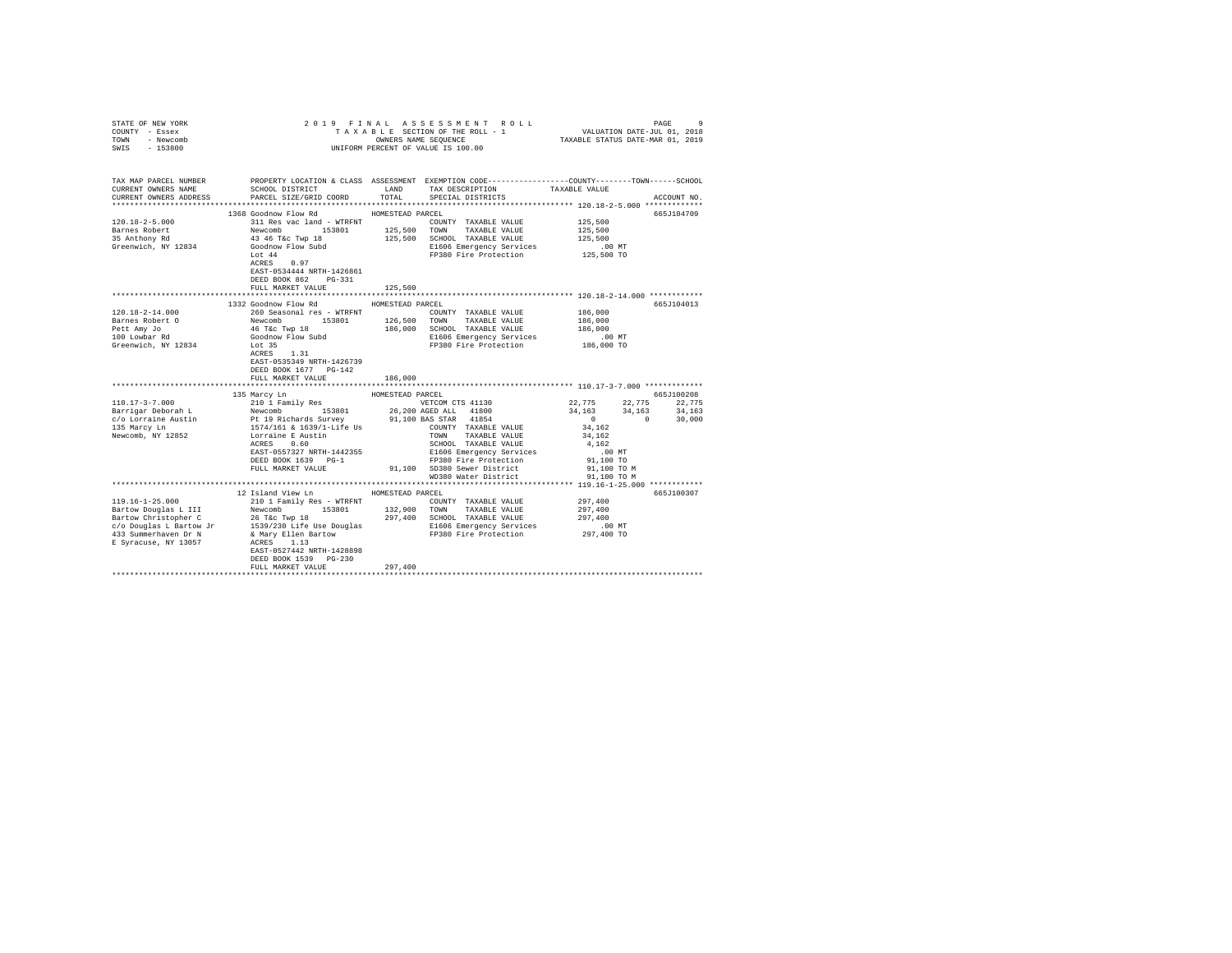| PARCEL SIZE/GRID COORD                                        | TOTAL                                                                               | TAX DESCRIPTION<br>SPECIAL DISTRICTS                                                       | TAXABLE VALUE<br>ACCOUNT NO.                                                                                                                                                                                                                                                                                                                                                                                                                                                                                                                                                                                                                                                                                                                                                                                                                                                                                                                                                                                                                                                                                                                                                                                                                                                                                                                                                                                                                                                                                                                                                                                                                                                                          |          |       |         |        |        |      |         |       |                   |                       |         |      |         |       |                  |                        |         |      |
|---------------------------------------------------------------|-------------------------------------------------------------------------------------|--------------------------------------------------------------------------------------------|-------------------------------------------------------------------------------------------------------------------------------------------------------------------------------------------------------------------------------------------------------------------------------------------------------------------------------------------------------------------------------------------------------------------------------------------------------------------------------------------------------------------------------------------------------------------------------------------------------------------------------------------------------------------------------------------------------------------------------------------------------------------------------------------------------------------------------------------------------------------------------------------------------------------------------------------------------------------------------------------------------------------------------------------------------------------------------------------------------------------------------------------------------------------------------------------------------------------------------------------------------------------------------------------------------------------------------------------------------------------------------------------------------------------------------------------------------------------------------------------------------------------------------------------------------------------------------------------------------------------------------------------------------------------------------------------------------|----------|-------|---------|--------|--------|------|---------|-------|-------------------|-----------------------|---------|------|---------|-------|------------------|------------------------|---------|------|
| 62 Lower Works Rd                                             |                                                                                     |                                                                                            | 665J185002                                                                                                                                                                                                                                                                                                                                                                                                                                                                                                                                                                                                                                                                                                                                                                                                                                                                                                                                                                                                                                                                                                                                                                                                                                                                                                                                                                                                                                                                                                                                                                                                                                                                                            |          |       |         |        |        |      |         |       |                   |                       |         |      |         |       |                  |                        |         |      |
| DEED BOOK 1743 PG-116                                         |                                                                                     | COUNTY TAXABLE VALUE<br>TAXABLE VALUE<br>E1606 Emergency Services<br>FP380 Fire Protection | 262,900<br>262,900<br>262,900<br>$.00$ MT<br>262,900 TO                                                                                                                                                                                                                                                                                                                                                                                                                                                                                                                                                                                                                                                                                                                                                                                                                                                                                                                                                                                                                                                                                                                                                                                                                                                                                                                                                                                                                                                                                                                                                                                                                                               |          |       |         |        |        |      |         |       |                   |                       |         |      |         |       |                  |                        |         |      |
|                                                               |                                                                                     |                                                                                            |                                                                                                                                                                                                                                                                                                                                                                                                                                                                                                                                                                                                                                                                                                                                                                                                                                                                                                                                                                                                                                                                                                                                                                                                                                                                                                                                                                                                                                                                                                                                                                                                                                                                                                       |          |       |         |        |        |      |         |       |                   |                       |         |      |         |       |                  |                        |         |      |
| 32 Lower Works Rd<br>210 1 Family Res                         |                                                                                     | COUNTY TAXABLE VALUE                                                                       | 645Z007001<br>302,100<br>302,100<br>302,100<br>$.00$ MT<br>302,100 TO                                                                                                                                                                                                                                                                                                                                                                                                                                                                                                                                                                                                                                                                                                                                                                                                                                                                                                                                                                                                                                                                                                                                                                                                                                                                                                                                                                                                                                                                                                                                                                                                                                 |          |       |         |        |        |      |         |       |                   |                       |         |      |         |       |                  |                        |         |      |
| FULL MARKET VALUE                                             | 302,100                                                                             |                                                                                            |                                                                                                                                                                                                                                                                                                                                                                                                                                                                                                                                                                                                                                                                                                                                                                                                                                                                                                                                                                                                                                                                                                                                                                                                                                                                                                                                                                                                                                                                                                                                                                                                                                                                                                       |          |       |         |        |        |      |         |       |                   |                       |         |      |         |       |                  |                        |         |      |
| 17 Perch Pond Ln<br>210 1 Family Res<br>DEED BOOK 1635 PG-254 |                                                                                     | COUNTY TAXABLE VALUE                                                                       | 665Z011001<br>378,100<br>378,100<br>378,100<br>.00 MT<br>378,100 TO                                                                                                                                                                                                                                                                                                                                                                                                                                                                                                                                                                                                                                                                                                                                                                                                                                                                                                                                                                                                                                                                                                                                                                                                                                                                                                                                                                                                                                                                                                                                                                                                                                   |          |       |         |        |        |      |         |       |                   |                       |         |      |         |       |                  |                        |         |      |
|                                                               |                                                                                     |                                                                                            |                                                                                                                                                                                                                                                                                                                                                                                                                                                                                                                                                                                                                                                                                                                                                                                                                                                                                                                                                                                                                                                                                                                                                                                                                                                                                                                                                                                                                                                                                                                                                                                                                                                                                                       |          |       |         |        |        |      |         |       |                   |                       |         |      |         |       |                  |                        |         |      |
| 62 Sanford Ln                                                 |                                                                                     |                                                                                            | 665-7100209<br>125,100<br>125,100<br>125,100<br>$.00 \text{ MT}$<br>125,100 TO<br>125,100 TO M<br>125,100 TO M                                                                                                                                                                                                                                                                                                                                                                                                                                                                                                                                                                                                                                                                                                                                                                                                                                                                                                                                                                                                                                                                                                                                                                                                                                                                                                                                                                                                                                                                                                                                                                                        |          |       |         |        |        |      |         |       |                   |                       |         |      |         |       |                  |                        |         |      |
| ****************************                                  |                                                                                     |                                                                                            |                                                                                                                                                                                                                                                                                                                                                                                                                                                                                                                                                                                                                                                                                                                                                                                                                                                                                                                                                                                                                                                                                                                                                                                                                                                                                                                                                                                                                                                                                                                                                                                                                                                                                                       |          |       |         |        |        |      |         |       |                   |                       |         |      |         |       |                  |                        |         |      |
| 8 Bissell Loop<br>DEED BOOK 1766 PG-67<br>FULL MARKET VALUE   | 141,700                                                                             |                                                                                            | 665.7100513<br>0 68,700                                                                                                                                                                                                                                                                                                                                                                                                                                                                                                                                                                                                                                                                                                                                                                                                                                                                                                                                                                                                                                                                                                                                                                                                                                                                                                                                                                                                                                                                                                                                                                                                                                                                               |          |       |         |        |        |      |         |       |                   |                       |         |      |         |       |                  |                        |         |      |
|                                                               | FULL MARKET VALUE<br>DEED BOOK 1522 PG-48<br>FULL MARKET VALUE<br>FULL MARKET VALUE | SCHOOL DISTRICT LAND<br>EAST-0575905 NRTH-1444294<br>262,900<br>378,100                    | 2019 FINAL ASSESSMENT ROL<br>TAXABLE SECTION OF THE ROLL - 1<br>ONNERS NAME SEQUENCE<br>UNIFORM PERCENT OF VALUE IS 100.00<br>TAX MAP PARCEL NUMBER PROPERTY LOCATION & CLASS ASSESSMENT EXEMPTION CODE---------------COUNTY-------TOWN------SCHOOL<br>HOMESTEAD PARCEL<br>$262,900$ SCHOOL TAXABLE VALUE<br>$262,900$ SCHOOL TAXABLE VALUE<br>HOMESTEAD PARCEL<br>$\n\n\nBlackson\nEM1\nNew.com\n153801\n34,000\n700N\nTAXABLE\nYALUE\n\n\n2 Bries){name St}\n15 XC V L T W P 46 RS\n302,100\n500N\nTAXABLE\nYALUE\n\n\n2 Bris){name St}\n15 T C V DUT W P 46 RS\n302,100\nSCHE$<br>HOMESTEAD PARCEL<br>210 1 Family Res 153801 138,800 TOWN TAXABLE VALUE<br>15 Tics Twp 46 168 178,100 SCHOOL TAXABLE VALUE<br>ACRES 3.84 378,100 ECHOOL TAXABLE VALUE<br>RES 3.84 E1606 Emergency Services<br>PRES 1880 Fire Protection<br>HOMESTEAD PARCEL<br>${\small \begin{tabular}{lcccc} 110.18-3-27.000 & & 2510.1018111 & & 10000531EAD & PACKCL\\ \hline \end{tabular}} {\small \begin{tabular}{lcccc} 110.18-3-27.000 & & 251011811 & & 1538011 & & 27,400 & TQNTY & TAXABLE VALUE\\ \hline \end{tabular}} {\small \begin{tabular}{lcccc} 110.18-3-27.000 & & 1510181 & & 1538011 & & 27,400 & TQNTY & TAXABLE VALUE\\ \hline \end{$<br>125,100 WD380 Water District<br>HOMESTEAD PARCEL<br>$\begin{tabular}{c c c c} \hline 110.13-9-17.002 & \hline 81 is 12.002 & \hline 2101 L graph & HOMESTEAD PARCSL & \hline 110.13-9-17.002 & \hline 2101 L graph & \hline 1201 L graph & \hline 1201 L graph & \hline 2101 L graph & \hline 2101 L graph & \hline 2101 L graph & \hline 2101 L graph & \hline 2101 L graph & \hline 211 L graph & \hline 21200 L graph & \hline 21200 L graph & \hline 21200$ | Blackson | EM1   | New.com | 153801 | 34,000 | 700N | TAXABLE | YALUE | 2 Bries){name St} | 15 XC V L T W P 46 RS | 302,100 | 500N | TAXABLE | YALUE | 2 Bris){name St} | 15 T C V DUT W P 46 RS | 302,100 | SCHE |
| Blackson                                                      | EM1                                                                                 | New.com                                                                                    | 153801                                                                                                                                                                                                                                                                                                                                                                                                                                                                                                                                                                                                                                                                                                                                                                                                                                                                                                                                                                                                                                                                                                                                                                                                                                                                                                                                                                                                                                                                                                                                                                                                                                                                                                | 34,000   | 700N  | TAXABLE | YALUE  |        |      |         |       |                   |                       |         |      |         |       |                  |                        |         |      |
| 2 Bries){name St}                                             | 15 XC V L T W P 46 RS                                                               | 302,100                                                                                    | 500N                                                                                                                                                                                                                                                                                                                                                                                                                                                                                                                                                                                                                                                                                                                                                                                                                                                                                                                                                                                                                                                                                                                                                                                                                                                                                                                                                                                                                                                                                                                                                                                                                                                                                                  | TAXABLE  | YALUE |         |        |        |      |         |       |                   |                       |         |      |         |       |                  |                        |         |      |
| 2 Bris){name St}                                              | 15 T C V DUT W P 46 RS                                                              | 302,100                                                                                    | SCHE                                                                                                                                                                                                                                                                                                                                                                                                                                                                                                                                                                                                                                                                                                                                                                                                                                                                                                                                                                                                                                                                                                                                                                                                                                                                                                                                                                                                                                                                                                                                                                                                                                                                                                  |          |       |         |        |        |      |         |       |                   |                       |         |      |         |       |                  |                        |         |      |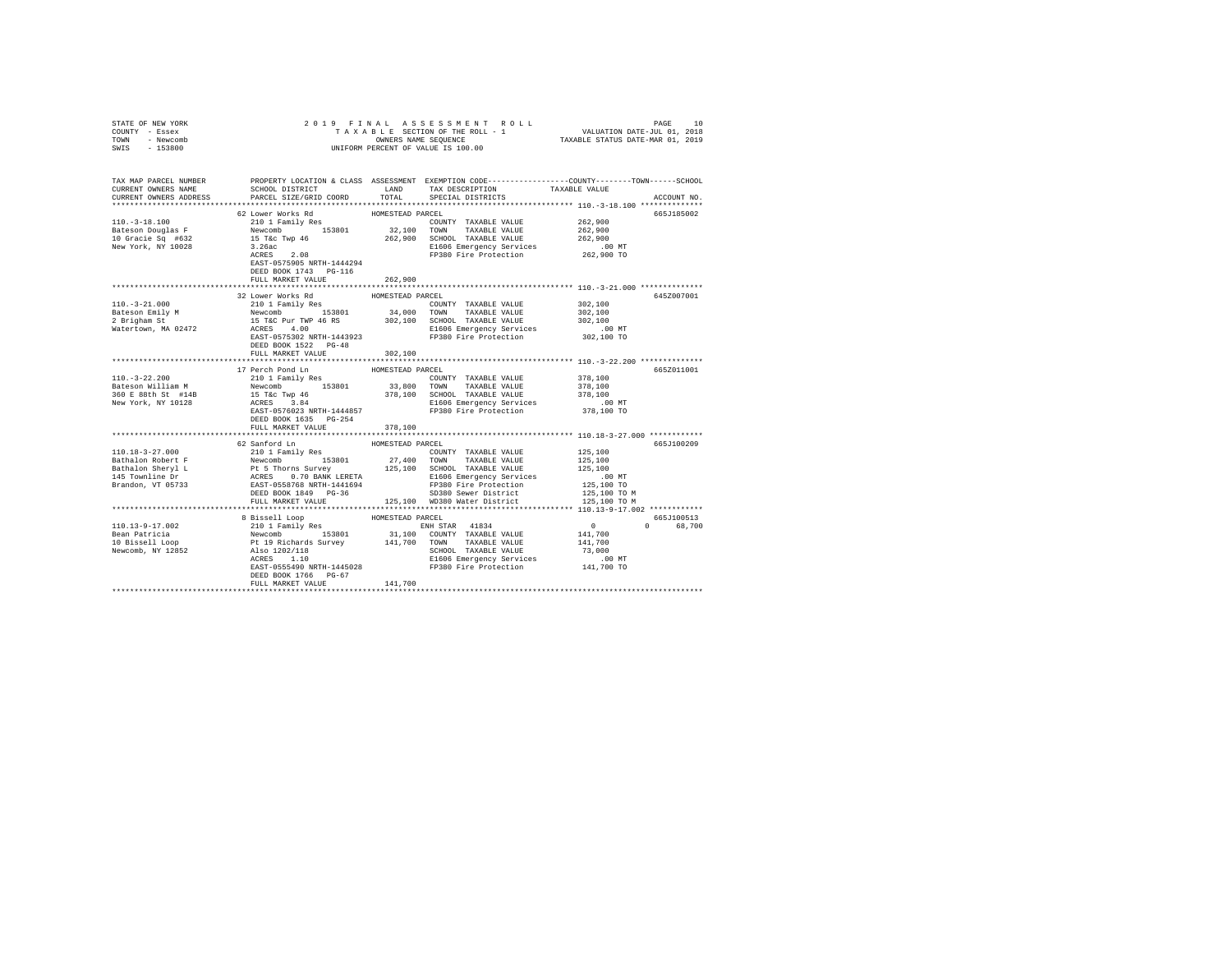| STATE OF NEW YORK<br>COUNTY - Essex<br>TOWN<br>- Newcomb<br>$-153800$<br>SWIS                                         | 2019 FINAL                                                                                                                                               | OWNERS NAME SEQUENCE                               | ASSESSMENT ROLL<br>TAXABLE SECTION OF THE ROLL - 1<br>UNIFORM PERCENT OF VALUE IS 100.00                                                                        | VALUATION DATE-JUL 01, 2018<br>TAXABLE STATUS DATE-MAR 01, 2019 | PAGE<br>11  |
|-----------------------------------------------------------------------------------------------------------------------|----------------------------------------------------------------------------------------------------------------------------------------------------------|----------------------------------------------------|-----------------------------------------------------------------------------------------------------------------------------------------------------------------|-----------------------------------------------------------------|-------------|
| TAX MAP PARCEL NUMBER<br>CURRENT OWNERS NAME<br>CURRENT OWNERS ADDRESS                                                | SCHOOL DISTRICT TAX DESCRIPTION<br>PARCEL SIZE/GRID COORD                                                                                                | TOTAL                                              | PROPERTY LOCATION & CLASS ASSESSMENT EXEMPTION CODE---------------COUNTY-------TOWN------SCHOOL<br>SPECIAL DISTRICTS                                            | TAXABLE VALUE                                                   | ACCOUNT NO. |
| $109.16 - 2 - 6.002$                                                                                                  | 27 Donks Ln<br>210 1 Family Res - WTRFNT<br>EAST-0548772 NRTH-1448240<br>DEED BOOK 1897 PG-91<br>FULL MARKET VALUE                                       | HOMESTEAD PARCEL<br>276,900                        | COUNTY TAXABLE VALUE<br>TAXABLE VALUE<br>276,900 SCHOOL TAXABLE VALUE<br>E1606 Emergency Services<br>FP380 Fire Protection                                      | 276,900<br>276,900<br>276,900<br>$.00$ MT<br>276,900 TO         | 665J101403  |
| 110.17-2-17.000                                                                                                       | 5098 NYS Route 28N<br>210 1 Family Res<br>DEED BOOK 1420 PG-267<br>FULL MARKET VALUE                                                                     | HOMESTEAD PARCEL<br>143,500                        | COUNTY TAXABLE VALUE<br>E1606 Emergency Services<br>FP380 Fire Protection 143,500 TO                                                                            | 143,500<br>143,500<br>143,500<br>.00 MT                         | 665J100512  |
| $109. - 3 - 1.000$<br>Bell Kenneth S Trust<br>Scaly Mountain, NC 28775 4 Ords<br>Scaly Mountain, NC 28775 ACRES 28.65 | NYS Route 28N<br>322 Rural vac>10<br>Newcomb 153801 23,800 TOWN TAXABLE VALUE<br>EAST-0543996 NRTH-1444788<br>DEED BOOK 1425 PG-255<br>FULL MARKET VALUE | NON-HOMESTEAD PARCEL<br>23,800                     | COUNTY TAXABLE VALUE<br>23,800 SCHOOL TAXABLE VALUE<br>E1606 Emergency Services<br>FP380 Fire Protection 23,800 TO                                              | 23,800<br>23,800<br>23,800<br>$.00$ MT                          | 665J100201  |
|                                                                                                                       | NYS Route 28N<br>DEED BOOK 1822 PG-44<br>FULL MARKET VALUE                                                                                               | NON-HOMESTEAD PARCEL<br>33,700<br>**************** | COUNTY TAXABLE VALUE 33,700<br>TOWN TAXABLE VALUE<br>33,700 SCHOOL TAXABLE VALUE<br>E1606 Emergency Services<br>E1606 Emeryency survey<br>FP380 Fire Protection | 33,700<br>33,700<br>$.00$ MT<br>33,700 TO                       | 665J100115  |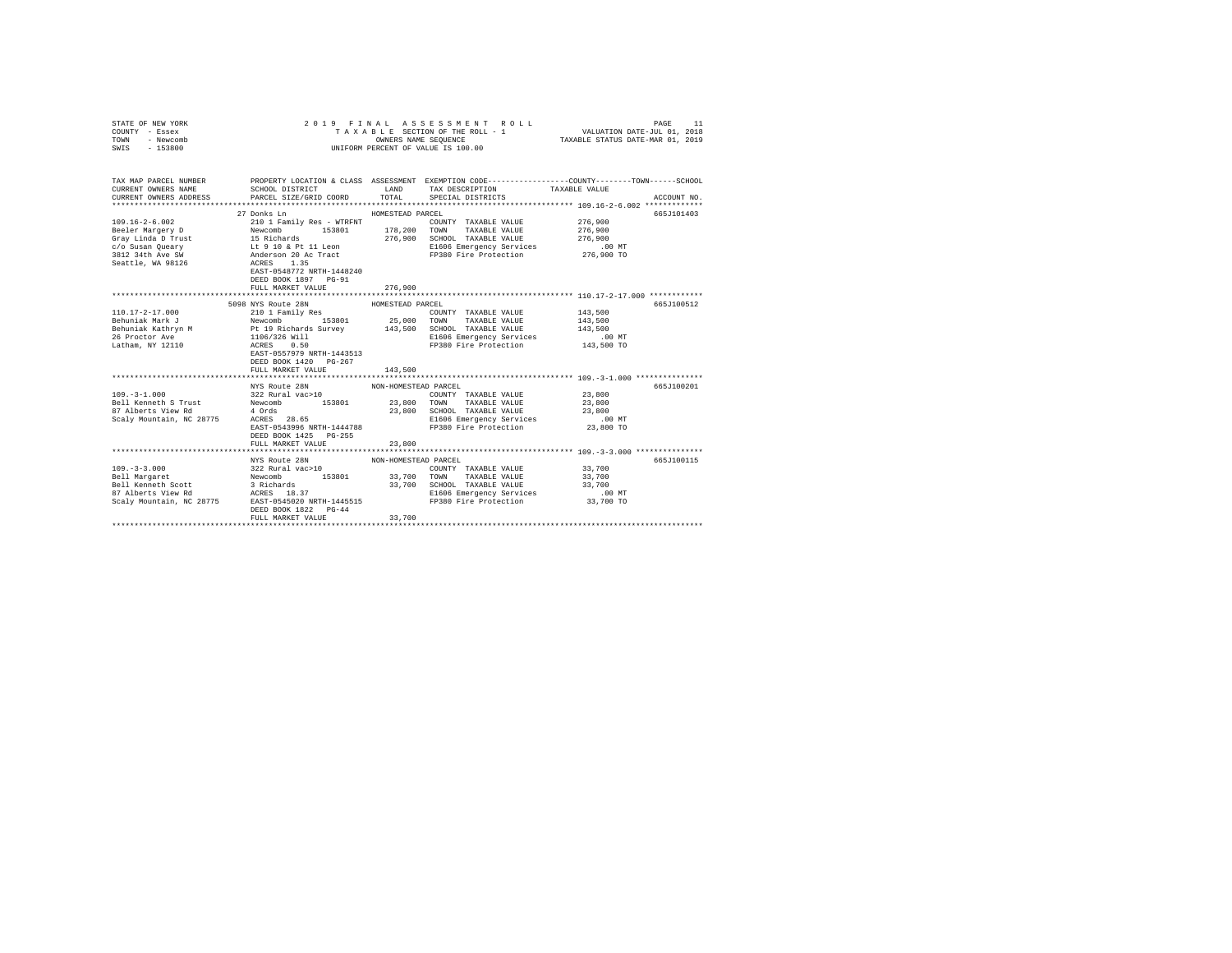| STATE OF NEW YORK<br>COUNTY - Essex<br>TOWN - Newcomb<br>$-153800$<br>SWIS                                                                        |                                                                                                                                                                                                                                                          |                  | 2019 FINAL ASSESSMENT ROLL PAGE 12<br>TAXABLE SECTION OF THE ROLL - 1 VALUATION DATE-JUL 01, 2018<br>OWNERS NAME SEQUENCE TAXABLE STATUS DATE-MAR 01, 2019<br>OWNERS NAME SEQUENCE<br>UNIFORM PERCENT OF VALUE IS 100.00                                   |                                                                  |             |
|---------------------------------------------------------------------------------------------------------------------------------------------------|----------------------------------------------------------------------------------------------------------------------------------------------------------------------------------------------------------------------------------------------------------|------------------|------------------------------------------------------------------------------------------------------------------------------------------------------------------------------------------------------------------------------------------------------------|------------------------------------------------------------------|-------------|
| TAX MAP PARCEL NUMBER<br>CURRENT OWNERS NAME<br>CURRENT OWNERS ADDRESS                                                                            | PARCEL SIZE/GRID COORD                                                                                                                                                                                                                                   |                  | PROPERTY LOCATION & CLASS ASSESSMENT EXEMPTION CODE---------------COUNTY-------TOWN------SCHOOL<br>${\tt SCHOOL\ DISTRICT} \hspace{2.5cm} {\tt LAND} \hspace{2.5cm} {\tt TAX\ DESCRIPTION} \hspace{2.5cm} {\tt TAXABLE\ VALUE}$<br>TOTAL SPECIAL DISTRICTS |                                                                  | ACCOUNT NO. |
|                                                                                                                                                   |                                                                                                                                                                                                                                                          |                  |                                                                                                                                                                                                                                                            |                                                                  |             |
|                                                                                                                                                   | 159 Woodys Rd                                                                                                                                                                                                                                            | HOMESTEAD PARCEL |                                                                                                                                                                                                                                                            |                                                                  | 665J106414  |
| 120.13-1-23.022                                                                                                                                   | 210 1 Family Res - WTRFNT WETCOM CTS 41130                                                                                                                                                                                                               |                  |                                                                                                                                                                                                                                                            | 25,000<br>60,000<br>$\sim$ 0                                     | 60,000      |
|                                                                                                                                                   |                                                                                                                                                                                                                                                          |                  |                                                                                                                                                                                                                                                            | $\sim$ 0<br>241,800                                              | 68,700      |
|                                                                                                                                                   |                                                                                                                                                                                                                                                          |                  | TOWN TAXABLE VALUE                                                                                                                                                                                                                                         | 206,800                                                          |             |
|                                                                                                                                                   |                                                                                                                                                                                                                                                          |                  | SCHOOL TAXABLE VALUE                                                                                                                                                                                                                                       | 138,100                                                          |             |
| expansion of the Bellen Dwyer<br>1400/63 Life Use To<br>1400/63 Life Use To<br>1400/63 Life Use To<br>Reveromb, NY 12852<br>Recent Access<br>1.14 |                                                                                                                                                                                                                                                          |                  | E1606 Emergency Services                                                                                                                                                                                                                                   | . 00 MT                                                          |             |
|                                                                                                                                                   | EAST-0530403 NRTH-1428461                                                                                                                                                                                                                                |                  | FP380 Fire Protection 266,800 TO                                                                                                                                                                                                                           |                                                                  |             |
|                                                                                                                                                   | DEED BOOK 1400 PG-63                                                                                                                                                                                                                                     |                  |                                                                                                                                                                                                                                                            |                                                                  |             |
|                                                                                                                                                   | FULL MARKET VALUE                                                                                                                                                                                                                                        | 266,800          |                                                                                                                                                                                                                                                            |                                                                  |             |
|                                                                                                                                                   |                                                                                                                                                                                                                                                          |                  |                                                                                                                                                                                                                                                            |                                                                  |             |
|                                                                                                                                                   | 303 Woodys Rd                                                                                                                                                                                                                                            | HOMESTEAD PARCEL |                                                                                                                                                                                                                                                            |                                                                  | 665J105813  |
| $119.16 - 1 - 21.000$                                                                                                                             |                                                                                                                                                                                                                                                          |                  |                                                                                                                                                                                                                                                            |                                                                  |             |
| Benoit Daniel                                                                                                                                     |                                                                                                                                                                                                                                                          |                  |                                                                                                                                                                                                                                                            |                                                                  |             |
| 311 Roosevelt Ave                                                                                                                                 |                                                                                                                                                                                                                                                          |                  |                                                                                                                                                                                                                                                            |                                                                  |             |
| Troy, NY 12182                                                                                                                                    |                                                                                                                                                                                                                                                          |                  |                                                                                                                                                                                                                                                            |                                                                  |             |
|                                                                                                                                                   | 260 Seasonal res - WTRFNT COUNTY TAXABLE VALUE 181,200<br>Newcomb 153801 127,200 TOWN TAXABLE VALUE 181,200<br>26 T&c Twp 18<br>26 T&c Twp 18<br>26 T&c Twp 18<br>2019 Bar Decision 181,200 SCHOOL TAXABLE VALUE 181,200 NT<br>2019 Bar De<br>ACRES 0.95 |                  |                                                                                                                                                                                                                                                            |                                                                  |             |
|                                                                                                                                                   | EAST-0527021 NRTH-1428898                                                                                                                                                                                                                                |                  |                                                                                                                                                                                                                                                            |                                                                  |             |
|                                                                                                                                                   | DEED BOOK 1754 PG-173                                                                                                                                                                                                                                    |                  |                                                                                                                                                                                                                                                            |                                                                  |             |
|                                                                                                                                                   | FULL MARKET VALUE                                                                                                                                                                                                                                        | 181,200          |                                                                                                                                                                                                                                                            |                                                                  |             |
|                                                                                                                                                   |                                                                                                                                                                                                                                                          |                  |                                                                                                                                                                                                                                                            |                                                                  |             |
|                                                                                                                                                   | 1276 Goodnow Flow Rd MOMESTEAD PARCEL                                                                                                                                                                                                                    |                  |                                                                                                                                                                                                                                                            |                                                                  | 665J100211  |
| $120.18 - 2 - 26.000$                                                                                                                             | 260 Seasonal res - WTRFNT                                                                                                                                                                                                                                |                  | COUNTY TAXABLE VALUE                                                                                                                                                                                                                                       | 150,600                                                          |             |
| Benway Linda                                                                                                                                      | Newcomb 153801 126,200 TOWN TAXABLE VALUE<br>46 T&c Twp 18 153801 150,600 SCHOOL TAXABLE VALUE                                                                                                                                                           |                  |                                                                                                                                                                                                                                                            | 150,600                                                          |             |
| 5 Stewart Ave                                                                                                                                     |                                                                                                                                                                                                                                                          |                  |                                                                                                                                                                                                                                                            | 150,600                                                          |             |
| Glens Falls, NY 12801                                                                                                                             | Goodnow Flow Subd<br>Lot 23                                                                                                                                                                                                                              |                  | E1606 Emergency Services                                                                                                                                                                                                                                   | $.00$ MT                                                         |             |
|                                                                                                                                                   |                                                                                                                                                                                                                                                          |                  | FP380 Fire Protection 150,600 TO                                                                                                                                                                                                                           |                                                                  |             |
|                                                                                                                                                   | ACRES 1.67                                                                                                                                                                                                                                               |                  |                                                                                                                                                                                                                                                            |                                                                  |             |
|                                                                                                                                                   | EAST-0536469 NRTH-1426131<br>DEED BOOK 1859 PG-246                                                                                                                                                                                                       |                  |                                                                                                                                                                                                                                                            |                                                                  |             |
|                                                                                                                                                   | FULL MARKET VALUE                                                                                                                                                                                                                                        | 150,600          |                                                                                                                                                                                                                                                            |                                                                  |             |
|                                                                                                                                                   |                                                                                                                                                                                                                                                          |                  |                                                                                                                                                                                                                                                            | ********************************** 120.13-1-39.000 ************* |             |
|                                                                                                                                                   | 81 Woodys Rd                                                                                                                                                                                                                                             | HOMESTEAD PARCEL |                                                                                                                                                                                                                                                            |                                                                  | 665J106504  |
| 120.13-1-39.000                                                                                                                                   |                                                                                                                                                                                                                                                          |                  |                                                                                                                                                                                                                                                            | 341,000                                                          |             |
|                                                                                                                                                   |                                                                                                                                                                                                                                                          |                  |                                                                                                                                                                                                                                                            | 341,000                                                          |             |
| Berhaupt John<br>Gold Suzanne E                                                                                                                   |                                                                                                                                                                                                                                                          |                  |                                                                                                                                                                                                                                                            | 341,000                                                          |             |
| 1103 Lexington Ave                                                                                                                                |                                                                                                                                                                                                                                                          |                  | Dum E1606 Emergency Services 6.00 MT<br>FP380 Fire Protection 341,000 TO                                                                                                                                                                                   | .00 MT                                                           |             |
| Schenectady, NY 12309                                                                                                                             | 210013-AM<br>20011 Pamily Res - WTRFNT<br>Newcomb 153801 128,600 TOWNY TAXABLE VALUE<br>42 T&C TWP 18 341,000 SCHOOL TAXABLE VALUE<br>42 T&C TWP 18 341,000 SCHOOL TAXABLE VALUE<br>600dnow Flow Subd E1606 Emergency Services<br>Let 188                |                  |                                                                                                                                                                                                                                                            |                                                                  |             |
|                                                                                                                                                   |                                                                                                                                                                                                                                                          |                  |                                                                                                                                                                                                                                                            |                                                                  |             |
|                                                                                                                                                   | EAST-0532128 NRTH-1428738                                                                                                                                                                                                                                |                  |                                                                                                                                                                                                                                                            |                                                                  |             |
|                                                                                                                                                   | DEED BOOK 1315 PG-216                                                                                                                                                                                                                                    |                  |                                                                                                                                                                                                                                                            |                                                                  |             |
|                                                                                                                                                   | FULL MARKET VALUE                                                                                                                                                                                                                                        | 341,000          |                                                                                                                                                                                                                                                            |                                                                  |             |
|                                                                                                                                                   |                                                                                                                                                                                                                                                          |                  |                                                                                                                                                                                                                                                            |                                                                  |             |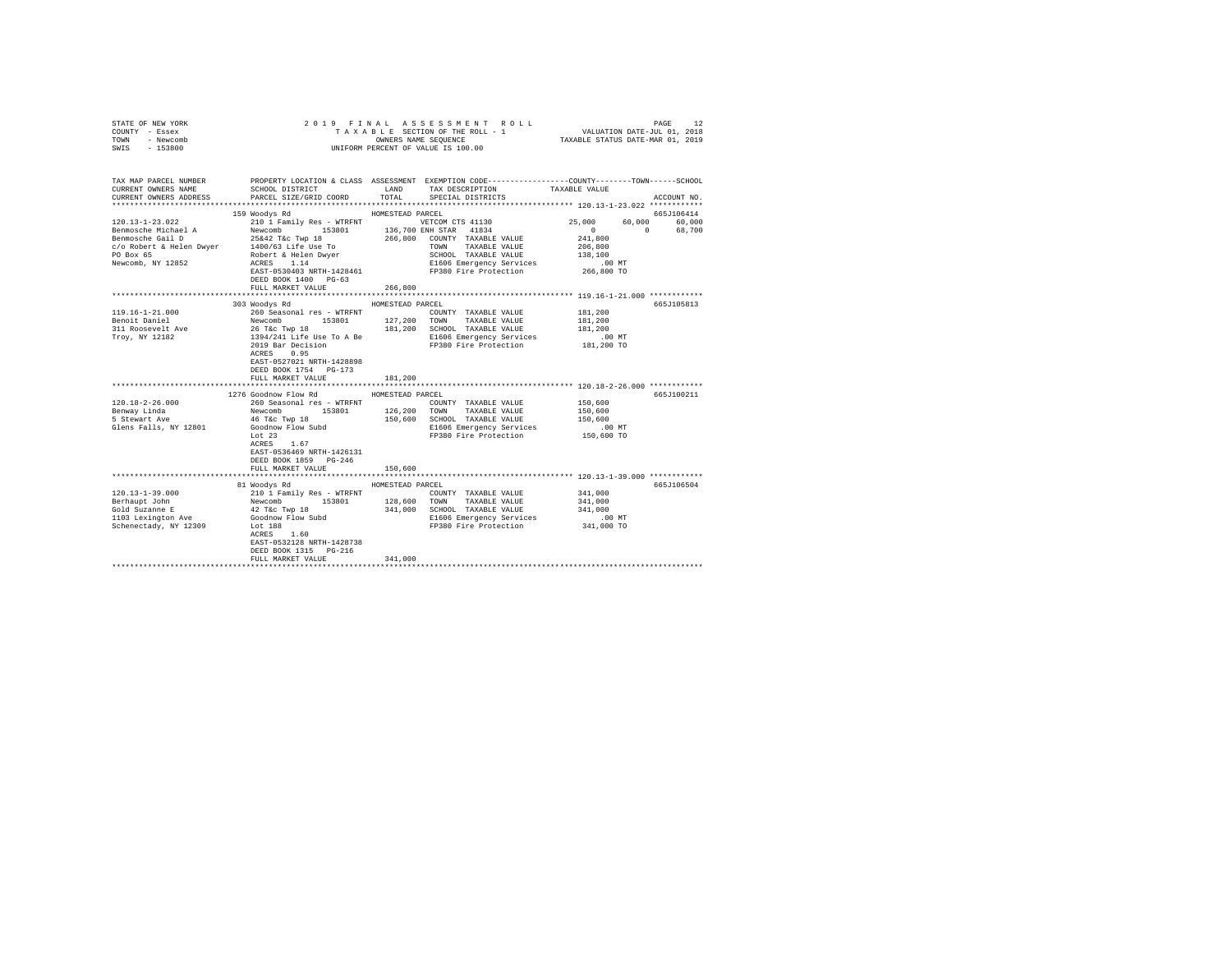| STATE OF NEW YORK<br>COUNTY - Essex                                                                                                                                                                                                                                                                             |                                            |                      |                               |                      |             |
|-----------------------------------------------------------------------------------------------------------------------------------------------------------------------------------------------------------------------------------------------------------------------------------------------------------------|--------------------------------------------|----------------------|-------------------------------|----------------------|-------------|
| TOWN - Newcomb                                                                                                                                                                                                                                                                                                  |                                            |                      |                               |                      |             |
| SWIS - 153800                                                                                                                                                                                                                                                                                                   |                                            |                      |                               |                      |             |
|                                                                                                                                                                                                                                                                                                                 |                                            |                      |                               |                      |             |
|                                                                                                                                                                                                                                                                                                                 |                                            |                      |                               |                      |             |
|                                                                                                                                                                                                                                                                                                                 | SCHOOL DISTRICT LAND                       |                      | TAX DESCRIPTION TAXABLE VALUE |                      |             |
| CURRENT OWNERS ADDRESS                                                                                                                                                                                                                                                                                          | PARCEL SIZE/GRID COORD                     | TOTAL                | SPECIAL DISTRICTS             |                      | ACCOUNT NO. |
|                                                                                                                                                                                                                                                                                                                 |                                            |                      |                               |                      |             |
|                                                                                                                                                                                                                                                                                                                 |                                            |                      | COUNTY TAXABLE VALUE 238,000  |                      | 665J196003  |
|                                                                                                                                                                                                                                                                                                                 |                                            |                      |                               | 238,000              |             |
| 110.-3-6.000<br>Here $\frac{1}{210}$ , $\frac{1}{210}$ , $\frac{1}{210}$ , $\frac{1}{210}$ , $\frac{1}{210}$ , $\frac{1}{210}$ , $\frac{1}{210}$ , $\frac{1}{210}$ , $\frac{1}{210}$ , $\frac{1}{210}$ , $\frac{1}{210}$ , $\frac{1}{210}$ , $\frac{1}{210}$ , $\frac{1}{210}$ , $\frac{1}{210}$ , $\frac{1}{2$ |                                            |                      |                               | 238,000              |             |
|                                                                                                                                                                                                                                                                                                                 |                                            |                      |                               |                      |             |
|                                                                                                                                                                                                                                                                                                                 |                                            |                      |                               | .00 MT<br>238,000 TO |             |
|                                                                                                                                                                                                                                                                                                                 | DEED BOOK 1098 PG-20                       |                      |                               |                      |             |
|                                                                                                                                                                                                                                                                                                                 | FULL MARKET VALUE                          | 238,000              |                               |                      |             |
|                                                                                                                                                                                                                                                                                                                 |                                            |                      |                               |                      |             |
|                                                                                                                                                                                                                                                                                                                 | Lower Works Rd                             | NON-HOMESTEAD PARCEL |                               |                      | 665J190001  |
| $110. - 3 - 7.000$                                                                                                                                                                                                                                                                                              | 311 Res vac land                           |                      | COUNTY TAXABLE VALUE          | 25,700               |             |
|                                                                                                                                                                                                                                                                                                                 |                                            |                      |                               |                      |             |
|                                                                                                                                                                                                                                                                                                                 |                                            |                      |                               |                      |             |
|                                                                                                                                                                                                                                                                                                                 |                                            |                      |                               |                      |             |
|                                                                                                                                                                                                                                                                                                                 | DEED BOOK 949 PG-58                        |                      |                               |                      |             |
|                                                                                                                                                                                                                                                                                                                 | FULL MARKET VALUE 25,700                   |                      |                               |                      |             |
|                                                                                                                                                                                                                                                                                                                 |                                            |                      |                               |                      |             |
|                                                                                                                                                                                                                                                                                                                 | 66 Lower Works Rd                          | HOMESTEAD PARCEL     |                               |                      | 665Z014004  |
| $110. -3 - 18.200$                                                                                                                                                                                                                                                                                              | 260 Seasonal res                           |                      | COUNTY TAXABLE VALUE          | 75,400               |             |
|                                                                                                                                                                                                                                                                                                                 |                                            |                      |                               |                      |             |
|                                                                                                                                                                                                                                                                                                                 |                                            |                      |                               |                      |             |
|                                                                                                                                                                                                                                                                                                                 |                                            |                      |                               |                      |             |
|                                                                                                                                                                                                                                                                                                                 | DEED BOOK 1743    PG-112                   |                      |                               |                      |             |
|                                                                                                                                                                                                                                                                                                                 | FULL MARKET VALUE                          | 75,400               |                               |                      |             |
|                                                                                                                                                                                                                                                                                                                 |                                            |                      |                               |                      |             |
|                                                                                                                                                                                                                                                                                                                 | Goodnow Flow Rd                            | HOMESTEAD PARCEL     |                               |                      | 665J104409  |
|                                                                                                                                                                                                                                                                                                                 |                                            |                      |                               |                      |             |
|                                                                                                                                                                                                                                                                                                                 |                                            |                      |                               |                      |             |
|                                                                                                                                                                                                                                                                                                                 |                                            |                      |                               |                      |             |
|                                                                                                                                                                                                                                                                                                                 |                                            |                      |                               |                      |             |
|                                                                                                                                                                                                                                                                                                                 |                                            |                      |                               |                      |             |
|                                                                                                                                                                                                                                                                                                                 |                                            |                      |                               |                      |             |
|                                                                                                                                                                                                                                                                                                                 | EAST-0528907 NRTH-1428816                  |                      |                               |                      |             |
|                                                                                                                                                                                                                                                                                                                 | DEED BOOK 1411 PG-141<br>FULL MARKET VALUE | 126,100              |                               |                      |             |
|                                                                                                                                                                                                                                                                                                                 |                                            |                      |                               |                      |             |
|                                                                                                                                                                                                                                                                                                                 | Goodnow Flow Rd MOMESTEAD PARCEL           |                      |                               |                      | 665J107104  |
|                                                                                                                                                                                                                                                                                                                 |                                            |                      |                               |                      |             |
| $120.13-1-8.000$ $120.13-1-8.000$ $120.13-1-8.000$ $120.13-1-8.000$ $120.13-1-8.000$ $120.13-1-8.000$ $120.13-1-8.000$ $120.13-1-8.000$ $120.13-1-8.000$ $120.13-1-8.000$ $120.13-1-8.000$ $120.13-1-8.000$ $120.13-1-8.000$                                                                                    |                                            |                      |                               |                      |             |
|                                                                                                                                                                                                                                                                                                                 |                                            |                      |                               |                      |             |
|                                                                                                                                                                                                                                                                                                                 |                                            |                      |                               |                      |             |
|                                                                                                                                                                                                                                                                                                                 |                                            |                      |                               |                      |             |
|                                                                                                                                                                                                                                                                                                                 | ACRES 0.94                                 |                      |                               |                      |             |
|                                                                                                                                                                                                                                                                                                                 | EAST-0529006 NRTH-1428790                  |                      |                               |                      |             |
|                                                                                                                                                                                                                                                                                                                 | DEED BOOK 980 PG-222                       | 126,200              |                               |                      |             |
|                                                                                                                                                                                                                                                                                                                 | FULL MARKET VALUE                          |                      |                               |                      |             |
|                                                                                                                                                                                                                                                                                                                 |                                            |                      |                               |                      |             |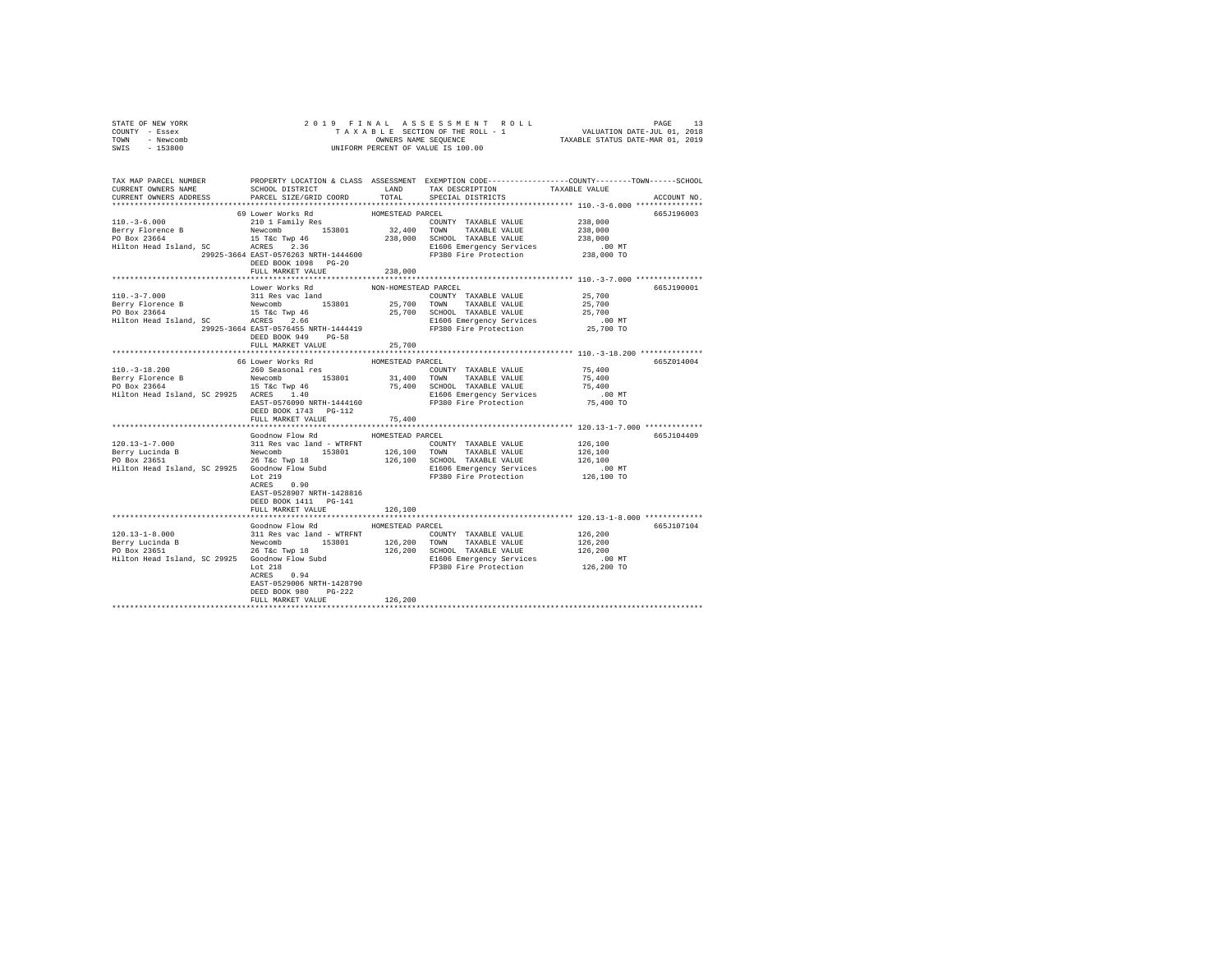| STATE OF NEW YORK<br>COUNTY - Essex<br>TOWN - Newcomb                                                                                                                                                                                                                | 2019 FINAL<br>OWNERS NAME SEQUENCE<br>UNIFORM PERCENT OF VALUE IS 100.00                                                                                                                                                                                                 |                      |                                                                    |                                                                       |                             |
|----------------------------------------------------------------------------------------------------------------------------------------------------------------------------------------------------------------------------------------------------------------------|--------------------------------------------------------------------------------------------------------------------------------------------------------------------------------------------------------------------------------------------------------------------------|----------------------|--------------------------------------------------------------------|-----------------------------------------------------------------------|-----------------------------|
| SWIS<br>$-153800$                                                                                                                                                                                                                                                    |                                                                                                                                                                                                                                                                          |                      |                                                                    |                                                                       |                             |
| TAX MAP PARCEL NUMBER PROPERTY LOCATION & CLASS ASSESSMENT EXEMPTION CODE---------------COUNTY-------TOWN------SCHOOL                                                                                                                                                |                                                                                                                                                                                                                                                                          |                      |                                                                    |                                                                       |                             |
| CURRENT OWNERS NAME                                                                                                                                                                                                                                                  | SCHOOL DISTRICT LAND                                                                                                                                                                                                                                                     |                      | TAX DESCRIPTION TAXABLE VALUE                                      |                                                                       |                             |
| CURRENT OWNERS ADDRESS                                                                                                                                                                                                                                               | PARCEL SIZE/GRID COORD                                                                                                                                                                                                                                                   | TOTAL                | SPECIAL DISTRICTS                                                  |                                                                       | ACCOUNT NO.                 |
|                                                                                                                                                                                                                                                                      | 39 Goodnow Flow Rd                                                                                                                                                                                                                                                       |                      |                                                                    |                                                                       | 665J100506                  |
| 109.15-4-10.000                                                                                                                                                                                                                                                      |                                                                                                                                                                                                                                                                          | NON-HOMESTEAD PARCEL | COUNTY TAXABLE VALUE                                               | 49,000                                                                |                             |
| Blanchette Andrew                                                                                                                                                                                                                                                    |                                                                                                                                                                                                                                                                          |                      | TAXABLE VALUE                                                      |                                                                       |                             |
| 5042 Rt 28N                                                                                                                                                                                                                                                          |                                                                                                                                                                                                                                                                          |                      |                                                                    | 49,000<br>49,000                                                      |                             |
| Newcomb, NY 12852                                                                                                                                                                                                                                                    |                                                                                                                                                                                                                                                                          |                      |                                                                    |                                                                       |                             |
|                                                                                                                                                                                                                                                                      | 39 GOGINV FIOW MG CONTY TAXABLE VALUE<br>Newcomb 153801 39,900 TOMNY TAXABLE VALUE<br>Newcomb 153801 49,000 SCROOL TAXABLE VALUE<br>29ac 1918 1920 1600 SCROOL TAXABLE VALUE<br>29ac 11.20 11606 Emergency Services<br>EAST-0543068 NRTH-1444257<br>DEED BOOK 480 PG-192 |                      | E1606 Emergency Services .00 MT<br>FP380 Fire Protection 49,000 TO |                                                                       |                             |
|                                                                                                                                                                                                                                                                      | FULL MARKET VALUE                                                                                                                                                                                                                                                        | 49,000               |                                                                    |                                                                       |                             |
|                                                                                                                                                                                                                                                                      |                                                                                                                                                                                                                                                                          |                      |                                                                    |                                                                       |                             |
|                                                                                                                                                                                                                                                                      | 5042 NYS Route 28N<br>210 1 Family Res                                                                                                                                                                                                                                   | HOMESTEAD PARCEL     |                                                                    |                                                                       | 665L100508<br>$0 \t 30,000$ |
| 110.18-3-2.000                                                                                                                                                                                                                                                       |                                                                                                                                                                                                                                                                          |                      | <b>BAS STAR</b> 41854                                              | $\sim$ 0                                                              |                             |
|                                                                                                                                                                                                                                                                      |                                                                                                                                                                                                                                                                          |                      |                                                                    |                                                                       |                             |
|                                                                                                                                                                                                                                                                      |                                                                                                                                                                                                                                                                          |                      |                                                                    |                                                                       |                             |
|                                                                                                                                                                                                                                                                      |                                                                                                                                                                                                                                                                          |                      |                                                                    |                                                                       |                             |
| Plancherte. Andrew J<br>Plancherte Andrew J<br>SO42 Rt 28N<br>2612 Rt 28N<br>262 Rt 28N<br>262 Rt 28N<br>262 Rt 28N<br>262 Rt 28N<br>262 Rt 28N<br>262 Rt 28N<br>262 Rt 28N<br>262 Rt 28N<br>262 Rt 28N<br>262 Rt 28N<br>262 Rt 28N<br>262 Rt 28N<br>262 Rt 2        |                                                                                                                                                                                                                                                                          |                      |                                                                    |                                                                       |                             |
|                                                                                                                                                                                                                                                                      | FULL MARKET VALUE                                                                                                                                                                                                                                                        | 113,400              |                                                                    |                                                                       |                             |
|                                                                                                                                                                                                                                                                      |                                                                                                                                                                                                                                                                          |                      |                                                                    |                                                                       |                             |
|                                                                                                                                                                                                                                                                      | 84 Goodnow Flow Rd<br>210 1 Family Res                                                                                                                                                                                                                                   | HOMESTEAD PARCEL     |                                                                    |                                                                       | 665J104005                  |
| 109.15-3-17.000                                                                                                                                                                                                                                                      |                                                                                                                                                                                                                                                                          | 33,000               | COUNTY TAXABLE VALUE 120,800                                       |                                                                       |                             |
|                                                                                                                                                                                                                                                                      |                                                                                                                                                                                                                                                                          |                      |                                                                    |                                                                       |                             |
|                                                                                                                                                                                                                                                                      |                                                                                                                                                                                                                                                                          |                      |                                                                    |                                                                       |                             |
|                                                                                                                                                                                                                                                                      |                                                                                                                                                                                                                                                                          |                      |                                                                    |                                                                       |                             |
|                                                                                                                                                                                                                                                                      |                                                                                                                                                                                                                                                                          |                      |                                                                    |                                                                       |                             |
|                                                                                                                                                                                                                                                                      | FULL MARKET VALUE                                                                                                                                                                                                                                                        | 120,800              |                                                                    |                                                                       |                             |
|                                                                                                                                                                                                                                                                      |                                                                                                                                                                                                                                                                          |                      |                                                                    |                                                                       |                             |
|                                                                                                                                                                                                                                                                      | 66 Stubing Ln                                                                                                                                                                                                                                                            | HOMESTEAD PARCEL     |                                                                    |                                                                       | 6657001007                  |
| $109.16 - 6 - 5.000$                                                                                                                                                                                                                                                 |                                                                                                                                                                                                                                                                          |                      |                                                                    | $\sim$ 0<br>$\begin{smallmatrix}&&0\\3&8&6\\3&8&0&0\end{smallmatrix}$ | $\Omega$<br>30,000          |
| Bolan Kevin                                                                                                                                                                                                                                                          |                                                                                                                                                                                                                                                                          |                      |                                                                    |                                                                       |                             |
| Bolan Denise<br>Bolan Denise<br>4 Santanoni Dr                                                                                                                                                                                                                       | 09 SLOUIS IN RES - WTRENT ROBESTEAD FRAS STAR 41854<br>Newcomb 153801 206,200 COUNTY TAXABLE VALUE<br>16 T&C Pur Twp 27 Rs 386,800 COUNTY TAXABLE VALUE<br>8 & 9 Birch Pt Subd 386,800 TOWN TAXABLE VALUE<br>8 & 9 Birch Pt Subd SCHOOL TA                               |                      |                                                                    |                                                                       |                             |
| Newcomb, $NT$ 12852                                                                                                                                                                                                                                                  |                                                                                                                                                                                                                                                                          |                      |                                                                    |                                                                       |                             |
|                                                                                                                                                                                                                                                                      | EAST-0551445 NRTH-1448005 FP380 Fire Protection                                                                                                                                                                                                                          |                      |                                                                    | 386,800<br>356,800<br>.00 MT<br>386,800 TO                            |                             |
|                                                                                                                                                                                                                                                                      | DEED BOOK 1274 PG-335<br>FULL MARKET VALUE                                                                                                                                                                                                                               | 386,800              |                                                                    |                                                                       |                             |
|                                                                                                                                                                                                                                                                      |                                                                                                                                                                                                                                                                          |                      |                                                                    |                                                                       |                             |
|                                                                                                                                                                                                                                                                      | 17 Botts Pl                                                                                                                                                                                                                                                              | HOMESTEAD PARCEL     |                                                                    |                                                                       | 665J107003                  |
|                                                                                                                                                                                                                                                                      |                                                                                                                                                                                                                                                                          |                      |                                                                    | $\sim$ 0                                                              | $0 \t 30,000$               |
|                                                                                                                                                                                                                                                                      |                                                                                                                                                                                                                                                                          |                      |                                                                    | 366,900                                                               |                             |
|                                                                                                                                                                                                                                                                      |                                                                                                                                                                                                                                                                          |                      |                                                                    | 366,900                                                               |                             |
|                                                                                                                                                                                                                                                                      |                                                                                                                                                                                                                                                                          |                      |                                                                    | 336,900                                                               |                             |
|                                                                                                                                                                                                                                                                      |                                                                                                                                                                                                                                                                          |                      |                                                                    | .00 MT                                                                |                             |
| $\begin{tabular}{l c c c c c} \hline 110.13-1-4.000 & 17.50 \& 17.50 \& 17.50 \& 17.50 \& 17.50 \& 17.50 \& 17.50 \& 17.50 \& 17.50 \& 17.50 \& 17.50 \& 17.50 \& 17.50 \& 17.50 \& 17.50 \& 17.50 \& 17.50 \& 17.50 \& 17.50 \& 17.50 \& 17.50 \& 17.50 \& 17.50 \$ | FULL MARKET VALUE                                                                                                                                                                                                                                                        | 366,900              |                                                                    | 366,900 TO                                                            |                             |
|                                                                                                                                                                                                                                                                      |                                                                                                                                                                                                                                                                          |                      |                                                                    |                                                                       |                             |
|                                                                                                                                                                                                                                                                      |                                                                                                                                                                                                                                                                          |                      |                                                                    |                                                                       |                             |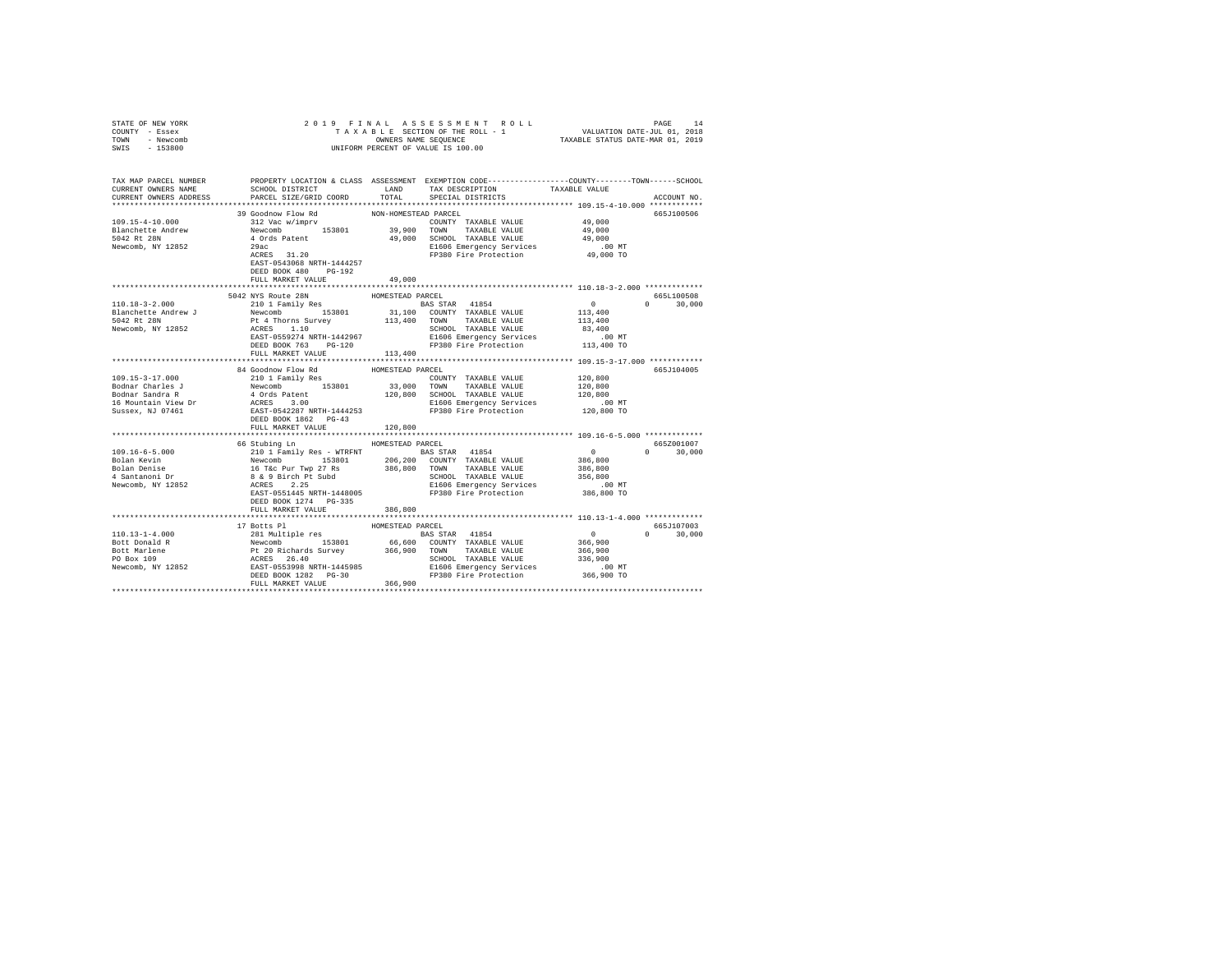| COUNTY - Essex<br>TOWN<br>- Newcomb<br>SWIS<br>$-153800$                                                                                                                                                                                                                                                                                                                                               | UNIFORM PERCENT OF VALUE IS 100.00                                     |                  |                                                                                                                    |                    |             |
|--------------------------------------------------------------------------------------------------------------------------------------------------------------------------------------------------------------------------------------------------------------------------------------------------------------------------------------------------------------------------------------------------------|------------------------------------------------------------------------|------------------|--------------------------------------------------------------------------------------------------------------------|--------------------|-------------|
| TAX MAP PARCEL NUMBER PROPERTY LOCATION & CLASS ASSESSMENT EXEMPTION CODE--------------COUNTY-------TOWN-----SCHOOL<br>CURRENT OWNERS NAME<br>CURRENT OWNERS ADDRESS                                                                                                                                                                                                                                   | SCHOOL DISTRICT TAND TAX DESCRIPTION<br>PARCEL SIZE/GRID COORD         | TOTAL            | SPECIAL DISTRICTS                                                                                                  | TAXABLE VALUE      | ACCOUNT NO. |
|                                                                                                                                                                                                                                                                                                                                                                                                        |                                                                        | HOMESTEAD PARCEL |                                                                                                                    |                    | 665J105507  |
|                                                                                                                                                                                                                                                                                                                                                                                                        |                                                                        |                  | COUNTY TAXABLE VALUE                                                                                               | 268,000            |             |
|                                                                                                                                                                                                                                                                                                                                                                                                        |                                                                        |                  | TAXABLE VALUE                                                                                                      |                    |             |
|                                                                                                                                                                                                                                                                                                                                                                                                        |                                                                        |                  | 39,000 TOWN TAXABLE VALUE<br>268,000 SCHOOL TAXABLE VALUE                                                          | 268,000<br>268,000 |             |
|                                                                                                                                                                                                                                                                                                                                                                                                        |                                                                        |                  | E1606 Emergency Services 6.00 MT<br>FP380 Fire Protection 6.000 TO                                                 |                    |             |
|                                                                                                                                                                                                                                                                                                                                                                                                        | EAST-0554817 NRTH-1440918<br>DEED BOOK 1256 PG-82<br>FULL MARKET VALUE | 268,000          |                                                                                                                    |                    |             |
|                                                                                                                                                                                                                                                                                                                                                                                                        |                                                                        |                  |                                                                                                                    |                    |             |
|                                                                                                                                                                                                                                                                                                                                                                                                        | NYS Route 28N                                                          | HOMESTEAD PARCEL |                                                                                                                    |                    | 665J105506  |
|                                                                                                                                                                                                                                                                                                                                                                                                        |                                                                        |                  | COUNTY TAXABLE VALUE                                                                                               | 79,700             |             |
|                                                                                                                                                                                                                                                                                                                                                                                                        |                                                                        |                  |                                                                                                                    |                    |             |
|                                                                                                                                                                                                                                                                                                                                                                                                        |                                                                        |                  | SCHOOL TAXABLE VALUE                                                                                               |                    |             |
|                                                                                                                                                                                                                                                                                                                                                                                                        |                                                                        |                  | E1606 Emergency Services                                                                                           |                    |             |
|                                                                                                                                                                                                                                                                                                                                                                                                        | EAST-0556554 NRTH-1439323<br>DEED BOOK 1256 PG-82<br>FULL MARKET VALUE | 79,700           | FP380 Fire Protection                                                                                              |                    |             |
|                                                                                                                                                                                                                                                                                                                                                                                                        |                                                                        |                  |                                                                                                                    |                    |             |
|                                                                                                                                                                                                                                                                                                                                                                                                        | 34 Goodnow Flow Rd                                                     | HOMESTEAD PARCEL |                                                                                                                    |                    | 665J101604  |
|                                                                                                                                                                                                                                                                                                                                                                                                        |                                                                        |                  | COUNTY TAXABLE VALUE 111,900                                                                                       |                    |             |
|                                                                                                                                                                                                                                                                                                                                                                                                        |                                                                        |                  | TOWN TAXABLE VALUE                                                                                                 | 111,900            |             |
|                                                                                                                                                                                                                                                                                                                                                                                                        |                                                                        |                  | 111,900 SCHOOL TAXABLE VALUE                                                                                       | 111,900            |             |
|                                                                                                                                                                                                                                                                                                                                                                                                        |                                                                        |                  | ACRES 0.40 E1606 Emergency Services<br>EAST-0542905 NRTH-1445117 FP380 Fire Protection<br>E1606 Emergency Services | .00 MT             |             |
|                                                                                                                                                                                                                                                                                                                                                                                                        | DEED BOOK 1612    PG-125<br>FULL MARKET VALUE                          | 111,900          |                                                                                                                    | 111,900 TO         |             |
|                                                                                                                                                                                                                                                                                                                                                                                                        |                                                                        |                  |                                                                                                                    |                    |             |
|                                                                                                                                                                                                                                                                                                                                                                                                        | 1018 Goodnow Flow Rd MOMESTEAD PARCEL                                  |                  |                                                                                                                    |                    | 665J103501  |
|                                                                                                                                                                                                                                                                                                                                                                                                        | 260 Seasonal res - WTRFNT                                              |                  | COUNTY TAXABLE VALUE                                                                                               | 174,700            |             |
|                                                                                                                                                                                                                                                                                                                                                                                                        | 153801 153,700 TOWN                                                    |                  | TAXABLE VALUE                                                                                                      | 174,700            |             |
|                                                                                                                                                                                                                                                                                                                                                                                                        |                                                                        |                  | 174,700 SCHOOL TAXABLE VALUE                                                                                       | 174,700            |             |
|                                                                                                                                                                                                                                                                                                                                                                                                        |                                                                        |                  | E1606 Emergency Services 6.00 MT<br>FP380 Fire Protection 174,700 TO                                               |                    |             |
| $\begin{tabular}{lllllllllllll} 120.14-1-7.002 & \text{200 Jc} & \text{201 Jc} & \text{153801}\\ \text{Bowers Timothery B} & \text{Newcomb} & \text{153801}\\ \text{Bowers Deboral G} & \text{46 Tac Twp 18} & \\ \text{53 Allhusen Rd} & \text{Goodow Flow Subd} & \\ \text{77.1 n=1+x. NY 12561} & \text{Lots 153} & \text{8.154}\\ \text{77.2 n=1+x. NY 12561} & \text{153} & \text{154} & \text{1$ | EAST-0536002 NRTH-1428039                                              |                  |                                                                                                                    |                    |             |
|                                                                                                                                                                                                                                                                                                                                                                                                        | DEED BOOK 1943 PG-167<br>FULL MARKET VALUE                             | 174,700          |                                                                                                                    |                    |             |
|                                                                                                                                                                                                                                                                                                                                                                                                        |                                                                        |                  |                                                                                                                    |                    |             |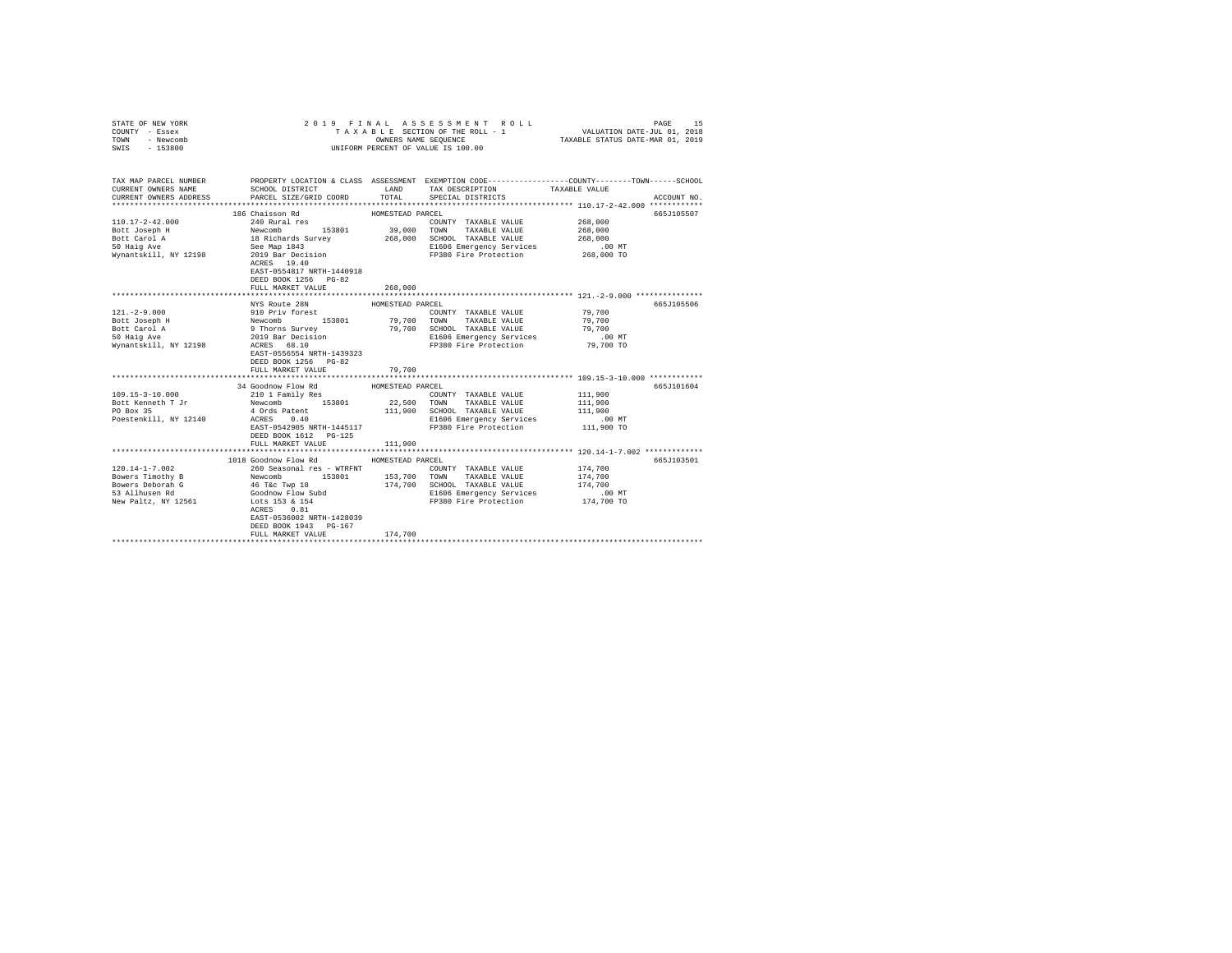| STATE OF NEW YORK | 2019 FINAL ASSESSMENT ROLL         | 16<br>PAGE                       |
|-------------------|------------------------------------|----------------------------------|
| COUNTY - Essex    | TAXABLE SECTION OF THE ROLL - 1    | VALUATION DATE-JUL 01, 2018      |
| TOWN<br>- Newcomb | OWNERS NAME SEOUENCE               | TAXABLE STATUS DATE-MAR 01, 2019 |
| - 153800<br>SWIS  | UNIFORM PERCENT OF VALUE IS 100.00 |                                  |

| TAX MAP PARCEL NUMBER<br>CURRENT OWNERS NAME                                                                                 | SCHOOL DISTRICT                                                                                                                                                                                      | LAND             | PROPERTY LOCATION & CLASS ASSESSMENT EXEMPTION CODE---------------COUNTY-------TOWN-----SCHOOL<br>TAX DESCRIPTION TAXABLE VALUE SPECIAL DISTRICTS<br>TOTAL SPECIAL DISTRICTS                                         |             |
|------------------------------------------------------------------------------------------------------------------------------|------------------------------------------------------------------------------------------------------------------------------------------------------------------------------------------------------|------------------|----------------------------------------------------------------------------------------------------------------------------------------------------------------------------------------------------------------------|-------------|
| CURRENT OWNERS ADDRESS                                                                                                       | PARCEL SIZE/GRID COORD                                                                                                                                                                               |                  |                                                                                                                                                                                                                      | ACCOUNT NO. |
|                                                                                                                              | 87 Marcy Ln                                                                                                                                                                                          | HOMESTEAD PARCEL |                                                                                                                                                                                                                      | 665J106804  |
| $110.17 - 3 - 15.000$                                                                                                        | 210 1 Family Res                                                                                                                                                                                     |                  | COUNTY TAXABLE VALUE 126,000                                                                                                                                                                                         |             |
| Brace Erwin P                                                                                                                | Newcomb 153801 26,200 TOWN TAXABLE VALUE<br>Pt 19 Richards Survey 126,000 SCHOOL TAXABLE VALUE<br>ACRES 0.60 BANK WFARGO BL606 Emergency Services<br>EAST-0557667 NRTH-1442760 FP380 Fire Protection |                  |                                                                                                                                                                                                                      | 126,000     |
| Brace Veronica F                                                                                                             |                                                                                                                                                                                                      |                  |                                                                                                                                                                                                                      | 126,000     |
| 87 Marcy Ln                                                                                                                  |                                                                                                                                                                                                      |                  | E1606 Emergency Services .00 MT<br>FP380 Fire Protection  126,000 TO                                                                                                                                                 |             |
| Newcomb, NY 12852                                                                                                            |                                                                                                                                                                                                      |                  | FP380 Fire Protection                                                                                                                                                                                                |             |
|                                                                                                                              |                                                                                                                                                                                                      |                  |                                                                                                                                                                                                                      |             |
|                                                                                                                              |                                                                                                                                                                                                      |                  | Newcomp, N1 14892<br>BEED BOOK 1822 PO-142 50380 Sewer District 126,000 TO M<br>FULL MARKET VALUE - 126,000 TO MP380 Mater District 128,000 TO M<br>FULL MARKET VALUE - 126,000 TO MP380 Mater District 128,000 TO M |             |
|                                                                                                                              |                                                                                                                                                                                                      |                  |                                                                                                                                                                                                                      |             |
|                                                                                                                              | 1254 Goodnow Flow Rd                                                                                                                                                                                 | HOMESTEAD PARCEL |                                                                                                                                                                                                                      | 665J104110  |
| $120.18 - 2 - 30.000$                                                                                                        |                                                                                                                                                                                                      |                  |                                                                                                                                                                                                                      | 245,900     |
| Braff Michael H Trust                                                                                                        |                                                                                                                                                                                                      |                  |                                                                                                                                                                                                                      | 245,900     |
|                                                                                                                              |                                                                                                                                                                                                      |                  | 245,900 SCHOOL TAXABLE VALUE 245,900<br>E1606 Emergency Services .00 MT                                                                                                                                              |             |
|                                                                                                                              |                                                                                                                                                                                                      |                  | Lot 19 4.26 Ac Deed FP380 Fire Protection 245,900 TO                                                                                                                                                                 |             |
|                                                                                                                              |                                                                                                                                                                                                      |                  |                                                                                                                                                                                                                      |             |
|                                                                                                                              | ACRES 3.70<br>EAST-0536879 NRTH-1425909                                                                                                                                                              |                  |                                                                                                                                                                                                                      |             |
|                                                                                                                              | DEED BOOK 1825 PG-79                                                                                                                                                                                 |                  |                                                                                                                                                                                                                      |             |
|                                                                                                                              | FULL MARKET VALUE                                                                                                                                                                                    | 245,900          |                                                                                                                                                                                                                      |             |
|                                                                                                                              |                                                                                                                                                                                                      |                  |                                                                                                                                                                                                                      |             |
|                                                                                                                              | Goodnow Flow Rd                                                                                                                                                                                      | HOMESTEAD PARCEL |                                                                                                                                                                                                                      | 665J100604  |
| $120.17 - 2 - 33.000$                                                                                                        | 311 Res vac land - WTRFNT                                                                                                                                                                            |                  | COUNTY TAXABLE VALUE                                                                                                                                                                                                 | 206,100     |
| Bragg Dennis                                                                                                                 | 153801 206,100 TOWN                                                                                                                                                                                  |                  | TAXABLE VALUE                                                                                                                                                                                                        | 206,100     |
| Bragg Patricia M<br>37 Oak Crest Dr                                                                                          |                                                                                                                                                                                                      |                  | 206,100 SCHOOL TAXABLE VALUE 206,100<br>E1606 Emergency Services .00 MT                                                                                                                                              |             |
|                                                                                                                              | Newcomb<br>Rewcomb 153801<br>41 & 42 T&c Twp 18<br>Goodnow Flow Subdia                                                                                                                               |                  |                                                                                                                                                                                                                      |             |
| Highland, NY 12528 Lot 71 72 73 7.1Ac                                                                                        |                                                                                                                                                                                                      |                  | FP380 Fire Protection 206,100 TO                                                                                                                                                                                     |             |
|                                                                                                                              | ACRES 19.80                                                                                                                                                                                          |                  |                                                                                                                                                                                                                      |             |
|                                                                                                                              | EAST-0531448 NRTH-1426661                                                                                                                                                                            |                  |                                                                                                                                                                                                                      |             |
|                                                                                                                              | DEED BOOK 1196 PG-27                                                                                                                                                                                 |                  |                                                                                                                                                                                                                      |             |
|                                                                                                                              | FULL MARKET VALUE                                                                                                                                                                                    | 206,100          |                                                                                                                                                                                                                      |             |
|                                                                                                                              |                                                                                                                                                                                                      |                  |                                                                                                                                                                                                                      |             |
|                                                                                                                              | 99 Memory Ln                                                                                                                                                                                         | HOMESTEAD PARCEL |                                                                                                                                                                                                                      | 665J100603  |
| $120.17 - 2 - 34.000$                                                                                                        | 210 1 Family Res - WTRFNT                                                                                                                                                                            |                  | COUNTY TAXABLE VALUE 323,100                                                                                                                                                                                         |             |
| Exagg Dennis<br>Bragg Dennis<br>Bragg Patricia M<br>37 Oak Crest Dr<br>37 Oak Crest Dr<br>37 Oak Crest Dr<br>37 Oak Crest Dr | 153801 248,300 TOWN                                                                                                                                                                                  |                  | TAXABLE VALUE                                                                                                                                                                                                        | 323,100     |
|                                                                                                                              |                                                                                                                                                                                                      |                  | 323,100 SCHOOL TAXABLE VALUE<br>E1606 Emergency Services .00 MT                                                                                                                                                      | 323,100     |
| Highland, NY 12528                                                                                                           |                                                                                                                                                                                                      |                  | FP380 Fire Protection                                                                                                                                                                                                | 323,100 TO  |
|                                                                                                                              | Lot 69 & 70 7.2Ac<br>ACRES 8.00                                                                                                                                                                      |                  |                                                                                                                                                                                                                      |             |
|                                                                                                                              | EAST-0531854 NRTH-1426718                                                                                                                                                                            |                  |                                                                                                                                                                                                                      |             |
|                                                                                                                              | DEED BOOK 1196 PG-27                                                                                                                                                                                 |                  |                                                                                                                                                                                                                      |             |
|                                                                                                                              | FULL MARKET VALUE                                                                                                                                                                                    | 323,100          |                                                                                                                                                                                                                      |             |
|                                                                                                                              |                                                                                                                                                                                                      |                  |                                                                                                                                                                                                                      |             |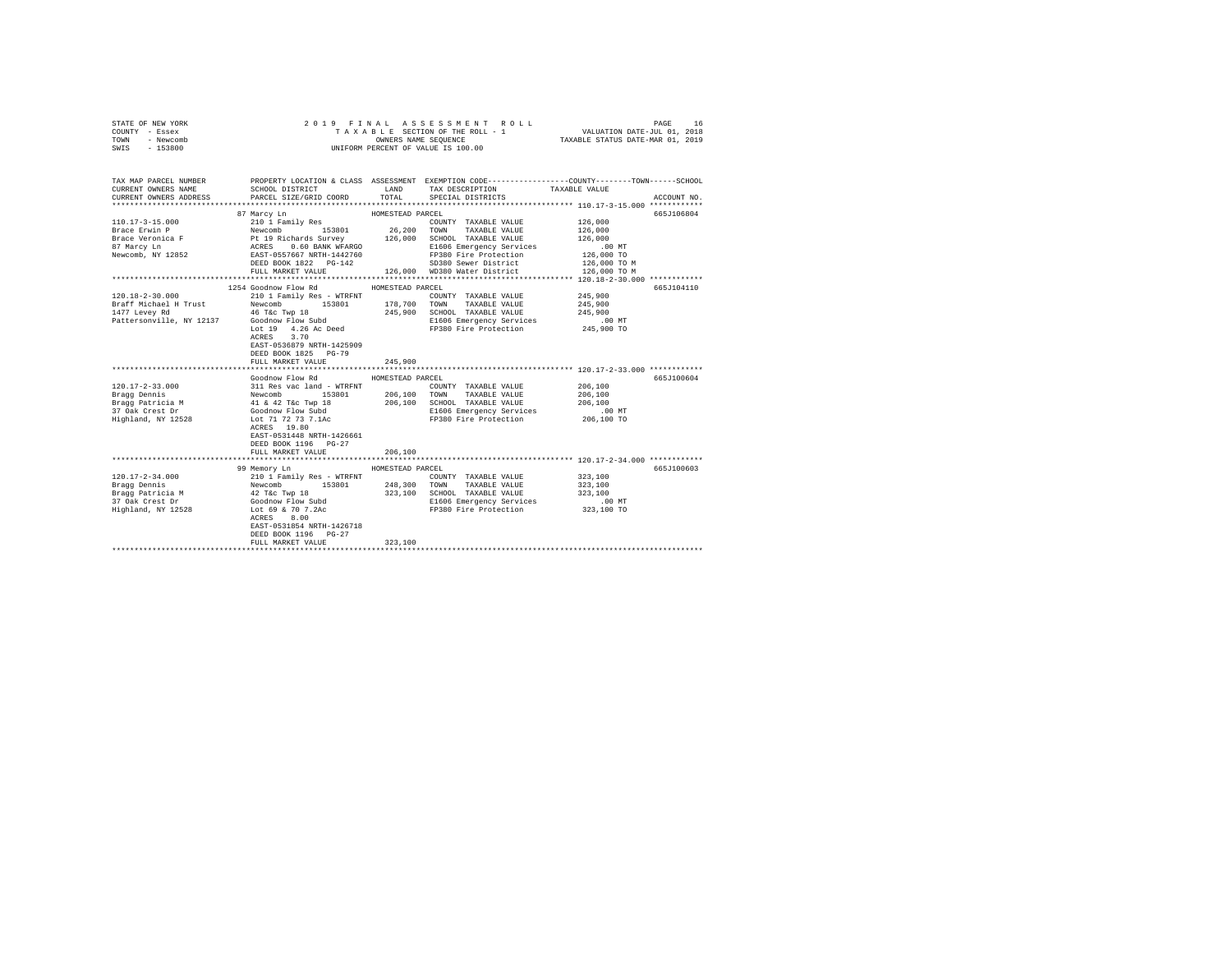| COUNTY - Essex<br>TOWN<br>- Newcomb<br>SWIS<br>$-153800$               |                                                                                                                                             | OWNERS NAME SEQUENCE | TAXABLE SECTION OF THE ROLL - 1<br>UNIFORM PERCENT OF VALUE IS 100.00                          | VALUATION DATE-JUL 01, 2018<br>TAXABLE STATUS DATE-MAR 01, 2019 |                    |
|------------------------------------------------------------------------|---------------------------------------------------------------------------------------------------------------------------------------------|----------------------|------------------------------------------------------------------------------------------------|-----------------------------------------------------------------|--------------------|
| TAX MAP PARCEL NUMBER<br>CURRENT OWNERS NAME<br>CURRENT OWNERS ADDRESS | PROPERTY LOCATION & CLASS ASSESSMENT EXEMPTION CODE---------------COUNTY-------TOWN-----SCHOOL<br>SCHOOL DISTRICT<br>PARCEL SIZE/GRID COORD | LAND<br>TOTAL        | TAX DESCRIPTION<br>SPECIAL DISTRICTS                                                           | TAXABLE VALUE                                                   | ACCOUNT NO.        |
|                                                                        |                                                                                                                                             |                      |                                                                                                |                                                                 |                    |
|                                                                        | 1732 Goodnow Flow Rd                                                                                                                        | HOMESTEAD PARCEL     |                                                                                                |                                                                 | 665J106206         |
| $119.20 - 4 - 1.000$                                                   | 260 Seasonal res - WTRFNT                                                                                                                   |                      | COUNTY TAXABLE VALUE                                                                           | 185,700                                                         |                    |
| Broderick William B                                                    | 153801 135,700                                                                                                                              |                      | TOWN<br>TAXABLE VALUE                                                                          | 185,700                                                         |                    |
| 526 Tiplady Rd                                                         |                                                                                                                                             | 185,700              | SCHOOL TAXABLE VALUE                                                                           | 185,700                                                         |                    |
| Salem, NY 12865                                                        | Newcomb 153801<br>27 T&c Twp 18<br>Goodnow Flow Subd                                                                                        |                      | E1606 Emergency Services                                                                       | .00 MT                                                          |                    |
|                                                                        | Lot 337                                                                                                                                     |                      | FP380 Fire Protection 185,700 TO                                                               |                                                                 |                    |
|                                                                        | 0.80<br>ACRES                                                                                                                               |                      |                                                                                                |                                                                 |                    |
|                                                                        | EAST-0526166 NRTH-1425728                                                                                                                   |                      |                                                                                                |                                                                 |                    |
|                                                                        | DEED BOOK 1425 PG-318                                                                                                                       |                      |                                                                                                |                                                                 |                    |
|                                                                        | FULL MARKET VALUE                                                                                                                           | 185,700              |                                                                                                |                                                                 |                    |
|                                                                        | 1044 Goodnow Flow Rd                                                                                                                        | HOMESTEAD PARCEL     |                                                                                                |                                                                 | 665J100112         |
| $120.18 - 1 - 6.000$                                                   | 210 1 Family Res - WTRFNT                                                                                                                   |                      | COUNTY TAXABLE VALUE                                                                           | 202,500                                                         |                    |
| Broughton Richard W                                                    | Newcomb<br>153801 119,700 TOWN                                                                                                              |                      | TAXABLE VALUE                                                                                  | 202,500                                                         |                    |
|                                                                        |                                                                                                                                             | 202,500              | SCHOOL TAXABLE VALUE                                                                           | 202,500                                                         |                    |
| Broughton John J<br>PO Box 276                                         | 46 T&C Twp 18<br>Goodnow Flow Subd                                                                                                          |                      | E1606 Emergency Services                                                                       | .00 MT                                                          |                    |
| East Greenbush, NY 12061 Lot 147                                       |                                                                                                                                             |                      | FP380 Fire Protection                                                                          | 202,500 TO                                                      |                    |
|                                                                        | 0.40<br>ACRES                                                                                                                               |                      |                                                                                                |                                                                 |                    |
|                                                                        | EAST-0536613 NRTH-1427771                                                                                                                   |                      |                                                                                                |                                                                 |                    |
|                                                                        | DEED BOOK 584<br>$PG-142$                                                                                                                   |                      |                                                                                                |                                                                 |                    |
|                                                                        | FULL MARKET VALUE                                                                                                                           | 202,500              |                                                                                                |                                                                 |                    |
|                                                                        | **************************                                                                                                                  | *************        |                                                                                                | **************************** 109.15-2-2.000 *************       |                    |
|                                                                        | 5841 NYS Route 28N                                                                                                                          | HOMESTEAD PARCEL     |                                                                                                |                                                                 | 665J106914         |
| $109.15 - 2 - 2.000$                                                   |                                                                                                                                             |                      | BAS STAR 41854                                                                                 | $\Omega$                                                        | $\Omega$<br>30,000 |
| Brundage James F                                                       |                                                                                                                                             | 34,000               | COUNTY TAXABLE VALUE                                                                           | 127,200                                                         |                    |
| Brundage Anita L                                                       |                                                                                                                                             | 127,200              | TAXABLE VALUE<br>TOWN                                                                          | 127,200                                                         |                    |
| 5841 State Rte 28N                                                     | 210 1 Family Res<br>Newcomb 153801 34,00<br>3 Ords Patent 127,20<br>RES 4.00 BANK CORE<br>REST-0540748 NRTH-1446791                         |                      | SCHOOL TAXABLE VALUE                                                                           | 97.200                                                          |                    |
| Newcomb, NY 12852                                                      | DEED BOOK 1634 PG-318                                                                                                                       |                      | COLOUS IMANUM VINCE<br>E1606 Emergency Services 127,200 TO<br>FP380 Fire Protection 127,200 TO |                                                                 |                    |
|                                                                        | FULL MARKET VALUE                                                                                                                           | 127,200              |                                                                                                |                                                                 |                    |
|                                                                        |                                                                                                                                             |                      |                                                                                                |                                                                 |                    |
|                                                                        | 1070 Goodnow Flow Rd                                                                                                                        | HOMESTEAD PARCEL     |                                                                                                |                                                                 | 665J100514         |
| $120.18 - 1 - 12.000$                                                  | 260 Seasonal res - WTRFNT                                                                                                                   |                      | COUNTY TAXABLE VALUE                                                                           | 178,100                                                         |                    |
| Bruno Anthony J                                                        | Newcomb<br>153801                                                                                                                           | 118,800 TOWN         | TAXABLE VALUE                                                                                  | 178,100                                                         |                    |
| 52 Ferry Blyd                                                          | 46 T&c Twp 18                                                                                                                               | 178,100              | SCHOOL TAXABLE VALUE                                                                           | 178,100                                                         |                    |
| So Glens Falls, NY 12803                                               | Goodnow Flow Subd                                                                                                                           |                      | E1606 Emergency Services                                                                       | .00 MT                                                          |                    |
|                                                                        | Lot $141$                                                                                                                                   |                      | FP380 Fire Protection                                                                          | 178,100 TO                                                      |                    |
|                                                                        | 0.50<br>ACRES                                                                                                                               |                      |                                                                                                |                                                                 |                    |
|                                                                        | EAST-0537147 NRTH-1427525                                                                                                                   |                      |                                                                                                |                                                                 |                    |
|                                                                        | DEED BOOK 783<br>$PG-207$                                                                                                                   |                      |                                                                                                |                                                                 |                    |
|                                                                        | FULL MARKET VALUE                                                                                                                           | 178,100              |                                                                                                |                                                                 |                    |
|                                                                        |                                                                                                                                             |                      |                                                                                                |                                                                 |                    |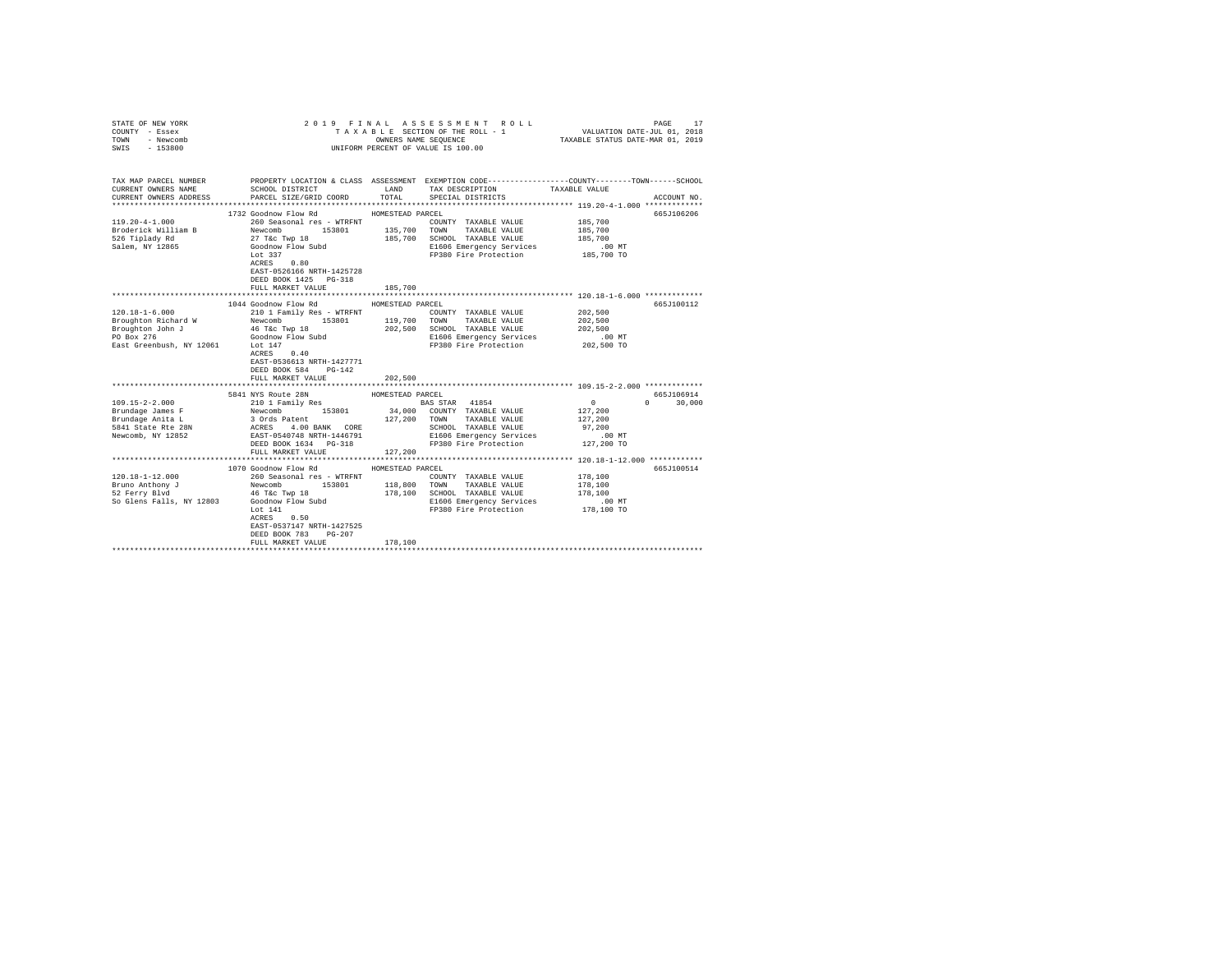| STATE OF NEW YORK<br>COUNTY - Essex                                                                                                                                                                                            |                                                     |                      | 2019 FINAL ASSESSMENT ROLL<br>TAXABLE SECTION OF THE ROLL - 1                                  | VALUATION DATE-JUL 01, 2018                          | PAGE<br>18  |
|--------------------------------------------------------------------------------------------------------------------------------------------------------------------------------------------------------------------------------|-----------------------------------------------------|----------------------|------------------------------------------------------------------------------------------------|------------------------------------------------------|-------------|
| TOWN - Newcomb                                                                                                                                                                                                                 |                                                     |                      | OWNERS NAME SEQUENCE                                                                           | TAXABLE STATUS DATE-MAR 01, 2019                     |             |
| SWIS - 153800                                                                                                                                                                                                                  |                                                     |                      | UNIFORM PERCENT OF VALUE IS 100.00                                                             |                                                      |             |
|                                                                                                                                                                                                                                |                                                     |                      |                                                                                                |                                                      |             |
|                                                                                                                                                                                                                                |                                                     |                      |                                                                                                |                                                      |             |
| TAX MAP PARCEL NUMBER                                                                                                                                                                                                          |                                                     |                      | PROPERTY LOCATION & CLASS ASSESSMENT EXEMPTION CODE---------------COUNTY-------TOWN-----SCHOOL |                                                      |             |
| CURRENT OWNERS NAME                                                                                                                                                                                                            | SCHOOL DISTRICT                                     | LAND                 | TAX DESCRIPTION                                                                                | TAXABLE VALUE                                        |             |
| CURRENT OWNERS ADDRESS                                                                                                                                                                                                         | PARCEL SIZE/GRID COORD                              | TOTAL                | SPECIAL DISTRICTS                                                                              |                                                      | ACCOUNT NO. |
|                                                                                                                                                                                                                                |                                                     |                      |                                                                                                |                                                      |             |
|                                                                                                                                                                                                                                | 46 Montayne Way                                     | NON-HOMESTEAD PARCEL |                                                                                                |                                                      | 665Z009002  |
| $110.13 - 13 - 4.000$                                                                                                                                                                                                          | 311 Res vac land                                    |                      | COUNTY TAXABLE VALUE                                                                           | $12\,,300$                                           |             |
| Bruno Mary Elizabeth                                                                                                                                                                                                           | Newcomb 153801                                      | 12,300 TOWN          | TAXABLE VALUE                                                                                  | 12,300                                               |             |
| 102 Lumax Run<br>Troy, NY 12180                                                                                                                                                                                                | 20 T&C Pur TWP 27 RS                                |                      | 12,300 SCHOOL TAXABLE VALUE                                                                    | 12,300<br>.00MT                                      |             |
|                                                                                                                                                                                                                                | 1629/128-Agreement<br>ACRES 1.30                    |                      | E1606 Emergency Services<br>FP380 Fire Protection                                              | $12,300$ TO                                          |             |
|                                                                                                                                                                                                                                | EAST-0555225 NRTH-1446757                           |                      |                                                                                                |                                                      |             |
|                                                                                                                                                                                                                                | DEED BOOK 1700 PG-145                               |                      |                                                                                                |                                                      |             |
|                                                                                                                                                                                                                                | FULL MARKET VALUE                                   | 12,300               |                                                                                                |                                                      |             |
|                                                                                                                                                                                                                                |                                                     |                      |                                                                                                | *********************** 119.20-3-4.000 ************* |             |
|                                                                                                                                                                                                                                | Goodnow Flow Rd                                     | HOMESTEAD PARCEL     |                                                                                                |                                                      | 665J176002  |
| 119.20-3-4.000                                                                                                                                                                                                                 | 311 Res vac land - WTRFNT                           |                      | COUNTY TAXABLE VALUE                                                                           | 143,300                                              |             |
| Bruno Ruth E Trust                                                                                                                                                                                                             |                                                     |                      | 143,300 TOWN TAXABLE VALUE                                                                     | 143,300                                              |             |
| c/o Peter Bruno                                                                                                                                                                                                                |                                                     |                      | 143,300 SCHOOL TAXABLE VALUE                                                                   | 143,300                                              |             |
| 23 Mason St                                                                                                                                                                                                                    | Newcomb<br>27 T&c Twp 18<br>Goodnow Flow Subd       |                      | E1606 Emergency Services                                                                       | $.00$ MT                                             |             |
| Glens Falls, NY 12801                                                                                                                                                                                                          | Lot 344 1.3Ac                                       |                      | FP380 Fire Protection                                                                          | 143,300 TO                                           |             |
|                                                                                                                                                                                                                                | ACRES 1.50                                          |                      |                                                                                                |                                                      |             |
|                                                                                                                                                                                                                                | EAST-0525086 NRTH-1426549                           |                      |                                                                                                |                                                      |             |
|                                                                                                                                                                                                                                | DEED BOOK 1640 PG-9                                 | 143,300              |                                                                                                |                                                      |             |
|                                                                                                                                                                                                                                | FULL MARKET VALUE                                   |                      |                                                                                                |                                                      |             |
|                                                                                                                                                                                                                                | 1854 Goodnow Flow Rd                                | HOMESTEAD PARCEL     |                                                                                                |                                                      | 665J100313  |
| $119.20 - 3 - 5.000$                                                                                                                                                                                                           |                                                     |                      | COUNTY TAXABLE VALUE                                                                           | 185,400                                              |             |
| Bruno Ruth E Trust                                                                                                                                                                                                             | 260 Seasonal res - WTRFNT<br>Newcomb 153801 138,300 |                      | 138,300 TOWN TAXABLE VALUE                                                                     | 185,400                                              |             |
| c/o Peter & Ruth Bruno 27 T&c Twp 18<br>23 Mason St Goodnow Flow Subd                                                                                                                                                          |                                                     |                      | 185,400 SCHOOL TAXABLE VALUE                                                                   | 185,400                                              |             |
|                                                                                                                                                                                                                                |                                                     |                      | E1606 Emergency Services                                                                       | $.00$ MT                                             |             |
| Glens Falls, NY 12801                                                                                                                                                                                                          | Lot 343 1.5Ac                                       |                      | FP380 Fire Protection                                                                          | 185,400 TO                                           |             |
|                                                                                                                                                                                                                                | ACRES 1.70                                          |                      |                                                                                                |                                                      |             |
|                                                                                                                                                                                                                                | EAST-0525248 NRTH-1426503                           |                      |                                                                                                |                                                      |             |
|                                                                                                                                                                                                                                | DEED BOOK 1640 PG-14                                |                      |                                                                                                |                                                      |             |
|                                                                                                                                                                                                                                | FULL MARKET VALUE                                   | 185,400              |                                                                                                |                                                      |             |
|                                                                                                                                                                                                                                |                                                     |                      |                                                                                                |                                                      |             |
|                                                                                                                                                                                                                                | 10 Island View Ln                                   | HOMESTEAD PARCEL     |                                                                                                |                                                      | 665J103813  |
| $119.16 - 1 - 26.000$                                                                                                                                                                                                          | 260 Seasonal res - WTRFNT                           |                      | COUNTY TAXABLE VALUE                                                                           | 175,900                                              |             |
| Brunswick John T<br>Conway Cynthia A                                                                                                                                                                                           | 153801<br>Newcomb                                   | 125,800              | TOWN TAXABLE VALUE                                                                             | 175.900                                              |             |
|                                                                                                                                                                                                                                |                                                     |                      | 175,900 SCHOOL TAXABLE VALUE                                                                   | 175,900                                              |             |
| STURBANCK JOHN THE REW AND THE STATE OF THE STATE STATE STATE STATE STATE STATE STATE STATE STATE STATE STATE STATE STATE STATE STATE STATE STATE STATE STATE STATE STATE STATE STATE STATE STATE STATE STATE STATE STATE STAT |                                                     |                      | E1606 Emergency Services<br>FP380 Fire Protection 175,900 TO                                   | $.00$ MT                                             |             |
|                                                                                                                                                                                                                                | ACRES 0.90                                          |                      |                                                                                                |                                                      |             |
|                                                                                                                                                                                                                                | EAST-0527543 NRTH-1428860                           |                      |                                                                                                |                                                      |             |
|                                                                                                                                                                                                                                | DEED BOOK 1461 PG-51                                |                      |                                                                                                |                                                      |             |
|                                                                                                                                                                                                                                | FULL MARKET VALUE                                   | 175,900              |                                                                                                |                                                      |             |
|                                                                                                                                                                                                                                |                                                     |                      |                                                                                                |                                                      |             |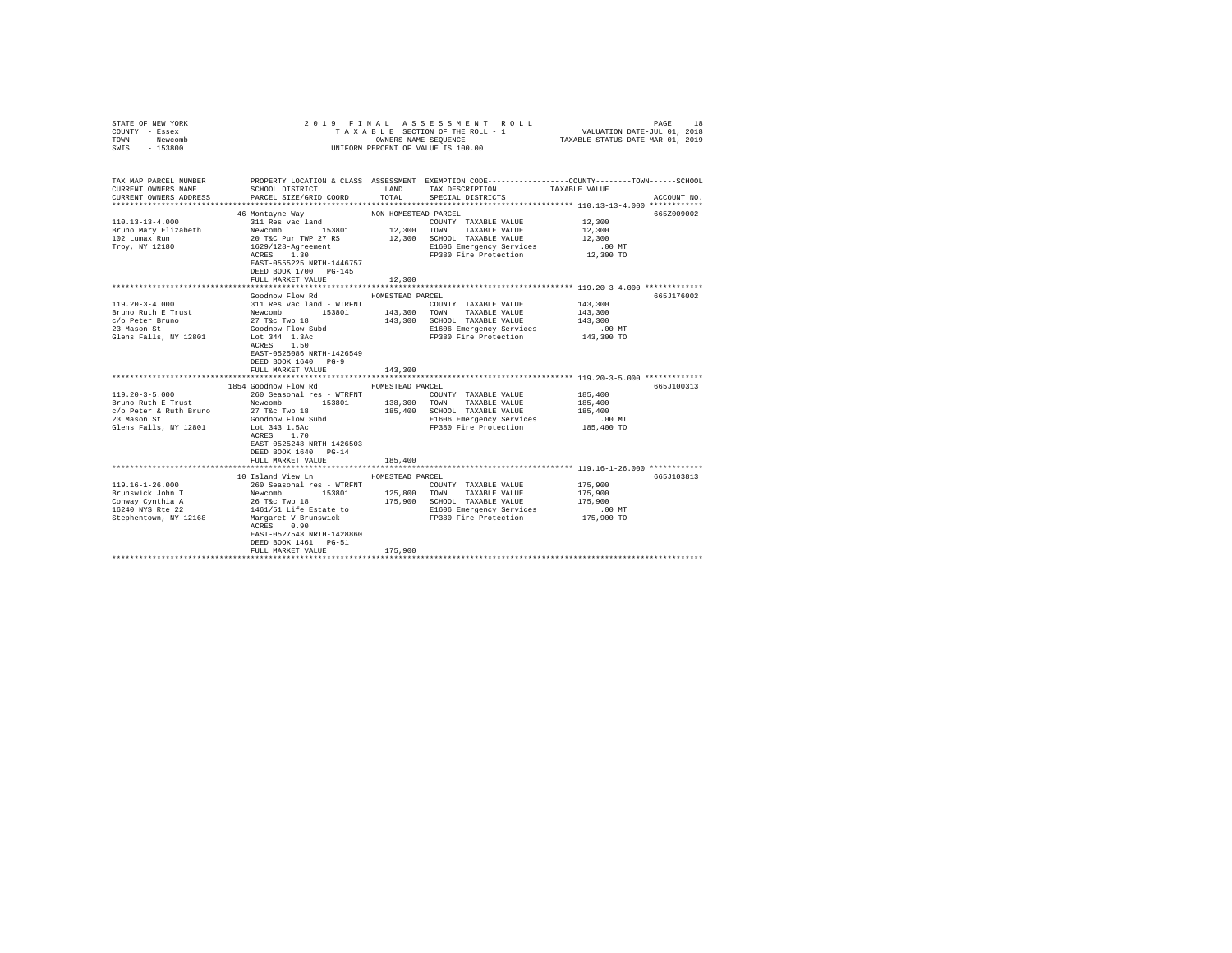| STATE OF NEW YORK                      |                                                                                                                                                                                                                                                                                                                                                                                                         |                  |                                    |                                           |               |
|----------------------------------------|---------------------------------------------------------------------------------------------------------------------------------------------------------------------------------------------------------------------------------------------------------------------------------------------------------------------------------------------------------------------------------------------------------|------------------|------------------------------------|-------------------------------------------|---------------|
| COUNTY - Essex                         |                                                                                                                                                                                                                                                                                                                                                                                                         |                  |                                    |                                           |               |
| TOWN - Newcomb                         |                                                                                                                                                                                                                                                                                                                                                                                                         |                  |                                    |                                           |               |
| SWIS - 153800                          |                                                                                                                                                                                                                                                                                                                                                                                                         |                  |                                    |                                           |               |
|                                        |                                                                                                                                                                                                                                                                                                                                                                                                         |                  |                                    |                                           |               |
|                                        |                                                                                                                                                                                                                                                                                                                                                                                                         |                  |                                    |                                           |               |
|                                        | TAX MAP PARCEL NUMBER THE PROPERTY LOCATION & CLASS ASSESSMENT EXEMPTION CODE--------------COUNTY-------TOWN------SCHOOL                                                                                                                                                                                                                                                                                |                  |                                    |                                           |               |
| CURRENT OWNERS NAME                    | SCHOOL DISTRICT                                                                                                                                                                                                                                                                                                                                                                                         |                  | LAND TAX DESCRIPTION TAXABLE VALUE |                                           |               |
| CURRENT OWNERS ADDRESS                 | PARCEL SIZE/GRID COORD                                                                                                                                                                                                                                                                                                                                                                                  |                  | TOTAL SPECIAL DISTRICTS            |                                           | ACCOUNT NO.   |
|                                        | $[10.13-9-24.000~~5224~{\tt NYS~Rout2~8N}~~{\tt 524~NUS~Rout2~8N}~~{\tt 524~NUS~Rout2~8N}~~{\tt 124~NUS~Rout2~8N}~~{\tt 124~NUS~Rout2~8N}~~{\tt 124~NUS~Rout2~8N}~~{\tt 124~NUS~Rout2~8N}~~{\tt 124~NUS~Rout2~8N}~~{\tt 124~NUS~Rout2~8N}~~{\tt 124~NUS~Rout2~8N}~~{\tt 124~NUS~Rout2~8N}~~{\tt 124$                                                                                                    |                  |                                    |                                           |               |
|                                        |                                                                                                                                                                                                                                                                                                                                                                                                         | HOMESTEAD PARCEL |                                    |                                           | 665J106801    |
|                                        |                                                                                                                                                                                                                                                                                                                                                                                                         |                  | COUNTY TAXABLE VALUE 153,000       |                                           |               |
|                                        |                                                                                                                                                                                                                                                                                                                                                                                                         |                  |                                    | 153,000                                   |               |
|                                        |                                                                                                                                                                                                                                                                                                                                                                                                         |                  |                                    | 153,000                                   |               |
|                                        |                                                                                                                                                                                                                                                                                                                                                                                                         |                  |                                    |                                           |               |
|                                        |                                                                                                                                                                                                                                                                                                                                                                                                         |                  |                                    | .00 MT.<br>153,000 TO                     |               |
|                                        | $\begin{tabular}{lcccc} \texttt{1.011} & 240 Rural res & 200INTY TAXABLE VALUE \\ \texttt{Butether Error} & 1 & 153801 & 50,300 & 70NNN & TAXABLE VALUE \\ \texttt{Butether Forrestine B} & 2 & 19.1 & 153801 & 50,300 & 70NNN & TAXABLE VALUE \\ \texttt{193 Elfwood Ln} & 2 & 2 & 120 RANT & 100 R & 153,000 & 50,000 & TAXABLE VALUE \\ \texttt{193 Elfwood Ln} & 2 & 2 & 120 RINT + 1444210 & 150,$ |                  |                                    |                                           |               |
|                                        | FULL MARKET VALUE                                                                                                                                                                                                                                                                                                                                                                                       | 153,000          |                                    |                                           |               |
|                                        |                                                                                                                                                                                                                                                                                                                                                                                                         |                  |                                    |                                           |               |
|                                        | 5789 NYS Route 28N                                                                                                                                                                                                                                                                                                                                                                                      | HOMESTEAD PARCEL |                                    |                                           | 665J105704    |
| $109.15 - 1 - 16.064$                  | 220 2 Family Res                                                                                                                                                                                                                                                                                                                                                                                        |                  | AGED ALL 41800                     | $70,000$ $70,000$ $10,000$<br>0 $-68,700$ |               |
| Bunnell James                          |                                                                                                                                                                                                                                                                                                                                                                                                         |                  |                                    |                                           |               |
|                                        |                                                                                                                                                                                                                                                                                                                                                                                                         |                  |                                    |                                           |               |
| Bunnell Ruth Ann<br>5789 NYS Route 28N | $\begin{tabular}{l c c c c c} \multicolumn{1}{c}{X1811111} \multicolumn{1}{c}{X1811111} \multicolumn{1}{c}{X1811111} \multicolumn{1}{c}{X1811111} \multicolumn{1}{c}{X1811111} \multicolumn{1}{c}{X1811111} \multicolumn{1}{c}{X18111111} \multicolumn{1}{c}{X1811111} \multicolumn{1}{c}{X1811111} \multicolumn{1}{c}{X1811111} \multicolumn{1}{c}{X181111} \multicolumn$                              |                  |                                    |                                           |               |
| Newcomb, NY 12852                      |                                                                                                                                                                                                                                                                                                                                                                                                         |                  |                                    |                                           |               |
|                                        |                                                                                                                                                                                                                                                                                                                                                                                                         |                  |                                    |                                           |               |
|                                        |                                                                                                                                                                                                                                                                                                                                                                                                         |                  |                                    |                                           |               |
|                                        |                                                                                                                                                                                                                                                                                                                                                                                                         |                  |                                    |                                           |               |
|                                        | 35 Griffin Rd                                                                                                                                                                                                                                                                                                                                                                                           | HOMESTEAD PARCEL |                                    |                                           | 665J101606    |
| 109.15-3-19.000                        |                                                                                                                                                                                                                                                                                                                                                                                                         |                  |                                    | 77,000                                    |               |
|                                        |                                                                                                                                                                                                                                                                                                                                                                                                         |                  |                                    | 77,000                                    |               |
| Burdick Gerald A<br>35 Griffin Rd      |                                                                                                                                                                                                                                                                                                                                                                                                         |                  |                                    | 77,000                                    |               |
|                                        |                                                                                                                                                                                                                                                                                                                                                                                                         |                  |                                    |                                           |               |
| Newcomb, NY 12852                      |                                                                                                                                                                                                                                                                                                                                                                                                         |                  |                                    | $.00$ MT<br>77,000 TO                     |               |
|                                        | EAST-0541993 NRTH-1444425                                                                                                                                                                                                                                                                                                                                                                               |                  |                                    |                                           |               |
|                                        |                                                                                                                                                                                                                                                                                                                                                                                                         |                  |                                    |                                           |               |
|                                        | DEED BOOK 1283 PG-1                                                                                                                                                                                                                                                                                                                                                                                     |                  |                                    |                                           |               |
|                                        | FULL MARKET VALUE                                                                                                                                                                                                                                                                                                                                                                                       | 77,000           |                                    |                                           |               |
|                                        | 110.18-2-14.033<br>10.18-2-14.033<br>36 Santanoni Dr. HOMESTEAD PARAELE INTERNATIONAL BASE STAR 41854<br>BAS STAR 41854<br>240 Rundel Paraele BAS 3901 CONTY TAXABLE VALUE 313,100<br>Bureau Sandra 12 Thorns Survey 313,100 CONTY TAXAB                                                                                                                                                                |                  |                                    |                                           |               |
|                                        |                                                                                                                                                                                                                                                                                                                                                                                                         |                  |                                    |                                           | 665J192002    |
|                                        |                                                                                                                                                                                                                                                                                                                                                                                                         |                  |                                    |                                           | $0 \t 30.000$ |
|                                        |                                                                                                                                                                                                                                                                                                                                                                                                         |                  |                                    |                                           |               |
|                                        |                                                                                                                                                                                                                                                                                                                                                                                                         |                  |                                    |                                           |               |
|                                        |                                                                                                                                                                                                                                                                                                                                                                                                         |                  |                                    |                                           |               |
|                                        |                                                                                                                                                                                                                                                                                                                                                                                                         |                  |                                    |                                           |               |
|                                        |                                                                                                                                                                                                                                                                                                                                                                                                         |                  |                                    |                                           |               |
|                                        |                                                                                                                                                                                                                                                                                                                                                                                                         |                  |                                    | 313,100 TO M                              |               |
|                                        |                                                                                                                                                                                                                                                                                                                                                                                                         |                  | WD380 Water District               | 313,100 TO M                              |               |
|                                        |                                                                                                                                                                                                                                                                                                                                                                                                         |                  |                                    |                                           |               |
|                                        | NYS Route 28N NON-HOMESTEAD PARCEL                                                                                                                                                                                                                                                                                                                                                                      |                  |                                    |                                           | 665J178530    |
|                                        |                                                                                                                                                                                                                                                                                                                                                                                                         |                  |                                    |                                           |               |
|                                        |                                                                                                                                                                                                                                                                                                                                                                                                         |                  |                                    |                                           |               |
|                                        |                                                                                                                                                                                                                                                                                                                                                                                                         |                  |                                    |                                           |               |
|                                        |                                                                                                                                                                                                                                                                                                                                                                                                         |                  |                                    |                                           |               |
|                                        |                                                                                                                                                                                                                                                                                                                                                                                                         |                  |                                    |                                           |               |
|                                        |                                                                                                                                                                                                                                                                                                                                                                                                         |                  |                                    |                                           |               |
|                                        |                                                                                                                                                                                                                                                                                                                                                                                                         |                  |                                    |                                           |               |
|                                        | DEED BOOK 1167 PG-102                                                                                                                                                                                                                                                                                                                                                                                   |                  |                                    |                                           |               |
|                                        | FULL MARKET VALUE                                                                                                                                                                                                                                                                                                                                                                                       | 15,500           |                                    |                                           |               |
|                                        |                                                                                                                                                                                                                                                                                                                                                                                                         |                  |                                    |                                           |               |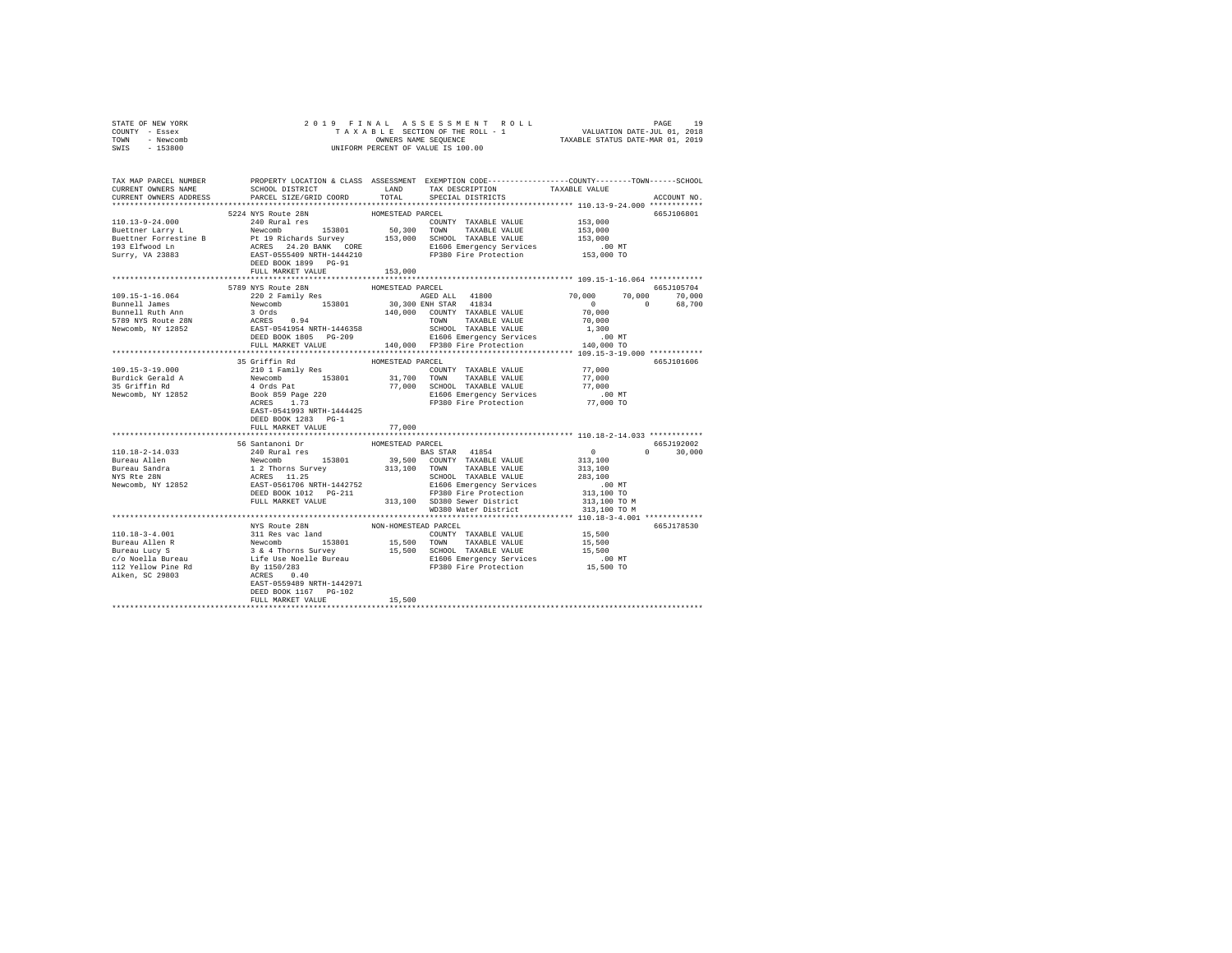| STATE OF NEW YORK<br>COUNTY - Essex<br>TOWN - Newcomb<br>SWIS - 153800                                                                                                                                                                                                                                                                                                                                                                                   |                                                                         |                                | 2019 FINAL ASSESSMENT ROLL<br>UNIFORM PERCENT OF VALUE IS 100.00                                |                                                                  | PAGE<br>20            |
|----------------------------------------------------------------------------------------------------------------------------------------------------------------------------------------------------------------------------------------------------------------------------------------------------------------------------------------------------------------------------------------------------------------------------------------------------------|-------------------------------------------------------------------------|--------------------------------|-------------------------------------------------------------------------------------------------|------------------------------------------------------------------|-----------------------|
| TAX MAP PARCEL NUMBER PROPERTY LOCATION & CLASS ASSESSMENT EXEMPTION CODE---------------COUNTY-------TOWN------SCHOOL<br>CURRENT OWNERS NAME<br>CURRENT OWNERS ADDRESS                                                                                                                                                                                                                                                                                   | SCHOOL DISTRICT LAND<br>PARCEL SIZE/GRID COORD                          | TOTAL                          | TAX DESCRIPTION<br>SPECIAL DISTRICTS                                                            | TAXABLE VALUE                                                    | ACCOUNT NO.           |
|                                                                                                                                                                                                                                                                                                                                                                                                                                                          |                                                                         |                                |                                                                                                 |                                                                  |                       |
|                                                                                                                                                                                                                                                                                                                                                                                                                                                          | DEED BOOK 1167    PG-102                                                |                                |                                                                                                 | 148,200<br>148,200<br>148,200                                    | 665J100713            |
|                                                                                                                                                                                                                                                                                                                                                                                                                                                          | FULL MARKET VALUE                                                       | 148,200                        |                                                                                                 |                                                                  |                       |
|                                                                                                                                                                                                                                                                                                                                                                                                                                                          |                                                                         |                                |                                                                                                 |                                                                  |                       |
|                                                                                                                                                                                                                                                                                                                                                                                                                                                          | 14 Anderson Ln                                                          | HOMESTEAD PARCEL               |                                                                                                 |                                                                  | 665J175005            |
| $\begin{tabular}{l c c c c c} \hline & \multicolumn{3}{c}{5036 NYS Route 28N} & \multicolumn{3}{c}{5036 NYS Route 28N} & \multicolumn{3}{c}{\multicolumn{3}{c}{\multicolumn{3}{c}{\multicolumn{3}{c}{\multicolumn{3}{c}{\multicolumn{3}{c}{\multicolumn{3}{c}{\multicolumn{3}{c}{\multicolumn{3}{c}{\multicolumn{3}{c}{\multicolumn{3}{c}{\multicolumn{3}{c}{\multicolumn{3}{c}{\multicolumn{3}{c}{\multicolumn{3}{c}{\multicolumn{3}{c}{\multicolumn{3$ | EAST-0551414 NRTH-1446377<br>DEED BOOK 1853 PG-144<br>FULL MARKET VALUE | 255,200                        | AGED ALL 41800 90,800 90,800 90,800                                                             | .00 MT<br>255,200 TO<br>$\sim$ 0<br>$\sim$ 0<br>90,800<br>90,800 | 665.7100712<br>68,700 |
|                                                                                                                                                                                                                                                                                                                                                                                                                                                          | FULL MARKET VALUE                                                       | 181,600                        | SCHOOL TAXABLE VALUE<br>E1606 Emergency Services 181,600 MT<br>FP380 Fire Protection 181,600 TO | 22,100                                                           |                       |
|                                                                                                                                                                                                                                                                                                                                                                                                                                                          |                                                                         |                                |                                                                                                 |                                                                  |                       |
|                                                                                                                                                                                                                                                                                                                                                                                                                                                          | NYS Route 28N<br>DEED BOOK 1269 PG-73<br>FULL MARKET VALUE              | NON-HOMESTEAD PARCEL<br>23,200 |                                                                                                 | 23,200<br>23,200<br>23,200<br>$.00$ MT<br>23,200 TO              | 665J100308            |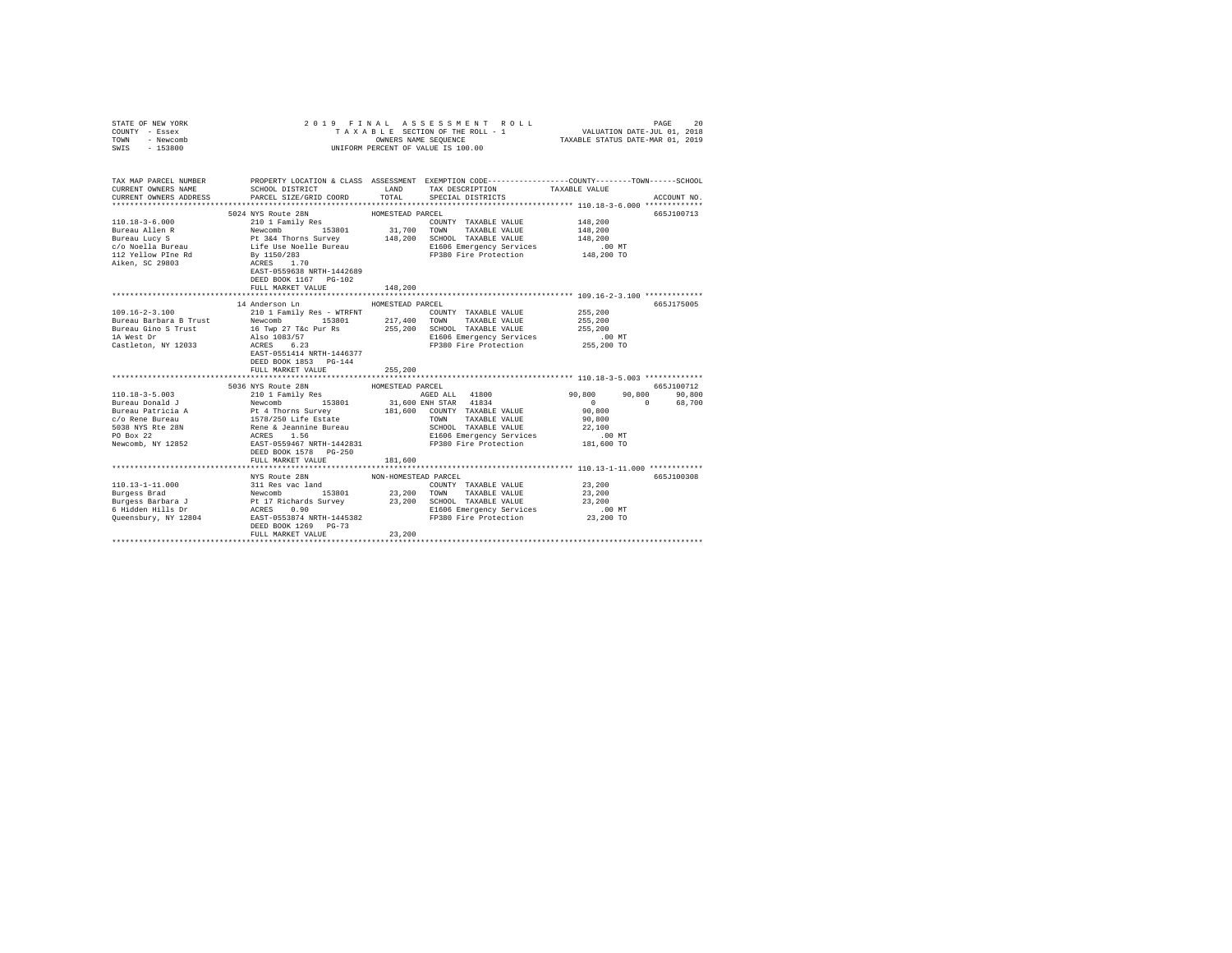| STATE OF NEW YORK | 2019 FINAL ASSESSMENT ROLL         | PAGE                             |
|-------------------|------------------------------------|----------------------------------|
| COUNTY - Essex    | TAXABLE SECTION OF THE ROLL - 1    | VALUATION DATE-JUL 01, 2018      |
| TOWN<br>- Newcomb | OWNERS NAME SEOUENCE               | TAXABLE STATUS DATE-MAR 01, 2019 |
| - 153800<br>SWIS  | UNIFORM PERCENT OF VALUE IS 100.00 |                                  |

| TAX MAP PARCEL NUMBER<br>CURRENT OWNERS NAME                                                                                                                                                                                                                                                                                                                                                                                                                                                             | SCHOOL DISTRICT                                                                                                                                                                                                                                     | LAND                 | TAX DESCRIPTION                                                   | PROPERTY LOCATION & CLASS ASSESSMENT EXEMPTION CODE----------------COUNTY-------TOWN------SCHOOL<br>TAXABLE VALUE |
|----------------------------------------------------------------------------------------------------------------------------------------------------------------------------------------------------------------------------------------------------------------------------------------------------------------------------------------------------------------------------------------------------------------------------------------------------------------------------------------------------------|-----------------------------------------------------------------------------------------------------------------------------------------------------------------------------------------------------------------------------------------------------|----------------------|-------------------------------------------------------------------|-------------------------------------------------------------------------------------------------------------------|
| CURRENT OWNERS ADDRESS                                                                                                                                                                                                                                                                                                                                                                                                                                                                                   | PARCEL SIZE/GRID COORD                                                                                                                                                                                                                              | TOTAL                | SPECIAL DISTRICTS                                                 | ACCOUNT NO.                                                                                                       |
|                                                                                                                                                                                                                                                                                                                                                                                                                                                                                                          | 39 Sanford Ln                                                                                                                                                                                                                                       | HOMESTEAD PARCEL     |                                                                   | 665J100715                                                                                                        |
| 110.18-4-9.000                                                                                                                                                                                                                                                                                                                                                                                                                                                                                           |                                                                                                                                                                                                                                                     |                      | COUNTY TAXABLE VALUE 88,000                                       |                                                                                                                   |
| Burke Carol M                                                                                                                                                                                                                                                                                                                                                                                                                                                                                            | 210 1 Family Res<br>Newcomb 153801 25,000 TOWN TAXABLE VALUE<br>Pt 5 Thorns Survey 88,000 SCHOOL TAXABLE VALUE<br>RCRES 0.50 SCHOOL E1606 Emergency Services                                                                                        |                      |                                                                   | 88,000                                                                                                            |
| 17 Owen Ct                                                                                                                                                                                                                                                                                                                                                                                                                                                                                               |                                                                                                                                                                                                                                                     |                      |                                                                   | 88,000                                                                                                            |
| Irvine, CA 92617                                                                                                                                                                                                                                                                                                                                                                                                                                                                                         | $ACRES$ 0.50<br>$EAST-0559307 NRTH-1441404$                                                                                                                                                                                                         |                      | E1606 Emergency Services<br>FP380 Fire Protection                 | $.00$ MT                                                                                                          |
|                                                                                                                                                                                                                                                                                                                                                                                                                                                                                                          |                                                                                                                                                                                                                                                     |                      |                                                                   | 88,000 TO                                                                                                         |
|                                                                                                                                                                                                                                                                                                                                                                                                                                                                                                          | DEED BOOK 1760 PG-90 SD380 Sewer District 88,000 TO M<br>FULL MARKET VALUE 88,000 WD380 Water District 88,000 TO M                                                                                                                                  |                      |                                                                   |                                                                                                                   |
|                                                                                                                                                                                                                                                                                                                                                                                                                                                                                                          |                                                                                                                                                                                                                                                     |                      |                                                                   |                                                                                                                   |
|                                                                                                                                                                                                                                                                                                                                                                                                                                                                                                          |                                                                                                                                                                                                                                                     |                      |                                                                   | **************** 119.20-5-3.000 *************                                                                     |
| $119.20 - 5 - 3.000$                                                                                                                                                                                                                                                                                                                                                                                                                                                                                     | 29 Breezy Point Ln                                                                                                                                                                                                                                  | HOMESTEAD PARCEL     | COUNTY TAXABLE VALUE 182,300                                      | 665J100801                                                                                                        |
| Burnett John A                                                                                                                                                                                                                                                                                                                                                                                                                                                                                           |                                                                                                                                                                                                                                                     |                      |                                                                   | 182,300                                                                                                           |
| 27 Schuvler Ave                                                                                                                                                                                                                                                                                                                                                                                                                                                                                          |                                                                                                                                                                                                                                                     |                      |                                                                   | 182,300                                                                                                           |
| Latham, NY 12110                                                                                                                                                                                                                                                                                                                                                                                                                                                                                         |                                                                                                                                                                                                                                                     |                      |                                                                   |                                                                                                                   |
|                                                                                                                                                                                                                                                                                                                                                                                                                                                                                                          | 260 Seasonal res - WTRFNT<br>Newcomb 153801 151,200 TOMN TAXABLE VALUE<br>27 Tec Twp 18 182,300 SCHOOL TAXABLE VALUE<br>Coodnow Flow Subd 182,300 SCHOOL TAXABLE VALUE<br>Coodnow Flow Subd 182,300 SCHOOL TAXABLE VALUE<br>coodnow Flow<br>Lot 328 |                      | E1606 Emergency Services<br>FP380 Fire Protection                 | 00 MT.<br>182,300 TO                                                                                              |
|                                                                                                                                                                                                                                                                                                                                                                                                                                                                                                          | $Lot 328$<br>ACRES 0.80                                                                                                                                                                                                                             |                      |                                                                   |                                                                                                                   |
|                                                                                                                                                                                                                                                                                                                                                                                                                                                                                                          | EAST-0526974 NRTH-1426401                                                                                                                                                                                                                           |                      |                                                                   |                                                                                                                   |
|                                                                                                                                                                                                                                                                                                                                                                                                                                                                                                          | DEED BOOK 1432 PG-16                                                                                                                                                                                                                                |                      |                                                                   |                                                                                                                   |
|                                                                                                                                                                                                                                                                                                                                                                                                                                                                                                          | FULL MARKET VALUE                                                                                                                                                                                                                                   | 182,300              |                                                                   |                                                                                                                   |
|                                                                                                                                                                                                                                                                                                                                                                                                                                                                                                          |                                                                                                                                                                                                                                                     |                      |                                                                   | *********************** 110.13-13-3.000 ************                                                              |
| $\begin{tabular}{l c c c c c} \multicolumn{3}{c}{\textbf{10.13--3.000}} & $\times$ \hspace{1.5mm}$ \multicolumn{3}{c}{\textbf{5.12 Vac} Vac} & $\textbf{10.13--3.000}$ & $\times$ \hspace{1.5mm}$ & $100$ \multicolumn{3}{c}{\textbf{5.12 Vac} Vac} & $\textbf{11.13 Vac} & $\textbf{12.15 Vac} \\ \multicolumn{3}{c}{\textbf{B.11 Vac} Vac} & $\textbf{12.15 Vac} & $\textbf{12.15 Vac} & $\textbf{1$                                                                                                   | 52 Montayne Way                                                                                                                                                                                                                                     | NON-HOMESTEAD PARCEL |                                                                   | 665Z009003                                                                                                        |
|                                                                                                                                                                                                                                                                                                                                                                                                                                                                                                          |                                                                                                                                                                                                                                                     |                      | COUNTY TAXABLE VALUE 18,100                                       |                                                                                                                   |
|                                                                                                                                                                                                                                                                                                                                                                                                                                                                                                          |                                                                                                                                                                                                                                                     |                      |                                                                   | 18,100                                                                                                            |
|                                                                                                                                                                                                                                                                                                                                                                                                                                                                                                          |                                                                                                                                                                                                                                                     |                      |                                                                   | 18,100                                                                                                            |
|                                                                                                                                                                                                                                                                                                                                                                                                                                                                                                          |                                                                                                                                                                                                                                                     |                      | E1606 Emergency Services<br>FP380 Fire Protection                 | $.00$ MT                                                                                                          |
|                                                                                                                                                                                                                                                                                                                                                                                                                                                                                                          |                                                                                                                                                                                                                                                     |                      |                                                                   | 18,100 TO                                                                                                         |
|                                                                                                                                                                                                                                                                                                                                                                                                                                                                                                          |                                                                                                                                                                                                                                                     | 18,100               |                                                                   |                                                                                                                   |
|                                                                                                                                                                                                                                                                                                                                                                                                                                                                                                          |                                                                                                                                                                                                                                                     |                      |                                                                   |                                                                                                                   |
|                                                                                                                                                                                                                                                                                                                                                                                                                                                                                                          | NYS Route 28N                                                                                                                                                                                                                                       | NON-HOMESTEAD PARCEL |                                                                   | 665J194006                                                                                                        |
| $110. - 1 - 21.300$                                                                                                                                                                                                                                                                                                                                                                                                                                                                                      |                                                                                                                                                                                                                                                     |                      |                                                                   |                                                                                                                   |
| Bush Anne D                                                                                                                                                                                                                                                                                                                                                                                                                                                                                              |                                                                                                                                                                                                                                                     |                      |                                                                   |                                                                                                                   |
| PO Box 93                                                                                                                                                                                                                                                                                                                                                                                                                                                                                                |                                                                                                                                                                                                                                                     |                      |                                                                   |                                                                                                                   |
| Newcomb, NY 12852                                                                                                                                                                                                                                                                                                                                                                                                                                                                                        | 322 Rural vac>10<br>Newcomb 153801 45,400 TOWNTY TAXABLE VALUE 45,400<br>30 Thorn Survey 45,400 TOWN TAXABLE VALUE 45,400<br>30 Thorn Survey 45,400 SCHOOL TAXABLE VALUE 45,400<br>ACRES 34.80 1606 Emergency Services                              |                      | E1606 Emergency Services 00 MT<br>FP380 Fire Protection 45,400 TO |                                                                                                                   |
|                                                                                                                                                                                                                                                                                                                                                                                                                                                                                                          | EAST-0563490 NRTH-1440623                                                                                                                                                                                                                           |                      |                                                                   |                                                                                                                   |
|                                                                                                                                                                                                                                                                                                                                                                                                                                                                                                          | DEED BOOK 1042    PG-306                                                                                                                                                                                                                            |                      |                                                                   |                                                                                                                   |
|                                                                                                                                                                                                                                                                                                                                                                                                                                                                                                          | FULL MARKET VALUE                                                                                                                                                                                                                                   | 45,400               |                                                                   |                                                                                                                   |
|                                                                                                                                                                                                                                                                                                                                                                                                                                                                                                          |                                                                                                                                                                                                                                                     |                      |                                                                   |                                                                                                                   |
|                                                                                                                                                                                                                                                                                                                                                                                                                                                                                                          | 5655 NYS Route 28N                                                                                                                                                                                                                                  | HOMESTEAD PARCEL     |                                                                   | 665J100104                                                                                                        |
| $\texttt{H09.15-5-6.000}\begin{minipage}{0.99\textwidth}\begin{minipage}{0.99\textwidth}\begin{minipage}{0.99\textwidth}\begin{minipage}{0.99\textwidth}\begin{minipage}{0.99\textwidth}\begin{minipage}{0.99\textwidth}\begin{minipage}{0.99\textwidth}\begin{minipage}{0.99\textwidth}\begin{minipage}{0.99\textwidth}\begin{minipage}{0.99\textwidth}\begin{minipage}{0.99\textwidth}\begin{minipage}{0.99\textwidth}\begin{minipage}{0.99\textwidth}\begin{minipage}{0.99\textwidth}\begin{minipage$ |                                                                                                                                                                                                                                                     |                      |                                                                   |                                                                                                                   |
|                                                                                                                                                                                                                                                                                                                                                                                                                                                                                                          |                                                                                                                                                                                                                                                     |                      |                                                                   |                                                                                                                   |
|                                                                                                                                                                                                                                                                                                                                                                                                                                                                                                          |                                                                                                                                                                                                                                                     |                      |                                                                   |                                                                                                                   |
|                                                                                                                                                                                                                                                                                                                                                                                                                                                                                                          |                                                                                                                                                                                                                                                     |                      |                                                                   |                                                                                                                   |
|                                                                                                                                                                                                                                                                                                                                                                                                                                                                                                          | DEED BOOK 1932 PG-176                                                                                                                                                                                                                               |                      |                                                                   |                                                                                                                   |
|                                                                                                                                                                                                                                                                                                                                                                                                                                                                                                          | FULL MARKET VALUE                                                                                                                                                                                                                                   | 166.600              |                                                                   |                                                                                                                   |
|                                                                                                                                                                                                                                                                                                                                                                                                                                                                                                          |                                                                                                                                                                                                                                                     |                      |                                                                   |                                                                                                                   |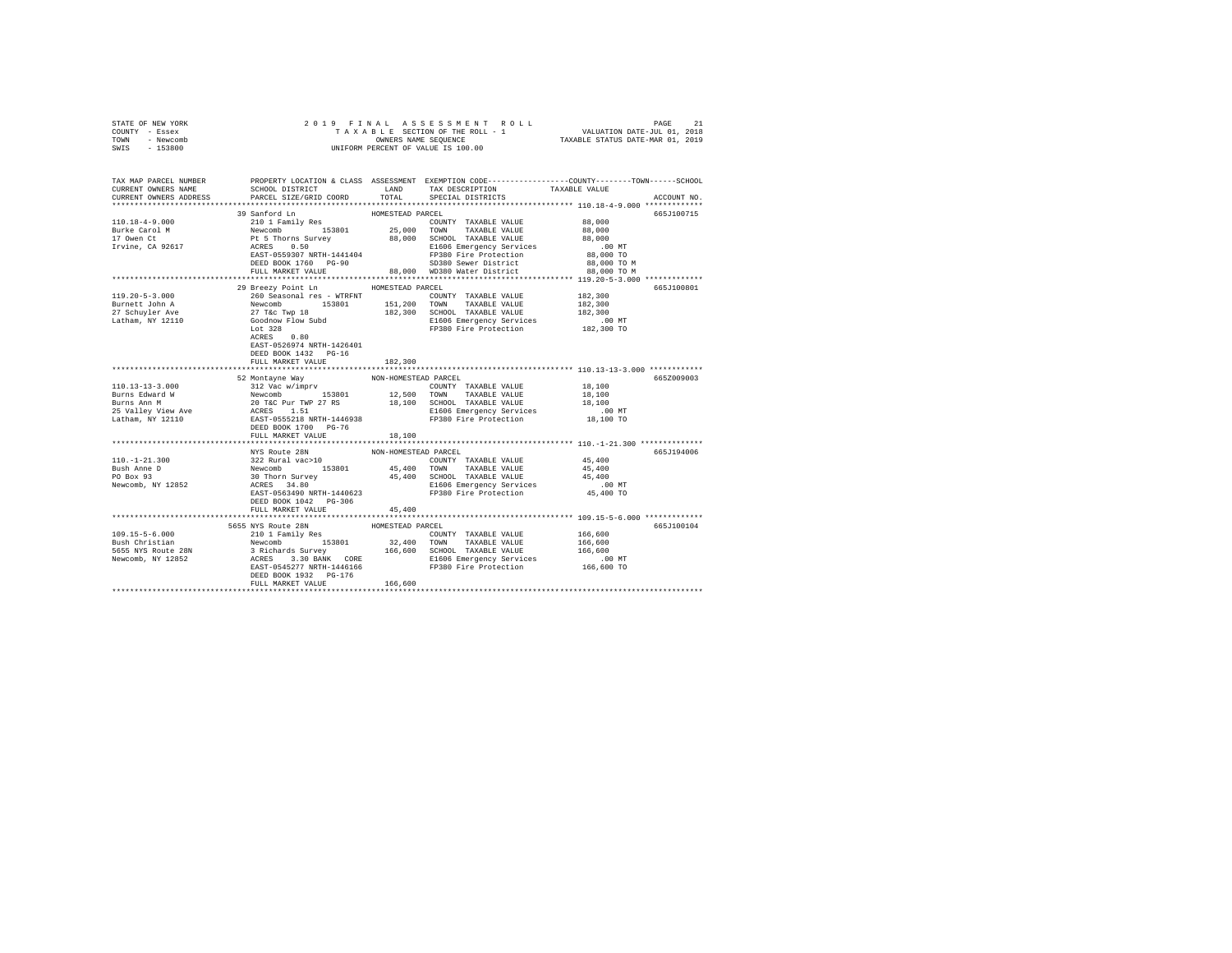| STATE OF NEW YORK<br>COUNTY<br>- Essex<br>- Newcomb<br>TOWN<br>$-153800$<br>SWIS | 2019                                                                                                                                                                                                                      | 22<br>FINAL ASSESSMENT ROLL<br>PAGE<br>TAXABLE SECTION OF THE ROLL - 1<br>VALUATION DATE-JUL 01, 2018<br>OWNERS NAME SEQUENCE<br>TAXABLE STATUS DATE-MAR 01, 2019<br>UNIFORM PERCENT OF VALUE IS 100.00                                                                                                |
|----------------------------------------------------------------------------------|---------------------------------------------------------------------------------------------------------------------------------------------------------------------------------------------------------------------------|--------------------------------------------------------------------------------------------------------------------------------------------------------------------------------------------------------------------------------------------------------------------------------------------------------|
| TAX MAP PARCEL NUMBER<br>CURRENT OWNERS NAME                                     | SCHOOL DISTRICT                                                                                                                                                                                                           | PROPERTY LOCATION & CLASS ASSESSMENT EXEMPTION CODE---------------COUNTY-------TOWN------SCHOOL<br><b>EXAMPLE AND</b><br>TAX DESCRIPTION TAXABLE VALUE<br>CURRENT OWNERS ADDRESS PARCEL SIZE/GRID COORD TOTAL SPECIAL DISTRICTS<br>ACCOUNT NO.                                                         |
| 110.17-2-35.032<br>Bush Dorothy<br>Newcomb, NY 12852                             | 150 Marcy Ln<br>210 1 Family Res<br>Newcomb 153801 32,000<br>150 Marcy Ln Pt 6&7 Thorns Survey 132,900<br>Db 981 Pq 314 & 1136/91<br>ACRES 2.01<br>EAST-0557049 NRTH-1441889<br>DEED BOOK 420 PG-116<br>FULL MARKET VALUE | 665J100804<br>HOMESTEAD PARCEL<br>132,900<br>COUNTY TAXABLE VALUE<br>132,900<br>TOWN<br>TAXABLE VALUE<br>132,900<br>SCHOOL TAXABLE VALUE<br>E1606 Emergency Services<br>.00MT<br>FP380 Fire Protection 132,900 TO<br>SD380 Sewer District 132,900 TO M<br>WD380 Water District 132,900 TO M<br>132,900 |
| $121.7 - 4 - 1.000$<br>Bush Eugene R<br>PO Box 74                                | 4662 NYS Route 28N HOMESTEAD PARCEL<br>210 1 Family Res<br>Newcomb<br>Hyslop                                                                                                                                              | 665J100607<br>$\sim$ 0<br>41854<br>30,000<br>$\Omega$<br>BAS STAR<br>153801 31,100<br>COUNTY<br>312,600<br>TAXABLE VALUE<br>312,600<br>312,600<br>TOWN<br>TAXABLE VALUE                                                                                                                                |

| 141. <i>.</i> . <del>.</del>    | $210$ T raming $NCD$                                      | nun nun<br>ユエロジェ                                                                                         |                                   |            |
|---------------------------------|-----------------------------------------------------------|----------------------------------------------------------------------------------------------------------|-----------------------------------|------------|
| Bush Eugene R                   | Newcomb 153801 31,100                                     | COUNTY TAXABLE VALUE                                                                                     | 312,600                           |            |
| PO Box 74                       | Hyslop                                                    | 312,600<br>TAXABLE VALUE<br>TOWN                                                                         | 312,600                           |            |
| Newcomb, NY 12852               | ACRES 1.10                                                | SCHOOL TAXABLE VALUE                                                                                     | 282,600                           |            |
|                                 | EAST-0567541 NRTH-1439415                                 | E1606 Emergency Services                                                                                 | .00 MT                            |            |
|                                 | DEED BOOK 1169 PG-126                                     | FP380 Fire Protection 312,600 TO                                                                         |                                   |            |
|                                 | FULL MARKET VALUE                                         | 312,600                                                                                                  |                                   |            |
|                                 |                                                           |                                                                                                          |                                   |            |
|                                 | 7 Donks Ln                                                | HOMESTEAD PARCEL                                                                                         |                                   | 665J100802 |
| $109.16 - 2 - 2.000$            |                                                           | 210 1 Family Res - WTRFNT WETCOM CTS 41130                                                               | 25,000 60,000                     | 60,000     |
| Bush Heidi M                    |                                                           | Newcomb 153801 146,500 ENH STAR 41834                                                                    | $\sim$ 0 $\sim$ 0<br>$\mathbf{0}$ | 68,700     |
|                                 |                                                           | c/o Clayton & Anne Bush 10 Richards Survey 299,400 COUNTY TAXABLE VALUE                                  | 274,400                           |            |
| PO Box 93                       | 1204/65 Life Use To                                       | TOWN<br>TAXABLE VALUE                                                                                    | 239,400                           |            |
|                                 | Newcomb, NY 12852 Clayton & Anne Bush                     | SCHOOL TAXABLE VALUE                                                                                     | 170.700                           |            |
|                                 | ACRES 0.74                                                | E1606 Emergency Services                                                                                 | $.00$ MT                          |            |
|                                 | EAST-0548439 NRTH-1448190                                 | FP380 Fire Protection 299,400 TO                                                                         |                                   |            |
|                                 | DEED BOOK 1204 PG-65                                      |                                                                                                          |                                   |            |
|                                 | FULL MARKET VALUE 299,400                                 |                                                                                                          |                                   |            |
|                                 |                                                           |                                                                                                          |                                   |            |
|                                 | 86 Marcy Ln HOMESTEAD PARCEL                              |                                                                                                          |                                   | 665J104210 |
|                                 | 110.18-6-1.000 210 1 Family Res                           | ENH STAR 41834                                                                                           | $\mathbf{0}$<br>$\Omega$          | 68,700     |
|                                 |                                                           | Bush Joanne M                          Newcomb           153801            33,300   COUNTY TAXABLE VALUE | 148,300                           |            |
|                                 | 86 Marcy Ln           Pt 19 Richards Survey       148,300 | TOWN<br>TAXABLE VALUE                                                                                    | 148,300                           |            |
| Newcomb, NY 12852 Also 1035/162 |                                                           | SCHOOL TAXABLE VALUE                                                                                     | 79,600                            |            |
|                                 | ACRES 3.26                                                | E1606 Emergency Services .00 MT                                                                          |                                   |            |
|                                 | EAST-0558111 NRTH-1443055                                 | FP380 Fire Protection 148,300 TO                                                                         |                                   |            |
|                                 | DEED BOOK 1035 PG-162                                     | SD380 Sewer District 148,300 TO M                                                                        |                                   |            |
|                                 | FULL MARKET VALUE                                         | 148,300 WD380 Water District                                                                             | 148,300 TO M                      |            |
|                                 |                                                           |                                                                                                          |                                   |            |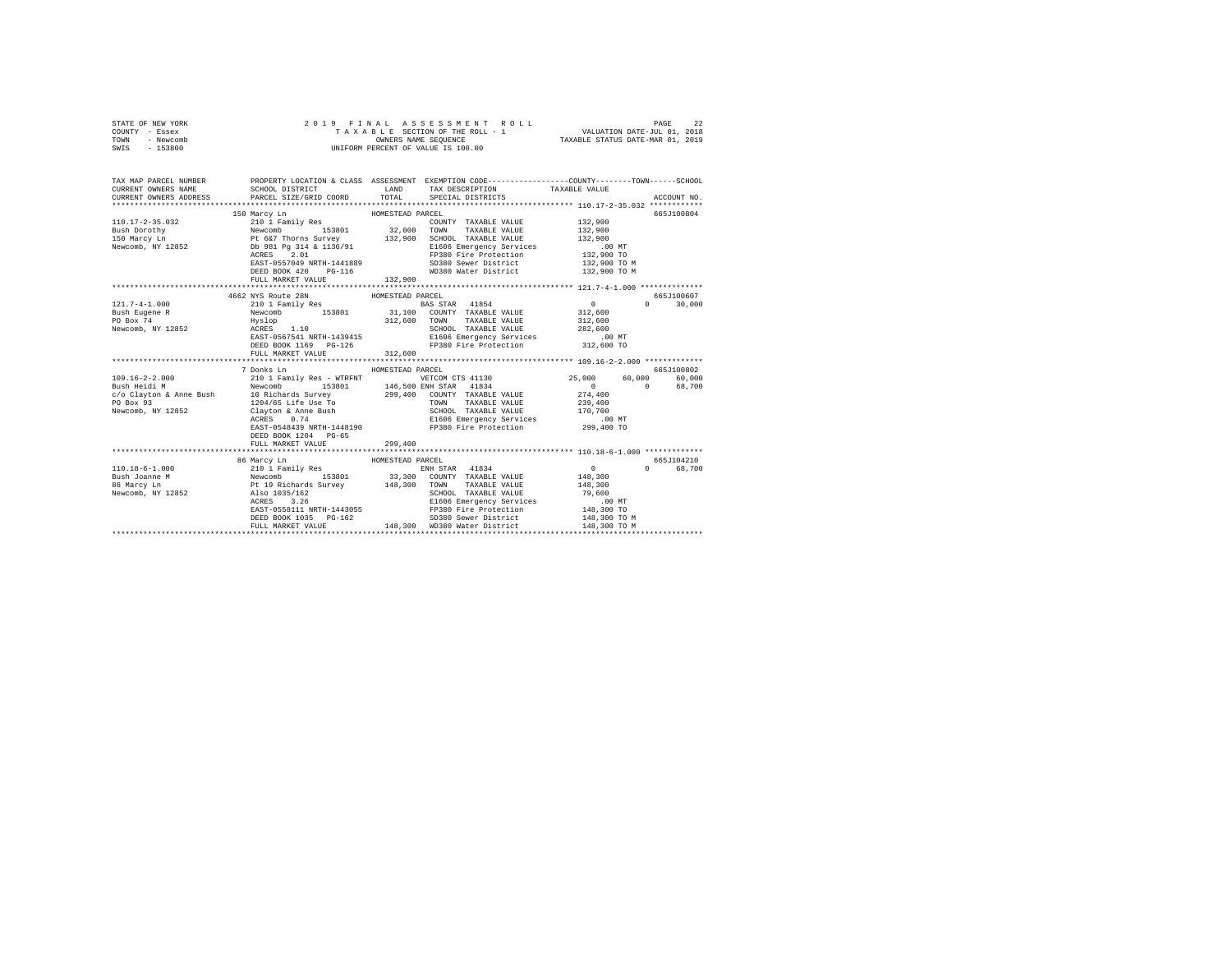| STATE OF NEW YORK |           |                      |  |  |  |  |  |  | 2019 FINAL ASSESSMENT ROLL         |                                  | PAGE |  |
|-------------------|-----------|----------------------|--|--|--|--|--|--|------------------------------------|----------------------------------|------|--|
| COUNTY - Essex    |           |                      |  |  |  |  |  |  | TAXABLE SECTION OF THE ROLL - 1    | VALUATION DATE-JUL 01, 2018      |      |  |
| TOWN              | - Newcomb | OWNERS NAME SEOUENCE |  |  |  |  |  |  |                                    | TAXABLE STATUS DATE-MAR 01, 2019 |      |  |
| SWIS              | - 153800  |                      |  |  |  |  |  |  | UNIFORM PERCENT OF VALUE IS 100.00 |                                  |      |  |

| TAX MAP PARCEL NUMBER<br>CURRENT OWNERS NAME<br>CURRENT OWNERS ADDRESS | SCHOOL DISTRICT<br>PARCEL SIZE/GRID COORD                                                                                                                                                                                                                                                                                                                                                                                            | LAND<br>TOTAL    | TAX DESCRIPTION<br>SPECIAL DISTRICTS | PROPERTY LOCATION & CLASS ASSESSMENT EXEMPTION CODE---------------COUNTY-------TOWN------SCHOOL<br>TAXABLE VALUE<br>ACCOUNT NO. |        |
|------------------------------------------------------------------------|--------------------------------------------------------------------------------------------------------------------------------------------------------------------------------------------------------------------------------------------------------------------------------------------------------------------------------------------------------------------------------------------------------------------------------------|------------------|--------------------------------------|---------------------------------------------------------------------------------------------------------------------------------|--------|
| ************************                                               | ***********************                                                                                                                                                                                                                                                                                                                                                                                                              |                  |                                      |                                                                                                                                 |        |
|                                                                        | 3 Chaisson Rd<br>$\begin{tabular}{l c c c c c} \multicolumn{3}{c c c c} \multicolumn{3}{c c c} \multicolumn{3}{c c c} \multicolumn{3}{c c c} \multicolumn{3}{c c c} \multicolumn{3}{c c c} \multicolumn{3}{c c c} \multicolumn{3}{c c c} \multicolumn{3}{c c c} \multicolumn{3}{c c c} \multicolumn{3}{c c c} \multicolumn{3}{c c c} \multicolumn{3}{c c c} \multicolumn{3}{c c c} \multicolumn{3}{c c c} \multicolumn{$             | HOMESTEAD PARCEL |                                      | 665J103806                                                                                                                      |        |
|                                                                        |                                                                                                                                                                                                                                                                                                                                                                                                                                      |                  |                                      | $\Omega$                                                                                                                        | 30,000 |
|                                                                        |                                                                                                                                                                                                                                                                                                                                                                                                                                      |                  |                                      |                                                                                                                                 |        |
|                                                                        |                                                                                                                                                                                                                                                                                                                                                                                                                                      |                  |                                      |                                                                                                                                 |        |
|                                                                        |                                                                                                                                                                                                                                                                                                                                                                                                                                      |                  |                                      |                                                                                                                                 |        |
|                                                                        |                                                                                                                                                                                                                                                                                                                                                                                                                                      |                  |                                      |                                                                                                                                 |        |
|                                                                        | FULL MARKET VALUE                                                                                                                                                                                                                                                                                                                                                                                                                    | 355, 200         |                                      |                                                                                                                                 |        |
|                                                                        |                                                                                                                                                                                                                                                                                                                                                                                                                                      |                  |                                      |                                                                                                                                 |        |
|                                                                        | 3 Sanford Ln                                                                                                                                                                                                                                                                                                                                                                                                                         | HOMESTEAD PARCEL |                                      | 665J100505                                                                                                                      |        |
| 110.18-4-6.019                                                         | 210 1 Family Res                                                                                                                                                                                                                                                                                                                                                                                                                     |                  | ENH STAR 41834 0                     | 0 68,700                                                                                                                        |        |
|                                                                        |                                                                                                                                                                                                                                                                                                                                                                                                                                      |                  |                                      |                                                                                                                                 |        |
|                                                                        |                                                                                                                                                                                                                                                                                                                                                                                                                                      |                  |                                      |                                                                                                                                 |        |
|                                                                        |                                                                                                                                                                                                                                                                                                                                                                                                                                      |                  |                                      |                                                                                                                                 |        |
|                                                                        |                                                                                                                                                                                                                                                                                                                                                                                                                                      |                  |                                      |                                                                                                                                 |        |
|                                                                        |                                                                                                                                                                                                                                                                                                                                                                                                                                      |                  |                                      |                                                                                                                                 |        |
|                                                                        |                                                                                                                                                                                                                                                                                                                                                                                                                                      |                  |                                      | 126,700 TO M<br>126,700 TO M                                                                                                    |        |
|                                                                        | FULL MARKET VALUE<br>110.18-2-10.100<br>22 Santanoni Dr HOMESTEAD PARCEL<br>110.18-2-10.100<br>22 Santanoni Dr 153801<br>Newcomb Dr 163801<br>26,800 COUNTY TAXABLE VALUE 21<br>28 SERLADING TREAD PART 25 TS 267,900 TONNY TAXABLE VALUE REVAIRS PART 25 2                                                                                                                                                                          | 126,700          |                                      |                                                                                                                                 |        |
|                                                                        |                                                                                                                                                                                                                                                                                                                                                                                                                                      |                  |                                      |                                                                                                                                 |        |
|                                                                        |                                                                                                                                                                                                                                                                                                                                                                                                                                      |                  |                                      | 665J180016<br>$\Omega$                                                                                                          |        |
|                                                                        |                                                                                                                                                                                                                                                                                                                                                                                                                                      |                  |                                      | $\begin{array}{c}0\\267,900\end{array}$                                                                                         | 30,000 |
|                                                                        |                                                                                                                                                                                                                                                                                                                                                                                                                                      |                  |                                      |                                                                                                                                 |        |
|                                                                        |                                                                                                                                                                                                                                                                                                                                                                                                                                      |                  |                                      | 267,900<br>237,900                                                                                                              |        |
|                                                                        |                                                                                                                                                                                                                                                                                                                                                                                                                                      |                  |                                      | .00 MT                                                                                                                          |        |
|                                                                        |                                                                                                                                                                                                                                                                                                                                                                                                                                      |                  |                                      | 267,900 TO                                                                                                                      |        |
|                                                                        |                                                                                                                                                                                                                                                                                                                                                                                                                                      |                  |                                      | 267,900 TO M                                                                                                                    |        |
|                                                                        |                                                                                                                                                                                                                                                                                                                                                                                                                                      |                  |                                      | 267,900 TO M                                                                                                                    |        |
|                                                                        | 16 Dillon Rd                                                                                                                                                                                                                                                                                                                                                                                                                         |                  |                                      | 665Z001003                                                                                                                      |        |
|                                                                        |                                                                                                                                                                                                                                                                                                                                                                                                                                      | HOMESTEAD PARCEL |                                      | $\Omega$                                                                                                                        | 30,000 |
|                                                                        |                                                                                                                                                                                                                                                                                                                                                                                                                                      |                  |                                      | $\begin{array}{cc}\n & & 0 \\  & 307,400\n\end{array}$                                                                          |        |
|                                                                        |                                                                                                                                                                                                                                                                                                                                                                                                                                      |                  |                                      |                                                                                                                                 |        |
|                                                                        |                                                                                                                                                                                                                                                                                                                                                                                                                                      |                  |                                      | 307,400<br>277,400                                                                                                              |        |
|                                                                        |                                                                                                                                                                                                                                                                                                                                                                                                                                      |                  |                                      | $.00$ MT                                                                                                                        |        |
|                                                                        |                                                                                                                                                                                                                                                                                                                                                                                                                                      |                  |                                      | 307,400 TO                                                                                                                      |        |
|                                                                        | DEED BOOK 1248 PG-69                                                                                                                                                                                                                                                                                                                                                                                                                 |                  |                                      |                                                                                                                                 |        |
|                                                                        | FULL MARKET VALUE                                                                                                                                                                                                                                                                                                                                                                                                                    | 307,400          |                                      |                                                                                                                                 |        |
|                                                                        |                                                                                                                                                                                                                                                                                                                                                                                                                                      |                  |                                      | 665J104506                                                                                                                      |        |
| 109.15-1-13.000                                                        | $\begin{tabular}{l c c c c} \hline \texttt{NTS} \texttt{ Route 28N} & \texttt{NON-FIOMESTEAD PARCHZD TAXABLE VALUE} & \texttt{16,000} \\ \hline 311 \texttt{Recs} \texttt{vac land} & \texttt{CNOTWNT TAXABLE VALUE} & \texttt{16,000} \\ \hline 4 \texttt{Occes} & \texttt{314} & \texttt{16,000} & \texttt{TONAT} & \texttt{TXABLE VALUE} & \texttt{16,000} \\ \hline 4 \texttt{CRES} & \texttt{0.42} & \texttt{16,000} & \texttt$ |                  |                                      |                                                                                                                                 |        |
|                                                                        |                                                                                                                                                                                                                                                                                                                                                                                                                                      |                  |                                      |                                                                                                                                 |        |
| Buttolph Katherine<br>100 Silver St                                    |                                                                                                                                                                                                                                                                                                                                                                                                                                      |                  |                                      |                                                                                                                                 |        |
| Greenfield, MA 01301                                                   |                                                                                                                                                                                                                                                                                                                                                                                                                                      |                  |                                      |                                                                                                                                 |        |
|                                                                        |                                                                                                                                                                                                                                                                                                                                                                                                                                      |                  |                                      |                                                                                                                                 |        |
|                                                                        |                                                                                                                                                                                                                                                                                                                                                                                                                                      |                  |                                      |                                                                                                                                 |        |
|                                                                        | FULL MARKET VALUE                                                                                                                                                                                                                                                                                                                                                                                                                    | 16,000           |                                      |                                                                                                                                 |        |
|                                                                        |                                                                                                                                                                                                                                                                                                                                                                                                                                      |                  |                                      |                                                                                                                                 |        |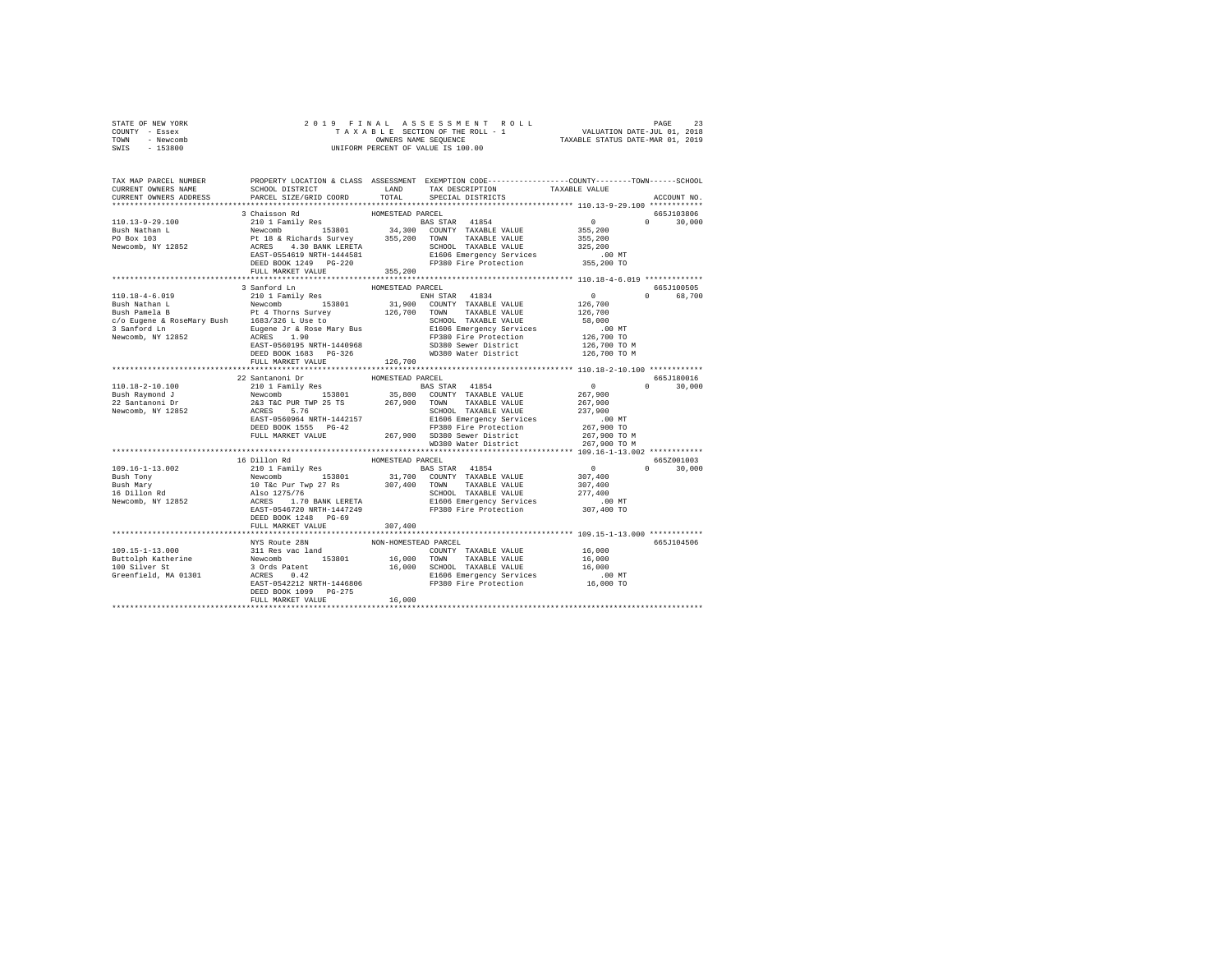| COUNTY - Essex<br>TOWN<br>- Newcomb<br>SWIS<br>$-153800$                                                   |                                                                                                                                                                                                                | TAXABLE SECTION OF THE ROLL - 1<br>OWNERS NAME SEQUENCE<br>UNIFORM PERCENT OF VALUE IS 100.00                                                                                                                                            | VALUATION DATE-JUL 01, 2018<br>TAXABLE STATUS DATE-MAR 01, 2019         |
|------------------------------------------------------------------------------------------------------------|----------------------------------------------------------------------------------------------------------------------------------------------------------------------------------------------------------------|------------------------------------------------------------------------------------------------------------------------------------------------------------------------------------------------------------------------------------------|-------------------------------------------------------------------------|
| TAX MAP PARCEL NUMBER<br>CURRENT OWNERS NAME<br>CURRENT OWNERS ADDRESS                                     | SCHOOL DISTRICT LAND<br>PARCEL SIZE/GRID COORD                                                                                                                                                                 | PROPERTY LOCATION & CLASS ASSESSMENT EXEMPTION CODE-----------------COUNTY-------TOWN-----SCHOOL<br>TAX DESCRIPTION<br>TOTAL<br>SPECIAL DISTRICTS                                                                                        | TAXABLE VALUE<br>ACCOUNT NO.                                            |
| 109.15-1-19.000<br>Buttolph Katherine Mewcomb 153801<br>100 Silver St 30rds Patent<br>Greenfield, MA 01301 | 8 Fennessev Ln<br>260 Seasonal res - WTRFNT<br>Lots 1 2 Anderson Subd<br>2.04<br>ACRES<br>EAST-0542316 NRTH-1446631<br>DEED BOOK 1099 PG-275<br>FULL MARKET VALUE                                              | HOMESTEAD PARCEL<br>COUNTY TAXABLE VALUE<br>92,900<br>TOWN<br>TAXABLE VALUE<br>141,800<br>SCHOOL TAXABLE VALUE<br>E1606 Emergency Services<br>FP380 Fire Protection<br>141,800                                                           | 665J104503<br>141,800<br>141,800<br>141,800<br>$.00$ MT<br>$141,800$ TO |
| $120.14 - 1 - 17.000$<br>Cameron Myron H<br>43 Cameron Rd<br>Athol, NY 12810-1906                          | 1002 Goodnow Flow Rd<br>210 1 Family Res - WTRFNT<br>43 T&C Twp 18<br>Goodnow Flow Subd<br>Lot 157<br>ACRES 0.60<br>EAST-0535658 NRTH-1428164<br>DEED BOOK 457 PG-269                                          | HOMESTEAD PARCEL<br>COUNTY TAXABLE VALUE<br>Newcomb 153801 131,700 TOWN TAXABLE VALUE<br>205,300<br>SCHOOL TAXABLE VALUE<br>E1606 Emergency Services .00 MT<br>FP380 Fire Protection 205,300 TO                                          | 665J100807<br>205,300<br>205,300<br>205,300                             |
| $120.14 - 1 - 5.000$<br>Camp Tree LLC<br>Camp Tree LLC<br>126 Ridge Crescent<br>Manhassett, NY 11030       | FULL MARKET VALUE<br>946 Goodnow Flow Rd<br>311 Res vac land - WTRFNT<br>Newcomb 153801<br>43 T&c Twp 18<br>Goodnow Flow Subd<br>Lot 169<br>0.57<br>ACRES<br>EAST-0534321 NRTH-1428620<br>DEED BOOK 1619 PG-43 | 205,300<br>HOMESTEAD PARCEL<br>COUNTY TAXABLE VALUE<br>129,600<br>TOWN<br>TAXABLE VALUE<br>129,600<br>SCHOOL TAXABLE VALUE<br>E1606 Emergency Services<br>FP380 Fire Protection                                                          | 665J100515<br>129,600<br>129,600<br>129,600<br>$.00$ MT<br>129,600 TO   |
| 110.13-13-9.000<br>Newcomb, NY 12852 ACRES                                                                 | FULL MARKET VALUE<br>49 Campsite Rd<br>270 Mfg housing<br>EAST-0555000 NRTH-1446064<br>DEED BOOK 1154 PG-72<br>FULL MARKET VALUE                                                                               | 129,600<br>HOMESTEAD PARCEL<br><b>BAS STAR</b> 41854<br>30,000 COUNTY TAXABLE VALUE<br>58,600 TOWN TAXABLE VALUE<br>SCHOOL TAXABLE VALUE<br>USER 100 MT<br>E1606 Emergency Services 1606 MT<br>FP380 Fire Protection 58,600 TO<br>58,600 | 665J188007<br>$\sim$ 0<br>$0 \t 30,000$<br>58,600<br>58,600<br>28,600   |

STATE OF NEW YORK 2019 FINAL ASSESSMENT ROLL PAGE 24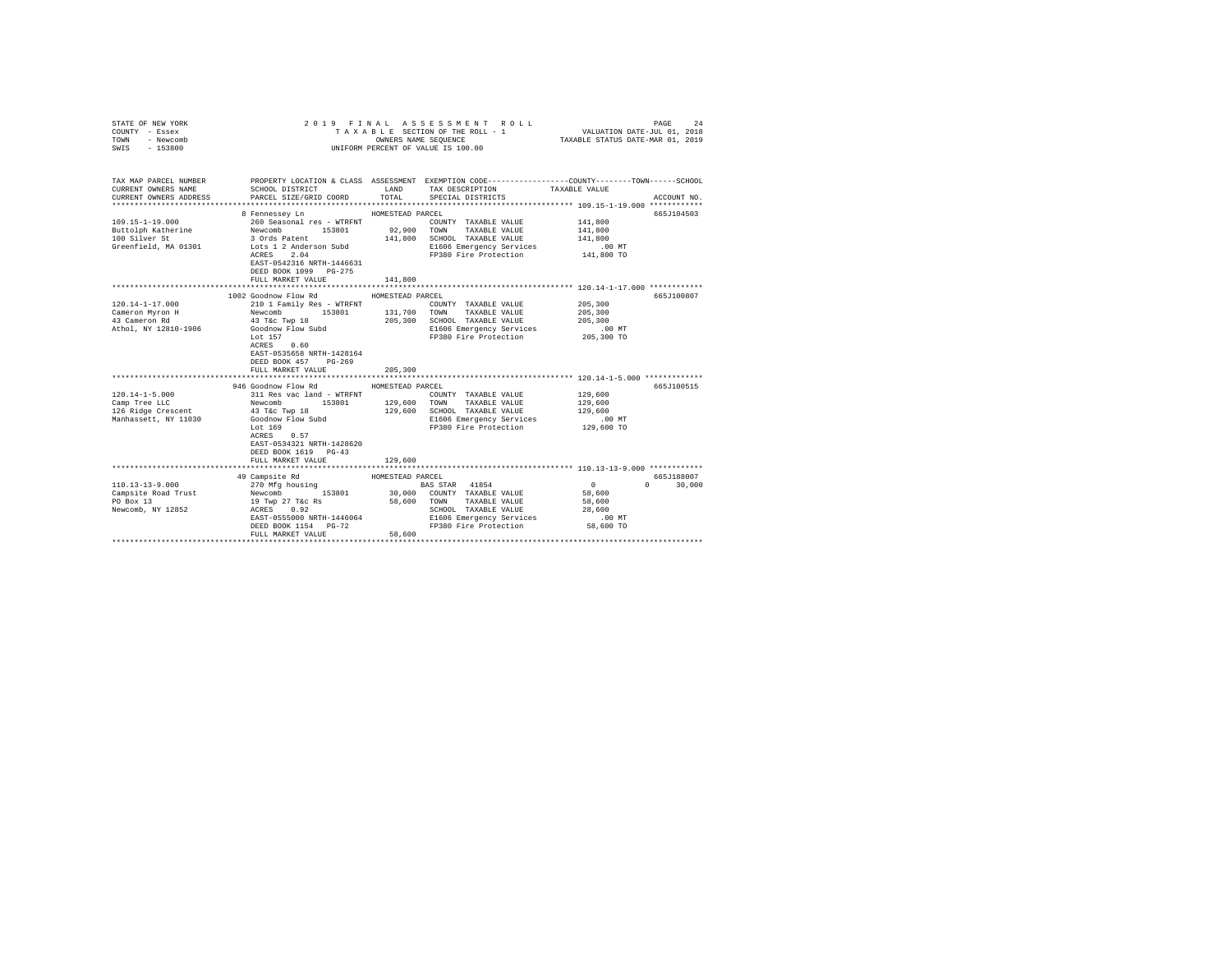|                | STATE OF NEW YORK |                      |  |  |  |  |  |  | 2019 FINAL ASSESSMENT ROLL                                     | PAGE | 25 |
|----------------|-------------------|----------------------|--|--|--|--|--|--|----------------------------------------------------------------|------|----|
| COUNTY - Essex |                   |                      |  |  |  |  |  |  | VALUATION DATE-JUL 01, 2018<br>TAXABLE SECTION OF THE ROLL - 1 |      |    |
| TOWN           | - Newcomb         | OWNERS NAME SEOUENCE |  |  |  |  |  |  | TAXABLE STATUS DATE-MAR 01, 2019                               |      |    |
| SWIS           | - 153800          |                      |  |  |  |  |  |  | UNIFORM PERCENT OF VALUE IS 100.00                             |      |    |

| TAX MAP PARCEL NUMBER<br>CURRENT OWNERS NAME             | SCHOOL DISTRICT                                                                                                                                                                                                                                                                                                                                               | LAND                 | TAX DESCRIPTION                                                                             | PROPERTY LOCATION & CLASS ASSESSMENT EXEMPTION CODE---------------COUNTY-------TOWN------SCHOOL<br>TAXABLE VALUE |             |
|----------------------------------------------------------|---------------------------------------------------------------------------------------------------------------------------------------------------------------------------------------------------------------------------------------------------------------------------------------------------------------------------------------------------------------|----------------------|---------------------------------------------------------------------------------------------|------------------------------------------------------------------------------------------------------------------|-------------|
| CURRENT OWNERS ADDRESS                                   | PARCEL SIZE/GRID COORD                                                                                                                                                                                                                                                                                                                                        |                      | TOTAL SPECIAL DISTRICTS                                                                     |                                                                                                                  | ACCOUNT NO. |
|                                                          | 52 Santanoni Dr                                                                                                                                                                                                                                                                                                                                               | HOMESTEAD PARCEL     |                                                                                             |                                                                                                                  | 665J107102  |
|                                                          |                                                                                                                                                                                                                                                                                                                                                               |                      |                                                                                             | 15,800 15,800 15,800                                                                                             |             |
|                                                          |                                                                                                                                                                                                                                                                                                                                                               |                      |                                                                                             | $\sim$ 0<br>$\sim$ 0 $\sim$                                                                                      | 47,400      |
|                                                          |                                                                                                                                                                                                                                                                                                                                                               |                      | 63,200 COUNTY TAXABLE VALUE                                                                 | 47,400                                                                                                           |             |
|                                                          |                                                                                                                                                                                                                                                                                                                                                               |                      | TOWN TAXABLE VALUE                                                                          | 47,400                                                                                                           |             |
|                                                          |                                                                                                                                                                                                                                                                                                                                                               |                      | SCHOOL TAXABLE VALUE                                                                        | $\sim$ 0                                                                                                         |             |
|                                                          |                                                                                                                                                                                                                                                                                                                                                               |                      |                                                                                             |                                                                                                                  |             |
|                                                          |                                                                                                                                                                                                                                                                                                                                                               |                      | CHOOL AAADED VALUE<br>E1606 Emergency Services 63,200 MT<br>FP380 Fire Protection 63,200 TO |                                                                                                                  |             |
|                                                          | DEED BOOK 1629 PG-104                                                                                                                                                                                                                                                                                                                                         |                      | SD380 Sewer District                                                                        | 63,200 TO M                                                                                                      |             |
|                                                          | FULL MARKET VALUE 63, 200 WD380 Water District 63, 200 TO M                                                                                                                                                                                                                                                                                                   |                      |                                                                                             |                                                                                                                  |             |
|                                                          |                                                                                                                                                                                                                                                                                                                                                               |                      |                                                                                             | **************** 110.17-3-1.000 *************                                                                    |             |
|                                                          | 159 Marcy Ln                                                                                                                                                                                                                                                                                                                                                  | HOMESTEAD PARCEL     |                                                                                             |                                                                                                                  | 665J100809  |
|                                                          |                                                                                                                                                                                                                                                                                                                                                               |                      |                                                                                             | 128,600                                                                                                          |             |
|                                                          |                                                                                                                                                                                                                                                                                                                                                               |                      |                                                                                             | 128,600                                                                                                          |             |
|                                                          |                                                                                                                                                                                                                                                                                                                                                               |                      |                                                                                             | 128,600                                                                                                          |             |
|                                                          |                                                                                                                                                                                                                                                                                                                                                               |                      |                                                                                             |                                                                                                                  |             |
|                                                          |                                                                                                                                                                                                                                                                                                                                                               |                      |                                                                                             |                                                                                                                  |             |
|                                                          |                                                                                                                                                                                                                                                                                                                                                               |                      |                                                                                             | 00 MT<br>128,600 TO<br>128,600 TO M                                                                              |             |
|                                                          | FULL MARKET VALUE                                                                                                                                                                                                                                                                                                                                             |                      | 128,600 WD380 Water District                                                                | 128,600 TO M                                                                                                     |             |
|                                                          |                                                                                                                                                                                                                                                                                                                                                               |                      |                                                                                             |                                                                                                                  |             |
|                                                          | 163 Marcy Ln                                                                                                                                                                                                                                                                                                                                                  | HOMESTEAD PARCEL     |                                                                                             |                                                                                                                  | 665J180001  |
|                                                          |                                                                                                                                                                                                                                                                                                                                                               |                      |                                                                                             |                                                                                                                  |             |
|                                                          |                                                                                                                                                                                                                                                                                                                                                               |                      |                                                                                             | 53,800<br>53,800                                                                                                 |             |
|                                                          | $\begin{tabular}{l c c c c c} \hline 110.17-3-20.000 & \multicolumn{3}{c }{\text{10.17--3-20.000}} & \multicolumn{3}{c }{\text{10.17--3-20.000}} & \multicolumn{3}{c }{\text{10.17--3-20.000}} & \multicolumn{3}{c }{\text{10.17--3-20.000}} & \multicolumn{3}{c }{\text{10.17--3-20.000}} & \multicolumn{3}{c }{\text{10.17--3-20.000}} & \multicolumn{3}{c$ |                      |                                                                                             | 53,800                                                                                                           |             |
|                                                          |                                                                                                                                                                                                                                                                                                                                                               |                      |                                                                                             | .00 MT                                                                                                           |             |
|                                                          |                                                                                                                                                                                                                                                                                                                                                               |                      |                                                                                             | 53,800 TO                                                                                                        |             |
|                                                          |                                                                                                                                                                                                                                                                                                                                                               |                      |                                                                                             |                                                                                                                  |             |
|                                                          |                                                                                                                                                                                                                                                                                                                                                               |                      |                                                                                             |                                                                                                                  |             |
|                                                          |                                                                                                                                                                                                                                                                                                                                                               |                      |                                                                                             |                                                                                                                  |             |
|                                                          | 5608 NYS Route 28N HOMESTEAD PARCEL 260 Seasonal res COUR                                                                                                                                                                                                                                                                                                     |                      |                                                                                             |                                                                                                                  | 665J176005  |
| $109.16 - 1 - 4.000$                                     |                                                                                                                                                                                                                                                                                                                                                               |                      | COUNTY TAXABLE VALUE                                                                        | 103,200                                                                                                          |             |
|                                                          |                                                                                                                                                                                                                                                                                                                                                               |                      |                                                                                             | 103,200                                                                                                          |             |
|                                                          |                                                                                                                                                                                                                                                                                                                                                               |                      | 18,300 TOWN TAXABLE VALUE<br>103,200 SCHOOL TAXABLE VALUE                                   | 103,200<br>103,200                                                                                               |             |
|                                                          |                                                                                                                                                                                                                                                                                                                                                               |                      | E1606 Emergency Services<br>FP380 Fire Protection                                           | 00 MT.<br>103,200 TO                                                                                             |             |
|                                                          | 109.10-1-4.000<br>Caponera Ronald J<br>82 Dahlgren Rd<br>82 Dahlgren Rd<br>10 Richard Survey<br>1117/58 Life Use To<br>Valatie, NY 12184<br>1120/769 Life Use To<br>1217/58 Life Use To                                                                                                                                                                       |                      |                                                                                             |                                                                                                                  |             |
|                                                          | ACRES 0.60                                                                                                                                                                                                                                                                                                                                                    |                      |                                                                                             |                                                                                                                  |             |
|                                                          | EAST-0546206 NRTH-1447097                                                                                                                                                                                                                                                                                                                                     |                      |                                                                                             |                                                                                                                  |             |
|                                                          | DEED BOOK 1877 PG-51                                                                                                                                                                                                                                                                                                                                          |                      |                                                                                             |                                                                                                                  |             |
|                                                          | FULL MARKET VALUE                                                                                                                                                                                                                                                                                                                                             | 103,200              |                                                                                             |                                                                                                                  |             |
|                                                          |                                                                                                                                                                                                                                                                                                                                                               |                      |                                                                                             |                                                                                                                  |             |
|                                                          | Lake Harris Rd                                                                                                                                                                                                                                                                                                                                                | NON-HOMESTEAD PARCEL |                                                                                             |                                                                                                                  | 665J104413  |
| 109.15-1-49.000                                          |                                                                                                                                                                                                                                                                                                                                                               |                      |                                                                                             |                                                                                                                  |             |
|                                                          |                                                                                                                                                                                                                                                                                                                                                               |                      |                                                                                             |                                                                                                                  |             |
| Carpenter Lori A<br>7 Laurel Ln<br>Schenectady, NY 12304 |                                                                                                                                                                                                                                                                                                                                                               |                      |                                                                                             |                                                                                                                  |             |
|                                                          |                                                                                                                                                                                                                                                                                                                                                               |                      |                                                                                             |                                                                                                                  |             |
|                                                          | 4 and a method of the control control of the control of the control of the control of the control of the control of the control of the control of the control of the control of the control of the control of the control of t                                                                                                                                |                      |                                                                                             |                                                                                                                  |             |
|                                                          | DEED BOOK 1335 PG-293                                                                                                                                                                                                                                                                                                                                         |                      |                                                                                             |                                                                                                                  |             |
|                                                          | FULL MARKET VALUE                                                                                                                                                                                                                                                                                                                                             | 63,700               |                                                                                             |                                                                                                                  |             |
|                                                          |                                                                                                                                                                                                                                                                                                                                                               |                      |                                                                                             |                                                                                                                  |             |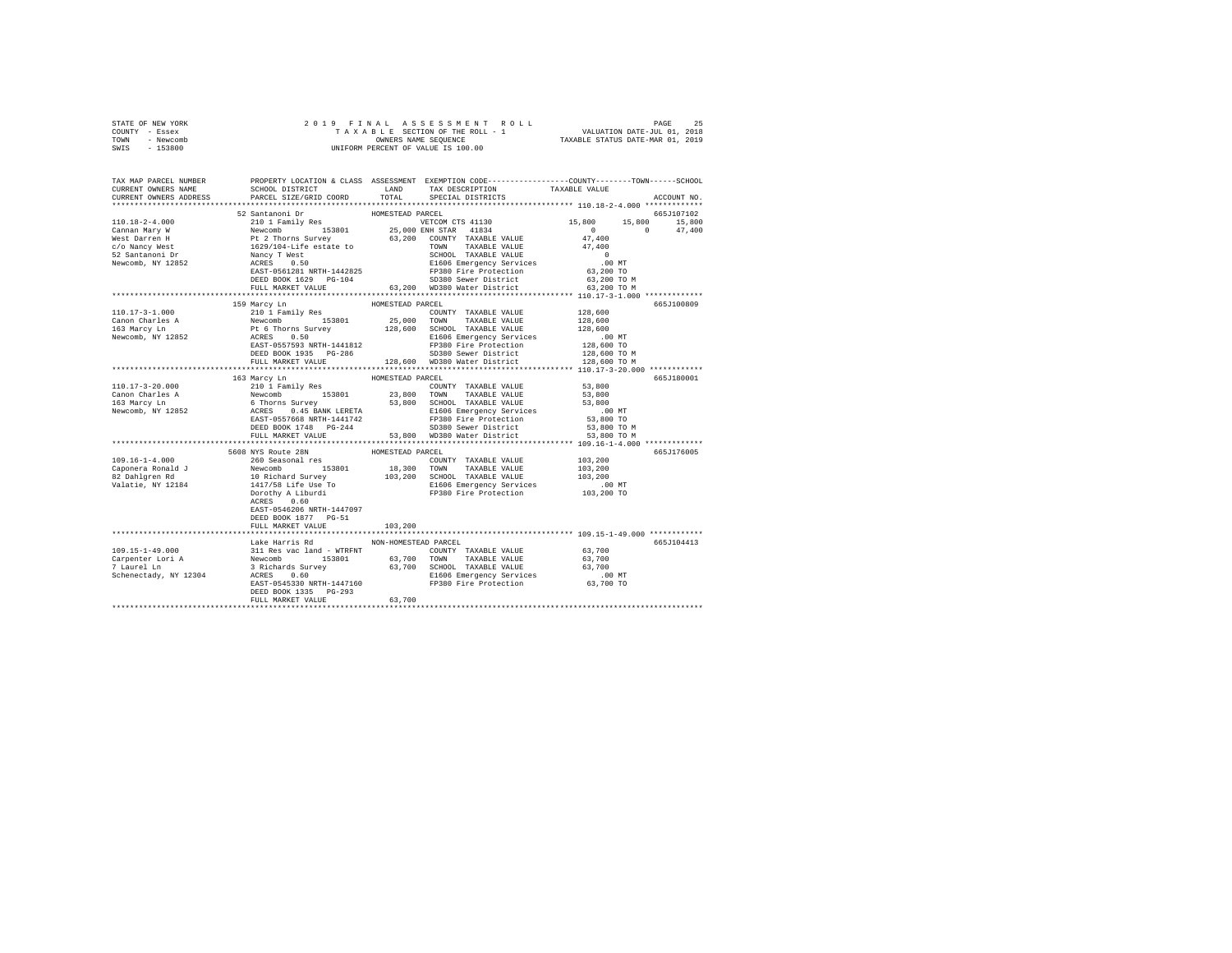| STATE OF NEW YORK<br>COUNTY - Essex<br>TOWN - Newcomb<br>SWIS - 153800                                        |                                                                                                                                                                                                                                                                                                                                                                                                 |                             |                      |                                                                                                                                                                       |
|---------------------------------------------------------------------------------------------------------------|-------------------------------------------------------------------------------------------------------------------------------------------------------------------------------------------------------------------------------------------------------------------------------------------------------------------------------------------------------------------------------------------------|-----------------------------|----------------------|-----------------------------------------------------------------------------------------------------------------------------------------------------------------------|
| CURRENT OWNERS NAME<br>CURRENT OWNERS ADDRESS                                                                 | SCHOOL DISTRICT TAND TAX DESCRIPTION<br>PARCEL SIZE/GRID COORD                                                                                                                                                                                                                                                                                                                                  | TOTAL                       | SPECIAL DISTRICTS    | TAX MAR PARCEL MUMBER PROPERTY LOCATION & CLASS ASSESSMENT EXEMPTION CODE-----------------OUNTY---------------<br>CURPENT ORNERS NAME<br>TAXABLE VALUE<br>ACCOUNT NO. |
| 109.15-1-24.001<br>Corter Diana M<br>Carter Diana M<br>Gould Darren A<br>4305 Genesee Dr<br>Valatie, NY 12184 | 12 Gibbs Ln<br>260 Seasonal res<br>260 Seasonal res<br>Newton 153801 18,100 TOWNT TAXABLE VALUE 54,400<br>37 Richards Survey 54,400 SCHOOL TAXABLE VALUE 54,400<br>37 Richards Survey 54,400 SCHOOL TAXABLE VALUE 54,400<br>ACRES 0.23<br>EXET D545807 NR<br>FULL MARKET VALUE                                                                                                                  | HOMESTEAD PARCEL<br>54,400  |                      | 665J174001                                                                                                                                                            |
| 110.13-9-29.200                                                                                               | 27 Chaisson Rd<br>210 1 Family Res<br>EAST-0554519 NRTH-1444410<br>DEED BOOK 956 PG-109<br>FULL MARKET VALUE                                                                                                                                                                                                                                                                                    | HOMESTEAD PARCEL<br>156,300 | COUNTY TAXABLE VALUE | 665J190003<br>156,300<br>156,300                                                                                                                                      |
|                                                                                                               |                                                                                                                                                                                                                                                                                                                                                                                                 |                             |                      |                                                                                                                                                                       |
|                                                                                                               | $\begin{tabular}{l c c c c c c c} \multicolumn{1}{c c c c} \multicolumn{1}{c c c} \multicolumn{1}{c c c} \multicolumn{1}{c c c} \multicolumn{1}{c c c} \multicolumn{1}{c c c} \multicolumn{1}{c c c} \multicolumn{1}{c c c} \multicolumn{1}{c c c} \multicolumn{1}{c c c} \multicolumn{1}{c c c} \multicolumn{1}{c c c} \multicolumn{1}{c c c} \multicolumn{1}{c c c} \multicolumn{1}{c c c} \$ |                             |                      | 665J103910<br>.00 MT<br>86,700 TO<br>86,700 TO M<br>86,700 TO M                                                                                                       |
|                                                                                                               | Chaisson Rd                                                                                                                                                                                                                                                                                                                                                                                     |                             |                      |                                                                                                                                                                       |
|                                                                                                               | EAST-0556138 NRTH-1442077<br>DEED BOOK 1583 PG-208                                                                                                                                                                                                                                                                                                                                              |                             |                      | 665J180004                                                                                                                                                            |
|                                                                                                               | FULL MARKET VALUE                                                                                                                                                                                                                                                                                                                                                                               | 47.100                      |                      |                                                                                                                                                                       |
|                                                                                                               | 5421 NYS Route 28N<br>DEED BOOK 960 PG-152                                                                                                                                                                                                                                                                                                                                                      | HOMESTEAD PARCEL            |                      | 665J178510                                                                                                                                                            |
|                                                                                                               | FULL MARKET VALUE                                                                                                                                                                                                                                                                                                                                                                               | 80,100                      |                      |                                                                                                                                                                       |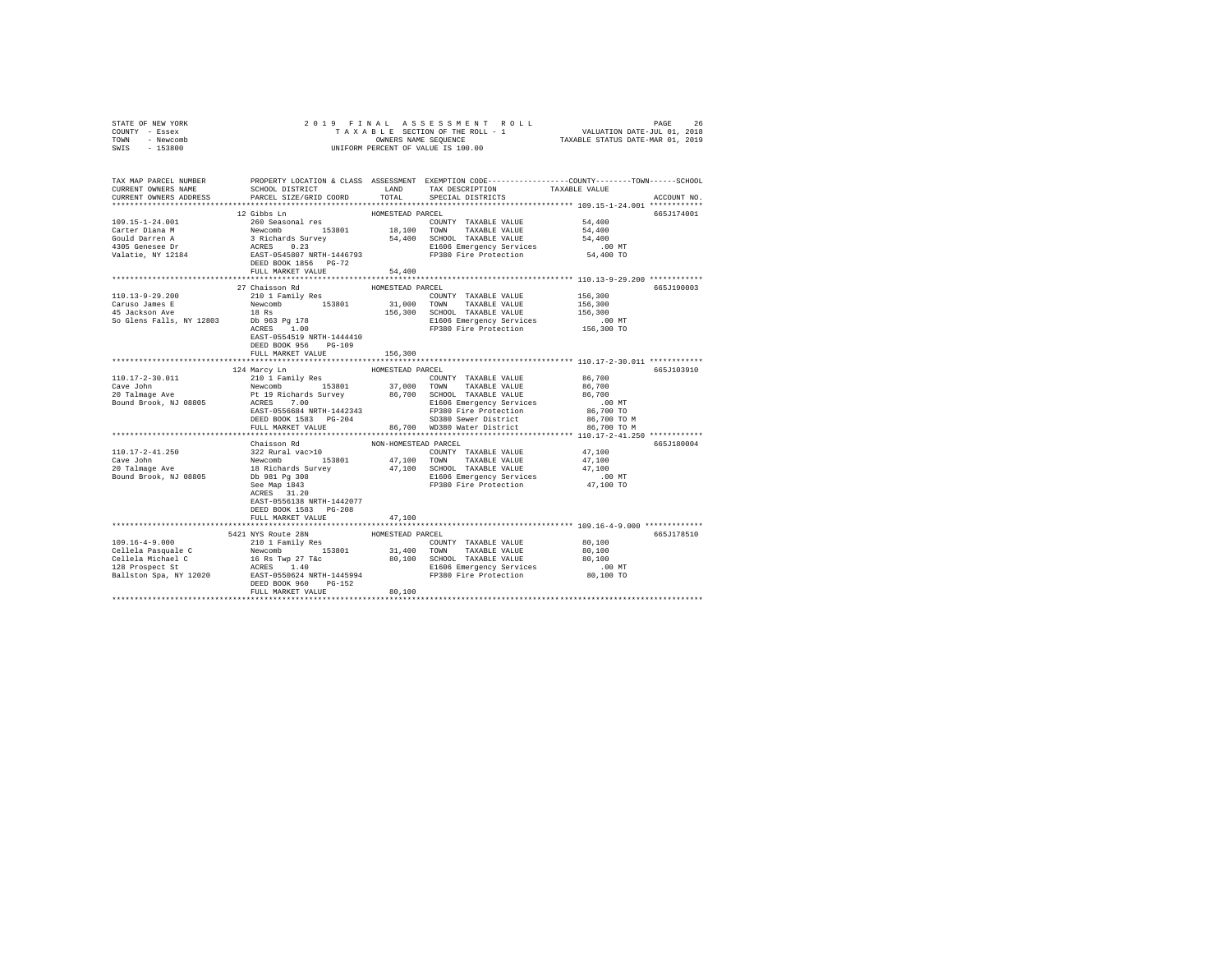| STATE OF NEW YORK                                                                                                                                                                                                                                                                                                                                          |                                   |                      |                                                                                                                                                                                                                                                                                                                                                                     |                                                                                |             |
|------------------------------------------------------------------------------------------------------------------------------------------------------------------------------------------------------------------------------------------------------------------------------------------------------------------------------------------------------------|-----------------------------------|----------------------|---------------------------------------------------------------------------------------------------------------------------------------------------------------------------------------------------------------------------------------------------------------------------------------------------------------------------------------------------------------------|--------------------------------------------------------------------------------|-------------|
| COUNTY - Essex                                                                                                                                                                                                                                                                                                                                             |                                   |                      |                                                                                                                                                                                                                                                                                                                                                                     |                                                                                |             |
| TOWN - Newcomb                                                                                                                                                                                                                                                                                                                                             |                                   |                      | OWNERS NAME SEQUENCE<br>UNIFORM PERCENT OF VALUE IS 100.00                                                                                                                                                                                                                                                                                                          |                                                                                |             |
| SWIS - 153800                                                                                                                                                                                                                                                                                                                                              |                                   |                      |                                                                                                                                                                                                                                                                                                                                                                     |                                                                                |             |
|                                                                                                                                                                                                                                                                                                                                                            |                                   |                      |                                                                                                                                                                                                                                                                                                                                                                     |                                                                                |             |
|                                                                                                                                                                                                                                                                                                                                                            |                                   |                      |                                                                                                                                                                                                                                                                                                                                                                     |                                                                                |             |
| TAX MAP PARCEL NUMBER PROPERTY LOCATION & CLASS ASSESSMENT EXEMPTION CODE--------------COUNTY-------TOWN-----SCHOOL                                                                                                                                                                                                                                        |                                   |                      |                                                                                                                                                                                                                                                                                                                                                                     |                                                                                |             |
| CURRENT OWNERS NAME                                                                                                                                                                                                                                                                                                                                        |                                   |                      | SCHOOL DISTRICT                       LAND        TAX DESCRIPTION                  TAXABLE VALUE                                                                                                                                                                                                                                                                    |                                                                                |             |
| CURRENT OWNERS ADDRESS                                                                                                                                                                                                                                                                                                                                     | PARCEL SIZE/GRID COORD            | TOTAL                | SPECIAL DISTRICTS                                                                                                                                                                                                                                                                                                                                                   |                                                                                | ACCOUNT NO. |
|                                                                                                                                                                                                                                                                                                                                                            |                                   |                      |                                                                                                                                                                                                                                                                                                                                                                     |                                                                                |             |
|                                                                                                                                                                                                                                                                                                                                                            | 5426 NYS Route 28N                | HOMESTEAD PARCEL     |                                                                                                                                                                                                                                                                                                                                                                     |                                                                                | 665J107107  |
| $109.16 - 2 - 29.000$                                                                                                                                                                                                                                                                                                                                      | 260 Seasonal res - WTRFNT         |                      | COUNTY TAXABLE VALUE                                                                                                                                                                                                                                                                                                                                                | 229,900                                                                        |             |
| 109.10-2-29.000<br>Cerasani Rainly Trust a Newcomb 153801 125,300 TOWN TAXABLE VALUE 229,900<br>Cerasani Rainly Trust 16. Nichards Survey 229,900 CHONABLE VALUE 229,900<br>229,900 TOWN TAXABLE VALUE 229,900<br>229,900 TOWN TAXABLE                                                                                                                     |                                   |                      |                                                                                                                                                                                                                                                                                                                                                                     |                                                                                |             |
|                                                                                                                                                                                                                                                                                                                                                            |                                   |                      |                                                                                                                                                                                                                                                                                                                                                                     |                                                                                |             |
|                                                                                                                                                                                                                                                                                                                                                            |                                   |                      |                                                                                                                                                                                                                                                                                                                                                                     |                                                                                |             |
|                                                                                                                                                                                                                                                                                                                                                            |                                   |                      |                                                                                                                                                                                                                                                                                                                                                                     |                                                                                |             |
|                                                                                                                                                                                                                                                                                                                                                            |                                   |                      |                                                                                                                                                                                                                                                                                                                                                                     |                                                                                |             |
|                                                                                                                                                                                                                                                                                                                                                            | FULL MARKET VALUE                 | 229,900              |                                                                                                                                                                                                                                                                                                                                                                     |                                                                                |             |
|                                                                                                                                                                                                                                                                                                                                                            |                                   |                      |                                                                                                                                                                                                                                                                                                                                                                     |                                                                                |             |
|                                                                                                                                                                                                                                                                                                                                                            | Chaisson Rd                       | NON-HOMESTEAD PARCEL |                                                                                                                                                                                                                                                                                                                                                                     |                                                                                | 665J180015  |
| 110.17-2-41.112                                                                                                                                                                                                                                                                                                                                            |                                   |                      | COUNTY TAXABLE VALUE 34,600                                                                                                                                                                                                                                                                                                                                         |                                                                                |             |
| Chapman Fred W                                                                                                                                                                                                                                                                                                                                             |                                   |                      |                                                                                                                                                                                                                                                                                                                                                                     | 34,600                                                                         |             |
| 7541 135th Ave SE<br>Newcastle, WA 98059                                                                                                                                                                                                                                                                                                                   |                                   |                      |                                                                                                                                                                                                                                                                                                                                                                     | 34,600                                                                         |             |
|                                                                                                                                                                                                                                                                                                                                                            |                                   |                      |                                                                                                                                                                                                                                                                                                                                                                     |                                                                                |             |
|                                                                                                                                                                                                                                                                                                                                                            |                                   |                      | FP380 Fire Protection                                                                                                                                                                                                                                                                                                                                               | 00 MT.<br>34,600 TO                                                            |             |
|                                                                                                                                                                                                                                                                                                                                                            | EAST-0553963 NRTH-1442093         |                      |                                                                                                                                                                                                                                                                                                                                                                     |                                                                                |             |
|                                                                                                                                                                                                                                                                                                                                                            | DEED BOOK 1718 PG-119             |                      |                                                                                                                                                                                                                                                                                                                                                                     |                                                                                |             |
|                                                                                                                                                                                                                                                                                                                                                            | FULL MARKET VALUE                 | 34,600               |                                                                                                                                                                                                                                                                                                                                                                     |                                                                                |             |
|                                                                                                                                                                                                                                                                                                                                                            |                                   |                      |                                                                                                                                                                                                                                                                                                                                                                     |                                                                                |             |
|                                                                                                                                                                                                                                                                                                                                                            |                                   | HOMESTEAD PARCEL     |                                                                                                                                                                                                                                                                                                                                                                     |                                                                                | 665J107114  |
| 110.18-3-20.002                                                                                                                                                                                                                                                                                                                                            | 32 Sanford Ln<br>210 1 Family Res |                      | $\begin{tabular}{llllll} \textbf{COUNTY} & \textbf{TAXABLE} & \textbf{VALUE} & \textbf{~~79 \,,000} \\ \end{tabular}$                                                                                                                                                                                                                                               |                                                                                |             |
|                                                                                                                                                                                                                                                                                                                                                            |                                   |                      |                                                                                                                                                                                                                                                                                                                                                                     |                                                                                |             |
|                                                                                                                                                                                                                                                                                                                                                            |                                   |                      |                                                                                                                                                                                                                                                                                                                                                                     |                                                                                |             |
|                                                                                                                                                                                                                                                                                                                                                            |                                   |                      |                                                                                                                                                                                                                                                                                                                                                                     |                                                                                |             |
|                                                                                                                                                                                                                                                                                                                                                            |                                   |                      |                                                                                                                                                                                                                                                                                                                                                                     |                                                                                |             |
|                                                                                                                                                                                                                                                                                                                                                            | DEED BOOK 1938 PG-211             |                      | SD380 Sewer District                                                                                                                                                                                                                                                                                                                                                | 79,000 TO M                                                                    |             |
|                                                                                                                                                                                                                                                                                                                                                            |                                   |                      | FULL MARKET VALUE 79,000 WD380 Water District 79,000 TO M                                                                                                                                                                                                                                                                                                           |                                                                                |             |
|                                                                                                                                                                                                                                                                                                                                                            |                                   |                      |                                                                                                                                                                                                                                                                                                                                                                     |                                                                                |             |
|                                                                                                                                                                                                                                                                                                                                                            | 8 Winebrook Cir                   | HOMESTEAD PARCEL     |                                                                                                                                                                                                                                                                                                                                                                     |                                                                                | 665J106113  |
| $\begin{tabular}{l c c c c} \hline 110.17-2-24.000 & 8 inempty Citer & HOMESTERD PARECEL & 110.17-2-24.000 \\ \hline \end{tabular} \begin{tabular}{l c c c c} \hline 8 inempty Refs & 110138011 & 88081878 & 100853788 & 41854 \\ \hline \end{tabular} \begin{tabular}{l c c c} \hline 110.17-2-24.000 & 8 inempty Refs & 11018 & 138011 & 31,000 & COMNT$ |                                   |                      |                                                                                                                                                                                                                                                                                                                                                                     | $\sim$ 0<br>$\begin{smallmatrix}&&0\\&&150\,,000\end{smallmatrix}$<br>$\Omega$ | 30,000      |
|                                                                                                                                                                                                                                                                                                                                                            |                                   |                      |                                                                                                                                                                                                                                                                                                                                                                     |                                                                                |             |
|                                                                                                                                                                                                                                                                                                                                                            |                                   |                      |                                                                                                                                                                                                                                                                                                                                                                     | 150,000                                                                        |             |
|                                                                                                                                                                                                                                                                                                                                                            |                                   |                      |                                                                                                                                                                                                                                                                                                                                                                     | 120,000                                                                        |             |
|                                                                                                                                                                                                                                                                                                                                                            |                                   |                      |                                                                                                                                                                                                                                                                                                                                                                     | .00 MT                                                                         |             |
|                                                                                                                                                                                                                                                                                                                                                            |                                   |                      |                                                                                                                                                                                                                                                                                                                                                                     | 150,000 TO                                                                     |             |
|                                                                                                                                                                                                                                                                                                                                                            |                                   |                      |                                                                                                                                                                                                                                                                                                                                                                     | 150,000 TO M                                                                   |             |
|                                                                                                                                                                                                                                                                                                                                                            |                                   |                      | WD380 Water District                                                                                                                                                                                                                                                                                                                                                | 150,000 TO M                                                                   |             |
|                                                                                                                                                                                                                                                                                                                                                            |                                   |                      |                                                                                                                                                                                                                                                                                                                                                                     |                                                                                |             |
|                                                                                                                                                                                                                                                                                                                                                            |                                   |                      |                                                                                                                                                                                                                                                                                                                                                                     |                                                                                | 665J105809  |
|                                                                                                                                                                                                                                                                                                                                                            |                                   |                      |                                                                                                                                                                                                                                                                                                                                                                     |                                                                                |             |
|                                                                                                                                                                                                                                                                                                                                                            |                                   |                      |                                                                                                                                                                                                                                                                                                                                                                     |                                                                                |             |
|                                                                                                                                                                                                                                                                                                                                                            |                                   |                      |                                                                                                                                                                                                                                                                                                                                                                     |                                                                                |             |
|                                                                                                                                                                                                                                                                                                                                                            |                                   |                      |                                                                                                                                                                                                                                                                                                                                                                     |                                                                                |             |
|                                                                                                                                                                                                                                                                                                                                                            |                                   |                      |                                                                                                                                                                                                                                                                                                                                                                     |                                                                                |             |
|                                                                                                                                                                                                                                                                                                                                                            |                                   |                      |                                                                                                                                                                                                                                                                                                                                                                     |                                                                                |             |
|                                                                                                                                                                                                                                                                                                                                                            |                                   |                      |                                                                                                                                                                                                                                                                                                                                                                     |                                                                                |             |
|                                                                                                                                                                                                                                                                                                                                                            | FULL MARKET VALUE                 | 88,400               | $\begin{tabular}{l c c c c c} \hline 110.18-1-5.000 & $\cdot$ energy in & \hline & \hline & \hline & \hline & \hline & 210.18-1-5.000 & $\cdot$ energy in \\ \hline & 210.18-1-5.000 & 1.53801 & $26,200$ & TONN & TAKABLE VALUE & 88,400 \\ \hline & 88.400 & 1.53801 & 26,200$ & TONN & TAKABLE VALUE & 88,400 \\ \hline & 42~Marcy Ln & 26,200$ & 88,400$ & SCH$ |                                                                                |             |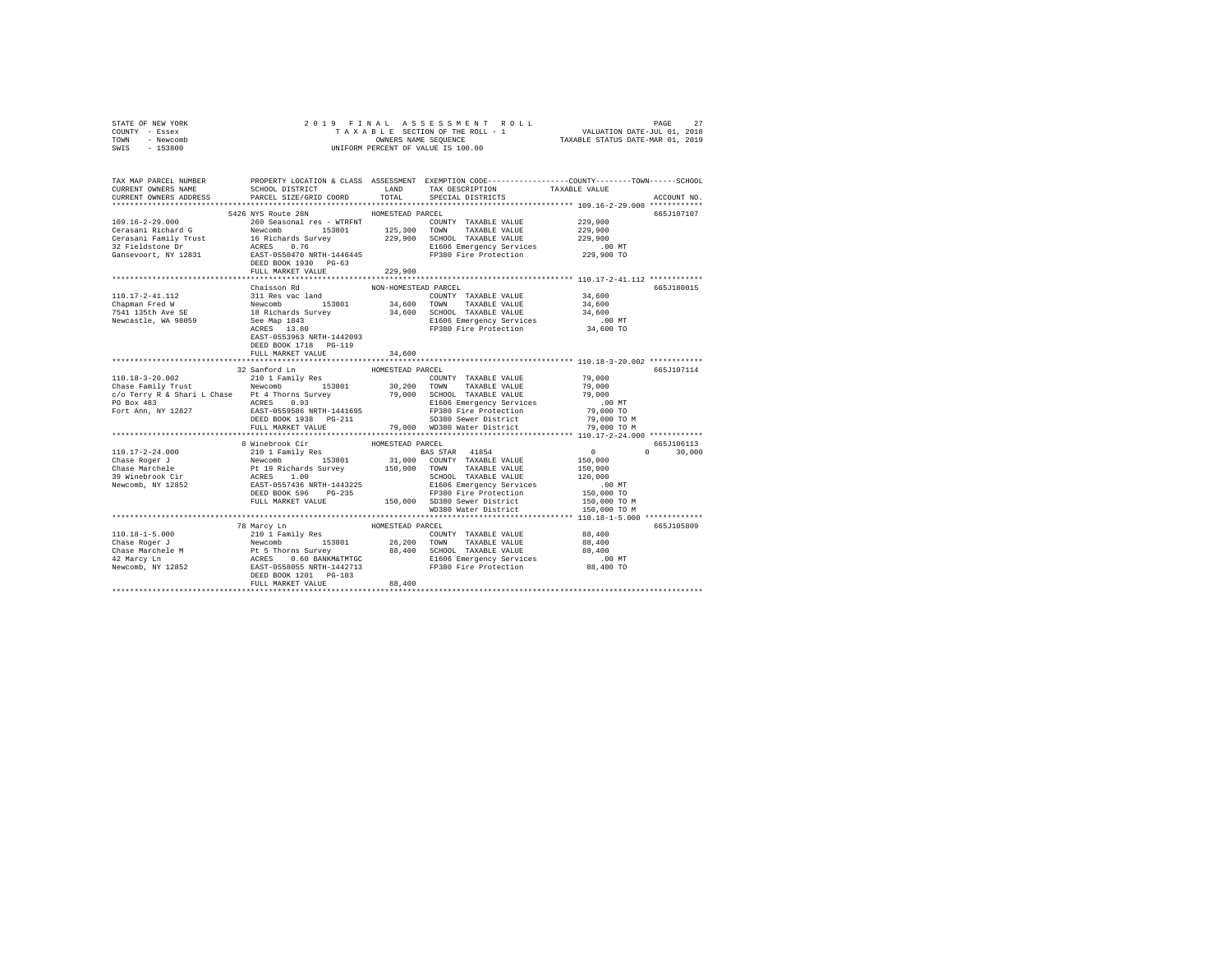| COUNTY - Essex<br>TOWN<br>- Newcomb<br>SWIS<br>$-153800$                                                 |                                                                                                                                                                                                                                           | OWNERS NAME SEQUENCE                                   | TAXABLE SECTION OF THE ROLL - 1<br>UNIFORM PERCENT OF VALUE IS 100.00                                                         | VALUATION DATE-JUL 01, 2018<br>TAXABLE STATUS DATE-MAR 01, 2019 |             |
|----------------------------------------------------------------------------------------------------------|-------------------------------------------------------------------------------------------------------------------------------------------------------------------------------------------------------------------------------------------|--------------------------------------------------------|-------------------------------------------------------------------------------------------------------------------------------|-----------------------------------------------------------------|-------------|
| TAX MAP PARCEL NUMBER<br>CURRENT OWNERS NAME<br>CURRENT OWNERS ADDRESS                                   | PROPERTY LOCATION & CLASS ASSESSMENT EXEMPTION CODE-----------------COUNTY-------TOWN------SCHOOL<br>SCHOOL DISTRICT<br>PARCEL SIZE/GRID COORD                                                                                            | LAND<br>TOTAL                                          | TAX DESCRIPTION<br>SPECIAL DISTRICTS                                                                                          | TAXABLE VALUE                                                   | ACCOUNT NO. |
| $119.16 - 1 - 5.000$<br>Clark Brian<br>601 Mohawk Ave<br>Scotia, NY 12302                                | 389 Woodys Rd<br>260 Seasonal res - WTRFNT<br>Newcomb<br>153801<br>27 T&C Twp 18<br>ACRES 0.62<br>EAST-0525287 NRTH-1428034<br>DEED BOOK 1907 PG-166<br>FULL MARKET VALUE                                                                 | HOMESTEAD PARCEL<br>127,600 TOWN<br>152,800<br>152,800 | COUNTY TAXABLE VALUE<br>TAXABLE VALUE<br>SCHOOL TAXABLE VALUE<br>E1606 Emergency Services<br>FP380 Fire Protection 152,800 TO | 152,800<br>152,800<br>152,800<br>$.00$ MT                       | 665J103704  |
|                                                                                                          |                                                                                                                                                                                                                                           |                                                        |                                                                                                                               |                                                                 |             |
| 109.15-3-18.000<br>Clark Kenneth E Trust<br>8186 State Route 40<br>Granville, NY 12832                   | 94 Goodnow Flow Rd<br>260 Seasonal res<br>Newcomb 153801 20,000 TOWN<br>5 Ords 53,300 SCHOOL<br>$ACRES$ 0.30<br>EAST-0542127 NRTH-1444018<br>DEED BOOK 1940 PG-270<br>FULL MARKET VALUE                                                   | HOMESTEAD PARCEL<br>53,300                             | COUNTY TAXABLE VALUE 53,300<br>TAXABLE VALUE<br>SCHOOL TAXABLE VALUE<br>E1606 Emergency Services<br>FP380 Fire Protection     | 53,300<br>53,300<br>$.00$ MT<br>53,300 TO                       | 665J104009  |
| $119.16 - 1 - 28.000$<br>Coble Aaron R<br>Richart Alexandria N<br>23 Island View Ln<br>Newcomb, NY 12852 | 23 Island View Ln<br>260 Seasonal res - WTRFNT<br>Newcomb 153801 161.700<br>153801 161,700 TOWN<br>26 T&c Twp 18<br>Goodnow Flow Subd<br>Lot 229<br>ACRES 1.87<br>EAST-0527793 NRTH-1428832<br>DEED BOOK 1924 PG-118<br>FULL MARKET VALUE | HOMESTEAD PARCEL<br>171,800<br>171,800                 | COUNTY TAXABLE VALUE<br>TAXABLE VALUE<br>SCHOOL TAXABLE VALUE<br>E1606 Emergency Services<br>FP380 Fire Protection            | 171,800<br>171,800<br>171,800<br>$.00$ MT<br>171,800 TO         | 665J106107  |
|                                                                                                          |                                                                                                                                                                                                                                           |                                                        |                                                                                                                               |                                                                 |             |
| $120.18 - 2 - 27.000$<br>Cohen Jeffrey M<br>10 Birch Hill Ct<br>Ballston Lake, NY 12019                  | 1274 Goodnow Flow Rd<br>210 1 Family Res - WTRFNT<br>Newcomb<br>46 T&c Twp 18<br>153801<br>Goodnow Flow Subd<br>Lot 22<br>1.86<br>ACRES<br>EAST-0536567 NRTH-1426088<br>DEED BOOK 1684 PG-139<br>FULL MARKET VALUE                        | HOMESTEAD PARCEL<br>128,500<br>349,000<br>349,000      | COUNTY TAXABLE VALUE<br>TOWN<br>TAXABLE VALUE<br>SCHOOL TAXABLE VALUE<br>E1606 Emergency Services<br>FP380 Fire Protection    | 349,000<br>349,000<br>349,000<br>$.00$ MT<br>349,000 TO         | 665J100702  |
|                                                                                                          |                                                                                                                                                                                                                                           |                                                        |                                                                                                                               |                                                                 |             |

STATE OF NEW YORK 28 20 19 FINAL ASSESSMENT ROLL CHARGE 28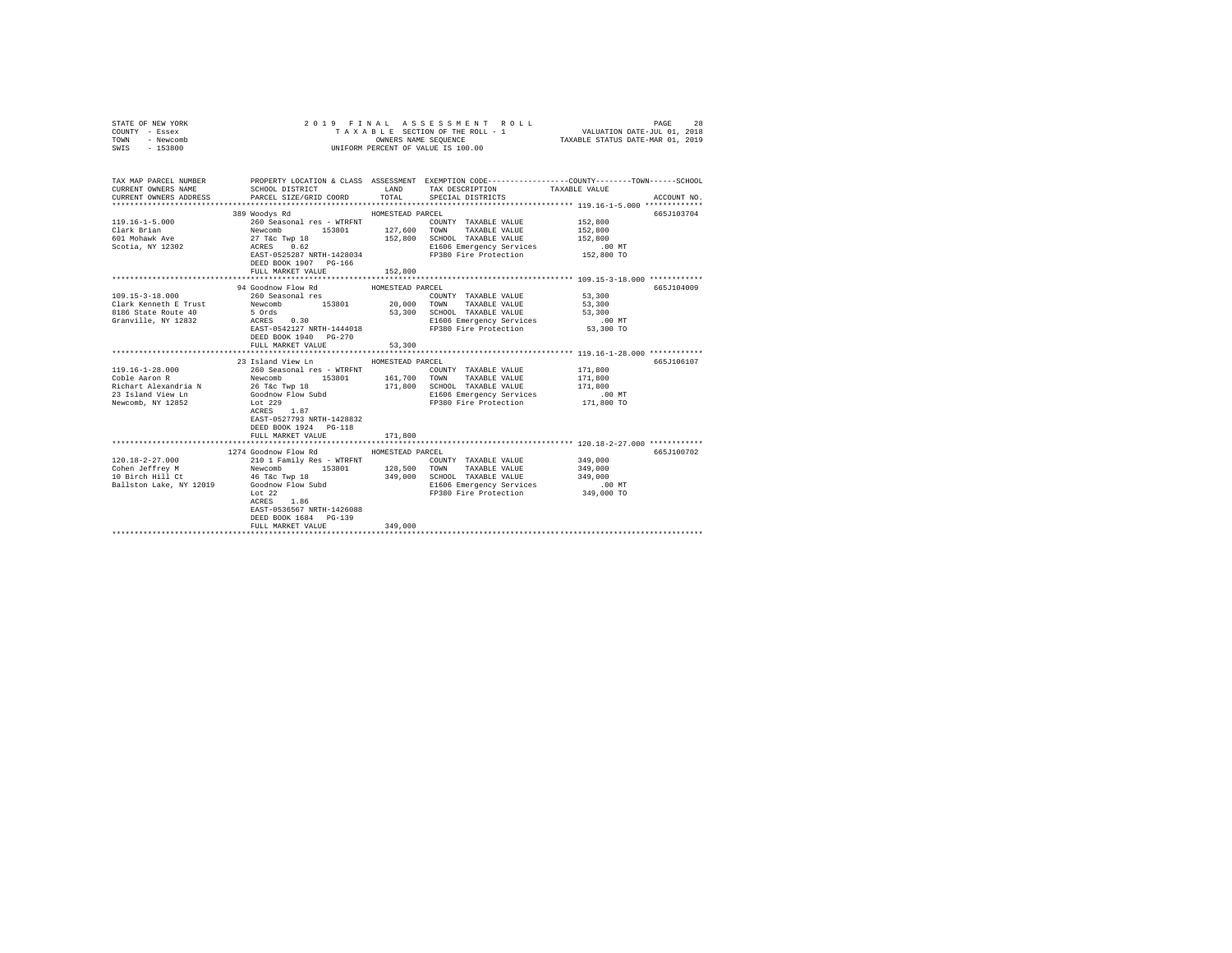| STATE OF NEW YORK |           |                      |  |  |  |  |  |  | 2019 FINAL ASSESSMENT ROLL         |                                  | PAGE                        | 29 |
|-------------------|-----------|----------------------|--|--|--|--|--|--|------------------------------------|----------------------------------|-----------------------------|----|
| COUNTY - Essex    |           |                      |  |  |  |  |  |  | TAXABLE SECTION OF THE ROLL - 1    |                                  | VALUATION DATE-JUL 01, 2018 |    |
| TOWN              | - Newcomb | OWNERS NAME SEOUENCE |  |  |  |  |  |  |                                    | TAXABLE STATUS DATE-MAR 01, 2019 |                             |    |
| SWIS              | - 153800  |                      |  |  |  |  |  |  | UNIFORM PERCENT OF VALUE IS 100.00 |                                  |                             |    |

| TAX MAP PARCEL NUMBER<br>CURRENT OWNERS NAME                                                                                                                                                                                                                                                                                                              | SCHOOL DISTRICT LAND      |                  | PROPERTY LOCATION & CLASS ASSESSMENT EXEMPTION CODE----------------COUNTY-------TOWN------SCHOOL<br>TAX DESCRIPTION | TAXABLE VALUE                                                     |               |
|-----------------------------------------------------------------------------------------------------------------------------------------------------------------------------------------------------------------------------------------------------------------------------------------------------------------------------------------------------------|---------------------------|------------------|---------------------------------------------------------------------------------------------------------------------|-------------------------------------------------------------------|---------------|
| CURRENT OWNERS ADDRESS                                                                                                                                                                                                                                                                                                                                    | PARCEL SIZE/GRID COORD    | TOTAL            | SPECIAL DISTRICTS                                                                                                   |                                                                   | ACCOUNT NO.   |
|                                                                                                                                                                                                                                                                                                                                                           | 129 Marcy Ln              | HOMESTEAD PARCEL |                                                                                                                     |                                                                   | 665.7100215   |
|                                                                                                                                                                                                                                                                                                                                                           |                           |                  |                                                                                                                     |                                                                   |               |
|                                                                                                                                                                                                                                                                                                                                                           |                           |                  |                                                                                                                     |                                                                   |               |
|                                                                                                                                                                                                                                                                                                                                                           |                           |                  |                                                                                                                     |                                                                   |               |
|                                                                                                                                                                                                                                                                                                                                                           |                           |                  |                                                                                                                     |                                                                   |               |
|                                                                                                                                                                                                                                                                                                                                                           |                           |                  |                                                                                                                     |                                                                   |               |
|                                                                                                                                                                                                                                                                                                                                                           |                           |                  |                                                                                                                     |                                                                   |               |
|                                                                                                                                                                                                                                                                                                                                                           |                           |                  |                                                                                                                     |                                                                   |               |
|                                                                                                                                                                                                                                                                                                                                                           |                           |                  |                                                                                                                     |                                                                   | 665J105512    |
|                                                                                                                                                                                                                                                                                                                                                           | 1396 Goodnow Flow Rd      | HOMESTEAD PARCEL |                                                                                                                     | 25,000 60,000 60,000                                              |               |
|                                                                                                                                                                                                                                                                                                                                                           |                           |                  |                                                                                                                     |                                                                   |               |
|                                                                                                                                                                                                                                                                                                                                                           |                           |                  |                                                                                                                     |                                                                   |               |
| $120.17-2-10.052$ $20.17-2-10.052$ $20.022$ $20.026000 \text{V} \text{ Row} \text{ and } 20.0000 \text{ V} \text{ and } 20.0000 \text{ V} \text{ and } 20.0000 \text{ V} \text{ and } 20.0000 \text{ V} \text{ and } 20.0000 \text{ V} \text{ and } 20.0000 \text{ V} \text{ and } 20.0000 \text{ V} \text{ and } 20.0000 \text{ V} \text{ and } 20.0000$ |                           |                  |                                                                                                                     | $119,700$ $102,200$ $102,200$<br>$19,700$ 0 $68,700$<br>$102,200$ |               |
|                                                                                                                                                                                                                                                                                                                                                           |                           |                  |                                                                                                                     |                                                                   |               |
|                                                                                                                                                                                                                                                                                                                                                           |                           |                  |                                                                                                                     |                                                                   |               |
|                                                                                                                                                                                                                                                                                                                                                           |                           |                  |                                                                                                                     |                                                                   |               |
|                                                                                                                                                                                                                                                                                                                                                           | DEED BOOK 1084 PG-261     |                  |                                                                                                                     |                                                                   |               |
|                                                                                                                                                                                                                                                                                                                                                           | FULL MARKET VALUE 264,400 |                  |                                                                                                                     |                                                                   |               |
|                                                                                                                                                                                                                                                                                                                                                           |                           |                  |                                                                                                                     |                                                                   |               |
|                                                                                                                                                                                                                                                                                                                                                           | 5397 NYS Route 28N        | HOMESTEAD PARCEL |                                                                                                                     |                                                                   | 665J100911    |
|                                                                                                                                                                                                                                                                                                                                                           |                           |                  |                                                                                                                     |                                                                   | 29,025 29,025 |
|                                                                                                                                                                                                                                                                                                                                                           |                           |                  |                                                                                                                     |                                                                   | 0 68,700      |
|                                                                                                                                                                                                                                                                                                                                                           |                           |                  |                                                                                                                     |                                                                   |               |
|                                                                                                                                                                                                                                                                                                                                                           |                           |                  |                                                                                                                     |                                                                   |               |
|                                                                                                                                                                                                                                                                                                                                                           |                           |                  |                                                                                                                     |                                                                   |               |
|                                                                                                                                                                                                                                                                                                                                                           |                           |                  |                                                                                                                     |                                                                   |               |
|                                                                                                                                                                                                                                                                                                                                                           |                           |                  |                                                                                                                     |                                                                   |               |
|                                                                                                                                                                                                                                                                                                                                                           | 32 Schraver Way           | HOMESTEAD PARCEL |                                                                                                                     |                                                                   | 665J101308    |
|                                                                                                                                                                                                                                                                                                                                                           |                           |                  |                                                                                                                     |                                                                   |               |
|                                                                                                                                                                                                                                                                                                                                                           |                           |                  |                                                                                                                     |                                                                   |               |
|                                                                                                                                                                                                                                                                                                                                                           |                           |                  |                                                                                                                     |                                                                   |               |
|                                                                                                                                                                                                                                                                                                                                                           |                           |                  | E1606 Emergency Services .00 MT<br>FP380 Fire Protection 46,300 TO                                                  |                                                                   |               |
|                                                                                                                                                                                                                                                                                                                                                           |                           |                  |                                                                                                                     |                                                                   |               |
|                                                                                                                                                                                                                                                                                                                                                           | DEED BOOK 1802 PG-22      |                  |                                                                                                                     |                                                                   |               |
|                                                                                                                                                                                                                                                                                                                                                           | FULL MARKET VALUE         | 46,300           |                                                                                                                     |                                                                   |               |
|                                                                                                                                                                                                                                                                                                                                                           |                           |                  |                                                                                                                     |                                                                   |               |
|                                                                                                                                                                                                                                                                                                                                                           |                           |                  |                                                                                                                     |                                                                   | 665J104107    |
|                                                                                                                                                                                                                                                                                                                                                           |                           |                  |                                                                                                                     |                                                                   |               |
|                                                                                                                                                                                                                                                                                                                                                           |                           |                  |                                                                                                                     |                                                                   |               |
|                                                                                                                                                                                                                                                                                                                                                           |                           |                  |                                                                                                                     |                                                                   |               |
|                                                                                                                                                                                                                                                                                                                                                           |                           |                  |                                                                                                                     |                                                                   |               |
|                                                                                                                                                                                                                                                                                                                                                           |                           |                  |                                                                                                                     |                                                                   |               |
|                                                                                                                                                                                                                                                                                                                                                           |                           |                  |                                                                                                                     |                                                                   |               |
|                                                                                                                                                                                                                                                                                                                                                           |                           |                  |                                                                                                                     |                                                                   |               |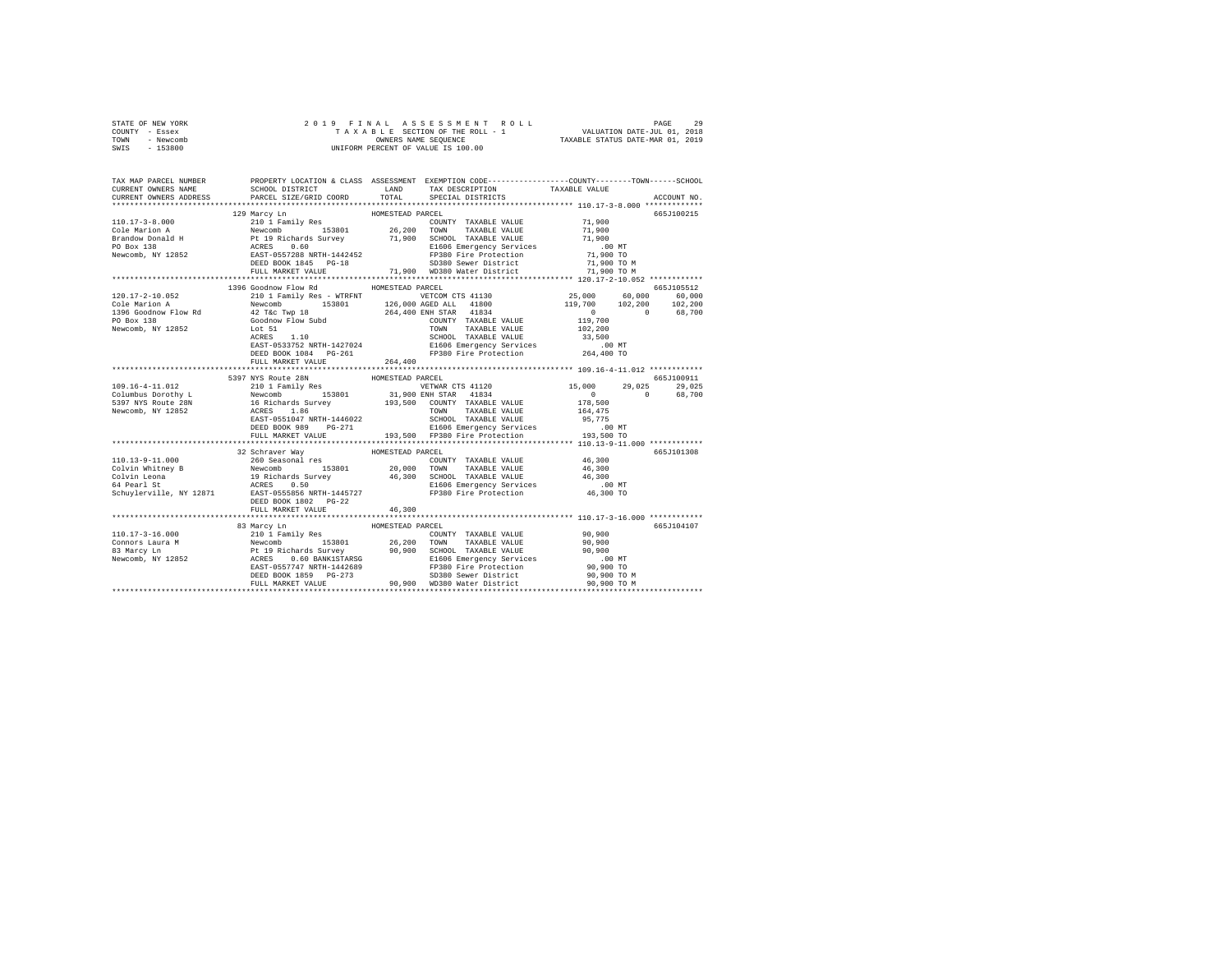| STATE OF NEW YORK<br>COUNTY - Essex<br>TOWN - Newcomb<br>SWIS - 153800                                                                                                                                  | 2019 FINAL ASSESSMENT ROLL<br>PAGE<br>UNIFORM PERCENT OF VALUE IS 100.00                                                                                                                                                                                                                                                                                            |                                                 |                                                                                                                                                                                                                                                                                    |                                                                                                                |                          |  |
|---------------------------------------------------------------------------------------------------------------------------------------------------------------------------------------------------------|---------------------------------------------------------------------------------------------------------------------------------------------------------------------------------------------------------------------------------------------------------------------------------------------------------------------------------------------------------------------|-------------------------------------------------|------------------------------------------------------------------------------------------------------------------------------------------------------------------------------------------------------------------------------------------------------------------------------------|----------------------------------------------------------------------------------------------------------------|--------------------------|--|
| TAX MAP PARCEL NUMBER PROPERTY LOCATION & CLASS ASSESSMENT EXEMPTION CODE--------------COUNTY-------TOWN------SCHOOL<br>CURRENT OWNERS NAME<br>CURRENT OWNERS ADDRESS                                   | SCHOOL DISTRICT<br>PARCEL SIZE/GRID COORD                                                                                                                                                                                                                                                                                                                           | TOTAL                                           | LAND TAX DESCRIPTION<br>SPECIAL DISTRICTS                                                                                                                                                                                                                                          | TAXABLE VALUE                                                                                                  | ACCOUNT NO.              |  |
|                                                                                                                                                                                                         |                                                                                                                                                                                                                                                                                                                                                                     |                                                 |                                                                                                                                                                                                                                                                                    |                                                                                                                |                          |  |
| $120.18 - 2 - 41.000$<br>Conroy Katherine<br>Corey Karen A Trust<br>c/o Christine Wilkinson<br>1112 6th Ave<br>Watervliet, NY 12189                                                                     | 1212 Goodnow Flow Rd<br>312 Vac w/imprv - WTRFNT<br>Newcomb 153801 126,100 TOWN TAXABLE VALUE<br>46 & 65 T&c Twp 18<br>Goodnow Flow Subd<br>Lot 8<br>ACRES 0.91<br>EAST-0537876 NRTH-1425398                                                                                                                                                                        | HOMESTEAD PARCEL                                | COUNTY TAXABLE VALUE<br>132,500 SCHOOL TAXABLE VALUE<br>E1606 Emergency Services<br>FP380 Fire Protection                                                                                                                                                                          | 132,500<br>132,500<br>132,500<br>$.00$ MT<br>132,500 TO                                                        | 665J101010               |  |
|                                                                                                                                                                                                         | DEED BOOK 1772    PG-62<br>FULL MARKET VALUE                                                                                                                                                                                                                                                                                                                        | 132,500                                         |                                                                                                                                                                                                                                                                                    |                                                                                                                |                          |  |
|                                                                                                                                                                                                         |                                                                                                                                                                                                                                                                                                                                                                     |                                                 |                                                                                                                                                                                                                                                                                    |                                                                                                                |                          |  |
| $119.16 - 1 - 16.100$<br>Conroy William<br>Conroy Faith<br>2517 Fourth Ave<br>Watervliet, NY 12189<br>$120.18 - 1 - 4.000$<br>Converse Kelly<br>Converse Florence<br>PO Box 26<br>Chestertown, NY 12817 | 323 Woodys Rd<br>210 1 Family Res - WTRFNT<br>Newcomb<br>26 T&c Twp 18<br>Goodnow Flow Subd<br>Lot 241B<br>ACRES 0.92<br>EAST-0526499 NRTH-1428733<br>DEED BOOK 1091 PG-128<br>FULL MARKET VALUE<br>1036 Goodnow Flow Rd<br>260 Seasonal res - WTRFNT<br>Newcomb 153801<br>46 T&C Twp 18<br>Goodnow Flow Subd<br>Lot 149<br>ACRES 0.50<br>EAST-0536434 NRTH-1427864 | HOMESTEAD PARCEL<br>249,600<br>HOMESTEAD PARCEL | COUNTY TAXABLE VALUE<br>125,500 TOWN TAXABLE VALUE<br>249,600 SCHOOL TAXABLE VALUE<br>E1606 Emergency Services<br>FP380 Fire Protection<br>COUNTY TAXABLE VALUE<br>126,800 TOWN TAXABLE VALUE<br>162.100 SCHOOL TAXABLE VALUE<br>E1606 Emergency Services<br>FP380 Fire Protection | 249,600<br>249,600<br>249,600<br>.00 MT<br>249,600 TO<br>162,100<br>162,100<br>162,100<br>.00 MT<br>162,100 TO | 665J105712<br>665J101011 |  |
|                                                                                                                                                                                                         | DEED BOOK 1200 PG-214<br>FULL MARKET VALUE                                                                                                                                                                                                                                                                                                                          | 162,100                                         |                                                                                                                                                                                                                                                                                    |                                                                                                                |                          |  |
|                                                                                                                                                                                                         | Chaisson Rd                                                                                                                                                                                                                                                                                                                                                         | NON-HOMESTEAD PARCEL                            |                                                                                                                                                                                                                                                                                    |                                                                                                                | 665J100704               |  |
| $110.17 - 2 - 44.000$<br>Cook Leonard<br>5574 State Rt 28N<br>Newcomb, NY 12852                                                                                                                         | 311 Res vac land<br>Newcomb 153801<br>18 Richards Survey<br>Sl Pt Lot D & Pt E<br>Map 1843<br>$\frac{1843}{4.04}$<br>ACRES 4.04<br>EAST-0554021 NRTH-1442876<br>DEED BOOK 1174   PG-112                                                                                                                                                                             |                                                 | COUNTY TAXABLE VALUE<br>31,400 TOWN TAXABLE VALUE<br>31,400 SCHOOL TAXABLE VALUE<br>E1606 Emergency Services<br>FP380 Fire Protection                                                                                                                                              | 31,400<br>31,400<br>31,400<br>$.00$ MT<br>31,400 TO                                                            |                          |  |
|                                                                                                                                                                                                         | FULL MARKET VALUE                                                                                                                                                                                                                                                                                                                                                   | 31,400                                          |                                                                                                                                                                                                                                                                                    |                                                                                                                |                          |  |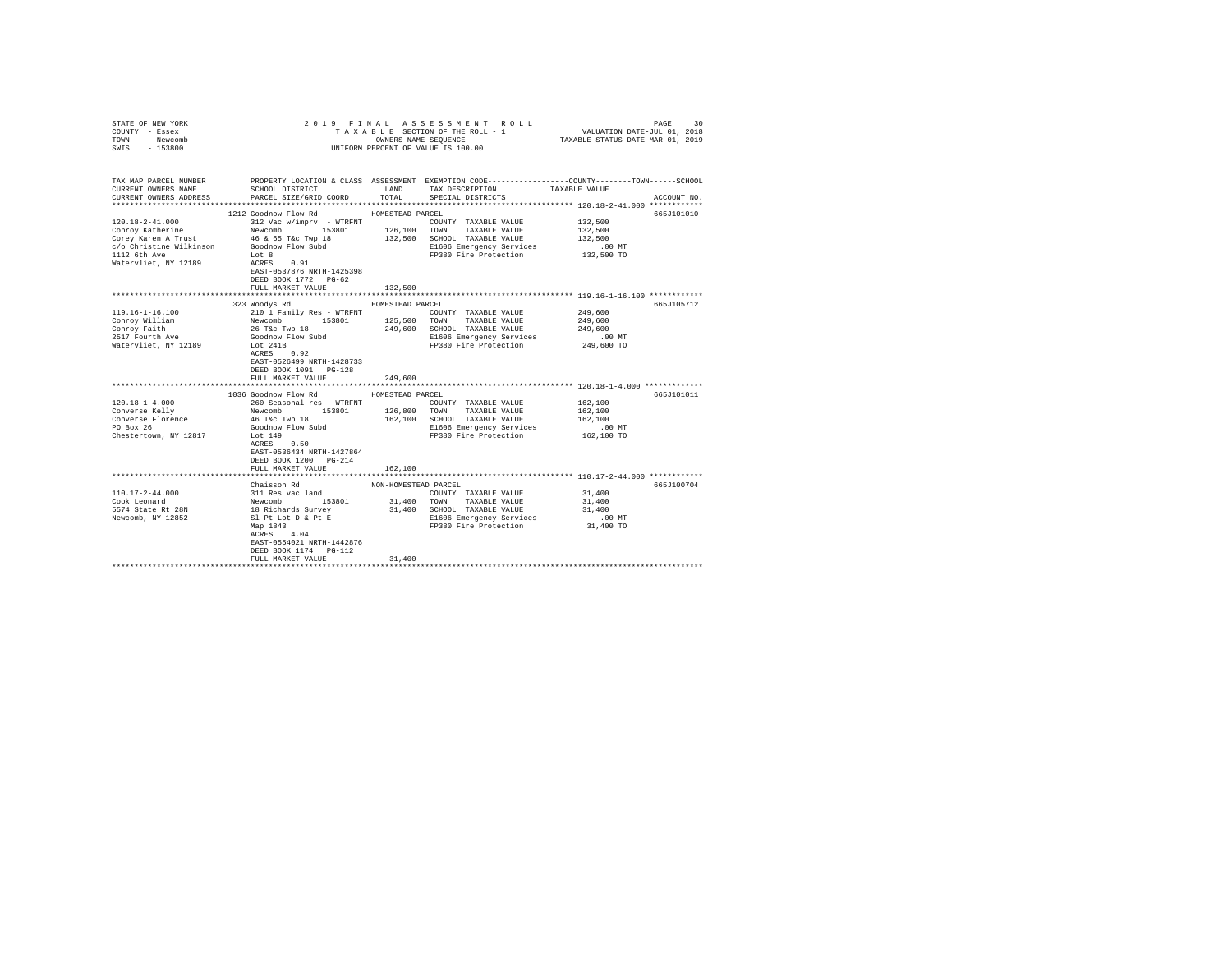| STATE OF NEW YORK | 2019 FINAL ASSESSMENT ROLL         | PAGE                             |
|-------------------|------------------------------------|----------------------------------|
| COUNTY - Essex    | TAXABLE SECTION OF THE ROLL - 1    | VALUATION DATE-JUL 01, 2018      |
| TOWN<br>- Newcomb | OWNERS NAME SEOUENCE               | TAXABLE STATUS DATE-MAR 01, 2019 |
| $-153800$<br>SWIS | UNIFORM PERCENT OF VALUE IS 100.00 |                                  |

| TAX MAP PARCEL NUMBER<br>CURRENT OWNERS NAME | SCHOOL DISTRICT                                                                                                                                                                                                                    |                      | LAND TAX DESCRIPTION TAXABLE VALUE                                                                                     | PROPERTY LOCATION & CLASS ASSESSMENT EXEMPTION CODE---------------COUNTY-------TOWN------SCHOOL |
|----------------------------------------------|------------------------------------------------------------------------------------------------------------------------------------------------------------------------------------------------------------------------------------|----------------------|------------------------------------------------------------------------------------------------------------------------|-------------------------------------------------------------------------------------------------|
| CURRENT OWNERS ADDRESS                       | PARCEL SIZE/GRID COORD                                                                                                                                                                                                             | TOTAL                | SPECIAL DISTRICTS                                                                                                      | ACCOUNT NO.                                                                                     |
|                                              |                                                                                                                                                                                                                                    |                      |                                                                                                                        |                                                                                                 |
|                                              | 5574 NYS Route 28N                                                                                                                                                                                                                 | HOMESTEAD PARCEL     |                                                                                                                        | 665J101511                                                                                      |
|                                              |                                                                                                                                                                                                                                    |                      |                                                                                                                        | $\sim$ 0<br>$\Omega$ and $\Omega$<br>30,000                                                     |
|                                              |                                                                                                                                                                                                                                    |                      |                                                                                                                        | 256,300                                                                                         |
|                                              |                                                                                                                                                                                                                                    |                      |                                                                                                                        | 256,300                                                                                         |
|                                              |                                                                                                                                                                                                                                    |                      |                                                                                                                        | 226,300                                                                                         |
|                                              |                                                                                                                                                                                                                                    |                      | SCHOOL TAXABLE VALUE<br>E1606 Emergency Services<br>Inder Fire Protection                                              | .00 MT                                                                                          |
|                                              |                                                                                                                                                                                                                                    |                      | FP380 Fire Protection                                                                                                  | 256,300 TO                                                                                      |
|                                              | FULL MARKET VALUE                                                                                                                                                                                                                  | 256,300              |                                                                                                                        |                                                                                                 |
|                                              |                                                                                                                                                                                                                                    |                      |                                                                                                                        |                                                                                                 |
|                                              | 1896 Goodnow Flow Rd                                                                                                                                                                                                               | HOMESTEAD PARCEL     |                                                                                                                        | 665J187009                                                                                      |
|                                              |                                                                                                                                                                                                                                    |                      |                                                                                                                        | 259,800                                                                                         |
|                                              |                                                                                                                                                                                                                                    |                      |                                                                                                                        | 259,800                                                                                         |
|                                              |                                                                                                                                                                                                                                    |                      |                                                                                                                        |                                                                                                 |
|                                              |                                                                                                                                                                                                                                    |                      |                                                                                                                        |                                                                                                 |
|                                              |                                                                                                                                                                                                                                    |                      | 259,800 SCHOOL TAXABLE VALUE 259,800<br>259,800 SCHOOL TAXABLE VALUE 259,800 MT<br>E1606 Emergency Services 259,800 TO |                                                                                                 |
|                                              | EAST-0524065 NRTH-1426438                                                                                                                                                                                                          |                      |                                                                                                                        |                                                                                                 |
|                                              | DEED BOOK 873 PG-60                                                                                                                                                                                                                |                      |                                                                                                                        |                                                                                                 |
|                                              | FULL MARKET VALUE                                                                                                                                                                                                                  | 259,800              |                                                                                                                        |                                                                                                 |
|                                              |                                                                                                                                                                                                                                    |                      |                                                                                                                        |                                                                                                 |
|                                              | 89 Goodnow Flow Rd                                                                                                                                                                                                                 | HOMESTEAD PARCEL     |                                                                                                                        | 665J101014                                                                                      |
|                                              |                                                                                                                                                                                                                                    |                      |                                                                                                                        |                                                                                                 |
|                                              |                                                                                                                                                                                                                                    |                      |                                                                                                                        |                                                                                                 |
|                                              |                                                                                                                                                                                                                                    |                      |                                                                                                                        |                                                                                                 |
|                                              |                                                                                                                                                                                                                                    |                      | E1606 Emergency Services 6.00 MT<br>FP380 Fire Protection 54,300 TO                                                    |                                                                                                 |
|                                              |                                                                                                                                                                                                                                    |                      |                                                                                                                        |                                                                                                 |
|                                              | DEED BOOK 1294 PG-235                                                                                                                                                                                                              |                      |                                                                                                                        |                                                                                                 |
|                                              | FULL MARKET VALUE                                                                                                                                                                                                                  | 54,300               |                                                                                                                        |                                                                                                 |
|                                              | **************************                                                                                                                                                                                                         | *************        |                                                                                                                        | ************************ 109.15-4-16.000 ************                                           |
|                                              | Goodnow Flow Rd                                                                                                                                                                                                                    | NON-HOMESTEAD PARCEL |                                                                                                                        | 665J103914                                                                                      |
|                                              |                                                                                                                                                                                                                                    |                      |                                                                                                                        |                                                                                                 |
|                                              |                                                                                                                                                                                                                                    |                      |                                                                                                                        |                                                                                                 |
|                                              |                                                                                                                                                                                                                                    |                      |                                                                                                                        |                                                                                                 |
|                                              |                                                                                                                                                                                                                                    |                      |                                                                                                                        |                                                                                                 |
|                                              |                                                                                                                                                                                                                                    |                      |                                                                                                                        |                                                                                                 |
|                                              |                                                                                                                                                                                                                                    |                      |                                                                                                                        |                                                                                                 |
|                                              | FULL MARKET VALUE                                                                                                                                                                                                                  | 13,800               |                                                                                                                        |                                                                                                 |
|                                              |                                                                                                                                                                                                                                    |                      |                                                                                                                        |                                                                                                 |
|                                              | 5201 NYS Route 28N                                                                                                                                                                                                                 | HOMESTEAD PARCEL     |                                                                                                                        | 665J101015                                                                                      |
|                                              |                                                                                                                                                                                                                                    |                      |                                                                                                                        |                                                                                                 |
|                                              |                                                                                                                                                                                                                                    |                      |                                                                                                                        |                                                                                                 |
|                                              |                                                                                                                                                                                                                                    |                      |                                                                                                                        |                                                                                                 |
|                                              | 110.13-9-23.022<br>COUNTY TAXABLE VALUE PAIR COUNTY TAXABLE VALUE PAIR PAIR OF TAXABLE VALUE PAIR COUNTY TAXABLE VALUE<br>C/O Darlene Dressel Pair Pair Pair (133,400 133,400 TOWN TAXABLE VALUE 133,400 C/O Darlene Dressel Princ |                      |                                                                                                                        |                                                                                                 |
|                                              |                                                                                                                                                                                                                                    |                      |                                                                                                                        |                                                                                                 |
|                                              | DEED BOOK 929 PG-124                                                                                                                                                                                                               |                      |                                                                                                                        |                                                                                                 |
|                                              |                                                                                                                                                                                                                                    | $127$ $133,400$      |                                                                                                                        |                                                                                                 |
|                                              |                                                                                                                                                                                                                                    |                      |                                                                                                                        |                                                                                                 |
|                                              |                                                                                                                                                                                                                                    |                      |                                                                                                                        |                                                                                                 |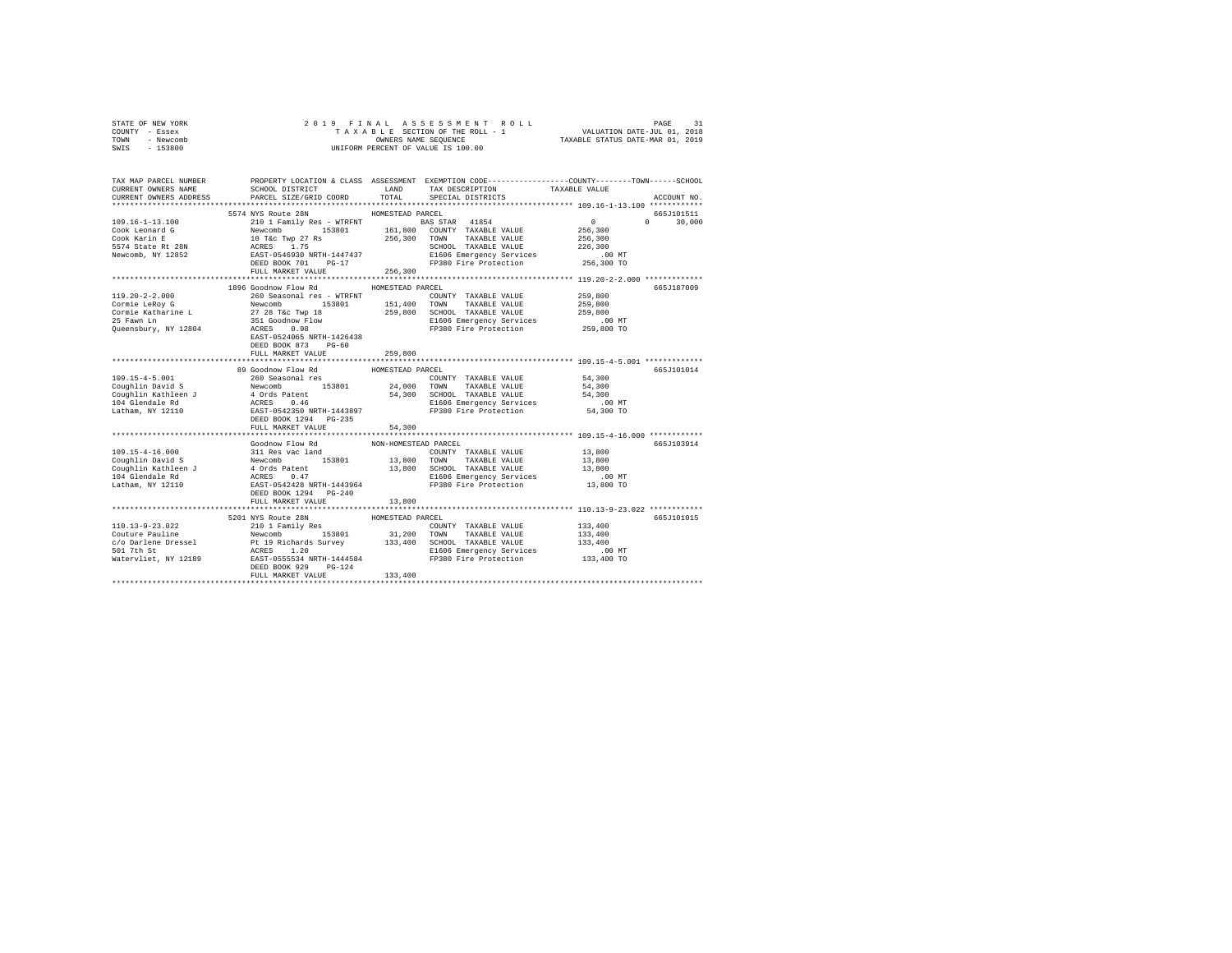| STATE OF NEW YORK                                                                                                                                                                              |                                         |                  |                         |               |
|------------------------------------------------------------------------------------------------------------------------------------------------------------------------------------------------|-----------------------------------------|------------------|-------------------------|---------------|
| COUNTY - Essex                                                                                                                                                                                 |                                         |                  |                         |               |
| TOWN - Newcomb                                                                                                                                                                                 |                                         |                  |                         |               |
| SWIS - 153800                                                                                                                                                                                  |                                         |                  |                         |               |
|                                                                                                                                                                                                |                                         |                  |                         |               |
|                                                                                                                                                                                                |                                         |                  |                         |               |
|                                                                                                                                                                                                |                                         |                  |                         |               |
| TAX MAP PARCEL NUMBER PROPERTY LOCATION & CLASS ASSESSMENT EXEMPTION CODE--------------COUNTY-------TOWN------SCHOOL<br>CURRENT OWNERS NAME SCHOOL DISTRICT LAND TAX DESCRIPTION TAXABLE VALUE |                                         |                  |                         |               |
|                                                                                                                                                                                                |                                         |                  |                         |               |
| CURRENT OWNERS ADDRESS                                                                                                                                                                         | PARCEL SIZE/GRID COORD                  |                  | TOTAL SPECIAL DISTRICTS | ACCOUNT NO.   |
|                                                                                                                                                                                                |                                         |                  |                         |               |
|                                                                                                                                                                                                | 10 Cherry Ln                            | HOMESTEAD PARCEL |                         | 665J103613    |
|                                                                                                                                                                                                |                                         |                  |                         |               |
|                                                                                                                                                                                                |                                         |                  |                         |               |
|                                                                                                                                                                                                |                                         |                  |                         |               |
|                                                                                                                                                                                                |                                         |                  |                         |               |
|                                                                                                                                                                                                |                                         |                  |                         |               |
|                                                                                                                                                                                                | EAST-0525927 NRTH-1428166               |                  |                         |               |
|                                                                                                                                                                                                | DEED BOOK 988 PG-54                     |                  |                         |               |
|                                                                                                                                                                                                | FULL MARKET VALUE                       | 156,300          |                         |               |
|                                                                                                                                                                                                |                                         |                  |                         |               |
|                                                                                                                                                                                                | 375 Woodys Rd HOMESTEAD PARCEL          |                  |                         | 665J101008    |
|                                                                                                                                                                                                |                                         |                  |                         |               |
|                                                                                                                                                                                                |                                         |                  |                         |               |
|                                                                                                                                                                                                |                                         |                  |                         |               |
|                                                                                                                                                                                                |                                         |                  |                         |               |
|                                                                                                                                                                                                |                                         |                  |                         |               |
|                                                                                                                                                                                                |                                         |                  |                         |               |
|                                                                                                                                                                                                | EAST-0525589 NRTH-1428045               |                  |                         |               |
|                                                                                                                                                                                                | DEED BOOK 1782 PG-163                   |                  |                         |               |
|                                                                                                                                                                                                | FULL MARKET VALUE 151.100               |                  |                         |               |
|                                                                                                                                                                                                |                                         |                  |                         |               |
|                                                                                                                                                                                                | 4995 NYS Route 28N NON-HOMESTEAD PARCEL |                  |                         | 665J100214    |
|                                                                                                                                                                                                |                                         |                  |                         |               |
|                                                                                                                                                                                                |                                         |                  |                         |               |
|                                                                                                                                                                                                |                                         |                  |                         |               |
|                                                                                                                                                                                                |                                         |                  |                         |               |
|                                                                                                                                                                                                |                                         |                  |                         |               |
|                                                                                                                                                                                                |                                         |                  |                         |               |
|                                                                                                                                                                                                |                                         |                  |                         |               |
|                                                                                                                                                                                                |                                         |                  |                         |               |
|                                                                                                                                                                                                |                                         |                  |                         | 665J189003    |
|                                                                                                                                                                                                |                                         |                  |                         |               |
|                                                                                                                                                                                                |                                         |                  |                         |               |
|                                                                                                                                                                                                |                                         |                  |                         |               |
|                                                                                                                                                                                                |                                         |                  |                         |               |
|                                                                                                                                                                                                |                                         |                  |                         |               |
|                                                                                                                                                                                                | DEED BOOK 1913 PG-184                   |                  |                         |               |
|                                                                                                                                                                                                | FULL MARKET VALUE                       | 383,200          |                         |               |
|                                                                                                                                                                                                |                                         |                  |                         |               |
|                                                                                                                                                                                                |                                         |                  |                         |               |
|                                                                                                                                                                                                | 1168 Goodnow Flow Rd                    | HOMESTEAD PARCEL |                         | 665J104705    |
|                                                                                                                                                                                                |                                         |                  |                         | $0 \t 30,000$ |
|                                                                                                                                                                                                |                                         |                  |                         |               |
|                                                                                                                                                                                                |                                         |                  |                         |               |
|                                                                                                                                                                                                |                                         |                  |                         |               |
|                                                                                                                                                                                                |                                         |                  |                         |               |
|                                                                                                                                                                                                |                                         |                  |                         |               |
|                                                                                                                                                                                                | EAST-0538483 NRTH-1425988               |                  |                         |               |
|                                                                                                                                                                                                | DEED BOOK 981 PG-24                     |                  |                         |               |
|                                                                                                                                                                                                | FULL MARKET VALUE 645,000               |                  |                         |               |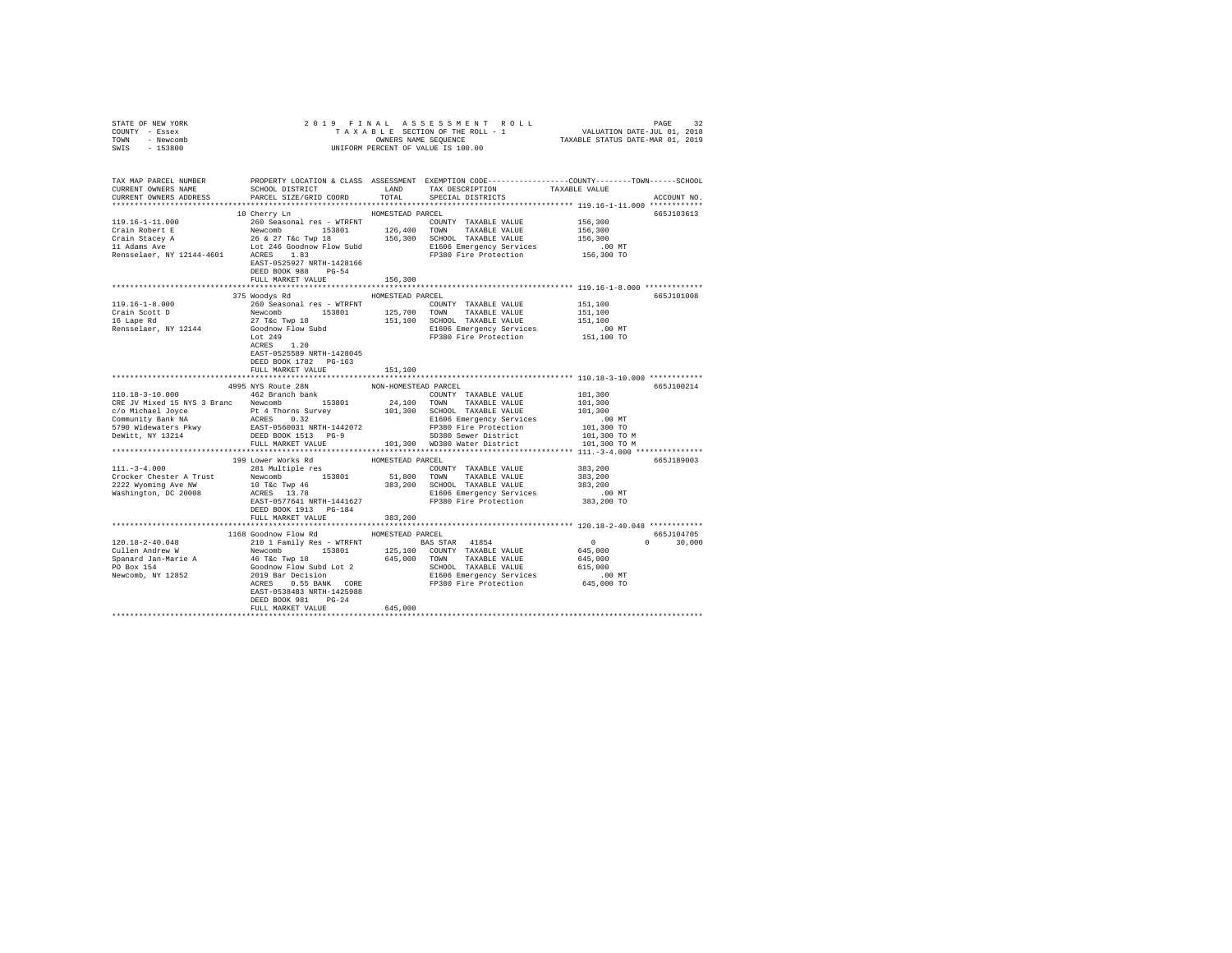| STATE OF NEW YORK<br>COUNTY - Essex<br>TOWN<br>- Newcomb<br>SWIS - 153800                    |                                                                                                                                                                                                                                                                                                                                                                         |                             | 2019 FINAL ASSESSMENT ROLL<br>TAXABLE SECTION OF THE ROLL - 1<br>UNIFORM PERCENT OF VALUE IS 100.00                                | PAGE<br>33<br>VALUATION DATE-JUL 01, 2018<br>OWNERS NAME SEQUENCE TAXABLE STATUS DATE-MAR 01, 2019                                                  |
|----------------------------------------------------------------------------------------------|-------------------------------------------------------------------------------------------------------------------------------------------------------------------------------------------------------------------------------------------------------------------------------------------------------------------------------------------------------------------------|-----------------------------|------------------------------------------------------------------------------------------------------------------------------------|-----------------------------------------------------------------------------------------------------------------------------------------------------|
| CURRENT OWNERS NAME                                                                          | SCHOOL DISTRICT TAND TAX DESCRIPTION<br>CURRENT OWNERS ADDRESS PARCEL SIZE/GRID COORD TOTAL SPECIAL DISTRICTS                                                                                                                                                                                                                                                           |                             |                                                                                                                                    | TAX MAP PARCEL NUMBER PROPERTY LOCATION & CLASS ASSESSMENT EXEMPTION CODE--------------COUNTY-------TOWN-----SCHOOL<br>TAXABLE VALUE<br>ACCOUNT NO. |
| 119.16-1-12.000<br>Cullen Gerald Trust<br>5 Judy Dr<br>Scotia, NY 12302                      | 27 Cherry Ln<br>210 1 Family Res - WTRFNT<br>Newcomb 153801 129,300 TOWN TAXABLE VALUE<br>Cullen Elizabeth Trust $26 \& 27$ T&c Twp 18 $334,100$ SCHOOL TAXABLE VALUE<br>Goodnow Flow Subd<br>Lot #245<br>Lot #245<br>ACRES 1.98<br>EAST-0526033 NRTH-1428183<br>DEED BOOK 1930 PG-116<br>FULL MARKET VALUE                                                             | HOMESTEAD PARCEL<br>334,100 | COUNTY TAXABLE VALUE<br>E1606 Emergency Services .00 MT<br>FP380 Fire Protection 334,100 TO                                        | 665J107108<br>334,100<br>334,100<br>334,100                                                                                                         |
|                                                                                              |                                                                                                                                                                                                                                                                                                                                                                         |                             |                                                                                                                                    |                                                                                                                                                     |
| $110. - 3 - 2.000$<br>Newcomb, NY 12852                                                      | 41 Lower Works Rd<br>210 1 Family Res<br>3.75ac<br>$ACRES$ 3.49<br>EAST-0575857 NRTH-1445042<br>DEED BOOK 837 PG-111<br>FULL MARKET VALUE                                                                                                                                                                                                                               | HOMESTEAD PARCEL<br>118,200 | COUNTY TAXABLE VALUE<br>118,200 SCHOOL TAXABLE VALUE<br>E1606 Emergency Services<br>FP380 Fire Protection                          | 665J186001<br>118,200<br>118,200<br>118,200<br>00 MT.<br>118,200 TO                                                                                 |
|                                                                                              |                                                                                                                                                                                                                                                                                                                                                                         |                             |                                                                                                                                    |                                                                                                                                                     |
| $120.14 - 1 - 1.000$<br>Currie John V<br>Currie Lara<br>1133 Bay Rd<br>Lake George, NY 12845 | 932 Goodnow Flow Rd MOMESTEAD PARCEL<br>43 T&C Twp 18<br>Goodnow Flow Subd<br>Lot 173<br>Lot 173<br>ACRES 0.84<br>EAST-0533969 NRTH-1428904<br>DEED BOOK 1346 PG-306<br>FULL MARKET VALUE                                                                                                                                                                               | 393,300                     | COUNTY TAXABLE VALUE<br>393,300 SCHOOL TAXABLE VALUE<br>E1606 Emergency Services<br>FP380 Fire Protection<br>FP380 Fire Protection | 665J106713<br>393,300<br>393,300<br>393,300<br>.00 MT<br>393,300 TO                                                                                 |
|                                                                                              |                                                                                                                                                                                                                                                                                                                                                                         |                             |                                                                                                                                    |                                                                                                                                                     |
| $109.16 - 6 - 4.000$                                                                         | 82 Stubing Ln<br>210 1 Family Res - WTRFNT<br>Curtis Navid J<br>Curtis Navid J<br>16 16 16 16 18801<br>213,700 TOWN TAXABLE VALUE<br>Curtis Mavilyn E<br>16 16 20 11,900 SCROOL TAXABLE VALUE<br>218 Murray Ave 6 Birch Point Subd<br>2160 Emergency Services<br>218 Murray Ave 6 Birch Poin<br>EAST-0550891 NRTH-1447906<br>DEED BOOK 1373 PG-262<br>FULL MARKET VALUE | HOMESTEAD PARCEL<br>181,900 | COUNTY TAXABLE VALUE<br>E1606 Emergency Services<br>FP380 Fire Protection                                                          | 665Z001005<br>181,900<br>181,900<br>181,900<br>$.00$ MT<br>181,900 TO                                                                               |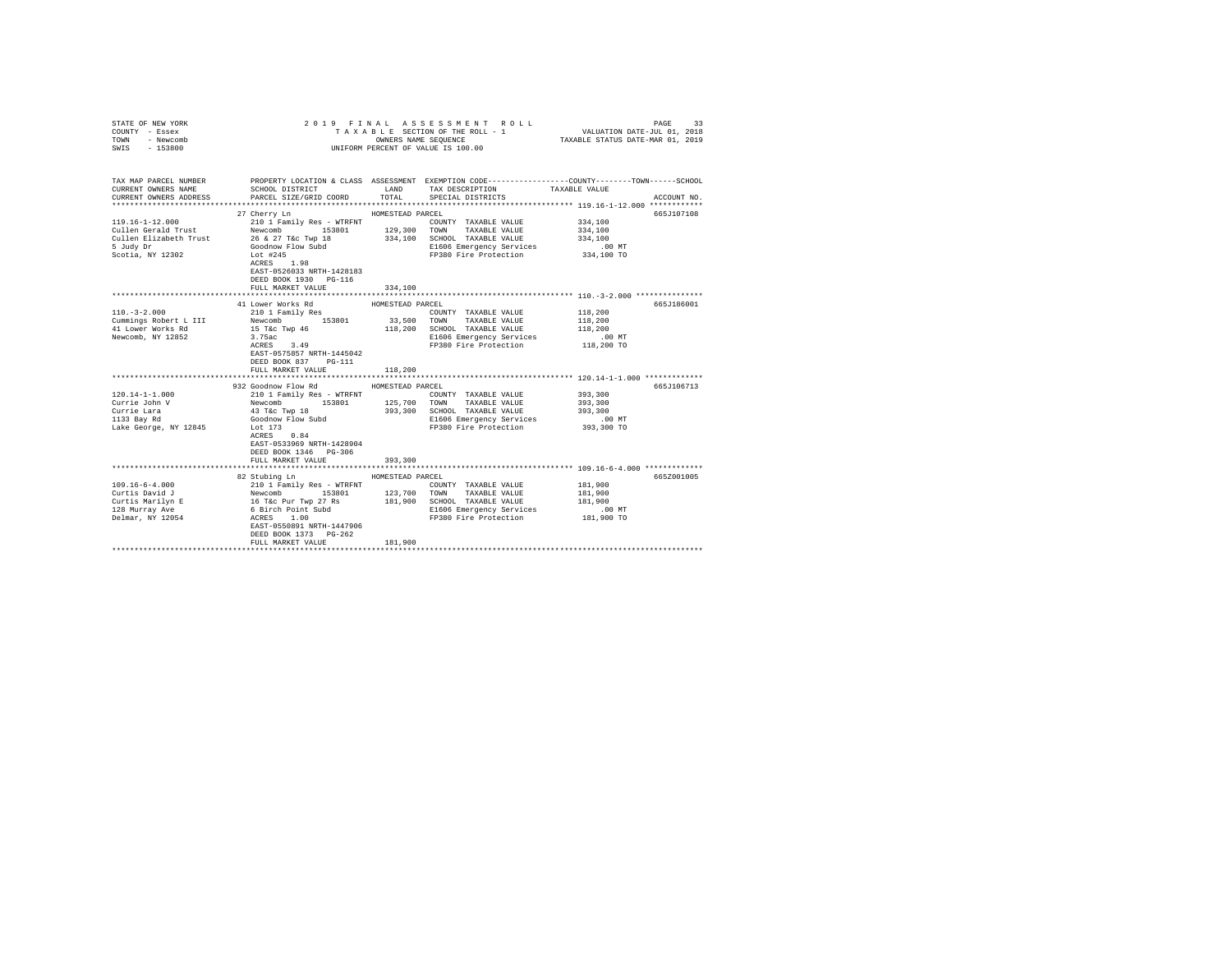| STATE OF NEW YORK<br>COUNTY - Essex<br>TOWN - Newcomb<br>SWIS - 153800                                                                                                                       | 2019 FINAL<br>TAXABLE SECTION OF THE ROLL - 1<br>UNIFORM PERCENT OF VALUE IS 100.00 | PAGE<br>34<br>B L E SECTION OF THE ROLL - 1 VALUATION DATE-JUL 01, 2018<br>OWNERS NAME SEQUENCE TAXABLE STATUS DATE-MAR 01, 2019 |                                  |               |              |
|----------------------------------------------------------------------------------------------------------------------------------------------------------------------------------------------|-------------------------------------------------------------------------------------|----------------------------------------------------------------------------------------------------------------------------------|----------------------------------|---------------|--------------|
| TAX MAP PARCEL NUMBER PROPERTY LOCATION & CLASS ASSESSMENT EXEMPTION CODE--------------COUNTY-------TOWN------SCHOOL<br>CURRENT OWNERS NAME<br>CURRENT OWNERS ADDRESS PARCEL SIZE/GRID COORD | SCHOOL DISTRICT                                                                     | LAND                                                                                                                             | TAX DESCRIPTION                  | TAXABLE VALUE |              |
|                                                                                                                                                                                              |                                                                                     | TOTAL                                                                                                                            | SPECIAL DISTRICTS                |               | ACCOUNT NO.  |
|                                                                                                                                                                                              |                                                                                     |                                                                                                                                  |                                  |               | 665J101114   |
|                                                                                                                                                                                              |                                                                                     |                                                                                                                                  |                                  |               |              |
|                                                                                                                                                                                              |                                                                                     |                                                                                                                                  |                                  |               |              |
|                                                                                                                                                                                              |                                                                                     |                                                                                                                                  |                                  |               |              |
|                                                                                                                                                                                              |                                                                                     |                                                                                                                                  |                                  |               |              |
|                                                                                                                                                                                              |                                                                                     |                                                                                                                                  |                                  |               |              |
|                                                                                                                                                                                              | $ACRES$ 1.06                                                                        |                                                                                                                                  |                                  |               |              |
|                                                                                                                                                                                              | EAST-0534255 NRTH-1426929                                                           |                                                                                                                                  |                                  |               |              |
|                                                                                                                                                                                              | DEED BOOK 446 PG-133                                                                |                                                                                                                                  |                                  |               |              |
|                                                                                                                                                                                              | FULL MARKET VALUE                                                                   | 198,400                                                                                                                          |                                  |               |              |
|                                                                                                                                                                                              |                                                                                     |                                                                                                                                  |                                  |               |              |
|                                                                                                                                                                                              | 16 Winebrook Cir                                                                    | HOMESTEAD PARCEL                                                                                                                 |                                  |               | 665J106405   |
|                                                                                                                                                                                              |                                                                                     |                                                                                                                                  |                                  |               | $0 \t30,000$ |
|                                                                                                                                                                                              |                                                                                     |                                                                                                                                  |                                  |               |              |
|                                                                                                                                                                                              |                                                                                     |                                                                                                                                  |                                  |               |              |
|                                                                                                                                                                                              |                                                                                     |                                                                                                                                  |                                  |               |              |
|                                                                                                                                                                                              |                                                                                     |                                                                                                                                  |                                  |               |              |
|                                                                                                                                                                                              |                                                                                     |                                                                                                                                  |                                  |               |              |
|                                                                                                                                                                                              |                                                                                     |                                                                                                                                  | WD380 Water District             | 196,000 TO M  |              |
|                                                                                                                                                                                              |                                                                                     |                                                                                                                                  |                                  |               |              |
|                                                                                                                                                                                              | 31 Chaisson Rd                                                                      | HOMESTEAD PARCEL                                                                                                                 |                                  |               | 665J101611   |
|                                                                                                                                                                                              |                                                                                     |                                                                                                                                  |                                  |               |              |
|                                                                                                                                                                                              |                                                                                     |                                                                                                                                  |                                  |               |              |
|                                                                                                                                                                                              |                                                                                     |                                                                                                                                  |                                  |               |              |
|                                                                                                                                                                                              |                                                                                     |                                                                                                                                  |                                  |               |              |
|                                                                                                                                                                                              |                                                                                     |                                                                                                                                  |                                  |               |              |
|                                                                                                                                                                                              |                                                                                     | 83,700                                                                                                                           |                                  |               |              |
|                                                                                                                                                                                              | FULL MARKET VALUE                                                                   |                                                                                                                                  |                                  |               |              |
|                                                                                                                                                                                              | 36 Chaisson Rd MOMESTEAD PARCEL                                                     |                                                                                                                                  |                                  |               | 665J103912   |
|                                                                                                                                                                                              |                                                                                     |                                                                                                                                  |                                  | 0 0 68,700    |              |
|                                                                                                                                                                                              |                                                                                     |                                                                                                                                  |                                  | 172,300       |              |
|                                                                                                                                                                                              |                                                                                     |                                                                                                                                  |                                  | 172,300       |              |
|                                                                                                                                                                                              |                                                                                     |                                                                                                                                  |                                  | 103,600       |              |
|                                                                                                                                                                                              | Karen Darrah<br>ACRES 3.24                                                          |                                                                                                                                  |                                  | .00 MT        |              |
|                                                                                                                                                                                              |                                                                                     |                                                                                                                                  | FP380 Fire Protection 172,300 TO |               |              |
|                                                                                                                                                                                              | EAST-0554066 NRTH-1444211                                                           |                                                                                                                                  |                                  |               |              |
|                                                                                                                                                                                              | DEED BOOK 1678 PG-185                                                               |                                                                                                                                  |                                  |               |              |
|                                                                                                                                                                                              | FULL MARKET VALUE                                                                   | 172,300                                                                                                                          |                                  |               |              |
|                                                                                                                                                                                              |                                                                                     |                                                                                                                                  |                                  |               |              |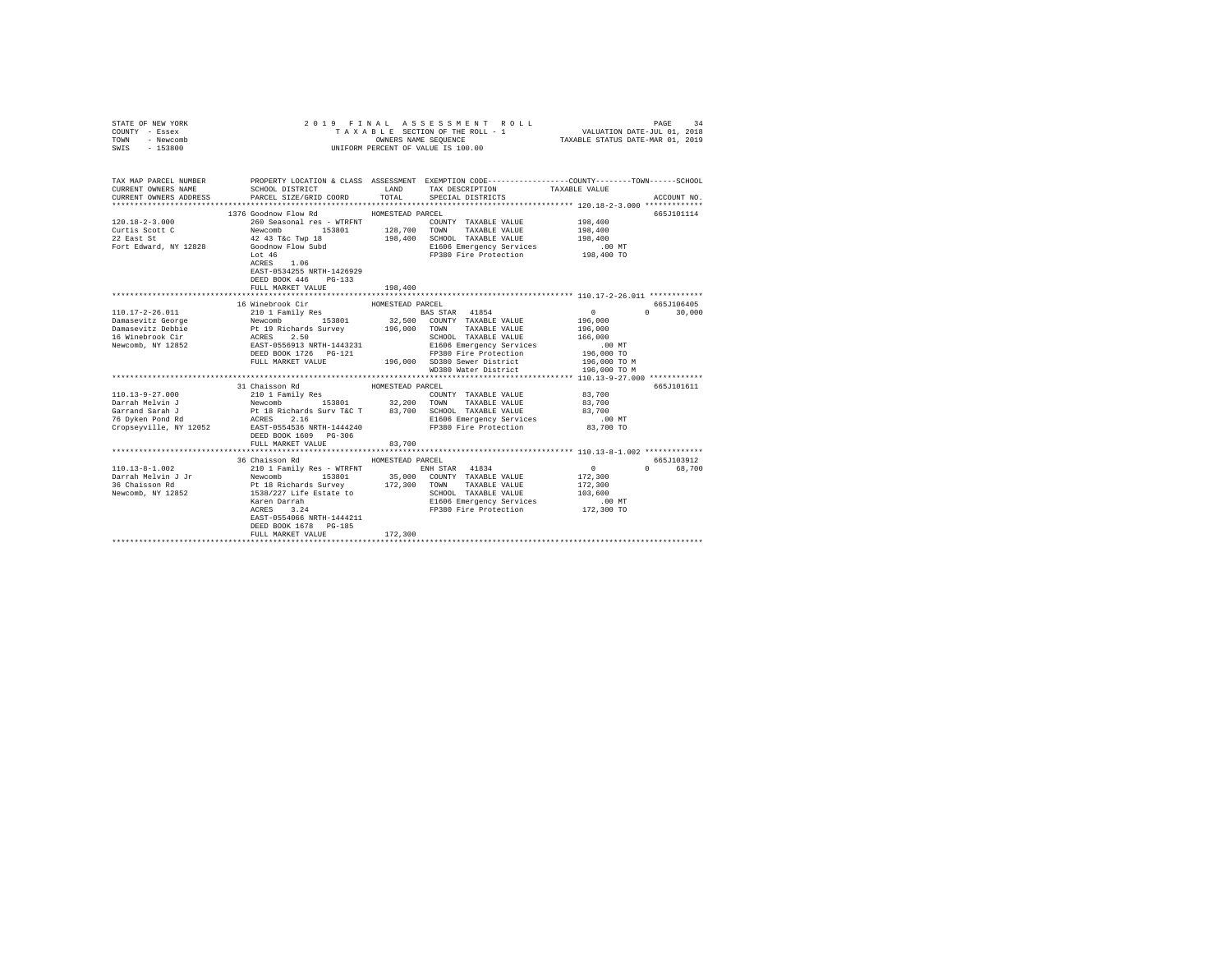| STATE OF NEW YORK<br>COUNTY - Essex          |                                                                                 |                  | 2019 FINAL ASSESSMENT ROLL<br>TAXABLE SECTION OF THE ROLL - 1                                                                    | VALUATION DATE-JUL 01, 2018<br>TAXABLE STATUS DATE-MAR 01, 2019 | 35<br>PAGE  |  |
|----------------------------------------------|---------------------------------------------------------------------------------|------------------|----------------------------------------------------------------------------------------------------------------------------------|-----------------------------------------------------------------|-------------|--|
| - Newcomb<br>TOWN<br>$-153800$<br>SWIS       | OWNERS NAME SEQUENCE<br>UNIFORM PERCENT OF VALUE IS 100.00                      |                  |                                                                                                                                  |                                                                 |             |  |
|                                              |                                                                                 |                  |                                                                                                                                  |                                                                 |             |  |
| TAX MAP PARCEL NUMBER<br>CURRENT OWNERS NAME | SCHOOL DISTRICT LAND                                                            |                  | PROPERTY LOCATION & CLASS ASSESSMENT EXEMPTION CODE---------------COUNTY-------TOWN------SCHOOL<br>TAX DESCRIPTION TAXABLE VALUE |                                                                 |             |  |
| CURRENT OWNERS ADDRESS                       | PARCEL SIZE/GRID COORD                                                          | TOTAL            | SPECIAL DISTRICTS                                                                                                                |                                                                 | ACCOUNT NO. |  |
|                                              | 76 Doe Haven Ln                                                                 | HOMESTEAD PARCEL |                                                                                                                                  |                                                                 | 665J107009  |  |
| 120.17-2-21.100                              | 210 1 Family Res - WTRFNT                                                       |                  | COUNTY TAXABLE VALUE                                                                                                             | 539,400                                                         |             |  |
| David Paulsen SD LLC #3                      | Newcomb                                                                         |                  | 153801 131,700 TOWN TAXABLE VALUE<br>wp 18 539,400 SCHOOL TAXABLE VALUE                                                          | 539,400                                                         |             |  |
| 630 Shore Rd Apt 704                         | 41 T&c Twp 18                                                                   |                  |                                                                                                                                  | 539,400                                                         |             |  |
| Long Beach, NY 11561                         |                                                                                 |                  | E1606 Emergency Services                                                                                                         | $.00$ MT                                                        |             |  |
|                                              | Goodnow Flow Subd<br>Lots 85 & 86                                               |                  | FP380 Fire Protection                                                                                                            | 539,400 TO                                                      |             |  |
|                                              | ACRES 1.28                                                                      |                  |                                                                                                                                  |                                                                 |             |  |
|                                              | EAST-0530244 NRTH-1427153                                                       |                  |                                                                                                                                  |                                                                 |             |  |
|                                              | DEED BOOK 1886 PG-117                                                           |                  |                                                                                                                                  |                                                                 |             |  |
|                                              | FULL MARKET VALUE                                                               | 539,400          |                                                                                                                                  |                                                                 |             |  |
|                                              |                                                                                 |                  |                                                                                                                                  |                                                                 |             |  |
|                                              | Doe Haven Ln                                                                    | HOMESTEAD PARCEL |                                                                                                                                  |                                                                 | 665Z019002  |  |
| $120.17 - 2 - 21.200$                        | 260 Seasonal res - WTRFNT                                                       |                  | COUNTY TAXABLE VALUE                                                                                                             | 136,500                                                         |             |  |
| David Paulsen SD LLC #3                      | Newcomb 153801                                                                  | 111,500          | TOWN TAXABLE VALUE                                                                                                               | 136,500                                                         |             |  |
| 630 Shore Rd Apt 704                         |                                                                                 |                  | 136,500 SCHOOL TAXABLE VALUE                                                                                                     | 136,500<br>$.00$ MT                                             |             |  |
| Long Beach, NY 11561                         |                                                                                 |                  | E1606 Emergency Services<br>FP380 Fire Protection                                                                                | 136,500 TO                                                      |             |  |
|                                              | All T&C Twp 18<br>Goodnow Flow Subd<br>Lots 85 & 86<br>ACRES 0.66<br>ACRES 0.66 |                  |                                                                                                                                  |                                                                 |             |  |
|                                              | EAST-0530326 NRTH-1427148                                                       |                  |                                                                                                                                  |                                                                 |             |  |
|                                              | DEED BOOK 1886 PG-117                                                           |                  |                                                                                                                                  |                                                                 |             |  |
|                                              | FULL MARKET VALUE                                                               | 136,500          |                                                                                                                                  |                                                                 |             |  |
|                                              |                                                                                 |                  |                                                                                                                                  |                                                                 |             |  |
|                                              | 41 Woodys Rd                                                                    | HOMESTEAD PARCEL |                                                                                                                                  |                                                                 | 665J101203  |  |
| $120.13 - 1 - 46.000$                        | 311 Res vac land - WTRFNT                                                       |                  | COUNTY TAXABLE VALUE                                                                                                             | 131,100                                                         |             |  |
| Davies Brooke Alyson                         | Newcomb 153801                                                                  |                  | 131,100 TOWN TAXABLE VALUE                                                                                                       | 131,100                                                         |             |  |
| 7604 Lynn Dr                                 | 42 & 43 T&c Twp 18                                                              |                  | 131,100 SCHOOL TAXABLE VALUE                                                                                                     | 131,100                                                         |             |  |
| Chevy Chase, MD 20815                        | Goodnow Flow Subd                                                               |                  | E1606 Emergency Services                                                                                                         | $.00$ MT                                                        |             |  |
|                                              | Lot 181                                                                         |                  | FP380 Fire Protection                                                                                                            | 131,100 TO                                                      |             |  |
|                                              | ACRES 1.68                                                                      |                  |                                                                                                                                  |                                                                 |             |  |
|                                              | EAST-0533037 NRTH-1428864                                                       |                  |                                                                                                                                  |                                                                 |             |  |
|                                              | DEED BOOK 1856 PG-10                                                            |                  |                                                                                                                                  |                                                                 |             |  |
|                                              | FULL MARKET VALUE                                                               | 131,100          |                                                                                                                                  |                                                                 |             |  |
|                                              |                                                                                 |                  | **************************** 120.17-2-32.200 ************                                                                        |                                                                 |             |  |
|                                              | 55 Memory Ln                                                                    | HOMESTEAD PARCEL |                                                                                                                                  |                                                                 | 665J178534  |  |
| $120.17 - 2 - 32.200$                        | 260 Seasonal res - WTRFNT                                                       |                  | COUNTY TAXABLE VALUE                                                                                                             | 155,800                                                         |             |  |
| Davies Morgan T<br>Davies Melissa B          | Newcomb 153801<br>42 T&c Twp 18                                                 | 136,700          | TOWN TAXABLE VALUE<br>155,800 SCHOOL TAXABLE VALUE                                                                               | 155,800<br>155,800                                              |             |  |
| 35 Maple Ave                                 |                                                                                 |                  | E1606 Emergency Services                                                                                                         | $.00$ MT                                                        |             |  |
| Hamilton, NY 13346                           | Goodnow Flow Subd<br>Lot 75                                                     |                  | FP380 Fire Protection                                                                                                            | 155,800 TO                                                      |             |  |
|                                              | $ACRES$ 1.80                                                                    |                  |                                                                                                                                  |                                                                 |             |  |
|                                              | EAST-0531370 NRTH-1427242                                                       |                  |                                                                                                                                  |                                                                 |             |  |
|                                              | DEED BOOK 1897 PG-87                                                            |                  |                                                                                                                                  |                                                                 |             |  |
|                                              | FULL MARKET VALUE                                                               | 155,800          |                                                                                                                                  |                                                                 |             |  |
|                                              |                                                                                 |                  |                                                                                                                                  |                                                                 |             |  |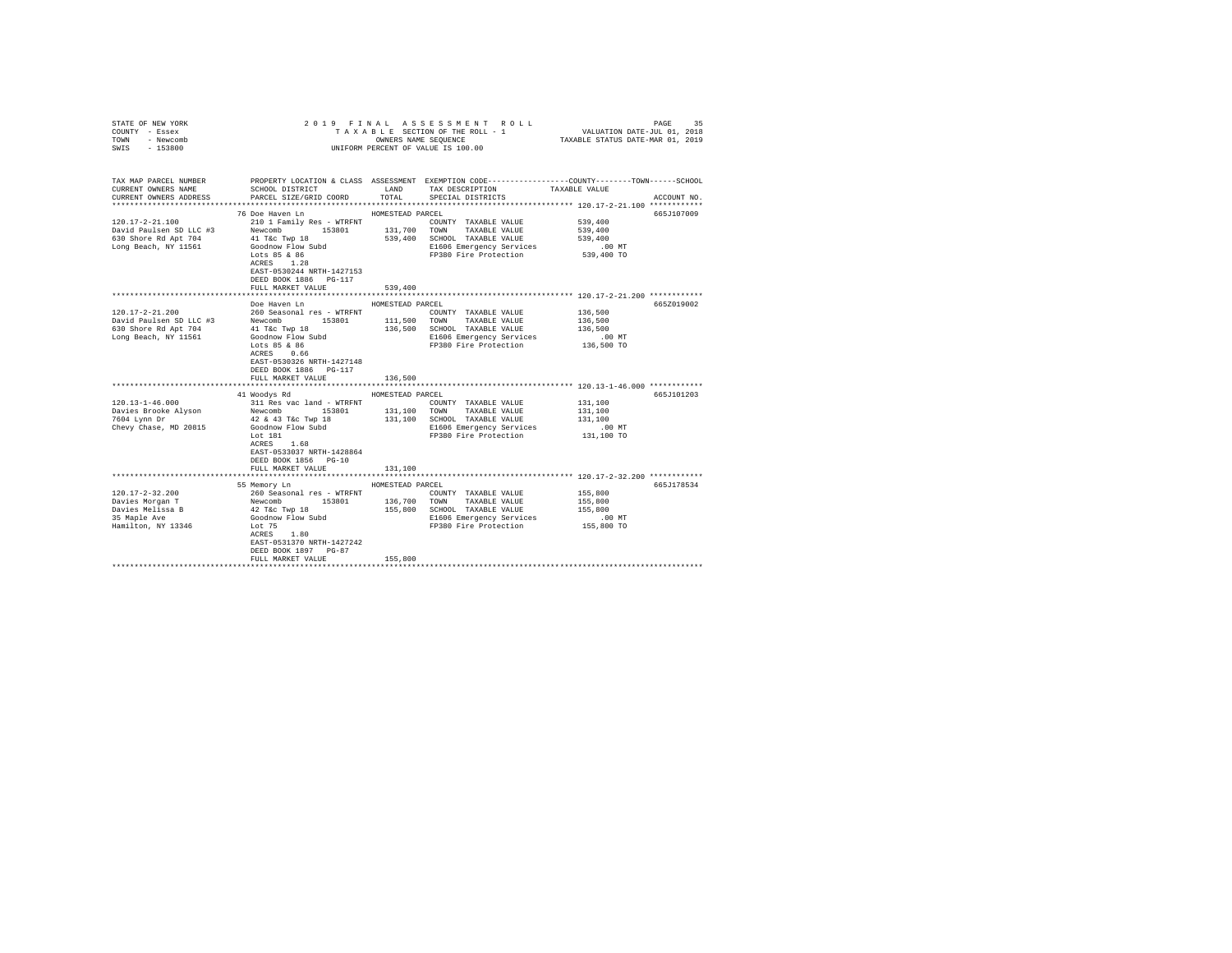| STATE OF NEW YORK                                   |                                                                                                                                                                                                                                                                                                                                                                                                                                                                     |                  |                                                                                                                                                                                                                                                                                                                                                                                                                                                                         |                            |             |  |
|-----------------------------------------------------|---------------------------------------------------------------------------------------------------------------------------------------------------------------------------------------------------------------------------------------------------------------------------------------------------------------------------------------------------------------------------------------------------------------------------------------------------------------------|------------------|-------------------------------------------------------------------------------------------------------------------------------------------------------------------------------------------------------------------------------------------------------------------------------------------------------------------------------------------------------------------------------------------------------------------------------------------------------------------------|----------------------------|-------------|--|
| COUNTY - Essex                                      |                                                                                                                                                                                                                                                                                                                                                                                                                                                                     |                  |                                                                                                                                                                                                                                                                                                                                                                                                                                                                         |                            |             |  |
| TOWN - Newcomb                                      | $\begin{tabular}{lcccccc} 2 & 0 & 1 & 9 & F I\ \texttt{N} & \texttt{R} & \texttt{N} & \texttt{R} & \texttt{N} & \texttt{R} & \texttt{N} & \texttt{R} & \texttt{N} & \texttt{R} & \texttt{R} \\ & & T & \texttt{N} & \texttt{N} & \texttt{R} & \texttt{R} & \texttt{S} & \texttt{S} & \texttt{S} & \texttt{S} & \texttt{S} & \texttt{S} & \texttt{S} & \texttt{S} & \texttt{S} & \texttt{S} & \texttt{S} & \texttt{S} & \text$<br>UNIFORM PERCENT OF VALUE IS 100.00 |                  |                                                                                                                                                                                                                                                                                                                                                                                                                                                                         |                            |             |  |
| SWIS<br>$-153800$                                   |                                                                                                                                                                                                                                                                                                                                                                                                                                                                     |                  |                                                                                                                                                                                                                                                                                                                                                                                                                                                                         |                            |             |  |
|                                                     |                                                                                                                                                                                                                                                                                                                                                                                                                                                                     |                  |                                                                                                                                                                                                                                                                                                                                                                                                                                                                         |                            |             |  |
|                                                     | TAX MAP PARCEL NUMBER PROPERTY LOCATION & CLASS ASSESSMENT EXEMPTION CODE--------------COUNTY-------TOWN------SCHOOL                                                                                                                                                                                                                                                                                                                                                |                  |                                                                                                                                                                                                                                                                                                                                                                                                                                                                         |                            |             |  |
| CURRENT OWNERS NAME                                 | SCHOOL DISTRICT LAND                                                                                                                                                                                                                                                                                                                                                                                                                                                |                  | TAX DESCRIPTION                                                                                                                                                                                                                                                                                                                                                                                                                                                         | TAXABLE VALUE              |             |  |
| CURRENT OWNERS ADDRESS                              | PARCEL SIZE/GRID COORD                                                                                                                                                                                                                                                                                                                                                                                                                                              | TOTAL            | SPECIAL DISTRICTS                                                                                                                                                                                                                                                                                                                                                                                                                                                       |                            | ACCOUNT NO. |  |
|                                                     |                                                                                                                                                                                                                                                                                                                                                                                                                                                                     |                  |                                                                                                                                                                                                                                                                                                                                                                                                                                                                         |                            |             |  |
|                                                     | 59 Goodnow Flow Rd                                                                                                                                                                                                                                                                                                                                                                                                                                                  | HOMESTEAD PARCEL |                                                                                                                                                                                                                                                                                                                                                                                                                                                                         |                            | 665J101209  |  |
| 109.15-4-11.000                                     | 270 Mfg housing                                                                                                                                                                                                                                                                                                                                                                                                                                                     |                  | COUNTY TAXABLE VALUE                                                                                                                                                                                                                                                                                                                                                                                                                                                    | 42,600                     |             |  |
| Davis Maud H Trust<br>222 Verbeck Ave               | Newcomb 153801 20,800 TOWN TAXABLE VALUE<br>4 Ords Patent 42,600 SCHOOL TAXABLE VALUE                                                                                                                                                                                                                                                                                                                                                                               |                  | TAXABLE VALUE                                                                                                                                                                                                                                                                                                                                                                                                                                                           | 42,600                     |             |  |
|                                                     | Are volume and the set of the set of the set of the set of the set of the set of the set of the set of the set of the set of the set of the set of the set of the set of the set of the set of the set of the set of the set o                                                                                                                                                                                                                                      |                  |                                                                                                                                                                                                                                                                                                                                                                                                                                                                         |                            |             |  |
| Schaghticoke, NY 12154                              |                                                                                                                                                                                                                                                                                                                                                                                                                                                                     |                  |                                                                                                                                                                                                                                                                                                                                                                                                                                                                         |                            |             |  |
|                                                     |                                                                                                                                                                                                                                                                                                                                                                                                                                                                     |                  |                                                                                                                                                                                                                                                                                                                                                                                                                                                                         |                            |             |  |
|                                                     |                                                                                                                                                                                                                                                                                                                                                                                                                                                                     |                  |                                                                                                                                                                                                                                                                                                                                                                                                                                                                         |                            |             |  |
|                                                     | FULL MARKET VALUE                                                                                                                                                                                                                                                                                                                                                                                                                                                   | 42,600           |                                                                                                                                                                                                                                                                                                                                                                                                                                                                         |                            |             |  |
|                                                     | 1346 Goodnow Flow Rd                                                                                                                                                                                                                                                                                                                                                                                                                                                | HOMESTEAD PARCEL |                                                                                                                                                                                                                                                                                                                                                                                                                                                                         |                            | 665J106409  |  |
| 120.18-2-10.000                                     | 260 Seasonal res - WTRFNT                                                                                                                                                                                                                                                                                                                                                                                                                                           |                  | COUNTY TAXABLE VALUE                                                                                                                                                                                                                                                                                                                                                                                                                                                    | 170,000                    |             |  |
|                                                     |                                                                                                                                                                                                                                                                                                                                                                                                                                                                     |                  |                                                                                                                                                                                                                                                                                                                                                                                                                                                                         | 170,000                    |             |  |
|                                                     |                                                                                                                                                                                                                                                                                                                                                                                                                                                                     |                  |                                                                                                                                                                                                                                                                                                                                                                                                                                                                         | 170,000                    |             |  |
|                                                     |                                                                                                                                                                                                                                                                                                                                                                                                                                                                     |                  |                                                                                                                                                                                                                                                                                                                                                                                                                                                                         |                            |             |  |
|                                                     | 1401.10-2-10.000 MW MORE 10000 MENTH-1426828<br>1990 MENTH-1426828 1.09<br>170,000 SCHOOL TAXABLE VALUE<br>DEBOL GATY PUBLIC MENTH-1426828<br>2010 MENTH-1426828<br>2010 MENTH-1426828<br>2010 MENTH-1426828<br>2010 MENTH-1426828<br>2010 MEN                                                                                                                                                                                                                      |                  | E1606 Emergency Services .00 MT<br>FP380 Fire Protection 170,000 TO                                                                                                                                                                                                                                                                                                                                                                                                     |                            |             |  |
|                                                     |                                                                                                                                                                                                                                                                                                                                                                                                                                                                     |                  |                                                                                                                                                                                                                                                                                                                                                                                                                                                                         |                            |             |  |
|                                                     | FULL MARKET VALUE                                                                                                                                                                                                                                                                                                                                                                                                                                                   | 170,000          |                                                                                                                                                                                                                                                                                                                                                                                                                                                                         |                            |             |  |
|                                                     |                                                                                                                                                                                                                                                                                                                                                                                                                                                                     |                  |                                                                                                                                                                                                                                                                                                                                                                                                                                                                         |                            |             |  |
|                                                     | 9 Stone Lodge Ln MOMESTEAD PARCEL<br>NOWESTEAD PARCEL POINTY TAXABLE VALUE AND TRIMIN TO THE SEARCH COUNTY TO TAXABLE VALUE THAT A SEARCH THAT A SAMPLE TO SEARCH THAT A SAMPLE OF A SAMPLE OF A SAMPLE OF A SAMPLE OF A SAMPLE THAT A SAMPLE THAT A SAMPLE SAMPLE                                                                                                                                                                                                  |                  |                                                                                                                                                                                                                                                                                                                                                                                                                                                                         |                            | 665J104207  |  |
| 120.13-1-12.000                                     |                                                                                                                                                                                                                                                                                                                                                                                                                                                                     |                  | COUNTY TAXABLE VALUE 253,700                                                                                                                                                                                                                                                                                                                                                                                                                                            |                            |             |  |
|                                                     |                                                                                                                                                                                                                                                                                                                                                                                                                                                                     |                  |                                                                                                                                                                                                                                                                                                                                                                                                                                                                         | 253,700                    |             |  |
| Defichy Richard<br>Defichy Susan<br>2120 Morrow Ave |                                                                                                                                                                                                                                                                                                                                                                                                                                                                     |                  |                                                                                                                                                                                                                                                                                                                                                                                                                                                                         | 253,700                    |             |  |
|                                                     |                                                                                                                                                                                                                                                                                                                                                                                                                                                                     |                  | E1606 Emergency Services 6.00 MT<br>FP380 Fire Protection 6.53,700 TO                                                                                                                                                                                                                                                                                                                                                                                                   |                            |             |  |
| Niskayuna, NY 12309                                 |                                                                                                                                                                                                                                                                                                                                                                                                                                                                     |                  |                                                                                                                                                                                                                                                                                                                                                                                                                                                                         |                            |             |  |
|                                                     | ACRES 0.97                                                                                                                                                                                                                                                                                                                                                                                                                                                          |                  |                                                                                                                                                                                                                                                                                                                                                                                                                                                                         |                            |             |  |
|                                                     | EAST-0529406 NRTH-1428623                                                                                                                                                                                                                                                                                                                                                                                                                                           |                  |                                                                                                                                                                                                                                                                                                                                                                                                                                                                         |                            |             |  |
|                                                     | DEED BOOK 1859 PG-218                                                                                                                                                                                                                                                                                                                                                                                                                                               | 253,700          |                                                                                                                                                                                                                                                                                                                                                                                                                                                                         |                            |             |  |
|                                                     | FULL MARKET VALUE                                                                                                                                                                                                                                                                                                                                                                                                                                                   |                  |                                                                                                                                                                                                                                                                                                                                                                                                                                                                         |                            |             |  |
|                                                     | 11 Dillon Rd                                                                                                                                                                                                                                                                                                                                                                                                                                                        | HOMESTEAD PARCEL |                                                                                                                                                                                                                                                                                                                                                                                                                                                                         |                            | 665J103710  |  |
|                                                     |                                                                                                                                                                                                                                                                                                                                                                                                                                                                     |                  |                                                                                                                                                                                                                                                                                                                                                                                                                                                                         | 171,900                    |             |  |
|                                                     |                                                                                                                                                                                                                                                                                                                                                                                                                                                                     |                  |                                                                                                                                                                                                                                                                                                                                                                                                                                                                         | 171,900                    |             |  |
|                                                     |                                                                                                                                                                                                                                                                                                                                                                                                                                                                     |                  |                                                                                                                                                                                                                                                                                                                                                                                                                                                                         | 171,900                    |             |  |
|                                                     | 109.16-1-9.000<br>2001 Family Res - WTRFNT<br>2001 Family Res - WTRFNT<br>2001 TANABLE VALUE<br>2001 Family Res - WTRFNT<br>2001 TOWN TAXABLE VALUE<br>25 Oxford St<br>25 Oxford St<br>25 Oxford St<br>25 Oxford St<br>25 Oxford St<br>25 Oxford St                                                                                                                                                                                                                 |                  |                                                                                                                                                                                                                                                                                                                                                                                                                                                                         |                            |             |  |
|                                                     |                                                                                                                                                                                                                                                                                                                                                                                                                                                                     |                  |                                                                                                                                                                                                                                                                                                                                                                                                                                                                         | 00 MT.<br>171,900 TO       |             |  |
|                                                     |                                                                                                                                                                                                                                                                                                                                                                                                                                                                     |                  |                                                                                                                                                                                                                                                                                                                                                                                                                                                                         |                            |             |  |
|                                                     | FULL MARKET VALUE 171,900                                                                                                                                                                                                                                                                                                                                                                                                                                           |                  |                                                                                                                                                                                                                                                                                                                                                                                                                                                                         |                            |             |  |
|                                                     |                                                                                                                                                                                                                                                                                                                                                                                                                                                                     |                  |                                                                                                                                                                                                                                                                                                                                                                                                                                                                         |                            |             |  |
|                                                     | 58 Sanford Ln                                                                                                                                                                                                                                                                                                                                                                                                                                                       | HOMESTEAD PARCEL |                                                                                                                                                                                                                                                                                                                                                                                                                                                                         |                            | 665J101212  |  |
|                                                     |                                                                                                                                                                                                                                                                                                                                                                                                                                                                     |                  | $\begin{tabular}{lllllllllll} \multicolumn{2}{c}{\textbf{COUNTY}} & \textbf{TAXABLE VALUE} & & \multicolumn{2}{c}{\textbf{72,900}} \\ \multicolumn{2}{c}{\textbf{TOWN}} & \textbf{TAXABLE VALUE} & & \multicolumn{2}{c}{\textbf{72,900}} \\ \multicolumn{2}{c}{\textbf{TOWN}} & \multicolumn{2}{c}{\textbf{TAXABLE VALUE}} & & \multicolumn{2}{c}{\textbf{72,900}} \\ \multicolumn{2}{c}{\textbf{5.00}} & \multicolumn{2}{c}{\textbf{5.00}} & \multicolumn{2}{c}{\text$ |                            |             |  |
|                                                     |                                                                                                                                                                                                                                                                                                                                                                                                                                                                     |                  |                                                                                                                                                                                                                                                                                                                                                                                                                                                                         |                            |             |  |
|                                                     |                                                                                                                                                                                                                                                                                                                                                                                                                                                                     |                  |                                                                                                                                                                                                                                                                                                                                                                                                                                                                         | 72,900                     |             |  |
|                                                     |                                                                                                                                                                                                                                                                                                                                                                                                                                                                     |                  |                                                                                                                                                                                                                                                                                                                                                                                                                                                                         | $.00$ MT<br>72,900 TO      |             |  |
|                                                     |                                                                                                                                                                                                                                                                                                                                                                                                                                                                     |                  |                                                                                                                                                                                                                                                                                                                                                                                                                                                                         |                            |             |  |
|                                                     | 110.18-3-26.000<br>2010 18 SAMEOTEAD PARCE VALUE PORT TAXABLE VALUE<br>PORT TAXABLE VALUE<br>26.200 TOWN TAXABLE VALUE<br>26.200 TOWN TAXABLE VALUE<br>26.200 TOWN TAXABLE VALUE<br>26.200 TOWN TAXABLE VALUE<br>27.900 SCHOOL TAXABLE VALUE                                                                                                                                                                                                                        |                  |                                                                                                                                                                                                                                                                                                                                                                                                                                                                         | 72,900 TO M<br>72,900 TO M |             |  |
|                                                     |                                                                                                                                                                                                                                                                                                                                                                                                                                                                     |                  |                                                                                                                                                                                                                                                                                                                                                                                                                                                                         |                            |             |  |
|                                                     |                                                                                                                                                                                                                                                                                                                                                                                                                                                                     |                  |                                                                                                                                                                                                                                                                                                                                                                                                                                                                         |                            |             |  |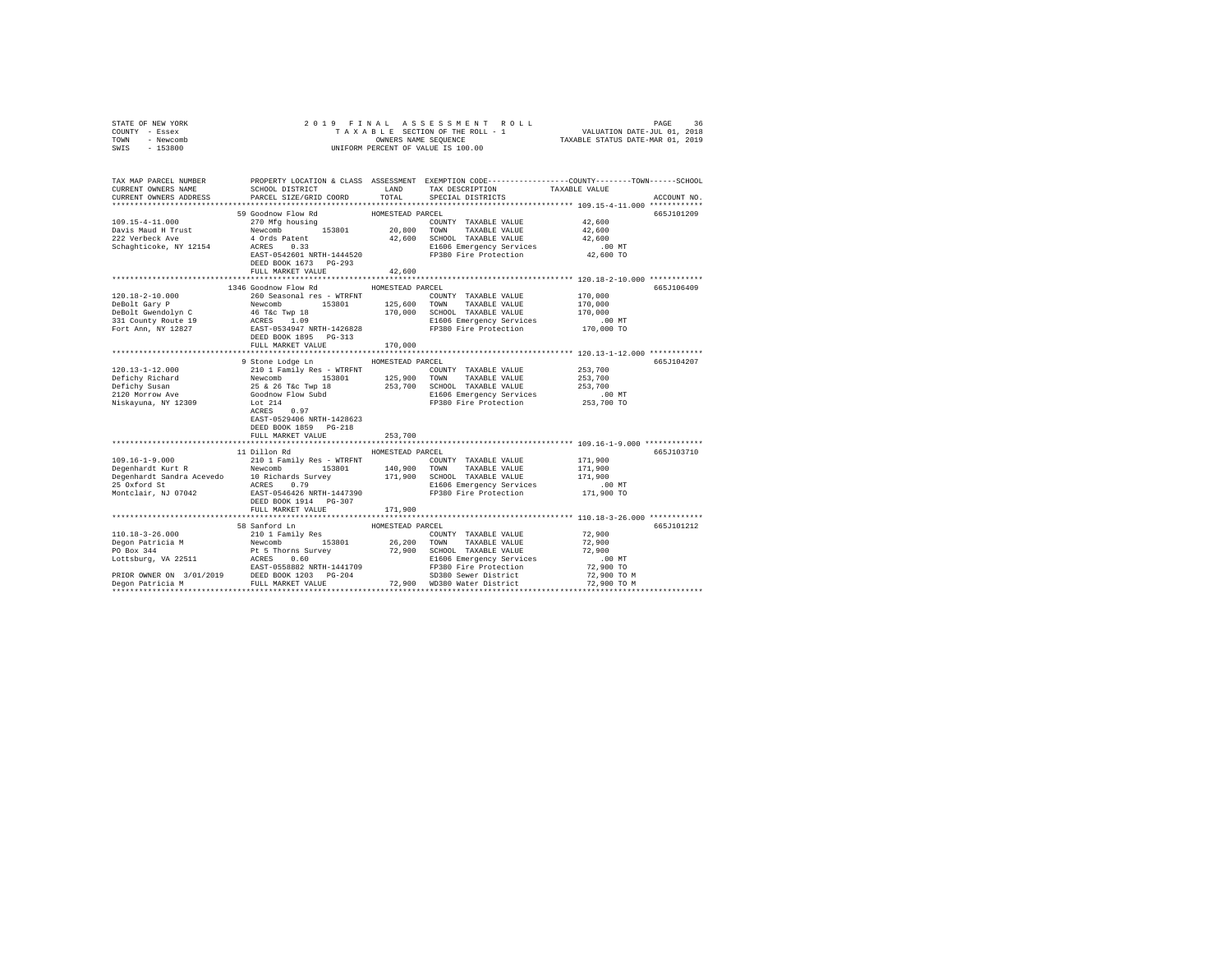| COUNTY - Essex<br>TOWN<br>- Newcomb |                                                                                                                                                                                                          |                  |                                                                                                                        |                                                         |                             |
|-------------------------------------|----------------------------------------------------------------------------------------------------------------------------------------------------------------------------------------------------------|------------------|------------------------------------------------------------------------------------------------------------------------|---------------------------------------------------------|-----------------------------|
| SWIS<br>$-153800$                   |                                                                                                                                                                                                          |                  | UNIFORM PERCENT OF VALUE IS 100.00                                                                                     |                                                         |                             |
|                                     |                                                                                                                                                                                                          |                  |                                                                                                                        |                                                         |                             |
|                                     |                                                                                                                                                                                                          |                  |                                                                                                                        |                                                         |                             |
|                                     |                                                                                                                                                                                                          |                  |                                                                                                                        |                                                         |                             |
| TAX MAP PARCEL NUMBER               |                                                                                                                                                                                                          |                  | PROPERTY LOCATION & CLASS ASSESSMENT EXEMPTION CODE---------------COUNTY-------TOWN------SCHOOL                        |                                                         |                             |
| CURRENT OWNERS NAME                 |                                                                                                                                                                                                          |                  | SCHOOL DISTRICT                        LAND         TAX DESCRIPTION                  TAXABLE VALUE                     |                                                         |                             |
| CURRENT OWNERS ADDRESS              | PARCEL SIZE/GRID COORD TOTAL                                                                                                                                                                             |                  | SPECIAL DISTRICTS                                                                                                      |                                                         | ACCOUNT NO.                 |
|                                     |                                                                                                                                                                                                          |                  |                                                                                                                        |                                                         |                             |
|                                     | 4590 NYS Route 28N                                                                                                                                                                                       | HOMESTEAD PARCEL |                                                                                                                        |                                                         | 665J106306                  |
| $121.7 - 3 - 1.000$                 | 210 1 Family Res                                                                                                                                                                                         |                  | COUNTY TAXABLE VALUE 70,300                                                                                            |                                                         |                             |
|                                     |                                                                                                                                                                                                          |                  |                                                                                                                        |                                                         |                             |
|                                     |                                                                                                                                                                                                          |                  |                                                                                                                        |                                                         |                             |
|                                     |                                                                                                                                                                                                          |                  |                                                                                                                        |                                                         |                             |
|                                     |                                                                                                                                                                                                          |                  | EAST-0569452 NRTH-1439027 PP380 Fire Protection 70,300 TO                                                              |                                                         |                             |
|                                     | DEED BOOK 1078    PG-223                                                                                                                                                                                 |                  |                                                                                                                        |                                                         |                             |
|                                     | FULL MARKET VALUE                                                                                                                                                                                        | 70,300           |                                                                                                                        |                                                         |                             |
|                                     |                                                                                                                                                                                                          |                  |                                                                                                                        |                                                         |                             |
|                                     | 137 Campsite Rd                                                                                                                                                                                          | HOMESTEAD PARCEL |                                                                                                                        |                                                         | 665Z003001                  |
|                                     |                                                                                                                                                                                                          |                  |                                                                                                                        |                                                         | $0 \t 30,000$               |
|                                     |                                                                                                                                                                                                          |                  |                                                                                                                        |                                                         |                             |
|                                     |                                                                                                                                                                                                          |                  |                                                                                                                        |                                                         |                             |
|                                     |                                                                                                                                                                                                          |                  |                                                                                                                        | 161, 100                                                |                             |
|                                     |                                                                                                                                                                                                          |                  | EAST-0557368 NRTH-1447096 1606 Emergency Services 191,100 NT<br>DEED BOOK 1322 PG-325 FP380 Fire Protection 191,100 TO |                                                         |                             |
|                                     |                                                                                                                                                                                                          |                  |                                                                                                                        |                                                         |                             |
|                                     | FULL MARKET VALUE 191,100                                                                                                                                                                                |                  |                                                                                                                        |                                                         |                             |
|                                     |                                                                                                                                                                                                          |                  |                                                                                                                        |                                                         |                             |
|                                     | 73 Woodys Rd                                                                                                                                                                                             | HOMESTEAD PARCEL |                                                                                                                        |                                                         | 665J105214                  |
|                                     |                                                                                                                                                                                                          |                  |                                                                                                                        | 330,500                                                 |                             |
|                                     |                                                                                                                                                                                                          |                  |                                                                                                                        | 330,500                                                 |                             |
|                                     |                                                                                                                                                                                                          |                  | 330,500 SCHOOL TAXABLE VALUE 330,500<br>E1606 Emergency Services .00 MT                                                |                                                         |                             |
|                                     |                                                                                                                                                                                                          |                  |                                                                                                                        |                                                         |                             |
|                                     | New Milford, CT 06776 Lot 186 1.16Ac                                                                                                                                                                     |                  | FP380 Fire Protection 330,500 TO                                                                                       |                                                         |                             |
|                                     | ACRES 2.90                                                                                                                                                                                               |                  |                                                                                                                        |                                                         |                             |
|                                     | EAST-0532383 NRTH-1428949                                                                                                                                                                                |                  |                                                                                                                        |                                                         |                             |
|                                     | DEED BOOK 1241 PG-114                                                                                                                                                                                    |                  |                                                                                                                        |                                                         |                             |
|                                     | FULL MARKET VALUE                                                                                                                                                                                        | 330,500          |                                                                                                                        |                                                         |                             |
|                                     |                                                                                                                                                                                                          |                  |                                                                                                                        |                                                         |                             |
|                                     | 18 Owens Dr                                                                                                                                                                                              | HOMESTEAD PARCEL |                                                                                                                        |                                                         | 665J100803                  |
| $109.15 - 1 - 38.000$               | 210 J Family Res<br>Newcomb 153801 25,000 COUNTY TAXABLE VALUE<br>3 Richards Survey 153801 25,000 COUNTY TAXABLE VALUE<br>3 Richards Survey 176,800 TOWN TAXABLE VALUE<br>ACRES 0.50 CHOOL TAXABLE VALUE |                  |                                                                                                                        | $\begin{smallmatrix}&&0\\&&2\\176,800\end{smallmatrix}$ | $0 \qquad \qquad$<br>30,000 |
| Demars Clifford<br>18 Owens Dr      |                                                                                                                                                                                                          |                  |                                                                                                                        |                                                         |                             |
|                                     |                                                                                                                                                                                                          |                  |                                                                                                                        | 176,800                                                 |                             |
| Newcomb, NY 12852                   | EAST-0544650 NRTH-1446519                                                                                                                                                                                |                  | SCHOOL TAXABLE VALUE<br>E1606 Emergency Services (00 MT<br>- - - - - - - - - - - - - - - - 176,800 TO                  |                                                         |                             |
|                                     | DEED BOOK 1179 PG-1                                                                                                                                                                                      |                  |                                                                                                                        |                                                         |                             |
|                                     | FULL MARKET VALUE                                                                                                                                                                                        | 176,800          |                                                                                                                        |                                                         |                             |
|                                     |                                                                                                                                                                                                          |                  |                                                                                                                        |                                                         |                             |
|                                     |                                                                                                                                                                                                          |                  |                                                                                                                        |                                                         |                             |

STATE OF NEW YORK 2019 FINAL ASSESSMENT ROLL PAGE 37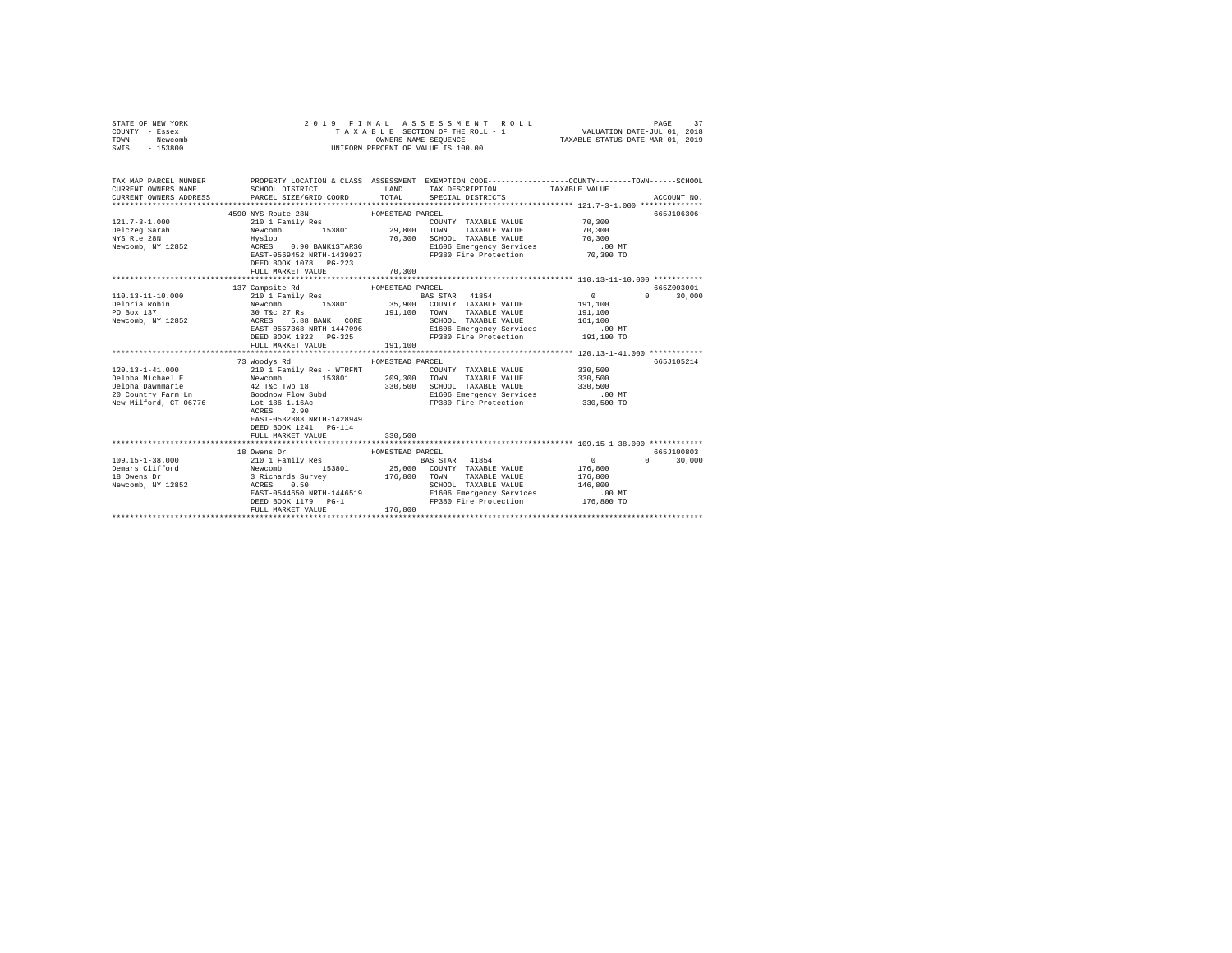| STATE OF NEW YORK<br>COUNTY - Essex<br>TOWN - Newcomb<br>SWIS - 153800 | 2019 FINAL                                                                                                                                                                                                                                                                                                                                                                                                                                                                                                     |                  | A S S E S S M E N T R O L L<br>UNIFORM PERCENT OF VALUE IS 100.00                              |                                                                | PAGE<br>38    |
|------------------------------------------------------------------------|----------------------------------------------------------------------------------------------------------------------------------------------------------------------------------------------------------------------------------------------------------------------------------------------------------------------------------------------------------------------------------------------------------------------------------------------------------------------------------------------------------------|------------------|------------------------------------------------------------------------------------------------|----------------------------------------------------------------|---------------|
| CURRENT OWNERS NAME<br>CURRENT OWNERS ADDRESS                          | TAX MAP PARCEL NUMBER PROPERTY LOCATION & CLASS ASSESSMENT EXEMPTION CODE---------------COUNTY-------TOWN------SCHOOL<br>SCHOOL DISTRICT<br>PARCEL SIZE/GRID COORD                                                                                                                                                                                                                                                                                                                                             |                  | LAND TAX DESCRIPTION<br>TOTAL SPECIAL DISTRICTS                                                | TAXABLE VALUE                                                  | ACCOUNT NO.   |
|                                                                        |                                                                                                                                                                                                                                                                                                                                                                                                                                                                                                                |                  |                                                                                                |                                                                |               |
|                                                                        | 21 Sanford Ln                                                                                                                                                                                                                                                                                                                                                                                                                                                                                                  | HOMESTEAD PARCEL |                                                                                                |                                                                | 665J104907    |
|                                                                        |                                                                                                                                                                                                                                                                                                                                                                                                                                                                                                                |                  |                                                                                                |                                                                | $0 \t 30,000$ |
|                                                                        |                                                                                                                                                                                                                                                                                                                                                                                                                                                                                                                |                  |                                                                                                |                                                                |               |
|                                                                        |                                                                                                                                                                                                                                                                                                                                                                                                                                                                                                                |                  |                                                                                                |                                                                |               |
|                                                                        |                                                                                                                                                                                                                                                                                                                                                                                                                                                                                                                |                  |                                                                                                |                                                                |               |
|                                                                        |                                                                                                                                                                                                                                                                                                                                                                                                                                                                                                                |                  |                                                                                                |                                                                |               |
|                                                                        |                                                                                                                                                                                                                                                                                                                                                                                                                                                                                                                |                  |                                                                                                |                                                                |               |
|                                                                        |                                                                                                                                                                                                                                                                                                                                                                                                                                                                                                                |                  | WD380 Water District                                                                           | 137,800 TO M                                                   |               |
|                                                                        |                                                                                                                                                                                                                                                                                                                                                                                                                                                                                                                |                  |                                                                                                |                                                                |               |
|                                                                        | 31 Joseph Mount Ln HOMESTEAD PARCEL                                                                                                                                                                                                                                                                                                                                                                                                                                                                            |                  |                                                                                                |                                                                | 665J103803    |
| 119.16-1-13.000                                                        | 260 Seasonal res - WTRFNT COUNTY TAXABLE VALUE<br>Newcomb 153801 126,600 TOWN TAXABLE VALUE<br>26627 Tac Twp 18 152,700 SCHOOL TAXABLE VALUE<br>GOOdnow Flow Subd 785/131 151606 Emergency Services                                                                                                                                                                                                                                                                                                            |                  | COUNTY TAXABLE VALUE 152,700                                                                   |                                                                |               |
| Deno Edward A Jr<br>Deno Lynne M<br>123 Canal Rd                       |                                                                                                                                                                                                                                                                                                                                                                                                                                                                                                                |                  |                                                                                                | 152,700                                                        |               |
|                                                                        |                                                                                                                                                                                                                                                                                                                                                                                                                                                                                                                |                  |                                                                                                | 152,700                                                        |               |
|                                                                        |                                                                                                                                                                                                                                                                                                                                                                                                                                                                                                                |                  | E1606 Emergency Services                                                                       | .00MT                                                          |               |
| Clifton Park, NY 12065                                                 | Lot 244 2.1Ac<br>ACRES 2.10<br>EAST-0526135 NRTH-1428203<br>DEED BOOK 1827 PG-306                                                                                                                                                                                                                                                                                                                                                                                                                              |                  | FP380 Fire Protection 152,700 TO                                                               |                                                                |               |
|                                                                        | FULL MARKET VALUE                                                                                                                                                                                                                                                                                                                                                                                                                                                                                              | 152,700          |                                                                                                |                                                                |               |
|                                                                        |                                                                                                                                                                                                                                                                                                                                                                                                                                                                                                                |                  |                                                                                                | ******************************** 120.18-1-16.000 ************* |               |
|                                                                        | 1098 Goodnow Flow Rd                                                                                                                                                                                                                                                                                                                                                                                                                                                                                           | HOMESTEAD PARCEL |                                                                                                |                                                                | 665J107004    |
|                                                                        |                                                                                                                                                                                                                                                                                                                                                                                                                                                                                                                |                  |                                                                                                | $\sim$ 0<br>528,600                                            | $0 \t 30.000$ |
|                                                                        |                                                                                                                                                                                                                                                                                                                                                                                                                                                                                                                |                  |                                                                                                | 528,600                                                        |               |
|                                                                        |                                                                                                                                                                                                                                                                                                                                                                                                                                                                                                                |                  |                                                                                                |                                                                |               |
|                                                                        |                                                                                                                                                                                                                                                                                                                                                                                                                                                                                                                |                  |                                                                                                |                                                                |               |
|                                                                        | $\begin{tabular}{l c c c c c} \hline 120.18-1-16.000 & \multicolumn{3}{c}{\multicolumn{3}{c}{\multicolumn{3}{c}{\multicolumn{3}{c}{\multicolumn{3}{c}{\multicolumn{3}{c}{\multicolumn{3}{c}{\multicolumn{3}{c}{\multicolumn{3}{c}{\multicolumn{3}{c}{\multicolumn{3}{c}{\multicolumn{3}{c}{\multicolumn{3}{c}{\multicolumn{3}{c}{\multicolumn{3}{c}{\multicolumn{3}{c}{\multicolumn{3}{c}{\multicolumn{3}{c}{\multicolumn{3}{c}{\multicolumn{3}{c}{\mult$<br>EAST-0537573 NRTH-1427230<br>DEED BOOK 1927 PG-91 |                  | SCHOOL TAAABDE VALUSE<br>E1606 Emergency Services 1600 Min<br>FP380 Fire Protection 528,600 TO |                                                                |               |
|                                                                        | FULL MARKET VALUE                                                                                                                                                                                                                                                                                                                                                                                                                                                                                              | 528,600          |                                                                                                |                                                                |               |
|                                                                        | 5628 NYS Route 28N                                                                                                                                                                                                                                                                                                                                                                                                                                                                                             | HOMESTEAD PARCEL |                                                                                                |                                                                | 665J101303    |
|                                                                        |                                                                                                                                                                                                                                                                                                                                                                                                                                                                                                                |                  |                                                                                                |                                                                |               |
|                                                                        | FULL MARKET VALUE                                                                                                                                                                                                                                                                                                                                                                                                                                                                                              | 37,200           |                                                                                                |                                                                |               |
|                                                                        |                                                                                                                                                                                                                                                                                                                                                                                                                                                                                                                |                  |                                                                                                |                                                                |               |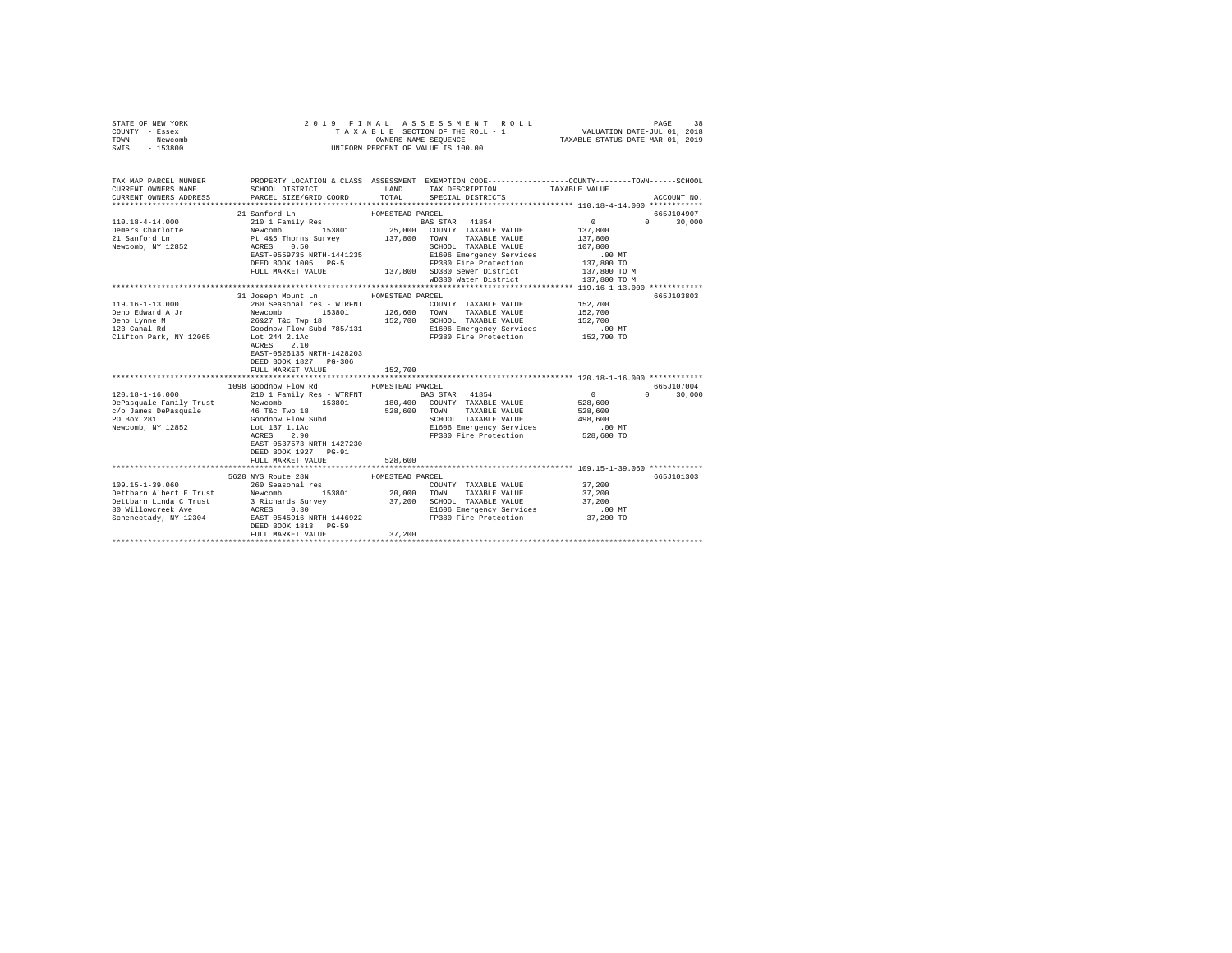| STATE OF NEW YORK<br>COUNTY - Essex<br>TOWN - Newcomb<br>SWIS<br>$-153800$                                                                                                                                                                                                        | 2019 FINAL<br>OWNERS NAME SEQUENCE<br>UNIFORM PERCENT OF VALUE IS 100.00                                                                                                                                                                                          |                  |                                                                                                                             |                    |             |  |  |
|-----------------------------------------------------------------------------------------------------------------------------------------------------------------------------------------------------------------------------------------------------------------------------------|-------------------------------------------------------------------------------------------------------------------------------------------------------------------------------------------------------------------------------------------------------------------|------------------|-----------------------------------------------------------------------------------------------------------------------------|--------------------|-------------|--|--|
|                                                                                                                                                                                                                                                                                   |                                                                                                                                                                                                                                                                   |                  |                                                                                                                             |                    |             |  |  |
| TAX MAP PARCEL NUMBER PROPERTY LOCATION & CLASS ASSESSMENT EXEMPTION CODE---------------COUNTY-------TOWN------SCHOOL                                                                                                                                                             |                                                                                                                                                                                                                                                                   |                  |                                                                                                                             |                    |             |  |  |
| CURRENT OWNERS NAME                                                                                                                                                                                                                                                               | SCHOOL DISTRICT LAND                                                                                                                                                                                                                                              | TOTAL            | TAX DESCRIPTION<br>SPECIAL DISTRICTS                                                                                        | TAXABLE VALUE      | ACCOUNT NO. |  |  |
| CURRENT OWNERS ADDRESS                                                                                                                                                                                                                                                            | PARCEL SIZE/GRID COORD                                                                                                                                                                                                                                            |                  |                                                                                                                             |                    |             |  |  |
|                                                                                                                                                                                                                                                                                   | 5605 NYS Route 28N                                                                                                                                                                                                                                                | HOMESTEAD PARCEL |                                                                                                                             |                    | 665J105514  |  |  |
| $109.16 - 5 - 10.203$                                                                                                                                                                                                                                                             | 3003 NIS ROULE ZON<br>210 1 Family Res                                                                                                                                                                                                                            |                  | COUNTY TAXABLE VALUE                                                                                                        | 105,100            |             |  |  |
|                                                                                                                                                                                                                                                                                   |                                                                                                                                                                                                                                                                   |                  |                                                                                                                             | 105,100            |             |  |  |
|                                                                                                                                                                                                                                                                                   |                                                                                                                                                                                                                                                                   |                  |                                                                                                                             | 105,100            |             |  |  |
| Dickinson David E<br>Szypulski Joseph M<br>250 Edwards Rd                                                                                                                                                                                                                         |                                                                                                                                                                                                                                                                   |                  | E1606 Emergency Services 0.00 MT<br>FP380 Fire Protection 105,100 TO                                                        |                    |             |  |  |
| Wyantskill, NY 12198                                                                                                                                                                                                                                                              | Newcomb 153801 35,200 COWN' TAXABLE VALUE<br>10 Richards Survey 105,100 SCHODL TAXABLE VALUE<br>1137/300 108 Survey 105,100 SCHODL TAXABLE VALUE<br>1137/300 E1606 Emergency Services<br>EXST-0546842 NRTH-1446544 FP380 Fire Protection<br>DEED BOOK 1918 PG-114 |                  |                                                                                                                             |                    |             |  |  |
|                                                                                                                                                                                                                                                                                   | FULL MARKET VALUE                                                                                                                                                                                                                                                 | 105,100          |                                                                                                                             |                    |             |  |  |
|                                                                                                                                                                                                                                                                                   |                                                                                                                                                                                                                                                                   | HOMESTEAD PARCEL |                                                                                                                             |                    | 665J101307  |  |  |
| 110.13-9-3.000                                                                                                                                                                                                                                                                    | 31 Campsite Rd<br>270 Mfg housing                                                                                                                                                                                                                                 |                  | COUNTY TAXABLE VALUE                                                                                                        | 27,600             |             |  |  |
|                                                                                                                                                                                                                                                                                   |                                                                                                                                                                                                                                                                   |                  |                                                                                                                             | 27,600             |             |  |  |
|                                                                                                                                                                                                                                                                                   |                                                                                                                                                                                                                                                                   |                  | 20,000 TOWN TAXABLE VALUE<br>27,600 SCHOOL TAXABLE VALUE<br>TAAADDD<br>TAXABLE VALUE                                        | 27,600             |             |  |  |
| Queensbury, NY 12804                                                                                                                                                                                                                                                              |                                                                                                                                                                                                                                                                   |                  |                                                                                                                             | .00 MT             |             |  |  |
|                                                                                                                                                                                                                                                                                   |                                                                                                                                                                                                                                                                   |                  | 1435/127 Will<br>1435/127 Will <b>El606</b> Emergency Services 0.00 MT<br>RCRES 0.30 <b>PP380</b> Fire Protection 27,600 TO |                    |             |  |  |
|                                                                                                                                                                                                                                                                                   | EAST-0555146 NRTH-1445798<br>DEED BOOK 358 PG-170                                                                                                                                                                                                                 |                  |                                                                                                                             |                    |             |  |  |
|                                                                                                                                                                                                                                                                                   | FULL MARKET VALUE                                                                                                                                                                                                                                                 | 27,600           | ***************************** 109.16-1-11.120 ***********                                                                   |                    |             |  |  |
|                                                                                                                                                                                                                                                                                   | 20 Dillon Rd                                                                                                                                                                                                                                                      | HOMESTEAD PARCEL |                                                                                                                             |                    | 665Z002001  |  |  |
| 109.16-1-11.120                                                                                                                                                                                                                                                                   | 210 1 Family Res - WTRFNT                                                                                                                                                                                                                                         |                  | COUNTY TAXABLE VALUE                                                                                                        | 369,900            |             |  |  |
|                                                                                                                                                                                                                                                                                   |                                                                                                                                                                                                                                                                   |                  |                                                                                                                             |                    |             |  |  |
|                                                                                                                                                                                                                                                                                   |                                                                                                                                                                                                                                                                   |                  |                                                                                                                             | 369,900<br>369,900 |             |  |  |
|                                                                                                                                                                                                                                                                                   |                                                                                                                                                                                                                                                                   |                  | E1606 Emergency Services .00 MT<br>FP380 Fire Protection 369,900 TO                                                         |                    |             |  |  |
|                                                                                                                                                                                                                                                                                   |                                                                                                                                                                                                                                                                   |                  |                                                                                                                             |                    |             |  |  |
|                                                                                                                                                                                                                                                                                   | DEED BOOK 1281   PG-155                                                                                                                                                                                                                                           |                  |                                                                                                                             |                    |             |  |  |
|                                                                                                                                                                                                                                                                                   | FULL MARKET VALUE                                                                                                                                                                                                                                                 | 369,900          |                                                                                                                             |                    |             |  |  |
|                                                                                                                                                                                                                                                                                   | NYS Route 28N                                                                                                                                                                                                                                                     | HOMESTEAD PARCEL |                                                                                                                             |                    | 715Z019001  |  |  |
|                                                                                                                                                                                                                                                                                   |                                                                                                                                                                                                                                                                   |                  | COUNTY TAXABLE VALUE                                                                                                        | 200                |             |  |  |
|                                                                                                                                                                                                                                                                                   |                                                                                                                                                                                                                                                                   |                  |                                                                                                                             | 200                |             |  |  |
|                                                                                                                                                                                                                                                                                   |                                                                                                                                                                                                                                                                   |                  |                                                                                                                             | 200                |             |  |  |
|                                                                                                                                                                                                                                                                                   |                                                                                                                                                                                                                                                                   |                  |                                                                                                                             | .00MT              |             |  |  |
|                                                                                                                                                                                                                                                                                   | DEED BOOK 1920 PG-132                                                                                                                                                                                                                                             |                  |                                                                                                                             | 200 TO             |             |  |  |
|                                                                                                                                                                                                                                                                                   | FULL MARKET VALUE                                                                                                                                                                                                                                                 | 200              |                                                                                                                             |                    |             |  |  |
|                                                                                                                                                                                                                                                                                   | 19 Dillon Rd MOMESTEAD PARCEL                                                                                                                                                                                                                                     |                  |                                                                                                                             |                    | 665J101310  |  |  |
|                                                                                                                                                                                                                                                                                   |                                                                                                                                                                                                                                                                   |                  |                                                                                                                             | 213,500            |             |  |  |
|                                                                                                                                                                                                                                                                                   |                                                                                                                                                                                                                                                                   |                  |                                                                                                                             | 213,500            |             |  |  |
|                                                                                                                                                                                                                                                                                   |                                                                                                                                                                                                                                                                   |                  |                                                                                                                             | 213,500            |             |  |  |
|                                                                                                                                                                                                                                                                                   |                                                                                                                                                                                                                                                                   |                  |                                                                                                                             | $.00$ MT           |             |  |  |
| $\begin{tabular}{l c c c c c} \hline 109.16-1-11.110 & 21011\,mm & 21011\,mm & 21011\,mm & 21011\,mm & 21011\,mm & 21011\,mm & 21011\,mm & 21011\,mm & 21011\,mm & 21011\,mm & 21011\,mm & 21011\,mm & 21011\,mm & 21011\,mm & 21011\,mm & 21011\,mm & 21011\,mm & 21011\,mm & 2$ |                                                                                                                                                                                                                                                                   |                  |                                                                                                                             | 213,500 TO         |             |  |  |
|                                                                                                                                                                                                                                                                                   |                                                                                                                                                                                                                                                                   |                  |                                                                                                                             |                    |             |  |  |
|                                                                                                                                                                                                                                                                                   | FULL MARKET VALUE                                                                                                                                                                                                                                                 | 213,500          |                                                                                                                             |                    |             |  |  |
|                                                                                                                                                                                                                                                                                   |                                                                                                                                                                                                                                                                   |                  |                                                                                                                             |                    |             |  |  |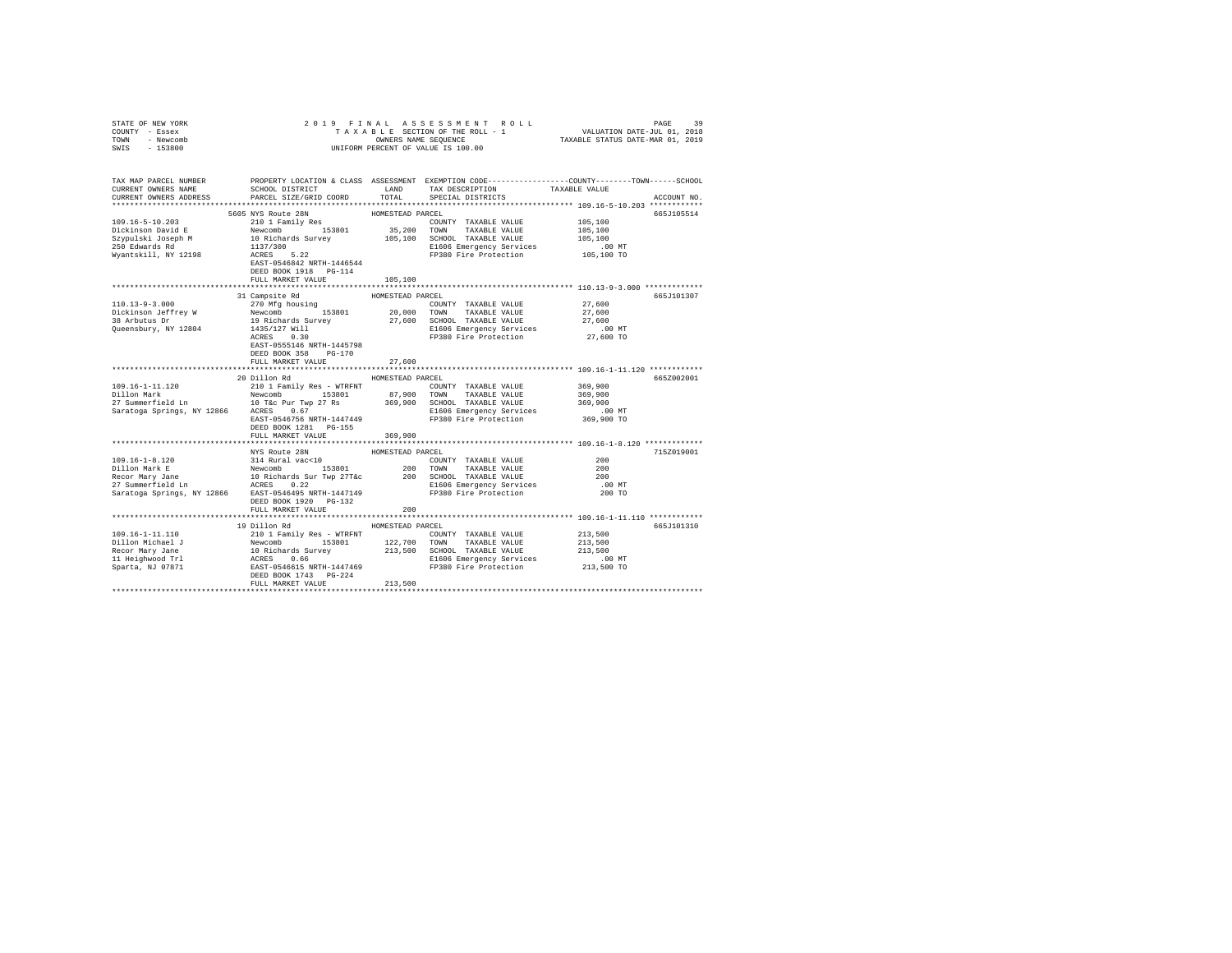| STATE OF NEW YORK<br>COUNTY - Essex<br>TOWN - Newcomb<br>SWIS - 153800                                                                                                                                                                                                                                                                                                                                                  |                                                                                   |                      |                                                                                                                                      |
|-------------------------------------------------------------------------------------------------------------------------------------------------------------------------------------------------------------------------------------------------------------------------------------------------------------------------------------------------------------------------------------------------------------------------|-----------------------------------------------------------------------------------|----------------------|--------------------------------------------------------------------------------------------------------------------------------------|
|                                                                                                                                                                                                                                                                                                                                                                                                                         |                                                                                   |                      | TAX MAP PARCEL NUMBER PROPERTY LOCATION & CLASS ASSESSMENT EXEMPTION CODE---------------COUNTY-------TOWN------SCHOOL<br>ACCOUNT NO. |
|                                                                                                                                                                                                                                                                                                                                                                                                                         |                                                                                   |                      | 665J101313                                                                                                                           |
| $\begin{tabular}{c c c c} \multicolumn{4}{c}{110.-1-21.100} & \multicolumn{4}{c}{4861 NYS Route 28N} & \multicolumn{4}{c}{110.-1-21.100} & \multicolumn{4}{c}{4861 NYS Route 28N} & \multicolumn{4}{c}{NON-HOMHSTRED PARECL} & \multicolumn{4}{c}{COWITY} & \multicolumn{4}{c}{XXABLE VALUB} & 37,100 \\ \hline \multicolumn{4}{c}{Dil1on Roger J} & \multicolumn{4}{c}{32} Rural vac>10 & 153801 & 37$                 |                                                                                   |                      |                                                                                                                                      |
|                                                                                                                                                                                                                                                                                                                                                                                                                         | FULL MARKET VALUE                                                                 | 37,100               |                                                                                                                                      |
|                                                                                                                                                                                                                                                                                                                                                                                                                         |                                                                                   |                      |                                                                                                                                      |
|                                                                                                                                                                                                                                                                                                                                                                                                                         |                                                                                   |                      | 665J194007                                                                                                                           |
| $\begin{tabular}{l c c c c c c} \multicolumn{2}{c}{\textbf{NUS Route 28N}} & \multicolumn{2}{c}{\textbf{NUS Route 28N}} & \multicolumn{2}{c}{\textbf{NOS - HOMESTRAD PARCEL}} & \multicolumn{2}{c}{\textbf{PAC}} & \multicolumn{2}{c}{\textbf{S2,700}} \\ \multicolumn{2}{c}{\textbf{110. -1-21. 400}} & \multicolumn{2}{c}{\textbf{121. 800}} & \multicolumn{2}{c}{\textbf{122. 800}} & \multicolumn{2}{c}{\textbf{1$  | DEED BOOK 1042 PG-309                                                             |                      |                                                                                                                                      |
|                                                                                                                                                                                                                                                                                                                                                                                                                         | FULL MARKET VALUE 52,700                                                          |                      |                                                                                                                                      |
|                                                                                                                                                                                                                                                                                                                                                                                                                         |                                                                                   |                      |                                                                                                                                      |
|                                                                                                                                                                                                                                                                                                                                                                                                                         | Marcy Ln<br>FULL MARKET VALUE 200                                                 | NON-HOMESTEAD PARCEL | 665Z012002                                                                                                                           |
|                                                                                                                                                                                                                                                                                                                                                                                                                         |                                                                                   |                      |                                                                                                                                      |
| $\begin{tabular}{l c c c c c} \multicolumn{1}{c}{\textbf{164}~\textbf{Macy}~\textbf{In}} & \multicolumn{1}{c}{\textbf{164}~\textbf{Macy}~\textbf{In}} & \multicolumn{1}{c}{\textbf{164}~\textbf{Macy}~\textbf{In}} & \multicolumn{1}{c}{\textbf{164}~\textbf{Macy}~\textbf{In}} & \multicolumn{1}{c}{\textbf{164}~\textbf{Macy}~\textbf{In}} & \multicolumn{1}{c}{\textbf{165}~\textbf{M} & \multicolumn{1}{c}{\textbf$ |                                                                                   |                      | 665J105109                                                                                                                           |
|                                                                                                                                                                                                                                                                                                                                                                                                                         |                                                                                   |                      |                                                                                                                                      |
|                                                                                                                                                                                                                                                                                                                                                                                                                         | 1238 Goodnow Flow Rd HOMESTEAD PARCEL<br>DEED BOOK 690 PG-45<br>FULL MARKET VALUE | 173,000              | 665J101401                                                                                                                           |
|                                                                                                                                                                                                                                                                                                                                                                                                                         |                                                                                   |                      |                                                                                                                                      |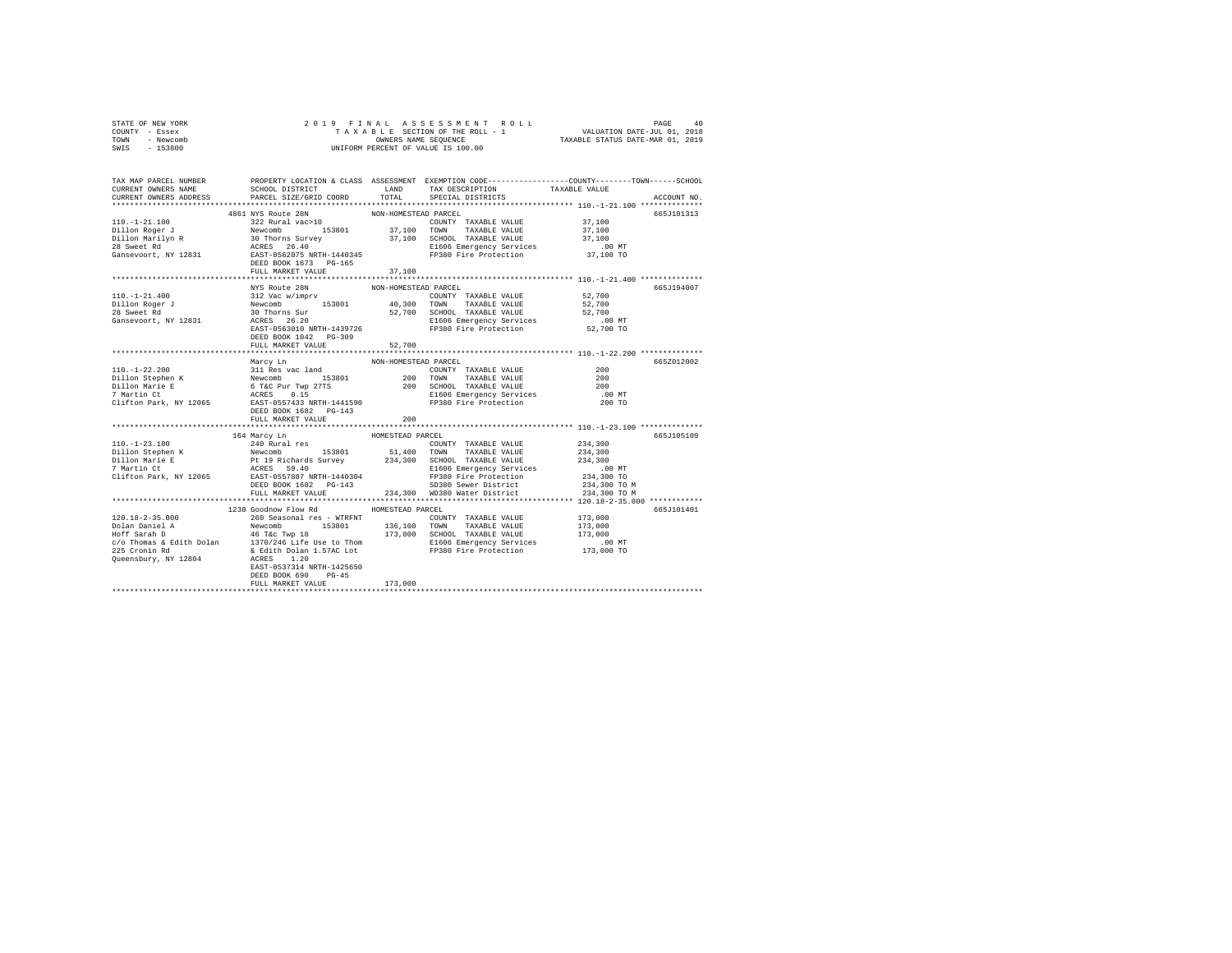| STATE OF NEW YORK<br>COUNTY - Essex<br>TOWN - Newcomb<br>SWIS - 153800                                                                                                                                                                                                                                   |                                                  |                  | 2019 FINAL ASSESSMENT ROLL<br>UNIFORM PERCENT OF VALUE IS 100.00                                                           | VALUATION DATE-JUL 01, 2018 | PAGE<br>41  |
|----------------------------------------------------------------------------------------------------------------------------------------------------------------------------------------------------------------------------------------------------------------------------------------------------------|--------------------------------------------------|------------------|----------------------------------------------------------------------------------------------------------------------------|-----------------------------|-------------|
| TAX MAP PARCEL NUMBER PROPERTY LOCATION & CLASS ASSESSMENT EXEMPTION CODE--------------COUNTY-------TOWN------SCHOOL<br>CURRENT OWNERS NAME<br>CURRENT OWNERS ADDRESS                                                                                                                                    | SCHOOL DISTRICT<br>PARCEL SIZE/GRID COORD        | LAND<br>TOTAL    | TAX DESCRIPTION TAXABLE VALUE<br>SPECIAL DISTRICTS                                                                         |                             | ACCOUNT NO. |
|                                                                                                                                                                                                                                                                                                          |                                                  |                  |                                                                                                                            |                             |             |
|                                                                                                                                                                                                                                                                                                          | 1380 Goodnow Flow Rd                             | HOMESTEAD PARCEL |                                                                                                                            |                             | 665J100510  |
| $120.18 - 2 - 2.000$                                                                                                                                                                                                                                                                                     |                                                  |                  |                                                                                                                            | 148,200                     |             |
| Dorey David B                                                                                                                                                                                                                                                                                            |                                                  |                  |                                                                                                                            | 148,200                     |             |
| PO Box 409                                                                                                                                                                                                                                                                                               |                                                  |                  |                                                                                                                            | 148,200                     |             |
| Newcomb, NY 12852                                                                                                                                                                                                                                                                                        |                                                  |                  |                                                                                                                            |                             |             |
|                                                                                                                                                                                                                                                                                                          | DEED BOOK 1790 PG-251                            |                  |                                                                                                                            |                             |             |
|                                                                                                                                                                                                                                                                                                          | FULL MARKET VALUE                                | 148,200          |                                                                                                                            |                             |             |
|                                                                                                                                                                                                                                                                                                          |                                                  |                  |                                                                                                                            |                             |             |
| $120.14 - 1 - 12.000$                                                                                                                                                                                                                                                                                    | 976 Goodnow Flow Rd<br>210 1 Family Res - WTRFNT | HOMESTEAD PARCEL | COUNTY TAXABLE VALUE                                                                                                       | 150,000                     | 665J103802  |
| Downer Jonathan H                                                                                                                                                                                                                                                                                        | Newcomb 153801 125,800 TOWN TAXABLE VALUE        |                  |                                                                                                                            | 150,000                     |             |
| Downer Patricia S                                                                                                                                                                                                                                                                                        | 43 T&C Twp 18 150,000                            |                  | SCHOOL TAXABLE VALUE                                                                                                       | 150,000                     |             |
|                                                                                                                                                                                                                                                                                                          |                                                  |                  |                                                                                                                            |                             |             |
| 325 Blueberry Farm Rd $325$ Blueberry Farm Rd $325$ Blueberry Farm Boodnow Flow Subd Lot 162                                                                                                                                                                                                             |                                                  |                  | E1606 Emergency Services .00 MT<br>FP380 Fire Protection .000 TO                                                           |                             |             |
|                                                                                                                                                                                                                                                                                                          | $ACRES$ 0.60<br>RCRES 0.60                       |                  |                                                                                                                            |                             |             |
|                                                                                                                                                                                                                                                                                                          | EAST-0535015 NRTH-1428427                        |                  |                                                                                                                            |                             |             |
|                                                                                                                                                                                                                                                                                                          | DEED BOOK 1925 PG-52                             |                  |                                                                                                                            |                             |             |
|                                                                                                                                                                                                                                                                                                          | FULL MARKET VALUE                                | 150,000          |                                                                                                                            |                             |             |
|                                                                                                                                                                                                                                                                                                          | 129 Campsite Rd                                  | HOMESTEAD PARCEL |                                                                                                                            |                             | 665J177001  |
|                                                                                                                                                                                                                                                                                                          |                                                  |                  | COUNTY TAXABLE VALUE 65,100                                                                                                |                             |             |
|                                                                                                                                                                                                                                                                                                          |                                                  |                  |                                                                                                                            | 65,100                      |             |
|                                                                                                                                                                                                                                                                                                          |                                                  |                  |                                                                                                                            | 65,100                      |             |
|                                                                                                                                                                                                                                                                                                          |                                                  |                  |                                                                                                                            | $.00$ MT                    |             |
| $\begin{tabular}{l c c c c c c c} \hline 110.13-11-6.000 & $\quad$ & $210$ I Family Res & $1000$ & $10000$ & $10000$ & $10000$ & $10000$ & $10000$ & $10000$ & $10000$ & $10000$ & $10000$ & $10000$ & $10000$ & $10000$ & $10000$ & $10000$ & $10000$ & $10000$ & $10000$ & $10000$ & $10000$ & $10000$ |                                                  |                  |                                                                                                                            | 65,100 TO                   |             |
|                                                                                                                                                                                                                                                                                                          | DEED BOOK 1264 PG-276                            |                  |                                                                                                                            |                             |             |
|                                                                                                                                                                                                                                                                                                          | FULL MARKET VALUE                                | 65,100           |                                                                                                                            |                             |             |
|                                                                                                                                                                                                                                                                                                          |                                                  |                  |                                                                                                                            |                             |             |
| 119.16-1-10.000                                                                                                                                                                                                                                                                                          | 369 Woodys Rd<br>260 Seasonal res - WTRFNT       | HOMESTEAD PARCEL | COUNTY TAXABLE VALUE                                                                                                       | 220,900                     | 665J106313  |
|                                                                                                                                                                                                                                                                                                          |                                                  | 187,600          | TOWN<br>TAXABLE VALUE                                                                                                      | 220,900                     |             |
|                                                                                                                                                                                                                                                                                                          |                                                  |                  | 220,900 SCHOOL TAXABLE VALUE                                                                                               | 220,900                     |             |
|                                                                                                                                                                                                                                                                                                          |                                                  |                  |                                                                                                                            |                             |             |
|                                                                                                                                                                                                                                                                                                          |                                                  |                  | E1606 Emergency Services .00 MT<br>FP380 Fire Protection 220,900 TO<br>E1606 Emergency Surrection<br>FP380 Fire Protection |                             |             |
|                                                                                                                                                                                                                                                                                                          | ACRES 3.20                                       |                  |                                                                                                                            |                             |             |
|                                                                                                                                                                                                                                                                                                          | EAST-0525774 NRTH-1428083                        |                  |                                                                                                                            |                             |             |
|                                                                                                                                                                                                                                                                                                          | DEED BOOK 1689 PG-218                            |                  |                                                                                                                            |                             |             |
|                                                                                                                                                                                                                                                                                                          | FULL MARKET VALUE                                | 220,900          |                                                                                                                            |                             |             |
|                                                                                                                                                                                                                                                                                                          |                                                  |                  |                                                                                                                            |                             |             |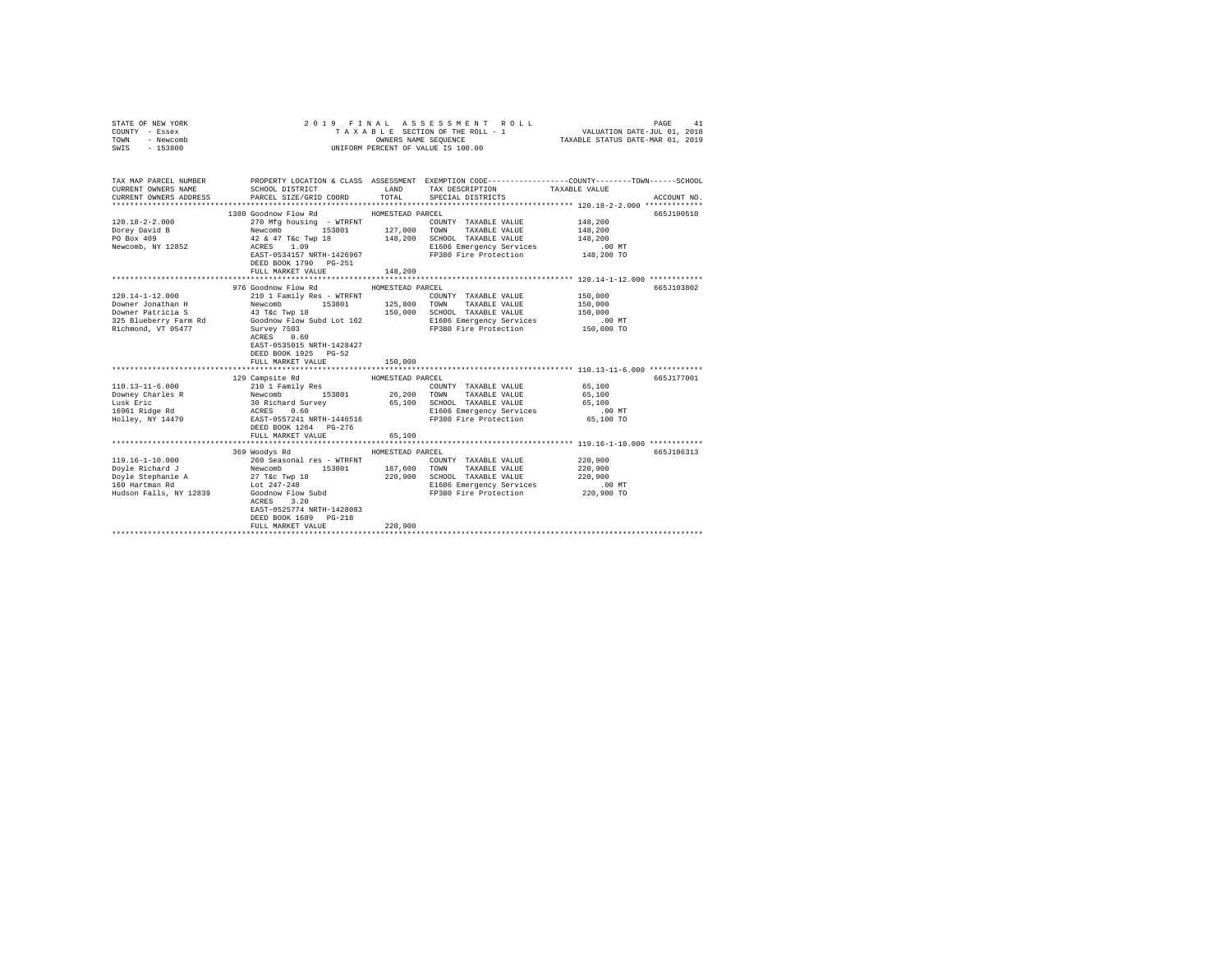| STATE OF NEW YORK | 2019 FINAL ASSESSMENT ROLL         | 42<br>PAGE                       |
|-------------------|------------------------------------|----------------------------------|
| COUNTY - Essex    | TAXABLE SECTION OF THE ROLL - 1    | VALUATION DATE-JUL 01, 2018      |
| TOWN<br>- Newcomb | OWNERS NAME SEOUENCE               | TAXABLE STATUS DATE-MAR 01, 2019 |
| - 153800<br>SWIS  | UNIFORM PERCENT OF VALUE IS 100.00 |                                  |

| TAX MAP PARCEL NUMBER<br>CURRENT OWNERS NAME<br>CURRENT OWNERS ADDRESS | SCHOOL DISTRICT<br>PARCEL SIZE/GRID COORD                                                    | TOTAL            | LAND TAX DESCRIPTION<br>SPECIAL DISTRICTS                                         | PROPERTY LOCATION & CLASS ASSESSMENT EXEMPTION CODE---------------COUNTY-------TOWN-----SCHOOL<br>TAXABLE VALUE<br>ACCOUNT NO. |
|------------------------------------------------------------------------|----------------------------------------------------------------------------------------------|------------------|-----------------------------------------------------------------------------------|--------------------------------------------------------------------------------------------------------------------------------|
| ***********************                                                |                                                                                              |                  |                                                                                   |                                                                                                                                |
|                                                                        | 17 Sanford Ln                                                                                | HOMESTEAD PARCEL | COUNTY TAXABLE VALUE<br>25,000 TOWN TAXABLE VALUE<br>COUNTY TAXABLE VALUE         | 665L105509<br>109,200<br>109,200                                                                                               |
|                                                                        |                                                                                              |                  | 109,200 SCHOOL TAXABLE VALUE<br>E1606 Emergency Services<br>FP380 Fire Protection | 109,200<br>.00 MT<br>109,200 TO                                                                                                |
|                                                                        | DEED BOOK 1835 PG-204 SD380 Sewer District<br>FULL MARKET VALUE 109,200 WD380 Water District |                  |                                                                                   | 109,200 TO M<br>109,200 TO M                                                                                                   |
|                                                                        | 66 Sanford Ln                                                                                | HOMESTEAD PARCEL |                                                                                   | 665J100102                                                                                                                     |
|                                                                        |                                                                                              |                  |                                                                                   |                                                                                                                                |
|                                                                        |                                                                                              |                  |                                                                                   |                                                                                                                                |
|                                                                        |                                                                                              |                  |                                                                                   |                                                                                                                                |
|                                                                        |                                                                                              |                  |                                                                                   |                                                                                                                                |
|                                                                        |                                                                                              |                  |                                                                                   | 665L107015                                                                                                                     |
|                                                                        |                                                                                              |                  |                                                                                   |                                                                                                                                |
|                                                                        | FULL MARKET VALUE                                                                            | 228,600          |                                                                                   |                                                                                                                                |
|                                                                        |                                                                                              |                  |                                                                                   |                                                                                                                                |
|                                                                        | 31 Phillips Hill Rd                                                                          |                  |                                                                                   | 665J101410<br>99,800                                                                                                           |
|                                                                        |                                                                                              |                  |                                                                                   | 99,800<br>99,800                                                                                                               |
|                                                                        | ACRES 12.00<br>EAST-0555476 NRTH-1443125<br>DEED BOOK 1906 PG-245<br>FULL MARKET VALUE       | 99,800           | E1606 Emergency Services 6.00 MT<br>FP380 Fire Protection 99,800 TO               |                                                                                                                                |
|                                                                        |                                                                                              |                  |                                                                                   |                                                                                                                                |
|                                                                        | 1028 Goodnow Flow Rd                                                                         | HOMESTEAD PARCEL |                                                                                   | 665J104612                                                                                                                     |
|                                                                        | EAST-0536237 NRTH-1427917                                                                    |                  |                                                                                   |                                                                                                                                |
|                                                                        | DEED BOOK 584 PG-117<br>FULL MARKET VALUE                                                    | 125,500          |                                                                                   |                                                                                                                                |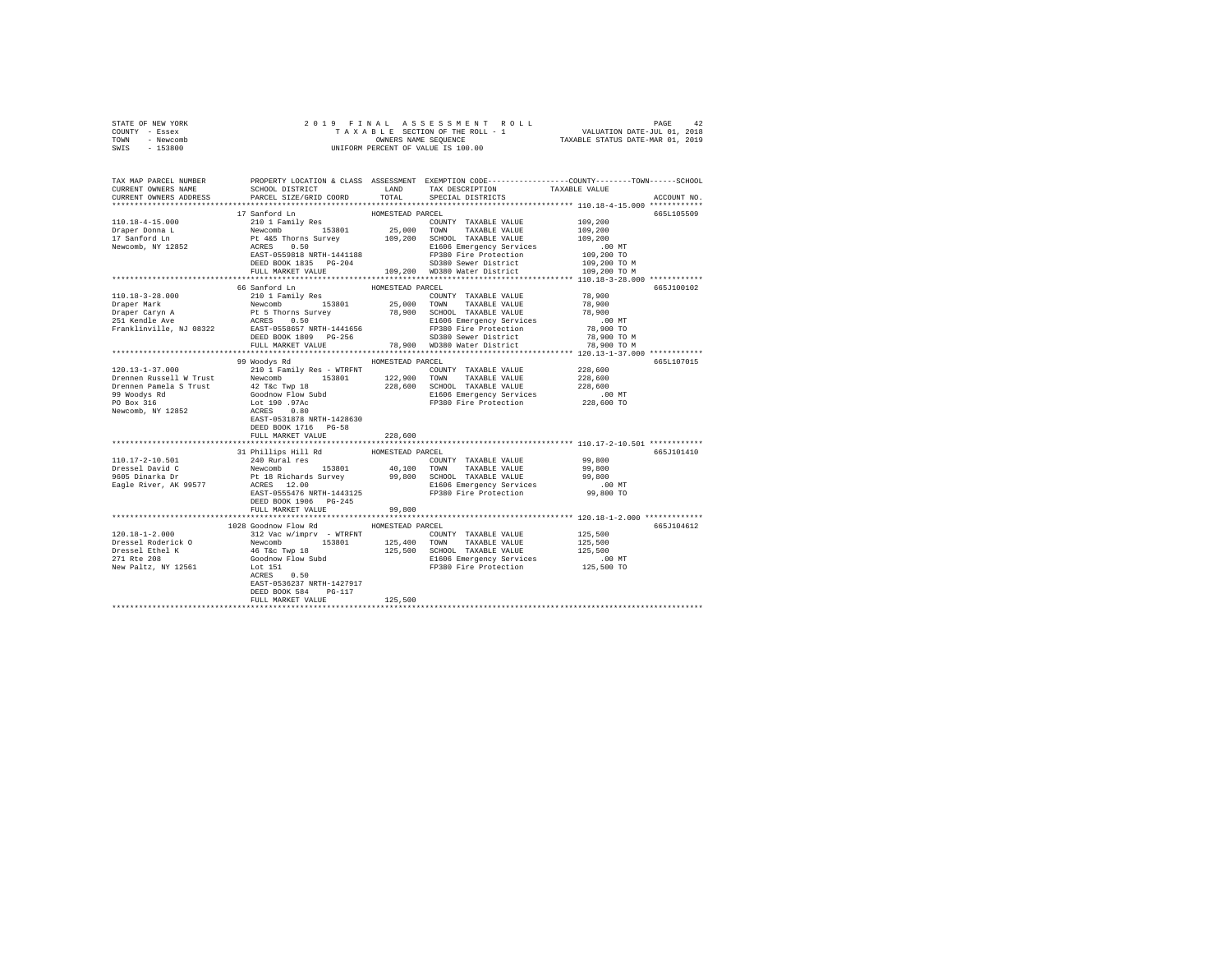| STATE OF NEW YORK<br>COUNTY - Essex<br>- Newcomb<br>TOWN<br>$-153800$<br>SWIS | 2019 FINAL                                                                                                            |                  | UNIFORM PERCENT OF VALUE IS 100.00                                      |                                                                                                |                    |
|-------------------------------------------------------------------------------|-----------------------------------------------------------------------------------------------------------------------|------------------|-------------------------------------------------------------------------|------------------------------------------------------------------------------------------------|--------------------|
| TAX MAP PARCEL NUMBER<br>CURRENT OWNERS NAME<br>CURRENT OWNERS ADDRESS        | SCHOOL DISTRICT<br>PARCEL SIZE/GRID COORD                                                                             | LAND<br>TOTAL    | TAX DESCRIPTION TAXABLE VALUE<br>SPECIAL DISTRICTS                      | PROPERTY LOCATION & CLASS ASSESSMENT EXEMPTION CODE---------------COUNTY-------TOWN-----SCHOOL | ACCOUNT NO.        |
|                                                                               |                                                                                                                       |                  |                                                                         |                                                                                                |                    |
|                                                                               | 1052 Goodnow Flow Rd HOMESTEAD PARCEL                                                                                 |                  |                                                                         |                                                                                                | 665J101009         |
| $120.18 - 1 - 8.000$                                                          | 260 Seasonal res - WTRFNT                                                                                             |                  | COUNTY TAXABLE VALUE                                                    | 175,900                                                                                        |                    |
|                                                                               |                                                                                                                       |                  | 153801 142,000 TOWN TAXABLE VALUE<br>WP 18 175,900 SCHOOL TAXABLE VALUE | 175,900                                                                                        |                    |
|                                                                               |                                                                                                                       |                  |                                                                         | 175,900                                                                                        |                    |
|                                                                               |                                                                                                                       |                  |                                                                         |                                                                                                |                    |
| East Nassau, NY 12062                                                         | ACRES 0.68<br>EAST-0536782 NRTH-1427714<br>DEED BOOK 1339 PG-299                                                      |                  |                                                                         |                                                                                                |                    |
|                                                                               | FULL MARKET VALUE                                                                                                     | 175,900          |                                                                         |                                                                                                |                    |
|                                                                               |                                                                                                                       |                  |                                                                         |                                                                                                |                    |
|                                                                               | 73 Marcy Ln                                                                                                           | HOMESTEAD PARCEL |                                                                         | 31,525                                                                                         | 665J101411         |
| $110.17 - 3 - 18.000$<br>Dubay Harold                                         | 2010 1 Family Res<br>Newcomb<br>Pt 5 Thorns Survey<br>DESS 0.60<br>EAST-0557977 NRTH-1442501<br>DEED BOOK 414 PG-377  |                  | VETCOM CTS 41130<br>26,200 ENH STAR 41834                               | 25,000<br>$\sim$ 0                                                                             | 31,525<br>0 68,700 |
| Dubay Madeline                                                                |                                                                                                                       |                  | 126,100 COUNTY TAXABLE VALUE                                            | 101,100                                                                                        |                    |
| 73 Marcy Ln                                                                   |                                                                                                                       |                  | TOWN TAXABLE VALUE                                                      | 94.575                                                                                         |                    |
| Newcomb, NY 12852                                                             |                                                                                                                       |                  | SCHOOL TAXABLE VALUE                                                    | 25,875                                                                                         |                    |
|                                                                               |                                                                                                                       |                  | E1606 Emergency Services                                                | $.00$ MT                                                                                       |                    |
|                                                                               | FULL MARKET VALUE                                                                                                     |                  | 126,100 FP380 Fire Protection                                           | 126,100 TO                                                                                     |                    |
|                                                                               |                                                                                                                       |                  | SD380 Sewer District                                                    | 126,100 TO M                                                                                   |                    |
|                                                                               |                                                                                                                       |                  | WD380 Water District                                                    | 126,100 TO M                                                                                   |                    |
|                                                                               |                                                                                                                       |                  |                                                                         |                                                                                                |                    |
|                                                                               | 419 Woodys Rd                                                                                                         | HOMESTEAD PARCEL |                                                                         |                                                                                                | 665J186004         |
| $119.20 - 7 - 6.000$<br>Dubois Dean K                                         | 260 Seasonal res - WTRFNT                                                                                             |                  | COUNTY TAXABLE VALUE<br>152,400 TOWN TAXABLE VALUE                      | 210,200<br>210,200                                                                             |                    |
| Dubois Florence A                                                             | Newcomb 153801<br>27 T&c Twp 18                                                                                       |                  | 210,200 SCHOOL TAXABLE VALUE                                            | 210,200                                                                                        |                    |
| 129 Cobble Hill Rd                                                            |                                                                                                                       |                  | E1606 Emergency Services                                                | $.00$ MT                                                                                       |                    |
| Eagle Bridge, NY 12057                                                        |                                                                                                                       |                  | FP380 Fire Protection                                                   | 210,200 TO                                                                                     |                    |
|                                                                               | Goodnow Flow Subd<br>Lot 258<br>ACRES 0.79<br>EAST-0524514 NRTH-1427955<br>DEED BOOK 1687 PG-302<br>FULL MARKET VALUE | 210,200          |                                                                         |                                                                                                |                    |
|                                                                               |                                                                                                                       |                  |                                                                         | **************************** 119.20-3-2.000 *************                                      |                    |
|                                                                               | 1872 Goodnow Flow Rd                                                                                                  | HOMESTEAD PARCEL |                                                                         |                                                                                                | 665J100306         |
| $119.20 - 3 - 2.000$                                                          | 260 Seasonal res - WTRFNT                                                                                             |                  | COUNTY TAXABLE VALUE                                                    | 184,000                                                                                        |                    |
| Dugan Patrick J                                                               | Newcomb 153801<br>27 T&c Twp 18                                                                                       |                  | 160,800 TOWN TAXABLE VALUE                                              | 184,000                                                                                        |                    |
| 139 Veley Rd                                                                  |                                                                                                                       |                  | 184,000 SCHOOL TAXABLE VALUE                                            | 184,000                                                                                        |                    |
| Stamford, NY 12167                                                            | 1319/295 Life Use Fred                                                                                                |                  | E1606 Emergency Services<br>FP380 Fire Protection                       | $.00$ MT                                                                                       |                    |
|                                                                               | & June Dugan<br>ACRES 1.70<br>EAST-0524862 NRTH-1426710<br>DEED BOOK 1319 PG-295                                      |                  |                                                                         | 184,000 TO                                                                                     |                    |
|                                                                               | FULL MARKET VALUE                                                                                                     | 184,000          |                                                                         |                                                                                                |                    |
|                                                                               |                                                                                                                       |                  |                                                                         |                                                                                                |                    |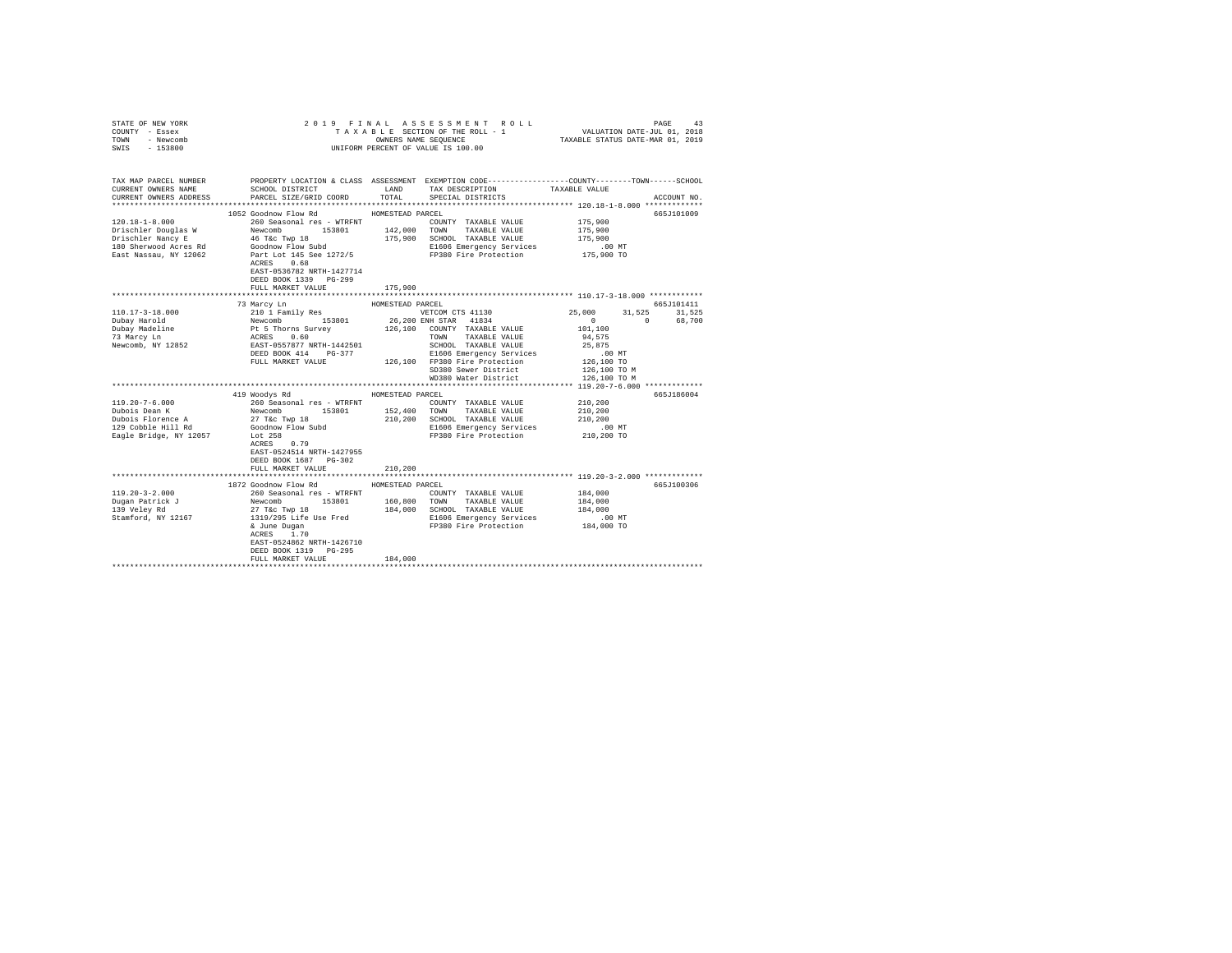| COUNTY - Essex<br>TOWN<br>- Newcomb<br>SWIS - 153800                                                                                         | UNIFORM PERCENT OF VALUE IS 100.00                                                                                                                                                                                                                          | TAXABLE SECTION OF THE ROLL - 1 VALUATION DATE-JUL 01, 2018<br>TAXABLE STATUS DATE-MAR 01, 2019 |                                                                                                        |                            |                    |
|----------------------------------------------------------------------------------------------------------------------------------------------|-------------------------------------------------------------------------------------------------------------------------------------------------------------------------------------------------------------------------------------------------------------|-------------------------------------------------------------------------------------------------|--------------------------------------------------------------------------------------------------------|----------------------------|--------------------|
| TAX MAP PARCEL NUMBER<br>CURRENT OWNERS NAME<br>CURRENT OWNERS ADDRESS                                                                       | PROPERTY LOCATION & CLASS ASSESSMENT EXEMPTION CODE---------------COUNTY-------TOWN-----SCHOOL<br>SCHOOL DISTRICT LAND<br>PARCEL SIZE/GRID COORD                                                                                                            | TOTAL                                                                                           | TAX DESCRIPTION<br>SPECIAL DISTRICTS                                                                   | TAXABLE VALUE              | ACCOUNT NO.        |
|                                                                                                                                              | 85 Beaver Bay                                                                                                                                                                                                                                               | HOMESTEAD PARCEL                                                                                |                                                                                                        |                            | 665J101414         |
| 120.17-2-5.000                                                                                                                               | 260 Seasonal res - WTRFNT<br>260 Sease                                                                                                                                                                                                                      |                                                                                                 | COUNTY TAXABLE VALUE                                                                                   | 151,800                    |                    |
| Duqqan Sheila L                                                                                                                              | 153801 125,500 TOWN                                                                                                                                                                                                                                         |                                                                                                 | TAXABLE VALUE                                                                                          | 151,800                    |                    |
|                                                                                                                                              |                                                                                                                                                                                                                                                             |                                                                                                 | 151,800 SCHOOL TAXABLE VALUE                                                                           | 151,800                    |                    |
| Duggan Jheila Land Memorium (1998)<br>Duggan James E II (26 Tkg Tkp 18<br>23 Sanford St (300 Goodnow Flow Subd Clens Falls, NY 12801 Lot 102 |                                                                                                                                                                                                                                                             |                                                                                                 | E1606 Emergency Services                                                                               | .00 MT                     |                    |
|                                                                                                                                              | ACRES 0.96<br>EAST-0528539 NRTH-1427261<br>DEED BOOK 1400 PG-307                                                                                                                                                                                            |                                                                                                 | FP380 Fire Protection 151,800 TO                                                                       |                            |                    |
|                                                                                                                                              | FULL MARKET VALUE                                                                                                                                                                                                                                           | 151,800                                                                                         |                                                                                                        |                            |                    |
|                                                                                                                                              |                                                                                                                                                                                                                                                             |                                                                                                 |                                                                                                        |                            |                    |
|                                                                                                                                              | 4 Fennessey Ln                                                                                                                                                                                                                                              | HOMESTEAD PARCEL                                                                                |                                                                                                        |                            | 665J101415         |
| 109.15-1-17.000                                                                                                                              |                                                                                                                                                                                                                                                             |                                                                                                 |                                                                                                        | $\sim$ 0                   | $\Omega$<br>30,000 |
| Duncan John H (Estate                                                                                                                        |                                                                                                                                                                                                                                                             |                                                                                                 |                                                                                                        | 88,800<br>88,800           |                    |
| Allen Suzanne<br>4 Fennessey Ln<br>North N                                                                                                   |                                                                                                                                                                                                                                                             |                                                                                                 |                                                                                                        | 58,800                     |                    |
| Newcomb, NY 12852                                                                                                                            |                                                                                                                                                                                                                                                             |                                                                                                 |                                                                                                        | $.00$ MT                   |                    |
|                                                                                                                                              | FRIED SOURISE AND FRIED FOR SIGNAL PARTIES AND RESIDENCE RESPOND TO A SAMPLE VALUE ACCESS 0.30<br>SASSTAR 41854 20,000 COUNTY TAXABLE VALUE ACCESS 0.30<br>BAST-0542146 NRTH-1446549<br>BAST-0542146 NRTH-1446549<br>DEED BOOK 1487 PG<br>FULL MARKET VALUE | 88,800                                                                                          |                                                                                                        | 88,800 TO                  |                    |
|                                                                                                                                              |                                                                                                                                                                                                                                                             |                                                                                                 |                                                                                                        |                            |                    |
|                                                                                                                                              | Goodnow Flow Rd                                                                                                                                                                                                                                             | HOMESTEAD PARCEL                                                                                |                                                                                                        |                            | 665J105814         |
| $120.17 - 2 - 8.000$                                                                                                                         |                                                                                                                                                                                                                                                             |                                                                                                 |                                                                                                        | 118,000                    |                    |
| Dunn Francis L                                                                                                                               |                                                                                                                                                                                                                                                             |                                                                                                 |                                                                                                        | 118,000                    |                    |
| PO Box 275                                                                                                                                   | 311 Res vac land - WTRFNT COUNTY TAXABLE VALUE<br>Newcomb 153801 153801 118,000 TOWN TAXABLE VALUE<br>26 & 41 Tác Twp 18 118,000 SCHOOL TAXABLE VALUE<br>Goodnow Flow Subd Lot #99 11606 Emergency Services                                                 |                                                                                                 | SCHOOL TAXABLE VALUE                                                                                   | 118,000                    |                    |
| Newcomb, NY 12852                                                                                                                            |                                                                                                                                                                                                                                                             |                                                                                                 | E1606 Emergency Services                                                                               | $.00$ MT                   |                    |
|                                                                                                                                              | 2019 Bar Decision<br>ACRES 1.09<br>ACRES 1.09<br>EAST-0528851 NRTH-1427296                                                                                                                                                                                  |                                                                                                 | FP380 Fire Protection 118,000 TO                                                                       |                            |                    |
|                                                                                                                                              | DEED BOOK 1006 PG-96                                                                                                                                                                                                                                        |                                                                                                 |                                                                                                        |                            |                    |
|                                                                                                                                              | FULL MARKET VALUE                                                                                                                                                                                                                                           | 118,000                                                                                         |                                                                                                        |                            |                    |
|                                                                                                                                              |                                                                                                                                                                                                                                                             |                                                                                                 |                                                                                                        |                            |                    |
|                                                                                                                                              | 21 Loon Point Ln                                                                                                                                                                                                                                            | HOMESTEAD PARCEL                                                                                |                                                                                                        |                            | 665J101214         |
| $120.17 - 2 - 9.010$<br>Dunn Francis L                                                                                                       |                                                                                                                                                                                                                                                             |                                                                                                 | ENH STAR 41834<br>153801 207,100 COUNTY TAXABLE VALUE                                                  | $\sim$ 0 $\sim$<br>306,300 | 0 68,700           |
| PO Box 275                                                                                                                                   |                                                                                                                                                                                                                                                             |                                                                                                 |                                                                                                        | 306,300                    |                    |
| Newcomb, NY 12852                                                                                                                            |                                                                                                                                                                                                                                                             |                                                                                                 | 306,300 TOWN TAXABLE VALUE<br>SCHOOL TAXABLE VALUE<br>E1606 Emparatur Counisse<br>SCHOOL TAXABLE VALUE | 237,600                    |                    |
|                                                                                                                                              |                                                                                                                                                                                                                                                             |                                                                                                 | E1606 Emergency Services                                                                               | $.00$ MT                   |                    |
|                                                                                                                                              | 210 1 Family Res - WTRFNT<br>Newcomb 153801 207,100<br>26 & 41 T&c Twp 18<br>306,300<br>Lot 98 & 97<br>ACRES 2.64<br>ACRES 2.64                                                                                                                             |                                                                                                 | FP380 Fire Protection 306,300 TO                                                                       |                            |                    |
|                                                                                                                                              | EAST-0528984 NRTH-1427090                                                                                                                                                                                                                                   |                                                                                                 |                                                                                                        |                            |                    |
|                                                                                                                                              | DEED BOOK 1930 PG-54                                                                                                                                                                                                                                        |                                                                                                 |                                                                                                        |                            |                    |
|                                                                                                                                              | FULL MARKET VALUE                                                                                                                                                                                                                                           | 306,300                                                                                         |                                                                                                        |                            |                    |
|                                                                                                                                              |                                                                                                                                                                                                                                                             |                                                                                                 |                                                                                                        |                            |                    |

STATE OF NEW YORK 2019 FINAL ASSESSMENT ROLL PAGE 44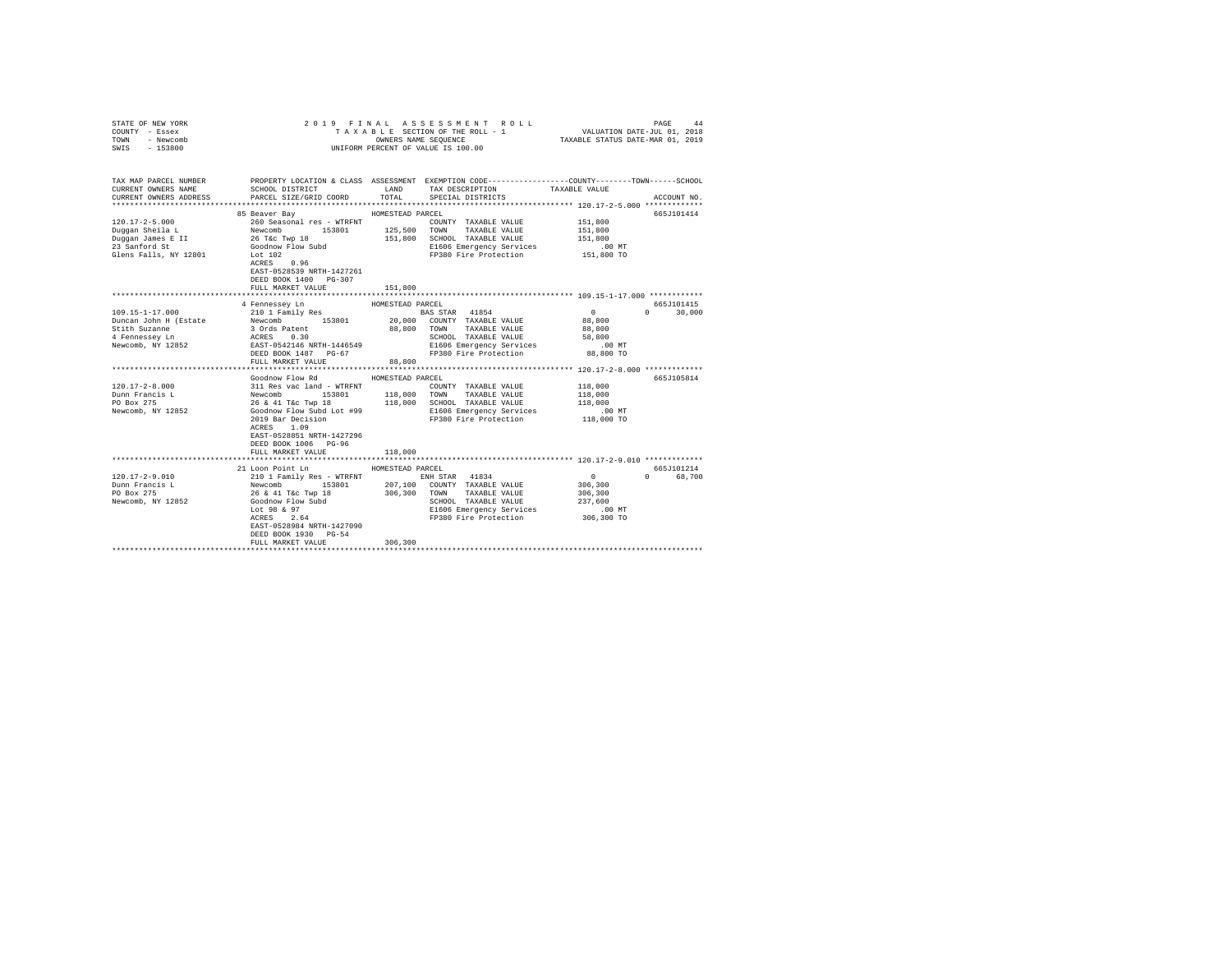| STATE OF NEW YORK |           |  |  |  | 2019 FINAL ASSESSMENT ROLL         |                                  | PAGE                        | 45 |
|-------------------|-----------|--|--|--|------------------------------------|----------------------------------|-----------------------------|----|
| COUNTY - Essex    |           |  |  |  | TAXABLE SECTION OF THE ROLL - 1    |                                  | VALUATION DATE-JUL 01, 2018 |    |
| TOWN              | - Newcomb |  |  |  | OWNERS NAME SEOUENCE               | TAXABLE STATUS DATE-MAR 01, 2019 |                             |    |
| SWIS              | - 153800  |  |  |  | UNIFORM PERCENT OF VALUE IS 100.00 |                                  |                             |    |

| TAX MAP PARCEL NUMBER<br>CURRENT OWNERS NAME<br>CURRENT OWNERS ADDRESS          | SCHOOL DISTRICT<br>PARCEL SIZE/GRID COORD TOTAL SPECIAL DISTRICTS                                                                                    | <b>T.AND</b>                | PROPERTY LOCATION & CLASS ASSESSMENT EXEMPTION CODE----------------COUNTY-------TOWN------SCHOOL<br>TAX DESCRIPTION TAXABLE VALUE                            |                                                                 | ACCOUNT NO.             |
|---------------------------------------------------------------------------------|------------------------------------------------------------------------------------------------------------------------------------------------------|-----------------------------|--------------------------------------------------------------------------------------------------------------------------------------------------------------|-----------------------------------------------------------------|-------------------------|
| $109.15 - 1 - 28.001$<br>Eagles Fish & Game Club Inc Newcomb 153801 20,000 TOWN | 20 Gibbs Ln<br>260 Seasonal res<br>DEED BOOK 729 PG-141<br>FULL MARKET VALUE                                                                         | HOMESTEAD PARCEL<br>65,000  | COUNTY TAXABLE VALUE 65,000<br>TAXABLE VALUE 65,000                                                                                                          | ********************************** 120.14-1-14.000 ************ | 665J104501              |
| $120.14 - 1 - 14.000$                                                           | 982 Goodnow Flow Rd<br>210 1 Family Res - WTRFNT<br>Lot 160<br>ACRES 0.80<br>EAST-0535235 NRTH-1428366<br>DEED BOOK 1679 PG-186<br>FULL MARKET VALUE | HOMESTEAD PARCEL<br>297,100 | COUNTY TAXABLE VALUE 297,100<br>297,100 SCHOOL TAXABLE VALUE 297,100<br>E1606 Emergency Services .00 MT<br>FP380 Fire Protection 297,100 TO                  |                                                                 | 665J100805              |
|                                                                                 |                                                                                                                                                      |                             |                                                                                                                                                              |                                                                 |                         |
| Edick Patricia<br>PO Box 285<br>Newcomb, NY 12852 ACRES                         | $\overline{00}$<br>4.00<br>EAST-0557864 NRTH-1447363<br>DEED BOOK 549 PG-42<br>FULL MARKET VALUE                                                     | 217,200                     | SCHOOL TAXABLE VALUE<br>E1606 Emergency Services<br>FP380 Fire Protection                                                                                    | .00 MT<br>217,200 TO                                            | 665.T174004<br>0 68,700 |
|                                                                                 |                                                                                                                                                      |                             |                                                                                                                                                              |                                                                 |                         |
|                                                                                 | HOMESTEAD PARCEL<br>91 Woodys Rd<br>ACRES 1.29<br>EAST-0531993 NRTH-1428657<br>DEED BOOK 1221 PG-105<br>FULL MARKET VALUE                            | 202.500                     | COUNTY TAXABLE VALUE 202,500<br>TAXABLE VALUE<br>202,500 SCHOOL TAXABLE VALUE 202,500<br>E1606 Emergency Services .00 MT<br>FP380 Fire Protection 202,500 TO | 202,500                                                         | 665J107014              |
|                                                                                 |                                                                                                                                                      |                             |                                                                                                                                                              |                                                                 |                         |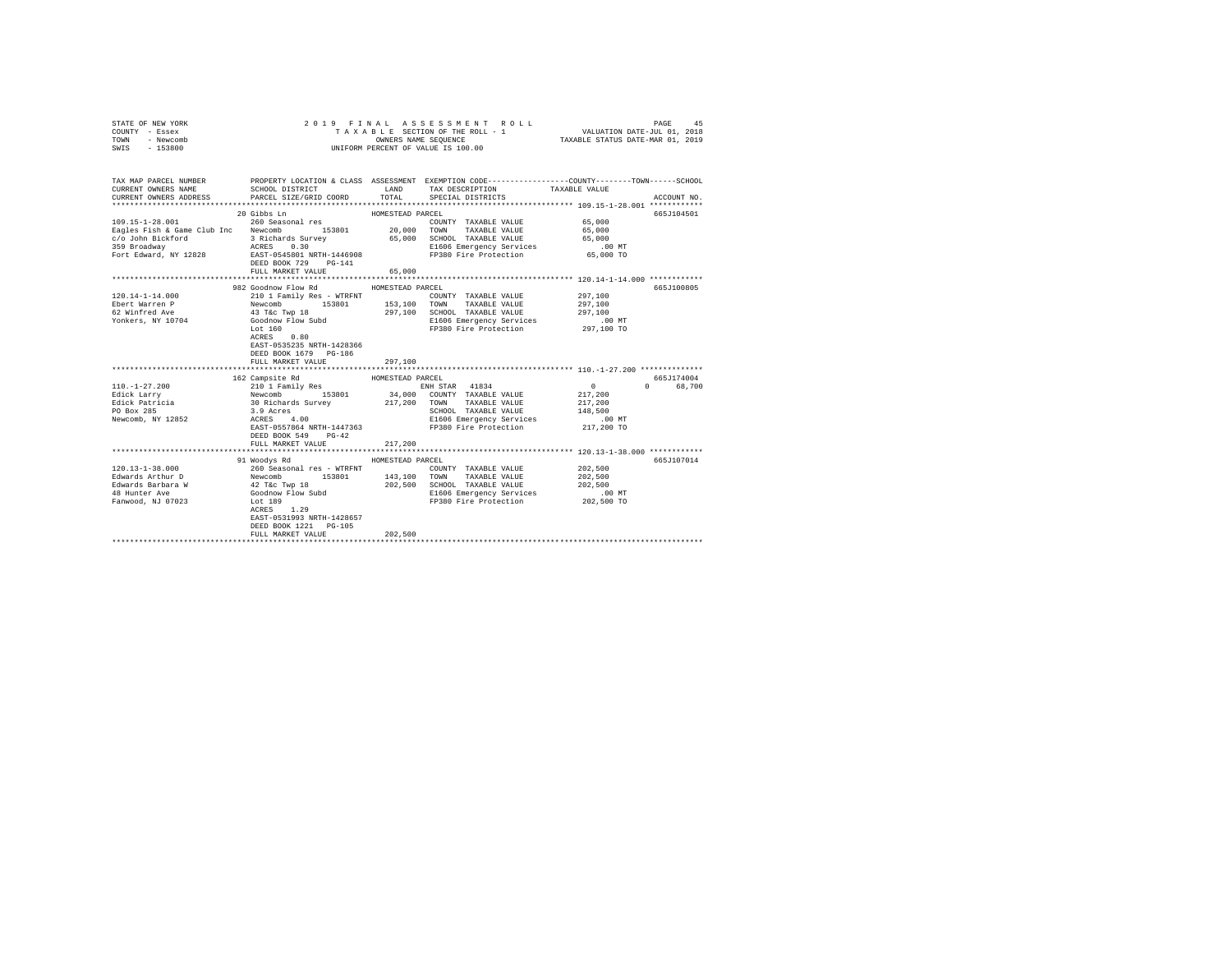| COUNTY - Essex<br>TOWN<br>- Newcomb<br>SWIS - 153800                                                                                                                   | UNIFORM PERCENT OF VALUE IS 100.00                                                                                                                                                                                                                                                                     |                  |                                                                                                                      |                                                               |             |  |
|------------------------------------------------------------------------------------------------------------------------------------------------------------------------|--------------------------------------------------------------------------------------------------------------------------------------------------------------------------------------------------------------------------------------------------------------------------------------------------------|------------------|----------------------------------------------------------------------------------------------------------------------|---------------------------------------------------------------|-------------|--|
| TAX MAP PARCEL NUMBER PROPERTY LOCATION & CLASS ASSESSMENT EXEMPTION CODE---------------COUNTY-------TOWN------SCHOOL<br>CURRENT OWNERS NAME<br>CURRENT OWNERS ADDRESS | SCHOOL DISTRICT TAND TAX DESCRIPTION<br>PARCEL SIZE/GRID COORD                                                                                                                                                                                                                                         | TOTAL            | SPECIAL DISTRICTS                                                                                                    | TAXABLE VALUE                                                 | ACCOUNT NO. |  |
|                                                                                                                                                                        | 1388 Goodnow Flow Rd MOMESTEAD PARCEL                                                                                                                                                                                                                                                                  |                  |                                                                                                                      |                                                               | 665J100602  |  |
| $120.17 - 2 - 22.054$<br>Eqqer John B                                                                                                                                  |                                                                                                                                                                                                                                                                                                        |                  | COUNTY TAXABLE VALUE 192,800                                                                                         | 192,800                                                       |             |  |
| Egger Helen R<br>1423 Jeffers Rd                                                                                                                                       |                                                                                                                                                                                                                                                                                                        |                  | 192,800 SCHOOL TAXABLE VALUE<br>E1606 Emergency Services                                                             | 192,800<br>.00 MT                                             |             |  |
| Towson, MD 21204                                                                                                                                                       | 260 Seasonal res - WTRFNT<br>260 Seasonal res - WTRFNT<br>260 Seasonal res - WTRFNT<br>153801 127,700 TOWN TAXABLE VALUE<br>42 Téc Twp 18<br>40 dodnow Flow Subd<br>192,800 SCHOOL TAXABLE VALUE<br>1606 Emergency Services<br>1.05<br>21606 Eme<br>EAST-0533943 NRTH-1426972<br>DEED BOOK 1053 PG-112 |                  | FP380 Fire Protection 192,800 TO                                                                                     |                                                               |             |  |
|                                                                                                                                                                        | FULL MARKET VALUE                                                                                                                                                                                                                                                                                      | 192,800          |                                                                                                                      |                                                               |             |  |
|                                                                                                                                                                        | 1080 Goodnow Flow Rd                                                                                                                                                                                                                                                                                   | HOMESTEAD PARCEL |                                                                                                                      |                                                               | 665J101509  |  |
| $120.18 - 1 - 14.000$<br>Ellis Thomas L<br>Steen Gretchen<br>2217 Co Rte 46<br>Fort Edward, NY 12828                                                                   | %10 Seasonal res - WTRFNT (COUNTY TAXABLE VALUE Newcomb (153801 127,500 TOWN TAXABLE VALUE 46 T&C TWD 18 (177,100 SCHOOL TAXABLE VALUE (3000000 V Plow Subd<br>Lot 139                                                                                                                                 |                  | COUNTY TAXABLE VALUE<br>177,100 SCHOOL TAXABLE VALUE<br>E1606 Emergency Services<br>FP380 Fire Protection 177,100 TO | 177,100<br>177,100<br>177,100<br>.00MT                        |             |  |
|                                                                                                                                                                        | $ACRES$ 0.49<br>EAST-0537330 NRTH-1427458<br>DEED BOOK 1707 PG-189<br>FULL MARKET VALUE                                                                                                                                                                                                                | 177,100          |                                                                                                                      |                                                               |             |  |
|                                                                                                                                                                        |                                                                                                                                                                                                                                                                                                        |                  |                                                                                                                      | ******************************** 120.18-1-15.000 ************ |             |  |
|                                                                                                                                                                        | 1084 Goodnow Flow Rd                                                                                                                                                                                                                                                                                   | HOMESTEAD PARCEL | COUNTY TAXABLE VALUE                                                                                                 | 126,200                                                       | 665J105702  |  |
|                                                                                                                                                                        |                                                                                                                                                                                                                                                                                                        |                  |                                                                                                                      | 126,200                                                       |             |  |
|                                                                                                                                                                        |                                                                                                                                                                                                                                                                                                        |                  |                                                                                                                      |                                                               |             |  |
|                                                                                                                                                                        |                                                                                                                                                                                                                                                                                                        |                  | $126,200$ TOWN THE VALUE 126,200<br>$126,200$ SCHOOL TAXABLE VALUE 126,200<br>$5200$ The Theorem Services 100 MT     |                                                               |             |  |
| Fort Edward, NY 12828                                                                                                                                                  | Lot 138<br>ACRES 0.48<br>EAST-0537419 NRTH-1427411<br>DEED BOOK 1764 PG-284<br>FULL MARKET VALUE                                                                                                                                                                                                       | 126,200          | FP380 Fire Protection                                                                                                | 126,200 TO                                                    |             |  |
|                                                                                                                                                                        |                                                                                                                                                                                                                                                                                                        |                  |                                                                                                                      |                                                               |             |  |
|                                                                                                                                                                        |                                                                                                                                                                                                                                                                                                        |                  |                                                                                                                      |                                                               | 665J101012  |  |
|                                                                                                                                                                        |                                                                                                                                                                                                                                                                                                        |                  |                                                                                                                      | 32,700<br>32,700<br>32,700                                    |             |  |
|                                                                                                                                                                        | FULL MARKET VALUE                                                                                                                                                                                                                                                                                      | 32,700           | E1606 Emergency Services                                                                                             | $.00$ MT<br>32,700 TO                                         |             |  |
|                                                                                                                                                                        |                                                                                                                                                                                                                                                                                                        |                  |                                                                                                                      |                                                               |             |  |

STATE OF NEW YORK 2 0 1 9 F I N A L A S S E S S M E N T R O L L PAGE 46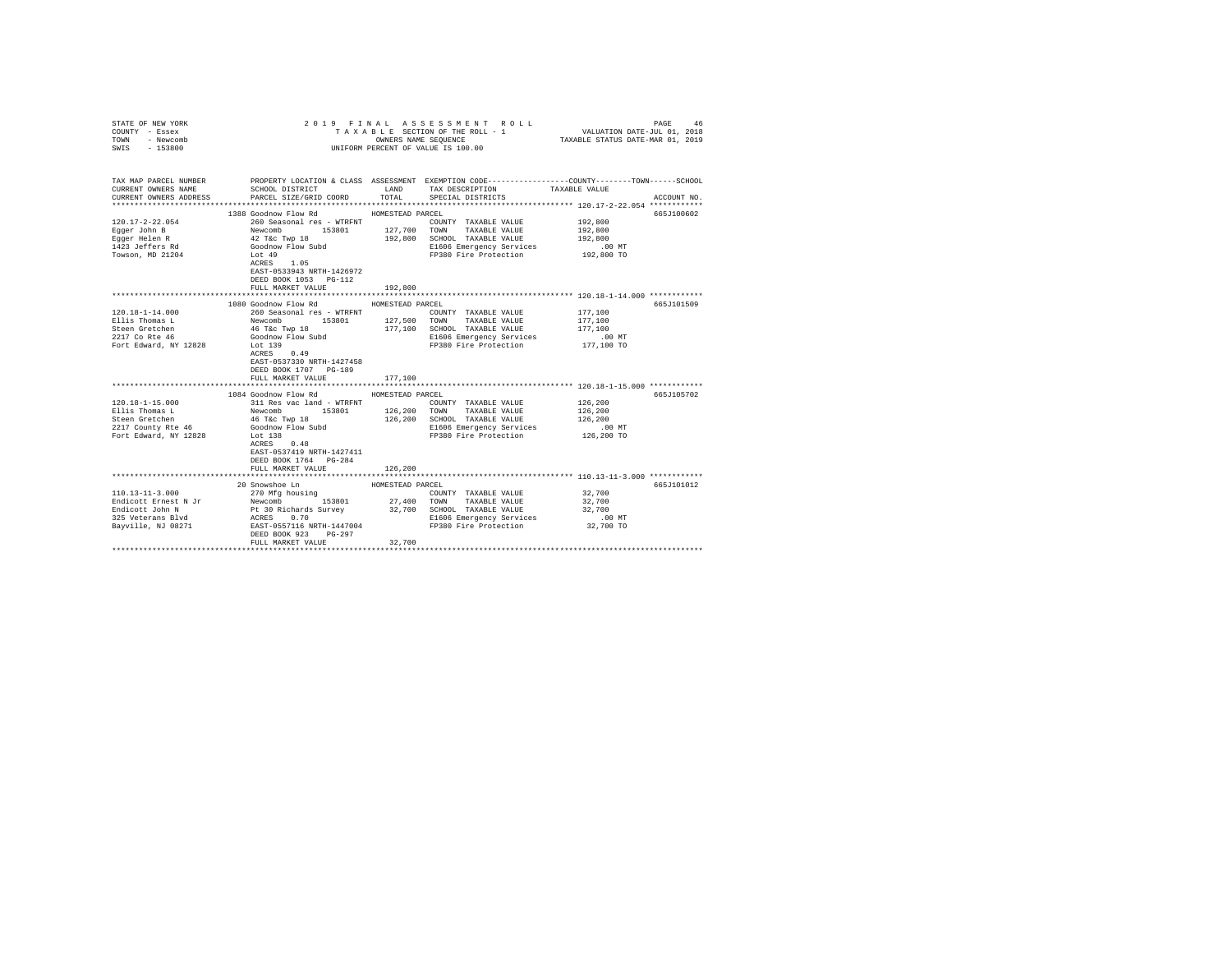| COUNTY - Essex<br>TOWN<br>- Newcomb<br>SWIS - 153800                                                                 |                                                                                                     |                  | TAXABLE SECTION OF THE ROLL - 1 VALUATION DATE-JUL 01, 2018<br>OWNERS NAME SEQUENCE<br>UNIFORM PERCENT OF VALUE IS 100.00                   | TAXABLE STATUS DATE-MAR 01, 2019 |             |
|----------------------------------------------------------------------------------------------------------------------|-----------------------------------------------------------------------------------------------------|------------------|---------------------------------------------------------------------------------------------------------------------------------------------|----------------------------------|-------------|
|                                                                                                                      |                                                                                                     |                  |                                                                                                                                             |                                  |             |
| TAX MAP PARCEL NUMBER PROPERTY LOCATION & CLASS ASSESSMENT EXEMPTION CODE--------------COUNTY-------TOWN------SCHOOL |                                                                                                     |                  |                                                                                                                                             |                                  |             |
| CURRENT OWNERS NAME                                                                                                  | SCHOOL DISTRICT                                                                                     |                  | LAND TAX DESCRIPTION                                                                                                                        | TAXABLE VALUE                    |             |
| CURRENT OWNERS ADDRESS                                                                                               | PARCEL SIZE/GRID COORD                                                                              | TOTAL            | SPECIAL DISTRICTS                                                                                                                           |                                  | ACCOUNT NO. |
|                                                                                                                      |                                                                                                     |                  |                                                                                                                                             |                                  |             |
| $120.18 - 2 - 12.000$                                                                                                | 1340 Goodnow Flow Rd<br>210 1 Family Res - WTRFNT                                                   | HOMESTEAD PARCEL |                                                                                                                                             | 252,300                          | 665J107111  |
| Endieveri Michael E                                                                                                  |                                                                                                     |                  | COUNTY TAXABLE VALUE                                                                                                                        | 252,300                          |             |
| Endieveri Deana M                                                                                                    |                                                                                                     |                  |                                                                                                                                             | 252,300                          |             |
| 75 Main St                                                                                                           |                                                                                                     |                  | E1606 Emergency Services                                                                                                                    | $.00$ MT                         |             |
| South Glens Falls, NY 12801 Lot 37                                                                                   |                                                                                                     |                  | FP380 Fire Protection                                                                                                                       | 252,300 TO                       |             |
|                                                                                                                      | ACRES 1.31                                                                                          |                  |                                                                                                                                             |                                  |             |
|                                                                                                                      | EAST-0535145 NRTH-1426788                                                                           |                  |                                                                                                                                             |                                  |             |
|                                                                                                                      | DEED BOOK 1463 PG-160                                                                               |                  |                                                                                                                                             |                                  |             |
|                                                                                                                      | FULL MARKET VALUE                                                                                   | 252,300          | **************************** 110.17-2-15.000 ************                                                                                   |                                  |             |
|                                                                                                                      | 5115 NYS Route 28N                                                                                  | HOMESTEAD PARCEL |                                                                                                                                             |                                  | 665J105510  |
| 110.17-2-15.000                                                                                                      | 210 1 Family Res                                                                                    |                  | COUNTY TAXABLE VALUE                                                                                                                        | 106,000                          |             |
| Erdmann William J                                                                                                    |                                                                                                     |                  | 22,000 TOWN TAXABLE VALUE                                                                                                                   | 106,000                          |             |
| Erdmann Muriel G                                                                                                     |                                                                                                     |                  | 106,000 SCHOOL TAXABLE VALUE                                                                                                                | 106,000                          |             |
| 441 Randall Ave                                                                                                      |                                                                                                     |                  | E1606 Emergency Services                                                                                                                    | .00 MT                           |             |
| Ridge, NY 11961                                                                                                      | Newcomb<br>153801<br>Pt 19 Richards Survey<br>Life Use Floyd P<br>Patnode By 1190/107<br>arrgs 0.38 |                  | FP380 Fire Protection                                                                                                                       | 106,000 TO                       |             |
|                                                                                                                      | ACRES 0.38                                                                                          |                  |                                                                                                                                             |                                  |             |
|                                                                                                                      | EAST-0557509 NRTH-1443523                                                                           |                  |                                                                                                                                             |                                  |             |
|                                                                                                                      | DEED BOOK 1430 PG-143                                                                               |                  |                                                                                                                                             |                                  |             |
|                                                                                                                      | FULL MARKET VALUE                                                                                   | 106,000          |                                                                                                                                             |                                  |             |
|                                                                                                                      | 1712 Goodnow Flow Rd                                                                                | HOMESTEAD PARCEL |                                                                                                                                             |                                  | 665J106706  |
| $119.20 - 4 - 6.000$                                                                                                 |                                                                                                     |                  | COUNTY TAXABLE VALUE                                                                                                                        | 125,000                          |             |
| Erdmann William J                                                                                                    |                                                                                                     |                  |                                                                                                                                             | 125,000                          |             |
| Erdmann Muriel G                                                                                                     |                                                                                                     |                  |                                                                                                                                             | 125,000                          |             |
| 441 Randall Rd                                                                                                       |                                                                                                     |                  | 27 T&c Twp 18 125,000 SCHOOL TAXABLE VALUE<br>Goodnow Flow Subd Lot 332 11606 Emergency Services<br>2019 Bar Decision PP380 Fire Protection | $.00$ MT                         |             |
| Ridge, NY 11961                                                                                                      |                                                                                                     |                  |                                                                                                                                             | 125,000 TO                       |             |
|                                                                                                                      | ACRES 0.80                                                                                          |                  |                                                                                                                                             |                                  |             |
|                                                                                                                      | EAST-0526733 NRTH-1425958                                                                           |                  |                                                                                                                                             |                                  |             |
|                                                                                                                      | DEED BOOK 1321 PG-238<br>FULL MARKET VALUE                                                          | 125,000          |                                                                                                                                             |                                  |             |
|                                                                                                                      |                                                                                                     |                  |                                                                                                                                             |                                  |             |
|                                                                                                                      | Goodnow Flow Rd                                                                                     | HOMESTEAD PARCEL |                                                                                                                                             |                                  | 665J106902  |
| $120.17 - 2 - 15.000$                                                                                                | 312 Vac w/imprv - WTRFNT                                                                            |                  | COUNTY TAXABLE VALUE                                                                                                                        | 92,800                           |             |
| Fazio Cheri L                                                                                                        | Newcomb 153801                                                                                      |                  | 92,700 TOWN TAXABLE VALUE                                                                                                                   | 92,800                           |             |
| 6679 Fuller Station Rd                                                                                               | 41 T&C Twp 18                                                                                       |                  | 92,800 SCHOOL TAXABLE VALUE                                                                                                                 | 92,800                           |             |
| Altamont, NY 12009                                                                                                   | Goodnow Flow Subd<br>Lot 92                                                                         |                  | E1606 Emergency Services                                                                                                                    | $.00$ MT                         |             |
|                                                                                                                      | Lot 92<br>$ACRES$ 1.07                                                                              |                  | FP380 Fire Protection 92,800 TO                                                                                                             |                                  |             |
|                                                                                                                      | EAST-0529478 NRTH-1426775                                                                           |                  |                                                                                                                                             |                                  |             |
|                                                                                                                      | DEED BOOK 1507 PG-304                                                                               |                  |                                                                                                                                             |                                  |             |
|                                                                                                                      | FULL MARKET VALUE                                                                                   | 92,800           |                                                                                                                                             |                                  |             |
|                                                                                                                      |                                                                                                     |                  |                                                                                                                                             |                                  |             |

STATE OF NEW YORK 2 0 1 9 F I N A L A S S E S S M E N T R O L L PAGE 47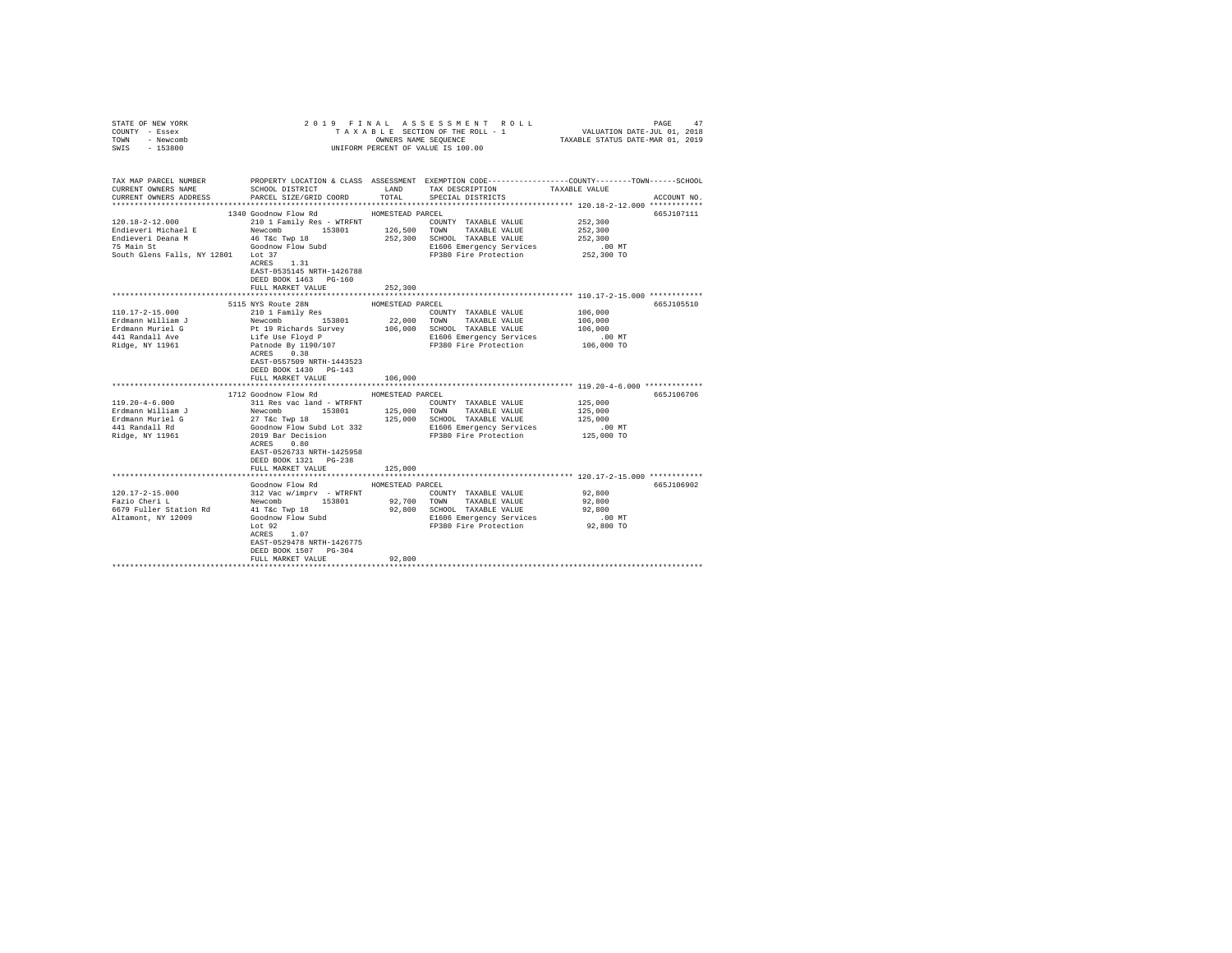| STATE OF NEW YORK<br>COUNTY - Essex<br>TOWN - Newcomb<br>SWIS - 153800 |                                                                                                                  |                  | OWNERS NAME SEQUENCE<br>UNIFORM PERCENT OF VALUE IS 100.00                                                                                                                                                                               | TAXABLE STATUS DATE-MAR 01, 2019 |             |
|------------------------------------------------------------------------|------------------------------------------------------------------------------------------------------------------|------------------|------------------------------------------------------------------------------------------------------------------------------------------------------------------------------------------------------------------------------------------|----------------------------------|-------------|
| TAX MAP PARCEL NUMBER<br>CURRENT OWNERS NAME<br>CURRENT OWNERS ADDRESS | SCHOOL DISTRICT<br>PARCEL SIZE/GRID COORD                                                                        | LAND<br>TOTAL    | PROPERTY LOCATION & CLASS ASSESSMENT EXEMPTION CODE----------------COUNTY-------TOWN------SCHOOL<br>TAX DESCRIPTION<br>SPECIAL DISTRICTS                                                                                                 | TAXABLE VALUE                    | ACCOUNT NO. |
|                                                                        |                                                                                                                  |                  |                                                                                                                                                                                                                                          |                                  |             |
|                                                                        | 6 Loon Point Ln                                                                                                  | HOMESTEAD PARCEL |                                                                                                                                                                                                                                          |                                  | 665J106903  |
| 120.17-2-16.000<br>Fazio Cheri L                                       | 260 Seasonal res - WTRFNT                                                                                        |                  | COUNTY TAXABLE VALUE                                                                                                                                                                                                                     | 187.000                          |             |
|                                                                        | Newcomb 153801 135,000 TOWN                                                                                      |                  | TAXABLE VALUE                                                                                                                                                                                                                            | 187,000                          |             |
| 6679 Fuller Station Rd<br>Altamont, NY 12009                           | 41 T&C Twp 18<br>Goodnow Flow Subd                                                                               |                  | 187,000 SCHOOL TAXABLE VALUE                                                                                                                                                                                                             | 187,000                          |             |
|                                                                        | Lot 91                                                                                                           |                  | E1606 Emergency Services<br>FP380 Fire Protection                                                                                                                                                                                        | 00 MT.<br>187,000 TO             |             |
|                                                                        | ACRES 1.15<br>EAST-0529592 NRTH-1426776<br>DEED BOOK 1507 PG-304<br>FULL MARKET VALUE                            | 187,000          |                                                                                                                                                                                                                                          |                                  |             |
|                                                                        |                                                                                                                  |                  |                                                                                                                                                                                                                                          |                                  |             |
|                                                                        | Goodnow Flow Rd                                                                                                  | HOMESTEAD PARCEL |                                                                                                                                                                                                                                          |                                  | 665J104808  |
|                                                                        |                                                                                                                  |                  | COUNTY TAXABLE VALUE                                                                                                                                                                                                                     | 110,900                          |             |
|                                                                        |                                                                                                                  |                  |                                                                                                                                                                                                                                          | 110,900                          |             |
|                                                                        |                                                                                                                  |                  | 110,900 SCHOOL TAXABLE VALUE 110,900                                                                                                                                                                                                     |                                  |             |
|                                                                        |                                                                                                                  |                  | E1606 Emergency Services                                                                                                                                                                                                                 | .00 MT                           |             |
|                                                                        | Lot 90 $1.78$ AC<br>ACRES 1.40<br>EAST-0529719 NRTH-1426759<br>DEED BOOK 1507 PG-304<br>FULL MARKET VALUE        | 110,900          | FP380 Fire Protection 110,900 TO                                                                                                                                                                                                         |                                  |             |
|                                                                        |                                                                                                                  |                  |                                                                                                                                                                                                                                          |                                  |             |
|                                                                        | 114 Marcy Ln                                                                                                     | HOMESTEAD PARCEL |                                                                                                                                                                                                                                          |                                  | 665J100904  |
| 110.17-2-28.002                                                        | 210 1 Family Res<br>Newcombi<br>Pt 19 Richards Survey<br>Also 697/229<br>ACRES 6.90<br>EAST-0556668 NRTH-1442856 |                  | COUNTY TAXABLE VALUE                                                                                                                                                                                                                     | 136,000                          |             |
| Fazio Dawna                                                            |                                                                                                                  |                  | 36,900 TOWN TAXABLE VALUE<br>136,000 SCHOOL TAXABLE VALUE                                                                                                                                                                                | 136,000<br>136,000               |             |
| Chapman Jay<br>c/o Fred Chapman                                        |                                                                                                                  |                  |                                                                                                                                                                                                                                          |                                  |             |
| C/O Freu Chapman<br>7541 135th Ave SE                                  |                                                                                                                  |                  |                                                                                                                                                                                                                                          |                                  |             |
| Newcastle, WA 98059                                                    |                                                                                                                  |                  | SD380 Sewer District                                                                                                                                                                                                                     |                                  |             |
|                                                                        | DEED BOOK 1721 PG-96                                                                                             |                  | WD380 Water District 136,000 TO M                                                                                                                                                                                                        |                                  |             |
|                                                                        | FULL MARKET VALUE                                                                                                | 136,000          |                                                                                                                                                                                                                                          |                                  |             |
|                                                                        |                                                                                                                  |                  |                                                                                                                                                                                                                                          |                                  |             |
|                                                                        | 1876 Goodnow Flow Rd                                                                                             | HOMESTEAD PARCEL |                                                                                                                                                                                                                                          |                                  | 665J178001  |
| $119.20 - 3 - 13.000$                                                  |                                                                                                                  |                  |                                                                                                                                                                                                                                          | 287,100                          |             |
| Fedo Richard Jr<br>203 Ashmead Cmn                                     |                                                                                                                  |                  |                                                                                                                                                                                                                                          | 287,100                          |             |
| Enfield, CT 06082                                                      |                                                                                                                  |                  |                                                                                                                                                                                                                                          | 287,100                          |             |
|                                                                        |                                                                                                                  |                  | FP380 Fire Protection 287,100 TO                                                                                                                                                                                                         | $.00$ MT                         |             |
|                                                                        | EAST-0524530 NRTH-1426587<br>DEED BOOK 851<br>$PG-337$                                                           |                  | 210 1 Family Res - WTRFNT<br>Newcomb 153801 139,500 TOWNTY TAXABLE VALUE<br>Newcomb 153801 139,500 TOWN TAXABLE VALUE<br>Lot 27 T&C Twp 18 287,100 SCHOOL TAXABLE VALUE<br>COOMON Flow Subd E1606 Emergency Services<br>Lot 3481.1.10 FP |                                  |             |
|                                                                        | FULL MARKET VALUE                                                                                                | 287,100          |                                                                                                                                                                                                                                          |                                  |             |
|                                                                        |                                                                                                                  |                  |                                                                                                                                                                                                                                          |                                  |             |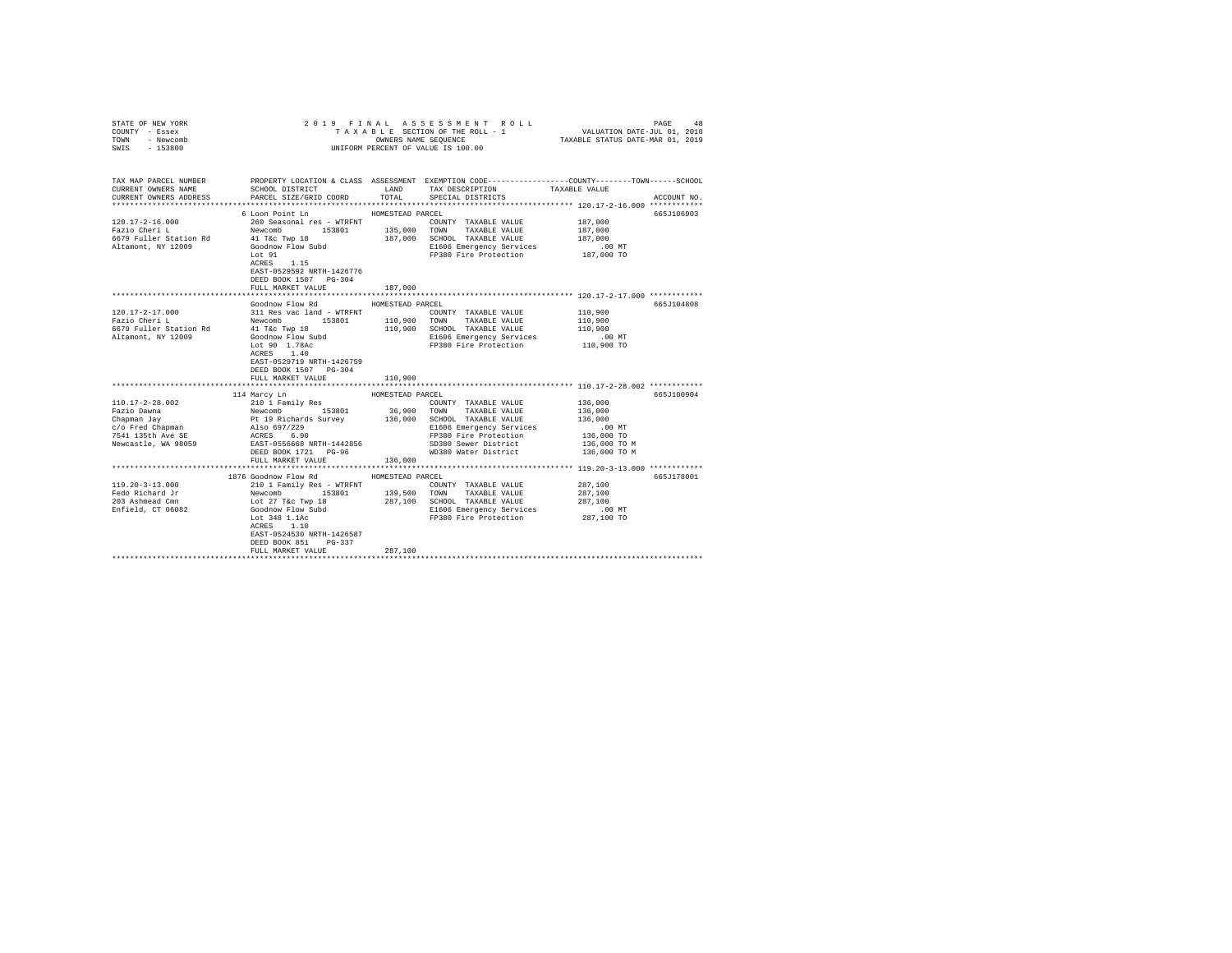| STATE OF NEW YORK<br>COUNTY - Essex<br>TOWN - Newcomb<br>$-153800$<br>SWIS                                                                   | 2019 FINAL<br>OWNERS NAME SEQUENCE<br>UNIFORM PERCENT OF VALUE IS 100.00                                                                                                                     |                      |                                                                                                                                                                                                                                               |                    |               |
|----------------------------------------------------------------------------------------------------------------------------------------------|----------------------------------------------------------------------------------------------------------------------------------------------------------------------------------------------|----------------------|-----------------------------------------------------------------------------------------------------------------------------------------------------------------------------------------------------------------------------------------------|--------------------|---------------|
| TAX MAP PARCEL NUMBER PROPERTY LOCATION & CLASS ASSESSMENT EXEMPTION CODE---------------COUNTY-------TOWN------SCHOOL<br>CURRENT OWNERS NAME | SCHOOL DISTRICT LAND                                                                                                                                                                         |                      | TAX DESCRIPTION                                                                                                                                                                                                                               | TAXABLE VALUE      |               |
| CURRENT OWNERS ADDRESS                                                                                                                       | PARCEL SIZE/GRID COORD                                                                                                                                                                       | TOTAL                | SPECIAL DISTRICTS                                                                                                                                                                                                                             |                    | ACCOUNT NO.   |
|                                                                                                                                              |                                                                                                                                                                                              |                      |                                                                                                                                                                                                                                               |                    |               |
|                                                                                                                                              | 35 NYS Route 28N                                                                                                                                                                             | NON-HOMESTEAD PARCEL |                                                                                                                                                                                                                                               | 33,400             | 665J101610    |
| $109. - 3 - 2.000$                                                                                                                           |                                                                                                                                                                                              | 33,400               | COUNTY TAXABLE VALUE<br>TOWN TAXABLE VALUE                                                                                                                                                                                                    | 33,400             |               |
| Fennessey Lana<br>34 Griffin Rd                                                                                                              |                                                                                                                                                                                              |                      | 33,400 SCHOOL TAXABLE VALUE                                                                                                                                                                                                                   | 33,400             |               |
| Newcomb, NY 12852                                                                                                                            |                                                                                                                                                                                              |                      |                                                                                                                                                                                                                                               | .00MT              |               |
|                                                                                                                                              | 35 NIS KOULE 26N<br>NUN-HUME:<br>322 Rural vac>10<br>Newcomb 153801<br>33,44<br>33.16chards<br>12.3ac<br>ACRES 12.30<br>EAST-0544836 NRTH-1445122<br>DEED BOOK 507 PG-1<br>FULL MARKET VALUE | 33,400               | E1606 Emergency Services<br>FP380 Fire Protection                                                                                                                                                                                             | 33,400 TO          |               |
|                                                                                                                                              |                                                                                                                                                                                              |                      |                                                                                                                                                                                                                                               |                    |               |
|                                                                                                                                              | 34 Griffin Rd                                                                                                                                                                                | HOMESTEAD PARCEL     |                                                                                                                                                                                                                                               |                    | 665J101607    |
| 109.15-3-20.000                                                                                                                              | 210 1 Family Res                                                                                                                                                                             |                      | <b>BAS STAR 41854</b>                                                                                                                                                                                                                         | $\sim$ 0           | $0 \t 30,000$ |
| Fennessey Lana                                                                                                                               |                                                                                                                                                                                              |                      |                                                                                                                                                                                                                                               | 81,400             |               |
| 34 Griffin Rd                                                                                                                                |                                                                                                                                                                                              |                      |                                                                                                                                                                                                                                               | 81,400             |               |
| Newcomb, NY 12852                                                                                                                            |                                                                                                                                                                                              |                      |                                                                                                                                                                                                                                               | 51,400<br>$.00$ MT |               |
|                                                                                                                                              |                                                                                                                                                                                              |                      | Expanding the 153801 32,500 COUNTY TAXABLE VALUE<br>4 Ords Pat 153801 81,400 TOWN TAXABLE VALUE<br>4 ACRES 2.50<br>EAST-0541870 NRTH-1444742 5CHOOL TAXABLE VALUE<br>EAST-0541870 NRTH-144742 2010 E1606 Emergency Services<br>DEED BOOK 1032 | 81,400 TO          |               |
|                                                                                                                                              | FULL MARKET VALUE                                                                                                                                                                            | 81,400               |                                                                                                                                                                                                                                               |                    |               |
|                                                                                                                                              |                                                                                                                                                                                              |                      |                                                                                                                                                                                                                                               |                    |               |
|                                                                                                                                              | NYS Route 28N                                                                                                                                                                                | NON-HOMESTEAD PARCEL |                                                                                                                                                                                                                                               |                    | 665J101609    |
| $109.15 - 1 - 15.000$                                                                                                                        |                                                                                                                                                                                              |                      |                                                                                                                                                                                                                                               | 11,300<br>11,300   |               |
| Fennessy Lana<br>$34$ Griffin Rd                                                                                                             |                                                                                                                                                                                              |                      |                                                                                                                                                                                                                                               | 11,300             |               |
| Newcomb, NY 12852                                                                                                                            |                                                                                                                                                                                              |                      | AND NON-HOREST COUNTY TAXABLE VALUE<br>Newcomb 153801 11,300 TOWN TAXABLE VALUE<br>3 Ords Patent 11,300 SCHOOL TAXABLE VALUE<br>ACRES 0.20 11,300 SCHOOL TAXABLE VALUE<br>ACRES 0.20                                                          | $.00$ MT           |               |
|                                                                                                                                              | EAST-0542042 NRTH-1446632                                                                                                                                                                    |                      | FP380 Fire Protection                                                                                                                                                                                                                         | 11,300 TO          |               |
|                                                                                                                                              | DEED BOOK 838 PG-105                                                                                                                                                                         |                      |                                                                                                                                                                                                                                               |                    |               |
|                                                                                                                                              | FULL MARKET VALUE                                                                                                                                                                            | 11,300               |                                                                                                                                                                                                                                               |                    |               |
|                                                                                                                                              |                                                                                                                                                                                              |                      |                                                                                                                                                                                                                                               |                    |               |
| $109.15 - 2 - 3.000$                                                                                                                         |                                                                                                                                                                                              | NON-HOMESTEAD PARCEL | COUNTY TAXABLE VALUE                                                                                                                                                                                                                          | 25,000             | 665J101608    |
| Fennessy Lana                                                                                                                                |                                                                                                                                                                                              |                      | 25,000 TOWN TAXABLE VALUE                                                                                                                                                                                                                     | 25,000             |               |
| 34 Griffin Rd                                                                                                                                |                                                                                                                                                                                              |                      | 25,000 SCHOOL TAXABLE VALUE                                                                                                                                                                                                                   | 25,000             |               |
| Newcomb, NY 12852                                                                                                                            | $\begin{tabular}{llllll} \texttt{NYS} \texttt{ Route 28N} \\ 311 \texttt{Res vac land} \\ \texttt{Newton} & 153801 & 25,000 \\ 3 \texttt{Ords Patent} & 25,000 \\ \end{tabular}$             |                      | E1606 Emergency Services<br>FP380 Fire Protection                                                                                                                                                                                             | $.00$ MT           |               |
|                                                                                                                                              | ACRES 2.00                                                                                                                                                                                   |                      |                                                                                                                                                                                                                                               | 25,000 TO          |               |
|                                                                                                                                              | EAST-0541064 NRTH-1446796<br>DEED BOOK 838 PG-105                                                                                                                                            |                      |                                                                                                                                                                                                                                               |                    |               |
|                                                                                                                                              | FULL MARKET VALUE                                                                                                                                                                            | 25,000               |                                                                                                                                                                                                                                               |                    |               |
|                                                                                                                                              | NYS Route 28N                                                                                                                                                                                | NON-HOMESTEAD PARCEL |                                                                                                                                                                                                                                               |                    | 665J100202    |
|                                                                                                                                              | 322 Rural vac>10                                                                                                                                                                             |                      | COUNTY TAXABLE VALUE                                                                                                                                                                                                                          | 32,900             |               |
| 109.-3-4.000<br>Fennessy Lana A<br>34 Griffin Rd                                                                                             |                                                                                                                                                                                              |                      |                                                                                                                                                                                                                                               |                    |               |
|                                                                                                                                              |                                                                                                                                                                                              |                      |                                                                                                                                                                                                                                               |                    |               |
| Newcomb, NY 12852                                                                                                                            |                                                                                                                                                                                              |                      |                                                                                                                                                                                                                                               |                    |               |
|                                                                                                                                              | DEED BOOK 906 PG-287                                                                                                                                                                         |                      |                                                                                                                                                                                                                                               |                    |               |
|                                                                                                                                              | FULL MARKET VALUE                                                                                                                                                                            | 32,900               |                                                                                                                                                                                                                                               |                    |               |
|                                                                                                                                              |                                                                                                                                                                                              |                      |                                                                                                                                                                                                                                               |                    |               |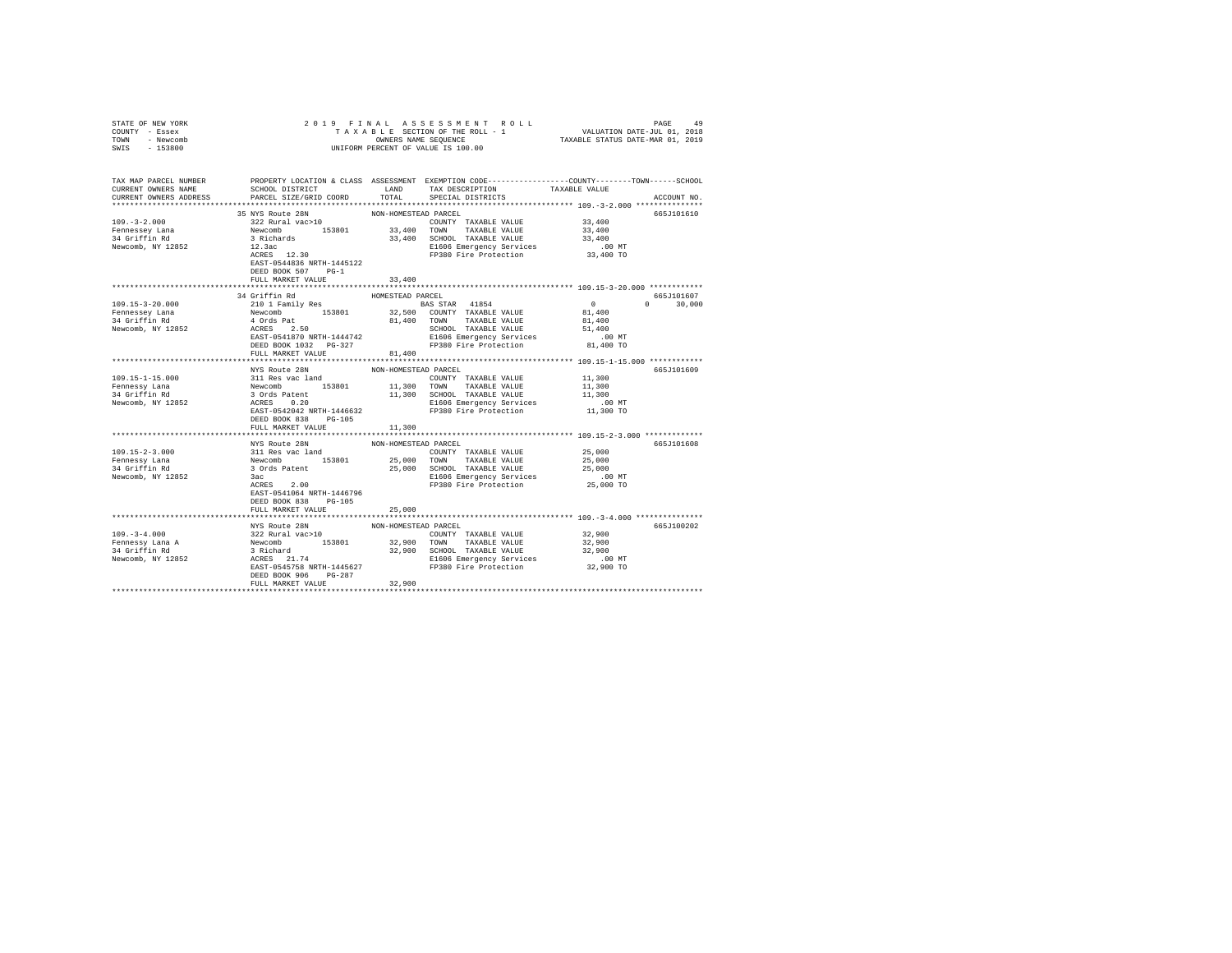| STATE OF NEW YORK<br>COUNTY - Essex<br>TOWN<br>- Newcomb<br>$-153800$<br>SWIS                                                                                                                                                                            |                                                                                                                                                                                                                 |                             | 2019 FINAL ASSESSMENT ROLL<br>TAXABLE SECTION OF THE ROLL - 1<br>OWNERS NAME SEQUENCE<br>UNIFORM PERCENT OF VALUE IS 100.00             | VALUATION DATE-JUL 01, 2018<br>TAXABLE STATUS DATE-MAR 01, 2019    | PAGE<br>50             |
|----------------------------------------------------------------------------------------------------------------------------------------------------------------------------------------------------------------------------------------------------------|-----------------------------------------------------------------------------------------------------------------------------------------------------------------------------------------------------------------|-----------------------------|-----------------------------------------------------------------------------------------------------------------------------------------|--------------------------------------------------------------------|------------------------|
| TAX MAP PARCEL NUMBER<br>CURRENT OWNERS NAME<br>CURRENT OWNERS ADDRESS                                                                                                                                                                                   | SCHOOL DISTRICT LAND<br>PARCEL SIZE/GRID COORD TOTAL                                                                                                                                                            |                             | PROPERTY LOCATION & CLASS ASSESSMENT EXEMPTION CODE---------------COUNTY-------TOWN------SCHOOL<br>TAX DESCRIPTION<br>SPECIAL DISTRICTS | TAXABLE VALUE                                                      | ACCOUNT NO.            |
| $109.15 - 4 - 6.200$<br>Fennessy Lana A<br>34 Griffin Rd<br>Newcomb, NY 12852                                                                                                                                                                            | Pine Tree Rd<br>$314$ Rural vac< $10$<br>314 Rudal Vaction<br>Newcomb 153801<br>4 Richards Patent<br>ACRES 0.30<br>EAST-0544274 NRTH-1445978<br>DEED BOOK 906 PG-287<br>FULL MARKET VALUE                       | NON-HOMESTEAD PARCEL<br>300 | COUNTY TAXABLE VALUE<br>300 TOWN TAXABLE VALUE<br>300 SCHOOL TAXABLE VALUE<br>E1606 Emergency Services<br>FP380 Fire Protection         | 300<br>300<br>300<br>$.00$ MT<br>300 TO                            | 665J179004             |
| 120.17-2-47.000<br>Fenster-Fibiger Trust<br>New Smyrna Beach, FL 32169 Lot 56                                                                                                                                                                            | 1416 Goodnow Flow Rd<br>210 1 Family Res - WTRFNT<br>Newcomb 153801 131,400 TOWN TAXABLE VALUE<br>1.70<br>ACRES<br>EAST-0533278 NRTH-1427127<br>DEED BOOK 1849 PG-203<br>FULL MARKET VALUE                      | HOMESTEAD PARCEL<br>329,800 | COUNTY TAXABLE VALUE<br>329,800 SCHOOL TAXABLE VALUE<br>E1606 Emergency Services<br>FP380 Fire Protection                               | 329,800<br>329,800<br>329,800<br>.00 MT<br>329,800 TO              | 665J101601             |
| $120.17 - 2 - 24.053$<br>Fenton James T<br>Levandowski Diane M<br>28 Highland Dr<br>East Greenbush, NY 12061 Lot 50                                                                                                                                      | 1394 Goodnow Flow Rd<br>260 Seasonal res - WTRFNT<br>153801 126,300<br>Newcomb<br>42 T&C Twp 18<br>Goodnow Flow Subd<br>1.03<br>ACRES<br>EAST-0533854 NRTH-1427011<br>DEED BOOK 1215 PG-73<br>FULL MARKET VALUE | HOMESTEAD PARCEL<br>175,900 | COUNTY TAXABLE VALUE<br>TOWN TAXABLE VALUE<br>175,900 SCHOOL TAXABLE VALUE<br>E1606 Emergency Services<br>FP380 Fire Protection         | 175,900<br>175,900<br>175,900<br>$.00$ MT<br>175,900 TO            | 665J107002             |
| ${\small 110.13-9-8.000 \atop \textbf{Pifield John P} \hspace{1.5cm} \textbf{210.1 Family Res} \hspace{1.5cm} \textbf{153801} }$<br>c/o Norman & Violet Fifield Lot 19 Richards Survey 141,300 TOWN TAXABLE VALUE<br>44 Campsite Rd<br>Newcomb, NY 12852 | 44 Campsite Rd<br>153801<br>1717/185 Life estate to<br>Norman & Violet Fifield<br>0.50<br>ACRES<br>EAST-0555538 NRTH-1445755<br>DEED BOOK 1717 PG-185<br>FULL MARKET VALUE                                      | HOMESTEAD PARCEL<br>141,300 | ENH STAR 41834<br>25,000 COUNTY TAXABLE VALUE<br>SCHOOL TAXABLE VALUE<br>E1606 Emergency Services<br>FP380 Fire Protection              | $\sim$ 0<br>141,300<br>141,300<br>72,600<br>$.00$ MT<br>141,300 TO | 665J107206<br>0 68,700 |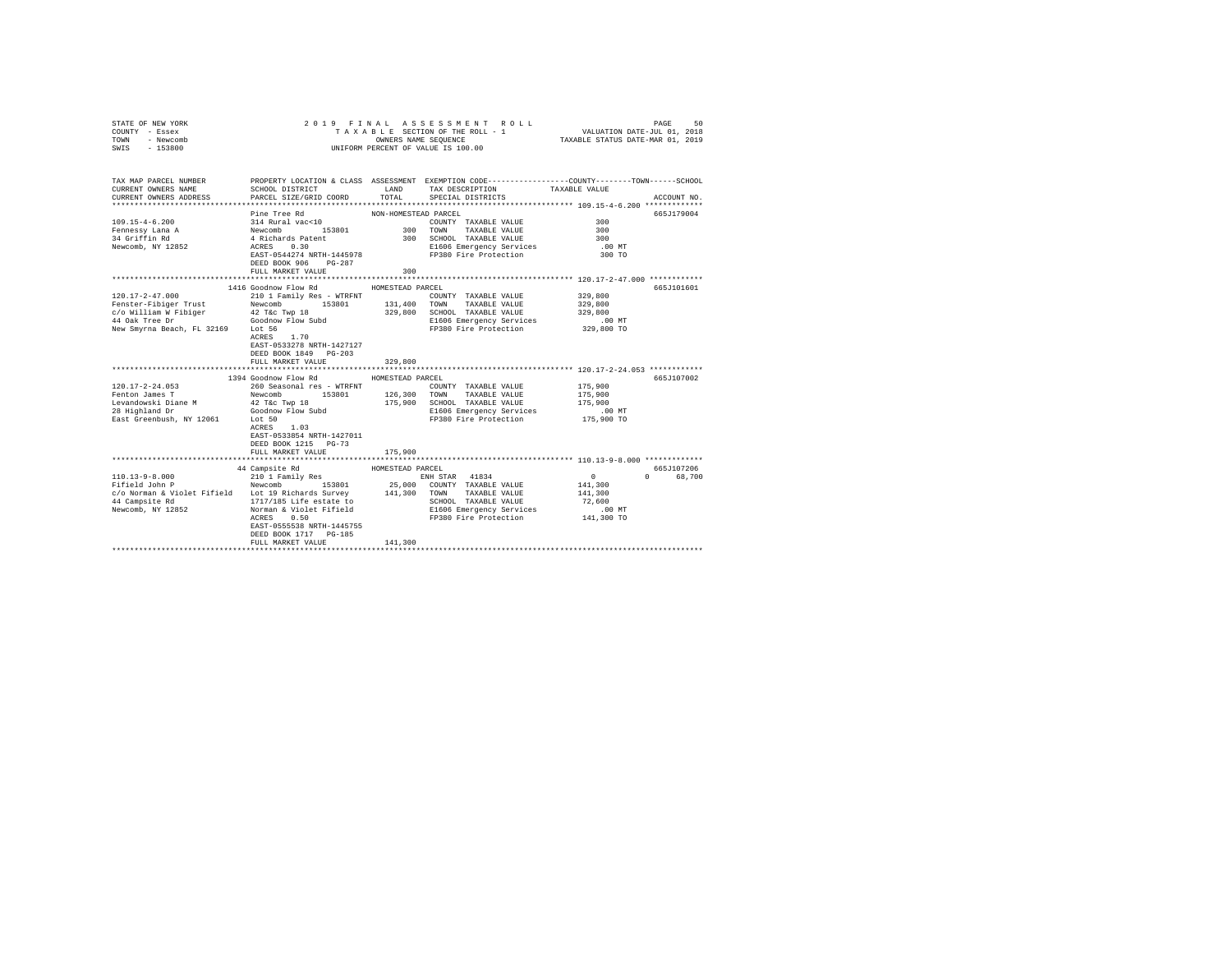| STATE OF NEW YORK<br>COUNTY - Essex<br>TOWN - Newcomb<br>SWIS - 153800                                                                                                                                                                                                                                                                                                                                                                                                                     | 2019 FINAL<br>OWNERS NAME SEQUENCE<br>UNIFORM PERCENT OF VALUE IS 100.00 | 9 19 FINAL ASSESSMENT ROLL<br>TAXABLE SECTION OF THE ROLL - 1 VALUATION DATE-JUL 01, 2018<br>TAXABLE STATUS DATE-NAR 01, 2019 |                                                                                                                                                                                                                                                                                                                                                                                                                                                |                                                                                                            |                             |
|--------------------------------------------------------------------------------------------------------------------------------------------------------------------------------------------------------------------------------------------------------------------------------------------------------------------------------------------------------------------------------------------------------------------------------------------------------------------------------------------|--------------------------------------------------------------------------|-------------------------------------------------------------------------------------------------------------------------------|------------------------------------------------------------------------------------------------------------------------------------------------------------------------------------------------------------------------------------------------------------------------------------------------------------------------------------------------------------------------------------------------------------------------------------------------|------------------------------------------------------------------------------------------------------------|-----------------------------|
| TAX MAP PARCEL NUMBER PROPERTY LOCATION & CLASS ASSESSMENT EXEMPTION CODE--------------COUNTY-------TOWN-----SCHOOL<br>CURRENT OWNERS NAME<br>CURRENT OWNERS ADDRESS                                                                                                                                                                                                                                                                                                                       | SCHOOL DISTRICT LAND<br>PARCEL SIZE/GRID COORD TOTAL                     |                                                                                                                               | TAX DESCRIPTION TAXABLE VALUE<br>SPECIAL DISTRICTS                                                                                                                                                                                                                                                                                                                                                                                             |                                                                                                            | ACCOUNT NO.                 |
| $109.16 - 5 - 2.000$<br>Fifield Norman J<br>5629 NYS Route 28N<br>Newcomb, NY 12852                                                                                                                                                                                                                                                                                                                                                                                                        | FULL MARKET VALUE                                                        | 117,500                                                                                                                       | ${\tt 5629 NYS \texttt{F}C} \underbrace{\tt 5629 NTS \texttt{ F}C} \underbrace{\tt 5629 NTS \texttt{ F}C} \underbrace{\tt 5629 NTS \texttt{ F}C} \underbrace{\tt 5629 NTS \texttt{ F}C} \underbrace{\tt 5629 NTS \texttt{ F}C} \underbrace{\tt 5629 NTS \texttt{ F}C} \underbrace{\tt 5629 NTS \texttt{ F}C} \underbrace{\tt 5620 NTS \texttt{ F}C} \underbrace{\tt 5620 NTS \texttt{ F}C} \underbrace{\tt 5620 NTS \texttt{ F}C} \underbrace$ |                                                                                                            | 665J105808                  |
| 109.16-2-15.100<br>Fifield Scott<br>Fifield Brandi<br>5532 NYS Route 28N<br>1-<br>5532 NYS Route 201.<br>Newcomb, NY 12852                                                                                                                                                                                                                                                                                                                                                                 | 5532 NYS Route 28N<br>DEED BOOK 1941    PG-261                           |                                                                                                                               | COUNTY TAXABLE VALUE 111,900                                                                                                                                                                                                                                                                                                                                                                                                                   | 111,900<br>111,900<br>.00 MT<br>111,900 TO                                                                 | 665J105802                  |
| $\begin{tabular}{l c c c c c} \hline 110.13-9-12.000 & 26 Schraver May & HOMESTRAD PARCH & TAXABLE VALUE & 80,700 \\ \hline 210.13-9-12.000 & 210 I family Res & 1000000 & 0.000000 \\ \hline 26 Schraver may & 19 Richardson & 153801 & 20,300 TOMN & TAXABLE VALUE & 80,700 \\ \hline 26 Schraver Way & 19 Richards Survey & 80,700 SCH OOL TAXABLE VALUE & 80,700 \\ \hline 27.00000 & 26 Schr$<br>PRIOR OWNER ON 3/01/2019<br>DEED BOOK 1948 PG-24<br>Fifield Warren FULL MARKET VALUE | FULL MARKET VALUE                                                        | 111,900<br>80,700                                                                                                             |                                                                                                                                                                                                                                                                                                                                                                                                                                                |                                                                                                            | 665J100601                  |
| $\begin{tabular}{l c c c c c} \hline 109.15-3-16.002 & 23\, \, \text{Grl} \, \text{1D} & 1\, \text{Pmi1p} \, \, \text{Re}} & \text{HOMESTKAL} & \text{MAKCLL} & \text{MASE} \, \text{YALUE} \\ \hline \text{Finch} & \text{Dene W} & \text{Newcomb} & 153801 & 29,100\, \, \text{COMNTY} & \text{TAXABLE VALUE} \\ \text{Finch} & \text{Soph} & \text{Newcomb} & 134,000\, \, \text{TOMNT} & \text$                                                                                        | 23 Griffin Rd<br>FULL MARKET VALUE                                       | HOMESTEAD PARCEL<br>134,000                                                                                                   |                                                                                                                                                                                                                                                                                                                                                                                                                                                | $\sim$ 0<br>$\begin{smallmatrix}&&0\\&&134\end{smallmatrix}$<br>134,000<br>104,000<br>.00 MT<br>134,000 TO | 665J101113<br>$0 \t 30.000$ |
|                                                                                                                                                                                                                                                                                                                                                                                                                                                                                            | DEED BOOK 1873 PG-215<br>FULL MARKET VALUE                               | 286,000                                                                                                                       |                                                                                                                                                                                                                                                                                                                                                                                                                                                |                                                                                                            | 665J106515                  |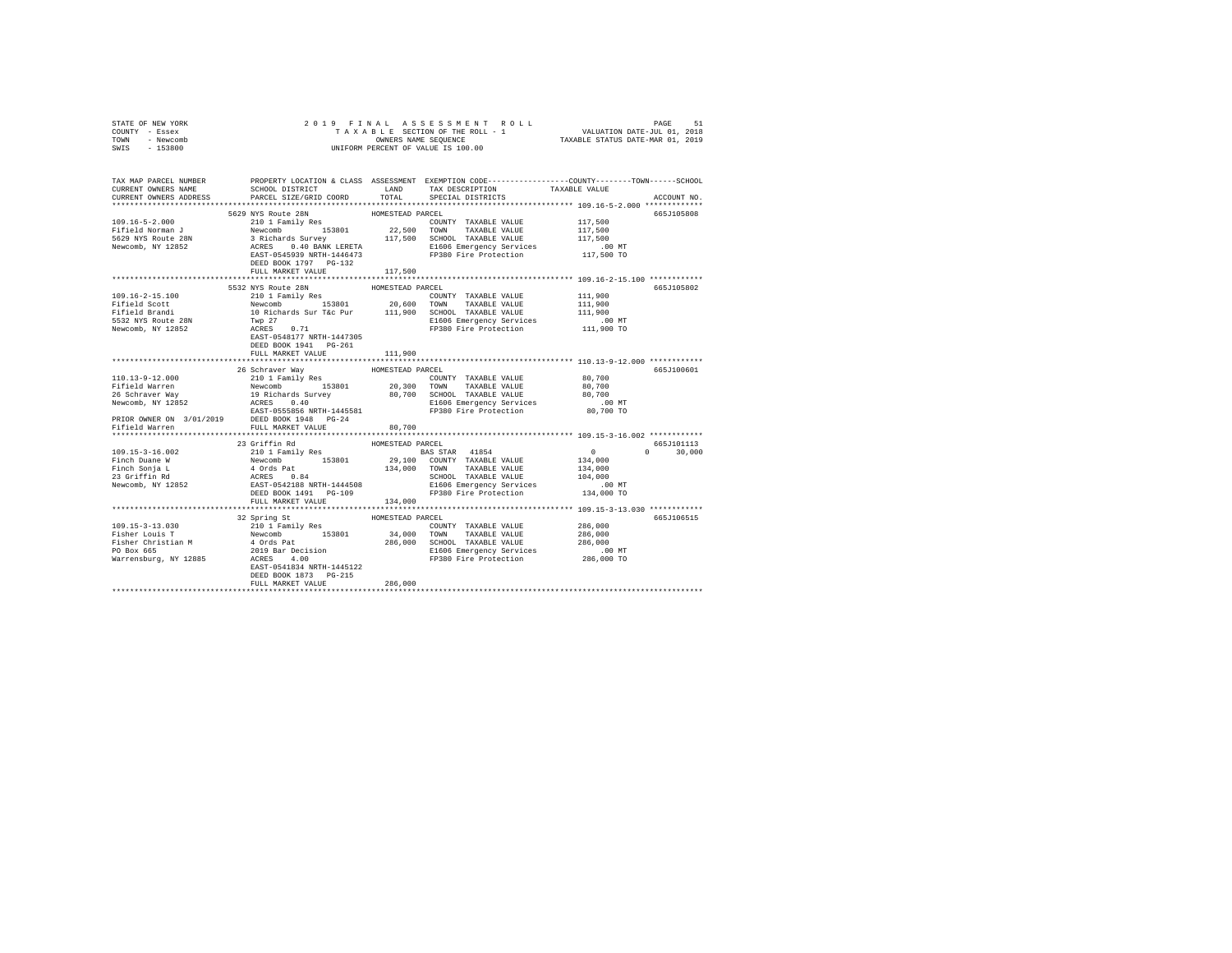| STATE OF NEW YORK<br>COUNTY - Essex<br>TOWN<br>- Newcomb<br>SWIS - 153800                                                                    | 2019 FINAL                                                                                                                                                              |                  | ASSESSMENT ROLL<br>TAXABLE SECTION OF THE ROLL - 1<br>OWNERS NAME SEQUENCE<br>UNIFORM PERCENT OF VALUE IS 100.00 | VALUATION DATE-JUL 01, 2018<br>TAXABLE STATUS DATE-MAR 01, 2019 | PAGE<br>52             |
|----------------------------------------------------------------------------------------------------------------------------------------------|-------------------------------------------------------------------------------------------------------------------------------------------------------------------------|------------------|------------------------------------------------------------------------------------------------------------------|-----------------------------------------------------------------|------------------------|
| TAX MAP PARCEL NUMBER PROPERTY LOCATION & CLASS ASSESSMENT EXEMPTION CODE---------------COUNTY-------TOWN------SCHOOL<br>CURRENT OWNERS NAME | SCHOOL DISTRICT                                                                                                                                                         | LAND             | TAX DESCRIPTION                                                                                                  | TAXABLE VALUE                                                   |                        |
| CURRENT OWNERS ADDRESS                                                                                                                       | PARCEL SIZE/GRID COORD                                                                                                                                                  | TOTAL            | SPECIAL DISTRICTS                                                                                                |                                                                 | ACCOUNT NO.            |
|                                                                                                                                              |                                                                                                                                                                         |                  |                                                                                                                  |                                                                 |                        |
|                                                                                                                                              | 31 Pine Tree Rd                                                                                                                                                         | HOMESTEAD PARCEL |                                                                                                                  |                                                                 | 665J103604             |
| $109.15 - 4 - 3.000$                                                                                                                         | 210 1 Family Res                                                                                                                                                        |                  | BAS STAR 41854                                                                                                   | $\sim$ 0                                                        | $\mathbf{a}$<br>30,000 |
| Fissette Irene A                                                                                                                             |                                                                                                                                                                         |                  |                                                                                                                  | 42,400                                                          |                        |
| Yandon Renna Michel                                                                                                                          | Newcomb 153801 32,400 COUNTY TAXABLE VALUE<br>4 Ord Pat 42,400 TOWN TAXABLE VALUE<br>ACHOSL 2.40 SCHOOL TAXABLE VALUE<br>EXEST-0543445 NRTH-1445781 SHOOL TAXABLE VALUE |                  |                                                                                                                  | 42,400                                                          |                        |
| 35 Pine Tree Rd                                                                                                                              |                                                                                                                                                                         |                  | SCHOOL TAXABLE VALUE                                                                                             | 12,400<br>$.00$ MT                                              |                        |
| Newcomb, NY 12852                                                                                                                            | DEED BOOK 1896 PG-181                                                                                                                                                   |                  | E1606 Emergency Services<br>FP380 Fire Protection 42,400 TO                                                      |                                                                 |                        |
|                                                                                                                                              | FULL MARKET VALUE                                                                                                                                                       | 42,400           |                                                                                                                  |                                                                 |                        |
|                                                                                                                                              |                                                                                                                                                                         |                  |                                                                                                                  |                                                                 |                        |
|                                                                                                                                              | 1846 Goodnow Flow Rd                                                                                                                                                    | HOMESTEAD PARCEL |                                                                                                                  |                                                                 | 665J193001             |
| $119.20 - 3 - 8.200$                                                                                                                         | 210 1 Family Res - WTRFNT                                                                                                                                               |                  | COUNTY TAXABLE VALUE                                                                                             | 327,200                                                         |                        |
| Fitzgerald John                                                                                                                              | 153801<br>Newcomb                                                                                                                                                       |                  | 153,500 TOWN TAXABLE VALUE                                                                                       | 327,200                                                         |                        |
| Fitzgerald Paula                                                                                                                             | 27 T&c Twp 18                                                                                                                                                           |                  | 327,200 SCHOOL TAXABLE VALUE                                                                                     | 327,200                                                         |                        |
| PO Box 475                                                                                                                                   | Goodnow Flow Subd                                                                                                                                                       |                  | E1606 Emergency Services                                                                                         | .00MT                                                           |                        |
| Lake Luzerne, NY 12846                                                                                                                       | Lot 339<br>ACRES 1.30<br>EAST-0525380 NRTH-1426049<br>DEED BOOK 1018 PG-234                                                                                             |                  | FP380 Fire Protection                                                                                            | 327,200 TO                                                      |                        |
|                                                                                                                                              | FULL MARKET VALUE                                                                                                                                                       | 327,200          |                                                                                                                  |                                                                 |                        |
|                                                                                                                                              |                                                                                                                                                                         |                  |                                                                                                                  |                                                                 |                        |
|                                                                                                                                              | 1360 Goodnow Flow Rd MOMESTEAD PARCEL                                                                                                                                   |                  |                                                                                                                  |                                                                 | 665J103503             |
| 120.18-2-7.000                                                                                                                               | 210 1 Family Res - WTRFNT                                                                                                                                               |                  | COUNTY TAXABLE VALUE                                                                                             | 227,800                                                         |                        |
| Flynn Family Trust James S                                                                                                                   | Newcomb<br>153801                                                                                                                                                       |                  |                                                                                                                  | 227,800                                                         |                        |
| 222 Burt Rd                                                                                                                                  | 46 & 47 T&c Twp 18                                                                                                                                                      |                  | 126,300 TOWN TAXABLE VALUE<br>227,800 SCHOOL TAXABLE VALUE                                                       | 227,800                                                         |                        |
| Fort Edward, NY 12828                                                                                                                        | Goodnow Flow Subd                                                                                                                                                       |                  | E1606 Emergency Services                                                                                         | $.00$ MT                                                        |                        |
|                                                                                                                                              | Lot 42<br>1.05<br>ACRES<br>EAST-0534645 NRTH-1426840<br>DEED BOOK 1655 PG-121<br>FULL MARKET VALUE                                                                      | 227,800          | FP380 Fire Protection                                                                                            | 227,800 TO                                                      |                        |
|                                                                                                                                              |                                                                                                                                                                         | *************    | ****************************** 110.17-2-31.000 ************                                                      |                                                                 |                        |
|                                                                                                                                              | 128 Marcy Ln                                                                                                                                                            | HOMESTEAD PARCEL |                                                                                                                  |                                                                 | 665J104811             |
| $110.17 - 2 - 31.000$                                                                                                                        | 210 1 Family Res                                                                                                                                                        |                  | COUNTY TAXABLE VALUE                                                                                             | 90,100                                                          |                        |
| Foster John K                                                                                                                                | Newcomb 153801                                                                                                                                                          |                  | 28,600 TOWN TAXABLE VALUE                                                                                        | 90,100                                                          |                        |
| roster John A<br>Martin Marcia E<br>100 Squashville Rd                                                                                       | Pt 19 Richards Survey                                                                                                                                                   |                  | 90.100 SCHOOL TAXABLE VALUE                                                                                      | 90,100                                                          |                        |
|                                                                                                                                              | ACRES 0.80                                                                                                                                                              |                  | E1606 Emergency Services                                                                                         | $.00$ MT                                                        |                        |
| Greenfield Center, NY 12833 EAST-0556996 NRTH-1442409                                                                                        |                                                                                                                                                                         |                  | FP380 Fire Protection                                                                                            | 90,100 TO                                                       |                        |
|                                                                                                                                              | DEED BOOK 1951 PG-51                                                                                                                                                    |                  | SD380 Sewer District                                                                                             | 90,100 TO M                                                     |                        |
| PRIOR OWNER ON 3/01/2019 FULL MARKET VALUE 90,100 WD380 Water District<br>Alexander Vincent Trust                                            |                                                                                                                                                                         |                  |                                                                                                                  | 90,100 TO M                                                     |                        |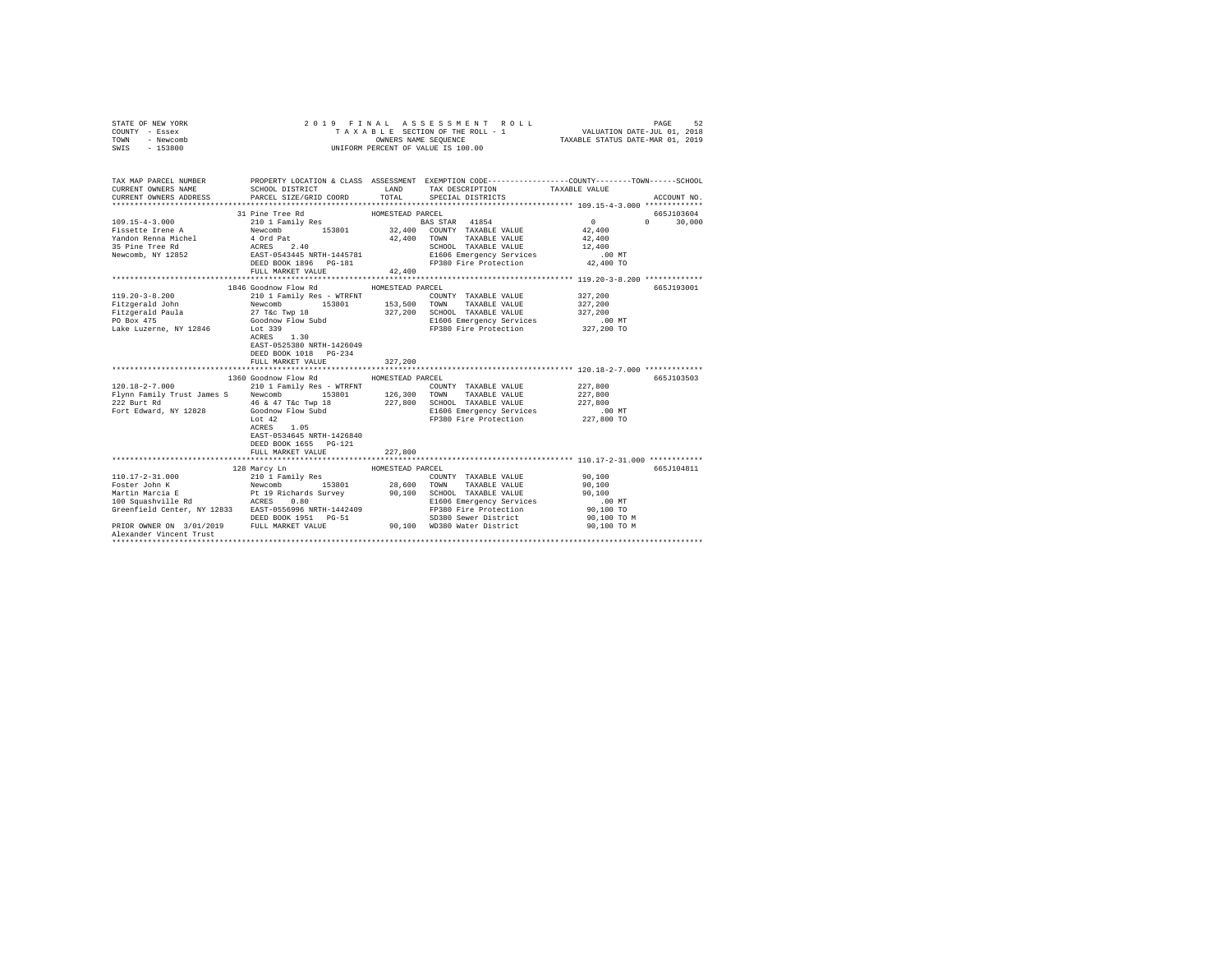| STATE OF NEW YORK                                                        |                                                                                                                                                                                                                                                                                                                                                                                                                      |                  |                                                                               |               |
|--------------------------------------------------------------------------|----------------------------------------------------------------------------------------------------------------------------------------------------------------------------------------------------------------------------------------------------------------------------------------------------------------------------------------------------------------------------------------------------------------------|------------------|-------------------------------------------------------------------------------|---------------|
| COUNTY - Essex                                                           |                                                                                                                                                                                                                                                                                                                                                                                                                      |                  |                                                                               |               |
| TOWN - Newcomb                                                           |                                                                                                                                                                                                                                                                                                                                                                                                                      |                  |                                                                               |               |
| SWIS - 153800                                                            |                                                                                                                                                                                                                                                                                                                                                                                                                      |                  |                                                                               |               |
|                                                                          |                                                                                                                                                                                                                                                                                                                                                                                                                      |                  |                                                                               |               |
|                                                                          |                                                                                                                                                                                                                                                                                                                                                                                                                      |                  |                                                                               |               |
|                                                                          | TAX MAP PARCEL NUMBER PROPERTY LOCATION & CLASS ASSESSMENT EXEMPTION CODE--------------COUNTY-------TOWN------SCHOOL                                                                                                                                                                                                                                                                                                 |                  |                                                                               |               |
| CURRENT OWNERS NAME                                                      |                                                                                                                                                                                                                                                                                                                                                                                                                      |                  | SCHOOL DISTRICT $\hfill$ LAND $\hfill$ TAX DESCRIPTION $\hfill$ TAXABLE VALUE |               |
| CURRENT OWNERS ADDRESS                                                   | PARCEL SIZE/GRID COORD                                                                                                                                                                                                                                                                                                                                                                                               |                  | TOTAL SPECIAL DISTRICTS                                                       | ACCOUNT NO.   |
|                                                                          |                                                                                                                                                                                                                                                                                                                                                                                                                      |                  |                                                                               |               |
|                                                                          | 1362 Goodnow Flow Rd MOMESTEAD PARCEL                                                                                                                                                                                                                                                                                                                                                                                |                  |                                                                               | 665J103502    |
| $120.18 - 2 - 6.000$                                                     |                                                                                                                                                                                                                                                                                                                                                                                                                      |                  |                                                                               |               |
|                                                                          |                                                                                                                                                                                                                                                                                                                                                                                                                      |                  |                                                                               |               |
|                                                                          |                                                                                                                                                                                                                                                                                                                                                                                                                      |                  |                                                                               |               |
|                                                                          |                                                                                                                                                                                                                                                                                                                                                                                                                      |                  |                                                                               |               |
| Foy Kimberly A<br>Flynn Pamela L<br>4 Nancys Way<br>Gansevoort, NY 12831 | NOTE THAN THE PRESS CONTRACT THE CONTRAINING PRESS (2010) ISSUE 169,100<br>Newcomb 153801 125,600 TOWN TAXABLE VALUE 169,100<br>16647 Tec Twp 18 169,100 SCHOOL TAXABLE VALUE 169,100<br>16647/Tec Twp 18 169,100 SCHOOL TAXABLE VAL                                                                                                                                                                                 |                  |                                                                               |               |
|                                                                          |                                                                                                                                                                                                                                                                                                                                                                                                                      |                  |                                                                               |               |
|                                                                          | EAST-0534542 NRTH-1426841                                                                                                                                                                                                                                                                                                                                                                                            |                  |                                                                               |               |
|                                                                          | DEED BOOK 1843 PG-264                                                                                                                                                                                                                                                                                                                                                                                                |                  |                                                                               |               |
|                                                                          | FULL MARKET VALUE                                                                                                                                                                                                                                                                                                                                                                                                    | 169,100          |                                                                               |               |
|                                                                          |                                                                                                                                                                                                                                                                                                                                                                                                                      |                  |                                                                               |               |
|                                                                          | 18 Spring St                                                                                                                                                                                                                                                                                                                                                                                                         | HOMESTEAD PARCEL |                                                                               | 665J104004    |
|                                                                          |                                                                                                                                                                                                                                                                                                                                                                                                                      |                  |                                                                               | $0 \t 30,000$ |
|                                                                          |                                                                                                                                                                                                                                                                                                                                                                                                                      |                  |                                                                               |               |
|                                                                          |                                                                                                                                                                                                                                                                                                                                                                                                                      |                  |                                                                               |               |
|                                                                          |                                                                                                                                                                                                                                                                                                                                                                                                                      |                  |                                                                               |               |
|                                                                          |                                                                                                                                                                                                                                                                                                                                                                                                                      |                  |                                                                               |               |
|                                                                          |                                                                                                                                                                                                                                                                                                                                                                                                                      |                  |                                                                               |               |
|                                                                          |                                                                                                                                                                                                                                                                                                                                                                                                                      |                  |                                                                               |               |
|                                                                          |                                                                                                                                                                                                                                                                                                                                                                                                                      |                  |                                                                               |               |
|                                                                          | 1204 Goodnow Flow Rd HOMESTEAD PARCEL                                                                                                                                                                                                                                                                                                                                                                                |                  |                                                                               |               |
|                                                                          | $\begin{tabular}{l c c c c c} \hline 120.18-2-42.000 & \textit{1404}\footnotesize{\footnotesize{101}~\text{Family}~\text{Res}} & \textit{HURENT} & \textit{COMINTY} & \textit{TXABLE VALUE} & 213,700 \\ \hline \textit{Freiman}~\textit{Randal}~\textit{L} & \textit{Newton} & \textit{153801} & 132,200 & \textit{TONN} & \textit{TXABLE VALUE} & 213,700 \\ \textit{C/O}~\textit{Steven}~\&\textit{Mry}~\textit{$ |                  |                                                                               | 665J104115    |
|                                                                          |                                                                                                                                                                                                                                                                                                                                                                                                                      |                  |                                                                               |               |
|                                                                          |                                                                                                                                                                                                                                                                                                                                                                                                                      |                  |                                                                               |               |
|                                                                          |                                                                                                                                                                                                                                                                                                                                                                                                                      |                  |                                                                               |               |
|                                                                          |                                                                                                                                                                                                                                                                                                                                                                                                                      |                  |                                                                               |               |
|                                                                          |                                                                                                                                                                                                                                                                                                                                                                                                                      |                  |                                                                               |               |
|                                                                          |                                                                                                                                                                                                                                                                                                                                                                                                                      |                  |                                                                               |               |
|                                                                          |                                                                                                                                                                                                                                                                                                                                                                                                                      |                  |                                                                               |               |
|                                                                          | DEED BOOK 1883 PG-275                                                                                                                                                                                                                                                                                                                                                                                                |                  |                                                                               |               |
|                                                                          | FULL MARKET VALUE                                                                                                                                                                                                                                                                                                                                                                                                    | 213,700          |                                                                               |               |
|                                                                          |                                                                                                                                                                                                                                                                                                                                                                                                                      |                  |                                                                               |               |
|                                                                          |                                                                                                                                                                                                                                                                                                                                                                                                                      |                  |                                                                               | 665J103507    |
|                                                                          |                                                                                                                                                                                                                                                                                                                                                                                                                      |                  |                                                                               |               |
|                                                                          |                                                                                                                                                                                                                                                                                                                                                                                                                      |                  |                                                                               |               |
|                                                                          |                                                                                                                                                                                                                                                                                                                                                                                                                      |                  |                                                                               |               |
|                                                                          |                                                                                                                                                                                                                                                                                                                                                                                                                      |                  |                                                                               |               |
|                                                                          |                                                                                                                                                                                                                                                                                                                                                                                                                      |                  |                                                                               |               |
|                                                                          | DEED BOOK 1109 PG-327                                                                                                                                                                                                                                                                                                                                                                                                |                  |                                                                               |               |
|                                                                          | FULL MARKET VALUE                                                                                                                                                                                                                                                                                                                                                                                                    | 106,400          |                                                                               |               |
|                                                                          |                                                                                                                                                                                                                                                                                                                                                                                                                      |                  |                                                                               |               |
|                                                                          |                                                                                                                                                                                                                                                                                                                                                                                                                      |                  |                                                                               | 665J177007    |
|                                                                          |                                                                                                                                                                                                                                                                                                                                                                                                                      |                  |                                                                               |               |
|                                                                          |                                                                                                                                                                                                                                                                                                                                                                                                                      |                  |                                                                               |               |
|                                                                          |                                                                                                                                                                                                                                                                                                                                                                                                                      |                  |                                                                               |               |
|                                                                          |                                                                                                                                                                                                                                                                                                                                                                                                                      |                  |                                                                               |               |
|                                                                          |                                                                                                                                                                                                                                                                                                                                                                                                                      |                  |                                                                               |               |
|                                                                          |                                                                                                                                                                                                                                                                                                                                                                                                                      |                  |                                                                               |               |
|                                                                          |                                                                                                                                                                                                                                                                                                                                                                                                                      |                  |                                                                               |               |
|                                                                          | $\begin{tabular}{l c c c c c} \hline 110.13-9-18.001 & 30 Bissell L loop & \multicolumn{2}{c}{\mbox{\small{10.13--9--18.001}} & 30 Bissell L loop & \multicolumn{2}{c}{\mbox{\small{10.13--9--18.001}} & 423 Snack bar & \multicolumn{2}{c}{\mbox{\small{10.13--9--18}} & 423 Snack bar & \multicolumn{2}{c}{\mbox{\small{10.13--9--18}} & 423 Snack bar & \multicolumn{2}{c}{\mbox{\small{11.500}} & $              |                  |                                                                               |               |
|                                                                          |                                                                                                                                                                                                                                                                                                                                                                                                                      |                  |                                                                               |               |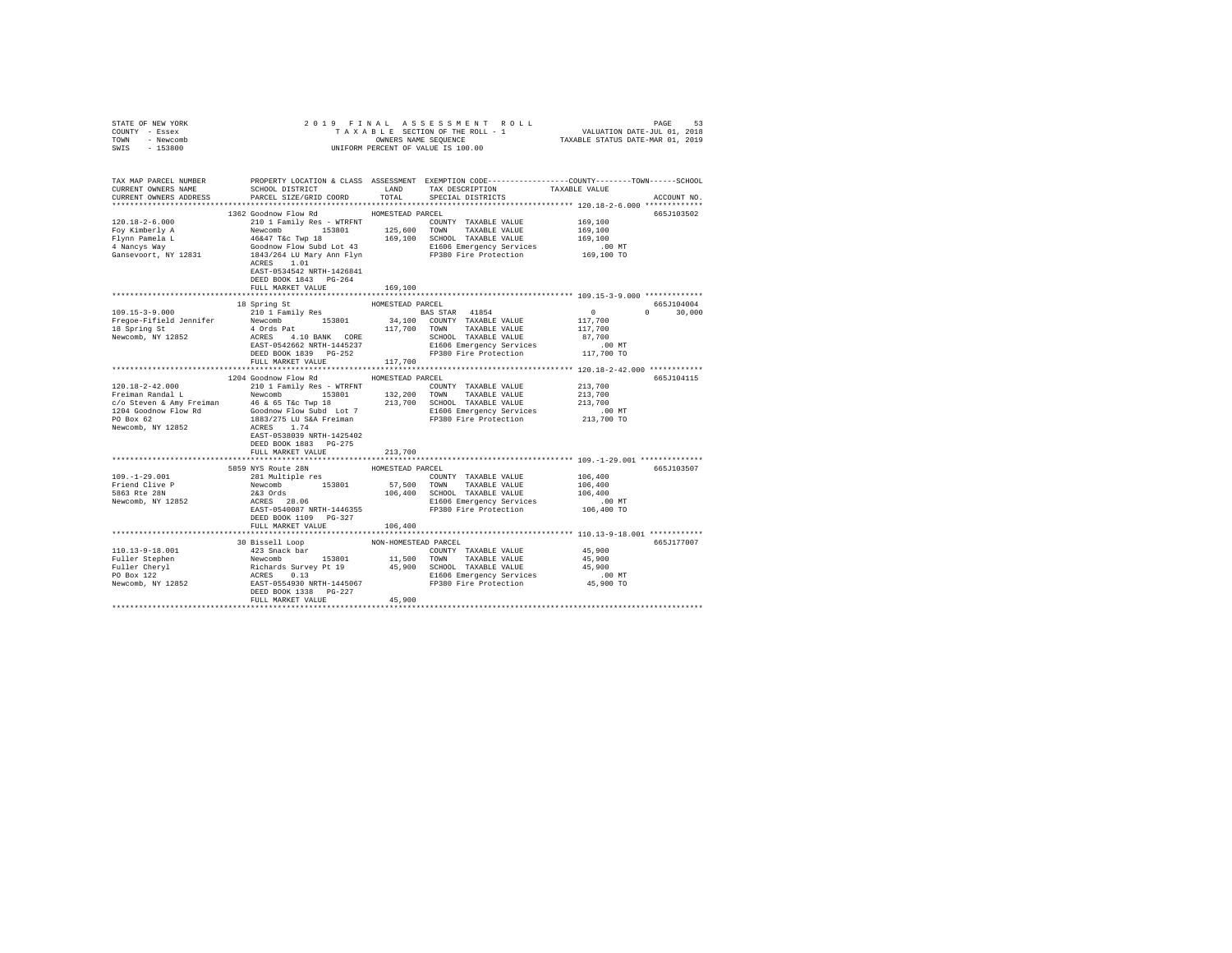| COUNTY<br>- Essex                                                       |                                     | TAXABLE SECTION OF THE ROLL - 1 VALUATION DATE-JUL 01, 2018                                      |        |             |
|-------------------------------------------------------------------------|-------------------------------------|--------------------------------------------------------------------------------------------------|--------|-------------|
| - Newcomb<br>TOWN                                                       |                                     | OWNERS NAME SEQUENCE TAXABLE STATUS DATE-MAR 01, 2019                                            |        |             |
| $-153800$<br>SWIS                                                       |                                     | UNIFORM PERCENT OF VALUE IS 100.00                                                               |        |             |
|                                                                         |                                     |                                                                                                  |        |             |
|                                                                         |                                     |                                                                                                  |        |             |
|                                                                         |                                     |                                                                                                  |        |             |
| TAX MAP PARCEL NUMBER TROPERTY LOCATION & CLASS ASSESSMENT              |                                     | EXEMPTION CODE-----------------COUNTY-------TOWN------SCHOOL                                     |        |             |
| CURRENT OWNERS NAME                                                     |                                     | SCHOOL DISTRICT                      LAND        TAX DESCRIPTION                   TAXABLE VALUE |        |             |
| CURRENT OWNERS ADDRESS 6 PARCEL SIZE/GRID COORD TOTAL SPECIAL DISTRICTS |                                     |                                                                                                  |        | ACCOUNT NO. |
|                                                                         |                                     |                                                                                                  |        |             |
|                                                                         | NYS Route 28N MON-HOMESTEAD PARCEL  |                                                                                                  |        | 665J180006  |
| $110.17 - 2 - 11.113$                                                   | 312 Vac w/imprv                     | COUNTY TAXABLE VALUE                                                                             | 25,500 |             |
| Fuller Stephen W                                                        | Newcomb 153801 24,200               | TOWN<br>TAXABLE VALUE                                                                            | 25,500 |             |
| Fuller Cheryl 19 Rs Twp 27 T&c 25,500                                   |                                     | SCHOOL TAXABLE VALUE 25,500                                                                      |        |             |
| PO Box 122                                                              | ACRES 1.22                          | E1606 Emergency Services .00 MT                                                                  |        |             |
| Newcomb, NY 12852                                                       | EAST-0558031 NRTH-1443208           | FP380 Fire Protection 25,500 TO                                                                  |        |             |
|                                                                         | DEED BOOK 1045 PG-197               |                                                                                                  |        |             |
|                                                                         | FULL MARKET VALUE 25,500            |                                                                                                  |        |             |
|                                                                         |                                     |                                                                                                  |        |             |
|                                                                         | 5095 NYS Route 28N HOMESTEAD PARCEL |                                                                                                  |        | 665J100210  |
| $\cdots$                                                                |                                     |                                                                                                  |        |             |

STATE OF NEW YORK 2019 FINAL ASSESSMENT ROLL PAGE 54

|                        | 5095 NYS Route 28N                              | HOMESTEAD PARCEL                               | 665J100210               |        |
|------------------------|-------------------------------------------------|------------------------------------------------|--------------------------|--------|
| $110.17 - 2 - 19.000$  | 210 1 Family Res                                | COUNTY TAXABLE VALUE                           | 160,000                  |        |
| Fuller Stephen W       | Newcomb<br>153801                               | 20,000<br>TOWN<br>TAXABLE VALUE                | 160,000                  |        |
| Manell James L Jr      | Pt 19 Richards Survey<br>ACRES 0.30             | 160,000<br>SCHOOL TAXABLE VALUE                | 160,000                  |        |
| 27 Silver Cir          |                                                 | E1606 Emergency Services                       | .00 MT                   |        |
| Queensbury, NY 12804   | EAST-0557934 NRTH-1443276                       | FP380 Fire Protection                          | 160,000 TO               |        |
|                        | DEED BOOK 867<br>$PG-71$                        |                                                |                          |        |
|                        | FULL MARKET VALUE                               | 160,000                                        |                          |        |
|                        |                                                 |                                                |                          |        |
|                        | 5037 NYS Route 28N                              | HOMESTEAD PARCEL                               | 665J100312               |        |
| $110.18 - 1 - 14.002$  | 210 1 Family Res                                | COUNTY TAXABLE VALUE                           | 126,200                  |        |
| Funari Nick J          | 153801<br>Newcomb                               | 27,400 TOWN<br>TAXABLE VALUE                   | 126,200                  |        |
|                        | Funari Jayne H B Pt 4 Thorns Survey 126,200     | SCHOOL TAXABLE VALUE                           | 126,200                  |        |
| 597 Ravenna Rd         | <b>ACRES</b><br>0.70                            | E1606 Emergency Services                       | $.00$ MT                 |        |
|                        | Streetsboro, OH 44241 EAST-0559182 NRTH-1442715 | FP380 Fire Protection                          | 126,200 TO               |        |
|                        | DEED BOOK 1839 PG-238                           | SD380 Sewer District                           | 126,200 TO M             |        |
|                        | FULL MARKET VALUE                               | 126.200 WD380 Water District                   | 126,200 TO M             |        |
|                        |                                                 |                                                |                          |        |
|                        | 5632 NYS Route 28N                              | HOMESTEAD PARCEL                               | 665J187002               |        |
| 109.15-1-10.001        | 210 1 Family Res                                | COUNTY TAXABLE VALUE                           | 140,300                  |        |
| Galanopoulos Dimitrios | Newcomb                                         | 153801 25,700 TOWN<br>TAXABLE VALUE 140,300    |                          |        |
| 20-71 Steinway St      | 3 Rs Twp 27 T&c 140,300                         | SCHOOL TAXABLE VALUE                           | 140,300                  |        |
| Astoria, NY 11105      | ACRES 0.56                                      | E1606 Emergency Services                       | .00 MT                   |        |
|                        | EAST-0545841 NRTH-1446635                       | FP380 Fire Protection                          | 140,300 TO               |        |
|                        | DEED BOOK 1686 PG-46                            |                                                |                          |        |
|                        | FULL MARKET VALUE                               | 140,300                                        |                          |        |
|                        |                                                 |                                                |                          |        |
|                        | 143 Marcy Ln                                    | HOMESTEAD PARCEL                               | 665J103509               |        |
| $110.17 - 3 - 5.033$   | 210 1 Family Res                                | VETCOM CTS 41130                               | 25,000 43,875            | 43.875 |
| Garand Douglas         | Newcomb<br>153801                               | 30,500 ENH STAR 41834                          | $\mathbf{0}$<br>$\Omega$ | 68,700 |
|                        |                                                 | Garand Madeline M 175,500 COUNTY TAXABLE VALUE | 150,500                  |        |
| 143 Marcy Ln           | Db 981 Pg 302                                   | TOWN<br>TAXABLE VALUE                          | 131,625                  |        |
| Newcomb, NY 12852      | Db 991 Pa 298                                   | SCHOOL TAXABLE VALUE                           | 62.925                   |        |
|                        | ACRES 0.96                                      | E1606 Emergency Services                       | $.00$ MT                 |        |
|                        | EAST-0557539 NRTH-1442182                       | FP380 Fire Protection                          | 175,500 TO               |        |
|                        | DEED BOOK 411<br>$PG-1$                         | SD380 Sewer District                           | 175,500 TO M             |        |
|                        | FULL MARKET VALUE                               | 175,500 WD380 Water District                   | 175,500 TO M             |        |
|                        | ********************************                |                                                |                          |        |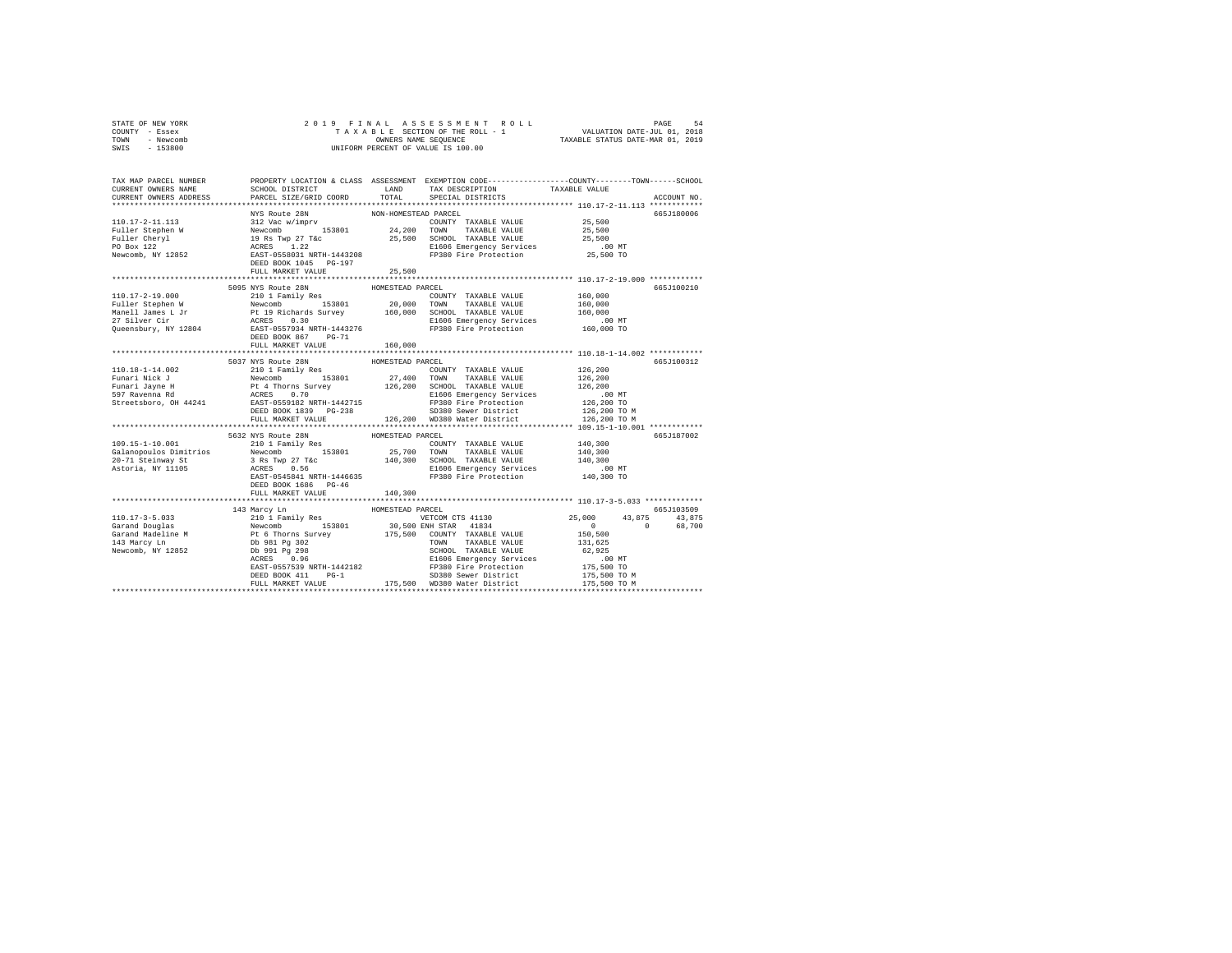| STATE OF NEW YORK<br>COUNTY - Essex<br>TOWN<br>- Newcomb<br>SWIS - 153800                                                                    | 2019 FINAL ASSESSMENT ROLL<br>UNIFORM PERCENT OF VALUE IS 100.00                                                          |                  |                                                                     |               | PAGE<br>55           |
|----------------------------------------------------------------------------------------------------------------------------------------------|---------------------------------------------------------------------------------------------------------------------------|------------------|---------------------------------------------------------------------|---------------|----------------------|
| TAX MAP PARCEL NUMBER PROPERTY LOCATION & CLASS ASSESSMENT EXEMPTION CODE---------------COUNTY-------TOWN------SCHOOL<br>CURRENT OWNERS NAME | SCHOOL DISTRICT                                                                                                           | LAND             | TAX DESCRIPTION                                                     | TAXABLE VALUE |                      |
| CURRENT OWNERS ADDRESS FARCEL SIZE/GRID COORD TOTAL SPECIAL DISTRICTS                                                                        |                                                                                                                           |                  |                                                                     |               | ACCOUNT NO.          |
|                                                                                                                                              |                                                                                                                           |                  |                                                                     |               |                      |
|                                                                                                                                              | 3 Pine Tree Rd                                                                                                            | HOMESTEAD PARCEL |                                                                     |               | 665J106204           |
| $109.15 - 4 - 7.000$                                                                                                                         | 210 1 Family Res                                                                                                          |                  | COUNTY TAXABLE VALUE                                                | 86,900        |                      |
| Garrand Michael E                                                                                                                            | Newcomb 153801 14,500 TOWN<br>3 Richards Survey 86,900 SCHOO<br>ACRES 0.10 B1606 E1606<br>EAST-0544199 NRTH-1446116 FP380 |                  | TAXABLE VALUE                                                       | 86,900        |                      |
| PO Box 211                                                                                                                                   |                                                                                                                           |                  | 86,900 SCHOOL TAXABLE VALUE                                         | 86,900        |                      |
| Newcomb, NY 12852                                                                                                                            |                                                                                                                           |                  | E1606 Emergency Services .00 MT                                     |               |                      |
|                                                                                                                                              |                                                                                                                           |                  | FP380 Fire Protection                                               | 86,900 TO     |                      |
|                                                                                                                                              | DEED BOOK 1556 PG-134                                                                                                     |                  |                                                                     |               |                      |
|                                                                                                                                              | FULL MARKET VALUE                                                                                                         | 86,900           |                                                                     |               |                      |
|                                                                                                                                              | 5699 NYS Route 28N                                                                                                        | HOMESTEAD PARCEL |                                                                     |               | 665J103605           |
| $109.15 - 4 - 8.000$                                                                                                                         | 283 Res w/Comuse                                                                                                          |                  | VETCOM CTS 41130                                                    |               | 21,900 21,900 21,900 |
| Garrand Michael E Newcomb 153801 31,400 VETDIS CTS 41140                                                                                     |                                                                                                                           |                  |                                                                     |               | 6,570 6,570 6,570    |
| PO Box 211                                                                                                                                   | 3 Richard Survey                                                                                                          |                  | 175,200 BAS STAR 41854                                              | $\sim$ 0      | $\sim$ 0<br>30,000   |
| Newcomb, NY 12852                                                                                                                            | ACRES 1.40                                                                                                                |                  | COUNTY TAXABLE VALUE                                                | 146,730       |                      |
|                                                                                                                                              | EAST-0544353 NRTH-1446093                                                                                                 |                  | TOWN TAXABLE VALUE                                                  | 146,730       |                      |
|                                                                                                                                              | DEED BOOK 1258 PG-49                                                                                                      |                  |                                                                     |               |                      |
|                                                                                                                                              | FULL MARKET VALUE                                                                                                         |                  | SCHOOL TAXABLE VALUE 116,730<br>E1606 Emergency Services .00 MT     |               |                      |
|                                                                                                                                              |                                                                                                                           |                  | 175,200 E1606 Emergency Services<br>FP380 Fire Protection           | 175,200 TO    |                      |
|                                                                                                                                              |                                                                                                                           |                  |                                                                     |               |                      |
|                                                                                                                                              | 1878 Goodnow Flow Rd MOMESTEAD PARCEL                                                                                     |                  |                                                                     |               | 665J188001           |
| $119.20 - 2 - 4.000$                                                                                                                         | 260 Seasonal res - WTRFNT                                                                                                 |                  | COUNTY TAXABLE VALUE                                                | 216,000       |                      |
| Garretson Jan O Trust                                                                                                                        | Newcomb 153801 152,700 TOWN                                                                                               |                  | TAXABLE VALUE                                                       | 216,000       |                      |
|                                                                                                                                              |                                                                                                                           |                  |                                                                     | 216,000       |                      |
|                                                                                                                                              |                                                                                                                           |                  | E1606 Emergency Services .00 MT<br>FP380 Fire Protection 216,000 TO |               |                      |
|                                                                                                                                              |                                                                                                                           |                  |                                                                     |               |                      |
|                                                                                                                                              |                                                                                                                           |                  |                                                                     |               |                      |
|                                                                                                                                              | DEED BOOK 1948 PG-269                                                                                                     |                  |                                                                     |               |                      |
|                                                                                                                                              | FULL MARKET VALUE                                                                                                         | 216,000          |                                                                     |               |                      |
|                                                                                                                                              |                                                                                                                           |                  |                                                                     |               |                      |
|                                                                                                                                              | 51 Beaver Bay                                                                                                             | HOMESTEAD PARCEL |                                                                     |               | 665J101409           |
| $120.17 - 3 - 7.000$                                                                                                                         |                                                                                                                           |                  | COUNTY TAXABLE VALUE 215,200                                        |               |                      |
| Garvilla Brian M                                                                                                                             |                                                                                                                           |                  | 153801 150,000 TOWN TAXABLE VALUE                                   | 215,200       |                      |
| Garvilla Dina                                                                                                                                | 210 1 Family Res - WTRFNT<br>Newcomb 153801 150,000<br>41 T&c Twp 18 215,200<br>Goodnow Flow Subd 215,200<br>Lot 312      |                  | 215,200 SCHOOL TAXABLE VALUE<br>E1606 Emergency Services            | 215,200       |                      |
| 16 Sheldon Rd                                                                                                                                |                                                                                                                           |                  | E1606 Emergency Services .00 MT<br>FP380 Fire Protection 215,200 TO |               |                      |
| Pine Bush, NY 12566 Lot 312                                                                                                                  |                                                                                                                           |                  |                                                                     |               |                      |
|                                                                                                                                              | $ACRES$ 1.30                                                                                                              |                  |                                                                     |               |                      |
|                                                                                                                                              | EAST-0528213 NRTH-1426320                                                                                                 |                  |                                                                     |               |                      |
|                                                                                                                                              | DEED BOOK 1229 PG-190                                                                                                     |                  |                                                                     |               |                      |
|                                                                                                                                              | FULL MARKET VALUE                                                                                                         | 215,200          |                                                                     |               |                      |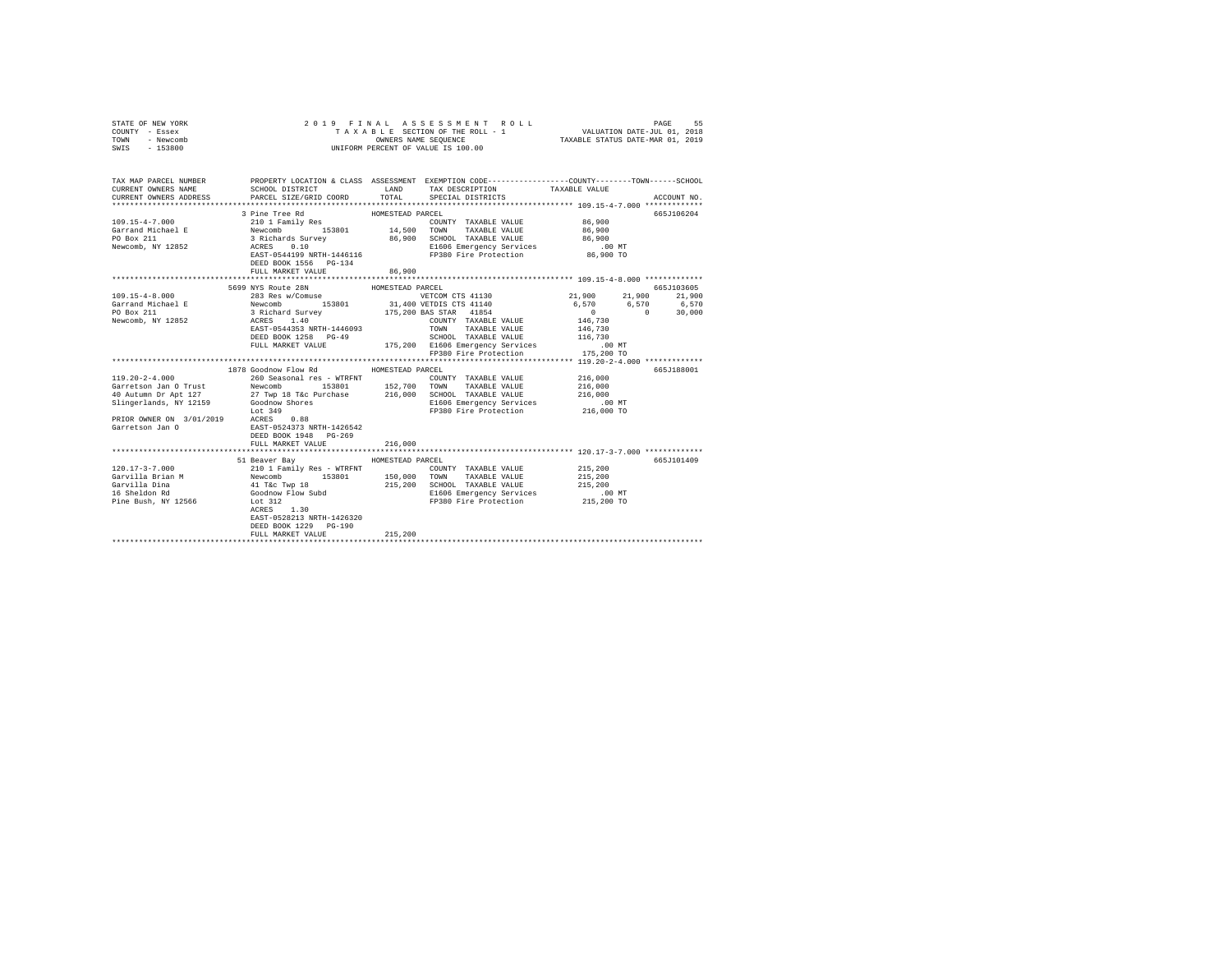| STATE OF NEW YORK<br>COUNTY - Essex<br>TOWN - Newcomb<br>SWIS - 153800                                                                                                | 2019 FINAL ASSESSMENT ROLL<br>PAGE<br>UNIFORM PERCENT OF VALUE IS 100.00                                                                                                                                          |                                        |                                                                                                                                        |                                                                                                                                 |  |  |
|-----------------------------------------------------------------------------------------------------------------------------------------------------------------------|-------------------------------------------------------------------------------------------------------------------------------------------------------------------------------------------------------------------|----------------------------------------|----------------------------------------------------------------------------------------------------------------------------------------|---------------------------------------------------------------------------------------------------------------------------------|--|--|
| TAX MAP PARCEL NUMBER<br>CURRENT OWNERS NAME<br>CURRENT OWNERS ADDRESS                                                                                                | SCHOOL DISTRICT<br>PARCEL SIZE/GRID COORD                                                                                                                                                                         | LAND<br>TOTAL                          | TAX DESCRIPTION<br>SPECIAL DISTRICTS                                                                                                   | PROPERTY LOCATION & CLASS ASSESSMENT EXEMPTION CODE---------------COUNTY-------TOWN------SCHOOL<br>TAXABLE VALUE<br>ACCOUNT NO. |  |  |
| $109.16 - 5 - 12.200$<br>Garvilla Joseph B<br>PO Box 114<br>Newcomb, NY 12852                                                                                         | 5575 NYS Route 28N<br>422 Diner/lunch<br>Newcomb<br>10 Richards Survey<br>Apt 1<br>ACRES 7.90<br>EAST-0547228 NRTH-1446847<br>DEED BOOK 1936 PG-216<br>FULL MARKET VALUE                                          | NON-HOMESTEAD PARCEL<br>231,400        | COUNTY TAXABLE VALUE<br>46,100 TOWN TAXABLE VALUE<br>231,400 SCHOOL TAXABLE VALUE<br>E1606 Emergency Services<br>FP380 Fire Protection | 665.T180025<br>231,400<br>231,400<br>231,400<br>$.00$ MT<br>231,400 TO                                                          |  |  |
| $120.17 - 2 - 3.003$<br>Garvilla Joseph B<br>81 Beaver Bay<br>Newcomb, NY 12852                                                                                       | 81 Beaver Bay<br>210 1 Family Res - WTRFNT<br>Newcomb 153801<br>26 T&c Twp 18<br>Goodnow Flow Subd<br>Lot 104 & 103 & 300<br>ACRES 2.94<br>EAST-0528346 NRTH-1427296<br>DEED BOOK 1908 PG-80<br>FULL MARKET VALUE | HOMESTEAD PARCEL<br>217,000<br>413,900 | COUNTY TAXABLE VALUE<br>TOWN TAXABLE VALUE<br>413,900 SCHOOL TAXABLE VALUE<br>E1606 Emeryency Control<br>FP380 Fire Protection         | 665J106913<br>413,900<br>413,900<br>413,900<br>$.00$ MT<br>413,900 TO                                                           |  |  |
| $120.17 - 2 - 6.000$<br>Garvilla Michael J<br>Garvilla Beth Alison<br>22025 Hardscrabble Rd<br>Georgetown, DE 19947<br>PRIOR OWNER ON 3/01/2019<br>Garvilla Michael J | 105 Beaver Bay<br>210 1 Family Res - WTRFNT<br>Newcomb 153801<br>26 T&c Twp 18<br>Goodnow Flow Subd<br>Lot 101<br>ACRES 2.43<br>EAST-0528715 NRTH-1427333<br>DEED BOOK 1946    PG-186<br>FULL MARKET VALUE        | HOMESTEAD PARCEL<br>175,500<br>372,000 | COUNTY TAXABLE VALUE<br>TOWN TAXABLE VALUE<br>372,000 SCHOOL TAXABLE VALUE<br>E1606 Emergency Services<br>FP380 Fire Protection        | 665J105815<br>372,000<br>372,000<br>372,000<br>$.00$ MT<br>372,000 TO                                                           |  |  |
| $120.18 - 1 - 9.000$<br>Garvilla Richard J<br>Garvilla Lisa A<br>19 Borden Ave<br>PO Box 1469<br>Pine Bush, NY 12566                                                  | 1056 Goodnow Flow Rd<br>260 Seasonal res - WTRFNT<br>Newcomb 153801 146,800<br>46 T&c Twp 18 192,300<br>Goodnow Flow Subd<br>Lot 144<br>ACRES 0.83                                                                | HOMESTEAD PARCEL                       | COUNTY TAXABLE VALUE<br>TOWN TAXABLE VALUE<br>192,300 SCHOOL TAXABLE VALUE<br>E1606 Emergency Services<br>FP380 Fire Protection        | 665-7101508<br>192,300<br>192,300<br>192,300<br>$.00$ MT<br>192,300 TO                                                          |  |  |
|                                                                                                                                                                       | EAST-0536875 NRTH-1427679<br>DEED BOOK 1260 PG-31<br>FULL MARKET VALUE                                                                                                                                            | 192,300                                |                                                                                                                                        |                                                                                                                                 |  |  |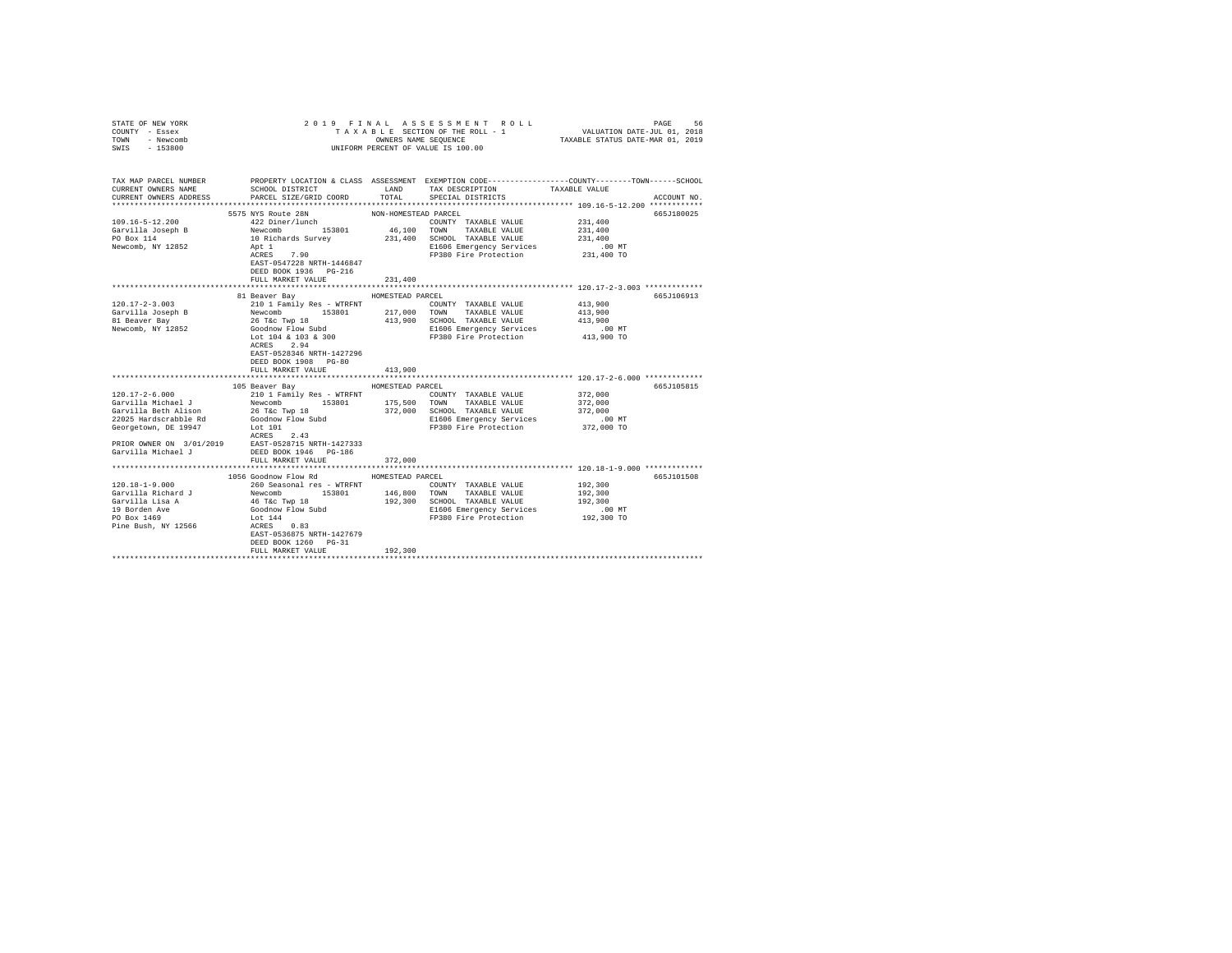|      | STATE OF NEW YORK |  | 2019 FINAL ASSESSMENT ROLL         |  | PAGE                        | 57 |
|------|-------------------|--|------------------------------------|--|-----------------------------|----|
|      | COUNTY - Essex    |  | TAXABLE SECTION OF THE ROLL - 1    |  | VALUATION DATE-JUL 01, 2018 |    |
| TOWN | - Newcomb         |  | TAXABLE STATUS DATE-MAR 01, 2019   |  |                             |    |
| SWIS | $-153800$         |  | UNIFORM PERCENT OF VALUE IS 100.00 |  |                             |    |

| TAX MAP PARCEL NUMBER<br>CURRENT OWNERS NAME<br>CURRENT OWNERS ADDRESS | SCHOOL DISTRICT<br>PARCEL SIZE/GRID COORD                                                                                                                   |                             | LAND TAX DESCRIPTION TAXABLE VALUE<br>TOTAL SPECIAL DISTRICTS                     | PROPERTY LOCATION & CLASS ASSESSMENT EXEMPTION CODE---------------COUNTY-------TOWN------SCHOOL<br>ACCOUNT NO. |
|------------------------------------------------------------------------|-------------------------------------------------------------------------------------------------------------------------------------------------------------|-----------------------------|-----------------------------------------------------------------------------------|----------------------------------------------------------------------------------------------------------------|
|                                                                        | Bldg  2<br>ACRES         0 .50<br>EAST-0554901 NRTH-1447288<br>DEED BOOK 227 PG-597                                                                         |                             | FP380 Fire Protection 49,300 TO                                                   | 665J103614<br>49,300<br>49,300<br>49,300<br>$.00$ MT                                                           |
|                                                                        | FULL MARKET VALUE                                                                                                                                           | 49,300                      |                                                                                   |                                                                                                                |
|                                                                        | 72 Marcy Ln<br>ELEOS METH-1442610<br>ELEOS Emergency Services 1.00 NT<br>EAST-0558125 NRTH-1442610 FP380 Fire Protection 65,400 TO<br>DEED BOOK 1074 PG-257 | HOMESTEAD PARCEL            | SD380 Sewer District<br>FULL MARKET VALUE 65,400 WD380 Water District 65,400 TO M | 665.T104905<br>65,400 TO M                                                                                     |
|                                                                        | 5625 NYS Route 28N                                                                                                                                          | HOMESTEAD PARCEL            |                                                                                   | 665J103607                                                                                                     |
|                                                                        | FULL MARKET VALUE 149,400                                                                                                                                   |                             |                                                                                   | $0 \t 30,000$<br>$.00$ MT<br>149,400 TO                                                                        |
|                                                                        | 1435 Goodnow Flow Rd                                                                                                                                        | HOMESTEAD PARCEL            |                                                                                   | 665J176029                                                                                                     |
|                                                                        |                                                                                                                                                             |                             |                                                                                   |                                                                                                                |
|                                                                        | FULL MARKET VALUE                                                                                                                                           | 25,100                      |                                                                                   |                                                                                                                |
|                                                                        | 55 Pine Tree Rd<br>FULL MARKET VALUE                                                                                                                        | HOMESTEAD PARCEL<br>163,200 |                                                                                   | 665J104407                                                                                                     |
|                                                                        |                                                                                                                                                             |                             |                                                                                   |                                                                                                                |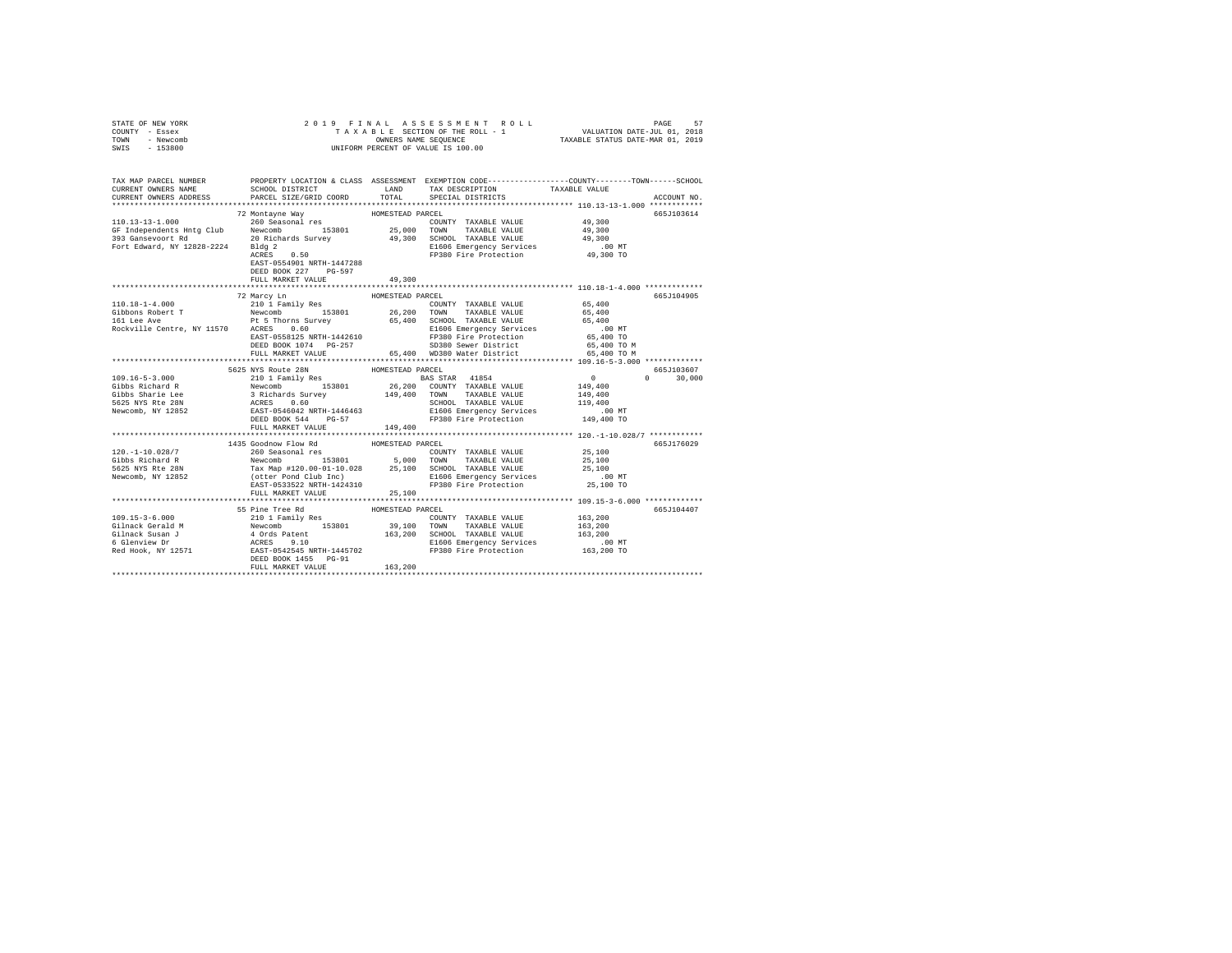| STATE OF NEW YORK | 2019 FINAL ASSESSMENT ROLL         | 58<br>PAGE                       |
|-------------------|------------------------------------|----------------------------------|
| COUNTY - Essex    | TAXABLE SECTION OF THE ROLL - 1    | VALUATION DATE-JUL 01, 2018      |
| TOWN<br>- Newcomb | OWNERS NAME SEOUENCE               | TAXABLE STATUS DATE-MAR 01, 2019 |
| $-153800$<br>SWIS | UNIFORM PERCENT OF VALUE IS 100.00 |                                  |

| TAX MAP PARCEL NUMBER<br>CURRENT OWNERS NAME                                                                                                                                                                                                                           | SCHOOL DISTRICT                                                                                                                        |                      | LAND TAX DESCRIPTION                                                                                                                                                                                                                   | PROPERTY LOCATION & CLASS ASSESSMENT EXEMPTION CODE----------------COUNTY-------TOWN------SCHOOL<br>TAXABLE VALUE |  |
|------------------------------------------------------------------------------------------------------------------------------------------------------------------------------------------------------------------------------------------------------------------------|----------------------------------------------------------------------------------------------------------------------------------------|----------------------|----------------------------------------------------------------------------------------------------------------------------------------------------------------------------------------------------------------------------------------|-------------------------------------------------------------------------------------------------------------------|--|
| CURRENT OWNERS ADDRESS                                                                                                                                                                                                                                                 | PARCEL SIZE/GRID COORD                                                                                                                 |                      | TOTAL SPECIAL DISTRICTS                                                                                                                                                                                                                | ACCOUNT NO.                                                                                                       |  |
|                                                                                                                                                                                                                                                                        | NYS Route 28N                                                                                                                          | NON-HOMESTEAD PARCEL |                                                                                                                                                                                                                                        | 6652010007                                                                                                        |  |
| 110.13-13-7.000                                                                                                                                                                                                                                                        |                                                                                                                                        |                      |                                                                                                                                                                                                                                        | 12,800                                                                                                            |  |
|                                                                                                                                                                                                                                                                        |                                                                                                                                        |                      |                                                                                                                                                                                                                                        |                                                                                                                   |  |
| Ginsberg Roy                                                                                                                                                                                                                                                           |                                                                                                                                        |                      |                                                                                                                                                                                                                                        | 12,800<br>12,800                                                                                                  |  |
| Mishkin Kirsten<br>PO Box 119                                                                                                                                                                                                                                          |                                                                                                                                        |                      |                                                                                                                                                                                                                                        | $.00$ MT                                                                                                          |  |
| Newcomb, NY 12852                                                                                                                                                                                                                                                      |                                                                                                                                        |                      | E1606 Emergency Services<br>FP380 Fire Protection                                                                                                                                                                                      | 12,800 TO                                                                                                         |  |
|                                                                                                                                                                                                                                                                        |                                                                                                                                        |                      |                                                                                                                                                                                                                                        |                                                                                                                   |  |
|                                                                                                                                                                                                                                                                        | FULL MARKET VALUE                                                                                                                      | 12,800               |                                                                                                                                                                                                                                        |                                                                                                                   |  |
|                                                                                                                                                                                                                                                                        | 1640 Goodnow Flow Rd                                                                                                                   | HOMESTEAD PARCEL     |                                                                                                                                                                                                                                        | 665J176004                                                                                                        |  |
| $\begin{tabular}{l c c c c c c c c} \hline 120.17-4-3.000 & -0.00000 & -0.00000 & -0.000000 & -0.000000 & -0.000000 & -0.000000 & -0.000000 & -0.000000 & 0.000000 & 0.000000 & 0.000000 & 0.000000 & 0.000000 & 0.000000 & 0.000000 & 0.000000 & 0.000000 & 0.000000$ |                                                                                                                                        |                      |                                                                                                                                                                                                                                        | 379,300                                                                                                           |  |
|                                                                                                                                                                                                                                                                        |                                                                                                                                        |                      |                                                                                                                                                                                                                                        | 379,300                                                                                                           |  |
|                                                                                                                                                                                                                                                                        |                                                                                                                                        |                      |                                                                                                                                                                                                                                        |                                                                                                                   |  |
|                                                                                                                                                                                                                                                                        |                                                                                                                                        |                      |                                                                                                                                                                                                                                        |                                                                                                                   |  |
|                                                                                                                                                                                                                                                                        |                                                                                                                                        |                      |                                                                                                                                                                                                                                        | 379,300<br>.00 MT<br>379,300 TO                                                                                   |  |
|                                                                                                                                                                                                                                                                        | ACRES 1.40                                                                                                                             |                      |                                                                                                                                                                                                                                        |                                                                                                                   |  |
|                                                                                                                                                                                                                                                                        | EAST-0528421 NRTH-1425504                                                                                                              |                      |                                                                                                                                                                                                                                        |                                                                                                                   |  |
|                                                                                                                                                                                                                                                                        | DEED BOOK 1434 PG-24                                                                                                                   |                      |                                                                                                                                                                                                                                        |                                                                                                                   |  |
|                                                                                                                                                                                                                                                                        | FULL MARKET VALUE                                                                                                                      | 379,300              |                                                                                                                                                                                                                                        |                                                                                                                   |  |
|                                                                                                                                                                                                                                                                        |                                                                                                                                        |                      |                                                                                                                                                                                                                                        |                                                                                                                   |  |
|                                                                                                                                                                                                                                                                        | 61 Sanford Ln                                                                                                                          | HOMESTEAD PARCEL     |                                                                                                                                                                                                                                        | 665J104408                                                                                                        |  |
| $110.18 - 4 - 4.000$                                                                                                                                                                                                                                                   |                                                                                                                                        |                      | COUNTY TAXABLE VALUE 108,800                                                                                                                                                                                                           |                                                                                                                   |  |
| Gomez Bruce                                                                                                                                                                                                                                                            |                                                                                                                                        |                      |                                                                                                                                                                                                                                        | 108,800                                                                                                           |  |
| 61 Sanford Ln                                                                                                                                                                                                                                                          |                                                                                                                                        |                      |                                                                                                                                                                                                                                        | 108,800                                                                                                           |  |
| Newcomb, NY 12852                                                                                                                                                                                                                                                      |                                                                                                                                        |                      | 210 1 Family Res 2001 MY TAXABLE VALUE<br>Newcomb 153801 26,200 TOWN TAXABLE VALUE<br>Pt 5 Ts Tic Purchase 108,800 SCHOOL TAXABLE VALUE<br>Pt 5 Ts Tic Purchase 108,800 SCHOOL TAXABLE VALUE<br>Db 929 Pg 305 11:00 FP380 Pre Protecti | $.00$ MT                                                                                                          |  |
|                                                                                                                                                                                                                                                                        |                                                                                                                                        |                      | FP380 Fire Protection<br>SD380 Sewer District                                                                                                                                                                                          |                                                                                                                   |  |
|                                                                                                                                                                                                                                                                        | EAST-0558839 NRTH-1441433                                                                                                              |                      |                                                                                                                                                                                                                                        | 108,800 TO<br>108,800 TO M                                                                                        |  |
|                                                                                                                                                                                                                                                                        | DEED BOOK 1347 PG-185                                                                                                                  |                      | WD380 Water District                                                                                                                                                                                                                   | 108,800 TO M                                                                                                      |  |
|                                                                                                                                                                                                                                                                        | FULL MARKET VALUE 108,800                                                                                                              |                      |                                                                                                                                                                                                                                        |                                                                                                                   |  |
|                                                                                                                                                                                                                                                                        |                                                                                                                                        |                      |                                                                                                                                                                                                                                        |                                                                                                                   |  |
|                                                                                                                                                                                                                                                                        | 36 Sanford Ln                                                                                                                          | HOMESTEAD PARCEL     |                                                                                                                                                                                                                                        | 665J104710                                                                                                        |  |
| 110.18-3-21.016                                                                                                                                                                                                                                                        |                                                                                                                                        |                      |                                                                                                                                                                                                                                        | $\begin{smallmatrix}&&0\\&&91\,,000\end{smallmatrix}$<br>$0 \t 30.000$                                            |  |
| Gooden Michael K<br>36 Sanford Ln                                                                                                                                                                                                                                      |                                                                                                                                        |                      |                                                                                                                                                                                                                                        |                                                                                                                   |  |
|                                                                                                                                                                                                                                                                        |                                                                                                                                        |                      |                                                                                                                                                                                                                                        | 91,000                                                                                                            |  |
| Newcomb, NY 12852                                                                                                                                                                                                                                                      |                                                                                                                                        |                      | SCHOOL TAXABLE VALUE                                                                                                                                                                                                                   | 61,000                                                                                                            |  |
|                                                                                                                                                                                                                                                                        |                                                                                                                                        |                      | E1606 Emergency Services                                                                                                                                                                                                               | $.00$ MT                                                                                                          |  |
|                                                                                                                                                                                                                                                                        |                                                                                                                                        |                      |                                                                                                                                                                                                                                        | 91,000 TO                                                                                                         |  |
|                                                                                                                                                                                                                                                                        | DEED BOOK 1496 PG-218                                                                                                                  |                      | EAST-0559508 NRTH-1441765<br>DEED BOOK 1496 PG-218 SD380 Sewer District                                                                                                                                                                | 91,000 TO M                                                                                                       |  |
|                                                                                                                                                                                                                                                                        | FULL MARKET VALUE                                                                                                                      |                      | 91,000 WD380 Water District                                                                                                                                                                                                            | 91,000 TO M                                                                                                       |  |
|                                                                                                                                                                                                                                                                        |                                                                                                                                        |                      |                                                                                                                                                                                                                                        |                                                                                                                   |  |
|                                                                                                                                                                                                                                                                        | Goodnow Flow Rd                                                                                                                        | NON-HOMESTEAD PARCEL |                                                                                                                                                                                                                                        | 665J103615                                                                                                        |  |
| $120. - 1 - 11.025$                                                                                                                                                                                                                                                    | 315 Underwtr 1nd                                                                                                                       |                      | COUNTY TAXABLE VALUE                                                                                                                                                                                                                   | $11,100$<br>$11,100$                                                                                              |  |
| Goodnow Flow Assoc Inc                                                                                                                                                                                                                                                 | 315 UNIGENCE IN THE COUNTY TRAABLE VALUE<br>Newcomb 153801 11,100 TOWN TRAABLE VALUE<br>Pt 7 Lt T&c Twp 18 11,100 SCHOOL TAXABLE VALUE |                      |                                                                                                                                                                                                                                        |                                                                                                                   |  |
| PO Box 418                                                                                                                                                                                                                                                             |                                                                                                                                        |                      |                                                                                                                                                                                                                                        | 11,100                                                                                                            |  |
| Glens Falls, NY 12801                                                                                                                                                                                                                                                  |                                                                                                                                        |                      |                                                                                                                                                                                                                                        | .00 MT.<br>11,100 TO                                                                                              |  |
|                                                                                                                                                                                                                                                                        |                                                                                                                                        |                      | Pt 7 Lt Tac Twp 18<br>2019 BAR Decision 11,100 SCHOOL TAXABLE VALUE<br>2019 BAR Decision B1606 Emergency Services<br>ACRES 488.70                                                                                                      |                                                                                                                   |  |
|                                                                                                                                                                                                                                                                        | EAST-0531971 NRTH-1428064                                                                                                              |                      |                                                                                                                                                                                                                                        |                                                                                                                   |  |
|                                                                                                                                                                                                                                                                        | DEED BOOK 423 PG-275                                                                                                                   |                      |                                                                                                                                                                                                                                        |                                                                                                                   |  |
|                                                                                                                                                                                                                                                                        | FULL MARKET VALUE                                                                                                                      | 11,100               |                                                                                                                                                                                                                                        |                                                                                                                   |  |
|                                                                                                                                                                                                                                                                        |                                                                                                                                        |                      |                                                                                                                                                                                                                                        |                                                                                                                   |  |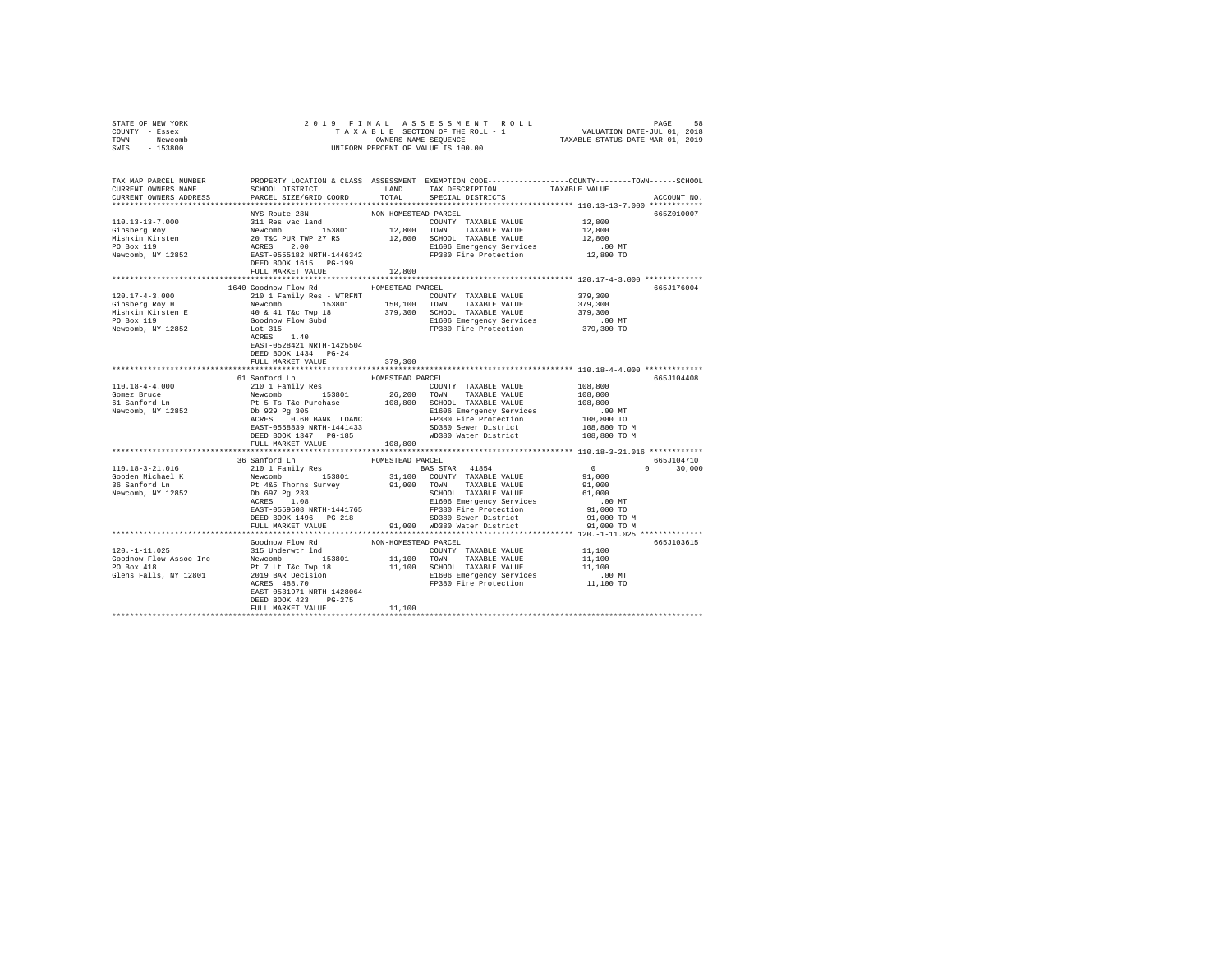| STATE OF NEW YORK<br>COUNTY - Essex<br>TOWN<br>- Newcomb<br>SWIS - 153800                                                                                                                                                                                  |                                                    |                      | 2019 FINAL ASSESSMENT ROLL<br>TAXABLE SECTION OF THE ROLL - 1<br>UNIFORM PERCENT OF VALUE IS 100.00 | PAGE                  | 59            |
|------------------------------------------------------------------------------------------------------------------------------------------------------------------------------------------------------------------------------------------------------------|----------------------------------------------------|----------------------|-----------------------------------------------------------------------------------------------------|-----------------------|---------------|
|                                                                                                                                                                                                                                                            |                                                    |                      |                                                                                                     |                       |               |
| TAX MAP PARCEL NUMBER PROPERTY LOCATION & CLASS ASSESSMENT EXEMPTION CODE---------------COUNTY-------TOWN------SCHOOL<br>CURRENT OWNERS NAME                                                                                                               | SCHOOL DISTRICT LAND                               |                      | TAX DESCRIPTION                                                                                     | TAXABLE VALUE         |               |
| CURRENT OWNERS ADDRESS                                                                                                                                                                                                                                     | PARCEL SIZE/GRID COORD TOTAL                       |                      | SPECIAL DISTRICTS                                                                                   |                       | ACCOUNT NO.   |
|                                                                                                                                                                                                                                                            | Goodnow Flow Rd MON-HOMESTEAD PARCEL               |                      |                                                                                                     |                       | 665Z014001    |
| $120. -1 - 51.000$                                                                                                                                                                                                                                         | 314 Rural vac<10 - WTRFNT                          |                      | COUNTY TAXABLE VALUE 1,100                                                                          |                       |               |
| Goodnow Flow Association Inc Newcomb 153801 1,100 TOWN TAXABLE VALUE                                                                                                                                                                                       |                                                    |                      |                                                                                                     | 1,100                 |               |
| PO Box 418                                                                                                                                                                                                                                                 |                                                    |                      | $45.66$ T & C Twp 18 RS $1,100$ SCHOOL TAXABLE VALUE                                                | 1,100                 |               |
| Glens Falls, NY 12801-0418 PL E #6605                                                                                                                                                                                                                      | PL E #6605<br>ACRES 1.10                           |                      | E1606 Emergency Services 6 00 MT<br>FP380 Fire Protection 1,100 TO                                  |                       |               |
|                                                                                                                                                                                                                                                            | EAST-0538825 NRTH-1426384<br>DEED BOOK 1731 PG-109 |                      |                                                                                                     |                       |               |
|                                                                                                                                                                                                                                                            | FULL MARKET VALUE                                  | 1,100                |                                                                                                     |                       |               |
|                                                                                                                                                                                                                                                            |                                                    |                      |                                                                                                     |                       |               |
|                                                                                                                                                                                                                                                            | 1672 Goodnow Flow Rd                               | HOMESTEAD PARCEL     |                                                                                                     |                       | 665J105515    |
| $119.20 - 6 - 3.000$                                                                                                                                                                                                                                       | 260 Seasonal res - WTRFNT                          |                      | COUNTY TAXABLE VALUE                                                                                | 217,800               |               |
| According to the second term in the compact of the second of the second of the second of the second of the second of the second of the second of the second of the second of the second of the second of the second of the sec                             |                                                    |                      |                                                                                                     | 217,800<br>217,800    |               |
|                                                                                                                                                                                                                                                            |                                                    |                      |                                                                                                     |                       |               |
| Port Jervis, NY 12771 Lot 319                                                                                                                                                                                                                              |                                                    |                      | E1606 Emergency Services .00 MT<br>FP380 Fire Protection 217,800 TO                                 |                       |               |
|                                                                                                                                                                                                                                                            | ACRES 2.20                                         |                      |                                                                                                     |                       |               |
|                                                                                                                                                                                                                                                            | EAST-0527751 NRTH-1425747                          |                      |                                                                                                     |                       |               |
|                                                                                                                                                                                                                                                            | DEED BOOK 1051 PG-157                              |                      |                                                                                                     |                       |               |
|                                                                                                                                                                                                                                                            | FULL MARKET VALUE                                  | 217,800              |                                                                                                     |                       |               |
|                                                                                                                                                                                                                                                            | 5204 NYS Route 28N                                 | HOMESTEAD PARCEL     |                                                                                                     |                       | 665J106707    |
| 110.13-9-19.002                                                                                                                                                                                                                                            | 210 1 Family Res                                   |                      | <b>BAS STAR</b> 41854                                                                               | $\sim$ 0              | $0 \t 30.000$ |
|                                                                                                                                                                                                                                                            |                                                    |                      |                                                                                                     | 166,300               |               |
|                                                                                                                                                                                                                                                            |                                                    |                      |                                                                                                     | 166,300               |               |
|                                                                                                                                                                                                                                                            |                                                    |                      | SCHOOL TAXABLE VALUE                                                                                | 136,300               |               |
|                                                                                                                                                                                                                                                            |                                                    |                      | E1606 Emergency Services                                                                            | $.00$ MT              |               |
|                                                                                                                                                                                                                                                            | ACRES 1.37                                         |                      | FP380 Fire Protection 166,300 TO                                                                    |                       |               |
|                                                                                                                                                                                                                                                            | EAST-0555615 NRTH-1444867<br>DEED BOOK 1109 PG-333 |                      |                                                                                                     |                       |               |
|                                                                                                                                                                                                                                                            | FULL MARKET VALUE                                  | 166,300              |                                                                                                     |                       |               |
|                                                                                                                                                                                                                                                            |                                                    |                      |                                                                                                     |                       |               |
|                                                                                                                                                                                                                                                            | Sanford Ln                                         | NON-HOMESTEAD PARCEL |                                                                                                     |                       | 665J188008    |
|                                                                                                                                                                                                                                                            |                                                    |                      | COUNTY TAXABLE VALUE                                                                                | 25,700                |               |
|                                                                                                                                                                                                                                                            |                                                    |                      | 25,700 TOWN TAXABLE VALUE                                                                           | 25,700                |               |
|                                                                                                                                                                                                                                                            |                                                    |                      | 25,700 SCHOOL TAXABLE VALUE                                                                         | 25,700                |               |
|                                                                                                                                                                                                                                                            |                                                    |                      | E1606 Emergency Services<br>FP380 Fire Protection                                                   | $.00$ MT<br>25,700 TO |               |
| 110.-3-8.000<br>Grampy's House LLC<br>C/O Fraser Brewer Gilbane<br>26 Grampy 46<br>26 Berwick Pl<br>26 Berwick Pl<br>26 Berwick Pl<br>26 Berwick Pl<br>26 Berwick Pl<br>26 Berwick Pl<br>26 Berwick Pl<br>26 Berwick Pl<br>26 Berwick Pl<br>27 Berges<br>2 | EAST-0576614 NRTH-1444227                          |                      |                                                                                                     |                       |               |
|                                                                                                                                                                                                                                                            | DEED BOOK 1596 PG-85                               |                      |                                                                                                     |                       |               |
|                                                                                                                                                                                                                                                            | FULL MARKET VALUE                                  | 25,700               |                                                                                                     |                       |               |
|                                                                                                                                                                                                                                                            |                                                    |                      |                                                                                                     |                       |               |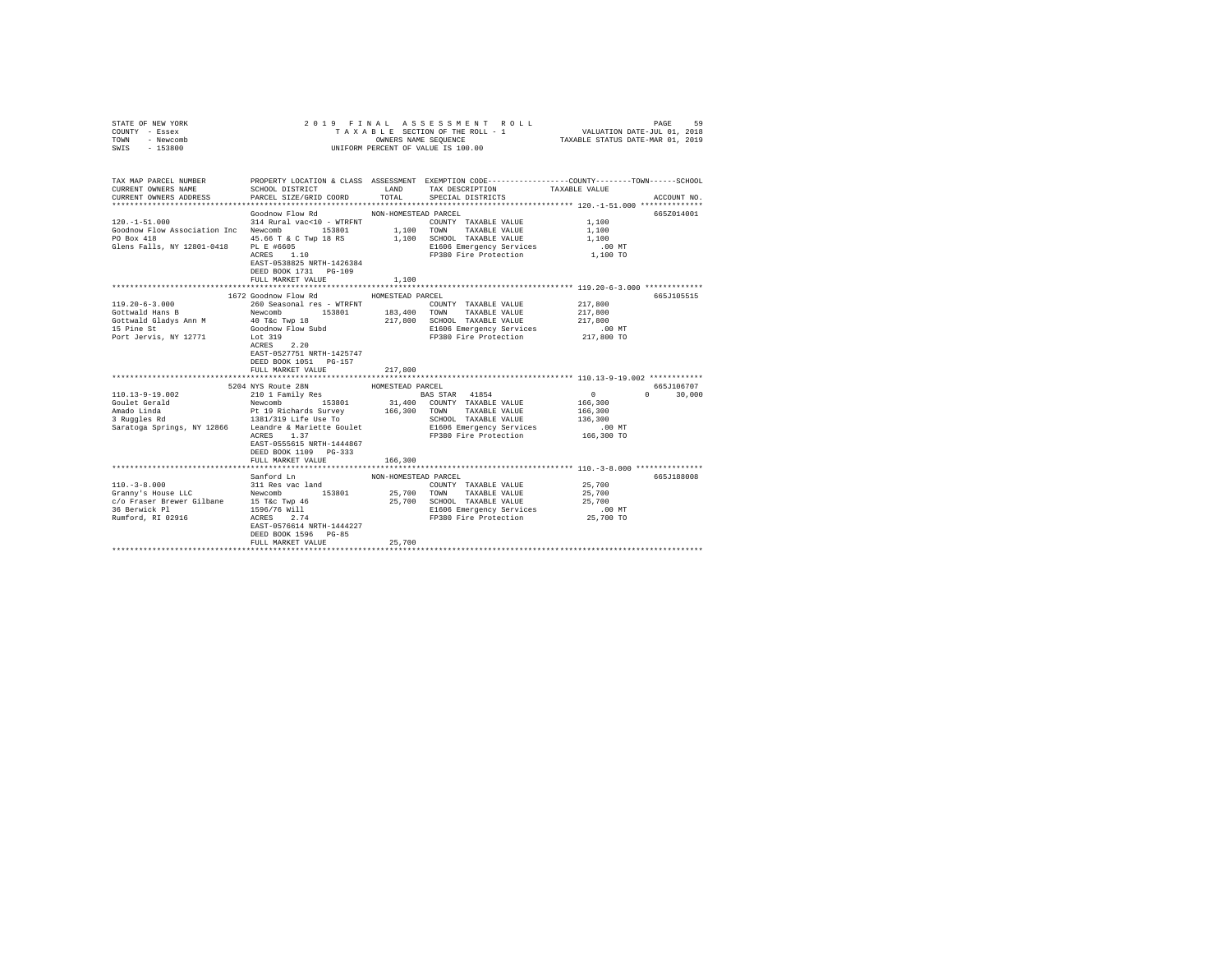| STATE OF NEW YORK      |                                                                                                                                                                                                                                       |                      |                                                                     |                                                     |             |
|------------------------|---------------------------------------------------------------------------------------------------------------------------------------------------------------------------------------------------------------------------------------|----------------------|---------------------------------------------------------------------|-----------------------------------------------------|-------------|
| COUNTY - Essex         |                                                                                                                                                                                                                                       |                      |                                                                     |                                                     |             |
| TOWN - Newcomb         |                                                                                                                                                                                                                                       |                      |                                                                     |                                                     |             |
| SWIS - 153800          |                                                                                                                                                                                                                                       |                      |                                                                     |                                                     |             |
|                        |                                                                                                                                                                                                                                       |                      |                                                                     |                                                     |             |
|                        |                                                                                                                                                                                                                                       |                      |                                                                     |                                                     |             |
|                        |                                                                                                                                                                                                                                       |                      |                                                                     |                                                     |             |
|                        | TAX MAP PARCEL NUMBER PROPERTY LOCATION & CLASS ASSESSMENT EXEMPTION CODE--------------COUNTY-------TOWN------SCHOOL<br>CURRENT OWNERS NAME SCHOOL DISTRICT LAND TAX DESCRIPTION TAXARLE VALUE                                        |                      |                                                                     |                                                     |             |
|                        |                                                                                                                                                                                                                                       |                      |                                                                     |                                                     |             |
| CURRENT OWNERS ADDRESS | PARCEL SIZE/GRID COORD                                                                                                                                                                                                                | TOTAL                | SPECIAL DISTRICTS                                                   |                                                     | ACCOUNT NO. |
|                        |                                                                                                                                                                                                                                       |                      |                                                                     |                                                     |             |
|                        | 95 Lower Works Rd                                                                                                                                                                                                                     | HOMESTEAD PARCEL     |                                                                     |                                                     | 665J185005  |
|                        |                                                                                                                                                                                                                                       |                      |                                                                     | 109,100                                             |             |
|                        |                                                                                                                                                                                                                                       |                      |                                                                     | 109,100                                             |             |
|                        |                                                                                                                                                                                                                                       |                      |                                                                     | 109,100                                             |             |
|                        |                                                                                                                                                                                                                                       |                      | E1606 Emergency Services .00 MT<br>FP380 Fire Protection 109,100 TO |                                                     |             |
|                        |                                                                                                                                                                                                                                       |                      |                                                                     |                                                     |             |
|                        |                                                                                                                                                                                                                                       |                      |                                                                     |                                                     |             |
|                        |                                                                                                                                                                                                                                       |                      |                                                                     |                                                     |             |
|                        | 110.-3-9.000<br>2010 Family Res Franchi 2010 I Family Res Revenue LC Revenue LC Newton<br>COUNTY TAXABLE VALUE CONTY TAXABLE VALUE OF TWORE LC Newton<br>29,200 TONN TAXABLE VALUE 2560 FOR SERVICE PRESS 2.41<br>29,200 SCHOOL TAXAB |                      |                                                                     |                                                     |             |
|                        |                                                                                                                                                                                                                                       |                      |                                                                     |                                                     |             |
|                        | NYS Route 28N                                                                                                                                                                                                                         | NON-HOMESTEAD PARCEL |                                                                     |                                                     | 665J103703  |
|                        |                                                                                                                                                                                                                                       |                      | $\text{COUNTY}$ TAXABLE VALUE $11,600$                              |                                                     |             |
|                        |                                                                                                                                                                                                                                       |                      |                                                                     | 11,600                                              |             |
|                        |                                                                                                                                                                                                                                       |                      |                                                                     | 11,600                                              |             |
|                        |                                                                                                                                                                                                                                       |                      |                                                                     |                                                     |             |
|                        |                                                                                                                                                                                                                                       |                      |                                                                     | 00 MT.<br>11,600 TO                                 |             |
|                        |                                                                                                                                                                                                                                       |                      |                                                                     |                                                     |             |
|                        |                                                                                                                                                                                                                                       |                      |                                                                     |                                                     |             |
|                        |                                                                                                                                                                                                                                       |                      |                                                                     |                                                     |             |
|                        | 31 Fennessey Ln                                                                                                                                                                                                                       | HOMESTEAD PARCEL     |                                                                     |                                                     | 665J103702  |
|                        |                                                                                                                                                                                                                                       |                      |                                                                     |                                                     |             |
|                        |                                                                                                                                                                                                                                       |                      |                                                                     |                                                     |             |
|                        |                                                                                                                                                                                                                                       |                      |                                                                     |                                                     |             |
|                        |                                                                                                                                                                                                                                       |                      |                                                                     |                                                     |             |
|                        |                                                                                                                                                                                                                                       |                      |                                                                     |                                                     |             |
|                        |                                                                                                                                                                                                                                       |                      |                                                                     |                                                     |             |
|                        |                                                                                                                                                                                                                                       |                      |                                                                     |                                                     |             |
|                        | FULL MARKET VALUE                                                                                                                                                                                                                     | 116,000              |                                                                     |                                                     |             |
|                        |                                                                                                                                                                                                                                       |                      |                                                                     |                                                     |             |
|                        | 24 Anderson Ln                                                                                                                                                                                                                        | HOMESTEAD PARCEL     |                                                                     |                                                     | 665J104401  |
|                        |                                                                                                                                                                                                                                       |                      |                                                                     |                                                     |             |
|                        |                                                                                                                                                                                                                                       |                      |                                                                     |                                                     |             |
|                        |                                                                                                                                                                                                                                       |                      |                                                                     |                                                     |             |
|                        |                                                                                                                                                                                                                                       |                      |                                                                     |                                                     |             |
|                        |                                                                                                                                                                                                                                       |                      |                                                                     |                                                     |             |
|                        |                                                                                                                                                                                                                                       |                      |                                                                     |                                                     |             |
|                        | FULL MARKET VALUE 170,100                                                                                                                                                                                                             |                      |                                                                     |                                                     |             |
|                        |                                                                                                                                                                                                                                       |                      |                                                                     | ********************** 120.14-1-15.000 ************ |             |
|                        | 996 Goodnow Flow Rd MOMESTEAD PARCEL                                                                                                                                                                                                  |                      |                                                                     |                                                     | 665J104302  |
|                        |                                                                                                                                                                                                                                       |                      |                                                                     |                                                     |             |
|                        |                                                                                                                                                                                                                                       |                      |                                                                     |                                                     |             |
|                        |                                                                                                                                                                                                                                       |                      |                                                                     |                                                     |             |
|                        |                                                                                                                                                                                                                                       |                      |                                                                     |                                                     |             |
|                        |                                                                                                                                                                                                                                       |                      |                                                                     |                                                     |             |
|                        |                                                                                                                                                                                                                                       |                      |                                                                     |                                                     |             |
|                        |                                                                                                                                                                                                                                       |                      |                                                                     |                                                     |             |
|                        |                                                                                                                                                                                                                                       |                      |                                                                     |                                                     |             |
|                        | 120.14-1-15.000 996 Coolon Flow Rd HOMESTEAD PAREL VALUE 120.14-1-15.000 996 Coolon Flow Rd HOMESTEAD PAREL COUNTY TAXABLE VALUE 197,500<br>Grausso Scott Newtomb 153801 160,100 TOWN TAXABLE VALUE 197,500<br>Grausso Christine      |                      |                                                                     |                                                     |             |
|                        |                                                                                                                                                                                                                                       |                      |                                                                     |                                                     |             |
|                        |                                                                                                                                                                                                                                       |                      |                                                                     |                                                     |             |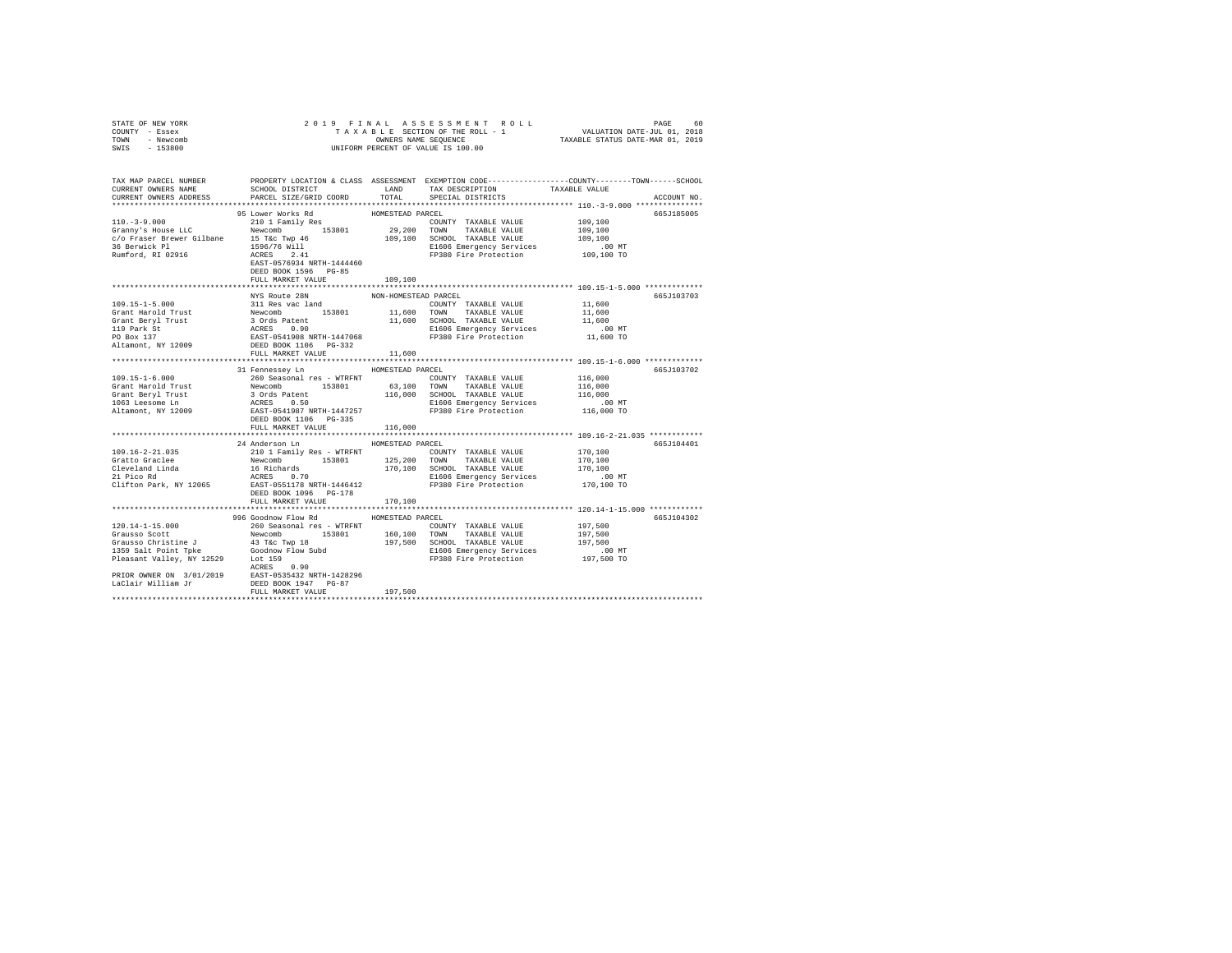| STATE OF NEW YORK      |                           | 2019 FINAL ASSESSMENT ROLL         | 61<br>PAGE                                                   |
|------------------------|---------------------------|------------------------------------|--------------------------------------------------------------|
| COUNTY<br>- Essex      |                           | TAXABLE SECTION OF THE ROLL - 1    | VALUATION DATE-JUL 01, 2018                                  |
| - Newcomb<br>TOWN      |                           | OWNERS NAME SEQUENCE               | TAXABLE STATUS DATE-MAR 01, 2019                             |
| $-153800$<br>SWIS      |                           | UNIFORM PERCENT OF VALUE IS 100.00 |                                                              |
|                        |                           |                                    |                                                              |
|                        |                           |                                    |                                                              |
|                        |                           |                                    |                                                              |
| TAX MAP PARCEL NUMBER  | PROPERTY LOCATION & CLASS | ASSESSMENT                         | EXEMPTION CODE-----------------COUNTY-------TOWN------SCHOOL |
| CURRENT OWNERS NAME    | SCHOOL DISTRICT           | TAX DESCRIPTION<br>LAND            | TAXABLE VALUE                                                |
| CURRENT OWNERS ADDRESS | PARCEL SIZE/GRID COORD    | TOTAL<br>SPECIAL DISTRICTS         | ACCOUNT NO.                                                  |
|                        |                           |                                    | *************                                                |
|                        | 41 Chaisson Rd            | HOMESTEAD PARCEL                   | 665.T103504                                                  |
| $110.17 - 2 - 3.000$   | 260 Seasonal res          | COUNTY<br>TAXABLE VALUE            | 36,600                                                       |
| Gravelding Constance   | 153801<br>Newcomb         | 22,500<br>TOWN<br>TAXABLE VALUE    | 36,600                                                       |
| Gravelding Michael O   | Pt 18 Richards Survey     | 36,600<br>SCHOOL<br>TAXABLE VALUE  | 36,600                                                       |
| DO BAY 621             | 0.۸ ∩ סיספרא              | FIERE FRAMMARAU CAMILLAR           | 00M                                                          |

| PO Box 621<br>Richfield Springs, NY 13439 EAST-0554428 NRTH-1444012                                               | 0.40<br>ACRES<br>DEED BOOK 947<br>$PG-112$<br>FULL MARKET VALUE                                                                                                                                                        | E1606 Emergency Services<br>FP380 Fire Protection 36,600 TO<br>36,600                                                                                                                                  | .00 MT                                                                                                       |  |
|-------------------------------------------------------------------------------------------------------------------|------------------------------------------------------------------------------------------------------------------------------------------------------------------------------------------------------------------------|--------------------------------------------------------------------------------------------------------------------------------------------------------------------------------------------------------|--------------------------------------------------------------------------------------------------------------|--|
| $120.13 - 1 - 48.000$<br>Gray David L<br>Gray Anne M<br>10 Hollywood Dr<br>Burnt Hills, NY 12027                  | 35 Woodys Rd<br>210 1 Family Res - WTRFNT<br>Newcomb<br>153801<br>42&43 T&c Twp 18 312,200<br>Goodnow Flow Subd<br>Lot 179<br>ACRES<br>1.84<br>EAST-0533226 NRTH-1428774<br>DEED BOOK 1775 PG-172<br>FULL MARKET VALUE | HOMESTEAD PARCEL<br>COUNTY TAXABLE VALUE<br>127,400<br>TOWN<br>TAXABLE VALUE<br>SCHOOL TAXABLE VALUE<br>E1606 Emergency Services<br>FP380 Fire Protection<br>312,200                                   | 665.7106911<br>312,200<br>312,200<br>312,200<br>$.00$ MT<br>312,200 TO                                       |  |
| $120.17 - 2 - 43.000$<br>Greene Family Trust<br>Greene Elizabeth<br>500 Angell St Apt 309<br>Providence, RI 02906 | 1436 Goodnow Flow Rd<br>210 1 Family Res - WTRFNT<br>Newcomb<br>153801<br>42 T&c Twp 18<br>60 Goodnow Flow<br>ACRES 1.50<br>EAST-0532833 NRTH-1426772<br>DEED BOOK 1236 PG-98<br>FULL MARKET VALUE                     | HOMESTEAD PARCEL<br>COUNTY TAXABLE VALUE<br>140,200<br>TOWN<br>TAXABLE VALUE<br>276,400<br>SCHOOL TAXABLE VALUE<br>E1606 Emergency Services<br>FP380 Fire Protection<br>276,400                        | 665J100511<br>276,400<br>276,400<br>276,400<br>$.00$ MT<br>276,400 TO                                        |  |
| $119.20 - 3 - 9.113$<br>Greene Ralph J Sr Trus<br>PO Box 63<br>Newcomb, NY 12852                                  | 1792 Goodnow Flow Rd<br>Newcomb 153801<br>27 28 T&c Twp 18 167,800 TOWN<br>ACRES 4.00<br>EAST-0525451 NRTH-1425181<br>DEED BOOK 1933 PG-71<br>FULL MARKET VALUE                                                        | HOMESTEAD PARCEL<br>210 1 Family Res - WTRFNT WETWAR CTS 41120<br>87,200 COUNTY TAXABLE VALUE<br>TAXABLE VALUE<br>SCHOOL TAXABLE VALUE<br>E1606 Emergency Services<br>FP380 Fire Protection<br>167,800 | 665.7187008<br>15,000<br>25,170<br>25,170<br>152,800<br>142,630<br>142,630<br>$.00 \text{ MT}$<br>167,800 TO |  |
| $109.15 - 4 - 14.000$<br>Gregory Pauline A<br>1452 Friends Lake Rd<br>Chestertown, NY 12817                       | 77 Goodnow Flow Rd<br>210 1 Family Res<br>Newcomb 153801 25,000<br>4 Ords Patent<br>0.50<br>ACRES<br>EAST-0542571 NRTH-1444102<br>DEED BOOK 1743 PG-301<br>FULL MARKET VALUE                                           | HOMESTEAD PARCEL<br>COUNTY TAXABLE VALUE<br>25,000 TOWN<br>TAXABLE VALUE<br>78,800<br>SCHOOL TAXABLE VALUE<br>E1606 Emergency Services<br>FP380 Fire Protection<br>78,800                              | 665J103709<br>78,800<br>78,800<br>78,800<br>.00MT<br>78,800 TO                                               |  |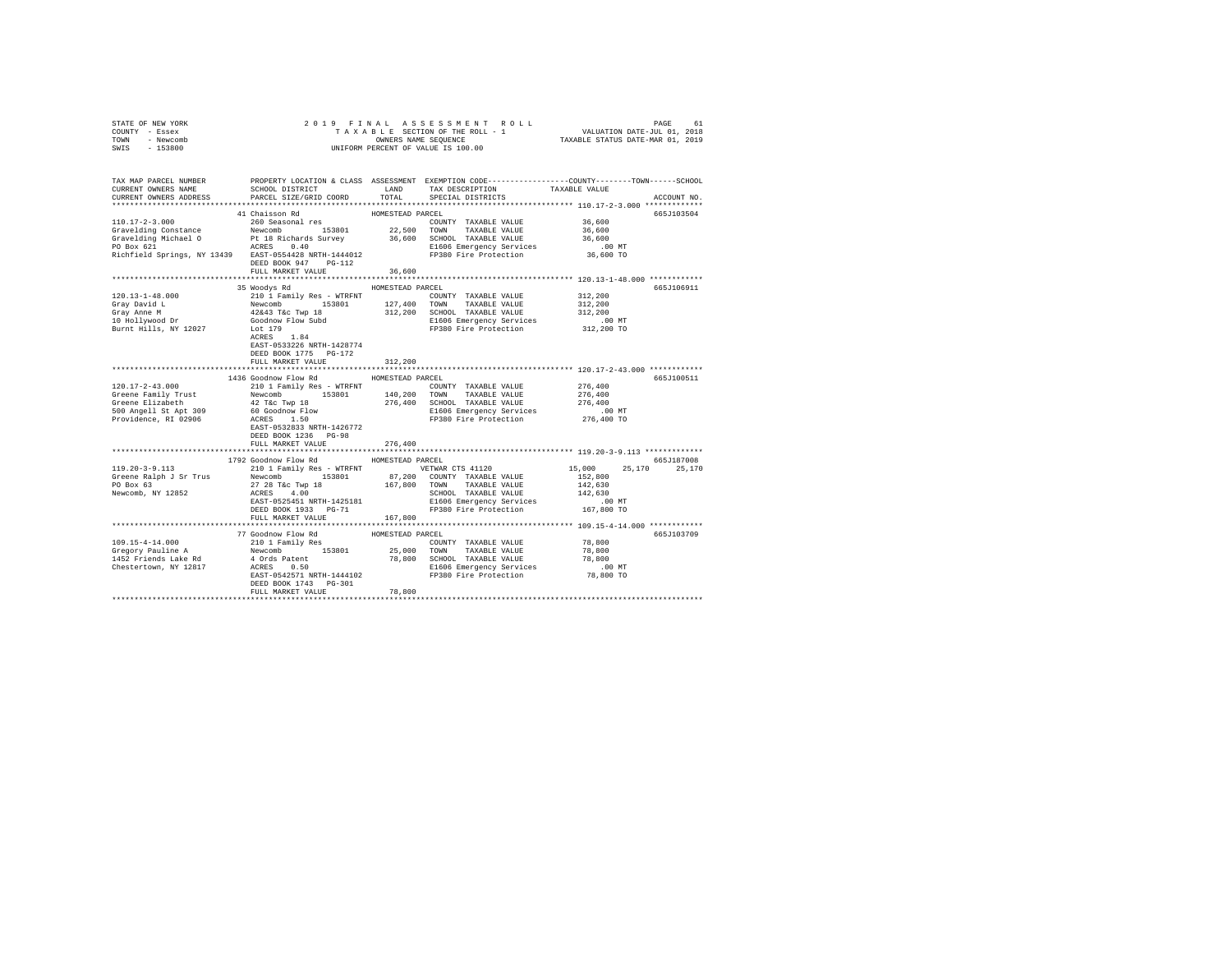| STATE OF NEW YORK                                    |                                                                                                                                                                                                                                        |                  |                                                                                                 |                      |             |
|------------------------------------------------------|----------------------------------------------------------------------------------------------------------------------------------------------------------------------------------------------------------------------------------------|------------------|-------------------------------------------------------------------------------------------------|----------------------|-------------|
| COUNTY - Essex                                       |                                                                                                                                                                                                                                        |                  |                                                                                                 |                      |             |
| TOWN - Newcomb                                       |                                                                                                                                                                                                                                        |                  |                                                                                                 |                      |             |
| SWIS - 153800                                        |                                                                                                                                                                                                                                        |                  |                                                                                                 |                      |             |
|                                                      |                                                                                                                                                                                                                                        |                  |                                                                                                 |                      |             |
|                                                      |                                                                                                                                                                                                                                        |                  |                                                                                                 |                      |             |
| TAX MAP PARCEL NUMBER                                |                                                                                                                                                                                                                                        |                  | PROPERTY LOCATION & CLASS ASSESSMENT EXEMPTION CODE---------------COUNTY-------TOWN------SCHOOL |                      |             |
| CURRENT OWNERS NAME                                  | SCHOOL DISTRICT                                                                                                                                                                                                                        | LAND             | TAX DESCRIPTION                                                                                 | TAXABLE VALUE        |             |
| CURRENT OWNERS ADDRESS                               | PARCEL SIZE/GRID COORD                                                                                                                                                                                                                 | TOTAL            | SPECIAL DISTRICTS                                                                               |                      | ACCOUNT NO. |
|                                                      |                                                                                                                                                                                                                                        |                  |                                                                                                 |                      |             |
|                                                      | 81 Goodnow Flow Rd                                                                                                                                                                                                                     | HOMESTEAD PARCEL |                                                                                                 |                      | 665J100402  |
|                                                      | 210 1 Family Res                                                                                                                                                                                                                       |                  | COUNTY TAXABLE VALUE                                                                            | 104,500              |             |
|                                                      |                                                                                                                                                                                                                                        |                  |                                                                                                 | 104,500              |             |
|                                                      |                                                                                                                                                                                                                                        |                  |                                                                                                 | 104,500              |             |
|                                                      |                                                                                                                                                                                                                                        |                  |                                                                                                 | .00 MT<br>104,500 TO |             |
|                                                      |                                                                                                                                                                                                                                        |                  |                                                                                                 |                      |             |
|                                                      | DEED BOOK 1743 PG-308                                                                                                                                                                                                                  |                  |                                                                                                 |                      |             |
|                                                      | FULL MARKET VALUE                                                                                                                                                                                                                      | 104,500          |                                                                                                 |                      |             |
|                                                      |                                                                                                                                                                                                                                        |                  |                                                                                                 |                      |             |
|                                                      | 5185 NYS Route 28N                                                                                                                                                                                                                     | HOMESTEAD PARCEL |                                                                                                 |                      | 665J104909  |
| 110.13-9-20.002                                      | 210 1 Family Res                                                                                                                                                                                                                       |                  | COUNTY TAXABLE VALUE                                                                            | 110,900              |             |
|                                                      |                                                                                                                                                                                                                                        |                  | 25,800 TOWN TAXABLE VALUE                                                                       | 110,900              |             |
|                                                      |                                                                                                                                                                                                                                        |                  |                                                                                                 | 110,900              |             |
| Gregson Blair<br>PO Box 112<br>Newcomb, NY 12852     | Newcomb 153801 25,800 TOWN TAXABLE VALUE<br>Pt 19 Richards Survey 110,900 SCHOOL TAXABLE VALUE<br>ACRES 0.57                                                                                                                           |                  |                                                                                                 | .00 MT               |             |
|                                                      | EAST-0555978 NRTH-1444367                                                                                                                                                                                                              |                  | E1606 Emergency Services<br>FP380 Fire Protection                                               | 110,900 TO           |             |
|                                                      | DEED BOOK 1559 PG-195                                                                                                                                                                                                                  |                  |                                                                                                 |                      |             |
|                                                      | FULL MARKET VALUE                                                                                                                                                                                                                      | 110,900          |                                                                                                 |                      |             |
|                                                      |                                                                                                                                                                                                                                        |                  |                                                                                                 |                      |             |
|                                                      | 65 Beaver Bay Rd MOMESTEAD PARCEL                                                                                                                                                                                                      |                  |                                                                                                 |                      | 665J103714  |
| $120.17 - 3 - 4.000$                                 | 312 Vac w/imprv - WTRFNT                                                                                                                                                                                                               |                  | COUNTY TAXABLE VALUE                                                                            | 129,500              |             |
|                                                      |                                                                                                                                                                                                                                        |                  |                                                                                                 | 129,500              |             |
|                                                      |                                                                                                                                                                                                                                        |                  |                                                                                                 | 129,500              |             |
|                                                      |                                                                                                                                                                                                                                        |                  |                                                                                                 | .00 MT               |             |
| Wells, NY 12190-0171                                 | Let 309                                                                                                                                                                                                                                |                  | E1606 Emergency Services<br>FP380 Fire Protection                                               | 129,500 TO           |             |
|                                                      | ACRES 1.00                                                                                                                                                                                                                             |                  |                                                                                                 |                      |             |
|                                                      | EAST-0528104 NRTH-1426608                                                                                                                                                                                                              |                  |                                                                                                 |                      |             |
|                                                      | DEED BOOK 435 PG-571                                                                                                                                                                                                                   |                  |                                                                                                 |                      |             |
|                                                      | FULL MARKET VALUE                                                                                                                                                                                                                      | 129,500          |                                                                                                 |                      |             |
|                                                      |                                                                                                                                                                                                                                        | **************   | ********************************* 109.16-2-1.000 *************                                  |                      |             |
|                                                      | 42 Johnson Rd                                                                                                                                                                                                                          | HOMESTEAD PARCEL |                                                                                                 |                      | 665J103715  |
| $109.16 - 2 - 1.000$                                 | 210 1 Family Res - WTRFNT                                                                                                                                                                                                              |                  | COUNTY TAXABLE VALUE                                                                            | 227,500              |             |
|                                                      |                                                                                                                                                                                                                                        |                  |                                                                                                 | 227,500              |             |
| Gross Family Trust<br>PO Box 57<br>Newcomb, NY 12852 | Newcomb 193801 140,900 TONN TRAABLE VALUE<br>10 Richards Survey 227,500 SCHOOL TRAABLE VALUE<br>227,500 SCHOOL TRAABLE VALUE<br>227,500 E1606 Emergency Services                                                                       |                  |                                                                                                 | 227,500              |             |
|                                                      |                                                                                                                                                                                                                                        |                  |                                                                                                 |                      |             |
|                                                      | EAST-0548290 NRTH-1448178                                                                                                                                                                                                              |                  | E1606 Emergency Services<br>FP380 Fire Protection                                               | 00 MT.<br>227,500 TO |             |
|                                                      | DEED BOOK 1046 PG-7                                                                                                                                                                                                                    |                  |                                                                                                 |                      |             |
|                                                      | FULL MARKET VALUE                                                                                                                                                                                                                      | 227,500          |                                                                                                 |                      |             |
|                                                      |                                                                                                                                                                                                                                        |                  |                                                                                                 |                      |             |
|                                                      | 1370 Goodnow Flow Rd MOMESTEAD PARCEL                                                                                                                                                                                                  |                  |                                                                                                 |                      | 665J104301  |
| $120.18 - 2 - 4.000$                                 | 260 Seasonal res - WTRFNT                                                                                                                                                                                                              |                  | COUNTY TAXABLE VALUE                                                                            | 183,800              |             |
|                                                      | Newcomb 153801 127,200 TOWN TAXABLE VALUE 183,800<br>42 43 Tac Tay 18 183,800 SCHOOL TAXABLE VALUE 183,800<br>42 43 Tac Tay 183,800 SCHOOL TAXABLE VALUE 183,800<br>42 43 Tac SCHOOL TAXABLE VALUE 183,800 NT<br>1266/226 Release Of L |                  |                                                                                                 |                      |             |
| Guertin David S<br>Guertin Diane M                   |                                                                                                                                                                                                                                        |                  |                                                                                                 |                      |             |
| 1599 Rte 30                                          |                                                                                                                                                                                                                                        |                  |                                                                                                 |                      |             |
| Cornwall, VT 05753                                   |                                                                                                                                                                                                                                        |                  |                                                                                                 |                      |             |
|                                                      | ACRES 0.92                                                                                                                                                                                                                             |                  |                                                                                                 |                      |             |
|                                                      | EAST-0534344 NRTH-1426897                                                                                                                                                                                                              |                  |                                                                                                 |                      |             |
|                                                      | DEED BOOK 1363 PG-190                                                                                                                                                                                                                  |                  |                                                                                                 |                      |             |
|                                                      | FULL MARKET VALUE                                                                                                                                                                                                                      | 183,800          |                                                                                                 |                      |             |
|                                                      |                                                                                                                                                                                                                                        |                  |                                                                                                 |                      |             |
|                                                      |                                                                                                                                                                                                                                        |                  |                                                                                                 |                      |             |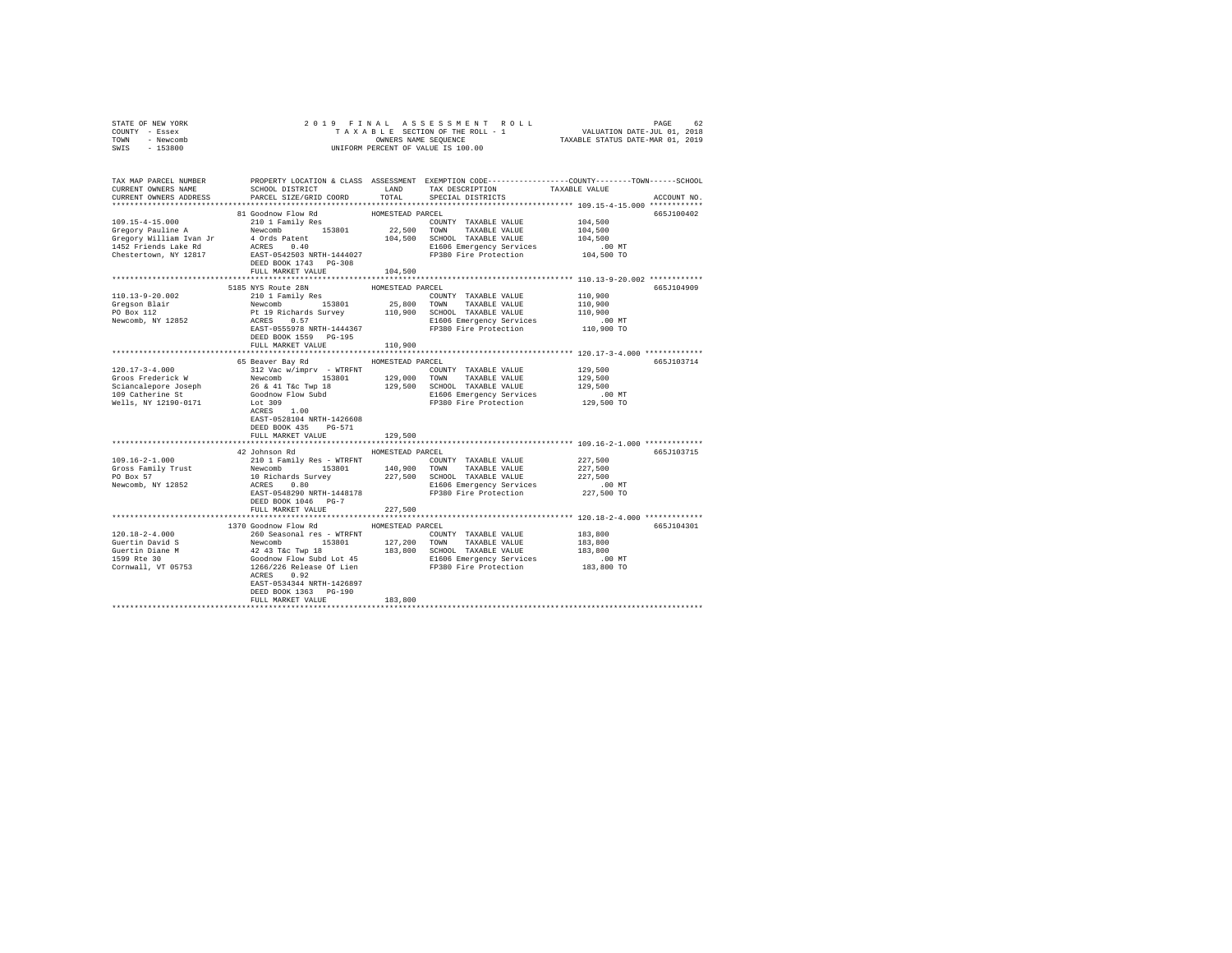| STATE OF NEW YORK<br>COUNTY - Essex<br>TOWN - Newcomb<br>$-153800$<br>SWIS |                                                                                                                                                            |                  | UNIFORM PERCENT OF VALUE IS 100.00                                                                                                            |                                                                                                                |
|----------------------------------------------------------------------------|------------------------------------------------------------------------------------------------------------------------------------------------------------|------------------|-----------------------------------------------------------------------------------------------------------------------------------------------|----------------------------------------------------------------------------------------------------------------|
| TAX MAP PARCEL NUMBER<br>CURRENT OWNERS NAME<br>CURRENT OWNERS ADDRESS     | SCHOOL DISTRICT<br>PARCEL SIZE/GRID COORD                                                                                                                  | LAND<br>TOTAL    | TAX DESCRIPTION TAXABLE VALUE<br>SPECIAL DISTRICTS                                                                                            | PROPERTY LOCATION & CLASS ASSESSMENT EXEMPTION CODE---------------COUNTY-------TOWN------SCHOOL<br>ACCOUNT NO. |
|                                                                            |                                                                                                                                                            |                  |                                                                                                                                               |                                                                                                                |
|                                                                            | 57 Woodys Rd                                                                                                                                               | HOMESTEAD PARCEL |                                                                                                                                               | 665J106003                                                                                                     |
| 120.13-1-42.000                                                            | 210 1 Family Res - WTRFNT                                                                                                                                  |                  | COUNTY TAXABLE VALUE                                                                                                                          | 310,000                                                                                                        |
| Guior Richard A                                                            |                                                                                                                                                            |                  | Newcomb 153801 172,500 TOWN TAXABLE VALUE<br>42 T&c Twp 18 310,000 SCHOOL TAXABLE VALUE<br>Goodnow Flow Subd Lot 185 E1606 Emergency Services | 310,000                                                                                                        |
| Frank Barbara M                                                            |                                                                                                                                                            |                  |                                                                                                                                               | 310,000                                                                                                        |
| 152 Nelson Ave                                                             |                                                                                                                                                            |                  |                                                                                                                                               | $.00$ MT                                                                                                       |
| Saratoga Springs, NY 12866 2019 Bar Decision                               | ACRES 1.60<br>EAST-0532611 NRTH-1429061<br>DEED BOOK 1461    PG-252                                                                                        |                  | FP380 Fire Protection 310,000 TO                                                                                                              |                                                                                                                |
|                                                                            | FULL MARKET VALUE                                                                                                                                          | 310,000          |                                                                                                                                               |                                                                                                                |
|                                                                            |                                                                                                                                                            |                  |                                                                                                                                               |                                                                                                                |
|                                                                            | 24 Bennett Ln                                                                                                                                              | HOMESTEAD PARCEL |                                                                                                                                               | 665J103804                                                                                                     |
| $120.18 - 2 - 24.000$                                                      | 260 Seasonal res - WTRFNT                                                                                                                                  |                  | COUNTY TAXABLE VALUE                                                                                                                          | 155,700                                                                                                        |
| Gutheil Harry Jr<br>21 Spring St                                           | Newcomb 153801 127,700 TOWN TAXABLE VALUE                                                                                                                  |                  |                                                                                                                                               | 155,700                                                                                                        |
|                                                                            |                                                                                                                                                            |                  | 155,700 SCHOOL TAXABLE VALUE                                                                                                                  | 155,700                                                                                                        |
|                                                                            |                                                                                                                                                            |                  | E1606 Emergency Services<br>FP380 Fire Protection                                                                                             | $.00$ MT                                                                                                       |
|                                                                            | Lot 25<br>$\verb ACRES  = \verb 1 , \verb 40 $<br>EAST-0536289 NRTH-1426240<br>DEED BOOK 465 PG-108                                                        |                  |                                                                                                                                               | 155,700 TO                                                                                                     |
|                                                                            | FULL MARKET VALUE                                                                                                                                          | 155,700          |                                                                                                                                               |                                                                                                                |
|                                                                            |                                                                                                                                                            |                  |                                                                                                                                               |                                                                                                                |
|                                                                            | 1304 Goodnow Flow Rd MOMESTEAD PARCEL                                                                                                                      |                  |                                                                                                                                               | 665J104703                                                                                                     |
| $120.18 - 2 - 20.000$                                                      | 210 1 Family Res - WTRFNT                                                                                                                                  |                  | COUNTY TAXABLE VALUE                                                                                                                          | 371,300                                                                                                        |
| Hager Michaelle J Trust Mewcomb 153801 135,200 TOWN TAXABLE VALUE          |                                                                                                                                                            |                  |                                                                                                                                               | 371,300                                                                                                        |
| 5672 County Route 27                                                       | 46 T&c Twp 18                                                                                                                                              |                  | 371,300 SCHOOL TAXABLE VALUE                                                                                                                  | 371,300                                                                                                        |
| Canton, NY 13617                                                           | Goodnow Flow Subd<br>Lot 29                                                                                                                                |                  | E1606 Emergency Services<br>FP380 Fire Protection                                                                                             | $.00$ MT<br>371,300 TO                                                                                         |
|                                                                            | ACRES 1.70<br>EAST-0535906 NRTH-1426452<br>DEED BOOK 1795 PG-297<br>FULL MARKET VALUE                                                                      | 371,300          |                                                                                                                                               |                                                                                                                |
|                                                                            |                                                                                                                                                            | ***************  |                                                                                                                                               |                                                                                                                |
|                                                                            | 4916 NYS Route 28N                                                                                                                                         | HOMESTEAD PARCEL |                                                                                                                                               | 665J194005                                                                                                     |
| $110. - 1 - 21.200$                                                        | 240 Rural res                                                                                                                                              |                  | <b>BAS STAR</b> 41854                                                                                                                         | $0 \t 30,000$<br>$\sim$ 0                                                                                      |
|                                                                            |                                                                                                                                                            |                  | 56,900 COUNTY TAXABLE VALUE                                                                                                                   | 451,100                                                                                                        |
| Hai Paul B<br>McNulty Stacy A                                              |                                                                                                                                                            |                  | 451,100 TOWN TAXABLE VALUE                                                                                                                    | 451,100                                                                                                        |
| 6312 State Rt 28N                                                          |                                                                                                                                                            |                  | SCHOOL TAXABLE VALUE                                                                                                                          | 421,100                                                                                                        |
| Newcomb, NY 12852                                                          |                                                                                                                                                            |                  | E1606 Emergency Services                                                                                                                      | .00 MT                                                                                                         |
|                                                                            | Newcomb 153801 56,900<br>30 Thorns Sur 451,100<br>1492/204 Death Cert 451,100<br>Lot 1<br>ACRES 34.80<br>EAST-0562656 NRTH-1441494<br>DEED BOOK 1641 PG-52 |                  | FP380 Fire Protection                                                                                                                         | 451,100 TO                                                                                                     |
|                                                                            | FULL MARKET VALUE                                                                                                                                          | 451,100          |                                                                                                                                               |                                                                                                                |
|                                                                            |                                                                                                                                                            |                  |                                                                                                                                               |                                                                                                                |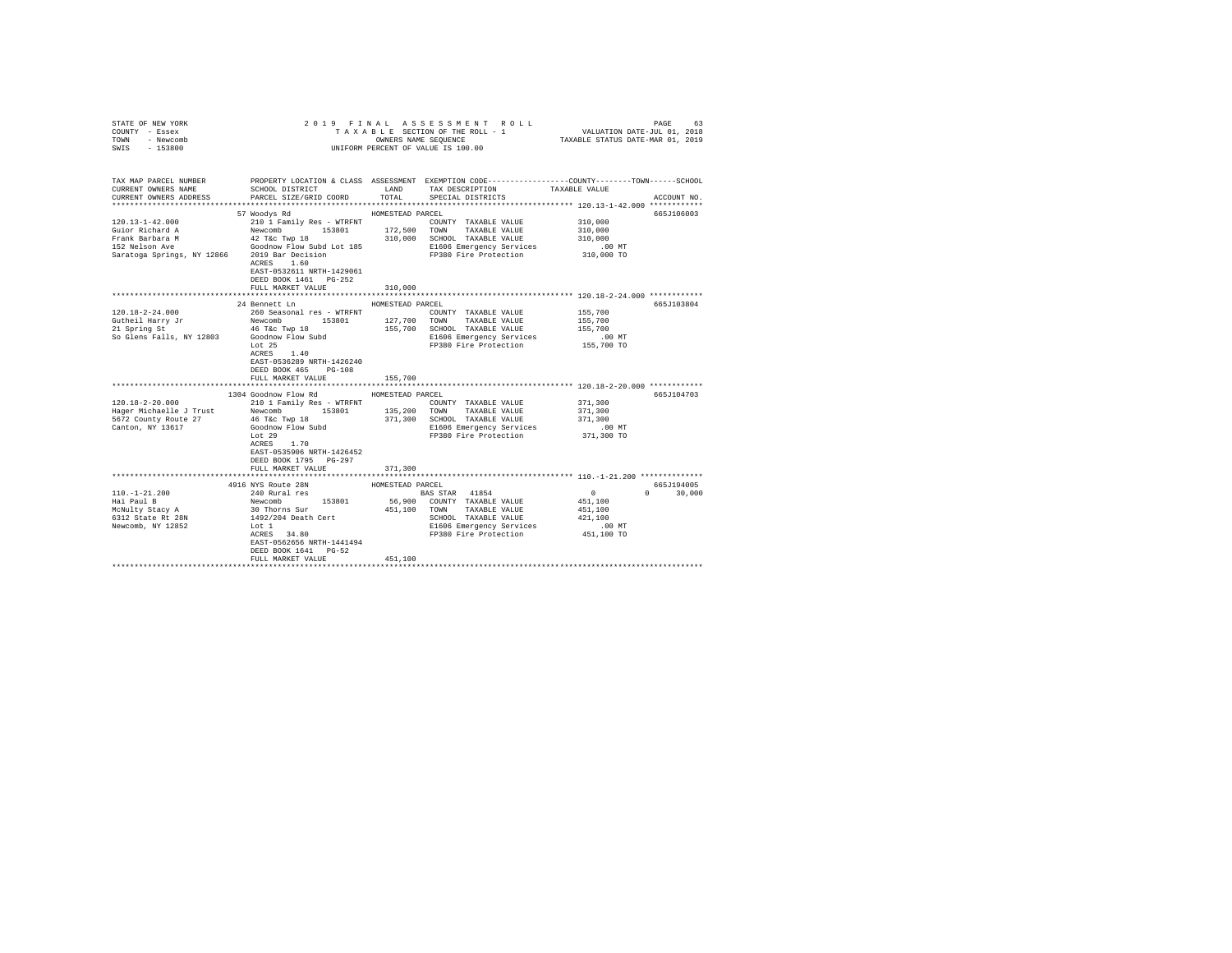| STATE OF NEW YORK<br>COUNTY - Essex<br>TOWN - Newcomb<br>SWIS - 153800                                                                                                                                                                                          |                                   |                  |                                                                                                   |                             |
|-----------------------------------------------------------------------------------------------------------------------------------------------------------------------------------------------------------------------------------------------------------------|-----------------------------------|------------------|---------------------------------------------------------------------------------------------------|-----------------------------|
| TAX MAP PARCEL NUMBER PROPERTY LOCATION & CLASS ASSESSMENT EXEMPTION CODE---------------COUNTY--------TOWN-----SCHOOL<br>CURRENT OWNERS NAME                                                                                                                    |                                   |                  | SCHOOL DISTRICT LAND TAX DESCRIPTION TAXABLE VALUE PARCEL SIZE/GRID COORD TOTAL SPECIAL DISTRICTS |                             |
| CURRENT OWNERS ADDRESS                                                                                                                                                                                                                                          |                                   |                  |                                                                                                   | ACCOUNT NO.                 |
|                                                                                                                                                                                                                                                                 |                                   | HOMESTEAD PARCEL |                                                                                                   | 665J103612                  |
|                                                                                                                                                                                                                                                                 | 34 Johnson Rd                     |                  |                                                                                                   |                             |
|                                                                                                                                                                                                                                                                 |                                   |                  |                                                                                                   |                             |
|                                                                                                                                                                                                                                                                 |                                   |                  |                                                                                                   |                             |
|                                                                                                                                                                                                                                                                 |                                   |                  |                                                                                                   |                             |
|                                                                                                                                                                                                                                                                 | DEED BOOK 1169 PG-290             |                  |                                                                                                   |                             |
|                                                                                                                                                                                                                                                                 | FULL MARKET VALUE                 | 126,300          |                                                                                                   |                             |
| 3011 120115 -51.51 117 12051 -551 178 2012 1 Family Res 101 1 12011 12011 12012 12012 12012 12012 12012 12012 12012 12012 12012 12012 12012 12012 12012 12012 12012 12012 12012 12012 12012 12012 12012 12012 12012 12012 1201                                  |                                   |                  |                                                                                                   | 665J103902                  |
|                                                                                                                                                                                                                                                                 |                                   |                  |                                                                                                   | $0 \t 30.000$               |
|                                                                                                                                                                                                                                                                 |                                   |                  |                                                                                                   |                             |
|                                                                                                                                                                                                                                                                 |                                   |                  |                                                                                                   |                             |
|                                                                                                                                                                                                                                                                 |                                   |                  |                                                                                                   |                             |
|                                                                                                                                                                                                                                                                 |                                   |                  |                                                                                                   |                             |
|                                                                                                                                                                                                                                                                 |                                   |                  |                                                                                                   |                             |
|                                                                                                                                                                                                                                                                 |                                   |                  |                                                                                                   |                             |
|                                                                                                                                                                                                                                                                 |                                   |                  |                                                                                                   |                             |
|                                                                                                                                                                                                                                                                 | HOMESTEAD PARCEL<br>41 Johnson Rd |                  |                                                                                                   | 665J179006                  |
|                                                                                                                                                                                                                                                                 |                                   |                  |                                                                                                   |                             |
|                                                                                                                                                                                                                                                                 |                                   |                  |                                                                                                   |                             |
|                                                                                                                                                                                                                                                                 |                                   |                  |                                                                                                   |                             |
|                                                                                                                                                                                                                                                                 | DEED BOOK 692 PG-5                |                  |                                                                                                   |                             |
|                                                                                                                                                                                                                                                                 | FULL MARKET VALUE 398,500         |                  |                                                                                                   |                             |
|                                                                                                                                                                                                                                                                 |                                   |                  |                                                                                                   |                             |
|                                                                                                                                                                                                                                                                 |                                   |                  |                                                                                                   | 665J100303<br>$0 \t 30,000$ |
|                                                                                                                                                                                                                                                                 |                                   |                  |                                                                                                   |                             |
|                                                                                                                                                                                                                                                                 |                                   |                  |                                                                                                   |                             |
|                                                                                                                                                                                                                                                                 |                                   |                  |                                                                                                   |                             |
|                                                                                                                                                                                                                                                                 |                                   |                  |                                                                                                   |                             |
|                                                                                                                                                                                                                                                                 |                                   |                  |                                                                                                   |                             |
| 109.15-3-2.001<br>109.15-3-2.001<br>109.15-3-2.001<br>107.17 NYS Route 28N HOMESTEAD PARCEL<br>Hamilton Gward L Newcomb 153801<br>153801<br>155,700<br>155,700<br>155,700<br>155,700<br>155,700<br>169.1920<br>169.1920<br>169.1920<br>169.1920<br>169.1920<br> |                                   |                  |                                                                                                   |                             |
|                                                                                                                                                                                                                                                                 |                                   |                  |                                                                                                   |                             |
|                                                                                                                                                                                                                                                                 |                                   |                  |                                                                                                   |                             |
|                                                                                                                                                                                                                                                                 |                                   |                  |                                                                                                   |                             |
|                                                                                                                                                                                                                                                                 |                                   |                  |                                                                                                   |                             |
|                                                                                                                                                                                                                                                                 |                                   |                  |                                                                                                   |                             |
|                                                                                                                                                                                                                                                                 |                                   |                  |                                                                                                   |                             |
|                                                                                                                                                                                                                                                                 |                                   |                  |                                                                                                   |                             |
|                                                                                                                                                                                                                                                                 |                                   |                  |                                                                                                   |                             |
| 110.18-2-2.002<br>101.18-2-2.002<br>101.18-2-2.002<br>101.18-2-2.002<br>101.18-2-2.002<br>101.18-2-2.002<br>101.18-2-2.002<br>101.18-2-2.002<br>101.18-2-2.002<br>101.18-2-2.002<br>101.18-2-2.002<br>101.18-2-2.002<br>101.18-2-2.002<br>101.18-2-2.002        |                                   |                  |                                                                                                   |                             |
|                                                                                                                                                                                                                                                                 |                                   |                  |                                                                                                   |                             |
|                                                                                                                                                                                                                                                                 |                                   |                  |                                                                                                   |                             |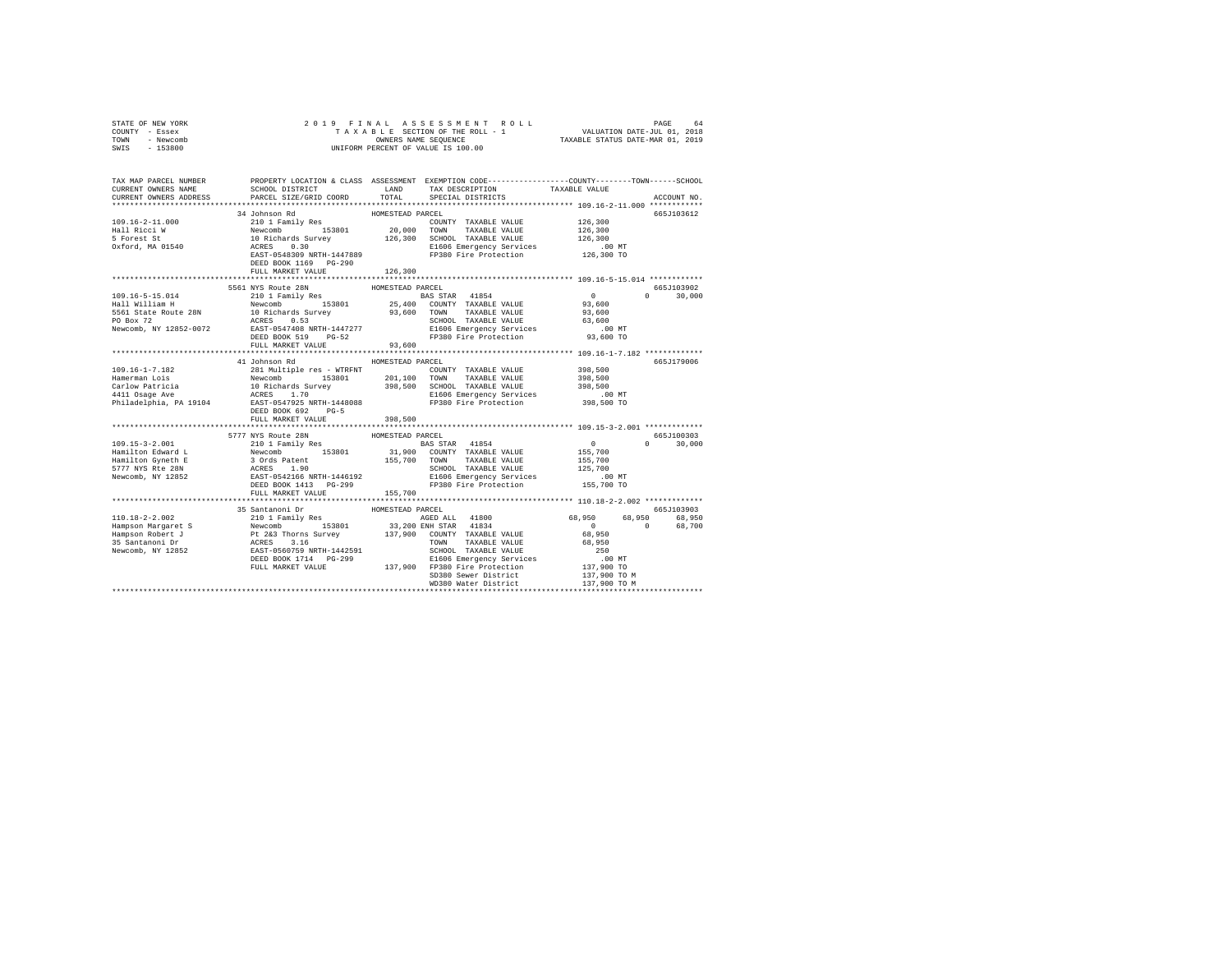| STATE OF NEW YORK<br>- Essex<br>COUNTY<br>- Newcomb<br>TOWN<br>$-153800$<br>SWTS |                                                                              | 2019 FINAL ASSESSMENT ROLL<br>TAXABLE SECTION OF THE ROLL - 1<br>OWNERS NAME SEOUENCE<br>INIFORM PERCENT OF VALUE IS 100.00 | 65<br>PAGE<br>VALUATION DATE-JUL 01, 2018<br>TAXABLE STATUS DATE-MAR 01, 2019                                 |
|----------------------------------------------------------------------------------|------------------------------------------------------------------------------|-----------------------------------------------------------------------------------------------------------------------------|---------------------------------------------------------------------------------------------------------------|
| TAX MAP PARCEL NUMBER<br>CURRENT OWNERS NAME<br>CURRENT OWNERS ADDRESS           | PROPERTY LOCATION & CLASS<br>SCHOOL DISTRICT<br>PARCEL SIZE/GRID COORD TOTAL | ASSESSMENT<br>LAND<br>TAX DESCRIPTION<br>SPECIAL DISTRICTS                                                                  | EXEMPTION CODE-----------------COUNTY-------TOWN------SCHOOL<br>TAXABLE VALUE<br>ACCOUNT NO.<br>************* |
| $110.13 - 1 - 2.000$                                                             | 38 Thunderbird Way<br>311 Res vac land                                       | NON-HOMESTEAD PARCEL<br>TAXABLE VALUE<br>COUNTY                                                                             | 665.7104815<br>26,600                                                                                         |

|                              |                                                    |                    |                                                                             | -------                              |            |
|------------------------------|----------------------------------------------------|--------------------|-----------------------------------------------------------------------------|--------------------------------------|------------|
| Harbour-Kahl Laura Newcomb   |                                                    | 153801 26,600 TOWN | TAXABLE VALUE                                                               | 26,600                               |            |
|                              |                                                    |                    |                                                                             |                                      |            |
|                              |                                                    |                    |                                                                             |                                      |            |
|                              |                                                    |                    |                                                                             |                                      |            |
|                              | DEED BOOK 1332    PG-188                           |                    |                                                                             |                                      |            |
|                              | FULL MARKET VALUE                                  | 26,600             |                                                                             |                                      |            |
|                              |                                                    |                    |                                                                             |                                      |            |
|                              | 40 Thunderbird Way MON-HOMESTEAD PARCEL            |                    |                                                                             |                                      | 665J100908 |
| 110.13-1-3.000               | 322 Rural vac>10 - WTRFNT                          |                    | COUNTY TAXABLE VALUE 127,800                                                |                                      |            |
|                              |                                                    |                    |                                                                             |                                      |            |
|                              |                                                    |                    | Kahl Charles D III 30 Richards Survey 3127,800 SCHOOL TAXABLE VALUE 327,800 |                                      |            |
| PO Box 4087                  |                                                    |                    |                                                                             |                                      |            |
| Albany, NY 12204             | 8.5ac<br>ACRES 12.10                               |                    | E1606 Emergency Services .00 MT<br>FP380 Fire Protection  127,800 TO        |                                      |            |
|                              | EAST-0553318 NRTH-1447172                          |                    |                                                                             |                                      |            |
|                              | DEED BOOK 1329 PG-313                              |                    |                                                                             |                                      |            |
|                              | FULL MARKET VALUE                                  | 127,800            |                                                                             |                                      |            |
|                              |                                                    |                    |                                                                             |                                      |            |
|                              | 29 Fennessey Ln HOMESTEAD PARCEL                   |                    |                                                                             |                                      | 665J105807 |
|                              |                                                    |                    |                                                                             |                                      |            |
|                              |                                                    |                    |                                                                             |                                      |            |
|                              |                                                    |                    |                                                                             |                                      |            |
|                              |                                                    |                    |                                                                             |                                      |            |
|                              |                                                    |                    |                                                                             |                                      |            |
|                              |                                                    |                    |                                                                             |                                      |            |
|                              | DEED BOOK 1833 PG-65                               |                    |                                                                             |                                      |            |
|                              | FULL MARKET VALUE                                  | 66,600             |                                                                             |                                      |            |
|                              |                                                    |                    |                                                                             |                                      |            |
|                              | 16 Schraver Way MOMESTEAD PARCEL                   |                    |                                                                             |                                      | 665J104315 |
|                              |                                                    |                    |                                                                             |                                      |            |
|                              |                                                    |                    |                                                                             |                                      |            |
|                              |                                                    |                    |                                                                             |                                      |            |
|                              |                                                    |                    |                                                                             |                                      |            |
|                              |                                                    |                    | FP380 Fire Protection                                                       |                                      |            |
|                              | DEED BOOK 1854 PG-232                              |                    |                                                                             |                                      |            |
|                              |                                                    |                    |                                                                             |                                      |            |
|                              |                                                    |                    |                                                                             |                                      |            |
|                              | 30 Adams Ln                                        | HOMESTEAD PARCEL   |                                                                             |                                      | 665J100310 |
| 110.18-3-18.000              | 210 1 Family Res                                   |                    | COUNTY TAXABLE VALUE 114,400                                                |                                      |            |
|                              |                                                    |                    |                                                                             | 114,400                              |            |
|                              |                                                    |                    |                                                                             | 114,400                              |            |
| Newcomb, NY 12852 ACRES 0.50 |                                                    |                    | E1606 Emergency Services                                                    |                                      |            |
|                              |                                                    |                    | FP380 Fire Protection<br>SD380 Sewer District                               | .00 MT<br>114,400 TO<br>114,400 TO M |            |
|                              | EAST-0559750 NRTH-1441519<br>DEED BOOK 1619 PG-139 |                    | SD380 Sewer District                                                        |                                      |            |
|                              | FULL MARKET VALUE                                  |                    | 114,400 WD380 Water District                                                | 114,400 TO M                         |            |
|                              |                                                    |                    |                                                                             |                                      |            |
|                              |                                                    |                    |                                                                             |                                      |            |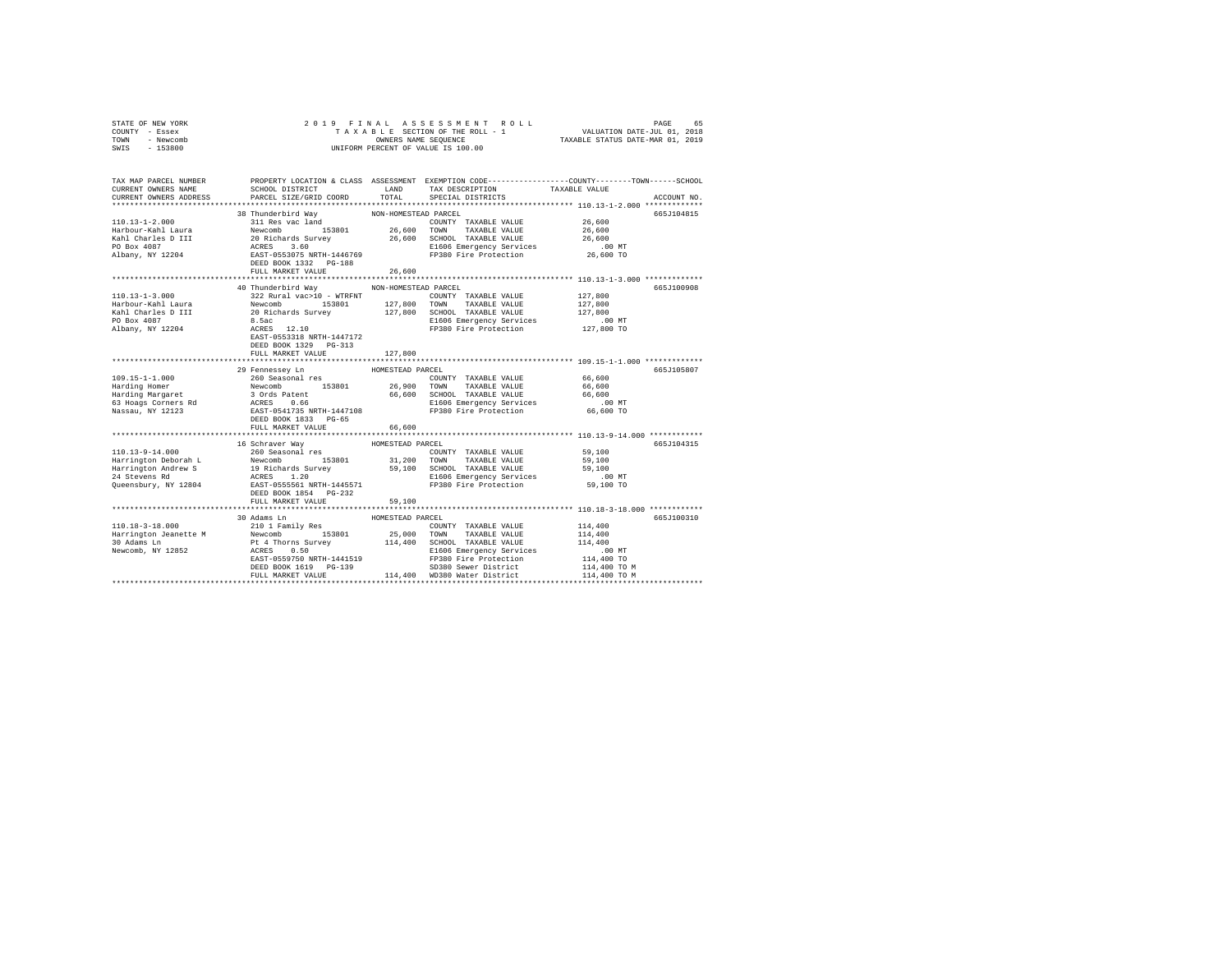| STATE OF NEW YORK<br>COUNTY - Essex                               |                                                                                                                                                                                                                                                                                                                                                                                                                    |                  |                               |                                                                                                                  |             |  |  |  |
|-------------------------------------------------------------------|--------------------------------------------------------------------------------------------------------------------------------------------------------------------------------------------------------------------------------------------------------------------------------------------------------------------------------------------------------------------------------------------------------------------|------------------|-------------------------------|------------------------------------------------------------------------------------------------------------------|-------------|--|--|--|
| TOWN - Newcomb                                                    |                                                                                                                                                                                                                                                                                                                                                                                                                    |                  |                               |                                                                                                                  |             |  |  |  |
| SWIS - 153800                                                     |                                                                                                                                                                                                                                                                                                                                                                                                                    |                  |                               |                                                                                                                  |             |  |  |  |
|                                                                   |                                                                                                                                                                                                                                                                                                                                                                                                                    |                  |                               |                                                                                                                  |             |  |  |  |
|                                                                   | TAX MAP PARCEL NUMBER THE PROPERTY LOCATION & CLASS ASSESSMENT EXEMPTION CODE-------------COUNTY-------TOWN-----SCHOOL                                                                                                                                                                                                                                                                                             |                  |                               |                                                                                                                  |             |  |  |  |
| CURRENT OWNERS NAME                                               | SCHOOL DISTRICT LAND                                                                                                                                                                                                                                                                                                                                                                                               |                  | TAX DESCRIPTION TAXABLE VALUE |                                                                                                                  |             |  |  |  |
| CURRENT OWNERS ADDRESS                                            | PARCEL SIZE/GRID COORD                                                                                                                                                                                                                                                                                                                                                                                             | TOTAL            | SPECIAL DISTRICTS             |                                                                                                                  | ACCOUNT NO. |  |  |  |
|                                                                   |                                                                                                                                                                                                                                                                                                                                                                                                                    |                  |                               |                                                                                                                  |             |  |  |  |
|                                                                   |                                                                                                                                                                                                                                                                                                                                                                                                                    |                  |                               |                                                                                                                  | 665J103908  |  |  |  |
|                                                                   |                                                                                                                                                                                                                                                                                                                                                                                                                    |                  |                               |                                                                                                                  |             |  |  |  |
|                                                                   |                                                                                                                                                                                                                                                                                                                                                                                                                    |                  |                               |                                                                                                                  |             |  |  |  |
|                                                                   |                                                                                                                                                                                                                                                                                                                                                                                                                    |                  |                               |                                                                                                                  |             |  |  |  |
|                                                                   |                                                                                                                                                                                                                                                                                                                                                                                                                    |                  |                               |                                                                                                                  |             |  |  |  |
|                                                                   |                                                                                                                                                                                                                                                                                                                                                                                                                    |                  |                               |                                                                                                                  |             |  |  |  |
|                                                                   |                                                                                                                                                                                                                                                                                                                                                                                                                    |                  |                               |                                                                                                                  |             |  |  |  |
|                                                                   |                                                                                                                                                                                                                                                                                                                                                                                                                    |                  |                               |                                                                                                                  |             |  |  |  |
|                                                                   | 51 Chaisson Rd                                                                                                                                                                                                                                                                                                                                                                                                     |                  |                               |                                                                                                                  |             |  |  |  |
| $110.17 - 2 - 5.000$                                              | 210 1 Family Res AGED ALL 41800                                                                                                                                                                                                                                                                                                                                                                                    | HOMESTEAD PARCEL |                               |                                                                                                                  | 665J104403  |  |  |  |
|                                                                   |                                                                                                                                                                                                                                                                                                                                                                                                                    |                  |                               | $\begin{array}{cccc} 45,150 & \quad & 45,150 & \quad & 45,150 \\ & & 0 & \quad & 0 & \quad & 45,150 \end{array}$ |             |  |  |  |
|                                                                   |                                                                                                                                                                                                                                                                                                                                                                                                                    |                  |                               |                                                                                                                  |             |  |  |  |
|                                                                   |                                                                                                                                                                                                                                                                                                                                                                                                                    |                  |                               |                                                                                                                  |             |  |  |  |
|                                                                   |                                                                                                                                                                                                                                                                                                                                                                                                                    |                  |                               |                                                                                                                  |             |  |  |  |
|                                                                   |                                                                                                                                                                                                                                                                                                                                                                                                                    |                  |                               |                                                                                                                  |             |  |  |  |
|                                                                   |                                                                                                                                                                                                                                                                                                                                                                                                                    |                  |                               |                                                                                                                  |             |  |  |  |
|                                                                   |                                                                                                                                                                                                                                                                                                                                                                                                                    |                  |                               |                                                                                                                  |             |  |  |  |
|                                                                   | 401 Woodys Rd MOMESTEAD PARCEL                                                                                                                                                                                                                                                                                                                                                                                     |                  |                               |                                                                                                                  | 665J104002  |  |  |  |
|                                                                   | $\begin{tabular}{c c c c c c} \hline 119.16-1-1.002 & \hline $248.700$ & \hline $240$ & \hline $240$ & \hline $240$ & \hline $240$ & \hline $240$ & \hline $240$ & \hline $240$ & \hline $240$ & \hline $240$ & \hline $240$ & \hline $240$ & \hline $240$ & \hline $240$ & \hline $240$ & \hline $240$ & \hline $240$ & \hline $240$ & \hline $248.700$ & \hline $$                                               |                  |                               |                                                                                                                  |             |  |  |  |
|                                                                   |                                                                                                                                                                                                                                                                                                                                                                                                                    |                  |                               |                                                                                                                  |             |  |  |  |
|                                                                   |                                                                                                                                                                                                                                                                                                                                                                                                                    |                  |                               |                                                                                                                  |             |  |  |  |
|                                                                   |                                                                                                                                                                                                                                                                                                                                                                                                                    |                  |                               |                                                                                                                  |             |  |  |  |
|                                                                   |                                                                                                                                                                                                                                                                                                                                                                                                                    |                  |                               |                                                                                                                  |             |  |  |  |
|                                                                   | $ACRES$ 1.43                                                                                                                                                                                                                                                                                                                                                                                                       |                  |                               |                                                                                                                  |             |  |  |  |
|                                                                   | EAST-0524934 NRTH-1427996                                                                                                                                                                                                                                                                                                                                                                                          |                  |                               |                                                                                                                  |             |  |  |  |
|                                                                   | DEED BOOK 1896 PG-1                                                                                                                                                                                                                                                                                                                                                                                                |                  |                               |                                                                                                                  |             |  |  |  |
|                                                                   | FULL MARKET VALUE                                                                                                                                                                                                                                                                                                                                                                                                  | 248,700          |                               |                                                                                                                  |             |  |  |  |
|                                                                   |                                                                                                                                                                                                                                                                                                                                                                                                                    |                  |                               | ****************************** 120.17-3-6.000 *************                                                      |             |  |  |  |
|                                                                   | 57 Beaver Bay MOMESTEAD PARCEL                                                                                                                                                                                                                                                                                                                                                                                     |                  |                               |                                                                                                                  | 665J106714  |  |  |  |
| $120.17 - 3 - 6.000$                                              |                                                                                                                                                                                                                                                                                                                                                                                                                    |                  |                               |                                                                                                                  |             |  |  |  |
| Hayes James                                                       |                                                                                                                                                                                                                                                                                                                                                                                                                    |                  |                               |                                                                                                                  |             |  |  |  |
|                                                                   |                                                                                                                                                                                                                                                                                                                                                                                                                    |                  |                               | 244,500<br>244,500<br>244,500<br>244,500 MT                                                                      |             |  |  |  |
|                                                                   |                                                                                                                                                                                                                                                                                                                                                                                                                    |                  |                               |                                                                                                                  |             |  |  |  |
| Hayes James<br>Hayes Sandra<br>236 Northline<br>Melrose, NY 12121 | % exert say 1988<br>260 Seasonal res – WTRFNT (CONTY TAXABLE VALUE Newcomb 153801 132,500 TONN TAXABLE VALUE Newcomb 153801 124,500 TONN TAXABLE VALUE 41 TE Twp 18<br>44,500 SCHOOL TAXABLE VALUE Goodhow Flow Subd 14,500 SCHOOL                                                                                                                                                                                 |                  |                               |                                                                                                                  |             |  |  |  |
|                                                                   |                                                                                                                                                                                                                                                                                                                                                                                                                    |                  |                               |                                                                                                                  |             |  |  |  |
|                                                                   | EAST-0528114 NRTH-1426400                                                                                                                                                                                                                                                                                                                                                                                          |                  |                               |                                                                                                                  |             |  |  |  |
|                                                                   | DEED BOOK 1296 PG-240                                                                                                                                                                                                                                                                                                                                                                                              |                  |                               |                                                                                                                  |             |  |  |  |
|                                                                   | FULL MARKET VALUE                                                                                                                                                                                                                                                                                                                                                                                                  | 244,500          |                               |                                                                                                                  |             |  |  |  |
|                                                                   |                                                                                                                                                                                                                                                                                                                                                                                                                    |                  |                               |                                                                                                                  | 665J105301  |  |  |  |
|                                                                   | ${\footnotesize \begin{tabular}{l c c c c c} \textbf{310} & \textbf{4760} & \textbf{NYS} \textbf{ RUC} & \textbf{HOMESTF} & \textbf{HOMESTF} & \textbf{PARCEL} \\ \textbf{121.7--7.000} & \textbf{4760} & \textbf{NYS} \textbf{ RUC} & \textbf{312} & \textbf{C} & \textbf{C} & \textbf{C} & \textbf{MNT} & \textbf{TXXABLE} & \textbf{VALUE} \\ \textbf{18298} & \textbf{50} & \textbf{B} & \textbf{312} & \text$ |                  | COUNTY TAXABLE VALUE 36,200   |                                                                                                                  |             |  |  |  |
|                                                                   |                                                                                                                                                                                                                                                                                                                                                                                                                    |                  |                               | 36,200                                                                                                           |             |  |  |  |
|                                                                   |                                                                                                                                                                                                                                                                                                                                                                                                                    |                  |                               | 36,200                                                                                                           |             |  |  |  |
|                                                                   |                                                                                                                                                                                                                                                                                                                                                                                                                    |                  |                               |                                                                                                                  |             |  |  |  |
|                                                                   |                                                                                                                                                                                                                                                                                                                                                                                                                    |                  |                               | .00 MT<br>36,200 TO                                                                                              |             |  |  |  |
|                                                                   | DEED BOOK 1846 PG-187                                                                                                                                                                                                                                                                                                                                                                                              |                  |                               |                                                                                                                  |             |  |  |  |
|                                                                   | FULL MARKET VALUE                                                                                                                                                                                                                                                                                                                                                                                                  | 36,200           |                               |                                                                                                                  |             |  |  |  |
|                                                                   |                                                                                                                                                                                                                                                                                                                                                                                                                    |                  |                               |                                                                                                                  |             |  |  |  |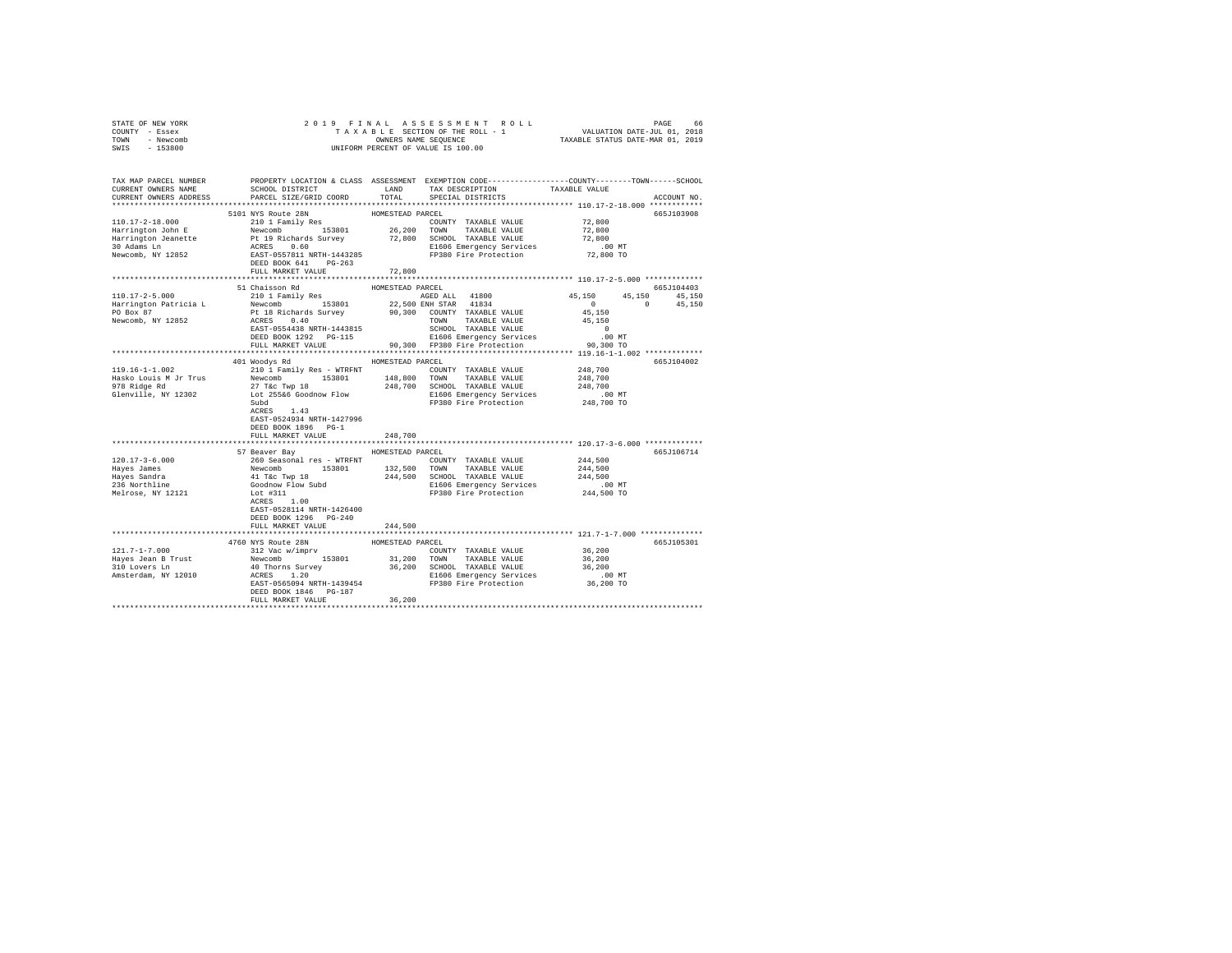|                | STATE OF NEW YORK |  |  | 2019 FINAL ASSESSMENT ROLL         |                                  | PAGE                        | 67 |
|----------------|-------------------|--|--|------------------------------------|----------------------------------|-----------------------------|----|
| COUNTY - Essex |                   |  |  | TAXABLE SECTION OF THE ROLL - 1    |                                  | VALUATION DATE-JUL 01, 2018 |    |
| TOWN           | - Newcomb         |  |  | OWNERS NAME SEOUENCE               | TAXABLE STATUS DATE-MAR 01, 2019 |                             |    |
| SWIS           | - 153800          |  |  | UNIFORM PERCENT OF VALUE IS 100.00 |                                  |                             |    |

| TAX MAP PARCEL NUMBER<br>CURRENT OWNERS NAME                                                                                                                                                                                                        | SCHOOL DISTRICT TAND TAX DESCRIPTION |                  | PROPERTY LOCATION & CLASS ASSESSMENT EXEMPTION CODE---------------COUNTY-------TOWN------SCHOOL | TAXABLE VALUE |               |
|-----------------------------------------------------------------------------------------------------------------------------------------------------------------------------------------------------------------------------------------------------|--------------------------------------|------------------|-------------------------------------------------------------------------------------------------|---------------|---------------|
| CURRENT OWNERS ADDRESS                                                                                                                                                                                                                              | PARCEL SIZE/GRID COORD               | TOTAL            | SPECIAL DISTRICTS                                                                               |               | ACCOUNT NO.   |
| 9 Vanderwalker Way<br>10.-1-22.100 9 Vanderwalker Way<br>Helms Alex J and Temily Res<br>Helms Alex J and Telms Survey<br>9 Vanderwalker Way<br>9 Vanderwalker Way<br>Pewcomb, NY 12852<br>89.8555559176<br>Newcomb, NY 12852<br>89.855585659176<br> |                                      |                  |                                                                                                 |               | 665J105107    |
|                                                                                                                                                                                                                                                     |                                      |                  |                                                                                                 |               | $0 \t 30,000$ |
|                                                                                                                                                                                                                                                     |                                      |                  |                                                                                                 |               |               |
|                                                                                                                                                                                                                                                     |                                      |                  |                                                                                                 |               |               |
|                                                                                                                                                                                                                                                     |                                      |                  |                                                                                                 |               |               |
|                                                                                                                                                                                                                                                     |                                      |                  |                                                                                                 |               |               |
|                                                                                                                                                                                                                                                     |                                      |                  |                                                                                                 |               |               |
|                                                                                                                                                                                                                                                     | FULL MARKET VALUE 364,200            |                  |                                                                                                 |               |               |
|                                                                                                                                                                                                                                                     |                                      |                  |                                                                                                 |               |               |
|                                                                                                                                                                                                                                                     |                                      |                  |                                                                                                 |               |               |
|                                                                                                                                                                                                                                                     |                                      |                  |                                                                                                 |               |               |
|                                                                                                                                                                                                                                                     |                                      |                  |                                                                                                 |               |               |
|                                                                                                                                                                                                                                                     |                                      |                  |                                                                                                 |               |               |
|                                                                                                                                                                                                                                                     |                                      |                  |                                                                                                 |               |               |
|                                                                                                                                                                                                                                                     |                                      |                  |                                                                                                 |               |               |
|                                                                                                                                                                                                                                                     |                                      |                  |                                                                                                 |               |               |
|                                                                                                                                                                                                                                                     |                                      |                  |                                                                                                 |               |               |
|                                                                                                                                                                                                                                                     |                                      |                  |                                                                                                 |               |               |
| 3773 NYS Route 28N<br>109.15-3-3.100<br>161 18 210 18 173 NYS Route 28N<br>161 18 20 18,220<br>161 18 20 18,220<br>161 18 20 18,220<br>19,200 BAS STATH-1445875<br>20 20 20 20 20 20 20,000<br>19,200 BASTATH-145875<br>20 20 20 20 20 20 20,000    |                                      |                  |                                                                                                 |               |               |
|                                                                                                                                                                                                                                                     | 5769 NYS Route 28N                   | HOMESTEAD PARCEL |                                                                                                 |               | 665J199001    |
|                                                                                                                                                                                                                                                     |                                      |                  |                                                                                                 | $\Omega$      | 36,100        |
|                                                                                                                                                                                                                                                     |                                      |                  |                                                                                                 |               |               |
|                                                                                                                                                                                                                                                     |                                      |                  |                                                                                                 |               |               |
|                                                                                                                                                                                                                                                     |                                      |                  |                                                                                                 |               |               |
|                                                                                                                                                                                                                                                     |                                      |                  |                                                                                                 |               |               |
|                                                                                                                                                                                                                                                     |                                      |                  |                                                                                                 |               |               |
|                                                                                                                                                                                                                                                     | FULL MARKET VALUE                    | 36,100           |                                                                                                 |               |               |
|                                                                                                                                                                                                                                                     |                                      |                  |                                                                                                 |               |               |
|                                                                                                                                                                                                                                                     | Lake Harris Rd                       | HOMESTEAD PARCEL |                                                                                                 |               | 665J100305    |
|                                                                                                                                                                                                                                                     |                                      |                  |                                                                                                 |               |               |
|                                                                                                                                                                                                                                                     |                                      |                  |                                                                                                 |               |               |
|                                                                                                                                                                                                                                                     |                                      |                  |                                                                                                 |               |               |
|                                                                                                                                                                                                                                                     |                                      |                  |                                                                                                 |               |               |
|                                                                                                                                                                                                                                                     |                                      |                  |                                                                                                 |               |               |
|                                                                                                                                                                                                                                                     | FULL MARKET VALUE                    | 132,600          |                                                                                                 |               |               |
|                                                                                                                                                                                                                                                     |                                      |                  |                                                                                                 |               |               |
|                                                                                                                                                                                                                                                     |                                      |                  |                                                                                                 |               | 665J101005    |
|                                                                                                                                                                                                                                                     |                                      |                  |                                                                                                 |               | $0 \t 30,000$ |
|                                                                                                                                                                                                                                                     |                                      |                  |                                                                                                 |               |               |
|                                                                                                                                                                                                                                                     |                                      |                  |                                                                                                 |               |               |
|                                                                                                                                                                                                                                                     |                                      |                  |                                                                                                 |               |               |
|                                                                                                                                                                                                                                                     |                                      |                  |                                                                                                 |               |               |
|                                                                                                                                                                                                                                                     |                                      |                  |                                                                                                 |               |               |
|                                                                                                                                                                                                                                                     |                                      |                  |                                                                                                 |               |               |
|                                                                                                                                                                                                                                                     |                                      |                  |                                                                                                 |               |               |
|                                                                                                                                                                                                                                                     |                                      |                  |                                                                                                 |               |               |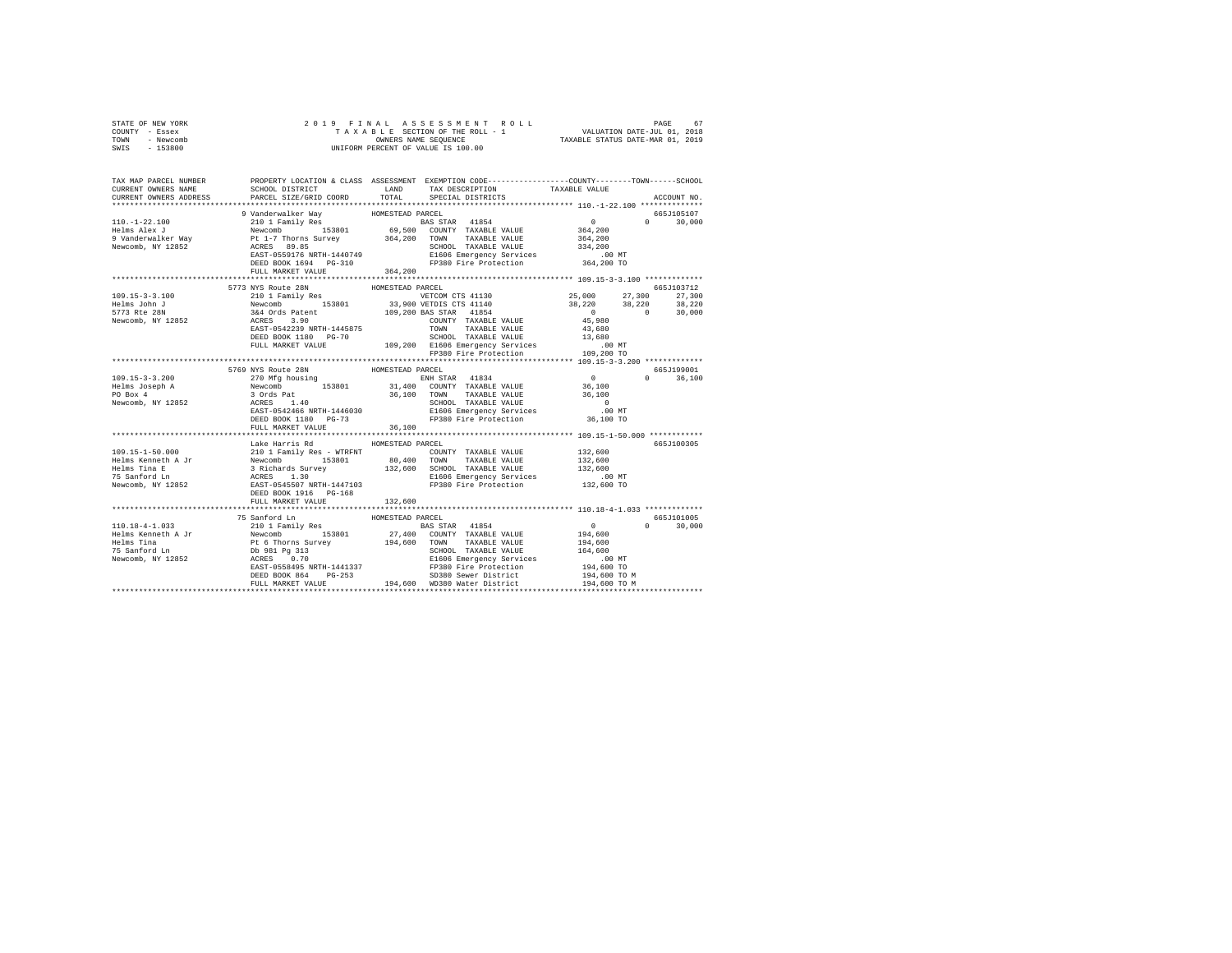| STATE OF NEW YORK      |                                                                                                                                                                                                                                                                                                                                                                                                                               |                  |                                    |                |             |  |  |  |
|------------------------|-------------------------------------------------------------------------------------------------------------------------------------------------------------------------------------------------------------------------------------------------------------------------------------------------------------------------------------------------------------------------------------------------------------------------------|------------------|------------------------------------|----------------|-------------|--|--|--|
| COUNTY - Essex         |                                                                                                                                                                                                                                                                                                                                                                                                                               |                  |                                    |                |             |  |  |  |
| TOWN - Newcomb         |                                                                                                                                                                                                                                                                                                                                                                                                                               |                  |                                    |                |             |  |  |  |
| SWIS - 153800          |                                                                                                                                                                                                                                                                                                                                                                                                                               |                  |                                    |                |             |  |  |  |
|                        |                                                                                                                                                                                                                                                                                                                                                                                                                               |                  |                                    |                |             |  |  |  |
|                        | TAX MAP PARCEL NUMBER PROPERTY LOCATION & CLASS ASSESSMENT EXEMPTION CODE--------------COUNTY-------TOWN-----SCHOOL                                                                                                                                                                                                                                                                                                           |                  |                                    |                |             |  |  |  |
| CURRENT OWNERS NAME    | SCHOOL DISTRICT                                                                                                                                                                                                                                                                                                                                                                                                               |                  | LAND TAX DESCRIPTION TAXABLE VALUE |                |             |  |  |  |
| CURRENT OWNERS ADDRESS | PARCEL SIZE/GRID COORD                                                                                                                                                                                                                                                                                                                                                                                                        | TOTAL            | SPECIAL DISTRICTS                  |                | ACCOUNT NO. |  |  |  |
|                        |                                                                                                                                                                                                                                                                                                                                                                                                                               |                  |                                    |                |             |  |  |  |
|                        |                                                                                                                                                                                                                                                                                                                                                                                                                               | HOMESTEAD PARCEL |                                    |                | 665J100611  |  |  |  |
|                        | 5611 NYS Route 28N<br>210 1 Family Res                                                                                                                                                                                                                                                                                                                                                                                        |                  |                                    |                | 0 68,700    |  |  |  |
|                        |                                                                                                                                                                                                                                                                                                                                                                                                                               |                  |                                    | $0$<br>205,000 |             |  |  |  |
|                        |                                                                                                                                                                                                                                                                                                                                                                                                                               |                  |                                    | 205,000        |             |  |  |  |
|                        |                                                                                                                                                                                                                                                                                                                                                                                                                               |                  |                                    | 136,300        |             |  |  |  |
|                        |                                                                                                                                                                                                                                                                                                                                                                                                                               |                  |                                    | .00 MT         |             |  |  |  |
|                        |                                                                                                                                                                                                                                                                                                                                                                                                                               |                  |                                    | 205,000 TO     |             |  |  |  |
|                        | FULL MARKET VALUE                                                                                                                                                                                                                                                                                                                                                                                                             | 205,000          |                                    |                |             |  |  |  |
|                        |                                                                                                                                                                                                                                                                                                                                                                                                                               |                  |                                    |                |             |  |  |  |
|                        | 4802 NYS Route 28N                                                                                                                                                                                                                                                                                                                                                                                                            | HOMESTEAD PARCEL |                                    |                | 665J101208  |  |  |  |
| $121.7 - 1 - 2.000$    | 260 Seasonal res                                                                                                                                                                                                                                                                                                                                                                                                              |                  | COUNTY TAXABLE VALUE               | 29,800         |             |  |  |  |
|                        |                                                                                                                                                                                                                                                                                                                                                                                                                               |                  |                                    | 29,800         |             |  |  |  |
|                        |                                                                                                                                                                                                                                                                                                                                                                                                                               |                  |                                    | 29,800         |             |  |  |  |
|                        | $\begin{tabular}{l c c c c c c c c} \hline $1$-error $1$ & $10000000$ & $10000000$ & $10000000$ & $10000000$ & $10000000$ \\ \hline \hline \multicolumn{3}{l}{H} & 1000000 & $10000000$ & $10000000$ & $10000000$ & $10000000$ & $10000000$ & $1000000$ & $1000000$ & $1000000$ & $1000000$ & $1000000$                                                                                                                       |                  |                                    | .00MT          |             |  |  |  |
|                        |                                                                                                                                                                                                                                                                                                                                                                                                                               |                  |                                    | 29,800 TO      |             |  |  |  |
|                        |                                                                                                                                                                                                                                                                                                                                                                                                                               |                  |                                    |                |             |  |  |  |
|                        | FULL MARKET VALUE                                                                                                                                                                                                                                                                                                                                                                                                             | 29,800           |                                    |                |             |  |  |  |
|                        |                                                                                                                                                                                                                                                                                                                                                                                                                               |                  |                                    |                |             |  |  |  |
|                        | 23 Montayne Way                                                                                                                                                                                                                                                                                                                                                                                                               |                  |                                    |                | 665J188005  |  |  |  |
|                        |                                                                                                                                                                                                                                                                                                                                                                                                                               |                  |                                    | 135,500        |             |  |  |  |
|                        |                                                                                                                                                                                                                                                                                                                                                                                                                               |                  |                                    | 135,500        |             |  |  |  |
|                        |                                                                                                                                                                                                                                                                                                                                                                                                                               |                  |                                    | 135,500        |             |  |  |  |
|                        |                                                                                                                                                                                                                                                                                                                                                                                                                               |                  | E1606 Emergency Services           | .00 MT         |             |  |  |  |
|                        |                                                                                                                                                                                                                                                                                                                                                                                                                               |                  | FP380 Fire Protection              | 135,500 TO     |             |  |  |  |
|                        |                                                                                                                                                                                                                                                                                                                                                                                                                               |                  |                                    |                |             |  |  |  |
|                        |                                                                                                                                                                                                                                                                                                                                                                                                                               |                  |                                    |                |             |  |  |  |
|                        | $\begin{tabular}{l c c c c c} \multicolumn{3}{c c c} \multicolumn{3}{c c c} \multicolumn{3}{c c c} \multicolumn{3}{c c c} \multicolumn{3}{c c c} \multicolumn{3}{c c c} \multicolumn{3}{c c c} \multicolumn{3}{c c c} \multicolumn{3}{c c c} \multicolumn{3}{c c c} \multicolumn{3}{c c c} \multicolumn{3}{c c c} \multicolumn{3}{c c c} \multicolumn{3}{c c c} \multicolumn{3}{c c c} \multicolumn{3}{$<br>FULL MARKET VALUE | 135,500          |                                    |                |             |  |  |  |
|                        |                                                                                                                                                                                                                                                                                                                                                                                                                               |                  |                                    |                |             |  |  |  |
|                        | 39 Breezy Point Ln HOMESTEAD PARCEL                                                                                                                                                                                                                                                                                                                                                                                           |                  |                                    |                | 665J174002  |  |  |  |
| $119.20 - 5 - 5.000$   | 260 Seasonal res - WTRFNT                                                                                                                                                                                                                                                                                                                                                                                                     |                  | COUNTY TAXABLE VALUE               | 185,800        |             |  |  |  |
|                        |                                                                                                                                                                                                                                                                                                                                                                                                                               |                  |                                    | 185,800        |             |  |  |  |
|                        |                                                                                                                                                                                                                                                                                                                                                                                                                               |                  |                                    | 185,800        |             |  |  |  |
|                        |                                                                                                                                                                                                                                                                                                                                                                                                                               |                  |                                    | .00 MT         |             |  |  |  |
|                        |                                                                                                                                                                                                                                                                                                                                                                                                                               |                  |                                    | 185,800 TO     |             |  |  |  |
|                        |                                                                                                                                                                                                                                                                                                                                                                                                                               |                  |                                    |                |             |  |  |  |
|                        | 197.407-5-1000<br>Herrick Dean H $^{20}$ C Seasonal Fest (197.600 1000117<br>Herrick Dean H $^{27}$ Tack Two 1980<br>1980 1000011 TAXABLE VALUE Herrick Maryan H $^{27}$ Tack Two<br>$^{28}$ Codon 1985,800 SCROD TAXABLE VALUE HSE (197.600<br>1                                                                                                                                                                             |                  |                                    |                |             |  |  |  |
|                        |                                                                                                                                                                                                                                                                                                                                                                                                                               |                  |                                    |                |             |  |  |  |
|                        |                                                                                                                                                                                                                                                                                                                                                                                                                               |                  |                                    |                |             |  |  |  |
|                        | 960 Goodnow Flow Rd HOMESTEAD PARCEL                                                                                                                                                                                                                                                                                                                                                                                          |                  |                                    |                | 665J106109  |  |  |  |
|                        |                                                                                                                                                                                                                                                                                                                                                                                                                               |                  |                                    |                |             |  |  |  |
|                        |                                                                                                                                                                                                                                                                                                                                                                                                                               |                  |                                    |                |             |  |  |  |
|                        |                                                                                                                                                                                                                                                                                                                                                                                                                               |                  |                                    |                |             |  |  |  |
|                        |                                                                                                                                                                                                                                                                                                                                                                                                                               |                  |                                    |                |             |  |  |  |
|                        |                                                                                                                                                                                                                                                                                                                                                                                                                               |                  |                                    |                |             |  |  |  |
|                        |                                                                                                                                                                                                                                                                                                                                                                                                                               |                  |                                    |                |             |  |  |  |
|                        |                                                                                                                                                                                                                                                                                                                                                                                                                               |                  |                                    |                |             |  |  |  |
|                        | DEED BOOK 1858 PG-270                                                                                                                                                                                                                                                                                                                                                                                                         |                  |                                    |                |             |  |  |  |
|                        | FULL MARKET VALUE                                                                                                                                                                                                                                                                                                                                                                                                             | 307,000          |                                    |                |             |  |  |  |
|                        |                                                                                                                                                                                                                                                                                                                                                                                                                               |                  |                                    |                |             |  |  |  |
|                        |                                                                                                                                                                                                                                                                                                                                                                                                                               |                  |                                    |                |             |  |  |  |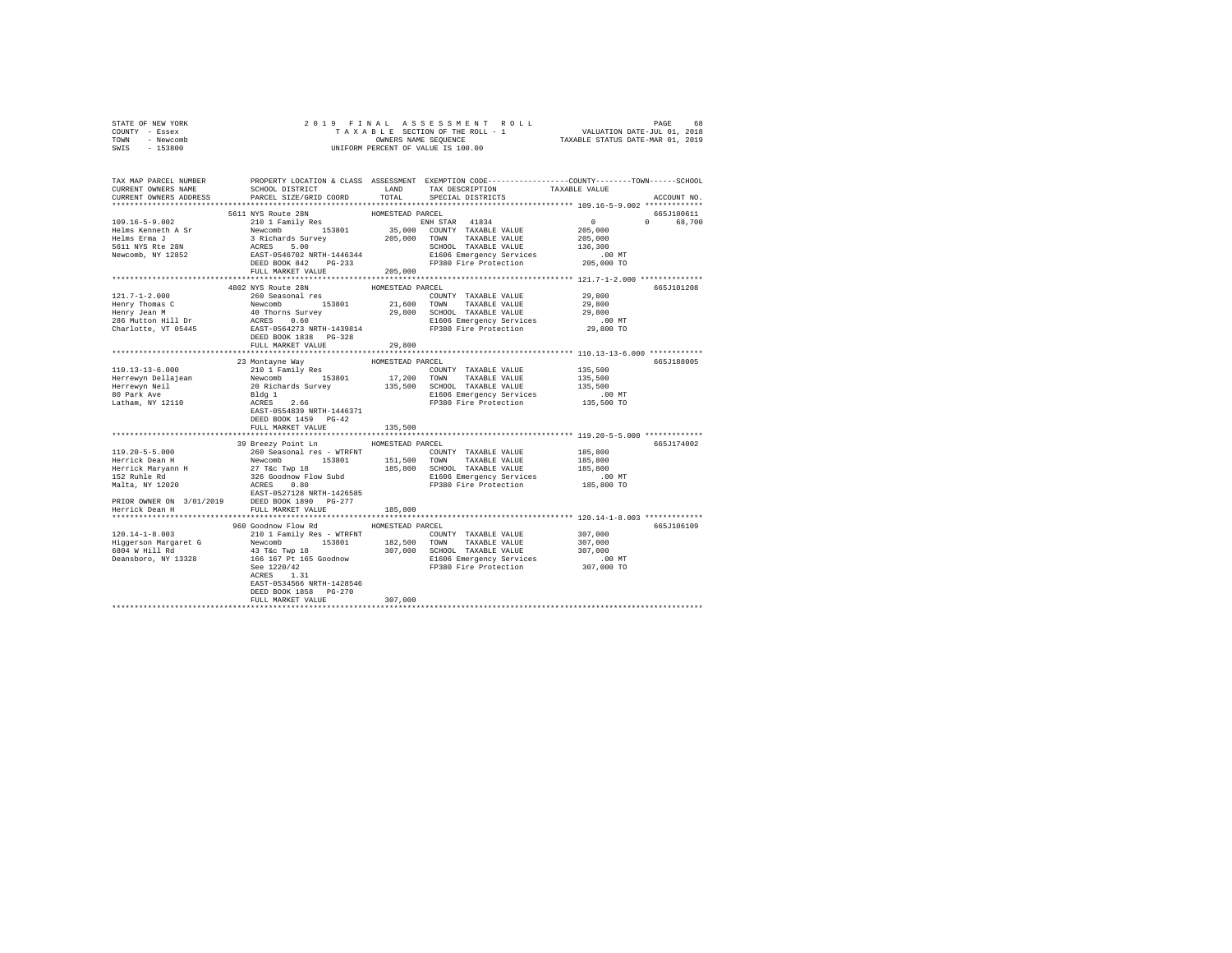| STATE OF NEW YORK                                                                                                                                                                                                                                                                                                                                                                                                           |                                                |                  |                                                                      |                                                                                                                                                                                                |  |  |  |  |
|-----------------------------------------------------------------------------------------------------------------------------------------------------------------------------------------------------------------------------------------------------------------------------------------------------------------------------------------------------------------------------------------------------------------------------|------------------------------------------------|------------------|----------------------------------------------------------------------|------------------------------------------------------------------------------------------------------------------------------------------------------------------------------------------------|--|--|--|--|
| COUNTY - Essex                                                                                                                                                                                                                                                                                                                                                                                                              |                                                |                  |                                                                      |                                                                                                                                                                                                |  |  |  |  |
| TOWN - Newcomb                                                                                                                                                                                                                                                                                                                                                                                                              |                                                |                  |                                                                      |                                                                                                                                                                                                |  |  |  |  |
| SWIS - 153800                                                                                                                                                                                                                                                                                                                                                                                                               |                                                |                  |                                                                      |                                                                                                                                                                                                |  |  |  |  |
|                                                                                                                                                                                                                                                                                                                                                                                                                             |                                                |                  |                                                                      |                                                                                                                                                                                                |  |  |  |  |
|                                                                                                                                                                                                                                                                                                                                                                                                                             |                                                |                  |                                                                      |                                                                                                                                                                                                |  |  |  |  |
|                                                                                                                                                                                                                                                                                                                                                                                                                             |                                                |                  |                                                                      | TAX MAP PARCEL NUMBER PROPERTY LOCATION & CLASS ASSESSMENT EXEMPTION CODE--------------COUNTY-------TOWN------SCHOOL<br>CURRENT OWNERS NAME SCHOOL DISTRICT LAND TAX DESCRIPTION TAXABLE VALUE |  |  |  |  |
|                                                                                                                                                                                                                                                                                                                                                                                                                             |                                                |                  |                                                                      |                                                                                                                                                                                                |  |  |  |  |
| CURRENT OWNERS ADDRESS PARCEL SIZE/GRID COORD TOTAL SPECIAL DISTRICTS                                                                                                                                                                                                                                                                                                                                                       |                                                |                  |                                                                      | ACCOUNT NO.                                                                                                                                                                                    |  |  |  |  |
|                                                                                                                                                                                                                                                                                                                                                                                                                             |                                                |                  |                                                                      |                                                                                                                                                                                                |  |  |  |  |
|                                                                                                                                                                                                                                                                                                                                                                                                                             | Goodnow Flow Rd MOMESTEAD PARCEL               |                  |                                                                      | 665J103810                                                                                                                                                                                     |  |  |  |  |
| 120.18-1-1.000                                                                                                                                                                                                                                                                                                                                                                                                              | 311 Res vac land - WTRFNT COUNTY TAXABLE VALUE |                  |                                                                      | 101,200                                                                                                                                                                                        |  |  |  |  |
|                                                                                                                                                                                                                                                                                                                                                                                                                             |                                                |                  |                                                                      | 101,200                                                                                                                                                                                        |  |  |  |  |
|                                                                                                                                                                                                                                                                                                                                                                                                                             |                                                |                  |                                                                      | 101,200                                                                                                                                                                                        |  |  |  |  |
|                                                                                                                                                                                                                                                                                                                                                                                                                             |                                                |                  |                                                                      | .00 MT                                                                                                                                                                                         |  |  |  |  |
|                                                                                                                                                                                                                                                                                                                                                                                                                             |                                                |                  | FP380 Fire Protection                                                | 101,200 TO                                                                                                                                                                                     |  |  |  |  |
|                                                                                                                                                                                                                                                                                                                                                                                                                             |                                                |                  |                                                                      |                                                                                                                                                                                                |  |  |  |  |
|                                                                                                                                                                                                                                                                                                                                                                                                                             | EAST-0536142 NRTH-1427957                      |                  |                                                                      |                                                                                                                                                                                                |  |  |  |  |
|                                                                                                                                                                                                                                                                                                                                                                                                                             | DEED BOOK 1929 PG-271                          |                  |                                                                      |                                                                                                                                                                                                |  |  |  |  |
|                                                                                                                                                                                                                                                                                                                                                                                                                             | FULL MARKET VALUE                              | 101,200          |                                                                      |                                                                                                                                                                                                |  |  |  |  |
|                                                                                                                                                                                                                                                                                                                                                                                                                             |                                                |                  |                                                                      |                                                                                                                                                                                                |  |  |  |  |
|                                                                                                                                                                                                                                                                                                                                                                                                                             | 77 Woodruff Pond Way HOMESTEAD PARCEL          |                  |                                                                      | 665J100501                                                                                                                                                                                     |  |  |  |  |
|                                                                                                                                                                                                                                                                                                                                                                                                                             |                                                |                  |                                                                      |                                                                                                                                                                                                |  |  |  |  |
|                                                                                                                                                                                                                                                                                                                                                                                                                             |                                                |                  | COUNTY TAXABLE VALUE                                                 | 112,500<br>112,500                                                                                                                                                                             |  |  |  |  |
| $[109. -3-9.100$ $[109. -3-9.100$ $[129. -3-9.100$ $[129. -3-9.100$ $[129. -3-9.100$ $[129. -3-9.100$ $[129. -3-9.100$ $[129. -3-9.100$ $[129. -3-9.100$ $[129. -3-9.100$ $[129. -3-9.100$ $[129. -3-9.100$ $[129. -3-9.100$ $[129. -3-9.10$                                                                                                                                                                                |                                                |                  |                                                                      | 112,500                                                                                                                                                                                        |  |  |  |  |
|                                                                                                                                                                                                                                                                                                                                                                                                                             |                                                |                  |                                                                      |                                                                                                                                                                                                |  |  |  |  |
|                                                                                                                                                                                                                                                                                                                                                                                                                             |                                                |                  | E1606 Emergency Services .00 MT<br>FP380 Fire Protection  112,500 TO |                                                                                                                                                                                                |  |  |  |  |
|                                                                                                                                                                                                                                                                                                                                                                                                                             |                                                |                  |                                                                      |                                                                                                                                                                                                |  |  |  |  |
|                                                                                                                                                                                                                                                                                                                                                                                                                             |                                                |                  |                                                                      |                                                                                                                                                                                                |  |  |  |  |
|                                                                                                                                                                                                                                                                                                                                                                                                                             |                                                |                  |                                                                      |                                                                                                                                                                                                |  |  |  |  |
|                                                                                                                                                                                                                                                                                                                                                                                                                             | FULL MARKET VALUE                              | 112,500          |                                                                      |                                                                                                                                                                                                |  |  |  |  |
|                                                                                                                                                                                                                                                                                                                                                                                                                             |                                                |                  |                                                                      |                                                                                                                                                                                                |  |  |  |  |
|                                                                                                                                                                                                                                                                                                                                                                                                                             | 72 Sanford Ln<br>210 1 Family Res              | HOMESTEAD PARCEL |                                                                      | 665J105714                                                                                                                                                                                     |  |  |  |  |
|                                                                                                                                                                                                                                                                                                                                                                                                                             |                                                |                  |                                                                      | $0 \t 30.000$                                                                                                                                                                                  |  |  |  |  |
|                                                                                                                                                                                                                                                                                                                                                                                                                             |                                                |                  |                                                                      |                                                                                                                                                                                                |  |  |  |  |
|                                                                                                                                                                                                                                                                                                                                                                                                                             |                                                |                  |                                                                      |                                                                                                                                                                                                |  |  |  |  |
|                                                                                                                                                                                                                                                                                                                                                                                                                             |                                                |                  |                                                                      |                                                                                                                                                                                                |  |  |  |  |
|                                                                                                                                                                                                                                                                                                                                                                                                                             |                                                |                  |                                                                      |                                                                                                                                                                                                |  |  |  |  |
|                                                                                                                                                                                                                                                                                                                                                                                                                             |                                                |                  |                                                                      |                                                                                                                                                                                                |  |  |  |  |
|                                                                                                                                                                                                                                                                                                                                                                                                                             |                                                |                  |                                                                      |                                                                                                                                                                                                |  |  |  |  |
|                                                                                                                                                                                                                                                                                                                                                                                                                             |                                                |                  | WD380 Water District                                                 | 105,700 TO M                                                                                                                                                                                   |  |  |  |  |
|                                                                                                                                                                                                                                                                                                                                                                                                                             |                                                |                  |                                                                      |                                                                                                                                                                                                |  |  |  |  |
|                                                                                                                                                                                                                                                                                                                                                                                                                             | 5436 NYS Route 28N HOMESTEAD PARCEL            |                  |                                                                      | 665J184001                                                                                                                                                                                     |  |  |  |  |
| 109.16-2-27.271                                                                                                                                                                                                                                                                                                                                                                                                             |                                                |                  | 260 Seasonal res - WTRFNT COUNTY TAXABLE VALUE 252,500               |                                                                                                                                                                                                |  |  |  |  |
|                                                                                                                                                                                                                                                                                                                                                                                                                             |                                                |                  |                                                                      |                                                                                                                                                                                                |  |  |  |  |
|                                                                                                                                                                                                                                                                                                                                                                                                                             |                                                |                  |                                                                      |                                                                                                                                                                                                |  |  |  |  |
| A CONTRAINE TREE 252,500<br>252,500<br>252,500<br>252,500<br>252,500<br>272,500<br>27312 Rosendale Rd<br>273,500<br>27380<br>27380<br>27380<br>27380<br>27412 Rosendale Rd<br>275,500<br>275,500<br>275,500<br>275,500<br>275,500<br>275,500<br>275,500<br>275,500<br>                                                                                                                                                      |                                                |                  |                                                                      |                                                                                                                                                                                                |  |  |  |  |
|                                                                                                                                                                                                                                                                                                                                                                                                                             |                                                |                  |                                                                      |                                                                                                                                                                                                |  |  |  |  |
|                                                                                                                                                                                                                                                                                                                                                                                                                             | DEED BOOK 1720 PG-62                           |                  |                                                                      |                                                                                                                                                                                                |  |  |  |  |
|                                                                                                                                                                                                                                                                                                                                                                                                                             | FULL MARKET VALUE                              | 252,500          |                                                                      |                                                                                                                                                                                                |  |  |  |  |
|                                                                                                                                                                                                                                                                                                                                                                                                                             |                                                |                  |                                                                      |                                                                                                                                                                                                |  |  |  |  |
|                                                                                                                                                                                                                                                                                                                                                                                                                             |                                                |                  |                                                                      | 665J100711                                                                                                                                                                                     |  |  |  |  |
|                                                                                                                                                                                                                                                                                                                                                                                                                             |                                                |                  |                                                                      |                                                                                                                                                                                                |  |  |  |  |
|                                                                                                                                                                                                                                                                                                                                                                                                                             |                                                |                  |                                                                      |                                                                                                                                                                                                |  |  |  |  |
|                                                                                                                                                                                                                                                                                                                                                                                                                             |                                                |                  |                                                                      |                                                                                                                                                                                                |  |  |  |  |
|                                                                                                                                                                                                                                                                                                                                                                                                                             |                                                |                  |                                                                      |                                                                                                                                                                                                |  |  |  |  |
|                                                                                                                                                                                                                                                                                                                                                                                                                             |                                                |                  |                                                                      |                                                                                                                                                                                                |  |  |  |  |
|                                                                                                                                                                                                                                                                                                                                                                                                                             |                                                |                  |                                                                      |                                                                                                                                                                                                |  |  |  |  |
|                                                                                                                                                                                                                                                                                                                                                                                                                             |                                                |                  |                                                                      |                                                                                                                                                                                                |  |  |  |  |
|                                                                                                                                                                                                                                                                                                                                                                                                                             |                                                |                  |                                                                      |                                                                                                                                                                                                |  |  |  |  |
|                                                                                                                                                                                                                                                                                                                                                                                                                             |                                                |                  |                                                                      |                                                                                                                                                                                                |  |  |  |  |
| $\begin{tabular}{l c c c c c c} \hline \multicolumn{4}{c}{\textbf{H}o} & \multicolumn{4}{c}{\textbf{H}o} & \multicolumn{4}{c}{\textbf{H}o} & \multicolumn{4}{c}{\textbf{H}o} & \multicolumn{4}{c}{\textbf{H}o} & \multicolumn{4}{c}{\textbf{H}o} & \multicolumn{4}{c}{\textbf{H}o} & \multicolumn{4}{c}{\textbf{H}o} & \multicolumn{4}{c}{\textbf{H}o} & \multicolumn{4}{c}{\textbf{H}o} & \multicolumn{4}{c}{\textbf{H}o}$ |                                                |                  |                                                                      |                                                                                                                                                                                                |  |  |  |  |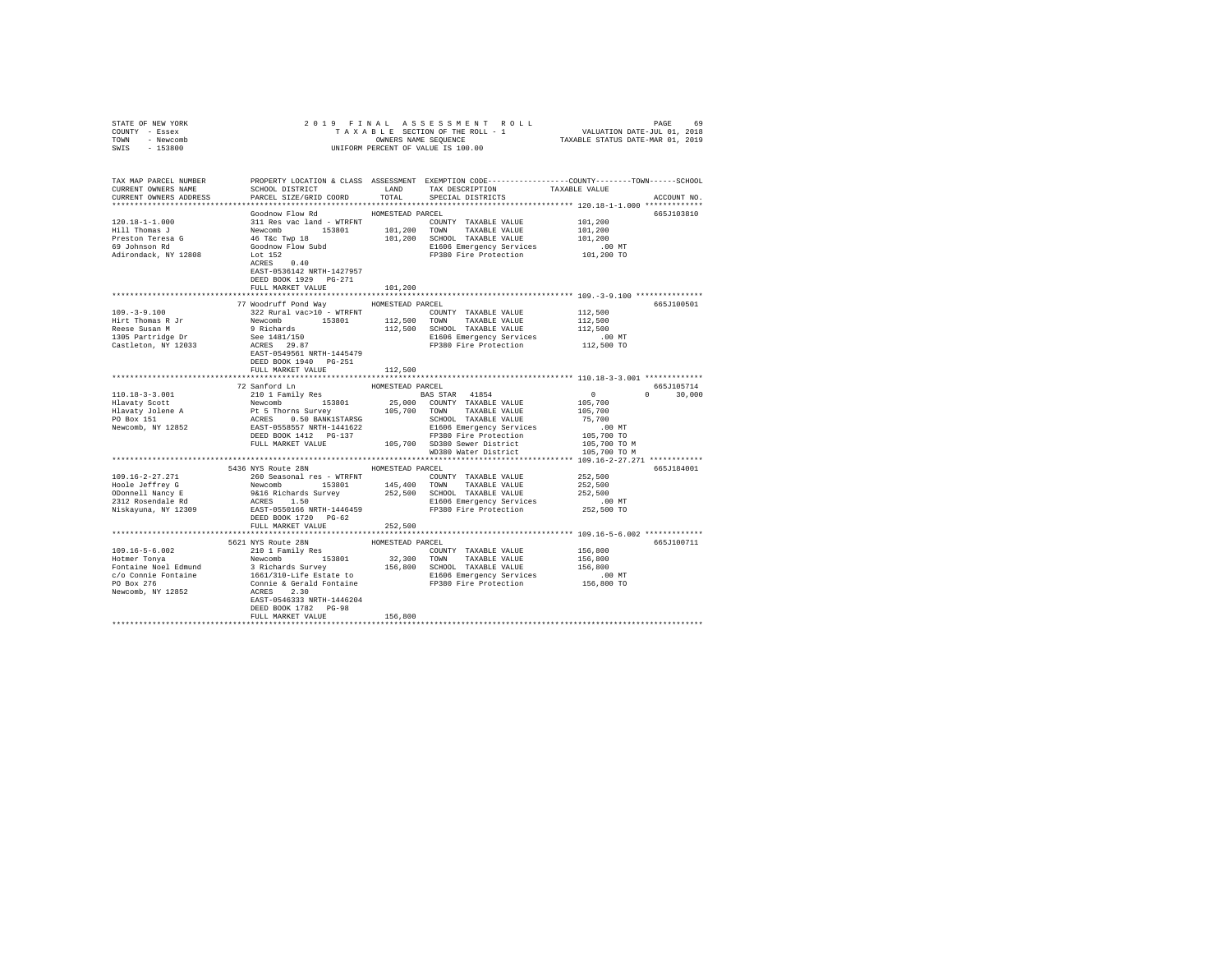| STATE OF NEW YORK                                                                                                   |                                                                                             |                      |                                                                                                                                                                                                                                      |                      |             |
|---------------------------------------------------------------------------------------------------------------------|---------------------------------------------------------------------------------------------|----------------------|--------------------------------------------------------------------------------------------------------------------------------------------------------------------------------------------------------------------------------------|----------------------|-------------|
| COUNTY - Essex                                                                                                      |                                                                                             |                      |                                                                                                                                                                                                                                      |                      |             |
| TOWN - Newcomb                                                                                                      |                                                                                             |                      |                                                                                                                                                                                                                                      |                      |             |
| SWIS - 153800                                                                                                       |                                                                                             |                      |                                                                                                                                                                                                                                      |                      |             |
|                                                                                                                     |                                                                                             |                      |                                                                                                                                                                                                                                      |                      |             |
|                                                                                                                     |                                                                                             |                      |                                                                                                                                                                                                                                      |                      |             |
|                                                                                                                     |                                                                                             |                      |                                                                                                                                                                                                                                      |                      |             |
| TAX MAP PARCEL NUMBER PROPERTY LOCATION & CLASS ASSESSMENT EXEMPTION CODE--------------COUNTY-------TOWN-----SCHOOL |                                                                                             |                      |                                                                                                                                                                                                                                      |                      |             |
| CURRENT OWNERS NAME                                                                                                 | SCHOOL DISTRICT                                                                             |                      | LAND TAX DESCRIPTION                                                                                                                                                                                                                 | TAXABLE VALUE        |             |
| CURRENT OWNERS ADDRESS                                                                                              | PARCEL SIZE/GRID COORD                                                                      | TOTAL                | SPECIAL DISTRICTS                                                                                                                                                                                                                    |                      | ACCOUNT NO. |
|                                                                                                                     |                                                                                             |                      |                                                                                                                                                                                                                                      |                      |             |
|                                                                                                                     | NYS Route 28N                                                                               | NON-HOMESTEAD PARCEL |                                                                                                                                                                                                                                      |                      | 665J106506  |
| $110.13 - 2 - 6.000$                                                                                                | 311 Res vac land                                                                            |                      | COUNTY TAXABLE VALUE                                                                                                                                                                                                                 | 5,500                |             |
| Howard Brooke E                                                                                                     |                                                                                             |                      | 5,500 TOWN TAXABLE VALUE                                                                                                                                                                                                             | 5,500                |             |
|                                                                                                                     |                                                                                             |                      | 5,500 SCHOOL TAXABLE VALUE                                                                                                                                                                                                           | 5,500                |             |
| Howard Denise<br>34 Quarry Xing                                                                                     |                                                                                             |                      |                                                                                                                                                                                                                                      |                      |             |
| Hudson Falls, NY 12839                                                                                              | Mewcomb<br>153801<br>17 Richards Survey<br>See 1024/5 Corr Deed<br>ACRES<br>1.19<br>1.14501 |                      | E1606 Emergency Services 6.00 MT<br>FP380 Fire Protection 5,500 TO                                                                                                                                                                   |                      |             |
|                                                                                                                     | EAST-0552789 NRTH-1445351                                                                   |                      |                                                                                                                                                                                                                                      |                      |             |
|                                                                                                                     | DEED BOOK 1335 PG-186                                                                       |                      |                                                                                                                                                                                                                                      |                      |             |
|                                                                                                                     |                                                                                             | 5,500                |                                                                                                                                                                                                                                      |                      |             |
|                                                                                                                     | FULL MARKET VALUE                                                                           |                      |                                                                                                                                                                                                                                      |                      |             |
|                                                                                                                     |                                                                                             |                      |                                                                                                                                                                                                                                      |                      |             |
|                                                                                                                     | 61 Beaver Bay MOMESTEAD PARCEL                                                              |                      |                                                                                                                                                                                                                                      |                      | 665J100109  |
| $120.17 - 3 - 5.000$                                                                                                | 260 Seasonal res - WTRFNT                                                                   |                      | COUNTY TAXABLE VALUE                                                                                                                                                                                                                 | 174,200              |             |
|                                                                                                                     |                                                                                             |                      |                                                                                                                                                                                                                                      | 174,200              |             |
|                                                                                                                     |                                                                                             |                      |                                                                                                                                                                                                                                      | 174,200              |             |
|                                                                                                                     |                                                                                             |                      | E1606 Emergency Services                                                                                                                                                                                                             | .00 MT<br>174,200 TO |             |
|                                                                                                                     |                                                                                             |                      | FP380 Fire Protection                                                                                                                                                                                                                |                      |             |
|                                                                                                                     | EAST-0528099 NRTH-1426503                                                                   |                      |                                                                                                                                                                                                                                      |                      |             |
|                                                                                                                     | DEED BOOK 1677 PG-175                                                                       |                      |                                                                                                                                                                                                                                      |                      |             |
|                                                                                                                     | FULL MARKET VALUE                                                                           | 174,200              |                                                                                                                                                                                                                                      |                      |             |
|                                                                                                                     |                                                                                             |                      |                                                                                                                                                                                                                                      |                      |             |
|                                                                                                                     | 1754 Goodnow Flow Rd                                                                        | HOMESTEAD PARCEL     |                                                                                                                                                                                                                                      |                      | 665J176007  |
| 119.20-3-10.912                                                                                                     | 260 Seasonal res - WTRFNT                                                                   |                      | COUNTY TAXABLE VALUE                                                                                                                                                                                                                 | 205,600              |             |
|                                                                                                                     |                                                                                             |                      |                                                                                                                                                                                                                                      | 205,600              |             |
|                                                                                                                     |                                                                                             |                      |                                                                                                                                                                                                                                      | 205,600              |             |
|                                                                                                                     |                                                                                             |                      |                                                                                                                                                                                                                                      | .00 MT               |             |
|                                                                                                                     | ACRES 1.15                                                                                  |                      | FP380 Fire Protection                                                                                                                                                                                                                | 205,600 TO           |             |
|                                                                                                                     | EAST-0525722 NRTH-1425427                                                                   |                      |                                                                                                                                                                                                                                      |                      |             |
|                                                                                                                     |                                                                                             |                      |                                                                                                                                                                                                                                      |                      |             |
|                                                                                                                     | DEED BOOK 1642 PG-97                                                                        |                      |                                                                                                                                                                                                                                      |                      |             |
|                                                                                                                     | FULL MARKET VALUE                                                                           | 205,600              |                                                                                                                                                                                                                                      |                      |             |
|                                                                                                                     | 21 Gibbs Ln HOMESTEAD PARCEL                                                                |                      |                                                                                                                                                                                                                                      |                      |             |
|                                                                                                                     |                                                                                             |                      |                                                                                                                                                                                                                                      |                      | 665J187003  |
| 109.15-1-29.001                                                                                                     | 260 Seasonal res - WTRFNT               COUNTY TAXABLE VALUE                                |                      |                                                                                                                                                                                                                                      | 118,300              |             |
| Huba Walter W                                                                                                       |                                                                                             |                      |                                                                                                                                                                                                                                      | 118,300              |             |
| Huba Lynn C                                                                                                         |                                                                                             |                      | New Jean-Marine 153801 75,900 TOWN TAXABLE VALUE RS TWP 27 TACHER 118,300 TOWN TAXABLE VALUE RS TWP 21.20<br>RS TWP 2012 120 118,300 SCHOOL TAXABLE VALUE SOULD RESS 11.20<br>SOULD RESS 11.20<br>RAST-0545783 NRTH-1447049 FP380 Fi | 118,300              |             |
|                                                                                                                     |                                                                                             |                      |                                                                                                                                                                                                                                      | $.00$ MT             |             |
| Huba Lyin v<br>18 Cimarron Way<br>Latham, NY 12110                                                                  |                                                                                             |                      |                                                                                                                                                                                                                                      | 118,300 TO           |             |
|                                                                                                                     |                                                                                             |                      |                                                                                                                                                                                                                                      |                      |             |
|                                                                                                                     | DEED BOOK 1700 PG-33                                                                        |                      |                                                                                                                                                                                                                                      |                      |             |
|                                                                                                                     | FULL MARKET VALUE                                                                           | 118,300              |                                                                                                                                                                                                                                      |                      |             |
|                                                                                                                     |                                                                                             |                      |                                                                                                                                                                                                                                      |                      |             |
|                                                                                                                     | 54 Chaisson Rd<br>210 1 Family Res                                                          | HOMESTEAD PARCEL     |                                                                                                                                                                                                                                      |                      | 665J106906  |
| 110.17-2-48.000                                                                                                     |                                                                                             |                      | COUNTY TAXABLE VALUE                                                                                                                                                                                                                 | 88,200               |             |
| Huguley Albert C                                                                                                    |                                                                                             |                      |                                                                                                                                                                                                                                      | 88,200               |             |
|                                                                                                                     |                                                                                             |                      |                                                                                                                                                                                                                                      | 88,200               |             |
| nuguiey Aibert C<br>Huguley Michael A<br>26 Russell St                                                              |                                                                                             |                      | Newcomb 153801 22,500 TOWN TAXABLE VALUE<br>Pt 18 Richards Survey 88,200 SCHOOL TAXABLE VALUE<br>SLY Pt Lot A Map #1843 E1606 Emergency Services<br>ACRES 0.40 PD380 Fire Protection<br>PD380 Fire Protection                        | $.00$ MT             |             |
| Hudson Falls, NY 12839                                                                                              |                                                                                             |                      |                                                                                                                                                                                                                                      | 88,200 TO            |             |
|                                                                                                                     | EAST-0554233 NRTH-1443736                                                                   |                      |                                                                                                                                                                                                                                      |                      |             |
|                                                                                                                     | DEED BOOK 858 PG-217                                                                        |                      |                                                                                                                                                                                                                                      |                      |             |
|                                                                                                                     | FULL MARKET VALUE                                                                           | 88,200               |                                                                                                                                                                                                                                      |                      |             |
|                                                                                                                     |                                                                                             |                      |                                                                                                                                                                                                                                      |                      |             |
|                                                                                                                     |                                                                                             |                      |                                                                                                                                                                                                                                      |                      |             |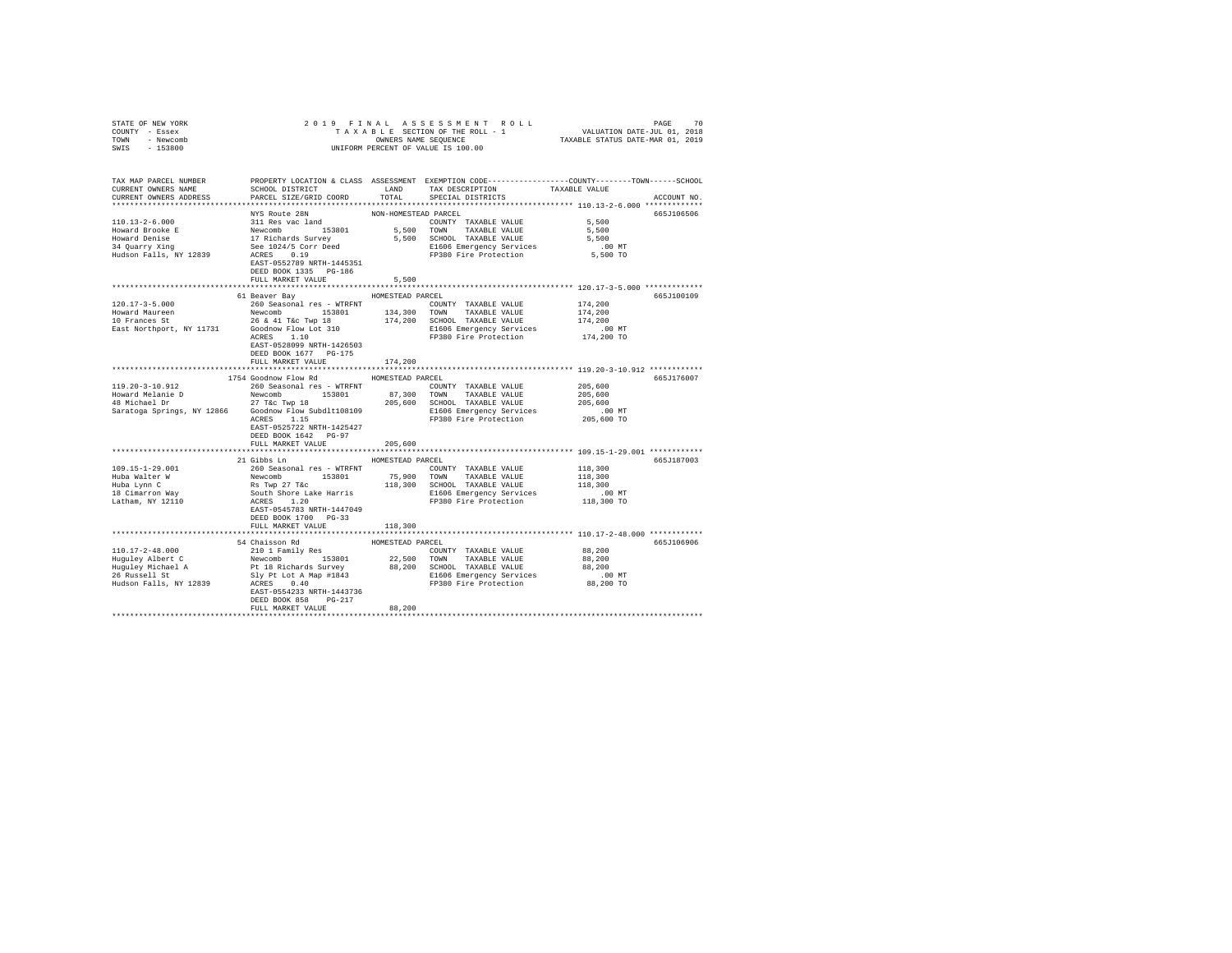| STATE OF NEW YORK          |                           |                  | 2019 FINAL ASSESSMENT ROLL                                                                            |                                                                 | 71<br>PAGE  |
|----------------------------|---------------------------|------------------|-------------------------------------------------------------------------------------------------------|-----------------------------------------------------------------|-------------|
| COUNTY - Essex             |                           |                  | TAXABLE SECTION OF THE ROLL - 1                                                                       | VALUATION DATE-JUL 01, 2018<br>TAXABLE STATUS DATE-MAR 01, 2019 |             |
| TOWN<br>- Newcomb          |                           |                  | OWNERS NAME SEQUENCE                                                                                  |                                                                 |             |
| $-153800$<br>SWIS          |                           |                  | UNIFORM PERCENT OF VALUE IS 100.00                                                                    |                                                                 |             |
|                            |                           |                  |                                                                                                       |                                                                 |             |
|                            |                           |                  |                                                                                                       |                                                                 |             |
| TAX MAP PARCEL NUMBER      |                           |                  | PROPERTY LOCATION & CLASS ASSESSMENT EXEMPTION CODE---------------COUNTY-------TOWN------SCHOOL       |                                                                 |             |
| CURRENT OWNERS NAME        | SCHOOL DISTRICT           | LAND             | TAX DESCRIPTION TAXABLE VALUE                                                                         |                                                                 |             |
| CURRENT OWNERS ADDRESS     | PARCEL SIZE/GRID COORD    | TOTAL            | SPECIAL DISTRICTS                                                                                     |                                                                 | ACCOUNT NO. |
|                            |                           |                  |                                                                                                       |                                                                 |             |
|                            | Goodnow Flow Rd           | HOMESTEAD PARCEL |                                                                                                       |                                                                 | 665J104204  |
| 120.13-1-10.000            | 311 Res vac land - WTRFNT |                  | COUNTY TAXABLE VALUE                                                                                  | 132,700                                                         |             |
| Humphries Robert L         | 153801                    | 132,700          | TOWN TAXABLE VALUE                                                                                    | 132,700                                                         |             |
| Humphries Julie            | Newcomb<br>26 T&c Twp 18  |                  | 132,700 SCHOOL TAXABLE VALUE                                                                          | 132,700                                                         |             |
| 63 Feeder Dam Rd           | Goodnow Flow Subd LOt 216 |                  | E1606 Emergency Services                                                                              | $.00$ MT                                                        |             |
| So Glens Falls, NY 12803   |                           |                  | 1558/315 Life Dawn Kenned PP380 Fire Protection                                                       | 132,700 TO                                                      |             |
|                            | ACRES 0.94                |                  |                                                                                                       |                                                                 |             |
|                            | EAST-0529188 NRTH-1428680 |                  |                                                                                                       |                                                                 |             |
|                            | DEED BOOK 1558 PG-315     |                  |                                                                                                       |                                                                 |             |
|                            | FULL MARKET VALUE         | 132,700          |                                                                                                       |                                                                 |             |
|                            |                           |                  |                                                                                                       |                                                                 |             |
|                            | 13 Stone Lodge Ln         | HOMESTEAD PARCEL |                                                                                                       |                                                                 | 665J104206  |
| $120.13 - 1 - 11.000$      | 260 Seasonal res - WTRFNT |                  | COUNTY TAXABLE VALUE                                                                                  | 152,900                                                         |             |
| Humphries Robert L         | Newcomb<br>153801         | 133,800          | TOWN TAXABLE VALUE                                                                                    | 152,900                                                         |             |
| Humphries Julie            | 26 T&C Twp 18             |                  | 152,900 SCHOOL TAXABLE VALUE                                                                          | 152,900                                                         |             |
| 63 Feeder Dam Rd           |                           |                  | Goodnow Flow Subd Lot 215 E1606 Emergency Services<br>1558/310 Life Dawn Kenned FP380 Fire Protection | $.00$ MT                                                        |             |
| So Glens Falls, NY 12803   |                           |                  |                                                                                                       | 152,900 TO                                                      |             |
|                            | ACRES 0.98                |                  |                                                                                                       |                                                                 |             |
|                            | EAST-0529295 NRTH-1428637 |                  |                                                                                                       |                                                                 |             |
|                            | DEED BOOK 1558 PG-310     |                  |                                                                                                       |                                                                 |             |
|                            | FULL MARKET VALUE         | 152,900          |                                                                                                       |                                                                 |             |
|                            |                           |                  |                                                                                                       |                                                                 |             |
|                            | 449 Woodys Rd             | HOMESTEAD PARCEL |                                                                                                       |                                                                 | 665J105501  |
| $119.20 - 7 - 4.000$       | 260 Seasonal res - WTRFNT |                  | COUNTY TAXABLE VALUE                                                                                  | 191,100                                                         |             |
| James William III          | 153801<br>Newcomb         |                  | 150,500 TOWN TAXABLE VALUE                                                                            | 191,100                                                         |             |
| James Andrea M             | 27 T&c Twp 18             |                  | 191.100 SCHOOL TAXABLE VALUE                                                                          | 191,100                                                         |             |
| 5 Woodcrest Dr             | Goodnow Flow Subd         |                  | E1606 Emergency Services                                                                              | $.00$ MT                                                        |             |
| S Glens Falls, NY 12803    | Lot $270$                 |                  | FP380 Fire Protection                                                                                 | 191,100 TO                                                      |             |
|                            | ACRES 0.80                |                  |                                                                                                       |                                                                 |             |
|                            | EAST-0524051 NRTH-1427823 |                  |                                                                                                       |                                                                 |             |
|                            | DEED BOOK 1169 PG-318     |                  |                                                                                                       |                                                                 |             |
|                            | FULL MARKET VALUE         | 191,100          |                                                                                                       |                                                                 |             |
| ************************** |                           |                  | *************************** 119.16-1-15.162 ************                                              |                                                                 |             |
|                            | 7 Joseph Mount Ln         | HOMESTEAD PARCEL |                                                                                                       |                                                                 | 665J105710  |
| $119.16 - 1 - 15.162$      | 210 1 Family Res - WTRFNT |                  | COUNTY TAXABLE VALUE                                                                                  | 369,800                                                         |             |
| Jansen Betty Jean Trust    | Newcomb<br>153801         | 217,700          | TOWN TAXABLE VALUE                                                                                    | 369,800                                                         |             |
| 589 Albany Post Rd         | 26&27 T&c Twp 18          |                  | 369,800 SCHOOL TAXABLE VALUE                                                                          | 369,800                                                         |             |
| New Paltz, NY 12561        | Goodnow Flow Subd         |                  | E1606 Emergency Services                                                                              | $.00$ MT                                                        |             |
|                            | Lot $242$                 |                  | FP380 Fire Protection                                                                                 | 369,800 TO                                                      |             |
|                            | ACRES 3.12                |                  |                                                                                                       |                                                                 |             |
|                            | EAST-0526355 NRTH-1428412 |                  |                                                                                                       |                                                                 |             |
|                            | DEED BOOK 1686 PG-216     |                  |                                                                                                       |                                                                 |             |
|                            | FULL MARKET VALUE         | 369,800          |                                                                                                       |                                                                 |             |
|                            |                           |                  |                                                                                                       |                                                                 |             |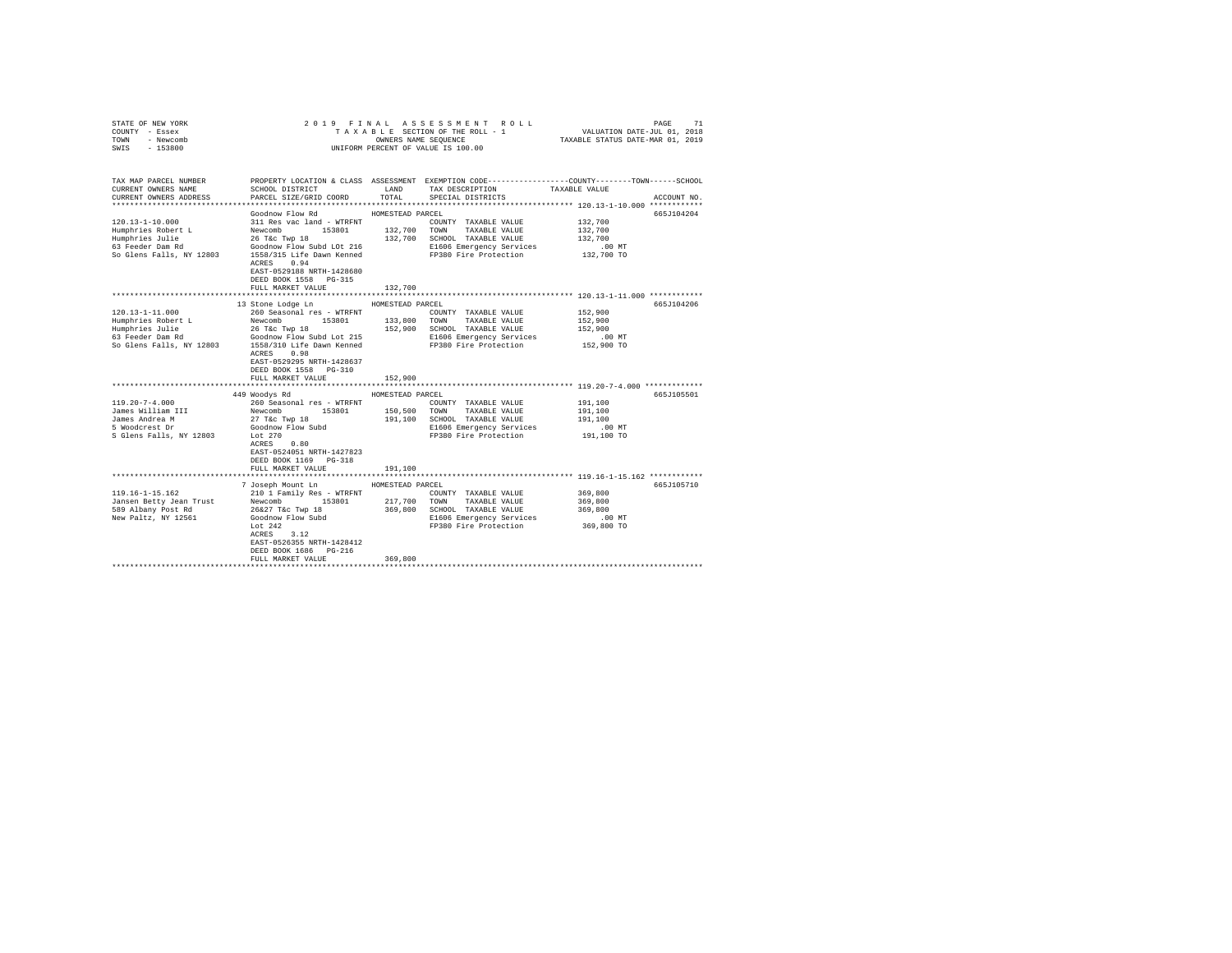| STATE OF NEW YORK                                                                                                                                                                                                                                                                                                                                                                                |                                                                                                                                                                                                                                                                                                                               |                  |                                                                                                 |               |               |
|--------------------------------------------------------------------------------------------------------------------------------------------------------------------------------------------------------------------------------------------------------------------------------------------------------------------------------------------------------------------------------------------------|-------------------------------------------------------------------------------------------------------------------------------------------------------------------------------------------------------------------------------------------------------------------------------------------------------------------------------|------------------|-------------------------------------------------------------------------------------------------|---------------|---------------|
| COUNTY - Essex                                                                                                                                                                                                                                                                                                                                                                                   |                                                                                                                                                                                                                                                                                                                               |                  |                                                                                                 |               |               |
| TOWN - Newcomb                                                                                                                                                                                                                                                                                                                                                                                   |                                                                                                                                                                                                                                                                                                                               |                  |                                                                                                 |               |               |
| SWIS - 153800                                                                                                                                                                                                                                                                                                                                                                                    |                                                                                                                                                                                                                                                                                                                               |                  | UNIFORM PERCENT OF VALUE IS 100.00                                                              |               |               |
|                                                                                                                                                                                                                                                                                                                                                                                                  |                                                                                                                                                                                                                                                                                                                               |                  |                                                                                                 |               |               |
|                                                                                                                                                                                                                                                                                                                                                                                                  |                                                                                                                                                                                                                                                                                                                               |                  |                                                                                                 |               |               |
| TAX MAP PARCEL NUMBER                                                                                                                                                                                                                                                                                                                                                                            |                                                                                                                                                                                                                                                                                                                               |                  | PROPERTY LOCATION & CLASS ASSESSMENT EXEMPTION CODE---------------COUNTY-------TOWN------SCHOOL |               |               |
| CURRENT OWNERS NAME                                                                                                                                                                                                                                                                                                                                                                              | SCHOOL DISTRICT                                                                                                                                                                                                                                                                                                               | LAND             | TAX DESCRIPTION                                                                                 | TAXABLE VALUE |               |
| CURRENT OWNERS ADDRESS                                                                                                                                                                                                                                                                                                                                                                           | PARCEL SIZE/GRID COORD                                                                                                                                                                                                                                                                                                        | TOTAL            | SPECIAL DISTRICTS                                                                               |               | ACCOUNT NO.   |
|                                                                                                                                                                                                                                                                                                                                                                                                  |                                                                                                                                                                                                                                                                                                                               |                  |                                                                                                 |               |               |
|                                                                                                                                                                                                                                                                                                                                                                                                  | 10 Pinney Ln                                                                                                                                                                                                                                                                                                                  | HOMESTEAD PARCEL |                                                                                                 |               | 665J105614    |
| $120.17 - 2 - 30.000$                                                                                                                                                                                                                                                                                                                                                                            | 210 1 Family Res - WTRFNT<br>210 1 Family Res - WTRFNT<br>229,600 TONNY TAXABLE VALUE<br>42 T&c Twp 18<br>239,600 TONN 7AXABLE VALUE<br>239,600 TONN 7AXABLE VALUE<br>239,600 TONN 7AXABLE VALUE<br>LOC 77 .90 AC ALUERTING FIELD E1606 Emer                                                                                  |                  |                                                                                                 | $\sim$ 0      | $0 \t 30,000$ |
| Jeffery Delbert                                                                                                                                                                                                                                                                                                                                                                                  |                                                                                                                                                                                                                                                                                                                               |                  |                                                                                                 | 239,600       |               |
| Jeffery Zoeann                                                                                                                                                                                                                                                                                                                                                                                   |                                                                                                                                                                                                                                                                                                                               |                  |                                                                                                 | 239,600       |               |
| PO Box 21                                                                                                                                                                                                                                                                                                                                                                                        |                                                                                                                                                                                                                                                                                                                               |                  |                                                                                                 |               |               |
| Newcomb, NY 12852                                                                                                                                                                                                                                                                                                                                                                                |                                                                                                                                                                                                                                                                                                                               |                  |                                                                                                 |               |               |
|                                                                                                                                                                                                                                                                                                                                                                                                  | ACRES 0.92 BANK1STARSG                                                                                                                                                                                                                                                                                                        |                  |                                                                                                 |               |               |
|                                                                                                                                                                                                                                                                                                                                                                                                  | EAST-0531109 NRTH-1426920                                                                                                                                                                                                                                                                                                     |                  |                                                                                                 |               |               |
|                                                                                                                                                                                                                                                                                                                                                                                                  | DEED BOOK 1548 PG-38                                                                                                                                                                                                                                                                                                          |                  | SCHOOL TAXABLE VALULE<br>EL606 Emergency Services 100 Min<br>FP380 Fire Protection 239,600 TO   |               |               |
|                                                                                                                                                                                                                                                                                                                                                                                                  | FULL MARKET VALUE                                                                                                                                                                                                                                                                                                             | 239,600          |                                                                                                 |               |               |
|                                                                                                                                                                                                                                                                                                                                                                                                  |                                                                                                                                                                                                                                                                                                                               |                  |                                                                                                 |               |               |
|                                                                                                                                                                                                                                                                                                                                                                                                  | 31 Doe Haven Ln                                                                                                                                                                                                                                                                                                               | HOMESTEAD PARCEL |                                                                                                 |               | 665J101003    |
| 120.17-2-19.000                                                                                                                                                                                                                                                                                                                                                                                  |                                                                                                                                                                                                                                                                                                                               |                  | COUNTY TAXABLE VALUE 161,300                                                                    |               |               |
| Jenks David A                                                                                                                                                                                                                                                                                                                                                                                    |                                                                                                                                                                                                                                                                                                                               |                  |                                                                                                 | 161,300       |               |
|                                                                                                                                                                                                                                                                                                                                                                                                  |                                                                                                                                                                                                                                                                                                                               |                  |                                                                                                 |               |               |
| Jenks Donna L<br>138 Hinds Rd                                                                                                                                                                                                                                                                                                                                                                    |                                                                                                                                                                                                                                                                                                                               |                  | 161,300 SCHOOL TAXABLE VALUE 161,300<br>E1606 Emergency Services .00 MT                         |               |               |
| Fort Edward, NY 12828                                                                                                                                                                                                                                                                                                                                                                            | 270 Mfg housing - WTRFNT $\begin{array}{l} \text{COUNTY} \end{array}$ TAXABLE VALUE Newcomb $\begin{array}{l} \text{COUNTY} \end{array}$ TAXABLE VALUE Newcomb $\begin{array}{l} \text{153801} \end{array}$ 132,700 TONN TAXABLE VALUE 41 T&C Twp 18 $\begin{array}{l} \text{161,300} \end{array}$ EC005 EMGOLD TAX<br>Lot 88 |                  | FP380 Fire Protection 161,300 TO                                                                |               |               |
|                                                                                                                                                                                                                                                                                                                                                                                                  | ACRES 0.92                                                                                                                                                                                                                                                                                                                    |                  |                                                                                                 |               |               |
|                                                                                                                                                                                                                                                                                                                                                                                                  | EAST-0529981 NRTH-1426830                                                                                                                                                                                                                                                                                                     |                  |                                                                                                 |               |               |
|                                                                                                                                                                                                                                                                                                                                                                                                  | DEED BOOK 1461    PG-215                                                                                                                                                                                                                                                                                                      |                  |                                                                                                 |               |               |
|                                                                                                                                                                                                                                                                                                                                                                                                  |                                                                                                                                                                                                                                                                                                                               | 161,300          |                                                                                                 |               |               |
|                                                                                                                                                                                                                                                                                                                                                                                                  | FULL MARKET VALUE                                                                                                                                                                                                                                                                                                             |                  |                                                                                                 |               |               |
|                                                                                                                                                                                                                                                                                                                                                                                                  | 1884 Goodnow Flow Rd                                                                                                                                                                                                                                                                                                          | HOMESTEAD PARCEL |                                                                                                 |               | 665J187010    |
| $119.20 - 2 - 3.000$                                                                                                                                                                                                                                                                                                                                                                             | 260 Seasonal res - WTRFNT                                                                                                                                                                                                                                                                                                     |                  | COUNTY TAXABLE VALUE                                                                            | 252,000       |               |
|                                                                                                                                                                                                                                                                                                                                                                                                  |                                                                                                                                                                                                                                                                                                                               |                  |                                                                                                 | 252,000       |               |
|                                                                                                                                                                                                                                                                                                                                                                                                  |                                                                                                                                                                                                                                                                                                                               |                  |                                                                                                 | 252,000       |               |
|                                                                                                                                                                                                                                                                                                                                                                                                  |                                                                                                                                                                                                                                                                                                                               |                  |                                                                                                 | $.00$ MT      |               |
|                                                                                                                                                                                                                                                                                                                                                                                                  |                                                                                                                                                                                                                                                                                                                               |                  | E1606 Emergency Services<br>FP380 Fire Protection                                               | 252,000 TO    |               |
| $\begin{tabular}{l c c c c c c c c} \multicolumn{1}{c}{\textbf{149, 700}} & \multicolumn{1}{c}{\textbf{149, 700}} & \multicolumn{1}{c}{\textbf{149, 700}} & \multicolumn{1}{c}{\textbf{149, 700}} & \multicolumn{1}{c}{\textbf{149, 700}} & \multicolumn{1}{c}{\textbf{149, 700}} & \multicolumn{1}{c}{\textbf{149, 700}} & \multicolumn{1}{c}{\textbf{149, 700}} & \multicolumn{1}{c}{\textbf{$ |                                                                                                                                                                                                                                                                                                                               |                  |                                                                                                 |               |               |
|                                                                                                                                                                                                                                                                                                                                                                                                  | DEED BOOK 1746 PG-280                                                                                                                                                                                                                                                                                                         |                  |                                                                                                 |               |               |
|                                                                                                                                                                                                                                                                                                                                                                                                  | FULL MARKET VALUE                                                                                                                                                                                                                                                                                                             | 252,000          |                                                                                                 |               |               |
|                                                                                                                                                                                                                                                                                                                                                                                                  |                                                                                                                                                                                                                                                                                                                               |                  |                                                                                                 |               |               |
|                                                                                                                                                                                                                                                                                                                                                                                                  | 1104 Goodnow Flow Rd MOMESTEAD PARCEL                                                                                                                                                                                                                                                                                         |                  |                                                                                                 |               | 665J105415    |
|                                                                                                                                                                                                                                                                                                                                                                                                  |                                                                                                                                                                                                                                                                                                                               |                  |                                                                                                 | 219,000       |               |
|                                                                                                                                                                                                                                                                                                                                                                                                  |                                                                                                                                                                                                                                                                                                                               |                  |                                                                                                 | 219,000       |               |
| 120.18-1-20.000<br>Tohnson Jeffrey A 260 Seasonal res – WTRFNT<br>TOMINS TO COUNTY TAXABLE VALUE<br>Terlito Alissa M 1584 (5 The Pape 18 219,000 SCHOOL TAXABLE VALUE<br>1646 Best Rd Goodnow Flow Subd 219,000 SCHOOL TAXABLE VALUE<br>                                                                                                                                                         |                                                                                                                                                                                                                                                                                                                               |                  |                                                                                                 | 219,000       |               |
|                                                                                                                                                                                                                                                                                                                                                                                                  |                                                                                                                                                                                                                                                                                                                               |                  |                                                                                                 |               |               |
|                                                                                                                                                                                                                                                                                                                                                                                                  |                                                                                                                                                                                                                                                                                                                               |                  | E1606 Emergency Services 30 00 MT<br>FP380 Fire Protection 219,000 TO                           |               |               |
|                                                                                                                                                                                                                                                                                                                                                                                                  |                                                                                                                                                                                                                                                                                                                               |                  |                                                                                                 |               |               |
|                                                                                                                                                                                                                                                                                                                                                                                                  | EAST-0537892 NRTH-1427183                                                                                                                                                                                                                                                                                                     |                  |                                                                                                 |               |               |
|                                                                                                                                                                                                                                                                                                                                                                                                  | DEED BOOK 1579 PG-70                                                                                                                                                                                                                                                                                                          |                  |                                                                                                 |               |               |
|                                                                                                                                                                                                                                                                                                                                                                                                  | FULL MARKET VALUE                                                                                                                                                                                                                                                                                                             | 219,000          |                                                                                                 |               |               |
|                                                                                                                                                                                                                                                                                                                                                                                                  |                                                                                                                                                                                                                                                                                                                               |                  |                                                                                                 |               |               |
|                                                                                                                                                                                                                                                                                                                                                                                                  |                                                                                                                                                                                                                                                                                                                               |                  |                                                                                                 |               |               |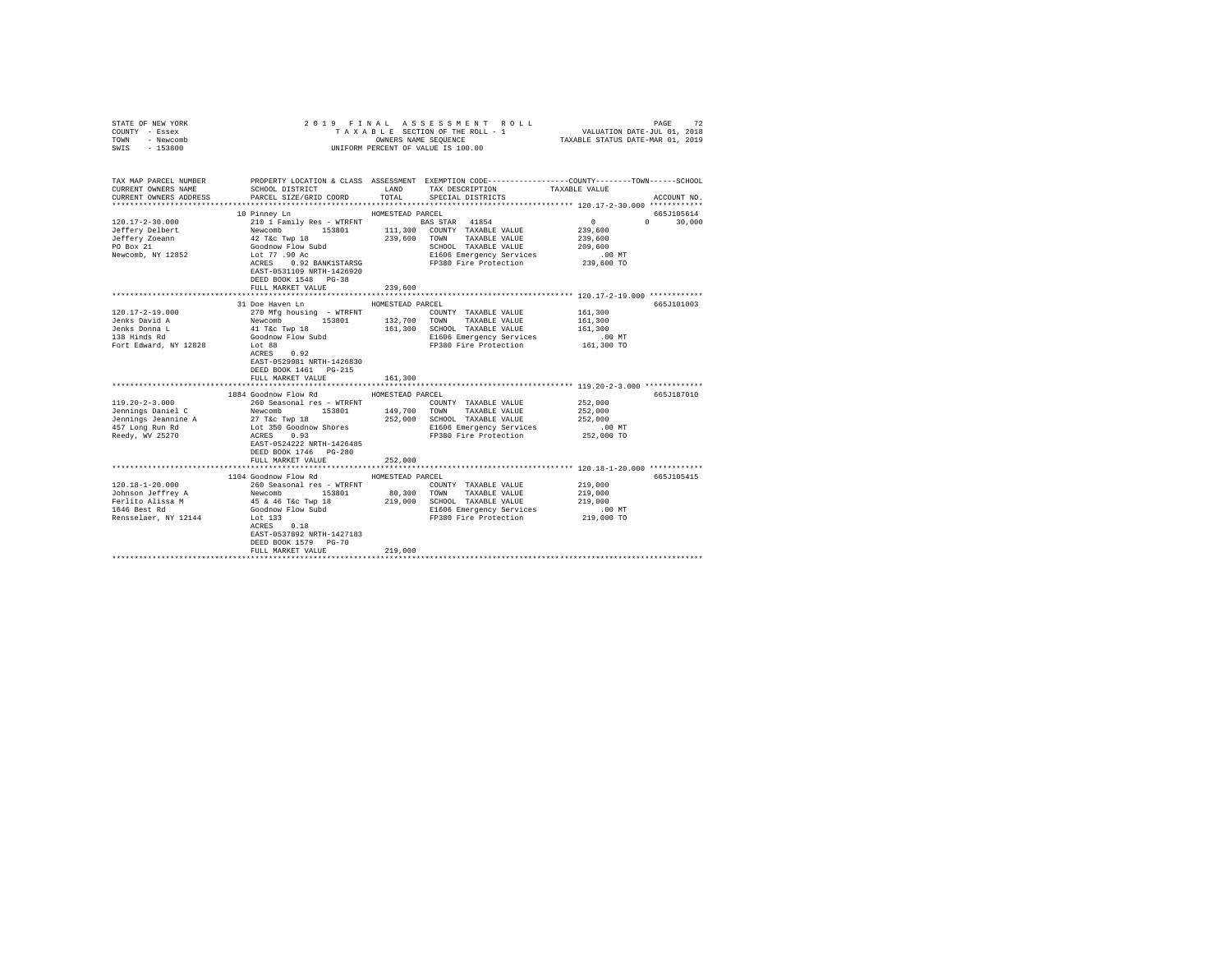| STATE OF NEW YORK                                                                                                                                                                                                                                                                                                                                                                                        |                           |                  |                                                                          |                               |             |
|----------------------------------------------------------------------------------------------------------------------------------------------------------------------------------------------------------------------------------------------------------------------------------------------------------------------------------------------------------------------------------------------------------|---------------------------|------------------|--------------------------------------------------------------------------|-------------------------------|-------------|
| COUNTY - Essex                                                                                                                                                                                                                                                                                                                                                                                           |                           |                  |                                                                          |                               |             |
| TOWN - Newcomb                                                                                                                                                                                                                                                                                                                                                                                           |                           |                  |                                                                          |                               |             |
| SWIS - 153800                                                                                                                                                                                                                                                                                                                                                                                            |                           |                  |                                                                          |                               |             |
|                                                                                                                                                                                                                                                                                                                                                                                                          |                           |                  |                                                                          |                               |             |
|                                                                                                                                                                                                                                                                                                                                                                                                          |                           |                  |                                                                          |                               |             |
| TAX MAP PARCEL NUMBER PROPERTY LOCATION & CLASS ASSESSMENT EXEMPTION CODE---------------COUNTY-------TOWN------SCHOOL<br>CURRENT OWNERS NAME SCHOOL DISTRICT LAND TAX DESCRIPTION TAXABLE VALUE                                                                                                                                                                                                          |                           |                  |                                                                          |                               |             |
|                                                                                                                                                                                                                                                                                                                                                                                                          |                           |                  |                                                                          |                               |             |
| CURRENT OWNERS ADDRESS PARCEL SIZE/GRID COORD TOTAL SPECIAL DISTRICTS                                                                                                                                                                                                                                                                                                                                    |                           |                  |                                                                          |                               | ACCOUNT NO. |
|                                                                                                                                                                                                                                                                                                                                                                                                          |                           |                  |                                                                          |                               |             |
|                                                                                                                                                                                                                                                                                                                                                                                                          | 291 Woodys Rd             | HOMESTEAD PARCEL |                                                                          |                               | 665J101513  |
|                                                                                                                                                                                                                                                                                                                                                                                                          |                           |                  |                                                                          | 211,800                       |             |
|                                                                                                                                                                                                                                                                                                                                                                                                          |                           |                  |                                                                          | 211,800                       |             |
|                                                                                                                                                                                                                                                                                                                                                                                                          |                           |                  |                                                                          | $211,800$<br>.00 MT           |             |
|                                                                                                                                                                                                                                                                                                                                                                                                          |                           |                  |                                                                          |                               |             |
|                                                                                                                                                                                                                                                                                                                                                                                                          |                           |                  | FP380 Fire Protection 211,800 TO                                         |                               |             |
|                                                                                                                                                                                                                                                                                                                                                                                                          |                           |                  |                                                                          |                               |             |
|                                                                                                                                                                                                                                                                                                                                                                                                          |                           |                  |                                                                          |                               |             |
|                                                                                                                                                                                                                                                                                                                                                                                                          | DEED BOOK 1291    PG-111  |                  |                                                                          |                               |             |
|                                                                                                                                                                                                                                                                                                                                                                                                          | FULL MARKET VALUE         | 211,800          |                                                                          |                               |             |
|                                                                                                                                                                                                                                                                                                                                                                                                          |                           |                  |                                                                          |                               |             |
|                                                                                                                                                                                                                                                                                                                                                                                                          |                           |                  |                                                                          |                               | 665Z017010  |
|                                                                                                                                                                                                                                                                                                                                                                                                          |                           |                  |                                                                          |                               |             |
|                                                                                                                                                                                                                                                                                                                                                                                                          |                           |                  |                                                                          |                               |             |
|                                                                                                                                                                                                                                                                                                                                                                                                          |                           |                  |                                                                          |                               |             |
|                                                                                                                                                                                                                                                                                                                                                                                                          |                           |                  |                                                                          |                               |             |
|                                                                                                                                                                                                                                                                                                                                                                                                          |                           |                  |                                                                          |                               |             |
|                                                                                                                                                                                                                                                                                                                                                                                                          |                           |                  |                                                                          |                               |             |
|                                                                                                                                                                                                                                                                                                                                                                                                          | FULL MARKET VALUE         | 28,100           |                                                                          |                               |             |
|                                                                                                                                                                                                                                                                                                                                                                                                          |                           |                  |                                                                          |                               |             |
|                                                                                                                                                                                                                                                                                                                                                                                                          | 20 Pine Tree Rd           | HOMESTEAD PARCEL |                                                                          |                               | 665J104714  |
| 109.15-1-31.030                                                                                                                                                                                                                                                                                                                                                                                          |                           |                  |                                                                          | 176,100<br>176,100<br>176,100 |             |
| 109.15-1-31.030<br>Kane Barbara A<br>20 Pine Tree Rd<br>Newcomb, NY 12852                                                                                                                                                                                                                                                                                                                                |                           |                  |                                                                          |                               |             |
|                                                                                                                                                                                                                                                                                                                                                                                                          |                           |                  |                                                                          |                               |             |
|                                                                                                                                                                                                                                                                                                                                                                                                          |                           |                  | E1606 Emergency Services                                                 | $.00$ MT                      |             |
|                                                                                                                                                                                                                                                                                                                                                                                                          | EAST-0543706 NRTH-1445985 |                  | FP380 Fire Protection 176,100 TO                                         |                               |             |
|                                                                                                                                                                                                                                                                                                                                                                                                          | DEED BOOK 969 PG-189      |                  |                                                                          |                               |             |
|                                                                                                                                                                                                                                                                                                                                                                                                          | FULL MARKET VALUE 176,100 |                  |                                                                          |                               |             |
|                                                                                                                                                                                                                                                                                                                                                                                                          |                           |                  |                                                                          |                               |             |
| $\begin{array}{cccc} \texttt{4963 NYS} \texttt{Route 28N} & \texttt{HOMESTBAD PARCEL} \\ \texttt{110.18-5-9.000} & \texttt{210 1 Family Res} & \texttt{COMISTBAD} \texttt{PARCEL} \\ \end{array} \vspace{-0.5em}$                                                                                                                                                                                        |                           |                  |                                                                          |                               | 665J100708  |
|                                                                                                                                                                                                                                                                                                                                                                                                          |                           |                  |                                                                          |                               |             |
|                                                                                                                                                                                                                                                                                                                                                                                                          |                           |                  |                                                                          | 178,300<br>178,300<br>178,300 |             |
|                                                                                                                                                                                                                                                                                                                                                                                                          |                           |                  |                                                                          |                               |             |
|                                                                                                                                                                                                                                                                                                                                                                                                          |                           |                  |                                                                          |                               |             |
| A CONSTRUCTED A SERVICE IS A SERVICE IN A SERVICE OF THE SERVICE OF THE SAMPLE VALUE TO A SERVICE THE SERVICE OF THE SAMPLE VALUE OF SAMPLE VALUE OF SAMPLE VALUE OF SAMPLE VALUE OF SAMPLE VALUE OF SAMPLE VALUE OF SAMPLE OF                                                                                                                                                                           |                           |                  | D MT E1606 Emergency Services .00 MT<br>FP380 Fire Protection 178,300 TO |                               |             |
|                                                                                                                                                                                                                                                                                                                                                                                                          |                           |                  |                                                                          |                               |             |
|                                                                                                                                                                                                                                                                                                                                                                                                          | EAST-0560693 NRTH-1441512 |                  |                                                                          |                               |             |
|                                                                                                                                                                                                                                                                                                                                                                                                          | DEED BOOK 1914 PG-180     |                  |                                                                          |                               |             |
|                                                                                                                                                                                                                                                                                                                                                                                                          | FULL MARKET VALUE         | 178,300          |                                                                          |                               |             |
|                                                                                                                                                                                                                                                                                                                                                                                                          |                           |                  |                                                                          |                               |             |
|                                                                                                                                                                                                                                                                                                                                                                                                          |                           |                  |                                                                          |                               | 665J106407  |
| $\begin{tabular}{l c c c c c} \multicolumn{3}{c c c} \multicolumn{3}{c c c} \multicolumn{3}{c c c} \multicolumn{3}{c c c} \multicolumn{3}{c c c} \multicolumn{3}{c c c} \multicolumn{3}{c c c} \multicolumn{3}{c c c} \multicolumn{3}{c c c} \multicolumn{3}{c c c} \multicolumn{3}{c c c} \multicolumn{3}{c c c} \multicolumn{3}{c c c} \multicolumn{3}{c c c} \multicolumn{3}{c c c} \multicolumn{3}{$ |                           |                  |                                                                          |                               |             |
|                                                                                                                                                                                                                                                                                                                                                                                                          |                           |                  |                                                                          |                               |             |
|                                                                                                                                                                                                                                                                                                                                                                                                          |                           |                  |                                                                          |                               |             |
|                                                                                                                                                                                                                                                                                                                                                                                                          |                           |                  |                                                                          |                               |             |
|                                                                                                                                                                                                                                                                                                                                                                                                          |                           |                  |                                                                          |                               |             |
|                                                                                                                                                                                                                                                                                                                                                                                                          | ACRES 0.50                |                  |                                                                          |                               |             |
|                                                                                                                                                                                                                                                                                                                                                                                                          | EAST-0555727 NRTH-1445504 |                  |                                                                          |                               |             |
|                                                                                                                                                                                                                                                                                                                                                                                                          | DEED BOOK 1829 PG-280     |                  |                                                                          |                               |             |
|                                                                                                                                                                                                                                                                                                                                                                                                          | FULL MARKET VALUE         | 70,700           |                                                                          |                               |             |
|                                                                                                                                                                                                                                                                                                                                                                                                          |                           |                  |                                                                          |                               |             |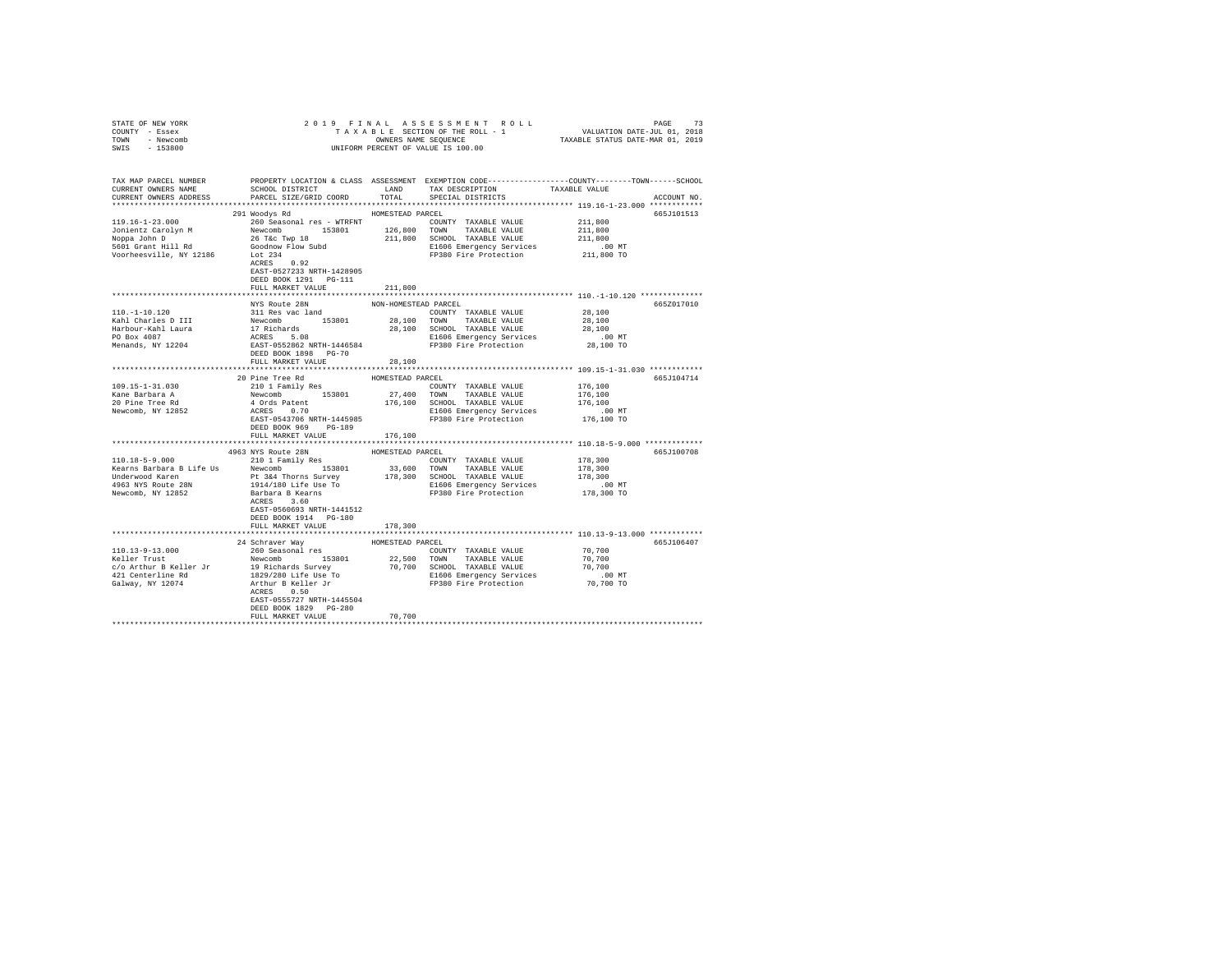| STATE OF NEW YORK                                    |                                                                                                                                                                                                                                                                                                                                                                                                                                            |                      |                                                                                                                                                                                             |                    |             |
|------------------------------------------------------|--------------------------------------------------------------------------------------------------------------------------------------------------------------------------------------------------------------------------------------------------------------------------------------------------------------------------------------------------------------------------------------------------------------------------------------------|----------------------|---------------------------------------------------------------------------------------------------------------------------------------------------------------------------------------------|--------------------|-------------|
| COUNTY - Essex                                       |                                                                                                                                                                                                                                                                                                                                                                                                                                            |                      |                                                                                                                                                                                             |                    |             |
| TOWN - Newcomb                                       |                                                                                                                                                                                                                                                                                                                                                                                                                                            |                      |                                                                                                                                                                                             |                    |             |
| SWIS - 153800                                        |                                                                                                                                                                                                                                                                                                                                                                                                                                            |                      |                                                                                                                                                                                             |                    |             |
|                                                      |                                                                                                                                                                                                                                                                                                                                                                                                                                            |                      |                                                                                                                                                                                             |                    |             |
|                                                      |                                                                                                                                                                                                                                                                                                                                                                                                                                            |                      |                                                                                                                                                                                             |                    |             |
|                                                      | TAX MAP PARCEL NUMBER PROPERTY LOCATION & CLASS ASSESSMENT EXEMPTION CODE--------------COUNTY-------TOWN------SCHOOL                                                                                                                                                                                                                                                                                                                       |                      |                                                                                                                                                                                             |                    |             |
| CURRENT OWNERS NAME                                  | SCHOOL DISTRICT LAND                                                                                                                                                                                                                                                                                                                                                                                                                       |                      | TAX DESCRIPTION TAXABLE VALUE                                                                                                                                                               |                    |             |
| CURRENT OWNERS ADDRESS                               | PARCEL SIZE/GRID COORD                                                                                                                                                                                                                                                                                                                                                                                                                     | TOTAL                | SPECIAL DISTRICTS                                                                                                                                                                           |                    | ACCOUNT NO. |
|                                                      |                                                                                                                                                                                                                                                                                                                                                                                                                                            |                      |                                                                                                                                                                                             |                    |             |
|                                                      | 5704 NYS Route 28N                                                                                                                                                                                                                                                                                                                                                                                                                         | HOMESTEAD PARCEL     |                                                                                                                                                                                             |                    | 665J101412  |
| $109.15 - 1 - 34.000$                                | 260 Seasonal res - WTRFNT                                                                                                                                                                                                                                                                                                                                                                                                                  |                      | COUNTY TAXABLE VALUE 122,700                                                                                                                                                                |                    |             |
| Kellogg Michael W<br>Wade Alice T                    |                                                                                                                                                                                                                                                                                                                                                                                                                                            |                      |                                                                                                                                                                                             | 122,700<br>122,700 |             |
|                                                      |                                                                                                                                                                                                                                                                                                                                                                                                                                            |                      |                                                                                                                                                                                             |                    |             |
| 1081 Webster Rd<br>Webster, NY 14580                 |                                                                                                                                                                                                                                                                                                                                                                                                                                            |                      | D MT E1606 Emergency Services 6.00 MT<br>FP380 Fire Protection 122,700 TO                                                                                                                   |                    |             |
|                                                      | Newcomb<br>Newcomb<br>19801 100,000 TOWN<br>122,700 SCHOOL TAXABLE VALUE<br>1456/39 Life Use To<br>122,700 SCHOOL TAXABLE VALUE<br>Crace Kellogs<br>FP380 Fire Protection<br>RCRES 0.50 FP380 Fire Protection                                                                                                                                                                                                                              |                      |                                                                                                                                                                                             |                    |             |
|                                                      | EAST-0544072 NRTH-1446368                                                                                                                                                                                                                                                                                                                                                                                                                  |                      |                                                                                                                                                                                             |                    |             |
|                                                      | DEED BOOK 1456 PG-39                                                                                                                                                                                                                                                                                                                                                                                                                       |                      |                                                                                                                                                                                             |                    |             |
|                                                      | FULL MARKET VALUE                                                                                                                                                                                                                                                                                                                                                                                                                          | 122,700              |                                                                                                                                                                                             |                    |             |
|                                                      |                                                                                                                                                                                                                                                                                                                                                                                                                                            |                      |                                                                                                                                                                                             |                    |             |
|                                                      | 5700 NYS Route 28N                                                                                                                                                                                                                                                                                                                                                                                                                         | HOMESTEAD PARCEL     |                                                                                                                                                                                             |                    | 665J108804  |
| 109.15-1-35.063<br>Kellogg Michael W<br>Wade Alice T | 210 1 Family Res - WTRFNT                                                                                                                                                                                                                                                                                                                                                                                                                  |                      | COUNTY TAXABLE VALUE                                                                                                                                                                        | 145,400            |             |
|                                                      |                                                                                                                                                                                                                                                                                                                                                                                                                                            |                      |                                                                                                                                                                                             |                    |             |
|                                                      |                                                                                                                                                                                                                                                                                                                                                                                                                                            |                      |                                                                                                                                                                                             |                    |             |
|                                                      | $\begin{tabular}{l c c c c c} \multicolumn{1}{c}{\textbf{K} = 10099} & \multicolumn{1}{c}{\textbf{K} = 10099} & \multicolumn{1}{c}{\textbf{K} = 10099} & \multicolumn{1}{c}{\textbf{K} = 10099} & \multicolumn{1}{c}{\textbf{K} = 10099} & \multicolumn{1}{c}{\textbf{K} = 10099} & \multicolumn{1}{c}{\textbf{K} = 10099} & \multicolumn{1}{c}{\textbf{K} = 10099} & \multicolumn{1}{c}{\$                                                |                      |                                                                                                                                                                                             |                    |             |
|                                                      |                                                                                                                                                                                                                                                                                                                                                                                                                                            |                      |                                                                                                                                                                                             |                    |             |
|                                                      |                                                                                                                                                                                                                                                                                                                                                                                                                                            |                      |                                                                                                                                                                                             |                    |             |
|                                                      |                                                                                                                                                                                                                                                                                                                                                                                                                                            |                      |                                                                                                                                                                                             |                    |             |
|                                                      |                                                                                                                                                                                                                                                                                                                                                                                                                                            |                      |                                                                                                                                                                                             |                    |             |
|                                                      |                                                                                                                                                                                                                                                                                                                                                                                                                                            |                      |                                                                                                                                                                                             |                    | 665J105905  |
|                                                      |                                                                                                                                                                                                                                                                                                                                                                                                                                            |                      | $\begin{tabular}{lllllll} \multicolumn{2}{l}{{\text{COUNTY}}} & \multicolumn{2}{l}{\text{TAXABLE}} & \multicolumn{2}{l}{\text{VALUE}} & & \multicolumn{2}{l}{\text{140,000}} \end{tabular}$ |                    |             |
|                                                      |                                                                                                                                                                                                                                                                                                                                                                                                                                            |                      |                                                                                                                                                                                             | 140,000            |             |
|                                                      |                                                                                                                                                                                                                                                                                                                                                                                                                                            |                      |                                                                                                                                                                                             | 140,000            |             |
|                                                      |                                                                                                                                                                                                                                                                                                                                                                                                                                            |                      |                                                                                                                                                                                             | .00 MT             |             |
|                                                      |                                                                                                                                                                                                                                                                                                                                                                                                                                            |                      |                                                                                                                                                                                             | 140,000 TO         |             |
|                                                      | EAST-0533522 NRTH-1424310                                                                                                                                                                                                                                                                                                                                                                                                                  |                      |                                                                                                                                                                                             |                    |             |
|                                                      | FULL MARKET VALUE                                                                                                                                                                                                                                                                                                                                                                                                                          | 140,000              |                                                                                                                                                                                             |                    |             |
|                                                      |                                                                                                                                                                                                                                                                                                                                                                                                                                            |                      |                                                                                                                                                                                             |                    |             |
|                                                      | Lower Works Rd                                                                                                                                                                                                                                                                                                                                                                                                                             | NON-HOMESTEAD PARCEL |                                                                                                                                                                                             |                    | 665J191004  |
| $110, -3 - 11, 000$                                  |                                                                                                                                                                                                                                                                                                                                                                                                                                            |                      |                                                                                                                                                                                             | 33,200             |             |
|                                                      |                                                                                                                                                                                                                                                                                                                                                                                                                                            |                      |                                                                                                                                                                                             |                    |             |
|                                                      | $\begin{tabular}{lcccc} $\texttt{x} & \texttt{x} & \texttt{x} & \texttt{x} & \texttt{x} & \texttt{C} & \texttt{C} & \texttt{C} & \texttt{C} & \texttt{C} & \texttt{C} & \texttt{D} & \texttt{D} & \texttt{D} & \texttt{D} & \texttt{D} & \texttt{D} & \texttt{D} & \texttt{D} & \texttt{D} & \texttt{D} & \texttt{D} & \texttt{D} & \texttt{D} & \texttt{D} & \texttt{D} & \texttt{D} & \texttt{D} & \texttt{D} & \texttt{D} & \texttt{D}$ |                      |                                                                                                                                                                                             |                    |             |
|                                                      |                                                                                                                                                                                                                                                                                                                                                                                                                                            |                      |                                                                                                                                                                                             |                    |             |
|                                                      |                                                                                                                                                                                                                                                                                                                                                                                                                                            |                      |                                                                                                                                                                                             |                    |             |
|                                                      |                                                                                                                                                                                                                                                                                                                                                                                                                                            |                      |                                                                                                                                                                                             |                    |             |
|                                                      | FULL MARKET VALUE                                                                                                                                                                                                                                                                                                                                                                                                                          | 33,200               |                                                                                                                                                                                             |                    |             |
|                                                      |                                                                                                                                                                                                                                                                                                                                                                                                                                            |                      |                                                                                                                                                                                             |                    |             |
|                                                      | 101 Woodys Rd MOMESTEAD PARCEL                                                                                                                                                                                                                                                                                                                                                                                                             |                      |                                                                                                                                                                                             |                    | 665J104508  |
|                                                      |                                                                                                                                                                                                                                                                                                                                                                                                                                            |                      |                                                                                                                                                                                             |                    |             |
|                                                      |                                                                                                                                                                                                                                                                                                                                                                                                                                            |                      |                                                                                                                                                                                             |                    |             |
|                                                      |                                                                                                                                                                                                                                                                                                                                                                                                                                            |                      |                                                                                                                                                                                             |                    |             |
|                                                      |                                                                                                                                                                                                                                                                                                                                                                                                                                            |                      |                                                                                                                                                                                             |                    |             |
|                                                      | ACRES 0.65                                                                                                                                                                                                                                                                                                                                                                                                                                 |                      |                                                                                                                                                                                             |                    |             |
|                                                      | EAST-0531768 NRTH-1428617                                                                                                                                                                                                                                                                                                                                                                                                                  |                      |                                                                                                                                                                                             |                    |             |
|                                                      | DEED BOOK 1716 PG-296                                                                                                                                                                                                                                                                                                                                                                                                                      |                      |                                                                                                                                                                                             |                    |             |
|                                                      | FULL MARKET VALUE                                                                                                                                                                                                                                                                                                                                                                                                                          | 173,700              |                                                                                                                                                                                             |                    |             |
|                                                      |                                                                                                                                                                                                                                                                                                                                                                                                                                            |                      |                                                                                                                                                                                             |                    |             |
|                                                      |                                                                                                                                                                                                                                                                                                                                                                                                                                            |                      |                                                                                                                                                                                             |                    |             |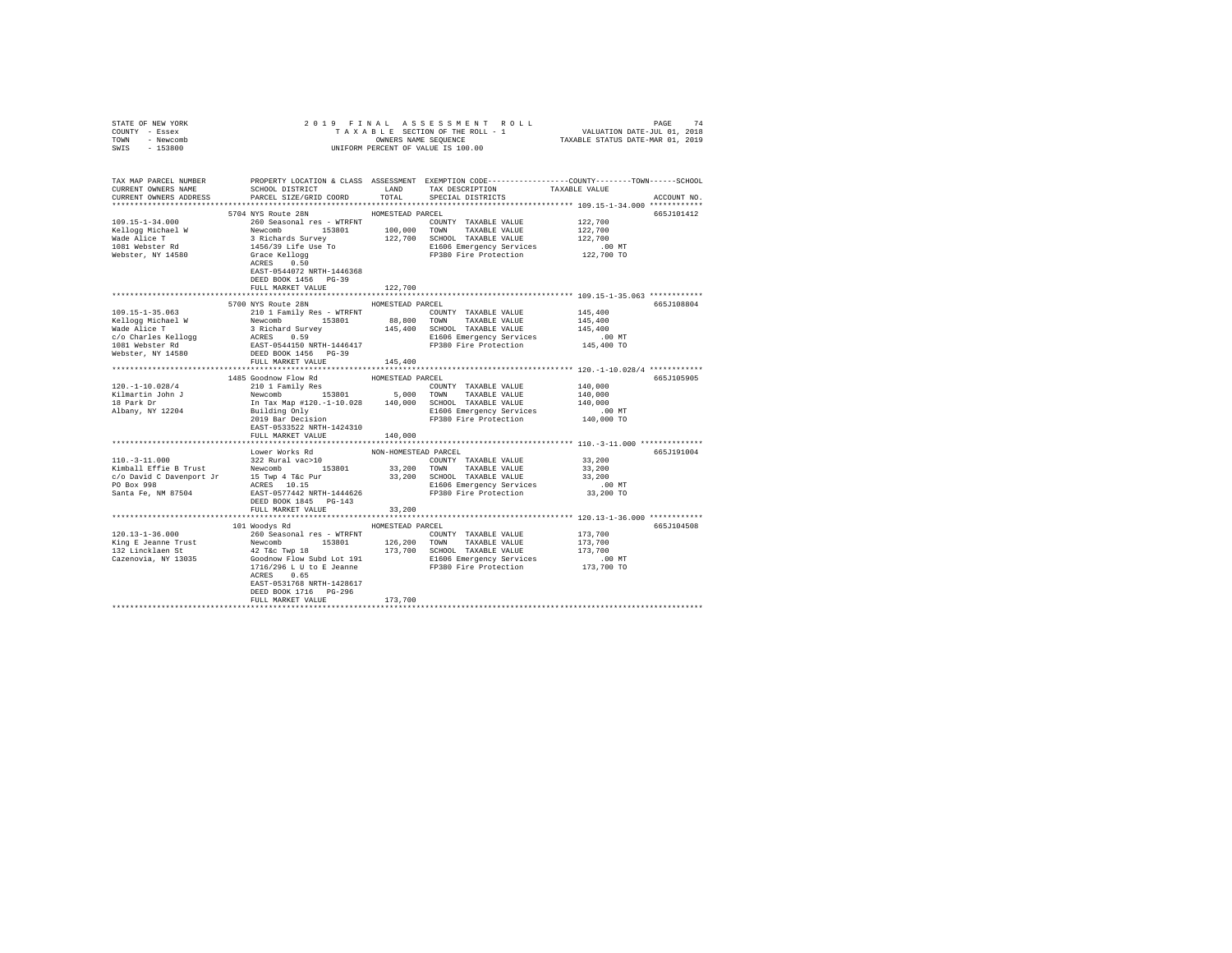| STATE OF NEW YORK<br>COUNTY - Essex<br>TOWN<br>- Newcomb<br>SWIS - 153800 | 2019 FINAL ASSESSMENT ROLL<br>TAXABLE SECTION OF THE ROLL - 1<br>UNIFORM PERCENT OF VALUE IS 100.00                 | VALUATION DATE-JUL 01, 2018<br>TAXABLE STATUS DATE-MAR 01, 2019 | 75<br>PAGE                                                  |                        |             |
|---------------------------------------------------------------------------|---------------------------------------------------------------------------------------------------------------------|-----------------------------------------------------------------|-------------------------------------------------------------|------------------------|-------------|
| TAX MAP PARCEL NUMBER<br>CURRENT OWNERS NAME                              | PROPERTY LOCATION & CLASS ASSESSMENT EXEMPTION CODE----------------COUNTY--------TOWN-----SCHOOL<br>SCHOOL DISTRICT | LAND                                                            | TAX DESCRIPTION                                             | TAXABLE VALUE          |             |
| CURRENT OWNERS ADDRESS                                                    | PARCEL SIZE/GRID COORD                                                                                              | TOTAL                                                           | SPECIAL DISTRICTS                                           |                        | ACCOUNT NO. |
|                                                                           |                                                                                                                     |                                                                 |                                                             |                        |             |
|                                                                           | 181 Woodys Rd                                                                                                       | HOMESTEAD PARCEL                                                |                                                             |                        | 665J103505  |
| $120.13 - 1 - 17.000$                                                     | 210 1 Family Res - WTRFNT                                                                                           |                                                                 | COUNTY TAXABLE VALUE                                        | 277,000                |             |
| King James H                                                              | Newcomb 153801 125,500<br>25 T&c Twp 18 277,000                                                                     |                                                                 | TOWN TAXABLE VALUE                                          | 277,000                |             |
| 209 Woodys Ln                                                             |                                                                                                                     |                                                                 | 277,000 SCHOOL TAXABLE VALUE                                | 277,000                |             |
| Newcomb, NY 12852                                                         | Goodnow Flow Subd Lot 209<br>ACRES 0.92                                                                             |                                                                 | E1606 Emergency Services<br>FP380 Fire Protection           | $.00$ MT<br>277,000 TO |             |
|                                                                           | EAST-0529913 NRTH-1428552<br>DEED BOOK 1596 PG-129                                                                  |                                                                 |                                                             |                        |             |
|                                                                           | FULL MARKET VALUE                                                                                                   | 277,000                                                         |                                                             |                        |             |
|                                                                           |                                                                                                                     |                                                                 |                                                             |                        |             |
|                                                                           | 37 Chaisson Rd                                                                                                      |                                                                 |                                                             |                        | 665J104209  |
| 110.13-9-26.000                                                           |                                                                                                                     |                                                                 |                                                             | 29,600                 |             |
| King Kevin F                                                              |                                                                                                                     |                                                                 |                                                             | 29,600                 |             |
| King Allen J                                                              |                                                                                                                     |                                                                 |                                                             | 29,600                 |             |
| PO Box 55                                                                 |                                                                                                                     |                                                                 |                                                             | $.00$ MT               |             |
| Willsboro, NY 12996                                                       | ACRES 0.30<br>EAST-0554424 NRTH-1444097<br>DEED BOOK 903 PG-260                                                     |                                                                 | FP380 Fire Protection                                       | 29,600 TO              |             |
|                                                                           | FULL MARKET VALUE                                                                                                   | 29,600                                                          |                                                             |                        |             |
|                                                                           |                                                                                                                     |                                                                 |                                                             |                        |             |
|                                                                           | 47 Woodys Rd                                                                                                        | HOMESTEAD PARCEL                                                |                                                             |                        | 665J104208  |
| $120.13 - 1 - 45.000$                                                     |                                                                                                                     |                                                                 |                                                             | 210,800                |             |
| Kingsley Kathleen A<br>1502 San Marino Ct                                 | 42&43 T&c Twp 18                                                                                                    | 210,800                                                         |                                                             | 210,800<br>210,800     |             |
| Punta Gorda, FL 33950                                                     | Goodnow Flow Subd                                                                                                   |                                                                 | SCHOOL TAXABLE VALUE<br>E1606 Emergency Services            | $.00$ MT               |             |
|                                                                           | Lot 182 1.6Ac                                                                                                       |                                                                 | FP380 Fire Protection                                       | 210,800 TO             |             |
|                                                                           | ACRES 1.40                                                                                                          |                                                                 |                                                             |                        |             |
|                                                                           | EAST-0532943 NRTH-1428876                                                                                           |                                                                 |                                                             |                        |             |
|                                                                           | DEED BOOK BOX PG-11017                                                                                              |                                                                 |                                                             |                        |             |
|                                                                           | FULL MARKET VALUE                                                                                                   | 210,800                                                         |                                                             |                        |             |
|                                                                           |                                                                                                                     |                                                                 | ****************************** 120.18-2-29.049 ************ |                        |             |
|                                                                           | 1166 Goodnow Flow Rd                                                                                                | HOMESTEAD PARCEL                                                |                                                             |                        | 665J104415  |
| 120.18-2-29.049                                                           | 210 1 Family Res - WTRFNT                                                                                           |                                                                 | COUNTY TAXABLE VALUE                                        | 257,800                |             |
| Kirby Leo E III                                                           | Newcomb 153801 106,200 TOWN TAXABLE VALUE                                                                           |                                                                 |                                                             | 257,800                |             |
| Kirby Christine                                                           | 46 T&C Twp 18<br>Goodnow Flow Subd                                                                                  | 257,800                                                         | SCHOOL TAXABLE VALUE                                        | 257,800                |             |
| 81 Rebecca Ln                                                             |                                                                                                                     |                                                                 | E1606 Emergency Services                                    | .00 MT                 |             |
| Carmel, NY 10512                                                          | Lot 1                                                                                                               |                                                                 | FP380 Fire Protection                                       | 257,800 TO             |             |
|                                                                           | ACRES 0.41                                                                                                          |                                                                 |                                                             |                        |             |
|                                                                           | EAST-0538551 NRTH-1426067                                                                                           |                                                                 |                                                             |                        |             |
|                                                                           | DEED BOOK 1824 PG-212                                                                                               |                                                                 |                                                             |                        |             |
|                                                                           | FULL MARKET VALUE<br>*******************************                                                                | 257,800                                                         |                                                             |                        |             |
|                                                                           |                                                                                                                     |                                                                 |                                                             |                        |             |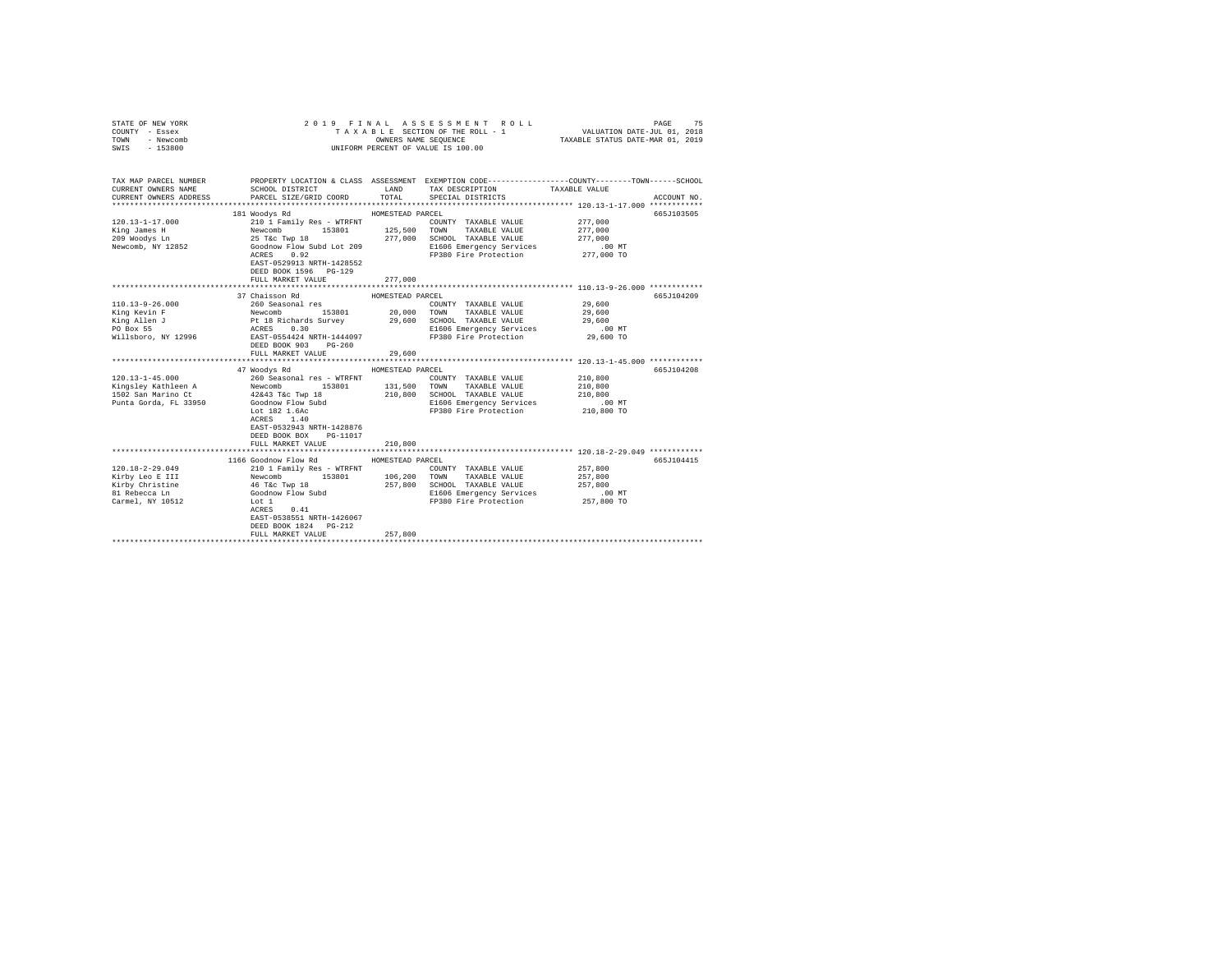| TAX MAP PARCEL NUMBER PROPERTY LOCATION & CLASS ASSESSMENT EXEMPTION CODE--------------COUNTY-------TOWN------SCHOOL<br>TAXABLE VALUE<br>CURRENT OWNERS NAME<br>SCHOOL DISTRICT<br>LAND TAX DESCRIPTION<br>CURRENT OWNERS ADDRESS<br>TOTAL SPECIAL DISTRICTS<br>PARCEL SIZE/GRID COORD<br>ACCOUNT NO.<br>$\begin{array}{c} 0 \\ 159,550 \\ 114,686 \end{array}$<br>EAST-0541602 NRTH-1444999<br>TOWN TAXABLE VALUE<br>DEED BOOK 791 PG-186<br>FULL MARKET VALUE 164,300 E1606 Emergency Services 00 MT<br>FP380 Fire Protection 164,300 TO<br>NYS Route 28N<br>665J104008<br>$109.16 - 4 - 5.000$<br>2,612<br>$\Omega$<br>$\sim$ 0<br>Klemow Andrew G<br>48 Spring St<br>Newcomb, NY 12852<br>$\Omega$<br>$\begin{tabular}{lllllllllllll} \texttt{ACRES} & 0.40 & \texttt{TOWM} & \texttt{TAXABLE VALUE} & 24,688 \\ \texttt{EAST}-0549425 NRTH-1446218 & \texttt{SCHODL} & \texttt{TAXABLE VALUE} & 27,300 \\ \texttt{DEED BOK} & \texttt{POI} & \texttt{PC-186} & \texttt{E1606 Emergency Services} & 0.0 M \\ \texttt{PEUL MARKET VALUE} & 27,300 & \texttt{FP380 Fire Protection} & 27,300 T \\ \end{tabular}$<br>HOMESTEAD PARCEL<br>75 Woodys Rd<br>665J101405<br>120.13-1-40.000<br>163,000<br>COUNTY TAXABLE VALUE<br>Knapp Robert S III<br>Knapp Nancy J<br>2 Adobe Cir<br>163,000<br>163,000 SCHOOL TAXABLE VALUE<br>E1606 Emergency Services<br>FP380 Fire Protection<br>163,000<br>.00 MT<br>FP380 Fire Protection 163,000 TO<br>Belpre, OH 45714<br>Lot 187<br>ACRES 1.58<br>EAST-0532230 NRTH-1428809<br>DEED BOOK 1192 PG-216<br>163,000<br>FULL MARKET VALUE<br>1682 Goodnow Flow Rd MOMESTEAD PARCEL<br>665J100615<br>210 1 Family Res - WTRFNT<br>$119.20 - 6 - 2.000$<br>COUNTY TAXABLE VALUE | STATE OF NEW YORK<br>COUNTY - Essex<br>TOWN<br>- Newcomb<br>SWIS - 153800 | 2019 FINAL ASSESSMENT ROLL<br>UNIFORM PERCENT OF VALUE IS 100.00 |  | PAGE<br>76<br>TAXABLE SECTION OF THE ROLL - 1 VALUATION DATE-JUL 01, 2018 |  |
|------------------------------------------------------------------------------------------------------------------------------------------------------------------------------------------------------------------------------------------------------------------------------------------------------------------------------------------------------------------------------------------------------------------------------------------------------------------------------------------------------------------------------------------------------------------------------------------------------------------------------------------------------------------------------------------------------------------------------------------------------------------------------------------------------------------------------------------------------------------------------------------------------------------------------------------------------------------------------------------------------------------------------------------------------------------------------------------------------------------------------------------------------------------------------------------------------------------------------------------------------------------------------------------------------------------------------------------------------------------------------------------------------------------------------------------------------------------------------------------------------------------------------------------------------------------------------------------------------------------------------------------------------------------------------------------------------------------|---------------------------------------------------------------------------|------------------------------------------------------------------|--|---------------------------------------------------------------------------|--|
|                                                                                                                                                                                                                                                                                                                                                                                                                                                                                                                                                                                                                                                                                                                                                                                                                                                                                                                                                                                                                                                                                                                                                                                                                                                                                                                                                                                                                                                                                                                                                                                                                                                                                                                  |                                                                           |                                                                  |  |                                                                           |  |
|                                                                                                                                                                                                                                                                                                                                                                                                                                                                                                                                                                                                                                                                                                                                                                                                                                                                                                                                                                                                                                                                                                                                                                                                                                                                                                                                                                                                                                                                                                                                                                                                                                                                                                                  |                                                                           |                                                                  |  |                                                                           |  |
|                                                                                                                                                                                                                                                                                                                                                                                                                                                                                                                                                                                                                                                                                                                                                                                                                                                                                                                                                                                                                                                                                                                                                                                                                                                                                                                                                                                                                                                                                                                                                                                                                                                                                                                  |                                                                           |                                                                  |  |                                                                           |  |
|                                                                                                                                                                                                                                                                                                                                                                                                                                                                                                                                                                                                                                                                                                                                                                                                                                                                                                                                                                                                                                                                                                                                                                                                                                                                                                                                                                                                                                                                                                                                                                                                                                                                                                                  |                                                                           |                                                                  |  |                                                                           |  |
|                                                                                                                                                                                                                                                                                                                                                                                                                                                                                                                                                                                                                                                                                                                                                                                                                                                                                                                                                                                                                                                                                                                                                                                                                                                                                                                                                                                                                                                                                                                                                                                                                                                                                                                  |                                                                           |                                                                  |  |                                                                           |  |
|                                                                                                                                                                                                                                                                                                                                                                                                                                                                                                                                                                                                                                                                                                                                                                                                                                                                                                                                                                                                                                                                                                                                                                                                                                                                                                                                                                                                                                                                                                                                                                                                                                                                                                                  |                                                                           |                                                                  |  |                                                                           |  |
|                                                                                                                                                                                                                                                                                                                                                                                                                                                                                                                                                                                                                                                                                                                                                                                                                                                                                                                                                                                                                                                                                                                                                                                                                                                                                                                                                                                                                                                                                                                                                                                                                                                                                                                  |                                                                           |                                                                  |  |                                                                           |  |
|                                                                                                                                                                                                                                                                                                                                                                                                                                                                                                                                                                                                                                                                                                                                                                                                                                                                                                                                                                                                                                                                                                                                                                                                                                                                                                                                                                                                                                                                                                                                                                                                                                                                                                                  |                                                                           |                                                                  |  |                                                                           |  |
|                                                                                                                                                                                                                                                                                                                                                                                                                                                                                                                                                                                                                                                                                                                                                                                                                                                                                                                                                                                                                                                                                                                                                                                                                                                                                                                                                                                                                                                                                                                                                                                                                                                                                                                  |                                                                           |                                                                  |  |                                                                           |  |
|                                                                                                                                                                                                                                                                                                                                                                                                                                                                                                                                                                                                                                                                                                                                                                                                                                                                                                                                                                                                                                                                                                                                                                                                                                                                                                                                                                                                                                                                                                                                                                                                                                                                                                                  |                                                                           |                                                                  |  |                                                                           |  |
|                                                                                                                                                                                                                                                                                                                                                                                                                                                                                                                                                                                                                                                                                                                                                                                                                                                                                                                                                                                                                                                                                                                                                                                                                                                                                                                                                                                                                                                                                                                                                                                                                                                                                                                  |                                                                           |                                                                  |  |                                                                           |  |
|                                                                                                                                                                                                                                                                                                                                                                                                                                                                                                                                                                                                                                                                                                                                                                                                                                                                                                                                                                                                                                                                                                                                                                                                                                                                                                                                                                                                                                                                                                                                                                                                                                                                                                                  |                                                                           |                                                                  |  |                                                                           |  |
|                                                                                                                                                                                                                                                                                                                                                                                                                                                                                                                                                                                                                                                                                                                                                                                                                                                                                                                                                                                                                                                                                                                                                                                                                                                                                                                                                                                                                                                                                                                                                                                                                                                                                                                  |                                                                           |                                                                  |  |                                                                           |  |
|                                                                                                                                                                                                                                                                                                                                                                                                                                                                                                                                                                                                                                                                                                                                                                                                                                                                                                                                                                                                                                                                                                                                                                                                                                                                                                                                                                                                                                                                                                                                                                                                                                                                                                                  |                                                                           |                                                                  |  |                                                                           |  |
|                                                                                                                                                                                                                                                                                                                                                                                                                                                                                                                                                                                                                                                                                                                                                                                                                                                                                                                                                                                                                                                                                                                                                                                                                                                                                                                                                                                                                                                                                                                                                                                                                                                                                                                  |                                                                           |                                                                  |  |                                                                           |  |
|                                                                                                                                                                                                                                                                                                                                                                                                                                                                                                                                                                                                                                                                                                                                                                                                                                                                                                                                                                                                                                                                                                                                                                                                                                                                                                                                                                                                                                                                                                                                                                                                                                                                                                                  |                                                                           |                                                                  |  |                                                                           |  |
|                                                                                                                                                                                                                                                                                                                                                                                                                                                                                                                                                                                                                                                                                                                                                                                                                                                                                                                                                                                                                                                                                                                                                                                                                                                                                                                                                                                                                                                                                                                                                                                                                                                                                                                  |                                                                           |                                                                  |  |                                                                           |  |
|                                                                                                                                                                                                                                                                                                                                                                                                                                                                                                                                                                                                                                                                                                                                                                                                                                                                                                                                                                                                                                                                                                                                                                                                                                                                                                                                                                                                                                                                                                                                                                                                                                                                                                                  |                                                                           |                                                                  |  |                                                                           |  |
|                                                                                                                                                                                                                                                                                                                                                                                                                                                                                                                                                                                                                                                                                                                                                                                                                                                                                                                                                                                                                                                                                                                                                                                                                                                                                                                                                                                                                                                                                                                                                                                                                                                                                                                  |                                                                           |                                                                  |  |                                                                           |  |
|                                                                                                                                                                                                                                                                                                                                                                                                                                                                                                                                                                                                                                                                                                                                                                                                                                                                                                                                                                                                                                                                                                                                                                                                                                                                                                                                                                                                                                                                                                                                                                                                                                                                                                                  |                                                                           |                                                                  |  |                                                                           |  |
|                                                                                                                                                                                                                                                                                                                                                                                                                                                                                                                                                                                                                                                                                                                                                                                                                                                                                                                                                                                                                                                                                                                                                                                                                                                                                                                                                                                                                                                                                                                                                                                                                                                                                                                  |                                                                           |                                                                  |  |                                                                           |  |
|                                                                                                                                                                                                                                                                                                                                                                                                                                                                                                                                                                                                                                                                                                                                                                                                                                                                                                                                                                                                                                                                                                                                                                                                                                                                                                                                                                                                                                                                                                                                                                                                                                                                                                                  |                                                                           |                                                                  |  |                                                                           |  |
|                                                                                                                                                                                                                                                                                                                                                                                                                                                                                                                                                                                                                                                                                                                                                                                                                                                                                                                                                                                                                                                                                                                                                                                                                                                                                                                                                                                                                                                                                                                                                                                                                                                                                                                  |                                                                           |                                                                  |  |                                                                           |  |
|                                                                                                                                                                                                                                                                                                                                                                                                                                                                                                                                                                                                                                                                                                                                                                                                                                                                                                                                                                                                                                                                                                                                                                                                                                                                                                                                                                                                                                                                                                                                                                                                                                                                                                                  |                                                                           |                                                                  |  |                                                                           |  |
|                                                                                                                                                                                                                                                                                                                                                                                                                                                                                                                                                                                                                                                                                                                                                                                                                                                                                                                                                                                                                                                                                                                                                                                                                                                                                                                                                                                                                                                                                                                                                                                                                                                                                                                  |                                                                           |                                                                  |  |                                                                           |  |
|                                                                                                                                                                                                                                                                                                                                                                                                                                                                                                                                                                                                                                                                                                                                                                                                                                                                                                                                                                                                                                                                                                                                                                                                                                                                                                                                                                                                                                                                                                                                                                                                                                                                                                                  |                                                                           |                                                                  |  |                                                                           |  |
|                                                                                                                                                                                                                                                                                                                                                                                                                                                                                                                                                                                                                                                                                                                                                                                                                                                                                                                                                                                                                                                                                                                                                                                                                                                                                                                                                                                                                                                                                                                                                                                                                                                                                                                  |                                                                           |                                                                  |  |                                                                           |  |
|                                                                                                                                                                                                                                                                                                                                                                                                                                                                                                                                                                                                                                                                                                                                                                                                                                                                                                                                                                                                                                                                                                                                                                                                                                                                                                                                                                                                                                                                                                                                                                                                                                                                                                                  |                                                                           |                                                                  |  |                                                                           |  |
|                                                                                                                                                                                                                                                                                                                                                                                                                                                                                                                                                                                                                                                                                                                                                                                                                                                                                                                                                                                                                                                                                                                                                                                                                                                                                                                                                                                                                                                                                                                                                                                                                                                                                                                  |                                                                           |                                                                  |  |                                                                           |  |
|                                                                                                                                                                                                                                                                                                                                                                                                                                                                                                                                                                                                                                                                                                                                                                                                                                                                                                                                                                                                                                                                                                                                                                                                                                                                                                                                                                                                                                                                                                                                                                                                                                                                                                                  |                                                                           |                                                                  |  |                                                                           |  |
|                                                                                                                                                                                                                                                                                                                                                                                                                                                                                                                                                                                                                                                                                                                                                                                                                                                                                                                                                                                                                                                                                                                                                                                                                                                                                                                                                                                                                                                                                                                                                                                                                                                                                                                  |                                                                           |                                                                  |  |                                                                           |  |
|                                                                                                                                                                                                                                                                                                                                                                                                                                                                                                                                                                                                                                                                                                                                                                                                                                                                                                                                                                                                                                                                                                                                                                                                                                                                                                                                                                                                                                                                                                                                                                                                                                                                                                                  |                                                                           |                                                                  |  |                                                                           |  |
|                                                                                                                                                                                                                                                                                                                                                                                                                                                                                                                                                                                                                                                                                                                                                                                                                                                                                                                                                                                                                                                                                                                                                                                                                                                                                                                                                                                                                                                                                                                                                                                                                                                                                                                  |                                                                           |                                                                  |  | 371,800<br>371,800                                                        |  |
| Knotek John H                                                                                                                                                                                                                                                                                                                                                                                                                                                                                                                                                                                                                                                                                                                                                                                                                                                                                                                                                                                                                                                                                                                                                                                                                                                                                                                                                                                                                                                                                                                                                                                                                                                                                                    |                                                                           |                                                                  |  |                                                                           |  |
| 371,800 SCHOOL TAXABLE VALUE<br>E1606 Emergency Services<br>SCHOOL TAXABLE VALUE 371,800<br>E1606 Emergency Services .00 MT<br>FP380 Fire Protection 371,800 TO<br>Knotek Sherry A                                                                                                                                                                                                                                                                                                                                                                                                                                                                                                                                                                                                                                                                                                                                                                                                                                                                                                                                                                                                                                                                                                                                                                                                                                                                                                                                                                                                                                                                                                                               |                                                                           |                                                                  |  |                                                                           |  |
| 8 Huntington Ct                                                                                                                                                                                                                                                                                                                                                                                                                                                                                                                                                                                                                                                                                                                                                                                                                                                                                                                                                                                                                                                                                                                                                                                                                                                                                                                                                                                                                                                                                                                                                                                                                                                                                                  |                                                                           |                                                                  |  |                                                                           |  |
| Saratoga Springs, NY 12866 Lot 320                                                                                                                                                                                                                                                                                                                                                                                                                                                                                                                                                                                                                                                                                                                                                                                                                                                                                                                                                                                                                                                                                                                                                                                                                                                                                                                                                                                                                                                                                                                                                                                                                                                                               |                                                                           |                                                                  |  |                                                                           |  |
| ACRES 1.67                                                                                                                                                                                                                                                                                                                                                                                                                                                                                                                                                                                                                                                                                                                                                                                                                                                                                                                                                                                                                                                                                                                                                                                                                                                                                                                                                                                                                                                                                                                                                                                                                                                                                                       |                                                                           |                                                                  |  |                                                                           |  |
| EAST-0527521 NRTH-1425819                                                                                                                                                                                                                                                                                                                                                                                                                                                                                                                                                                                                                                                                                                                                                                                                                                                                                                                                                                                                                                                                                                                                                                                                                                                                                                                                                                                                                                                                                                                                                                                                                                                                                        |                                                                           |                                                                  |  |                                                                           |  |
| DEED BOOK 1416 PG-172<br>371,800<br>FULL MARKET VALUE                                                                                                                                                                                                                                                                                                                                                                                                                                                                                                                                                                                                                                                                                                                                                                                                                                                                                                                                                                                                                                                                                                                                                                                                                                                                                                                                                                                                                                                                                                                                                                                                                                                            |                                                                           |                                                                  |  |                                                                           |  |
|                                                                                                                                                                                                                                                                                                                                                                                                                                                                                                                                                                                                                                                                                                                                                                                                                                                                                                                                                                                                                                                                                                                                                                                                                                                                                                                                                                                                                                                                                                                                                                                                                                                                                                                  |                                                                           |                                                                  |  |                                                                           |  |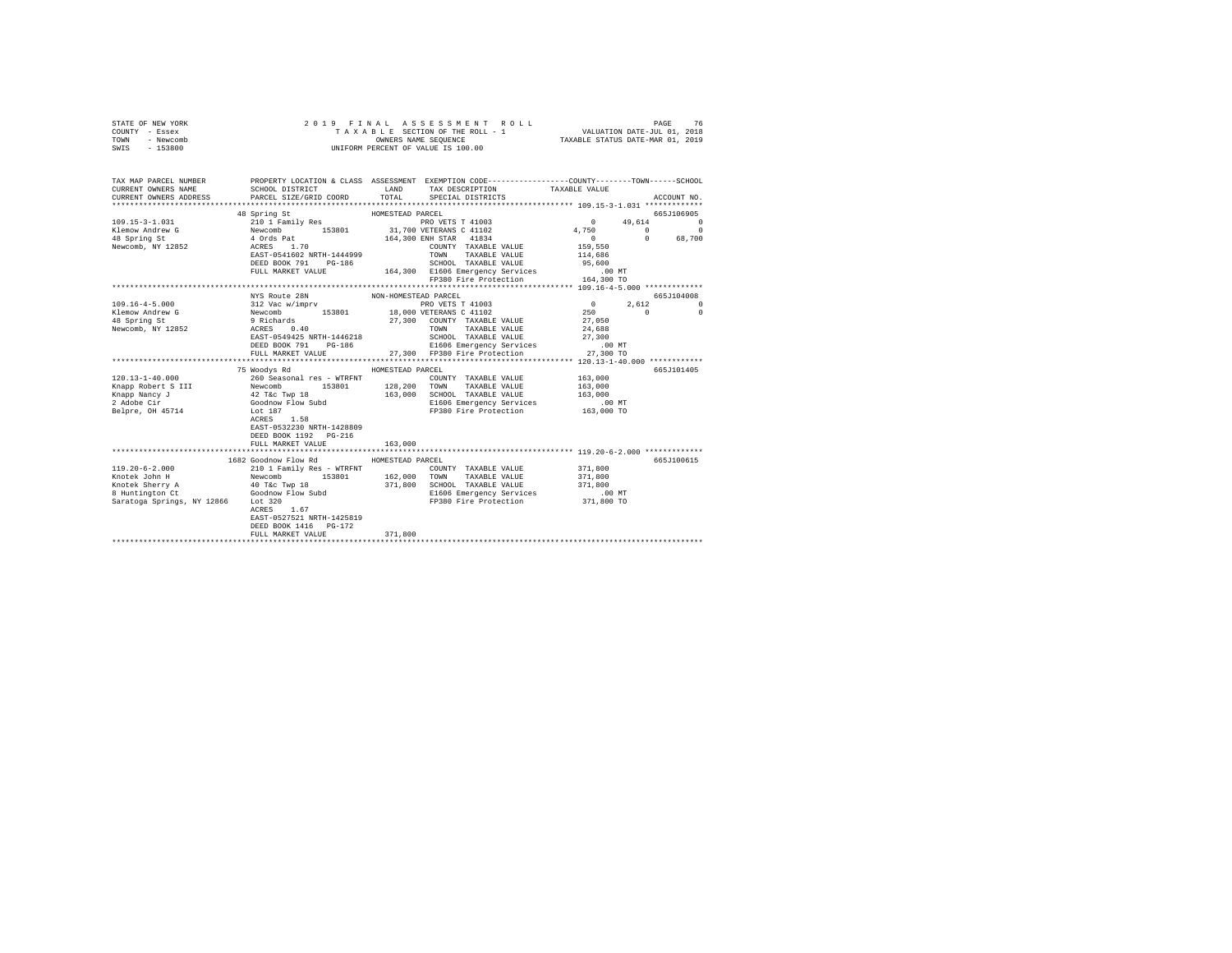| STATE OF NEW YORK<br>COUNTY - Essex<br>TOWN - Newcomb<br>SWIS - 153800                                                                                                                                                                                                                                                                                                                                                             |                                                                                                                                                                                                                      |                             | PAGE 77 ROLL PAGE 3 S NE NT ROLL PAGE 77<br>TA XABLE SECTION OF THE ROLL - 1 VALUATION DATE-JUL 01, 2018<br>ONNERS NAME SEQUENCE 7AXABLE STATUS DATE-MAR 01, 2019<br>UNIFORM PERCENT OF VALUE IS 100.00                                                                                                                                                                                                                                                                                                                                              |                                                                                                                                                                |             |
|------------------------------------------------------------------------------------------------------------------------------------------------------------------------------------------------------------------------------------------------------------------------------------------------------------------------------------------------------------------------------------------------------------------------------------|----------------------------------------------------------------------------------------------------------------------------------------------------------------------------------------------------------------------|-----------------------------|------------------------------------------------------------------------------------------------------------------------------------------------------------------------------------------------------------------------------------------------------------------------------------------------------------------------------------------------------------------------------------------------------------------------------------------------------------------------------------------------------------------------------------------------------|----------------------------------------------------------------------------------------------------------------------------------------------------------------|-------------|
| TAX MAP PARCEL NUMBER PROPERTY LOCATION & CLASS ASSESSMENT EXEMPTION CODE---------------COUNTY-------TOWN------SCHOOL<br>CURRENT OWNERS NAME<br>CURRENT OWNERS ADDRESS 6 PARCEL SIZE/GRID COORD 6 TOTAL SPECIAL DISTRICTS                                                                                                                                                                                                          | SCHOOL DISTRICT TAND TAX DESCRIPTION                                                                                                                                                                                 |                             |                                                                                                                                                                                                                                                                                                                                                                                                                                                                                                                                                      | TAXABLE VALUE                                                                                                                                                  | ACCOUNT NO. |
| $\begin{tabular}{l c c c c c} \multicolumn{3}{c}{110.-3-19.000} & \multicolumn{3}{c}{36 Lower Works Red} & \multicolumn{3}{c}{HOMESTEAD PARCEL} & \multicolumn{3}{c}{PARCEL} \\ & \multicolumn{3}{c}{260} & \multicolumn{3}{c}{360} & \multicolumn{3}{c}{360} & \multicolumn{3}{c}{360} & \multicolumn{3}{c}{360} & \multicolumn{3}{c}{360} & \multicolumn{3}{c}{360} & \multicolumn{3}{c}{360} & \multicolumn{3}{c}{360} & \mult$ | DEED BOOK 1084 PG-20<br>FULL MARKET VALUE                                                                                                                                                                            | 98,400                      | COUNTY TAXABLE VALUE 98,400<br>E1606 Emergency Services .00 MT<br>FP380 Fire Protection 98,400 TO                                                                                                                                                                                                                                                                                                                                                                                                                                                    | 98,400<br>98,400                                                                                                                                               | 665J185003  |
|                                                                                                                                                                                                                                                                                                                                                                                                                                    | 1014 Goodnow Flow Rd<br>DEED BOOK 1654 PG-307<br>FULL MARKET VALUE                                                                                                                                                   | HOMESTEAD PARCEL<br>165,900 |                                                                                                                                                                                                                                                                                                                                                                                                                                                                                                                                                      |                                                                                                                                                                | 665J106207  |
| 109.15-1-12.001<br>Kosnick Paul J<br>PO Box 315<br>Ghent, NY 12075                                                                                                                                                                                                                                                                                                                                                                 | 5638 NYS Route 28N<br>220 2 Family Res<br>Newcomb 153801<br>3 Richards Survey<br>Apt 1<br>ngu 1<br>ACRES 1.39 BANK1STARSG<br>Fact CLALSCA<br>EAST-0545674 NRTH-1446624<br>DEED BOOK 1738 PG-254<br>FULL MARKET VALUE | HOMESTEAD PARCEL<br>178,300 | $\begin{tabular}{lllllll} \multicolumn{2}{c}{\multicolumn{2}{c}{\textbf{C} & \multicolumn{2}{c}{\textbf{C} & \multicolumn{2}{c}{\textbf{C} & \multicolumn{2}{c}{\textbf{C} & \multicolumn{2}{c}{\textbf{C} & \multicolumn{2}{c}{\textbf{C} & \multicolumn{2}{c}{\textbf{C} & \multicolumn{2}{c}{\textbf{C} & \multicolumn{2}{c}{\textbf{C} & \multicolumn{2}{c}{\textbf{C} & \multicolumn{2}{c}{\textbf{C} & \multicolumn{2}{c}{\textbf{C} & \multicolumn{2}{c$<br>178,300 SCHOOL TAXABLE VALUE<br>E1606 Emergency Services<br>FP380 Fire Protection | 178,300<br>178,300<br>178,300<br>.00 MT<br>178,300 TO                                                                                                          | 665J103608  |
|                                                                                                                                                                                                                                                                                                                                                                                                                                    | 9 Sanford Ln<br>DEED BOOK 983 PG-50<br>FULL MARKET VALUE                                                                                                                                                             | HOMESTEAD PARCEL            | ********************************** 110.18-4-17.033 ************<br>31,700 VETDIS CTS 41140<br>SCHOOL TAXABLE VALUE<br>78,000 E1606 Emergency Services<br>FP380 Fire Protection<br>SD380 Sewer District<br>WD380 Water District                                                                                                                                                                                                                                                                                                                       | 19,500 19,500 19,500<br>$31,200$ $31,200$ $31,200$<br>$0 \t 0 \t 27,300$<br>27,300<br>27,300<br>$\sim$ 0<br>.00MT<br>$78,000$ TO<br>78,000 ТО М<br>78,000 ТО М | 665J104906  |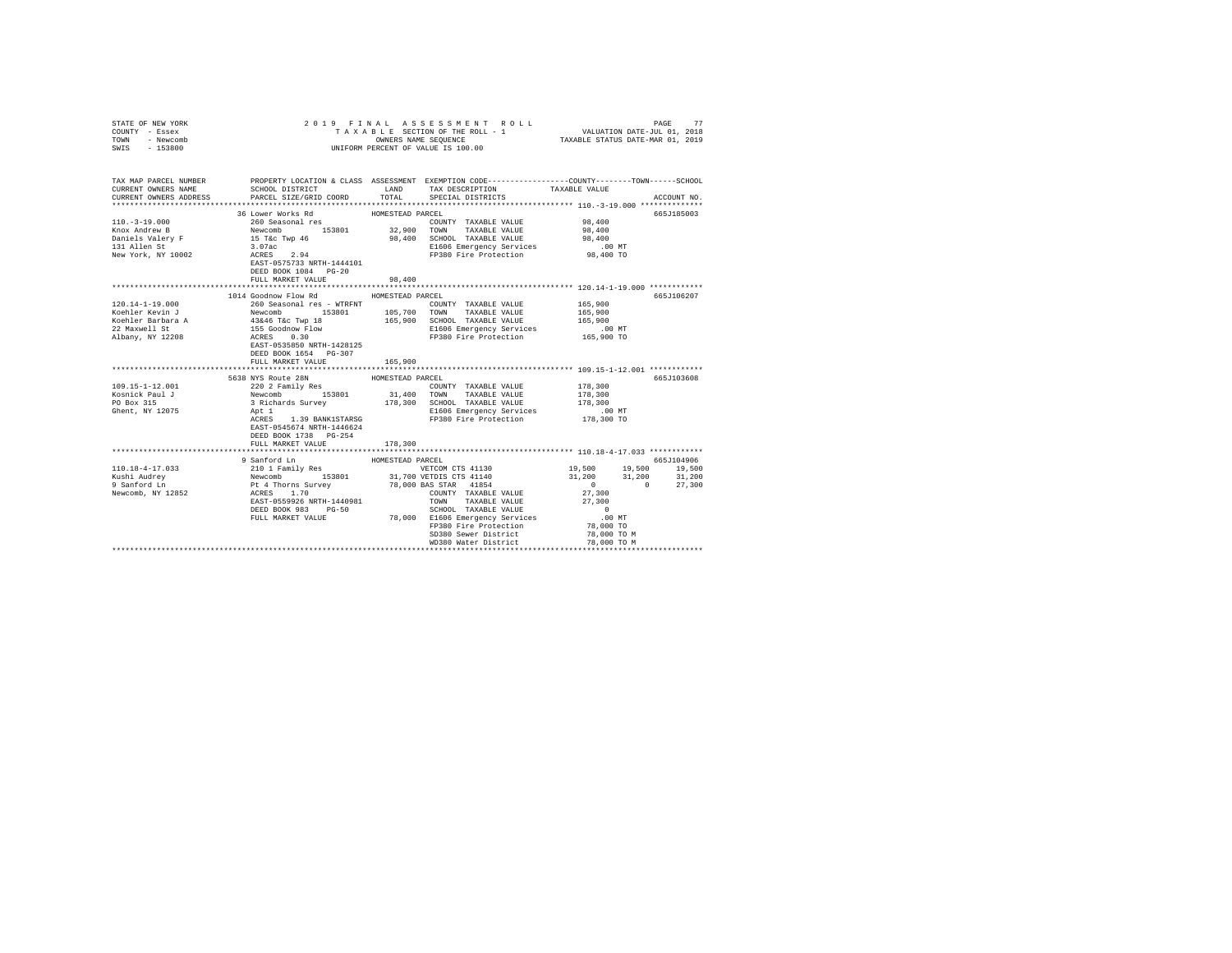| STATE OF NEW YORK                                                                                                                                                                                                                                                                                                                                                                                                                                                                                                                                                              |                                                                                                |                      |                             |                         |               |
|--------------------------------------------------------------------------------------------------------------------------------------------------------------------------------------------------------------------------------------------------------------------------------------------------------------------------------------------------------------------------------------------------------------------------------------------------------------------------------------------------------------------------------------------------------------------------------|------------------------------------------------------------------------------------------------|----------------------|-----------------------------|-------------------------|---------------|
| COUNTY - Essex                                                                                                                                                                                                                                                                                                                                                                                                                                                                                                                                                                 |                                                                                                |                      |                             |                         |               |
| TOWN - Newcomb                                                                                                                                                                                                                                                                                                                                                                                                                                                                                                                                                                 |                                                                                                |                      |                             |                         |               |
| SWIS - 153800                                                                                                                                                                                                                                                                                                                                                                                                                                                                                                                                                                  |                                                                                                |                      |                             |                         |               |
|                                                                                                                                                                                                                                                                                                                                                                                                                                                                                                                                                                                |                                                                                                |                      |                             |                         |               |
|                                                                                                                                                                                                                                                                                                                                                                                                                                                                                                                                                                                |                                                                                                |                      |                             |                         |               |
| TAX MAP PARCEL NUMBER     PROPERTY LOCATION & CLASS ASSESSMENT EXEMPTION CODE--------------COUNTY-------TOWN------SCHOOL DISTRICT     LAND   TAX DESCRIPTION     TAXABLE VALUE                                                                                                                                                                                                                                                                                                                                                                                                 |                                                                                                |                      |                             |                         |               |
|                                                                                                                                                                                                                                                                                                                                                                                                                                                                                                                                                                                |                                                                                                |                      |                             |                         |               |
| CURRENT OWNERS ADDRESS PARCEL SIZE/GRID COORD                                                                                                                                                                                                                                                                                                                                                                                                                                                                                                                                  |                                                                                                |                      | TOTAL SPECIAL DISTRICTS     |                         | ACCOUNT NO.   |
|                                                                                                                                                                                                                                                                                                                                                                                                                                                                                                                                                                                |                                                                                                |                      |                             |                         |               |
|                                                                                                                                                                                                                                                                                                                                                                                                                                                                                                                                                                                | 105 Woodys Rd                                                                                  | HOMESTEAD PARCEL     |                             |                         | 665J104214    |
| $120.13 - 1 - 35.000$                                                                                                                                                                                                                                                                                                                                                                                                                                                                                                                                                          | 270 Mfg housing - WTRFNT COUNTY TAXABLE VALUE                                                  |                      |                             | 138,700                 |               |
| LaBarge Frank A<br>12 Frankie Ln                                                                                                                                                                                                                                                                                                                                                                                                                                                                                                                                               |                                                                                                |                      |                             | 138,700                 |               |
|                                                                                                                                                                                                                                                                                                                                                                                                                                                                                                                                                                                | 42 T&C Twp 18<br>42 T&C Twp 18<br>Goodnow Flow Subd<br>Lot 192<br>ACRES 0.50                   |                      |                             | 138,700                 |               |
| Fort Edward, NY 12828                                                                                                                                                                                                                                                                                                                                                                                                                                                                                                                                                          |                                                                                                |                      |                             | 00 MT.<br>138,700 TO    |               |
|                                                                                                                                                                                                                                                                                                                                                                                                                                                                                                                                                                                |                                                                                                |                      |                             |                         |               |
|                                                                                                                                                                                                                                                                                                                                                                                                                                                                                                                                                                                |                                                                                                |                      |                             |                         |               |
|                                                                                                                                                                                                                                                                                                                                                                                                                                                                                                                                                                                | EAST-0531668 NRTH-1428596                                                                      |                      |                             |                         |               |
|                                                                                                                                                                                                                                                                                                                                                                                                                                                                                                                                                                                | DEED BOOK 1248 PG-20                                                                           |                      |                             |                         |               |
|                                                                                                                                                                                                                                                                                                                                                                                                                                                                                                                                                                                | FULL MARKET VALUE                                                                              | 138,700              |                             |                         |               |
|                                                                                                                                                                                                                                                                                                                                                                                                                                                                                                                                                                                |                                                                                                |                      |                             |                         |               |
|                                                                                                                                                                                                                                                                                                                                                                                                                                                                                                                                                                                | 950 Goodnow Flow Rd MOMESTEAD PARCEL                                                           |                      |                             |                         | 665J104601    |
|                                                                                                                                                                                                                                                                                                                                                                                                                                                                                                                                                                                |                                                                                                |                      |                             |                         |               |
|                                                                                                                                                                                                                                                                                                                                                                                                                                                                                                                                                                                |                                                                                                |                      |                             |                         |               |
|                                                                                                                                                                                                                                                                                                                                                                                                                                                                                                                                                                                |                                                                                                |                      |                             |                         |               |
|                                                                                                                                                                                                                                                                                                                                                                                                                                                                                                                                                                                |                                                                                                |                      |                             |                         |               |
| $\begin{tabular}{l c c c c c c c c} \hline $120.14-1-6.000 & $100$ & $100$ & $100$ & $100$ & $100$ & $100$ & $100$ & $100$ & $100$ & $100$ & $100$ & $100$ & $100$ & $100$ & $100$ & $100$ & $100$ & $100$ & $100$ & $100$ & $100$ & $100$ & $100$ & $100$ & $100$ & $100$ & $100$ & $100$ & $100$ & $10$                                                                                                                                                                                                                                                                      |                                                                                                |                      |                             |                         |               |
|                                                                                                                                                                                                                                                                                                                                                                                                                                                                                                                                                                                |                                                                                                |                      |                             |                         |               |
|                                                                                                                                                                                                                                                                                                                                                                                                                                                                                                                                                                                | EAST-0534426 NRTH-1428597                                                                      |                      |                             |                         |               |
|                                                                                                                                                                                                                                                                                                                                                                                                                                                                                                                                                                                | DEED BOOK 1608 PG-275                                                                          |                      |                             |                         |               |
|                                                                                                                                                                                                                                                                                                                                                                                                                                                                                                                                                                                | FULL MARKET VALUE                                                                              | 305,900              |                             |                         |               |
|                                                                                                                                                                                                                                                                                                                                                                                                                                                                                                                                                                                |                                                                                                |                      |                             |                         |               |
|                                                                                                                                                                                                                                                                                                                                                                                                                                                                                                                                                                                | NYS Route 28N                                                                                  | NON-HOMESTEAD PARCEL |                             |                         | 665J100503    |
| $110, -1 - 8, 000$                                                                                                                                                                                                                                                                                                                                                                                                                                                                                                                                                             | 311 Res vac land                                                                               |                      | COUNTY TAXABLE VALUE 30,400 |                         |               |
|                                                                                                                                                                                                                                                                                                                                                                                                                                                                                                                                                                                |                                                                                                |                      |                             | 30,400                  |               |
| $\mbox{LaChappelle Richard J Trust} \begin{tabular}{lcccc} \texttt{LaChappelle Richard J Trust} \end{tabular} \begin{tabular}{lcccc} \texttt{LaChappelle Richard J Trust} \end{tabular} \begin{tabular}{lcccc} \texttt{LaChappelle Joyce E Trust} \end{tabular} \begin{tabular}{lcccc} \texttt{LaChappelle Joyce E Trust} \end{tabular} \begin{tabular}{lcccc} \texttt{ACRhappelle Joyce E Trust} \end{tabular} \end{tabular} \begin{tabular}{lcccc} \texttt{ACRhappelle Joyce E Trust} \end{tabular} \end{tabular} \begin{tabular}{lcccc} \texttt{ACRhappelle Joyce E Trust}$ |                                                                                                |                      |                             | 30,400                  |               |
|                                                                                                                                                                                                                                                                                                                                                                                                                                                                                                                                                                                |                                                                                                |                      |                             |                         |               |
| 18 Elm Ave<br>Delmar, NY 12054                                                                                                                                                                                                                                                                                                                                                                                                                                                                                                                                                 | ACRES 7.35<br>EAST-0551407 NRTH-1445134<br>PRESSIGNET RESOLUTE PROPERTY SETTING THE PRODUCTION |                      |                             | .00 MT<br>30,400 TO     |               |
|                                                                                                                                                                                                                                                                                                                                                                                                                                                                                                                                                                                | DEED BOOK 1746 PG-92                                                                           |                      |                             |                         |               |
|                                                                                                                                                                                                                                                                                                                                                                                                                                                                                                                                                                                | FULL MARKET VALUE                                                                              | 30,400               |                             |                         |               |
|                                                                                                                                                                                                                                                                                                                                                                                                                                                                                                                                                                                |                                                                                                |                      |                             |                         |               |
|                                                                                                                                                                                                                                                                                                                                                                                                                                                                                                                                                                                | 4796 NYS Route 28N<br>210 1 Family Res                                                         | HOMESTEAD PARCEL     |                             |                         | 665J101510    |
|                                                                                                                                                                                                                                                                                                                                                                                                                                                                                                                                                                                |                                                                                                |                      |                             |                         | $0 \t 30,000$ |
|                                                                                                                                                                                                                                                                                                                                                                                                                                                                                                                                                                                |                                                                                                |                      |                             |                         |               |
|                                                                                                                                                                                                                                                                                                                                                                                                                                                                                                                                                                                |                                                                                                |                      |                             | $0$<br>96,400<br>96,400 |               |
|                                                                                                                                                                                                                                                                                                                                                                                                                                                                                                                                                                                |                                                                                                |                      |                             | 66,400                  |               |
|                                                                                                                                                                                                                                                                                                                                                                                                                                                                                                                                                                                |                                                                                                |                      |                             | $.00$ MT                |               |
|                                                                                                                                                                                                                                                                                                                                                                                                                                                                                                                                                                                |                                                                                                |                      |                             | 96,400 TO               |               |
|                                                                                                                                                                                                                                                                                                                                                                                                                                                                                                                                                                                | FULL MARKET VALUE                                                                              | 96,400               |                             |                         |               |
|                                                                                                                                                                                                                                                                                                                                                                                                                                                                                                                                                                                |                                                                                                |                      |                             |                         |               |
|                                                                                                                                                                                                                                                                                                                                                                                                                                                                                                                                                                                | 40 Sanford Ln                                                                                  | HOMESTEAD PARCEL     |                             |                         | 665J104307    |
|                                                                                                                                                                                                                                                                                                                                                                                                                                                                                                                                                                                | 210 1 Family Res                                                                               |                      |                             |                         |               |
|                                                                                                                                                                                                                                                                                                                                                                                                                                                                                                                                                                                |                                                                                                |                      |                             |                         |               |
|                                                                                                                                                                                                                                                                                                                                                                                                                                                                                                                                                                                |                                                                                                |                      |                             |                         |               |
|                                                                                                                                                                                                                                                                                                                                                                                                                                                                                                                                                                                |                                                                                                |                      |                             |                         |               |
|                                                                                                                                                                                                                                                                                                                                                                                                                                                                                                                                                                                |                                                                                                |                      |                             |                         |               |
|                                                                                                                                                                                                                                                                                                                                                                                                                                                                                                                                                                                | ACRES 1.15                                                                                     |                      |                             |                         |               |
|                                                                                                                                                                                                                                                                                                                                                                                                                                                                                                                                                                                | EAST-0559391 NRTH-1441804                                                                      |                      |                             |                         |               |
|                                                                                                                                                                                                                                                                                                                                                                                                                                                                                                                                                                                | DEED BOOK 1761    PG-79                                                                        |                      |                             |                         |               |
|                                                                                                                                                                                                                                                                                                                                                                                                                                                                                                                                                                                | FULL MARKET VALUE                                                                              | 103,600              |                             |                         |               |
|                                                                                                                                                                                                                                                                                                                                                                                                                                                                                                                                                                                |                                                                                                |                      |                             |                         |               |
|                                                                                                                                                                                                                                                                                                                                                                                                                                                                                                                                                                                |                                                                                                |                      |                             |                         |               |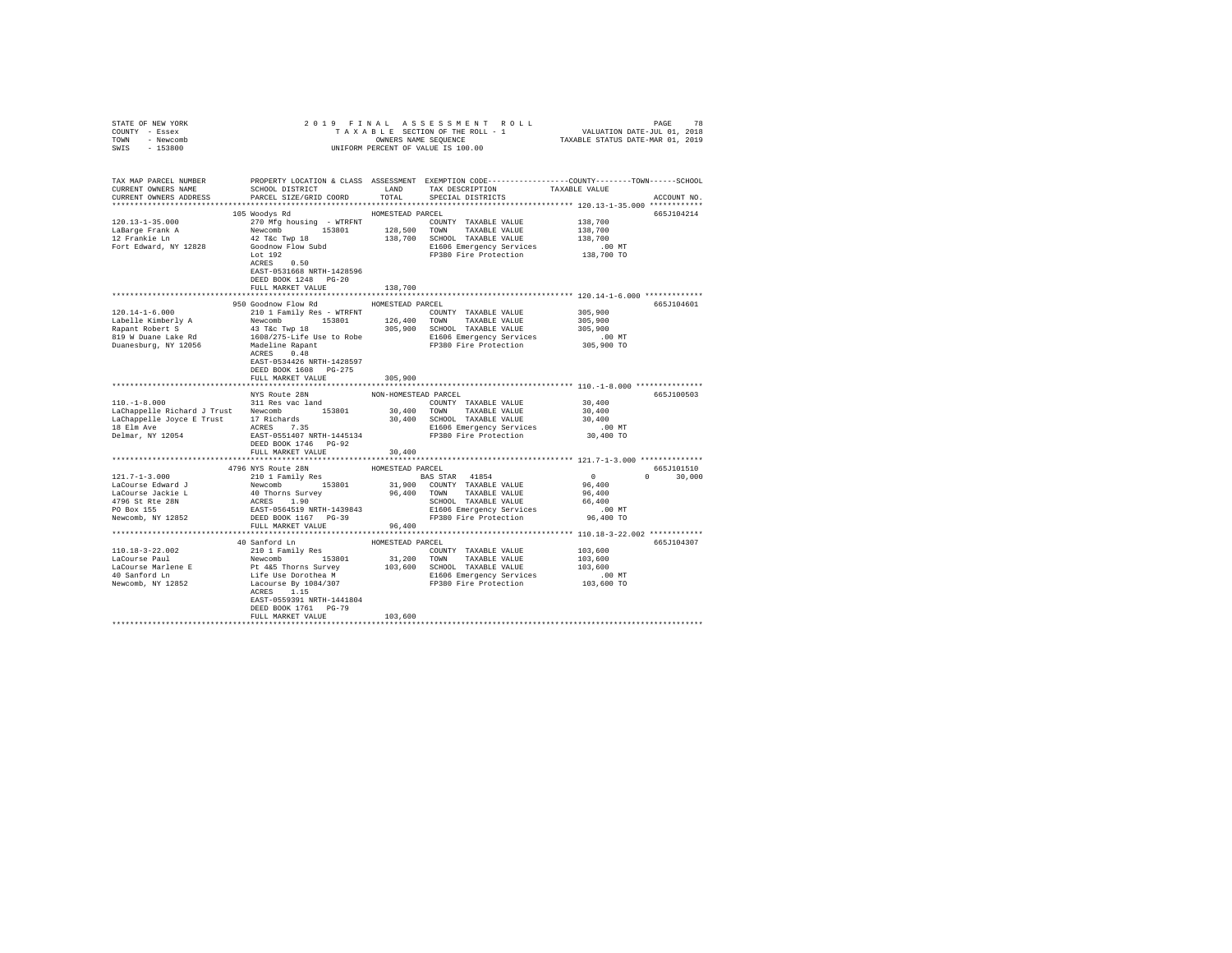| STATE OF NEW YORK                                                                                                                                                                                                                                                                                                                                                                          | 2019 FINAL                                 |                  |                                                                                                                                                                                                                  |                                                                                                 |  |
|--------------------------------------------------------------------------------------------------------------------------------------------------------------------------------------------------------------------------------------------------------------------------------------------------------------------------------------------------------------------------------------------|--------------------------------------------|------------------|------------------------------------------------------------------------------------------------------------------------------------------------------------------------------------------------------------------|-------------------------------------------------------------------------------------------------|--|
| COUNTY - Essex                                                                                                                                                                                                                                                                                                                                                                             |                                            |                  |                                                                                                                                                                                                                  |                                                                                                 |  |
| TOWN - Newcomb                                                                                                                                                                                                                                                                                                                                                                             |                                            |                  |                                                                                                                                                                                                                  |                                                                                                 |  |
| SWIS - 153800                                                                                                                                                                                                                                                                                                                                                                              |                                            |                  |                                                                                                                                                                                                                  |                                                                                                 |  |
|                                                                                                                                                                                                                                                                                                                                                                                            |                                            |                  |                                                                                                                                                                                                                  |                                                                                                 |  |
|                                                                                                                                                                                                                                                                                                                                                                                            |                                            |                  |                                                                                                                                                                                                                  |                                                                                                 |  |
| TAX MAP PARCEL NUMBER                                                                                                                                                                                                                                                                                                                                                                      |                                            |                  |                                                                                                                                                                                                                  | PROPERTY LOCATION & CLASS ASSESSMENT EXEMPTION CODE---------------COUNTY-------TOWN------SCHOOL |  |
| CURRENT OWNERS NAME                                                                                                                                                                                                                                                                                                                                                                        |                                            |                  | SCHOOL DISTRICT $\hfill\textsc{LAND}$ TAX DESCRIPTION $\hfill\textsc{TAXABLE}$ VALUE                                                                                                                             |                                                                                                 |  |
| CURRENT OWNERS ADDRESS                                                                                                                                                                                                                                                                                                                                                                     | PARCEL SIZE/GRID COORD                     | TOTAL            | SPECIAL DISTRICTS                                                                                                                                                                                                | ACCOUNT NO.                                                                                     |  |
|                                                                                                                                                                                                                                                                                                                                                                                            |                                            |                  |                                                                                                                                                                                                                  |                                                                                                 |  |
|                                                                                                                                                                                                                                                                                                                                                                                            |                                            |                  |                                                                                                                                                                                                                  | 665J104201                                                                                      |  |
|                                                                                                                                                                                                                                                                                                                                                                                            |                                            |                  |                                                                                                                                                                                                                  | 108,400                                                                                         |  |
|                                                                                                                                                                                                                                                                                                                                                                                            |                                            |                  |                                                                                                                                                                                                                  | 108,400                                                                                         |  |
|                                                                                                                                                                                                                                                                                                                                                                                            |                                            |                  |                                                                                                                                                                                                                  | 108,400                                                                                         |  |
|                                                                                                                                                                                                                                                                                                                                                                                            |                                            |                  |                                                                                                                                                                                                                  | .00 MT                                                                                          |  |
|                                                                                                                                                                                                                                                                                                                                                                                            |                                            |                  |                                                                                                                                                                                                                  | 108,400 TO                                                                                      |  |
|                                                                                                                                                                                                                                                                                                                                                                                            | DEED BOOK 1398 PG-185                      |                  |                                                                                                                                                                                                                  |                                                                                                 |  |
|                                                                                                                                                                                                                                                                                                                                                                                            | FULL MARKET VALUE                          | 108,400          |                                                                                                                                                                                                                  |                                                                                                 |  |
|                                                                                                                                                                                                                                                                                                                                                                                            |                                            |                  |                                                                                                                                                                                                                  |                                                                                                 |  |
|                                                                                                                                                                                                                                                                                                                                                                                            | 5604 NYS Route 28N HOMESTEAD PARCEL        |                  |                                                                                                                                                                                                                  | 665J103812                                                                                      |  |
| $109.16 - 1 - 8.110$                                                                                                                                                                                                                                                                                                                                                                       | 210 1 Family Res - WTRFNT                  |                  | COUNTY TAXABLE VALUE                                                                                                                                                                                             | 167,800                                                                                         |  |
|                                                                                                                                                                                                                                                                                                                                                                                            |                                            |                  |                                                                                                                                                                                                                  | 167,800                                                                                         |  |
| LaLonde Lawrence<br>44 Temple St                                                                                                                                                                                                                                                                                                                                                           |                                            |                  |                                                                                                                                                                                                                  | 167,800                                                                                         |  |
| Avon, NY 14414                                                                                                                                                                                                                                                                                                                                                                             |                                            |                  | Newcomb 153801 63,100 TOWN TAXABLE VALUE<br>10 Richards Sur Twp 27Tac 167,800 SCHOOL TAXABLE VALUE<br>20 REES 0.08 RATH CORE 1606 EMPITY SCHOOL TAXABLE VALUE<br>20 REES 0.08 RETT-1447071 FP380 Fire Protection | .00 MT                                                                                          |  |
|                                                                                                                                                                                                                                                                                                                                                                                            |                                            |                  |                                                                                                                                                                                                                  | 167,800 TO                                                                                      |  |
|                                                                                                                                                                                                                                                                                                                                                                                            | DEED BOOK 1203 PG-132                      |                  |                                                                                                                                                                                                                  |                                                                                                 |  |
|                                                                                                                                                                                                                                                                                                                                                                                            | FULL MARKET VALUE                          | 167,800          |                                                                                                                                                                                                                  |                                                                                                 |  |
|                                                                                                                                                                                                                                                                                                                                                                                            |                                            |                  |                                                                                                                                                                                                                  |                                                                                                 |  |
|                                                                                                                                                                                                                                                                                                                                                                                            |                                            |                  |                                                                                                                                                                                                                  |                                                                                                 |  |
|                                                                                                                                                                                                                                                                                                                                                                                            |                                            | HOMESTEAD PARCEL |                                                                                                                                                                                                                  | 665J100504                                                                                      |  |
| 110.13-12-1.000                                                                                                                                                                                                                                                                                                                                                                            | 142 Campsite Rd                            |                  |                                                                                                                                                                                                                  | 90.400                                                                                          |  |
|                                                                                                                                                                                                                                                                                                                                                                                            |                                            |                  |                                                                                                                                                                                                                  | 90,400                                                                                          |  |
| LaLonde Luanne M<br>1405 Sealy St                                                                                                                                                                                                                                                                                                                                                          |                                            |                  |                                                                                                                                                                                                                  | 90,400                                                                                          |  |
| Galveston, TX 77550                                                                                                                                                                                                                                                                                                                                                                        |                                            |                  |                                                                                                                                                                                                                  | $.00$ MT                                                                                        |  |
|                                                                                                                                                                                                                                                                                                                                                                                            |                                            |                  |                                                                                                                                                                                                                  | 90,400 TO                                                                                       |  |
|                                                                                                                                                                                                                                                                                                                                                                                            | DEED BOOK 1943 PG-144                      |                  |                                                                                                                                                                                                                  |                                                                                                 |  |
|                                                                                                                                                                                                                                                                                                                                                                                            | FULL MARKET VALUE                          | 90,400           |                                                                                                                                                                                                                  |                                                                                                 |  |
|                                                                                                                                                                                                                                                                                                                                                                                            |                                            |                  |                                                                                                                                                                                                                  |                                                                                                 |  |
|                                                                                                                                                                                                                                                                                                                                                                                            | 117 Marcy Ln                               | HOMESTEAD PARCEL |                                                                                                                                                                                                                  | 665J104502                                                                                      |  |
|                                                                                                                                                                                                                                                                                                                                                                                            |                                            |                  |                                                                                                                                                                                                                  | 114,100                                                                                         |  |
|                                                                                                                                                                                                                                                                                                                                                                                            |                                            |                  |                                                                                                                                                                                                                  | 114,100                                                                                         |  |
|                                                                                                                                                                                                                                                                                                                                                                                            |                                            |                  |                                                                                                                                                                                                                  | 114,100                                                                                         |  |
|                                                                                                                                                                                                                                                                                                                                                                                            |                                            |                  |                                                                                                                                                                                                                  | $.00$ MT                                                                                        |  |
|                                                                                                                                                                                                                                                                                                                                                                                            |                                            |                  |                                                                                                                                                                                                                  | 114,100 TO                                                                                      |  |
|                                                                                                                                                                                                                                                                                                                                                                                            |                                            |                  | SD380 Sewer District                                                                                                                                                                                             | 114,100 TO M                                                                                    |  |
| $\begin{tabular}{l c c c c c} \hline 110.17-3-10.000 & 117~\text{Marcy}~\text{Ln}$ & 26,200~\text{TOUNTY}~\text{TAXABLE VALUE} \\ \hline Lapphear~\text{Year}~\text{2}~\text{New}~\text{2}~\text{New}~\text{2}~\text{MeV}~\text{OMN}~\text{2}~\text{MAILE VALUE} \\ \hline Lapphear~\text{Mary}~\text{D} & \text{New}~\text{2}~\text{MeV}~\text{2}~\text{MeV}~\text{2}~\text{MeV}~\text{2$ | FULL MARKET VALUE                          |                  | 114,100 WD380 Water District                                                                                                                                                                                     | 114,100 TO M                                                                                    |  |
|                                                                                                                                                                                                                                                                                                                                                                                            |                                            |                  |                                                                                                                                                                                                                  |                                                                                                 |  |
|                                                                                                                                                                                                                                                                                                                                                                                            | 42 Santanoni Dr $$\tt HOMESTEAD\,\, PARC.$ |                  |                                                                                                                                                                                                                  | 665J104104                                                                                      |  |
| 110.18-2-3.100                                                                                                                                                                                                                                                                                                                                                                             | 210 1 Family Res                           |                  | COUNTY TAXABLE VALUE                                                                                                                                                                                             | 145,700                                                                                         |  |
|                                                                                                                                                                                                                                                                                                                                                                                            |                                            |                  |                                                                                                                                                                                                                  |                                                                                                 |  |
|                                                                                                                                                                                                                                                                                                                                                                                            |                                            |                  |                                                                                                                                                                                                                  |                                                                                                 |  |
|                                                                                                                                                                                                                                                                                                                                                                                            |                                            |                  |                                                                                                                                                                                                                  |                                                                                                 |  |
|                                                                                                                                                                                                                                                                                                                                                                                            |                                            |                  |                                                                                                                                                                                                                  |                                                                                                 |  |
| $\begin{tabular}{l c c c c c} \hline L101.10-7-3.100 & $240$ & $140$ & $140$ & $140$ & $140$ & $140$ & $140$ & $140$ & $140$ & $140$ & $140$ & $140$ & $140$ & $140$ & $140$ & $140$ & $140$ & $140$ & $140$ & $140$ & $140$ & $140$ & $140$ & $140$ & $140$ & $140$ & $140$ & $140$ & $140$ & $140$ & $14$                                                                                |                                            |                  |                                                                                                                                                                                                                  |                                                                                                 |  |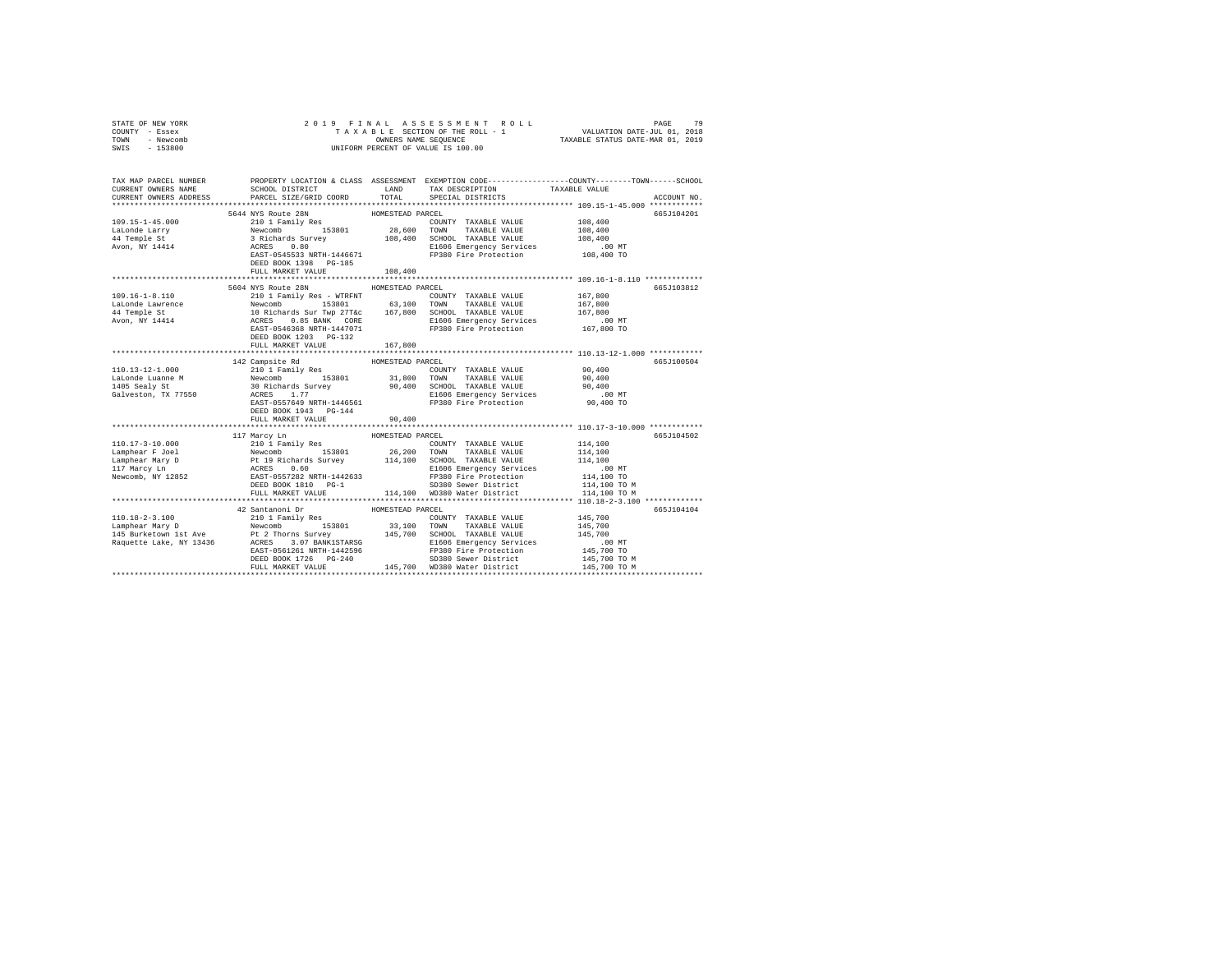| STATE OF NEW YORK                                                                                                                                                                                                                                                 |                           |                  |                                                                                                                            |                      |               |
|-------------------------------------------------------------------------------------------------------------------------------------------------------------------------------------------------------------------------------------------------------------------|---------------------------|------------------|----------------------------------------------------------------------------------------------------------------------------|----------------------|---------------|
| COUNTY - Essex                                                                                                                                                                                                                                                    |                           |                  |                                                                                                                            |                      |               |
| TOWN - Newcomb                                                                                                                                                                                                                                                    |                           |                  |                                                                                                                            |                      |               |
| SWIS - 153800                                                                                                                                                                                                                                                     |                           |                  | OWNERS NAME SEQUENCE<br>UNIFORM PERCENT OF VALUE IS 100.00                                                                 |                      |               |
|                                                                                                                                                                                                                                                                   |                           |                  |                                                                                                                            |                      |               |
|                                                                                                                                                                                                                                                                   |                           |                  |                                                                                                                            |                      |               |
|                                                                                                                                                                                                                                                                   |                           |                  |                                                                                                                            |                      |               |
| TAX MAP PARCEL NUMBER PROPERTY LOCATION & CLASS ASSESSMENT EXEMPTION CODE-------------COUNTY-------TOWN-----SCHOOL                                                                                                                                                |                           |                  |                                                                                                                            |                      |               |
| CURRENT OWNERS NAME                                                                                                                                                                                                                                               | SCHOOL DISTRICT LAND      |                  | TAX DESCRIPTION                                                                                                            | TAXABLE VALUE        |               |
| CURRENT OWNERS ADDRESS                                                                                                                                                                                                                                            | PARCEL SIZE/GRID COORD    | TOTAL            | SPECIAL DISTRICTS                                                                                                          |                      | ACCOUNT NO.   |
|                                                                                                                                                                                                                                                                   |                           |                  |                                                                                                                            |                      |               |
|                                                                                                                                                                                                                                                                   | 27 Woodys Rd              | HOMESTEAD PARCEL |                                                                                                                            |                      | 665J101514    |
|                                                                                                                                                                                                                                                                   |                           |                  |                                                                                                                            | 328,000              |               |
|                                                                                                                                                                                                                                                                   |                           |                  |                                                                                                                            | 328,000              |               |
|                                                                                                                                                                                                                                                                   |                           |                  |                                                                                                                            |                      |               |
|                                                                                                                                                                                                                                                                   |                           |                  |                                                                                                                            | 328,000<br>.00 MT    |               |
|                                                                                                                                                                                                                                                                   |                           |                  | E1606 Emergency Services<br>FP380 Fire Protection                                                                          | 328,000 TO           |               |
|                                                                                                                                                                                                                                                                   |                           |                  |                                                                                                                            |                      |               |
|                                                                                                                                                                                                                                                                   | ACRES 1.90                |                  |                                                                                                                            |                      |               |
|                                                                                                                                                                                                                                                                   | EAST-0533442 NRTH-1428792 |                  |                                                                                                                            |                      |               |
|                                                                                                                                                                                                                                                                   | DEED BOOK 1228 PG-11      |                  |                                                                                                                            |                      |               |
|                                                                                                                                                                                                                                                                   | FULL MARKET VALUE         | 328,000          |                                                                                                                            |                      |               |
|                                                                                                                                                                                                                                                                   |                           |                  |                                                                                                                            |                      |               |
|                                                                                                                                                                                                                                                                   |                           |                  |                                                                                                                            |                      | 665Z003003    |
|                                                                                                                                                                                                                                                                   |                           |                  |                                                                                                                            | 163,300              |               |
|                                                                                                                                                                                                                                                                   |                           |                  | TOWN TAXABLE VALUE<br>SCHOOL TAXABLE VALUE 163,300<br>SL606 Emergency Services 163,300<br>FP380 Fire Protection 163,300 TO |                      |               |
|                                                                                                                                                                                                                                                                   |                           |                  |                                                                                                                            |                      |               |
|                                                                                                                                                                                                                                                                   |                           |                  |                                                                                                                            |                      |               |
|                                                                                                                                                                                                                                                                   |                           |                  |                                                                                                                            |                      |               |
| PRIOR OWNER ON 3/01/2019<br>LaPointe James M<br>FULL MARKET VALUE PG-88                                                                                                                                                                                           |                           |                  |                                                                                                                            |                      |               |
|                                                                                                                                                                                                                                                                   |                           | 163,300          |                                                                                                                            |                      |               |
|                                                                                                                                                                                                                                                                   |                           |                  |                                                                                                                            |                      |               |
|                                                                                                                                                                                                                                                                   | 20 Donks Ln               | HOMESTEAD PARCEL |                                                                                                                            |                      | 665J104213    |
| $109.16 - 2 - 7.000$                                                                                                                                                                                                                                              | 210 1 Family Res - WTRFNT |                  | COUNTY TAXABLE VALUE                                                                                                       | 290,400              |               |
|                                                                                                                                                                                                                                                                   |                           |                  |                                                                                                                            | 290,400              |               |
|                                                                                                                                                                                                                                                                   |                           |                  |                                                                                                                            | 290,400              |               |
|                                                                                                                                                                                                                                                                   |                           |                  |                                                                                                                            | $.00$ MT             |               |
| Smithtown, NY 11787                                                                                                                                                                                                                                               |                           |                  | EAST-0548758 NRTH-1448134 PP380 Fire Protection 290,400 TO                                                                 |                      |               |
|                                                                                                                                                                                                                                                                   | DEED BOOK 1423 PG-56      |                  |                                                                                                                            |                      |               |
|                                                                                                                                                                                                                                                                   | FULL MARKET VALUE         |                  |                                                                                                                            |                      |               |
|                                                                                                                                                                                                                                                                   |                           | 290,400          |                                                                                                                            |                      |               |
|                                                                                                                                                                                                                                                                   |                           |                  |                                                                                                                            |                      |               |
|                                                                                                                                                                                                                                                                   |                           |                  |                                                                                                                            |                      | 665J106211    |
| 110.17-2-12.002                                                                                                                                                                                                                                                   |                           |                  |                                                                                                                            | $\sim$ 0             | $0 \t 30.000$ |
| LaRose Daniel<br>PO Box 133                                                                                                                                                                                                                                       |                           |                  |                                                                                                                            | 230,800              |               |
|                                                                                                                                                                                                                                                                   |                           |                  |                                                                                                                            | 230,800<br>200,800   |               |
| Newcomb, NY 12852                                                                                                                                                                                                                                                 |                           |                  | SCHOOL TAXABLE VALUE                                                                                                       |                      |               |
|                                                                                                                                                                                                                                                                   |                           |                  | E1606 Emergency Services .00 MT<br>FP380 Fire Protection 230,800 TO                                                        |                      |               |
|                                                                                                                                                                                                                                                                   | EAST-0556031 NRTH-1443746 |                  |                                                                                                                            |                      |               |
|                                                                                                                                                                                                                                                                   | DEED BOOK 1096 PG-8       |                  |                                                                                                                            |                      |               |
|                                                                                                                                                                                                                                                                   | FULL MARKET VALUE         | 230,800          |                                                                                                                            |                      |               |
|                                                                                                                                                                                                                                                                   |                           |                  |                                                                                                                            |                      |               |
|                                                                                                                                                                                                                                                                   | 38 Johnson Rd             | HOMESTEAD PARCEL |                                                                                                                            |                      | 665J106311    |
| $\begin{tabular}{l c c c c c c c c} \hline 109.16-2-9.002 & 2001150m & 1001180m & 1000180m & 1000180m & 100180m & 100180m & 100180m & 10180m & 10180m & 10180m & 10180m & 10180m & 10180m & 10180m & 10180m & 10180m & 10180m & 10180m & 10180m & 10180m & 10180$ |                           |                  |                                                                                                                            | 102,400              |               |
|                                                                                                                                                                                                                                                                   |                           |                  |                                                                                                                            | 102,400              |               |
|                                                                                                                                                                                                                                                                   |                           |                  |                                                                                                                            | 102,400              |               |
|                                                                                                                                                                                                                                                                   |                           |                  |                                                                                                                            |                      |               |
|                                                                                                                                                                                                                                                                   |                           |                  |                                                                                                                            | 00 MT.<br>102,400 TO |               |
|                                                                                                                                                                                                                                                                   | DEED BOOK 1606 PG-219     |                  |                                                                                                                            |                      |               |
|                                                                                                                                                                                                                                                                   | FULL MARKET VALUE         | 102,400          |                                                                                                                            |                      |               |
|                                                                                                                                                                                                                                                                   |                           |                  |                                                                                                                            |                      |               |
|                                                                                                                                                                                                                                                                   |                           |                  |                                                                                                                            |                      |               |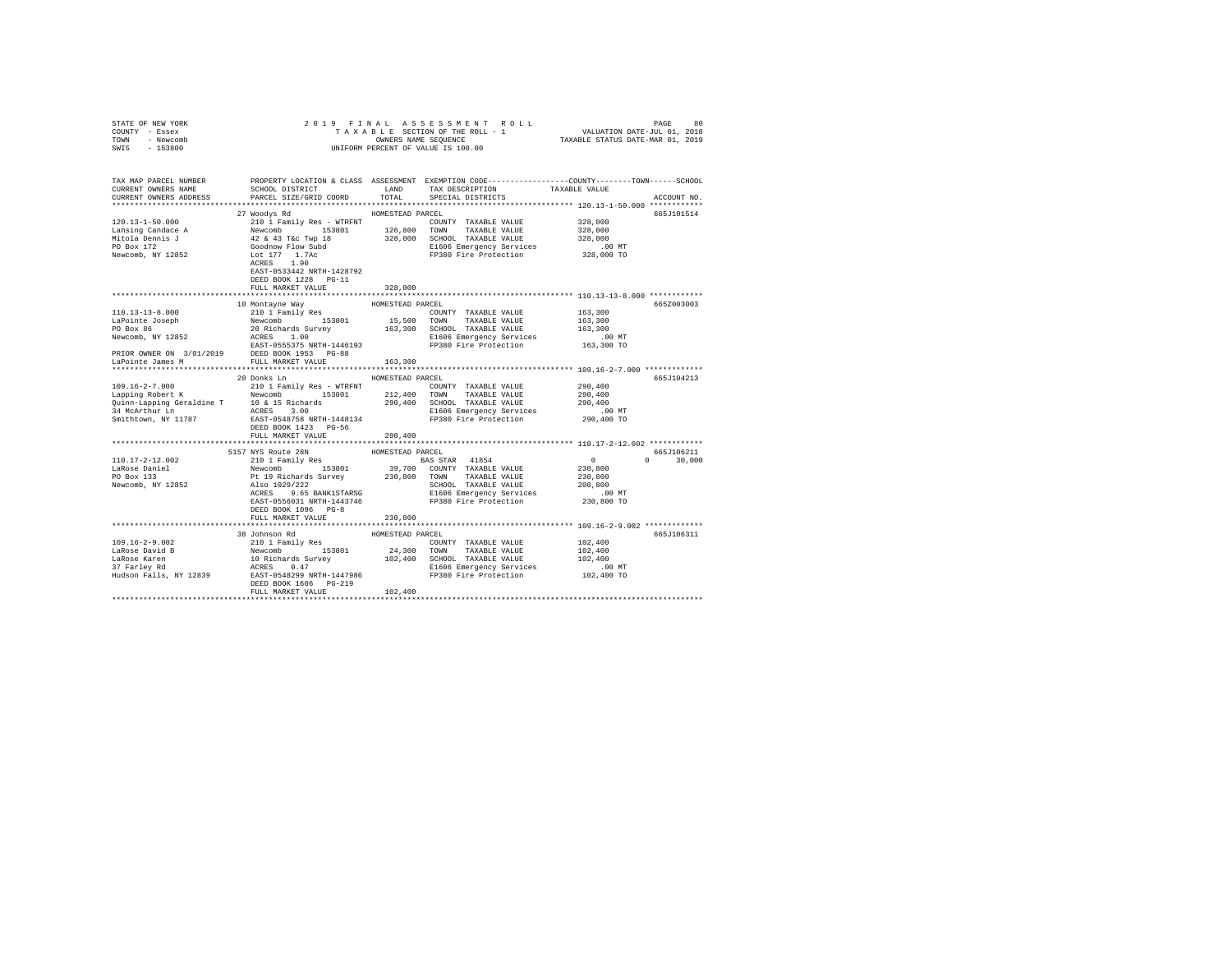| STATE OF NEW YORK<br>COUNTY - Essex<br>TOWN<br>- Newcomb<br>SWIS - 153800                                          | 2019 FINAL                                                                                                                                                                                                                                                                                                               | ASSESSMENT ROLL<br>TAXABLE SECTION OF THE ROLL - 1<br>OWNERS NAME SEQUENCE<br>UNIFORM PERCENT OF VALUE IS 100.00                                                                                                | PAGE<br>81<br>VALUATION DATE-JUL 01, 2018<br>TAXABLE STATUS DATE-MAR 01, 2019                   |
|--------------------------------------------------------------------------------------------------------------------|--------------------------------------------------------------------------------------------------------------------------------------------------------------------------------------------------------------------------------------------------------------------------------------------------------------------------|-----------------------------------------------------------------------------------------------------------------------------------------------------------------------------------------------------------------|-------------------------------------------------------------------------------------------------|
| CURRENT OWNERS NAME<br>CURRENT OWNERS ADDRESS                                                                      | SCHOOL DISTRICT<br>PARCEL SIZE/GRID COORD                                                                                                                                                                                                                                                                                | TAX MAP PARCEL NUMBER THE PROPERTY LOCATION & CLASS ASSESSMENT EXEMPTION CODE--------------COUNTY-------TOWN------SCHOOL<br>LAND<br>TAX DESCRIPTION<br>TOTAL<br>SPECIAL DISTRICTS                               | TAXABLE VALUE<br>ACCOUNT NO.                                                                    |
|                                                                                                                    | 5332 NYS Route 28N<br>110.13-2-5.000<br>Larose Sylvia S<br>Larose Sylvia S<br>Turcotte Allen G<br>Turcotte Allen G<br>Corporate a Turcotte<br>Corporate Sylvia Solange A Turcotte<br>S322 NYS Route 28N<br>Newcomb, NY 12852<br>Newcomb, NY 12852<br>MCRES 1.33<br>NGRES 2<br>DEED BOOK 1800 PG-219<br>FULL MARKET VALUE | HOMESTEAD PARCEL<br>BAS STAR 41854<br>31,300 COUNTY TAXABLE VALUE<br>123,800 TOWN TAXABLE VALUE<br>SCHOOL TAXABLE VALUE<br>SCHOOL TAXABLE VALUE<br>E1606 Emergency Services<br>FP380 Fire Protection<br>123,800 | 665J106803<br>0<br>$\Omega$<br>30,000<br>123,800<br>123,800<br>93,800<br>$.00$ MT<br>123,800 TO |
|                                                                                                                    |                                                                                                                                                                                                                                                                                                                          |                                                                                                                                                                                                                 |                                                                                                 |
| $120.18 - 2 - 37.000$<br>Lawrence Todd<br>Lawrence Lory<br>6 Timberwick Dr<br>Clifton Park, NY 12065 Lot 12 1.16Ac | 1232 Goodnow Flow Rd<br>ACRES 1.00<br>EAST-0537489 NRTH-1425508<br>DEED BOOK 1551 PG-24<br>FULL MARKET VALUE                                                                                                                                                                                                             | HOMESTEAD PARCEL<br>COUNTY TAXABLE VALUE<br>TAXABLE VALUE<br>SCHOOL TAXABLE VALUE<br>E1606 Emergency Services<br>FP380 Fire Protection 326,100 TO<br>326,100                                                    | 665J105902<br>326,100<br>326,100<br>326,100<br>$.00$ MT                                         |
| $110.13 - 7 - 1.000$<br>Newcomb, NY 12852                                                                          | 33 Hudson River Rd<br>210 1 Family Res<br>FULL MARKET VALUE                                                                                                                                                                                                                                                              | HOMESTEAD PARCEL<br>COUNTY TAXABLE VALUE<br>32,100 TOWN<br>TAXABLE VALUE<br>73,900<br>SCHOOL TAXABLE VALUE<br>E1606 Emergency Services<br>FP380 Fire Protection<br>73,900                                       | 665J106704<br>73,900<br>73,900<br>73,900<br>$.00$ MT<br>73,900 TO                               |
| $109.15 - 3 - 15.200$<br>Leiper John<br>Leiper Mary<br>Leiper maig<br>16 Griffin Rd<br>Newcomb, NY 12852           | 16 Griffin Rd<br>210 1 Family Res<br>Newcomb 153801<br>7 Ords Pat<br>ACRSS 0.50<br>EAST-0542304 NRTH-1444814<br>DEED BOOK 1731 PG-243<br>FULL MARKET VALUE                                                                                                                                                               | HOMESTEAD PARCEL<br>BAS STAR 41854<br>25,000 COUNTY TAXABLE VALUE<br>133,900 TOWN<br>TAXABLE VALUE<br>SCHOOL TAXABLE VALUE<br>E1606 Emergency Services<br>FP380 Fire Protection 133,900 TO<br>133,900           | 665Z008004<br>$\sim$ 0<br>$\mathbf{0}$<br>30,000<br>133,900<br>133,900<br>103,900<br>$.00$ MT   |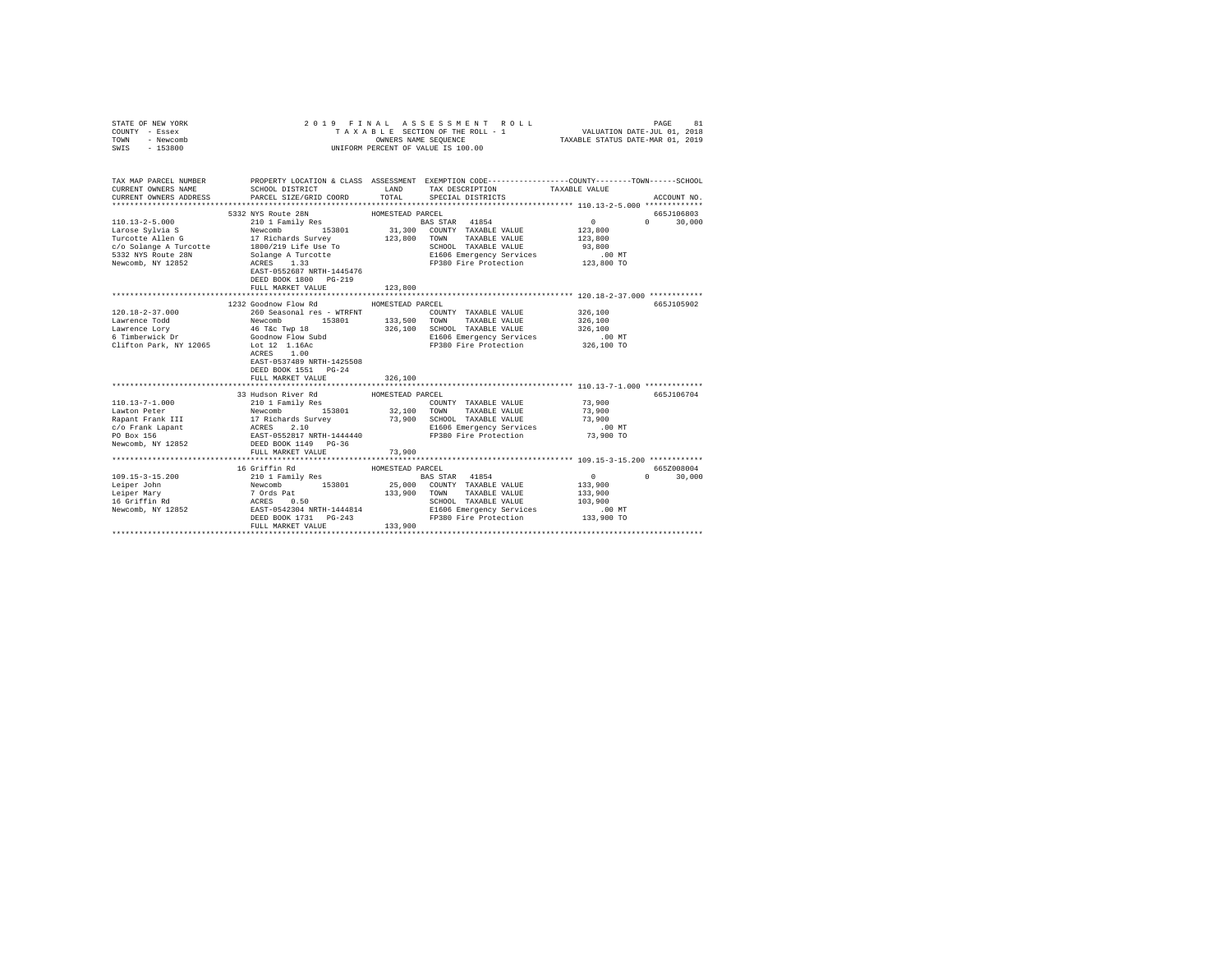| STATE OF NEW YORK | 2019 FINAL ASSESSMENT ROLL         | 82<br>PAGE                       |
|-------------------|------------------------------------|----------------------------------|
| COUNTY - Essex    | TAXABLE SECTION OF THE ROLL - 1    | VALUATION DATE-JUL 01, 2018      |
| TOWN<br>- Newcomb | OWNERS NAME SEOUENCE               | TAXABLE STATUS DATE-MAR 01, 2019 |
| $-153800$<br>SWIS | UNIFORM PERCENT OF VALUE IS 100.00 |                                  |

| TAX MAP PARCEL NUMBER<br>CURRENT OWNERS NAME                                                                                                                                                                                     | PROPERTY LOCATION & CLASS ASSESSMENT EXEMPTION CODE---------------COUNTY-------TOWN------SCHOOL<br>SCHOOL DISTRICT                                                                                                                       | LAND             | TAX DESCRIPTION                                                                                                                                                                            | TAXABLE VALUE                                                                                                                  |               |
|----------------------------------------------------------------------------------------------------------------------------------------------------------------------------------------------------------------------------------|------------------------------------------------------------------------------------------------------------------------------------------------------------------------------------------------------------------------------------------|------------------|--------------------------------------------------------------------------------------------------------------------------------------------------------------------------------------------|--------------------------------------------------------------------------------------------------------------------------------|---------------|
| CURRENT OWNERS ADDRESS                                                                                                                                                                                                           | PARCEL SIZE/GRID COORD                                                                                                                                                                                                                   |                  | TOTAL SPECIAL DISTRICTS                                                                                                                                                                    |                                                                                                                                | ACCOUNT NO.   |
|                                                                                                                                                                                                                                  |                                                                                                                                                                                                                                          |                  |                                                                                                                                                                                            |                                                                                                                                |               |
|                                                                                                                                                                                                                                  | 5814 NYS Route 28N                                                                                                                                                                                                                       | HOMESTEAD PARCEL |                                                                                                                                                                                            |                                                                                                                                | 665J107013    |
|                                                                                                                                                                                                                                  |                                                                                                                                                                                                                                          |                  |                                                                                                                                                                                            | 25,000 25,700 25,700                                                                                                           |               |
|                                                                                                                                                                                                                                  |                                                                                                                                                                                                                                          |                  |                                                                                                                                                                                            | $\begin{array}{cccc} 7 \,, 710 & \quad & 7 \,, 710 & \quad & 7 \,, 710 \\ \, & 0 & \quad & 0 & \quad & 68 \,, 700 \end{array}$ |               |
|                                                                                                                                                                                                                                  |                                                                                                                                                                                                                                          |                  |                                                                                                                                                                                            |                                                                                                                                |               |
|                                                                                                                                                                                                                                  |                                                                                                                                                                                                                                          |                  |                                                                                                                                                                                            |                                                                                                                                |               |
|                                                                                                                                                                                                                                  |                                                                                                                                                                                                                                          |                  |                                                                                                                                                                                            |                                                                                                                                |               |
|                                                                                                                                                                                                                                  |                                                                                                                                                                                                                                          |                  |                                                                                                                                                                                            |                                                                                                                                |               |
|                                                                                                                                                                                                                                  |                                                                                                                                                                                                                                          |                  |                                                                                                                                                                                            |                                                                                                                                |               |
|                                                                                                                                                                                                                                  |                                                                                                                                                                                                                                          |                  |                                                                                                                                                                                            |                                                                                                                                |               |
|                                                                                                                                                                                                                                  |                                                                                                                                                                                                                                          |                  |                                                                                                                                                                                            |                                                                                                                                |               |
|                                                                                                                                                                                                                                  | 44 Sanford Ln                                                                                                                                                                                                                            | HOMESTEAD PARCEL |                                                                                                                                                                                            |                                                                                                                                | 665J107205    |
| 110.18-3-23.016                                                                                                                                                                                                                  | 210 1 Family Res                                                                                                                                                                                                                         |                  | COUNTY TAXABLE VALUE 93,700                                                                                                                                                                |                                                                                                                                |               |
|                                                                                                                                                                                                                                  |                                                                                                                                                                                                                                          |                  |                                                                                                                                                                                            | 93,700                                                                                                                         |               |
|                                                                                                                                                                                                                                  |                                                                                                                                                                                                                                          |                  |                                                                                                                                                                                            | 93,700                                                                                                                         |               |
|                                                                                                                                                                                                                                  |                                                                                                                                                                                                                                          |                  |                                                                                                                                                                                            | $.00$ MT                                                                                                                       |               |
| 1979-1970 - 1980 - 1980 - 1980 - 1980 - 1980 - 1980 - 1980 - 1980 - 1980 - 1980 - 1980 - 1980 - 1980 - 1980 - 1<br>1980 - 1980 - 1980 - 1980 - 1980 - 1980 - 1980 - 1980 - 1980 - 1980 - 1980 - 1980 - 1980 - 1980 - 1980 - 1980 |                                                                                                                                                                                                                                          |                  |                                                                                                                                                                                            |                                                                                                                                |               |
|                                                                                                                                                                                                                                  |                                                                                                                                                                                                                                          |                  |                                                                                                                                                                                            | 93,700 TO<br>93,700 TO M                                                                                                       |               |
|                                                                                                                                                                                                                                  | DEED BOOK 1648 PG-219                                                                                                                                                                                                                    |                  | WD380 Water District 93,700 TO M                                                                                                                                                           |                                                                                                                                |               |
|                                                                                                                                                                                                                                  | FULL MARKET VALUE 93,700                                                                                                                                                                                                                 |                  |                                                                                                                                                                                            |                                                                                                                                |               |
|                                                                                                                                                                                                                                  |                                                                                                                                                                                                                                          |                  |                                                                                                                                                                                            |                                                                                                                                |               |
|                                                                                                                                                                                                                                  | 113 Campsite Rd                                                                                                                                                                                                                          | HOMESTEAD PARCEL |                                                                                                                                                                                            |                                                                                                                                | 665J181005    |
|                                                                                                                                                                                                                                  |                                                                                                                                                                                                                                          |                  |                                                                                                                                                                                            | $\sim$ 0 $\sim$                                                                                                                | $0 \t 30,000$ |
|                                                                                                                                                                                                                                  |                                                                                                                                                                                                                                          |                  |                                                                                                                                                                                            | 191,500                                                                                                                        |               |
|                                                                                                                                                                                                                                  |                                                                                                                                                                                                                                          |                  |                                                                                                                                                                                            | 191,500                                                                                                                        |               |
|                                                                                                                                                                                                                                  |                                                                                                                                                                                                                                          |                  |                                                                                                                                                                                            | 151,500<br>161,500                                                                                                             |               |
|                                                                                                                                                                                                                                  |                                                                                                                                                                                                                                          |                  |                                                                                                                                                                                            |                                                                                                                                |               |
|                                                                                                                                                                                                                                  |                                                                                                                                                                                                                                          |                  |                                                                                                                                                                                            | 00 MT.<br>191,500 TO                                                                                                           |               |
|                                                                                                                                                                                                                                  |                                                                                                                                                                                                                                          |                  |                                                                                                                                                                                            |                                                                                                                                |               |
|                                                                                                                                                                                                                                  | EAST-0556880 NRTH-1446322                                                                                                                                                                                                                |                  |                                                                                                                                                                                            |                                                                                                                                |               |
|                                                                                                                                                                                                                                  | DEED BOOK 1629 PG-204                                                                                                                                                                                                                    |                  |                                                                                                                                                                                            |                                                                                                                                |               |
|                                                                                                                                                                                                                                  | FULL MARKET VALUE                                                                                                                                                                                                                        | 191,500          |                                                                                                                                                                                            |                                                                                                                                |               |
|                                                                                                                                                                                                                                  |                                                                                                                                                                                                                                          |                  |                                                                                                                                                                                            |                                                                                                                                |               |
|                                                                                                                                                                                                                                  | 5149 NYS Route 28N                                                                                                                                                                                                                       | HOMESTEAD PARCEL |                                                                                                                                                                                            |                                                                                                                                | 665J104510    |
|                                                                                                                                                                                                                                  |                                                                                                                                                                                                                                          |                  |                                                                                                                                                                                            |                                                                                                                                |               |
|                                                                                                                                                                                                                                  |                                                                                                                                                                                                                                          |                  |                                                                                                                                                                                            |                                                                                                                                |               |
|                                                                                                                                                                                                                                  |                                                                                                                                                                                                                                          |                  |                                                                                                                                                                                            |                                                                                                                                |               |
|                                                                                                                                                                                                                                  |                                                                                                                                                                                                                                          |                  |                                                                                                                                                                                            |                                                                                                                                |               |
|                                                                                                                                                                                                                                  |                                                                                                                                                                                                                                          |                  |                                                                                                                                                                                            |                                                                                                                                |               |
|                                                                                                                                                                                                                                  |                                                                                                                                                                                                                                          |                  |                                                                                                                                                                                            |                                                                                                                                |               |
|                                                                                                                                                                                                                                  | FULL MARKET VALUE                                                                                                                                                                                                                        | 87,600           |                                                                                                                                                                                            |                                                                                                                                |               |
|                                                                                                                                                                                                                                  |                                                                                                                                                                                                                                          |                  |                                                                                                                                                                                            |                                                                                                                                |               |
|                                                                                                                                                                                                                                  | 5608 NYS Route 28N                                                                                                                                                                                                                       | HOMESTEAD PARCEL |                                                                                                                                                                                            |                                                                                                                                | 665J104511    |
| $109.16 - 1 - 5.000$                                                                                                                                                                                                             |                                                                                                                                                                                                                                          |                  |                                                                                                                                                                                            |                                                                                                                                |               |
| Liburdi Donald C                                                                                                                                                                                                                 |                                                                                                                                                                                                                                          |                  | $\begin{tabular}{llllll} \multicolumn{2}{c}{\textbf{COUNTY}} & \textbf{TAXABLE VALUE} & & 162,600 \\ \multicolumn{2}{c}{\textbf{TOWN}} & \textbf{TAXABLE VALUE} & & 162,600 \end{tabular}$ |                                                                                                                                |               |
| Liburdi Debora E                                                                                                                                                                                                                 |                                                                                                                                                                                                                                          |                  |                                                                                                                                                                                            |                                                                                                                                |               |
| 424 Second Ave                                                                                                                                                                                                                   | NOW CONFIDENT HOMESTEAD PACEL COUNTY TAXABLE VALUE<br>Newcomb 153801 134,800 TOWN TAXABLE VALUE<br>Newcomb 153801 134,800 TOWN TAXABLE VALUE<br>10 Richards Survey 162,600 SCHOOL TAXABLE VALUE<br>10 Richards Survey 1647315<br>ACRES 0 |                  |                                                                                                                                                                                            | 162,600<br>.00 MT<br>162,600 TO                                                                                                |               |
| Watervliet, NY 12189                                                                                                                                                                                                             |                                                                                                                                                                                                                                          |                  |                                                                                                                                                                                            |                                                                                                                                |               |
|                                                                                                                                                                                                                                  |                                                                                                                                                                                                                                          |                  |                                                                                                                                                                                            |                                                                                                                                |               |
|                                                                                                                                                                                                                                  | DEED BOOK 1239 PG-168                                                                                                                                                                                                                    |                  |                                                                                                                                                                                            |                                                                                                                                |               |
|                                                                                                                                                                                                                                  | FULL MARKET VALUE                                                                                                                                                                                                                        | 162,600          |                                                                                                                                                                                            |                                                                                                                                |               |
|                                                                                                                                                                                                                                  |                                                                                                                                                                                                                                          |                  |                                                                                                                                                                                            |                                                                                                                                |               |
|                                                                                                                                                                                                                                  |                                                                                                                                                                                                                                          |                  |                                                                                                                                                                                            |                                                                                                                                |               |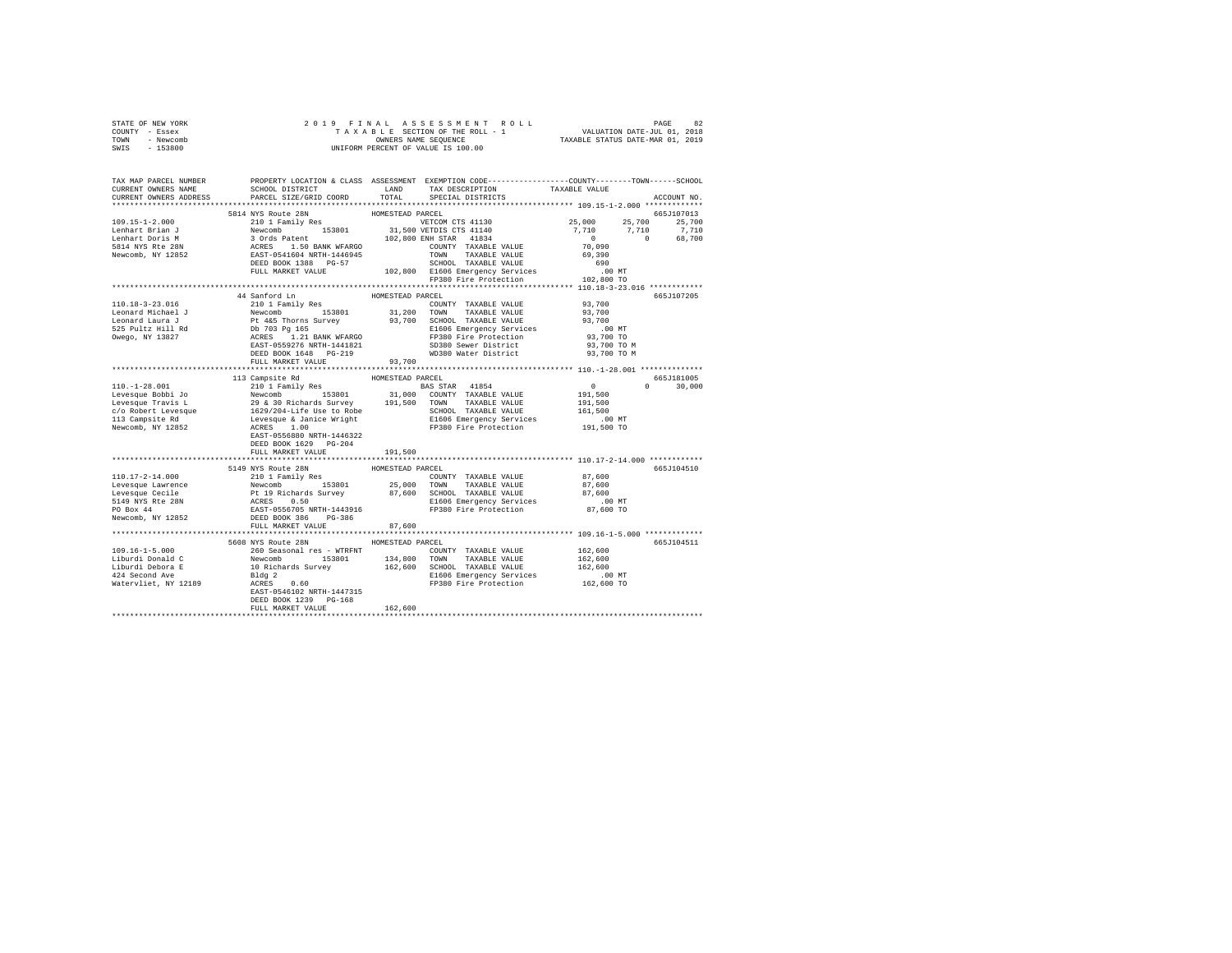| STATE OF NEW YORK<br>COUNTY - Essex<br>TOWN<br>- Newcomb                   |                                                                                                                                                                                                                                                                                                             |                  | 2019 FINAL ASSESSMENT ROLL<br>TAXABLE SECTION OF THE ROLL - 1                                                                                                          | VALUATION DATE-JUL 01, 2018<br>TAXABLE STATUS DATE-MAR 01, 2019 | PAGE<br>83                       |
|----------------------------------------------------------------------------|-------------------------------------------------------------------------------------------------------------------------------------------------------------------------------------------------------------------------------------------------------------------------------------------------------------|------------------|------------------------------------------------------------------------------------------------------------------------------------------------------------------------|-----------------------------------------------------------------|----------------------------------|
| SWIS - 153800                                                              |                                                                                                                                                                                                                                                                                                             |                  | OWNERS NAME SEQUENCE<br>UNIFORM PERCENT OF VALUE IS 100.00                                                                                                             |                                                                 |                                  |
| CURRENT OWNERS NAME<br>CURRENT OWNERS ADDRESS                              | TAX MAP PARCEL NUMBER PROPERTY LOCATION & CLASS ASSESSMENT EXEMPTION CODE---------------COUNTY-------TOWN------SCHOOL<br>SCHOOL DISTRICT LAND<br>PARCEL SIZE/GRID COORD TOTAL                                                                                                                               |                  | TAX DESCRIPTION<br>SPECIAL DISTRICTS                                                                                                                                   | TAXABLE VALUE                                                   | ACCOUNT NO.                      |
|                                                                            |                                                                                                                                                                                                                                                                                                             |                  |                                                                                                                                                                        |                                                                 |                                  |
|                                                                            | 4 Welch Ln                                                                                                                                                                                                                                                                                                  | HOMESTEAD PARCEL |                                                                                                                                                                        |                                                                 | 665J104512                       |
| 109.15-1-52.000                                                            | 210 1 Family Res - WTRFNT<br>$\begin{tabular}{l c c c c c c c c} \hline L1Durd1 & Rovion1 & Rovconl & 153801 & 62,600 & 70000 & 700000 & 7000000 & 70000000 & 70000000 & 70000000 & 70000000 & 70000000 & 7000000 & 7000000 & 7000000 & 7000000 & 7000000 & 7000000 & 7000000 & 7000000 & 7000000 & 70000$  |                  | COUNTY TAXABLE VALUE<br>E1606 Emergency Services 0.00 MT<br>FP380 Fire Protection 142,000 TO                                                                           | 142,000<br>142,000<br>142,000                                   |                                  |
|                                                                            | FULL MARKET VALUE                                                                                                                                                                                                                                                                                           | 142,000          |                                                                                                                                                                        |                                                                 |                                  |
|                                                                            |                                                                                                                                                                                                                                                                                                             |                  |                                                                                                                                                                        |                                                                 |                                  |
| $109.15 - 4 - 4.002$                                                       | 19 Pine Tree Rd<br>210 1 Family Res<br>Newcomb 153801 32,200 COUNTY TAXABLE VALUE                                                                                                                                                                                                                           | HOMESTEAD PARCEL |                                                                                                                                                                        | $\sim$ 0                                                        | 665J104007<br>$\Omega$<br>30,000 |
| Lilly Robert T                                                             | Bayruns Anne Lilly and the Statent of Tomas Anne Lilly and the Staten of Tomas Report of Tomas Report of New York Report of Marilyn Staten Staten Staten Staten Staten Staten Staten Staten Staten Staten Staten Staten Staten<br>ACRES 2.73 BANK PHH<br>EAST-0543730 NRTH-1445614<br>DEED BOOK 1862 PG-257 |                  | 177,700 TOWN TAXABLE VALUE<br>SCHOOL TAXABLE VALUE<br>E1606 Emergency Services<br>FP380 Fire Protection                                                                | 177,700<br>177,700<br>147,700<br>$.00$ MT<br>177,700 TO         |                                  |
|                                                                            | FULL MARKET VALUE                                                                                                                                                                                                                                                                                           | 177,700          |                                                                                                                                                                        |                                                                 |                                  |
| $120.13 - 1 - 49.000$                                                      | 29 Woodys Rd<br>210 1 Family Res - WTRFNT                                                                                                                                                                                                                                                                   | HOMESTEAD PARCEL | COUNTY TAXABLE VALUE                                                                                                                                                   | 290,300                                                         | 665J101515                       |
| Lindman Gene<br>Null Janet<br>2917 Rosendale Rd<br>Niskayuna, NY 12309     | Goodnow Flow Subd<br>Lot 178<br>ACRES 1.70<br>EAST-0533326 NRTH-1428775                                                                                                                                                                                                                                     |                  | E1606 Emergency Services<br>FP380 Fire Protection                                                                                                                      | 290,300<br>290,300<br>$.00$ MT<br>290,300 TO                    |                                  |
|                                                                            | DEED BOOK 1197 PG-293<br>FULL MARKET VALUE                                                                                                                                                                                                                                                                  | 290,300          |                                                                                                                                                                        |                                                                 |                                  |
|                                                                            |                                                                                                                                                                                                                                                                                                             |                  |                                                                                                                                                                        |                                                                 |                                  |
| 119.16-1-18.017<br>Litts Cal E Trust<br>324 Mohawk Ave<br>Scotia, NY 12302 | 309 Woodys Rd<br>210 1 Family Res - WTRFNT<br>Newcomb 153801<br>26 Tkc Twp 18<br>Goodnow Flow Subd<br>Lot 239 & Lot 240<br>arFFS 199<br>ACRES 1.99<br>EAST-0526663 NRTH-1428827<br>DEED BOOK 1939 PG-5                                                                                                      | HOMESTEAD PARCEL | COUNTY TAXABLE VALUE<br>153801   165,500   TOWN   TAXABLE VALUE<br>206,000 SCHOOL TAXABLE VALUE<br>El606 Emergency Services .00 MT<br>FP380 Fire Protection 206,000 TO | 206,000<br>206,000<br>206,000                                   | 665J105711                       |
|                                                                            | FULL MARKET VALUE                                                                                                                                                                                                                                                                                           | 206,000          |                                                                                                                                                                        |                                                                 |                                  |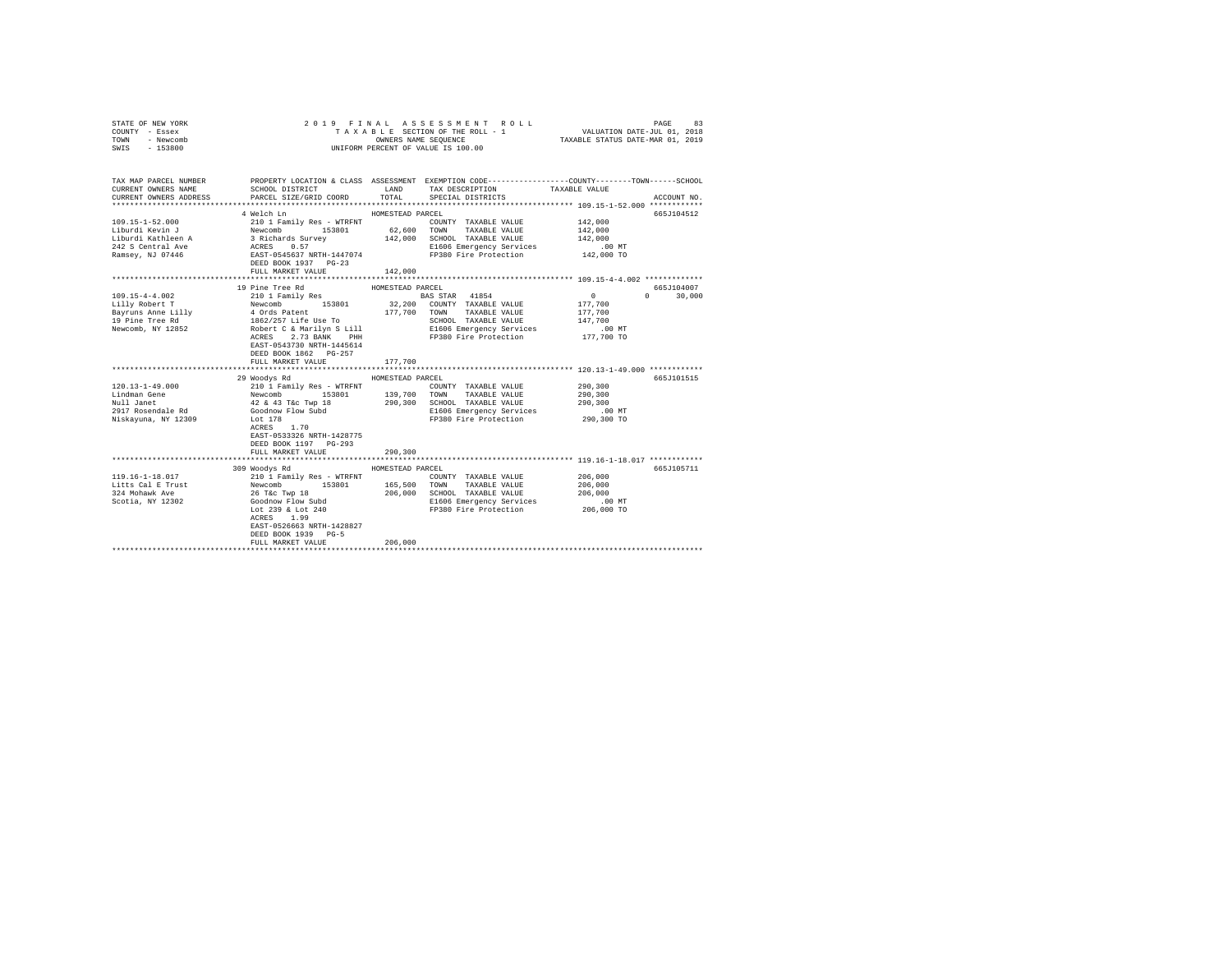| STATE OF NEW YORK<br>COUNTY - Essex<br>TOWN - Newcomb |                                                                                                                                                              |                      | 2019 FINAL ASSESSMENT ROLL<br>3 L E SECTION OF THE ROLL - 1 VALUATION DATE-JUL 01, 2018<br>OWNERS NAME SEQUENCE TAXABLE STATUS DATE-MAR 01, 2019<br>TAXABLE SECTION OF THE ROLL - 1 |                                                             | PAGE<br>84  |
|-------------------------------------------------------|--------------------------------------------------------------------------------------------------------------------------------------------------------------|----------------------|-------------------------------------------------------------------------------------------------------------------------------------------------------------------------------------|-------------------------------------------------------------|-------------|
| SWIS - 153800                                         |                                                                                                                                                              |                      | UNIFORM PERCENT OF VALUE IS 100.00                                                                                                                                                  |                                                             |             |
| CURRENT OWNERS NAME                                   | TAX MAP PARCEL NUMBER PROPERTY LOCATION & CLASS ASSESSMENT EXEMPTION CODE--------------COUNTY-------TOWN------SCHOOL<br>SCHOOL DISTRICT TAND TAX DESCRIPTION |                      |                                                                                                                                                                                     | TAXABLE VALUE                                               |             |
| CURRENT OWNERS ADDRESS                                | PARCEL SIZE/GRID COORD TOTAL SPECIAL DISTRICTS                                                                                                               |                      |                                                                                                                                                                                     |                                                             | ACCOUNT NO. |
|                                                       | 1224 Goodnow Flow Rd                                                                                                                                         | HOMESTEAD PARCEL     |                                                                                                                                                                                     |                                                             | 665J107110  |
| $120.18 - 2 - 38.000$                                 | 260 Seasonal res - WTRFNT                                                                                                                                    |                      | COUNTY TAXABLE VALUE                                                                                                                                                                | 153,300                                                     |             |
| Loccisano Rocco                                       |                                                                                                                                                              |                      |                                                                                                                                                                                     | 153,300                                                     |             |
| 28 Curtis Ln                                          | Newcomb ---- --- 153801 126,200 TOWN TAXABLE VALUE<br>46 Tác Twp 18 153,300 5CHOOL TAXABLE VALUE<br>GOOdhow Flow Subdi 153,300 E1506 Emergency Services      |                      |                                                                                                                                                                                     | 153,300                                                     |             |
| Troy, NY 12180                                        |                                                                                                                                                              |                      | E1606 Emergency Services                                                                                                                                                            | $.00$ MT                                                    |             |
|                                                       | Lot 11                                                                                                                                                       |                      | FP380 Fire Protection 153,300 TO                                                                                                                                                    |                                                             |             |
|                                                       | ACRES 0.92                                                                                                                                                   |                      |                                                                                                                                                                                     |                                                             |             |
|                                                       | EAST-0537587 NRTH-1425470                                                                                                                                    |                      |                                                                                                                                                                                     |                                                             |             |
|                                                       | DEED BOOK 1724 PG-123                                                                                                                                        |                      |                                                                                                                                                                                     |                                                             |             |
|                                                       | FULL MARKET VALUE                                                                                                                                            | 153,300              |                                                                                                                                                                                     |                                                             |             |
|                                                       |                                                                                                                                                              |                      |                                                                                                                                                                                     | ****************************** 120.17-2-35.000 ************ |             |
|                                                       | 1474 Goodnow Flow Rd                                                                                                                                         | HOMESTEAD PARCEL     |                                                                                                                                                                                     |                                                             | 665J106402  |
| $120.17 - 2 - 35.000$<br>Locke Robert G               | 312 Vac w/imprv - WTRFNT<br>Newcomb 153801 145,100 TOWN TAXABLE VALUE                                                                                        |                      | COUNTY TAXABLE VALUE                                                                                                                                                                | 145,800                                                     |             |
|                                                       |                                                                                                                                                              |                      | 145,800 SCHOOL TAXABLE VALUE                                                                                                                                                        | 145,800<br>145,800                                          |             |
| Thorne-Locke Sarah S<br>3 Holly Dr                    | 42 T&c Twp 18<br>Goodnow Flow Subd                                                                                                                           |                      | E1606 Emergency Services                                                                                                                                                            | .00 MT                                                      |             |
| Kennett Square, PA 19348 Lot 68                       |                                                                                                                                                              |                      | FP380 Fire Protection                                                                                                                                                               | 145,800 TO                                                  |             |
|                                                       | ACRES 1.93                                                                                                                                                   |                      |                                                                                                                                                                                     |                                                             |             |
|                                                       | EAST-0531994 NRTH-1426509                                                                                                                                    |                      |                                                                                                                                                                                     |                                                             |             |
|                                                       | DEED BOOK 1631 PG-271                                                                                                                                        |                      |                                                                                                                                                                                     |                                                             |             |
|                                                       | FULL MARKET VALUE                                                                                                                                            | 145,800              |                                                                                                                                                                                     |                                                             |             |
|                                                       |                                                                                                                                                              |                      |                                                                                                                                                                                     |                                                             |             |
|                                                       | 1112 Goodnow Flow Rd MOMESTEAD PARCEL                                                                                                                        |                      |                                                                                                                                                                                     |                                                             | 665J107105  |
| $120.18 - 1 - 22.000$                                 | 260 Seasonal res - WTRFNT                                                                                                                                    |                      | COUNTY TAXABLE VALUE                                                                                                                                                                | 113,200                                                     |             |
| Locker Daniel E                                       | Newcomb 153801<br>45 T&c Twp 18                                                                                                                              |                      | 87,200 TOWN TAXABLE VALUE<br>113,200 SCHOOL TAXABLE VALUE                                                                                                                           | 113,200                                                     |             |
| Locker Kimberly A                                     |                                                                                                                                                              |                      |                                                                                                                                                                                     | 113,200                                                     |             |
| 16 Skaarland Dr                                       | Goodnow Flow Subd                                                                                                                                            |                      | E1606 Emergency Services                                                                                                                                                            | $.00$ MT                                                    |             |
| Burnt Hills, NY 12027                                 | Lot 131                                                                                                                                                      |                      | FP380 Fire Protection 113,200 TO                                                                                                                                                    |                                                             |             |
|                                                       | ACRES 0.20                                                                                                                                                   |                      |                                                                                                                                                                                     |                                                             |             |
|                                                       | EAST-0538085 NRTH-1427124                                                                                                                                    |                      |                                                                                                                                                                                     |                                                             |             |
|                                                       | DEED BOOK 1419    PG-271                                                                                                                                     |                      |                                                                                                                                                                                     |                                                             |             |
|                                                       | FULL MARKET VALUE                                                                                                                                            | 113,200              |                                                                                                                                                                                     |                                                             |             |
|                                                       |                                                                                                                                                              |                      |                                                                                                                                                                                     |                                                             |             |
| $110.18 - 3 - 12.000$                                 | 8 Adams Ln                                                                                                                                                   | NON-HOMESTEAD PARCEL | COUNTY TAXABLE VALUE                                                                                                                                                                | 19,200                                                      | 665J106602  |
|                                                       | 311 Res vac land<br>Newcomb 153801                                                                                                                           |                      | 19,200 TOWN TAXABLE VALUE                                                                                                                                                           | 19,200                                                      |             |
| Long Lake Storage LLC<br>PO Box 636                   |                                                                                                                                                              |                      |                                                                                                                                                                                     | 19,200                                                      |             |
| Long Lake, NY 12847                                   | Pt 4 Thorns Survey 19,200 SCHOOL TAXABLE VALUE<br>ACRES 0.27                                                                                                 |                      | E1606 Emergency Services                                                                                                                                                            | $.00$ MT                                                    |             |
|                                                       |                                                                                                                                                              |                      | FP380 Fire Protection                                                                                                                                                               | 19,200 TO                                                   |             |
|                                                       | EAST-0559885 NRTH-1441975<br>DEED BOOK 1935 PG-294                                                                                                           |                      | SD380 Sewer District                                                                                                                                                                | 19,200 TO M                                                 |             |
|                                                       | FULL MARKET VALUE                                                                                                                                            |                      | 19,200 WD380 Water District                                                                                                                                                         | 19,200 TO M                                                 |             |
|                                                       |                                                                                                                                                              |                      |                                                                                                                                                                                     |                                                             |             |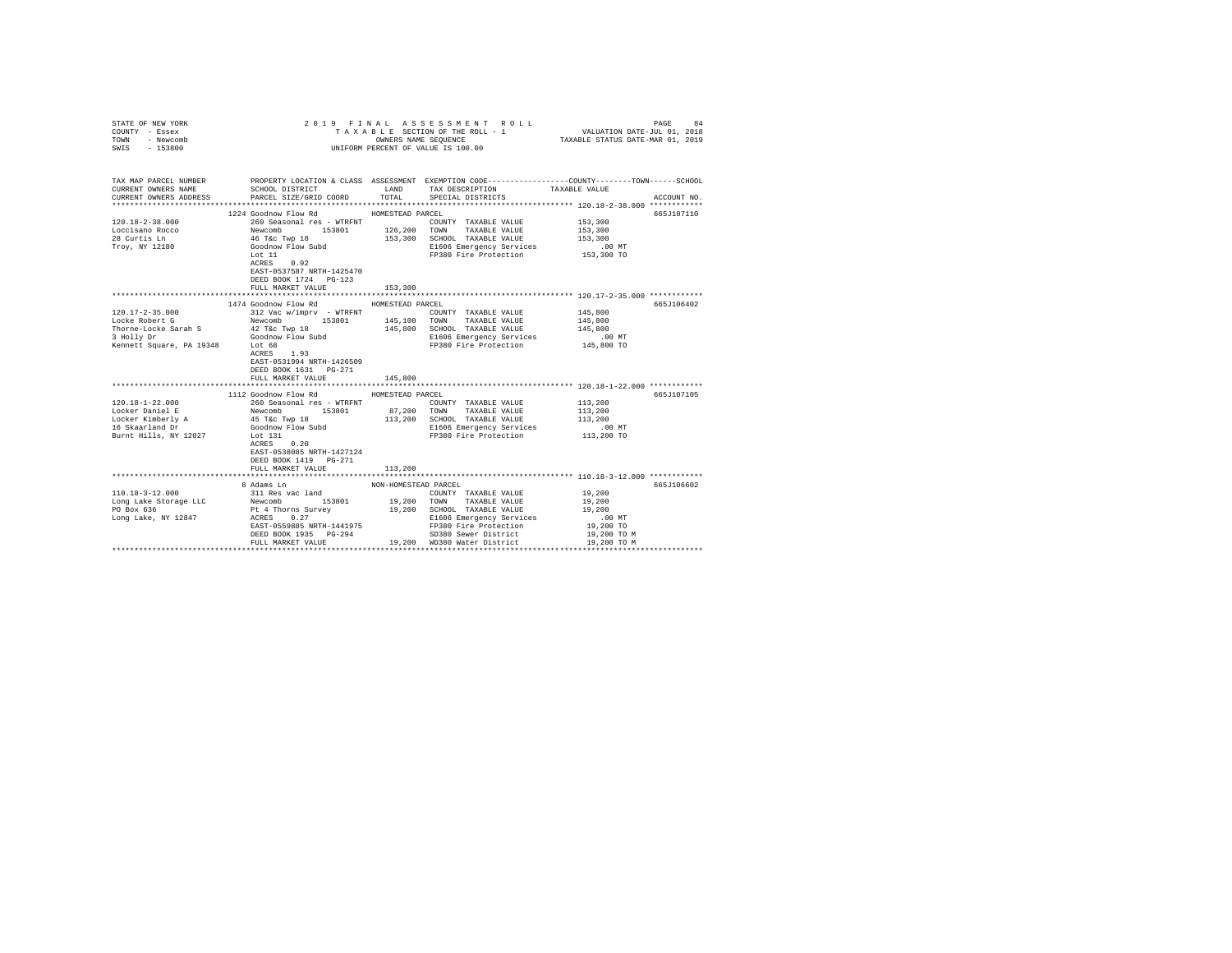| TAXABLE SECTION OF THE ROLL - 1 VALUATION DATE-JUL 01, 2018<br>COUNTY - Essex<br>TAXABLE STATUS DATE-MAR 01, 2019<br>OWNERS NAME SEQUENCE<br>TOWN - Newcomb<br>SWIS - 153800<br>UNIFORM PERCENT OF VALUE IS 100.00                                                                                                                                                                                                                                                                                                                                                                                                                                                                                                                                                                                                                                                                                                                                                                                      |                           |
|---------------------------------------------------------------------------------------------------------------------------------------------------------------------------------------------------------------------------------------------------------------------------------------------------------------------------------------------------------------------------------------------------------------------------------------------------------------------------------------------------------------------------------------------------------------------------------------------------------------------------------------------------------------------------------------------------------------------------------------------------------------------------------------------------------------------------------------------------------------------------------------------------------------------------------------------------------------------------------------------------------|---------------------------|
| TAX MAP PARCEL NUMBER PROPERTY LOCATION & CLASS ASSESSMENT EXEMPTION CODE--------------COUNTY-------TOWN-----SCHOOL<br>SCHOOL DISTRICT<br>LAND TAX DESCRIPTION<br>CURRENT OWNERS NAME<br>TAXABLE VALUE<br>TOTAL<br>CURRENT OWNERS ADDRESS<br>PARCEL SIZE/GRID COORD<br>SPECIAL DISTRICTS                                                                                                                                                                                                                                                                                                                                                                                                                                                                                                                                                                                                                                                                                                                | ACCOUNT NO.               |
| 1188 Goodnow Flow Rd<br>HOMESTEAD PARCEL<br>$120.18 - 2 - 44.000$<br>260 Seasonal res - WTRFNT<br>200,900<br>COUNTY TAXABLE VALUE<br>Longtin Family Trust<br>200,900<br>374 Eureka Rd<br>200,900<br>Springfield, VT 05156<br>Goodnow Flow Subd<br>E1606 Emergency Services<br>$.00$ MT<br>FP380 Fire Protection<br>Lot 6<br>200,900 TO<br>ACRES 1.50<br>EAST-0538233 NRTH-1425582<br>DEED BOOK 1911    PG-275<br>200,900<br>FULL MARKET VALUE                                                                                                                                                                                                                                                                                                                                                                                                                                                                                                                                                           | 665J106813                |
| **************************** 120.18-2-43.000 ************                                                                                                                                                                                                                                                                                                                                                                                                                                                                                                                                                                                                                                                                                                                                                                                                                                                                                                                                               |                           |
| 1198 Goodnow Flow Rd HOMESTEAD PARCEL<br>$120.18 - 2 - 43.000$<br>260 Seasonal res - WTRFNT<br>84,800<br>COUNTY TAXABLE VALUE<br>Newcomb 153801 31,300 TOWN TAXABLE VALUE<br>Lorman William E<br>84,800<br>46 & 65 T&c Twp 18<br>84,800 SCHOOL TAXABLE VALUE<br>Lorman Lisa W<br>84,800<br>Goodnow Flow Subd<br>Also See 1087/179 (.01Ac)<br>3 Northampton Rd<br>E1606 Emergency Services<br>$.00$ MT<br>84,800 TO<br>FP380 Fire Protection<br>Amsterdam, NY 12010<br>ACRES 0.18<br>EAST-0538141 NRTH-1425481<br>DEED BOOK 1187 PG-182<br>84,800<br>FULL MARKET VALUE<br>1662 Goodnow Flow Rd<br>HOMESTEAD PARCEL<br>$119.20 - 6 - 4.000$<br>149,700<br>COUNTY TAXABLE VALUE<br>Loveday Lilian T<br>20 Academy St<br>149,700<br>40 & 41 T&c Twp 18<br>149,700 SCHOOL TAXABLE VALUE<br>149,700<br>Greenwich, NY 12834<br>Goodnow Flow Subd<br>E1606 Emergency Services<br>.00 MT<br>Lot 318<br>149,700 TO<br>FP380 Fire Protection<br>ACRES 1.20<br>EAST-0527940 NRTH-1425661<br>DEED BOOK 912<br>PG-169 | 665J104513<br>665.T105404 |
| FULL MARKET VALUE<br>149,700                                                                                                                                                                                                                                                                                                                                                                                                                                                                                                                                                                                                                                                                                                                                                                                                                                                                                                                                                                            |                           |
| 1178 Goodnow Flow Rd<br>HOMESTEAD PARCEL<br>$120.18 - 2 - 46.000$<br>260 Seasonal res - WTRFNT<br>221,900<br>COUNTY TAXABLE VALUE<br>125,700<br>Newcomb 153801<br>Ludder Peter J<br>TOWN TAXABLE VALUE<br>221,900<br>46 T&C Twp 18<br>Ludder Virgina A<br>221,900 SCHOOL TAXABLE VALUE<br>221,900<br>Goodnow Flow Subd<br>Lot 4<br>ACRES 0.50<br>10 Denver Dr<br>E1606 Emergency Services<br>$.00$ MT<br>FP380 Fire Protection 221,900 TO<br>West Sand Lake, NY 12196 Lot 4<br>EAST-0538380 NRTH-1425806<br>DEED BOOK 1890 PG-286                                                                                                                                                                                                                                                                                                                                                                                                                                                                       | 665J104713                |
| 221,900<br>FULL MARKET VALUE                                                                                                                                                                                                                                                                                                                                                                                                                                                                                                                                                                                                                                                                                                                                                                                                                                                                                                                                                                            |                           |

STATE OF NEW YORK 2 0 1 9 F I N A L A S S E S S M E N T R O L L PAGE 85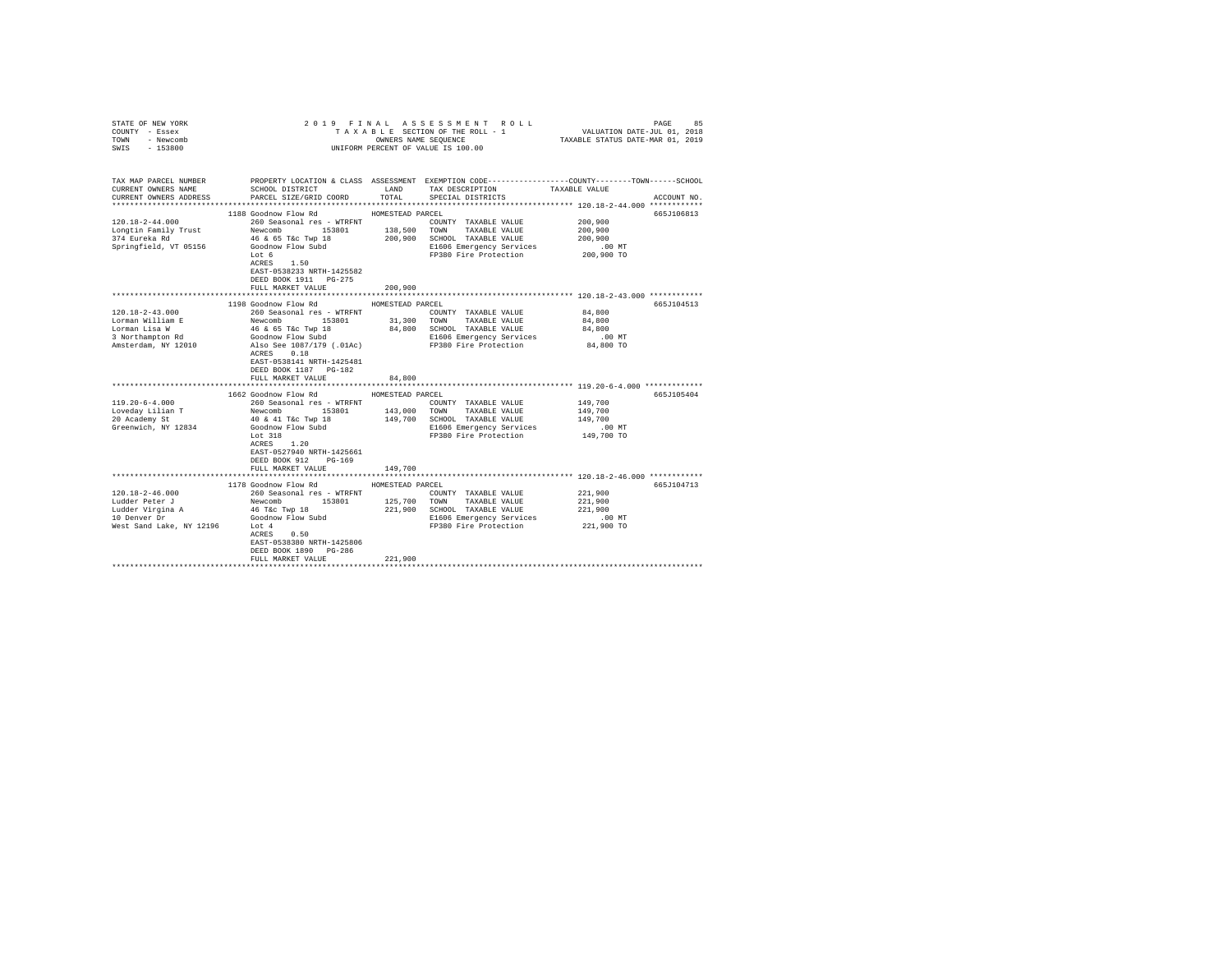|                | STATE OF NEW YORK |  |  |  |                                    |  | 2019 FINAL ASSESSMENT ROLL |                                  | PAGE | 86 |
|----------------|-------------------|--|--|--|------------------------------------|--|----------------------------|----------------------------------|------|----|
| COUNTY - Essex |                   |  |  |  | TAXABLE SECTION OF THE ROLL - 1    |  |                            | VALUATION DATE-JUL 01, 2018      |      |    |
| TOWN           | - Newcomb         |  |  |  | OWNERS NAME SEOUENCE               |  |                            | TAXABLE STATUS DATE-MAR 01, 2019 |      |    |
| SWIS           | $-153800$         |  |  |  | UNIFORM PERCENT OF VALUE IS 100.00 |  |                            |                                  |      |    |
|                |                   |  |  |  |                                    |  |                            |                                  |      |    |

| TAX MAP PARCEL NUMBER                                                                                                                                                                                                                                                                                                                                                                                             |                                                    |                                    | PROPERTY LOCATION & CLASS ASSESSMENT EXEMPTION CODE---------------COUNTY-------TOWN-----SCHOOL                                                                                                                                                                                                                                                                                                                                                                                             |                                                    |               |
|-------------------------------------------------------------------------------------------------------------------------------------------------------------------------------------------------------------------------------------------------------------------------------------------------------------------------------------------------------------------------------------------------------------------|----------------------------------------------------|------------------------------------|--------------------------------------------------------------------------------------------------------------------------------------------------------------------------------------------------------------------------------------------------------------------------------------------------------------------------------------------------------------------------------------------------------------------------------------------------------------------------------------------|----------------------------------------------------|---------------|
| CURRENT OWNERS NAME                                                                                                                                                                                                                                                                                                                                                                                               | SCHOOL DISTRICT                                    | LAND                               | $\begin{tabular}{ll} \multicolumn{2}{c}{\multicolumn{2}{c}{\textbf{Cov}}}{\multicolumn{2}{c}{\textbf{Cov}}}{\multicolumn{2}{c}{\textbf{Cov}}}{\multicolumn{2}{c}{\textbf{Cov}}}{\textbf{Cov}}}{\textbf{Cov}}}{\textbf{Cov}}\\ \multicolumn{2}{c}{\textbf{SPECIAL DISTRICTS}} & \multicolumn{2}{c}{\textbf{TAXABLE VALUE}}\\ \multicolumn{2}{c}{\textbf{SPECIAL DISTRICTS}} & \multicolumn{2}{c}{\textbf{TAXABLE VALUE}}\\ \multicolumn{2}{c}{\textbf{SPECIAL DISTRICTS}} & \multicolumn{2$ |                                                    |               |
| CURRENT OWNERS ADDRESS PARCEL SIZE/GRID COORD TOTAL                                                                                                                                                                                                                                                                                                                                                               |                                                    |                                    |                                                                                                                                                                                                                                                                                                                                                                                                                                                                                            |                                                    | ACCOUNT NO.   |
|                                                                                                                                                                                                                                                                                                                                                                                                                   |                                                    |                                    |                                                                                                                                                                                                                                                                                                                                                                                                                                                                                            | ******************* 109.15-3-14.001 ************   |               |
|                                                                                                                                                                                                                                                                                                                                                                                                                   | 24 Griffin Rd                                      | HOMESTEAD PARCEL                   |                                                                                                                                                                                                                                                                                                                                                                                                                                                                                            |                                                    | 665J101305    |
|                                                                                                                                                                                                                                                                                                                                                                                                                   |                                                    |                                    |                                                                                                                                                                                                                                                                                                                                                                                                                                                                                            |                                                    | $0 \t 30,000$ |
|                                                                                                                                                                                                                                                                                                                                                                                                                   |                                                    |                                    |                                                                                                                                                                                                                                                                                                                                                                                                                                                                                            |                                                    |               |
|                                                                                                                                                                                                                                                                                                                                                                                                                   |                                                    |                                    |                                                                                                                                                                                                                                                                                                                                                                                                                                                                                            |                                                    |               |
|                                                                                                                                                                                                                                                                                                                                                                                                                   |                                                    |                                    |                                                                                                                                                                                                                                                                                                                                                                                                                                                                                            |                                                    |               |
|                                                                                                                                                                                                                                                                                                                                                                                                                   |                                                    |                                    |                                                                                                                                                                                                                                                                                                                                                                                                                                                                                            |                                                    |               |
|                                                                                                                                                                                                                                                                                                                                                                                                                   |                                                    |                                    |                                                                                                                                                                                                                                                                                                                                                                                                                                                                                            |                                                    |               |
|                                                                                                                                                                                                                                                                                                                                                                                                                   |                                                    |                                    |                                                                                                                                                                                                                                                                                                                                                                                                                                                                                            |                                                    |               |
|                                                                                                                                                                                                                                                                                                                                                                                                                   | FULL MARKET VALUE<br>****************************  | 160,300<br>*********************** |                                                                                                                                                                                                                                                                                                                                                                                                                                                                                            |                                                    |               |
|                                                                                                                                                                                                                                                                                                                                                                                                                   |                                                    |                                    |                                                                                                                                                                                                                                                                                                                                                                                                                                                                                            | ******************* 119.20-3-8.100 ************    |               |
|                                                                                                                                                                                                                                                                                                                                                                                                                   | 1848 Goodnow Flow Rd                               | HOMESTEAD PARCEL                   |                                                                                                                                                                                                                                                                                                                                                                                                                                                                                            |                                                    | 665J176003    |
|                                                                                                                                                                                                                                                                                                                                                                                                                   |                                                    |                                    |                                                                                                                                                                                                                                                                                                                                                                                                                                                                                            |                                                    |               |
|                                                                                                                                                                                                                                                                                                                                                                                                                   |                                                    |                                    |                                                                                                                                                                                                                                                                                                                                                                                                                                                                                            |                                                    |               |
|                                                                                                                                                                                                                                                                                                                                                                                                                   |                                                    |                                    |                                                                                                                                                                                                                                                                                                                                                                                                                                                                                            |                                                    |               |
|                                                                                                                                                                                                                                                                                                                                                                                                                   |                                                    |                                    |                                                                                                                                                                                                                                                                                                                                                                                                                                                                                            |                                                    |               |
| $10.20-3-8.100$ 2010 I Family Res - WTRFNT<br>2010 I Family Res - WTRFNT<br>2010 I Family Res - WTRFNT<br>2020 137,700 TOWNT TAXABLE VALUE<br>2021 137,700 TOWN TAXABLE VALUE<br>2021 137,700 TOWN TAXABLE VALUE<br>2021,800 2021,800 SCH                                                                                                                                                                         |                                                    |                                    |                                                                                                                                                                                                                                                                                                                                                                                                                                                                                            |                                                    |               |
|                                                                                                                                                                                                                                                                                                                                                                                                                   |                                                    |                                    |                                                                                                                                                                                                                                                                                                                                                                                                                                                                                            |                                                    |               |
|                                                                                                                                                                                                                                                                                                                                                                                                                   |                                                    |                                    |                                                                                                                                                                                                                                                                                                                                                                                                                                                                                            |                                                    |               |
|                                                                                                                                                                                                                                                                                                                                                                                                                   | EAST-0525405 NRTH-1426173<br>DEED BOOK 1658 PG-160 |                                    |                                                                                                                                                                                                                                                                                                                                                                                                                                                                                            |                                                    |               |
|                                                                                                                                                                                                                                                                                                                                                                                                                   | FULL MARKET VALUE                                  | 287,800                            |                                                                                                                                                                                                                                                                                                                                                                                                                                                                                            |                                                    |               |
|                                                                                                                                                                                                                                                                                                                                                                                                                   |                                                    |                                    |                                                                                                                                                                                                                                                                                                                                                                                                                                                                                            |                                                    |               |
|                                                                                                                                                                                                                                                                                                                                                                                                                   | 3 Island View Ln                                   | HOMESTEAD PARCEL                   |                                                                                                                                                                                                                                                                                                                                                                                                                                                                                            |                                                    | 665J104605    |
|                                                                                                                                                                                                                                                                                                                                                                                                                   |                                                    |                                    |                                                                                                                                                                                                                                                                                                                                                                                                                                                                                            |                                                    |               |
|                                                                                                                                                                                                                                                                                                                                                                                                                   |                                                    |                                    |                                                                                                                                                                                                                                                                                                                                                                                                                                                                                            |                                                    |               |
|                                                                                                                                                                                                                                                                                                                                                                                                                   |                                                    |                                    |                                                                                                                                                                                                                                                                                                                                                                                                                                                                                            |                                                    |               |
|                                                                                                                                                                                                                                                                                                                                                                                                                   |                                                    |                                    |                                                                                                                                                                                                                                                                                                                                                                                                                                                                                            |                                                    |               |
|                                                                                                                                                                                                                                                                                                                                                                                                                   |                                                    |                                    |                                                                                                                                                                                                                                                                                                                                                                                                                                                                                            |                                                    |               |
|                                                                                                                                                                                                                                                                                                                                                                                                                   | EAST-0528258 NRTH-1429042                          |                                    |                                                                                                                                                                                                                                                                                                                                                                                                                                                                                            |                                                    |               |
|                                                                                                                                                                                                                                                                                                                                                                                                                   | DEED BOOK 1915 PG-233                              |                                    |                                                                                                                                                                                                                                                                                                                                                                                                                                                                                            |                                                    |               |
|                                                                                                                                                                                                                                                                                                                                                                                                                   |                                                    |                                    |                                                                                                                                                                                                                                                                                                                                                                                                                                                                                            |                                                    |               |
|                                                                                                                                                                                                                                                                                                                                                                                                                   |                                                    |                                    |                                                                                                                                                                                                                                                                                                                                                                                                                                                                                            |                                                    |               |
| 103.1678 -4-12.002<br>108.1678 -4-12.002 -4-12.002 -4-12.002 -4-12.002 -4-12.002 -4-12.002 -4-12.002 -4-12.002 -4-12.002 -4-12.002 -4-12.002 -4-12.002 -4-12.002 -4-12.002 -4-12.002 -4-12.002 -4-12.002 -4-12.002 -4-12.002 -4-                                                                                                                                                                                  |                                                    |                                    |                                                                                                                                                                                                                                                                                                                                                                                                                                                                                            |                                                    | 665J104515    |
|                                                                                                                                                                                                                                                                                                                                                                                                                   |                                                    |                                    |                                                                                                                                                                                                                                                                                                                                                                                                                                                                                            |                                                    |               |
|                                                                                                                                                                                                                                                                                                                                                                                                                   |                                                    |                                    |                                                                                                                                                                                                                                                                                                                                                                                                                                                                                            | $25,000$ $30,250$ $30,250$<br>0 0 68,700<br>96,000 |               |
|                                                                                                                                                                                                                                                                                                                                                                                                                   |                                                    |                                    |                                                                                                                                                                                                                                                                                                                                                                                                                                                                                            |                                                    |               |
|                                                                                                                                                                                                                                                                                                                                                                                                                   |                                                    |                                    |                                                                                                                                                                                                                                                                                                                                                                                                                                                                                            |                                                    |               |
|                                                                                                                                                                                                                                                                                                                                                                                                                   |                                                    |                                    |                                                                                                                                                                                                                                                                                                                                                                                                                                                                                            |                                                    |               |
|                                                                                                                                                                                                                                                                                                                                                                                                                   |                                                    |                                    |                                                                                                                                                                                                                                                                                                                                                                                                                                                                                            |                                                    |               |
|                                                                                                                                                                                                                                                                                                                                                                                                                   |                                                    |                                    |                                                                                                                                                                                                                                                                                                                                                                                                                                                                                            |                                                    |               |
|                                                                                                                                                                                                                                                                                                                                                                                                                   |                                                    |                                    |                                                                                                                                                                                                                                                                                                                                                                                                                                                                                            |                                                    |               |
|                                                                                                                                                                                                                                                                                                                                                                                                                   |                                                    |                                    |                                                                                                                                                                                                                                                                                                                                                                                                                                                                                            |                                                    |               |
|                                                                                                                                                                                                                                                                                                                                                                                                                   |                                                    |                                    |                                                                                                                                                                                                                                                                                                                                                                                                                                                                                            |                                                    | 665J105611    |
|                                                                                                                                                                                                                                                                                                                                                                                                                   |                                                    |                                    |                                                                                                                                                                                                                                                                                                                                                                                                                                                                                            |                                                    |               |
|                                                                                                                                                                                                                                                                                                                                                                                                                   |                                                    |                                    |                                                                                                                                                                                                                                                                                                                                                                                                                                                                                            |                                                    |               |
|                                                                                                                                                                                                                                                                                                                                                                                                                   |                                                    |                                    |                                                                                                                                                                                                                                                                                                                                                                                                                                                                                            |                                                    |               |
| $\begin{tabular}{l c c c c c} \multicolumn{1}{c}{\textbf{10.13--1--1.000}} & \multicolumn{1}{c}{\textbf{42}}{\textbf{T}}\textbf{u}m\textbf{m}e\textbf{r}\textbf{b}^2\textbf{r}\textbf{b}^2\textbf{r}} & \multicolumn{1}{c}{\textbf{NN-HOMESTRAD PARCH}} & \multicolumn{1}{c}{\textbf{PACEL}} & \multicolumn{1}{c}{\textbf{110.13--1--1.000}} & \multicolumn{1}{c}{\textbf{42}}{\textbf{W}}\textbf{w}\textbf{c}^2$ |                                                    |                                    |                                                                                                                                                                                                                                                                                                                                                                                                                                                                                            |                                                    |               |
|                                                                                                                                                                                                                                                                                                                                                                                                                   |                                                    |                                    |                                                                                                                                                                                                                                                                                                                                                                                                                                                                                            |                                                    |               |
|                                                                                                                                                                                                                                                                                                                                                                                                                   | ACRES 1.40                                         |                                    |                                                                                                                                                                                                                                                                                                                                                                                                                                                                                            |                                                    |               |
|                                                                                                                                                                                                                                                                                                                                                                                                                   | EAST-0552808 NRTH-1447116                          |                                    |                                                                                                                                                                                                                                                                                                                                                                                                                                                                                            |                                                    |               |
|                                                                                                                                                                                                                                                                                                                                                                                                                   |                                                    |                                    |                                                                                                                                                                                                                                                                                                                                                                                                                                                                                            |                                                    |               |
|                                                                                                                                                                                                                                                                                                                                                                                                                   | DEED BOOK 1563 PG-152<br>FULL MARKET VALUE         | 24,500                             |                                                                                                                                                                                                                                                                                                                                                                                                                                                                                            |                                                    |               |
|                                                                                                                                                                                                                                                                                                                                                                                                                   |                                                    |                                    |                                                                                                                                                                                                                                                                                                                                                                                                                                                                                            |                                                    |               |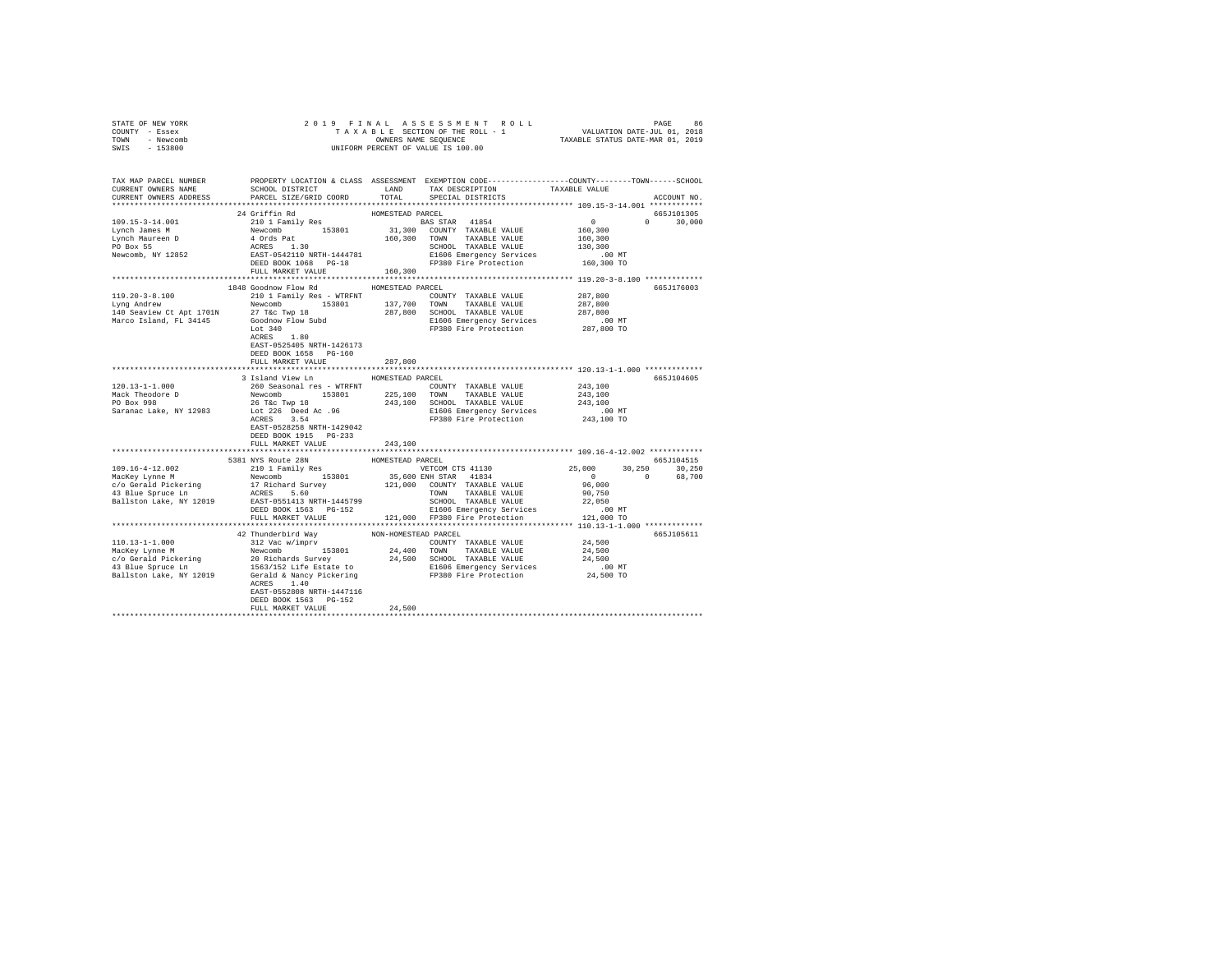| TOWN - Newcomb<br>SWIS - 153800               |                                                                                                                                                                                                                                  |                            | OWNERS NAME SEQUENCE TAXABLE STATUS DATE-MAR 01, 2019<br>UNIFORM PERCENT OF VALUE IS 100.00 |                                                        |             |
|-----------------------------------------------|----------------------------------------------------------------------------------------------------------------------------------------------------------------------------------------------------------------------------------|----------------------------|---------------------------------------------------------------------------------------------|--------------------------------------------------------|-------------|
|                                               | TAX MAP PARCEL NUMBER PROPERTY LOCATION & CLASS ASSESSMENT EXEMPTION CODE--------------COUNTY-------TOWN------SCHOOL                                                                                                             |                            |                                                                                             |                                                        |             |
| CURRENT OWNERS NAME<br>CURRENT OWNERS ADDRESS | SCHOOL DISTRICT<br>PARCEL SIZE/GRID COORD                                                                                                                                                                                        | LAND<br>TOTAL              | TAX DESCRIPTION<br>SPECIAL DISTRICTS                                                        | TAXABLE VALUE                                          | ACCOUNT NO. |
|                                               |                                                                                                                                                                                                                                  |                            |                                                                                             |                                                        |             |
| 110.18-4-16.000                               | 13 Sanford Ln                                                                                                                                                                                                                    | HOMESTEAD PARCEL           |                                                                                             | 86,800                                                 | 665J104108  |
|                                               |                                                                                                                                                                                                                                  |                            |                                                                                             | 86,800                                                 |             |
| Maddison Jill V<br>PO Box 102                 |                                                                                                                                                                                                                                  |                            |                                                                                             | 86,800                                                 |             |
| Bloomingdale, NY 12913                        |                                                                                                                                                                                                                                  |                            |                                                                                             | .00 MT                                                 |             |
|                                               |                                                                                                                                                                                                                                  |                            |                                                                                             | 86,800 TO                                              |             |
|                                               | DEED BOOK 1416 PG-19<br>FULL MARKET VALUE                                                                                                                                                                                        |                            |                                                                                             | 86,800 TO M                                            |             |
|                                               |                                                                                                                                                                                                                                  |                            | 86,800 WD380 Water District                                                                 | 86,800 TO M                                            |             |
|                                               |                                                                                                                                                                                                                                  |                            |                                                                                             |                                                        |             |
| 110.13-9-21.001                               | 26 Bissell Loop<br>464 Office bldg.                                                                                                                                                                                              | NON-HOMESTEAD PARCEL       |                                                                                             |                                                        | 665.7104304 |
|                                               |                                                                                                                                                                                                                                  |                            | COUNTY TAXABLE VALUE 98,000                                                                 | 98,000                                                 |             |
|                                               |                                                                                                                                                                                                                                  |                            |                                                                                             |                                                        |             |
|                                               |                                                                                                                                                                                                                                  |                            |                                                                                             | 98,000<br>00 MT.<br>98,000 TO                          |             |
|                                               |                                                                                                                                                                                                                                  |                            |                                                                                             |                                                        |             |
|                                               | And The Magnus (Magnus 153801 153801 153801 171 NATABLE VALUE 111 N Main Structure of the Pt 19 Richards Survey 98,000 50000 173XABLE VALUE 111 N Main Structure Pt 19 Richards Survey 98,000 50000 173XABLE VALUE PO Box 68<br> |                            |                                                                                             |                                                        |             |
|                                               | FULL MARKET VALUE                                                                                                                                                                                                                | 98,000                     |                                                                                             |                                                        |             |
|                                               |                                                                                                                                                                                                                                  | ************************** |                                                                                             | ********************* 119.20-2-1.000 *************     |             |
| $119.20 - 2 - 1.000$                          | 1918 Goodnow Flow Rd<br>260 Seasonal res - WTRFNT                                                                                                                                                                                | HOMESTEAD PARCEL           | COUNTY TAXABLE VALUE 192,800                                                                |                                                        | 665J104613  |
|                                               |                                                                                                                                                                                                                                  |                            |                                                                                             | 192,800                                                |             |
|                                               |                                                                                                                                                                                                                                  |                            |                                                                                             | 192,800                                                |             |
|                                               |                                                                                                                                                                                                                                  |                            |                                                                                             |                                                        |             |
|                                               |                                                                                                                                                                                                                                  |                            |                                                                                             | 00 MT.<br>192,800 TO                                   |             |
|                                               |                                                                                                                                                                                                                                  |                            |                                                                                             |                                                        |             |
|                                               | EAST-0523827 NRTH-1426400                                                                                                                                                                                                        |                            |                                                                                             |                                                        |             |
|                                               | DEED BOOK 1144 PG-191                                                                                                                                                                                                            |                            |                                                                                             |                                                        |             |
|                                               | FULL MARKET VALUE<br>****************************                                                                                                                                                                                | 192,800<br>*************   |                                                                                             | ************************* 109.16-4-6.000 ************* |             |
|                                               | 5451 NYS Route 28N                                                                                                                                                                                                               | HOMESTEAD PARCEL           |                                                                                             |                                                        | 665J100913  |
|                                               |                                                                                                                                                                                                                                  |                            |                                                                                             |                                                        |             |
|                                               |                                                                                                                                                                                                                                  |                            |                                                                                             |                                                        |             |
|                                               |                                                                                                                                                                                                                                  |                            |                                                                                             |                                                        |             |
|                                               |                                                                                                                                                                                                                                  |                            |                                                                                             |                                                        |             |
|                                               |                                                                                                                                                                                                                                  |                            |                                                                                             |                                                        |             |
|                                               | DEED BOOK 1594 PG-22                                                                                                                                                                                                             |                            |                                                                                             |                                                        |             |
|                                               | FULL MARKET VALUE                                                                                                                                                                                                                | 70,800                     |                                                                                             |                                                        |             |
|                                               | 49 Beaver Bay Rd                                                                                                                                                                                                                 | HOMESTEAD PARCEL           |                                                                                             |                                                        | 665J188006  |
|                                               |                                                                                                                                                                                                                                  |                            |                                                                                             |                                                        |             |
|                                               |                                                                                                                                                                                                                                  |                            |                                                                                             |                                                        |             |
|                                               |                                                                                                                                                                                                                                  |                            |                                                                                             |                                                        |             |
|                                               |                                                                                                                                                                                                                                  |                            |                                                                                             |                                                        |             |
|                                               |                                                                                                                                                                                                                                  |                            |                                                                                             |                                                        |             |
|                                               |                                                                                                                                                                                                                                  |                            |                                                                                             |                                                        |             |
|                                               | FULL MARKET VALUE                                                                                                                                                                                                                | 252,300                    |                                                                                             |                                                        |             |
|                                               |                                                                                                                                                                                                                                  |                            |                                                                                             |                                                        |             |
|                                               |                                                                                                                                                                                                                                  |                            |                                                                                             |                                                        |             |

STATE OF NEW YORK STATES OF LINAL AS SESS SOMENT ROLL I SASES AND PAGE 87<br>COUNTY – Essex Sasex Talka Talkale SECTION OF THE ROLL – 1 VALUATION DATE-JUL 01, 2018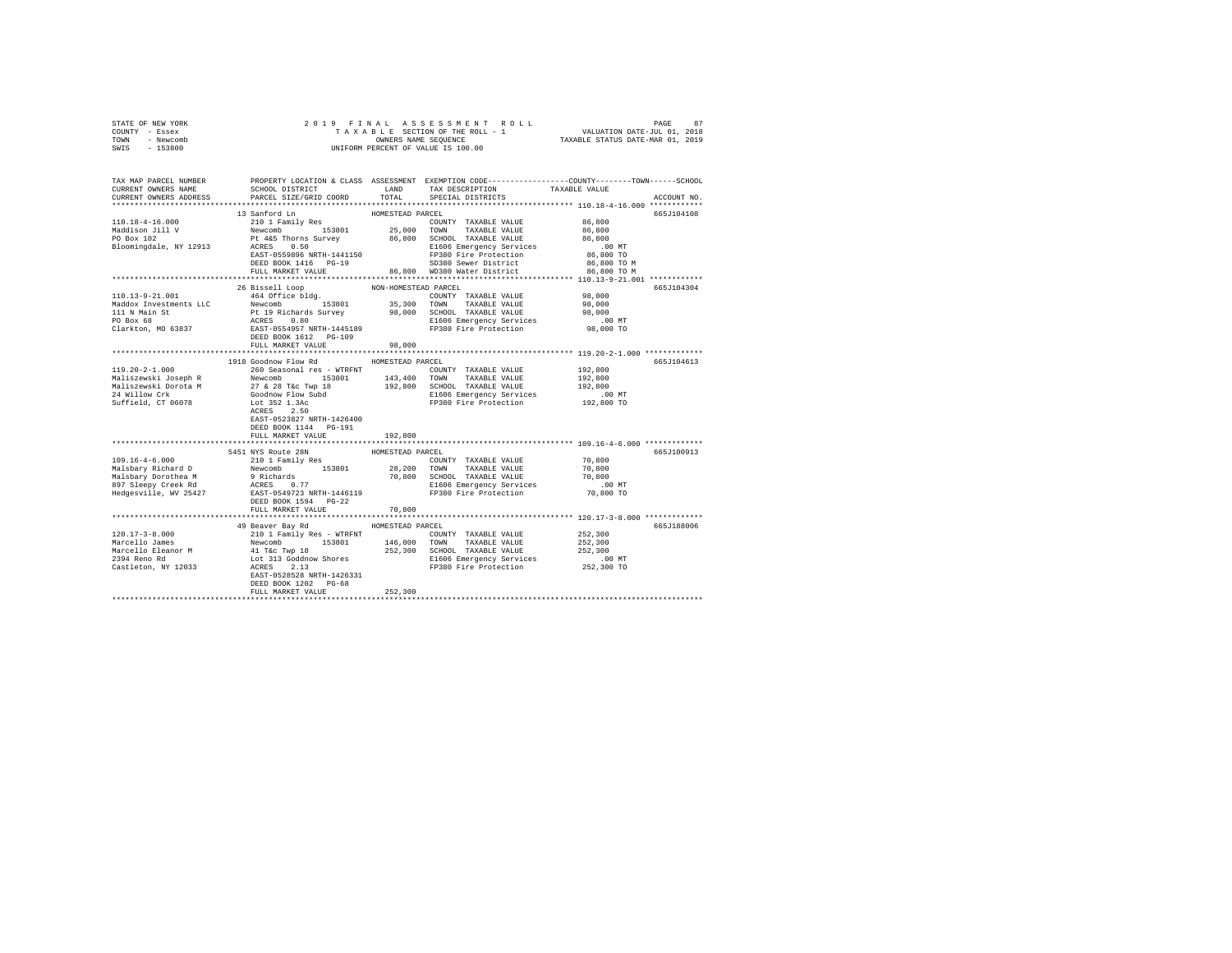| STATE OF NEW YORK<br>COUNTY - Essex                                             | 2019 FINAL                                                                                                                                                                                                                   | PAGE 88 בSA BRIT ROLL PAGE 88 בPAGE 86 בPAR A SSESSMENT ROLL<br>TAXABLE SECTION OF THE ROLL - 1 VALUATION DATE-JUL 01, 2018<br>OWNERS NAME SEQUENCE 7TAXABLE STATUS DATE-NAR 01, 2019                           |                      |
|---------------------------------------------------------------------------------|------------------------------------------------------------------------------------------------------------------------------------------------------------------------------------------------------------------------------|-----------------------------------------------------------------------------------------------------------------------------------------------------------------------------------------------------------------|----------------------|
| TOWN - Newcomb                                                                  |                                                                                                                                                                                                                              | OWNERS NAME SEQUENCE                                                                                                                                                                                            |                      |
| $-153800$<br>SWIS                                                               |                                                                                                                                                                                                                              | UNIFORM PERCENT OF VALUE IS 100.00                                                                                                                                                                              |                      |
|                                                                                 |                                                                                                                                                                                                                              |                                                                                                                                                                                                                 |                      |
|                                                                                 |                                                                                                                                                                                                                              |                                                                                                                                                                                                                 |                      |
|                                                                                 |                                                                                                                                                                                                                              | TAX MAP PARCEL NUMBER PROPERTY LOCATION & CLASS ASSESSMENT EXEMPTION CODE--------------COUNTY-------TOWN------SCHOOL                                                                                            |                      |
| CURRENT OWNERS NAME                                                             | SCHOOL DISTRICT LAND                                                                                                                                                                                                         | TAX DESCRIPTION                                                                                                                                                                                                 | TAXABLE VALUE        |
| CURRENT OWNERS ADDRESS                                                          | PARCEL SIZE/GRID COORD                                                                                                                                                                                                       | TOTAL<br>SPECIAL DISTRICTS                                                                                                                                                                                      | ACCOUNT NO.          |
|                                                                                 |                                                                                                                                                                                                                              |                                                                                                                                                                                                                 |                      |
|                                                                                 | 141 Woodys Rd                                                                                                                                                                                                                | HOMESTEAD PARCEL                                                                                                                                                                                                | 665J100106           |
| $120.13 - 1 - 26.000$                                                           |                                                                                                                                                                                                                              | 210 1 Family Res - WTRFNT NENH STAR 41834                                                                                                                                                                       | $\sim$ 0<br>0 68,700 |
| Marconi Valentino                                                               |                                                                                                                                                                                                                              |                                                                                                                                                                                                                 | 333,600              |
| Marconi Lorinda A                                                               |                                                                                                                                                                                                                              |                                                                                                                                                                                                                 | 333,600              |
| 141 Woodys Rd                                                                   |                                                                                                                                                                                                                              |                                                                                                                                                                                                                 | 264,900              |
| Newcomb, NY 12852                                                               |                                                                                                                                                                                                                              | E1606 Emergency Services                                                                                                                                                                                        | .00 MT               |
|                                                                                 | ACRES 0.78 BANK CORE                                                                                                                                                                                                         | FP380 Fire Protection 333,600 TO                                                                                                                                                                                |                      |
|                                                                                 | EAST-0530702 NRTH-1428397                                                                                                                                                                                                    |                                                                                                                                                                                                                 |                      |
|                                                                                 | DEED BOOK 1246 PG-169                                                                                                                                                                                                        |                                                                                                                                                                                                                 |                      |
|                                                                                 | FULL MARKET VALUE                                                                                                                                                                                                            | 333,600                                                                                                                                                                                                         |                      |
|                                                                                 |                                                                                                                                                                                                                              |                                                                                                                                                                                                                 |                      |
|                                                                                 | 37 Campsite Rd                                                                                                                                                                                                               | HOMESTEAD PARCEL                                                                                                                                                                                                | 665J104701           |
| 110.13-9-1.000                                                                  | 260 Seasonal res                                                                                                                                                                                                             | COUNTY TAXABLE VALUE                                                                                                                                                                                            | 72,500               |
| Marsh David A                                                                   |                                                                                                                                                                                                                              |                                                                                                                                                                                                                 | 72,500<br>72,500     |
| 11 Calhoun Rd<br>Troy, NY 12180                                                 |                                                                                                                                                                                                                              | Newcomb 153801 29,800 TOWN TAXABLE VALUE<br>20 Richards Survey 72,500 SCHOOL TAXABLE VALUE<br>ACRES 0.90 1606 Energency Services<br>BAST-0555166 NRTH-1446013 PP380 Fire Protection<br>E1606 Emergency Services | $.00$ MT             |
|                                                                                 |                                                                                                                                                                                                                              | FP380 Fire Protection                                                                                                                                                                                           | 72,500 TO            |
|                                                                                 | DEED BOOK 477 PG-83                                                                                                                                                                                                          |                                                                                                                                                                                                                 |                      |
|                                                                                 | FULL MARKET VALUE                                                                                                                                                                                                            | 72,500                                                                                                                                                                                                          |                      |
|                                                                                 |                                                                                                                                                                                                                              |                                                                                                                                                                                                                 |                      |
|                                                                                 | 30 Allen Rd                                                                                                                                                                                                                  | HOMESTEAD PARCEL                                                                                                                                                                                                | 665J100204           |
| $109.15 - 4 - 9.000$                                                            | 270 Mfg housing                                                                                                                                                                                                              | COUNTY TAXABLE VALUE                                                                                                                                                                                            | 40,100               |
| Marshall Peter                                                                  |                                                                                                                                                                                                                              |                                                                                                                                                                                                                 | 40,100               |
| Havern Michael                                                                  |                                                                                                                                                                                                                              |                                                                                                                                                                                                                 |                      |
|                                                                                 |                                                                                                                                                                                                                              |                                                                                                                                                                                                                 | 40,100               |
| Havern Michael<br>118 Franklin St                                               |                                                                                                                                                                                                                              | Newcomb 153801 32,100 TOWN TAXABLE VALUE<br>3 Richards 19 40,100 SCHOOL TAXABLE VALUE<br>3 RCRES 2.10 1160 ECROL REGION ROBERT ACRES<br>E1606 Emergency Services                                                | $.00$ MT             |
|                                                                                 |                                                                                                                                                                                                                              | Hudson Falls, NY 12839 BAST-0544334 NRTH-1445576 FP380 Fire Protection                                                                                                                                          | 40,100 TO            |
|                                                                                 | DEED BOOK 875 PG-081                                                                                                                                                                                                         |                                                                                                                                                                                                                 |                      |
|                                                                                 | FULL MARKET VALUE                                                                                                                                                                                                            | 40,100                                                                                                                                                                                                          |                      |
|                                                                                 |                                                                                                                                                                                                                              |                                                                                                                                                                                                                 |                      |
|                                                                                 | 5740 NYS Route 28N                                                                                                                                                                                                           | HOMESTEAD PARCEL                                                                                                                                                                                                | 665J106715           |
| 109.15-1-25.100                                                                 | 210 1 Family Res - WTRFNT                                                                                                                                                                                                    | COUNTY TAXABLE VALUE                                                                                                                                                                                            | 251,000              |
| Martin David O                                                                  | Newcomb 153801                                                                                                                                                                                                               | 117,500 TOWN<br>TAXABLE VALUE                                                                                                                                                                                   | 251,000              |
|                                                                                 |                                                                                                                                                                                                                              | 251,000 SCHOOL TAXABLE VALUE                                                                                                                                                                                    | 251,000              |
|                                                                                 | 4 Ords Patent<br>ACRES 1.04                                                                                                                                                                                                  | E1606 Emergency Services                                                                                                                                                                                        | .00 MT               |
| Martin Christine C<br>8717 Cty Rte 87<br>Hammondscare<br>Hammondsport, NY 14840 | EAST-0543288 NRTH-1446218                                                                                                                                                                                                    | FP380 Fire Protection                                                                                                                                                                                           | 251,000 TO           |
|                                                                                 | DEED BOOK 1400 PG-182                                                                                                                                                                                                        |                                                                                                                                                                                                                 |                      |
|                                                                                 | FULL MARKET VALUE                                                                                                                                                                                                            | 251,000                                                                                                                                                                                                         |                      |
|                                                                                 |                                                                                                                                                                                                                              |                                                                                                                                                                                                                 |                      |
| $119.20 - 3 - 14.000$                                                           | 1796 Goodnow Flow Rd                                                                                                                                                                                                         | HOMESTEAD PARCEL                                                                                                                                                                                                | 665J189002           |
|                                                                                 | 260 Seasonal res - WTRFNT                                                                                                                                                                                                    | COUNTY TAXABLE VALUE<br>66,100 TOWN TAXABLE VALUE                                                                                                                                                               | 164,400<br>164,400   |
|                                                                                 |                                                                                                                                                                                                                              | 164,400 SCHOOL TAXABLE VALUE                                                                                                                                                                                    | 164,400              |
|                                                                                 |                                                                                                                                                                                                                              |                                                                                                                                                                                                                 |                      |
|                                                                                 |                                                                                                                                                                                                                              |                                                                                                                                                                                                                 |                      |
|                                                                                 | Matarese Robert E<br>Matarese Barbara M<br>Matarese Barbara M<br>69 Burden Lake Rd<br>69 Burden Lake Rd<br>Coodnow Flor Subd Lot 112<br>East Greenbush, NY 12061<br>ACRES<br>2167 - 1167 - 1167<br>EAST-0525277 NRTH-1425236 | E1606 Emergency Services .00 MT<br>FP380 Fire Protection 164,400 TO                                                                                                                                             |                      |
|                                                                                 | DEED BOOK 1501 PG-257                                                                                                                                                                                                        |                                                                                                                                                                                                                 |                      |
|                                                                                 | FULL MARKET VALUE                                                                                                                                                                                                            | 164,400                                                                                                                                                                                                         |                      |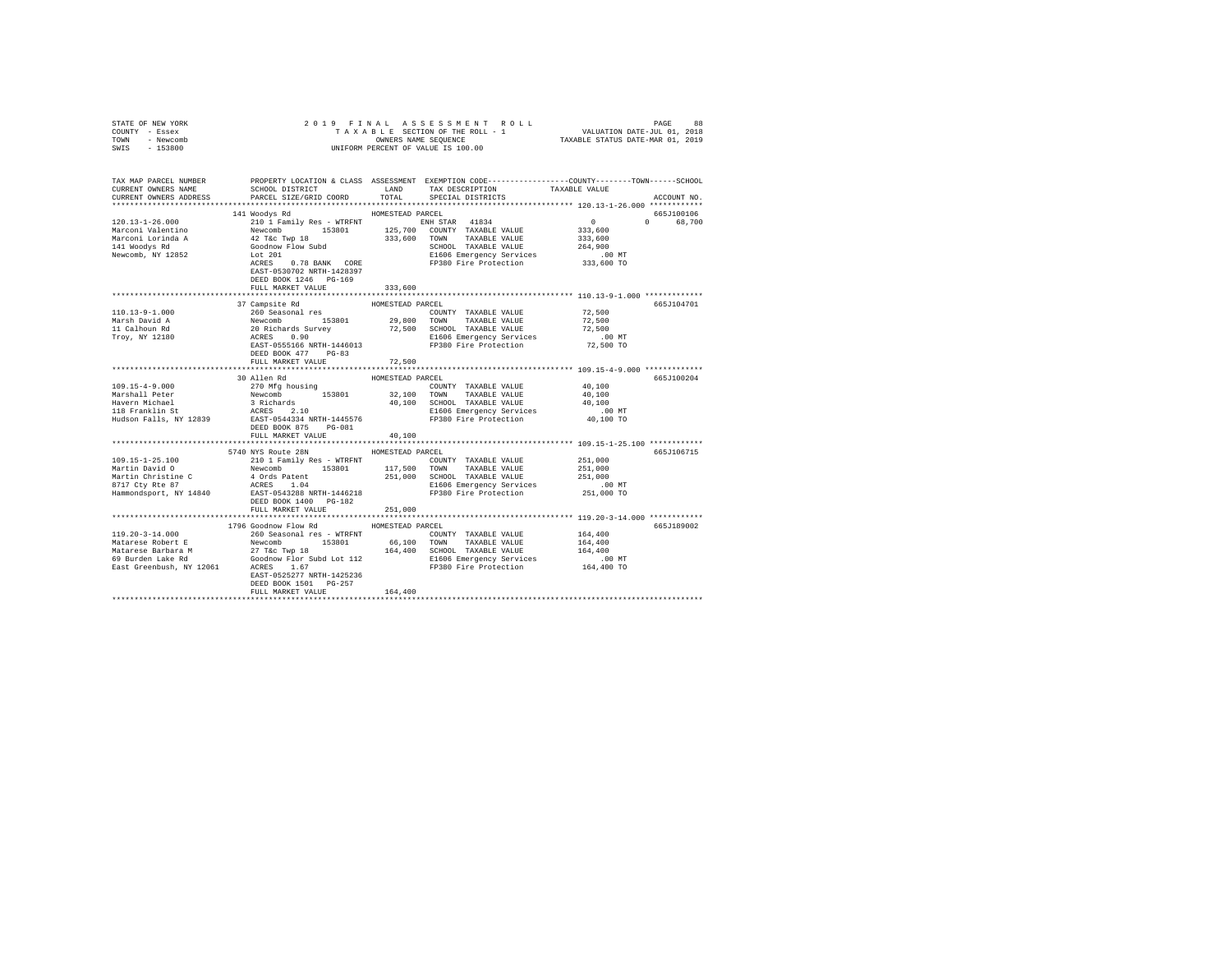| STATE OF NEW YORK<br>COUNTY - Essex<br>TOWN - Newcomb<br>SWIS - 153800                                                                                                            |                                                                                                                                                                                                                                                                     |                                        | 2019 FINAL ASSESSMENT ROLL<br>TAXABLE SECTION OF THE ROLL - 1<br>OWNERS NAME SEQUENCE<br>UNIFORM PERCENT OF VALUE IS 100.00        | VALUATION DATE-JUL 01, 2018<br>TAXABLE STATUS DATE-MAR 01, 2019 | 89<br>PAGE                |
|-----------------------------------------------------------------------------------------------------------------------------------------------------------------------------------|---------------------------------------------------------------------------------------------------------------------------------------------------------------------------------------------------------------------------------------------------------------------|----------------------------------------|------------------------------------------------------------------------------------------------------------------------------------|-----------------------------------------------------------------|---------------------------|
| TAX MAP PARCEL NUMBER<br>CURRENT OWNERS NAME<br>CURRENT OWNERS ADDRESS                                                                                                            | SCHOOL DISTRICT TAND TAX DESCRIPTION<br>PARCEL SIZE/GRID COORD<br>Johnson Rd                                                                                                                                                                                        | TOTAL<br>NON-HOMESTEAD PARCEL          | PROPERTY LOCATION & CLASS ASSESSMENT EXEMPTION CODE----------------COUNTY-------TOWN------SCHOOL<br>SPECIAL DISTRICTS              | TAXABLE VALUE                                                   | ACCOUNT NO.<br>665J193002 |
| 109.16-1-15.017<br>Mattison Family Trust Newcomb 153801<br>c/o Richard & Serena Mattison 10 Richards Survey T&c 34,400 SCHOOL TAXABLE VALUE<br>PO Box 408<br>Shaftsbury, VT 05262 | 311 Res vac land<br>ACRES 1.40<br>EAST-0548057 NRTH-1447701<br>DEED BOOK 1866 PG-83<br>FULL MARKET VALUE                                                                                                                                                            | 24,400 TOWN<br>24,400                  | COUNTY TAXABLE VALUE<br>TAXABLE VALUE<br>E1606 Emergency Services<br>FP380 Fire Protection                                         | 24,400<br>24,400<br>24,400<br>$.00$ MT<br>24,400 TO             |                           |
|                                                                                                                                                                                   |                                                                                                                                                                                                                                                                     |                                        |                                                                                                                                    |                                                                 |                           |
| $119.20 - 3 - 12.000$<br>McCarthy James B<br>McCarthy Christie L<br>3072 S Oakwood Dr<br>Painted Post, NY 14870                                                                   | 1740 Goodnow Flow Rd<br>210 1 Family Res - WTRFNT<br>153801<br>Newcomb<br>27 T&C Twp 18<br>Goodnow Flow Subd Lot 106<br>2019 Bar Decision<br>ACRES 1.35<br>EAST-0525954 NRTH-1425606<br>DEED BOOK 1910 PG-224<br>FULL MARKET VALUE                                  | HOMESTEAD PARCEL<br>200,000<br>200,000 | COUNTY TAXABLE VALUE<br>110,000 TOWN TAXABLE VALUE<br>SCHOOL TAXABLE VALUE<br>E1606 Emergency Services<br>FP380 Fire Protection    | 200,000<br>200,000<br>200,000<br>$.00$ MT<br>200,000 TO         | 665J106401                |
|                                                                                                                                                                                   | 1270 Goodnow Flow Rd                                                                                                                                                                                                                                                | HOMESTEAD PARCEL                       |                                                                                                                                    |                                                                 | 665J104603                |
| $120.18 - 2 - 28.029$<br>McCoy Maja H Trust<br>c/o Guy McCoy<br>8 Fernbank Ave<br>Delmar, NY 12054                                                                                | 210 1 Family Res - WTRFNT<br>Newcomb 153801<br>46 T&C Twp 18<br>Goodnow Flow Subd<br>Lots 20&21<br>ACRES 3.54<br>EAST-0536690 NRTH-1425996<br>DEED BOOK 1937 PG-260<br>FULL MARKET VALUE                                                                            | 162,900 TOWN<br>602,700                | COUNTY TAXABLE VALUE<br>TAXABLE VALUE<br>602,700 SCHOOL TAXABLE VALUE<br>E1606 Emergency Services<br>FP380 Fire Protection         | 602,700<br>602,700<br>602,700<br>$.00$ MT<br>602,700 TO         |                           |
|                                                                                                                                                                                   |                                                                                                                                                                                                                                                                     |                                        |                                                                                                                                    |                                                                 |                           |
| $120.18 - 2 - 15.000$<br>McCreight Jo Margaret<br>McCreight Leslie Ann<br>40 Parkwood Blyd<br>Hudson, NY 12534                                                                    | 1328 Goodnow Flow Rd<br>260 Seasonal res - WTRFNT<br>Newcomb 153801<br>46 T&C Twp 18<br>Goodnow Flow Subd Lot 34<br>L estate to John McCreigh<br>ACRES 1.35<br>EAST-0535440 NRTH-1426688<br>DEED BOOK 1830 PG-105<br>FULL MARKET VALUE<br>************************* | HOMESTEAD PARCEL<br>128,300<br>153,600 | COUNTY TAXABLE VALUE<br>TOWN<br>TAXABLE VALUE<br>153,600 SCHOOL TAXABLE VALUE<br>E1606 Emergency Services<br>FP380 Fire Protection | 153,600<br>153,600<br>153,600<br>$.00$ MT<br>153,600 TO         | 665J105303                |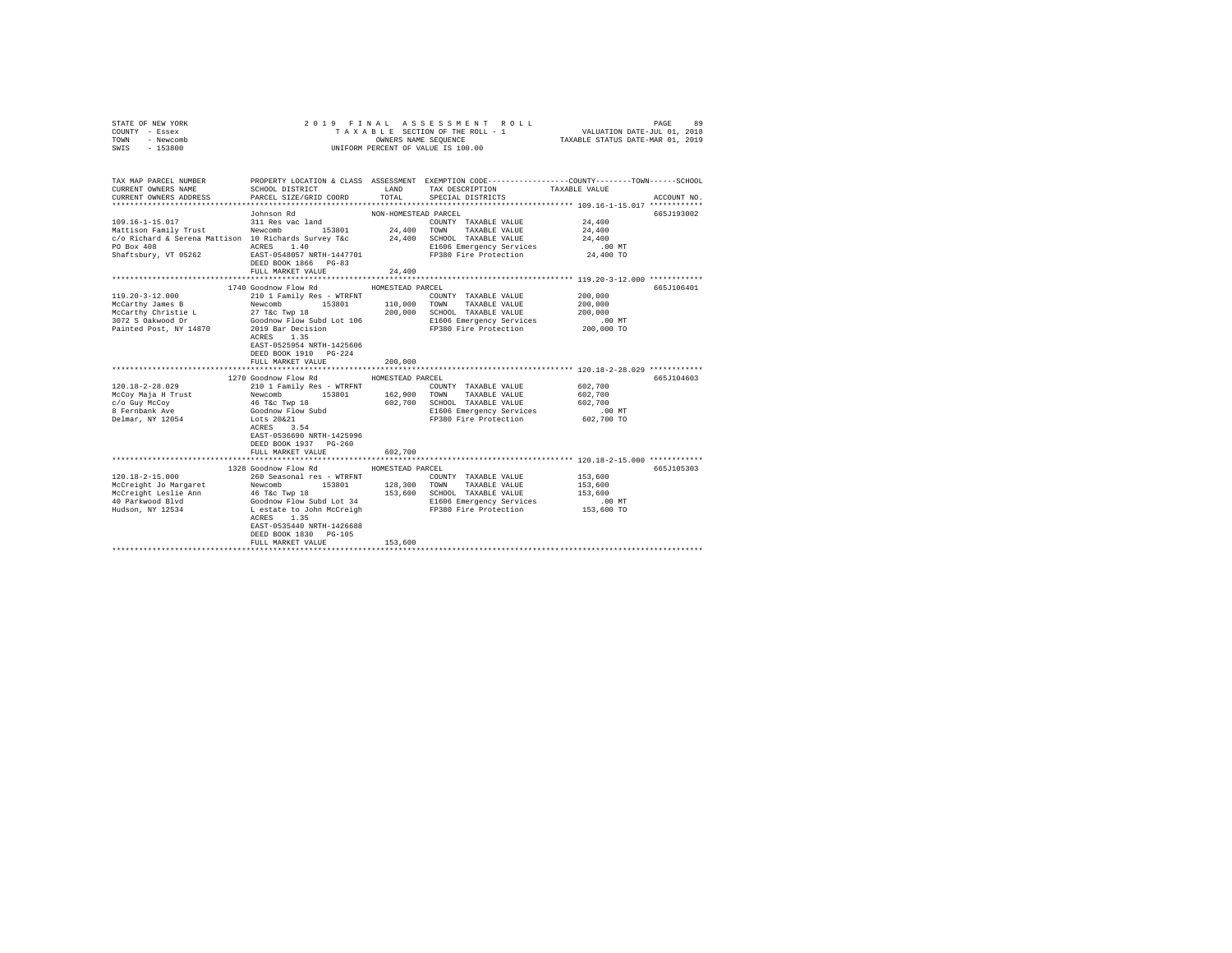| STATE OF NEW YORK<br>COUNTY - Essex<br>TOWN<br>- Newcomb<br>$-153800$<br>SWIS |                                             |                  | 2019 FINAL ASSESSMENT ROLL<br>TAXABLE SECTION OF THE ROLL - 1<br>OWNERS NAME SEQUENCE<br>UNIFORM PERCENT OF VALUE IS 100.00 | PAGE<br>90<br>VALUATION DATE-JUL 01, 2018<br>TAXABLE STATUS DATE-MAR 01, 2019                                    |
|-------------------------------------------------------------------------------|---------------------------------------------|------------------|-----------------------------------------------------------------------------------------------------------------------------|------------------------------------------------------------------------------------------------------------------|
|                                                                               |                                             |                  |                                                                                                                             |                                                                                                                  |
| TAX MAP PARCEL NUMBER<br>CURRENT OWNERS NAME                                  | SCHOOL DISTRICT                             | LAND             | TAX DESCRIPTION                                                                                                             | PROPERTY LOCATION & CLASS ASSESSMENT EXEMPTION CODE---------------COUNTY-------TOWN------SCHOOL<br>TAXABLE VALUE |
| CURRENT OWNERS ADDRESS                                                        | PARCEL SIZE/GRID COORD                      | TOTAL            | SPECIAL DISTRICTS                                                                                                           | ACCOUNT NO.                                                                                                      |
|                                                                               | 75 Beaver Bay                               | HOMESTEAD PARCEL |                                                                                                                             | 665J105612                                                                                                       |
| $120.17 - 3 - 1.000$                                                          | 260 Seasonal res - WTRFNT                   |                  | COUNTY TAXABLE VALUE                                                                                                        | 324,300                                                                                                          |
| McDevitt Emmett R Jr                                                          | Newcomb 153801                              | 139,400          | TOWN TAXABLE VALUE                                                                                                          | 324,300                                                                                                          |
| 2270 Grand Blvd                                                               | 26 T&c Twp 18                               | 324,300          | SCHOOL TAXABLE VALUE                                                                                                        | 324,300                                                                                                          |
| Niskayuna, NY 12309                                                           | Goodnow Flow Subd                           |                  | E1606 Emergency Services                                                                                                    | $.00$ MT                                                                                                         |
|                                                                               | Lot 306                                     |                  | FP380 Fire Protection                                                                                                       | 324,300 TO                                                                                                       |
|                                                                               | ACRES 1.00                                  |                  |                                                                                                                             |                                                                                                                  |
|                                                                               | EAST-0528128 NRTH-1426954                   |                  |                                                                                                                             |                                                                                                                  |
|                                                                               | DEED BOOK 1212 PG-311                       |                  |                                                                                                                             |                                                                                                                  |
|                                                                               | FULL MARKET VALUE                           | 324,300          |                                                                                                                             |                                                                                                                  |
|                                                                               | 1356 Goodnow Flow Rd                        | HOMESTEAD PARCEL |                                                                                                                             | 665J100902                                                                                                       |
| $120.18 - 2 - 8.000$                                                          | 260 Seasonal res - WTRFNT                   |                  | COUNTY TAXABLE VALUE                                                                                                        | 170,300                                                                                                          |
| McFarren Linda                                                                | Newcomb 153801                              |                  | 126,700 TOWN TAXABLE VALUE                                                                                                  | 170,300                                                                                                          |
| Case Walter E Jr                                                              | 46&47 T&c Twp 18                            |                  | 170,300 SCHOOL TAXABLE VALUE                                                                                                | 170,300                                                                                                          |
|                                                                               | c/o Walter & Dorothy Case Goodnow Flow Subd |                  | E1606 Emergency Services                                                                                                    | $.00$ MT                                                                                                         |
| 27 Mohican Ter                                                                | Lot 41                                      |                  | FP380 Fire Protection                                                                                                       | 170,300 TO                                                                                                       |
| Hudson Falls, NY 12839                                                        | ACRES 1.07                                  |                  |                                                                                                                             |                                                                                                                  |
|                                                                               | EAST-0534746 NRTH-1426826                   |                  |                                                                                                                             |                                                                                                                  |
|                                                                               | DEED BOOK 326<br>PG-385                     |                  |                                                                                                                             |                                                                                                                  |
|                                                                               | FULL MARKET VALUE                           | 170,300          |                                                                                                                             |                                                                                                                  |
|                                                                               |                                             |                  |                                                                                                                             |                                                                                                                  |
|                                                                               | 19 Joseph Mount Ln HOMESTEAD PARCEL         |                  |                                                                                                                             | 665J106213                                                                                                       |
| 119.16-1-14.000                                                               | 210 1 Family Res - WTRFNT                   |                  | COUNTY TAXABLE VALUE                                                                                                        | 378,300                                                                                                          |
| McGuinness R Michael                                                          | Newcomb 153801                              | 148,500          | TOWN TAXABLE VALUE                                                                                                          | 378,300                                                                                                          |
| McGuinness Elizabeth                                                          | 26 & 27 T&c Twp 18                          | 378,300          | SCHOOL TAXABLE VALUE                                                                                                        | 378,300                                                                                                          |
| PO Box 84                                                                     | Goodnow Flow Subd                           |                  | E1606 Emergency Services                                                                                                    | $.00$ MT                                                                                                         |
| Newcomb, NY 12852                                                             | Lot 243 1.2Ac                               |                  | FP380 Fire Protection                                                                                                       | 378,300 TO                                                                                                       |
|                                                                               | ACRES 2.20<br>EAST-0526242 NRTH-1428264     |                  |                                                                                                                             |                                                                                                                  |
|                                                                               | DEED BOOK 1716 PG-241                       |                  |                                                                                                                             |                                                                                                                  |
|                                                                               | FULL MARKET VALUE                           | 378,300          |                                                                                                                             |                                                                                                                  |
|                                                                               |                                             |                  |                                                                                                                             |                                                                                                                  |
|                                                                               | 40 Fennessey Ln                             | HOMESTEAD PARCEL |                                                                                                                             | 665J105414                                                                                                       |
| $109.15 - 1 - 9.000$                                                          | 260 Seasonal res                            |                  | COUNTY TAXABLE VALUE                                                                                                        | 86,100                                                                                                           |
| McKeon Michael J                                                              | Newcomb 153801                              | 20,000           | TOWN<br>TAXABLE VALUE                                                                                                       | 86,100                                                                                                           |
| McKeon Kathleen A<br>1516 Deerhaven Dr                                        | 3 Ords Pat                                  | 86,100           | SCHOOL TAXABLE VALUE                                                                                                        | 86,100                                                                                                           |
|                                                                               | ACRES 0.30                                  |                  | E1606 Emergency Services                                                                                                    | $.00$ MT                                                                                                         |
| Crystal Lake, IL 60014                                                        | EAST-0542267 NRTH-1447039                   |                  | FP380 Fire Protection                                                                                                       | 86,100 TO                                                                                                        |
|                                                                               | DEED BOOK 864<br>$PG-3$                     |                  |                                                                                                                             |                                                                                                                  |
|                                                                               | FULL MARKET VALUE                           | 86,100           |                                                                                                                             |                                                                                                                  |
|                                                                               |                                             |                  |                                                                                                                             |                                                                                                                  |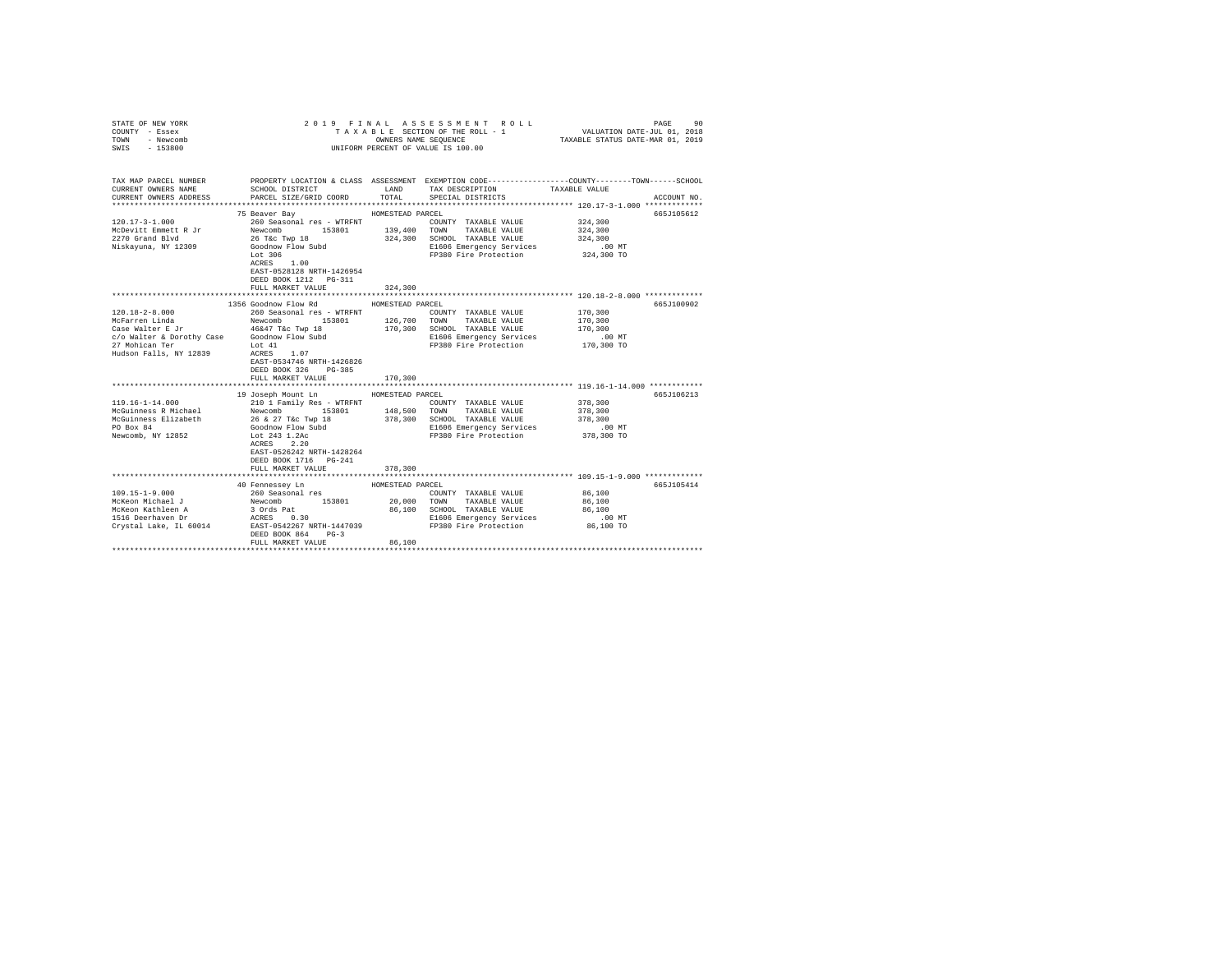| STATE OF NEW YORK<br>COUNTY - Essex<br>TOWN<br>- Newcomb<br>$-153800$<br>SWIS                                                                                                                                                                                                                                                                                                                                                                                                                              |                                                                                                                                                                                                                                                                                                                                                                                                                                         |                  | 2019 FINAL ASSESSMENT ROLL<br>3 L E SECTION OF THE ROLL - 1 VALUATION DATE-JUL 01, 2018<br>OWNERS NAME SEQUENCE TAXABLE STATUS DATE-MAR 01, 2019<br>TAXABLE SECTION OF THE ROLL - 1<br>UNIFORM PERCENT OF VALUE IS 100.00 |                            | PAGE<br>91    |
|------------------------------------------------------------------------------------------------------------------------------------------------------------------------------------------------------------------------------------------------------------------------------------------------------------------------------------------------------------------------------------------------------------------------------------------------------------------------------------------------------------|-----------------------------------------------------------------------------------------------------------------------------------------------------------------------------------------------------------------------------------------------------------------------------------------------------------------------------------------------------------------------------------------------------------------------------------------|------------------|---------------------------------------------------------------------------------------------------------------------------------------------------------------------------------------------------------------------------|----------------------------|---------------|
|                                                                                                                                                                                                                                                                                                                                                                                                                                                                                                            |                                                                                                                                                                                                                                                                                                                                                                                                                                         |                  |                                                                                                                                                                                                                           |                            |               |
| TAX MAP PARCEL NUMBER PROPERTY LOCATION & CLASS ASSESSMENT EXEMPTION CODE--------------COUNTY-------TOWN------SCHOOL<br>CURRENT OWNERS NAME                                                                                                                                                                                                                                                                                                                                                                | SCHOOL DISTRICT TAND TAX DESCRIPTION                                                                                                                                                                                                                                                                                                                                                                                                    |                  |                                                                                                                                                                                                                           | TAXABLE VALUE              |               |
| CURRENT OWNERS ADDRESS                                                                                                                                                                                                                                                                                                                                                                                                                                                                                     | PARCEL SIZE/GRID COORD TOTAL SPECIAL DISTRICTS                                                                                                                                                                                                                                                                                                                                                                                          |                  |                                                                                                                                                                                                                           |                            | ACCOUNT NO.   |
|                                                                                                                                                                                                                                                                                                                                                                                                                                                                                                            | 4772 NYS Route 28N                                                                                                                                                                                                                                                                                                                                                                                                                      | HOMESTEAD PARCEL |                                                                                                                                                                                                                           |                            | 665J106314    |
| $121.7 - 1 - 6.000$                                                                                                                                                                                                                                                                                                                                                                                                                                                                                        | $270$ Mfg housing<br>Newcast                                                                                                                                                                                                                                                                                                                                                                                                            |                  | COUNTY TAXABLE VALUE 35,800                                                                                                                                                                                               |                            |               |
|                                                                                                                                                                                                                                                                                                                                                                                                                                                                                                            |                                                                                                                                                                                                                                                                                                                                                                                                                                         |                  |                                                                                                                                                                                                                           | 35,800                     |               |
|                                                                                                                                                                                                                                                                                                                                                                                                                                                                                                            |                                                                                                                                                                                                                                                                                                                                                                                                                                         |                  |                                                                                                                                                                                                                           | 35,800                     |               |
|                                                                                                                                                                                                                                                                                                                                                                                                                                                                                                            |                                                                                                                                                                                                                                                                                                                                                                                                                                         |                  |                                                                                                                                                                                                                           |                            |               |
| McKinney Donna N<br>McKinney Obna N<br>McKinney Christopher W + 40 Thorns Survey 35,800 SOWN TAXABLE VALUE<br>MCKinney Christopher W + 40 Thorns Survey 35,800 SCHOOL TAXABLE VALUE<br>54 Connecticut Ave ACRES 0.50 B1606 Emergency S                                                                                                                                                                                                                                                                     |                                                                                                                                                                                                                                                                                                                                                                                                                                         |                  | E1606 Emergency Services .00 MT<br>FP380 Fire Protection 35,800 TO                                                                                                                                                        |                            |               |
|                                                                                                                                                                                                                                                                                                                                                                                                                                                                                                            | FULL MARKET VALUE                                                                                                                                                                                                                                                                                                                                                                                                                       | 35,800           |                                                                                                                                                                                                                           |                            |               |
|                                                                                                                                                                                                                                                                                                                                                                                                                                                                                                            |                                                                                                                                                                                                                                                                                                                                                                                                                                         |                  |                                                                                                                                                                                                                           |                            |               |
|                                                                                                                                                                                                                                                                                                                                                                                                                                                                                                            | 11 Woodys Rd                                                                                                                                                                                                                                                                                                                                                                                                                            | HOMESTEAD PARCEL |                                                                                                                                                                                                                           |                            | 665J104410    |
| $\texttt{120.13--34.001}\begin{minipage}{0.9\textwidth} \begin{minipage}{0.9\textwidth} \begin{minipage}{0.9\textwidth} \begin{minipage}{0.9\textwidth} \begin{minipage}{0.9\textwidth} \begin{minipage}{0.9\textwidth} \begin{minipage}{0.9\textwidth} \begin{minipage}{0.9\textwidth} \begin{minipage}{0.9\textwidth} \begin{minipage}{0.9\textwidth} \begin{minipage}{0.9\textwidth} \begin{minipage}{0.9\textwidth} \begin{minipage}{0.9\textwidth} \begin{minipage}{0.9\textwidth} \begin{minipage}{$ |                                                                                                                                                                                                                                                                                                                                                                                                                                         |                  | COUNTY TAXABLE VALUE                                                                                                                                                                                                      | 187,600                    |               |
|                                                                                                                                                                                                                                                                                                                                                                                                                                                                                                            |                                                                                                                                                                                                                                                                                                                                                                                                                                         |                  |                                                                                                                                                                                                                           | 187,600                    |               |
| Girtain-McPherson Jennifer 43 T&C Twp 18<br>3 Tall Pines Rd Goodnow Flow Subd                                                                                                                                                                                                                                                                                                                                                                                                                              |                                                                                                                                                                                                                                                                                                                                                                                                                                         |                  | 187,600 SCHOOL TAXABLE VALUE<br>E1606 Emergency Services                                                                                                                                                                  | 187,600<br>.00 MT          |               |
| New Paltz, NY 12561                                                                                                                                                                                                                                                                                                                                                                                                                                                                                        | Lot 174                                                                                                                                                                                                                                                                                                                                                                                                                                 |                  | FP380 Fire Protection                                                                                                                                                                                                     | 187,600 TO                 |               |
|                                                                                                                                                                                                                                                                                                                                                                                                                                                                                                            | ACRES 1.06<br>EAST-0533864 NRTH-1429033<br>DEED BOOK 1812    PG-319<br>FULL MARKET VALUE                                                                                                                                                                                                                                                                                                                                                | 187,600          |                                                                                                                                                                                                                           |                            |               |
|                                                                                                                                                                                                                                                                                                                                                                                                                                                                                                            |                                                                                                                                                                                                                                                                                                                                                                                                                                         |                  |                                                                                                                                                                                                                           |                            |               |
|                                                                                                                                                                                                                                                                                                                                                                                                                                                                                                            | 5442 NYS Route 28N                                                                                                                                                                                                                                                                                                                                                                                                                      | HOMESTEAD PARCEL |                                                                                                                                                                                                                           |                            | 665J104902    |
| $\begin{tabular}{l c c c c c c c c} \hline 109.16-2-25.000 & 210.125 & 101.25 & 101.25 & 101.25 & 101.25 & 101.25 & 101.25 & 101.25 & 101.25 & 101.25 & 101.25 & 101.25 & 101.25 & 101.25 & 101.25 & 101.25 & 101.25 & 101.25 & 101.25 & 101.25 & 101.25 & 101.25$                                                                                                                                                                                                                                         |                                                                                                                                                                                                                                                                                                                                                                                                                                         |                  |                                                                                                                                                                                                                           | 15,000                     | 36,000 36,000 |
|                                                                                                                                                                                                                                                                                                                                                                                                                                                                                                            |                                                                                                                                                                                                                                                                                                                                                                                                                                         |                  |                                                                                                                                                                                                                           | $\sim$ 0 $\sim$<br>265,100 | $0 \t 30.000$ |
|                                                                                                                                                                                                                                                                                                                                                                                                                                                                                                            |                                                                                                                                                                                                                                                                                                                                                                                                                                         |                  |                                                                                                                                                                                                                           | 244,100                    |               |
|                                                                                                                                                                                                                                                                                                                                                                                                                                                                                                            |                                                                                                                                                                                                                                                                                                                                                                                                                                         |                  | SCHOOL TAXABLE VALUE                                                                                                                                                                                                      | 214,100                    |               |
|                                                                                                                                                                                                                                                                                                                                                                                                                                                                                                            | ACRES 1.60                                                                                                                                                                                                                                                                                                                                                                                                                              |                  | E1606 Emergency Services                                                                                                                                                                                                  | $.00$ MT                   |               |
|                                                                                                                                                                                                                                                                                                                                                                                                                                                                                                            | EAST-0549979 NRTH-1446399                                                                                                                                                                                                                                                                                                                                                                                                               |                  | FP380 Fire Protection 280,100 TO                                                                                                                                                                                          |                            |               |
|                                                                                                                                                                                                                                                                                                                                                                                                                                                                                                            | DEED BOOK 1199 PG-237                                                                                                                                                                                                                                                                                                                                                                                                                   |                  |                                                                                                                                                                                                                           |                            |               |
|                                                                                                                                                                                                                                                                                                                                                                                                                                                                                                            | FULL MARKET VALUE                                                                                                                                                                                                                                                                                                                                                                                                                       | 280,100          |                                                                                                                                                                                                                           |                            |               |
|                                                                                                                                                                                                                                                                                                                                                                                                                                                                                                            | 18 High Ledge Ln                                                                                                                                                                                                                                                                                                                                                                                                                        | HOMESTEAD PARCEL |                                                                                                                                                                                                                           |                            | 665J107201    |
| $120.13 - 1 - 29.000$                                                                                                                                                                                                                                                                                                                                                                                                                                                                                      |                                                                                                                                                                                                                                                                                                                                                                                                                                         |                  | COUNTY TAXABLE VALUE                                                                                                                                                                                                      | 200,000                    |               |
| McVoy Cullen S                                                                                                                                                                                                                                                                                                                                                                                                                                                                                             |                                                                                                                                                                                                                                                                                                                                                                                                                                         |                  | TOWN TAXABLE VALUE                                                                                                                                                                                                        | 200,000                    |               |
| Kim Elizabeth<br>20 Prospect Ter                                                                                                                                                                                                                                                                                                                                                                                                                                                                           |                                                                                                                                                                                                                                                                                                                                                                                                                                         |                  | 200,000 SCHOOL TAXABLE VALUE                                                                                                                                                                                              |                            |               |
|                                                                                                                                                                                                                                                                                                                                                                                                                                                                                                            |                                                                                                                                                                                                                                                                                                                                                                                                                                         |                  |                                                                                                                                                                                                                           |                            |               |
| Montclair, NJ 07042                                                                                                                                                                                                                                                                                                                                                                                                                                                                                        | $\begin{tabular}{lllllllllll} \multicolumn{2}{c}{210} & $\mathbf{I} = \mathbf{r} \text{sin} \mathbf{1} \text{y} $ & $\mathbf{Re} s$ & $\mathbf{w} \text{TRFNT}$ \\ & $10$ & $\mathbf{I} = \mathbf{F} \text{sin} \mathbf{1} \text{y} $ & $153801$ & $165,800$ \\ & $42$ & $\mathbf{T} \text{dc} $ & $\mathbf{T} \text{yp}$ & $18$ & $200,000$ \\ & $60 \text{cm} \text{w} $ & $\mathbf{F} \text{low} $ & $3 \text{ubd}$ & $$<br>Lot #198 |                  |                                                                                                                                                                                                                           |                            |               |
|                                                                                                                                                                                                                                                                                                                                                                                                                                                                                                            | $\verb ACRES  = 1.02$                                                                                                                                                                                                                                                                                                                                                                                                                   |                  |                                                                                                                                                                                                                           |                            |               |
|                                                                                                                                                                                                                                                                                                                                                                                                                                                                                                            | EAST-0531051 NRTH-1428433                                                                                                                                                                                                                                                                                                                                                                                                               |                  |                                                                                                                                                                                                                           |                            |               |
|                                                                                                                                                                                                                                                                                                                                                                                                                                                                                                            | DEED BOOK 1929 PG-315                                                                                                                                                                                                                                                                                                                                                                                                                   |                  |                                                                                                                                                                                                                           |                            |               |
|                                                                                                                                                                                                                                                                                                                                                                                                                                                                                                            | FULL MARKET VALUE<br>*****************************                                                                                                                                                                                                                                                                                                                                                                                      | 200,000          |                                                                                                                                                                                                                           |                            |               |
|                                                                                                                                                                                                                                                                                                                                                                                                                                                                                                            |                                                                                                                                                                                                                                                                                                                                                                                                                                         |                  |                                                                                                                                                                                                                           |                            |               |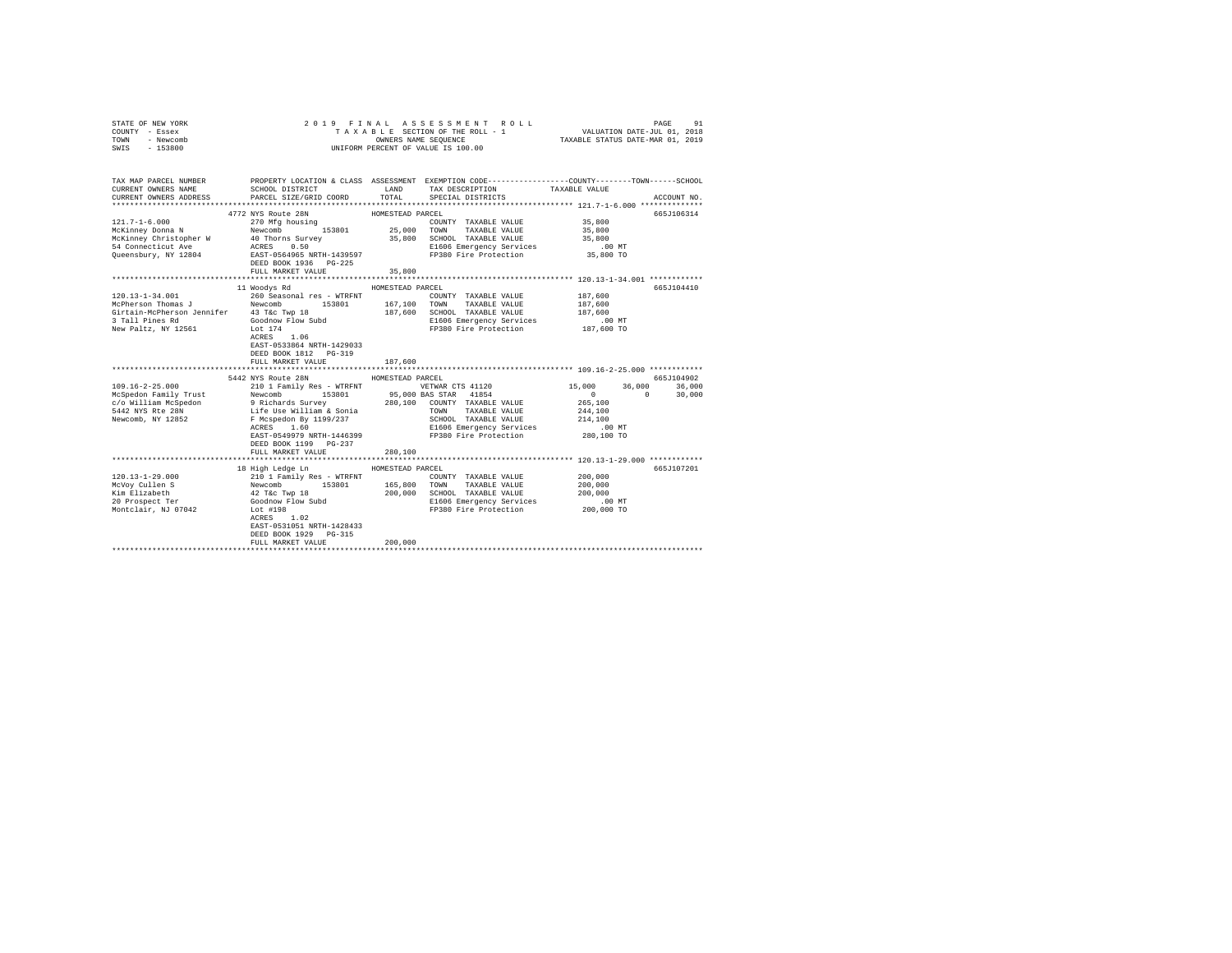| COUNTY - Essex<br>TOWN<br>- Newcomb<br>SWIS<br>$-153800$                                                                                                                                                                                       | OWNERS NAME SEQUENCE<br>UNIFORM PERCENT OF VALUE IS 100.00     |                  |                                                                           |                     |             |
|------------------------------------------------------------------------------------------------------------------------------------------------------------------------------------------------------------------------------------------------|----------------------------------------------------------------|------------------|---------------------------------------------------------------------------|---------------------|-------------|
| TAX MAP PARCEL NUMBER PROPERTY LOCATION & CLASS ASSESSMENT EXEMPTION CODE---------------COUNTY-------TOWN------SCHOOL<br>CURRENT OWNERS NAME<br>CURRENT OWNERS ADDRESS                                                                         | SCHOOL DISTRICT TAND TAX DESCRIPTION<br>PARCEL SIZE/GRID COORD | TOTAL            | SPECIAL DISTRICTS                                                         | TAXABLE VALUE       | ACCOUNT NO. |
|                                                                                                                                                                                                                                                | 152 Chaisson Rd                                                | HOMESTEAD PARCEL |                                                                           |                     | 665J180010  |
| 110.17-2-41.120                                                                                                                                                                                                                                | 281 Multiple res                                               |                  | COUNTY TAXABLE VALUE                                                      | 172,100             |             |
|                                                                                                                                                                                                                                                |                                                                |                  | TAXABLE VALUE                                                             | 172,100             |             |
|                                                                                                                                                                                                                                                |                                                                |                  |                                                                           | 172,100             |             |
|                                                                                                                                                                                                                                                |                                                                |                  | E1606 Emergency Services 6 172,100 MT<br>FP380 Fire Protection 172,100 TO |                     |             |
|                                                                                                                                                                                                                                                |                                                                |                  |                                                                           |                     |             |
|                                                                                                                                                                                                                                                | FULL MARKET VALUE                                              | 172,100          |                                                                           |                     |             |
|                                                                                                                                                                                                                                                |                                                                |                  |                                                                           |                     |             |
|                                                                                                                                                                                                                                                | 4 Stubing Ln MON-HOMESTEAD PARCEL                              |                  |                                                                           |                     | 665Z014007  |
|                                                                                                                                                                                                                                                |                                                                |                  |                                                                           |                     |             |
|                                                                                                                                                                                                                                                |                                                                |                  |                                                                           |                     |             |
|                                                                                                                                                                                                                                                |                                                                |                  |                                                                           |                     |             |
|                                                                                                                                                                                                                                                |                                                                |                  |                                                                           |                     |             |
|                                                                                                                                                                                                                                                | EAST-0551603 NRTH-1446548<br>DEED BOOK 1749    PG-311          |                  |                                                                           |                     |             |
|                                                                                                                                                                                                                                                | FULL MARKET VALUE                                              | 76,000           |                                                                           |                     |             |
|                                                                                                                                                                                                                                                | 16 Thunderbird Way MON-HOMESTEAD PARCEL                        |                  |                                                                           |                     | 665Z017011  |
|                                                                                                                                                                                                                                                |                                                                |                  | COUNTY TAXABLE VALUE 28,000                                               |                     |             |
|                                                                                                                                                                                                                                                |                                                                |                  |                                                                           | 28,000              |             |
|                                                                                                                                                                                                                                                |                                                                |                  |                                                                           | 28,000              |             |
|                                                                                                                                                                                                                                                |                                                                |                  |                                                                           |                     |             |
| $\begin{tabular}{c c c c c} \hline 110,-1-10.130 & 111\&12.10\&10.10\&111\&12.10\&10.10\&111\&12.10\&12.10\&13.10\&14.10\&15.10\&16.10\&17.10\&18.10\&19.10\&10.10\&10.10\&10.10\&10.10\&10.10\&10.10\&10.10\&10.10\&10.10\&10.10\&10.10\&10.$ |                                                                |                  |                                                                           | 00 MT.<br>28,000 TO |             |
|                                                                                                                                                                                                                                                |                                                                |                  |                                                                           |                     |             |
|                                                                                                                                                                                                                                                | FULL MARKET VALUE                                              | 28,000           |                                                                           |                     |             |
|                                                                                                                                                                                                                                                |                                                                |                  |                                                                           |                     |             |
|                                                                                                                                                                                                                                                | Goodnow Flow Rd                                                | HOMESTEAD PARCEL |                                                                           |                     | 665J103915  |
| $120.17 - 2 - 41.000$                                                                                                                                                                                                                          | 311 Res vac land - WTRFNT                                      |                  | COUNTY TAXABLE VALUE                                                      | 7,600               |             |
|                                                                                                                                                                                                                                                |                                                                |                  |                                                                           |                     |             |
|                                                                                                                                                                                                                                                |                                                                |                  |                                                                           |                     |             |
|                                                                                                                                                                                                                                                |                                                                |                  |                                                                           |                     |             |
|                                                                                                                                                                                                                                                |                                                                |                  |                                                                           |                     |             |
|                                                                                                                                                                                                                                                |                                                                |                  |                                                                           |                     |             |
| $\begin{tabular}{lcccc} \texttt{RCRES} & 0.20 \\ \texttt{PRIOR} & \texttt{ONER ON} & 3/01/2019 \\ \texttt{Metzgar Mitchell S} & \texttt{EBB-DOOK} & 1949 & PG-246 \\ \end{tabular}$                                                            |                                                                |                  |                                                                           |                     |             |
|                                                                                                                                                                                                                                                | FULL MARKET VALUE                                              | 7.600            |                                                                           |                     |             |
|                                                                                                                                                                                                                                                |                                                                |                  |                                                                           |                     |             |

STATE OF NEW YORK 2 0 1 9 F I N A L A S S E S S M E N T R O L L PAGE 92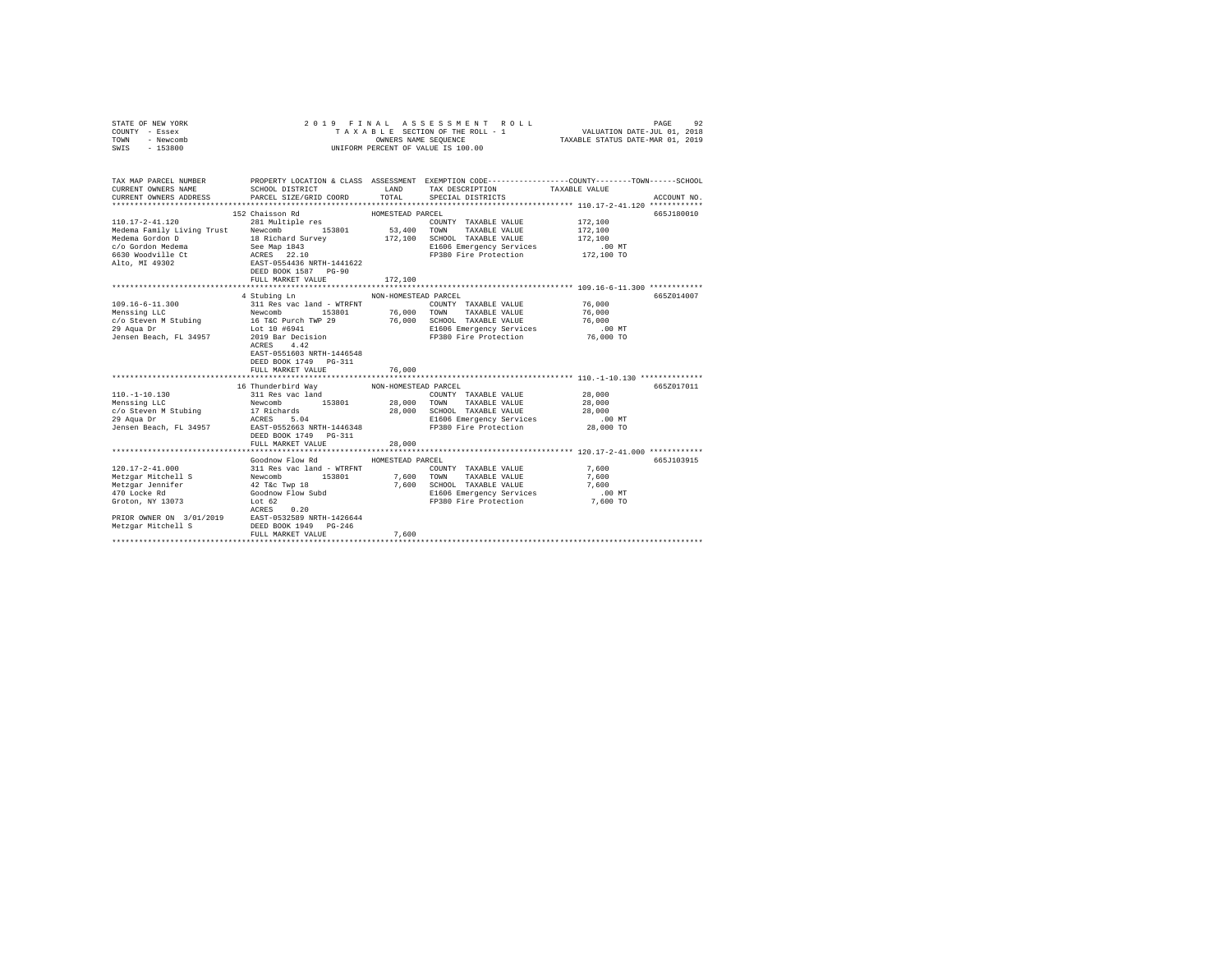| STATE OF NEW YORK<br>COUNTY - Essex<br>TOWN<br>- Newcomb<br>SWIS - 153800                                            | 2019 FINAL                                        |                             | ASSESSMENT ROLL<br>TAXABLE SECTION OF THE ROLL - 1<br>UNIFORM PERCENT OF VALUE IS 100.00                    |                                                 | PAGE<br>93    |
|----------------------------------------------------------------------------------------------------------------------|---------------------------------------------------|-----------------------------|-------------------------------------------------------------------------------------------------------------|-------------------------------------------------|---------------|
|                                                                                                                      |                                                   |                             |                                                                                                             |                                                 |               |
| TAX MAP PARCEL NUMBER PROPERTY LOCATION & CLASS ASSESSMENT EXEMPTION CODE--------------COUNTY-------TOWN------SCHOOL |                                                   |                             |                                                                                                             |                                                 |               |
| CURRENT OWNERS NAME                                                                                                  | SCHOOL DISTRICT TAND TAX DESCRIPTION              |                             |                                                                                                             | TAXABLE VALUE                                   |               |
| CURRENT OWNERS ADDRESS PARCEL SIZE/GRID COORD                                                                        |                                                   | TOTAL                       | SPECIAL DISTRICTS                                                                                           |                                                 | ACCOUNT NO.   |
|                                                                                                                      |                                                   |                             |                                                                                                             |                                                 |               |
| $120.17 - 2 - 42.000$                                                                                                | 1442 Goodnow Flow Rd                              | HOMESTEAD PARCEL            |                                                                                                             | 182,300                                         | 665J104001    |
|                                                                                                                      | 210 1 Family Res - WTRFNT                         |                             | COUNTY TAXABLE VALUE                                                                                        | 182,300                                         |               |
|                                                                                                                      |                                                   |                             |                                                                                                             | 182,300                                         |               |
|                                                                                                                      |                                                   |                             |                                                                                                             |                                                 |               |
|                                                                                                                      |                                                   |                             | E1606 Emergency Services 6 182,300 MT<br>FP380 Fire Protection 182,300 TO                                   |                                                 |               |
|                                                                                                                      |                                                   |                             |                                                                                                             |                                                 |               |
|                                                                                                                      |                                                   |                             |                                                                                                             |                                                 |               |
|                                                                                                                      |                                                   |                             |                                                                                                             |                                                 |               |
|                                                                                                                      | FULL MARKET VALUE                                 | 182,300                     |                                                                                                             |                                                 |               |
|                                                                                                                      |                                                   |                             |                                                                                                             |                                                 |               |
|                                                                                                                      | 5768 NYS Route 28N                                | HOMESTEAD PARCEL            |                                                                                                             |                                                 | 665J103711    |
|                                                                                                                      |                                                   |                             |                                                                                                             | $\sim$ 0                                        | $0 \t 30,000$ |
|                                                                                                                      |                                                   |                             |                                                                                                             | 368,100<br>368,100                              |               |
|                                                                                                                      |                                                   |                             |                                                                                                             |                                                 |               |
|                                                                                                                      |                                                   |                             |                                                                                                             |                                                 |               |
|                                                                                                                      |                                                   |                             |                                                                                                             |                                                 |               |
|                                                                                                                      |                                                   |                             | CHOOL TAXABLE VALUE<br>SCHOOL TAXABLE VALUE<br>E1606 Emergency Services<br>FP380 Fire Protection 368,100 TO |                                                 |               |
|                                                                                                                      | DEED BOOK 1943 PG-65                              |                             |                                                                                                             |                                                 |               |
|                                                                                                                      | FULL MARKET VALUE<br>**************************** | 368,100<br>**************** |                                                                                                             | ****************** 120.17-2-46.000 ************ |               |
|                                                                                                                      | 1418 Goodnow Flow Rd                              | HOMESTEAD PARCEL            |                                                                                                             |                                                 | 665J106806    |
|                                                                                                                      |                                                   |                             | COUNTY TAXABLE VALUE                                                                                        | 265,400                                         |               |
|                                                                                                                      |                                                   |                             |                                                                                                             | 265,400                                         |               |
|                                                                                                                      |                                                   |                             |                                                                                                             | 265,400                                         |               |
|                                                                                                                      |                                                   |                             | 265,400 SCHOOL TAXABLE VALUE<br>E1606 Emergency Services                                                    | .00 MT                                          |               |
|                                                                                                                      |                                                   |                             | FP380 Fire Protection                                                                                       | 265,400 TO                                      |               |
|                                                                                                                      | ACRES 1.33 BANK LERETA                            |                             |                                                                                                             |                                                 |               |
|                                                                                                                      | EAST-0533169 NRTH-1427068                         |                             |                                                                                                             |                                                 |               |
|                                                                                                                      | DEED BOOK 1789    PG-311                          |                             |                                                                                                             |                                                 |               |
|                                                                                                                      | FULL MARKET VALUE                                 | 265,400                     |                                                                                                             |                                                 |               |
|                                                                                                                      |                                                   |                             |                                                                                                             |                                                 |               |
|                                                                                                                      | 127 Chaisson Rd                                   | HOMESTEAD PARCEL            |                                                                                                             |                                                 | 665J105105    |
|                                                                                                                      |                                                   |                             |                                                                                                             | 80.900                                          |               |
|                                                                                                                      |                                                   |                             |                                                                                                             | 80,900                                          |               |
|                                                                                                                      |                                                   |                             |                                                                                                             | 80,900<br>$.00$ MT                              |               |
|                                                                                                                      |                                                   |                             |                                                                                                             |                                                 |               |
|                                                                                                                      |                                                   |                             |                                                                                                             | 80,900 TO                                       |               |
|                                                                                                                      | FULL MARKET VALUE                                 | 80,900                      |                                                                                                             |                                                 |               |
|                                                                                                                      |                                                   |                             |                                                                                                             |                                                 |               |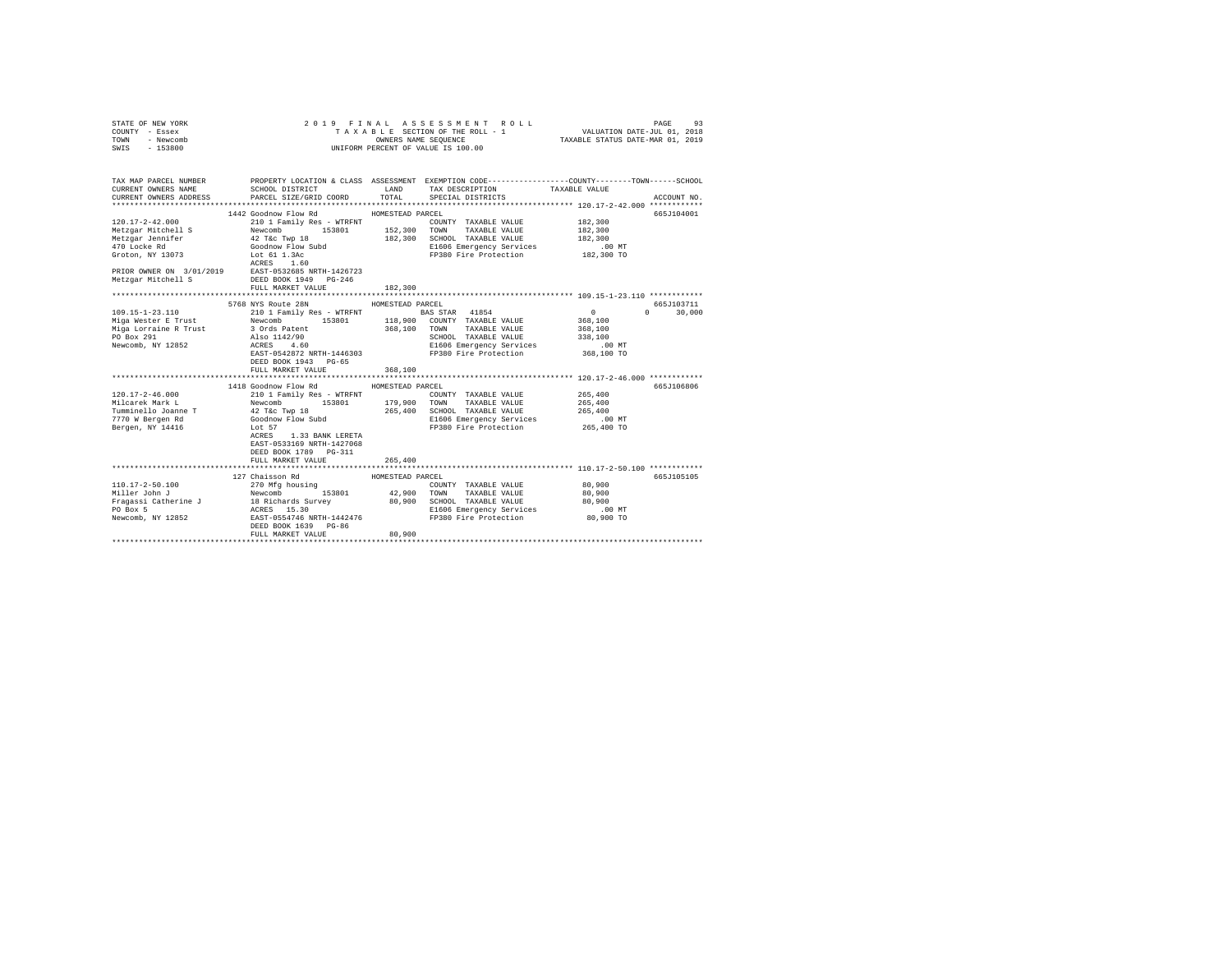| STATE OF NEW YORK<br>COUNTY - Essex<br>TOWN - Newcomb<br>SWIS - 153800                                                                                                                                                                                                                                                                                                                             |                          |                  |  |             |  |
|----------------------------------------------------------------------------------------------------------------------------------------------------------------------------------------------------------------------------------------------------------------------------------------------------------------------------------------------------------------------------------------------------|--------------------------|------------------|--|-------------|--|
| TAX MAP PARCEL NUMBER PROPERTY LOCATION & CLASS ASSESSMENT EXEMPTION CODE--------------COUNTY-------TOWN-----SCHOOL<br>CURRENT OWNERS NAME                                                                                                                                                                                                                                                         |                          |                  |  |             |  |
| CURRENT OWNERS ADDRESS                                                                                                                                                                                                                                                                                                                                                                             |                          |                  |  | ACCOUNT NO. |  |
|                                                                                                                                                                                                                                                                                                                                                                                                    |                          |                  |  |             |  |
|                                                                                                                                                                                                                                                                                                                                                                                                    |                          |                  |  |             |  |
|                                                                                                                                                                                                                                                                                                                                                                                                    |                          |                  |  |             |  |
|                                                                                                                                                                                                                                                                                                                                                                                                    |                          |                  |  |             |  |
|                                                                                                                                                                                                                                                                                                                                                                                                    |                          |                  |  |             |  |
|                                                                                                                                                                                                                                                                                                                                                                                                    |                          |                  |  |             |  |
|                                                                                                                                                                                                                                                                                                                                                                                                    |                          |                  |  |             |  |
|                                                                                                                                                                                                                                                                                                                                                                                                    |                          |                  |  |             |  |
|                                                                                                                                                                                                                                                                                                                                                                                                    |                          |                  |  |             |  |
|                                                                                                                                                                                                                                                                                                                                                                                                    |                          |                  |  |             |  |
|                                                                                                                                                                                                                                                                                                                                                                                                    |                          |                  |  |             |  |
|                                                                                                                                                                                                                                                                                                                                                                                                    | 5251 NYS Route 28N       | HOMESTEAD PARCEL |  | 665J101314  |  |
|                                                                                                                                                                                                                                                                                                                                                                                                    |                          |                  |  |             |  |
|                                                                                                                                                                                                                                                                                                                                                                                                    |                          |                  |  |             |  |
|                                                                                                                                                                                                                                                                                                                                                                                                    |                          |                  |  |             |  |
|                                                                                                                                                                                                                                                                                                                                                                                                    |                          |                  |  |             |  |
|                                                                                                                                                                                                                                                                                                                                                                                                    |                          |                  |  |             |  |
|                                                                                                                                                                                                                                                                                                                                                                                                    |                          |                  |  |             |  |
|                                                                                                                                                                                                                                                                                                                                                                                                    |                          |                  |  |             |  |
|                                                                                                                                                                                                                                                                                                                                                                                                    |                          |                  |  |             |  |
|                                                                                                                                                                                                                                                                                                                                                                                                    |                          |                  |  |             |  |
|                                                                                                                                                                                                                                                                                                                                                                                                    |                          |                  |  |             |  |
|                                                                                                                                                                                                                                                                                                                                                                                                    |                          |                  |  |             |  |
|                                                                                                                                                                                                                                                                                                                                                                                                    |                          |                  |  |             |  |
|                                                                                                                                                                                                                                                                                                                                                                                                    |                          |                  |  |             |  |
|                                                                                                                                                                                                                                                                                                                                                                                                    |                          |                  |  |             |  |
|                                                                                                                                                                                                                                                                                                                                                                                                    |                          |                  |  |             |  |
|                                                                                                                                                                                                                                                                                                                                                                                                    |                          |                  |  |             |  |
|                                                                                                                                                                                                                                                                                                                                                                                                    |                          |                  |  |             |  |
|                                                                                                                                                                                                                                                                                                                                                                                                    |                          |                  |  | 0 68,600    |  |
|                                                                                                                                                                                                                                                                                                                                                                                                    |                          |                  |  |             |  |
|                                                                                                                                                                                                                                                                                                                                                                                                    |                          |                  |  |             |  |
|                                                                                                                                                                                                                                                                                                                                                                                                    |                          |                  |  |             |  |
|                                                                                                                                                                                                                                                                                                                                                                                                    |                          |                  |  |             |  |
|                                                                                                                                                                                                                                                                                                                                                                                                    |                          |                  |  |             |  |
|                                                                                                                                                                                                                                                                                                                                                                                                    | FULL MARKET VALUE 68,600 |                  |  |             |  |
|                                                                                                                                                                                                                                                                                                                                                                                                    |                          |                  |  |             |  |
|                                                                                                                                                                                                                                                                                                                                                                                                    | 147 Marcy Ln             | HOMESTEAD PARCEL |  | 665J105706  |  |
|                                                                                                                                                                                                                                                                                                                                                                                                    |                          |                  |  |             |  |
|                                                                                                                                                                                                                                                                                                                                                                                                    |                          |                  |  |             |  |
|                                                                                                                                                                                                                                                                                                                                                                                                    |                          |                  |  |             |  |
|                                                                                                                                                                                                                                                                                                                                                                                                    |                          |                  |  |             |  |
|                                                                                                                                                                                                                                                                                                                                                                                                    |                          |                  |  |             |  |
|                                                                                                                                                                                                                                                                                                                                                                                                    |                          |                  |  |             |  |
| $\begin{tabular}{l c c c c c} \hline 110.17-3-4.000 & 147\ &\text{Marcy Im} & \text{HOMESTE} & \text{HOMESTE} & \text{DARALE VALUE} & 129,400 \\ \hline & 210 1\ &\text{Family Res} & \text{COMITY TAXABLE VALUE} & 129,400 \\ \hline \end{tabular} \hline \\ \hline 147\ &\text{Marcy Im} & \text{P4m} & 153801 & 25,000\ &\text{TOMN TAXABLE VALUE} & 129,400 \\ \hline \end{tabular} \hline \\$ |                          |                  |  |             |  |
|                                                                                                                                                                                                                                                                                                                                                                                                    |                          |                  |  |             |  |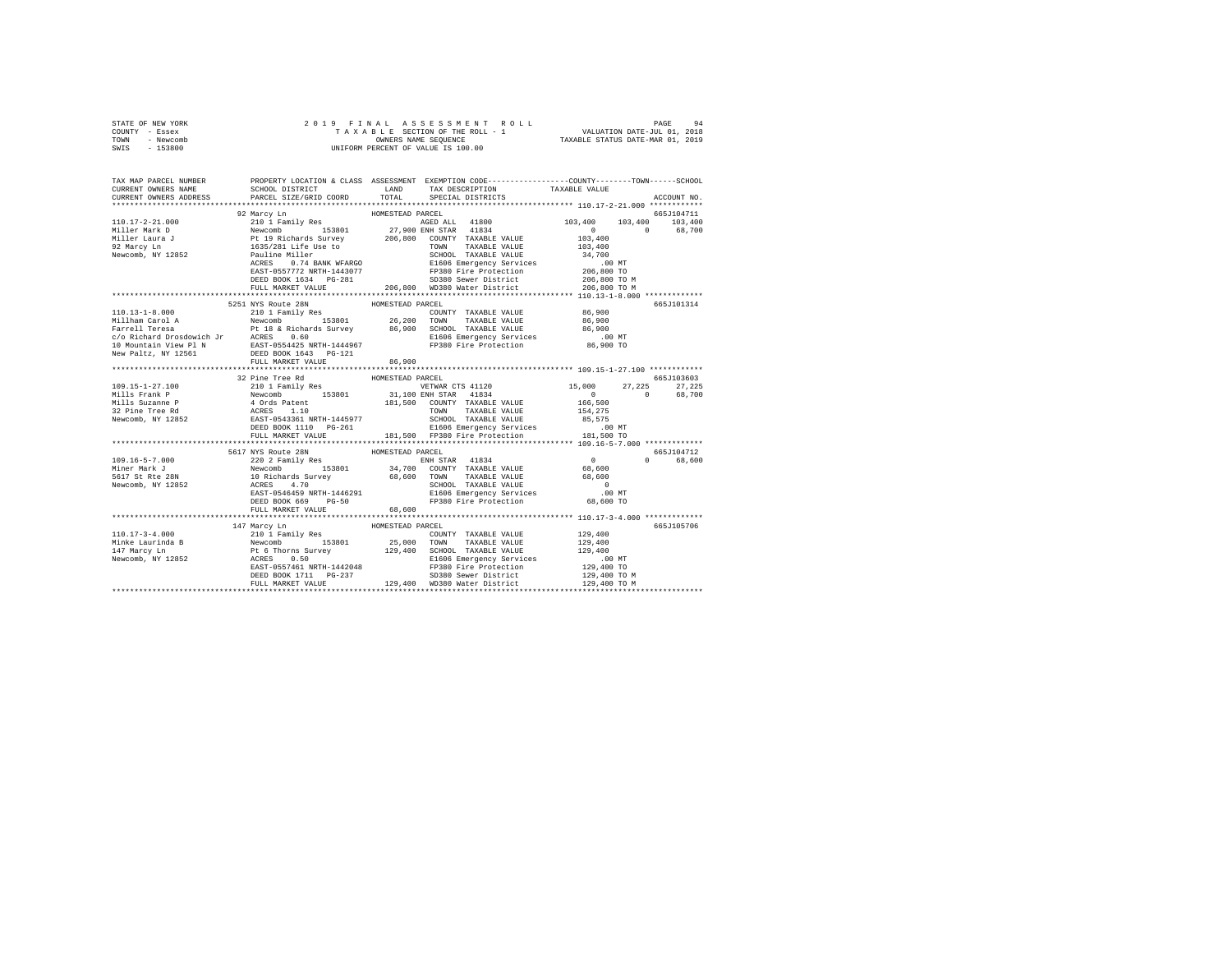| STATE OF NEW YORK<br>COUNTY - Essex<br>TOWN - Newcomb<br>SWIS - 153800                                                                                                                                                                                                                                                                                                                                                                                   |                                                    |                      | PAGE 95 PLIN A LA SSESSMENT ROLL PAGE 95 PAGE 97 PAGE 97 PAGE 97 PLIN 2018<br>TA XA BLE SECTION OF THE ROLL - 1 WALUATION DATE-JUL 01, 2019<br>OWNERS NAME SEQUENCE 97 TAXABLE STATUS DATE-MAR 01, 2019<br>OWNERS NAME SEQUENCE<br>UNIFORM PERCENT OF VALUE IS 100.00 |               |                 |
|----------------------------------------------------------------------------------------------------------------------------------------------------------------------------------------------------------------------------------------------------------------------------------------------------------------------------------------------------------------------------------------------------------------------------------------------------------|----------------------------------------------------|----------------------|-----------------------------------------------------------------------------------------------------------------------------------------------------------------------------------------------------------------------------------------------------------------------|---------------|-----------------|
| TAX MAP PARCEL NUMBER PROPERTY LOCATION & CLASS ASSESSMENT EXEMPTION CODE---------------COUNTY-------TOWN------SCHOOL                                                                                                                                                                                                                                                                                                                                    | SCHOOL DISTRICT LAND                               |                      | TAX DESCRIPTION                                                                                                                                                                                                                                                       |               |                 |
| CURRENT OWNERS NAME<br>CURRENT OWNERS ADDRESS                                                                                                                                                                                                                                                                                                                                                                                                            | PARCEL SIZE/GRID COORD TOTAL                       |                      | SPECIAL DISTRICTS                                                                                                                                                                                                                                                     | TAXABLE VALUE | ACCOUNT NO.     |
|                                                                                                                                                                                                                                                                                                                                                                                                                                                          |                                                    |                      |                                                                                                                                                                                                                                                                       |               |                 |
|                                                                                                                                                                                                                                                                                                                                                                                                                                                          | 12 Pine Tree Rd                                    | HOMESTEAD PARCEL     |                                                                                                                                                                                                                                                                       |               | 665Z003002      |
|                                                                                                                                                                                                                                                                                                                                                                                                                                                          |                                                    |                      |                                                                                                                                                                                                                                                                       |               |                 |
|                                                                                                                                                                                                                                                                                                                                                                                                                                                          |                                                    |                      |                                                                                                                                                                                                                                                                       |               |                 |
|                                                                                                                                                                                                                                                                                                                                                                                                                                                          |                                                    |                      |                                                                                                                                                                                                                                                                       |               |                 |
|                                                                                                                                                                                                                                                                                                                                                                                                                                                          | EAST-0543971 NRTH-1446070<br>DEED BOOK 1329 PG-106 |                      |                                                                                                                                                                                                                                                                       |               |                 |
|                                                                                                                                                                                                                                                                                                                                                                                                                                                          | FULL MARKET VALUE                                  | 250,000              |                                                                                                                                                                                                                                                                       |               |                 |
|                                                                                                                                                                                                                                                                                                                                                                                                                                                          | 47 Chaisson Rd                                     | HOMESTEAD PARCEL     |                                                                                                                                                                                                                                                                       |               | 665J106907      |
| $110.17 - 2 - 4.000$                                                                                                                                                                                                                                                                                                                                                                                                                                     | 210 1 Family Res                                   |                      | VETWAR CTS 41120                                                                                                                                                                                                                                                      | 13,110        | 13,110   13,110 |
| A CONTROL AND MONOGRAPHY CONSULTER TRANSPORT OF 1989 1991<br>NATION COUNTY TAXABLE VALUE TO 1991<br>EUTICAL PRESS (1992) 20,000 COUNTY TAXABLE VALUE 74,290<br>FO BOX 6 ACRES (1993) 20,000 COUNTY TAXABLE VALUE 74,290<br>PO BOX 6 AC                                                                                                                                                                                                                   |                                                    |                      |                                                                                                                                                                                                                                                                       |               |                 |
|                                                                                                                                                                                                                                                                                                                                                                                                                                                          |                                                    |                      |                                                                                                                                                                                                                                                                       |               |                 |
|                                                                                                                                                                                                                                                                                                                                                                                                                                                          |                                                    |                      |                                                                                                                                                                                                                                                                       |               |                 |
|                                                                                                                                                                                                                                                                                                                                                                                                                                                          |                                                    |                      |                                                                                                                                                                                                                                                                       |               |                 |
|                                                                                                                                                                                                                                                                                                                                                                                                                                                          | FULL MARKET VALUE                                  | 87,400               |                                                                                                                                                                                                                                                                       |               |                 |
|                                                                                                                                                                                                                                                                                                                                                                                                                                                          |                                                    |                      |                                                                                                                                                                                                                                                                       |               |                 |
|                                                                                                                                                                                                                                                                                                                                                                                                                                                          |                                                    |                      |                                                                                                                                                                                                                                                                       |               | 665Z000002      |
| $109.16 - 2 - 15.200$                                                                                                                                                                                                                                                                                                                                                                                                                                    |                                                    |                      |                                                                                                                                                                                                                                                                       |               |                 |
|                                                                                                                                                                                                                                                                                                                                                                                                                                                          |                                                    |                      |                                                                                                                                                                                                                                                                       |               |                 |
| Montanye Fuels Inc<br>NYS Rte 28N<br>Newcomb, NY 12852                                                                                                                                                                                                                                                                                                                                                                                                   |                                                    |                      |                                                                                                                                                                                                                                                                       |               |                 |
|                                                                                                                                                                                                                                                                                                                                                                                                                                                          | EAST-0548058 NRTH-1447360                          |                      | FP380 Fire Protection                                                                                                                                                                                                                                                 | 34,600 TO     |                 |
|                                                                                                                                                                                                                                                                                                                                                                                                                                                          | DEED BOOK 1209 PG-65                               |                      |                                                                                                                                                                                                                                                                       |               |                 |
|                                                                                                                                                                                                                                                                                                                                                                                                                                                          | FULL MARKET VALUE                                  | 34,600               |                                                                                                                                                                                                                                                                       |               |                 |
|                                                                                                                                                                                                                                                                                                                                                                                                                                                          |                                                    |                      |                                                                                                                                                                                                                                                                       |               |                 |
|                                                                                                                                                                                                                                                                                                                                                                                                                                                          | NYS Route 28N                                      | NON-HOMESTEAD PARCEL |                                                                                                                                                                                                                                                                       | 200           | 665.7104803     |
|                                                                                                                                                                                                                                                                                                                                                                                                                                                          |                                                    |                      | COUNTY TAXABLE VALUE                                                                                                                                                                                                                                                  | 200           |                 |
|                                                                                                                                                                                                                                                                                                                                                                                                                                                          |                                                    |                      |                                                                                                                                                                                                                                                                       | 200           |                 |
|                                                                                                                                                                                                                                                                                                                                                                                                                                                          |                                                    |                      |                                                                                                                                                                                                                                                                       | $.00$ MT      |                 |
| $\begin{tabular}{l c c c c c} \hline 110.13-1-10.000 & 311\hspace{0.2cm} \textbf{Keo} & 100\hspace{0.2cm} \textbf{N} & 100\hspace{0.2cm} \textbf{W} & 100\hspace{0.2cm} \textbf{W} & 100\hspace{0.2cm} \textbf{W} & 100\hspace{0.2cm} \textbf{W} & 100\hspace{0.2cm} \textbf{W} & 100\hspace{0.2cm} \textbf{W} & 100\hspace{0.2cm} \textbf{W} & $                                                                                                        | DEED BOOK 1685 PG-58                               |                      |                                                                                                                                                                                                                                                                       | 200 TO        |                 |
|                                                                                                                                                                                                                                                                                                                                                                                                                                                          | FULL MARKET VALUE                                  | 200                  |                                                                                                                                                                                                                                                                       |               |                 |
|                                                                                                                                                                                                                                                                                                                                                                                                                                                          |                                                    |                      |                                                                                                                                                                                                                                                                       |               |                 |
|                                                                                                                                                                                                                                                                                                                                                                                                                                                          | 24 Montayne Way                                    | NON-HOMESTEAD PARCEL |                                                                                                                                                                                                                                                                       | 40,700        | 665-7100410     |
|                                                                                                                                                                                                                                                                                                                                                                                                                                                          |                                                    |                      |                                                                                                                                                                                                                                                                       | 40,700        |                 |
|                                                                                                                                                                                                                                                                                                                                                                                                                                                          |                                                    |                      |                                                                                                                                                                                                                                                                       | 40,700        |                 |
|                                                                                                                                                                                                                                                                                                                                                                                                                                                          |                                                    |                      |                                                                                                                                                                                                                                                                       | .00 MT        |                 |
| $\begin{tabular}{l c c c c c} \multicolumn{3}{c}{\textbf{10.13--13--2.000}} & \multicolumn{3}{c}{\textbf{22 Rural vac} & \multicolumn{3}{c}{\textbf{23.2 Rural vac} & \multicolumn{3}{c}{\textbf{24.2 Rural vac} & \multicolumn{3}{c}{\textbf{25.2 Rural vac} & \multicolumn{3}{c}{\textbf{26.2 Rural vac} & \multicolumn{3}{c}{\textbf{27.2 RICAL DE VALILE VALUE} \\ \multicolumn{3}{c}{\textbf{Montanye Peter }T}$ & \multicolumn{3}{c}{\textbf{28.2$ |                                                    |                      |                                                                                                                                                                                                                                                                       |               |                 |
|                                                                                                                                                                                                                                                                                                                                                                                                                                                          |                                                    |                      |                                                                                                                                                                                                                                                                       |               |                 |
|                                                                                                                                                                                                                                                                                                                                                                                                                                                          | DEED BOOK 1685 PG-66<br>FULL MARKET VALUE          | 40,700               |                                                                                                                                                                                                                                                                       |               |                 |
|                                                                                                                                                                                                                                                                                                                                                                                                                                                          |                                                    |                      |                                                                                                                                                                                                                                                                       |               |                 |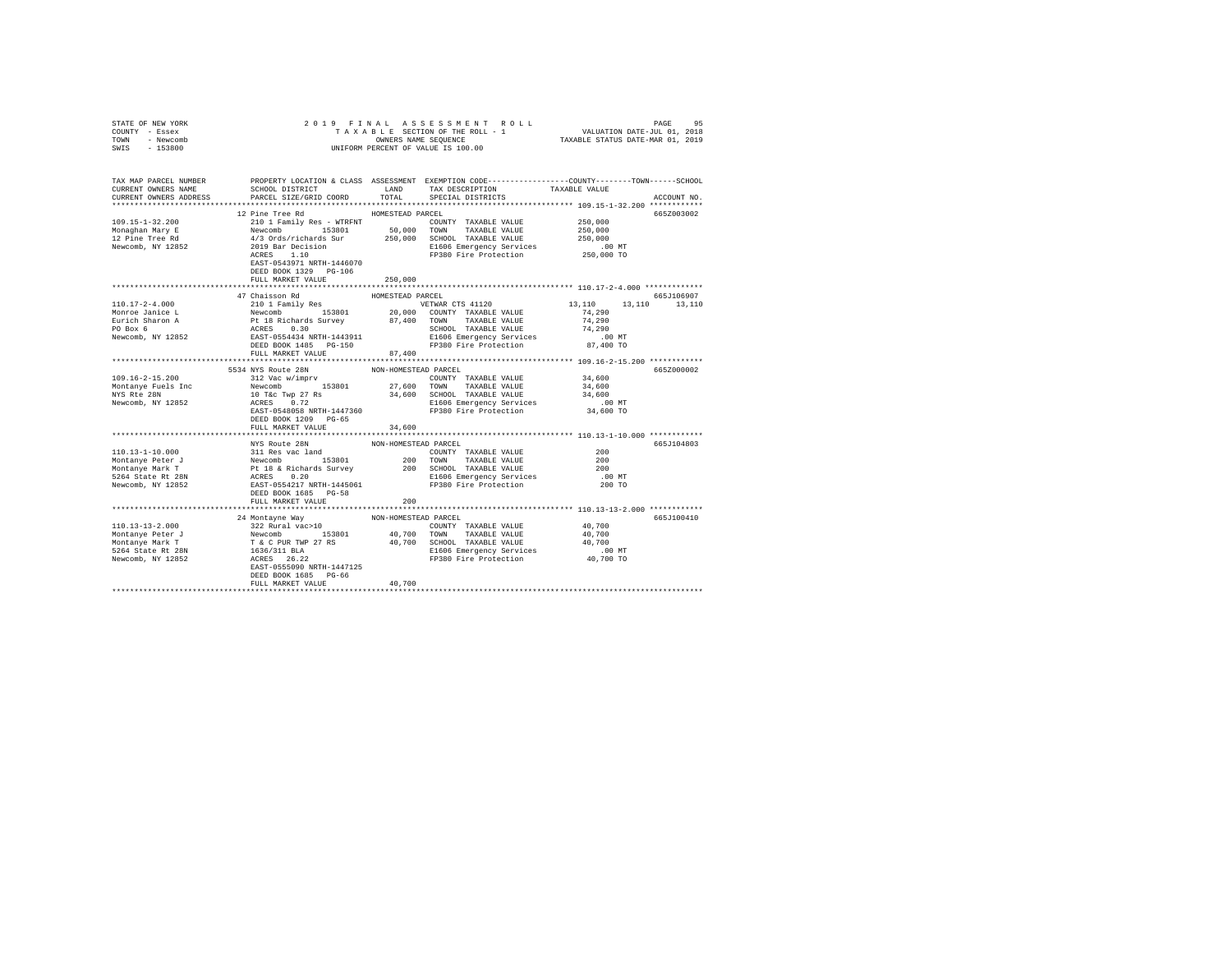| STATE OF NEW YORK      |                                |                  |                                                                                                                                                                                                                                                                                                                                                                                                                                                        |                                                                                                                      |
|------------------------|--------------------------------|------------------|--------------------------------------------------------------------------------------------------------------------------------------------------------------------------------------------------------------------------------------------------------------------------------------------------------------------------------------------------------------------------------------------------------------------------------------------------------|----------------------------------------------------------------------------------------------------------------------|
| COUNTY - Essex         |                                |                  |                                                                                                                                                                                                                                                                                                                                                                                                                                                        |                                                                                                                      |
| TOWN - Newcomb         |                                |                  |                                                                                                                                                                                                                                                                                                                                                                                                                                                        |                                                                                                                      |
| SWIS - 153800          |                                |                  |                                                                                                                                                                                                                                                                                                                                                                                                                                                        |                                                                                                                      |
|                        |                                |                  |                                                                                                                                                                                                                                                                                                                                                                                                                                                        |                                                                                                                      |
|                        |                                |                  |                                                                                                                                                                                                                                                                                                                                                                                                                                                        |                                                                                                                      |
|                        |                                |                  |                                                                                                                                                                                                                                                                                                                                                                                                                                                        | TAX MAP PARCEL NUMBER PROPERTY LOCATION & CLASS ASSESSMENT EXEMPTION CODE--------------COUNTY-------TOWN------SCHOOL |
| CURRENT OWNERS NAME    |                                |                  | SCHOOL DISTRICT $\hfill\textsc{LAND}$ TAX DESCRIPTION TAXABLE VALUE                                                                                                                                                                                                                                                                                                                                                                                    |                                                                                                                      |
| CURRENT OWNERS ADDRESS | PARCEL SIZE/GRID COORD         |                  | TOTAL SPECIAL DISTRICTS                                                                                                                                                                                                                                                                                                                                                                                                                                | ACCOUNT NO.                                                                                                          |
|                        |                                |                  |                                                                                                                                                                                                                                                                                                                                                                                                                                                        |                                                                                                                      |
|                        |                                |                  |                                                                                                                                                                                                                                                                                                                                                                                                                                                        | 665J104802                                                                                                           |
|                        |                                |                  |                                                                                                                                                                                                                                                                                                                                                                                                                                                        |                                                                                                                      |
|                        |                                |                  |                                                                                                                                                                                                                                                                                                                                                                                                                                                        |                                                                                                                      |
|                        |                                |                  |                                                                                                                                                                                                                                                                                                                                                                                                                                                        | $\begin{array}{cccc} & 0 & & 0 & 68,700 \\ 179,800 & & & 68,700 \\ 179,800 & & & & \end{array}$                      |
|                        |                                |                  |                                                                                                                                                                                                                                                                                                                                                                                                                                                        |                                                                                                                      |
|                        |                                |                  |                                                                                                                                                                                                                                                                                                                                                                                                                                                        |                                                                                                                      |
|                        |                                |                  |                                                                                                                                                                                                                                                                                                                                                                                                                                                        |                                                                                                                      |
|                        | EAST-0554536 NRTH-1445828      |                  |                                                                                                                                                                                                                                                                                                                                                                                                                                                        |                                                                                                                      |
|                        | DEED BOOK 1685 PG-62           |                  |                                                                                                                                                                                                                                                                                                                                                                                                                                                        |                                                                                                                      |
|                        | FULL MARKET VALUE              | 179,800          |                                                                                                                                                                                                                                                                                                                                                                                                                                                        |                                                                                                                      |
|                        |                                |                  |                                                                                                                                                                                                                                                                                                                                                                                                                                                        |                                                                                                                      |
|                        | 5284 NYS Route 28N             | HOMESTEAD PARCEL |                                                                                                                                                                                                                                                                                                                                                                                                                                                        |                                                                                                                      |
|                        |                                |                  |                                                                                                                                                                                                                                                                                                                                                                                                                                                        | 665J100207                                                                                                           |
|                        | 210 1 Family Res               |                  | $\begin{tabular}{lllllllllll} \multicolumn{2}{c}{\textbf{COUNTY}} & \textbf{TAXABLE VALUE} & & & 114,800 \\ \multicolumn{2}{c}{\textbf{TOWN}} & \textbf{TAXABLE VALUE} & & 114,800 \\ \multicolumn{2}{c}{\textbf{TOWN}} & \textbf{TAXABLE VALUE} & & 114,800 \\ \multicolumn{2}{c}{\textbf{TOWN}} & \textbf{TAXABLE VALUE} & & 114,800 \\ \multicolumn{2}{c}{\textbf{TOWN}} & \textbf{TAXABLE VALUE} & & 114,800 \\ \multicolumn{2}{c}{\textbf{TOWN}}$ |                                                                                                                      |
|                        |                                |                  |                                                                                                                                                                                                                                                                                                                                                                                                                                                        |                                                                                                                      |
|                        |                                |                  |                                                                                                                                                                                                                                                                                                                                                                                                                                                        |                                                                                                                      |
|                        |                                |                  |                                                                                                                                                                                                                                                                                                                                                                                                                                                        |                                                                                                                      |
|                        |                                |                  |                                                                                                                                                                                                                                                                                                                                                                                                                                                        |                                                                                                                      |
|                        |                                |                  |                                                                                                                                                                                                                                                                                                                                                                                                                                                        |                                                                                                                      |
|                        |                                |                  |                                                                                                                                                                                                                                                                                                                                                                                                                                                        |                                                                                                                      |
|                        |                                |                  |                                                                                                                                                                                                                                                                                                                                                                                                                                                        |                                                                                                                      |
|                        |                                |                  |                                                                                                                                                                                                                                                                                                                                                                                                                                                        |                                                                                                                      |
|                        |                                |                  |                                                                                                                                                                                                                                                                                                                                                                                                                                                        | 665J100403                                                                                                           |
|                        |                                |                  |                                                                                                                                                                                                                                                                                                                                                                                                                                                        | 0 68,700                                                                                                             |
|                        |                                |                  |                                                                                                                                                                                                                                                                                                                                                                                                                                                        |                                                                                                                      |
|                        |                                |                  |                                                                                                                                                                                                                                                                                                                                                                                                                                                        |                                                                                                                      |
|                        |                                |                  |                                                                                                                                                                                                                                                                                                                                                                                                                                                        |                                                                                                                      |
|                        |                                |                  |                                                                                                                                                                                                                                                                                                                                                                                                                                                        |                                                                                                                      |
|                        |                                |                  |                                                                                                                                                                                                                                                                                                                                                                                                                                                        |                                                                                                                      |
|                        |                                |                  |                                                                                                                                                                                                                                                                                                                                                                                                                                                        |                                                                                                                      |
|                        |                                |                  |                                                                                                                                                                                                                                                                                                                                                                                                                                                        |                                                                                                                      |
|                        |                                |                  |                                                                                                                                                                                                                                                                                                                                                                                                                                                        |                                                                                                                      |
|                        |                                |                  |                                                                                                                                                                                                                                                                                                                                                                                                                                                        | 665J103511                                                                                                           |
|                        |                                |                  |                                                                                                                                                                                                                                                                                                                                                                                                                                                        |                                                                                                                      |
|                        |                                |                  |                                                                                                                                                                                                                                                                                                                                                                                                                                                        |                                                                                                                      |
|                        |                                |                  |                                                                                                                                                                                                                                                                                                                                                                                                                                                        |                                                                                                                      |
|                        |                                |                  |                                                                                                                                                                                                                                                                                                                                                                                                                                                        |                                                                                                                      |
|                        |                                |                  |                                                                                                                                                                                                                                                                                                                                                                                                                                                        |                                                                                                                      |
|                        |                                |                  |                                                                                                                                                                                                                                                                                                                                                                                                                                                        |                                                                                                                      |
|                        |                                |                  |                                                                                                                                                                                                                                                                                                                                                                                                                                                        |                                                                                                                      |
|                        |                                |                  |                                                                                                                                                                                                                                                                                                                                                                                                                                                        |                                                                                                                      |
|                        | 427 Woodys Rd MOMESTEAD PARCEL |                  |                                                                                                                                                                                                                                                                                                                                                                                                                                                        | 665Z006002                                                                                                           |
|                        |                                |                  |                                                                                                                                                                                                                                                                                                                                                                                                                                                        |                                                                                                                      |
|                        |                                |                  |                                                                                                                                                                                                                                                                                                                                                                                                                                                        |                                                                                                                      |
|                        |                                |                  |                                                                                                                                                                                                                                                                                                                                                                                                                                                        |                                                                                                                      |
|                        |                                |                  |                                                                                                                                                                                                                                                                                                                                                                                                                                                        |                                                                                                                      |
|                        |                                |                  |                                                                                                                                                                                                                                                                                                                                                                                                                                                        |                                                                                                                      |
|                        |                                |                  |                                                                                                                                                                                                                                                                                                                                                                                                                                                        |                                                                                                                      |
|                        | DEED BOOK 1447 PG-206          |                  |                                                                                                                                                                                                                                                                                                                                                                                                                                                        |                                                                                                                      |
|                        | FULL MARKET VALUE              | 174,200          |                                                                                                                                                                                                                                                                                                                                                                                                                                                        |                                                                                                                      |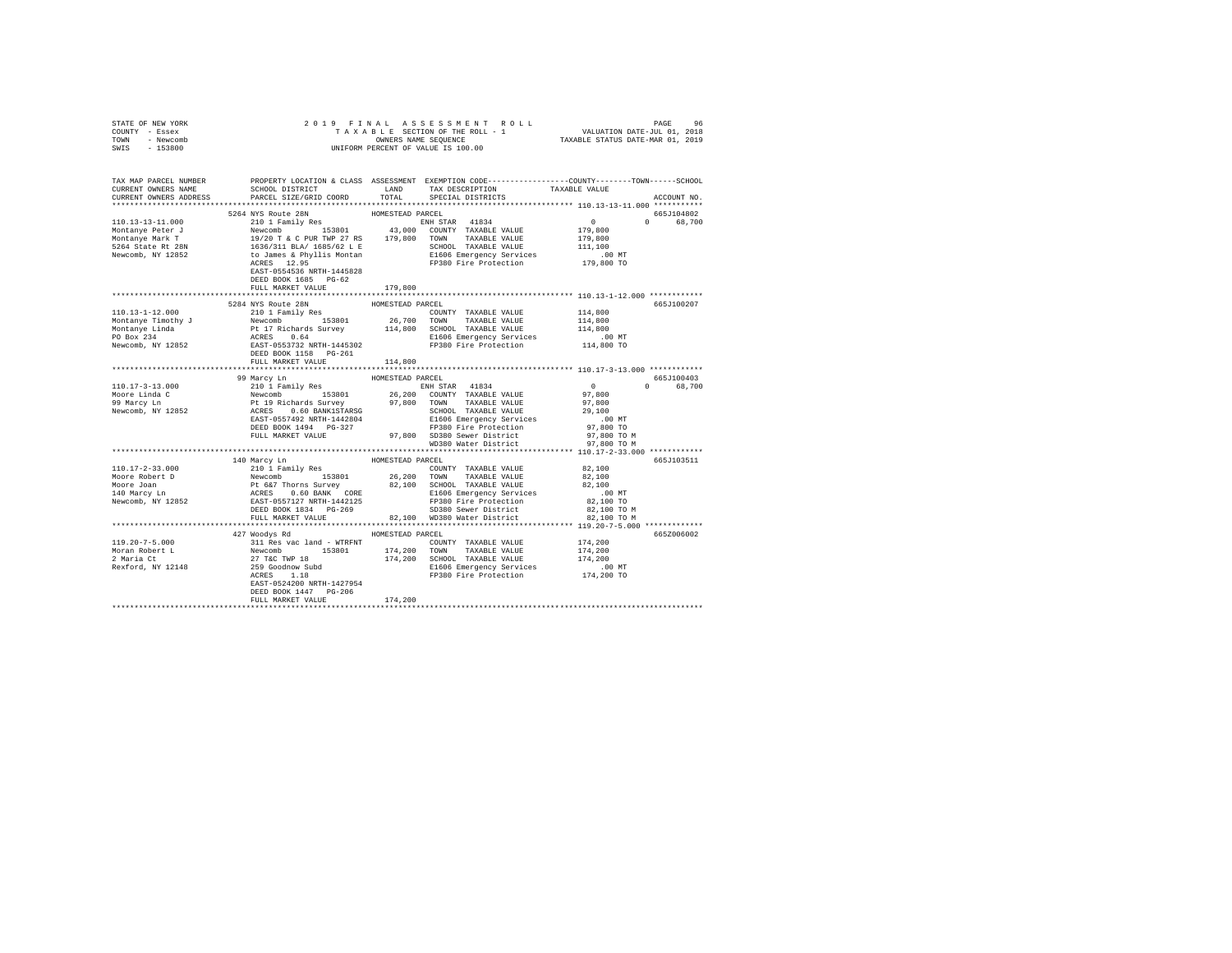|      | STATE OF NEW YORK | 2019 FINAL ASSESSMENT ROLL         | PAGE                             | 97 |
|------|-------------------|------------------------------------|----------------------------------|----|
|      | COUNTY - Essex    | TAXABLE SECTION OF THE ROLL - 1    | VALUATION DATE-JUL 01, 2018      |    |
| TOWN | - Newcomb         | OWNERS NAME SEOUENCE               | TAXABLE STATUS DATE-MAR 01, 2019 |    |
| SWIS | - 153800          | UNIFORM PERCENT OF VALUE IS 100.00 |                                  |    |

| TAX MAP PARCEL NUMBER<br>CURRENT OWNERS NAME                                                                                                                                                                                                                                                                                                                                                                         |                                           | LAND             | PROPERTY LOCATION & CLASS ASSESSMENT EXEMPTION CODE----------------COUNTY-------TOWN------SCHOOL<br>TAX DESCRIPTION TAXABLE VALUE |          |               |
|----------------------------------------------------------------------------------------------------------------------------------------------------------------------------------------------------------------------------------------------------------------------------------------------------------------------------------------------------------------------------------------------------------------------|-------------------------------------------|------------------|-----------------------------------------------------------------------------------------------------------------------------------|----------|---------------|
| CURRENT OWNERS ADDRESS                                                                                                                                                                                                                                                                                                                                                                                               | SCHOOL DISTRICT<br>PARCEL SIZE/GRID COORD |                  | TOTAL SPECIAL DISTRICTS                                                                                                           |          | ACCOUNT NO.   |
|                                                                                                                                                                                                                                                                                                                                                                                                                      |                                           |                  |                                                                                                                                   |          |               |
|                                                                                                                                                                                                                                                                                                                                                                                                                      | 7 Snowshoe Ln                             | HOMESTEAD PARCEL |                                                                                                                                   |          | 665J104706    |
|                                                                                                                                                                                                                                                                                                                                                                                                                      |                                           |                  |                                                                                                                                   | $\Omega$ | 68,700        |
|                                                                                                                                                                                                                                                                                                                                                                                                                      |                                           |                  |                                                                                                                                   |          |               |
|                                                                                                                                                                                                                                                                                                                                                                                                                      |                                           |                  |                                                                                                                                   |          |               |
|                                                                                                                                                                                                                                                                                                                                                                                                                      |                                           |                  |                                                                                                                                   |          |               |
|                                                                                                                                                                                                                                                                                                                                                                                                                      |                                           |                  |                                                                                                                                   |          |               |
|                                                                                                                                                                                                                                                                                                                                                                                                                      | FULL MARKET VALUE 86,700                  |                  |                                                                                                                                   |          |               |
|                                                                                                                                                                                                                                                                                                                                                                                                                      |                                           |                  |                                                                                                                                   |          |               |
|                                                                                                                                                                                                                                                                                                                                                                                                                      | 73 Goodnow Flow Rd MOMESTEAD PARCEL       |                  |                                                                                                                                   |          | 665J104805    |
|                                                                                                                                                                                                                                                                                                                                                                                                                      |                                           |                  | VETCOM CTS 41130 21,625 21,625                                                                                                    |          | 21,625        |
|                                                                                                                                                                                                                                                                                                                                                                                                                      |                                           |                  |                                                                                                                                   | 64,875   |               |
|                                                                                                                                                                                                                                                                                                                                                                                                                      |                                           |                  |                                                                                                                                   |          |               |
|                                                                                                                                                                                                                                                                                                                                                                                                                      |                                           |                  |                                                                                                                                   |          |               |
|                                                                                                                                                                                                                                                                                                                                                                                                                      |                                           |                  |                                                                                                                                   |          |               |
|                                                                                                                                                                                                                                                                                                                                                                                                                      |                                           |                  |                                                                                                                                   |          |               |
| $\begin{tabular}{cccc} 109.15-4-13.000 & 73\, \text{codomow Flow Ed} & \text{HOMESTEMV ATCAL} & \text{KUMESTEMV ATCAL} & \text{21,625} & 21 \\ 109.15-4-13.000 & 71\, \text{G3} & 210\, 11\, \text{Family Res} & \text{VETCOM CTS 41130} & 21,625 & 21 \\ \text{Mosees Mitchell F} & \text{Newton} & 153801 & 31,200\, \text{EMH STAR} & 41834 & 64,875 \\ 73\, \text$                                               |                                           |                  |                                                                                                                                   |          |               |
|                                                                                                                                                                                                                                                                                                                                                                                                                      |                                           |                  |                                                                                                                                   |          |               |
|                                                                                                                                                                                                                                                                                                                                                                                                                      |                                           |                  |                                                                                                                                   |          | 665J104308    |
|                                                                                                                                                                                                                                                                                                                                                                                                                      |                                           |                  | VETCOM CTS 41130 25,000 47,900 47,900                                                                                             |          |               |
|                                                                                                                                                                                                                                                                                                                                                                                                                      |                                           |                  |                                                                                                                                   |          | $0 \t 30,000$ |
|                                                                                                                                                                                                                                                                                                                                                                                                                      |                                           |                  |                                                                                                                                   |          |               |
|                                                                                                                                                                                                                                                                                                                                                                                                                      |                                           |                  |                                                                                                                                   |          |               |
|                                                                                                                                                                                                                                                                                                                                                                                                                      |                                           |                  |                                                                                                                                   |          |               |
|                                                                                                                                                                                                                                                                                                                                                                                                                      |                                           |                  |                                                                                                                                   |          |               |
|                                                                                                                                                                                                                                                                                                                                                                                                                      | FULL MARKET VALUE                         | 191,600          |                                                                                                                                   |          |               |
|                                                                                                                                                                                                                                                                                                                                                                                                                      |                                           |                  |                                                                                                                                   |          |               |
|                                                                                                                                                                                                                                                                                                                                                                                                                      | 5473 NYS Route 28N                        | HOMESTEAD PARCEL |                                                                                                                                   |          | 665J103901    |
|                                                                                                                                                                                                                                                                                                                                                                                                                      |                                           |                  |                                                                                                                                   |          |               |
|                                                                                                                                                                                                                                                                                                                                                                                                                      |                                           |                  |                                                                                                                                   |          |               |
|                                                                                                                                                                                                                                                                                                                                                                                                                      |                                           |                  |                                                                                                                                   |          |               |
|                                                                                                                                                                                                                                                                                                                                                                                                                      |                                           |                  |                                                                                                                                   |          |               |
|                                                                                                                                                                                                                                                                                                                                                                                                                      |                                           |                  |                                                                                                                                   |          |               |
|                                                                                                                                                                                                                                                                                                                                                                                                                      |                                           |                  |                                                                                                                                   |          |               |
| $\begin{tabular}{cccccc} \texttt{109.16-4-4.000} & \texttt{5473 F8 NUS TED} & \texttt{HOMESTERD} & \texttt{HOMESTERD} & \texttt{HOMESTERD} & \texttt{WCHC} & \texttt{1130} & \texttt{25,000} & \texttt{35,325} \\ \texttt{Moses Steven Michael} & \texttt{Newcomb} & \texttt{153801} & \texttt{22,500 VETDTS CTS 41140} & \texttt{23,000} & \texttt{35,325} \\ \texttt{Moses Steven Michael} & \texttt{Newcomb} & \$ |                                           |                  |                                                                                                                                   |          |               |
|                                                                                                                                                                                                                                                                                                                                                                                                                      |                                           |                  |                                                                                                                                   |          |               |
|                                                                                                                                                                                                                                                                                                                                                                                                                      | 86 Stubing Ln                             | HOMESTEAD PARCEL |                                                                                                                                   |          | 665Z001001    |
|                                                                                                                                                                                                                                                                                                                                                                                                                      |                                           |                  |                                                                                                                                   |          |               |
|                                                                                                                                                                                                                                                                                                                                                                                                                      |                                           |                  |                                                                                                                                   |          |               |
|                                                                                                                                                                                                                                                                                                                                                                                                                      |                                           |                  |                                                                                                                                   |          |               |
|                                                                                                                                                                                                                                                                                                                                                                                                                      |                                           |                  |                                                                                                                                   |          |               |
|                                                                                                                                                                                                                                                                                                                                                                                                                      |                                           |                  |                                                                                                                                   |          |               |
|                                                                                                                                                                                                                                                                                                                                                                                                                      | DEED BOOK 1370 PG-234                     |                  |                                                                                                                                   |          |               |
|                                                                                                                                                                                                                                                                                                                                                                                                                      | FULL MARKET VALUE                         | 544,100          |                                                                                                                                   |          |               |
|                                                                                                                                                                                                                                                                                                                                                                                                                      |                                           |                  |                                                                                                                                   |          |               |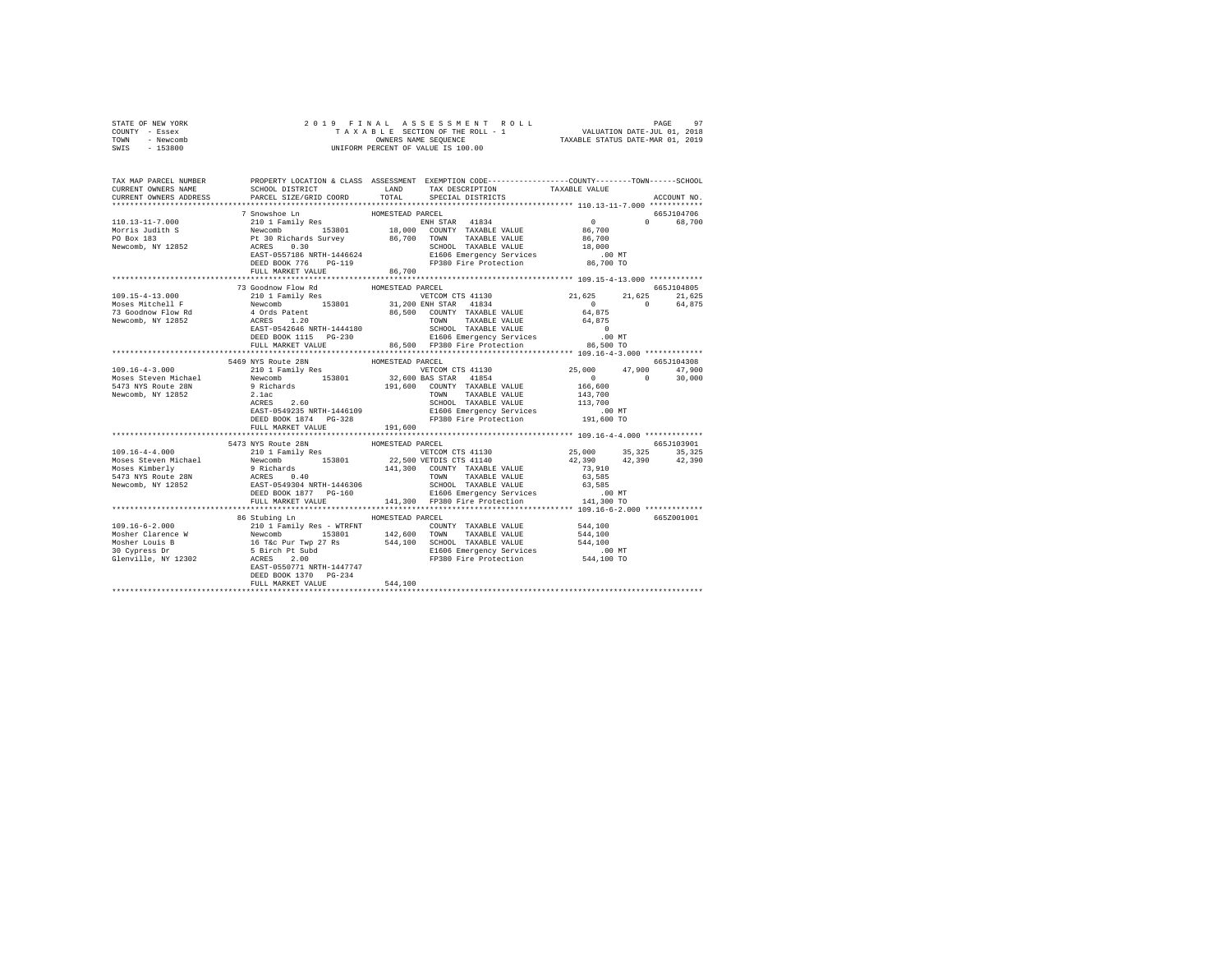| COUNTY - Essex<br>TOWN - Newcomb<br>SWIS - 153800                                                                                                                                                                                                            |                                                                                                                                                                                        |                                 | UNIFORM PERCENT OF VALUE IS 100.00                                                                                                                                                                  |                                                       |             |
|--------------------------------------------------------------------------------------------------------------------------------------------------------------------------------------------------------------------------------------------------------------|----------------------------------------------------------------------------------------------------------------------------------------------------------------------------------------|---------------------------------|-----------------------------------------------------------------------------------------------------------------------------------------------------------------------------------------------------|-------------------------------------------------------|-------------|
| TAX MAP PARCEL NUMBER PROPERTY LOCATION & CLASS ASSESSMENT EXEMPTION CODE--------------COUNTY-------TOWN-----SCHOOL<br>CURRENT OWNERS NAME<br>CURRENT OWNERS ADDRESS                                                                                         | SCHOOL DISTRICT TAND TAX DESCRIPTION<br>PARCEL SIZE/GRID COORD                                                                                                                         | TOTAL                           | SPECIAL DISTRICTS                                                                                                                                                                                   | TAXABLE VALUE                                         | ACCOUNT NO. |
| $90. -1 - 2.110$<br>Nountain Endeavors LLC Newcomb 19801 138,400 TOWN TAXABLE VALUE 138,400<br>Mountain Endeavors LLC Twee 13801 138,400 TOWN TAXABLE VALUE 138,400<br>138.400 IS Nitchell Ln TaC Twp 47<br>138,400 IS Nichell Ln ACRES 146.26 138,400 E     | Sanford Ln<br>910 Priv forest - WTRFNT COUNTY TAXABLE VALUE<br>FULL MARKET VALUE                                                                                                       | NON-HOMESTEAD PARCEL<br>138,400 |                                                                                                                                                                                                     | 138,400                                               | 665J105212  |
|                                                                                                                                                                                                                                                              |                                                                                                                                                                                        |                                 |                                                                                                                                                                                                     |                                                       |             |
| $90. -1 - 3.110$<br>Mountain Endeavors LLC Newcomb 193801 98,800 TOWN TAXABLE VALUE 98,800<br>193801 98,800 TOWN TAXABLE VALUE 98,800<br>193801 98,800 TOWN TAXABLE VALUE 98,800<br>198.00 TOWN TAXABLE VALUE 98,800<br>198.00 TOWN TAXABLE VALUE 98,800<br> | Sanford Ln<br>910 Priv forest - WTRFNT<br>DEED BOOK 1904 PG-18<br>FULL MARKET VALUE                                                                                                    | NON-HOMESTEAD PARCEL<br>98,800  | COUNTY TAXABLE VALUE                                                                                                                                                                                | 98,800                                                | 665J105002  |
|                                                                                                                                                                                                                                                              |                                                                                                                                                                                        |                                 |                                                                                                                                                                                                     |                                                       |             |
|                                                                                                                                                                                                                                                              | 234 NL Ln                                                                                                                                                                              | NON-HOMESTEAD PARCEL            |                                                                                                                                                                                                     |                                                       | 665J105038  |
| $90. -1 - 5.110$<br>Mountain Endeavors LLC Newcomb 153801<br>15 Mitchell In Pt 75 Tec Twp 15 15 Mitchell In 2019 BAR Decision<br>15 Mitchell In 2019 BAR Decision<br>19 MacRES 133.80                                                                        | 910 Priv forest<br>EAST-0575042 NRTH-1474957<br>DEED BOOK 1904 PG-18<br>FULL MARKET VALUE                                                                                              | 121,400 TOWN<br>121,400         | COUNTY TAXABLE VALUE<br>TAXABLE VALUE<br>121,400 SCHOOL TAXABLE VALUE<br>E1606 Emergency Services<br>FP380 Fire Protection                                                                          | 121,400<br>121,400<br>121,400<br>.00 MT<br>121,400 TO |             |
|                                                                                                                                                                                                                                                              |                                                                                                                                                                                        | ************                    | ***************************** 90.-1-6.100 *****************                                                                                                                                         |                                                       |             |
| $90. -1 - 6.100$<br>Mountain Endeavors LLC<br>Attn: Paul Mitchell<br>15 Mitchell Ln<br>Tupper Lake, NY 12986                                                                                                                                                 | Sanford Ln<br>720 Mine/quarry<br>Newcomb<br>153801 242,000<br>Pt 76 Tac Twp<br>ACRES 180.00<br>RAGRIS 180.00<br>EAST-0574565 NRTH-1472802<br>DEED BOOK 1904 PG-18<br>FULL MARKET VALUE | NON-HOMESTEAD PARCEL<br>398,000 | COUNTY TAXABLE VALUE<br>242,000 TOWN TAXABLE VALUE<br>398,000 SCHOOL TAXABLE VALUE<br>E1606 Emergency Services .00 MT<br>FP380 Fire Protection 398,000 TO                                           | 398,000<br>398,000<br>398,000                         | 665J105207  |
|                                                                                                                                                                                                                                                              |                                                                                                                                                                                        |                                 |                                                                                                                                                                                                     |                                                       |             |
| $91. -1 - 1.110$<br>Mountain Endeavors LLC<br>Attn: Paul Mitchell<br>15 Mitchell Ln<br>Tupper Lake, NY 12986                                                                                                                                                 | NT. T.n<br>910 Priv forest<br>EAST-0576213 NRTH-1478122<br>DEED BOOK 1904 PG-18                                                                                                        | NON-HOMESTEAD PARCEL            | COUNTY TAXABLE VALUE<br>Newcomb 153801 7,800 TOWN TAXABLE VALUE<br>95 T&C TWP 46 7,800 SCHOOL TAXABLE VALUE<br>2019 BAR Decision 1600 E1606 Emergency Services<br>ACRES 11.05 FP380 Fire Protection | 7,800<br>7,800<br>7,800<br>$.00$ MT<br>7,800 TO       | 665J105003  |
|                                                                                                                                                                                                                                                              | FULL MARKET VALUE                                                                                                                                                                      | 7,800                           |                                                                                                                                                                                                     |                                                       |             |
|                                                                                                                                                                                                                                                              |                                                                                                                                                                                        |                                 |                                                                                                                                                                                                     |                                                       |             |

STATE OF NEW YORK 2019 FINAL ASSESSMENT ROLL PAGE 98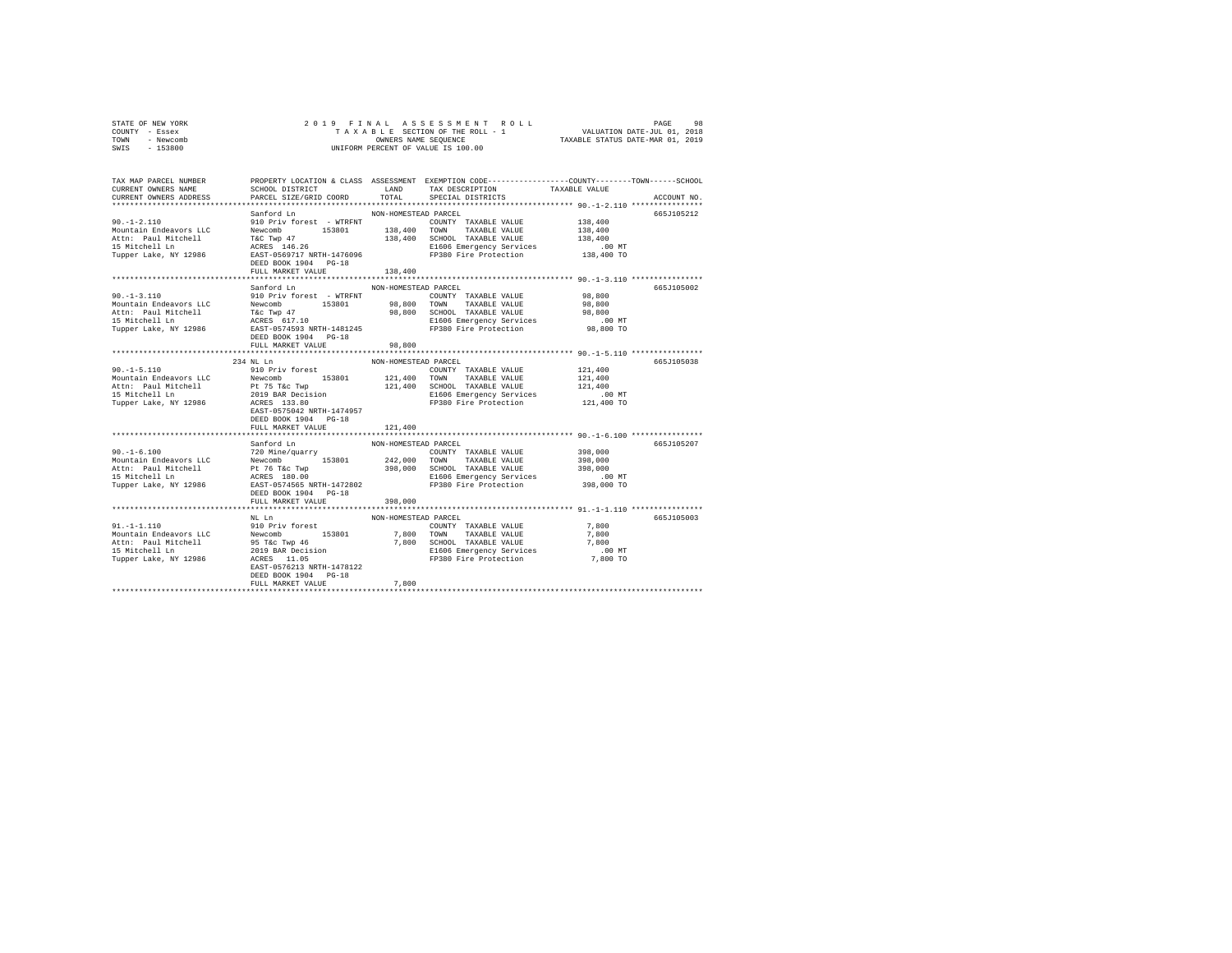|      | STATE OF NEW YORK | 2019 FINAL ASSESSMENT ROLL         | 99<br>PAGE                       |  |
|------|-------------------|------------------------------------|----------------------------------|--|
|      | COUNTY - Essex    | TAXABLE SECTION OF THE ROLL - 1    | VALUATION DATE-JUL 01, 2018      |  |
| TOWN | - Newcomb         | OWNERS NAME SEOUENCE               | TAXABLE STATUS DATE-MAR 01, 2019 |  |
| SWIS | - 153800          | UNIFORM PERCENT OF VALUE IS 100.00 |                                  |  |

| TAX MAP PARCEL NUMBER<br>CURRENT OWNERS NAME<br>CURRENT OWNERS ADDRESS                                                                                                                                                                                                                                                                                                                                                                                                                                                                                                                                                                                                                                                                                | SCHOOL DISTRICT LAND<br>PARCEL SIZE/GRID COORD                             | TOTAL                         | PROPERTY LOCATION & CLASS ASSESSMENT EXEMPTION CODE---------------COUNTY-------TOWN-----SCHOOL<br>TAX DESCRIPTION TAXABLE VALUE<br>SPECIAL DISTRICTS |                                         | ACCOUNT NO. |
|-------------------------------------------------------------------------------------------------------------------------------------------------------------------------------------------------------------------------------------------------------------------------------------------------------------------------------------------------------------------------------------------------------------------------------------------------------------------------------------------------------------------------------------------------------------------------------------------------------------------------------------------------------------------------------------------------------------------------------------------------------|----------------------------------------------------------------------------|-------------------------------|------------------------------------------------------------------------------------------------------------------------------------------------------|-----------------------------------------|-------------|
| 101.-1-1.100<br>101.-1-1.100<br>1010 Priv forest Newton 153801<br>20,900 TOWN TAXABLE VALUE<br>16 TWP 46 Tac Pur 20,900 TOWN TAXABLE VALUE<br>15 Mitchell Ln 76 TWP 46 Tac Pur 20,900 SCHOOL TAXABLE VALUE<br>15 Michell Ln 31.59AC Un                                                                                                                                                                                                                                                                                                                                                                                                                                                                                                                |                                                                            | NON-HOMESTEAD PARCEL          | COUNTY TAXABLE VALUE 20,900<br>E1606 Emergency Services .00 MT<br>FP380 Fire Protection 20,900 TO                                                    | 20,900<br>20,900                        | 665J192009  |
|                                                                                                                                                                                                                                                                                                                                                                                                                                                                                                                                                                                                                                                                                                                                                       | EAST-0575229 NRTH-1472202<br>DEED BOOK 1904 PG-18<br>FULL MARKET VALUE     | 20,900                        |                                                                                                                                                      |                                         |             |
| $101. - 6 - 1.100$                                                                                                                                                                                                                                                                                                                                                                                                                                                                                                                                                                                                                                                                                                                                    | Sanford Ln<br>910 Priv forest<br>DEED BOOK 1904 PG-18<br>FULL MARKET VALUE | NON-HOMESTEAD PARCEL<br>4,100 | COUNTY TAXABLE VALUE                                                                                                                                 | 4,100                                   | 665J192010  |
| $\texttt{101.-6-2.100} \begin{minipage}{0.9\textwidth} \begin{minipage}{0.9\textwidth} \begin{minipage}{0.9\textwidth} \begin{minipage}{0.9\textwidth} \begin{minipage}{0.9\textwidth} \begin{minipage}{0.9\textwidth} \begin{minipage}{0.9\textwidth} \begin{minipage}{0.9\textwidth} \begin{minipage}{0.9\textwidth} \begin{minipage}{0.9\textwidth} \begin{minipage}{0.9\textwidth} \begin{minipage}{0.9\textwidth} \begin{minipage}{0.9\textwidth} \begin{minipage}{0.9\textwidth} \begin{minipage}{0$<br>MODILATION AND RESULT AND THE CONDUCTED AND SCHOOL TAXABLE VALUE 6,000<br>15 Mitchell Ln ACRES 18.70 MCHOL 2000 SCHOOL TAXABLE VALUE 6,000<br>15 Mitchell Ln ACRES 18.70 MTH-1473272<br>Tupper Lake, NY 12986 EXST-0576363 NRTH-1473272 | Sanford Ln<br>FULL MARKET VALUE                                            | NON-HOMESTEAD PARCEL<br>6,000 |                                                                                                                                                      | 6,000<br>6,000                          | 665.T192011 |
|                                                                                                                                                                                                                                                                                                                                                                                                                                                                                                                                                                                                                                                                                                                                                       | NYS Route 28N<br>DEED BOOK 1904 PG-18<br>FULL MARKET VALUE                 | NON-HOMESTEAD PARCEL<br>300   |                                                                                                                                                      | 300<br>300<br>300<br>$.00$ MT<br>300 TO | 665J105106  |
| $\begin{tabular}{l c c c c c} \multicolumn{3}{c}{\textbf{110.18--2-9.000}} & \multicolumn{3}{c}{\textbf{NYS} & \textbf{Boule 2BN}} & \multicolumn{3}{c}{\textbf{NON-HOMESTERAD PARET}} & \multicolumn{3}{c}{\textbf{PROE}} & \multicolumn{3}{c}{\textbf{100}} & \multicolumn{3}{c}{\textbf{300} & \textbf{XQOMIC}} & \multicolumn{3}{c}{\textbf{100} & \textbf{100} & \textbf{100} & \textbf{100} & \textbf{100} & \textbf$                                                                                                                                                                                                                                                                                                                           | DEED BOOK 1904 PG-18<br>FULL MARKET VALUE                                  | 100                           |                                                                                                                                                      |                                         | 665J179002  |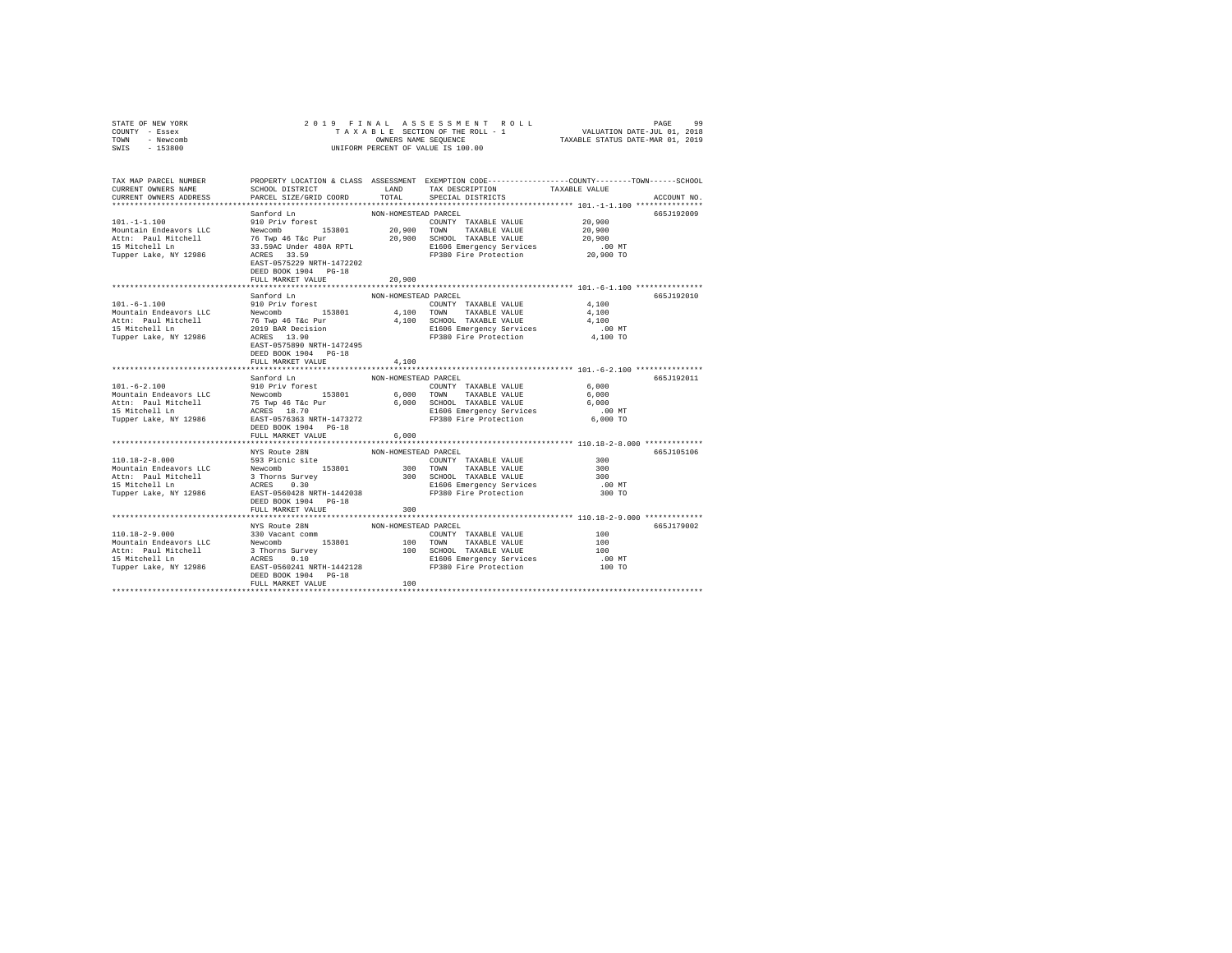| COUNTY - Essex<br>TOWN<br>- Newcomb<br>SWIS - 153800 | ONNERS NAME SEQUENCE                                                                                                                                                                  |                                                            |                                                   |                                                            |                        |
|------------------------------------------------------|---------------------------------------------------------------------------------------------------------------------------------------------------------------------------------------|------------------------------------------------------------|---------------------------------------------------|------------------------------------------------------------|------------------------|
| CURRENT OWNERS NAME<br>CURRENT OWNERS ADDRESS        | TAX MAP PARCEL NUMBER PROPERTY LOCATION & CLASS ASSESSMENT EXEMPTION CODE--------------COUNTY-------TOWN-----SCHOOL<br>SCHOOL DISTRICT TAND TAX DESCRIPTION<br>PARCEL SIZE/GRID COORD | TOTAL                                                      | SPECIAL DISTRICTS                                 | TAXABLE VALUE                                              | ACCOUNT NO.            |
|                                                      | 5480 NYS Route 28N                                                                                                                                                                    | HOMESTEAD PARCEL                                           |                                                   |                                                            | 665J106101             |
|                                                      |                                                                                                                                                                                       |                                                            |                                                   |                                                            |                        |
|                                                      | DEED BOOK 1483 PG-179<br>FULL MARKET VALUE                                                                                                                                            | 224,900                                                    |                                                   |                                                            |                        |
|                                                      | 5477 NYS Route 28N                                                                                                                                                                    |                                                            |                                                   |                                                            | 665J106014             |
|                                                      | DEED BOOK 1483 PG-179<br>FULL MARKET VALUE<br>22 Anderson Ln<br>FULL MARKET VALUE                                                                                                     | HOMESTEAD PARCEL<br>211,700<br>HOMESTEAD PARCEL<br>287,500 |                                                   | ***************************** 109.16-2-24.036 ************ | 0 68,700<br>665J180020 |
|                                                      |                                                                                                                                                                                       |                                                            |                                                   |                                                            |                        |
|                                                      | 5464 NYS Route 28N HOMESTEAD PARCEL<br>EREN COOPET USE TO<br>Rene Cooper<br>ACRES 0.32<br>EREN ALASSION<br>EAST-0549463 NRTH-1446507<br>DEED BOOK 1896 PG-280<br>FULL MARKET VALUE    | 234,600                                                    | E1606 Emergency services<br>FP380 Fire Protection | 234,600 TO                                                 | 665J188003             |

STATE OF NEW YORK 2019 FINAL ASSESSMENT ROLL PAGE 100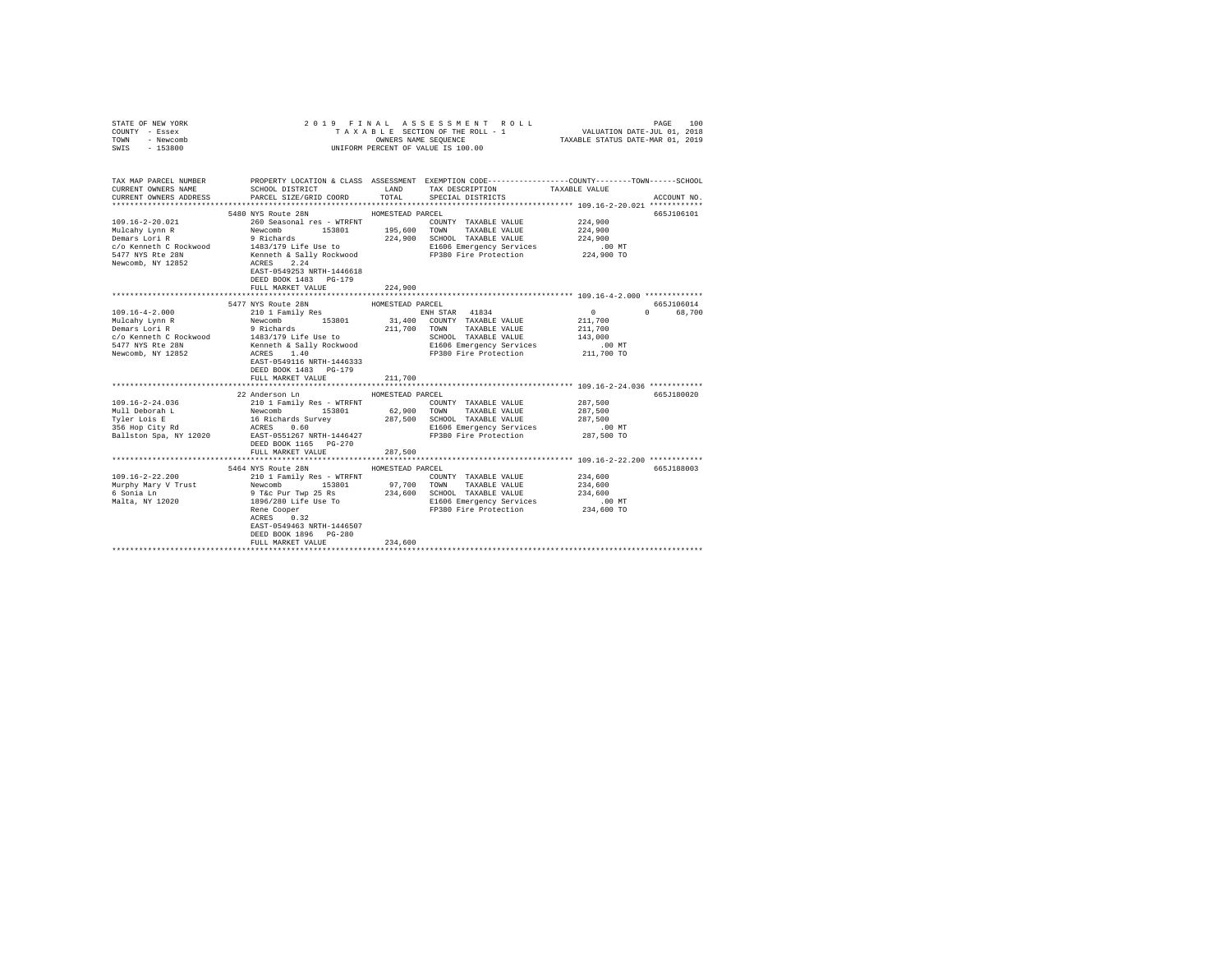| STATE OF NEW YORK<br>COUNTY - Essex<br>TOWN - Newcomb<br>SWIS - 153800         |                                                                                                                                                                                                                                        |                            | 2019 FINAL ASSESSMENT ROLL<br>TAXABLE SECTION OF THE ROLL - 1 VALUATION DATE-JUL 01, 2018<br>OWNERS NAME SEQUENCE TAXABLE STATUS DATE-MAR 01, 2019<br>UNIFORM PERCENT OF VALUE IS 100.00 |                                                                            | PAGE<br>101              |
|--------------------------------------------------------------------------------|----------------------------------------------------------------------------------------------------------------------------------------------------------------------------------------------------------------------------------------|----------------------------|------------------------------------------------------------------------------------------------------------------------------------------------------------------------------------------|----------------------------------------------------------------------------|--------------------------|
| CURRENT OWNERS NAME                                                            | TAX MAP PARCEL NUMBER PROPERTY LOCATION & CLASS ASSESSMENT EXEMPTION CODE--------------COUNTY-------TOWN-----SCHOOL<br>SCHOOL DISTRICT TAND TAX DESCRIPTION<br>CURRENT OWNERS ADDRESS PARCEL SIZE/GRID COORD TOTAL SPECIAL DISTRICTS   |                            |                                                                                                                                                                                          | TAXABLE VALUE                                                              | ACCOUNT NO.              |
|                                                                                |                                                                                                                                                                                                                                        |                            |                                                                                                                                                                                          |                                                                            | 665J104903               |
| $110.18 - 6 - 3.000$<br>Musso Anthony<br>5057 NYS Rte 28N<br>Newcomb, NY 12852 | 1999 - AMESTEAD PARCEL (1997)<br>2010 - ESSA (1997) - AMESTEAD PARCEL (1998 - 2010 - 2011 - 2019 - 2014)<br>21,700 - COUNTY TAXABLE VALUE PL 4 Thorns Survey - 214,900 - TOWN TAXABLE VALUE ACRES<br>2010 - ACRES 1,700 - 2013<br>2010 |                            |                                                                                                                                                                                          | $\sim$ 0<br>114,900<br>114,900<br>84,900<br>$.00 \text{ MT}$<br>114,900 TO | $0 \t 30,000$            |
|                                                                                |                                                                                                                                                                                                                                        |                            |                                                                                                                                                                                          |                                                                            |                          |
| $119.20 - 4 - 7.000$<br>Nargis Lisa M Trust<br>Galway, NY 12074                | 1704 Goodnow Flow Rd MOMESTEAD PARCEL<br>Sanford Robert H Trust 27 Twp 18 T&c Purchase<br>5525 Mack Rd 1229/180 Life Use To<br>EAST-0526924 NRTH-1425955<br>DEED BOOK 1229 PG-180<br>FULL MARKET VALUE<br>4811 NYS Route 28N           | 91,400<br>HOMESTEAD PARCEL | COUNTY TAXABLE VALUE<br>91,400 SCHOOL TAXABLE VALUE<br>FP380 Fire Protection                                                                                                             | 91,400<br>91,400<br>91,400<br>.00 MT<br>91,400 TO                          | 665J188002<br>665J107101 |
|                                                                                | EAST-0564028 NRTH-1439698<br>DEED BOOK 1798 PG-87<br>FULL MARKET VALUE                                                                                                                                                                 | 45,700                     |                                                                                                                                                                                          | 45,700<br>45,700<br>45,700<br>.00 MT.<br>45,700 TO                         |                          |
|                                                                                | 415 Woodys Rd                                                                                                                                                                                                                          | HOMESTEAD PARCEL           |                                                                                                                                                                                          |                                                                            | 665Z006003               |
|                                                                                | ACRES 1.03<br>EAST-0524739 NRTH-1428014<br>DEED BOOK 1613 PG-17<br>FULL MARKET VALUE                                                                                                                                                   | 223,700                    |                                                                                                                                                                                          |                                                                            |                          |
|                                                                                |                                                                                                                                                                                                                                        |                            |                                                                                                                                                                                          |                                                                            |                          |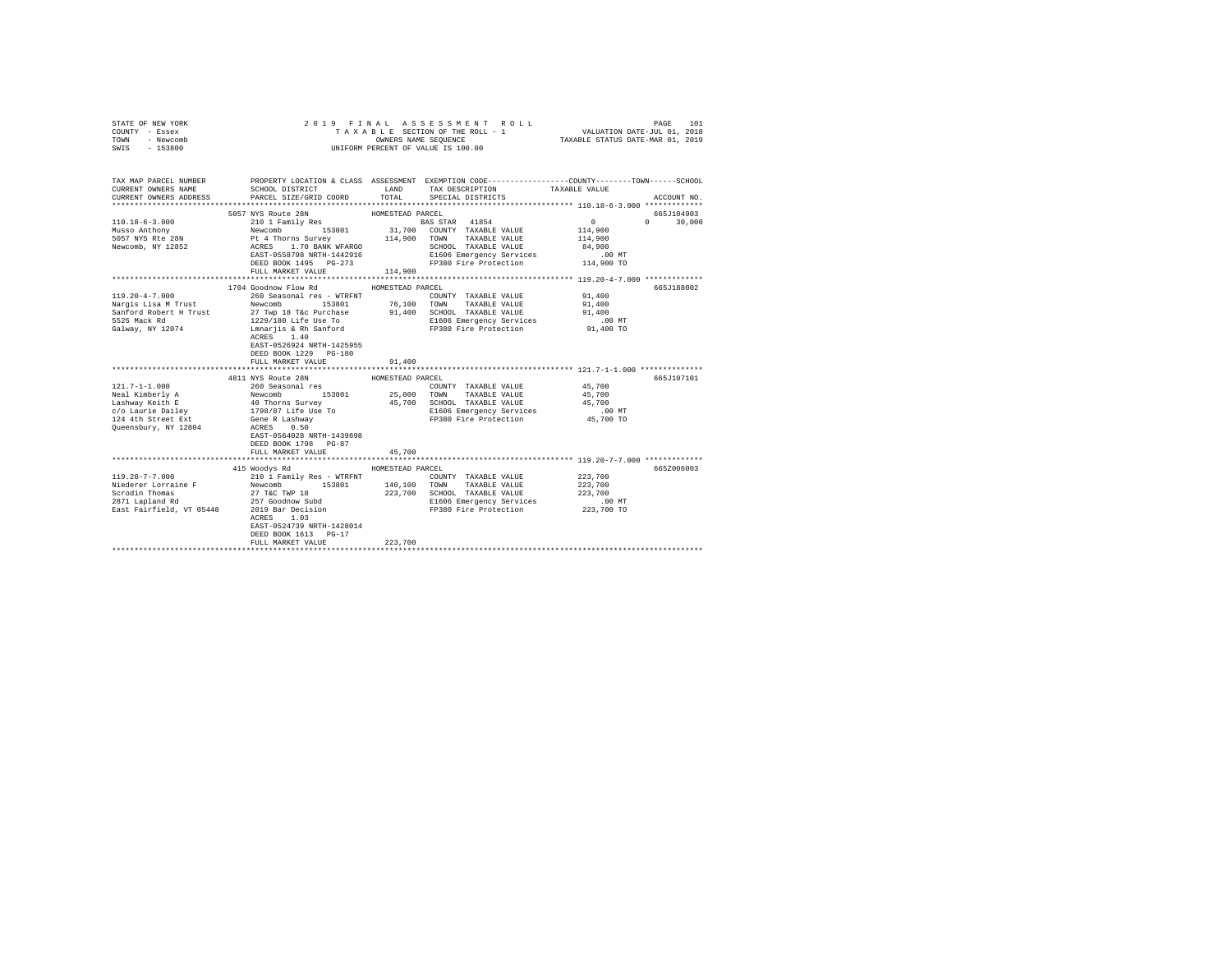| STATE OF NEW YORK                                                                                                                                                                                                                                                                                                                                                                                                                            |                           |                  |                                                   |            |
|----------------------------------------------------------------------------------------------------------------------------------------------------------------------------------------------------------------------------------------------------------------------------------------------------------------------------------------------------------------------------------------------------------------------------------------------|---------------------------|------------------|---------------------------------------------------|------------|
| COUNTY - Essex                                                                                                                                                                                                                                                                                                                                                                                                                               |                           |                  |                                                   |            |
| TOWN - Newcomb                                                                                                                                                                                                                                                                                                                                                                                                                               |                           |                  |                                                   |            |
| SWIS - 153800                                                                                                                                                                                                                                                                                                                                                                                                                                |                           |                  |                                                   |            |
|                                                                                                                                                                                                                                                                                                                                                                                                                                              |                           |                  |                                                   |            |
|                                                                                                                                                                                                                                                                                                                                                                                                                                              |                           |                  |                                                   |            |
|                                                                                                                                                                                                                                                                                                                                                                                                                                              |                           |                  |                                                   |            |
|                                                                                                                                                                                                                                                                                                                                                                                                                                              |                           |                  |                                                   |            |
|                                                                                                                                                                                                                                                                                                                                                                                                                                              |                           |                  |                                                   |            |
|                                                                                                                                                                                                                                                                                                                                                                                                                                              |                           |                  |                                                   |            |
|                                                                                                                                                                                                                                                                                                                                                                                                                                              |                           |                  |                                                   |            |
|                                                                                                                                                                                                                                                                                                                                                                                                                                              |                           |                  |                                                   |            |
|                                                                                                                                                                                                                                                                                                                                                                                                                                              | Woodys Rd                 | HOMESTEAD PARCEL |                                                   | 665Z006004 |
|                                                                                                                                                                                                                                                                                                                                                                                                                                              |                           |                  |                                                   |            |
|                                                                                                                                                                                                                                                                                                                                                                                                                                              |                           |                  |                                                   |            |
|                                                                                                                                                                                                                                                                                                                                                                                                                                              |                           |                  |                                                   |            |
|                                                                                                                                                                                                                                                                                                                                                                                                                                              |                           |                  |                                                   |            |
|                                                                                                                                                                                                                                                                                                                                                                                                                                              |                           |                  |                                                   |            |
|                                                                                                                                                                                                                                                                                                                                                                                                                                              |                           |                  |                                                   |            |
|                                                                                                                                                                                                                                                                                                                                                                                                                                              | DEED BOOK 1613 PG-17      |                  |                                                   |            |
|                                                                                                                                                                                                                                                                                                                                                                                                                                              | FULL MARKET VALUE         | 300              |                                                   |            |
|                                                                                                                                                                                                                                                                                                                                                                                                                                              |                           |                  |                                                   |            |
|                                                                                                                                                                                                                                                                                                                                                                                                                                              |                           |                  |                                                   |            |
|                                                                                                                                                                                                                                                                                                                                                                                                                                              | 31 Sanford Ln             | HOMESTEAD PARCEL |                                                   | 665J101001 |
|                                                                                                                                                                                                                                                                                                                                                                                                                                              |                           |                  |                                                   |            |
|                                                                                                                                                                                                                                                                                                                                                                                                                                              |                           |                  |                                                   |            |
|                                                                                                                                                                                                                                                                                                                                                                                                                                              |                           |                  |                                                   |            |
|                                                                                                                                                                                                                                                                                                                                                                                                                                              |                           |                  |                                                   |            |
|                                                                                                                                                                                                                                                                                                                                                                                                                                              |                           |                  |                                                   |            |
|                                                                                                                                                                                                                                                                                                                                                                                                                                              |                           |                  |                                                   |            |
|                                                                                                                                                                                                                                                                                                                                                                                                                                              |                           |                  |                                                   |            |
|                                                                                                                                                                                                                                                                                                                                                                                                                                              |                           |                  |                                                   |            |
|                                                                                                                                                                                                                                                                                                                                                                                                                                              |                           |                  |                                                   | 665J105302 |
| $\begin{tabular}{c c c c c} \multicolumn{1}{c}{\textbf{0.8cm}} \multicolumn{1}{c}{\textbf{0.8cm}} \multicolumn{1}{c}{\textbf{0.8cm}} \multicolumn{1}{c}{\textbf{0.8cm}} \multicolumn{1}{c}{\textbf{0.8cm}} \multicolumn{1}{c}{\textbf{0.8cm}} \multicolumn{1}{c}{\textbf{0.8cm}} \multicolumn{1}{c}{\textbf{0.8cm}} \multicolumn{1}{c}{\textbf{0.8cm}} \multicolumn{1}{c}{\textbf{0.8cm}} \multicolumn{1}{c}{\textbf{0.8cm}} \multicolumn{1$ |                           |                  |                                                   |            |
|                                                                                                                                                                                                                                                                                                                                                                                                                                              |                           |                  |                                                   |            |
|                                                                                                                                                                                                                                                                                                                                                                                                                                              |                           |                  |                                                   |            |
|                                                                                                                                                                                                                                                                                                                                                                                                                                              |                           |                  |                                                   |            |
|                                                                                                                                                                                                                                                                                                                                                                                                                                              |                           |                  |                                                   |            |
|                                                                                                                                                                                                                                                                                                                                                                                                                                              |                           |                  |                                                   |            |
|                                                                                                                                                                                                                                                                                                                                                                                                                                              |                           |                  |                                                   |            |
|                                                                                                                                                                                                                                                                                                                                                                                                                                              |                           |                  |                                                   |            |
|                                                                                                                                                                                                                                                                                                                                                                                                                                              |                           |                  | ******************** 109.16-2-13.100 ************ |            |
|                                                                                                                                                                                                                                                                                                                                                                                                                                              |                           |                  |                                                   | 665J106010 |
|                                                                                                                                                                                                                                                                                                                                                                                                                                              |                           |                  |                                                   |            |
|                                                                                                                                                                                                                                                                                                                                                                                                                                              |                           |                  |                                                   |            |
|                                                                                                                                                                                                                                                                                                                                                                                                                                              |                           |                  |                                                   |            |
|                                                                                                                                                                                                                                                                                                                                                                                                                                              |                           |                  |                                                   |            |
|                                                                                                                                                                                                                                                                                                                                                                                                                                              |                           |                  |                                                   |            |
|                                                                                                                                                                                                                                                                                                                                                                                                                                              |                           |                  |                                                   |            |
|                                                                                                                                                                                                                                                                                                                                                                                                                                              |                           |                  |                                                   |            |
|                                                                                                                                                                                                                                                                                                                                                                                                                                              | EAST-0548299 NRTH-1447667 |                  |                                                   |            |
|                                                                                                                                                                                                                                                                                                                                                                                                                                              | DEED BOOK 1905 PG-103     |                  |                                                   |            |
|                                                                                                                                                                                                                                                                                                                                                                                                                                              | FULL MARKET VALUE         | 161,900          |                                                   |            |
|                                                                                                                                                                                                                                                                                                                                                                                                                                              |                           |                  |                                                   |            |
|                                                                                                                                                                                                                                                                                                                                                                                                                                              | 1320 Goodnow Flow Rd      | HOMESTEAD PARCEL |                                                   | 665J105304 |
|                                                                                                                                                                                                                                                                                                                                                                                                                                              |                           |                  |                                                   |            |
|                                                                                                                                                                                                                                                                                                                                                                                                                                              |                           |                  |                                                   |            |
|                                                                                                                                                                                                                                                                                                                                                                                                                                              |                           |                  |                                                   |            |
|                                                                                                                                                                                                                                                                                                                                                                                                                                              |                           |                  |                                                   |            |
|                                                                                                                                                                                                                                                                                                                                                                                                                                              |                           |                  |                                                   |            |
|                                                                                                                                                                                                                                                                                                                                                                                                                                              |                           |                  |                                                   |            |
|                                                                                                                                                                                                                                                                                                                                                                                                                                              |                           |                  |                                                   |            |
|                                                                                                                                                                                                                                                                                                                                                                                                                                              | EAST-0535531 NRTH-1426643 |                  |                                                   |            |
|                                                                                                                                                                                                                                                                                                                                                                                                                                              | DEED BOOK 1812 PG-314     |                  |                                                   |            |
|                                                                                                                                                                                                                                                                                                                                                                                                                                              | FULL MARKET VALUE         | 176,800          |                                                   |            |
|                                                                                                                                                                                                                                                                                                                                                                                                                                              |                           |                  |                                                   |            |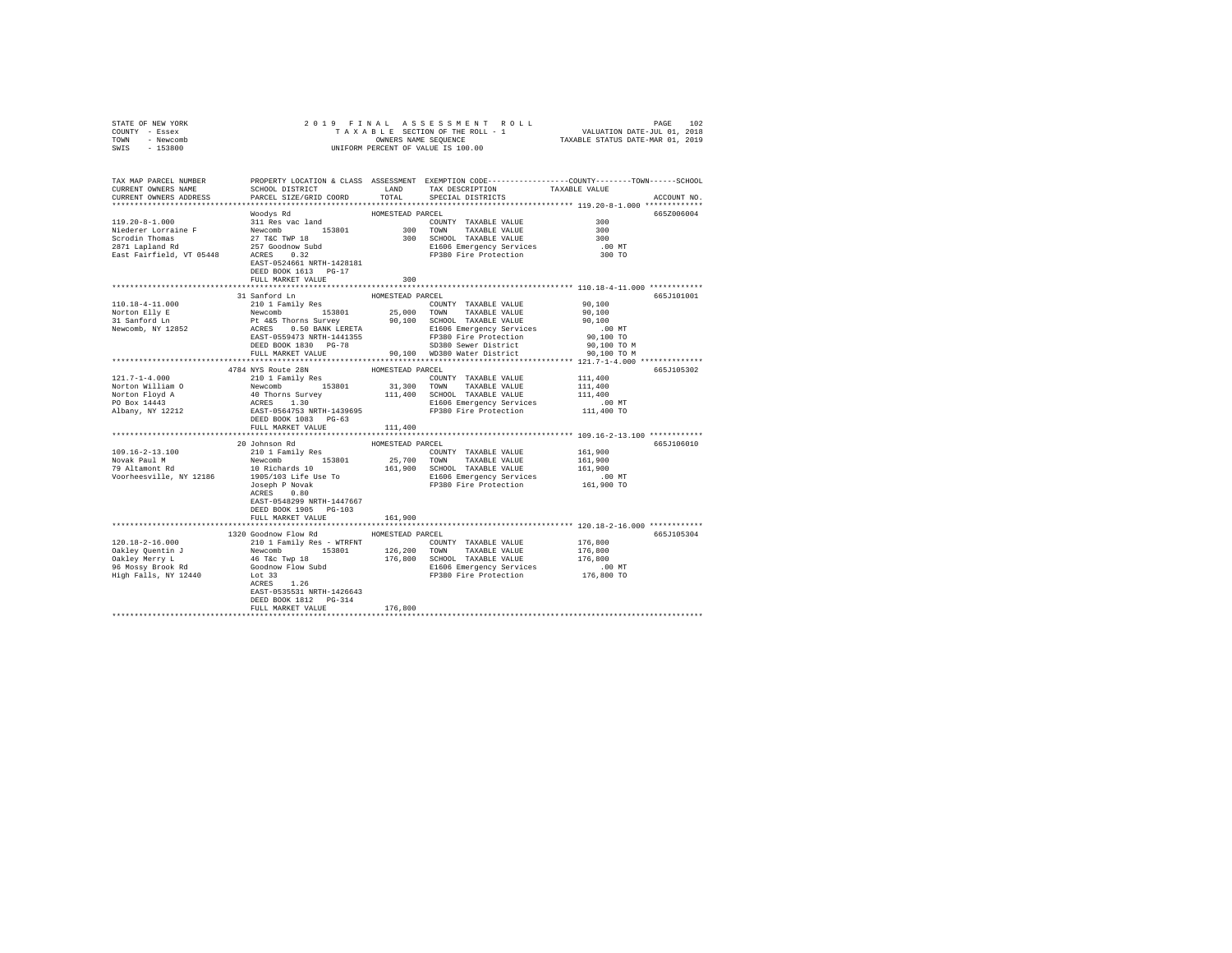| STATE OF NEW YORK<br>COUNTY - Essex<br>TOWN<br>- Newcomb |                                                                                                                                                                                                                                                                        |                  | 2019 FINAL ASSESSMENT ROLL<br>TAXABLE SECTION OF THE ROLL - 1<br>OWNERS NAME SEQUENCE | PAGE<br>103<br>VALUATION DATE-JUL 01, 2018<br>TAXABLE STATUS DATE-MAR 01, 2019                                   |
|----------------------------------------------------------|------------------------------------------------------------------------------------------------------------------------------------------------------------------------------------------------------------------------------------------------------------------------|------------------|---------------------------------------------------------------------------------------|------------------------------------------------------------------------------------------------------------------|
| $-153800$<br>SWIS                                        |                                                                                                                                                                                                                                                                        |                  | UNIFORM PERCENT OF VALUE IS 100.00                                                    |                                                                                                                  |
| TAX MAP PARCEL NUMBER<br>CURRENT OWNERS NAME             | SCHOOL DISTRICT TAND TAX DESCRIPTION                                                                                                                                                                                                                                   |                  |                                                                                       | PROPERTY LOCATION & CLASS ASSESSMENT EXEMPTION CODE---------------COUNTY-------TOWN------SCHOOL<br>TAXABLE VALUE |
| CURRENT OWNERS ADDRESS                                   | PARCEL SIZE/GRID COORD                                                                                                                                                                                                                                                 | TOTAL            | SPECIAL DISTRICTS                                                                     | ACCOUNT NO.                                                                                                      |
|                                                          | 43 Loon Point Ln                                                                                                                                                                                                                                                       | HOMESTEAD PARCEL |                                                                                       | 665J106104                                                                                                       |
| $120.17 - 2 - 14.000$                                    | 260 Seasonal res - WTRFNT                                                                                                                                                                                                                                              |                  | COUNTY TAXABLE VALUE                                                                  | 273,500                                                                                                          |
| OBrien Kevin J                                           | Newcomb 153801                                                                                                                                                                                                                                                         |                  | 231,400 TOWN TAXABLE VALUE                                                            | 273,500                                                                                                          |
| OBrien Daniel E                                          | 41 T&C Twp 18                                                                                                                                                                                                                                                          |                  | 273,500 SCHOOL TAXABLE VALUE                                                          | 273,500                                                                                                          |
| c/o Brendan OBrien                                       |                                                                                                                                                                                                                                                                        |                  | E1606 Emergency Services                                                              | $.00$ MT                                                                                                         |
| 130 Woolf Ln                                             |                                                                                                                                                                                                                                                                        |                  | FP380 Fire Protection 273,500 TO                                                      |                                                                                                                  |
| Ithaca, NY 14850                                         | 41 Tat Tay 10<br>Goodnow Flow Subd Lot 93<br>2019 Bar Decision<br>ACRES 3.91                                                                                                                                                                                           |                  |                                                                                       |                                                                                                                  |
|                                                          | EAST-0529206 NRTH-1426834                                                                                                                                                                                                                                              |                  |                                                                                       |                                                                                                                  |
|                                                          | DEED BOOK 1939 PG-46                                                                                                                                                                                                                                                   |                  |                                                                                       |                                                                                                                  |
|                                                          | FULL MARKET VALUE                                                                                                                                                                                                                                                      | 273,500          |                                                                                       |                                                                                                                  |
|                                                          |                                                                                                                                                                                                                                                                        |                  |                                                                                       | ********************************* 119.16-1-4.000 **************                                                  |
|                                                          | 395 Woodys Rd                                                                                                                                                                                                                                                          | HOMESTEAD PARCEL |                                                                                       | 665J105309                                                                                                       |
| $119.16 - 1 - 4.000$<br>OBrien Mary Beth Trust           | 260 Seasonal res - WTRFNT<br>Newcomb 153801                                                                                                                                                                                                                            |                  | COUNTY TAXABLE VALUE<br>125,800 TOWN TAXABLE VALUE                                    | 173,900<br>173,900                                                                                               |
| 33 Collamer Dr                                           | 27 T&c Twp 18                                                                                                                                                                                                                                                          |                  | 173,900 SCHOOL TAXABLE VALUE                                                          | 173,900                                                                                                          |
| Malta, NY 12020                                          | Goodnow Flow Subd                                                                                                                                                                                                                                                      |                  | E1606 Emergency Services                                                              | $.00$ MT                                                                                                         |
|                                                          | Lot 253                                                                                                                                                                                                                                                                |                  | FP380 Fire Protection                                                                 | 173,900 TO                                                                                                       |
|                                                          | ACRES 0.60                                                                                                                                                                                                                                                             |                  |                                                                                       |                                                                                                                  |
|                                                          | EAST-0525184 NRTH-1428015                                                                                                                                                                                                                                              |                  |                                                                                       |                                                                                                                  |
|                                                          | DEED BOOK 1876 PG-178                                                                                                                                                                                                                                                  |                  |                                                                                       |                                                                                                                  |
|                                                          | FULL MARKET VALUE                                                                                                                                                                                                                                                      | 173,900          |                                                                                       |                                                                                                                  |
|                                                          |                                                                                                                                                                                                                                                                        |                  |                                                                                       |                                                                                                                  |
|                                                          | 10 Snowshoe Ln                                                                                                                                                                                                                                                         | HOMESTEAD PARCEL |                                                                                       | 665J178002                                                                                                       |
| 110.13-11-8.001                                          | 260 Seasonal res                                                                                                                                                                                                                                                       |                  | COUNTY TAXABLE VALUE                                                                  | 80,500                                                                                                           |
| Occhiogrosso Marie A                                     | Newcomb 153801                                                                                                                                                                                                                                                         | 25,000           | TOWN TAXABLE VALUE                                                                    | 80,500                                                                                                           |
| 4 Suntree Park                                           | 30 Richards Survey                                                                                                                                                                                                                                                     |                  | 80.500 SCHOOL TAXABLE VALUE                                                           | 80,500                                                                                                           |
| Ballston Lake, NY 12019                                  | 1287/36 Life Use To John                                                                                                                                                                                                                                               |                  | E1606 Emergency Services<br>FP380 Fire Protection                                     | $.00$ MT<br>80,500 TO                                                                                            |
|                                                          | & Marie Keevern<br>ACRES 0.50                                                                                                                                                                                                                                          |                  |                                                                                       |                                                                                                                  |
|                                                          | EAST-0557332 NRTH-1446757                                                                                                                                                                                                                                              |                  |                                                                                       |                                                                                                                  |
|                                                          | DEED BOOK 1287 PG-36                                                                                                                                                                                                                                                   |                  |                                                                                       |                                                                                                                  |
|                                                          | FULL MARKET VALUE                                                                                                                                                                                                                                                      | 80,500           |                                                                                       |                                                                                                                  |
|                                                          |                                                                                                                                                                                                                                                                        |                  |                                                                                       |                                                                                                                  |
|                                                          |                                                                                                                                                                                                                                                                        | HOMESTEAD PARCEL |                                                                                       | 665J100114                                                                                                       |
| $109. - 1 - 18.002$                                      | 5795 NYS Route 28N<br>240 Rural Pes<br>260 Revicemb<br>3 Ords Patent<br>3 Ords Patent<br>3 Cors Patent<br>262 RPS<br>264 RPS<br>264 RPS<br>264 RPS<br>264 RPS<br>264 RPS<br>264 RPS<br>264 RPS<br>264 RPS<br>264 RPS<br>264 RPS<br>264 RPS<br>264 RPS<br>264 RPS<br>26 |                  | COUNTY TAXABLE VALUE                                                                  | 404,600                                                                                                          |
| ODonnell David                                           |                                                                                                                                                                                                                                                                        | 78,600           | TOWN TAXABLE VALUE                                                                    | 404,600                                                                                                          |
| ODonnell Ann Marie                                       |                                                                                                                                                                                                                                                                        |                  | 404,600 SCHOOL TAXABLE VALUE                                                          | 404,600                                                                                                          |
| 5795 NYS Route 28N                                       |                                                                                                                                                                                                                                                                        |                  | E1606 Emergency Services                                                              | $.00$ MT                                                                                                         |
| Newcomb, NY 12852                                        |                                                                                                                                                                                                                                                                        |                  | FP380 Fire Protection                                                                 | 404,600 TO                                                                                                       |
|                                                          | DEED BOOK 1817 PG-259                                                                                                                                                                                                                                                  |                  |                                                                                       |                                                                                                                  |
|                                                          | FULL MARKET VALUE                                                                                                                                                                                                                                                      | 404,600          |                                                                                       |                                                                                                                  |
|                                                          |                                                                                                                                                                                                                                                                        |                  |                                                                                       |                                                                                                                  |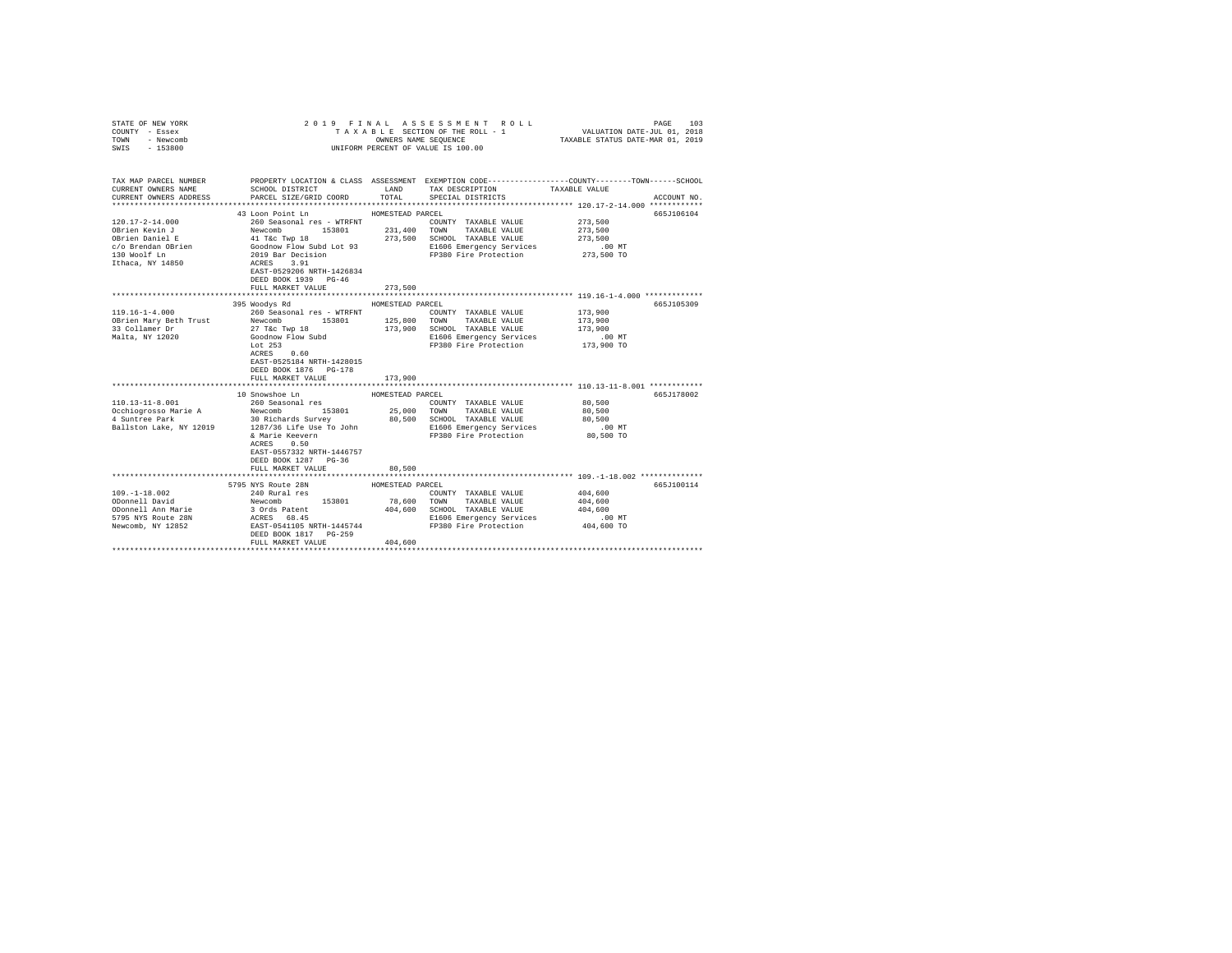| STATE OF NEW YORK<br>COUNTY - Essex | 2019 FINAL                                                                                                                                                                                                                           |                  |                                                                                             |                                                                                                |  |
|-------------------------------------|--------------------------------------------------------------------------------------------------------------------------------------------------------------------------------------------------------------------------------------|------------------|---------------------------------------------------------------------------------------------|------------------------------------------------------------------------------------------------|--|
| TOWN<br>- Newcomb                   |                                                                                                                                                                                                                                      |                  |                                                                                             |                                                                                                |  |
| SWIS<br>$-153800$                   |                                                                                                                                                                                                                                      |                  |                                                                                             |                                                                                                |  |
|                                     |                                                                                                                                                                                                                                      |                  |                                                                                             |                                                                                                |  |
|                                     |                                                                                                                                                                                                                                      |                  |                                                                                             |                                                                                                |  |
|                                     |                                                                                                                                                                                                                                      |                  |                                                                                             |                                                                                                |  |
| TAX MAP PARCEL NUMBER               |                                                                                                                                                                                                                                      |                  |                                                                                             | PROPERTY LOCATION & CLASS ASSESSMENT EXEMPTION CODE---------------COUNTY-------TOWN-----SCHOOL |  |
| CURRENT OWNERS NAME                 | SCHOOL DISTRICT TAND TAX DESCRIPTION<br>PARCEL SIZE/GRID COORD TOTAL SPECIAL DISTRICTS                                                                                                                                               |                  |                                                                                             | TAXABLE VALUE                                                                                  |  |
| CURRENT OWNERS ADDRESS              |                                                                                                                                                                                                                                      |                  |                                                                                             | ACCOUNT NO.                                                                                    |  |
|                                     |                                                                                                                                                                                                                                      |                  |                                                                                             |                                                                                                |  |
|                                     |                                                                                                                                                                                                                                      |                  |                                                                                             | 665J106413                                                                                     |  |
|                                     |                                                                                                                                                                                                                                      |                  | COUNTY TAXABLE VALUE 90,300                                                                 |                                                                                                |  |
|                                     |                                                                                                                                                                                                                                      |                  |                                                                                             | 90.300                                                                                         |  |
|                                     |                                                                                                                                                                                                                                      |                  |                                                                                             | 90,300                                                                                         |  |
|                                     |                                                                                                                                                                                                                                      |                  |                                                                                             | $.00$ MT                                                                                       |  |
|                                     |                                                                                                                                                                                                                                      |                  |                                                                                             | 90,300 TO                                                                                      |  |
|                                     |                                                                                                                                                                                                                                      |                  |                                                                                             |                                                                                                |  |
|                                     | FULL MARKET VALUE                                                                                                                                                                                                                    | 90,300           |                                                                                             |                                                                                                |  |
|                                     |                                                                                                                                                                                                                                      |                  |                                                                                             |                                                                                                |  |
|                                     | 66 Marcy Ln                                                                                                                                                                                                                          | HOMESTEAD PARCEL |                                                                                             | 665J101213                                                                                     |  |
|                                     |                                                                                                                                                                                                                                      |                  |                                                                                             | 80,600                                                                                         |  |
|                                     |                                                                                                                                                                                                                                      |                  |                                                                                             | 80,600                                                                                         |  |
|                                     |                                                                                                                                                                                                                                      |                  |                                                                                             | 80,600                                                                                         |  |
|                                     |                                                                                                                                                                                                                                      |                  |                                                                                             | $.00$ MT                                                                                       |  |
|                                     |                                                                                                                                                                                                                                      |                  |                                                                                             | 80,600 TO                                                                                      |  |
|                                     |                                                                                                                                                                                                                                      |                  | DEED BOOK 1884 PG-114 SD380 Sewer District<br>FULL MARKET VALUE 80,600 WD380 Water District | 80,600 TO M                                                                                    |  |
|                                     |                                                                                                                                                                                                                                      |                  |                                                                                             | 80,600 TO M                                                                                    |  |
|                                     |                                                                                                                                                                                                                                      |                  |                                                                                             |                                                                                                |  |
|                                     | 5111 NYS Route 28N                                                                                                                                                                                                                   | HOMESTEAD PARCEL |                                                                                             | 665J199005                                                                                     |  |
| 110.17-2-52.001                     | 210 1 Family Res                                                                                                                                                                                                                     |                  | COUNTY TAXABLE VALUE                                                                        | 125,000                                                                                        |  |
|                                     |                                                                                                                                                                                                                                      |                  | $31,500$ TOWN TAXABLE VALUE 125,000 SCHOOL TAXABLE VALUE<br>TOWN TAXABLE VALUE              | 125,000                                                                                        |  |
|                                     |                                                                                                                                                                                                                                      |                  |                                                                                             | 125,000                                                                                        |  |
|                                     | 1991 - Alexander Mercember 1991 - 1992<br>1990 - 1992 - 1994 - 1994 - 1994 - 1994 - 1994 - 1994 - 1994 - 1994 - 1994 - 1994 - 1994 - 1994 - 1994 - 1994<br>1991 - 1994 - 1994 - 1994 - 1994 - 1994 - 1994 - 1994 - 1994 - 1994 - 199 |                  | E1606 Emergency Services .00 MT<br>FP380 Fire Protection .00 TO                             |                                                                                                |  |
|                                     |                                                                                                                                                                                                                                      |                  |                                                                                             |                                                                                                |  |
|                                     | EAST-0557636 NRTH-1443344                                                                                                                                                                                                            |                  |                                                                                             |                                                                                                |  |
|                                     | DEED BOOK 1320 PG-144                                                                                                                                                                                                                |                  |                                                                                             |                                                                                                |  |
|                                     | FULL MARKET VALUE 125,000                                                                                                                                                                                                            |                  |                                                                                             |                                                                                                |  |
|                                     |                                                                                                                                                                                                                                      |                  |                                                                                             |                                                                                                |  |
|                                     |                                                                                                                                                                                                                                      |                  |                                                                                             | 665J105504                                                                                     |  |
|                                     |                                                                                                                                                                                                                                      |                  |                                                                                             | $0 \t 30,000$                                                                                  |  |
|                                     |                                                                                                                                                                                                                                      |                  |                                                                                             |                                                                                                |  |
|                                     |                                                                                                                                                                                                                                      |                  |                                                                                             |                                                                                                |  |
|                                     |                                                                                                                                                                                                                                      |                  |                                                                                             |                                                                                                |  |
|                                     |                                                                                                                                                                                                                                      |                  |                                                                                             |                                                                                                |  |
|                                     |                                                                                                                                                                                                                                      |                  |                                                                                             |                                                                                                |  |
|                                     | FULL MARKET VALUE                                                                                                                                                                                                                    | 410,000          |                                                                                             |                                                                                                |  |
|                                     |                                                                                                                                                                                                                                      |                  |                                                                                             |                                                                                                |  |
|                                     | 5618 NYS Route 28N                                                                                                                                                                                                                   | HOMESTEAD PARCEL |                                                                                             | 665J104611                                                                                     |  |
|                                     |                                                                                                                                                                                                                                      |                  |                                                                                             | 146,800                                                                                        |  |
|                                     |                                                                                                                                                                                                                                      |                  |                                                                                             | 146,800                                                                                        |  |
|                                     |                                                                                                                                                                                                                                      |                  |                                                                                             | 146,800                                                                                        |  |
|                                     |                                                                                                                                                                                                                                      |                  |                                                                                             | $.00$ MT                                                                                       |  |
|                                     |                                                                                                                                                                                                                                      |                  |                                                                                             | 146,800 TO                                                                                     |  |
|                                     |                                                                                                                                                                                                                                      |                  |                                                                                             |                                                                                                |  |
|                                     | FULL MARKET VALUE                                                                                                                                                                                                                    | 146,800          |                                                                                             |                                                                                                |  |
|                                     |                                                                                                                                                                                                                                      |                  |                                                                                             |                                                                                                |  |
|                                     |                                                                                                                                                                                                                                      |                  |                                                                                             |                                                                                                |  |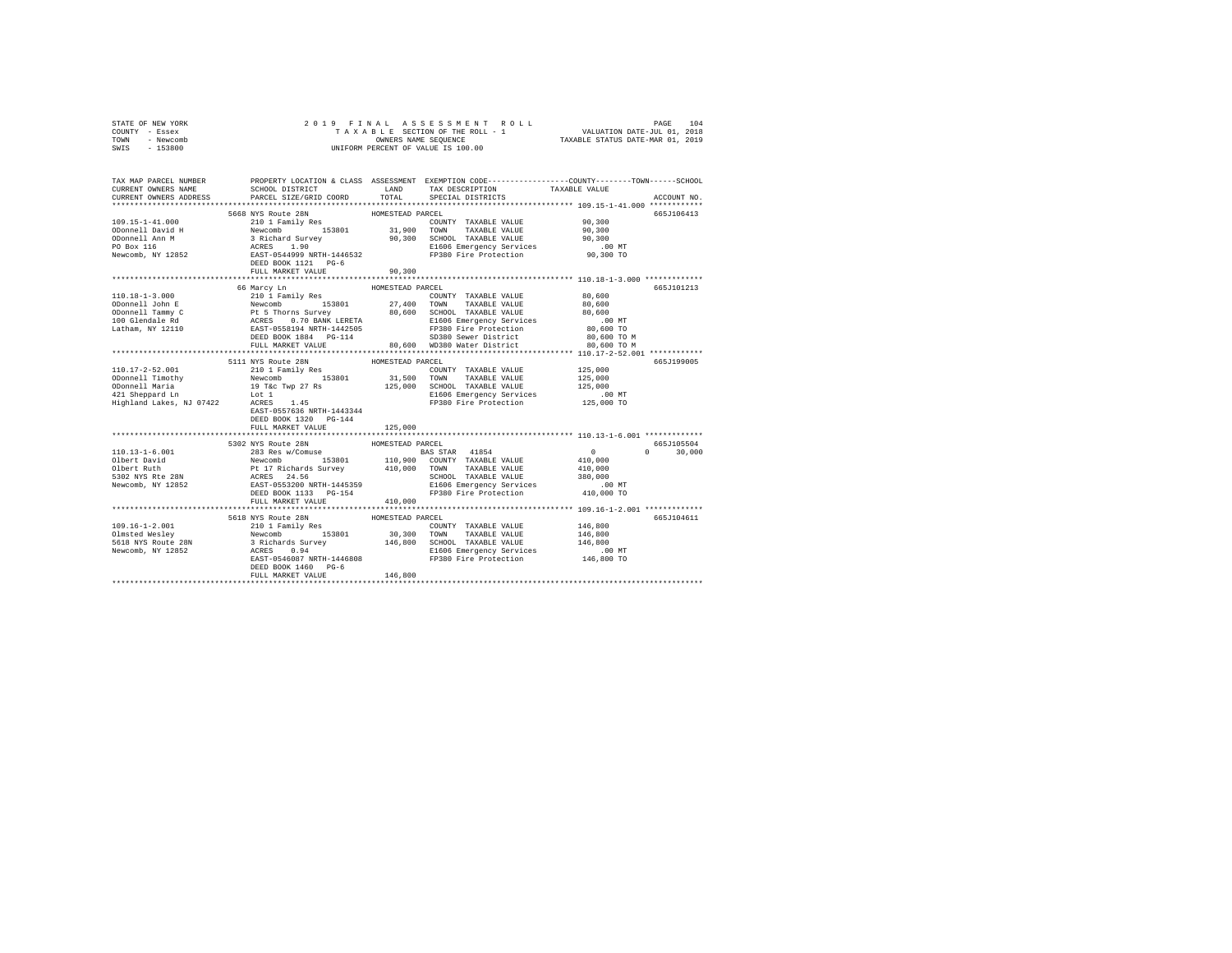| COUNTY - Essex<br>TOWN<br>- Newcomb<br>$-153800$<br>SWIS                                                                                                                                                                       |                                                                                                  | OWNERS NAME SEQUENCE | TAXABLE SECTION OF THE ROLL - 1<br>UNIFORM PERCENT OF VALUE IS 100.00 | VALUATION DATE-JUL 01, 2018<br>TAXABLE STATUS DATE-MAR 01, 2019 |             |
|--------------------------------------------------------------------------------------------------------------------------------------------------------------------------------------------------------------------------------|--------------------------------------------------------------------------------------------------|----------------------|-----------------------------------------------------------------------|-----------------------------------------------------------------|-------------|
| TAX MAP PARCEL NUMBER PROPERTY LOCATION & CLASS ASSESSMENT EXEMPTION CODE--------------COUNTY-------TOWN-----SCHOOL<br>CURRENT OWNERS NAME<br>CURRENT OWNERS ADDRESS                                                           | SCHOOL DISTRICT<br>PARCEL SIZE/GRID COORD                                                        | TOTAL                | LAND TAX DESCRIPTION<br>SPECIAL DISTRICTS                             | TAXABLE VALUE                                                   | ACCOUNT NO. |
|                                                                                                                                                                                                                                |                                                                                                  |                      |                                                                       |                                                                 |             |
|                                                                                                                                                                                                                                | 76 Stubing Ln                                                                                    | HOMESTEAD PARCEL     |                                                                       |                                                                 | 665Z004004  |
| $109.16 - 6 - 7.000$                                                                                                                                                                                                           |                                                                                                  |                      |                                                                       | 190,400                                                         |             |
| OMeara Sharon P                                                                                                                                                                                                                |                                                                                                  |                      |                                                                       | 190,400                                                         |             |
| 6295 Foundry Rd                                                                                                                                                                                                                |                                                                                                  |                      |                                                                       | 190,400                                                         |             |
| Guilderland, NY 12084                                                                                                                                                                                                          | 7 Birch Point Subd<br>ACRES 1.06                                                                 |                      | E1606 Emergency Services                                              | .00 MT                                                          |             |
|                                                                                                                                                                                                                                | EAST-0551050 NRTH-1447941<br>DEED BOOK 1465 PG-319                                               |                      | FP380 Fire Protection                                                 | 190,400 TO                                                      |             |
|                                                                                                                                                                                                                                | FULL MARKET VALUE                                                                                | 190,400              |                                                                       |                                                                 |             |
|                                                                                                                                                                                                                                |                                                                                                  |                      |                                                                       |                                                                 |             |
|                                                                                                                                                                                                                                | 5125 NYS Route 28N                                                                               | HOMESTEAD PARCEL     |                                                                       |                                                                 | 665J199006  |
|                                                                                                                                                                                                                                |                                                                                                  |                      |                                                                       | 169,100                                                         |             |
|                                                                                                                                                                                                                                |                                                                                                  |                      |                                                                       | 169,100                                                         |             |
|                                                                                                                                                                                                                                |                                                                                                  |                      |                                                                       | 169,100                                                         |             |
|                                                                                                                                                                                                                                |                                                                                                  |                      | E1606 Emergency Services<br>FP380 Fire Protection                     | $.00$ MT                                                        |             |
| Wappingers Falls, NY 12590 Maire I Duchon<br>ACRES 1.60                                                                                                                                                                        |                                                                                                  |                      |                                                                       | 169,100 TO                                                      |             |
|                                                                                                                                                                                                                                | ACRES 1.60<br>EAST-0557316 NRTH-1443500<br>DEED BOOK 1788 PG-225<br>FULL MARKET VALUE            | 169,100              |                                                                       |                                                                 |             |
|                                                                                                                                                                                                                                |                                                                                                  |                      |                                                                       |                                                                 |             |
|                                                                                                                                                                                                                                | 173 Woodys Rd                                                                                    | HOMESTEAD PARCEL     |                                                                       |                                                                 | 665J105407  |
| $120.13 - 1 - 18.000$                                                                                                                                                                                                          | 260 Seasonal res - WTRFNT                                                                        |                      | COUNTY TAXABLE VALUE                                                  | 256,400                                                         |             |
| OSULLIVAN JOHN D Trust Rewcomb 158801 126,500 TOWN TAXABLE VALUE AS TALLOUS AND DETERTION OF THE SEAL OF THE CONTRACT STATE OF CONTRACT CONTRACT CONTRACT CONTRACT CONTRACT CONTRACT CONTRACT CONTRACT CONTRACT CONTRACT CONTR |                                                                                                  |                      |                                                                       | 256,400                                                         |             |
|                                                                                                                                                                                                                                |                                                                                                  |                      |                                                                       | 256,400                                                         |             |
|                                                                                                                                                                                                                                |                                                                                                  |                      | E1606 Emergency Services<br>FP380 Fire Protection                     | $.00$ MT                                                        |             |
|                                                                                                                                                                                                                                | Lot 208<br>ACRES 0.93<br>EAST-0530012 NRTH-1428525<br>DEED BOOK 1757 PG-329<br>FULL MARKET VALUE | 256,400              |                                                                       | 256,400 TO                                                      |             |
|                                                                                                                                                                                                                                |                                                                                                  |                      |                                                                       |                                                                 |             |
|                                                                                                                                                                                                                                | 1461 Goodnow Flow Rd                                                                             | HOMESTEAD PARCEL     |                                                                       |                                                                 | 665J195001  |
|                                                                                                                                                                                                                                |                                                                                                  |                      | COUNTY TAXABLE VALUE                                                  | 158,500                                                         |             |
|                                                                                                                                                                                                                                |                                                                                                  |                      |                                                                       | 158,500                                                         |             |
|                                                                                                                                                                                                                                |                                                                                                  |                      |                                                                       | 158,500                                                         |             |
|                                                                                                                                                                                                                                |                                                                                                  |                      | E1606 Emergency Services                                              | .00 MT                                                          |             |
|                                                                                                                                                                                                                                | EAST-0533522 NRTH-1424310<br>DEED BOOK 327 PG-207                                                |                      | FP380 Fire Protection 158,500 TO                                      |                                                                 |             |
|                                                                                                                                                                                                                                | FULL MARKET VALUE                                                                                | 158,500              |                                                                       |                                                                 |             |
|                                                                                                                                                                                                                                |                                                                                                  |                      |                                                                       |                                                                 |             |

STATE OF NEW YORK 2019 FINAL ASSESSMENT ROLL PAGE 105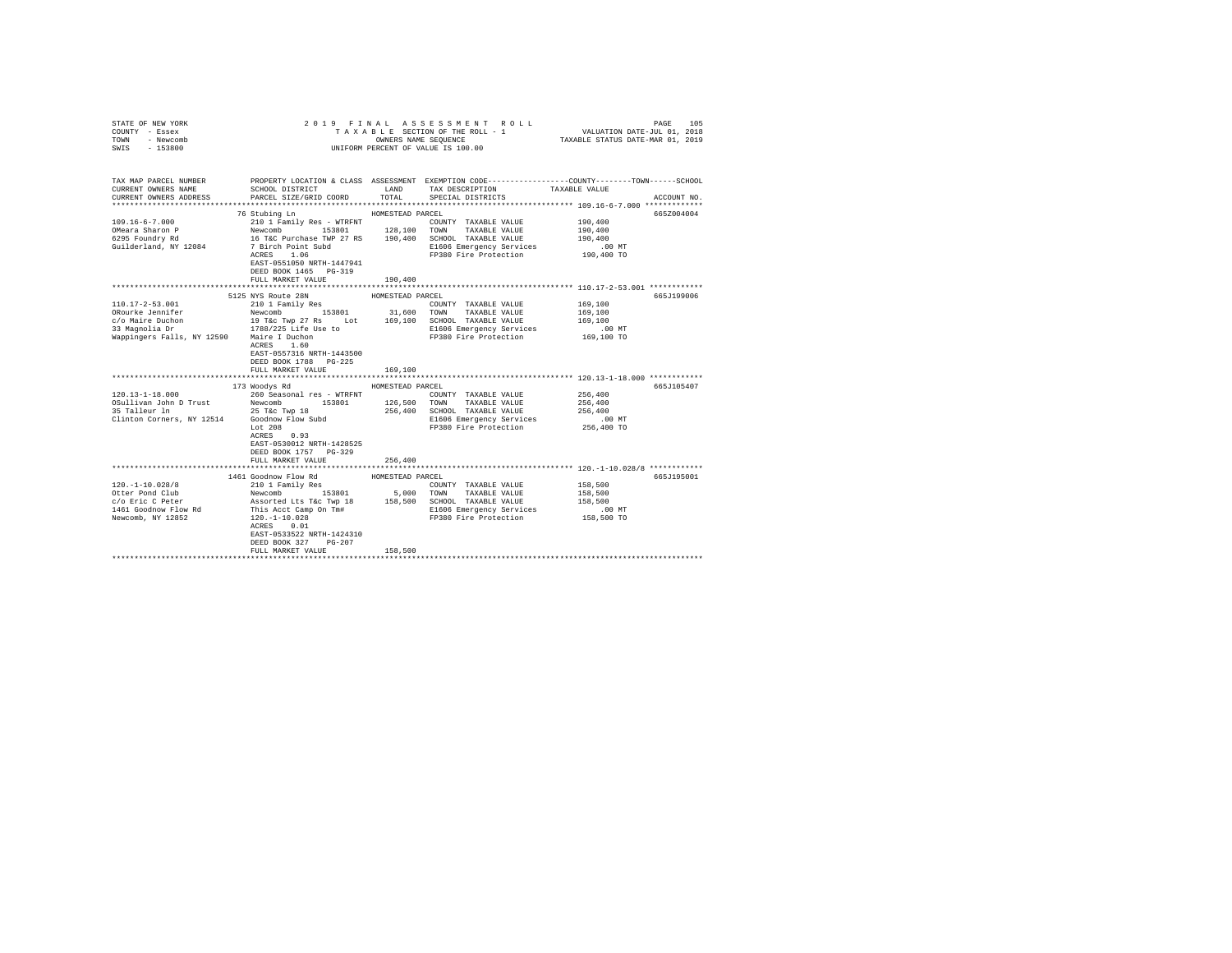| STATE OF NEW YORK | 2019 FINAL ASSESSMENT ROLL         | 106<br>PAGE                      |
|-------------------|------------------------------------|----------------------------------|
| COUNTY - Essex    | TAXABLE SECTION OF THE ROLL - 1    | VALUATION DATE-JUL 01, 2018      |
| TOWN<br>- Newcomb | OWNERS NAME SEOUENCE               | TAXABLE STATUS DATE-MAR 01, 2019 |
| - 153800<br>SWIS  | UNIFORM PERCENT OF VALUE IS 100.00 |                                  |

| TAX MAP PARCEL NUMBER<br>CURRENT OWNERS NAME                                                                                                                                                                                                 | SCHOOL DISTRICT                                                                                                          | <b>T.AND</b>     | PROPERTY LOCATION & CLASS ASSESSMENT EXEMPTION CODE---------------COUNTY-------TOWN-----SCHOOL<br>TAX DESCRIPTION | TAXABLE VALUE                                       |             |
|----------------------------------------------------------------------------------------------------------------------------------------------------------------------------------------------------------------------------------------------|--------------------------------------------------------------------------------------------------------------------------|------------------|-------------------------------------------------------------------------------------------------------------------|-----------------------------------------------------|-------------|
| CURRENT OWNERS ADDRESS                                                                                                                                                                                                                       | PARCEL SIZE/GRID COORD                                                                                                   | TOTAL            | SPECIAL DISTRICTS                                                                                                 |                                                     | ACCOUNT NO. |
|                                                                                                                                                                                                                                              |                                                                                                                          |                  |                                                                                                                   |                                                     |             |
|                                                                                                                                                                                                                                              | Goodnow Flow Rd                                                                                                          | HOMESTEAD PARCEL |                                                                                                                   |                                                     | 665Z000005  |
| 120. -1-10.028/9                                                                                                                                                                                                                             |                                                                                                                          |                  | COUNTY TAXABLE VALUE                                                                                              | 162,800                                             |             |
| Otter Pond Club                                                                                                                                                                                                                              |                                                                                                                          |                  |                                                                                                                   | 162,800                                             |             |
| c/o Ron Peters                                                                                                                                                                                                                               | This Account Is Part Of                                                                                                  |                  | 162,800 SCHOOL TAXABLE VALUE                                                                                      | 162,800                                             |             |
|                                                                                                                                                                                                                                              |                                                                                                                          |                  | E1606 Emergency Services                                                                                          | .00 MT                                              |             |
| $\frac{120 \times 100}{120}$ and $\frac{120 - 1 - 100}{120}$ Bldg Only<br>Schodack Landing, NY 12156 EAST-0533522 NRTH-1424310                                                                                                               |                                                                                                                          |                  | FP380 Fire Protection                                                                                             | 162,800 TO                                          |             |
|                                                                                                                                                                                                                                              | DEED BOOK 327 PG-207                                                                                                     |                  |                                                                                                                   |                                                     |             |
|                                                                                                                                                                                                                                              | FULL MARKET VALUE                                                                                                        | 162,800          |                                                                                                                   |                                                     |             |
|                                                                                                                                                                                                                                              |                                                                                                                          |                  |                                                                                                                   |                                                     |             |
|                                                                                                                                                                                                                                              | Goodnow Flow Rd                                                                                                          | HOMESTEAD PARCEL |                                                                                                                   |                                                     | 665Z008010  |
| 120. -1-10.028/10                                                                                                                                                                                                                            | Goodnow FiOW Rd<br>210 1 Family Res                                                                                      |                  | COUNTY TAXABLE VALUE                                                                                              | 174,300                                             |             |
| Otter Pond Club Inc                                                                                                                                                                                                                          | Newcomb 153801 5,000 TOWN TAXABLE VALUE                                                                                  |                  |                                                                                                                   | 174,300                                             |             |
|                                                                                                                                                                                                                                              |                                                                                                                          |                  |                                                                                                                   |                                                     |             |
| ocer Found Club and This Acct is part of the SCHOOL TAXABLE VALUE (174,300)<br>CO Dett Otterbeck This Acct is part of 174,300 SCHOOL TAXABLE VALUE (174,300)<br>Nassau, NY 12123 18257-0533522 NRTH-1424310 FP380 Fire Protection 17         |                                                                                                                          |                  |                                                                                                                   | . 00 MT                                             |             |
|                                                                                                                                                                                                                                              |                                                                                                                          |                  |                                                                                                                   | 174,300 TO                                          |             |
|                                                                                                                                                                                                                                              | DEED BOOK 327 PG-207                                                                                                     |                  |                                                                                                                   |                                                     |             |
|                                                                                                                                                                                                                                              | FULL MARKET VALUE                                                                                                        | 174,300          |                                                                                                                   |                                                     |             |
|                                                                                                                                                                                                                                              |                                                                                                                          |                  |                                                                                                                   | ************************ 120.-1-10.028/11 ********* |             |
|                                                                                                                                                                                                                                              | Goodnow Flow Rd MOMESTEAD PARCEL                                                                                         |                  |                                                                                                                   |                                                     | 665Z010009  |
| 120. -1-10.028/11                                                                                                                                                                                                                            | 210 1 Family Res - WTRFNT                                                                                                |                  | COUNTY TAXABLE VALUE                                                                                              | 263,900                                             |             |
| Otter Pond Club Inc                                                                                                                                                                                                                          |                                                                                                                          |                  |                                                                                                                   | 263,900                                             |             |
| 4151 US Rte 20                                                                                                                                                                                                                               | Newcomb<br>This Aco<br>Newcomb 153801 5,000 TOWN TAXABLE VALUE<br>This Acct is part of 120. 263,900 SCHOOL TAXABLE VALUE |                  |                                                                                                                   | 263,900                                             |             |
| Castleton, NY 12033                                                                                                                                                                                                                          | 10.028; Bldg only                                                                                                        |                  | E1606 Emergency Services                                                                                          | .00 MT                                              |             |
|                                                                                                                                                                                                                                              | Richard Wood Jr Improveme                                                                                                |                  | 00 MT. ELbub Emergency Services<br>FP380 Fire Protection 263,900 TO                                               |                                                     |             |
| MAY BE SUBJECT TO PAYMENT                                                                                                                                                                                                                    | EAST-0533522 NRTH-1424310                                                                                                |                  |                                                                                                                   |                                                     |             |
|                                                                                                                                                                                                                                              |                                                                                                                          |                  |                                                                                                                   |                                                     |             |
| UNDER RPTL480A UNTIL 2019                                                                                                                                                                                                                    | DEED BOOK 327 PG-207                                                                                                     |                  |                                                                                                                   |                                                     |             |
|                                                                                                                                                                                                                                              | FULL MARKET VALUE                                                                                                        | 263,900          |                                                                                                                   |                                                     |             |
|                                                                                                                                                                                                                                              | Goodnow Flow Rd MOMESTEAD PARCEL                                                                                         |                  |                                                                                                                   |                                                     | 665J105411  |
| $120.17 - 2 - 40.000$                                                                                                                                                                                                                        | 311 Res vac land - WTRFNT                                                                                                |                  | COUNTY TAXABLE VALUE                                                                                              | 59,300                                              |             |
|                                                                                                                                                                                                                                              |                                                                                                                          |                  |                                                                                                                   |                                                     |             |
| 1991.<br>26 Octobrillie Otterbeck Treasurer 42 Tkc Twp 18<br>26 Octobrillie Otterbeck Treasurer 42 Tkc Twp 18<br>26 Octobrillie 1992<br>26 Octobrillie 1600 Mars 20<br>26 Octobrillie 1600 Mars 20<br>26 Octobrillie 1600 Mars 20<br>26 Mass |                                                                                                                          |                  |                                                                                                                   | 59,300                                              |             |
|                                                                                                                                                                                                                                              |                                                                                                                          |                  |                                                                                                                   | 59,300                                              |             |
|                                                                                                                                                                                                                                              |                                                                                                                          |                  | E1606 Emergency Services .00 MT<br>FP380 Fire Protection 59,300 TO                                                |                                                     |             |
|                                                                                                                                                                                                                                              | dD Inc<br>erbeck Treasurer 42 T&C Iwp 10<br>63 Goodnow Flow<br>Db 872 Pg 20                                              |                  |                                                                                                                   |                                                     |             |
|                                                                                                                                                                                                                                              | ACRES 0.93                                                                                                               |                  |                                                                                                                   |                                                     |             |
|                                                                                                                                                                                                                                              | EAST-0532534 NRTH-1426637                                                                                                |                  |                                                                                                                   |                                                     |             |
|                                                                                                                                                                                                                                              | DEED BOOK 327 PG-207                                                                                                     |                  |                                                                                                                   |                                                     |             |
|                                                                                                                                                                                                                                              | FULL MARKET VALUE                                                                                                        | 59,300           |                                                                                                                   |                                                     |             |
|                                                                                                                                                                                                                                              |                                                                                                                          |                  |                                                                                                                   |                                                     |             |
|                                                                                                                                                                                                                                              | 1648 Goodnow Flow Rd                                                                                                     | HOMESTEAD PARCEL |                                                                                                                   |                                                     | 665J104411  |
| $120.17 - 4 - 2.000$                                                                                                                                                                                                                         | 210 1 Family Res - WTRFNT                                                                                                |                  | COUNTY TAXABLE VALUE                                                                                              | 417,800                                             |             |
| Oxley David J                                                                                                                                                                                                                                |                                                                                                                          |                  |                                                                                                                   | 417,800                                             |             |
| Oxley Celia<br>14 Pioneer St                                                                                                                                                                                                                 |                                                                                                                          |                  |                                                                                                                   | 417,800                                             |             |
|                                                                                                                                                                                                                                              |                                                                                                                          |                  | E1606 Emergency Services<br>F1606 Emergency Services<br>F2380 Fire Protection 417,800 TO                          |                                                     |             |
| Cooperstown, NY 13326                                                                                                                                                                                                                        | Lot 316                                                                                                                  |                  |                                                                                                                   |                                                     |             |
|                                                                                                                                                                                                                                              |                                                                                                                          |                  |                                                                                                                   |                                                     |             |
|                                                                                                                                                                                                                                              | EAST-0528267 NRTH-1425553                                                                                                |                  |                                                                                                                   |                                                     |             |
|                                                                                                                                                                                                                                              | DEED BOOK 1422 PG-18                                                                                                     |                  |                                                                                                                   |                                                     |             |
|                                                                                                                                                                                                                                              | FULL MARKET VALUE                                                                                                        | 417,800          |                                                                                                                   |                                                     |             |
|                                                                                                                                                                                                                                              |                                                                                                                          |                  |                                                                                                                   |                                                     |             |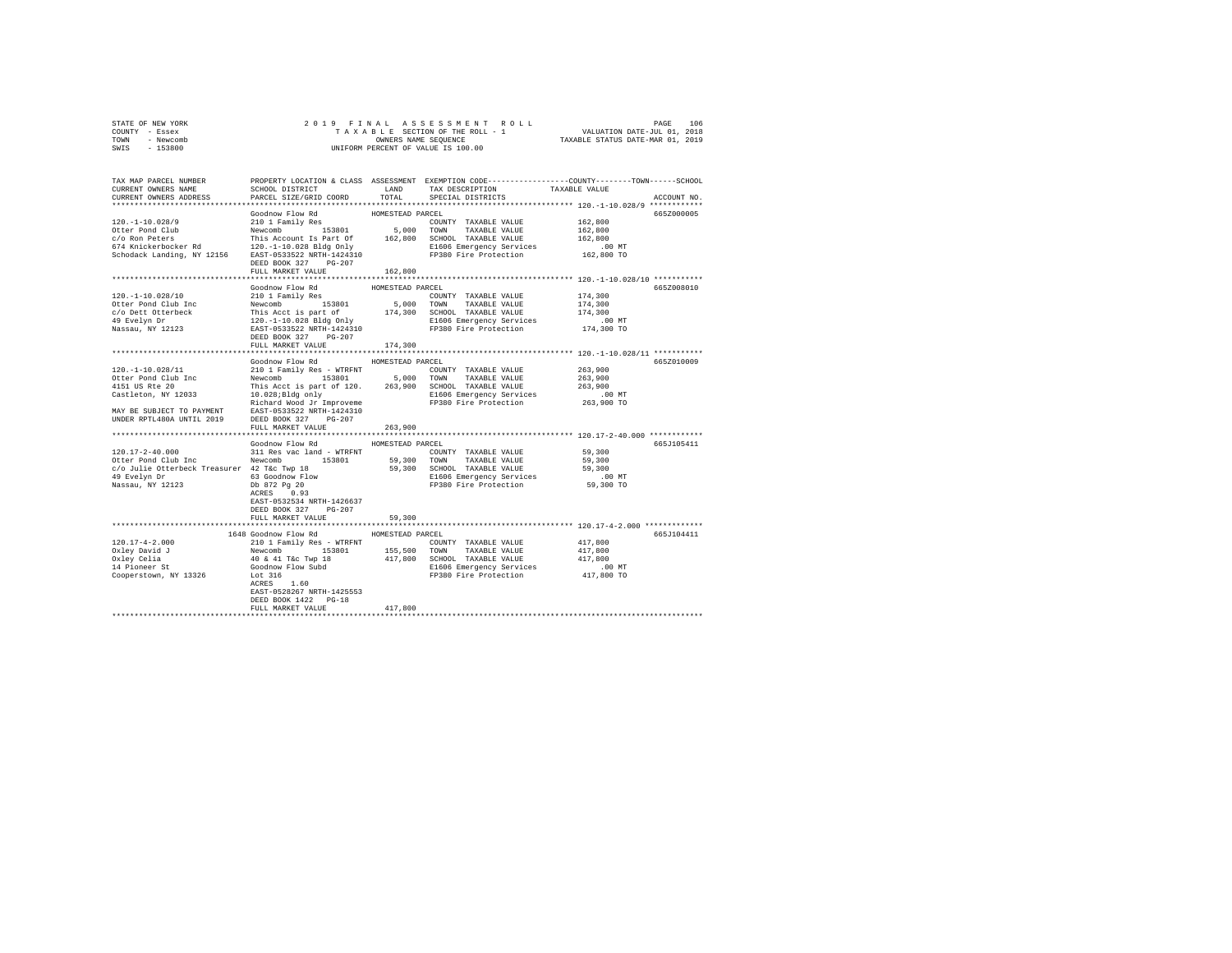| STATE OF NEW YORK                                                                                                                                                                                                                                                            |                                       |                  |                                                                                                                                                                                                                                            |                          |             |        |      |      |      |      |      |      |      |      |      |      |      |      |      |  |  |  |  |  |
|------------------------------------------------------------------------------------------------------------------------------------------------------------------------------------------------------------------------------------------------------------------------------|---------------------------------------|------------------|--------------------------------------------------------------------------------------------------------------------------------------------------------------------------------------------------------------------------------------------|--------------------------|-------------|--------|------|------|------|------|------|------|------|------|------|------|------|------|------|--|--|--|--|--|
| COUNTY - Essex                                                                                                                                                                                                                                                               |                                       |                  |                                                                                                                                                                                                                                            |                          |             |        |      |      |      |      |      |      |      |      |      |      |      |      |      |  |  |  |  |  |
| TOWN - Newcomb                                                                                                                                                                                                                                                               |                                       |                  |                                                                                                                                                                                                                                            |                          |             |        |      |      |      |      |      |      |      |      |      |      |      |      |      |  |  |  |  |  |
| SWIS - 153800                                                                                                                                                                                                                                                                |                                       |                  |                                                                                                                                                                                                                                            |                          |             |        |      |      |      |      |      |      |      |      |      |      |      |      |      |  |  |  |  |  |
|                                                                                                                                                                                                                                                                              |                                       |                  |                                                                                                                                                                                                                                            |                          |             |        |      |      |      |      |      |      |      |      |      |      |      |      |      |  |  |  |  |  |
|                                                                                                                                                                                                                                                                              |                                       |                  |                                                                                                                                                                                                                                            |                          |             |        |      |      |      |      |      |      |      |      |      |      |      |      |      |  |  |  |  |  |
|                                                                                                                                                                                                                                                                              |                                       |                  |                                                                                                                                                                                                                                            |                          |             |        |      |      |      |      |      |      |      |      |      |      |      |      |      |  |  |  |  |  |
| TAX MAP PARCEL NUMBER PROPERTY LOCATION & CLASS ASSESSMENT EXEMPTION CODE--------------COUNTY-------TOWN------SCHOOL<br>CURRENT OWNERS NAME SCHOOL DISTRICT LAND TAX DESCRIPTION TAVARER VALUE                                                                               |                                       |                  |                                                                                                                                                                                                                                            |                          |             |        |      |      |      |      |      |      |      |      |      |      |      |      |      |  |  |  |  |  |
|                                                                                                                                                                                                                                                                              |                                       |                  |                                                                                                                                                                                                                                            |                          |             |        |      |      |      |      |      |      |      |      |      |      |      |      |      |  |  |  |  |  |
| CURRENT OWNERS ADDRESS                                                                                                                                                                                                                                                       | PARCEL SIZE/GRID COORD TOTAL          |                  | SPECIAL DISTRICTS                                                                                                                                                                                                                          |                          | ACCOUNT NO. |        |      |      |      |      |      |      |      |      |      |      |      |      |      |  |  |  |  |  |
|                                                                                                                                                                                                                                                                              |                                       |                  |                                                                                                                                                                                                                                            |                          |             |        |      |      |      |      |      |      |      |      |      |      |      |      |      |  |  |  |  |  |
|                                                                                                                                                                                                                                                                              | 1654 Goodnow Flow Rd MOMESTEAD PARCEL |                  |                                                                                                                                                                                                                                            |                          | 665J105405  |        |      |      |      |      |      |      |      |      |      |      |      |      |      |  |  |  |  |  |
|                                                                                                                                                                                                                                                                              |                                       |                  |                                                                                                                                                                                                                                            |                          |             |        |      |      |      |      |      |      |      |      |      |      |      |      |      |  |  |  |  |  |
|                                                                                                                                                                                                                                                                              |                                       |                  |                                                                                                                                                                                                                                            |                          |             |        |      |      |      |      |      |      |      |      |      |      |      |      |      |  |  |  |  |  |
|                                                                                                                                                                                                                                                                              |                                       |                  |                                                                                                                                                                                                                                            |                          |             |        |      |      |      |      |      |      |      |      |      |      |      |      |      |  |  |  |  |  |
|                                                                                                                                                                                                                                                                              |                                       |                  |                                                                                                                                                                                                                                            |                          |             |        |      |      |      |      |      |      |      |      |      |      |      |      |      |  |  |  |  |  |
|                                                                                                                                                                                                                                                                              |                                       |                  |                                                                                                                                                                                                                                            |                          |             |        |      |      |      |      |      |      |      |      |      |      |      |      |      |  |  |  |  |  |
| $\begin{tabular}{l c c c c c c c c} \hline 120.17-4-1.000 & 100.00000\ & 100.00000\ & 100.00000\ & 100.00000\ & 100.00000\ & 100.00000\ & 100.00000\ & 100.00000\ & 100.00000\ & 100.00000\ & 100.00000\ & 100.00000\ & 100.00000\ & 100.00000\ & 100.0000$                  |                                       |                  |                                                                                                                                                                                                                                            |                          |             |        |      |      |      |      |      |      |      |      |      |      |      |      |      |  |  |  |  |  |
|                                                                                                                                                                                                                                                                              |                                       |                  |                                                                                                                                                                                                                                            |                          |             |        |      |      |      |      |      |      |      |      |      |      |      |      |      |  |  |  |  |  |
|                                                                                                                                                                                                                                                                              | EAST-0528091 NRTH-1425600             |                  |                                                                                                                                                                                                                                            |                          |             |        |      |      |      |      |      |      |      |      |      |      |      |      |      |  |  |  |  |  |
|                                                                                                                                                                                                                                                                              | DEED BOOK 1549 PG-263                 |                  |                                                                                                                                                                                                                                            |                          |             |        |      |      |      |      |      |      |      |      |      |      |      |      |      |  |  |  |  |  |
|                                                                                                                                                                                                                                                                              | FULL MARKET VALUE                     | 248,800          |                                                                                                                                                                                                                                            |                          |             |        |      |      |      |      |      |      |      |      |      |      |      |      |      |  |  |  |  |  |
|                                                                                                                                                                                                                                                                              |                                       |                  |                                                                                                                                                                                                                                            |                          |             |        |      |      |      |      |      |      |      |      |      |      |      |      |      |  |  |  |  |  |
|                                                                                                                                                                                                                                                                              | 139 Marcy Ln                          | HOMESTEAD PARCEL |                                                                                                                                                                                                                                            |                          | 665J101404  |        |      |      |      |      |      |      |      |      |      |      |      |      |      |  |  |  |  |  |
| $\n\n\n10.17-3-6.000\n139\n10.17\n20.800\n10.17\n\n\n20.101\n2011\n2011\n2011\n2011\n2011\n2011\n2011\n2011\n2011\n2011\n2011\n2011\n2011\n$                                                                                                                                 | 10.17-3-6.000                         | 139              | 10.17                                                                                                                                                                                                                                      | 20.800                   | 10.17       | 20.101 | 2011 | 2011 | 2011 | 2011 | 2011 | 2011 | 2011 | 2011 | 2011 | 2011 | 2011 | 2011 | 2011 |  |  |  |  |  |
| 10.17-3-6.000                                                                                                                                                                                                                                                                | 139                                   | 10.17            | 20.800                                                                                                                                                                                                                                     | 10.17                    |             |        |      |      |      |      |      |      |      |      |      |      |      |      |      |  |  |  |  |  |
| 20.101                                                                                                                                                                                                                                                                       | 2011                                  | 2011             | 2011                                                                                                                                                                                                                                       | 2011                     | 2011        | 2011   | 2011 | 2011 | 2011 | 2011 | 2011 | 2011 | 2011 |      |      |      |      |      |      |  |  |  |  |  |
|                                                                                                                                                                                                                                                                              |                                       |                  |                                                                                                                                                                                                                                            |                          |             |        |      |      |      |      |      |      |      |      |      |      |      |      |      |  |  |  |  |  |
|                                                                                                                                                                                                                                                                              |                                       |                  |                                                                                                                                                                                                                                            |                          |             |        |      |      |      |      |      |      |      |      |      |      |      |      |      |  |  |  |  |  |
|                                                                                                                                                                                                                                                                              |                                       |                  |                                                                                                                                                                                                                                            |                          |             |        |      |      |      |      |      |      |      |      |      |      |      |      |      |  |  |  |  |  |
|                                                                                                                                                                                                                                                                              |                                       |                  |                                                                                                                                                                                                                                            |                          |             |        |      |      |      |      |      |      |      |      |      |      |      |      |      |  |  |  |  |  |
|                                                                                                                                                                                                                                                                              |                                       |                  |                                                                                                                                                                                                                                            |                          |             |        |      |      |      |      |      |      |      |      |      |      |      |      |      |  |  |  |  |  |
|                                                                                                                                                                                                                                                                              |                                       |                  |                                                                                                                                                                                                                                            |                          |             |        |      |      |      |      |      |      |      |      |      |      |      |      |      |  |  |  |  |  |
|                                                                                                                                                                                                                                                                              |                                       |                  |                                                                                                                                                                                                                                            |                          |             |        |      |      |      |      |      |      |      |      |      |      |      |      |      |  |  |  |  |  |
|                                                                                                                                                                                                                                                                              | 45 Sanford Ln                         | HOMESTEAD PARCEL |                                                                                                                                                                                                                                            |                          | 665J104812  |        |      |      |      |      |      |      |      |      |      |      |      |      |      |  |  |  |  |  |
| 110.18-4-8.000<br>Parisi Frank<br>116 Fleetwood Ave<br>Albany, NY 12209                                                                                                                                                                                                      |                                       |                  | 49 SAINTON LINE HOMESTEAD PARCEL TRANSLE VALUE 77,200<br>25,000 TOWN TAXABLE VALUE 77,200<br>25,000 TOWN TAXABLE VALUE 77,200<br>25,000 TOWN TAXABLE VALUE 77,200<br>25,000 TOWN TAXABLE VALUE 777,200<br>25.57 -0559216 NRTH-1441431<br>2 |                          |             |        |      |      |      |      |      |      |      |      |      |      |      |      |      |  |  |  |  |  |
|                                                                                                                                                                                                                                                                              |                                       |                  |                                                                                                                                                                                                                                            |                          |             |        |      |      |      |      |      |      |      |      |      |      |      |      |      |  |  |  |  |  |
|                                                                                                                                                                                                                                                                              |                                       |                  |                                                                                                                                                                                                                                            |                          |             |        |      |      |      |      |      |      |      |      |      |      |      |      |      |  |  |  |  |  |
|                                                                                                                                                                                                                                                                              |                                       |                  |                                                                                                                                                                                                                                            |                          |             |        |      |      |      |      |      |      |      |      |      |      |      |      |      |  |  |  |  |  |
|                                                                                                                                                                                                                                                                              |                                       |                  |                                                                                                                                                                                                                                            | $.00$ MT                 |             |        |      |      |      |      |      |      |      |      |      |      |      |      |      |  |  |  |  |  |
|                                                                                                                                                                                                                                                                              |                                       |                  |                                                                                                                                                                                                                                            | 77,200 TO<br>77,200 TO M |             |        |      |      |      |      |      |      |      |      |      |      |      |      |      |  |  |  |  |  |
|                                                                                                                                                                                                                                                                              |                                       |                  |                                                                                                                                                                                                                                            |                          |             |        |      |      |      |      |      |      |      |      |      |      |      |      |      |  |  |  |  |  |
|                                                                                                                                                                                                                                                                              |                                       |                  |                                                                                                                                                                                                                                            | 77,200 TO M              |             |        |      |      |      |      |      |      |      |      |      |      |      |      |      |  |  |  |  |  |
|                                                                                                                                                                                                                                                                              |                                       |                  |                                                                                                                                                                                                                                            |                          |             |        |      |      |      |      |      |      |      |      |      |      |      |      |      |  |  |  |  |  |
|                                                                                                                                                                                                                                                                              |                                       |                  |                                                                                                                                                                                                                                            |                          | 665J104404  |        |      |      |      |      |      |      |      |      |      |      |      |      |      |  |  |  |  |  |
| MYS ROLE 28N NON-HOMESTEAD PARCEL<br>109.15–1–3.000<br>25,400<br>27.400<br>27.400<br>27.400<br>28.400<br>27.400<br>28.400<br>28.400<br>28.400<br>28.400<br>28.400<br>28.400<br>28.400<br>28.400<br>28.400<br>28.400<br>28.400<br>28.400<br>28.400<br>28.400<br>28.400<br>28. |                                       |                  |                                                                                                                                                                                                                                            |                          |             |        |      |      |      |      |      |      |      |      |      |      |      |      |      |  |  |  |  |  |
|                                                                                                                                                                                                                                                                              |                                       |                  |                                                                                                                                                                                                                                            |                          |             |        |      |      |      |      |      |      |      |      |      |      |      |      |      |  |  |  |  |  |
|                                                                                                                                                                                                                                                                              |                                       |                  |                                                                                                                                                                                                                                            |                          |             |        |      |      |      |      |      |      |      |      |      |      |      |      |      |  |  |  |  |  |
|                                                                                                                                                                                                                                                                              |                                       |                  |                                                                                                                                                                                                                                            |                          |             |        |      |      |      |      |      |      |      |      |      |      |      |      |      |  |  |  |  |  |
|                                                                                                                                                                                                                                                                              |                                       |                  |                                                                                                                                                                                                                                            |                          |             |        |      |      |      |      |      |      |      |      |      |      |      |      |      |  |  |  |  |  |
|                                                                                                                                                                                                                                                                              |                                       |                  |                                                                                                                                                                                                                                            |                          |             |        |      |      |      |      |      |      |      |      |      |      |      |      |      |  |  |  |  |  |
|                                                                                                                                                                                                                                                                              | DEED BOOK 1444 PG-59                  |                  |                                                                                                                                                                                                                                            |                          |             |        |      |      |      |      |      |      |      |      |      |      |      |      |      |  |  |  |  |  |
|                                                                                                                                                                                                                                                                              | FULL MARKET VALUE                     | 25,400           |                                                                                                                                                                                                                                            |                          |             |        |      |      |      |      |      |      |      |      |      |      |      |      |      |  |  |  |  |  |
|                                                                                                                                                                                                                                                                              |                                       |                  |                                                                                                                                                                                                                                            |                          |             |        |      |      |      |      |      |      |      |      |      |      |      |      |      |  |  |  |  |  |
|                                                                                                                                                                                                                                                                              |                                       | HOMESTEAD PARCEL |                                                                                                                                                                                                                                            |                          | 665L105502  |        |      |      |      |      |      |      |      |      |      |      |      |      |      |  |  |  |  |  |
|                                                                                                                                                                                                                                                                              |                                       |                  |                                                                                                                                                                                                                                            |                          |             |        |      |      |      |      |      |      |      |      |      |      |      |      |      |  |  |  |  |  |
|                                                                                                                                                                                                                                                                              |                                       |                  |                                                                                                                                                                                                                                            |                          |             |        |      |      |      |      |      |      |      |      |      |      |      |      |      |  |  |  |  |  |
|                                                                                                                                                                                                                                                                              |                                       |                  |                                                                                                                                                                                                                                            |                          |             |        |      |      |      |      |      |      |      |      |      |      |      |      |      |  |  |  |  |  |
|                                                                                                                                                                                                                                                                              |                                       |                  |                                                                                                                                                                                                                                            |                          |             |        |      |      |      |      |      |      |      |      |      |      |      |      |      |  |  |  |  |  |
|                                                                                                                                                                                                                                                                              |                                       |                  |                                                                                                                                                                                                                                            |                          |             |        |      |      |      |      |      |      |      |      |      |      |      |      |      |  |  |  |  |  |
|                                                                                                                                                                                                                                                                              |                                       |                  |                                                                                                                                                                                                                                            |                          |             |        |      |      |      |      |      |      |      |      |      |      |      |      |      |  |  |  |  |  |
|                                                                                                                                                                                                                                                                              | DEED BOOK 1592 PG-63                  |                  |                                                                                                                                                                                                                                            |                          |             |        |      |      |      |      |      |      |      |      |      |      |      |      |      |  |  |  |  |  |
|                                                                                                                                                                                                                                                                              | FULL MARKET VALUE 109,200             |                  |                                                                                                                                                                                                                                            |                          |             |        |      |      |      |      |      |      |      |      |      |      |      |      |      |  |  |  |  |  |
|                                                                                                                                                                                                                                                                              |                                       |                  |                                                                                                                                                                                                                                            |                          |             |        |      |      |      |      |      |      |      |      |      |      |      |      |      |  |  |  |  |  |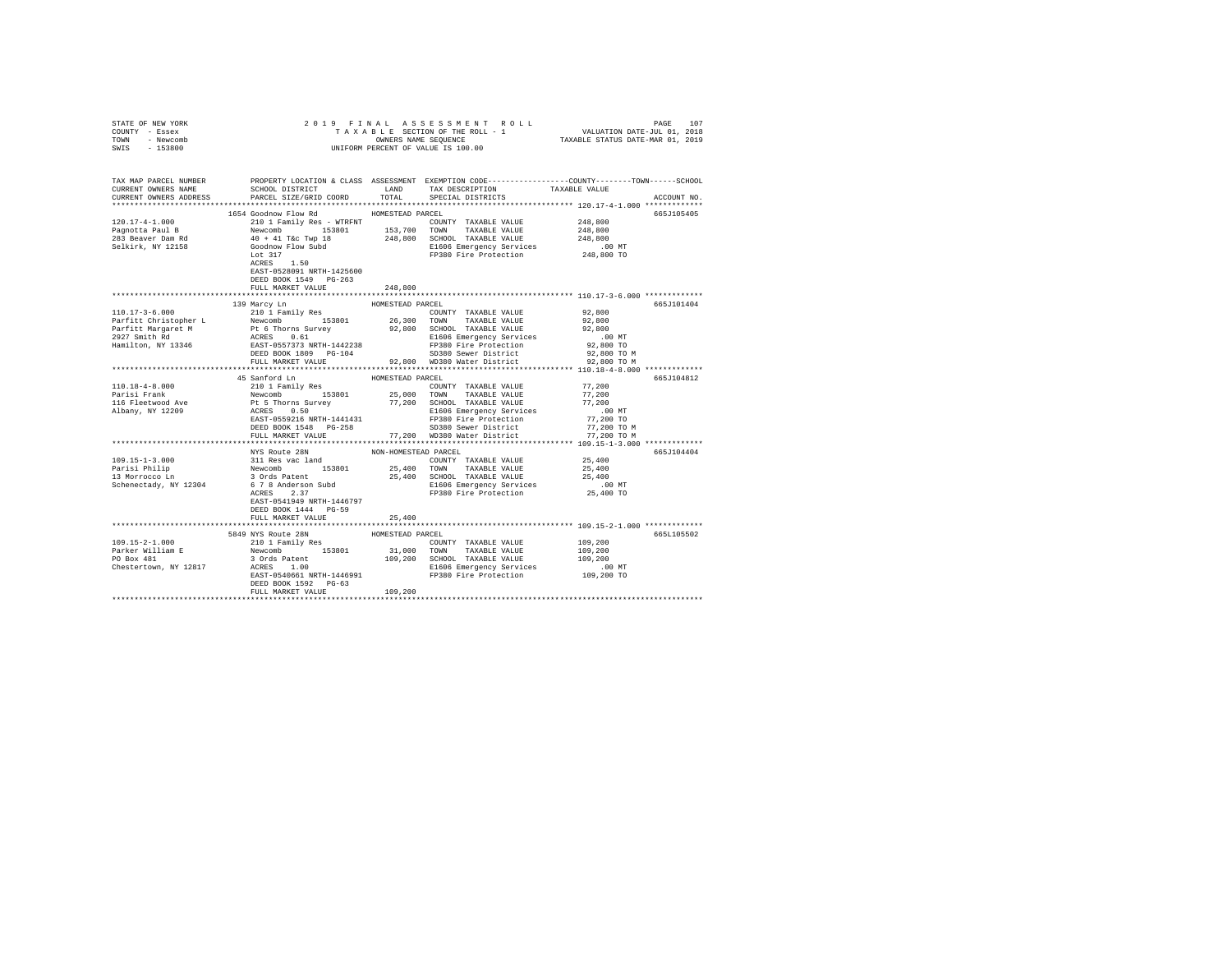| STATE OF NEW YORK<br>COUNTY - Essex<br>TOWN<br>- Newcomb<br>SWIS<br>$-153800$                                                                                                                                                                        | 2019 FINAL<br>OWNERS NAME SEQUENCE<br>UNIFORM PERCENT OF VALUE IS 100.00 |                  |                                                                                                                                                                                                                                          |                              |                              |
|------------------------------------------------------------------------------------------------------------------------------------------------------------------------------------------------------------------------------------------------------|--------------------------------------------------------------------------|------------------|------------------------------------------------------------------------------------------------------------------------------------------------------------------------------------------------------------------------------------------|------------------------------|------------------------------|
| TAX MAP PARCEL NUMBER PROPERTY LOCATION & CLASS ASSESSMENT EXEMPTION CODE---------------COUNTY-------TOWN------SCHOOL                                                                                                                                |                                                                          |                  |                                                                                                                                                                                                                                          |                              |                              |
| CURRENT OWNERS NAME                                                                                                                                                                                                                                  | SCHOOL DISTRICT LAND                                                     |                  | TAX DESCRIPTION                                                                                                                                                                                                                          | TAXABLE VALUE                |                              |
| CURRENT OWNERS ADDRESS                                                                                                                                                                                                                               | PARCEL SIZE/GRID COORD                                                   | TOTAL            | SPECIAL DISTRICTS                                                                                                                                                                                                                        |                              | ACCOUNT NO.                  |
|                                                                                                                                                                                                                                                      | 120 Marcy Ln                                                             | HOMESTEAD PARCEL |                                                                                                                                                                                                                                          |                              | 665J103801                   |
| $110.17 - 2 - 29.000$                                                                                                                                                                                                                                |                                                                          |                  |                                                                                                                                                                                                                                          | 121,900                      |                              |
| Parks Robert J II<br>54 Cashberry Dr                                                                                                                                                                                                                 |                                                                          |                  |                                                                                                                                                                                                                                          | 121,900                      |                              |
|                                                                                                                                                                                                                                                      |                                                                          |                  |                                                                                                                                                                                                                                          | 121,900                      |                              |
| Gansevoort, NY 12831                                                                                                                                                                                                                                 |                                                                          |                  | E1606 Emergency Services                                                                                                                                                                                                                 | $.00$ MT                     |                              |
|                                                                                                                                                                                                                                                      |                                                                          |                  |                                                                                                                                                                                                                                          | 121,900 TO<br>121,900 TO M   |                              |
|                                                                                                                                                                                                                                                      |                                                                          |                  | WD380 Water District                                                                                                                                                                                                                     | 121,900 TO M                 |                              |
|                                                                                                                                                                                                                                                      |                                                                          |                  | 210 1 Family Res<br>Newcomb 153801 29,800 TOWN TAXABLE VALUE<br>Pt 19 Richards Survey 121,900 SCHOOL TAXABLE VALUE<br>Windows Hills 31 1606 Emergency Services<br>ACRES 0.90 17930 Fire Protection<br>REST-0556991 NRTH-1442699 5D380 Se |                              |                              |
|                                                                                                                                                                                                                                                      |                                                                          |                  |                                                                                                                                                                                                                                          |                              |                              |
|                                                                                                                                                                                                                                                      | 187 Chaisson Rd                                                          | HOMESTEAD PARCEL |                                                                                                                                                                                                                                          |                              | 665J104212                   |
| $110.-1-15.001$                                                                                                                                                                                                                                      | 260 Seasonal res                                                         |                  | COUNTY TAXABLE VALUE                                                                                                                                                                                                                     | 174,400                      |                              |
|                                                                                                                                                                                                                                                      |                                                                          |                  |                                                                                                                                                                                                                                          | 174,400                      |                              |
| Farmenter Jerry R<br>Parmenter Jerry R<br>Parmenter Jerry R<br>Parmenter Jerry R<br>Parmenter Jerry R<br>Parmenter Jerry R<br>Parmenter Jerry R<br>Parmenter Jerry R<br>Parmenter Jerry R<br>Parmenter Jerry R<br>Parmenter Jerry R<br>Parmenter Jer |                                                                          |                  |                                                                                                                                                                                                                                          | 174,400                      |                              |
|                                                                                                                                                                                                                                                      |                                                                          |                  |                                                                                                                                                                                                                                          | $.00$ MT<br>174,400 TO       |                              |
|                                                                                                                                                                                                                                                      | DEED BOOK 1792 PG-260                                                    |                  |                                                                                                                                                                                                                                          |                              |                              |
|                                                                                                                                                                                                                                                      | FULL MARKET VALUE                                                        | 174,400          |                                                                                                                                                                                                                                          |                              |                              |
|                                                                                                                                                                                                                                                      |                                                                          |                  |                                                                                                                                                                                                                                          |                              |                              |
|                                                                                                                                                                                                                                                      | 121 Woodys Rd                                                            | HOMESTEAD PARCEL |                                                                                                                                                                                                                                          |                              | 665J101006                   |
| $120.13 - 1 - 32.000$                                                                                                                                                                                                                                | 210 1 Family Res - WTRFNT                                                |                  | COUNTY TAXABLE VALUE                                                                                                                                                                                                                     | 219,900                      |                              |
|                                                                                                                                                                                                                                                      |                                                                          |                  |                                                                                                                                                                                                                                          | 219,900<br>219,900           |                              |
|                                                                                                                                                                                                                                                      |                                                                          |                  |                                                                                                                                                                                                                                          | .00 MT                       |                              |
|                                                                                                                                                                                                                                                      |                                                                          |                  |                                                                                                                                                                                                                                          | 219,900 TO                   |                              |
|                                                                                                                                                                                                                                                      | DEED BOOK 776 PG-244                                                     |                  |                                                                                                                                                                                                                                          |                              |                              |
|                                                                                                                                                                                                                                                      | FULL MARKET VALUE                                                        | 219,900          |                                                                                                                                                                                                                                          |                              |                              |
|                                                                                                                                                                                                                                                      |                                                                          |                  |                                                                                                                                                                                                                                          |                              |                              |
|                                                                                                                                                                                                                                                      | 15 Dillon Rd                                                             | HOMESTEAD PARCEL |                                                                                                                                                                                                                                          |                              | 665J105513                   |
|                                                                                                                                                                                                                                                      |                                                                          |                  |                                                                                                                                                                                                                                          | 397,500<br>397,500           |                              |
|                                                                                                                                                                                                                                                      |                                                                          |                  |                                                                                                                                                                                                                                          | 397,500                      |                              |
|                                                                                                                                                                                                                                                      |                                                                          |                  |                                                                                                                                                                                                                                          | $.00$ MT                     |                              |
|                                                                                                                                                                                                                                                      |                                                                          |                  |                                                                                                                                                                                                                                          | 397,500 TO                   |                              |
|                                                                                                                                                                                                                                                      |                                                                          |                  |                                                                                                                                                                                                                                          |                              |                              |
|                                                                                                                                                                                                                                                      | FULL MARKET VALUE                                                        | 397,500          |                                                                                                                                                                                                                                          |                              |                              |
|                                                                                                                                                                                                                                                      |                                                                          | ***************  | ********************************* 110.17-3-14.000 ************                                                                                                                                                                           |                              |                              |
|                                                                                                                                                                                                                                                      | 95 Marcy Ln                                                              | HOMESTEAD PARCEL |                                                                                                                                                                                                                                          | $\sim$ 0                     | 665.7103705<br>$0 \t 30.000$ |
|                                                                                                                                                                                                                                                      |                                                                          |                  |                                                                                                                                                                                                                                          | 153,600                      |                              |
|                                                                                                                                                                                                                                                      |                                                                          |                  |                                                                                                                                                                                                                                          | 153,600                      |                              |
|                                                                                                                                                                                                                                                      |                                                                          |                  |                                                                                                                                                                                                                                          | 123,600                      |                              |
|                                                                                                                                                                                                                                                      |                                                                          |                  |                                                                                                                                                                                                                                          | $.00$ MT                     |                              |
|                                                                                                                                                                                                                                                      |                                                                          |                  |                                                                                                                                                                                                                                          | 153,600 TO                   |                              |
| $[10.17-3-14.000$ 95 Marcy Line 110.17-3-14.000<br>Paul Suzanne E Rewcomb 153801 25,600 COUNTY TAXABLE VALUE<br>Pewey Revin J FRICHARTS SUPPRESS 153801 25,600 COUNTY TAXABLE VALUE<br>PEWEY REVIN TAXABLE VALUE<br>PS Marcy Ln ACRES                |                                                                          |                  | WD380 Water District                                                                                                                                                                                                                     | 153,600 TO M<br>153,600 TO M |                              |
|                                                                                                                                                                                                                                                      |                                                                          |                  |                                                                                                                                                                                                                                          |                              |                              |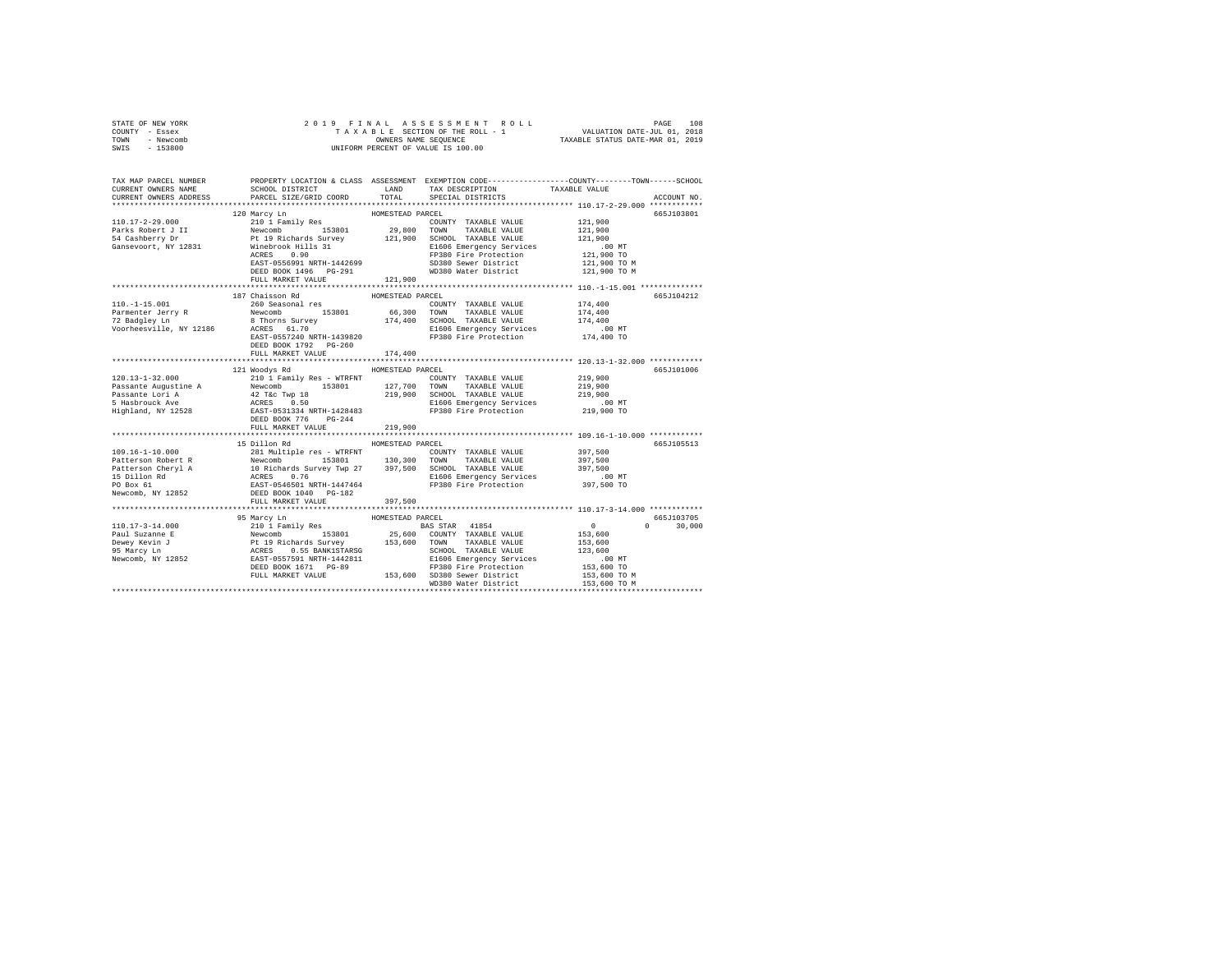| STATE OF NEW YORK                                                                                                                                                                                                                                                     |                                                                                                                                                                                                                                         |                    |                                                                                                                                                                                              |                                                     |             |
|-----------------------------------------------------------------------------------------------------------------------------------------------------------------------------------------------------------------------------------------------------------------------|-----------------------------------------------------------------------------------------------------------------------------------------------------------------------------------------------------------------------------------------|--------------------|----------------------------------------------------------------------------------------------------------------------------------------------------------------------------------------------|-----------------------------------------------------|-------------|
| COUNTY - Essex                                                                                                                                                                                                                                                        |                                                                                                                                                                                                                                         |                    |                                                                                                                                                                                              |                                                     |             |
| TOWN - Newcomb                                                                                                                                                                                                                                                        |                                                                                                                                                                                                                                         |                    |                                                                                                                                                                                              |                                                     |             |
| SWIS - 153800                                                                                                                                                                                                                                                         |                                                                                                                                                                                                                                         |                    |                                                                                                                                                                                              |                                                     |             |
|                                                                                                                                                                                                                                                                       |                                                                                                                                                                                                                                         |                    |                                                                                                                                                                                              |                                                     |             |
|                                                                                                                                                                                                                                                                       |                                                                                                                                                                                                                                         |                    |                                                                                                                                                                                              |                                                     |             |
|                                                                                                                                                                                                                                                                       |                                                                                                                                                                                                                                         |                    |                                                                                                                                                                                              |                                                     |             |
| TAX MAP PARCEL NUMBER PROPERTY LOCATION & CLASS ASSESSMENT EXEMPTION CODE---------------COUNTY-------TOWN------SCHOOL<br>CURRENT OWNERS NAME SCHOOL DISTRICT LAND TAX DESCRIPTION TAXABLE VALUE                                                                       |                                                                                                                                                                                                                                         |                    | SCHOOL DISTRICT                     LAND        TAX DESCRIPTION                  TAXABLE VALUE                                                                                               |                                                     |             |
| CURRENT OWNERS ADDRESS                                                                                                                                                                                                                                                | PARCEL SIZE/GRID COORD                                                                                                                                                                                                                  | TOTAL              | SPECIAL DISTRICTS                                                                                                                                                                            |                                                     |             |
|                                                                                                                                                                                                                                                                       |                                                                                                                                                                                                                                         |                    |                                                                                                                                                                                              |                                                     | ACCOUNT NO. |
|                                                                                                                                                                                                                                                                       |                                                                                                                                                                                                                                         | HOMESTEAD PARCEL   |                                                                                                                                                                                              |                                                     | 665J107007  |
| 120.17-2-20.000                                                                                                                                                                                                                                                       | 82 Doe Haven Ln                                                                                                                                                                                                                         |                    |                                                                                                                                                                                              |                                                     |             |
|                                                                                                                                                                                                                                                                       |                                                                                                                                                                                                                                         |                    |                                                                                                                                                                                              |                                                     |             |
| Paulsen David A<br>Paulsen Lucille D                                                                                                                                                                                                                                  |                                                                                                                                                                                                                                         |                    |                                                                                                                                                                                              |                                                     |             |
| Paulsen Lucille D<br>PO Box 298                                                                                                                                                                                                                                       |                                                                                                                                                                                                                                         |                    |                                                                                                                                                                                              |                                                     |             |
| Long Beach, NY 11561                                                                                                                                                                                                                                                  |                                                                                                                                                                                                                                         |                    |                                                                                                                                                                                              |                                                     |             |
|                                                                                                                                                                                                                                                                       |                                                                                                                                                                                                                                         |                    |                                                                                                                                                                                              |                                                     |             |
|                                                                                                                                                                                                                                                                       | EAST-0530128 NRTH-1427138                                                                                                                                                                                                               |                    |                                                                                                                                                                                              |                                                     |             |
|                                                                                                                                                                                                                                                                       | DEED BOOK 1588 PG-4                                                                                                                                                                                                                     |                    |                                                                                                                                                                                              |                                                     |             |
|                                                                                                                                                                                                                                                                       | FULL MARKET VALUE                                                                                                                                                                                                                       | 204,900            |                                                                                                                                                                                              |                                                     |             |
|                                                                                                                                                                                                                                                                       |                                                                                                                                                                                                                                         | ****************** |                                                                                                                                                                                              | ********************** 120.13-1-22.052 ************ |             |
|                                                                                                                                                                                                                                                                       | 13 Woodys Rd MOMESTEAD PARCEL                                                                                                                                                                                                           |                    |                                                                                                                                                                                              |                                                     | 665J105402  |
| $120.13 - 1 - 22.052$                                                                                                                                                                                                                                                 | 260 Seasonal res - WTRFNT                                                                                                                                                                                                               |                    | COUNTY TAXABLE VALUE                                                                                                                                                                         | 209,300                                             |             |
|                                                                                                                                                                                                                                                                       |                                                                                                                                                                                                                                         |                    |                                                                                                                                                                                              |                                                     |             |
|                                                                                                                                                                                                                                                                       |                                                                                                                                                                                                                                         |                    |                                                                                                                                                                                              |                                                     |             |
|                                                                                                                                                                                                                                                                       |                                                                                                                                                                                                                                         |                    |                                                                                                                                                                                              |                                                     |             |
| Pentecost Brian T<br>Pentecost Brian T<br>209,300<br>3 Crown Terr 1918 (1919)<br>209,300<br>209,300<br>209,300<br>209,300<br>209,300<br>209,300<br>209,300<br>209,300<br>209,300<br>209,300<br>209,300<br>209,300<br>209,300<br>209,300<br>209,300<br>209,300<br>209, |                                                                                                                                                                                                                                         |                    |                                                                                                                                                                                              |                                                     |             |
|                                                                                                                                                                                                                                                                       |                                                                                                                                                                                                                                         |                    |                                                                                                                                                                                              |                                                     |             |
|                                                                                                                                                                                                                                                                       | EAST-0533727 NRTH-1429093                                                                                                                                                                                                               |                    |                                                                                                                                                                                              |                                                     |             |
|                                                                                                                                                                                                                                                                       | DEED BOOK 1747 PG-330                                                                                                                                                                                                                   |                    |                                                                                                                                                                                              |                                                     |             |
|                                                                                                                                                                                                                                                                       | FULL MARKET VALUE                                                                                                                                                                                                                       | 209,300            |                                                                                                                                                                                              |                                                     |             |
|                                                                                                                                                                                                                                                                       |                                                                                                                                                                                                                                         |                    |                                                                                                                                                                                              |                                                     |             |
|                                                                                                                                                                                                                                                                       | 52 Sanford Ln                                                                                                                                                                                                                           | HOMESTEAD PARCEL   |                                                                                                                                                                                              |                                                     | 665J104505  |
|                                                                                                                                                                                                                                                                       | 210 1 Family Res                                                                                                                                                                                                                        |                    |                                                                                                                                                                                              |                                                     |             |
|                                                                                                                                                                                                                                                                       | $\begin{tabular}{lcccccc} 210 & 1 & Family & Res & & & \text{COUNTY} & TAXABLE & VALUE \\ Newcomb & 153801 & 26,200 & Town & TAXABLE & VALUE \\ \end{tabular}$                                                                          |                    | $\begin{tabular}{lllllllllll} \multicolumn{3}{c}{\text{COUNTY}} & \text{TAXABLE VALUE} & & & 84,000 \\ \multicolumn{3}{c}{\text{TOWN}} & \text{TAXABLE VALUE} & & & 84,000 \\ \end{tabular}$ |                                                     |             |
| 110.18-3-25.000<br>Perry Eugene J<br>2407 Hickory Hill Rd<br>Fonda, NY 12068                                                                                                                                                                                          |                                                                                                                                                                                                                                         |                    |                                                                                                                                                                                              |                                                     |             |
|                                                                                                                                                                                                                                                                       |                                                                                                                                                                                                                                         |                    |                                                                                                                                                                                              |                                                     |             |
|                                                                                                                                                                                                                                                                       |                                                                                                                                                                                                                                         |                    |                                                                                                                                                                                              |                                                     |             |
|                                                                                                                                                                                                                                                                       |                                                                                                                                                                                                                                         |                    |                                                                                                                                                                                              |                                                     |             |
|                                                                                                                                                                                                                                                                       | PL STRONG SUIVEY 1999<br>ALOID SCHOOL TAXABLE VALUE 1999<br>ACRES 0.60 MT<br>ERSE DOOR DE PL STRONG SUIVEY SERVICE PONCE PONCE POOL DES 2000 TO ME<br>ERSE BOOK 1741 PG-2000 SDB2 Serve plastrict 194,000 TO M<br>PER BOOK 1741 PG-2000 |                    |                                                                                                                                                                                              |                                                     |             |
|                                                                                                                                                                                                                                                                       |                                                                                                                                                                                                                                         |                    |                                                                                                                                                                                              |                                                     |             |
|                                                                                                                                                                                                                                                                       | 1463 Goodnow Flow Rd                                                                                                                                                                                                                    | HOMESTEAD PARCEL   |                                                                                                                                                                                              |                                                     | 665J181009  |
| $[100.1-10.028/6$ $[100.1-10.028/6$$ $[100.1-10.028/6$$ $[100.1-10.028/6$$ $[100.1-10.028/6$$ $[100.1-10.028/6$$ $[100.1-10.028/6$$ $[100.1-10.028/6$$ $[100.1-10.028/6$$ $[100.1-10.028/6$$ $[100.1-10.028/6$$ $[100.1-10.02$                                        | 210 1 Family Res                                                                                                                                                                                                                        |                    |                                                                                                                                                                                              | $\begin{array}{c} 0 \\ 190,800 \end{array}$         | 0 68,700    |
|                                                                                                                                                                                                                                                                       |                                                                                                                                                                                                                                         |                    |                                                                                                                                                                                              |                                                     |             |
|                                                                                                                                                                                                                                                                       |                                                                                                                                                                                                                                         |                    |                                                                                                                                                                                              |                                                     |             |
|                                                                                                                                                                                                                                                                       |                                                                                                                                                                                                                                         |                    |                                                                                                                                                                                              |                                                     |             |
|                                                                                                                                                                                                                                                                       |                                                                                                                                                                                                                                         |                    |                                                                                                                                                                                              |                                                     |             |
|                                                                                                                                                                                                                                                                       |                                                                                                                                                                                                                                         |                    |                                                                                                                                                                                              |                                                     |             |
|                                                                                                                                                                                                                                                                       | FULL MARKET VALUE 190,800                                                                                                                                                                                                               |                    |                                                                                                                                                                                              |                                                     |             |
|                                                                                                                                                                                                                                                                       |                                                                                                                                                                                                                                         |                    |                                                                                                                                                                                              |                                                     |             |
|                                                                                                                                                                                                                                                                       | 465 Woodys Rd MOMESTEAD PARCEL                                                                                                                                                                                                          |                    |                                                                                                                                                                                              |                                                     | 665Z004001  |
|                                                                                                                                                                                                                                                                       |                                                                                                                                                                                                                                         |                    |                                                                                                                                                                                              |                                                     |             |
|                                                                                                                                                                                                                                                                       |                                                                                                                                                                                                                                         |                    |                                                                                                                                                                                              |                                                     |             |
|                                                                                                                                                                                                                                                                       |                                                                                                                                                                                                                                         |                    |                                                                                                                                                                                              |                                                     |             |
|                                                                                                                                                                                                                                                                       |                                                                                                                                                                                                                                         |                    |                                                                                                                                                                                              |                                                     |             |
|                                                                                                                                                                                                                                                                       |                                                                                                                                                                                                                                         |                    |                                                                                                                                                                                              |                                                     |             |
|                                                                                                                                                                                                                                                                       |                                                                                                                                                                                                                                         |                    |                                                                                                                                                                                              |                                                     |             |
|                                                                                                                                                                                                                                                                       | DEED BOOK 1523 PG-250                                                                                                                                                                                                                   |                    |                                                                                                                                                                                              |                                                     |             |
|                                                                                                                                                                                                                                                                       | FULL MARKET VALUE                                                                                                                                                                                                                       | 103,800            |                                                                                                                                                                                              |                                                     |             |
|                                                                                                                                                                                                                                                                       |                                                                                                                                                                                                                                         |                    |                                                                                                                                                                                              |                                                     |             |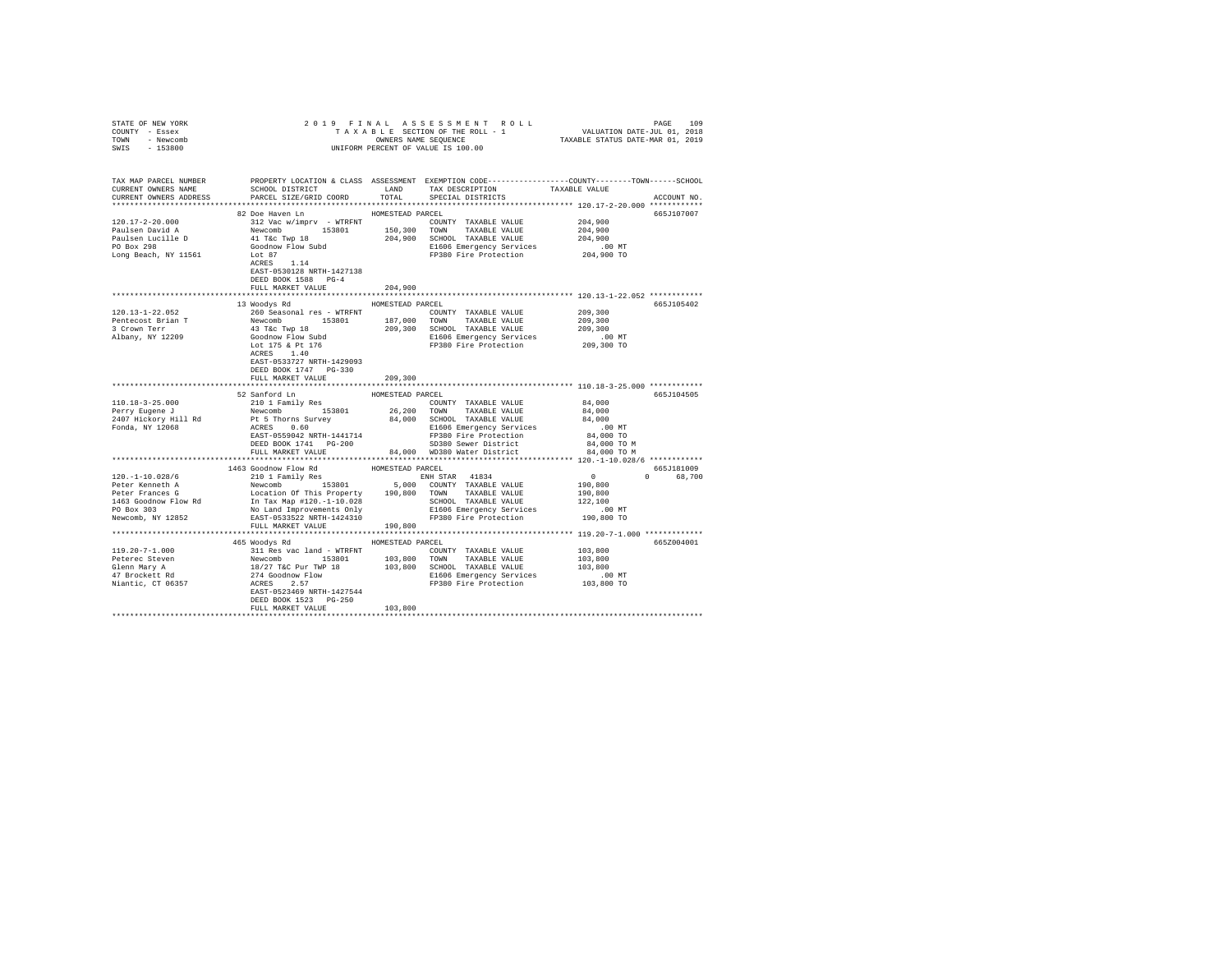| STATE OF NEW YORK                                                                                                                                                                                                                       |                                    |                  |                                                                      |                                                                                                                                                                                                                                                                                               |               |
|-----------------------------------------------------------------------------------------------------------------------------------------------------------------------------------------------------------------------------------------|------------------------------------|------------------|----------------------------------------------------------------------|-----------------------------------------------------------------------------------------------------------------------------------------------------------------------------------------------------------------------------------------------------------------------------------------------|---------------|
| COUNTY - Essex                                                                                                                                                                                                                          |                                    |                  |                                                                      |                                                                                                                                                                                                                                                                                               |               |
| TOWN - Newcomb                                                                                                                                                                                                                          |                                    |                  |                                                                      |                                                                                                                                                                                                                                                                                               |               |
| SWIS - 153800                                                                                                                                                                                                                           |                                    |                  |                                                                      |                                                                                                                                                                                                                                                                                               |               |
|                                                                                                                                                                                                                                         |                                    |                  |                                                                      |                                                                                                                                                                                                                                                                                               |               |
|                                                                                                                                                                                                                                         |                                    |                  |                                                                      |                                                                                                                                                                                                                                                                                               |               |
| TAX MAP PARCEL NUMBER THE PROPERTY LOCATION & CLASS ASSESSMENT EXEMPTION CODE-------------COUNTY-------TOWN------SCHOOL                                                                                                                 |                                    |                  |                                                                      |                                                                                                                                                                                                                                                                                               |               |
| CURRENT OWNERS NAME                                                                                                                                                                                                                     | SCHOOL DISTRICT                    |                  | LAND TAX DESCRIPTION TAXABLE VALUE                                   |                                                                                                                                                                                                                                                                                               |               |
| CURRENT OWNERS ADDRESS                                                                                                                                                                                                                  | PARCEL SIZE/GRID COORD             | TOTAL            | SPECIAL DISTRICTS                                                    |                                                                                                                                                                                                                                                                                               | ACCOUNT NO.   |
|                                                                                                                                                                                                                                         |                                    |                  |                                                                      |                                                                                                                                                                                                                                                                                               |               |
|                                                                                                                                                                                                                                         |                                    |                  |                                                                      |                                                                                                                                                                                                                                                                                               | 665J106307    |
|                                                                                                                                                                                                                                         |                                    |                  |                                                                      | $\sim$ 0 $\sim$ 0 $\sim$ 0 $\sim$ 0 $\sim$ 0 $\sim$ 0 $\sim$ 0 $\sim$ 0 $\sim$ 0 $\sim$ 0 $\sim$ 0 $\sim$ 0 $\sim$ 0 $\sim$ 0 $\sim$ 0 $\sim$ 0 $\sim$ 0 $\sim$ 0 $\sim$ 0 $\sim$ 0 $\sim$ 0 $\sim$ 0 $\sim$ 0 $\sim$ 0 $\sim$ 0 $\sim$ 0 $\sim$ 0 $\sim$ 0 $\sim$ 0 $\sim$ 0 $\sim$ 0 $\sim$ |               |
|                                                                                                                                                                                                                                         |                                    |                  |                                                                      |                                                                                                                                                                                                                                                                                               | $0 \t 30.000$ |
|                                                                                                                                                                                                                                         |                                    |                  |                                                                      |                                                                                                                                                                                                                                                                                               |               |
|                                                                                                                                                                                                                                         |                                    |                  |                                                                      |                                                                                                                                                                                                                                                                                               |               |
|                                                                                                                                                                                                                                         |                                    |                  |                                                                      |                                                                                                                                                                                                                                                                                               |               |
|                                                                                                                                                                                                                                         |                                    |                  |                                                                      |                                                                                                                                                                                                                                                                                               |               |
|                                                                                                                                                                                                                                         |                                    |                  |                                                                      |                                                                                                                                                                                                                                                                                               |               |
|                                                                                                                                                                                                                                         |                                    |                  |                                                                      |                                                                                                                                                                                                                                                                                               |               |
|                                                                                                                                                                                                                                         | DEED BOOK 1788 PG-1                |                  |                                                                      |                                                                                                                                                                                                                                                                                               |               |
|                                                                                                                                                                                                                                         | FULL MARKET VALUE 316,000          |                  |                                                                      |                                                                                                                                                                                                                                                                                               |               |
|                                                                                                                                                                                                                                         |                                    |                  |                                                                      |                                                                                                                                                                                                                                                                                               |               |
|                                                                                                                                                                                                                                         | 1686 Goodnow Flow Rd               | HOMESTEAD PARCEL |                                                                      |                                                                                                                                                                                                                                                                                               | 665J100701    |
|                                                                                                                                                                                                                                         |                                    |                  |                                                                      |                                                                                                                                                                                                                                                                                               |               |
| 119.20-6-1.000                                                                                                                                                                                                                          | 260 Seasonal res - WTRFNT          |                  | COUNTY TAXABLE VALUE                                                 | 176,100                                                                                                                                                                                                                                                                                       |               |
|                                                                                                                                                                                                                                         |                                    |                  |                                                                      | 176,100                                                                                                                                                                                                                                                                                       |               |
|                                                                                                                                                                                                                                         |                                    |                  |                                                                      | 176,100                                                                                                                                                                                                                                                                                       |               |
| Pettine Michael Jr<br>Newcomb 153801 128,000 TONN TAXABLE VALUE<br>Pettine Wilma G 40 & 27 T&c Twp 18 176,100 SCHOOL TAXABLE VALUE<br>59 Clancy Ave Goodhow Flow Subd F176,100 SCHOOL TAXABLE VALUE<br>New Windsor, NY 12553 1.70<br>AC |                                    |                  | E1606 Emergency Services 6.00 MT<br>FP380 Fire Protection 176,100 TO |                                                                                                                                                                                                                                                                                               |               |
|                                                                                                                                                                                                                                         |                                    |                  |                                                                      |                                                                                                                                                                                                                                                                                               |               |
|                                                                                                                                                                                                                                         |                                    |                  |                                                                      |                                                                                                                                                                                                                                                                                               |               |
|                                                                                                                                                                                                                                         | EAST-0527357 NRTH-1425876          |                  |                                                                      |                                                                                                                                                                                                                                                                                               |               |
|                                                                                                                                                                                                                                         | DEED BOOK 1437 PG-27               |                  |                                                                      |                                                                                                                                                                                                                                                                                               |               |
|                                                                                                                                                                                                                                         | FULL MARKET VALUE                  | 176,100          |                                                                      |                                                                                                                                                                                                                                                                                               |               |
|                                                                                                                                                                                                                                         |                                    |                  |                                                                      |                                                                                                                                                                                                                                                                                               |               |
|                                                                                                                                                                                                                                         | NYS Route 28N NON-HOMESTEAD PARCEL |                  |                                                                      |                                                                                                                                                                                                                                                                                               | 665J104414    |
|                                                                                                                                                                                                                                         |                                    |                  |                                                                      | 41,100                                                                                                                                                                                                                                                                                        |               |
|                                                                                                                                                                                                                                         |                                    |                  |                                                                      | 41,100                                                                                                                                                                                                                                                                                        |               |
|                                                                                                                                                                                                                                         |                                    |                  |                                                                      | 41,100                                                                                                                                                                                                                                                                                        |               |
|                                                                                                                                                                                                                                         |                                    |                  |                                                                      |                                                                                                                                                                                                                                                                                               |               |
|                                                                                                                                                                                                                                         |                                    |                  |                                                                      | .00 MT                                                                                                                                                                                                                                                                                        |               |
|                                                                                                                                                                                                                                         |                                    |                  |                                                                      | 41,100 TO                                                                                                                                                                                                                                                                                     |               |
|                                                                                                                                                                                                                                         | DEED BOOK 1335 PG-296              |                  |                                                                      |                                                                                                                                                                                                                                                                                               |               |
|                                                                                                                                                                                                                                         | FULL MARKET VALUE                  | 41,100           |                                                                      |                                                                                                                                                                                                                                                                                               |               |
|                                                                                                                                                                                                                                         |                                    |                  |                                                                      |                                                                                                                                                                                                                                                                                               |               |
|                                                                                                                                                                                                                                         |                                    |                  |                                                                      |                                                                                                                                                                                                                                                                                               | 665J101312    |
|                                                                                                                                                                                                                                         |                                    |                  |                                                                      | $\sim$ 0                                                                                                                                                                                                                                                                                      | $0 \t 30,000$ |
|                                                                                                                                                                                                                                         |                                    |                  |                                                                      | 209,200                                                                                                                                                                                                                                                                                       |               |
|                                                                                                                                                                                                                                         |                                    |                  |                                                                      | 209,200                                                                                                                                                                                                                                                                                       |               |
|                                                                                                                                                                                                                                         |                                    |                  |                                                                      | 179,200                                                                                                                                                                                                                                                                                       |               |
|                                                                                                                                                                                                                                         |                                    |                  |                                                                      | .00MT                                                                                                                                                                                                                                                                                         |               |
|                                                                                                                                                                                                                                         |                                    |                  |                                                                      |                                                                                                                                                                                                                                                                                               |               |
|                                                                                                                                                                                                                                         |                                    |                  |                                                                      | 209,200 TO                                                                                                                                                                                                                                                                                    |               |
|                                                                                                                                                                                                                                         | FULL MARKET VALUE                  | 209,200          |                                                                      |                                                                                                                                                                                                                                                                                               |               |
|                                                                                                                                                                                                                                         |                                    |                  |                                                                      |                                                                                                                                                                                                                                                                                               |               |
|                                                                                                                                                                                                                                         |                                    |                  |                                                                      |                                                                                                                                                                                                                                                                                               | 665J105609    |
|                                                                                                                                                                                                                                         |                                    |                  | COUNTY TAXABLE VALUE 31,700                                          |                                                                                                                                                                                                                                                                                               |               |
|                                                                                                                                                                                                                                         |                                    |                  |                                                                      | 31,700                                                                                                                                                                                                                                                                                        |               |
|                                                                                                                                                                                                                                         |                                    |                  |                                                                      | 31,700                                                                                                                                                                                                                                                                                        |               |
|                                                                                                                                                                                                                                         |                                    |                  |                                                                      |                                                                                                                                                                                                                                                                                               |               |
|                                                                                                                                                                                                                                         |                                    |                  |                                                                      | 00 MT.<br>31,700 TO                                                                                                                                                                                                                                                                           |               |
|                                                                                                                                                                                                                                         |                                    |                  |                                                                      |                                                                                                                                                                                                                                                                                               |               |
|                                                                                                                                                                                                                                         | FULL MARKET VALUE                  | 31,700           |                                                                      |                                                                                                                                                                                                                                                                                               |               |
|                                                                                                                                                                                                                                         |                                    |                  |                                                                      |                                                                                                                                                                                                                                                                                               |               |
|                                                                                                                                                                                                                                         |                                    |                  |                                                                      |                                                                                                                                                                                                                                                                                               |               |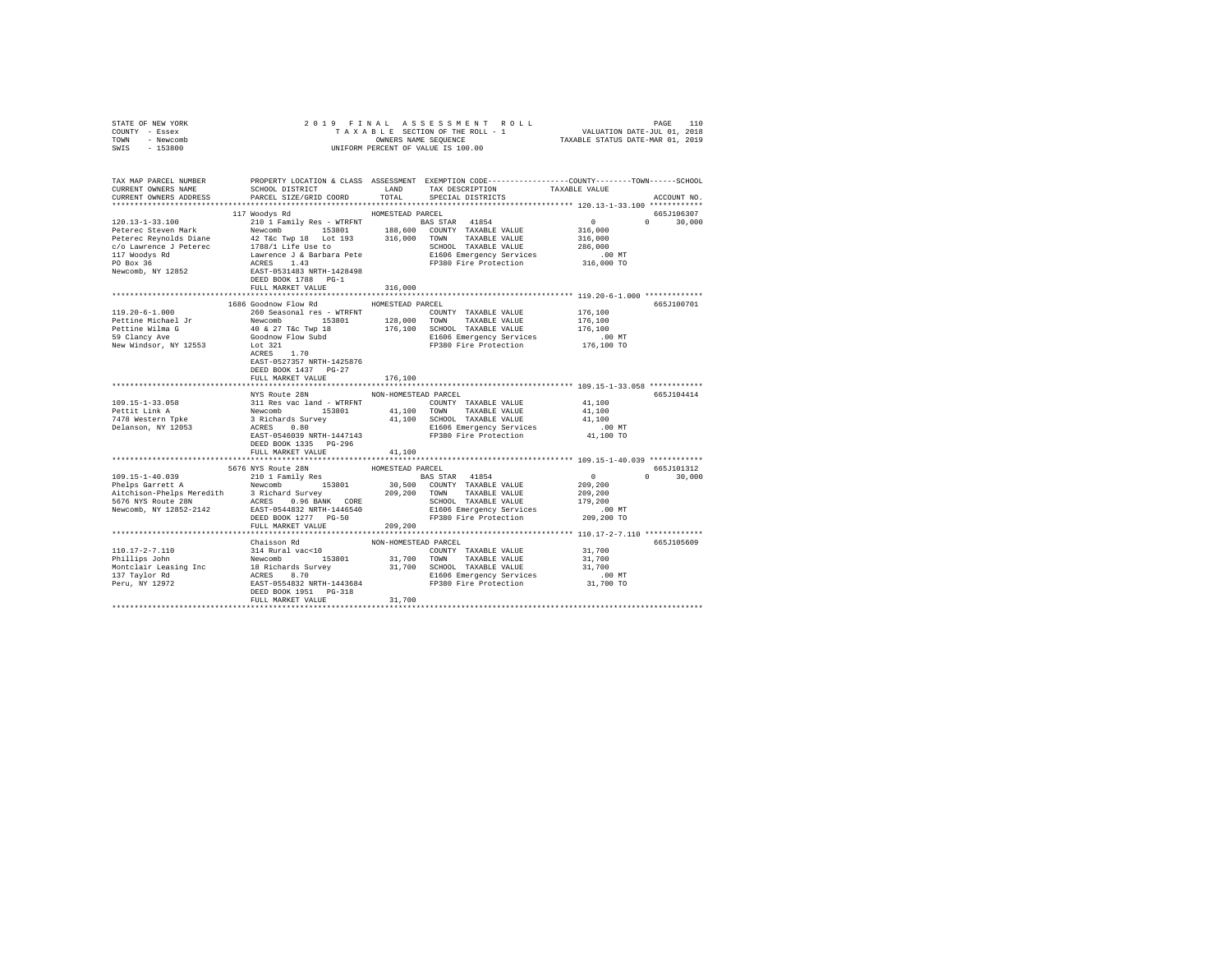| STATE OF NEW YORK<br>COUNTY - Essex                                                                                                                                                                                                                                                                                                                                                                                  |                                      |                      |                   |                                     |             |
|----------------------------------------------------------------------------------------------------------------------------------------------------------------------------------------------------------------------------------------------------------------------------------------------------------------------------------------------------------------------------------------------------------------------|--------------------------------------|----------------------|-------------------|-------------------------------------|-------------|
| TOWN - Newcomb                                                                                                                                                                                                                                                                                                                                                                                                       |                                      |                      |                   |                                     |             |
| SWIS - 153800                                                                                                                                                                                                                                                                                                                                                                                                        |                                      |                      |                   |                                     |             |
|                                                                                                                                                                                                                                                                                                                                                                                                                      |                                      |                      |                   |                                     |             |
|                                                                                                                                                                                                                                                                                                                                                                                                                      |                                      |                      |                   |                                     |             |
|                                                                                                                                                                                                                                                                                                                                                                                                                      |                                      |                      |                   |                                     |             |
| TAX MAP PARCEL NUMBER     PROPERTY LOCATION & CLASS ASSESSMENT EXEMPTION CODE--------------COUNTY-------TOWN------SCHOOL<br>CURRENT OWNERS NAME     SCHOOL DISTRICT     LAND   TAX DESCRIPTION     TAXABLE VALUE                                                                                                                                                                                                     |                                      |                      |                   |                                     |             |
|                                                                                                                                                                                                                                                                                                                                                                                                                      |                                      |                      |                   |                                     |             |
| CURRENT OWNERS ADDRESS PARCEL SIZE/GRID COORD                                                                                                                                                                                                                                                                                                                                                                        |                                      | TOTAL                | SPECIAL DISTRICTS |                                     | ACCOUNT NO. |
|                                                                                                                                                                                                                                                                                                                                                                                                                      |                                      |                      |                   |                                     |             |
|                                                                                                                                                                                                                                                                                                                                                                                                                      | 28 Phillips Hill Rd HOMESTEAD PARCEL |                      |                   |                                     | 665J105607  |
|                                                                                                                                                                                                                                                                                                                                                                                                                      |                                      |                      |                   |                                     |             |
|                                                                                                                                                                                                                                                                                                                                                                                                                      |                                      |                      |                   |                                     |             |
|                                                                                                                                                                                                                                                                                                                                                                                                                      |                                      |                      |                   |                                     |             |
|                                                                                                                                                                                                                                                                                                                                                                                                                      |                                      |                      |                   |                                     |             |
|                                                                                                                                                                                                                                                                                                                                                                                                                      | DEED BOOK 1534 PG-222                |                      |                   |                                     |             |
|                                                                                                                                                                                                                                                                                                                                                                                                                      | FULL MARKET VALUE 117,500            |                      |                   |                                     |             |
|                                                                                                                                                                                                                                                                                                                                                                                                                      |                                      |                      |                   |                                     |             |
|                                                                                                                                                                                                                                                                                                                                                                                                                      | Chaisson Rd                          | NON-HOMESTEAD PARCEL |                   |                                     | 665J178529  |
| 110.13-9-25.000 $\text{311}$ Res vac land<br>26,200 $\text{POUNRT}$ TAXABLE VALUE 26,200<br>PD Box 42 Revoromb 153801 26,200 TOWN TAXABLE VALUE 26,200<br>PD Box 42 Rechards Survey 18 26,200 SCHOOL TAXABLE VALUE 26,200<br>Revoromb, NY 1285                                                                                                                                                                       |                                      |                      |                   |                                     |             |
|                                                                                                                                                                                                                                                                                                                                                                                                                      |                                      |                      |                   |                                     |             |
|                                                                                                                                                                                                                                                                                                                                                                                                                      |                                      |                      |                   |                                     |             |
|                                                                                                                                                                                                                                                                                                                                                                                                                      |                                      |                      |                   |                                     |             |
|                                                                                                                                                                                                                                                                                                                                                                                                                      |                                      |                      |                   |                                     |             |
|                                                                                                                                                                                                                                                                                                                                                                                                                      |                                      |                      |                   |                                     |             |
|                                                                                                                                                                                                                                                                                                                                                                                                                      | FULL MARKET VALUE                    | 26,200               |                   |                                     |             |
|                                                                                                                                                                                                                                                                                                                                                                                                                      |                                      |                      |                   |                                     |             |
|                                                                                                                                                                                                                                                                                                                                                                                                                      |                                      |                      |                   |                                     | 665J100414  |
|                                                                                                                                                                                                                                                                                                                                                                                                                      |                                      |                      |                   |                                     |             |
|                                                                                                                                                                                                                                                                                                                                                                                                                      |                                      |                      |                   |                                     |             |
| $[101.17-2-1.000] \begin{tabular}{c c c c c} \multicolumn{1}{c c c} \multicolumn{1}{c c c} \multicolumn{1}{c c} \multicolumn{1}{c c} \multicolumn{1}{c c} \multicolumn{1}{c c} \multicolumn{1}{c c} \multicolumn{1}{c c} \multicolumn{1}{c c} \multicolumn{1}{c c} \multicolumn{1}{c c} \multicolumn{1}{c c} \multicolumn{1}{c c} \multicolumn{1}{c c} \multicolumn{1}{c c} \multicolumn{1}{c c} \multicolumn{1}{c $ |                                      |                      |                   |                                     |             |
|                                                                                                                                                                                                                                                                                                                                                                                                                      |                                      |                      |                   |                                     |             |
|                                                                                                                                                                                                                                                                                                                                                                                                                      |                                      |                      |                   |                                     |             |
|                                                                                                                                                                                                                                                                                                                                                                                                                      | DEED BOOK 590 PG-180                 |                      |                   |                                     |             |
|                                                                                                                                                                                                                                                                                                                                                                                                                      | FULL MARKET VALUE                    | 5,800                |                   |                                     |             |
|                                                                                                                                                                                                                                                                                                                                                                                                                      |                                      |                      |                   |                                     |             |
| 110.17-2-45.<br>10.11 Paily Res (20.11 Faily Res (20.11 Faily Res (20.11 Faily Res (20.11 Faily Res (20.11 Faily Res (20.11 Faily Res (20.11 Faily Res (20.11 Faily Res (20.11 Faily Res (20.11 Faily Res (20.11 Faily Res (20.1                                                                                                                                                                                     |                                      |                      |                   |                                     | 665J105605  |
|                                                                                                                                                                                                                                                                                                                                                                                                                      |                                      |                      |                   | $25,000$ $40,125$ $40,125$ $40,125$ |             |
|                                                                                                                                                                                                                                                                                                                                                                                                                      |                                      |                      |                   | $135,500$<br>120,375<br>120,375     |             |
|                                                                                                                                                                                                                                                                                                                                                                                                                      |                                      |                      |                   |                                     |             |
|                                                                                                                                                                                                                                                                                                                                                                                                                      |                                      |                      |                   |                                     |             |
|                                                                                                                                                                                                                                                                                                                                                                                                                      |                                      |                      |                   |                                     |             |
|                                                                                                                                                                                                                                                                                                                                                                                                                      |                                      |                      |                   |                                     |             |
|                                                                                                                                                                                                                                                                                                                                                                                                                      |                                      |                      |                   |                                     |             |
|                                                                                                                                                                                                                                                                                                                                                                                                                      |                                      |                      |                   |                                     |             |
|                                                                                                                                                                                                                                                                                                                                                                                                                      |                                      |                      |                   |                                     |             |
|                                                                                                                                                                                                                                                                                                                                                                                                                      | 14 Pinney Ln<br>HOMESTEAD PARCEL     |                      |                   |                                     | 665J101207  |
|                                                                                                                                                                                                                                                                                                                                                                                                                      |                                      |                      |                   |                                     |             |
|                                                                                                                                                                                                                                                                                                                                                                                                                      |                                      |                      |                   |                                     |             |
|                                                                                                                                                                                                                                                                                                                                                                                                                      |                                      |                      |                   |                                     |             |
|                                                                                                                                                                                                                                                                                                                                                                                                                      |                                      |                      |                   |                                     |             |
|                                                                                                                                                                                                                                                                                                                                                                                                                      |                                      |                      |                   |                                     |             |
|                                                                                                                                                                                                                                                                                                                                                                                                                      |                                      |                      |                   |                                     |             |
|                                                                                                                                                                                                                                                                                                                                                                                                                      | EAST-0530936 NRTH-1426774            |                      |                   |                                     |             |
|                                                                                                                                                                                                                                                                                                                                                                                                                      | DEED BOOK 1931 PG-272                |                      |                   |                                     |             |
|                                                                                                                                                                                                                                                                                                                                                                                                                      | FULL MARKET VALUE                    | 219,300              |                   |                                     |             |
|                                                                                                                                                                                                                                                                                                                                                                                                                      |                                      |                      |                   |                                     |             |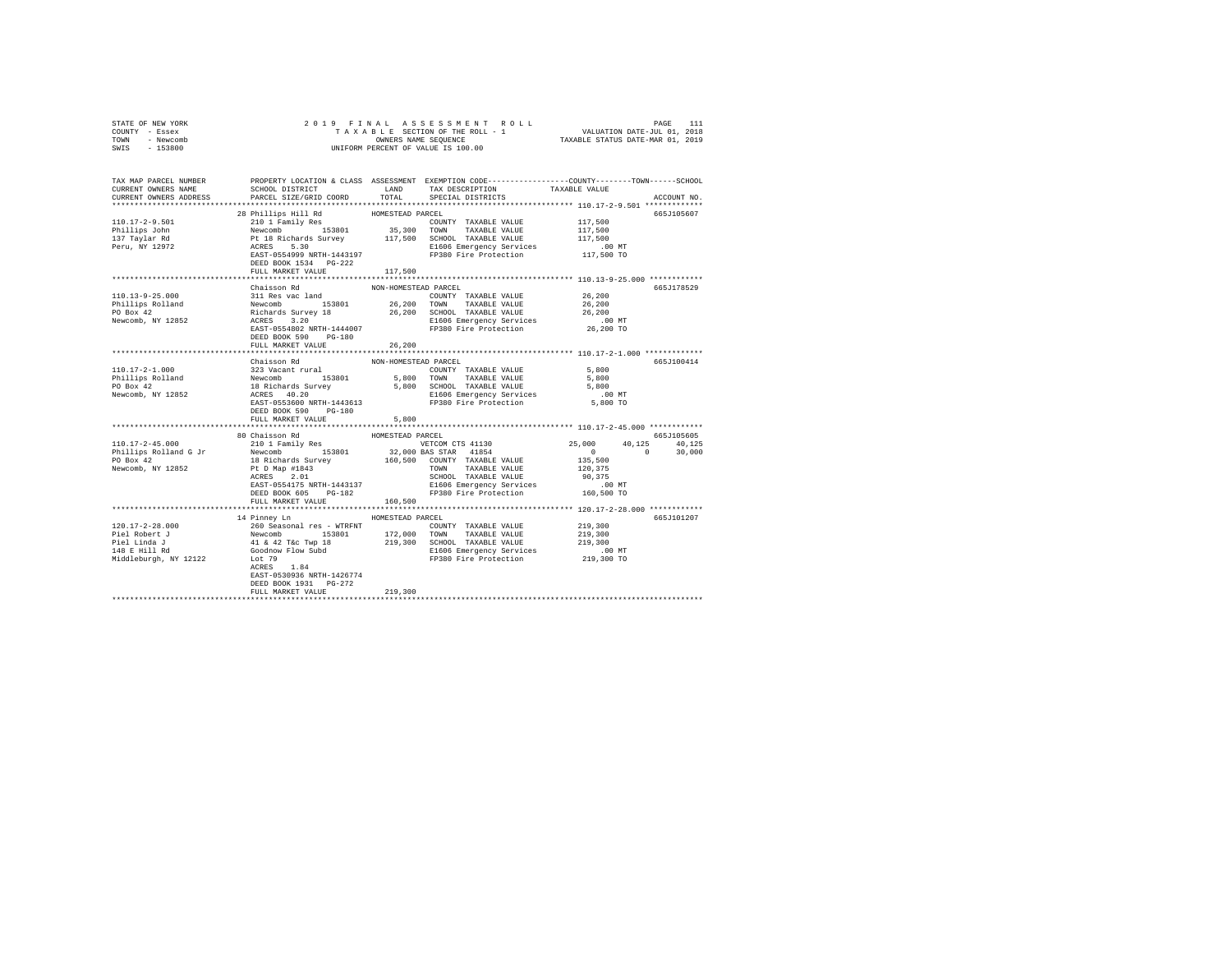| STATE OF NEW YORK<br>COUNTY - Essex<br>TOWN<br>- Newcomb<br>$-153800$<br>SWIS                            |                                                                                                                                                                                                                                       |                                        | 2019 FINAL ASSESSMENT ROLL<br>TAXABLE SECTION OF THE ROLL - 1<br>OWNERS NAME SEQUENCE<br>UNIFORM PERCENT OF VALUE IS 100.00                              | VALUATION DATE-JUL 01, 2018<br>TAXABLE STATUS DATE-MAR 01, 2019     | PAGE<br>112            |
|----------------------------------------------------------------------------------------------------------|---------------------------------------------------------------------------------------------------------------------------------------------------------------------------------------------------------------------------------------|----------------------------------------|----------------------------------------------------------------------------------------------------------------------------------------------------------|---------------------------------------------------------------------|------------------------|
| TAX MAP PARCEL NUMBER<br>CURRENT OWNERS NAME<br>CURRENT OWNERS ADDRESS                                   | SCHOOL DISTRICT LAND<br>PARCEL SIZE/GRID COORD TOTAL                                                                                                                                                                                  |                                        | PROPERTY LOCATION & CLASS ASSESSMENT EXEMPTION CODE---------------COUNTY-------TOWN------SCHOOL<br>TAX DESCRIPTION<br>SPECIAL DISTRICTS                  | TAXABLE VALUE                                                       | ACCOUNT NO.            |
| $119.20 - 7 - 2.000$<br>Piotrowski David<br>Piotrowski Leslie<br>407 Terrace Rd<br>Schenectady, NY 12306 | 463 Woodys Rd<br>311 Res vac land - WTRFNT<br>Newcomb 153801<br>27 T&C TWP 18<br>273 Goodnow Subd<br>Across 0.94<br>ACRES 0.94<br>EAST-0523664 NRTH-1427633<br>DEED BOOK 1879 PG-169<br>FULL MARKET VALUE                             | HOMESTEAD PARCEL<br>80,900             | COUNTY TAXABLE VALUE<br>80,900 TOWN TAXABLE VALUE<br>80,900 SCHOOL TAXABLE VALUE<br>E1606 Emergency Services<br>FP380 Fire Protection                    | 80,900<br>80,900<br>80,900<br>$.00$ MT<br>80,900 TO                 | 665Z006001             |
| $110. -3 - 5.000$<br>Piper Roger<br>Piper Drusilla A<br>PO Box 58<br>Minerva, NY 12852                   | 38 Perch Pond Ln<br>210 1 Family Res<br>Newcomb 153801<br>15 T&C Twp 46<br>4.45ac<br>ACRES 4.40<br>EAST-0576614 NRTH-1444800<br>DEED BOOK 1182 PG-84<br>FULL MARKET VALUE                                                             | HOMESTEAD PARCEL<br>251,800            | ENH STAR 41834<br>31,300 COUNTY TAXABLE VALUE<br>251,800 TOWN TAXABLE VALUE<br>SCHOOL TAXABLE VALUE<br>E1606 Emergency Services<br>FP380 Fire Protection | $\sim$ 0<br>251,800<br>251,800<br>183,100<br>$.00$ MT<br>251,800 TO | 665J185004<br>0 68,700 |
| $120.13 - 1 - 21.000$<br>Pipitone Jason<br>Pipitone Christopher<br>3612 Route 32<br>Saugerties, NY 12477 | 163 Woodys Rd<br>260 Seasonal res - WTRFNT<br>Newcomb 153801 132,000<br>25&42 T&C Twp 18 163,600<br>Goodnow Flow Subd<br>Lot 205<br>ACRES 1.20<br>EAST-0530274 NRTH-1428478<br>DEED BOOK 1927 PG-165<br>FULL MARKET VALUE             | HOMESTEAD PARCEL<br>163,600            | COUNTY TAXABLE VALUE<br>TOWN TAXABLE VALUE<br>163,600 SCHOOL TAXABLE VALUE<br>E1606 Emergency Services<br>FP380 Fire Protection                          | 163,600<br>163,600<br>163,600<br>$.00$ MT<br>163,600 TO             | 665J101507             |
| $120.18 - 2 - 36.000$<br>Plauth Lorraine W<br>639 Top Ridge Dr<br>Albany, NY 12203                       | 1236 Goodnow Flow Rd<br>260 Seasonal res - WTRFNT<br>153801<br>Newcomb<br>46 T&c Twp 18<br>Goodnow Flow Subd<br>Lot 13 1.4Ac<br>Lot 13 1.4Ac<br>ACRES 1.20<br>EAST-0537403 NRTH-1425578<br>DEED BOOK 1277 PG-344<br>FULL MARKET VALUE | HOMESTEAD PARCEL<br>136,100<br>161,800 | COUNTY TAXABLE VALUE<br>TOWN TAXABLE VALUE<br>161,800 SCHOOL TAXABLE VALUE<br>E1606 Emergency Services<br>FP380 Fire Protection 161,800 TO               | 161,800<br>161,800<br>161,800<br>$.00$ MT                           | 665J105904             |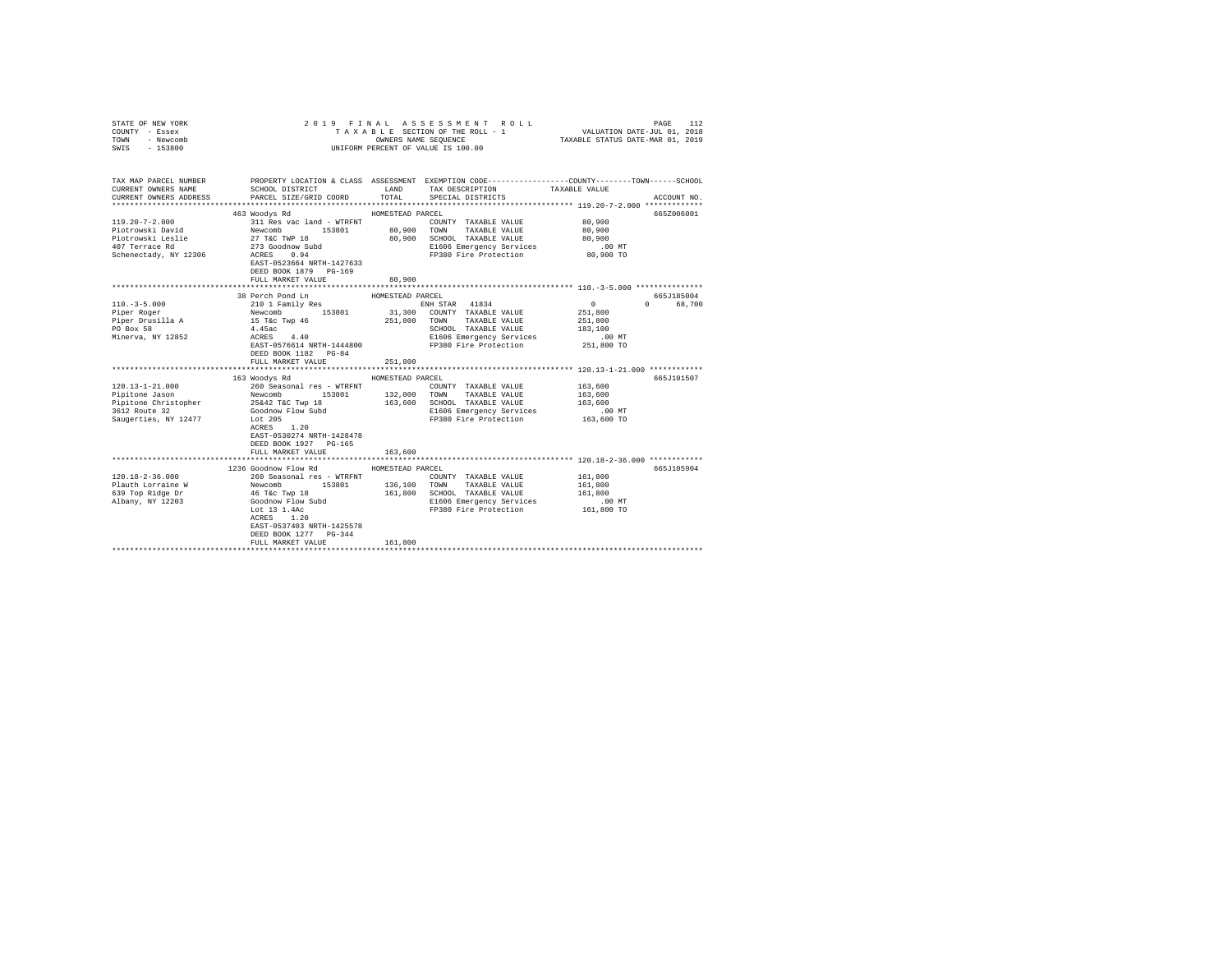| STATE OF NEW YORK                      |                                            |                  | 2019 FINAL ASSESSMENT ROLL                                                                      |                                                                 | PAGE<br>113 |
|----------------------------------------|--------------------------------------------|------------------|-------------------------------------------------------------------------------------------------|-----------------------------------------------------------------|-------------|
| COUNTY - Essex                         |                                            |                  | TAXABLE SECTION OF THE ROLL - 1                                                                 | VALUATION DATE-JUL 01, 2018<br>TAXABLE STATUS DATE-MAR 01, 2019 |             |
| TOWN<br>- Newcomb                      |                                            |                  | OWNERS NAME SEQUENCE                                                                            |                                                                 |             |
| $-153800$<br>SWIS                      |                                            |                  | UNIFORM PERCENT OF VALUE IS 100.00                                                              |                                                                 |             |
|                                        |                                            |                  |                                                                                                 |                                                                 |             |
|                                        |                                            |                  |                                                                                                 |                                                                 |             |
|                                        |                                            |                  |                                                                                                 |                                                                 |             |
| TAX MAP PARCEL NUMBER                  |                                            |                  | PROPERTY LOCATION & CLASS ASSESSMENT EXEMPTION CODE---------------COUNTY-------TOWN------SCHOOL |                                                                 |             |
| CURRENT OWNERS NAME                    | <b>EXAMPLE AND LAND</b><br>SCHOOL DISTRICT |                  | TAX DESCRIPTION TAXABLE VALUE                                                                   |                                                                 |             |
| CURRENT OWNERS ADDRESS                 | PARCEL SIZE/GRID COORD                     | TOTAL            | SPECIAL DISTRICTS                                                                               |                                                                 | ACCOUNT NO. |
|                                        |                                            |                  |                                                                                                 |                                                                 |             |
|                                        | Goodnow Flow Rd                            | HOMESTEAD PARCEL |                                                                                                 |                                                                 | 665J106708  |
| 120.13-1-27.000                        | 311 Res vac land - WTRFNT                  |                  | COUNTY TAXABLE VALUE                                                                            | 126,300                                                         |             |
| Pliquett Sebastian                     | Newcomb                                    |                  | 153801   126,300   TOWN   TAXABLE VALUE                                                         | 126,300                                                         |             |
| Pliquett Judy                          | $42$ T&c Twp $18$                          |                  | 126,300 SCHOOL TAXABLE VALUE                                                                    | 126,300                                                         |             |
| Lenbachstr 9                           | Goodnow Flow Subd                          |                  | E1606 Emergency Services                                                                        | $.00$ MT                                                        |             |
| D-42579 Heiligenhaus, Germany Lot 200  | ACRES 0.70                                 |                  | FP380 Fire Protection                                                                           | 126,300 TO                                                      |             |
|                                        |                                            |                  |                                                                                                 |                                                                 |             |
|                                        | EAST-0530794 NRTH-1428373                  |                  |                                                                                                 |                                                                 |             |
|                                        | DEED BOOK 720<br>$PG-128$                  |                  |                                                                                                 |                                                                 |             |
|                                        | FULL MARKET VALUE                          | 126,300          |                                                                                                 |                                                                 |             |
|                                        |                                            |                  |                                                                                                 |                                                                 |             |
|                                        | 16 High Ledge Ln                           | HOMESTEAD PARCEL |                                                                                                 |                                                                 | 665J105801  |
| $120.13 - 1 - 28.000$                  | 260 Seasonal res - WTRFNT                  |                  | COUNTY TAXABLE VALUE                                                                            | 155,200                                                         |             |
| Pliquett Sebastian                     | Newcomb 153801 126,900                     |                  | TOWN TAXABLE VALUE                                                                              | 155,200                                                         |             |
| Pliquett Judy<br>Lenbachstr 9          | 42 T&c Twp 18<br>Goodnow Flow Subd         |                  | 155,200 SCHOOL TAXABLE VALUE                                                                    | 155,200                                                         |             |
|                                        |                                            |                  | E1606 Emergency Services                                                                        | $.00$ MT                                                        |             |
| D-42579 Heiligenhaus, Germany Lot #199 | $ACRES$ 0.60                               |                  | FP380 Fire Protection                                                                           | 155,200 TO                                                      |             |
|                                        |                                            |                  |                                                                                                 |                                                                 |             |
|                                        | EAST-0530894 NRTH-1428371                  |                  |                                                                                                 |                                                                 |             |
|                                        | DEED BOOK 697 PG-041                       |                  |                                                                                                 |                                                                 |             |
|                                        | FULL MARKET VALUE                          | 155,200          |                                                                                                 |                                                                 |             |
|                                        | 1862 Goodnow Flow Rd                       | HOMESTEAD PARCEL |                                                                                                 |                                                                 | 665J101413  |
| $119.20 - 3 - 3.000$                   | 271 Mfg housings - WTRFNT                  |                  | COUNTY TAXABLE VALUE                                                                            | 189,600                                                         |             |
|                                        | 153801                                     |                  |                                                                                                 |                                                                 |             |
| Pogoda Christopher                     | Newcomb                                    |                  | 153,700 TOWN TAXABLE VALUE                                                                      | 189,600                                                         |             |
| Mavor Paul                             | 27 T&c Twp 18                              |                  | 189,600 SCHOOL TAXABLE VALUE                                                                    | 189,600                                                         |             |
| 279 Rabie Rd                           | Goodnow Flow Subd<br>Lot 345 1.2Ac         |                  | E1606 Emergency Services<br>FP380 Fire Protection                                               | $.00$ MT<br>189,600 TO                                          |             |
| Averill Park, NY 12018                 | ACRES 1.50                                 |                  |                                                                                                 |                                                                 |             |
|                                        | EAST-0524972 NRTH-1426631                  |                  |                                                                                                 |                                                                 |             |
|                                        | DEED BOOK 1239 PG-304                      |                  |                                                                                                 |                                                                 |             |
|                                        | FULL MARKET VALUE                          |                  |                                                                                                 |                                                                 |             |
|                                        |                                            | 189,600          |                                                                                                 | **************************** 120.13-1-14.000 ************       |             |
|                                        | Goodnow Flow Rd                            | HOMESTEAD PARCEL |                                                                                                 |                                                                 | 665J105701  |
| $120.13 - 1 - 14.000$                  | 312 Vac w/imprv - WTRFNT                   |                  | COUNTY TAXABLE VALUE                                                                            | 126,300                                                         |             |
| Pohl Margaret Trust                    | 153801                                     | 125,800          | TOWN TAXABLE VALUE                                                                              | 126,300                                                         |             |
| 16 Heritage Pkwy                       | Newcomb 153801<br>25&26 T&c Twp 18         |                  | 126,300 SCHOOL TAXABLE VALUE                                                                    | 126,300                                                         |             |
| Scotia, NY 12302                       |                                            |                  | E1606 Emergency Services                                                                        | $.00$ MT                                                        |             |
|                                        | Goodnow Flow Subd<br>Lot $212$             |                  | FP380 Fire Protection                                                                           | 126,300 TO                                                      |             |
|                                        | $ACRES$ 0.94                               |                  |                                                                                                 |                                                                 |             |
|                                        | EAST-0529612 NRTH-1428589                  |                  |                                                                                                 |                                                                 |             |
|                                        | DEED BOOK 1621 PG-22                       |                  |                                                                                                 |                                                                 |             |
|                                        | FULL MARKET VALUE                          | 126,300          |                                                                                                 |                                                                 |             |
|                                        |                                            |                  |                                                                                                 |                                                                 |             |
|                                        |                                            |                  |                                                                                                 |                                                                 |             |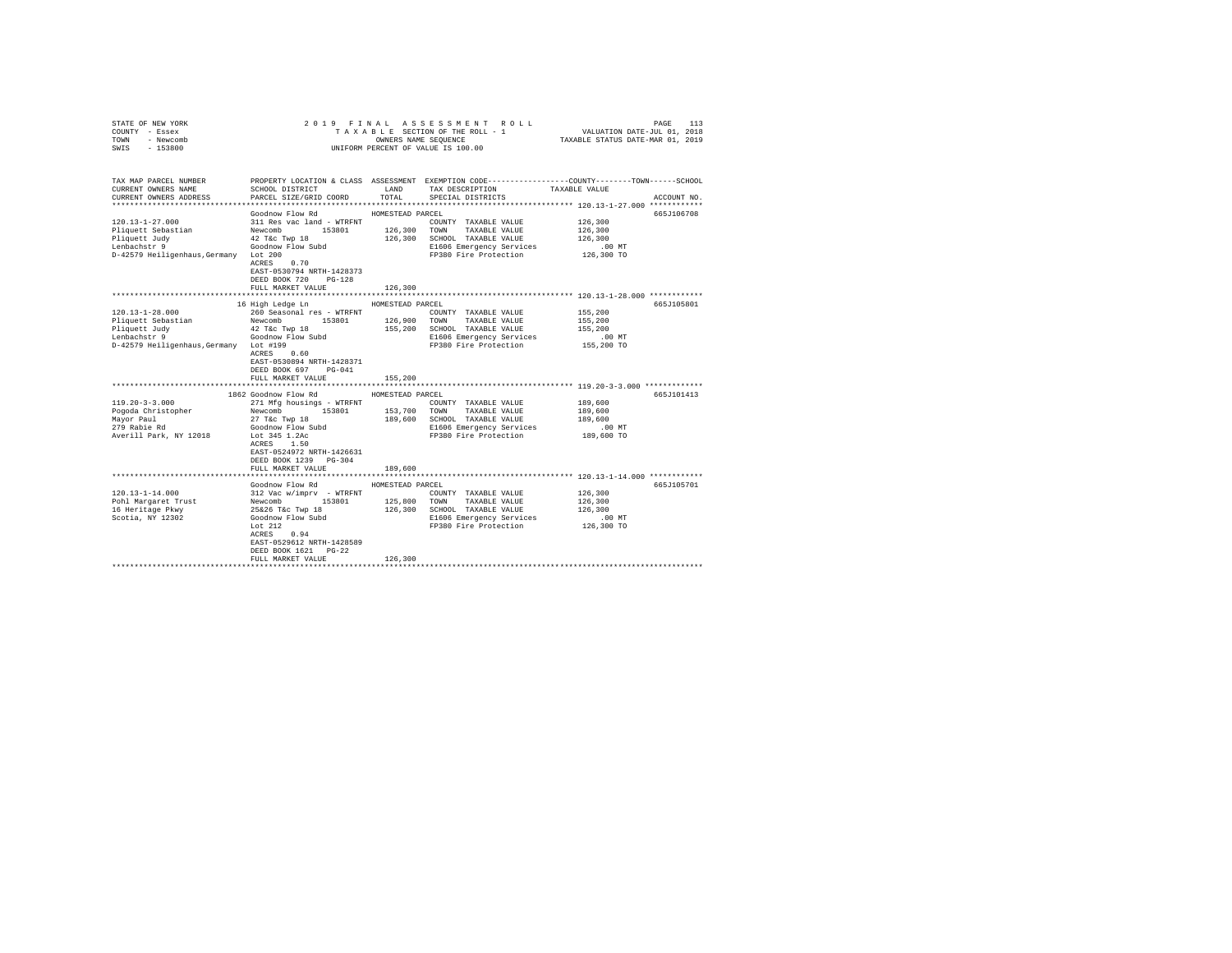| COUNTY - Essex<br>TOWN - Newcomb<br>SWIS - 153800                                                                                                                         |                                                                                                                                                                                                                                                                                                                                                                                      |                                                 | UNIFORM PERCENT OF VALUE IS 100.00                                                                                                                                                                                                |                                                                                       |                          |  |  |  |
|---------------------------------------------------------------------------------------------------------------------------------------------------------------------------|--------------------------------------------------------------------------------------------------------------------------------------------------------------------------------------------------------------------------------------------------------------------------------------------------------------------------------------------------------------------------------------|-------------------------------------------------|-----------------------------------------------------------------------------------------------------------------------------------------------------------------------------------------------------------------------------------|---------------------------------------------------------------------------------------|--------------------------|--|--|--|
| TAX MAP PARCEL NUMBER THE PROPERTY LOCATION & CLASS ASSESSMENT EXEMPTION CODE--------------COUNTY-------TOWN------SCHOOL<br>CURRENT OWNERS NAME<br>CURRENT OWNERS ADDRESS | SCHOOL DISTRICT<br>PARCEL SIZE/GRID COORD                                                                                                                                                                                                                                                                                                                                            | TOTAL                                           | LAND TAX DESCRIPTION<br>SPECIAL DISTRICTS                                                                                                                                                                                         | TAXABLE VALUE                                                                         | ACCOUNT NO.              |  |  |  |
| $120.13 - 1 - 15.000$<br>Pohl Margaret Trust<br>16 Heritage Pkwy<br>Scotia, NY 12302                                                                                      | Goodnow Flow Rd<br>311 Res vac land - WTRFNT<br>Newcomb 153801 127,600 TOWN TAXABLE VALUE<br>Newcomb 153801 127,600 SCHOOL TAXABLE VALUE<br>Goodnow Flow Subd 127,600 SCHOOL TAXABLE VALUE<br>Coodnow Flow Subd 1560 Emergency Services<br>Lot 211 FP380 Fi<br>Lot 211<br>ACRES 0.97<br>EAST-0529709 NRTH-1428571<br>DEED BOOK 1621   PG-25<br>FULL MARKET VALUE                     | HOMESTEAD PARCEL<br>127,600                     | E1606 Emergency Services<br>FP380 Fire Protection                                                                                                                                                                                 | 127,600<br>127,600<br>127,600<br>$.00$ MT<br>127,600 TO                               | 665J105615               |  |  |  |
|                                                                                                                                                                           |                                                                                                                                                                                                                                                                                                                                                                                      |                                                 |                                                                                                                                                                                                                                   | ************************* 120.13-1-16.000 ************                                |                          |  |  |  |
| $120.13 - 1 - 16.000$<br>Pohl Nancy<br>Pohl Raymond<br>2126 Cook Rd<br>Ballston Lake, NY 12019<br>119.20-3-9.111<br>Pollock Brad<br>Seeley Darrin<br>98 Rockledge Ln      | 183 Woodys Rd<br>260 Seasonal res - WTRFNT<br>Newcomb 153801<br>25&26 T&c Twp 18<br>Goodnow Flow Subd<br>Lot 210<br>ACRES 0.90<br>EAST-0529817 NRTH-1428560<br>DEED BOOK 878 PG-165<br>FULL MARKET VALUE<br>1816 Goodnow Flow Rd<br>311 Res vac land - WTRFNT COUNTY TAXABLE VALUE<br>Newcomb 153801 66,000 TOWN TAXABLE VALUE<br>27 T&c Twp 18<br>Goodnow Floor Subd<br>Lot 113&114 | HOMESTEAD PARCEL<br>139,300<br>HOMESTEAD PARCEL | COUNTY TAXABLE VALUE<br>125,800 TOWN TAXABLE VALUE<br>139,300 SCHOOL TAXABLE VALUE<br>E1606 Emergency Services<br>FP380 Fire Protection<br>COUNTY TAXABLE VALUE 66,000<br>66,000 SCHOOL TAXABLE VALUE<br>E1606 Emergency Services | 139,300<br>139,300<br>139,300<br>.00 MT<br>139,300 TO<br>66,000<br>66,000<br>$.00$ MT | 665J105606<br>665J105315 |  |  |  |
| Saranac Lake, NY 12983                                                                                                                                                    | ACRES 3.69<br>EAST-0525092 NRTH-1425342<br>DEED BOOK 1528 PG-251<br>FULL MARKET VALUE                                                                                                                                                                                                                                                                                                | 66,000                                          | FP380 Fire Protection                                                                                                                                                                                                             | 66,000 TO                                                                             |                          |  |  |  |
|                                                                                                                                                                           | 1060 Goodnow Flow Rd                                                                                                                                                                                                                                                                                                                                                                 | HOMESTEAD PARCEL                                |                                                                                                                                                                                                                                   |                                                                                       | 665J106312               |  |  |  |
| 120.18-1-10.000<br>Pollock Joseph<br>Pollock Christine<br>2 Windrose Wav<br>Waterliet, NY 12189                                                                           | 210 1 Family Res - WTRFNT<br>Newcomb 153801<br>46 T&C Twp 18<br>Goodnow Flow Subd<br>Lot 143 Bldg 1 & 2<br>ACRES 0.70<br>EAST-0536965 NRTH-1427618<br>DEED BOOK 857 PG-211                                                                                                                                                                                                           |                                                 | COUNTY TAXABLE VALUE<br>115,300 TOWN TAXABLE VALUE<br>333,200 SCHOOL TAXABLE VALUE<br>E1606 Emergency Services<br>FP380 Fire Protection 333,200 TO                                                                                | 333,200<br>333,200<br>333,200<br>$.00$ MT                                             |                          |  |  |  |
|                                                                                                                                                                           | FULL MARKET VALUE                                                                                                                                                                                                                                                                                                                                                                    | 333,200                                         |                                                                                                                                                                                                                                   |                                                                                       |                          |  |  |  |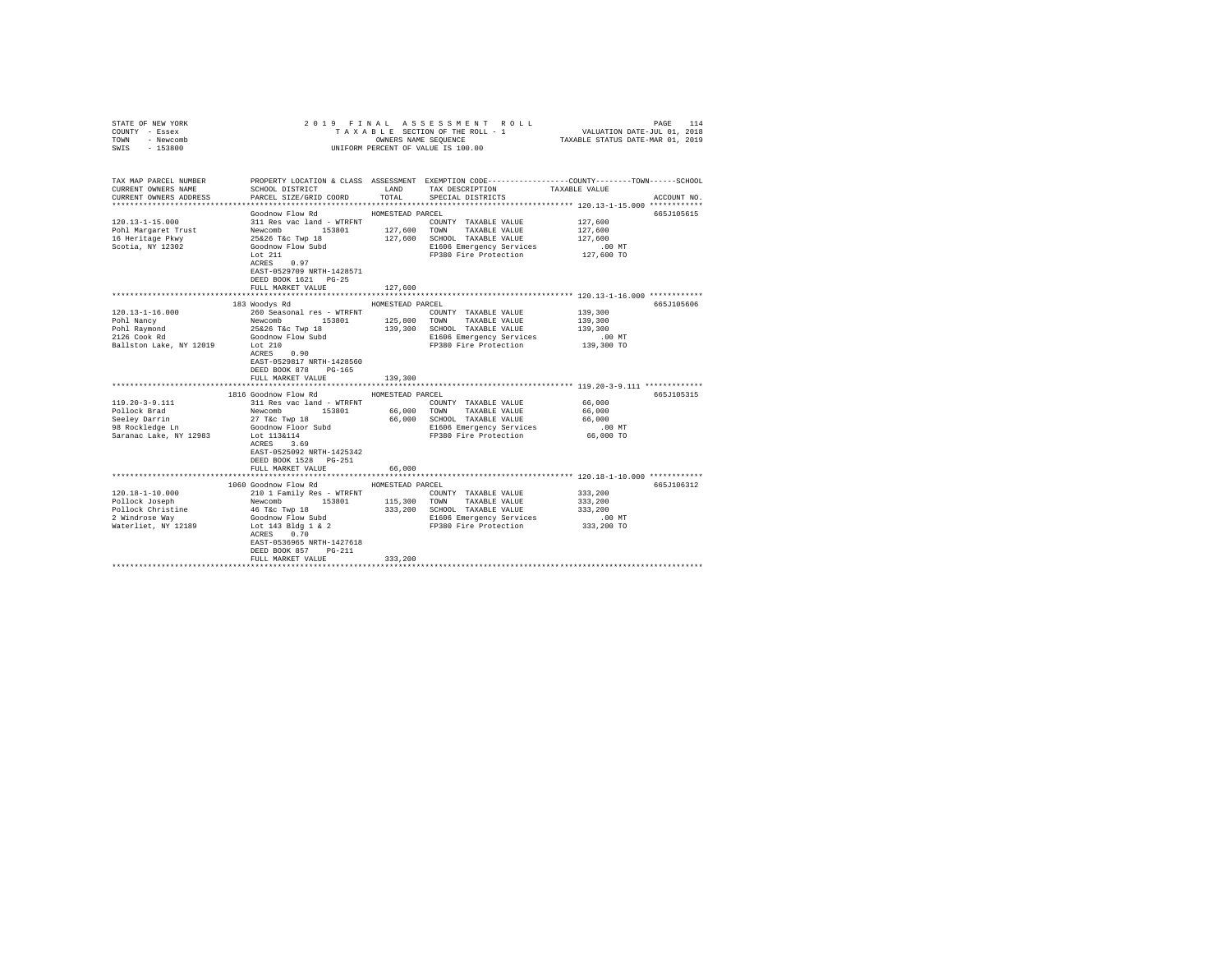| STATE OF NEW YORK                                                                                                                                                                                                                                                                                                                                                                                                                                                                          |                                                                                                                                                                                                                                            |                  |                                                                      |                      |             |
|--------------------------------------------------------------------------------------------------------------------------------------------------------------------------------------------------------------------------------------------------------------------------------------------------------------------------------------------------------------------------------------------------------------------------------------------------------------------------------------------|--------------------------------------------------------------------------------------------------------------------------------------------------------------------------------------------------------------------------------------------|------------------|----------------------------------------------------------------------|----------------------|-------------|
| COUNTY - Essex                                                                                                                                                                                                                                                                                                                                                                                                                                                                             |                                                                                                                                                                                                                                            |                  |                                                                      |                      |             |
| TOWN - Newcomb                                                                                                                                                                                                                                                                                                                                                                                                                                                                             |                                                                                                                                                                                                                                            |                  |                                                                      |                      |             |
| SWIS - 153800                                                                                                                                                                                                                                                                                                                                                                                                                                                                              |                                                                                                                                                                                                                                            |                  |                                                                      |                      |             |
|                                                                                                                                                                                                                                                                                                                                                                                                                                                                                            |                                                                                                                                                                                                                                            |                  |                                                                      |                      |             |
|                                                                                                                                                                                                                                                                                                                                                                                                                                                                                            |                                                                                                                                                                                                                                            |                  |                                                                      |                      |             |
|                                                                                                                                                                                                                                                                                                                                                                                                                                                                                            | TAX MAP PARCEL NUMBER PROPERTY LOCATION & CLASS ASSESSMENT EXEMPTION CODE--------------COUNTY-------TOWN-----SCHOOL                                                                                                                        |                  |                                                                      |                      |             |
| CURRENT OWNERS NAME                                                                                                                                                                                                                                                                                                                                                                                                                                                                        | SCHOOL DISTRICT LAND                                                                                                                                                                                                                       |                  | TAX DESCRIPTION TAXABLE VALUE                                        |                      |             |
| CURRENT OWNERS ADDRESS                                                                                                                                                                                                                                                                                                                                                                                                                                                                     | PARCEL SIZE/GRID COORD                                                                                                                                                                                                                     | TOTAL            | SPECIAL DISTRICTS                                                    |                      | ACCOUNT NO. |
|                                                                                                                                                                                                                                                                                                                                                                                                                                                                                            |                                                                                                                                                                                                                                            |                  |                                                                      |                      |             |
|                                                                                                                                                                                                                                                                                                                                                                                                                                                                                            | 1874 Goodnow Flow Rd                                                                                                                                                                                                                       | HOMESTEAD PARCEL |                                                                      |                      | 665J105703  |
| $119.20 - 3 - 1.000$                                                                                                                                                                                                                                                                                                                                                                                                                                                                       | 260 Seasonal res - WTRFNT                                                                                                                                                                                                                  |                  | COUNTY TAXABLE VALUE 242,500                                         |                      |             |
|                                                                                                                                                                                                                                                                                                                                                                                                                                                                                            |                                                                                                                                                                                                                                            |                  |                                                                      | 242,500              |             |
|                                                                                                                                                                                                                                                                                                                                                                                                                                                                                            |                                                                                                                                                                                                                                            |                  |                                                                      |                      |             |
|                                                                                                                                                                                                                                                                                                                                                                                                                                                                                            |                                                                                                                                                                                                                                            |                  |                                                                      | 242,500              |             |
|                                                                                                                                                                                                                                                                                                                                                                                                                                                                                            |                                                                                                                                                                                                                                            |                  | E1606 Emergency Services .00 MT<br>FP380 Fire Protection 242,500 TO  |                      |             |
| $\begin{tabular}{l c c c c c c c c} \multicolumn{1}{c}{\textbf{187.60}} & \multicolumn{1}{c}{\textbf{187.60}} & \multicolumn{1}{c}{\textbf{187.60}} & \multicolumn{1}{c}{\textbf{187.60}} & \multicolumn{1}{c}{\textbf{187.60}} & \multicolumn{1}{c}{\textbf{187.60}} & \multicolumn{1}{c}{\textbf{187.60}} & \multicolumn{1}{c}{\textbf{187.60}} & \multicolumn{1}{c}{\textbf{187.60}} & \multicolumn{1}{c$                                                                               |                                                                                                                                                                                                                                            |                  |                                                                      |                      |             |
|                                                                                                                                                                                                                                                                                                                                                                                                                                                                                            | ACRES 2.00                                                                                                                                                                                                                                 |                  |                                                                      |                      |             |
|                                                                                                                                                                                                                                                                                                                                                                                                                                                                                            | EAST-0524683 NRTH-1426682                                                                                                                                                                                                                  |                  |                                                                      |                      |             |
|                                                                                                                                                                                                                                                                                                                                                                                                                                                                                            | DEED BOOK 1561 PG-296                                                                                                                                                                                                                      |                  |                                                                      |                      |             |
|                                                                                                                                                                                                                                                                                                                                                                                                                                                                                            | FULL MARKET VALUE                                                                                                                                                                                                                          | 242,500          |                                                                      |                      |             |
|                                                                                                                                                                                                                                                                                                                                                                                                                                                                                            |                                                                                                                                                                                                                                            |                  |                                                                      |                      |             |
|                                                                                                                                                                                                                                                                                                                                                                                                                                                                                            | 1402 Goodnow Flow Rd                                                                                                                                                                                                                       | HOMESTEAD PARCEL |                                                                      |                      | 665J106403  |
| 120.17-2-2.001                                                                                                                                                                                                                                                                                                                                                                                                                                                                             | 260 Seasonal res - WTRFNT                                                                                                                                                                                                                  |                  | COUNTY TAXABLE VALUE                                                 | 157,800              |             |
| Ponemon Roberta                                                                                                                                                                                                                                                                                                                                                                                                                                                                            |                                                                                                                                                                                                                                            |                  |                                                                      | 157,800              |             |
|                                                                                                                                                                                                                                                                                                                                                                                                                                                                                            |                                                                                                                                                                                                                                            |                  | 157,800 SCHOOL TAXABLE VALUE                                         | 157,800              |             |
| Pollock Charles<br>143 Orchard St                                                                                                                                                                                                                                                                                                                                                                                                                                                          | -volument and the matrix<br>Newcomb 153801 126,400 TONN TAXABLE VALUE<br>42 Tác Twp 18 157,800 SCHOOL TAXABLE VALUE<br>600dnow Flow Subd 157,800 SCHOOL TAXABLE VALUE<br>1606 Emergency Services<br>1.16 FP380 Fire Protection<br>ACRES 1. |                  |                                                                      |                      |             |
|                                                                                                                                                                                                                                                                                                                                                                                                                                                                                            |                                                                                                                                                                                                                                            |                  | E1606 Emergency Services 6.00 MT<br>FP380 Fire Protection 157,800 TO |                      |             |
| Delmar, NY 12054                                                                                                                                                                                                                                                                                                                                                                                                                                                                           |                                                                                                                                                                                                                                            |                  |                                                                      |                      |             |
|                                                                                                                                                                                                                                                                                                                                                                                                                                                                                            |                                                                                                                                                                                                                                            |                  |                                                                      |                      |             |
|                                                                                                                                                                                                                                                                                                                                                                                                                                                                                            | EAST-0533564 NRTH-1427040                                                                                                                                                                                                                  |                  |                                                                      |                      |             |
|                                                                                                                                                                                                                                                                                                                                                                                                                                                                                            | DEED BOOK 1411 PG-86                                                                                                                                                                                                                       |                  |                                                                      |                      |             |
|                                                                                                                                                                                                                                                                                                                                                                                                                                                                                            | FULL MARKET VALUE                                                                                                                                                                                                                          | 157,800          |                                                                      |                      |             |
|                                                                                                                                                                                                                                                                                                                                                                                                                                                                                            |                                                                                                                                                                                                                                            |                  |                                                                      |                      |             |
|                                                                                                                                                                                                                                                                                                                                                                                                                                                                                            | 80 Marcy Ln                                                                                                                                                                                                                                | HOMESTEAD PARCEL |                                                                      |                      | 665J104810  |
|                                                                                                                                                                                                                                                                                                                                                                                                                                                                                            |                                                                                                                                                                                                                                            |                  |                                                                      | 72,200               |             |
|                                                                                                                                                                                                                                                                                                                                                                                                                                                                                            |                                                                                                                                                                                                                                            |                  |                                                                      | 72,200               |             |
|                                                                                                                                                                                                                                                                                                                                                                                                                                                                                            |                                                                                                                                                                                                                                            |                  |                                                                      | 72,200               |             |
|                                                                                                                                                                                                                                                                                                                                                                                                                                                                                            |                                                                                                                                                                                                                                            |                  |                                                                      | $.00$ MT             |             |
|                                                                                                                                                                                                                                                                                                                                                                                                                                                                                            |                                                                                                                                                                                                                                            |                  |                                                                      | 72,200 TO            |             |
|                                                                                                                                                                                                                                                                                                                                                                                                                                                                                            |                                                                                                                                                                                                                                            |                  |                                                                      | 72,200 TO M          |             |
|                                                                                                                                                                                                                                                                                                                                                                                                                                                                                            |                                                                                                                                                                                                                                            |                  |                                                                      |                      |             |
|                                                                                                                                                                                                                                                                                                                                                                                                                                                                                            |                                                                                                                                                                                                                                            |                  |                                                                      | 72,200 TO M          |             |
|                                                                                                                                                                                                                                                                                                                                                                                                                                                                                            |                                                                                                                                                                                                                                            |                  |                                                                      |                      |             |
|                                                                                                                                                                                                                                                                                                                                                                                                                                                                                            | 29 Lower Works Rd                                                                                                                                                                                                                          | HOMESTEAD PARCEL |                                                                      |                      | 665J186002  |
|                                                                                                                                                                                                                                                                                                                                                                                                                                                                                            |                                                                                                                                                                                                                                            |                  |                                                                      |                      |             |
|                                                                                                                                                                                                                                                                                                                                                                                                                                                                                            |                                                                                                                                                                                                                                            |                  |                                                                      |                      |             |
| $\text{Post} \xspace = \text{Poisson} \xspace \begin{array}{c} \text{Poisson} \\ \text{101.}-3-1.000 \\ \text{Post} \xspace = \text{Poisson} \xspace \end{array} \xspace \begin{array}{c} \text{Poisson} \\ \text{102.0} \\ \text{New} \xspace = \text{Poisson} \xspace \end{array} \xspace \begin{array}{c} \text{Roisson} \\ \text{11.0} \\ \text{12.0} \\ \text{New} \xspace = \text{Poisson} \xspace \end{array} \xspace \begin{array}{c} \text{Roisson} \\ \text{11.0} \\ \text{12.0$ |                                                                                                                                                                                                                                            |                  |                                                                      |                      |             |
|                                                                                                                                                                                                                                                                                                                                                                                                                                                                                            |                                                                                                                                                                                                                                            |                  |                                                                      |                      |             |
|                                                                                                                                                                                                                                                                                                                                                                                                                                                                                            |                                                                                                                                                                                                                                            |                  |                                                                      |                      |             |
|                                                                                                                                                                                                                                                                                                                                                                                                                                                                                            | DEED BOOK 1636 PG-132                                                                                                                                                                                                                      |                  |                                                                      |                      |             |
|                                                                                                                                                                                                                                                                                                                                                                                                                                                                                            | FULL MARKET VALUE                                                                                                                                                                                                                          | 107,600          |                                                                      |                      |             |
|                                                                                                                                                                                                                                                                                                                                                                                                                                                                                            |                                                                                                                                                                                                                                            |                  |                                                                      |                      |             |
|                                                                                                                                                                                                                                                                                                                                                                                                                                                                                            |                                                                                                                                                                                                                                            |                  |                                                                      |                      |             |
| $[10.17-2-7.120 \t\t 11 \t 10.17-2-7.120 \t\t 10.17-2-7.120 \t\t 11 \t 10.17-2-7.120 \t\t 10.12 \t 10.12 \t 10.12 \t 10.12 \t 10.12 \t 10.12 \t 10.12 \t 10.12 \t 10.12 \t 10.12 \t 10.12 \t 10.12 \t 10.12 \t 10.12 \t 10.12 \t 10.12 \t 10.12 \t 10.12$                                                                                                                                                                                                                                  |                                                                                                                                                                                                                                            |                  |                                                                      |                      | 665J190004  |
|                                                                                                                                                                                                                                                                                                                                                                                                                                                                                            |                                                                                                                                                                                                                                            |                  |                                                                      | 115,600              |             |
|                                                                                                                                                                                                                                                                                                                                                                                                                                                                                            |                                                                                                                                                                                                                                            |                  |                                                                      | 115,600              |             |
|                                                                                                                                                                                                                                                                                                                                                                                                                                                                                            |                                                                                                                                                                                                                                            |                  |                                                                      | 115,600              |             |
|                                                                                                                                                                                                                                                                                                                                                                                                                                                                                            |                                                                                                                                                                                                                                            |                  |                                                                      | 00 MT.<br>115,600 TO |             |
|                                                                                                                                                                                                                                                                                                                                                                                                                                                                                            |                                                                                                                                                                                                                                            |                  |                                                                      |                      |             |
|                                                                                                                                                                                                                                                                                                                                                                                                                                                                                            |                                                                                                                                                                                                                                            |                  |                                                                      |                      |             |
|                                                                                                                                                                                                                                                                                                                                                                                                                                                                                            | FULL MARKET VALUE                                                                                                                                                                                                                          | 115,600          |                                                                      |                      |             |
|                                                                                                                                                                                                                                                                                                                                                                                                                                                                                            |                                                                                                                                                                                                                                            |                  |                                                                      |                      |             |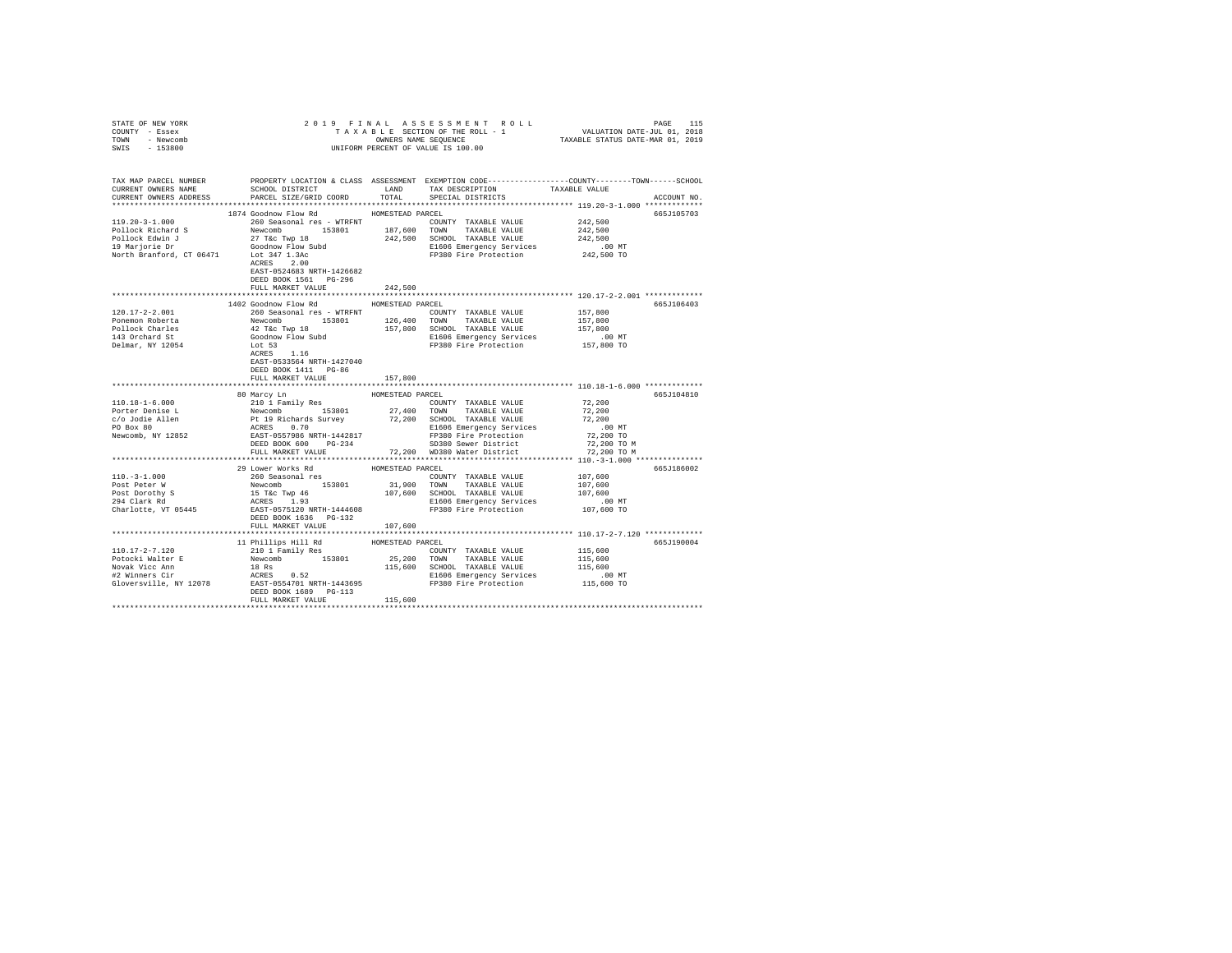| STATE OF NEW YORK<br>COUNTY - Essex<br>TOWN - Newcomb<br>SWIS - 153800 | 2019 FINAL                                                                                                   | ASSESSMENT ROLL<br>T A X A B L E SECTION OF THE ROLL - 1<br>OWNERS NAME SEQUENCE<br>UNIFORM PERCENT OF VALUE IS 100.00                                                                                                                                                                                                                                          | PAGE 116<br>VALUATION DATE-JUL 01, 2018<br>TAXABLE STATUS DATE-MAR 01, 2019                                                           |
|------------------------------------------------------------------------|--------------------------------------------------------------------------------------------------------------|-----------------------------------------------------------------------------------------------------------------------------------------------------------------------------------------------------------------------------------------------------------------------------------------------------------------------------------------------------------------|---------------------------------------------------------------------------------------------------------------------------------------|
| CURRENT OWNERS NAME<br>CURRENT OWNERS ADDRESS                          | PARCEL SIZE/GRID COORD TOTAL                                                                                 | TAX MAP PARCEL NUMBER PROPERTY LOCATION & CLASS ASSESSMENT EXEMPTION CODE--------------COUNTY-------TOWN------SCHOOL<br>SCHOOL DISTRICT TAND TAX DESCRIPTION<br>SPECIAL DISTRICTS                                                                                                                                                                               | TAXABLE VALUE<br>ACCOUNT NO.                                                                                                          |
|                                                                        | 1714 Goodnow Flow Rd<br>ACRES 1.80<br>EAST-0526529 NRTH-1425987<br>DEED BOOK 1883 PG-64<br>FULL MARKET VALUE | HOMESTEAD PARCEL<br>COUNTY TAXABLE VALUE 207,200<br>E1606 Emergency Services<br>FP380 Fire Protection<br>207,200                                                                                                                                                                                                                                                | 665J105708<br>207,200<br>207,200<br>.00 MT<br>207,200 TO                                                                              |
| 110.17-3-17.000<br>Poulin Gene<br>27 Sanford Ln<br>Newcomb, NY 12852   | DEED BOOK 1470 PG-191<br>FULL MARKET VALUE                                                                   | 83,200 WD380 Water District                                                                                                                                                                                                                                                                                                                                     | 665J103811<br>$\sim$ 0 $\sim$ 0<br>$0 \t 30,000$<br>83,200<br>83,200<br>53,200<br>$.00$ MT<br>83,200 TO<br>83,200 TO M<br>83,200 TO M |
|                                                                        | 27 Sanford Ln                                                                                                | HOMESTEAD PARCEL<br>$\begin{tabular}{l c c c c c} \hline 110.18-4-12.033 & 2010118cm & 201018cm & 201018cm & 20108cm & 20108cm & 20108cm & 20108cm & 20108cm & 20108cm & 20108cm & 20108cm & 20108cm & 20108cm & 20108cm & 20108cm & 20108cm & 20108cm & 20108cm & 20108cm & 20108cm & 20108cm & 20108cm & 2$<br>FULL MARKET VALUE 119,600 WD380 Water District | 665J104804<br>119,600<br>119,600<br>119,600<br>.00 MT<br>119,600 TO<br>119,600 TO M<br>119,600 TO M                                   |
|                                                                        | 48 Sanford Ln                                                                                                | NON-HOMESTEAD PARCEL<br>EAST-USSS-FR WARE FOR SERVICE SERVICE SERVICE SERVICE SERVICE SERVICE SERVICE SERVICE SERVICE SERVICE SERVICE SERVICE SERVICE SERVICE SERVICE SERVICE SERVICE SERVICE SERVICE SERVICE SERVICE SERVICE SERVICE SERVICE SERVICE<br>SD380 Sewer District                                                                                   | 665J105508<br>26,200 TO M                                                                                                             |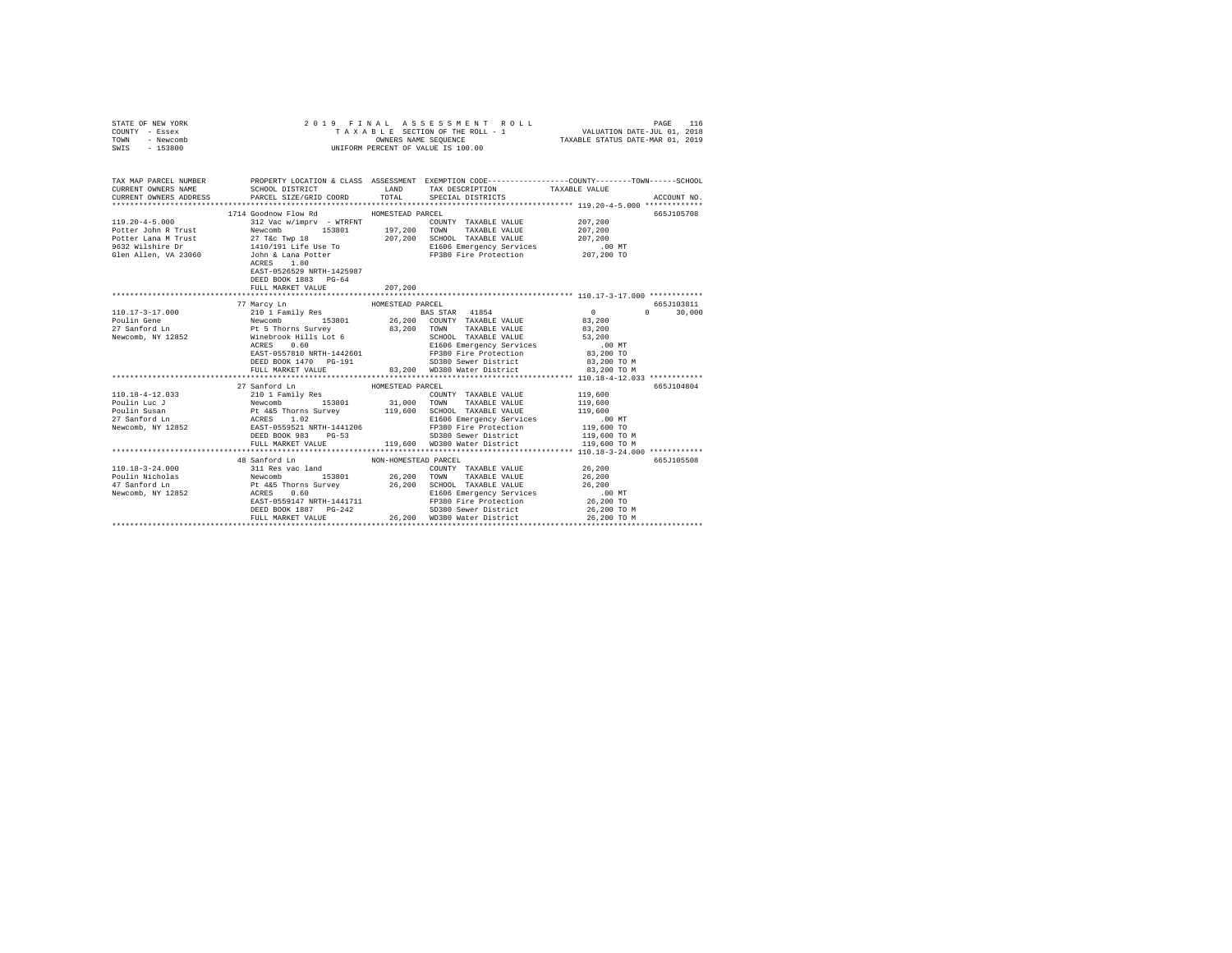|                | STATE OF NEW YORK |  |  |  |  | 2019 FINAL ASSESSMENT ROLL                                     | PAGE | 117 |
|----------------|-------------------|--|--|--|--|----------------------------------------------------------------|------|-----|
| COUNTY - Essex |                   |  |  |  |  | VALUATION DATE-JUL 01, 2018<br>TAXABLE SECTION OF THE ROLL - 1 |      |     |
| TOWN           | - Newcomb         |  |  |  |  | TAXABLE STATUS DATE-MAR 01, 2019<br>OWNERS NAME SEOUENCE       |      |     |
| SWIS           | $-153800$         |  |  |  |  | UNIFORM PERCENT OF VALUE IS 100.00                             |      |     |

| TAX MAP PARCEL NUMBER<br>CURRENT OWNERS NAME                                                                                                                                                                                                                                                                                                                                                                       | PROPERTY LOCATION & CLASS ASSESSMENT EXEMPTION CODE----------------COUNTY-------TOWN-----SCHOOL<br>SCHOOL DISTRICT |                  | LAND TAX DESCRIPTION                                                                                                                                                                           | TAXABLE VALUE                        |                             |
|--------------------------------------------------------------------------------------------------------------------------------------------------------------------------------------------------------------------------------------------------------------------------------------------------------------------------------------------------------------------------------------------------------------------|--------------------------------------------------------------------------------------------------------------------|------------------|------------------------------------------------------------------------------------------------------------------------------------------------------------------------------------------------|--------------------------------------|-----------------------------|
| CURRENT OWNERS ADDRESS                                                                                                                                                                                                                                                                                                                                                                                             | PARCEL SIZE/GRID COORD                                                                                             |                  | TOTAL SPECIAL DISTRICTS                                                                                                                                                                        |                                      | ACCOUNT NO.                 |
|                                                                                                                                                                                                                                                                                                                                                                                                                    |                                                                                                                    |                  |                                                                                                                                                                                                |                                      |                             |
|                                                                                                                                                                                                                                                                                                                                                                                                                    | 47 Sanford Ln                                                                                                      | HOMESTEAD PARCEL |                                                                                                                                                                                                |                                      | 665J101205                  |
| $\begin{tabular}{l c c c c c} \hline 110.18-4-7.006 & \multicolumn{3}{c}{210.118}\begin{tabular}{l c c c} \multicolumn{3}{c}{\textbf{210.118}\begin{tabular}{l c c c} \multicolumn{3}{c}{\textbf{210.118}\begin{tabular}{l c c} \multicolumn{3}{c}{\textbf{210.118}\begin{tabular}{l c} \multicolumn{3}{c}{\textbf{210.118}\begin{tabular}{l c} \multicolumn{3}{c}{\textbf{210.128}\begin{tabular}{l$              |                                                                                                                    |                  |                                                                                                                                                                                                | $\mathbf{0}$                         | $0 \qquad \qquad$<br>30,000 |
|                                                                                                                                                                                                                                                                                                                                                                                                                    |                                                                                                                    |                  |                                                                                                                                                                                                |                                      |                             |
|                                                                                                                                                                                                                                                                                                                                                                                                                    |                                                                                                                    |                  |                                                                                                                                                                                                | 129,900<br>129,900                   |                             |
|                                                                                                                                                                                                                                                                                                                                                                                                                    |                                                                                                                    |                  |                                                                                                                                                                                                |                                      |                             |
|                                                                                                                                                                                                                                                                                                                                                                                                                    |                                                                                                                    |                  |                                                                                                                                                                                                | 99,900                               |                             |
|                                                                                                                                                                                                                                                                                                                                                                                                                    |                                                                                                                    |                  |                                                                                                                                                                                                |                                      |                             |
|                                                                                                                                                                                                                                                                                                                                                                                                                    |                                                                                                                    |                  |                                                                                                                                                                                                |                                      |                             |
|                                                                                                                                                                                                                                                                                                                                                                                                                    | DEED BOOK 1659 PG-31                                                                                               |                  |                                                                                                                                                                                                |                                      |                             |
|                                                                                                                                                                                                                                                                                                                                                                                                                    | FULL MARKET VALUE                                                                                                  |                  | E1606 Emergency Services<br>FI606 Emergency Services<br>FI606 Emergency Services<br>SD380 Sewer District<br>129,900 TO MD380 Water District<br>129,900 TO MD380 Water District<br>129,900 TO M |                                      |                             |
|                                                                                                                                                                                                                                                                                                                                                                                                                    |                                                                                                                    |                  |                                                                                                                                                                                                |                                      |                             |
|                                                                                                                                                                                                                                                                                                                                                                                                                    | 28 Sanford Ln                                                                                                      | HOMESTEAD PARCEL |                                                                                                                                                                                                |                                      | 665J101210                  |
| 110.18-3-19.000                                                                                                                                                                                                                                                                                                                                                                                                    | 210 1 Family Res                                                                                                   |                  | COUNTY TAXABLE VALUE 142,700                                                                                                                                                                   |                                      |                             |
|                                                                                                                                                                                                                                                                                                                                                                                                                    |                                                                                                                    |                  |                                                                                                                                                                                                |                                      |                             |
| Poulton Brian C<br>28 Sanford Ln                                                                                                                                                                                                                                                                                                                                                                                   |                                                                                                                    |                  |                                                                                                                                                                                                | 142,700<br>142,700                   |                             |
| Newcomb, NY 12852                                                                                                                                                                                                                                                                                                                                                                                                  |                                                                                                                    |                  |                                                                                                                                                                                                | .00 MT                               |                             |
|                                                                                                                                                                                                                                                                                                                                                                                                                    |                                                                                                                    |                  |                                                                                                                                                                                                |                                      |                             |
|                                                                                                                                                                                                                                                                                                                                                                                                                    |                                                                                                                    |                  |                                                                                                                                                                                                | 00 MT.<br>142,700 TO<br>142,700 TO M |                             |
|                                                                                                                                                                                                                                                                                                                                                                                                                    |                                                                                                                    |                  |                                                                                                                                                                                                |                                      |                             |
|                                                                                                                                                                                                                                                                                                                                                                                                                    | FULL MARKET VALUE                                                                                                  |                  | 142.700 WD380 Water District                                                                                                                                                                   | 142,700 TO M                         |                             |
|                                                                                                                                                                                                                                                                                                                                                                                                                    |                                                                                                                    |                  |                                                                                                                                                                                                |                                      |                             |
|                                                                                                                                                                                                                                                                                                                                                                                                                    | 21 Adams Ln                                                                                                        | HOMESTEAD PARCEL |                                                                                                                                                                                                |                                      | 665J105203                  |
|                                                                                                                                                                                                                                                                                                                                                                                                                    |                                                                                                                    |                  | BAS STAR 41854 0<br>36,600 COUNTY TAXABLE VALUE 150,500                                                                                                                                        |                                      | $0 \t 30.000$               |
|                                                                                                                                                                                                                                                                                                                                                                                                                    |                                                                                                                    |                  |                                                                                                                                                                                                |                                      |                             |
|                                                                                                                                                                                                                                                                                                                                                                                                                    |                                                                                                                    |                  |                                                                                                                                                                                                | 150,500                              |                             |
|                                                                                                                                                                                                                                                                                                                                                                                                                    |                                                                                                                    |                  | SCHOOL TAXABLE VALUE 120,500                                                                                                                                                                   |                                      |                             |
|                                                                                                                                                                                                                                                                                                                                                                                                                    |                                                                                                                    |                  |                                                                                                                                                                                                | .00 MT                               |                             |
|                                                                                                                                                                                                                                                                                                                                                                                                                    | DEED BOOK 861 PG-288<br>FIGURE PROCESSES PG-288<br>FULL MARKET VALUE 150,500 SD380 Sewer District                  |                  |                                                                                                                                                                                                | 150,500 TO<br>150,500 TO M           |                             |
|                                                                                                                                                                                                                                                                                                                                                                                                                    |                                                                                                                    |                  |                                                                                                                                                                                                |                                      |                             |
|                                                                                                                                                                                                                                                                                                                                                                                                                    |                                                                                                                    |                  | WD380 Water District                                                                                                                                                                           | 150,500 TO M                         |                             |
|                                                                                                                                                                                                                                                                                                                                                                                                                    |                                                                                                                    |                  |                                                                                                                                                                                                |                                      |                             |
|                                                                                                                                                                                                                                                                                                                                                                                                                    | 22 Bissell Loop                                                                                                    | HOMESTEAD PARCEL |                                                                                                                                                                                                |                                      | 665J104305                  |
|                                                                                                                                                                                                                                                                                                                                                                                                                    |                                                                                                                    |                  |                                                                                                                                                                                                |                                      | $0 \t 30,000$               |
|                                                                                                                                                                                                                                                                                                                                                                                                                    |                                                                                                                    |                  |                                                                                                                                                                                                |                                      |                             |
|                                                                                                                                                                                                                                                                                                                                                                                                                    |                                                                                                                    |                  |                                                                                                                                                                                                |                                      |                             |
|                                                                                                                                                                                                                                                                                                                                                                                                                    |                                                                                                                    |                  |                                                                                                                                                                                                |                                      |                             |
|                                                                                                                                                                                                                                                                                                                                                                                                                    |                                                                                                                    |                  |                                                                                                                                                                                                |                                      |                             |
|                                                                                                                                                                                                                                                                                                                                                                                                                    |                                                                                                                    |                  |                                                                                                                                                                                                |                                      |                             |
|                                                                                                                                                                                                                                                                                                                                                                                                                    |                                                                                                                    |                  |                                                                                                                                                                                                |                                      |                             |
|                                                                                                                                                                                                                                                                                                                                                                                                                    |                                                                                                                    |                  |                                                                                                                                                                                                |                                      |                             |
| $\begin{tabular}{c c c c} \hline 110.13-9-22.000 & 221\text{ is small Loop} & \text{HOMESTERD PARETL} & \text{ROS STERP} & \text{RAS STAR} & 41\text{B}54 & 0 \\ \hline \text{Pound Reg} & \text{Newton} & 153\text{B}01 & 27,000 & \text{COMINT TARABLE VALUE} & 127,000 \\ \text{Pound Marg} & \text{Newton} & 153\text{B}01 & 27,000 & \text{COMNT TARABLE VALUE} & 127,000 \\ \text{PO Box 166} & \text{ACRES$ |                                                                                                                    |                  |                                                                                                                                                                                                |                                      |                             |
|                                                                                                                                                                                                                                                                                                                                                                                                                    |                                                                                                                    |                  |                                                                                                                                                                                                |                                      |                             |
|                                                                                                                                                                                                                                                                                                                                                                                                                    | 18 Breezy Point Ln MOMESTEAD PARCEL                                                                                |                  |                                                                                                                                                                                                |                                      | 665J187007                  |
|                                                                                                                                                                                                                                                                                                                                                                                                                    |                                                                                                                    |                  |                                                                                                                                                                                                |                                      |                             |
|                                                                                                                                                                                                                                                                                                                                                                                                                    |                                                                                                                    |                  |                                                                                                                                                                                                |                                      |                             |
|                                                                                                                                                                                                                                                                                                                                                                                                                    |                                                                                                                    |                  |                                                                                                                                                                                                |                                      |                             |
|                                                                                                                                                                                                                                                                                                                                                                                                                    |                                                                                                                    |                  |                                                                                                                                                                                                |                                      |                             |
|                                                                                                                                                                                                                                                                                                                                                                                                                    |                                                                                                                    |                  |                                                                                                                                                                                                |                                      |                             |
|                                                                                                                                                                                                                                                                                                                                                                                                                    |                                                                                                                    |                  |                                                                                                                                                                                                |                                      |                             |
|                                                                                                                                                                                                                                                                                                                                                                                                                    | EAST-0527269 NRTH-1426049                                                                                          |                  |                                                                                                                                                                                                |                                      |                             |
|                                                                                                                                                                                                                                                                                                                                                                                                                    | DEED BOOK 1936 PG-203                                                                                              |                  |                                                                                                                                                                                                |                                      |                             |
|                                                                                                                                                                                                                                                                                                                                                                                                                    | FULL MARKET VALUE                                                                                                  | 309,100          |                                                                                                                                                                                                |                                      |                             |
|                                                                                                                                                                                                                                                                                                                                                                                                                    |                                                                                                                    |                  |                                                                                                                                                                                                |                                      |                             |
|                                                                                                                                                                                                                                                                                                                                                                                                                    |                                                                                                                    |                  |                                                                                                                                                                                                |                                      |                             |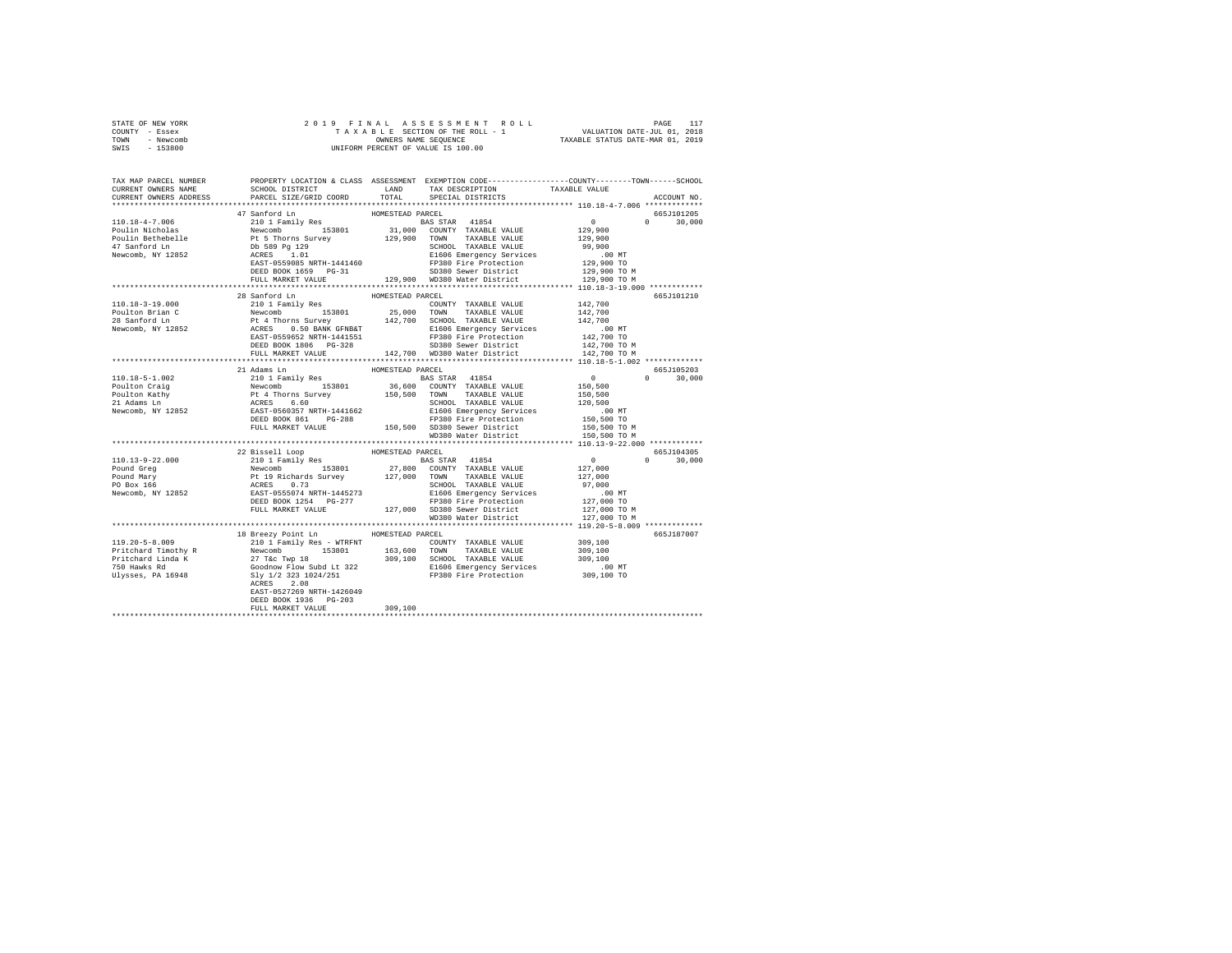| STATE OF NEW YORK                                                                                                                                                                                                                                                     |                                     |                      |                                                                 |                                                           |             |
|-----------------------------------------------------------------------------------------------------------------------------------------------------------------------------------------------------------------------------------------------------------------------|-------------------------------------|----------------------|-----------------------------------------------------------------|-----------------------------------------------------------|-------------|
| COUNTY - Essex                                                                                                                                                                                                                                                        |                                     |                      |                                                                 |                                                           |             |
| TOWN - Newcomb                                                                                                                                                                                                                                                        |                                     |                      |                                                                 |                                                           |             |
| SWIS - 153800                                                                                                                                                                                                                                                         |                                     |                      |                                                                 |                                                           |             |
|                                                                                                                                                                                                                                                                       |                                     |                      |                                                                 |                                                           |             |
|                                                                                                                                                                                                                                                                       |                                     |                      |                                                                 |                                                           |             |
| TAX MAP PARCEL NUMBER PROPERTY LOCATION & CLASS ASSESSMENT EXEMPTION CODE--------------COUNTY-------TOWN------SCHOOL                                                                                                                                                  |                                     |                      |                                                                 |                                                           |             |
| CURRENT OWNERS NAME                                                                                                                                                                                                                                                   | SCHOOL DISTRICT                     | LAND                 | TAX DESCRIPTION                                                 | TAXABLE VALUE                                             |             |
| CURRENT OWNERS ADDRESS                                                                                                                                                                                                                                                | PARCEL SIZE/GRID COORD              | TOTAL                | SPECIAL DISTRICTS                                               |                                                           | ACCOUNT NO. |
|                                                                                                                                                                                                                                                                       |                                     |                      |                                                                 |                                                           |             |
|                                                                                                                                                                                                                                                                       | 27 Perch Pond Ln                    | HOMESTEAD PARCEL     |                                                                 |                                                           | 665J189004  |
| $110, -3 - 14, 000$                                                                                                                                                                                                                                                   | 240 Rural res                       |                      | COUNTY TAXABLE VALUE                                            | 424,000                                                   |             |
| $\begin{tabular}{l c c c c c} \hline 110.-3-14.000 & 240 & 0.0001 & 0.0001 & 0.0001 & 0.0001 & 0.0001 & 0.0001 & 0.0001 & 0.0001 & 0.0001 & 0.0001 & 0.0001 & 0.0001 & 0.0001 & 0.0001 & 0.0001 & 0.0001 & 0.0001 & 0.0001 & 0.0001 & 0.0001 & 0.0001 & 0.0001 & 0.0$ |                                     |                      |                                                                 | 424,000                                                   |             |
|                                                                                                                                                                                                                                                                       |                                     |                      |                                                                 | 424,000                                                   |             |
|                                                                                                                                                                                                                                                                       |                                     |                      |                                                                 | 00 MT.<br>424,000 TO                                      |             |
|                                                                                                                                                                                                                                                                       |                                     |                      |                                                                 |                                                           |             |
|                                                                                                                                                                                                                                                                       | DEED BOOK 1613 PG-97                |                      |                                                                 |                                                           |             |
|                                                                                                                                                                                                                                                                       | FULL MARKET VALUE                   | 424,000              |                                                                 |                                                           |             |
|                                                                                                                                                                                                                                                                       |                                     |                      |                                                                 |                                                           |             |
|                                                                                                                                                                                                                                                                       | Lower Works Rd                      | NON-HOMESTEAD PARCEL |                                                                 |                                                           | 665J191006  |
| $110. -3 - 15.000$                                                                                                                                                                                                                                                    | 322 Rural vac>10                    |                      | COUNTY TAXABLE VALUE                                            | 58,800                                                    |             |
| Putnam Laura - The Technology - Alexandre - 2022 - Alexandre - 2022 - 203 - 204 - 204 - 204 - 204 - 204 - 204 - 204 - 204 - 204 - 204 - 204 - 204 - 204 - 204 - 204 - 204 - 204 - 204 - 204 - 204 - 204 - 204 - 204 - 204 - 20                                        |                                     |                      |                                                                 | 58,800                                                    |             |
|                                                                                                                                                                                                                                                                       |                                     |                      |                                                                 | 58,800                                                    |             |
|                                                                                                                                                                                                                                                                       |                                     |                      |                                                                 | .00 MT                                                    |             |
|                                                                                                                                                                                                                                                                       |                                     |                      |                                                                 | 58,800 TO                                                 |             |
|                                                                                                                                                                                                                                                                       | DEED BOOK 1515 PG-289               |                      |                                                                 |                                                           |             |
|                                                                                                                                                                                                                                                                       | FULL MARKET VALUE                   | 58,800               |                                                                 |                                                           |             |
|                                                                                                                                                                                                                                                                       |                                     |                      |                                                                 |                                                           |             |
|                                                                                                                                                                                                                                                                       | 153 Lower Works Rd                  | HOMESTEAD PARCEL     |                                                                 |                                                           | 665J101108  |
| $110.-3-16.000$                                                                                                                                                                                                                                                       | 240 Rural res                       |                      | COUNTY TAXABLE VALUE                                            | 167,300                                                   |             |
|                                                                                                                                                                                                                                                                       |                                     |                      |                                                                 |                                                           |             |
|                                                                                                                                                                                                                                                                       |                                     |                      |                                                                 |                                                           |             |
|                                                                                                                                                                                                                                                                       |                                     |                      |                                                                 |                                                           |             |
|                                                                                                                                                                                                                                                                       |                                     |                      |                                                                 |                                                           |             |
|                                                                                                                                                                                                                                                                       | ACRES 56.57                         |                      |                                                                 |                                                           |             |
|                                                                                                                                                                                                                                                                       | EAST-0577444 NRTH-1443044           |                      |                                                                 |                                                           |             |
|                                                                                                                                                                                                                                                                       | DEED BOOK 1480 PG-210               |                      |                                                                 |                                                           |             |
|                                                                                                                                                                                                                                                                       | FULL MARKET VALUE                   | 167,300              |                                                                 |                                                           |             |
|                                                                                                                                                                                                                                                                       |                                     | **************       |                                                                 | ***************************** 110.17-2-6.000 ************ |             |
|                                                                                                                                                                                                                                                                       | 57 Chaisson Rd                      | HOMESTEAD PARCEL     |                                                                 |                                                           | 665J101406  |
| $110.17 - 2 - 6.000$                                                                                                                                                                                                                                                  |                                     |                      |                                                                 | 108,400                                                   |             |
|                                                                                                                                                                                                                                                                       |                                     |                      |                                                                 | 108,400                                                   |             |
|                                                                                                                                                                                                                                                                       |                                     |                      |                                                                 | 108,400                                                   |             |
|                                                                                                                                                                                                                                                                       |                                     |                      |                                                                 |                                                           |             |
|                                                                                                                                                                                                                                                                       |                                     |                      | E1606 Emergency Services .00 MT<br>FP380 Fire Protection .00 MT |                                                           |             |
| Fafuse Kenneth<br>Rafuse Eileen<br>Rafuse Eileen<br>109 Bauer Ave<br>Manorville, NY 11949                                                                                                                                                                             | DEED BOOK 1904 PG-115               |                      |                                                                 |                                                           |             |
|                                                                                                                                                                                                                                                                       | FULL MARKET VALUE                   | 108,400              |                                                                 |                                                           |             |
|                                                                                                                                                                                                                                                                       |                                     |                      |                                                                 |                                                           |             |
|                                                                                                                                                                                                                                                                       | 5413 NYS Route 28N HOMESTEAD PARCEL |                      |                                                                 |                                                           | 665J105911  |
| $109.16 - 4 - 8.002$                                                                                                                                                                                                                                                  | 260 Seasonal res - WTRFNT           |                      | COUNTY TAXABLE VALUE                                            | 108,000                                                   |             |
|                                                                                                                                                                                                                                                                       |                                     |                      |                                                                 |                                                           |             |
|                                                                                                                                                                                                                                                                       |                                     |                      |                                                                 |                                                           |             |
|                                                                                                                                                                                                                                                                       |                                     |                      |                                                                 |                                                           |             |
|                                                                                                                                                                                                                                                                       |                                     |                      |                                                                 |                                                           |             |
|                                                                                                                                                                                                                                                                       |                                     |                      |                                                                 |                                                           |             |
|                                                                                                                                                                                                                                                                       |                                     |                      |                                                                 |                                                           |             |
|                                                                                                                                                                                                                                                                       | DEED BOOK 1297 PG-317               |                      |                                                                 |                                                           |             |
|                                                                                                                                                                                                                                                                       | FULL MARKET VALUE                   | 108,000              |                                                                 |                                                           |             |
|                                                                                                                                                                                                                                                                       |                                     |                      |                                                                 |                                                           |             |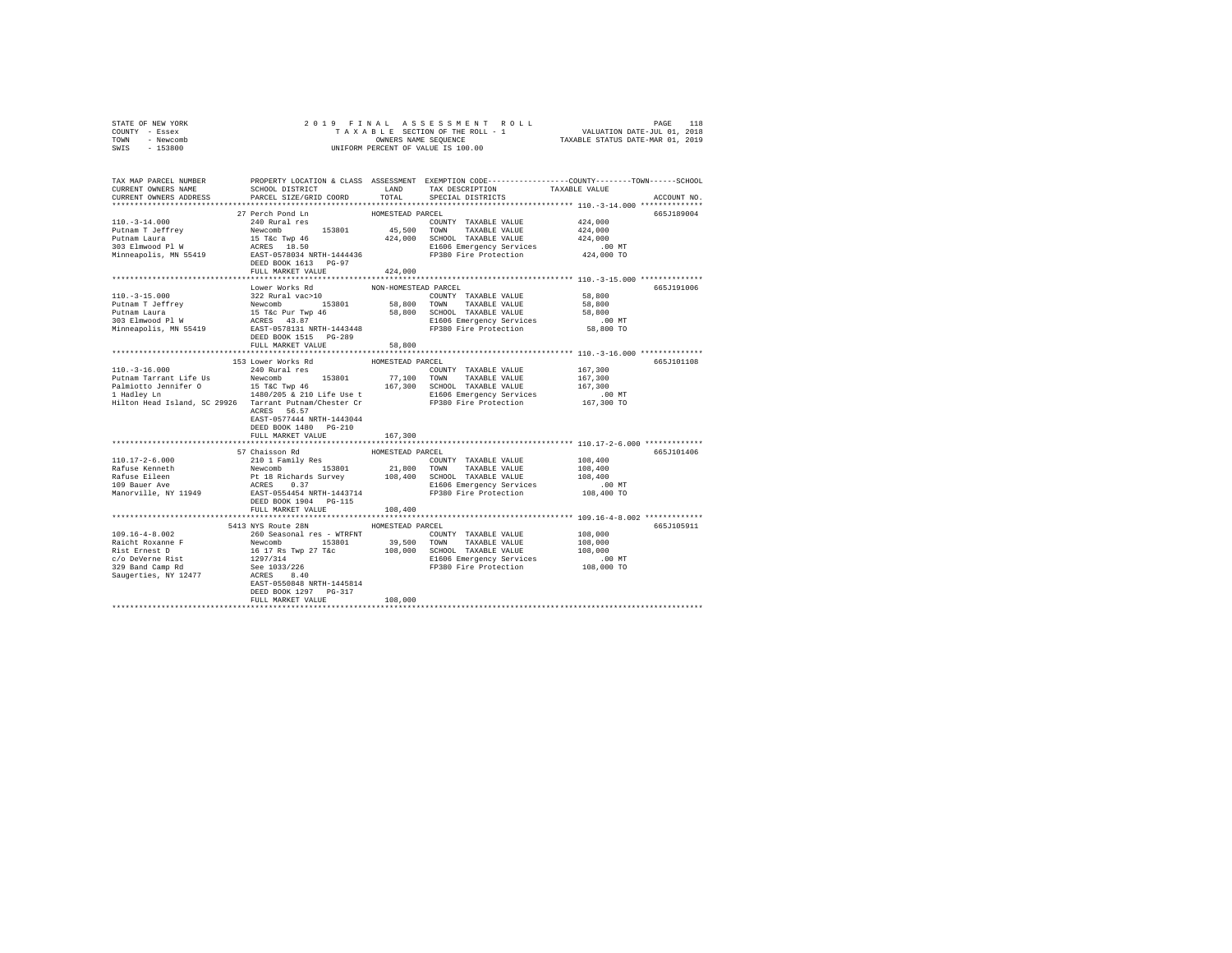|                | STATE OF NEW YORK |  |  | 2019 FINAL ASSESSMENT ROLL         |                                  | PAGE | 119 |
|----------------|-------------------|--|--|------------------------------------|----------------------------------|------|-----|
| COUNTY - Essex |                   |  |  | TAXABLE SECTION OF THE ROLL - 1    | VALUATION DATE-JUL 01, 2018      |      |     |
| TOWN           | - Newcomb         |  |  | OWNERS NAME SEOUENCE               | TAXABLE STATUS DATE-MAR 01, 2019 |      |     |
| SWIS           | $-153800$         |  |  | UNIFORM PERCENT OF VALUE IS 100.00 |                                  |      |     |
|                |                   |  |  |                                    |                                  |      |     |

| TAX MAP PARCEL NUMBER |                                                                                                                                                                                                                                                                                                                                                                                             |                  |                              | PROPERTY LOCATION & CLASS ASSESSMENT EXEMPTION CODE-----------------COUNTY-------TOWN-----SCHOOL |
|-----------------------|---------------------------------------------------------------------------------------------------------------------------------------------------------------------------------------------------------------------------------------------------------------------------------------------------------------------------------------------------------------------------------------------|------------------|------------------------------|--------------------------------------------------------------------------------------------------|
|                       |                                                                                                                                                                                                                                                                                                                                                                                             |                  |                              |                                                                                                  |
|                       | $\begin{tabular}{lllllllll} \texttt{CURERENT} & & & & & & & & & \texttt{LAND} & & \texttt{TAX} \texttt{DESCRIPTION} & & & \texttt{TAXABLE VALUE} \\ & & & & & \texttt{PRECS} & & & \texttt{PRECLAL} \texttt{DISTRICTS} & & & \texttt{PRECEIAL VALUE} \\ & & & & & \texttt{PRECEAL} \texttt{DISTRICTS} & & & \texttt{PSTRICTS} & & \texttt{SPECTAL} \texttt{DISTRICTS} & & \\ \end{tabular}$ |                  |                              | ACCOUNT NO.                                                                                      |
|                       |                                                                                                                                                                                                                                                                                                                                                                                             |                  |                              | ******************* 109.15-3-12.026 ************                                                 |
|                       | 10 Griffin Rd                                                                                                                                                                                                                                                                                                                                                                               | HOMESTEAD PARCEL |                              | 665J104610                                                                                       |
|                       |                                                                                                                                                                                                                                                                                                                                                                                             |                  |                              | 21,270 21,270                                                                                    |
|                       |                                                                                                                                                                                                                                                                                                                                                                                             |                  |                              | 0 68,700                                                                                         |
|                       |                                                                                                                                                                                                                                                                                                                                                                                             |                  |                              |                                                                                                  |
|                       |                                                                                                                                                                                                                                                                                                                                                                                             |                  |                              |                                                                                                  |
|                       |                                                                                                                                                                                                                                                                                                                                                                                             |                  |                              |                                                                                                  |
|                       |                                                                                                                                                                                                                                                                                                                                                                                             |                  |                              |                                                                                                  |
|                       |                                                                                                                                                                                                                                                                                                                                                                                             |                  |                              |                                                                                                  |
|                       |                                                                                                                                                                                                                                                                                                                                                                                             |                  |                              |                                                                                                  |
|                       | 229 Woodys Rd                                                                                                                                                                                                                                                                                                                                                                               | HOMESTEAD PARCEL |                              | 665J106012                                                                                       |
|                       |                                                                                                                                                                                                                                                                                                                                                                                             |                  |                              |                                                                                                  |
|                       |                                                                                                                                                                                                                                                                                                                                                                                             |                  |                              |                                                                                                  |
|                       |                                                                                                                                                                                                                                                                                                                                                                                             |                  |                              |                                                                                                  |
|                       |                                                                                                                                                                                                                                                                                                                                                                                             |                  |                              |                                                                                                  |
|                       |                                                                                                                                                                                                                                                                                                                                                                                             |                  |                              |                                                                                                  |
|                       |                                                                                                                                                                                                                                                                                                                                                                                             |                  |                              |                                                                                                  |
|                       |                                                                                                                                                                                                                                                                                                                                                                                             |                  |                              |                                                                                                  |
|                       |                                                                                                                                                                                                                                                                                                                                                                                             |                  |                              |                                                                                                  |
|                       | 1244 Goodnow Flow Rd MOMESTEAD PARCEL                                                                                                                                                                                                                                                                                                                                                       |                  |                              | 665J100105                                                                                       |
|                       |                                                                                                                                                                                                                                                                                                                                                                                             |                  |                              |                                                                                                  |
|                       |                                                                                                                                                                                                                                                                                                                                                                                             |                  |                              |                                                                                                  |
|                       |                                                                                                                                                                                                                                                                                                                                                                                             |                  |                              |                                                                                                  |
|                       |                                                                                                                                                                                                                                                                                                                                                                                             |                  |                              |                                                                                                  |
|                       |                                                                                                                                                                                                                                                                                                                                                                                             |                  |                              |                                                                                                  |
|                       |                                                                                                                                                                                                                                                                                                                                                                                             |                  |                              |                                                                                                  |
|                       | EAST-0537227 NRTH-1425728                                                                                                                                                                                                                                                                                                                                                                   |                  |                              |                                                                                                  |
|                       | DEED BOOK 1188 PG-177                                                                                                                                                                                                                                                                                                                                                                       |                  |                              |                                                                                                  |
|                       | FULL MARKET VALUE                                                                                                                                                                                                                                                                                                                                                                           | 160,800          |                              |                                                                                                  |
|                       |                                                                                                                                                                                                                                                                                                                                                                                             |                  |                              |                                                                                                  |
|                       | 11 Donks Ln                                                                                                                                                                                                                                                                                                                                                                                 | HOMESTEAD PARCEL |                              | 665J106006                                                                                       |
| $109.16 - 2 - 4.003$  |                                                                                                                                                                                                                                                                                                                                                                                             |                  | COUNTY TAXABLE VALUE 179,600 |                                                                                                  |
|                       |                                                                                                                                                                                                                                                                                                                                                                                             |                  |                              |                                                                                                  |
|                       |                                                                                                                                                                                                                                                                                                                                                                                             |                  |                              |                                                                                                  |
|                       |                                                                                                                                                                                                                                                                                                                                                                                             |                  |                              |                                                                                                  |
|                       |                                                                                                                                                                                                                                                                                                                                                                                             |                  |                              |                                                                                                  |
|                       |                                                                                                                                                                                                                                                                                                                                                                                             |                  |                              |                                                                                                  |
|                       | FULL MARKET VALUE 179,600                                                                                                                                                                                                                                                                                                                                                                   |                  |                              |                                                                                                  |
|                       |                                                                                                                                                                                                                                                                                                                                                                                             |                  |                              |                                                                                                  |
|                       | 305 Woodys Rd                                                                                                                                                                                                                                                                                                                                                                               | HOMESTEAD PARCEL |                              | 665J105903                                                                                       |
|                       |                                                                                                                                                                                                                                                                                                                                                                                             |                  |                              |                                                                                                  |
|                       |                                                                                                                                                                                                                                                                                                                                                                                             |                  |                              |                                                                                                  |
|                       |                                                                                                                                                                                                                                                                                                                                                                                             |                  |                              |                                                                                                  |
|                       |                                                                                                                                                                                                                                                                                                                                                                                             |                  |                              |                                                                                                  |
|                       |                                                                                                                                                                                                                                                                                                                                                                                             |                  |                              |                                                                                                  |
|                       | 119.16-1-20.000<br>119.16-1-20.000<br>Reynolds George W III 260 Seasonal res - WTRFNT COUNTY TAXABLE VALUE<br>Reynolds George W III Newcomb 153801 128,300 TOWN TAXABLE VALUE 210,700<br>Reynolds Mancy 26 Tec Twp 18 210,700 SCHOOL                                                                                                                                                        |                  |                              |                                                                                                  |
|                       | EAST-0526921 NRTH-1428898                                                                                                                                                                                                                                                                                                                                                                   |                  |                              |                                                                                                  |
|                       | DEED BOOK 1158 PG-275                                                                                                                                                                                                                                                                                                                                                                       |                  |                              |                                                                                                  |
|                       | FULL MARKET VALUE                                                                                                                                                                                                                                                                                                                                                                           | 210,700          |                              |                                                                                                  |
|                       |                                                                                                                                                                                                                                                                                                                                                                                             |                  |                              |                                                                                                  |
|                       |                                                                                                                                                                                                                                                                                                                                                                                             |                  |                              |                                                                                                  |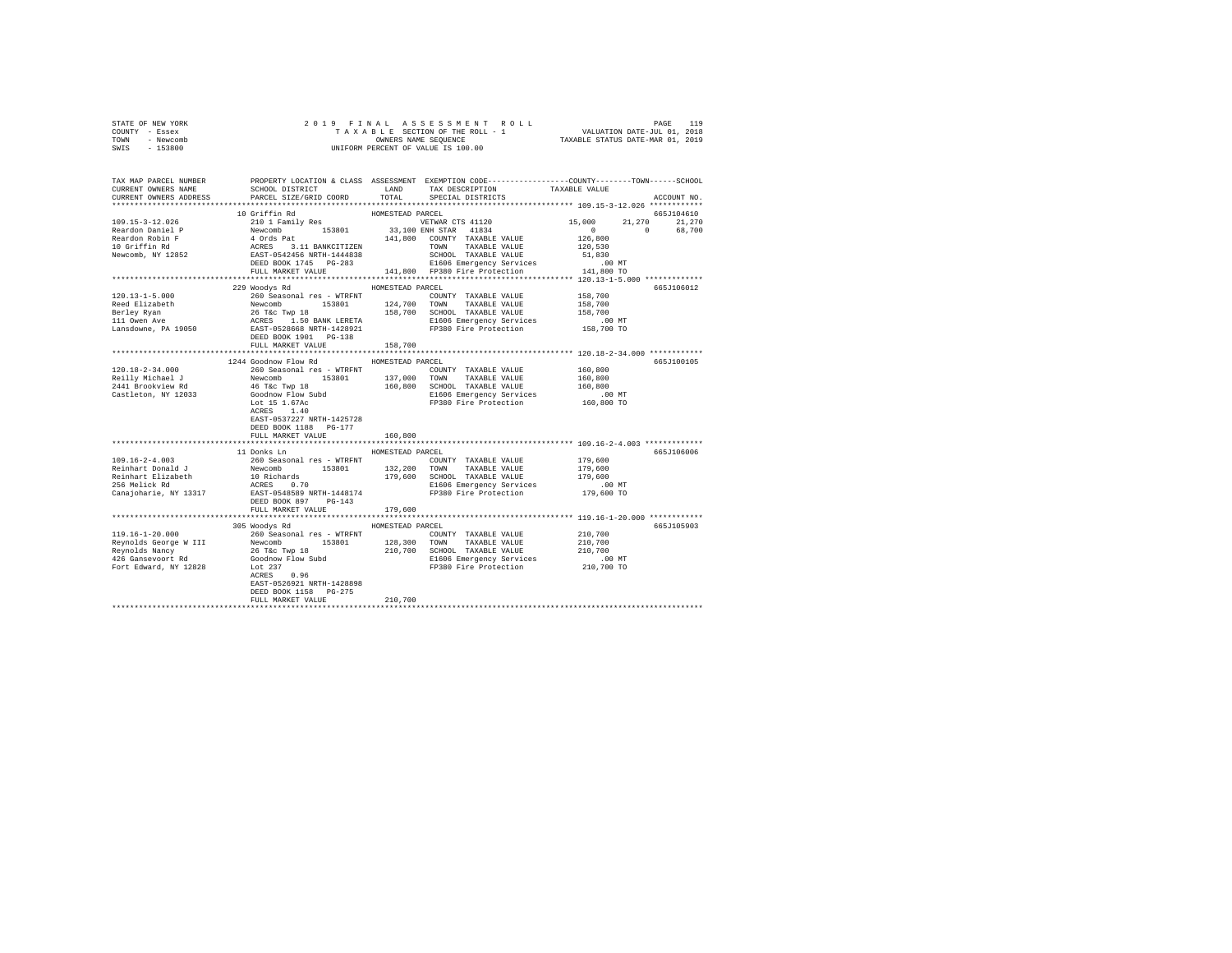| STATE OF NEW YORK                                                                                                     |                                     |                  |                                                                                                            |                      |             |  |
|-----------------------------------------------------------------------------------------------------------------------|-------------------------------------|------------------|------------------------------------------------------------------------------------------------------------|----------------------|-------------|--|
| COUNTY - Essex<br>TOWN - Newcomb                                                                                      |                                     |                  |                                                                                                            |                      |             |  |
| SWIS - 153800                                                                                                         |                                     |                  |                                                                                                            |                      |             |  |
|                                                                                                                       |                                     |                  |                                                                                                            |                      |             |  |
|                                                                                                                       |                                     |                  |                                                                                                            |                      |             |  |
| TAX MAP PARCEL NUMBER PROPERTY LOCATION & CLASS ASSESSMENT EXEMPTION CODE---------------COUNTY-------TOWN------SCHOOL |                                     |                  |                                                                                                            |                      |             |  |
| CURRENT OWNERS NAME                                                                                                   |                                     |                  | PROPERTY LOCATION & CHASS ASSOCIATES HOME CONTRIGENT CARD TAXABLE VALUE SCHOOL DISTRICT LAND TAXABLE VALUE |                      |             |  |
| CURRENT OWNERS ADDRESS                                                                                                | PARCEL SIZE/GRID COORD TOTAL        |                  | SPECIAL DISTRICTS                                                                                          |                      | ACCOUNT NO. |  |
|                                                                                                                       |                                     |                  |                                                                                                            |                      |             |  |
|                                                                                                                       | 5428 NYS Route 28N                  | HOMESTEAD PARCEL |                                                                                                            |                      | 665J100606  |  |
|                                                                                                                       |                                     |                  |                                                                                                            |                      |             |  |
|                                                                                                                       |                                     |                  |                                                                                                            |                      |             |  |
|                                                                                                                       |                                     |                  |                                                                                                            |                      |             |  |
|                                                                                                                       |                                     |                  |                                                                                                            |                      |             |  |
|                                                                                                                       |                                     |                  |                                                                                                            |                      |             |  |
|                                                                                                                       |                                     |                  |                                                                                                            |                      |             |  |
|                                                                                                                       | DEED BOOK 1874 PG-122               |                  |                                                                                                            |                      |             |  |
|                                                                                                                       | FULL MARKET VALUE                   | 349,200          |                                                                                                            |                      |             |  |
|                                                                                                                       |                                     |                  |                                                                                                            |                      |             |  |
|                                                                                                                       | NYS Route 28N NON-HOMESTEAD PARCEL  |                  |                                                                                                            |                      | 665J199004  |  |
|                                                                                                                       |                                     |                  |                                                                                                            |                      |             |  |
|                                                                                                                       |                                     |                  |                                                                                                            |                      |             |  |
|                                                                                                                       |                                     |                  |                                                                                                            |                      |             |  |
|                                                                                                                       |                                     |                  |                                                                                                            |                      |             |  |
|                                                                                                                       |                                     |                  |                                                                                                            |                      |             |  |
|                                                                                                                       | FULL MARKET VALUE                   |                  |                                                                                                            |                      |             |  |
|                                                                                                                       |                                     | 179,400          |                                                                                                            |                      |             |  |
|                                                                                                                       | 5730 NYS Route 28N HOMESTEAD PARCEL |                  |                                                                                                            |                      | 665J105908  |  |
|                                                                                                                       |                                     |                  |                                                                                                            |                      |             |  |
|                                                                                                                       |                                     |                  |                                                                                                            |                      |             |  |
|                                                                                                                       |                                     |                  |                                                                                                            |                      |             |  |
|                                                                                                                       |                                     |                  |                                                                                                            |                      |             |  |
|                                                                                                                       |                                     |                  |                                                                                                            |                      |             |  |
|                                                                                                                       | EAST-0543625 NRTH-1446207           |                  |                                                                                                            |                      |             |  |
|                                                                                                                       | DEED BOOK 1830 PG-180               |                  |                                                                                                            |                      |             |  |
|                                                                                                                       | FULL MARKET VALUE                   | 365,800          |                                                                                                            |                      |             |  |
|                                                                                                                       |                                     |                  |                                                                                                            |                      |             |  |
|                                                                                                                       | 29 Adams Ln                         | HOMESTEAD PARCEL |                                                                                                            |                      | 665J105314  |  |
|                                                                                                                       |                                     |                  | COUNTY TAXABLE VALUE 114,400                                                                               |                      |             |  |
|                                                                                                                       |                                     |                  |                                                                                                            | 114,400              |             |  |
|                                                                                                                       |                                     |                  |                                                                                                            | 114,400              |             |  |
|                                                                                                                       |                                     |                  |                                                                                                            | 00 MT.<br>114,400 TO |             |  |
|                                                                                                                       |                                     |                  |                                                                                                            |                      |             |  |
|                                                                                                                       |                                     |                  |                                                                                                            | 114,400 TO M         |             |  |
|                                                                                                                       |                                     |                  | FULL MARKET VALUE 114,400 WD380 Water District                                                             | 114,400 TO M         |             |  |
|                                                                                                                       |                                     |                  |                                                                                                            |                      |             |  |
|                                                                                                                       | 5589 NYS Route 28N                  | HOMESTEAD PARCEL |                                                                                                            |                      | 665J100605  |  |
|                                                                                                                       |                                     |                  |                                                                                                            |                      |             |  |
|                                                                                                                       |                                     |                  |                                                                                                            |                      |             |  |
|                                                                                                                       |                                     |                  |                                                                                                            |                      |             |  |
|                                                                                                                       |                                     |                  |                                                                                                            |                      |             |  |
|                                                                                                                       |                                     |                  |                                                                                                            |                      |             |  |
|                                                                                                                       | FULL MARKET VALUE 172,600           |                  |                                                                                                            |                      |             |  |
|                                                                                                                       |                                     |                  |                                                                                                            |                      |             |  |
|                                                                                                                       |                                     |                  |                                                                                                            |                      |             |  |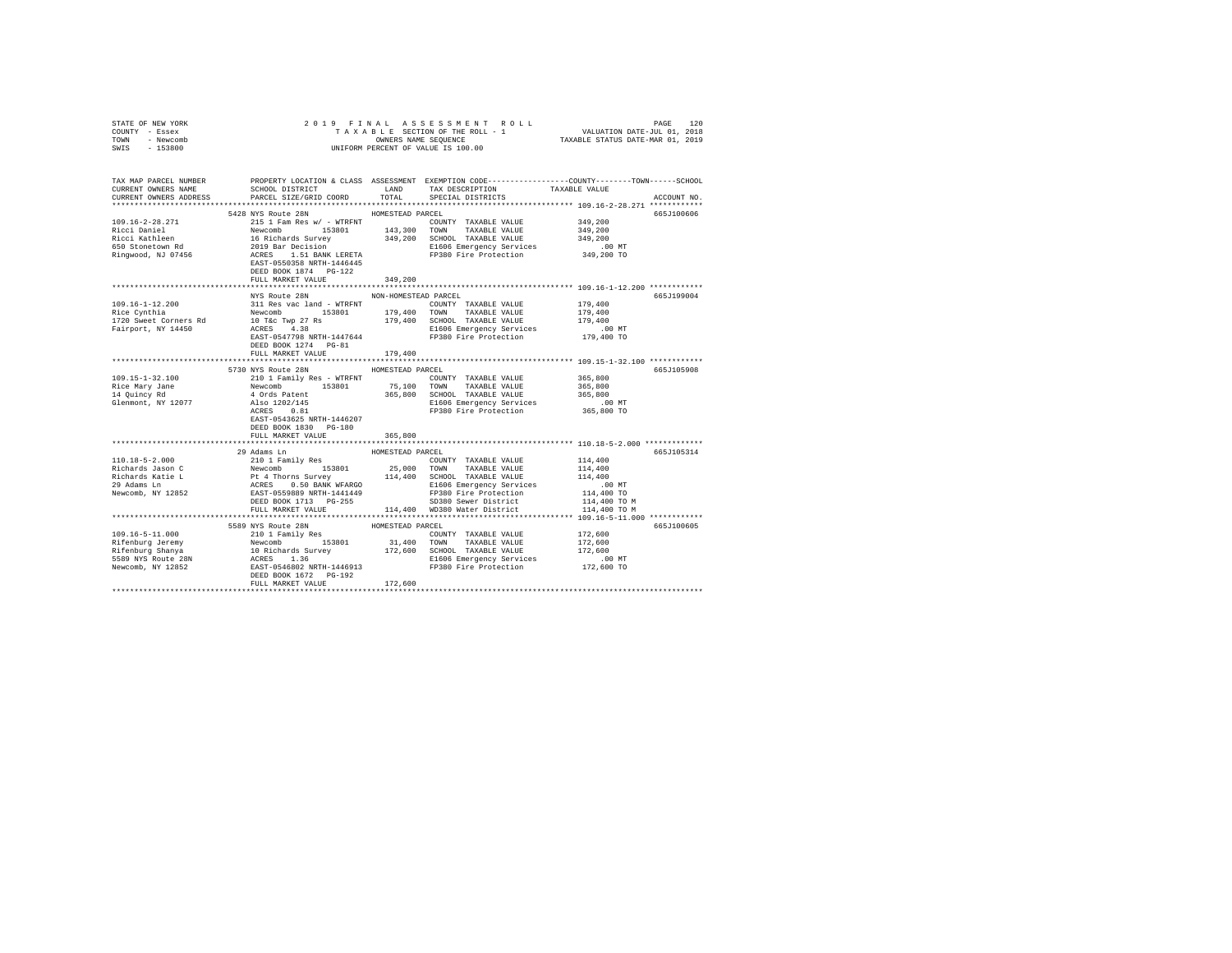| STATE OF NEW YORK                                                                                                                                                                                                                                                                                                                                                                                                                                 |                                    |                  |                                                                               |                               |             |  |
|---------------------------------------------------------------------------------------------------------------------------------------------------------------------------------------------------------------------------------------------------------------------------------------------------------------------------------------------------------------------------------------------------------------------------------------------------|------------------------------------|------------------|-------------------------------------------------------------------------------|-------------------------------|-------------|--|
| COUNTY - Essex                                                                                                                                                                                                                                                                                                                                                                                                                                    |                                    |                  |                                                                               |                               |             |  |
| TOWN - Newcomb                                                                                                                                                                                                                                                                                                                                                                                                                                    |                                    |                  |                                                                               |                               |             |  |
| SWIS - 153800                                                                                                                                                                                                                                                                                                                                                                                                                                     |                                    |                  |                                                                               |                               |             |  |
|                                                                                                                                                                                                                                                                                                                                                                                                                                                   |                                    |                  |                                                                               |                               |             |  |
|                                                                                                                                                                                                                                                                                                                                                                                                                                                   |                                    |                  |                                                                               |                               |             |  |
|                                                                                                                                                                                                                                                                                                                                                                                                                                                   |                                    |                  |                                                                               |                               |             |  |
|                                                                                                                                                                                                                                                                                                                                                                                                                                                   |                                    |                  | SCHOOL DISTRICT $\hfill$ LAND $\hfill$ TAX DESCRIPTION $\hfill$ TAXABLE VALUE |                               |             |  |
| CURRENT OWNERS ADDRESS                                                                                                                                                                                                                                                                                                                                                                                                                            | PARCEL SIZE/GRID COORD             | TOTAL            | SPECIAL DISTRICTS                                                             |                               | ACCOUNT NO. |  |
|                                                                                                                                                                                                                                                                                                                                                                                                                                                   |                                    |                  |                                                                               |                               |             |  |
|                                                                                                                                                                                                                                                                                                                                                                                                                                                   | 7 Island View Ln                   | HOMESTEAD PARCEL |                                                                               |                               | 665J106002  |  |
|                                                                                                                                                                                                                                                                                                                                                                                                                                                   |                                    |                  |                                                                               |                               |             |  |
|                                                                                                                                                                                                                                                                                                                                                                                                                                                   |                                    |                  |                                                                               |                               |             |  |
|                                                                                                                                                                                                                                                                                                                                                                                                                                                   |                                    |                  |                                                                               |                               |             |  |
|                                                                                                                                                                                                                                                                                                                                                                                                                                                   |                                    |                  |                                                                               |                               |             |  |
|                                                                                                                                                                                                                                                                                                                                                                                                                                                   |                                    |                  |                                                                               |                               |             |  |
|                                                                                                                                                                                                                                                                                                                                                                                                                                                   |                                    |                  |                                                                               |                               |             |  |
|                                                                                                                                                                                                                                                                                                                                                                                                                                                   |                                    |                  |                                                                               |                               |             |  |
|                                                                                                                                                                                                                                                                                                                                                                                                                                                   | DEED BOOK 1733 PG-55               |                  |                                                                               |                               |             |  |
|                                                                                                                                                                                                                                                                                                                                                                                                                                                   | FULL MARKET VALUE                  |                  |                                                                               |                               |             |  |
|                                                                                                                                                                                                                                                                                                                                                                                                                                                   |                                    | 189,000          |                                                                               |                               |             |  |
|                                                                                                                                                                                                                                                                                                                                                                                                                                                   |                                    |                  |                                                                               |                               |             |  |
|                                                                                                                                                                                                                                                                                                                                                                                                                                                   | 5506 NYS Route 28N                 | HOMESTEAD PARCEL |                                                                               |                               | 665J105909  |  |
|                                                                                                                                                                                                                                                                                                                                                                                                                                                   |                                    |                  |                                                                               |                               |             |  |
|                                                                                                                                                                                                                                                                                                                                                                                                                                                   |                                    |                  |                                                                               |                               |             |  |
|                                                                                                                                                                                                                                                                                                                                                                                                                                                   |                                    |                  |                                                                               | 184,800<br>184,800<br>184,800 |             |  |
|                                                                                                                                                                                                                                                                                                                                                                                                                                                   |                                    |                  |                                                                               |                               |             |  |
|                                                                                                                                                                                                                                                                                                                                                                                                                                                   |                                    |                  |                                                                               |                               |             |  |
|                                                                                                                                                                                                                                                                                                                                                                                                                                                   |                                    |                  |                                                                               |                               |             |  |
|                                                                                                                                                                                                                                                                                                                                                                                                                                                   |                                    |                  |                                                                               |                               |             |  |
|                                                                                                                                                                                                                                                                                                                                                                                                                                                   |                                    |                  |                                                                               |                               |             |  |
|                                                                                                                                                                                                                                                                                                                                                                                                                                                   | FULL MARKET VALUE 184.800          |                  |                                                                               |                               |             |  |
|                                                                                                                                                                                                                                                                                                                                                                                                                                                   |                                    |                  |                                                                               |                               |             |  |
|                                                                                                                                                                                                                                                                                                                                                                                                                                                   | NYS Route 28N NON-HOMESTEAD PARCEL |                  |                                                                               |                               | 665J105910  |  |
|                                                                                                                                                                                                                                                                                                                                                                                                                                                   |                                    |                  |                                                                               |                               |             |  |
|                                                                                                                                                                                                                                                                                                                                                                                                                                                   |                                    |                  |                                                                               |                               |             |  |
|                                                                                                                                                                                                                                                                                                                                                                                                                                                   |                                    |                  |                                                                               |                               |             |  |
|                                                                                                                                                                                                                                                                                                                                                                                                                                                   |                                    |                  |                                                                               |                               |             |  |
|                                                                                                                                                                                                                                                                                                                                                                                                                                                   |                                    |                  |                                                                               |                               |             |  |
|                                                                                                                                                                                                                                                                                                                                                                                                                                                   |                                    |                  |                                                                               |                               |             |  |
|                                                                                                                                                                                                                                                                                                                                                                                                                                                   | FULL MARKET VALUE                  | 18,600           |                                                                               |                               |             |  |
|                                                                                                                                                                                                                                                                                                                                                                                                                                                   |                                    |                  |                                                                               |                               |             |  |
| $\begin{tabular}{c c c c c} \hline 110.-1-9.000 & \text{NYS Rule 28N} & \text{NON-HOMESTARD PAREEL} & \text{2000} & \text{NOS TANABLE VALUE} & \text{311 Res vac land} & \text{2000} & \text{311 Res vac land} & \text{2000} & \text{312 Res vac land} & \text{2000} & \text{312 Res vac land} & \text{2000} & \text{312 Res vac land} & \text{2000} & \text{312 Res vac land} & \text{2000} & \text{312 Res vac land} & \text{312 Res vac land}$ |                                    |                  |                                                                               |                               | 665J106005  |  |
|                                                                                                                                                                                                                                                                                                                                                                                                                                                   |                                    |                  |                                                                               |                               |             |  |
|                                                                                                                                                                                                                                                                                                                                                                                                                                                   |                                    |                  |                                                                               |                               |             |  |
|                                                                                                                                                                                                                                                                                                                                                                                                                                                   |                                    |                  |                                                                               |                               |             |  |
|                                                                                                                                                                                                                                                                                                                                                                                                                                                   |                                    |                  |                                                                               |                               |             |  |
|                                                                                                                                                                                                                                                                                                                                                                                                                                                   |                                    |                  |                                                                               |                               |             |  |
|                                                                                                                                                                                                                                                                                                                                                                                                                                                   |                                    |                  |                                                                               |                               |             |  |
|                                                                                                                                                                                                                                                                                                                                                                                                                                                   | FULL MARKET VALUE                  | 59,600           |                                                                               |                               |             |  |
|                                                                                                                                                                                                                                                                                                                                                                                                                                                   |                                    |                  |                                                                               |                               |             |  |
|                                                                                                                                                                                                                                                                                                                                                                                                                                                   |                                    |                  |                                                                               |                               | 665J101407  |  |
|                                                                                                                                                                                                                                                                                                                                                                                                                                                   |                                    |                  |                                                                               |                               |             |  |
|                                                                                                                                                                                                                                                                                                                                                                                                                                                   |                                    |                  |                                                                               |                               |             |  |
|                                                                                                                                                                                                                                                                                                                                                                                                                                                   |                                    |                  |                                                                               |                               |             |  |
|                                                                                                                                                                                                                                                                                                                                                                                                                                                   |                                    |                  |                                                                               |                               |             |  |
|                                                                                                                                                                                                                                                                                                                                                                                                                                                   |                                    |                  |                                                                               |                               |             |  |
|                                                                                                                                                                                                                                                                                                                                                                                                                                                   |                                    |                  |                                                                               |                               |             |  |
|                                                                                                                                                                                                                                                                                                                                                                                                                                                   |                                    |                  |                                                                               |                               |             |  |
|                                                                                                                                                                                                                                                                                                                                                                                                                                                   |                                    |                  |                                                                               |                               |             |  |
|                                                                                                                                                                                                                                                                                                                                                                                                                                                   |                                    |                  |                                                                               |                               |             |  |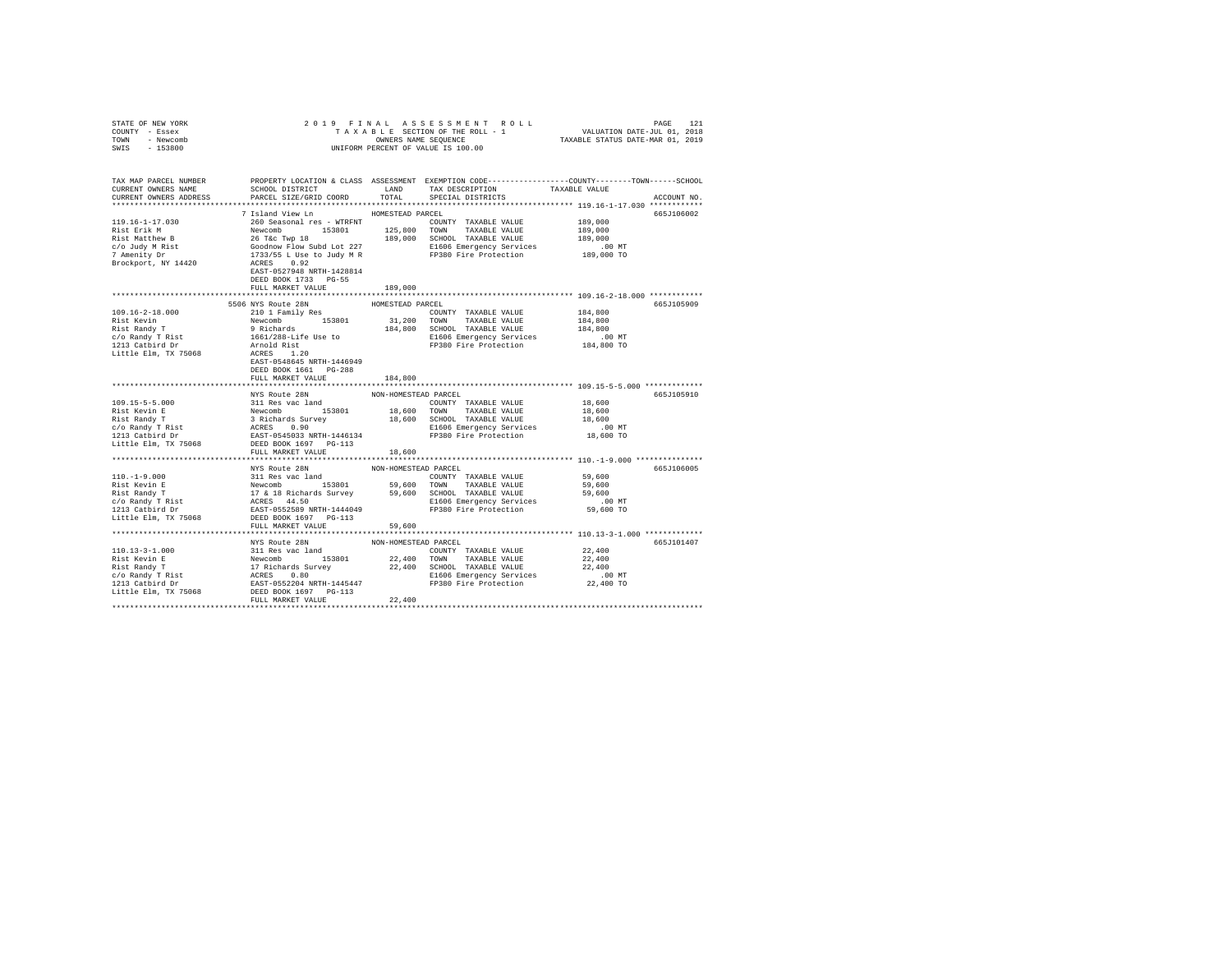|      | STATE OF NEW YORK |  | 2019 FINAL ASSESSMENT ROLL         |                                  | PAGE                        | 122 |
|------|-------------------|--|------------------------------------|----------------------------------|-----------------------------|-----|
|      | COUNTY - Essex    |  | TAXABLE SECTION OF THE ROLL - 1    |                                  | VALUATION DATE-JUL 01, 2018 |     |
| TOWN | - Newcomb         |  | OWNERS NAME SEOUENCE               | TAXABLE STATUS DATE-MAR 01, 2019 |                             |     |
| SWIS | $-153800$         |  | UNIFORM PERCENT OF VALUE IS 100.00 |                                  |                             |     |

| TAX MAP PARCEL NUMBER<br>CURRENT OWNERS NAME                                                                                                                                                                                                                                                                                                                                                                               | SCHOOL DISTRICT                       | LAND             | TAX DESCRIPTION                                                                                                                | PROPERTY LOCATION & CLASS ASSESSMENT EXEMPTION CODE----------------COUNTY-------TOWN------SCHOOL<br>TAXABLE VALUE |
|----------------------------------------------------------------------------------------------------------------------------------------------------------------------------------------------------------------------------------------------------------------------------------------------------------------------------------------------------------------------------------------------------------------------------|---------------------------------------|------------------|--------------------------------------------------------------------------------------------------------------------------------|-------------------------------------------------------------------------------------------------------------------|
| CURRENT OWNERS ADDRESS                                                                                                                                                                                                                                                                                                                                                                                                     | PARCEL SIZE/GRID COORD                | TOTAL            | SPECIAL DISTRICTS                                                                                                              | ACCOUNT NO.                                                                                                       |
|                                                                                                                                                                                                                                                                                                                                                                                                                            |                                       |                  |                                                                                                                                | 665J105912                                                                                                        |
|                                                                                                                                                                                                                                                                                                                                                                                                                            |                                       |                  |                                                                                                                                |                                                                                                                   |
|                                                                                                                                                                                                                                                                                                                                                                                                                            |                                       |                  |                                                                                                                                |                                                                                                                   |
|                                                                                                                                                                                                                                                                                                                                                                                                                            |                                       |                  |                                                                                                                                |                                                                                                                   |
|                                                                                                                                                                                                                                                                                                                                                                                                                            |                                       |                  |                                                                                                                                |                                                                                                                   |
|                                                                                                                                                                                                                                                                                                                                                                                                                            |                                       |                  |                                                                                                                                |                                                                                                                   |
|                                                                                                                                                                                                                                                                                                                                                                                                                            |                                       |                  |                                                                                                                                |                                                                                                                   |
|                                                                                                                                                                                                                                                                                                                                                                                                                            | FULL MARKET VALUE                     | 73,500           |                                                                                                                                |                                                                                                                   |
|                                                                                                                                                                                                                                                                                                                                                                                                                            |                                       |                  |                                                                                                                                |                                                                                                                   |
| $\begin{tabular}{l c c c c c} \multicolumn{3}{c}{\textbf{120.13--1--47.000}} & \multicolumn{3}{c}{\textbf{54.12.13--1--47.000}} & \multicolumn{3}{c}{\textbf{55.12.13--1--47.000}} & \multicolumn{3}{c}{\textbf{56.13--1--47.000}} & \multicolumn{3}{c}{\textbf{57.13--1--47.000}} & \multicolumn{3}{c}{\textbf{58.13--1--1}} & \multicolumn{3}{c}{\textbf{59.13--1--1}} & \mult$                                          | 39 Woodys Rd                          | HOMESTEAD PARCEL |                                                                                                                                | 665J106007                                                                                                        |
|                                                                                                                                                                                                                                                                                                                                                                                                                            |                                       |                  | COUNTY TAXABLE VALUE 154,300                                                                                                   |                                                                                                                   |
|                                                                                                                                                                                                                                                                                                                                                                                                                            |                                       |                  |                                                                                                                                | 154,300<br>154,300                                                                                                |
|                                                                                                                                                                                                                                                                                                                                                                                                                            |                                       |                  |                                                                                                                                |                                                                                                                   |
|                                                                                                                                                                                                                                                                                                                                                                                                                            |                                       |                  |                                                                                                                                | 00 MT.<br>154,300 TO                                                                                              |
|                                                                                                                                                                                                                                                                                                                                                                                                                            |                                       |                  |                                                                                                                                |                                                                                                                   |
|                                                                                                                                                                                                                                                                                                                                                                                                                            |                                       |                  |                                                                                                                                |                                                                                                                   |
|                                                                                                                                                                                                                                                                                                                                                                                                                            | FULL MARKET VALUE                     | 154,300          |                                                                                                                                |                                                                                                                   |
|                                                                                                                                                                                                                                                                                                                                                                                                                            |                                       |                  |                                                                                                                                |                                                                                                                   |
|                                                                                                                                                                                                                                                                                                                                                                                                                            | 30 Johnson Rd                         | HOMESTEAD PARCEL |                                                                                                                                | 665J106009                                                                                                        |
| 109.16-2-12.000                                                                                                                                                                                                                                                                                                                                                                                                            | 210 1 Family Res                      |                  | COUNTY TAXABLE VALUE                                                                                                           | 77,800                                                                                                            |
| 109.10-2-12.000<br>Richey Paul L Trust and Mewcomb 153801 22,500 TOWN TAXABLE VALUE<br>Richey Paul L Trust 10 Richards 153801 77,800 SCHOOL TAXABLE VALUE<br>Richey Paul L Trust 10 Richards 157<br>137 Horstman Dr ACRES 0.50<br>Glenvi                                                                                                                                                                                   |                                       |                  | 70000 TAXABLE VALUE 77,800<br>19900 TAXABLE VALUE 77,800<br>E1606 Emergency Services 77,800<br>FP380 Fire Protection 77,800 TO |                                                                                                                   |
|                                                                                                                                                                                                                                                                                                                                                                                                                            |                                       |                  |                                                                                                                                |                                                                                                                   |
|                                                                                                                                                                                                                                                                                                                                                                                                                            |                                       |                  |                                                                                                                                |                                                                                                                   |
|                                                                                                                                                                                                                                                                                                                                                                                                                            |                                       |                  |                                                                                                                                |                                                                                                                   |
|                                                                                                                                                                                                                                                                                                                                                                                                                            | FULL MARKET VALUE                     | 77,800           |                                                                                                                                |                                                                                                                   |
|                                                                                                                                                                                                                                                                                                                                                                                                                            |                                       |                  |                                                                                                                                |                                                                                                                   |
|                                                                                                                                                                                                                                                                                                                                                                                                                            | 3 Owens Dr                            | HOMESTEAD PARCEL |                                                                                                                                | 665J100912                                                                                                        |
|                                                                                                                                                                                                                                                                                                                                                                                                                            |                                       |                  |                                                                                                                                | 164,900                                                                                                           |
|                                                                                                                                                                                                                                                                                                                                                                                                                            |                                       |                  |                                                                                                                                | 164,900                                                                                                           |
|                                                                                                                                                                                                                                                                                                                                                                                                                            |                                       |                  |                                                                                                                                | 164,900                                                                                                           |
|                                                                                                                                                                                                                                                                                                                                                                                                                            |                                       |                  |                                                                                                                                | .00 MT                                                                                                            |
|                                                                                                                                                                                                                                                                                                                                                                                                                            |                                       |                  |                                                                                                                                | 164,900 TO                                                                                                        |
|                                                                                                                                                                                                                                                                                                                                                                                                                            | DEED BOOK 1860 PG-274                 |                  |                                                                                                                                |                                                                                                                   |
|                                                                                                                                                                                                                                                                                                                                                                                                                            | FULL MARKET VALUE                     | 164,900          |                                                                                                                                |                                                                                                                   |
|                                                                                                                                                                                                                                                                                                                                                                                                                            |                                       |                  |                                                                                                                                |                                                                                                                   |
|                                                                                                                                                                                                                                                                                                                                                                                                                            | 1336 Goodnow Flow Rd HOMESTEAD PARCEL |                  |                                                                                                                                | 665J106011                                                                                                        |
|                                                                                                                                                                                                                                                                                                                                                                                                                            |                                       |                  | COUNTY TAXABLE VALUE                                                                                                           | 164,200<br>164,200                                                                                                |
|                                                                                                                                                                                                                                                                                                                                                                                                                            |                                       |                  | 153801 127,500 TOWN TAXABLE VALUE                                                                                              |                                                                                                                   |
|                                                                                                                                                                                                                                                                                                                                                                                                                            |                                       |                  | 164,200 SCHOOL TAXABLE VALUE<br>E1606 Emergency Services                                                                       |                                                                                                                   |
|                                                                                                                                                                                                                                                                                                                                                                                                                            |                                       |                  |                                                                                                                                |                                                                                                                   |
| $\begin{tabular}{l c c c c c} \multicolumn{4}{c c }{\textbf{120.18}-2-13.000} & \multicolumn{4}{c }{\textbf{2101 Family Res - WTRENT}} & \multicolumn{4}{c }{\textbf{120.18}\--\hspace{-8pt}1201} & \multicolumn{4}{c }{\textbf{2101 Family Res - WTRENT}} & \multicolumn{4}{c }{\textbf{127}} \\ \multicolumn{4}{c }{\textbf{Rizzo Rena C}} & \multicolumn{4}{c }{\textbf{140} & \textbf{153801}} & \multicolumn{4}{c }{$ |                                       |                  | FP380 Fire Protection                                                                                                          | 164,200<br>00 MT.<br>164,200 TO                                                                                   |
|                                                                                                                                                                                                                                                                                                                                                                                                                            |                                       |                  |                                                                                                                                |                                                                                                                   |
|                                                                                                                                                                                                                                                                                                                                                                                                                            | EAST-0535250 NRTH-1426781             |                  |                                                                                                                                |                                                                                                                   |
|                                                                                                                                                                                                                                                                                                                                                                                                                            | DEED BOOK 1034 PG-203                 |                  |                                                                                                                                |                                                                                                                   |
|                                                                                                                                                                                                                                                                                                                                                                                                                            | FULL MARKET VALUE                     | 164,200          |                                                                                                                                |                                                                                                                   |
|                                                                                                                                                                                                                                                                                                                                                                                                                            |                                       |                  |                                                                                                                                |                                                                                                                   |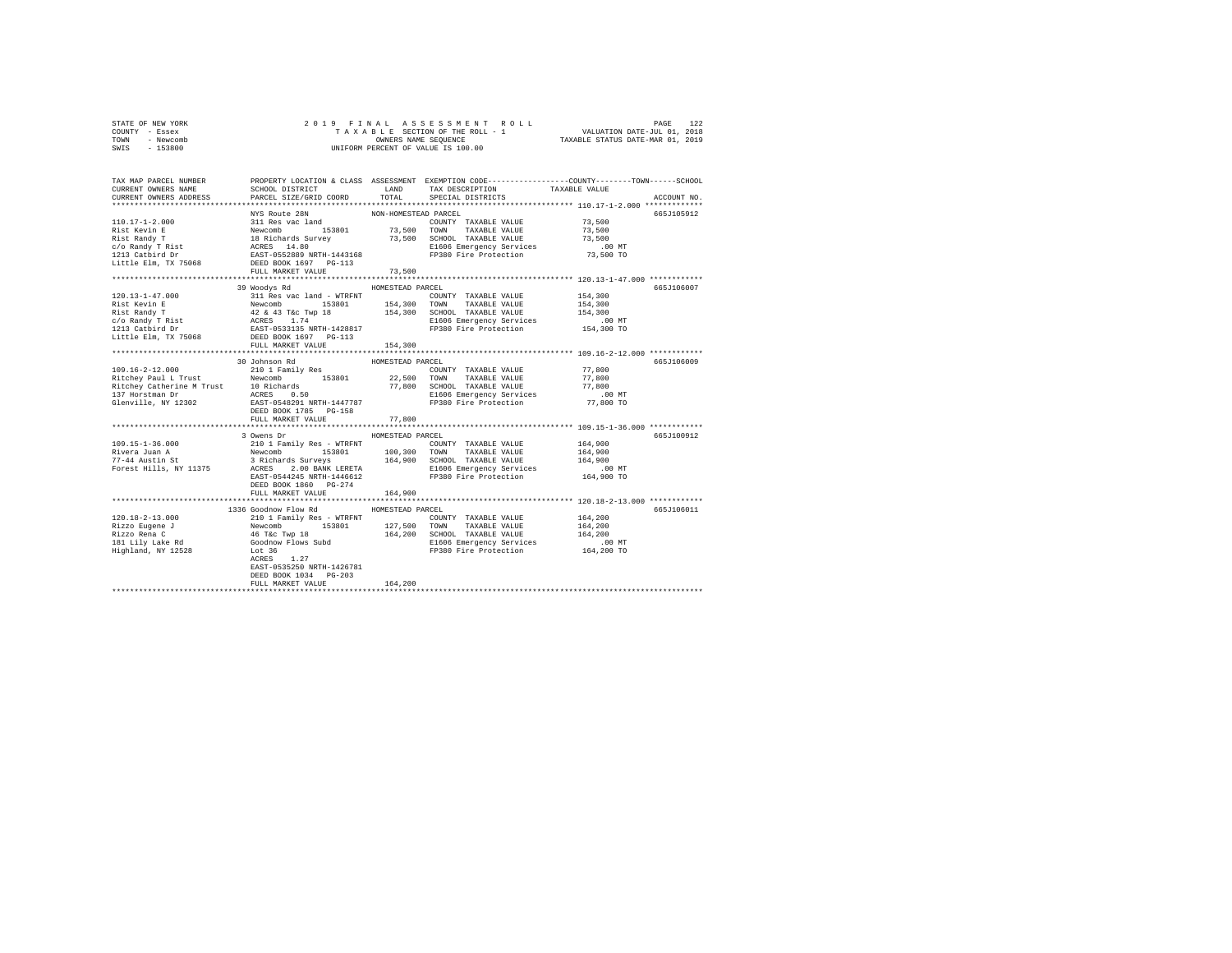| TAX MAP PARCEL NUMBER PROPERTY LOCATION & CLASS ASSESSMENT EXEMPTION CODE---------------COUNTY-------TOWN------SCHOOL<br>SCHOOL DISTRICT<br>LAND TAX DESCRIPTION<br>TAXABLE VALUE<br>CURRENT OWNERS NAME<br>CURRENT OWNERS ADDRESS<br>$_{\tt TOTAL}$<br>PARCEL SIZE/GRID COORD<br>SPECIAL DISTRICTS<br>ACCOUNT NO.<br>45 Stubing Ln<br>HOMESTEAD PARCEL<br>665Z004005<br>$109.16 - 6 - 8.000$<br>210 1 Family Res - WTRFNT<br>254,400<br>COUNTY TAXABLE VALUE<br>Xevel Family Res - With Nicolas Newcomb<br>16 TeC Durchase TWP 27 RS<br>28 Street Partners Technology 27 RS<br>28 Street Partners - 27 RS<br>28 Street Point Subditum RS<br>28 Street Protection<br>28 Street Protection<br>28 Street Protec<br>Roalsvig Family LLC<br>254,400<br>c/o Paul H Roalsvig<br>254,400<br>PO Box 262<br>E1606 Emergency Services<br>FP380 Fire Protection<br>$.00$ MT<br>254,400 TO<br>Long Lake, NY 12847<br>EAST-0551404 NRTH-1447455<br>DEED BOOK 1668 PG-180<br>FULL MARKET VALUE<br>254,400<br>113 Santanoni Dr<br>665J105108<br>HOMESTEAD PARCEL<br>210 1 Family Res<br>$110.18 - 2 - 5.000$<br>169,200<br>COUNTY TAXABLE VALUE<br>34,500 TOWN TAXABLE VALUE<br>Newcomb 153801<br>Roalsvig Family LLC<br>169,200<br>169,200<br>E1606 Emergency Services<br>.00 MT<br>169,200 TO<br>169,200 TO M<br>FULL MARKET VALUE<br>169,200 WD380 Water District<br>169,200 TO M<br>155 Woodys Rd<br>HOMESTEAD PARCEL<br>665J104312<br>$120.13 - 1 - 24.000$<br>260 Seasonal res - WTRFNT<br>Newcomb 153801 125,800 TOWN TAXABLE VALUE<br>Newcomb 153801 125,800 TOWN TAXABLE VALUE<br>25642 T4C Twp 18 147,900 SCROOL TAXABLE VALUE<br>COOdnow Flow Subd 147,900 E1606 Emergency Services<br>Lot 203<br>147,900<br>COUNTY TAXABLE VALUE<br>Robertson Charles A<br>147,900<br>Robertson Anne M<br>147,900 SCHOOL TAXABLE VALUE<br>147.900<br>E1606 Emergency Services<br>FP380 Fires B<br>.00 MT<br>19 Hampton St<br>FP380 Fire Protection<br>147,900 TO<br>Cranford, NJ 07016<br>Lot 203<br>ACRES 0.91<br>EAST-0530512 NRTH-1428446<br>DEED BOOK 1360 PG-127<br>FULL MARKET VALUE<br>147,900<br>HOMESTEAD PARCEL<br>665J106210<br>260 Seasonal res - WTRFNT<br>256,900<br>COUNTY TAXABLE VALUE<br>153801 126,200 TOWN TAXABLE VALUE<br>256,900<br>256,900 SCHOOL TAXABLE VALUE<br>256,900<br>E1606 Emergency Services<br>.00 MT<br>256,900 TO<br>FP380 Fire Protection<br>ACRES 0.94<br>EAST-0530610 NRTH-1428442<br>DEED BOOK 1886 PG-14<br>256,900<br>FULL MARKET VALUE<br>******************************* | STATE OF NEW YORK<br>COUNTY - Essex<br>TOWN<br>- Newcomb<br>SWIS - 153800 |  | 2019 FINAL ASSESSMENT ROLL<br>TAXABLE SECTION OF THE ROLL - 1<br>OWNERS NAME SEQUENCE<br>UNIFORM PERCENT OF VALUE IS 100.00 | VALUATION DATE-JUL 01, 2018<br>TAXABLE STATUS DATE-MAR 01, 2019 | PAGE<br>123 |
|----------------------------------------------------------------------------------------------------------------------------------------------------------------------------------------------------------------------------------------------------------------------------------------------------------------------------------------------------------------------------------------------------------------------------------------------------------------------------------------------------------------------------------------------------------------------------------------------------------------------------------------------------------------------------------------------------------------------------------------------------------------------------------------------------------------------------------------------------------------------------------------------------------------------------------------------------------------------------------------------------------------------------------------------------------------------------------------------------------------------------------------------------------------------------------------------------------------------------------------------------------------------------------------------------------------------------------------------------------------------------------------------------------------------------------------------------------------------------------------------------------------------------------------------------------------------------------------------------------------------------------------------------------------------------------------------------------------------------------------------------------------------------------------------------------------------------------------------------------------------------------------------------------------------------------------------------------------------------------------------------------------------------------------------------------------------------------------------------------------------------------------------------------------------------------------------------------------------------------------------------------------------------------------------------------------------------------------------------------------------------------------------------------------------------------------------------------------------------------------------------|---------------------------------------------------------------------------|--|-----------------------------------------------------------------------------------------------------------------------------|-----------------------------------------------------------------|-------------|
|                                                                                                                                                                                                                                                                                                                                                                                                                                                                                                                                                                                                                                                                                                                                                                                                                                                                                                                                                                                                                                                                                                                                                                                                                                                                                                                                                                                                                                                                                                                                                                                                                                                                                                                                                                                                                                                                                                                                                                                                                                                                                                                                                                                                                                                                                                                                                                                                                                                                                                    |                                                                           |  |                                                                                                                             |                                                                 |             |
|                                                                                                                                                                                                                                                                                                                                                                                                                                                                                                                                                                                                                                                                                                                                                                                                                                                                                                                                                                                                                                                                                                                                                                                                                                                                                                                                                                                                                                                                                                                                                                                                                                                                                                                                                                                                                                                                                                                                                                                                                                                                                                                                                                                                                                                                                                                                                                                                                                                                                                    |                                                                           |  |                                                                                                                             |                                                                 |             |
|                                                                                                                                                                                                                                                                                                                                                                                                                                                                                                                                                                                                                                                                                                                                                                                                                                                                                                                                                                                                                                                                                                                                                                                                                                                                                                                                                                                                                                                                                                                                                                                                                                                                                                                                                                                                                                                                                                                                                                                                                                                                                                                                                                                                                                                                                                                                                                                                                                                                                                    |                                                                           |  |                                                                                                                             |                                                                 |             |
|                                                                                                                                                                                                                                                                                                                                                                                                                                                                                                                                                                                                                                                                                                                                                                                                                                                                                                                                                                                                                                                                                                                                                                                                                                                                                                                                                                                                                                                                                                                                                                                                                                                                                                                                                                                                                                                                                                                                                                                                                                                                                                                                                                                                                                                                                                                                                                                                                                                                                                    |                                                                           |  |                                                                                                                             |                                                                 |             |
|                                                                                                                                                                                                                                                                                                                                                                                                                                                                                                                                                                                                                                                                                                                                                                                                                                                                                                                                                                                                                                                                                                                                                                                                                                                                                                                                                                                                                                                                                                                                                                                                                                                                                                                                                                                                                                                                                                                                                                                                                                                                                                                                                                                                                                                                                                                                                                                                                                                                                                    |                                                                           |  |                                                                                                                             |                                                                 |             |
|                                                                                                                                                                                                                                                                                                                                                                                                                                                                                                                                                                                                                                                                                                                                                                                                                                                                                                                                                                                                                                                                                                                                                                                                                                                                                                                                                                                                                                                                                                                                                                                                                                                                                                                                                                                                                                                                                                                                                                                                                                                                                                                                                                                                                                                                                                                                                                                                                                                                                                    |                                                                           |  |                                                                                                                             |                                                                 |             |
|                                                                                                                                                                                                                                                                                                                                                                                                                                                                                                                                                                                                                                                                                                                                                                                                                                                                                                                                                                                                                                                                                                                                                                                                                                                                                                                                                                                                                                                                                                                                                                                                                                                                                                                                                                                                                                                                                                                                                                                                                                                                                                                                                                                                                                                                                                                                                                                                                                                                                                    |                                                                           |  |                                                                                                                             |                                                                 |             |
|                                                                                                                                                                                                                                                                                                                                                                                                                                                                                                                                                                                                                                                                                                                                                                                                                                                                                                                                                                                                                                                                                                                                                                                                                                                                                                                                                                                                                                                                                                                                                                                                                                                                                                                                                                                                                                                                                                                                                                                                                                                                                                                                                                                                                                                                                                                                                                                                                                                                                                    |                                                                           |  |                                                                                                                             |                                                                 |             |
|                                                                                                                                                                                                                                                                                                                                                                                                                                                                                                                                                                                                                                                                                                                                                                                                                                                                                                                                                                                                                                                                                                                                                                                                                                                                                                                                                                                                                                                                                                                                                                                                                                                                                                                                                                                                                                                                                                                                                                                                                                                                                                                                                                                                                                                                                                                                                                                                                                                                                                    |                                                                           |  |                                                                                                                             |                                                                 |             |
|                                                                                                                                                                                                                                                                                                                                                                                                                                                                                                                                                                                                                                                                                                                                                                                                                                                                                                                                                                                                                                                                                                                                                                                                                                                                                                                                                                                                                                                                                                                                                                                                                                                                                                                                                                                                                                                                                                                                                                                                                                                                                                                                                                                                                                                                                                                                                                                                                                                                                                    |                                                                           |  |                                                                                                                             |                                                                 |             |
|                                                                                                                                                                                                                                                                                                                                                                                                                                                                                                                                                                                                                                                                                                                                                                                                                                                                                                                                                                                                                                                                                                                                                                                                                                                                                                                                                                                                                                                                                                                                                                                                                                                                                                                                                                                                                                                                                                                                                                                                                                                                                                                                                                                                                                                                                                                                                                                                                                                                                                    |                                                                           |  |                                                                                                                             |                                                                 |             |
|                                                                                                                                                                                                                                                                                                                                                                                                                                                                                                                                                                                                                                                                                                                                                                                                                                                                                                                                                                                                                                                                                                                                                                                                                                                                                                                                                                                                                                                                                                                                                                                                                                                                                                                                                                                                                                                                                                                                                                                                                                                                                                                                                                                                                                                                                                                                                                                                                                                                                                    |                                                                           |  |                                                                                                                             |                                                                 |             |
|                                                                                                                                                                                                                                                                                                                                                                                                                                                                                                                                                                                                                                                                                                                                                                                                                                                                                                                                                                                                                                                                                                                                                                                                                                                                                                                                                                                                                                                                                                                                                                                                                                                                                                                                                                                                                                                                                                                                                                                                                                                                                                                                                                                                                                                                                                                                                                                                                                                                                                    |                                                                           |  |                                                                                                                             |                                                                 |             |
|                                                                                                                                                                                                                                                                                                                                                                                                                                                                                                                                                                                                                                                                                                                                                                                                                                                                                                                                                                                                                                                                                                                                                                                                                                                                                                                                                                                                                                                                                                                                                                                                                                                                                                                                                                                                                                                                                                                                                                                                                                                                                                                                                                                                                                                                                                                                                                                                                                                                                                    |                                                                           |  |                                                                                                                             |                                                                 |             |
|                                                                                                                                                                                                                                                                                                                                                                                                                                                                                                                                                                                                                                                                                                                                                                                                                                                                                                                                                                                                                                                                                                                                                                                                                                                                                                                                                                                                                                                                                                                                                                                                                                                                                                                                                                                                                                                                                                                                                                                                                                                                                                                                                                                                                                                                                                                                                                                                                                                                                                    |                                                                           |  |                                                                                                                             |                                                                 |             |
|                                                                                                                                                                                                                                                                                                                                                                                                                                                                                                                                                                                                                                                                                                                                                                                                                                                                                                                                                                                                                                                                                                                                                                                                                                                                                                                                                                                                                                                                                                                                                                                                                                                                                                                                                                                                                                                                                                                                                                                                                                                                                                                                                                                                                                                                                                                                                                                                                                                                                                    |                                                                           |  |                                                                                                                             |                                                                 |             |
|                                                                                                                                                                                                                                                                                                                                                                                                                                                                                                                                                                                                                                                                                                                                                                                                                                                                                                                                                                                                                                                                                                                                                                                                                                                                                                                                                                                                                                                                                                                                                                                                                                                                                                                                                                                                                                                                                                                                                                                                                                                                                                                                                                                                                                                                                                                                                                                                                                                                                                    |                                                                           |  |                                                                                                                             |                                                                 |             |
|                                                                                                                                                                                                                                                                                                                                                                                                                                                                                                                                                                                                                                                                                                                                                                                                                                                                                                                                                                                                                                                                                                                                                                                                                                                                                                                                                                                                                                                                                                                                                                                                                                                                                                                                                                                                                                                                                                                                                                                                                                                                                                                                                                                                                                                                                                                                                                                                                                                                                                    |                                                                           |  |                                                                                                                             |                                                                 |             |
|                                                                                                                                                                                                                                                                                                                                                                                                                                                                                                                                                                                                                                                                                                                                                                                                                                                                                                                                                                                                                                                                                                                                                                                                                                                                                                                                                                                                                                                                                                                                                                                                                                                                                                                                                                                                                                                                                                                                                                                                                                                                                                                                                                                                                                                                                                                                                                                                                                                                                                    |                                                                           |  |                                                                                                                             |                                                                 |             |
|                                                                                                                                                                                                                                                                                                                                                                                                                                                                                                                                                                                                                                                                                                                                                                                                                                                                                                                                                                                                                                                                                                                                                                                                                                                                                                                                                                                                                                                                                                                                                                                                                                                                                                                                                                                                                                                                                                                                                                                                                                                                                                                                                                                                                                                                                                                                                                                                                                                                                                    |                                                                           |  |                                                                                                                             |                                                                 |             |
|                                                                                                                                                                                                                                                                                                                                                                                                                                                                                                                                                                                                                                                                                                                                                                                                                                                                                                                                                                                                                                                                                                                                                                                                                                                                                                                                                                                                                                                                                                                                                                                                                                                                                                                                                                                                                                                                                                                                                                                                                                                                                                                                                                                                                                                                                                                                                                                                                                                                                                    |                                                                           |  |                                                                                                                             |                                                                 |             |
|                                                                                                                                                                                                                                                                                                                                                                                                                                                                                                                                                                                                                                                                                                                                                                                                                                                                                                                                                                                                                                                                                                                                                                                                                                                                                                                                                                                                                                                                                                                                                                                                                                                                                                                                                                                                                                                                                                                                                                                                                                                                                                                                                                                                                                                                                                                                                                                                                                                                                                    |                                                                           |  |                                                                                                                             |                                                                 |             |
|                                                                                                                                                                                                                                                                                                                                                                                                                                                                                                                                                                                                                                                                                                                                                                                                                                                                                                                                                                                                                                                                                                                                                                                                                                                                                                                                                                                                                                                                                                                                                                                                                                                                                                                                                                                                                                                                                                                                                                                                                                                                                                                                                                                                                                                                                                                                                                                                                                                                                                    |                                                                           |  |                                                                                                                             |                                                                 |             |
|                                                                                                                                                                                                                                                                                                                                                                                                                                                                                                                                                                                                                                                                                                                                                                                                                                                                                                                                                                                                                                                                                                                                                                                                                                                                                                                                                                                                                                                                                                                                                                                                                                                                                                                                                                                                                                                                                                                                                                                                                                                                                                                                                                                                                                                                                                                                                                                                                                                                                                    |                                                                           |  |                                                                                                                             |                                                                 |             |
|                                                                                                                                                                                                                                                                                                                                                                                                                                                                                                                                                                                                                                                                                                                                                                                                                                                                                                                                                                                                                                                                                                                                                                                                                                                                                                                                                                                                                                                                                                                                                                                                                                                                                                                                                                                                                                                                                                                                                                                                                                                                                                                                                                                                                                                                                                                                                                                                                                                                                                    |                                                                           |  |                                                                                                                             |                                                                 |             |
|                                                                                                                                                                                                                                                                                                                                                                                                                                                                                                                                                                                                                                                                                                                                                                                                                                                                                                                                                                                                                                                                                                                                                                                                                                                                                                                                                                                                                                                                                                                                                                                                                                                                                                                                                                                                                                                                                                                                                                                                                                                                                                                                                                                                                                                                                                                                                                                                                                                                                                    |                                                                           |  |                                                                                                                             |                                                                 |             |
|                                                                                                                                                                                                                                                                                                                                                                                                                                                                                                                                                                                                                                                                                                                                                                                                                                                                                                                                                                                                                                                                                                                                                                                                                                                                                                                                                                                                                                                                                                                                                                                                                                                                                                                                                                                                                                                                                                                                                                                                                                                                                                                                                                                                                                                                                                                                                                                                                                                                                                    |                                                                           |  |                                                                                                                             |                                                                 |             |
|                                                                                                                                                                                                                                                                                                                                                                                                                                                                                                                                                                                                                                                                                                                                                                                                                                                                                                                                                                                                                                                                                                                                                                                                                                                                                                                                                                                                                                                                                                                                                                                                                                                                                                                                                                                                                                                                                                                                                                                                                                                                                                                                                                                                                                                                                                                                                                                                                                                                                                    |                                                                           |  |                                                                                                                             |                                                                 |             |
|                                                                                                                                                                                                                                                                                                                                                                                                                                                                                                                                                                                                                                                                                                                                                                                                                                                                                                                                                                                                                                                                                                                                                                                                                                                                                                                                                                                                                                                                                                                                                                                                                                                                                                                                                                                                                                                                                                                                                                                                                                                                                                                                                                                                                                                                                                                                                                                                                                                                                                    |                                                                           |  |                                                                                                                             |                                                                 |             |
|                                                                                                                                                                                                                                                                                                                                                                                                                                                                                                                                                                                                                                                                                                                                                                                                                                                                                                                                                                                                                                                                                                                                                                                                                                                                                                                                                                                                                                                                                                                                                                                                                                                                                                                                                                                                                                                                                                                                                                                                                                                                                                                                                                                                                                                                                                                                                                                                                                                                                                    |                                                                           |  |                                                                                                                             |                                                                 |             |
|                                                                                                                                                                                                                                                                                                                                                                                                                                                                                                                                                                                                                                                                                                                                                                                                                                                                                                                                                                                                                                                                                                                                                                                                                                                                                                                                                                                                                                                                                                                                                                                                                                                                                                                                                                                                                                                                                                                                                                                                                                                                                                                                                                                                                                                                                                                                                                                                                                                                                                    |                                                                           |  |                                                                                                                             |                                                                 |             |
|                                                                                                                                                                                                                                                                                                                                                                                                                                                                                                                                                                                                                                                                                                                                                                                                                                                                                                                                                                                                                                                                                                                                                                                                                                                                                                                                                                                                                                                                                                                                                                                                                                                                                                                                                                                                                                                                                                                                                                                                                                                                                                                                                                                                                                                                                                                                                                                                                                                                                                    |                                                                           |  |                                                                                                                             |                                                                 |             |
|                                                                                                                                                                                                                                                                                                                                                                                                                                                                                                                                                                                                                                                                                                                                                                                                                                                                                                                                                                                                                                                                                                                                                                                                                                                                                                                                                                                                                                                                                                                                                                                                                                                                                                                                                                                                                                                                                                                                                                                                                                                                                                                                                                                                                                                                                                                                                                                                                                                                                                    |                                                                           |  |                                                                                                                             |                                                                 |             |
|                                                                                                                                                                                                                                                                                                                                                                                                                                                                                                                                                                                                                                                                                                                                                                                                                                                                                                                                                                                                                                                                                                                                                                                                                                                                                                                                                                                                                                                                                                                                                                                                                                                                                                                                                                                                                                                                                                                                                                                                                                                                                                                                                                                                                                                                                                                                                                                                                                                                                                    |                                                                           |  |                                                                                                                             |                                                                 |             |
|                                                                                                                                                                                                                                                                                                                                                                                                                                                                                                                                                                                                                                                                                                                                                                                                                                                                                                                                                                                                                                                                                                                                                                                                                                                                                                                                                                                                                                                                                                                                                                                                                                                                                                                                                                                                                                                                                                                                                                                                                                                                                                                                                                                                                                                                                                                                                                                                                                                                                                    |                                                                           |  |                                                                                                                             |                                                                 |             |
|                                                                                                                                                                                                                                                                                                                                                                                                                                                                                                                                                                                                                                                                                                                                                                                                                                                                                                                                                                                                                                                                                                                                                                                                                                                                                                                                                                                                                                                                                                                                                                                                                                                                                                                                                                                                                                                                                                                                                                                                                                                                                                                                                                                                                                                                                                                                                                                                                                                                                                    |                                                                           |  |                                                                                                                             |                                                                 |             |
|                                                                                                                                                                                                                                                                                                                                                                                                                                                                                                                                                                                                                                                                                                                                                                                                                                                                                                                                                                                                                                                                                                                                                                                                                                                                                                                                                                                                                                                                                                                                                                                                                                                                                                                                                                                                                                                                                                                                                                                                                                                                                                                                                                                                                                                                                                                                                                                                                                                                                                    |                                                                           |  |                                                                                                                             |                                                                 |             |
|                                                                                                                                                                                                                                                                                                                                                                                                                                                                                                                                                                                                                                                                                                                                                                                                                                                                                                                                                                                                                                                                                                                                                                                                                                                                                                                                                                                                                                                                                                                                                                                                                                                                                                                                                                                                                                                                                                                                                                                                                                                                                                                                                                                                                                                                                                                                                                                                                                                                                                    |                                                                           |  |                                                                                                                             |                                                                 |             |
|                                                                                                                                                                                                                                                                                                                                                                                                                                                                                                                                                                                                                                                                                                                                                                                                                                                                                                                                                                                                                                                                                                                                                                                                                                                                                                                                                                                                                                                                                                                                                                                                                                                                                                                                                                                                                                                                                                                                                                                                                                                                                                                                                                                                                                                                                                                                                                                                                                                                                                    |                                                                           |  |                                                                                                                             |                                                                 |             |
|                                                                                                                                                                                                                                                                                                                                                                                                                                                                                                                                                                                                                                                                                                                                                                                                                                                                                                                                                                                                                                                                                                                                                                                                                                                                                                                                                                                                                                                                                                                                                                                                                                                                                                                                                                                                                                                                                                                                                                                                                                                                                                                                                                                                                                                                                                                                                                                                                                                                                                    |                                                                           |  |                                                                                                                             |                                                                 |             |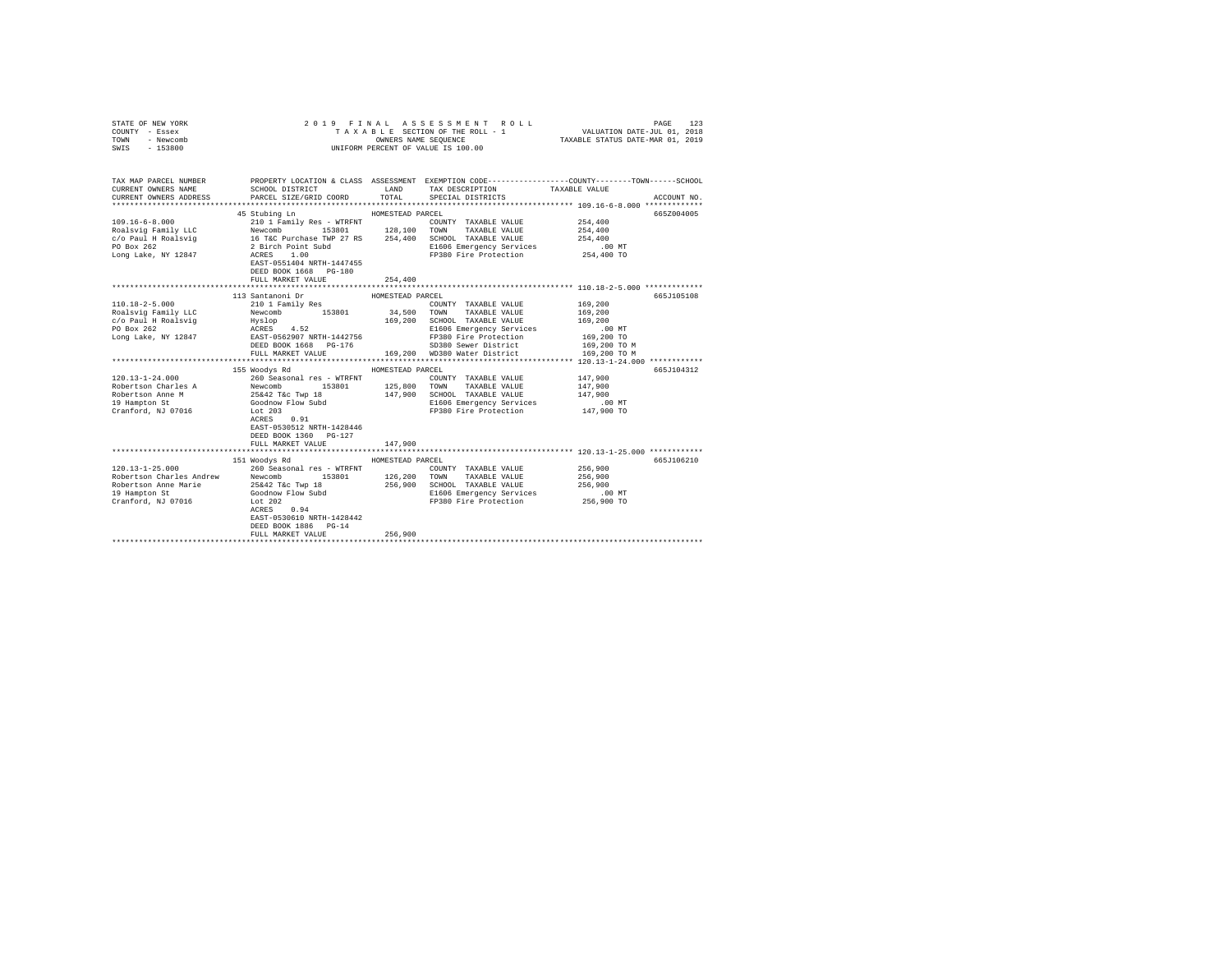| STATE OF NEW YORK<br>COUNTY - Essex<br>TOWN<br>- Newcomb<br>SWIS - 153800                                                                                                                                                                                                                                                                                 |                                                                                                                                                                                                                                                                                                              |                  | 2019 FINAL ASSESSMENT ROLL<br>TAXABLE SECTION OF THE ROLL - 1<br>UNIFORM PERCENT OF VALUE IS 100.00                                                                                                                                            | 124<br>PAGE<br>3 L E SECTION OF THE ROLL - 1 VALUATION DATE-JUL 01, 2018<br>OWNERS NAME SEQUENCE TAXABLE STATUS DATE-MAR 01, 2019     |
|-----------------------------------------------------------------------------------------------------------------------------------------------------------------------------------------------------------------------------------------------------------------------------------------------------------------------------------------------------------|--------------------------------------------------------------------------------------------------------------------------------------------------------------------------------------------------------------------------------------------------------------------------------------------------------------|------------------|------------------------------------------------------------------------------------------------------------------------------------------------------------------------------------------------------------------------------------------------|---------------------------------------------------------------------------------------------------------------------------------------|
| CURRENT OWNERS NAME                                                                                                                                                                                                                                                                                                                                       | SCHOOL DISTRICT TAND TAX DESCRIPTION                                                                                                                                                                                                                                                                         |                  |                                                                                                                                                                                                                                                | TAX MAP PARCEL NUMBER PROPERTY LOCATION & CLASS ASSESSMENT EXEMPTION CODE--------------COUNTY-------TOWN------SCHOOL<br>TAXABLE VALUE |
| CURRENT OWNERS ADDRESS PARCEL SIZE/GRID COORD TOTAL                                                                                                                                                                                                                                                                                                       |                                                                                                                                                                                                                                                                                                              |                  | SPECIAL DISTRICTS                                                                                                                                                                                                                              | ACCOUNT NO.                                                                                                                           |
|                                                                                                                                                                                                                                                                                                                                                           | 14 Muskrat Ln                                                                                                                                                                                                                                                                                                | HOMESTEAD PARCEL |                                                                                                                                                                                                                                                | 665J101013                                                                                                                            |
| $120.17 - 2 - 1.000$<br>$\begin{array}{cccccccccc} \texttt{Rodriguez Linda M} & \texttt{Newcomb} & 153801 & 97,800 & \texttt{TONN} & \texttt{TAXABLE VALUE} \\ 32 \text{ Vichy Dr} & 26 \text{ Téc Twp} & 18 & 127,100 & \texttt{SCHOOL} & \texttt{TAXABLE VALUE} \end{array}$<br>32 vieny pr<br>Saratoga Springs, NY 12866 Goodnow Flow Subd<br>Tort 301 | 260 Seasonal res - WTRFNT<br>ACRES 0.67 BANKADKTRST<br>EAST-0528126 NRTH-1427132                                                                                                                                                                                                                             |                  | COUNTY TAXABLE VALUE 127,100<br>E1606 Emergency Services 100 MT<br>FP380 Fire Protection 127,100 TO                                                                                                                                            | 127,100<br>127,100                                                                                                                    |
|                                                                                                                                                                                                                                                                                                                                                           | DEED BOOK 1221 PG-301<br>FULL MARKET VALUE                                                                                                                                                                                                                                                                   | 127,100          |                                                                                                                                                                                                                                                |                                                                                                                                       |
|                                                                                                                                                                                                                                                                                                                                                           | 4779 NYS Route 28N                                                                                                                                                                                                                                                                                           | HOMESTEAD PARCEL |                                                                                                                                                                                                                                                | 665J106215                                                                                                                            |
| $121. - 2 - 21.100$<br>121.-2-21.100<br>Roehrs David<br>Roehrs Judi<br>Roenis Juur<br>70 Brookside Rd<br>New Paltz, NY 12561                                                                                                                                                                                                                              | 260 Seasonal res<br>Newcomb 153801 44,900 COUNT TAXABLE VALUE<br>40 TOWN TAXABLE VALUE<br>40 TOWN TAXABLE VALUE<br>40 TOWN TAXABLE VALUE<br>40 ACRES 17.74 11606 Emergency Services<br>RAST-0564974 NRTH-1438781 FP380 Fire Protection<br>FP380 Fire Protection<br>DEED BOOK 1722 PG-79<br>FULL MARKET VALUE | 130,200          | COUNTY TAXABLE VALUE<br>130,200 SCHOOL TAXABLE VALUE<br>E1606 Emergency Services<br>FP380 Fire Protection                                                                                                                                      | 130,200<br>130,200<br>130,200<br>.00 MT.<br>130,200 TO                                                                                |
|                                                                                                                                                                                                                                                                                                                                                           | 289 Woodys Rd                                                                                                                                                                                                                                                                                                | HOMESTEAD PARCEL |                                                                                                                                                                                                                                                | 665J101603                                                                                                                            |
|                                                                                                                                                                                                                                                                                                                                                           | EAST-0527331 NRTH-1428916<br>DEED BOOK 1359 PG-101                                                                                                                                                                                                                                                           |                  | 209,300 SCHOOL TAXABLE VALUE<br>E1606 Emergency Services<br>FP380 Fire Protection                                                                                                                                                              | 209,300<br>209,300<br>209,300<br>$.00 \text{ MT}$<br>209,300 TO                                                                       |
|                                                                                                                                                                                                                                                                                                                                                           | FULL MARKET VALUE                                                                                                                                                                                                                                                                                            | 209,300          |                                                                                                                                                                                                                                                |                                                                                                                                       |
| $120.18 - 2 - 21.000$<br>Rossley Maureen C<br>25 West Ln<br>Saratoga, NY 12866                                                                                                                                                                                                                                                                            | 34 Bennett Ln<br>ACRES 1.72<br>EAST-0536010 NRTH-1426409<br>DEED BOOK 1170 PG-35                                                                                                                                                                                                                             | HOMESTEAD PARCEL | 91 Bender and Taylor (2000)<br>210 1 Family Res - WTRFNT (2000)<br>210 1 Family Res - WTRFNT (2000)<br>218,700 TOWN TAXABLE VALUE 189,000<br>46 Téc Twp 18<br>46 Téc Twp 18<br>21606 Emergency Services<br>21606 Emergency Services<br>21606 E | 665J100806                                                                                                                            |
|                                                                                                                                                                                                                                                                                                                                                           | FULL MARKET VALUE                                                                                                                                                                                                                                                                                            | 189,000          |                                                                                                                                                                                                                                                |                                                                                                                                       |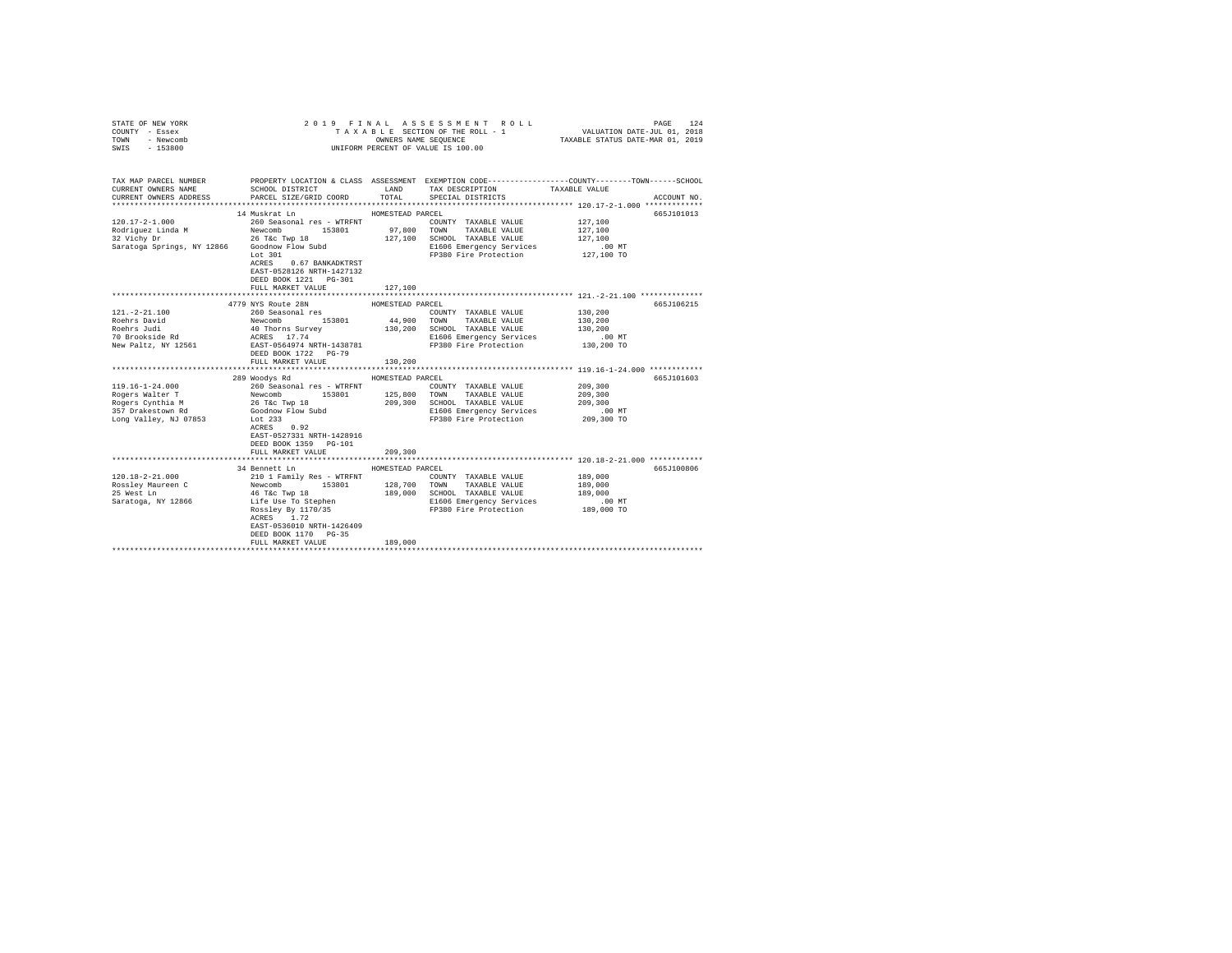| COUNTY - Essex<br>TOWN<br>- Newcomb<br>SWIS<br>$-153800$ | UNIFORM PERCENT OF VALUE IS 100.00                                                             |                                                                                                                                                                                                                                                                                          |                              |
|----------------------------------------------------------|------------------------------------------------------------------------------------------------|------------------------------------------------------------------------------------------------------------------------------------------------------------------------------------------------------------------------------------------------------------------------------------------|------------------------------|
| CURRENT OWNERS NAME<br>CURRENT OWNERS ADDRESS            | PARCEL SIZE/GRID COORD                                                                         | TAX MAP PARCEL NUMBER PROPERTY LOCATION & CLASS ASSESSMENT EXEMPTION CODE---------------COUNTY-------TOWN------SCHOOL<br>SCHOOL DISTRICT TAND TAX DESCRIPTION<br>SPECIAL DISTRICTS<br>TOTAL                                                                                              | TAXABLE VALUE<br>ACCOUNT NO. |
|                                                          | 1310 Goodnow Flow Rd                                                                           | HOMESTEAD PARCEL                                                                                                                                                                                                                                                                         | 665J106111                   |
| 120.18-2-19.000                                          | 260 Seasonal res - WTRFNT                                                                      | COUNTY TAXABLE VALUE                                                                                                                                                                                                                                                                     | 225,900                      |
|                                                          |                                                                                                | $153801 \qquad \qquad 126,200 \qquad \qquad {\small TONN} \qquad \qquad {\small TAXABLE\ VALUE} \qquad \qquad 225,900 \qquad \qquad {\small SCH OOL} \qquad {\small TAXABLE\ VALUE}$<br>TAXABLE VALUE                                                                                    | 225,900                      |
|                                                          |                                                                                                |                                                                                                                                                                                                                                                                                          | 225,900                      |
|                                                          |                                                                                                | El606 Emergency Services .00 MT<br>FP380 Fire Protection 225,900 TO                                                                                                                                                                                                                      |                              |
|                                                          | DEED BOOK 1643 PG-202<br>FULL MARKET VALUE                                                     | 225,900                                                                                                                                                                                                                                                                                  |                              |
|                                                          |                                                                                                |                                                                                                                                                                                                                                                                                          |                              |
|                                                          | 1314 Goodnow Flow Rd                                                                           | HOMESTEAD PARCEL                                                                                                                                                                                                                                                                         | 665J106112                   |
| $120.18 - 2 - 18.000$                                    | 260 Seasonal res - WTRFNT                                                                      | COUNTY TAXABLE VALUE                                                                                                                                                                                                                                                                     | 197.500                      |
|                                                          |                                                                                                | 153801 126,000 TOWN<br>TAXABLE VALUE                                                                                                                                                                                                                                                     | 197,500                      |
|                                                          |                                                                                                | 197,500 SCHOOL TAXABLE VALUE                                                                                                                                                                                                                                                             | 197,500                      |
|                                                          |                                                                                                | E1606 Emergency Services<br>FP380 Fire Protection                                                                                                                                                                                                                                        | 00 MT.<br>197,500 TO         |
|                                                          | Lot 31<br>ACRES 1.50<br>EAST-0535717 NRTH-1426549<br>DEED BOOK 498 PG-447<br>FULL MARKET VALUE | 197,500                                                                                                                                                                                                                                                                                  |                              |
|                                                          |                                                                                                |                                                                                                                                                                                                                                                                                          | 665J104412                   |
| $120.17 - 1 - 1.000$                                     | 23 Muskrat Ln<br>210 1 Family Res - WTRFNT                                                     | HOMESTEAD PARCEL<br>COUNTY TAXABLE VALUE                                                                                                                                                                                                                                                 | 204,400                      |
| Rowen William I                                          | Newcomb 153801 162,300 TOWN                                                                    | TAXABLE VALUE                                                                                                                                                                                                                                                                            | 204,400                      |
|                                                          |                                                                                                | SCHOOL TAXABLE VALUE                                                                                                                                                                                                                                                                     | 204,400                      |
|                                                          |                                                                                                | E1606 Emergency Services                                                                                                                                                                                                                                                                 | .00 MT                       |
|                                                          |                                                                                                | FP380 Fire Protection                                                                                                                                                                                                                                                                    | 204,400 TO                   |
|                                                          | EAST-0527689 NRTH-1427095<br>DEED BOOK 1002 PG-92<br>FULL MARKET VALUE                         | 204,400                                                                                                                                                                                                                                                                                  |                              |
|                                                          |                                                                                                |                                                                                                                                                                                                                                                                                          |                              |
|                                                          | 5255 NYS Route 28N                                                                             | HOMESTEAD PARCEL                                                                                                                                                                                                                                                                         | 665J103701                   |
|                                                          |                                                                                                |                                                                                                                                                                                                                                                                                          | $0 \t 30,000$                |
|                                                          |                                                                                                |                                                                                                                                                                                                                                                                                          |                              |
|                                                          |                                                                                                |                                                                                                                                                                                                                                                                                          |                              |
|                                                          |                                                                                                |                                                                                                                                                                                                                                                                                          |                              |
|                                                          |                                                                                                |                                                                                                                                                                                                                                                                                          |                              |
|                                                          |                                                                                                | $\begin{tabular}{l c c c c c} \hline 110.13-1-9.000 & 5255 MW & HOMESJERM & HOMESJERM & HOMESJERM & RAGS & 0 & 153001 & 172011180 & 153001 & 153001 & 153001 & 153001 & 153001 & 153001 & 153001 & 153001 & 15301 & 22,500 & 000000 & 153001 & 153001 & 22,500 & 000000 & 153001 & 1530$ |                              |
|                                                          | FULL MARKET VALUE                                                                              | 85,500                                                                                                                                                                                                                                                                                   |                              |
|                                                          |                                                                                                |                                                                                                                                                                                                                                                                                          |                              |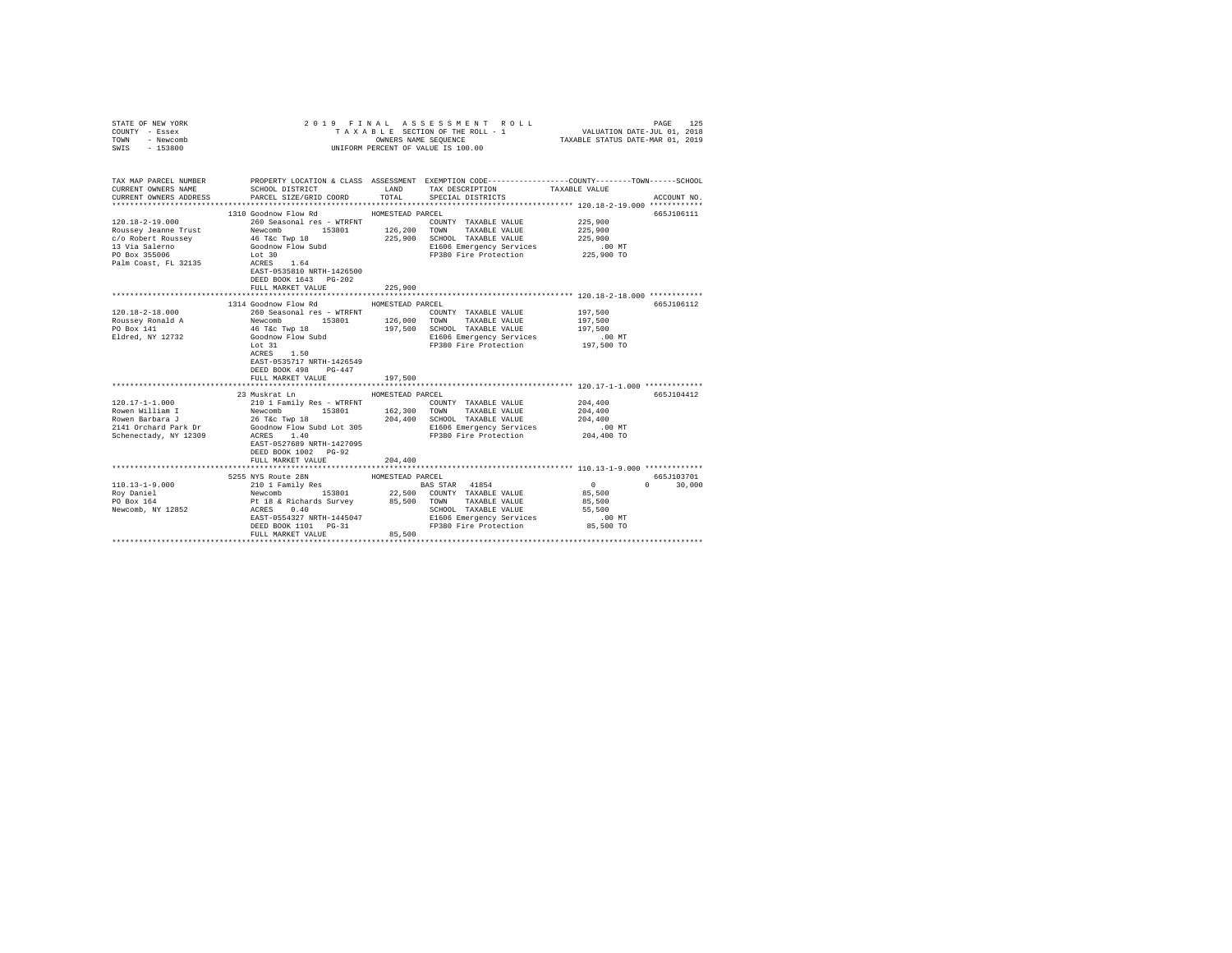| STATE OF NEW YORK      |                                                                                                                                                                                                                                                                                                                                                                                                  |                      |                                                                               |                                                          |               |
|------------------------|--------------------------------------------------------------------------------------------------------------------------------------------------------------------------------------------------------------------------------------------------------------------------------------------------------------------------------------------------------------------------------------------------|----------------------|-------------------------------------------------------------------------------|----------------------------------------------------------|---------------|
| COUNTY - Essex         |                                                                                                                                                                                                                                                                                                                                                                                                  |                      |                                                                               |                                                          |               |
| TOWN - Newcomb         |                                                                                                                                                                                                                                                                                                                                                                                                  |                      |                                                                               |                                                          |               |
| SWIS - 153800          |                                                                                                                                                                                                                                                                                                                                                                                                  |                      |                                                                               |                                                          |               |
|                        |                                                                                                                                                                                                                                                                                                                                                                                                  |                      |                                                                               |                                                          |               |
|                        |                                                                                                                                                                                                                                                                                                                                                                                                  |                      |                                                                               |                                                          |               |
|                        | TAX MAP PARCEL NUMBER PROPERTY LOCATION & CLASS ASSESSMENT EXEMPTION CODE--------------COUNTY-------TOWN-----SCHOOL                                                                                                                                                                                                                                                                              |                      |                                                                               |                                                          |               |
| CURRENT OWNERS NAME    |                                                                                                                                                                                                                                                                                                                                                                                                  |                      | SCHOOL DISTRICT $\hfill$ LAND $\hfill$ TAX DESCRIPTION $\hfill$ TAXABLE VALUE |                                                          |               |
| CURRENT OWNERS ADDRESS | PARCEL SIZE/GRID COORD                                                                                                                                                                                                                                                                                                                                                                           | TOTAL                | SPECIAL DISTRICTS                                                             |                                                          | ACCOUNT NO.   |
|                        |                                                                                                                                                                                                                                                                                                                                                                                                  |                      |                                                                               |                                                          |               |
|                        | 123 Marcy Ln                                                                                                                                                                                                                                                                                                                                                                                     | HOMESTEAD PARCEL     |                                                                               |                                                          | 665J104801    |
|                        |                                                                                                                                                                                                                                                                                                                                                                                                  |                      |                                                                               |                                                          | $0 \t 30.000$ |
|                        |                                                                                                                                                                                                                                                                                                                                                                                                  |                      |                                                                               |                                                          |               |
|                        | $\begin{tabular}{l c c c c c} \hline 110.17-3-9.000 & 123\hspace{0.05cm} {\it MOMESTERD}~{\it MOMESTERD}~{\it MOMESTERD}~{\it MOMESTERD}~{\it MOMESTERD}~{\it MOMESTERD}~{\it MOMESTERD}~{\it MOMESTERD}~{\it MOMESTERD}~{\it MOMESTERD}~{\it MOMESTERD}~{\it MOMESTERD}~{\it MOMESTERD}~{\it MOMESTERD}~{\it MOMESTERD}~{\it MOMESTERD}~{\it MOMESTERD}~{\it MOMESTERD}~{\it MOMESTERD$         |                      |                                                                               |                                                          |               |
|                        |                                                                                                                                                                                                                                                                                                                                                                                                  |                      |                                                                               |                                                          |               |
|                        |                                                                                                                                                                                                                                                                                                                                                                                                  |                      |                                                                               |                                                          |               |
|                        |                                                                                                                                                                                                                                                                                                                                                                                                  |                      |                                                                               |                                                          |               |
|                        |                                                                                                                                                                                                                                                                                                                                                                                                  |                      |                                                                               |                                                          |               |
|                        |                                                                                                                                                                                                                                                                                                                                                                                                  |                      | WD380 Water District                                                          | 200,000 TO M                                             |               |
|                        |                                                                                                                                                                                                                                                                                                                                                                                                  |                      |                                                                               |                                                          |               |
|                        | 5072 NYS Route 28N                                                                                                                                                                                                                                                                                                                                                                               | HOMESTEAD PARCEL     |                                                                               |                                                          | 665J191001    |
| 110.18-3-1.200         | 260 Seasonal res                                                                                                                                                                                                                                                                                                                                                                                 |                      | COUNTY TAXABLE VALUE                                                          | 80,500                                                   |               |
|                        |                                                                                                                                                                                                                                                                                                                                                                                                  |                      |                                                                               |                                                          |               |
|                        |                                                                                                                                                                                                                                                                                                                                                                                                  |                      |                                                                               |                                                          |               |
|                        | Rozelle Mathew P<br>From The Mewcomb 153801 25,500 TOWN TAXABLE VALUE 80,500<br>Rozelle Mathew P<br>Rozelle Mathew P<br>260 SCHOD RATE: 2019 Bar Decision 80,500 SCHOD TAXABLE VALUE<br>260 SCHOD ROCKS 2.48<br>260 SUM SCHOB REST 2.48<br>                                                                                                                                                      |                      |                                                                               |                                                          |               |
|                        |                                                                                                                                                                                                                                                                                                                                                                                                  |                      |                                                                               | 00 MT.<br>80,500 TO                                      |               |
|                        |                                                                                                                                                                                                                                                                                                                                                                                                  |                      |                                                                               |                                                          |               |
|                        |                                                                                                                                                                                                                                                                                                                                                                                                  |                      |                                                                               |                                                          |               |
|                        | DEED BOOK 969 PG-240                                                                                                                                                                                                                                                                                                                                                                             |                      |                                                                               |                                                          |               |
|                        | FULL MARKET VALUE                                                                                                                                                                                                                                                                                                                                                                                | 80,500               |                                                                               |                                                          |               |
|                        |                                                                                                                                                                                                                                                                                                                                                                                                  |                      |                                                                               |                                                          |               |
|                        | MONESTEAD PARCEL 10.000 1560 MM POWESTEAD PARCEL 10.000 1 1 Family Res (210 1 Family Res (200 1 Tamily Res (200 1 Tamily Res (200 1 Tamily Res (200 1 Tamily Res (200 1 Tamily Res (200 1 Tamily Res (200 1 Tamily Res (200 1                                                                                                                                                                    |                      |                                                                               |                                                          | 665J186006    |
|                        |                                                                                                                                                                                                                                                                                                                                                                                                  |                      |                                                                               |                                                          |               |
|                        |                                                                                                                                                                                                                                                                                                                                                                                                  |                      |                                                                               |                                                          |               |
|                        |                                                                                                                                                                                                                                                                                                                                                                                                  |                      |                                                                               |                                                          |               |
|                        |                                                                                                                                                                                                                                                                                                                                                                                                  |                      |                                                                               |                                                          |               |
|                        |                                                                                                                                                                                                                                                                                                                                                                                                  |                      |                                                                               |                                                          |               |
|                        | DEED BOOK 1633 PG-27                                                                                                                                                                                                                                                                                                                                                                             |                      |                                                                               |                                                          |               |
|                        | FULL MARKET VALUE                                                                                                                                                                                                                                                                                                                                                                                | 317,000              |                                                                               |                                                          |               |
|                        | *************************                                                                                                                                                                                                                                                                                                                                                                        | *******************  |                                                                               | *************************** 110.-3-13.000 ************** |               |
|                        | Lower Works Rd                                                                                                                                                                                                                                                                                                                                                                                   | NON-HOMESTEAD PARCEL |                                                                               |                                                          | 665J189000    |
|                        |                                                                                                                                                                                                                                                                                                                                                                                                  |                      |                                                                               | 25,800                                                   |               |
|                        |                                                                                                                                                                                                                                                                                                                                                                                                  |                      |                                                                               |                                                          |               |
|                        |                                                                                                                                                                                                                                                                                                                                                                                                  |                      |                                                                               |                                                          |               |
|                        |                                                                                                                                                                                                                                                                                                                                                                                                  |                      |                                                                               | 00 MT.<br>25,800 TO                                      |               |
|                        |                                                                                                                                                                                                                                                                                                                                                                                                  |                      |                                                                               |                                                          |               |
|                        | EAST-0576839 NRTH-1444002                                                                                                                                                                                                                                                                                                                                                                        |                      |                                                                               |                                                          |               |
|                        | DEED BOOK 1633 PG-27                                                                                                                                                                                                                                                                                                                                                                             |                      |                                                                               |                                                          |               |
|                        | FULL MARKET VALUE                                                                                                                                                                                                                                                                                                                                                                                | 25,800               |                                                                               |                                                          |               |
|                        |                                                                                                                                                                                                                                                                                                                                                                                                  |                      |                                                                               |                                                          |               |
|                        |                                                                                                                                                                                                                                                                                                                                                                                                  |                      |                                                                               |                                                          | 665Z018002    |
|                        | $\begin{tabular}{c c c c} \hline 110.-3-22.120 & 23 Lower Works Red & NON-HOMESTATION-1010--3-22.120 & 23 Lower Works Red & NON-HOMESTATION-1010--3-22.120 & 23-000\nRue Francis J III & Newwww. 153801 & 32,000 TOMM TAXABLE VALUE & 32,000\nRue Sarah J & 15 Tec Type 46 & 32,000 TOMM XABLE VALUE & 32,000\n7083 Hendrickson Rd & 2019 Bar Decision & 32,000 TAXABLE VALUE & .00 MT\nJuneau,$ |                      |                                                                               |                                                          |               |
|                        |                                                                                                                                                                                                                                                                                                                                                                                                  |                      |                                                                               |                                                          |               |
|                        |                                                                                                                                                                                                                                                                                                                                                                                                  |                      |                                                                               |                                                          |               |
|                        |                                                                                                                                                                                                                                                                                                                                                                                                  |                      |                                                                               |                                                          |               |
|                        |                                                                                                                                                                                                                                                                                                                                                                                                  |                      |                                                                               |                                                          |               |
|                        |                                                                                                                                                                                                                                                                                                                                                                                                  |                      |                                                                               |                                                          |               |
|                        | DEED BOOK 1897 PG-259                                                                                                                                                                                                                                                                                                                                                                            |                      |                                                                               |                                                          |               |
|                        | FULL MARKET VALUE                                                                                                                                                                                                                                                                                                                                                                                | 32,000               |                                                                               |                                                          |               |
|                        |                                                                                                                                                                                                                                                                                                                                                                                                  |                      |                                                                               |                                                          |               |
|                        |                                                                                                                                                                                                                                                                                                                                                                                                  |                      |                                                                               |                                                          |               |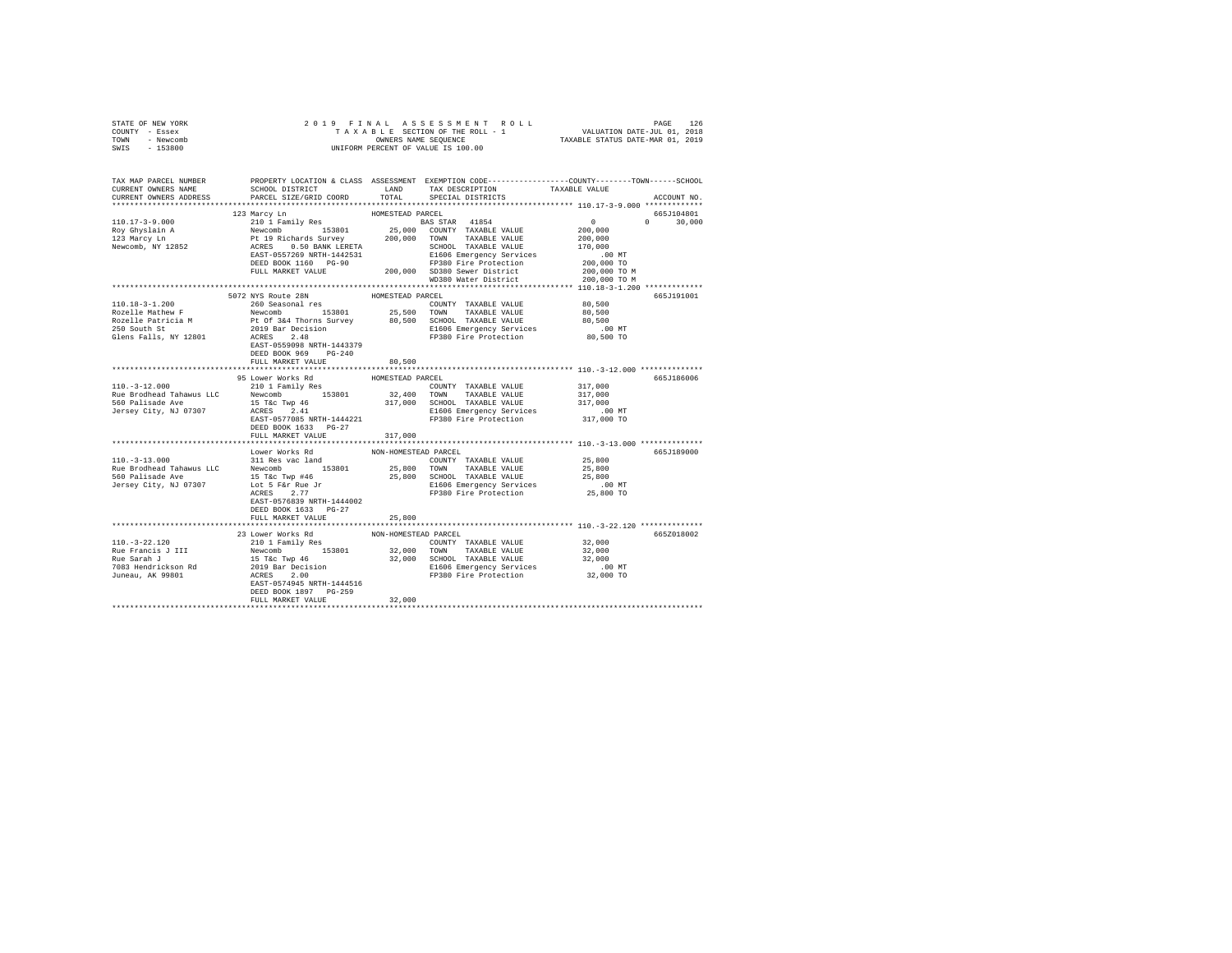| COUNTY - Essex<br>TOWN<br>- Newcomb<br>SWIS<br>$-153800$ | UNIFORM PERCENT OF VALUE IS 100.00                                                                                                                                                                                                                                                                                                                                                                                                                                                |                  |                                                                                       |                                                              |             |
|----------------------------------------------------------|-----------------------------------------------------------------------------------------------------------------------------------------------------------------------------------------------------------------------------------------------------------------------------------------------------------------------------------------------------------------------------------------------------------------------------------------------------------------------------------|------------------|---------------------------------------------------------------------------------------|--------------------------------------------------------------|-------------|
| CURRENT OWNERS NAME<br>CURRENT OWNERS ADDRESS            | TAX MAP PARCEL NUMBER PROPERTY LOCATION & CLASS ASSESSMENT EXEMPTION CODE---------------COUNTY-------TOWN------SCHOOL<br>SCHOOL DISTRICT TAND TAX DESCRIPTION<br>PARCEL SIZE/GRID COORD                                                                                                                                                                                                                                                                                           | TOTAL            | SPECIAL DISTRICTS                                                                     | TAXABLE VALUE                                                | ACCOUNT NO. |
|                                                          | 1408 Goodnow Flow Rd MOMESTEAD PARCEL                                                                                                                                                                                                                                                                                                                                                                                                                                             |                  |                                                                                       |                                                              | 665J105805  |
| $120.17 - 2 - 49.000$                                    |                                                                                                                                                                                                                                                                                                                                                                                                                                                                                   |                  | COUNTY TAXABLE VALUE 156,300                                                          |                                                              |             |
|                                                          | $\begin{tabular}{llllll} 260 \textbf{Seasonal} res & \textbf{WTRENT} & \textbf{COUNTY} \\ {\small \textbf{Newcomb} & 153801 & 131,200 & \textbf{TOWN} \\ \end{tabular}$                                                                                                                                                                                                                                                                                                           |                  | TAXABLE VALUE                                                                         | 156,300                                                      |             |
| Ruggiero Virginia<br>5 Sanders Rd                        |                                                                                                                                                                                                                                                                                                                                                                                                                                                                                   |                  |                                                                                       | 156,300                                                      |             |
| Corinth, NY 12822                                        | 260 Seasonal res - WTRFNT<br>Newcomb<br>42 T&c Twp 18<br>Goodnow Flow Subd<br>500                                                                                                                                                                                                                                                                                                                                                                                                 |                  | 156,300 SCHOOL TAXABLE VALUE<br>E1606 Emergency Services                              | .00 MT                                                       |             |
|                                                          | Lot 54                                                                                                                                                                                                                                                                                                                                                                                                                                                                            |                  | FP380 Fire Protection 156,300 TO                                                      |                                                              |             |
|                                                          | $ACRES$ 1.48<br>EAST-0533470 NRTH-1427054<br>DEED BOOK 1635 PG-226                                                                                                                                                                                                                                                                                                                                                                                                                |                  |                                                                                       |                                                              |             |
|                                                          | FULL MARKET VALUE                                                                                                                                                                                                                                                                                                                                                                                                                                                                 | 156,300          |                                                                                       |                                                              |             |
|                                                          | 55 Sanford Ln                                                                                                                                                                                                                                                                                                                                                                                                                                                                     | HOMESTEAD PARCEL |                                                                                       |                                                              | 665J100907  |
|                                                          | $Russomano Robert J \underbrace{\hspace{0.3cm}}_{210 \text{ 11 ramily Res}} \underbrace{\hspace{0.3cm}}_{220 \text{ 11 ramily Res}} \underbrace{\hspace{0.3cm}}_{23801} \underbrace{\hspace{0.3cm}}_{25,000} \underbrace{\hspace{0.3cm}}_{25000} \underbrace{\hspace{0.3cm}}_{TRXABLE VALUE} \underbrace{\hspace{0.3cm}}_{RAIBLE VALUE} \underbrace{\hspace{0.3cm}}_{RLUE} \underbrace{\hspace{0.3cm}}_{RLUE} \underbrace{\hspace{0.3cm}}_{RLUE} \underbrace{\hspace{0.3cm}}_{RL$ |                  |                                                                                       | 71,000                                                       |             |
|                                                          |                                                                                                                                                                                                                                                                                                                                                                                                                                                                                   |                  |                                                                                       | 71,000                                                       |             |
|                                                          |                                                                                                                                                                                                                                                                                                                                                                                                                                                                                   |                  |                                                                                       | 71,000                                                       |             |
|                                                          |                                                                                                                                                                                                                                                                                                                                                                                                                                                                                   |                  |                                                                                       | $.00$ MT                                                     |             |
|                                                          |                                                                                                                                                                                                                                                                                                                                                                                                                                                                                   |                  |                                                                                       | 71,000 TO<br>71,000 TO M                                     |             |
|                                                          |                                                                                                                                                                                                                                                                                                                                                                                                                                                                                   |                  | SD380 Sewer District                                                                  |                                                              |             |
|                                                          | FULL MARKET VALUE                                                                                                                                                                                                                                                                                                                                                                                                                                                                 |                  | 71,000 WD380 Water District                                                           | 71,000 TO M                                                  |             |
|                                                          |                                                                                                                                                                                                                                                                                                                                                                                                                                                                                   |                  |                                                                                       |                                                              |             |
|                                                          | 24 Spring St                                                                                                                                                                                                                                                                                                                                                                                                                                                                      | HOMESTEAD PARCEL |                                                                                       |                                                              | 665J106115  |
| $109.15 - 3 - 4.001$                                     |                                                                                                                                                                                                                                                                                                                                                                                                                                                                                   |                  | COUNTY TAXABLE VALUE                                                                  | 134,700                                                      |             |
|                                                          |                                                                                                                                                                                                                                                                                                                                                                                                                                                                                   | 134,700          | 32,400 TOWN TAXABLE VALUE                                                             | 134,700                                                      |             |
| Ryan Philip C<br>Ryan Thomas E<br>22 Seavey St           |                                                                                                                                                                                                                                                                                                                                                                                                                                                                                   |                  | SCHOOL TAXABLE VALUE                                                                  | 134,700<br>.00MT                                             |             |
| Hampton, NH 03842                                        |                                                                                                                                                                                                                                                                                                                                                                                                                                                                                   |                  | E1606 Emergency Services<br>FP380 Fire Protection<br>FP380 Fire Protection 134,700 TO |                                                              |             |
|                                                          | 24 Spring-St<br>210 1 Family Res<br>Newcomb 153801<br>4 Ords Pat<br>1272/320 Life Use To<br>William A Ryan<br>ACRES 2.40<br>EAST-0542251 NRTH-1445153<br>DEED BOOK 1272 PG-320<br>FULL MARKET VALUE                                                                                                                                                                                                                                                                               | 134,700          |                                                                                       |                                                              |             |
|                                                          |                                                                                                                                                                                                                                                                                                                                                                                                                                                                                   |                  |                                                                                       | ******************************* 120.17-2-39.000 ************ |             |
|                                                          | 1452 Goodnow Flow Rd MOMESTEAD PARCEL                                                                                                                                                                                                                                                                                                                                                                                                                                             |                  |                                                                                       |                                                              | 665J105602  |
| $120.17 - 2 - 39.000$                                    | 260 Seasonal res - WTRFNT                                                                                                                                                                                                                                                                                                                                                                                                                                                         |                  | COUNTY TAXABLE VALUE                                                                  | 223,100                                                      |             |
| Ryan Thomas M                                            |                                                                                                                                                                                                                                                                                                                                                                                                                                                                                   |                  |                                                                                       | 223,100                                                      |             |
| Ryan Barbara A<br>149 St Marys Ave                       |                                                                                                                                                                                                                                                                                                                                                                                                                                                                                   |                  | SCHOOL TAXABLE VALUE                                                                  | 223,100                                                      |             |
| Clinton, NY 13323-1730                                   |                                                                                                                                                                                                                                                                                                                                                                                                                                                                                   |                  | E1606 Emergency Services<br>FP380 Fire Protection                                     | .00 MT<br>223,100 TO                                         |             |
|                                                          | EAST-0532340 NRTH-1426534<br>DEED BOOK 1213 PG-271                                                                                                                                                                                                                                                                                                                                                                                                                                |                  |                                                                                       |                                                              |             |
|                                                          | FULL MARKET VALUE                                                                                                                                                                                                                                                                                                                                                                                                                                                                 | 223,100          |                                                                                       |                                                              |             |
|                                                          |                                                                                                                                                                                                                                                                                                                                                                                                                                                                                   |                  |                                                                                       |                                                              |             |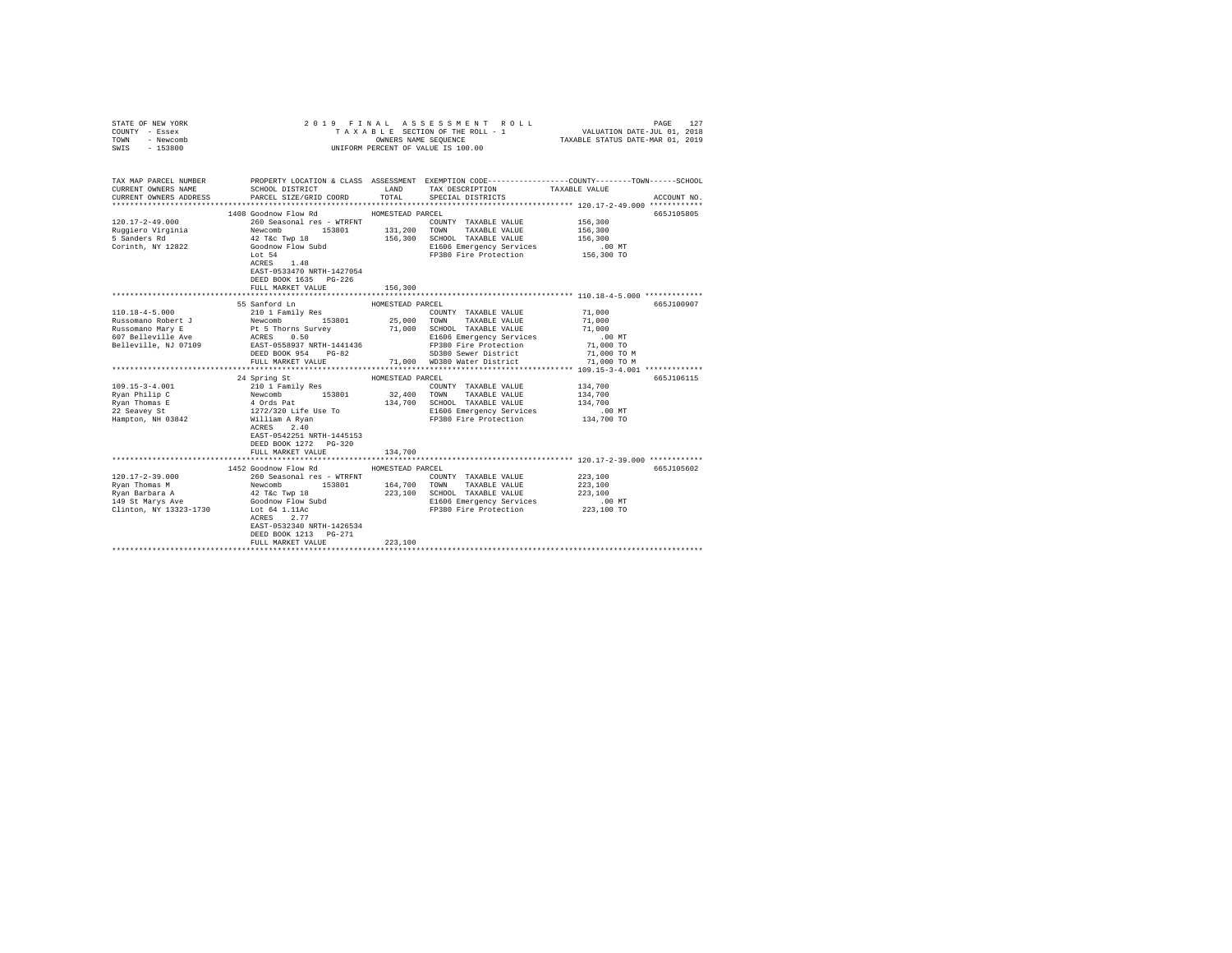| STATE OF NEW YORK<br>COUNTY - Essex<br>TOWN - Newcomb<br>SWIS - 153800 | 2019 FINAL                                                                                                                                                                                                                                                                                                                                                                                                                                                                                                                |                      | ASSESSMENT ROLL<br>TAXABLE SECTION OF THE ROLL - 1<br>OWNERS NAME SEQUENCE<br>UNIFORM PERCENT OF VALUE IS 100.00 | VALUATION DATE-JUL 01, 2018<br>TAXABLE STATUS DATE-MAR 01, 2019 | 128<br>PAGE   |
|------------------------------------------------------------------------|---------------------------------------------------------------------------------------------------------------------------------------------------------------------------------------------------------------------------------------------------------------------------------------------------------------------------------------------------------------------------------------------------------------------------------------------------------------------------------------------------------------------------|----------------------|------------------------------------------------------------------------------------------------------------------|-----------------------------------------------------------------|---------------|
| CURRENT OWNERS NAME                                                    | TAX MAP PARCEL NUMBER PROPERTY LOCATION & CLASS ASSESSMENT EXEMPTION CODE---------------COUNTY-------TOWN------SCHOOL<br>SCHOOL DISTRICT TAND TAX DESCRIPTION                                                                                                                                                                                                                                                                                                                                                             |                      |                                                                                                                  | TAXABLE VALUE                                                   |               |
|                                                                        | CURRENT OWNERS ADDRESS PARCEL SIZE/GRID COORD                                                                                                                                                                                                                                                                                                                                                                                                                                                                             | TOTAL                | SPECIAL DISTRICTS                                                                                                |                                                                 | ACCOUNT NO.   |
|                                                                        |                                                                                                                                                                                                                                                                                                                                                                                                                                                                                                                           |                      |                                                                                                                  |                                                                 |               |
|                                                                        | 16 Welch Ln                                                                                                                                                                                                                                                                                                                                                                                                                                                                                                               | HOMESTEAD PARCEL     |                                                                                                                  |                                                                 | 665J100906    |
|                                                                        |                                                                                                                                                                                                                                                                                                                                                                                                                                                                                                                           |                      |                                                                                                                  | 88,200                                                          |               |
|                                                                        |                                                                                                                                                                                                                                                                                                                                                                                                                                                                                                                           |                      |                                                                                                                  | 88,200                                                          |               |
|                                                                        |                                                                                                                                                                                                                                                                                                                                                                                                                                                                                                                           |                      |                                                                                                                  | 88,200                                                          |               |
|                                                                        |                                                                                                                                                                                                                                                                                                                                                                                                                                                                                                                           |                      |                                                                                                                  | 00 MT.<br>88,200 TO                                             |               |
|                                                                        | EAST-0545236 NRTH-1447165<br>DEED BOOK 1529 PG-40                                                                                                                                                                                                                                                                                                                                                                                                                                                                         |                      |                                                                                                                  |                                                                 |               |
|                                                                        | FULL MARKET VALUE                                                                                                                                                                                                                                                                                                                                                                                                                                                                                                         | 88,200               |                                                                                                                  |                                                                 |               |
|                                                                        | 30 Breezy Point Ln                                                                                                                                                                                                                                                                                                                                                                                                                                                                                                        | HOMESTEAD PARCEL     |                                                                                                                  |                                                                 | 665J106202    |
|                                                                        |                                                                                                                                                                                                                                                                                                                                                                                                                                                                                                                           |                      |                                                                                                                  | 377,600                                                         |               |
|                                                                        |                                                                                                                                                                                                                                                                                                                                                                                                                                                                                                                           |                      |                                                                                                                  | 377,600                                                         |               |
|                                                                        |                                                                                                                                                                                                                                                                                                                                                                                                                                                                                                                           |                      |                                                                                                                  | 377,600                                                         |               |
|                                                                        |                                                                                                                                                                                                                                                                                                                                                                                                                                                                                                                           |                      |                                                                                                                  |                                                                 |               |
|                                                                        | $\begin{tabular}{l c c c c c c c} \hline 119.20-5-7.008 & 210-11 small y Res & \texttt{MTFENT} & \texttt{1000NTY} & \texttt{TAXABLE VALUE} \\ \hline Sadler Edward M Trust & \texttt{Newcomb} & 153801 & 194,800 & \texttt{TXABLE VALUE} \\ \hline Sadler Georgette M Trust & \texttt{27 & 26 T} & 1998 & 377,600 & \texttt{SCHODL} & \texttt{TXABLE VALUE} \\ \hline 19 \texttt{Ruseell St} & \texttt{Goodnow Flowubd} & \text$<br>ACRES 2.54<br>EAST-0527367 NRTH-1426496<br>DEED BOOK 1889 PG-268<br>FULL MARKET VALUE | 377,600              | E1606 Emergency Services 6.00 MT<br>FP380 Fire Protection 377,600 TO                                             |                                                                 |               |
|                                                                        |                                                                                                                                                                                                                                                                                                                                                                                                                                                                                                                           |                      |                                                                                                                  |                                                                 |               |
|                                                                        | 100 Marcy Ln                                                                                                                                                                                                                                                                                                                                                                                                                                                                                                              | HOMESTEAD PARCEL     |                                                                                                                  |                                                                 | 665.T104704   |
| $110.17 - 2 - 23.000$                                                  |                                                                                                                                                                                                                                                                                                                                                                                                                                                                                                                           |                      | BAS STAR 41854                                                                                                   | $\sim$ 0                                                        | $0 \t 30,000$ |
| Sage Brenda L<br>100 Marcy Ln                                          |                                                                                                                                                                                                                                                                                                                                                                                                                                                                                                                           |                      |                                                                                                                  | 136,800                                                         |               |
|                                                                        |                                                                                                                                                                                                                                                                                                                                                                                                                                                                                                                           |                      |                                                                                                                  | 136,800                                                         |               |
| Newcomb, NY 12852                                                      |                                                                                                                                                                                                                                                                                                                                                                                                                                                                                                                           |                      | SCHOOL TAXABLE VALUE                                                                                             | 106,800                                                         |               |
|                                                                        | EAST-0557462 NRTH-1443053                                                                                                                                                                                                                                                                                                                                                                                                                                                                                                 |                      | E1606 Emergency Services                                                                                         | .00 MT<br>136,800 TO                                            |               |
|                                                                        | DEED BOOK 720 PG-124                                                                                                                                                                                                                                                                                                                                                                                                                                                                                                      |                      | FP380 Fire Protection                                                                                            |                                                                 |               |
|                                                                        |                                                                                                                                                                                                                                                                                                                                                                                                                                                                                                                           |                      | FULL MARKET VALUE 136,800 SD380 Sewer District 136,800 TO M<br>WD380 Water District                              | 136,800 TO M                                                    |               |
|                                                                        |                                                                                                                                                                                                                                                                                                                                                                                                                                                                                                                           |                      |                                                                                                                  |                                                                 |               |
|                                                                        | Snowshoe Ln                                                                                                                                                                                                                                                                                                                                                                                                                                                                                                               | NON-HOMESTEAD PARCEL |                                                                                                                  |                                                                 | 665J100903    |
|                                                                        |                                                                                                                                                                                                                                                                                                                                                                                                                                                                                                                           |                      | COUNTY TAXABLE VALUE                                                                                             | 12,100                                                          |               |
|                                                                        |                                                                                                                                                                                                                                                                                                                                                                                                                                                                                                                           |                      |                                                                                                                  | 12,100                                                          |               |
|                                                                        |                                                                                                                                                                                                                                                                                                                                                                                                                                                                                                                           |                      | 12,100 SCHOOL TAXABLE VALUE                                                                                      | 12,100                                                          |               |
|                                                                        |                                                                                                                                                                                                                                                                                                                                                                                                                                                                                                                           |                      |                                                                                                                  | .00 MT                                                          |               |
|                                                                        | DEED BOOK 1742 PG-89                                                                                                                                                                                                                                                                                                                                                                                                                                                                                                      |                      | E1606 Emergency Services<br>FP380 Fire Protection                                                                | 12,100 TO                                                       |               |
|                                                                        | FULL MARKET VALUE                                                                                                                                                                                                                                                                                                                                                                                                                                                                                                         | 12,100               |                                                                                                                  |                                                                 |               |
|                                                                        |                                                                                                                                                                                                                                                                                                                                                                                                                                                                                                                           |                      |                                                                                                                  |                                                                 |               |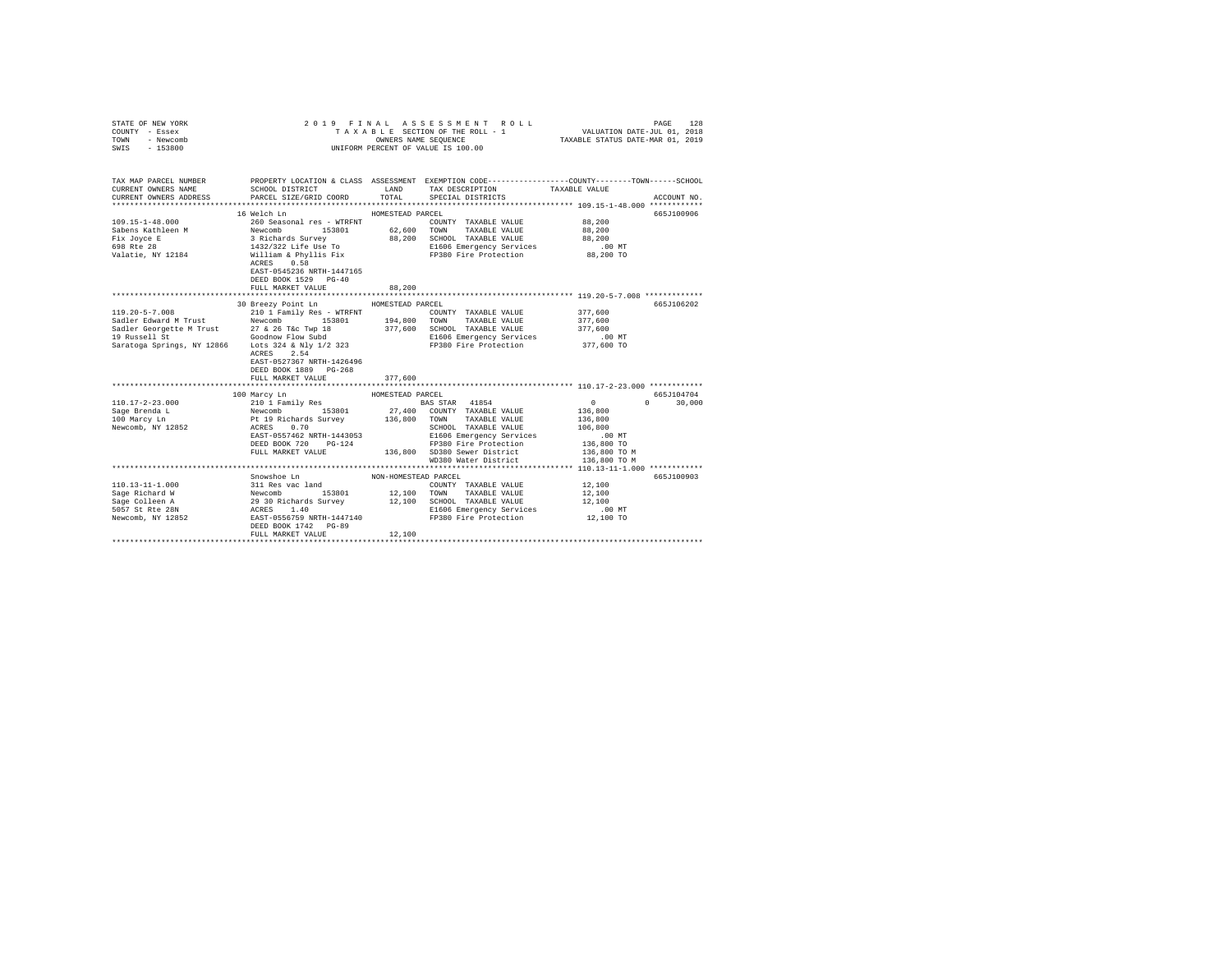| STATE OF NEW YORK<br>COUNTY - Essex<br>- Newcomb<br>TOWN<br>SWIS - 153800                                                                                                        |                                                                                                                                                                                    |                             | 2019 FINAL ASSESSMENT ROLL<br>UNIFORM PERCENT OF VALUE IS 100.00                                                                                              | 129<br>PAGE                                                                               |
|----------------------------------------------------------------------------------------------------------------------------------------------------------------------------------|------------------------------------------------------------------------------------------------------------------------------------------------------------------------------------|-----------------------------|---------------------------------------------------------------------------------------------------------------------------------------------------------------|-------------------------------------------------------------------------------------------|
| CURRENT OWNERS NAME<br>CURRENT OWNERS ADDRESS                                                                                                                                    | SCHOOL DISTRICT LAND<br>PARCEL SIZE/GRID COORD                                                                                                                                     | TOTAL                       | TAX MAP PARCEL NUMBER PROPERTY LOCATION & CLASS ASSESSMENT EXEMPTION CODE---------------COUNTY-------TOWN------SCHOOL<br>TAX DESCRIPTION<br>SPECIAL DISTRICTS | TAXABLE VALUE<br>ACCOUNT NO.                                                              |
| Newcomb, NY 12852                                                                                                                                                                | 5127 NYS Route 28N<br>Lot 3<br>ACRES 20.47<br>EAST-0556596 NRTH-1443468<br>DEED BOOK 1579 PG-310<br>FULL MARKET VALUE                                                              | 396,000                     | E1606 Emergency Services<br>FP380 Fire Protection                                                                                                             | 665J105110<br>0<br>396,000<br>396,000<br>$0 \t 30.000$<br>366,000<br>.00 MT<br>396,000 TO |
| $119.20 - 3 - 6.000$                                                                                                                                                             | 1852 Goodnow Flow Rd<br>311 Res vac land - WTRFNT<br>ACRES 2.40<br>EAST-0525495 NRTH-1426533<br>DEED BOOK 1752 PG-298<br>FULL MARKET VALUE                                         | HOMESTEAD PARCEL<br>146,800 | COUNTY TAXABLE VALUE<br>TOWN TAXABLE VALUE<br>146,800 SCHOOL TAXABLE VALUE<br>E1606 Emergency Services<br>FP380 Fire Protection                               | 665J104012<br>146,800<br>146,800<br>146,800<br>00 MT.<br>146,800 TO                       |
| $119.20 - 3 - 7.000$<br>Salerno Joseph P<br>Salerno Joseph Physics (2019)<br>Ede Rosemary Salerno 27 T&C Twp 18<br>811 East Ave Goodnow Flow Subd<br>Tallmadge, 0H 44278 Lot 341 | Goodnow Flow Rd<br>311 Res vac land - WTRFNT<br>Newcomb 153801 139,800 TOWN TAXABLE VALUE<br>ACRES 1.40<br>EAST-0525433 NRTH-1426295<br>DEED BOOK 1752 PG-298<br>FULL MARKET VALUE | HOMESTEAD PARCEL<br>139,800 | COUNTY TAXABLE VALUE 139,800<br>139,800 SCHOOL TAXABLE VALUE<br>E1606 Emergency Services<br>FP380 Fire Protection 139,800 TO                                  | 665J104011<br>139,800<br>139,800<br>.00 MT                                                |
|                                                                                                                                                                                  | 22 Snowshoe Ln<br>DEED BOOK 1316 PG-51<br>FULL MARKET VALUE                                                                                                                        | HOMESTEAD PARCEL<br>53,900  |                                                                                                                                                               | 665J101115<br>53,900<br>53,900<br>53,900<br>$.00$ MT<br>53,900 TO                         |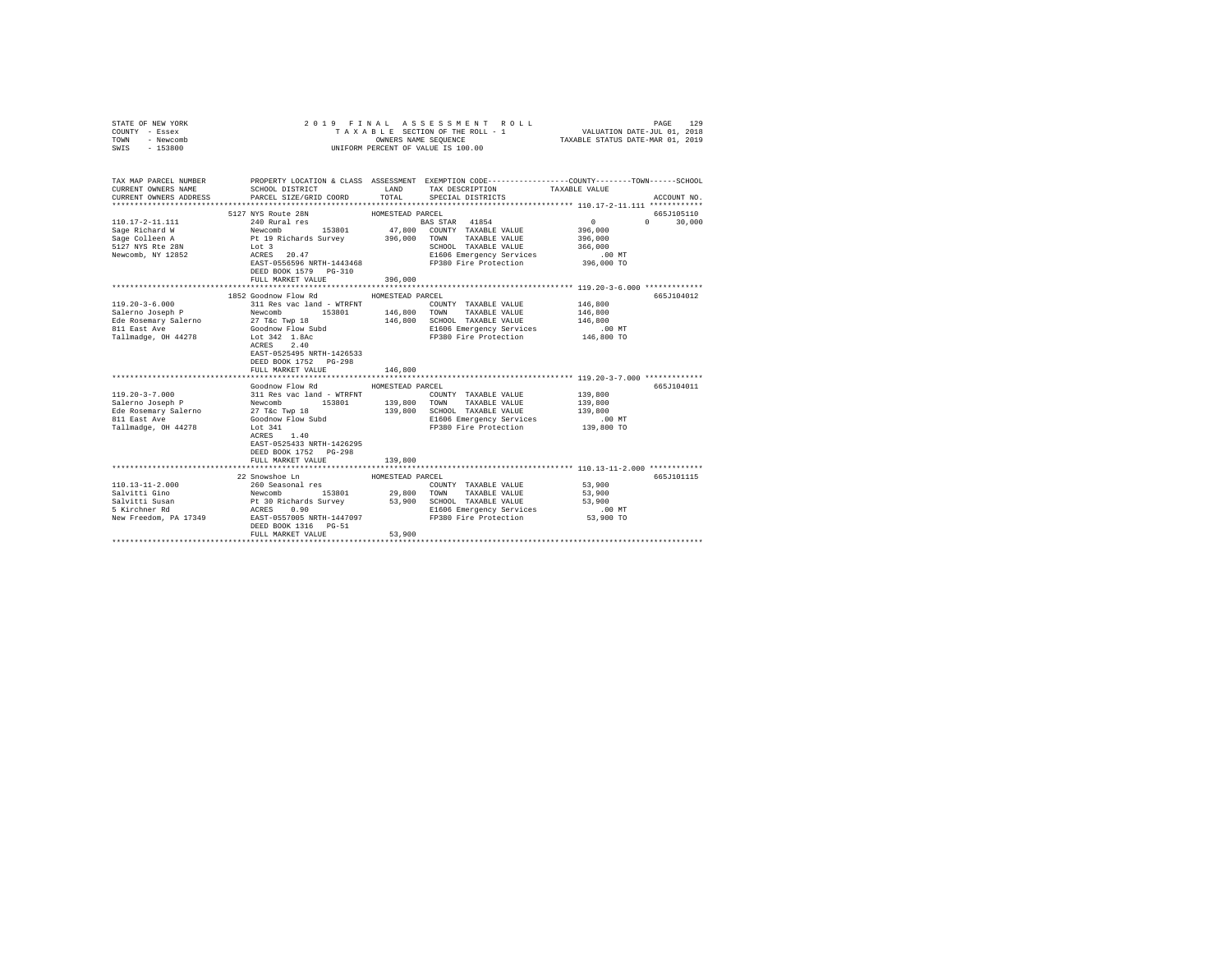| STATE OF NEW YORK                                                     |                                                                                         |                      |                                                                                                                                                                                                                                           |                                                  |             |
|-----------------------------------------------------------------------|-----------------------------------------------------------------------------------------|----------------------|-------------------------------------------------------------------------------------------------------------------------------------------------------------------------------------------------------------------------------------------|--------------------------------------------------|-------------|
| COUNTY - Essex                                                        |                                                                                         |                      |                                                                                                                                                                                                                                           |                                                  |             |
| TOWN - Newcomb                                                        |                                                                                         |                      |                                                                                                                                                                                                                                           |                                                  |             |
| SWIS - 153800                                                         |                                                                                         |                      |                                                                                                                                                                                                                                           |                                                  |             |
|                                                                       |                                                                                         |                      |                                                                                                                                                                                                                                           |                                                  |             |
|                                                                       |                                                                                         |                      |                                                                                                                                                                                                                                           |                                                  |             |
|                                                                       |                                                                                         |                      |                                                                                                                                                                                                                                           |                                                  |             |
|                                                                       |                                                                                         |                      | LAND TAX DESCRIPTION                                                                                                                                                                                                                      |                                                  |             |
| CURRENT OWNERS ADDRESS                                                | PARCEL SIZE/GRID COORD                                                                  | TOTAL                | SPECIAL DISTRICTS                                                                                                                                                                                                                         |                                                  | ACCOUNT NO. |
|                                                                       |                                                                                         |                      |                                                                                                                                                                                                                                           |                                                  |             |
|                                                                       | 940 Goodnow Flow Rd MOMESTEAD PARCEL                                                    |                      |                                                                                                                                                                                                                                           |                                                  | 665J105613  |
| $120.14 - 1 - 4.000$                                                  | 260 Seasonal res - WTRFNT                                                               |                      | COUNTY TAXABLE VALUE 166,700                                                                                                                                                                                                              |                                                  |             |
|                                                                       |                                                                                         |                      |                                                                                                                                                                                                                                           |                                                  |             |
| Sandor Mary A                                                         | Newcomb 153801 134,800 TOWN TAXABLE VALUE<br>43 T&c Twp 18 166,700 SCHOOL TAXABLE VALUE |                      |                                                                                                                                                                                                                                           | 166,700                                          |             |
| Pierson James W Jr                                                    |                                                                                         |                      |                                                                                                                                                                                                                                           | 166,700                                          |             |
| $\frac{1}{2}$ o James Weierson Jr $\frac{1}{2}$ 170 Godnow Flow Life  |                                                                                         |                      | 170 Goodnow Flow Life <b>Example 2016</b> E1606 Emergency Services 200 MT<br>Est J&e Pierson 1004/109 <b>EF</b> FR380 Fire Protection 166,700 TO                                                                                          |                                                  |             |
| 2 Overlook Cir                                                        |                                                                                         |                      |                                                                                                                                                                                                                                           |                                                  |             |
| Ganesvoort, NY 12831                                                  | ACRES 0.60                                                                              |                      |                                                                                                                                                                                                                                           |                                                  |             |
|                                                                       | EAST-0534221 NRTH-1428640                                                               |                      |                                                                                                                                                                                                                                           |                                                  |             |
|                                                                       | DEED BOOK 459 PG-508                                                                    |                      |                                                                                                                                                                                                                                           |                                                  |             |
|                                                                       | FULL MARKET VALUE                                                                       | 166,700              |                                                                                                                                                                                                                                           |                                                  |             |
|                                                                       |                                                                                         |                      |                                                                                                                                                                                                                                           |                                                  |             |
|                                                                       | NYS Route 28N                                                                           | NON-HOMESTEAD PARCEL |                                                                                                                                                                                                                                           |                                                  | 665J106702  |
|                                                                       |                                                                                         |                      |                                                                                                                                                                                                                                           |                                                  |             |
|                                                                       |                                                                                         |                      |                                                                                                                                                                                                                                           |                                                  |             |
|                                                                       |                                                                                         |                      |                                                                                                                                                                                                                                           |                                                  |             |
|                                                                       |                                                                                         |                      |                                                                                                                                                                                                                                           |                                                  |             |
|                                                                       |                                                                                         |                      |                                                                                                                                                                                                                                           |                                                  |             |
|                                                                       |                                                                                         |                      |                                                                                                                                                                                                                                           |                                                  |             |
|                                                                       | EAST-0557495 NRTH-1444186                                                               |                      |                                                                                                                                                                                                                                           |                                                  |             |
|                                                                       | DEED BOOK 1401 PG-138                                                                   |                      |                                                                                                                                                                                                                                           |                                                  |             |
|                                                                       | FULL MARKET VALUE                                                                       | 52,300               |                                                                                                                                                                                                                                           |                                                  |             |
|                                                                       |                                                                                         | *****************    |                                                                                                                                                                                                                                           | ******************* 110.18-1-1.000 ************* |             |
|                                                                       | 59 Marcy Ln                                                                             | HOMESTEAD PARCEL     |                                                                                                                                                                                                                                           |                                                  | 665J105215  |
| $110.18 - 1 - 1.000$                                                  | 210 1 Family Res                                                                        |                      | COUNTY TAXABLE VALUE                                                                                                                                                                                                                      | 100,100                                          |             |
|                                                                       |                                                                                         |                      |                                                                                                                                                                                                                                           | 100,100                                          |             |
| Santspree Holly A<br>14 Meldon Cir                                    |                                                                                         |                      |                                                                                                                                                                                                                                           | 100,100                                          |             |
| Queensbury, NY 12804                                                  |                                                                                         |                      | E1606 Emergency Services<br>FP380 Fire Protection<br>SD380 Sewer District<br>Protection                                                                                                                                                   | .00MT                                            |             |
|                                                                       | EAST-0558101 NRTH-1442203                                                               |                      |                                                                                                                                                                                                                                           | 100,100 TO                                       |             |
|                                                                       | DEED BOOK 1304 PG-166                                                                   |                      |                                                                                                                                                                                                                                           | 100,100 TO M                                     |             |
|                                                                       |                                                                                         |                      | FULL MARKET VALUE 100,100 WD380 Water District                                                                                                                                                                                            | 100,100 TO M                                     |             |
|                                                                       |                                                                                         |                      |                                                                                                                                                                                                                                           |                                                  |             |
|                                                                       | 1481 Goodnow Flow Rd HOMESTEAD PARCEL                                                   |                      |                                                                                                                                                                                                                                           |                                                  | 665J106203  |
| 120. -1-10.028/1                                                      | 260 Seasonal res                                                                        |                      | COUNTY TAXABLE VALUE                                                                                                                                                                                                                      | 28,600                                           |             |
|                                                                       |                                                                                         |                      |                                                                                                                                                                                                                                           |                                                  |             |
| 120.-1-10.028/1<br>Sanzone Theresa<br>c/o Theresa Andrew<br>PO Box 16 |                                                                                         |                      | 260 Seasonal res = 0.000 NOVILL AGAILE VALUE 1990<br>Tax Map # 120.-1-10.028 28,600 SCHOOL TAXABLE VALUE 28,600<br>Building Only 28,600 SCHOOL TAXABLE VALUE 28,600<br>BISO6 Emergency Services .00 MT<br>BAST-0533522 NRTH-1424310 PP380 |                                                  |             |
|                                                                       |                                                                                         |                      |                                                                                                                                                                                                                                           |                                                  |             |
|                                                                       |                                                                                         |                      |                                                                                                                                                                                                                                           |                                                  |             |
| Valley Falls, NY 12185                                                |                                                                                         |                      |                                                                                                                                                                                                                                           |                                                  |             |
|                                                                       | FULL MARKET VALUE                                                                       | 28,600               |                                                                                                                                                                                                                                           |                                                  |             |
|                                                                       |                                                                                         |                      |                                                                                                                                                                                                                                           |                                                  |             |
|                                                                       | 1250 Goodnow Flow Rd HOMESTEAD PARCEL                                                   |                      |                                                                                                                                                                                                                                           |                                                  | 665J106013  |
| 120.18-2-32.000                                                       | 260 Seasonal res - WTRFNT                                                               |                      | COUNTY TAXABLE VALUE                                                                                                                                                                                                                      | 164,300                                          |             |
| Saplin Roy T Jr<br>Saplin Christine B                                 |                                                                                         |                      |                                                                                                                                                                                                                                           |                                                  |             |
|                                                                       |                                                                                         |                      |                                                                                                                                                                                                                                           |                                                  |             |
| 715 Rte 146                                                           |                                                                                         |                      |                                                                                                                                                                                                                                           |                                                  |             |
| Altamont, NY 12009                                                    |                                                                                         |                      |                                                                                                                                                                                                                                           |                                                  |             |
|                                                                       |                                                                                         |                      |                                                                                                                                                                                                                                           |                                                  |             |
|                                                                       | EAST-0537036 NRTH-1425833                                                               |                      |                                                                                                                                                                                                                                           |                                                  |             |
|                                                                       | DEED BOOK 982 PG-131                                                                    |                      |                                                                                                                                                                                                                                           |                                                  |             |
|                                                                       | FULL MARKET VALUE                                                                       | 164,300              |                                                                                                                                                                                                                                           |                                                  |             |
|                                                                       |                                                                                         |                      |                                                                                                                                                                                                                                           |                                                  |             |
|                                                                       |                                                                                         |                      |                                                                                                                                                                                                                                           |                                                  |             |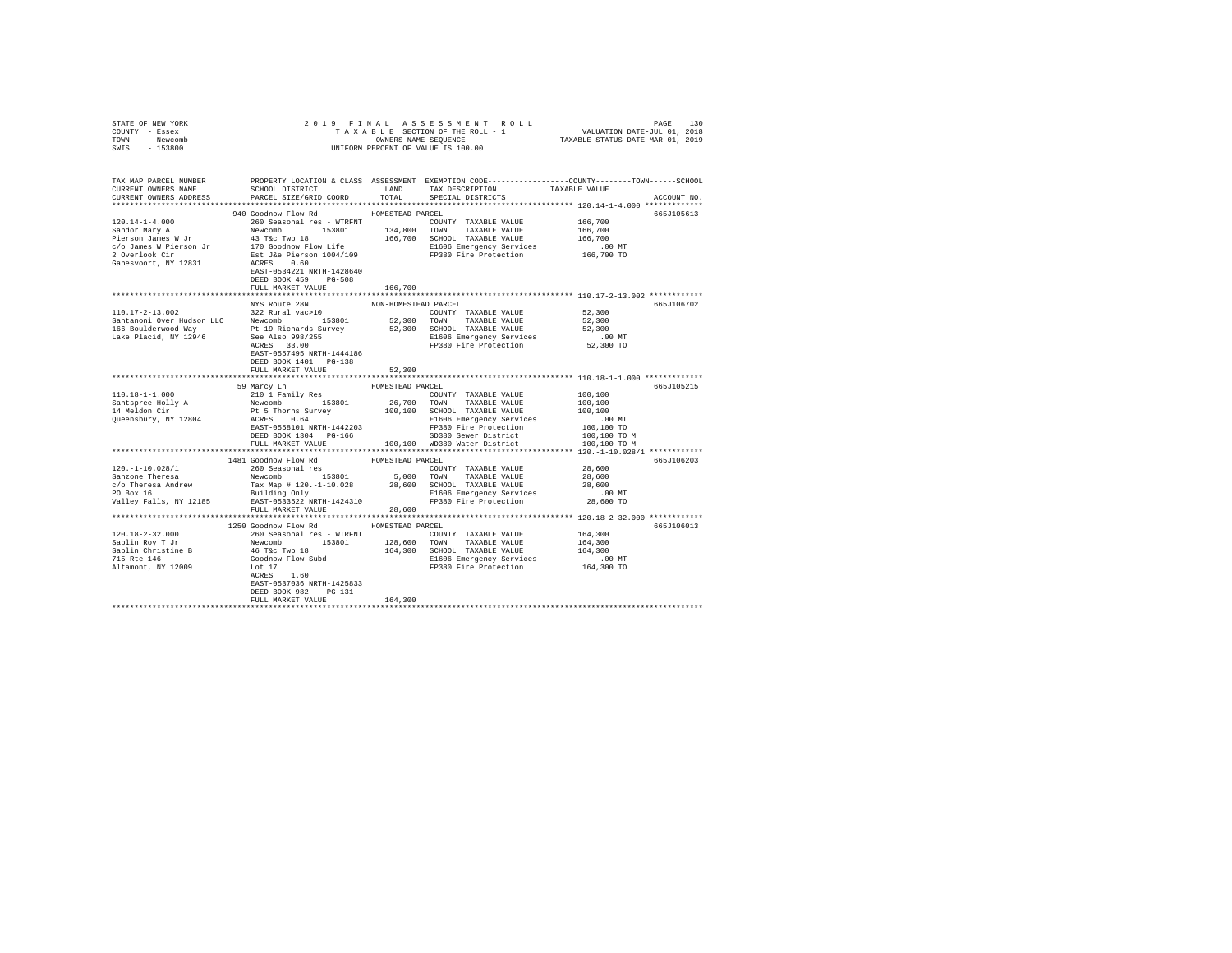| STATE OF NEW YORK |           |  |  | 2019 FINAL ASSESSMENT ROLL         |                                  | PAGE                        | 131 |
|-------------------|-----------|--|--|------------------------------------|----------------------------------|-----------------------------|-----|
| COUNTY - Essex    |           |  |  | TAXABLE SECTION OF THE ROLL - 1    |                                  | VALUATION DATE-JUL 01, 2018 |     |
| TOWN              | - Newcomb |  |  | OWNERS NAME SEOUENCE               | TAXABLE STATUS DATE-MAR 01, 2019 |                             |     |
| SWIS              | - 153800  |  |  | UNIFORM PERCENT OF VALUE IS 100.00 |                                  |                             |     |

| TAX MAP PARCEL NUMBER                                                                                                                                                                                                                                                                                                                                                                                                                                                               |                                                                                                      |                                      |                                                                                                                                                                                                | PROPERTY LOCATION & CLASS ASSESSMENT EXEMPTION CODE-----------------COUNTY-------TOWN-----SCHOOL |        |
|-------------------------------------------------------------------------------------------------------------------------------------------------------------------------------------------------------------------------------------------------------------------------------------------------------------------------------------------------------------------------------------------------------------------------------------------------------------------------------------|------------------------------------------------------------------------------------------------------|--------------------------------------|------------------------------------------------------------------------------------------------------------------------------------------------------------------------------------------------|--------------------------------------------------------------------------------------------------|--------|
| yu.-1-4.100 843 Non-ceil.rr COUNT<br>Saratoga & No Creek Rail LLC Newcomb 153801 403,300 TOWN<br>118 S Clinton St Ste 400 T&C Twp 46<br>Chicago, IL 60661 N1 Railroad                                                                                                                                                                                                                                                                                                               | Sanford Ln<br>ACRES 155.00<br>EAST-0574909 NRTH-1473421<br>DEED BOOK 1683 PG-93<br>FULL MARKET VALUE | NON-HOMESTEAD PARCEL<br>403,300      | COUNTY TAXABLE VALUE 403,300<br>TAXABLE VALUE 403,300<br>403,300 SCHOOL TAXABLE VALUE 403,300<br>E1606 Emergency Services .00 MT<br>1683/90 & 1683/93 Easemen FP380 Fire Protection 403,300 TO | 665J105811                                                                                       |        |
| $\begin{array}{cccccc} 90.-1-4.100/1 & 843&\text{Non-cei1. rr & \text{COUNTY TAXABLE VALUE} & 26,500 \\ Saratoga & \text{No Creek Rai1 LLC} & \text{Newton} & 153801 & 26,500 & \text{TOMN} & \text{TAXABLE VALUE} & 26,500 \\ \end{array}$<br>118 S Clinton St Ste 400 Tax Map #90.-1-4.000 26,500 SCHOOL TAXABLE VALUE 26,500 26,500<br>Chicago, IL 60661 11 Railroad/Crossarms 2.00 E1606 Emergency Services (200 MT<br>1683/90 & 1683/93 Easemen F9380 Fire Protection 26,500 T | Sanford Ln<br>EAST-0571541 NRTH-1440407<br>DEED BOOK 1683 PG-93                                      | NON-HOMESTEAD PARCEL                 |                                                                                                                                                                                                | 665J105812                                                                                       |        |
| 109.15-4-12.000<br>$\texttt{Sargent John E Jr} \begin{tabular}{lcccc} \texttt{Sayent} & \texttt{Newcomb} & \texttt{S3801} & \texttt{25,200} & \texttt{TONN} & \texttt{TXABLE VALUE} & \texttt{41,500} \\ \texttt{Sargent Nova} & \texttt{40\texttt{rds} } \texttt{Patternt} & \texttt{41,500} & \texttt{SCHOOL} & \texttt{TXABLE VALUE} & \texttt{41,500} \\ \end{tabular}$                                                                                                         | FULL MARKET VALUE<br>71 Goodnow Flow Rd<br>270 Mfg housing<br>FULL MARKET VALUE                      | 26,500<br>HOMESTEAD PARCEL<br>41,500 | COUNTY TAXABLE VALUE 41,500<br>E1606 Emergency Services .00 MT<br>FP380 Fire Protection                                                                                                        | 665J104806<br>41,500 TO                                                                          |        |
|                                                                                                                                                                                                                                                                                                                                                                                                                                                                                     | DEED BOOK 1728 PG-219<br>FULL MARKET VALUE                                                           | 385,000                              |                                                                                                                                                                                                | 665J103508<br>$0 \qquad \qquad$                                                                  | 30,000 |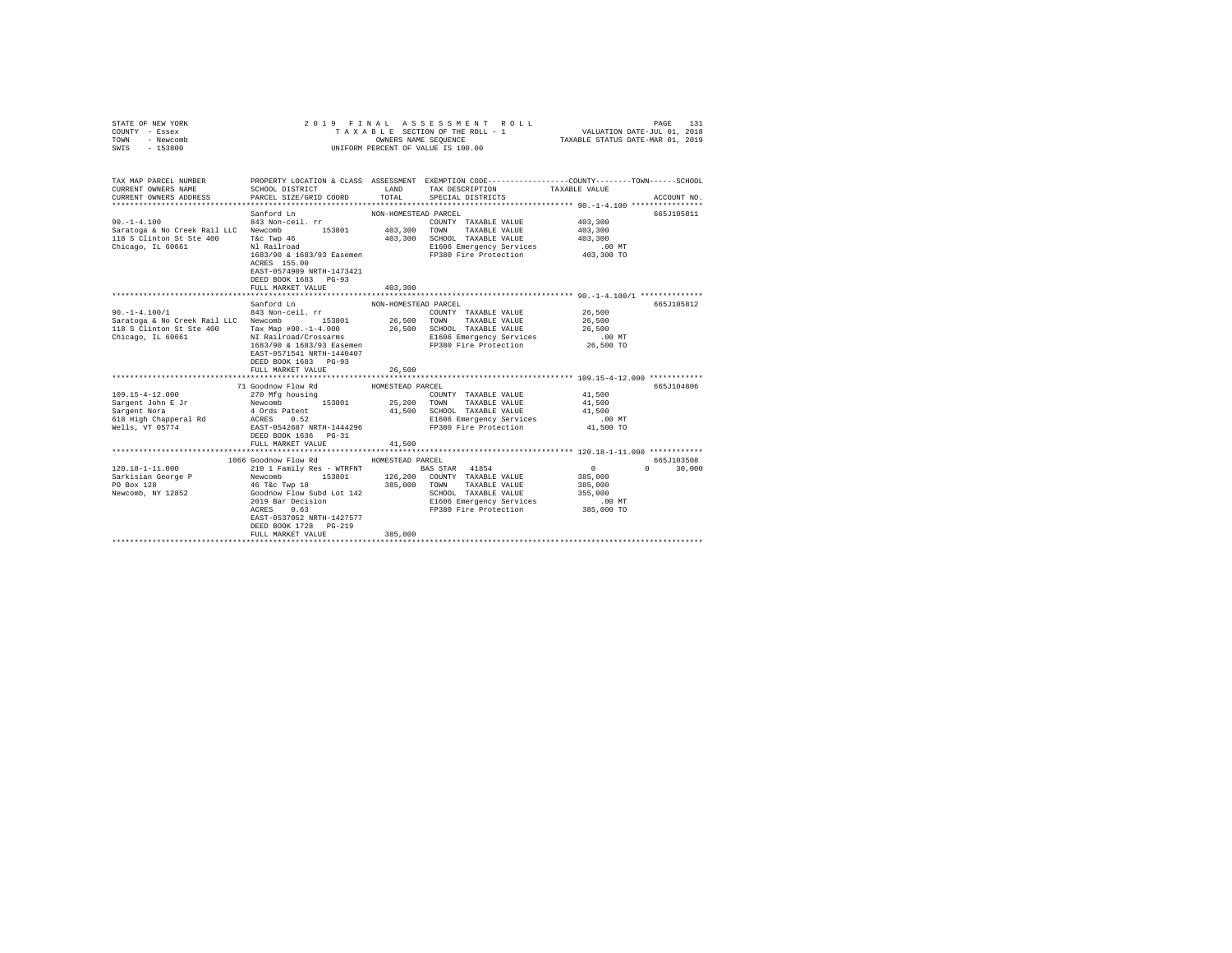| STATE OF NEW YORK                                                                                                                                                                                                                       |                                                                                                                                                                                                                                        |                      |                                                                                                               |                       |             |  |
|-----------------------------------------------------------------------------------------------------------------------------------------------------------------------------------------------------------------------------------------|----------------------------------------------------------------------------------------------------------------------------------------------------------------------------------------------------------------------------------------|----------------------|---------------------------------------------------------------------------------------------------------------|-----------------------|-------------|--|
| COUNTY - Essex                                                                                                                                                                                                                          |                                                                                                                                                                                                                                        |                      |                                                                                                               |                       |             |  |
| TOWN - Newcomb                                                                                                                                                                                                                          |                                                                                                                                                                                                                                        |                      |                                                                                                               |                       |             |  |
| $SWTS = 153800$                                                                                                                                                                                                                         |                                                                                                                                                                                                                                        |                      |                                                                                                               |                       |             |  |
|                                                                                                                                                                                                                                         |                                                                                                                                                                                                                                        |                      |                                                                                                               |                       |             |  |
|                                                                                                                                                                                                                                         |                                                                                                                                                                                                                                        |                      |                                                                                                               |                       |             |  |
| TAX MAP PARCEL NUMBER                                                                                                                                                                                                                   |                                                                                                                                                                                                                                        |                      | PROPERTY LOCATION & CLASS ASSESSMENT EXEMPTION CODE---------------COUNTY-------TOWN------SCHOOL               |                       |             |  |
| CURRENT OWNERS NAME                                                                                                                                                                                                                     | SCHOOL DISTRICT                                                                                                                                                                                                                        | LAND                 | TAX DESCRIPTION                                                                                               | TAXABLE VALUE         |             |  |
| CURRENT OWNERS ADDRESS                                                                                                                                                                                                                  | PARCEL SIZE/GRID COORD                                                                                                                                                                                                                 | TOTAL                | SPECIAL DISTRICTS                                                                                             |                       | ACCOUNT NO. |  |
|                                                                                                                                                                                                                                         |                                                                                                                                                                                                                                        |                      |                                                                                                               |                       |             |  |
|                                                                                                                                                                                                                                         | Stubing Ln                                                                                                                                                                                                                             | NON-HOMESTEAD PARCEL |                                                                                                               |                       | 665Z004007  |  |
| 109.16-6-10.000                                                                                                                                                                                                                         |                                                                                                                                                                                                                                        |                      |                                                                                                               | 130,400               |             |  |
| Schiavi Gary J                                                                                                                                                                                                                          |                                                                                                                                                                                                                                        |                      |                                                                                                               | 130,400               |             |  |
|                                                                                                                                                                                                                                         |                                                                                                                                                                                                                                        |                      |                                                                                                               | 130,400               |             |  |
| Schiavi Lorraine M<br>361 Potter Brook Rd                                                                                                                                                                                               |                                                                                                                                                                                                                                        |                      | E1606 Emergency Services                                                                                      |                       |             |  |
| Chestertown, NY 12817                                                                                                                                                                                                                   | NOTES THE READ ON THE STAND CONTY TAXABLE VALUE<br>NEW COMB TO THE READ OF THE READ OF THE READ OF THE READ ON TAXABLE VALUE<br>16 TAC Purchase TWP 27 RS 130,400 SCHOOL TAXABLE VALUE<br>4 Birch Point Subd 810 2010<br>21606 Emergen |                      | FP380 Fire Protection                                                                                         | .00 MT.<br>130,400 TO |             |  |
|                                                                                                                                                                                                                                         | EAST-0551007 NRTH-1447651                                                                                                                                                                                                              |                      |                                                                                                               |                       |             |  |
|                                                                                                                                                                                                                                         | DEED BOOK 1415 PG-306                                                                                                                                                                                                                  |                      |                                                                                                               |                       |             |  |
|                                                                                                                                                                                                                                         | FULL MARKET VALUE                                                                                                                                                                                                                      | 130,400              |                                                                                                               |                       |             |  |
|                                                                                                                                                                                                                                         |                                                                                                                                                                                                                                        |                      |                                                                                                               |                       |             |  |
|                                                                                                                                                                                                                                         | 18 Snowshoe Ln                                                                                                                                                                                                                         | HOMESTEAD PARCEL     |                                                                                                               |                       | 665-1106209 |  |
| 110.13-11-4.000                                                                                                                                                                                                                         | 26 Seasonal res<br>260 Seasonal res<br>Newcomb 153801 25,000<br>Pt 30 Richards Survey 39,800<br>ACRES 0.50<br>EAST-0557200 NRTH-1446909                                                                                                |                      | COUNTY TAXABLE VALUE                                                                                          | 39,800                |             |  |
|                                                                                                                                                                                                                                         |                                                                                                                                                                                                                                        |                      |                                                                                                               |                       |             |  |
| Schiavoni John A<br>66 Haskell Ave                                                                                                                                                                                                      |                                                                                                                                                                                                                                        |                      | 25,000 TOWN TAXABLE VALUE<br>39,800 SCHOOL TAXABLE VALUE                                                      | 39,800<br>39,800      |             |  |
| Glens Falls, NY 12801                                                                                                                                                                                                                   |                                                                                                                                                                                                                                        |                      |                                                                                                               |                       |             |  |
|                                                                                                                                                                                                                                         |                                                                                                                                                                                                                                        |                      | E1606 Emergency Services .00 MT<br>FP380 Fire Protection 39,800 TO                                            |                       |             |  |
|                                                                                                                                                                                                                                         | DEED BOOK 1519 PG-326                                                                                                                                                                                                                  |                      |                                                                                                               |                       |             |  |
|                                                                                                                                                                                                                                         | FULL MARKET VALUE                                                                                                                                                                                                                      | 39,800               |                                                                                                               |                       |             |  |
|                                                                                                                                                                                                                                         | ********************************                                                                                                                                                                                                       |                      |                                                                                                               |                       |             |  |
|                                                                                                                                                                                                                                         | 22 Newcomb Lake Rd                                                                                                                                                                                                                     | HOMESTEAD PARCEL     |                                                                                                               |                       | 665J197001  |  |
| $109.15 - 1 - 47.200$                                                                                                                                                                                                                   | 210 1 Family Res - WTRFNT                                                                                                                                                                                                              |                      | COUNTY TAXABLE VALUE                                                                                          | 275,600               |             |  |
| Schmidt John                                                                                                                                                                                                                            | Newcomb 153801 95,400 TOWN TAXABLE VALUE                                                                                                                                                                                               |                      |                                                                                                               | 275,600               |             |  |
|                                                                                                                                                                                                                                         |                                                                                                                                                                                                                                        |                      |                                                                                                               | 275,600               |             |  |
| Schmidt Donna<br>4 Meadow Ln                                                                                                                                                                                                            | 3 T&c Twp 27 Rs<br>Bldg 1<br>ACRES 3.62                                                                                                                                                                                                |                      | 275,600 SCHOOL TAXABLE VALUE<br>E1606 Emergency Services<br>FP380 Fire Protection<br>E1606 Emergency Services | .00 MT                |             |  |
| Montvale, NJ 07645                                                                                                                                                                                                                      |                                                                                                                                                                                                                                        |                      | FP380 Fire Protection 275,600 TO                                                                              |                       |             |  |
|                                                                                                                                                                                                                                         | EAST-0544808 NRTH-1446953                                                                                                                                                                                                              |                      |                                                                                                               |                       |             |  |
|                                                                                                                                                                                                                                         | DEED BOOK 1822 PG-194                                                                                                                                                                                                                  |                      |                                                                                                               |                       |             |  |
|                                                                                                                                                                                                                                         | FULL MARKET VALUE                                                                                                                                                                                                                      | 275,600              |                                                                                                               |                       |             |  |
|                                                                                                                                                                                                                                         |                                                                                                                                                                                                                                        | **************       | **************************** 109.16-1-1.181 ************                                                      |                       |             |  |
|                                                                                                                                                                                                                                         | 43 Johnson Rd                                                                                                                                                                                                                          | HOMESTEAD PARCEL     |                                                                                                               |                       | 665J104111  |  |
| 109.16-1-1.181                                                                                                                                                                                                                          | 260 Seasonal res - WTRFNT                                                                                                                                                                                                              |                      | COUNTY TAXABLE VALUE                                                                                          | 180,600               |             |  |
|                                                                                                                                                                                                                                         |                                                                                                                                                                                                                                        |                      |                                                                                                               | 180,600               |             |  |
| Schneider William J<br>Schneider Kathryn J<br>16 Frisbee Ln                                                                                                                                                                             | Newcomb 153801 136,600 TOWN TAXABLE VALUE<br>10 Richards Survey 180,600 SCHOOL TAXABLE VALUE<br>ACRES 1.70                                                                                                                             |                      |                                                                                                               | 180,600               |             |  |
|                                                                                                                                                                                                                                         |                                                                                                                                                                                                                                        |                      |                                                                                                               |                       |             |  |
|                                                                                                                                                                                                                                         | EAST-0548108 NRTH-1448047                                                                                                                                                                                                              |                      | FP380 Fire Protection                                                                                         | 00 MT.<br>180,600 TO  |             |  |
| Stuyvesant, NY 12173                                                                                                                                                                                                                    |                                                                                                                                                                                                                                        |                      |                                                                                                               |                       |             |  |
|                                                                                                                                                                                                                                         | DEED BOOK 1812 PG-185                                                                                                                                                                                                                  |                      |                                                                                                               |                       |             |  |
|                                                                                                                                                                                                                                         | FULL MARKET VALUE                                                                                                                                                                                                                      | 180,600              |                                                                                                               |                       |             |  |
|                                                                                                                                                                                                                                         |                                                                                                                                                                                                                                        |                      |                                                                                                               |                       |             |  |
|                                                                                                                                                                                                                                         | 1318 Goodnow Flow Rd                                                                                                                                                                                                                   | HOMESTEAD PARCEL     |                                                                                                               |                       | 665J105305  |  |
|                                                                                                                                                                                                                                         | 120.18-2-17.000 311 Res vac land - WTRFNT                                                                                                                                                                                              |                      | COUNTY TAXABLE VALUE                                                                                          | 126,500               |             |  |
| Christopher Transformaliser Christopher Transformaliser Christopher Transformaliser Christopher Transformaliser<br>Schoolmaker Mary S<br>Schoolmaker Mary S<br>46 Tsc Twp 18<br>126,500 SCHOOL TAXABLE VALUE 126,500<br>45 Tele Transfo |                                                                                                                                                                                                                                        |                      |                                                                                                               |                       |             |  |
|                                                                                                                                                                                                                                         |                                                                                                                                                                                                                                        |                      |                                                                                                               |                       |             |  |
|                                                                                                                                                                                                                                         |                                                                                                                                                                                                                                        |                      |                                                                                                               |                       |             |  |
|                                                                                                                                                                                                                                         |                                                                                                                                                                                                                                        |                      |                                                                                                               |                       |             |  |
|                                                                                                                                                                                                                                         | ACRES 1.28                                                                                                                                                                                                                             |                      |                                                                                                               |                       |             |  |
|                                                                                                                                                                                                                                         | EAST-0535620 NRTH-1426596                                                                                                                                                                                                              |                      |                                                                                                               |                       |             |  |
|                                                                                                                                                                                                                                         | DEED BOOK 1849 PG-64                                                                                                                                                                                                                   |                      |                                                                                                               |                       |             |  |
|                                                                                                                                                                                                                                         | FULL MARKET VALUE                                                                                                                                                                                                                      | 126,500              |                                                                                                               |                       |             |  |
|                                                                                                                                                                                                                                         |                                                                                                                                                                                                                                        |                      |                                                                                                               |                       |             |  |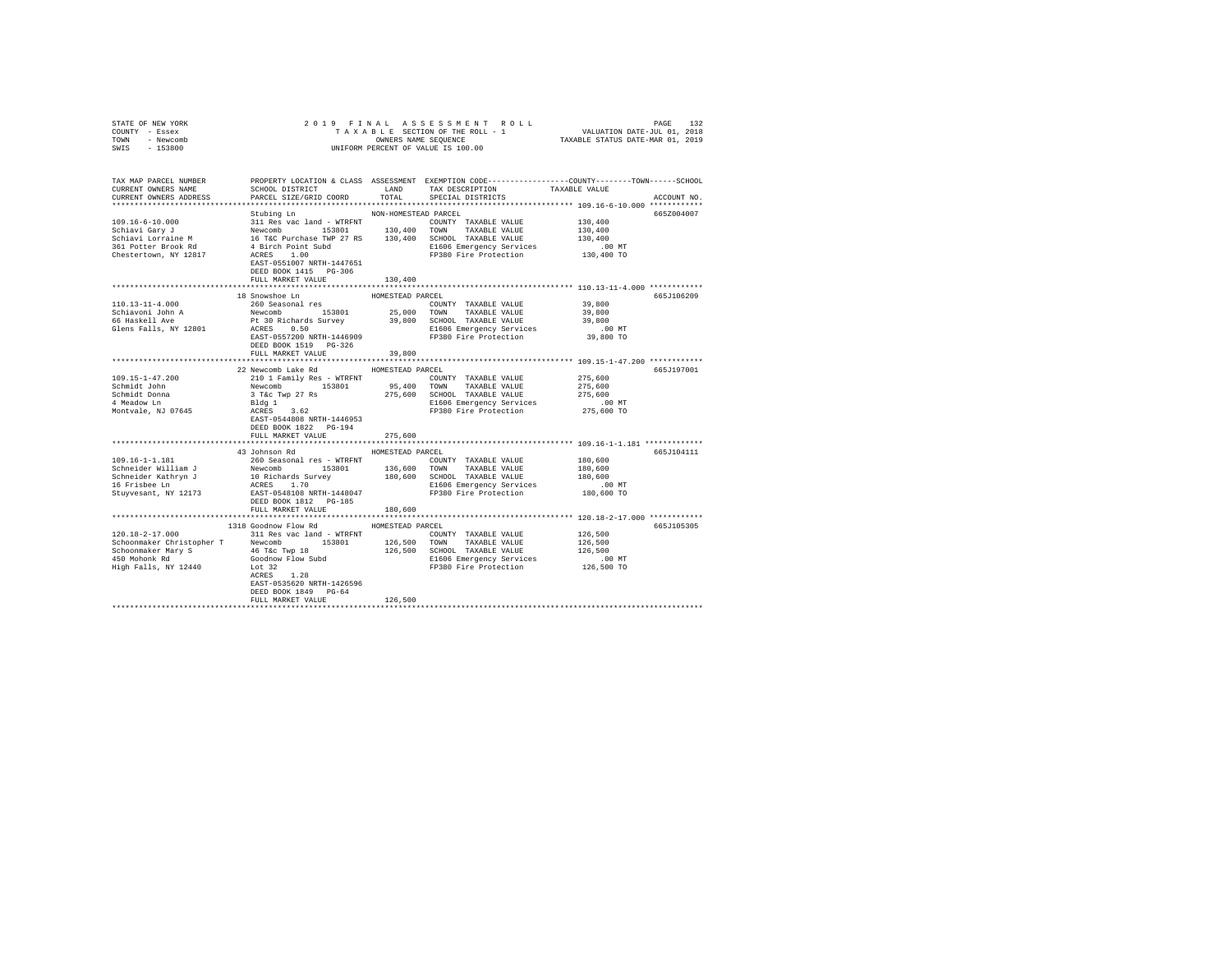| STATE OF NEW YORK<br>COUNTY - Essex<br>TOWN<br>- Newcomb<br>$-153800$<br>SWIS                                                        | 2019 FINAL                                                                                                                                                    | OWNERS NAME SEOUENCE                   | ASSESSMENT ROLL<br>TAXABLE SECTION OF THE ROLL - 1<br>UNIFORM PERCENT OF VALUE IS 100.00                                                | PAGE<br>VALUATION DATE-JUL 01, 2018<br>TAXABLE STATUS DATE-MAR 01, 2019 | 133         |
|--------------------------------------------------------------------------------------------------------------------------------------|---------------------------------------------------------------------------------------------------------------------------------------------------------------|----------------------------------------|-----------------------------------------------------------------------------------------------------------------------------------------|-------------------------------------------------------------------------|-------------|
| TAX MAP PARCEL NUMBER<br>CURRENT OWNERS NAME<br>CURRENT OWNERS ADDRESS                                                               | SCHOOL DISTRICT<br>PARCEL SIZE/GRID COORD                                                                                                                     | LAND<br>TOTAL                          | PROPERTY LOCATION & CLASS ASSESSMENT EXEMPTION CODE---------------COUNTY-------TOWN------SCHOOL<br>TAX DESCRIPTION<br>SPECIAL DISTRICTS | TAXABLE VALUE                                                           | ACCOUNT NO. |
|                                                                                                                                      |                                                                                                                                                               |                                        |                                                                                                                                         |                                                                         |             |
| $109.15 - 4 - 2.000$                                                                                                                 | 35 Goodnow Flow Rd<br>210 1 Family Res                                                                                                                        | HOMESTEAD PARCEL                       | COUNTY TAXABLE VALUE                                                                                                                    | 84,400                                                                  | 665J103512  |
| Schreifels Eric R Trust<br>Schreifels Sharon A Trust 4 Ords Pat<br>35 Goodnow Flow Rd                                                | Newcomb 153801 20,000<br>4 Ords Pat<br>ACRES 0.30                                                                                                             | 84,400                                 | TAXABLE VALUE<br>TOWN<br>SCHOOL TAXABLE VALUE<br>E1606 Emergency Services                                                               | 84,400<br>84,400<br>.00 MT                                              |             |
| Newcomb, NY 12852                                                                                                                    | EAST-0543098 NRTH-1445001<br>DEED BOOK 1606 PG-84                                                                                                             |                                        | FP380 Fire Protection                                                                                                                   | 84,400 TO                                                               |             |
|                                                                                                                                      | FULL MARKET VALUE                                                                                                                                             | 84,400                                 |                                                                                                                                         |                                                                         |             |
|                                                                                                                                      |                                                                                                                                                               |                                        |                                                                                                                                         |                                                                         |             |
| 119.16-1-22.000                                                                                                                      | 295 Woodys Rd<br>260 Seasonal res - WTRFNT                                                                                                                    | HOMESTEAD PARCEL                       | COUNTY TAXABLE VALUE                                                                                                                    | 154,300                                                                 | 665J107001  |
| Schulz Sally                                                                                                                         | Newcomb<br>26 T&c Twp 18<br>153801                                                                                                                            | 125,800                                | TOWN<br>TAXABLE VALUE                                                                                                                   | 154,300                                                                 |             |
| 20904 Trinity Sq                                                                                                                     |                                                                                                                                                               | 154,300                                | SCHOOL TAXABLE VALUE                                                                                                                    | 154,300                                                                 |             |
| Potomac Falls, VA 20165 Goodnow Flow Subd                                                                                            |                                                                                                                                                               |                                        | E1606 Emergency Services                                                                                                                | $.00$ MT                                                                |             |
|                                                                                                                                      | T-of: 235<br>0.92<br>ACRES<br>EAST-0527128 NRTH-1428895<br>DEED BOOK 1428 PG-289                                                                              |                                        | FP380 Fire Protection                                                                                                                   | 154,300 TO                                                              |             |
|                                                                                                                                      | FULL MARKET VALUE                                                                                                                                             | 154,300                                |                                                                                                                                         |                                                                         |             |
|                                                                                                                                      |                                                                                                                                                               |                                        |                                                                                                                                         |                                                                         |             |
| $119.20 - 5 - 1.000$                                                                                                                 | 21 Breezy Point Ln<br>260 Seasonal res - WTRFNT                                                                                                               | HOMESTEAD PARCEL                       |                                                                                                                                         |                                                                         | 665J175003  |
| Schwenke Russell                                                                                                                     | Newcomb<br>153801                                                                                                                                             | 146,200                                | COUNTY TAXABLE VALUE<br>TOWN<br>TAXABLE VALUE                                                                                           | 188,000<br>188,000                                                      |             |
| Schwenke Sharon                                                                                                                      | 27 T&c Twp 18                                                                                                                                                 | 188,000                                | SCHOOL TAXABLE VALUE                                                                                                                    | 188,000                                                                 |             |
| 53 Hillview Ave                                                                                                                      | Goodnow Flow Subd                                                                                                                                             |                                        | E1606 Emergency Services                                                                                                                | $.00$ MT                                                                |             |
| Rensselaer, NY 12144                                                                                                                 | Lot #330<br>ACRES 0.90<br>EAST-0526975 NRTH-1426142<br>DEED BOOK 1247 PG-266                                                                                  |                                        | FP380 Fire Protection                                                                                                                   | 188,000 TO                                                              |             |
|                                                                                                                                      | FULL MARKET VALUE                                                                                                                                             | 188,000                                |                                                                                                                                         |                                                                         |             |
|                                                                                                                                      |                                                                                                                                                               |                                        |                                                                                                                                         | *********************************** 119.20-5-4.000 *************        |             |
| $119.20 - 5 - 4.000$<br>Schwenke Sharon L<br>Fahrenkopf Michael E<br>c/o Marylou Fahrenkopf<br>122 Irish Hill Rd<br>Nassau, NY 12123 | 31 Breezy Point Ln<br>210 1 Family Res - WTRFNT<br>Newcomb<br>153801<br>27 T&c Twp 18<br>Lot #327 Goodnow Flow Sub<br>ACRES 0.70<br>EAST-0526991 NRTH-1426512 | HOMESTEAD PARCEL<br>146,200<br>184,000 | COUNTY TAXABLE VALUE<br>TAXABLE VALUE<br>TOWN<br>SCHOOL TAXABLE VALUE<br>E1606 Emergency Services<br>FP380 Fire Protection              | 184,000<br>184,000<br>184,000<br>$.00$ MT<br>184,000 TO                 | 665J101602  |
|                                                                                                                                      | DEED BOOK 1671 PG-322<br>FULL MARKET VALUE                                                                                                                    | 184,000                                |                                                                                                                                         |                                                                         |             |
|                                                                                                                                      |                                                                                                                                                               |                                        |                                                                                                                                         |                                                                         |             |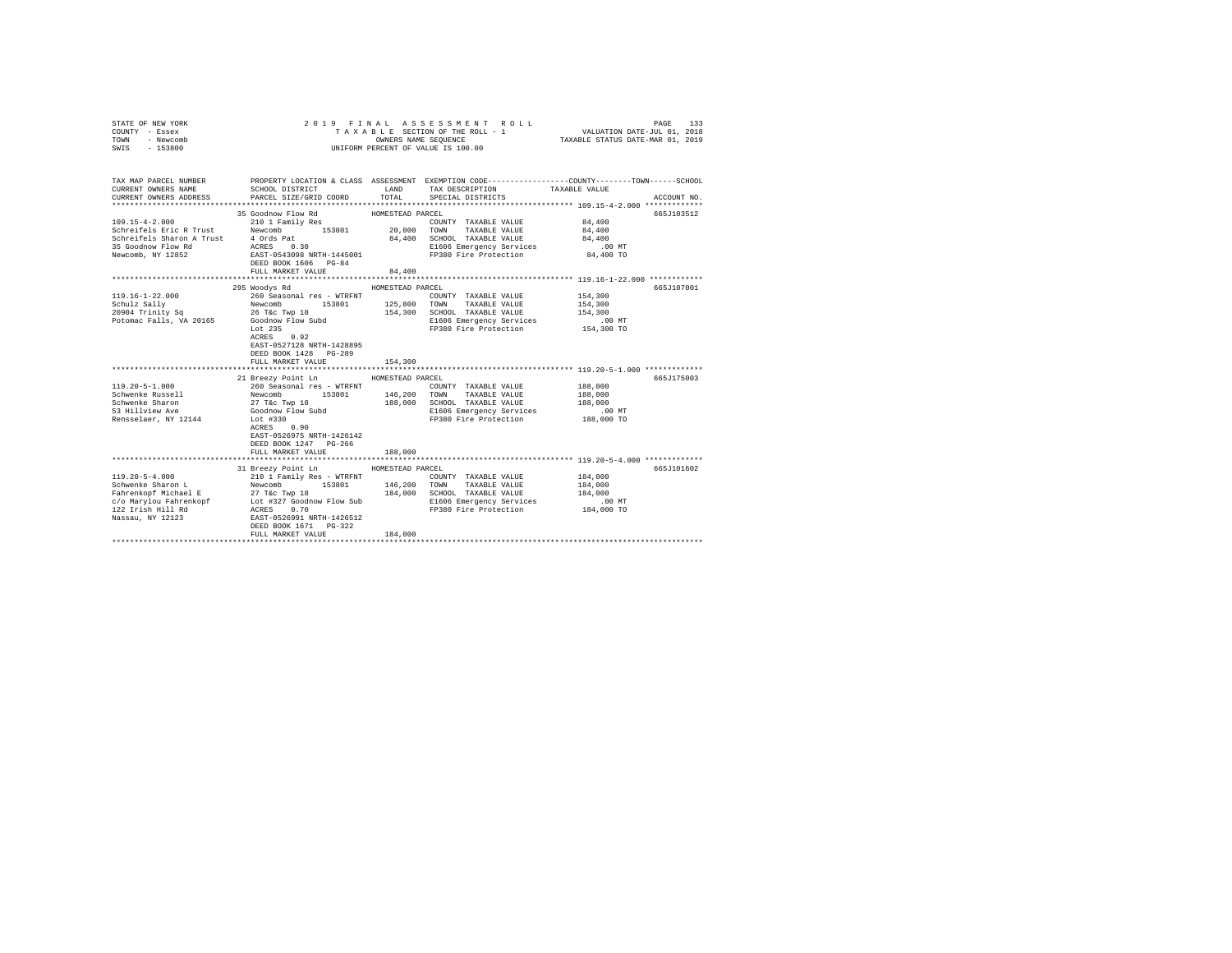| STATE OF NEW YORK             |                                                                                                                                                                                                                                                      |                  | 2019 FINAL ASSESSMENT ROLL                                                                      |                       |                  |
|-------------------------------|------------------------------------------------------------------------------------------------------------------------------------------------------------------------------------------------------------------------------------------------------|------------------|-------------------------------------------------------------------------------------------------|-----------------------|------------------|
| COUNTY - Essex                |                                                                                                                                                                                                                                                      |                  |                                                                                                 |                       |                  |
| TOWN<br>- Newcomb             |                                                                                                                                                                                                                                                      |                  |                                                                                                 |                       |                  |
| SWIS - 153800                 |                                                                                                                                                                                                                                                      |                  | UNIFORM PERCENT OF VALUE IS 100.00                                                              |                       |                  |
|                               |                                                                                                                                                                                                                                                      |                  |                                                                                                 |                       |                  |
|                               |                                                                                                                                                                                                                                                      |                  |                                                                                                 |                       |                  |
|                               |                                                                                                                                                                                                                                                      |                  |                                                                                                 |                       |                  |
| TAX MAP PARCEL NUMBER         |                                                                                                                                                                                                                                                      |                  | PROPERTY LOCATION & CLASS ASSESSMENT EXEMPTION CODE---------------COUNTY-------TOWN------SCHOOL |                       |                  |
| CURRENT OWNERS NAME           | SCHOOL DISTRICT TAND TAX DESCRIPTION                                                                                                                                                                                                                 |                  |                                                                                                 | TAXABLE VALUE         |                  |
| CURRENT OWNERS ADDRESS        | PARCEL SIZE/GRID COORD TOTAL                                                                                                                                                                                                                         |                  | SPECIAL DISTRICTS                                                                               |                       | ACCOUNT NO.      |
|                               |                                                                                                                                                                                                                                                      |                  |                                                                                                 |                       |                  |
|                               | 22 Bennett Ln                                                                                                                                                                                                                                        | HOMESTEAD PARCEL |                                                                                                 |                       | 665J106214       |
| $120.18 - 2 - 25.000$         | 210 1 Family Res - WTRFNT                                                                                                                                                                                                                            |                  | COUNTY TAXABLE VALUE 176,500                                                                    |                       |                  |
| Scott Charles E               | Newcomb 153801 128,300 TOWN TAXABLE VALUE 46 T&C TWP 18 176,500 SCHOOL TAXABLE VALUE                                                                                                                                                                 |                  |                                                                                                 | 176,500               |                  |
| Scott Rita                    |                                                                                                                                                                                                                                                      |                  |                                                                                                 | 176,500               |                  |
| 46 Dirk Ter                   | Goodnow Flow Subd                                                                                                                                                                                                                                    |                  |                                                                                                 |                       |                  |
| Highland, NY 12528            | Lot 24                                                                                                                                                                                                                                               |                  | E1606 Emergency services<br>FP380 Fire Protection 176,500 TO                                    |                       |                  |
|                               | ACRES 1.66                                                                                                                                                                                                                                           |                  |                                                                                                 |                       |                  |
|                               | EAST-0536377 NRTH-1426183                                                                                                                                                                                                                            |                  |                                                                                                 |                       |                  |
|                               | DEED BOOK 471 PG-70                                                                                                                                                                                                                                  |                  |                                                                                                 |                       |                  |
|                               | FULL MARKET VALUE                                                                                                                                                                                                                                    | 176,500          |                                                                                                 |                       |                  |
|                               | ******************************                                                                                                                                                                                                                       |                  |                                                                                                 |                       |                  |
|                               | 5 Sanford Ln                                                                                                                                                                                                                                         | HOMESTEAD PARCEL |                                                                                                 |                       | 665J106303       |
| 110.18-4-18.000               | 210 1 Family Res                                                                                                                                                                                                                                     |                  | AGED ALL 41800<br>25,000 ENH STAR 41834                                                         | 38,850<br>0<br>38,850 | 38,850<br>38.850 |
|                               | Exercise of the Mewcomb<br>Seney Clifford<br>287 Pine Ridge Dr<br>287 Pine Ridge Dr<br>287 Pine Ridge Dr<br>287 Pine Ridge Dr<br>287 Pine Ridge Dr<br>287 Pine Ridge Dr<br>287 Pine Ridge Dr<br>287 Pine Ridge Dr<br>287 Pine Ridge Dr<br>287 Pine R |                  |                                                                                                 | $\sim$ 0              |                  |
|                               |                                                                                                                                                                                                                                                      |                  | 77,700 COUNTY TAXABLE VALUE                                                                     | 38,850                |                  |
|                               |                                                                                                                                                                                                                                                      |                  | TOWN TAXABLE VALUE                                                                              | 38,850                |                  |
|                               |                                                                                                                                                                                                                                                      |                  | SCHOOL TAXABLE VALUE                                                                            | $\sim$ 0              |                  |
|                               | DEED BOOK 414 PG-253                                                                                                                                                                                                                                 |                  | E1606 Emergency Services                                                                        | $.00$ MT              |                  |
|                               | FULL MARKET VALUE                                                                                                                                                                                                                                    |                  | 77,700 FP380 Fire Protection                                                                    | 77,700 TO             |                  |
|                               |                                                                                                                                                                                                                                                      |                  | SD380 Sewer District                                                                            | 77,700 TO M           |                  |
|                               |                                                                                                                                                                                                                                                      |                  | WD380 Water District                                                                            | 77,700 TO M           |                  |
|                               |                                                                                                                                                                                                                                                      |                  |                                                                                                 |                       |                  |
|                               | 4931 NYS Route 28N                                                                                                                                                                                                                                   | HOMESTEAD PARCEL |                                                                                                 |                       | 665J104112       |
| $110.18 - 5 - 8.001$          | 210 1 Family Res                                                                                                                                                                                                                                     |                  | COUNTY TAXABLE VALUE                                                                            | 141,800               |                  |
|                               | Newcomb 153801                                                                                                                                                                                                                                       |                  | 37,800 TOWN TAXABLE VALUE                                                                       | 141,800               |                  |
| Shafer Harry J<br>22 Broadway | Pt 3 Thorns Survey                                                                                                                                                                                                                                   | 141,800          | SCHOOL TAXABLE VALUE                                                                            | 141,800               |                  |
| West Milford, NJ 07480        | Db 993 Pg 263<br>Db 995 Pg 268                                                                                                                                                                                                                       |                  | E1606 Emergency Services                                                                        | $.00$ MT              |                  |
|                               |                                                                                                                                                                                                                                                      |                  | FP380 Fire Protection 141,800 TO                                                                |                       |                  |
|                               | ACRES 10.30                                                                                                                                                                                                                                          |                  |                                                                                                 |                       |                  |
|                               | EAST-0561231 NRTH-1441252                                                                                                                                                                                                                            |                  |                                                                                                 |                       |                  |
|                               | DEED BOOK 1238 PG-108                                                                                                                                                                                                                                |                  |                                                                                                 |                       |                  |
|                               | FULL MARKET VALUE                                                                                                                                                                                                                                    | 141,800          |                                                                                                 |                       |                  |
|                               |                                                                                                                                                                                                                                                      |                  |                                                                                                 |                       |                  |
|                               | 4780 NYS Route 28N                                                                                                                                                                                                                                   | HOMESTEAD PARCEL |                                                                                                 |                       | 665J104203       |
| $121.7 - 1 - 5.000$           |                                                                                                                                                                                                                                                      |                  | ENH STAR 41834                                                                                  | $\sim$ 0<br>$\Omega$  | 68,700           |
| Sharpe Hugh J                 | 210 1 Family Res<br>Newcomb 153801<br>40 Thorns Survey<br>ACRES 3.00                                                                                                                                                                                 | 33,000           | COUNTY TAXABLE VALUE                                                                            | 87,000                |                  |
| 4780 NYS Rte 28N              |                                                                                                                                                                                                                                                      |                  | 87,000 TOWN TAXABLE VALUE                                                                       | 87,000                |                  |
| Newcomb, NY 12852             |                                                                                                                                                                                                                                                      |                  | SCHOOL TAXABLE VALUE                                                                            | 18,300                |                  |
|                               | EAST-0564677 NRTH-1439994                                                                                                                                                                                                                            |                  |                                                                                                 |                       |                  |
|                               | DEED BOOK 1390 PG-230                                                                                                                                                                                                                                |                  | E1606 Emergency Services 6.00 MT<br>FP380 Fire Protection 87,000 TO                             |                       |                  |
|                               | FULL MARKET VALUE                                                                                                                                                                                                                                    | 87,000           |                                                                                                 |                       |                  |
|                               |                                                                                                                                                                                                                                                      |                  |                                                                                                 |                       |                  |
|                               |                                                                                                                                                                                                                                                      |                  |                                                                                                 |                       |                  |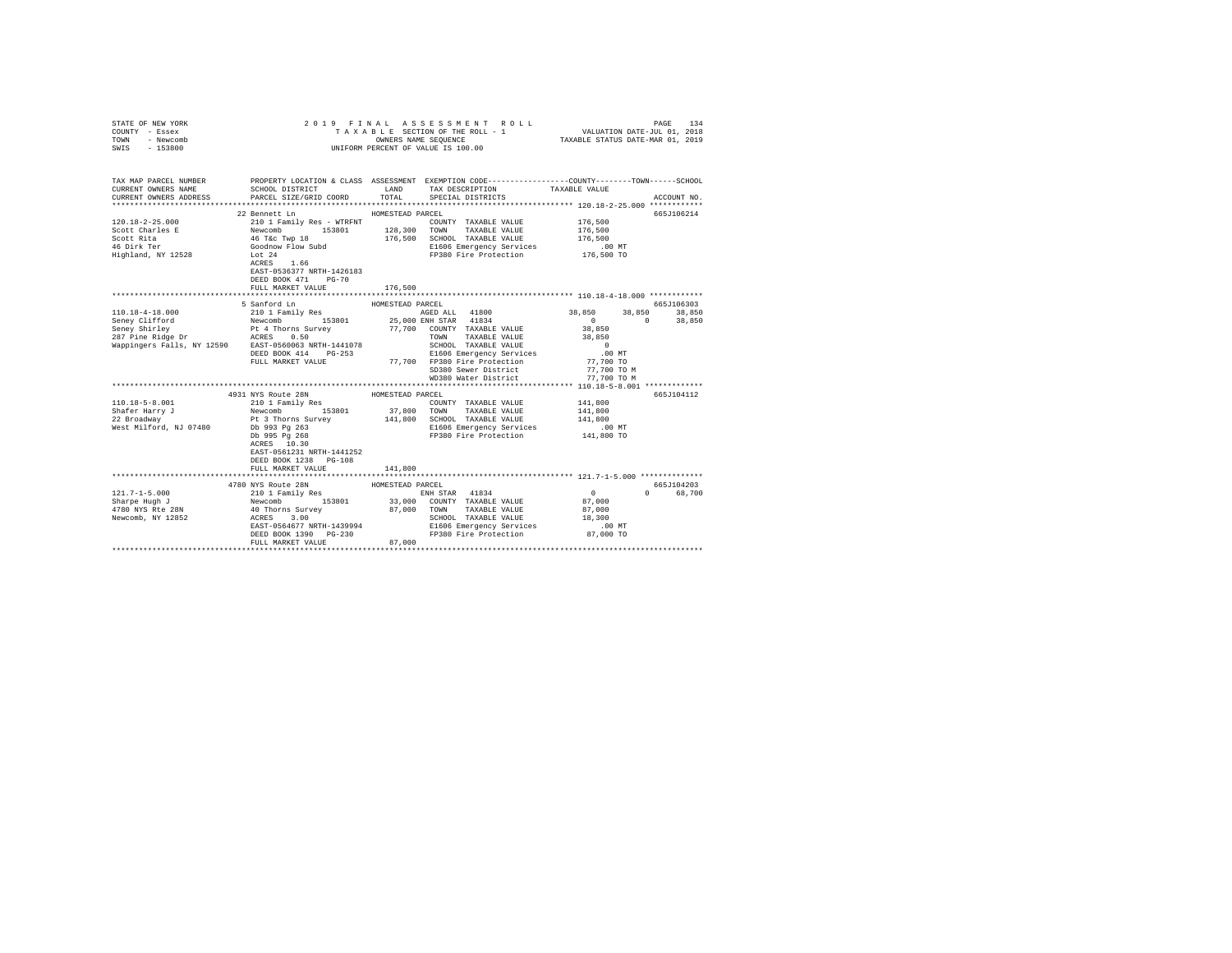| STATE OF NEW YORK<br>COUNTY - Essex<br>- Newcomb<br>TOWN<br>$-153800$<br>SWIS |                                                                                                                    |                  | PAGE 135 בDAGE 135 A S S & S S M E N T R O L L PROFETIU 101, 2018<br>T A X A B L E SECTION OF THE ROLL - 1 WALUATION DATE-JUL 101, 2019<br>OWNERS NAME SEQUENCE TAXABLE STATUS DATE-MAR 01, 2019<br>UNIFORM PERCENT OF VALUE IS 100.00 |                               |                      |
|-------------------------------------------------------------------------------|--------------------------------------------------------------------------------------------------------------------|------------------|----------------------------------------------------------------------------------------------------------------------------------------------------------------------------------------------------------------------------------------|-------------------------------|----------------------|
| TAX MAP PARCEL NUMBER<br>CURRENT OWNERS NAME                                  | PROPERTY LOCATION & CLASS ASSESSMENT EXEMPTION CODE---------------COUNTY-------TOWN------SCHOOL<br>SCHOOL DISTRICT | LAND             | TAX DESCRIPTION TAXABLE VALUE                                                                                                                                                                                                          |                               |                      |
| CURRENT OWNERS ADDRESS                                                        | PARCEL SIZE/GRID COORD                                                                                             | TOTAL            | SPECIAL DISTRICTS                                                                                                                                                                                                                      |                               | ACCOUNT NO.          |
|                                                                               |                                                                                                                    |                  |                                                                                                                                                                                                                                        |                               |                      |
| 120.17-2-18.000                                                               | Goodnow Flow Rd<br>311 Res vac land - WTRFNT                                                                       | HOMESTEAD PARCEL | COUNTY TAXABLE VALUE                                                                                                                                                                                                                   | 151,000                       | 665J104807           |
| Sheiman Robert                                                                |                                                                                                                    |                  | 153801   151,000   TOWN   TAXABLE VALUE                                                                                                                                                                                                | 151,000                       |                      |
| 10 Kingsbury Ln                                                               | Newcomb<br>41 T&c Twp 18                                                                                           |                  | 151,000 SCHOOL TAXABLE VALUE                                                                                                                                                                                                           | 151,000                       |                      |
| Weston, MA 02943                                                              | Goodnow Flow Subd                                                                                                  |                  | E1606 Emergency Services                                                                                                                                                                                                               | $.00$ MT                      |                      |
|                                                                               | Lot 89 $1.36AC$                                                                                                    |                  | FP380 Fire Protection                                                                                                                                                                                                                  | 151,000 TO                    |                      |
|                                                                               | ACRES 1.20                                                                                                         |                  |                                                                                                                                                                                                                                        |                               |                      |
|                                                                               | EAST-0529857 NRTH-1426755                                                                                          |                  |                                                                                                                                                                                                                                        |                               |                      |
|                                                                               | DEED BOOK 1419 PG-107                                                                                              |                  |                                                                                                                                                                                                                                        |                               |                      |
|                                                                               | FULL MARKET VALUE                                                                                                  | 151,000          |                                                                                                                                                                                                                                        |                               |                      |
|                                                                               |                                                                                                                    |                  |                                                                                                                                                                                                                                        |                               |                      |
| $110.17 - 2 - 32.000$                                                         | 136 Marcy Ln                                                                                                       | HOMESTEAD PARCEL | AGED ALL 41800                                                                                                                                                                                                                         | 51,950<br>51,950              | 665J103907<br>51,950 |
| Siers Pamela S                                                                | 210 1 Family Res                                                                                                   |                  |                                                                                                                                                                                                                                        | $\sim$ 0<br>$\sim$ 0 $\sim$ 0 | 51,950               |
| 136 Marcy Ln                                                                  |                                                                                                                    |                  | 26,200 ENH STAR 41834<br>103,900 COUNTY TAXABLE VALUE                                                                                                                                                                                  | 51,950                        |                      |
| Newcomb, NY 12852                                                             | Newcomb 153801 26,<br>Pt 6 Thorns Survey 103,<br>ACRES 0.60 BANK WFARGO                                            |                  | TOWN TAXABLE VALUE                                                                                                                                                                                                                     | 51,950                        |                      |
|                                                                               | EAST-0557082 NRTH-1442233                                                                                          |                  | SCHOOL TAXABLE VALUE                                                                                                                                                                                                                   | $\sim$ 0                      |                      |
|                                                                               | DEED BOOK 1575 PG-236                                                                                              |                  | E1606 Emergency Services                                                                                                                                                                                                               | $.00$ MT                      |                      |
|                                                                               | FULL MARKET VALUE                                                                                                  |                  | 103,900 FP380 Fire Protection                                                                                                                                                                                                          | 103,900 TO                    |                      |
|                                                                               |                                                                                                                    |                  | SD380 Sewer District                                                                                                                                                                                                                   | 103,900 TO M                  |                      |
|                                                                               |                                                                                                                    |                  | WD380 Water District                                                                                                                                                                                                                   | 103,900 TO M                  |                      |
|                                                                               |                                                                                                                    |                  |                                                                                                                                                                                                                                        |                               |                      |
|                                                                               | 22 Pinney Ln                                                                                                       | HOMESTEAD PARCEL |                                                                                                                                                                                                                                        |                               | 665J100110           |
| $120.17 - 2 - 27.000$                                                         | 210 1 Family Res - WTRFNT<br>Newcomb 153801                                                                        |                  | COUNTY TAXABLE VALUE                                                                                                                                                                                                                   | 254,900                       |                      |
| Sinsabaugh Donald C<br>Sinsabaugh Andralee E                                  |                                                                                                                    |                  | 140,300 TOWN TAXABLE VALUE<br>254,900 SCHOOL TAXABLE VALUE                                                                                                                                                                             | 254,900<br>254,900            |                      |
| PO Box 163                                                                    | 41&42 T&c Twp 18<br>Goodnow Flow Subd                                                                              |                  | E1606 Emergency Services                                                                                                                                                                                                               | $.00$ MT                      |                      |
| Picture Rocks, PA 17762                                                       | Lot 80                                                                                                             |                  | FP380 Fire Protection                                                                                                                                                                                                                  | 254,900 TO                    |                      |
|                                                                               | ACRES 0.92                                                                                                         |                  |                                                                                                                                                                                                                                        |                               |                      |
|                                                                               | EAST-0530793 NRTH-1426776                                                                                          |                  |                                                                                                                                                                                                                                        |                               |                      |
|                                                                               | DEED BOOK 1781 PG-218                                                                                              |                  |                                                                                                                                                                                                                                        |                               |                      |
|                                                                               | FULL MARKET VALUE                                                                                                  | 254,900          |                                                                                                                                                                                                                                        |                               |                      |
|                                                                               |                                                                                                                    |                  |                                                                                                                                                                                                                                        |                               |                      |
|                                                                               | 195 Allen Rd                                                                                                       | HOMESTEAD PARCEL |                                                                                                                                                                                                                                        |                               | 665J100610           |
| $109. - 3 - 7.000$                                                            | 210 1 Family Res - WTRFNT                                                                                          |                  | COUNTY TAXABLE VALUE                                                                                                                                                                                                                   | 723,400                       |                      |
| Sirius Holdings LLC<br>9728 Deerpath Cir                                      | Newcomb 153801                                                                                                     |                  | 288,000 TOWN TAXABLE VALUE<br>723,400 SCHOOL TAXABLE VALUE                                                                                                                                                                             | 723,400<br>723,400            |                      |
| Marcy, NY 13403                                                               | 4&5 RS TWP 27 T&C                                                                                                  |                  | E1606 Emergency Services                                                                                                                                                                                                               | $.00$ MT                      |                      |
|                                                                               | $\frac{1152}{2220}$<br>72ac                                                                                        |                  | FP380 Fire Protection                                                                                                                                                                                                                  | 723,400 TO                    |                      |
|                                                                               | $ACRES$ 194.00                                                                                                     |                  |                                                                                                                                                                                                                                        |                               |                      |
|                                                                               | EAST-0547564 NRTH-1444623                                                                                          |                  |                                                                                                                                                                                                                                        |                               |                      |
|                                                                               | DEED BOOK 1693 PG-193                                                                                              |                  |                                                                                                                                                                                                                                        |                               |                      |
|                                                                               | FULL MARKET VALUE                                                                                                  | 723,400          |                                                                                                                                                                                                                                        |                               |                      |
|                                                                               |                                                                                                                    |                  |                                                                                                                                                                                                                                        |                               |                      |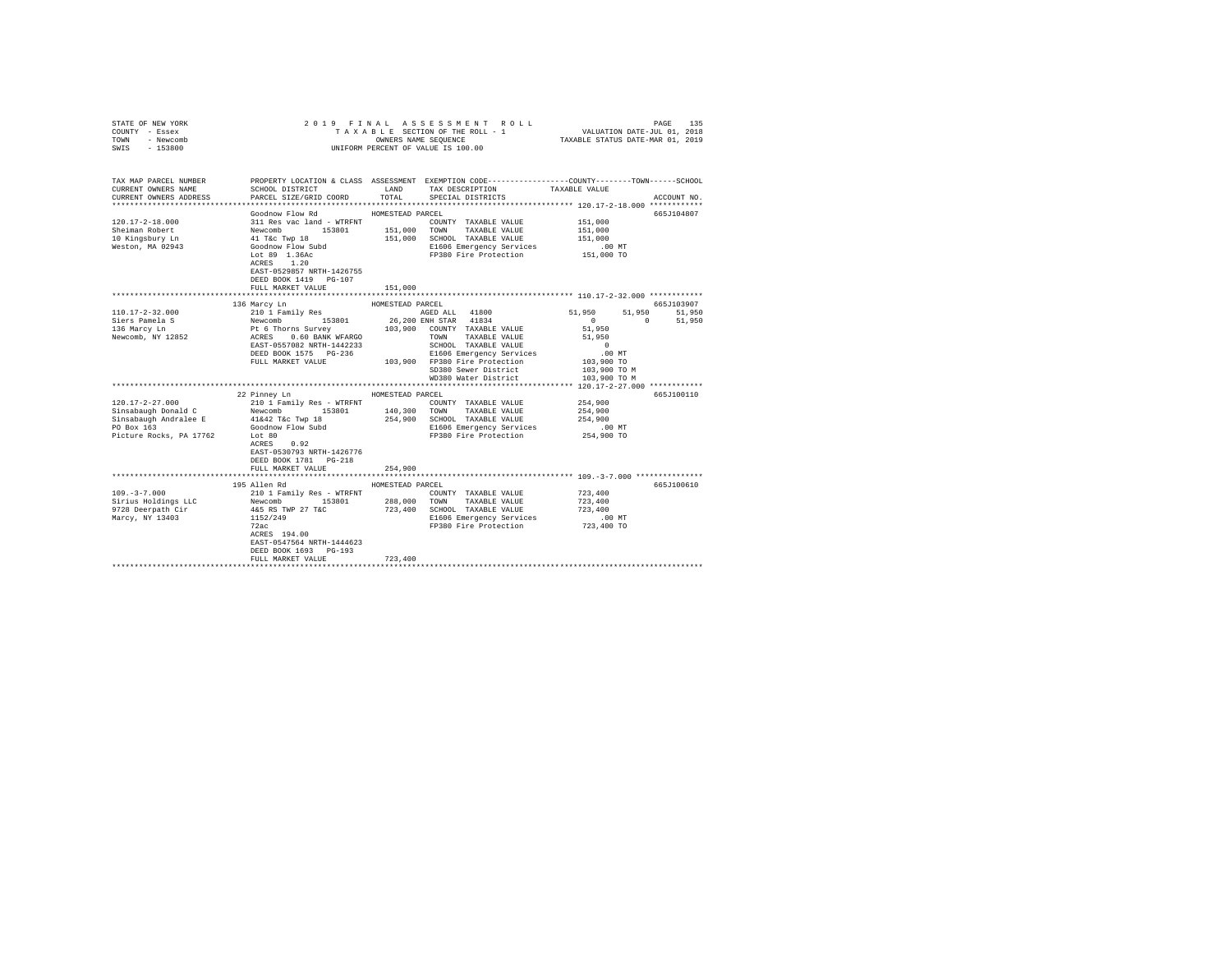| COUNTY - Essex<br>TOWN<br>- Newcomb<br>SWIS<br>$-153800$               |                                                                                                                                                                                                                                                                                                                                                                                                   | OWNERS NAME SEQUENCE | TAXABLE SECTION OF THE ROLL - 1 VALUATION DATE-JUL 01, 2018<br>UNIFORM PERCENT OF VALUE IS 100.00                                       | TAXABLE STATUS DATE-MAR 01, 2019 |             |
|------------------------------------------------------------------------|---------------------------------------------------------------------------------------------------------------------------------------------------------------------------------------------------------------------------------------------------------------------------------------------------------------------------------------------------------------------------------------------------|----------------------|-----------------------------------------------------------------------------------------------------------------------------------------|----------------------------------|-------------|
| TAX MAP PARCEL NUMBER<br>CURRENT OWNERS NAME<br>CURRENT OWNERS ADDRESS | SCHOOL DISTRICT<br>PARCEL SIZE/GRID COORD                                                                                                                                                                                                                                                                                                                                                         | LAND<br>TOTAL        | PROPERTY LOCATION & CLASS ASSESSMENT EXEMPTION CODE---------------COUNTY-------TOWN------SCHOOL<br>TAX DESCRIPTION<br>SPECIAL DISTRICTS | TAXABLE VALUE                    | ACCOUNT NO. |
|                                                                        | 31 Thunderbird Wav                                                                                                                                                                                                                                                                                                                                                                                | HOMESTEAD PARCEL     |                                                                                                                                         |                                  | 665Z017006  |
| $109.16 - 6 - 11.130$                                                  | 210 1 Family Res                                                                                                                                                                                                                                                                                                                                                                                  | 61,000               | COUNTY TAXABLE VALUE                                                                                                                    | 284,000                          |             |
| Smith Bruce W                                                          |                                                                                                                                                                                                                                                                                                                                                                                                   |                      | TOWN<br>TAXABLE VALUE                                                                                                                   | 284,000                          |             |
| Smith Carol J                                                          |                                                                                                                                                                                                                                                                                                                                                                                                   |                      | SCHOOL TAXABLE VALUE                                                                                                                    | 284,000                          |             |
| 54 Louise St                                                           | Newcomb 153801 61,000<br>16 Twp 27 Tac Pur Rs 284,000<br>Birch Point Subd<br>ACRES 5.03                                                                                                                                                                                                                                                                                                           |                      | E1606 Emergency Services                                                                                                                | .00 MT                           |             |
| Delmar, NY 12054                                                       |                                                                                                                                                                                                                                                                                                                                                                                                   |                      | FP380 Fire Protection 284,000 TO                                                                                                        |                                  |             |
|                                                                        | EAST-0552465 NRTH-1446943                                                                                                                                                                                                                                                                                                                                                                         |                      |                                                                                                                                         |                                  |             |
|                                                                        | DEED BOOK 1872 PG-309                                                                                                                                                                                                                                                                                                                                                                             |                      |                                                                                                                                         |                                  |             |
|                                                                        | FULL MARKET VALUE                                                                                                                                                                                                                                                                                                                                                                                 | 284,000              |                                                                                                                                         |                                  |             |
|                                                                        | 55 Stubing Ln                                                                                                                                                                                                                                                                                                                                                                                     | HOMESTEAD PARCEL     |                                                                                                                                         |                                  | 665Z004006  |
| $109.16 - 6 - 9.000$                                                   | 210 1 Family Res - WTRFNT                                                                                                                                                                                                                                                                                                                                                                         |                      | COUNTY TAXABLE VALUE                                                                                                                    | 596,600                          |             |
|                                                                        |                                                                                                                                                                                                                                                                                                                                                                                                   |                      | TOWN<br>TAXABLE VALUE                                                                                                                   | 596,600                          |             |
|                                                                        | Smith Dabney S<br>T35 Renaissance Dr<br>T46 Purchase TWP 27 RS<br>T46 Purchase TWP 27 RS<br>S96,600                                                                                                                                                                                                                                                                                               |                      | SCHOOL TAXABLE VALUE                                                                                                                    | 596,600                          |             |
|                                                                        | Williamsville, NY 14221 3 Birch Point Subd<br>ACRES 1.57                                                                                                                                                                                                                                                                                                                                          |                      | E1606 Emergency Services                                                                                                                | $.00$ MT                         |             |
|                                                                        | ACRES 1.57<br>EAST-0551229 NRTH-1447658<br>DEED BOOK 1519 PG-178<br>FULL MARKET VALUE                                                                                                                                                                                                                                                                                                             | 596,600              | FP380 Fire Protection                                                                                                                   | 596,600 TO                       |             |
|                                                                        |                                                                                                                                                                                                                                                                                                                                                                                                   |                      |                                                                                                                                         |                                  |             |
|                                                                        | 27 Gibbs Ln                                                                                                                                                                                                                                                                                                                                                                                       | HOMESTEAD PARCEL     |                                                                                                                                         |                                  | 665J106315  |
|                                                                        |                                                                                                                                                                                                                                                                                                                                                                                                   |                      | COUNTY TAXABLE VALUE                                                                                                                    | 117,200                          |             |
|                                                                        |                                                                                                                                                                                                                                                                                                                                                                                                   |                      | 153801 64,100 TOWN TAXABLE VALUE                                                                                                        | 117,200                          |             |
|                                                                        |                                                                                                                                                                                                                                                                                                                                                                                                   | 117,200              | SCHOOL TAXABLE VALUE                                                                                                                    | 117,200                          |             |
|                                                                        | $\begin{tabular}{lllllllllll} \texttt{109.15--1-7.001} & \texttt{260} \texttt{Seasonal res - WTRFNT} & \texttt{33801} & \texttt{64,10} \\ \texttt{Smith Brief or Trust} & \texttt{Newcomb} & \texttt{153801} & \texttt{64,10} \\ \texttt{Smith Isther Trust} & \texttt{3 Richards Survey} & \texttt{117,20} \\ \texttt{207} \texttt{Nutwood Ave} & \texttt{1219/213 Life Use To} & \end{tabular}$ |                      | E1606 Emergency Services                                                                                                                | $.00$ MT                         |             |
| Schenectady, NY 12304                                                  | Eric & Esther Smith<br>ACRES 0.50<br>EAST-0545919 NRTH-1447102<br>DEED BOOK 1219 PG-213                                                                                                                                                                                                                                                                                                           |                      | FP380 Fire Protection 117,200 TO                                                                                                        |                                  |             |
|                                                                        | FULL MARKET VALUE                                                                                                                                                                                                                                                                                                                                                                                 | 117,200              |                                                                                                                                         |                                  |             |
|                                                                        |                                                                                                                                                                                                                                                                                                                                                                                                   |                      | **************************************119.16-1-19.000***************************                                                        |                                  |             |
|                                                                        | 307 Woodys Rd                                                                                                                                                                                                                                                                                                                                                                                     | HOMESTEAD PARCEL     |                                                                                                                                         |                                  | 665J100113  |
| $119.16 - 1 - 19.000$                                                  | 260 Seasonal res - WTRFNT                                                                                                                                                                                                                                                                                                                                                                         |                      | COUNTY TAXABLE VALUE                                                                                                                    | 233,300                          |             |
| Smith Family Trust                                                     | Newcomb<br>153801                                                                                                                                                                                                                                                                                                                                                                                 | 131,100 TOWN         | TAXABLE VALUE                                                                                                                           | 233,300                          |             |
| c/o Alan Smith                                                         | 26 T&C Twp 18<br>Goodnow Flow Subd                                                                                                                                                                                                                                                                                                                                                                | 233,300              | SCHOOL TAXABLE VALUE                                                                                                                    | 233,300                          |             |
| 2213 Rte 9                                                             |                                                                                                                                                                                                                                                                                                                                                                                                   |                      | E1606 Emergency Services                                                                                                                | .00 MT                           |             |
| Kinderhook, NY 12106                                                   | Lot 238<br>ACRES 1.06<br>EAST-0526812 NRTH-1428874<br>DEED BOOK 1530 PG-18                                                                                                                                                                                                                                                                                                                        |                      | FP380 Fire Protection                                                                                                                   | 233,300 TO                       |             |
|                                                                        | FULL MARKET VALUE                                                                                                                                                                                                                                                                                                                                                                                 | 233,300              |                                                                                                                                         |                                  |             |
|                                                                        |                                                                                                                                                                                                                                                                                                                                                                                                   |                      |                                                                                                                                         |                                  |             |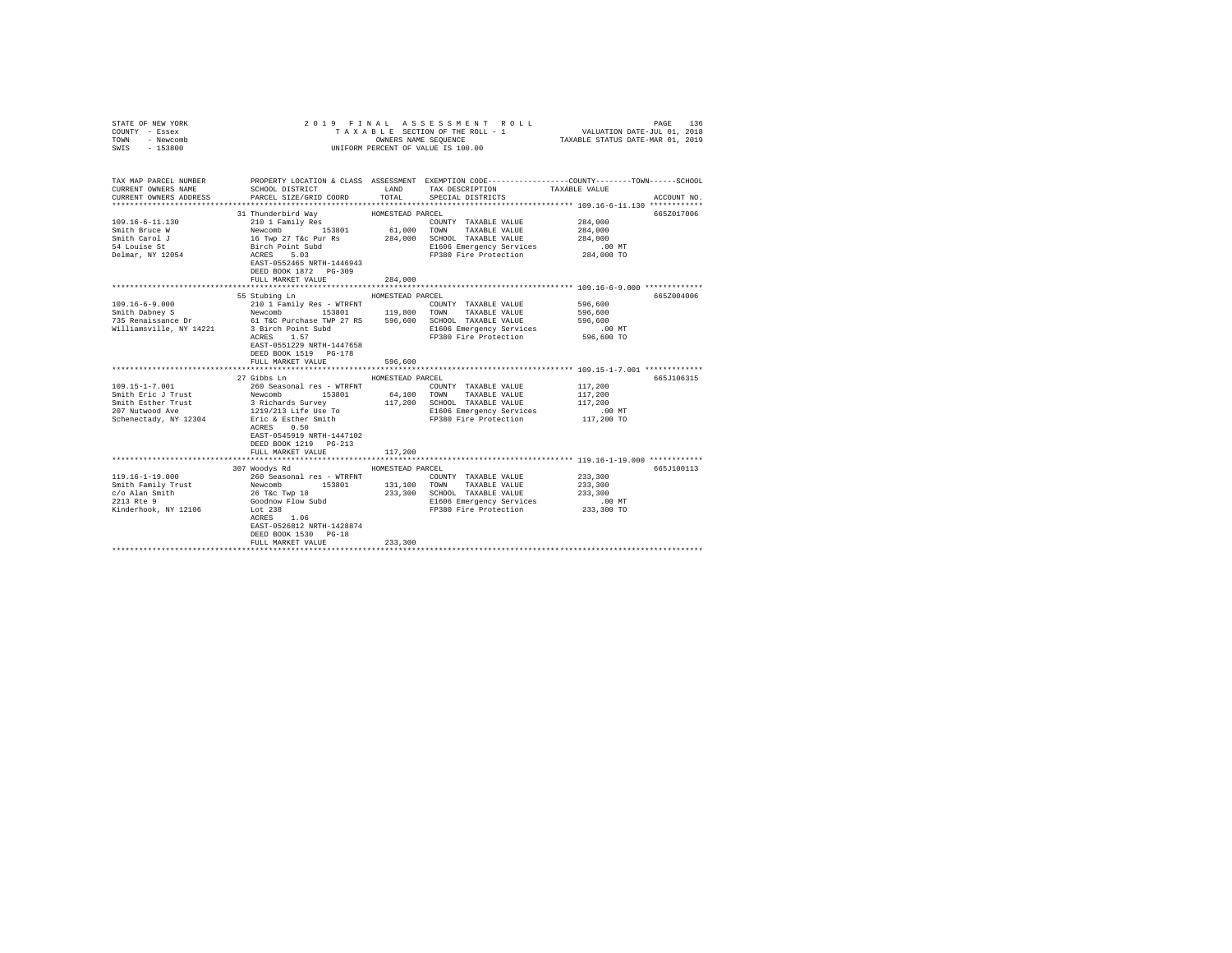| STATE OF NEW YORK<br>COUNTY - Essex    |                                                                                                                                                                                                                                |                  | 2019 FINAL ASSESSMENT ROLL<br>TAXABLE SECTION OF THE ROLL - 1 | PAGE<br>137<br>3 L E SECTION OF THE ROLL - 1<br>VALUATION DATE-JUL 01, 2018<br>TAXABLE STATUS DATE-MAR 01, 2019 |  |
|----------------------------------------|--------------------------------------------------------------------------------------------------------------------------------------------------------------------------------------------------------------------------------|------------------|---------------------------------------------------------------|-----------------------------------------------------------------------------------------------------------------|--|
| TOWN<br>- Newcomb<br>$-153800$<br>SWIS |                                                                                                                                                                                                                                |                  | UNIFORM PERCENT OF VALUE IS 100.00                            |                                                                                                                 |  |
|                                        |                                                                                                                                                                                                                                |                  |                                                               |                                                                                                                 |  |
|                                        |                                                                                                                                                                                                                                |                  |                                                               |                                                                                                                 |  |
| TAX MAP PARCEL NUMBER                  |                                                                                                                                                                                                                                |                  |                                                               | PROPERTY LOCATION & CLASS ASSESSMENT EXEMPTION CODE---------------COUNTY-------TOWN------SCHOOL                 |  |
| CURRENT OWNERS NAME                    | SCHOOL DISTRICT TAND TAX DESCRIPTION                                                                                                                                                                                           |                  |                                                               | TAXABLE VALUE                                                                                                   |  |
| CURRENT OWNERS ADDRESS                 | PARCEL SIZE/GRID COORD TOTAL                                                                                                                                                                                                   |                  | SPECIAL DISTRICTS                                             | ACCOUNT NO.                                                                                                     |  |
|                                        |                                                                                                                                                                                                                                |                  |                                                               |                                                                                                                 |  |
|                                        | 171 Woodys Rd                                                                                                                                                                                                                  | HOMESTEAD PARCEL |                                                               | 665J106404                                                                                                      |  |
| $120.13 - 1 - 19.202$<br>Smith Louis E | 260 Seasonal res - WTRFNT<br>Newcomb 153801                                                                                                                                                                                    |                  | COUNTY TAXABLE VALUE                                          | 212,800                                                                                                         |  |
|                                        | Smith Louis $\frac{1}{25}$ The Twp 18<br>47 James St 212,8<br>47 James St 21285<br>Warrensburg, NY 12885<br>Lot 207 & W1/2 206<br>The 1 20<br>Narrensburg, NY 12885<br>Lot 207 & W1/2 206                                      |                  | 143,600 TOWN TAXABLE VALUE<br>212,800 SCHOOL TAXABLE VALUE    | 212,800<br>212,800                                                                                              |  |
|                                        |                                                                                                                                                                                                                                |                  | E1606 Emergency Services                                      | $.00$ MT                                                                                                        |  |
|                                        |                                                                                                                                                                                                                                |                  | FP380 Fire Protection 212,800 TO                              |                                                                                                                 |  |
|                                        | ACRES 1.39                                                                                                                                                                                                                     |                  |                                                               |                                                                                                                 |  |
|                                        | EAST-0530111 NRTH-1428517                                                                                                                                                                                                      |                  |                                                               |                                                                                                                 |  |
|                                        | DEED BOOK 493 PG-518                                                                                                                                                                                                           |                  |                                                               |                                                                                                                 |  |
|                                        | FULL MARKET VALUE                                                                                                                                                                                                              | 212,800          |                                                               |                                                                                                                 |  |
|                                        |                                                                                                                                                                                                                                |                  |                                                               | ********************************* 120.17-2-32.100 ************                                                  |  |
|                                        | 57 Memory Ln                                                                                                                                                                                                                   | HOMESTEAD PARCEL |                                                               | 665J100408                                                                                                      |  |
| $120.17 - 2 - 32.100$                  | 311 Res vac land - WTRFNT                                                                                                                                                                                                      |                  | COUNTY TAXABLE VALUE                                          | 131,200                                                                                                         |  |
| Smith Michael                          | Sir Res vac Tand - Wike:<br>Newcomb 153801<br>42 T&c Twp 18                                                                                                                                                                    |                  | 131,200 TOWN TAXABLE VALUE                                    | 131,200                                                                                                         |  |
| 340 Old Post Rd<br>Marlboro, NY 12542  | Goodnow Flow Subd                                                                                                                                                                                                              |                  | 131,200 SCHOOL TAXABLE VALUE<br>E1606 Emergency Services      | 131,200<br>.00MT                                                                                                |  |
|                                        | Lot 74                                                                                                                                                                                                                         |                  | FP380 Fire Protection                                         | 131,200 TO                                                                                                      |  |
|                                        | ACRES 1.52                                                                                                                                                                                                                     |                  |                                                               |                                                                                                                 |  |
|                                        | EAST-0531483 NRTH-1427271                                                                                                                                                                                                      |                  |                                                               |                                                                                                                 |  |
|                                        | DEED BOOK 939 PG-218                                                                                                                                                                                                           |                  |                                                               |                                                                                                                 |  |
|                                        | FULL MARKET VALUE                                                                                                                                                                                                              | 131,200          |                                                               |                                                                                                                 |  |
|                                        |                                                                                                                                                                                                                                |                  |                                                               |                                                                                                                 |  |
|                                        | 5356 NYS Route 28N                                                                                                                                                                                                             | HOMESTEAD PARCEL |                                                               | 665J106705                                                                                                      |  |
| $110.13 - 2 - 1.000$                   | 270 Mfg housing                                                                                                                                                                                                                |                  | COUNTY TAXABLE VALUE                                          | 54,000                                                                                                          |  |
| Smith Sherry                           | Newcomb 153801                                                                                                                                                                                                                 |                  | 31,100 TOWN TAXABLE VALUE                                     | 54,000                                                                                                          |  |
|                                        | enter and the control of the control of the control of the control of the control of the control of the control of the control of the control of the control of the control of the control of the control of the control of th |                  | 54,000 SCHOOL TAXABLE VALUE                                   | 54,000                                                                                                          |  |
| 5356 NYS Route 28N                     | 1590/168 Life Use to<br>Gertrude Valliere                                                                                                                                                                                      |                  | E1606 Emergency Services<br>FP380 Fire Protection 54,000 TO   | $.00$ MT                                                                                                        |  |
| Newcomb, NY 12852                      | ACRES 1.14                                                                                                                                                                                                                     |                  |                                                               |                                                                                                                 |  |
|                                        | EAST-0552133 NRTH-1445830                                                                                                                                                                                                      |                  |                                                               |                                                                                                                 |  |
|                                        | DEED BOOK 1590 PG-168                                                                                                                                                                                                          |                  |                                                               |                                                                                                                 |  |
|                                        | FULL MARKET VALUE                                                                                                                                                                                                              | 54,000           |                                                               |                                                                                                                 |  |
|                                        |                                                                                                                                                                                                                                |                  |                                                               |                                                                                                                 |  |
|                                        | NYS Route 28N                                                                                                                                                                                                                  | HOMESTEAD PARCEL |                                                               | 665J108605                                                                                                      |  |
| 109.15-5-3.000<br>Smith Todd           | 312 Vac w/imprv                                                                                                                                                                                                                |                  | COUNTY TAXABLE VALUE                                          | 17,500                                                                                                          |  |
|                                        | Newcomb 153801                                                                                                                                                                                                                 |                  | 14,500 TOWN TAXABLE VALUE                                     | 17,500                                                                                                          |  |
|                                        | 1519 Constitution Ave NE #301 3 Richard Survey<br>Machineter, DC 30003, 20055, 0.10                                                                                                                                            |                  | 17,500 SCHOOL TAXABLE VALUE                                   | 17,500                                                                                                          |  |
| Washington, DC 20002                   | ACRES 0.10                                                                                                                                                                                                                     |                  | E1606 Emergency Services                                      | $.00$ MT                                                                                                        |  |
|                                        | EAST-0544861 NRTH-1446279<br>DEED BOOK 1389 PG-224                                                                                                                                                                             |                  | FP380 Fire Protection                                         | 17,500 TO                                                                                                       |  |
|                                        | FULL MARKET VALUE                                                                                                                                                                                                              | 17,500           |                                                               |                                                                                                                 |  |
|                                        |                                                                                                                                                                                                                                |                  |                                                               |                                                                                                                 |  |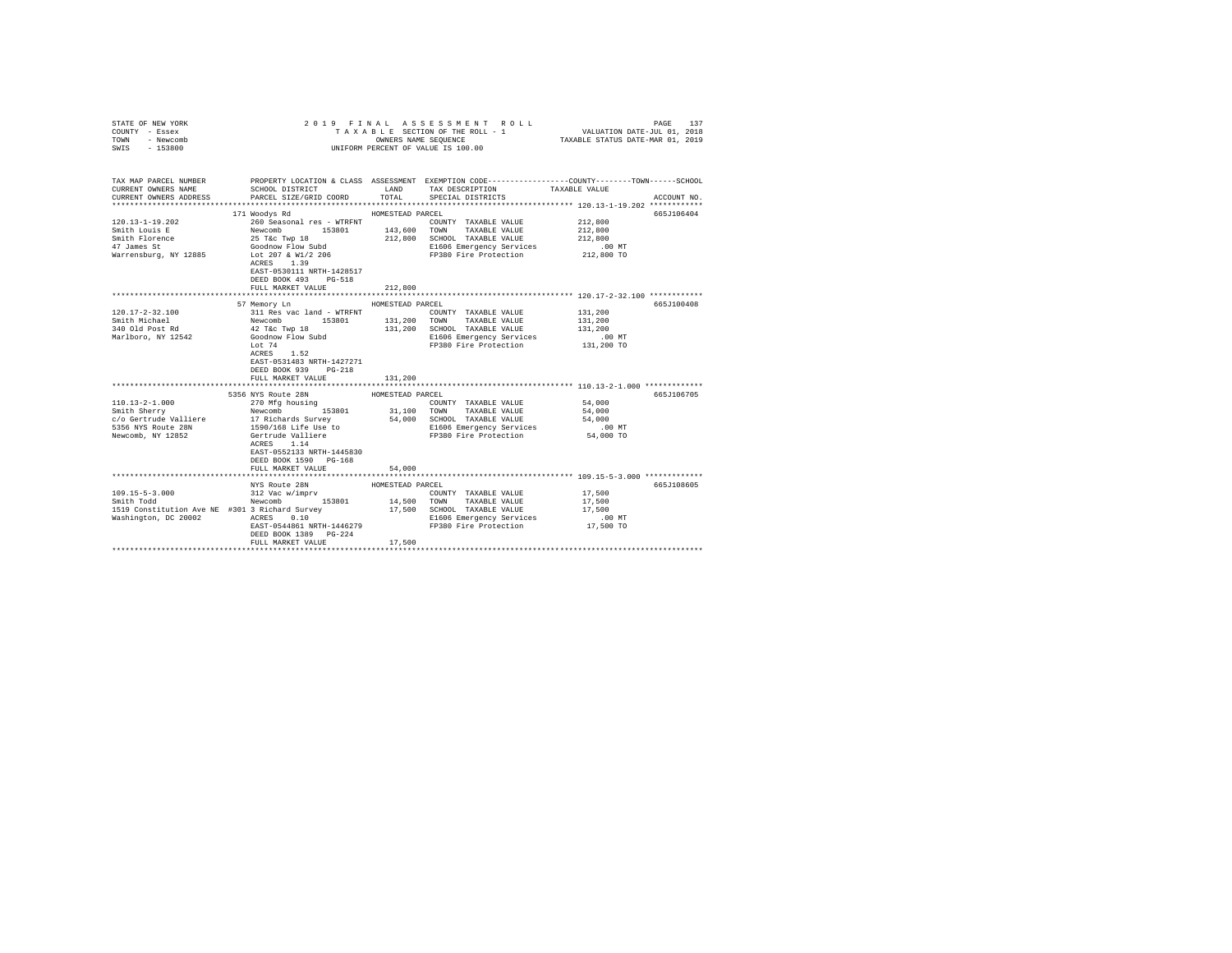| STATE OF NEW YORK                                                                                                                                                                                                                                                                                                                                                                    |                                       |         |                                                                                                                                                                                                 |  |
|--------------------------------------------------------------------------------------------------------------------------------------------------------------------------------------------------------------------------------------------------------------------------------------------------------------------------------------------------------------------------------------|---------------------------------------|---------|-------------------------------------------------------------------------------------------------------------------------------------------------------------------------------------------------|--|
| COUNTY - Essex                                                                                                                                                                                                                                                                                                                                                                       |                                       |         |                                                                                                                                                                                                 |  |
| TOWN - Newcomb                                                                                                                                                                                                                                                                                                                                                                       |                                       |         |                                                                                                                                                                                                 |  |
| SWIS - 153800                                                                                                                                                                                                                                                                                                                                                                        |                                       |         |                                                                                                                                                                                                 |  |
|                                                                                                                                                                                                                                                                                                                                                                                      |                                       |         |                                                                                                                                                                                                 |  |
|                                                                                                                                                                                                                                                                                                                                                                                      |                                       |         |                                                                                                                                                                                                 |  |
|                                                                                                                                                                                                                                                                                                                                                                                      |                                       |         | TAX MAP PARCEL NUMBER PROPERTY LOCATION & CLASS ASSESSMENT EXEMPTION CODE---------------COUNTY-------TOWN------SCHOOL<br>CURRENT OWNERS NAME SCHOOL DISTRICT LAND TAX DESCRIPTION TAXABLE VALUE |  |
|                                                                                                                                                                                                                                                                                                                                                                                      |                                       |         |                                                                                                                                                                                                 |  |
| CURRENT OWNERS ADDRESS . PARCEL SIZE/GRID COORD . TOTAL SPECIAL DISTRICTS                                                                                                                                                                                                                                                                                                            |                                       |         | ACCOUNT NO.                                                                                                                                                                                     |  |
|                                                                                                                                                                                                                                                                                                                                                                                      |                                       |         |                                                                                                                                                                                                 |  |
|                                                                                                                                                                                                                                                                                                                                                                                      | 1032 Goodnow Flow Rd HOMESTEAD PARCEL |         | 665J106304                                                                                                                                                                                      |  |
|                                                                                                                                                                                                                                                                                                                                                                                      |                                       |         |                                                                                                                                                                                                 |  |
|                                                                                                                                                                                                                                                                                                                                                                                      |                                       |         |                                                                                                                                                                                                 |  |
|                                                                                                                                                                                                                                                                                                                                                                                      |                                       |         |                                                                                                                                                                                                 |  |
|                                                                                                                                                                                                                                                                                                                                                                                      |                                       |         |                                                                                                                                                                                                 |  |
|                                                                                                                                                                                                                                                                                                                                                                                      |                                       |         |                                                                                                                                                                                                 |  |
|                                                                                                                                                                                                                                                                                                                                                                                      |                                       |         |                                                                                                                                                                                                 |  |
|                                                                                                                                                                                                                                                                                                                                                                                      | EAST-0536340 NRTH-1427886             |         |                                                                                                                                                                                                 |  |
|                                                                                                                                                                                                                                                                                                                                                                                      | DEED BOOK 748 PG-73                   |         |                                                                                                                                                                                                 |  |
|                                                                                                                                                                                                                                                                                                                                                                                      | FULL MARKET VALUE                     | 209,700 |                                                                                                                                                                                                 |  |
|                                                                                                                                                                                                                                                                                                                                                                                      |                                       |         |                                                                                                                                                                                                 |  |
|                                                                                                                                                                                                                                                                                                                                                                                      | 7 Stone Lodge Ln MOMESTEAD PARCEL     |         | 665J106408                                                                                                                                                                                      |  |
|                                                                                                                                                                                                                                                                                                                                                                                      |                                       |         |                                                                                                                                                                                                 |  |
|                                                                                                                                                                                                                                                                                                                                                                                      |                                       |         |                                                                                                                                                                                                 |  |
|                                                                                                                                                                                                                                                                                                                                                                                      |                                       |         |                                                                                                                                                                                                 |  |
|                                                                                                                                                                                                                                                                                                                                                                                      |                                       |         |                                                                                                                                                                                                 |  |
|                                                                                                                                                                                                                                                                                                                                                                                      |                                       |         |                                                                                                                                                                                                 |  |
|                                                                                                                                                                                                                                                                                                                                                                                      |                                       |         |                                                                                                                                                                                                 |  |
|                                                                                                                                                                                                                                                                                                                                                                                      |                                       |         |                                                                                                                                                                                                 |  |
|                                                                                                                                                                                                                                                                                                                                                                                      |                                       |         |                                                                                                                                                                                                 |  |
|                                                                                                                                                                                                                                                                                                                                                                                      | FULL MARKET VALUE                     | 156,500 |                                                                                                                                                                                                 |  |
|                                                                                                                                                                                                                                                                                                                                                                                      |                                       |         |                                                                                                                                                                                                 |  |
|                                                                                                                                                                                                                                                                                                                                                                                      | 5438 NYS Route 28N HOMESTEAD PARCEL   |         | $6651103814$<br>$0$<br>$489,300$<br>$0$<br>$0$<br>$30,000$                                                                                                                                      |  |
|                                                                                                                                                                                                                                                                                                                                                                                      |                                       |         | $0 \t 30,000$                                                                                                                                                                                   |  |
|                                                                                                                                                                                                                                                                                                                                                                                      |                                       |         |                                                                                                                                                                                                 |  |
|                                                                                                                                                                                                                                                                                                                                                                                      |                                       |         |                                                                                                                                                                                                 |  |
|                                                                                                                                                                                                                                                                                                                                                                                      |                                       |         |                                                                                                                                                                                                 |  |
|                                                                                                                                                                                                                                                                                                                                                                                      |                                       |         |                                                                                                                                                                                                 |  |
|                                                                                                                                                                                                                                                                                                                                                                                      |                                       |         |                                                                                                                                                                                                 |  |
|                                                                                                                                                                                                                                                                                                                                                                                      |                                       |         |                                                                                                                                                                                                 |  |
|                                                                                                                                                                                                                                                                                                                                                                                      |                                       |         |                                                                                                                                                                                                 |  |
|                                                                                                                                                                                                                                                                                                                                                                                      |                                       |         | 665J106412                                                                                                                                                                                      |  |
|                                                                                                                                                                                                                                                                                                                                                                                      |                                       |         |                                                                                                                                                                                                 |  |
|                                                                                                                                                                                                                                                                                                                                                                                      |                                       |         |                                                                                                                                                                                                 |  |
|                                                                                                                                                                                                                                                                                                                                                                                      |                                       |         |                                                                                                                                                                                                 |  |
|                                                                                                                                                                                                                                                                                                                                                                                      |                                       |         |                                                                                                                                                                                                 |  |
|                                                                                                                                                                                                                                                                                                                                                                                      |                                       |         |                                                                                                                                                                                                 |  |
|                                                                                                                                                                                                                                                                                                                                                                                      |                                       |         |                                                                                                                                                                                                 |  |
|                                                                                                                                                                                                                                                                                                                                                                                      |                                       |         |                                                                                                                                                                                                 |  |
|                                                                                                                                                                                                                                                                                                                                                                                      |                                       |         |                                                                                                                                                                                                 |  |
|                                                                                                                                                                                                                                                                                                                                                                                      |                                       |         | 665J106503                                                                                                                                                                                      |  |
|                                                                                                                                                                                                                                                                                                                                                                                      |                                       |         |                                                                                                                                                                                                 |  |
| $\begin{tabular}{c c c c c c c c c} & 39 \text{ Campsize Rd} & 39 \text{ Campsize Rd} & \text{HOMESTEAD PARCHAD PARCHAD PARCHAD PACHCED} & 34,900 & 34,900 & 1011110 & 13-9+6.0 & 270 \text{ Mfg housing} \\ & 270 \text{ Mfg housing} & 25,000 & 25,000 & TANABLE VALUE & 34,900 & 34,900 & 153801 & 25,000 & TANABLE VALUE & 34,900 & 34,900 & 153801 & 25,000 & TANABLE VALUE & $ |                                       |         |                                                                                                                                                                                                 |  |
|                                                                                                                                                                                                                                                                                                                                                                                      |                                       |         |                                                                                                                                                                                                 |  |
|                                                                                                                                                                                                                                                                                                                                                                                      |                                       |         |                                                                                                                                                                                                 |  |
|                                                                                                                                                                                                                                                                                                                                                                                      |                                       |         |                                                                                                                                                                                                 |  |
|                                                                                                                                                                                                                                                                                                                                                                                      |                                       |         |                                                                                                                                                                                                 |  |
|                                                                                                                                                                                                                                                                                                                                                                                      | EAST-0555321 NRTH-1445934             |         |                                                                                                                                                                                                 |  |
|                                                                                                                                                                                                                                                                                                                                                                                      | DEED BOOK 940 PG-102                  |         |                                                                                                                                                                                                 |  |
|                                                                                                                                                                                                                                                                                                                                                                                      | FULL MARKET VALUE                     | 34,900  |                                                                                                                                                                                                 |  |
|                                                                                                                                                                                                                                                                                                                                                                                      |                                       |         |                                                                                                                                                                                                 |  |
|                                                                                                                                                                                                                                                                                                                                                                                      |                                       |         |                                                                                                                                                                                                 |  |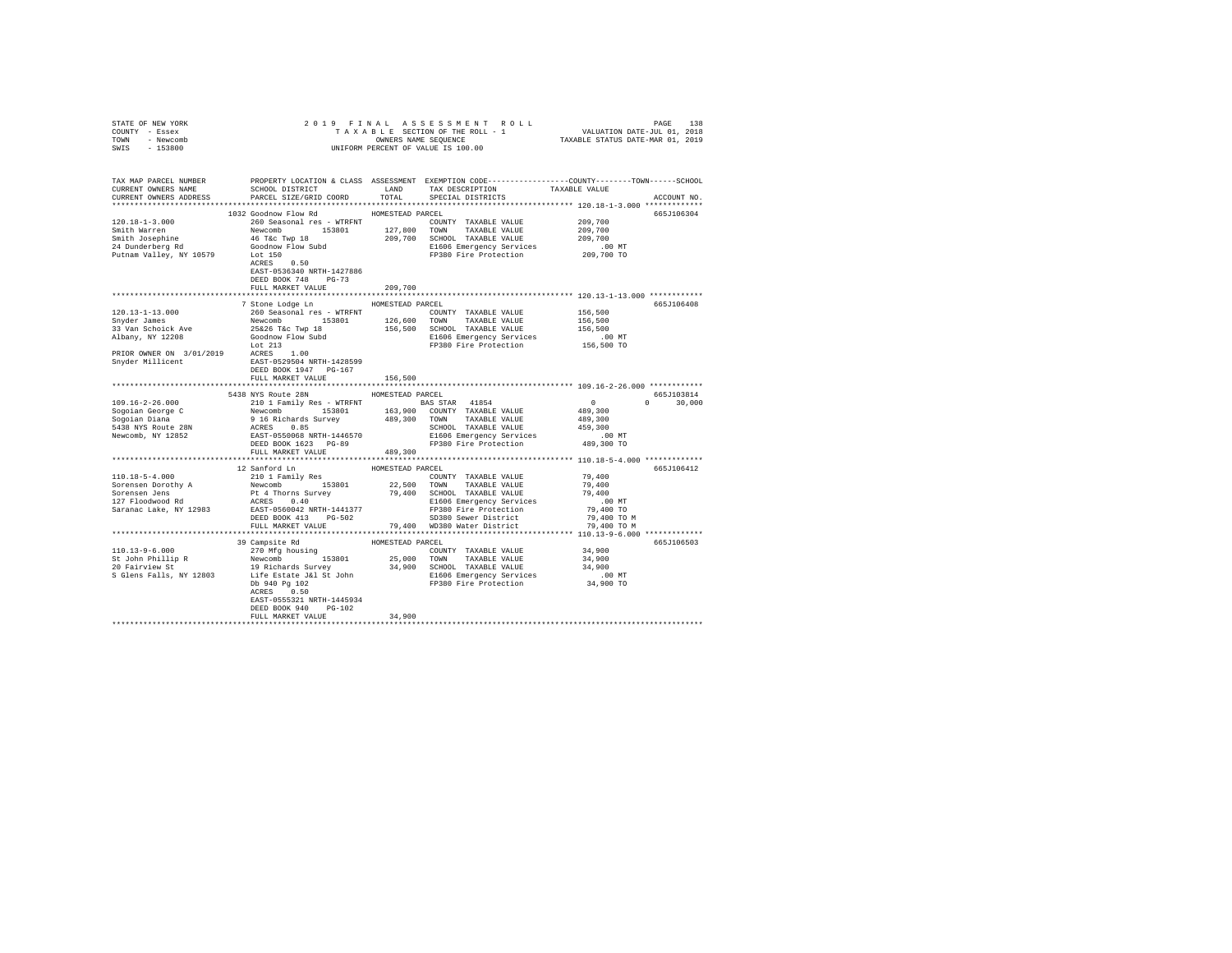| STATE OF NEW YORK<br>COUNTY - Essex<br>TOWN<br>- Newcomb<br>SWIS - 153800                                                  | 2019 FINAL                                                                                                                                                                                                                                                           | ASSESSMENT ROLL<br>T A X A B L E SECTION OF THE ROLL - 1<br>OWNERS NAME SEQUENCE<br>UNIFORM PERCENT OF VALUE IS 100.00                                                                                                                                                                                                                               | PAGE<br>139<br>VALUATION DATE-JUL 01, 2018<br>TAXABLE STATUS DATE-MAR 01, 2019 |
|----------------------------------------------------------------------------------------------------------------------------|----------------------------------------------------------------------------------------------------------------------------------------------------------------------------------------------------------------------------------------------------------------------|------------------------------------------------------------------------------------------------------------------------------------------------------------------------------------------------------------------------------------------------------------------------------------------------------------------------------------------------------|--------------------------------------------------------------------------------|
| CURRENT OWNERS NAME<br>CURRENT OWNERS ADDRESS                                                                              | SCHOOL DISTRICT<br>PARCEL SIZE/GRID COORD                                                                                                                                                                                                                            | TAX MAP PARCEL NUMBER PROPERTY LOCATION & CLASS ASSESSMENT EXEMPTION CODE--------------COUNTY-------TOWN------SCHOOL<br>LAND<br>TAX DESCRIPTION TAXABLE VALUE<br>TOTAL<br>SPECIAL DISTRICTS                                                                                                                                                          | ACCOUNT NO.                                                                    |
|                                                                                                                            | 5327 NYS Route 28N<br>FULL MARKET VALUE                                                                                                                                                                                                                              | HOMESTEAD PARCEL<br>120,800                                                                                                                                                                                                                                                                                                                          | 665J106805<br>$0 \t 30,000$                                                    |
| $120.14 - 1 - 13.000$<br>Stanley Patterson C<br>Stanley Evelyn F<br>PO Box 83<br>Newcomb, NY 12852                         | 980 Goodnow Flow Rd<br>210 1 Family Res - WTRFNT<br>Newcomb 153801 125,100 TOWN<br>43 TAC TWP 18 181,600 SCHOOL<br>Lot 161 Goodnow Flow Subd E1606 E<br>Survey 7503 FP380 F<br>ACRES 0.60<br>EAST-0535110 NRTH-1428397<br>DEED BOOK 1202 PG-162<br>FULL MARKET VALUE | HOMESTEAD PARCEL<br>COUNTY TAXABLE VALUE<br>TAXABLE VALUE<br>SCHOOL TAXABLE VALUE<br>E1606 Emergency Services .00 MT<br>FP380 Fire Protection .01.600 TO<br>181,600                                                                                                                                                                                  | 665J104507<br>181,600<br>181,600<br>181,600                                    |
| 110.13-11-5.000<br>Stark John<br>Stark Carole<br>Stark Carole<br>11 Liberty Ct<br>Montgomery, NY 12549                     | 14 Snowshoe Ln<br>DEED BOOK 1256   PG-223<br>FULL MARKET VALUE                                                                                                                                                                                                       | HOMESTEAD PARCEL<br>210 1 Family Res 153801 25,000 TOWNY TAXABLE VALUE<br>Newcomb that is 153801 25,000 TOWN TAXABLE VALUE<br>PE 30 Richards Survey 173,500 SCHOOL TAXABLE VALUE<br>ACRES 0.500 20100 ENGLE PROPERTION RAST-0557265 NRTH-1446835 20100 P<br>E1606 Emergency Services<br>E1606 Emergency Services<br>FP380 Fire Protection<br>173,500 | 665J106811<br>173,500<br>173,500<br>173,500<br>$.00$ MT<br>173,500 TO          |
| $120.18 - 2 - 45.000$<br>Stedman Nancy A<br>Stedman Nancy A<br>16 & 65 T&c Twp 18<br>75 Fourth St<br>Glens Falls, NY 12801 | 1180 Goodnow Flow Rd MOMESTEAD PARCEL<br>260 Seasonal res - WTRFNT<br>153801 123,900<br>Goodnow Flow Subd<br>Lot 5<br>ACRES 0.57<br>EAST-0538335 NRTH-1425719<br>DEED BOOK 1217 PG-220<br>FULL MARKET VALUE                                                          | COUNTY TAXABLE VALUE<br>TOWN<br>TAXABLE VALUE<br>178,100 SCHOOL TAXABLE VALUE<br>E1606 Emergency Services<br>FP380 Fire Protection<br>178,100                                                                                                                                                                                                        | 665J104509<br>178,100<br>178,100<br>178,100<br>.00 MT.<br>178,100 TO           |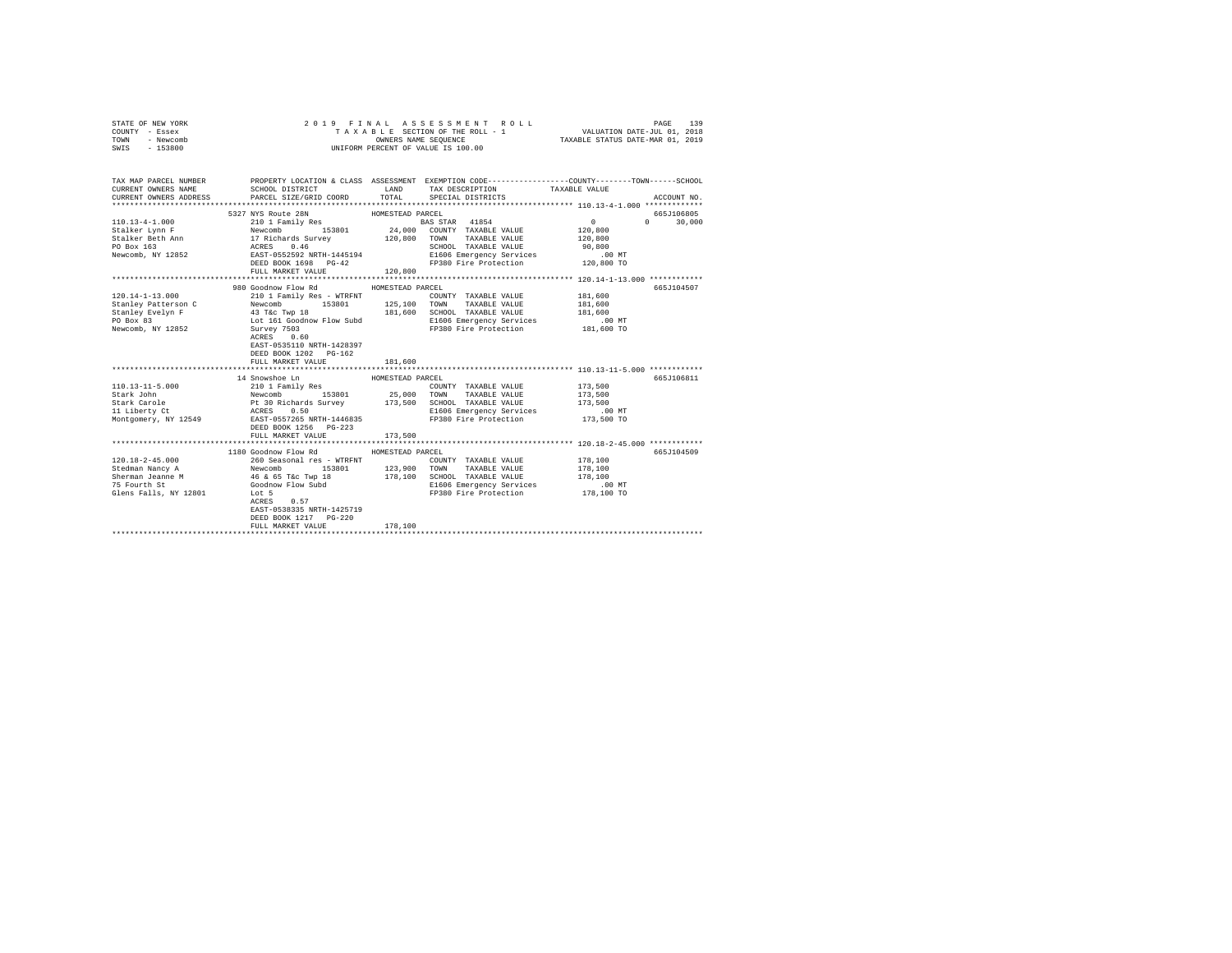| STATE OF NEW YORK                                                                                                                                                                                                                            |                                       |                  |                                                                                                                                                                                                                                                                                                                                                                                                                            |             |
|----------------------------------------------------------------------------------------------------------------------------------------------------------------------------------------------------------------------------------------------|---------------------------------------|------------------|----------------------------------------------------------------------------------------------------------------------------------------------------------------------------------------------------------------------------------------------------------------------------------------------------------------------------------------------------------------------------------------------------------------------------|-------------|
| COUNTY - Essex                                                                                                                                                                                                                               |                                       |                  |                                                                                                                                                                                                                                                                                                                                                                                                                            |             |
| TOWN - Newcomb                                                                                                                                                                                                                               |                                       |                  |                                                                                                                                                                                                                                                                                                                                                                                                                            |             |
| SWIS - 153800                                                                                                                                                                                                                                |                                       |                  |                                                                                                                                                                                                                                                                                                                                                                                                                            |             |
|                                                                                                                                                                                                                                              |                                       |                  |                                                                                                                                                                                                                                                                                                                                                                                                                            |             |
|                                                                                                                                                                                                                                              |                                       |                  |                                                                                                                                                                                                                                                                                                                                                                                                                            |             |
|                                                                                                                                                                                                                                              |                                       |                  |                                                                                                                                                                                                                                                                                                                                                                                                                            |             |
| TAX MAP PARCEL NUMBER     PROPERTY LOCATION & CLASS ASSESSMENT EXEMPTION CODE--------------COUNTY-------TOWN------SCHOOL DISTRICT     LAND   TAX DESCRIPTION     TAXABLE VALUE                                                               |                                       |                  | ${\small \begin{tabular}{lcccccc} \texttt{GCHOOL} & \texttt{DISTRICT} & \texttt{LAND} & \texttt{TAND} & \texttt{TAND} & \texttt{P11} & \texttt{P2} & \texttt{P2} & \texttt{P3} & \texttt{P4} & \texttt{P4} & \texttt{P5} & \texttt{P5} & \texttt{P6} & \texttt{P6} & \texttt{P6} & \texttt{P6} & \texttt{P6} & \texttt{P6} & \texttt{P6} & \texttt{P6} & \texttt{P6} & \texttt{P6} & \texttt{P6} & \texttt{P6} & \texttt{$ |             |
| CURRENT OWNERS ADDRESS                                                                                                                                                                                                                       |                                       |                  |                                                                                                                                                                                                                                                                                                                                                                                                                            | ACCOUNT NO. |
|                                                                                                                                                                                                                                              |                                       |                  |                                                                                                                                                                                                                                                                                                                                                                                                                            |             |
|                                                                                                                                                                                                                                              | 1410 Goodnow Flow Rd MOMESTEAD PARCEL |                  |                                                                                                                                                                                                                                                                                                                                                                                                                            | 665J106915  |
|                                                                                                                                                                                                                                              |                                       |                  |                                                                                                                                                                                                                                                                                                                                                                                                                            | $60,000$ 0  |
|                                                                                                                                                                                                                                              |                                       |                  |                                                                                                                                                                                                                                                                                                                                                                                                                            |             |
|                                                                                                                                                                                                                                              |                                       |                  |                                                                                                                                                                                                                                                                                                                                                                                                                            |             |
|                                                                                                                                                                                                                                              |                                       |                  |                                                                                                                                                                                                                                                                                                                                                                                                                            |             |
|                                                                                                                                                                                                                                              |                                       |                  |                                                                                                                                                                                                                                                                                                                                                                                                                            |             |
|                                                                                                                                                                                                                                              |                                       |                  |                                                                                                                                                                                                                                                                                                                                                                                                                            |             |
|                                                                                                                                                                                                                                              |                                       |                  |                                                                                                                                                                                                                                                                                                                                                                                                                            |             |
|                                                                                                                                                                                                                                              |                                       |                  |                                                                                                                                                                                                                                                                                                                                                                                                                            |             |
|                                                                                                                                                                                                                                              | DEED BOOK 1775 PG-93                  |                  |                                                                                                                                                                                                                                                                                                                                                                                                                            |             |
|                                                                                                                                                                                                                                              | FULL MARKET VALUE                     | 577,600          |                                                                                                                                                                                                                                                                                                                                                                                                                            |             |
|                                                                                                                                                                                                                                              |                                       |                  |                                                                                                                                                                                                                                                                                                                                                                                                                            |             |
|                                                                                                                                                                                                                                              | 65 Sanford Ln                         | HOMESTEAD PARCEL |                                                                                                                                                                                                                                                                                                                                                                                                                            | 665J105204  |
|                                                                                                                                                                                                                                              |                                       |                  |                                                                                                                                                                                                                                                                                                                                                                                                                            |             |
|                                                                                                                                                                                                                                              |                                       |                  |                                                                                                                                                                                                                                                                                                                                                                                                                            |             |
|                                                                                                                                                                                                                                              |                                       |                  |                                                                                                                                                                                                                                                                                                                                                                                                                            |             |
|                                                                                                                                                                                                                                              |                                       |                  |                                                                                                                                                                                                                                                                                                                                                                                                                            |             |
|                                                                                                                                                                                                                                              |                                       |                  |                                                                                                                                                                                                                                                                                                                                                                                                                            |             |
|                                                                                                                                                                                                                                              |                                       |                  |                                                                                                                                                                                                                                                                                                                                                                                                                            |             |
|                                                                                                                                                                                                                                              |                                       |                  |                                                                                                                                                                                                                                                                                                                                                                                                                            |             |
|                                                                                                                                                                                                                                              |                                       |                  |                                                                                                                                                                                                                                                                                                                                                                                                                            |             |
|                                                                                                                                                                                                                                              |                                       |                  |                                                                                                                                                                                                                                                                                                                                                                                                                            |             |
|                                                                                                                                                                                                                                              |                                       |                  |                                                                                                                                                                                                                                                                                                                                                                                                                            |             |
|                                                                                                                                                                                                                                              |                                       |                  |                                                                                                                                                                                                                                                                                                                                                                                                                            |             |
|                                                                                                                                                                                                                                              | NYS Route 28N NON-HOMESTEAD PARCEL    |                  |                                                                                                                                                                                                                                                                                                                                                                                                                            | 665Z017003  |
|                                                                                                                                                                                                                                              |                                       |                  |                                                                                                                                                                                                                                                                                                                                                                                                                            |             |
|                                                                                                                                                                                                                                              |                                       |                  |                                                                                                                                                                                                                                                                                                                                                                                                                            |             |
|                                                                                                                                                                                                                                              |                                       |                  |                                                                                                                                                                                                                                                                                                                                                                                                                            |             |
|                                                                                                                                                                                                                                              |                                       |                  |                                                                                                                                                                                                                                                                                                                                                                                                                            |             |
|                                                                                                                                                                                                                                              |                                       |                  |                                                                                                                                                                                                                                                                                                                                                                                                                            |             |
|                                                                                                                                                                                                                                              |                                       |                  |                                                                                                                                                                                                                                                                                                                                                                                                                            |             |
|                                                                                                                                                                                                                                              | FULL MARKET VALUE                     | 24,000           |                                                                                                                                                                                                                                                                                                                                                                                                                            |             |
|                                                                                                                                                                                                                                              |                                       |                  |                                                                                                                                                                                                                                                                                                                                                                                                                            |             |
|                                                                                                                                                                                                                                              |                                       |                  |                                                                                                                                                                                                                                                                                                                                                                                                                            |             |
|                                                                                                                                                                                                                                              | 23 Sanford Ln                         | HOMESTEAD PARCEL |                                                                                                                                                                                                                                                                                                                                                                                                                            | 665J100914  |
|                                                                                                                                                                                                                                              |                                       |                  |                                                                                                                                                                                                                                                                                                                                                                                                                            |             |
|                                                                                                                                                                                                                                              |                                       |                  |                                                                                                                                                                                                                                                                                                                                                                                                                            |             |
|                                                                                                                                                                                                                                              |                                       |                  |                                                                                                                                                                                                                                                                                                                                                                                                                            |             |
|                                                                                                                                                                                                                                              |                                       |                  |                                                                                                                                                                                                                                                                                                                                                                                                                            |             |
|                                                                                                                                                                                                                                              |                                       |                  |                                                                                                                                                                                                                                                                                                                                                                                                                            |             |
|                                                                                                                                                                                                                                              |                                       |                  |                                                                                                                                                                                                                                                                                                                                                                                                                            |             |
|                                                                                                                                                                                                                                              |                                       |                  |                                                                                                                                                                                                                                                                                                                                                                                                                            |             |
|                                                                                                                                                                                                                                              |                                       |                  |                                                                                                                                                                                                                                                                                                                                                                                                                            |             |
|                                                                                                                                                                                                                                              |                                       |                  |                                                                                                                                                                                                                                                                                                                                                                                                                            | 665J181003  |
|                                                                                                                                                                                                                                              | 7 Goodnow Flow Rd<br>270 Mfg housing  |                  |                                                                                                                                                                                                                                                                                                                                                                                                                            |             |
|                                                                                                                                                                                                                                              |                                       |                  |                                                                                                                                                                                                                                                                                                                                                                                                                            |             |
|                                                                                                                                                                                                                                              |                                       |                  |                                                                                                                                                                                                                                                                                                                                                                                                                            |             |
|                                                                                                                                                                                                                                              |                                       |                  |                                                                                                                                                                                                                                                                                                                                                                                                                            |             |
|                                                                                                                                                                                                                                              |                                       |                  |                                                                                                                                                                                                                                                                                                                                                                                                                            |             |
|                                                                                                                                                                                                                                              |                                       |                  |                                                                                                                                                                                                                                                                                                                                                                                                                            |             |
| Now SILE AND 100 200 MFg housing<br>Stickney Blizabeth A Newcomb 270 MFg housing<br>7 Goodnow Rd 4 Ords Pat 56,800<br>7 Goodnow Rd 4 Ords Pat 56,800<br>7 Goodnow Rd 4 Ords Pat 56,800<br>200 EXPL 2013 2013<br>200 EXPL 2013 2013<br>200 EX |                                       |                  |                                                                                                                                                                                                                                                                                                                                                                                                                            |             |
|                                                                                                                                                                                                                                              |                                       |                  |                                                                                                                                                                                                                                                                                                                                                                                                                            |             |
|                                                                                                                                                                                                                                              |                                       |                  |                                                                                                                                                                                                                                                                                                                                                                                                                            |             |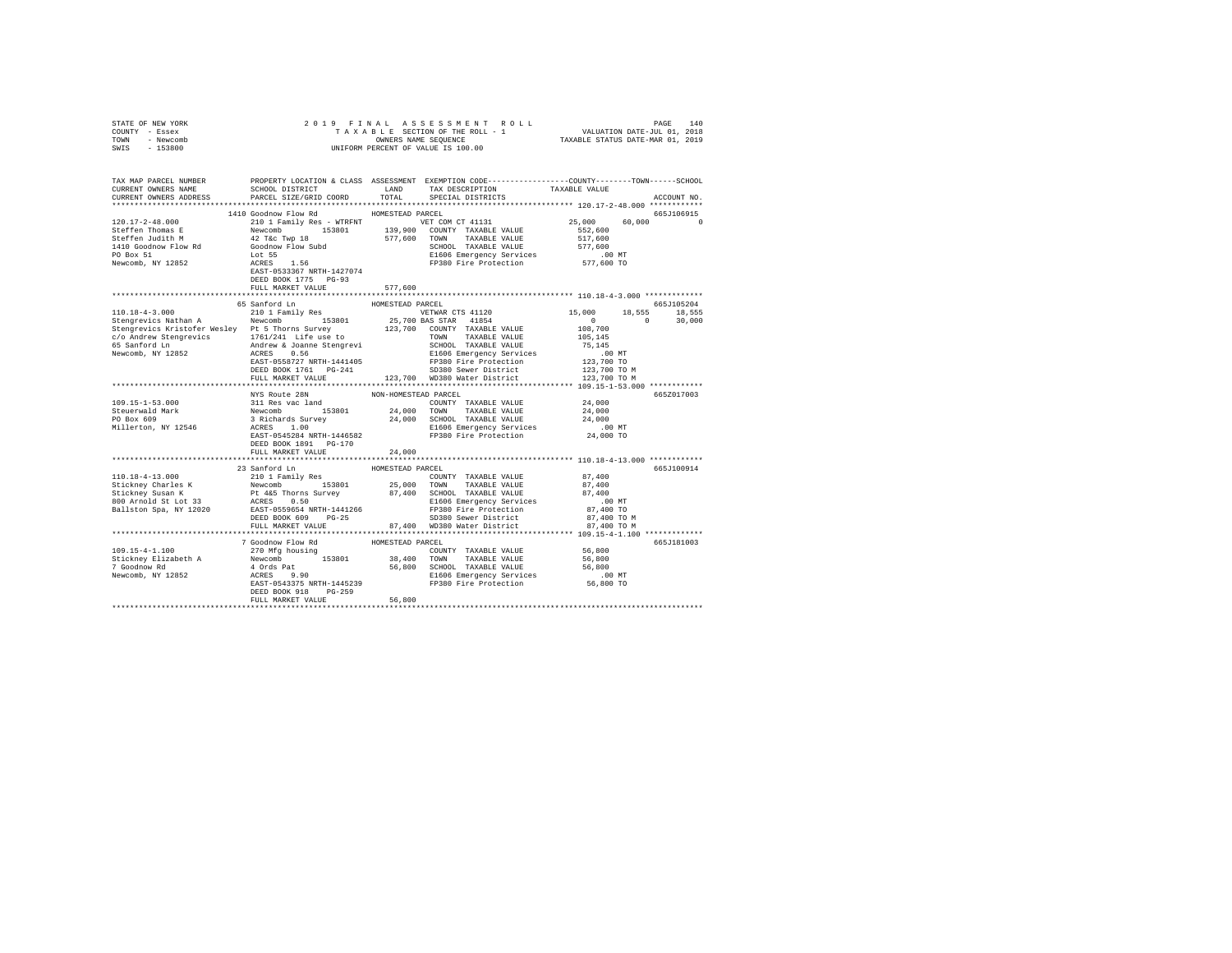| STATE OF NEW YORK<br>COUNTY - Essex                                                                                                                                                                                                                              |                                           |                  |                                                                 |               |
|------------------------------------------------------------------------------------------------------------------------------------------------------------------------------------------------------------------------------------------------------------------|-------------------------------------------|------------------|-----------------------------------------------------------------|---------------|
| TOWN - Newcomb<br>SWIS - 153800                                                                                                                                                                                                                                  |                                           |                  |                                                                 |               |
|                                                                                                                                                                                                                                                                  |                                           |                  |                                                                 |               |
| TAX MAP PARCEL NUMBER PROPERTY LOCATION & CLASS ASSESSMENT EXEMPTION CODE--------------COUNTY-------TOWN------SCHOOL                                                                                                                                             |                                           |                  |                                                                 |               |
| CURRENT OWNERS NAME                                                                                                                                                                                                                                              |                                           |                  |                                                                 |               |
| CURRENT OWNERS ADDRESS                                                                                                                                                                                                                                           |                                           |                  |                                                                 | ACCOUNT NO.   |
|                                                                                                                                                                                                                                                                  |                                           |                  |                                                                 |               |
|                                                                                                                                                                                                                                                                  | 65 Chaisson Rd                            | HOMESTEAD PARCEL |                                                                 | 665J179005    |
|                                                                                                                                                                                                                                                                  |                                           |                  |                                                                 |               |
|                                                                                                                                                                                                                                                                  |                                           |                  |                                                                 |               |
|                                                                                                                                                                                                                                                                  |                                           |                  |                                                                 |               |
|                                                                                                                                                                                                                                                                  |                                           |                  |                                                                 |               |
|                                                                                                                                                                                                                                                                  | DEED BOOK 1412 PG-312                     |                  |                                                                 |               |
|                                                                                                                                                                                                                                                                  | FULL MARKET VALUE                         | 15,500           |                                                                 |               |
|                                                                                                                                                                                                                                                                  | 69 Chaisson Rd                            | HOMESTEAD PARCEL |                                                                 | 665J103909    |
|                                                                                                                                                                                                                                                                  |                                           |                  |                                                                 |               |
|                                                                                                                                                                                                                                                                  |                                           |                  |                                                                 |               |
|                                                                                                                                                                                                                                                                  |                                           |                  |                                                                 |               |
|                                                                                                                                                                                                                                                                  |                                           |                  |                                                                 |               |
|                                                                                                                                                                                                                                                                  |                                           |                  |                                                                 |               |
|                                                                                                                                                                                                                                                                  | DEED BOOK 1412    PG-312                  |                  |                                                                 |               |
|                                                                                                                                                                                                                                                                  | FULL MARKET VALUE 106,700                 |                  |                                                                 |               |
|                                                                                                                                                                                                                                                                  | 5342 NYS Route 28N                        | HOMESTEAD PARCEL |                                                                 | 665J106802    |
|                                                                                                                                                                                                                                                                  |                                           |                  |                                                                 | $0 \t 30,000$ |
|                                                                                                                                                                                                                                                                  |                                           |                  |                                                                 |               |
|                                                                                                                                                                                                                                                                  |                                           |                  |                                                                 |               |
|                                                                                                                                                                                                                                                                  |                                           |                  |                                                                 |               |
|                                                                                                                                                                                                                                                                  |                                           |                  |                                                                 |               |
|                                                                                                                                                                                                                                                                  |                                           |                  |                                                                 |               |
|                                                                                                                                                                                                                                                                  | FULL MARKET VALUE 126,500                 |                  |                                                                 |               |
| 109.15-1-54.000<br>199.15-1-54.000<br>199.15-1-54.000<br>S650 NYS Route 28N<br>210 1 Family Res<br>22N<br>210 1 Family Res<br>22N<br>22N<br>22N<br>22N<br>22N<br>22N<br>31,800 COUNTY TAXABLE VALUE<br>23N<br>23N<br>238.01 231,800 COUNTY TAXABLE VALUE<br>26,9 |                                           |                  |                                                                 | 665J106108    |
|                                                                                                                                                                                                                                                                  |                                           |                  |                                                                 | $0 \t 30,000$ |
|                                                                                                                                                                                                                                                                  |                                           |                  |                                                                 |               |
|                                                                                                                                                                                                                                                                  |                                           |                  |                                                                 |               |
|                                                                                                                                                                                                                                                                  |                                           |                  |                                                                 |               |
|                                                                                                                                                                                                                                                                  |                                           |                  |                                                                 |               |
|                                                                                                                                                                                                                                                                  |                                           |                  |                                                                 |               |
|                                                                                                                                                                                                                                                                  | DEED BOOK 662 PG-180<br>FULL MARKET VALUE | 86,900           |                                                                 |               |
|                                                                                                                                                                                                                                                                  |                                           | *************    | ********************************** 109.16-2-22.300 ************ |               |
|                                                                                                                                                                                                                                                                  |                                           |                  |                                                                 |               |
|                                                                                                                                                                                                                                                                  |                                           |                  |                                                                 |               |
|                                                                                                                                                                                                                                                                  |                                           |                  |                                                                 |               |
|                                                                                                                                                                                                                                                                  |                                           |                  |                                                                 |               |
|                                                                                                                                                                                                                                                                  |                                           |                  |                                                                 |               |
|                                                                                                                                                                                                                                                                  |                                           |                  |                                                                 |               |
|                                                                                                                                                                                                                                                                  |                                           |                  |                                                                 |               |
|                                                                                                                                                                                                                                                                  |                                           |                  |                                                                 |               |
|                                                                                                                                                                                                                                                                  |                                           |                  |                                                                 |               |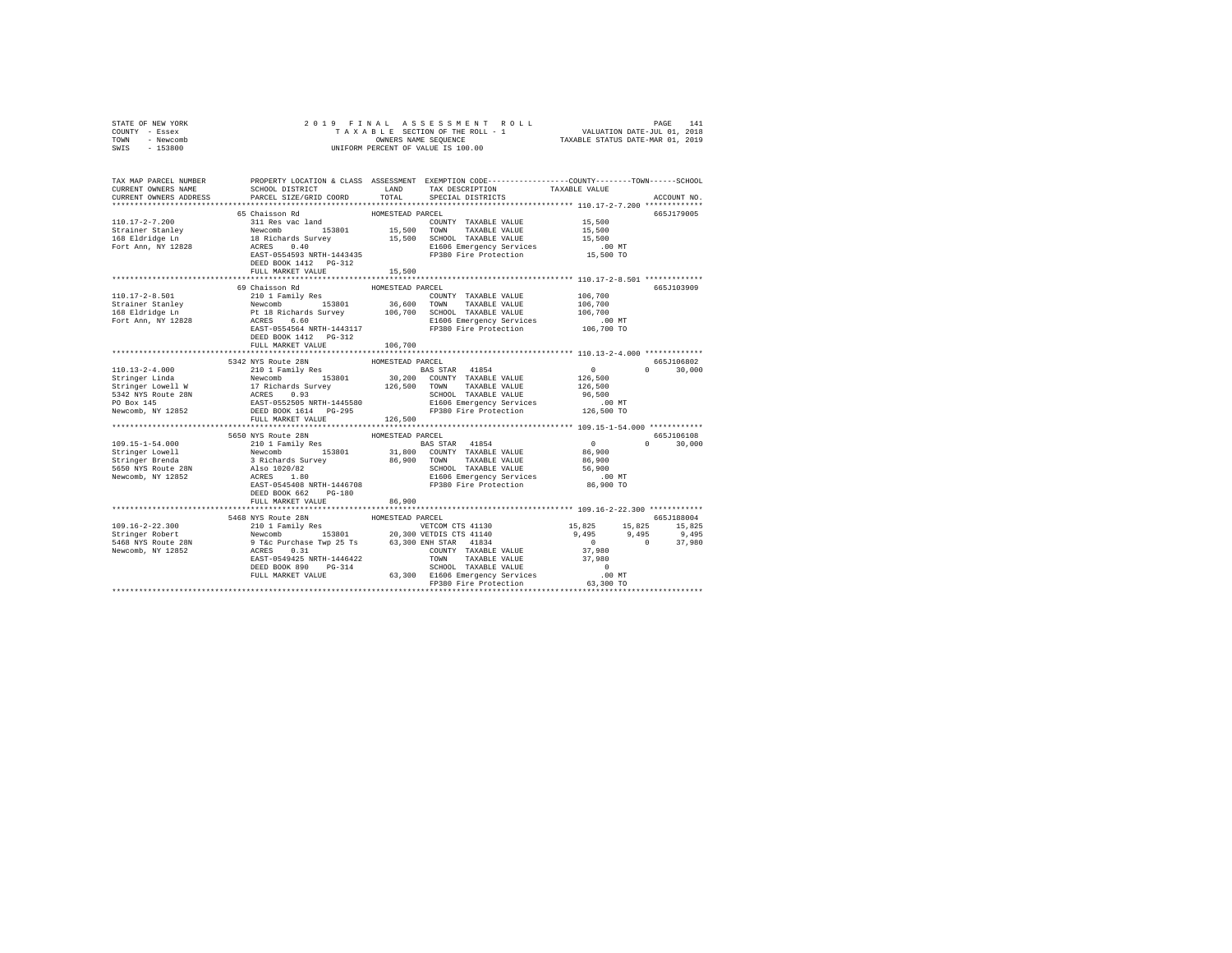| STATE OF NEW YORK                                        |                                                                                                                                                                                                                                                                                                                                                                                                                                                                         |         |  |            |               |
|----------------------------------------------------------|-------------------------------------------------------------------------------------------------------------------------------------------------------------------------------------------------------------------------------------------------------------------------------------------------------------------------------------------------------------------------------------------------------------------------------------------------------------------------|---------|--|------------|---------------|
| COUNTY - Essex<br>TOWN - Newcomb                         |                                                                                                                                                                                                                                                                                                                                                                                                                                                                         |         |  |            |               |
| SWIS - 153800                                            | $\begin{tabular}{ccccc} 2 & 0 & 1 & 9 & F & I & N & A & L & S & S & E & S & S & M & E & N & T & R & O & L & L & P \end{tabular} \begin{tabular}{ccccc} PAGE & 142 \\ T & A & X & A & B & S & E & C & D & C & L & L & V \end{tabular} \begin{tabular}{ccccc} PAGE & 142 \\ \hline T & A & X & A & B & S & C & C & D & L & V \end{tabular} \begin{tabular}{ccccc} 14 \\ \hline \multicolumn{2}{c}{} & \multicolumn{2}{c}{} & \multicolumn{2}{c}{} & \multicolumn{2}{c}{}$ |         |  |            |               |
|                                                          |                                                                                                                                                                                                                                                                                                                                                                                                                                                                         |         |  |            |               |
|                                                          |                                                                                                                                                                                                                                                                                                                                                                                                                                                                         |         |  |            |               |
|                                                          |                                                                                                                                                                                                                                                                                                                                                                                                                                                                         |         |  |            |               |
|                                                          |                                                                                                                                                                                                                                                                                                                                                                                                                                                                         |         |  |            |               |
|                                                          |                                                                                                                                                                                                                                                                                                                                                                                                                                                                         |         |  |            |               |
|                                                          | 5462 NYS Route 28N HOMESTEAD PARCEL                                                                                                                                                                                                                                                                                                                                                                                                                                     |         |  | 665J106505 |               |
|                                                          |                                                                                                                                                                                                                                                                                                                                                                                                                                                                         |         |  |            |               |
|                                                          |                                                                                                                                                                                                                                                                                                                                                                                                                                                                         |         |  |            |               |
|                                                          |                                                                                                                                                                                                                                                                                                                                                                                                                                                                         |         |  |            |               |
|                                                          |                                                                                                                                                                                                                                                                                                                                                                                                                                                                         |         |  |            |               |
|                                                          |                                                                                                                                                                                                                                                                                                                                                                                                                                                                         |         |  |            |               |
|                                                          |                                                                                                                                                                                                                                                                                                                                                                                                                                                                         |         |  |            |               |
|                                                          |                                                                                                                                                                                                                                                                                                                                                                                                                                                                         |         |  |            |               |
|                                                          |                                                                                                                                                                                                                                                                                                                                                                                                                                                                         |         |  |            |               |
|                                                          |                                                                                                                                                                                                                                                                                                                                                                                                                                                                         |         |  |            |               |
|                                                          |                                                                                                                                                                                                                                                                                                                                                                                                                                                                         |         |  |            |               |
|                                                          | 5550 NYS Route 28N HOMESTEAD PARCEL                                                                                                                                                                                                                                                                                                                                                                                                                                     |         |  | 665J106510 |               |
|                                                          |                                                                                                                                                                                                                                                                                                                                                                                                                                                                         |         |  |            |               |
|                                                          |                                                                                                                                                                                                                                                                                                                                                                                                                                                                         |         |  |            |               |
|                                                          |                                                                                                                                                                                                                                                                                                                                                                                                                                                                         |         |  |            |               |
|                                                          |                                                                                                                                                                                                                                                                                                                                                                                                                                                                         |         |  |            |               |
|                                                          |                                                                                                                                                                                                                                                                                                                                                                                                                                                                         |         |  |            |               |
|                                                          |                                                                                                                                                                                                                                                                                                                                                                                                                                                                         |         |  |            |               |
|                                                          |                                                                                                                                                                                                                                                                                                                                                                                                                                                                         |         |  |            |               |
|                                                          |                                                                                                                                                                                                                                                                                                                                                                                                                                                                         |         |  |            |               |
|                                                          |                                                                                                                                                                                                                                                                                                                                                                                                                                                                         |         |  |            |               |
|                                                          |                                                                                                                                                                                                                                                                                                                                                                                                                                                                         |         |  |            |               |
| $109.16 - 2 - 16.000$                                    |                                                                                                                                                                                                                                                                                                                                                                                                                                                                         |         |  |            | $0 \t 30.000$ |
|                                                          |                                                                                                                                                                                                                                                                                                                                                                                                                                                                         |         |  |            |               |
| Sullivan John F<br>Sullivan Sally M<br>Newcomb, NY 12852 |                                                                                                                                                                                                                                                                                                                                                                                                                                                                         |         |  |            |               |
|                                                          |                                                                                                                                                                                                                                                                                                                                                                                                                                                                         |         |  |            |               |
|                                                          |                                                                                                                                                                                                                                                                                                                                                                                                                                                                         |         |  |            |               |
|                                                          |                                                                                                                                                                                                                                                                                                                                                                                                                                                                         |         |  |            |               |
|                                                          | FULL MARKET VALUE 163.900                                                                                                                                                                                                                                                                                                                                                                                                                                               |         |  |            |               |
|                                                          |                                                                                                                                                                                                                                                                                                                                                                                                                                                                         |         |  |            |               |
|                                                          | 96 Marcy Ln HOMESTEAD PARCEL                                                                                                                                                                                                                                                                                                                                                                                                                                            |         |  |            | 665J100406    |
|                                                          | $[10.17-2-22.000$ 96 Marcy Lin + HOMESTEAD PARCE VALUE (15,000<br>Sullivan Kathleen F Newcomb 153801 31,000 TOWN TAXABLE VALUE 156,000<br>Sullivan Kathleen F Newcomb 153801 31,000 TOWN TAXABLE VALUE 156,000<br>SULLIVAN TOWN TAX                                                                                                                                                                                                                                     |         |  |            |               |
|                                                          |                                                                                                                                                                                                                                                                                                                                                                                                                                                                         |         |  |            |               |
|                                                          |                                                                                                                                                                                                                                                                                                                                                                                                                                                                         |         |  |            |               |
|                                                          |                                                                                                                                                                                                                                                                                                                                                                                                                                                                         |         |  |            |               |
|                                                          |                                                                                                                                                                                                                                                                                                                                                                                                                                                                         |         |  |            |               |
|                                                          |                                                                                                                                                                                                                                                                                                                                                                                                                                                                         |         |  |            |               |
|                                                          |                                                                                                                                                                                                                                                                                                                                                                                                                                                                         |         |  |            |               |
|                                                          |                                                                                                                                                                                                                                                                                                                                                                                                                                                                         |         |  |            |               |
|                                                          | 39 Stubing Ln MOMESTEAD PARCEL                                                                                                                                                                                                                                                                                                                                                                                                                                          |         |  |            | 665Z000004    |
|                                                          |                                                                                                                                                                                                                                                                                                                                                                                                                                                                         |         |  |            |               |
|                                                          |                                                                                                                                                                                                                                                                                                                                                                                                                                                                         |         |  |            |               |
|                                                          |                                                                                                                                                                                                                                                                                                                                                                                                                                                                         |         |  |            |               |
|                                                          |                                                                                                                                                                                                                                                                                                                                                                                                                                                                         |         |  |            |               |
|                                                          |                                                                                                                                                                                                                                                                                                                                                                                                                                                                         |         |  |            |               |
|                                                          |                                                                                                                                                                                                                                                                                                                                                                                                                                                                         |         |  |            |               |
|                                                          |                                                                                                                                                                                                                                                                                                                                                                                                                                                                         |         |  |            |               |
|                                                          | DEED BOOK 1239 PG-137                                                                                                                                                                                                                                                                                                                                                                                                                                                   | 182,800 |  |            |               |
|                                                          | FULL MARKET VALUE                                                                                                                                                                                                                                                                                                                                                                                                                                                       |         |  |            |               |
|                                                          |                                                                                                                                                                                                                                                                                                                                                                                                                                                                         |         |  |            |               |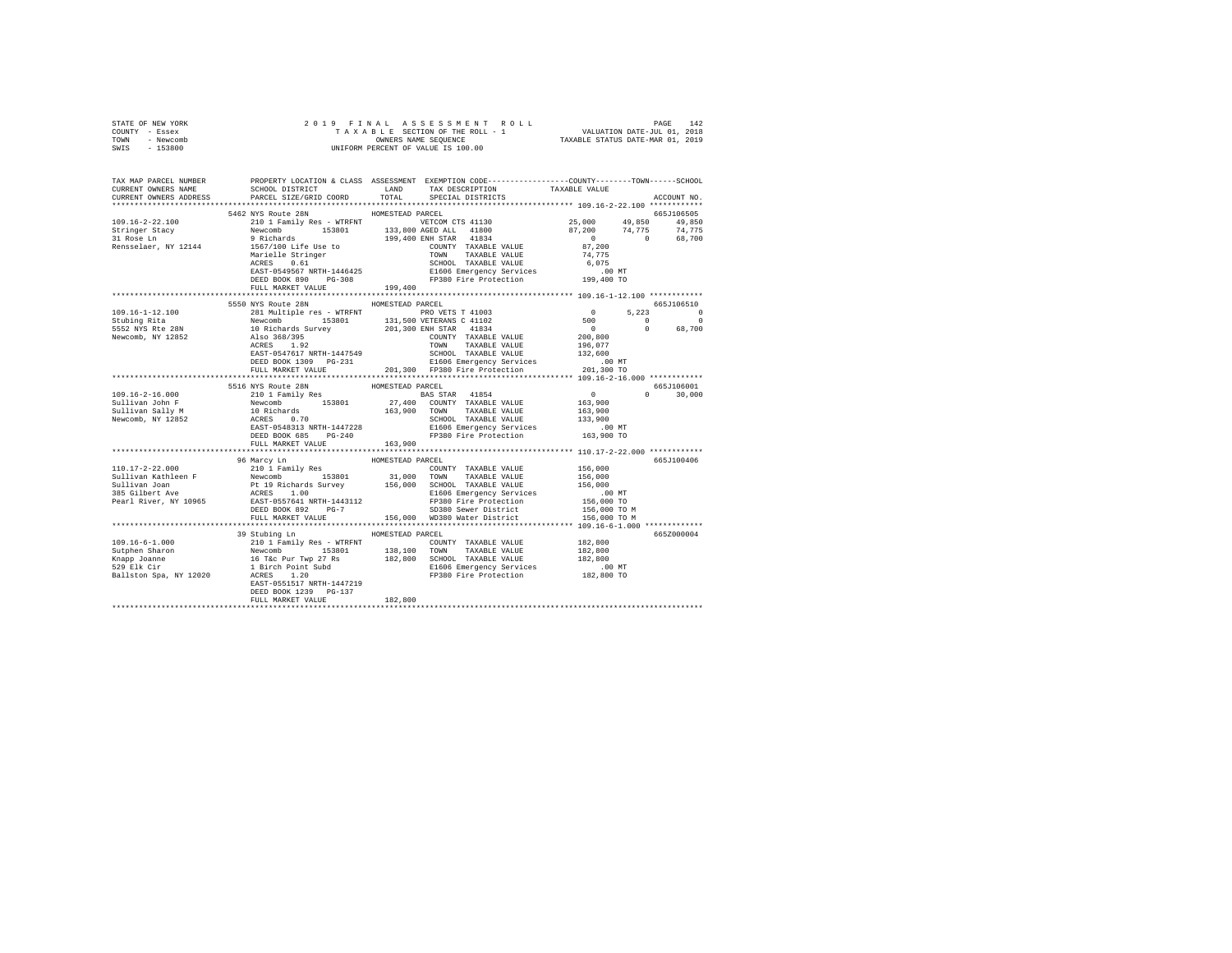| STATE OF NEW YORK<br>COUNTY - Essex<br>TOWN - Newcomb<br>SWIS - 153800                                                                                                                                                                                                                                                                                                                                                                | 2019 FINAL ASSESSMENT ROLL<br>TAXABLE SECTION OF THE ROLL - 1<br>UNIFORM PERCENT OF VALUE IS 100.00                                                               | 143<br>PAGE<br>VALUATION DATE-JUL 01, 2018<br>TAXABLE STATUS DATE-MAR 01, 2019 |                                                   |                                                                                                                                        |  |
|---------------------------------------------------------------------------------------------------------------------------------------------------------------------------------------------------------------------------------------------------------------------------------------------------------------------------------------------------------------------------------------------------------------------------------------|-------------------------------------------------------------------------------------------------------------------------------------------------------------------|--------------------------------------------------------------------------------|---------------------------------------------------|----------------------------------------------------------------------------------------------------------------------------------------|--|
| CURRENT OWNERS NAME                                                                                                                                                                                                                                                                                                                                                                                                                   | SCHOOL DISTRICT                                                                                                                                                   | LAND                                                                           | TAX DESCRIPTION                                   | TAX MAP PARCEL NUMBER PROPERTY LOCATION & CLASS ASSESSMENT EXEMPTION CODE---------------COUNTY-------TOWN------SCHOOL<br>TAXABLE VALUE |  |
| CURRENT OWNERS ADDRESS                                                                                                                                                                                                                                                                                                                                                                                                                | PARCEL SIZE/GRID COORD                                                                                                                                            | TOTAL                                                                          | SPECIAL DISTRICTS                                 | ACCOUNT NO.                                                                                                                            |  |
|                                                                                                                                                                                                                                                                                                                                                                                                                                       |                                                                                                                                                                   |                                                                                |                                                   |                                                                                                                                        |  |
|                                                                                                                                                                                                                                                                                                                                                                                                                                       | 30 Bennett Ln                                                                                                                                                     | HOMESTEAD PARCEL                                                               |                                                   | 665J106513                                                                                                                             |  |
| $120.18 - 2 - 23.000$                                                                                                                                                                                                                                                                                                                                                                                                                 |                                                                                                                                                                   |                                                                                | COUNTY TAXABLE VALUE                              | 153,600                                                                                                                                |  |
| Swan Robert C                                                                                                                                                                                                                                                                                                                                                                                                                         | 153801 129,800                                                                                                                                                    |                                                                                | TOWN TAXABLE VALUE                                | 153,600                                                                                                                                |  |
| Swan Kathleen P<br>6 Lewis Rd                                                                                                                                                                                                                                                                                                                                                                                                         |                                                                                                                                                                   |                                                                                | 153,600 SCHOOL TAXABLE VALUE                      | 153,600<br>$.00$ MT                                                                                                                    |  |
| Queensbury, NY 12804                                                                                                                                                                                                                                                                                                                                                                                                                  | 260 Seasonal res - WTRFNT<br>Newcomb 153801<br>46 TaC Twp 18<br>Goodnow Flow Subd Lot 26                                                                          |                                                                                | E1606 Emergency Services<br>FP380 Fire Protection | 153,600 TO                                                                                                                             |  |
|                                                                                                                                                                                                                                                                                                                                                                                                                                       | ACRES 1.50<br>EAST-0536198 NRTH-1426299<br>DEED BOOK 1481    PG-304                                                                                               |                                                                                |                                                   |                                                                                                                                        |  |
|                                                                                                                                                                                                                                                                                                                                                                                                                                       | FULL MARKET VALUE                                                                                                                                                 | 153,600                                                                        |                                                   |                                                                                                                                        |  |
|                                                                                                                                                                                                                                                                                                                                                                                                                                       | 1386 Goodnow Flow Rd                                                                                                                                              |                                                                                |                                                   | 665J100509                                                                                                                             |  |
| $[100.18-2-1.000] \begin{tabular}{lcccc} \multicolumn{2}{c}{\textbf{100}} & \multicolumn{2}{c}{\textbf{101}} & \multicolumn{2}{c}{\textbf{102}} & \multicolumn{2}{c}{\textbf{102}} & \multicolumn{2}{c}{\textbf{103}} & \multicolumn{2}{c}{\textbf{104}} & \multicolumn{2}{c}{\textbf{105}} & \multicolumn{2}{c}{\textbf{106}} & \multicolumn{2}{c}{\textbf{108}} & \multicolumn{2}{c}{\textbf{109}} & \multicolumn{2}{c}{\textbf{10$ |                                                                                                                                                                   |                                                                                |                                                   | 282,800                                                                                                                                |  |
|                                                                                                                                                                                                                                                                                                                                                                                                                                       |                                                                                                                                                                   |                                                                                |                                                   | 282,800                                                                                                                                |  |
|                                                                                                                                                                                                                                                                                                                                                                                                                                       |                                                                                                                                                                   |                                                                                |                                                   | 282,800                                                                                                                                |  |
| 15 Old Road Trl                                                                                                                                                                                                                                                                                                                                                                                                                       | Goodnow Flow Subd                                                                                                                                                 |                                                                                | E1606 Emergency Services                          | $.00$ MT                                                                                                                               |  |
| Putnam Valley, NY 10579                                                                                                                                                                                                                                                                                                                                                                                                               | Lot 48<br>$ACRES$ 1.12<br>EAST-0534050 NRTH-1426995<br>DEED BOOK 1363 PG-87<br>FULL MARKET VALUE                                                                  | 282,800                                                                        | FP380 Fire Protection                             | 282,800 TO                                                                                                                             |  |
|                                                                                                                                                                                                                                                                                                                                                                                                                                       |                                                                                                                                                                   |                                                                                |                                                   |                                                                                                                                        |  |
|                                                                                                                                                                                                                                                                                                                                                                                                                                       | 78 Woodruff Pond Way                                                                                                                                              | HOMESTEAD PARCEL                                                               |                                                   | 665Z017002                                                                                                                             |  |
| $109. -3 - 9.200$                                                                                                                                                                                                                                                                                                                                                                                                                     | 240 Rural res - WTRFNT                                                                                                                                            |                                                                                | COUNTY TAXABLE VALUE                              | 367,300                                                                                                                                |  |
| Swansinger Lora A<br>17 Ravine Rd                                                                                                                                                                                                                                                                                                                                                                                                     |                                                                                                                                                                   |                                                                                |                                                   | 367,300                                                                                                                                |  |
|                                                                                                                                                                                                                                                                                                                                                                                                                                       |                                                                                                                                                                   |                                                                                | 367,300 SCHOOL TAXABLE VALUE                      | 367,300                                                                                                                                |  |
| Amherst, NH 03031                                                                                                                                                                                                                                                                                                                                                                                                                     | Newcomb 153801 103,100 TOWN TAXABLE VALUE<br>9 Richards 367,300 SCHOOL TAXABLE VALUE<br>See 1481/150 168 Energency Services<br>ACRES 10.10 168 Energency Services |                                                                                | E1606 Emergency Services                          | .00 MT                                                                                                                                 |  |
|                                                                                                                                                                                                                                                                                                                                                                                                                                       | EAST-0549156 NRTH-1445162<br>DEED BOOK 1842   PG-136<br>FULL MARKET VALUE                                                                                         | 367,300                                                                        | FP380 Fire Protection                             | 367,300 TO                                                                                                                             |  |
|                                                                                                                                                                                                                                                                                                                                                                                                                                       |                                                                                                                                                                   |                                                                                |                                                   |                                                                                                                                        |  |
|                                                                                                                                                                                                                                                                                                                                                                                                                                       | NW Side D&H RR                                                                                                                                                    | NON-HOMESTEAD PARCEL                                                           |                                                   | 665J178522                                                                                                                             |  |
|                                                                                                                                                                                                                                                                                                                                                                                                                                       |                                                                                                                                                                   |                                                                                |                                                   | 31,500                                                                                                                                 |  |
|                                                                                                                                                                                                                                                                                                                                                                                                                                       |                                                                                                                                                                   |                                                                                |                                                   | 31,500                                                                                                                                 |  |
|                                                                                                                                                                                                                                                                                                                                                                                                                                       |                                                                                                                                                                   |                                                                                |                                                   | 31,500                                                                                                                                 |  |
|                                                                                                                                                                                                                                                                                                                                                                                                                                       |                                                                                                                                                                   |                                                                                | E1606 Emergency Services                          | $.00$ MT                                                                                                                               |  |
|                                                                                                                                                                                                                                                                                                                                                                                                                                       | EAST-0575033 NRTH-1445704<br>DEED BOOK 1887 PG-87<br>FULL MARKET VALUE                                                                                            | 31,500                                                                         | FP380 Fire Protection                             | 31,500 TO                                                                                                                              |  |
|                                                                                                                                                                                                                                                                                                                                                                                                                                       | ****************************                                                                                                                                      | ****************                                                               |                                                   |                                                                                                                                        |  |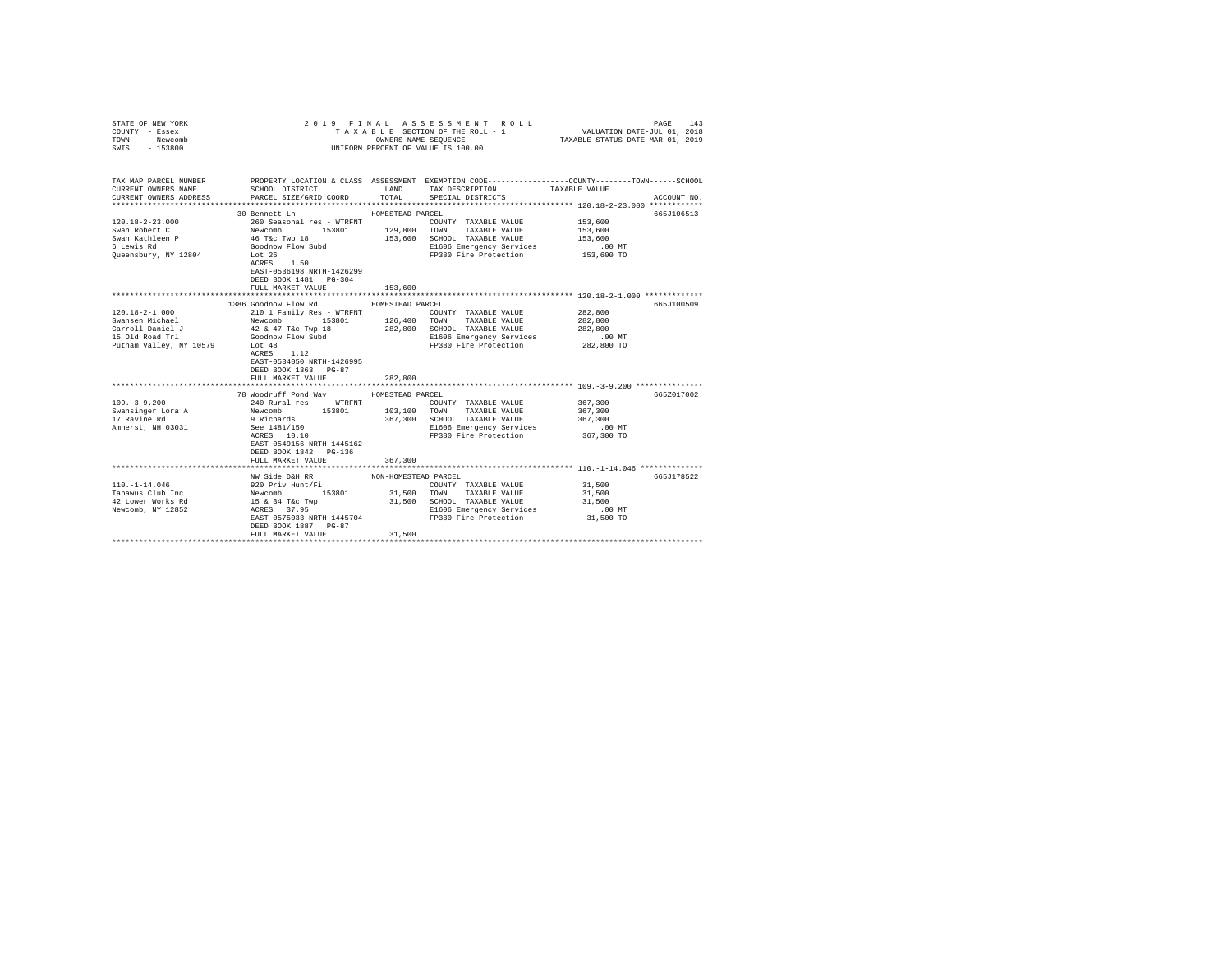| STATE OF NEW YORK<br>COUNTY - Essex<br>TOWN - Newcomb<br>$-153800$<br>SWIS                                                                                                                                                                                                                                                                                                                                                                   | OWNERS NAME SEQUENCE<br>UNIFORM PERCENT OF VALUE IS 100.00                                                                                                                                                           |                      |                                                                                                                                                                                                                                  |                            |              |
|----------------------------------------------------------------------------------------------------------------------------------------------------------------------------------------------------------------------------------------------------------------------------------------------------------------------------------------------------------------------------------------------------------------------------------------------|----------------------------------------------------------------------------------------------------------------------------------------------------------------------------------------------------------------------|----------------------|----------------------------------------------------------------------------------------------------------------------------------------------------------------------------------------------------------------------------------|----------------------------|--------------|
|                                                                                                                                                                                                                                                                                                                                                                                                                                              |                                                                                                                                                                                                                      |                      |                                                                                                                                                                                                                                  |                            |              |
| TAX MAP PARCEL NUMBER PROPERTY LOCATION & CLASS ASSESSMENT EXEMPTION CODE---------------COUNTY-------TOWN------SCHOOL                                                                                                                                                                                                                                                                                                                        |                                                                                                                                                                                                                      |                      |                                                                                                                                                                                                                                  |                            |              |
| CURRENT OWNERS NAME                                                                                                                                                                                                                                                                                                                                                                                                                          | SCHOOL DISTRICT LAND                                                                                                                                                                                                 |                      | TAX DESCRIPTION                                                                                                                                                                                                                  | TAXABLE VALUE              |              |
| CURRENT OWNERS ADDRESS                                                                                                                                                                                                                                                                                                                                                                                                                       | PARCEL SIZE/GRID COORD                                                                                                                                                                                               | TOTAL                | SPECIAL DISTRICTS                                                                                                                                                                                                                |                            | ACCOUNT NO.  |
|                                                                                                                                                                                                                                                                                                                                                                                                                                              | 469 Tahawus Rd                                                                                                                                                                                                       | HOMESTEAD PARCEL     |                                                                                                                                                                                                                                  |                            | 665J104015   |
| $110. - 1 - 19.040$                                                                                                                                                                                                                                                                                                                                                                                                                          | 240 Rural res                                                                                                                                                                                                        |                      | COUNTY TAXABLE VALUE                                                                                                                                                                                                             | 309,200                    |              |
| Tahawus Club Inc                                                                                                                                                                                                                                                                                                                                                                                                                             | COUNTY TAXABLE VALUE<br>Newcomb 153801 102,400 TOWN TAXABLE VALUE<br>Pt 40 T&C Twp 309,200 SCHOOL TAXABLE VALUE<br>ACEES 97.00<br>RESOLE ENSURANCE ENGLASS PRESENT RESOLUTION                                        |                      | TAXABLE VALUE                                                                                                                                                                                                                    |                            |              |
| 42 Lower Works Rd                                                                                                                                                                                                                                                                                                                                                                                                                            |                                                                                                                                                                                                                      |                      |                                                                                                                                                                                                                                  | 309,200<br>309,200         |              |
| Newcomb, NY 12852                                                                                                                                                                                                                                                                                                                                                                                                                            |                                                                                                                                                                                                                      |                      |                                                                                                                                                                                                                                  |                            |              |
|                                                                                                                                                                                                                                                                                                                                                                                                                                              |                                                                                                                                                                                                                      |                      | E1606 Emergency Services 100 MT<br>EXT-0574139 NRTH-1453643 FP380 Fire Protection 309,200 TO                                                                                                                                     |                            |              |
|                                                                                                                                                                                                                                                                                                                                                                                                                                              | DEED BOOK 1850 PG-307                                                                                                                                                                                                |                      |                                                                                                                                                                                                                                  |                            |              |
|                                                                                                                                                                                                                                                                                                                                                                                                                                              | FULL MARKET VALUE                                                                                                                                                                                                    | 309,200              |                                                                                                                                                                                                                                  |                            |              |
|                                                                                                                                                                                                                                                                                                                                                                                                                                              |                                                                                                                                                                                                                      |                      |                                                                                                                                                                                                                                  |                            |              |
| $110. -3 -3.100$                                                                                                                                                                                                                                                                                                                                                                                                                             | Perch Pond Ln                                                                                                                                                                                                        | NON-HOMESTEAD PARCEL | COUNTY TAXABLE VALUE 8.500                                                                                                                                                                                                       |                            | 665J106603   |
|                                                                                                                                                                                                                                                                                                                                                                                                                                              | 920 Priv Hunt/Fi                                                                                                                                                                                                     |                      |                                                                                                                                                                                                                                  | 8,500                      |              |
|                                                                                                                                                                                                                                                                                                                                                                                                                                              |                                                                                                                                                                                                                      |                      | 8,500 SCHOOL TAXABLE VALUE                                                                                                                                                                                                       | 8,500                      |              |
| Tahawus Club Inc<br>PO Box 419<br>Newcomb, NY 12852                                                                                                                                                                                                                                                                                                                                                                                          |                                                                                                                                                                                                                      |                      | E1606 Emergency Services                                                                                                                                                                                                         | $.00$ MT                   |              |
|                                                                                                                                                                                                                                                                                                                                                                                                                                              | Newcomb 153801 8,500 TOWN TAXABLE VALUE<br>15 Tec Twp 8,500 SCHOOL TAXABLE VALUE<br>15 Tec Twp 8,500 SCHOOL TAXABLE VALUE<br>ACRES 10.27 E1606 Emergency Services<br>EAST-0576041 NRTH-1445410 FP380 Fire Protection |                      | FP380 Fire Protection                                                                                                                                                                                                            | 8,500 TO                   |              |
|                                                                                                                                                                                                                                                                                                                                                                                                                                              | DEED BOOK 288 PG-113                                                                                                                                                                                                 |                      |                                                                                                                                                                                                                                  |                            |              |
|                                                                                                                                                                                                                                                                                                                                                                                                                                              | FULL MARKET VALUE                                                                                                                                                                                                    | 8,500                |                                                                                                                                                                                                                                  |                            |              |
|                                                                                                                                                                                                                                                                                                                                                                                                                                              |                                                                                                                                                                                                                      |                      |                                                                                                                                                                                                                                  |                            |              |
|                                                                                                                                                                                                                                                                                                                                                                                                                                              | Lower Works Rd                                                                                                                                                                                                       | NON-HOMESTEAD PARCEL |                                                                                                                                                                                                                                  |                            | 665Z007002   |
|                                                                                                                                                                                                                                                                                                                                                                                                                                              | 322 Rural vac>10                                                                                                                                                                                                     |                      | COUNTY TAXABLE VALUE 33,600                                                                                                                                                                                                      |                            |              |
| 110.-3-17.000<br>Tahawus Club Inc<br>PO Box 419                                                                                                                                                                                                                                                                                                                                                                                              |                                                                                                                                                                                                                      |                      |                                                                                                                                                                                                                                  | 33,600<br>33,600           |              |
| Newcomb, NY 12852                                                                                                                                                                                                                                                                                                                                                                                                                            |                                                                                                                                                                                                                      |                      |                                                                                                                                                                                                                                  |                            |              |
|                                                                                                                                                                                                                                                                                                                                                                                                                                              |                                                                                                                                                                                                                      |                      |                                                                                                                                                                                                                                  | 00 MT.<br>33,600 TO        |              |
|                                                                                                                                                                                                                                                                                                                                                                                                                                              | DEED BOOK 254 PG-168                                                                                                                                                                                                 |                      |                                                                                                                                                                                                                                  |                            |              |
|                                                                                                                                                                                                                                                                                                                                                                                                                                              | FULL MARKET VALUE                                                                                                                                                                                                    | 33,600               |                                                                                                                                                                                                                                  |                            |              |
|                                                                                                                                                                                                                                                                                                                                                                                                                                              |                                                                                                                                                                                                                      |                      |                                                                                                                                                                                                                                  |                            |              |
|                                                                                                                                                                                                                                                                                                                                                                                                                                              | 42 Lower Works Rd                                                                                                                                                                                                    | HOMESTEAD PARCEL     |                                                                                                                                                                                                                                  |                            | 665J106701   |
| $110.-3-22.110$                                                                                                                                                                                                                                                                                                                                                                                                                              | 240 Rural res                                                                                                                                                                                                        |                      | COUNTY TAXABLE VALUE                                                                                                                                                                                                             | 353,000                    |              |
| $110.-5-2210$<br>Tahawus Club Inc                                                                                                                                                                                                                                                                                                                                                                                                            |                                                                                                                                                                                                                      |                      |                                                                                                                                                                                                                                  |                            |              |
| 42 Lower Works Rd                                                                                                                                                                                                                                                                                                                                                                                                                            |                                                                                                                                                                                                                      |                      |                                                                                                                                                                                                                                  |                            |              |
| Newcomb, NY 12852                                                                                                                                                                                                                                                                                                                                                                                                                            |                                                                                                                                                                                                                      |                      | 2 19 10 153801 153801 165 100011 17AXBLE VALUE 353,000<br>15 16 176 176 1853,000 18781 17AXBLE VALUE 353,000<br>15 176 176 1853,000 18781 17AXBLE VALUE 353,000<br>1606 201795539 NRTH-1444335 179380 Fire Protection 353,000 10 |                            |              |
|                                                                                                                                                                                                                                                                                                                                                                                                                                              | DEED BOOK 1887 PG-87                                                                                                                                                                                                 |                      |                                                                                                                                                                                                                                  |                            |              |
|                                                                                                                                                                                                                                                                                                                                                                                                                                              | FULL MARKET VALUE                                                                                                                                                                                                    | 353,000              |                                                                                                                                                                                                                                  |                            |              |
|                                                                                                                                                                                                                                                                                                                                                                                                                                              |                                                                                                                                                                                                                      |                      |                                                                                                                                                                                                                                  |                            |              |
|                                                                                                                                                                                                                                                                                                                                                                                                                                              | 12 Winebrook Cir                                                                                                                                                                                                     |                      |                                                                                                                                                                                                                                  |                            | 665J105209   |
|                                                                                                                                                                                                                                                                                                                                                                                                                                              |                                                                                                                                                                                                                      |                      |                                                                                                                                                                                                                                  | $\mathbf{0}$               | $0 \t30,000$ |
|                                                                                                                                                                                                                                                                                                                                                                                                                                              |                                                                                                                                                                                                                      |                      |                                                                                                                                                                                                                                  | 238,000                    |              |
| $\begin{tabular}{l c c c c c} \multicolumn{1}{c}{\textbf{12} $\text{Winebroox} $\text{cur}$} & \multicolumn{1}{c}{\textbf{21} $\text{Winebroox} $\text{cur}$} & \multicolumn{1}{c}{\textbf{22} $\text{H0} $1$ $200$} & \multicolumn{1}{c}{\textbf{23} $\text{B},000$} & \multicolumn{1}{c}{\textbf{24} $\text{H0}$} \\ \multicolumn{1}{c}{\textbf{12} $\text{Winebrook} $\text{cir}$} & \multicolumn{1}{c}{\textbf{23} $\text{H0}$} & \mult$ |                                                                                                                                                                                                                      |                      |                                                                                                                                                                                                                                  | 238,000                    |              |
|                                                                                                                                                                                                                                                                                                                                                                                                                                              |                                                                                                                                                                                                                      |                      |                                                                                                                                                                                                                                  | 208,000                    |              |
|                                                                                                                                                                                                                                                                                                                                                                                                                                              |                                                                                                                                                                                                                      |                      |                                                                                                                                                                                                                                  | .00MT                      |              |
|                                                                                                                                                                                                                                                                                                                                                                                                                                              |                                                                                                                                                                                                                      |                      |                                                                                                                                                                                                                                  | 238,000 TO<br>238,000 TO M |              |
|                                                                                                                                                                                                                                                                                                                                                                                                                                              |                                                                                                                                                                                                                      |                      |                                                                                                                                                                                                                                  | 238,000 TO M               |              |
|                                                                                                                                                                                                                                                                                                                                                                                                                                              |                                                                                                                                                                                                                      |                      |                                                                                                                                                                                                                                  |                            |              |
|                                                                                                                                                                                                                                                                                                                                                                                                                                              |                                                                                                                                                                                                                      |                      |                                                                                                                                                                                                                                  |                            |              |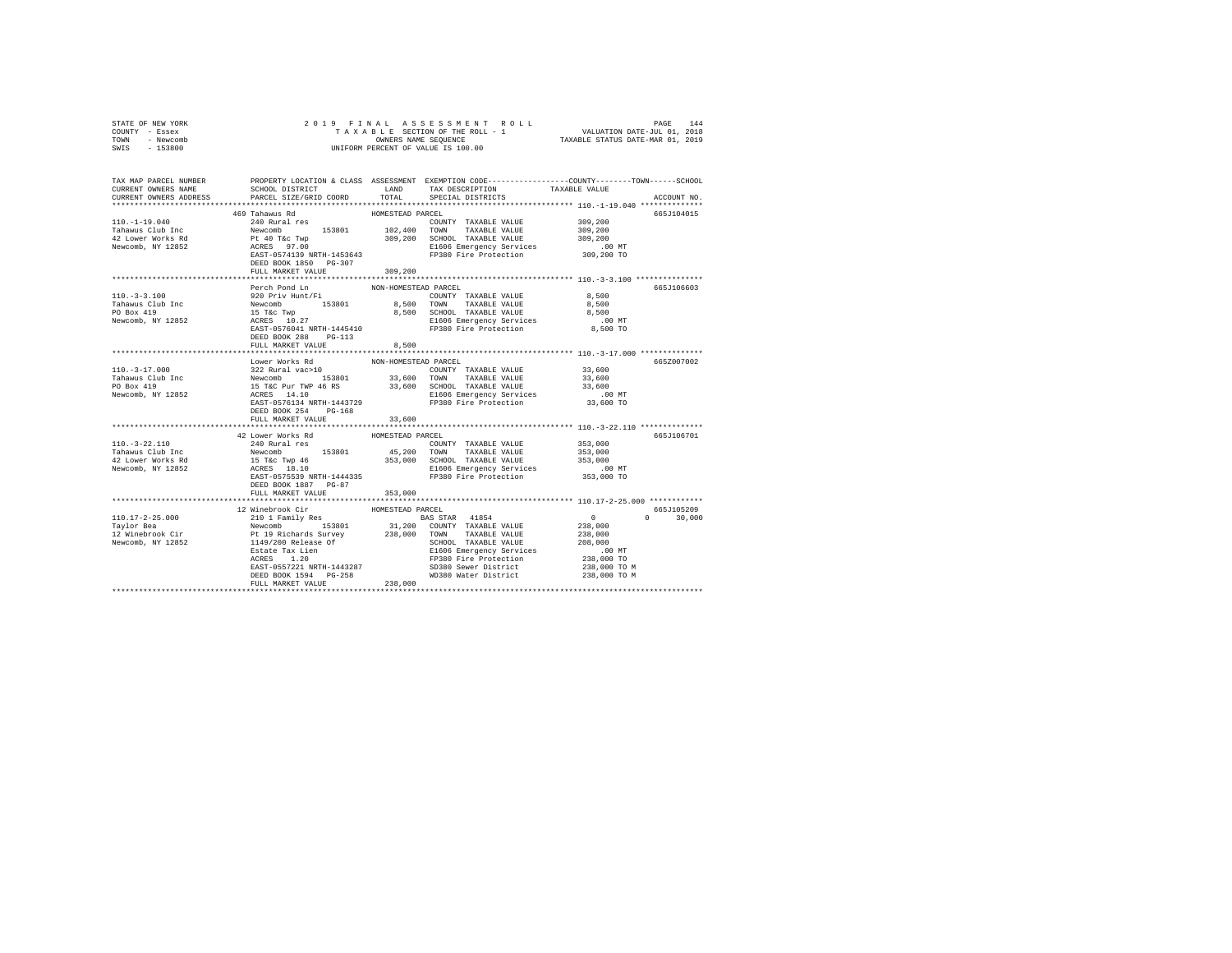| STATE OF NEW YORK                  |                                                                                                                                                                                                                                                                                                                                                                                                                   |                  |                              |                                                        |               |  |  |
|------------------------------------|-------------------------------------------------------------------------------------------------------------------------------------------------------------------------------------------------------------------------------------------------------------------------------------------------------------------------------------------------------------------------------------------------------------------|------------------|------------------------------|--------------------------------------------------------|---------------|--|--|
| COUNTY - Essex                     |                                                                                                                                                                                                                                                                                                                                                                                                                   |                  |                              |                                                        |               |  |  |
| TOWN - Newcomb                     |                                                                                                                                                                                                                                                                                                                                                                                                                   |                  |                              |                                                        |               |  |  |
| SWIS - 153800                      |                                                                                                                                                                                                                                                                                                                                                                                                                   |                  |                              |                                                        |               |  |  |
|                                    |                                                                                                                                                                                                                                                                                                                                                                                                                   |                  |                              |                                                        |               |  |  |
|                                    |                                                                                                                                                                                                                                                                                                                                                                                                                   |                  |                              |                                                        |               |  |  |
|                                    |                                                                                                                                                                                                                                                                                                                                                                                                                   |                  |                              |                                                        |               |  |  |
|                                    |                                                                                                                                                                                                                                                                                                                                                                                                                   |                  |                              |                                                        |               |  |  |
| CURRENT OWNERS ADDRESS             | PARCEL SIZE/GRID COORD                                                                                                                                                                                                                                                                                                                                                                                            | TOTAL            | SPECIAL DISTRICTS            |                                                        | ACCOUNT NO.   |  |  |
|                                    |                                                                                                                                                                                                                                                                                                                                                                                                                   |                  |                              |                                                        |               |  |  |
|                                    | $\begin{tabular}{l c c c c c} \multicolumn{3}{c}{\textbf{10.17} \multicolumn{3}{c}{\textbf{11.17} \multicolumn{3}{c}{\textbf{12.17} \multicolumn{3}{c}{\textbf{12.17} \multicolumn{3}{c}{\textbf{12.17} \multicolumn{3}{c}{\textbf{12.17} \multicolumn{3}{c}{\textbf{12.17} \multicolumn{3}{c}{\textbf{12.17} \multicolumn{3}{c}{\textbf{12.17} \multicolumn{3}{c}{\textbf{12.17} \multicolumn{3}{c}{\textbf$     |                  |                              |                                                        | 665J109104    |  |  |
|                                    |                                                                                                                                                                                                                                                                                                                                                                                                                   |                  |                              | $\begin{array}{c} 0 \\ 153,700 \end{array}$            | 0 68.700      |  |  |
|                                    |                                                                                                                                                                                                                                                                                                                                                                                                                   |                  |                              |                                                        |               |  |  |
|                                    |                                                                                                                                                                                                                                                                                                                                                                                                                   |                  |                              | 153,700                                                |               |  |  |
|                                    |                                                                                                                                                                                                                                                                                                                                                                                                                   |                  |                              | 85,000                                                 |               |  |  |
|                                    |                                                                                                                                                                                                                                                                                                                                                                                                                   |                  |                              | $.00$ MT                                               |               |  |  |
|                                    |                                                                                                                                                                                                                                                                                                                                                                                                                   |                  |                              | 153,700 TO                                             |               |  |  |
|                                    |                                                                                                                                                                                                                                                                                                                                                                                                                   |                  |                              |                                                        |               |  |  |
|                                    |                                                                                                                                                                                                                                                                                                                                                                                                                   |                  |                              |                                                        |               |  |  |
|                                    |                                                                                                                                                                                                                                                                                                                                                                                                                   |                  |                              |                                                        |               |  |  |
|                                    | 5075 NYS Route 28N                                                                                                                                                                                                                                                                                                                                                                                                | HOMESTEAD PARCEL |                              | 665.7107202                                            |               |  |  |
| 110.18-6-2.000                     | 210 1 Family Res                                                                                                                                                                                                                                                                                                                                                                                                  |                  | BAS STAR 41854               | $\sim$ 0<br>$0$<br>$206,600$<br>$206,600$<br>$176,600$ | $0 \t 30,000$ |  |  |
|                                    |                                                                                                                                                                                                                                                                                                                                                                                                                   |                  |                              |                                                        |               |  |  |
| Taylor Norma J<br>5075 NYS Rte 28N | $\begin{tabular}{l c c c c c} \multicolumn{1}{c}{\textbf{206,600}} & \multicolumn{1}{c}{\textbf{53801}} & \multicolumn{1}{c}{\textbf{33,200}} & \multicolumn{1}{c}{\textbf{53801}} & \multicolumn{1}{c}{\textbf{53801}} & \multicolumn{1}{c}{\textbf{53801}} & \multicolumn{1}{c}{\textbf{53801}} & \multicolumn{1}{c}{\textbf{53801}} & \multicolumn{1}{c}{\textbf{53801}} & \multicolumn{1}{c}{\textbf{53801}}$ |                  |                              |                                                        |               |  |  |
| Newcomb, NY 12852                  |                                                                                                                                                                                                                                                                                                                                                                                                                   |                  |                              |                                                        |               |  |  |
|                                    |                                                                                                                                                                                                                                                                                                                                                                                                                   |                  |                              |                                                        |               |  |  |
|                                    |                                                                                                                                                                                                                                                                                                                                                                                                                   |                  |                              |                                                        |               |  |  |
|                                    |                                                                                                                                                                                                                                                                                                                                                                                                                   |                  |                              |                                                        |               |  |  |
|                                    |                                                                                                                                                                                                                                                                                                                                                                                                                   |                  |                              | *********************** 110.17-2-2.000 *************   |               |  |  |
|                                    | 44 Chaisson Rd                                                                                                                                                                                                                                                                                                                                                                                                    |                  |                              |                                                        | 665J175001    |  |  |
|                                    | $\begin{tabular}{l c c c c c} \hline 110.17-2-2.000 & $\color{red}4$-th\times1008$ & $\color{red}4$-th\times1008$ & $\color{red}4$-th\times108$ & $\color{red}4$-th\times108$ & $\color{red}4$-th\times108$ & $\color{red}4$-th\times108$ & $\color{red}4$-th\times108$ & $\color{red}4$-th\times108$ & $\color{red}4$-th\times108$ & $\color{red}4$-th\times108$ & $\color{red}4$-th\times108$ & $\color{red}$   | HOMESTEAD PARCEL |                              |                                                        |               |  |  |
|                                    |                                                                                                                                                                                                                                                                                                                                                                                                                   |                  |                              |                                                        |               |  |  |
|                                    |                                                                                                                                                                                                                                                                                                                                                                                                                   |                  |                              |                                                        |               |  |  |
|                                    |                                                                                                                                                                                                                                                                                                                                                                                                                   |                  |                              |                                                        |               |  |  |
|                                    |                                                                                                                                                                                                                                                                                                                                                                                                                   |                  |                              |                                                        |               |  |  |
|                                    |                                                                                                                                                                                                                                                                                                                                                                                                                   |                  |                              |                                                        |               |  |  |
|                                    | DEED BOOK 574 PG-88                                                                                                                                                                                                                                                                                                                                                                                               |                  |                              |                                                        |               |  |  |
|                                    | FULL MARKET VALUE                                                                                                                                                                                                                                                                                                                                                                                                 | 39,800           |                              |                                                        |               |  |  |
|                                    |                                                                                                                                                                                                                                                                                                                                                                                                                   |                  |                              |                                                        |               |  |  |
|                                    | 22 Newcomb Lake Rd MOMESTEAD PARCEL                                                                                                                                                                                                                                                                                                                                                                               |                  |                              |                                                        | 665J107109    |  |  |
| $109.15 - 1 - 47.100$              | 210 1 Family Res - WTRFNT                                                                                                                                                                                                                                                                                                                                                                                         |                  | COUNTY TAXABLE VALUE 227,500 |                                                        |               |  |  |
|                                    |                                                                                                                                                                                                                                                                                                                                                                                                                   |                  |                              | 227,500                                                |               |  |  |
|                                    |                                                                                                                                                                                                                                                                                                                                                                                                                   |                  |                              | 227,500                                                |               |  |  |
|                                    |                                                                                                                                                                                                                                                                                                                                                                                                                   |                  |                              | $.00$ MT                                               |               |  |  |
|                                    | Ten Kate Michael P<br>Ten Kate Michael P<br>Ten Kate Michael P<br>Ten Kate Michael P<br>Ten Kate Michael P<br>227,500 SOMON TAXABLE VALUE<br>Ten Kate Michael P<br>3 Richards Survey<br>227,500 SOMON TAXABLE VALUE<br>Freeville, NY 13068<br>RATE                                                                                                                                                                |                  |                              | 227,500 TO                                             |               |  |  |
|                                    |                                                                                                                                                                                                                                                                                                                                                                                                                   |                  |                              |                                                        |               |  |  |
|                                    | DEED BOOK 1757 PG-168                                                                                                                                                                                                                                                                                                                                                                                             |                  |                              |                                                        |               |  |  |
|                                    | FULL MARKET VALUE                                                                                                                                                                                                                                                                                                                                                                                                 | 227,500          |                              |                                                        |               |  |  |
|                                    |                                                                                                                                                                                                                                                                                                                                                                                                                   |                  |                              |                                                        |               |  |  |
|                                    | 15 Woodys Rd MOMESTEAD PARCEL                                                                                                                                                                                                                                                                                                                                                                                     |                  |                              |                                                        | 665J106908    |  |  |
|                                    |                                                                                                                                                                                                                                                                                                                                                                                                                   |                  |                              |                                                        |               |  |  |
|                                    |                                                                                                                                                                                                                                                                                                                                                                                                                   |                  |                              |                                                        |               |  |  |
|                                    |                                                                                                                                                                                                                                                                                                                                                                                                                   |                  |                              |                                                        |               |  |  |
|                                    |                                                                                                                                                                                                                                                                                                                                                                                                                   |                  |                              |                                                        |               |  |  |
|                                    |                                                                                                                                                                                                                                                                                                                                                                                                                   |                  |                              |                                                        |               |  |  |
|                                    | ACRES 1.80                                                                                                                                                                                                                                                                                                                                                                                                        |                  |                              |                                                        |               |  |  |
|                                    | EAST-0533558 NRTH-1428840                                                                                                                                                                                                                                                                                                                                                                                         |                  |                              |                                                        |               |  |  |
|                                    | DEED BOOK 1561 PG-321                                                                                                                                                                                                                                                                                                                                                                                             |                  |                              |                                                        |               |  |  |
|                                    | FULL MARKET VALUE                                                                                                                                                                                                                                                                                                                                                                                                 | 226,600          |                              |                                                        |               |  |  |
|                                    |                                                                                                                                                                                                                                                                                                                                                                                                                   |                  |                              |                                                        |               |  |  |
|                                    |                                                                                                                                                                                                                                                                                                                                                                                                                   |                  |                              |                                                        |               |  |  |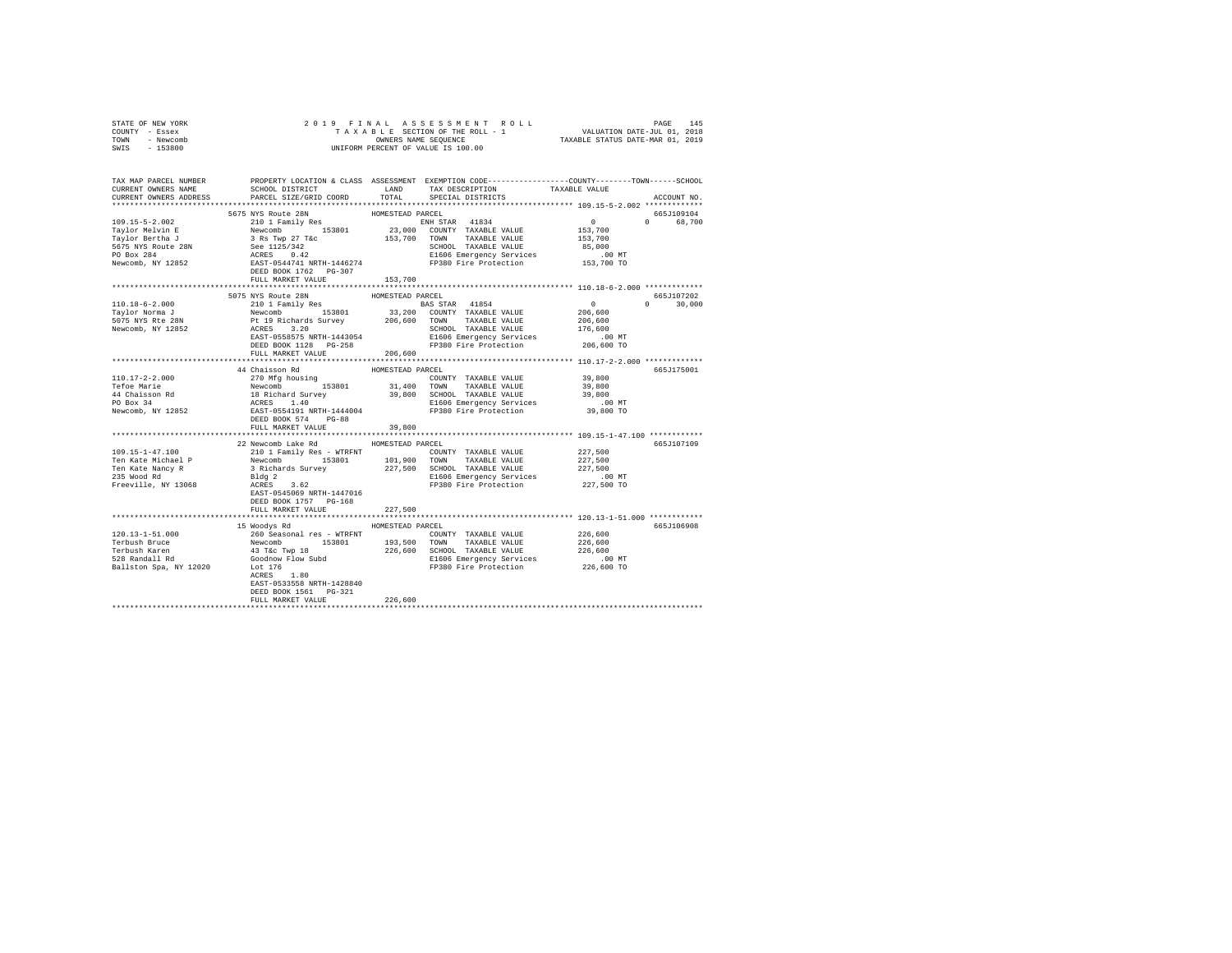| STATE OF NEW YORK      |                                                                                                                                                                                                                                                                                                                                                                                                                                    |                  |                                                                                         |                            |             |  |
|------------------------|------------------------------------------------------------------------------------------------------------------------------------------------------------------------------------------------------------------------------------------------------------------------------------------------------------------------------------------------------------------------------------------------------------------------------------|------------------|-----------------------------------------------------------------------------------------|----------------------------|-------------|--|
| COUNTY - Essex         |                                                                                                                                                                                                                                                                                                                                                                                                                                    |                  |                                                                                         |                            |             |  |
| TOWN - Newcomb         |                                                                                                                                                                                                                                                                                                                                                                                                                                    |                  |                                                                                         |                            |             |  |
| SWIS - 153800          |                                                                                                                                                                                                                                                                                                                                                                                                                                    |                  |                                                                                         |                            |             |  |
|                        |                                                                                                                                                                                                                                                                                                                                                                                                                                    |                  |                                                                                         |                            |             |  |
|                        |                                                                                                                                                                                                                                                                                                                                                                                                                                    |                  |                                                                                         |                            |             |  |
| CURRENT OWNERS NAME    | TAX MAP PARCEL NUMBER PROPERTY LOCATION & CLASS ASSESSMENT EXEMPTION CODE--------------COUNTY-------TOWN------SCHOOL<br>SCHOOL DISTRICT LAND TAX DESCRIPTION                                                                                                                                                                                                                                                                       |                  |                                                                                         | TAXABLE VALUE              |             |  |
| CURRENT OWNERS ADDRESS | PARCEL SIZE/GRID COORD                                                                                                                                                                                                                                                                                                                                                                                                             | TOTAL            | SPECIAL DISTRICTS                                                                       |                            | ACCOUNT NO. |  |
|                        |                                                                                                                                                                                                                                                                                                                                                                                                                                    |                  |                                                                                         |                            |             |  |
|                        |                                                                                                                                                                                                                                                                                                                                                                                                                                    |                  |                                                                                         |                            |             |  |
| $110.13 - 1 - 7.000$   | 5256 NYS Route 28N<br>210 1 Family Res                                                                                                                                                                                                                                                                                                                                                                                             | HOMESTEAD PARCEL |                                                                                         |                            | 665J101302  |  |
|                        |                                                                                                                                                                                                                                                                                                                                                                                                                                    |                  | COUNTY TAXABLE VALUE 72,100                                                             |                            |             |  |
|                        |                                                                                                                                                                                                                                                                                                                                                                                                                                    |                  |                                                                                         | 72,100                     |             |  |
|                        |                                                                                                                                                                                                                                                                                                                                                                                                                                    |                  |                                                                                         | 72,100                     |             |  |
|                        |                                                                                                                                                                                                                                                                                                                                                                                                                                    |                  |                                                                                         | .00 MT.<br>72,100 TO       |             |  |
|                        |                                                                                                                                                                                                                                                                                                                                                                                                                                    |                  |                                                                                         |                            |             |  |
|                        | DEED BOOK 1810 PG-99<br>FULL MARKET VALUE                                                                                                                                                                                                                                                                                                                                                                                          |                  |                                                                                         |                            |             |  |
|                        |                                                                                                                                                                                                                                                                                                                                                                                                                                    | 72,100           |                                                                                         |                            |             |  |
|                        | 73 Beaver Bay MOMESTEAD PARCEL                                                                                                                                                                                                                                                                                                                                                                                                     |                  |                                                                                         |                            | 665J105603  |  |
| 120.17-3-2.000         | 260 Seasonal res - WTRFNT                                                                                                                                                                                                                                                                                                                                                                                                          |                  | COUNTY TAXABLE VALUE                                                                    | 160,400                    |             |  |
|                        |                                                                                                                                                                                                                                                                                                                                                                                                                                    |                  |                                                                                         |                            |             |  |
|                        |                                                                                                                                                                                                                                                                                                                                                                                                                                    |                  |                                                                                         |                            |             |  |
|                        |                                                                                                                                                                                                                                                                                                                                                                                                                                    |                  |                                                                                         | .00 MT                     |             |  |
|                        | 1991 - 1992 - 1993 - 1994 - 1994 - 1994 - 1994 - 1994 - 1994 - 1994 - 1994 - 1994 - 1994 - 1994 - 1994 - 1994 - 1994 - 1994 - 1994 - 1994 - 1994 - 1994 - 1994 - 1994 - 1994 - 1994 - 1994 - 1994 - 1994 - 1994 - 1994 - 1994                                                                                                                                                                                                      |                  |                                                                                         | 160,400 TO                 |             |  |
|                        |                                                                                                                                                                                                                                                                                                                                                                                                                                    |                  |                                                                                         |                            |             |  |
|                        | EAST-0528122 NRTH-1426840                                                                                                                                                                                                                                                                                                                                                                                                          |                  |                                                                                         |                            |             |  |
|                        | DEED BOOK 1281 PG-258                                                                                                                                                                                                                                                                                                                                                                                                              |                  |                                                                                         |                            |             |  |
|                        | FULL MARKET VALUE                                                                                                                                                                                                                                                                                                                                                                                                                  | 160,400          |                                                                                         |                            |             |  |
|                        |                                                                                                                                                                                                                                                                                                                                                                                                                                    |                  |                                                                                         |                            |             |  |
|                        | 67 Marcy Ln                                                                                                                                                                                                                                                                                                                                                                                                                        | HOMESTEAD PARCEL |                                                                                         |                            | 665J104402  |  |
|                        | $\begin{tabular}{l c c c c} \hline 110.17-3-19.000 & 67\ &\text{Meurly En} & \text{HOMESTED PARECE} & \text{PARECE} & \text{PARECE} & \text{VALUE} \\ \hline \text{Thibodeau Denis} & 210 & 1\ &\text{Family Res} & 26,200 & \text{TOMN} & \text{TAXABLE VALUES} \\ \hline \text{Thibodeau Francis} & 150 & 153801 & 26,200 & \text{TOMN} & \text{TAXABLE VALUES} \\ \hline \text{67 Margley Ln} & \text{PES Thores Survey} & 109$ |                  | $\texttt{COUNTY} \quad \texttt{TAXABLE} \quad \texttt{VALUE} \qquad \qquad 109\, , 500$ |                            |             |  |
|                        |                                                                                                                                                                                                                                                                                                                                                                                                                                    |                  |                                                                                         | 109,500                    |             |  |
|                        |                                                                                                                                                                                                                                                                                                                                                                                                                                    |                  |                                                                                         | 109,500                    |             |  |
|                        |                                                                                                                                                                                                                                                                                                                                                                                                                                    |                  |                                                                                         | .00 MT                     |             |  |
|                        |                                                                                                                                                                                                                                                                                                                                                                                                                                    |                  |                                                                                         |                            |             |  |
|                        |                                                                                                                                                                                                                                                                                                                                                                                                                                    |                  |                                                                                         | 109,500 TO<br>109,500 TO M |             |  |
|                        |                                                                                                                                                                                                                                                                                                                                                                                                                                    |                  |                                                                                         | 109,500 TO M               |             |  |
|                        |                                                                                                                                                                                                                                                                                                                                                                                                                                    |                  |                                                                                         |                            |             |  |
|                        | 5460 NYS Route 28N                                                                                                                                                                                                                                                                                                                                                                                                                 | HOMESTEAD PARCEL |                                                                                         |                            | 665J104215  |  |
|                        |                                                                                                                                                                                                                                                                                                                                                                                                                                    |                  |                                                                                         |                            |             |  |
|                        |                                                                                                                                                                                                                                                                                                                                                                                                                                    |                  |                                                                                         |                            |             |  |
|                        |                                                                                                                                                                                                                                                                                                                                                                                                                                    |                  |                                                                                         |                            |             |  |
|                        |                                                                                                                                                                                                                                                                                                                                                                                                                                    |                  |                                                                                         |                            |             |  |
|                        |                                                                                                                                                                                                                                                                                                                                                                                                                                    |                  |                                                                                         |                            |             |  |
|                        | DEED BOOK 1707 PG-177                                                                                                                                                                                                                                                                                                                                                                                                              |                  |                                                                                         |                            |             |  |
|                        | FULL MARKET VALUE                                                                                                                                                                                                                                                                                                                                                                                                                  | 421,500          |                                                                                         |                            |             |  |
|                        |                                                                                                                                                                                                                                                                                                                                                                                                                                    |                  |                                                                                         |                            |             |  |
|                        | 1004 Goodnow Flow Rd MOMESTEAD PARCEL                                                                                                                                                                                                                                                                                                                                                                                              |                  |                                                                                         |                            | 665J103611  |  |
|                        |                                                                                                                                                                                                                                                                                                                                                                                                                                    |                  |                                                                                         |                            |             |  |
|                        |                                                                                                                                                                                                                                                                                                                                                                                                                                    |                  |                                                                                         |                            |             |  |
|                        |                                                                                                                                                                                                                                                                                                                                                                                                                                    |                  |                                                                                         |                            |             |  |
|                        |                                                                                                                                                                                                                                                                                                                                                                                                                                    |                  |                                                                                         |                            |             |  |
|                        |                                                                                                                                                                                                                                                                                                                                                                                                                                    |                  |                                                                                         |                            |             |  |
|                        |                                                                                                                                                                                                                                                                                                                                                                                                                                    |                  |                                                                                         |                            |             |  |
|                        | EAST-0535756 NRTH-1428161                                                                                                                                                                                                                                                                                                                                                                                                          |                  |                                                                                         |                            |             |  |
|                        | DEED BOOK 1697 PG-119                                                                                                                                                                                                                                                                                                                                                                                                              |                  |                                                                                         |                            |             |  |
|                        | FULL MARKET VALUE                                                                                                                                                                                                                                                                                                                                                                                                                  | 159,200          |                                                                                         |                            |             |  |
|                        |                                                                                                                                                                                                                                                                                                                                                                                                                                    |                  |                                                                                         |                            |             |  |
|                        |                                                                                                                                                                                                                                                                                                                                                                                                                                    |                  |                                                                                         |                            |             |  |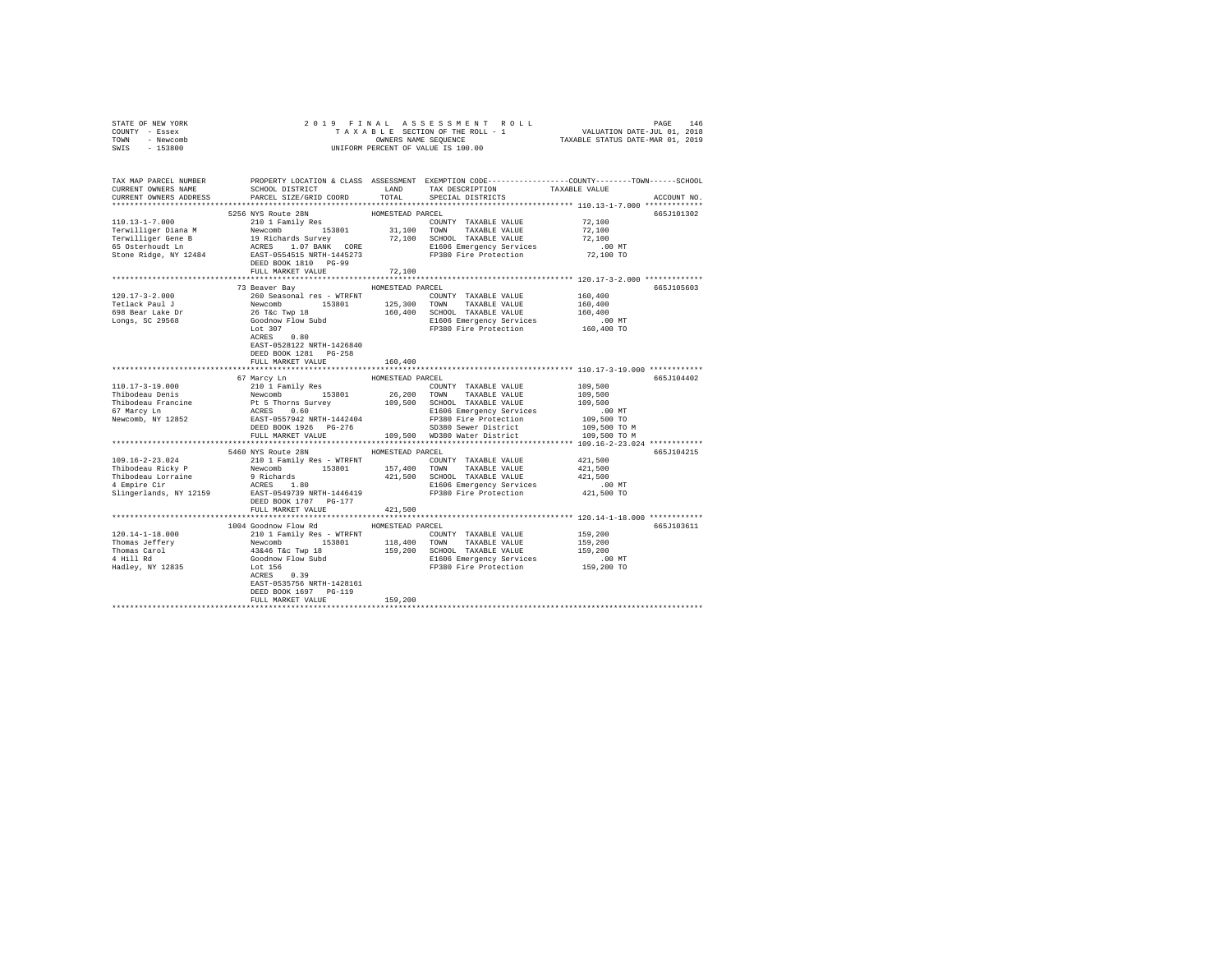| STATE OF NEW YORK        |                                                   |                  |                                                                                                                                                                                    |            |             |
|--------------------------|---------------------------------------------------|------------------|------------------------------------------------------------------------------------------------------------------------------------------------------------------------------------|------------|-------------|
| COUNTY - Essex           |                                                   |                  |                                                                                                                                                                                    |            |             |
| TOWN - Newcomb           |                                                   |                  | PAGE 147 A S S E S S M E N TRO L DATE - PAGE 147<br>T A X A B L E SECTION OF THE ROLL - 1 WALUATION DATE-JUL 01, 2018<br>ONNERS NAME SEQUENCE - 1 TAXABLE STATUS DATE-MAR 01, 2019 |            |             |
| $-153800$<br>SWIS        |                                                   |                  | UNIFORM PERCENT OF VALUE IS 100.00                                                                                                                                                 |            |             |
|                          |                                                   |                  |                                                                                                                                                                                    |            |             |
|                          |                                                   |                  |                                                                                                                                                                                    |            |             |
|                          |                                                   |                  |                                                                                                                                                                                    |            |             |
| TAX MAP PARCEL NUMBER    |                                                   |                  | PROPERTY LOCATION & CLASS ASSESSMENT EXEMPTION CODE---------------COUNTY-------TOWN------SCHOOL                                                                                    |            |             |
| CURRENT OWNERS NAME      |                                                   |                  | SCHOOL DISTRICT LAND TAX DESCRIPTION TAXABLE VALUE                                                                                                                                 |            |             |
| CURRENT OWNERS ADDRESS   | PARCEL SIZE/GRID COORD                            |                  | TOTAL SPECIAL DISTRICTS                                                                                                                                                            |            | ACCOUNT NO. |
|                          |                                                   |                  |                                                                                                                                                                                    |            |             |
|                          | 26 Muskrat Ln                                     | HOMESTEAD PARCEL |                                                                                                                                                                                    |            | 665J103904  |
| $120.17 - 1 - 3.004$     | 260 Seasonal res - WTRFNT                         |                  | COUNTY TAXABLE VALUE                                                                                                                                                               | 165,200    |             |
|                          |                                                   |                  |                                                                                                                                                                                    | 165,200    |             |
|                          |                                                   |                  |                                                                                                                                                                                    | 165,200    |             |
|                          |                                                   |                  | E1606 Emergency Services                                                                                                                                                           | $.00$ MT   |             |
|                          |                                                   |                  | FP380 Fire Protection 165,200 TO                                                                                                                                                   |            |             |
|                          |                                                   |                  |                                                                                                                                                                                    |            |             |
|                          | EAST-0527848 NRTH-1427207                         |                  |                                                                                                                                                                                    |            |             |
|                          | DEED BOOK 1422 PG-265                             |                  |                                                                                                                                                                                    |            |             |
|                          | FULL MARKET VALUE                                 | 165,200          |                                                                                                                                                                                    |            |             |
|                          |                                                   |                  |                                                                                                                                                                                    |            |             |
|                          | 19 Schraver Way                                   | HOMESTEAD PARCEL |                                                                                                                                                                                    |            | 665J106212  |
|                          |                                                   |                  |                                                                                                                                                                                    | 45,000     |             |
|                          |                                                   |                  |                                                                                                                                                                                    | 45,000     |             |
|                          |                                                   |                  |                                                                                                                                                                                    | 45,000     |             |
|                          |                                                   |                  |                                                                                                                                                                                    | $.00$ MT   |             |
|                          |                                                   |                  |                                                                                                                                                                                    | 45,000 TO  |             |
|                          |                                                   |                  |                                                                                                                                                                                    |            |             |
|                          |                                                   |                  |                                                                                                                                                                                    |            |             |
|                          | DEED BOOK 1650 PG-116                             |                  |                                                                                                                                                                                    |            |             |
|                          | FULL MARKET VALUE                                 | 45,000           |                                                                                                                                                                                    |            |             |
|                          |                                                   |                  |                                                                                                                                                                                    |            |             |
|                          | 1470 Goodnow Flow Rd MOMESTEAD PARCEL             |                  |                                                                                                                                                                                    |            | 665J104014  |
| $120.17 - 2 - 36.000$    | 210 1 Family Res - WTRFNT                         |                  | COUNTY TAXABLE VALUE                                                                                                                                                               | 263,600    |             |
| Thorne Sarah S           | Newcomb                                           |                  | 153801 125,600 TOWN TAXABLE VALUE<br>wp 18 263,600 SCHOOL TAXABLE VALUE                                                                                                            | 263,600    |             |
| Locke Robert             | 42 T&c Twp 18                                     |                  |                                                                                                                                                                                    | 263,600    |             |
| 3 Holly Dr               | Goodnow Flow Subd<br>Lot 67                       |                  | E1606 Emergency Services                                                                                                                                                           | $.00$ MT   |             |
| Kennett Square, PA 19348 |                                                   |                  | FP380 Fire Protection                                                                                                                                                              | 263,600 TO |             |
|                          | ACRES 1.65                                        |                  |                                                                                                                                                                                    |            |             |
|                          | EAST-0532099 NRTH-1426482                         |                  |                                                                                                                                                                                    |            |             |
|                          | DEED BOOK 1346 PG-130                             |                  |                                                                                                                                                                                    |            |             |
|                          | FULL MARKET VALUE                                 | 263,600          | **************************** 120.17-2-37.000 ************                                                                                                                          |            |             |
|                          |                                                   |                  |                                                                                                                                                                                    |            |             |
|                          | 1460 Goodnow Flow Rd                              | HOMESTEAD PARCEL |                                                                                                                                                                                    |            | 665J101506  |
| $120.17 - 2 - 37.000$    | 260 Seasonal res - WTRFNT                         |                  | COUNTY TAXABLE VALUE                                                                                                                                                               | 155,600    |             |
| Thorne-Locke Sarah S     | Newcomb 153801 127,900                            |                  | TOWN TAXABLE VALUE                                                                                                                                                                 | 155,600    |             |
|                          |                                                   |                  | 155,600 SCHOOL TAXABLE VALUE                                                                                                                                                       | 155,600    |             |
|                          |                                                   |                  | E1606 Emergency Services 6.00 MT<br>FP380 Fire Protection 155,600 TO                                                                                                               | .00 MT     |             |
|                          |                                                   |                  |                                                                                                                                                                                    |            |             |
|                          |                                                   |                  |                                                                                                                                                                                    |            |             |
|                          | EAST-0532199 NRTH-1426498<br>DEED BOOK 1472 PG-88 |                  |                                                                                                                                                                                    |            |             |
|                          | FULL MARKET VALUE                                 | 155,600          |                                                                                                                                                                                    |            |             |
|                          |                                                   |                  |                                                                                                                                                                                    |            |             |
|                          |                                                   |                  |                                                                                                                                                                                    |            |             |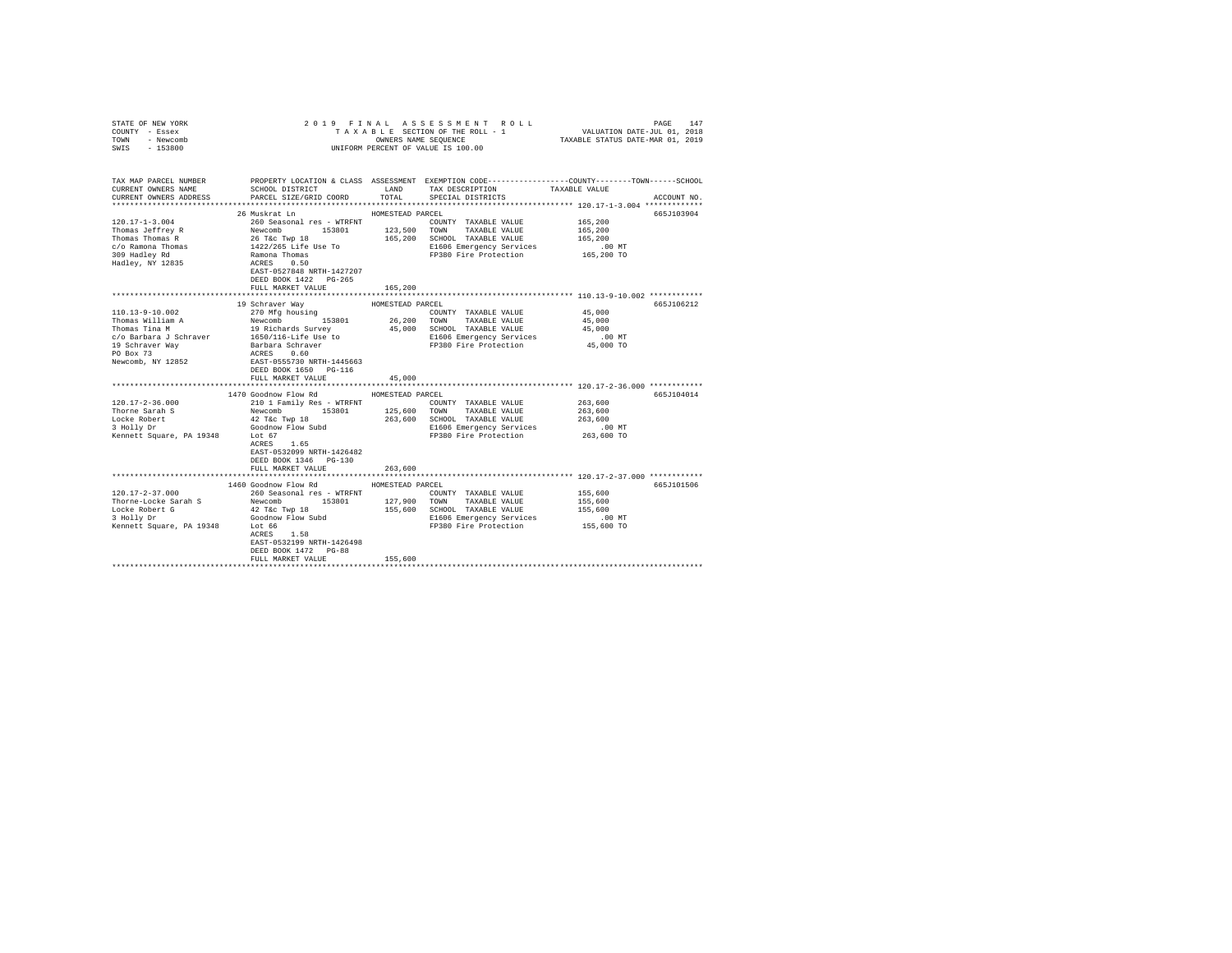| COUNTY - Essex                                      |                                                                                                                                                                                                                                                                                                                                                                                                                                                                           |                  |                                                                                                                                                                                                                                                                                                                                                                                                                                               |                                                        |             |  |  |  |
|-----------------------------------------------------|---------------------------------------------------------------------------------------------------------------------------------------------------------------------------------------------------------------------------------------------------------------------------------------------------------------------------------------------------------------------------------------------------------------------------------------------------------------------------|------------------|-----------------------------------------------------------------------------------------------------------------------------------------------------------------------------------------------------------------------------------------------------------------------------------------------------------------------------------------------------------------------------------------------------------------------------------------------|--------------------------------------------------------|-------------|--|--|--|
| TOWN - Newcomb<br>SWIS - 153800                     |                                                                                                                                                                                                                                                                                                                                                                                                                                                                           |                  |                                                                                                                                                                                                                                                                                                                                                                                                                                               |                                                        |             |  |  |  |
|                                                     |                                                                                                                                                                                                                                                                                                                                                                                                                                                                           |                  |                                                                                                                                                                                                                                                                                                                                                                                                                                               |                                                        |             |  |  |  |
|                                                     |                                                                                                                                                                                                                                                                                                                                                                                                                                                                           |                  |                                                                                                                                                                                                                                                                                                                                                                                                                                               |                                                        |             |  |  |  |
|                                                     | TAX MAP PARCEL NUMBER PROPERTY LOCATION & CLASS ASSESSMENT EXEMPTION CODE---------------COUNTY-------TOWN-----SCHOOL                                                                                                                                                                                                                                                                                                                                                      |                  |                                                                                                                                                                                                                                                                                                                                                                                                                                               |                                                        |             |  |  |  |
| CURRENT OWNERS NAME                                 | SCHOOL DISTRICT<br>LAND TAX DESCRIPTION                                                                                                                                                                                                                                                                                                                                                                                                                                   |                  |                                                                                                                                                                                                                                                                                                                                                                                                                                               | TAXABLE VALUE                                          |             |  |  |  |
| CURRENT OWNERS ADDRESS                              | PARCEL SIZE/GRID COORD                                                                                                                                                                                                                                                                                                                                                                                                                                                    |                  | TOTAL SPECIAL DISTRICTS                                                                                                                                                                                                                                                                                                                                                                                                                       |                                                        | ACCOUNT NO. |  |  |  |
|                                                     |                                                                                                                                                                                                                                                                                                                                                                                                                                                                           |                  |                                                                                                                                                                                                                                                                                                                                                                                                                                               |                                                        |             |  |  |  |
|                                                     | 5560 NYS Route 28N HOMESTEAD PARCEL                                                                                                                                                                                                                                                                                                                                                                                                                                       |                  |                                                                                                                                                                                                                                                                                                                                                                                                                                               |                                                        | 665J106711  |  |  |  |
|                                                     |                                                                                                                                                                                                                                                                                                                                                                                                                                                                           |                  |                                                                                                                                                                                                                                                                                                                                                                                                                                               | 25,000 60,000 60,000                                   |             |  |  |  |
|                                                     |                                                                                                                                                                                                                                                                                                                                                                                                                                                                           |                  |                                                                                                                                                                                                                                                                                                                                                                                                                                               | $0$ 0 68,700<br>276,500<br>241,500<br>172,800<br>00 MT |             |  |  |  |
|                                                     |                                                                                                                                                                                                                                                                                                                                                                                                                                                                           |                  |                                                                                                                                                                                                                                                                                                                                                                                                                                               |                                                        |             |  |  |  |
|                                                     |                                                                                                                                                                                                                                                                                                                                                                                                                                                                           |                  |                                                                                                                                                                                                                                                                                                                                                                                                                                               |                                                        |             |  |  |  |
|                                                     |                                                                                                                                                                                                                                                                                                                                                                                                                                                                           |                  | 1729/7410 and the seate of the SCHOOL TAXABLE VALUE 172,800<br>ACRES 4.35 NET ENDING BI606 Energency Services 100 MT<br>EAST-0547257 NRTH-1447601 PP380 Fire Protection 301,500 TO                                                                                                                                                                                                                                                            |                                                        |             |  |  |  |
|                                                     |                                                                                                                                                                                                                                                                                                                                                                                                                                                                           |                  |                                                                                                                                                                                                                                                                                                                                                                                                                                               |                                                        |             |  |  |  |
|                                                     |                                                                                                                                                                                                                                                                                                                                                                                                                                                                           |                  |                                                                                                                                                                                                                                                                                                                                                                                                                                               |                                                        |             |  |  |  |
|                                                     | DEED BOOK 1280 PG-210                                                                                                                                                                                                                                                                                                                                                                                                                                                     |                  |                                                                                                                                                                                                                                                                                                                                                                                                                                               |                                                        |             |  |  |  |
|                                                     | FULL MARKET VALUE                                                                                                                                                                                                                                                                                                                                                                                                                                                         | 301,500          |                                                                                                                                                                                                                                                                                                                                                                                                                                               |                                                        |             |  |  |  |
|                                                     | 36 Lower Works Rd                                                                                                                                                                                                                                                                                                                                                                                                                                                         | HOMESTEAD PARCEL |                                                                                                                                                                                                                                                                                                                                                                                                                                               |                                                        | 665J186005  |  |  |  |
| $110. - 3 - 20.000$                                 | 210 1 Family Res                                                                                                                                                                                                                                                                                                                                                                                                                                                          |                  | $\begin{tabular}{lllllll} \multicolumn{2}{c}{\textbf{COUNTY}} & \textbf{TAXABLE VALUE} & & & & \multicolumn{2}{c}{\textbf{210,000}}\\ \multicolumn{2}{c}{\textbf{COUNTY}} & \textbf{TAXABLE VALUE} & & & \multicolumn{2}{c}{\textbf{210,000}}\\ \multicolumn{2}{c}{\textbf{12.0,000}} & \multicolumn{2}{c}{\textbf{13.0,000}} & \multicolumn{2}{c}{\textbf{14.0,000}} & \multicolumn{2}{c}{\textbf{15.0,000}} & \multicolumn{2}{c}{\textbf{1$ |                                                        |             |  |  |  |
|                                                     |                                                                                                                                                                                                                                                                                                                                                                                                                                                                           |                  |                                                                                                                                                                                                                                                                                                                                                                                                                                               |                                                        |             |  |  |  |
|                                                     |                                                                                                                                                                                                                                                                                                                                                                                                                                                                           |                  |                                                                                                                                                                                                                                                                                                                                                                                                                                               |                                                        |             |  |  |  |
|                                                     |                                                                                                                                                                                                                                                                                                                                                                                                                                                                           |                  |                                                                                                                                                                                                                                                                                                                                                                                                                                               |                                                        |             |  |  |  |
|                                                     |                                                                                                                                                                                                                                                                                                                                                                                                                                                                           |                  |                                                                                                                                                                                                                                                                                                                                                                                                                                               |                                                        |             |  |  |  |
|                                                     | DEED BOOK 850 PG-115                                                                                                                                                                                                                                                                                                                                                                                                                                                      |                  |                                                                                                                                                                                                                                                                                                                                                                                                                                               |                                                        |             |  |  |  |
|                                                     | FULL MARKET VALUE                                                                                                                                                                                                                                                                                                                                                                                                                                                         | 210,000          |                                                                                                                                                                                                                                                                                                                                                                                                                                               |                                                        |             |  |  |  |
|                                                     |                                                                                                                                                                                                                                                                                                                                                                                                                                                                           |                  |                                                                                                                                                                                                                                                                                                                                                                                                                                               |                                                        |             |  |  |  |
|                                                     | 4928 NYS Route 28N                                                                                                                                                                                                                                                                                                                                                                                                                                                        | HOMESTEAD PARCEL |                                                                                                                                                                                                                                                                                                                                                                                                                                               |                                                        | 665J192003  |  |  |  |
| 110.18-2-12.001                                     | 270 Mfg housing                                                                                                                                                                                                                                                                                                                                                                                                                                                           |                  | COUNTY TAXABLE VALUE                                                                                                                                                                                                                                                                                                                                                                                                                          | 46,700                                                 |             |  |  |  |
|                                                     |                                                                                                                                                                                                                                                                                                                                                                                                                                                                           |                  |                                                                                                                                                                                                                                                                                                                                                                                                                                               |                                                        |             |  |  |  |
|                                                     |                                                                                                                                                                                                                                                                                                                                                                                                                                                                           |                  |                                                                                                                                                                                                                                                                                                                                                                                                                                               |                                                        |             |  |  |  |
| Tierson Jan<br>63 Fletcher Rd<br>Moretown, VT 05660 | Newcomb 153801 41,700 TOWN TAXABLE VALUE 46,700<br>2&3 Thorns Survey 46,700 SCHOOL TAXABLE VALUE 46,700<br>ACRES 15.89 1689 B1606 Emergency Services 46,700 MT                                                                                                                                                                                                                                                                                                            |                  |                                                                                                                                                                                                                                                                                                                                                                                                                                               |                                                        |             |  |  |  |
|                                                     | EAST-0561550 NRTH-1442042                                                                                                                                                                                                                                                                                                                                                                                                                                                 |                  | FP380 Fire Protection                                                                                                                                                                                                                                                                                                                                                                                                                         | 46,700 TO                                              |             |  |  |  |
|                                                     |                                                                                                                                                                                                                                                                                                                                                                                                                                                                           |                  |                                                                                                                                                                                                                                                                                                                                                                                                                                               |                                                        |             |  |  |  |
|                                                     |                                                                                                                                                                                                                                                                                                                                                                                                                                                                           |                  |                                                                                                                                                                                                                                                                                                                                                                                                                                               |                                                        |             |  |  |  |
|                                                     | DEED BOOK 1006 PG-7                                                                                                                                                                                                                                                                                                                                                                                                                                                       |                  |                                                                                                                                                                                                                                                                                                                                                                                                                                               |                                                        |             |  |  |  |
|                                                     | FULL MARKET VALUE 46,700                                                                                                                                                                                                                                                                                                                                                                                                                                                  |                  |                                                                                                                                                                                                                                                                                                                                                                                                                                               |                                                        |             |  |  |  |
|                                                     |                                                                                                                                                                                                                                                                                                                                                                                                                                                                           |                  |                                                                                                                                                                                                                                                                                                                                                                                                                                               |                                                        | 665J103913  |  |  |  |
|                                                     |                                                                                                                                                                                                                                                                                                                                                                                                                                                                           |                  |                                                                                                                                                                                                                                                                                                                                                                                                                                               |                                                        |             |  |  |  |
|                                                     |                                                                                                                                                                                                                                                                                                                                                                                                                                                                           |                  |                                                                                                                                                                                                                                                                                                                                                                                                                                               |                                                        |             |  |  |  |
|                                                     |                                                                                                                                                                                                                                                                                                                                                                                                                                                                           |                  |                                                                                                                                                                                                                                                                                                                                                                                                                                               |                                                        |             |  |  |  |
|                                                     |                                                                                                                                                                                                                                                                                                                                                                                                                                                                           |                  |                                                                                                                                                                                                                                                                                                                                                                                                                                               | 184, 300<br>184, 300<br>184, 300                       |             |  |  |  |
|                                                     |                                                                                                                                                                                                                                                                                                                                                                                                                                                                           |                  | E1606 Emergency Services<br>FI606 Emergency Services<br>FP380 Fire Protection 184,300 TO                                                                                                                                                                                                                                                                                                                                                      |                                                        |             |  |  |  |
|                                                     |                                                                                                                                                                                                                                                                                                                                                                                                                                                                           |                  |                                                                                                                                                                                                                                                                                                                                                                                                                                               |                                                        |             |  |  |  |
|                                                     |                                                                                                                                                                                                                                                                                                                                                                                                                                                                           |                  |                                                                                                                                                                                                                                                                                                                                                                                                                                               |                                                        |             |  |  |  |
|                                                     | $\begin{tabular}{l c c c c c} \multicolumn{3}{c c c} \multicolumn{3}{c c c} \multicolumn{3}{c c c} \multicolumn{3}{c c} \multicolumn{3}{c c} \multicolumn{3}{c c} \multicolumn{3}{c c} \multicolumn{3}{c c} \multicolumn{3}{c} \multicolumn{3}{c} \multicolumn{3}{c} \multicolumn{3}{c} \multicolumn{3}{c} \multicolumn{3}{c} \multicolumn{3}{c} \multicolumn{3}{c} \multicolumn{3}{c} \multicolumn{3}{c} \multicolumn{3}{c} \multicolumn{3}{c}$<br>DEED BOOK 1438 PG-166 |                  |                                                                                                                                                                                                                                                                                                                                                                                                                                               |                                                        |             |  |  |  |
|                                                     | FULL MARKET VALUE                                                                                                                                                                                                                                                                                                                                                                                                                                                         | 184,300          |                                                                                                                                                                                                                                                                                                                                                                                                                                               |                                                        |             |  |  |  |
|                                                     |                                                                                                                                                                                                                                                                                                                                                                                                                                                                           |                  |                                                                                                                                                                                                                                                                                                                                                                                                                                               |                                                        |             |  |  |  |
|                                                     | 7 Cornell Rd                                                                                                                                                                                                                                                                                                                                                                                                                                                              |                  |                                                                                                                                                                                                                                                                                                                                                                                                                                               |                                                        | 6679908812  |  |  |  |
|                                                     |                                                                                                                                                                                                                                                                                                                                                                                                                                                                           |                  |                                                                                                                                                                                                                                                                                                                                                                                                                                               |                                                        |             |  |  |  |
|                                                     |                                                                                                                                                                                                                                                                                                                                                                                                                                                                           |                  |                                                                                                                                                                                                                                                                                                                                                                                                                                               |                                                        |             |  |  |  |
|                                                     |                                                                                                                                                                                                                                                                                                                                                                                                                                                                           |                  |                                                                                                                                                                                                                                                                                                                                                                                                                                               |                                                        |             |  |  |  |
|                                                     |                                                                                                                                                                                                                                                                                                                                                                                                                                                                           |                  |                                                                                                                                                                                                                                                                                                                                                                                                                                               |                                                        |             |  |  |  |
|                                                     |                                                                                                                                                                                                                                                                                                                                                                                                                                                                           |                  |                                                                                                                                                                                                                                                                                                                                                                                                                                               |                                                        |             |  |  |  |
|                                                     |                                                                                                                                                                                                                                                                                                                                                                                                                                                                           |                  |                                                                                                                                                                                                                                                                                                                                                                                                                                               |                                                        |             |  |  |  |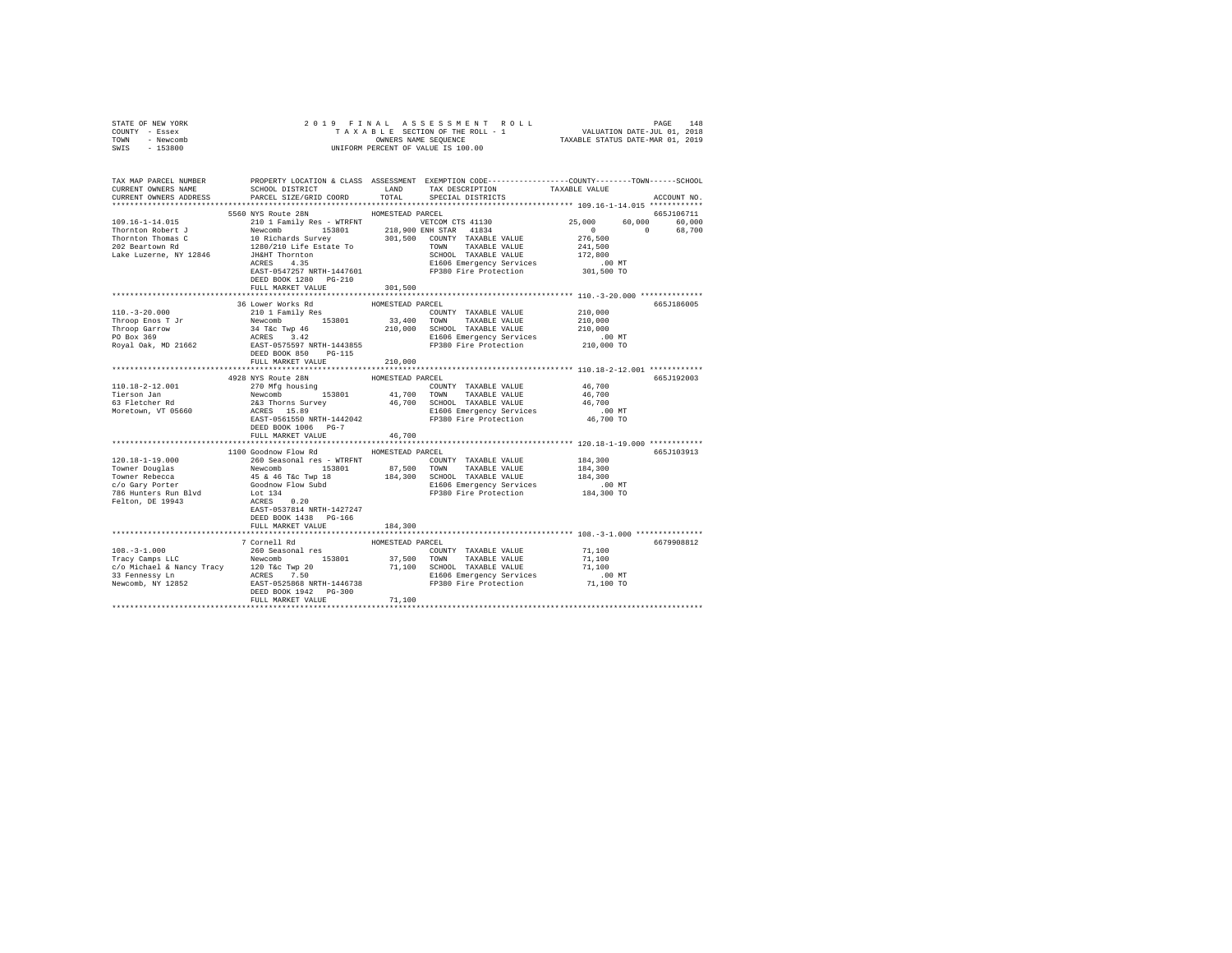| STATE OF NEW YORK<br>COUNTY - Essex                                                                                                                                                                                                                                                                                                                                                                       |                                                                                                                            |                      |                                                                                                                                                                                                                                      |         |               |  |  |
|-----------------------------------------------------------------------------------------------------------------------------------------------------------------------------------------------------------------------------------------------------------------------------------------------------------------------------------------------------------------------------------------------------------|----------------------------------------------------------------------------------------------------------------------------|----------------------|--------------------------------------------------------------------------------------------------------------------------------------------------------------------------------------------------------------------------------------|---------|---------------|--|--|
| TOWN - Newcomb                                                                                                                                                                                                                                                                                                                                                                                            | 2019 FINAL ASSESSMENT ROL<br>TAXABLE SECTION OF THE ROLL - 1<br>ONNERS NAME SEQUENCE<br>UNIFORM PERCENT OF VALUE IS 100.00 |                      |                                                                                                                                                                                                                                      |         |               |  |  |
| SWIS - 153800                                                                                                                                                                                                                                                                                                                                                                                             |                                                                                                                            |                      |                                                                                                                                                                                                                                      |         |               |  |  |
| TAX MAP PARCEL NUMBER PROPERTY LOCATION & CLASS ASSESSMENT EXEMPTION CODE---------------COUNTY-------TOWN------SCHOOL                                                                                                                                                                                                                                                                                     |                                                                                                                            |                      |                                                                                                                                                                                                                                      |         |               |  |  |
| CURRENT OWNERS NAME                                                                                                                                                                                                                                                                                                                                                                                       | SCHOOL DISTRICT LAND                                                                                                       |                      | TAX DESCRIPTION TAXABLE VALUE                                                                                                                                                                                                        |         |               |  |  |
| CURRENT OWNERS ADDRESS                                                                                                                                                                                                                                                                                                                                                                                    | PARCEL SIZE/GRID COORD TOTAL                                                                                               |                      | SPECIAL DISTRICTS                                                                                                                                                                                                                    |         | ACCOUNT NO.   |  |  |
|                                                                                                                                                                                                                                                                                                                                                                                                           |                                                                                                                            |                      |                                                                                                                                                                                                                                      |         |               |  |  |
|                                                                                                                                                                                                                                                                                                                                                                                                           | 40 Fennessey Ln                                                                                                            | HOMESTEAD PARCEL     |                                                                                                                                                                                                                                      |         | 665J104106    |  |  |
| $109.15 - 1 - 20.000$                                                                                                                                                                                                                                                                                                                                                                                     |                                                                                                                            |                      |                                                                                                                                                                                                                                      |         |               |  |  |
| $109.15 - 1.28$<br>Tracy Camps LLC                                                                                                                                                                                                                                                                                                                                                                        |                                                                                                                            |                      |                                                                                                                                                                                                                                      |         |               |  |  |
|                                                                                                                                                                                                                                                                                                                                                                                                           |                                                                                                                            |                      |                                                                                                                                                                                                                                      |         |               |  |  |
| Newcomb, NY 12852                                                                                                                                                                                                                                                                                                                                                                                         |                                                                                                                            |                      | VI PLINESSEY AND RESIGNATION CONTRACT AN ABLE VALUE 188,200<br>Newcomb 153801 99,700 TOWN TAXABLE VALUE 188,200<br>3 Ords Patent 153801 98,200 TOWN TAXABLE VALUE 188,200<br>ACRES 0.30 RESIGNATE-1446948 188,200 EL606 Energency Se |         |               |  |  |
|                                                                                                                                                                                                                                                                                                                                                                                                           | DEED BOOK 1884 PG-21                                                                                                       |                      |                                                                                                                                                                                                                                      |         |               |  |  |
|                                                                                                                                                                                                                                                                                                                                                                                                           | FULL MARKET VALUE                                                                                                          | 188,200              |                                                                                                                                                                                                                                      |         |               |  |  |
|                                                                                                                                                                                                                                                                                                                                                                                                           |                                                                                                                            |                      |                                                                                                                                                                                                                                      |         |               |  |  |
|                                                                                                                                                                                                                                                                                                                                                                                                           | 12 Owens Dr                                                                                                                | HOMESTEAD PARCEL     |                                                                                                                                                                                                                                      |         | 665J105313    |  |  |
|                                                                                                                                                                                                                                                                                                                                                                                                           |                                                                                                                            |                      |                                                                                                                                                                                                                                      |         |               |  |  |
|                                                                                                                                                                                                                                                                                                                                                                                                           |                                                                                                                            |                      |                                                                                                                                                                                                                                      |         |               |  |  |
|                                                                                                                                                                                                                                                                                                                                                                                                           |                                                                                                                            |                      |                                                                                                                                                                                                                                      |         |               |  |  |
|                                                                                                                                                                                                                                                                                                                                                                                                           |                                                                                                                            |                      |                                                                                                                                                                                                                                      |         |               |  |  |
|                                                                                                                                                                                                                                                                                                                                                                                                           |                                                                                                                            |                      |                                                                                                                                                                                                                                      |         |               |  |  |
|                                                                                                                                                                                                                                                                                                                                                                                                           |                                                                                                                            |                      |                                                                                                                                                                                                                                      |         |               |  |  |
|                                                                                                                                                                                                                                                                                                                                                                                                           | FULL MARKET VALUE 142,800                                                                                                  |                      |                                                                                                                                                                                                                                      |         |               |  |  |
|                                                                                                                                                                                                                                                                                                                                                                                                           | 39 Fennessey Ln                                                                                                            | HOMESTEAD PARCEL     |                                                                                                                                                                                                                                      |         | 665J100609    |  |  |
| 109.15-1-21.000                                                                                                                                                                                                                                                                                                                                                                                           | 260 Seasonal res - WTRFNT                                                                                                  |                      | COUNTY TAXABLE VALUE                                                                                                                                                                                                                 | 162,400 |               |  |  |
|                                                                                                                                                                                                                                                                                                                                                                                                           |                                                                                                                            |                      |                                                                                                                                                                                                                                      |         |               |  |  |
|                                                                                                                                                                                                                                                                                                                                                                                                           |                                                                                                                            |                      |                                                                                                                                                                                                                                      |         |               |  |  |
|                                                                                                                                                                                                                                                                                                                                                                                                           |                                                                                                                            |                      |                                                                                                                                                                                                                                      |         |               |  |  |
| $\begin{tabular}{lcccccc} \textsc{trav} .\textsc{1-21} .\textsc{u} & \textsc{20} & \textsc{20} & \textsc{20} & \textsc{20} & \textsc{20} & \textsc{20} & \textsc{20} & \textsc{20} & \textsc{20} & \textsc{20} & \textsc{20} & \textsc{20} & \textsc{20} & \textsc{20} & \textsc{20} & \textsc{20} & \textsc{20} & \textsc{20} & \textsc{20} & \textsc{20} & \textsc{20} & \textsc{20} & \textsc{20} & \$ |                                                                                                                            |                      |                                                                                                                                                                                                                                      |         |               |  |  |
|                                                                                                                                                                                                                                                                                                                                                                                                           |                                                                                                                            |                      |                                                                                                                                                                                                                                      |         |               |  |  |
|                                                                                                                                                                                                                                                                                                                                                                                                           | FULL MARKET VALUE                                                                                                          | 162,400              |                                                                                                                                                                                                                                      |         |               |  |  |
|                                                                                                                                                                                                                                                                                                                                                                                                           |                                                                                                                            |                      |                                                                                                                                                                                                                                      |         |               |  |  |
|                                                                                                                                                                                                                                                                                                                                                                                                           | 33 Fennessey Ln HOMESTEAD PARCEL                                                                                           |                      |                                                                                                                                                                                                                                      |         | 665J101501    |  |  |
|                                                                                                                                                                                                                                                                                                                                                                                                           |                                                                                                                            |                      |                                                                                                                                                                                                                                      |         | $0 \t 30,000$ |  |  |
|                                                                                                                                                                                                                                                                                                                                                                                                           |                                                                                                                            |                      |                                                                                                                                                                                                                                      |         |               |  |  |
|                                                                                                                                                                                                                                                                                                                                                                                                           |                                                                                                                            |                      |                                                                                                                                                                                                                                      |         |               |  |  |
|                                                                                                                                                                                                                                                                                                                                                                                                           |                                                                                                                            |                      |                                                                                                                                                                                                                                      |         |               |  |  |
|                                                                                                                                                                                                                                                                                                                                                                                                           |                                                                                                                            |                      |                                                                                                                                                                                                                                      |         |               |  |  |
|                                                                                                                                                                                                                                                                                                                                                                                                           | EAST-0542191 NRTH-1447218                                                                                                  |                      |                                                                                                                                                                                                                                      |         |               |  |  |
|                                                                                                                                                                                                                                                                                                                                                                                                           | DEED BOOK 1875 PG-169                                                                                                      |                      |                                                                                                                                                                                                                                      |         |               |  |  |
|                                                                                                                                                                                                                                                                                                                                                                                                           | FULL MARKET VALUE                                                                                                          | 349,800              |                                                                                                                                                                                                                                      |         |               |  |  |
|                                                                                                                                                                                                                                                                                                                                                                                                           |                                                                                                                            |                      |                                                                                                                                                                                                                                      |         |               |  |  |
|                                                                                                                                                                                                                                                                                                                                                                                                           | 5410 NYS Route 28N                                                                                                         | NON-HOMESTEAD PARCEL |                                                                                                                                                                                                                                      |         | 665J180002    |  |  |
|                                                                                                                                                                                                                                                                                                                                                                                                           |                                                                                                                            |                      |                                                                                                                                                                                                                                      |         |               |  |  |
|                                                                                                                                                                                                                                                                                                                                                                                                           |                                                                                                                            |                      |                                                                                                                                                                                                                                      |         |               |  |  |
|                                                                                                                                                                                                                                                                                                                                                                                                           |                                                                                                                            |                      |                                                                                                                                                                                                                                      |         |               |  |  |
|                                                                                                                                                                                                                                                                                                                                                                                                           |                                                                                                                            |                      |                                                                                                                                                                                                                                      |         |               |  |  |
|                                                                                                                                                                                                                                                                                                                                                                                                           |                                                                                                                            |                      |                                                                                                                                                                                                                                      |         |               |  |  |
|                                                                                                                                                                                                                                                                                                                                                                                                           |                                                                                                                            |                      |                                                                                                                                                                                                                                      |         |               |  |  |
|                                                                                                                                                                                                                                                                                                                                                                                                           |                                                                                                                            |                      |                                                                                                                                                                                                                                      |         |               |  |  |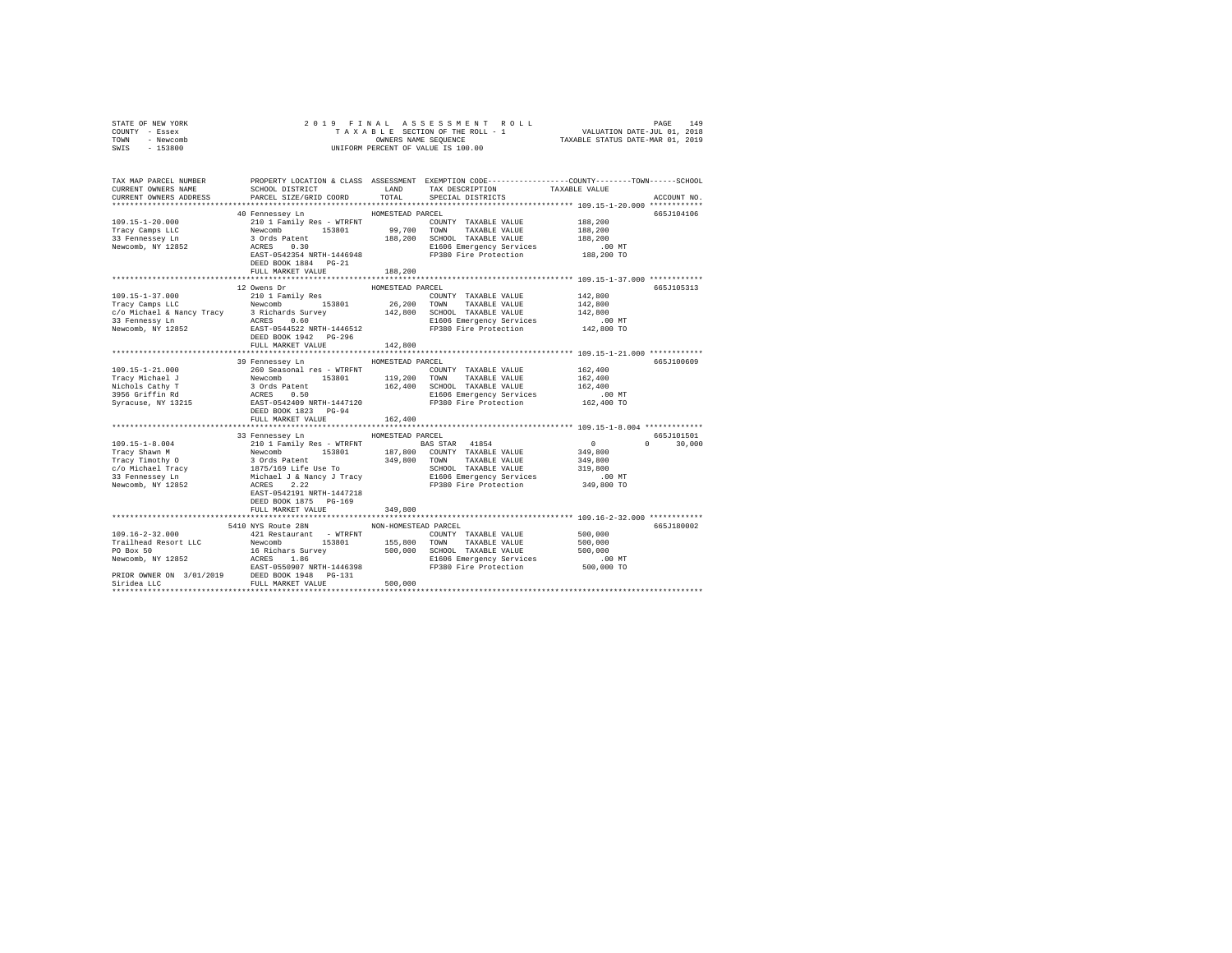| STATE OF NEW YORK<br>COUNTY - Essex<br>TOWN<br>- Newcomb                                                                                                                                                                |                                                                                                                                                                                                                                                                                                                                                                                                             |                                         | 2019 FINAL ASSESSMENT ROLL<br>TAXABLE SECTION OF THE ROLL - 1<br>OWNERS NAME SEQUENCE                                                                                                                                                                                              | 150<br>PAGE<br>VALUATION DATE-JUL 01, 2018<br>TAXABLE STATUS DATE-MAR 01, 2019                                                                 |
|-------------------------------------------------------------------------------------------------------------------------------------------------------------------------------------------------------------------------|-------------------------------------------------------------------------------------------------------------------------------------------------------------------------------------------------------------------------------------------------------------------------------------------------------------------------------------------------------------------------------------------------------------|-----------------------------------------|------------------------------------------------------------------------------------------------------------------------------------------------------------------------------------------------------------------------------------------------------------------------------------|------------------------------------------------------------------------------------------------------------------------------------------------|
| $-153800$<br>SWIS                                                                                                                                                                                                       |                                                                                                                                                                                                                                                                                                                                                                                                             |                                         | UNIFORM PERCENT OF VALUE IS 100.00                                                                                                                                                                                                                                                 |                                                                                                                                                |
| TAX MAP PARCEL NUMBER<br>CURRENT OWNERS NAME                                                                                                                                                                            | SCHOOL DISTRICT TAND TAX DESCRIPTION                                                                                                                                                                                                                                                                                                                                                                        |                                         |                                                                                                                                                                                                                                                                                    | PROPERTY LOCATION & CLASS ASSESSMENT EXEMPTION CODE---------------COUNTY-------TOWN------SCHOOL<br>TAXABLE VALUE                               |
| CURRENT OWNERS ADDRESS                                                                                                                                                                                                  | PARCEL SIZE/GRID COORD                                                                                                                                                                                                                                                                                                                                                                                      | TOTAL                                   | SPECIAL DISTRICTS                                                                                                                                                                                                                                                                  | ACCOUNT NO.                                                                                                                                    |
| $120.14 - 1 - 11.000$<br>Trobridge Rex C<br>Trobridge Kathleen F 43 T&c Twp 18<br>83 Brightonwood Rd<br>Glenmont, NY 12077                                                                                              | 970 Goodnow Flow Rd<br>210 1 Family Res - WTRFNT<br>Newcomb 153801 118,600 TOWN TAXABLE VALUE<br>Goodnow Flow Subd<br>Lot 163 & 164<br>ACRES 0.47                                                                                                                                                                                                                                                           | HOMESTEAD PARCEL                        | COUNTY TAXABLE VALUE<br>427,100 SCHOOL TAXABLE VALUE<br>E1606 Emergency Services<br>FP380 Fire Protection 427,100 TO                                                                                                                                                               | 665J104504<br>427,100<br>427,100<br>427.100<br>.00MT                                                                                           |
|                                                                                                                                                                                                                         | EAST-0534881 NRTH-1428476<br>DEED BOOK 1923 PG-181<br>FULL MARKET VALUE                                                                                                                                                                                                                                                                                                                                     | 427,100                                 |                                                                                                                                                                                                                                                                                    | ***************************** 120.17-2-31.000 ************                                                                                     |
|                                                                                                                                                                                                                         |                                                                                                                                                                                                                                                                                                                                                                                                             |                                         |                                                                                                                                                                                                                                                                                    |                                                                                                                                                |
| $120.17 - 2 - 31.000$<br>Tsan Clifford G<br>Tsan Danan M<br>6653 Hazelnut Cir<br>East Syracuse, NY 13057<br>$109.16 - 6 - 11.220$<br>Tubiolo J Michael<br>Tubiolo Taryn M<br>363 Hubb Shutts Rd<br>Cobleskill, NY 12043 | 51 Memory Ln<br>210 1 Family Res - WTRFNT<br>Newcomb 153801<br>42 T&c Twp 18<br>Goodnow Flow Subd<br>Lot 76<br>ACRES 1.96<br>EAST-0531254 NRTH-1427210<br>DEED BOOK 1748 PG-202<br>FULL MARKET VALUE<br>85 Thunderbird Way MON-HOMESTEAD PARCEL<br>311 Res vac land - WTRFNT<br>Newcomb 153801<br>16 T&C Purch TWP 29 RS<br>Lot 11 #6941<br>ACRES 1.64<br>EAST-0551813 NRTH-1447010<br>DEED BOOK 1851 PG-78 | HOMESTEAD PARCEL<br>219,900             | COUNTY TAXABLE VALUE<br>136,200 TOWN TAXABLE VALUE<br>219,900 SCHOOL TAXABLE VALUE<br>E1606 Emergency Services<br>FP380 Fire Protection<br>COUNTY TAXABLE VALUE<br>143,500 TOWN TAXABLE VALUE<br>143,500 SCHOOL TAXABLE VALUE<br>E1606 Emergency Services<br>FP380 Fire Protection | 665J106309<br>219,900<br>219,900<br>219,900<br>$.00$ MT<br>219,900 TO<br>665Z017008<br>143,500<br>143,500<br>143,500<br>$.00$ MT<br>143,500 TO |
|                                                                                                                                                                                                                         | FULL MARKET VALUE                                                                                                                                                                                                                                                                                                                                                                                           | 143,500                                 |                                                                                                                                                                                                                                                                                    |                                                                                                                                                |
| $109.16 - 6 - 6.000$<br>254 Olmstedville Rd<br>Pottersville, NY 12860                                                                                                                                                   | 70 Stubing Ln<br>210 1 Family Res - WTRFNT<br>7A Birch Point Subd<br>ACRES 1.16<br>EAST-0551218 NRTH-1447953<br>DEED BOOK 1369 PG-252<br>FULL MARKET VALUE                                                                                                                                                                                                                                                  | HOMESTEAD PARCEL<br>128, 200<br>183,900 | COUNTY TAXABLE VALUE<br>TOWN<br>TAXABLE VALUE<br>183,900 SCHOOL TAXABLE VALUE<br>E1606 Emergency Services<br>FP380 Fire Protection                                                                                                                                                 | 665Z004003<br>183,900<br>183,900<br>183,900<br>$.00$ MT<br>183,900 TO                                                                          |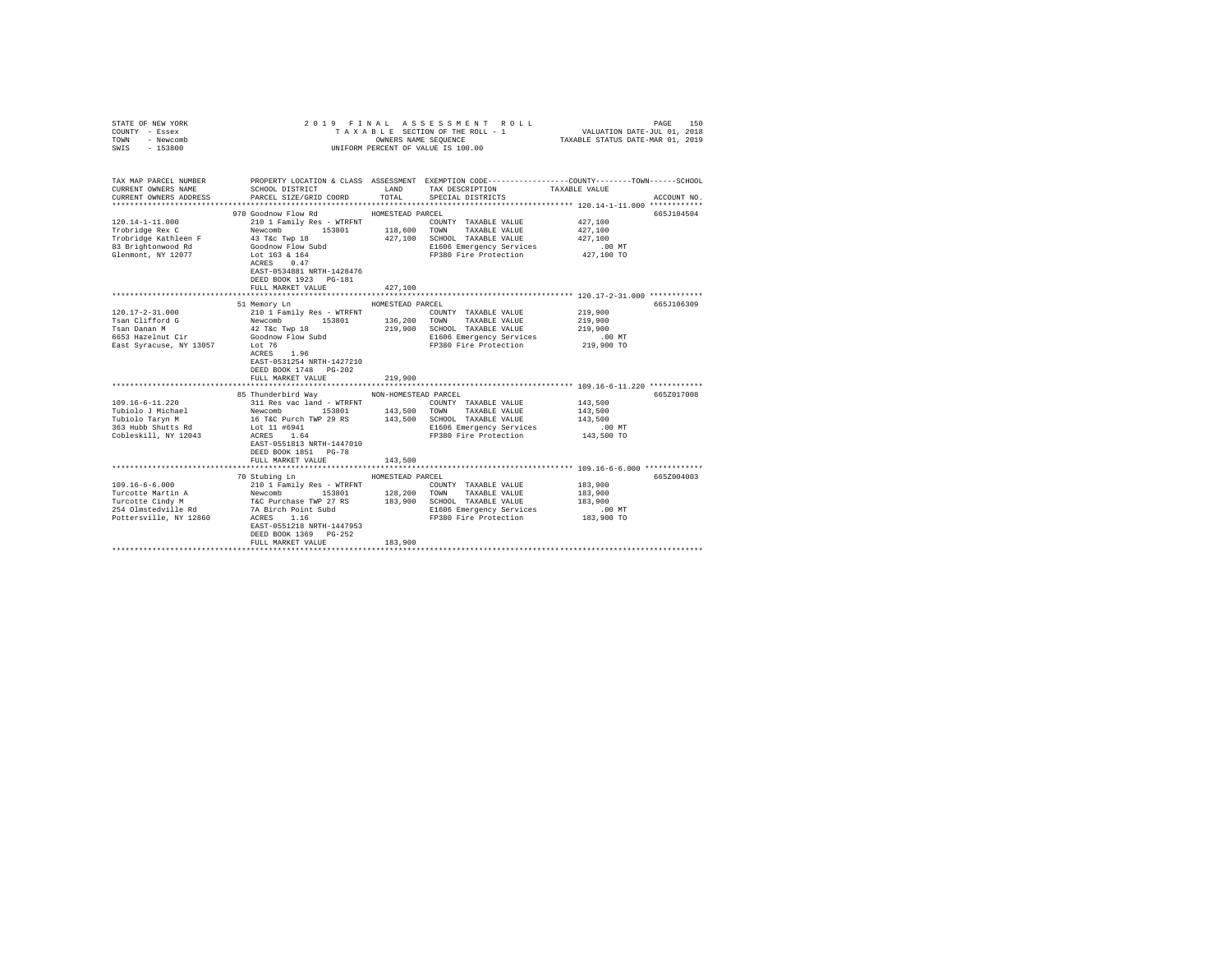| STATE OF NEW YORK |           |  |  |  | 2019 FINAL ASSESSMENT ROLL         |                                  | PAGE                        | 151 |
|-------------------|-----------|--|--|--|------------------------------------|----------------------------------|-----------------------------|-----|
| COUNTY - Essex    |           |  |  |  | TAXABLE SECTION OF THE ROLL - 1    |                                  | VALUATION DATE-JUL 01, 2018 |     |
| TOWN              | - Newcomb |  |  |  | OWNERS NAME SEOUENCE               | TAXABLE STATUS DATE-MAR 01, 2019 |                             |     |
| SWIS              | - 153800  |  |  |  | UNIFORM PERCENT OF VALUE IS 100.00 |                                  |                             |     |

| ACCOUNT NO.<br>36 Santanoni Dr<br>HOMESTEAD PARCEL<br>665Z004008<br>$\sim$ 0<br>$\Omega$<br>30,000<br>210,000<br>210,000<br>180,000<br>$.00$ MT<br>210,000 TO<br>210,000 TO M<br>SD380 Sewer District<br>WD380 Water District 210,000 TO M<br>8 Sanford Ln<br>665Z019003<br>HOMESTEAD PARCEL<br>210 1 Family Res<br>110.18-5-5.100<br>COUNTY TAXABLE VALUE 162,000<br>Turner Survey Mewcomb 153801 23,000 TOWN TAXABLE VALUE 162,000<br>Turner Susanford In Revecomb 153801 23,000 TOWN TAXABLE VALUE 162,000<br>8 Sanford In ACRES 0.42 EL606 Emergency Services 162,000<br>Newcomb, NY 12852 EAST-056010<br>Turner Terry M<br>665J103510<br>Sanford Ln<br>NON-HOMESTEAD PARCEL<br>27,400<br>110.18-5-5.200<br>Turner Terry M<br>Turner Susex and Market and COUNTY TAXABLE VALUE<br>Turner Susex and DE PL 4 Thorns Survey<br>Turner Susex 0.70<br>Turner Susex 0.70<br>Sanford Ln<br>ARRES 0.70<br>SEED BOX 1947<br>ARRES 10.70<br>PRIOR OWN<br>27,400<br>27,400<br>.00 MT.<br>27,400 TO<br>27,400 TO M<br>27,400 TO M<br>11 Snowshoe Ln<br>HOMESTEAD PARCEL<br>665J106808<br>$110.13 - 11 - 9.004$<br>228,900<br>228,900<br>228,900<br>00 MT.<br>228,900 TO<br>DEED BOOK 1172    PG-308<br>FULL MARKET VALUE<br>228,900<br>4759 NYS Route 28N<br>HOMESTEAD PARCEL<br>665J106815<br>DEED BOOK 790<br>$PG-123$<br>36,800<br>FULL MARKET VALUE | TAX MAP PARCEL NUMBER<br>CURRENT OWNERS NAME | SCHOOL DISTRICT        | LAND  | PROPERTY LOCATION & CLASS ASSESSMENT EXEMPTION CODE---------------COUNTY-------TOWN-----SCHOOL<br>TAX DESCRIPTION | TAXABLE VALUE |  |
|-------------------------------------------------------------------------------------------------------------------------------------------------------------------------------------------------------------------------------------------------------------------------------------------------------------------------------------------------------------------------------------------------------------------------------------------------------------------------------------------------------------------------------------------------------------------------------------------------------------------------------------------------------------------------------------------------------------------------------------------------------------------------------------------------------------------------------------------------------------------------------------------------------------------------------------------------------------------------------------------------------------------------------------------------------------------------------------------------------------------------------------------------------------------------------------------------------------------------------------------------------------------------------------------------------------------------------------------------|----------------------------------------------|------------------------|-------|-------------------------------------------------------------------------------------------------------------------|---------------|--|
|                                                                                                                                                                                                                                                                                                                                                                                                                                                                                                                                                                                                                                                                                                                                                                                                                                                                                                                                                                                                                                                                                                                                                                                                                                                                                                                                                 | CURRENT OWNERS ADDRESS                       | PARCEL SIZE/GRID COORD | TOTAL | SPECIAL DISTRICTS                                                                                                 |               |  |
|                                                                                                                                                                                                                                                                                                                                                                                                                                                                                                                                                                                                                                                                                                                                                                                                                                                                                                                                                                                                                                                                                                                                                                                                                                                                                                                                                 |                                              |                        |       |                                                                                                                   |               |  |
|                                                                                                                                                                                                                                                                                                                                                                                                                                                                                                                                                                                                                                                                                                                                                                                                                                                                                                                                                                                                                                                                                                                                                                                                                                                                                                                                                 |                                              |                        |       |                                                                                                                   |               |  |
|                                                                                                                                                                                                                                                                                                                                                                                                                                                                                                                                                                                                                                                                                                                                                                                                                                                                                                                                                                                                                                                                                                                                                                                                                                                                                                                                                 |                                              |                        |       |                                                                                                                   |               |  |
|                                                                                                                                                                                                                                                                                                                                                                                                                                                                                                                                                                                                                                                                                                                                                                                                                                                                                                                                                                                                                                                                                                                                                                                                                                                                                                                                                 |                                              |                        |       |                                                                                                                   |               |  |
|                                                                                                                                                                                                                                                                                                                                                                                                                                                                                                                                                                                                                                                                                                                                                                                                                                                                                                                                                                                                                                                                                                                                                                                                                                                                                                                                                 |                                              |                        |       |                                                                                                                   |               |  |
|                                                                                                                                                                                                                                                                                                                                                                                                                                                                                                                                                                                                                                                                                                                                                                                                                                                                                                                                                                                                                                                                                                                                                                                                                                                                                                                                                 |                                              |                        |       |                                                                                                                   |               |  |
|                                                                                                                                                                                                                                                                                                                                                                                                                                                                                                                                                                                                                                                                                                                                                                                                                                                                                                                                                                                                                                                                                                                                                                                                                                                                                                                                                 |                                              |                        |       |                                                                                                                   |               |  |
|                                                                                                                                                                                                                                                                                                                                                                                                                                                                                                                                                                                                                                                                                                                                                                                                                                                                                                                                                                                                                                                                                                                                                                                                                                                                                                                                                 |                                              |                        |       |                                                                                                                   |               |  |
|                                                                                                                                                                                                                                                                                                                                                                                                                                                                                                                                                                                                                                                                                                                                                                                                                                                                                                                                                                                                                                                                                                                                                                                                                                                                                                                                                 |                                              |                        |       |                                                                                                                   |               |  |
|                                                                                                                                                                                                                                                                                                                                                                                                                                                                                                                                                                                                                                                                                                                                                                                                                                                                                                                                                                                                                                                                                                                                                                                                                                                                                                                                                 |                                              |                        |       |                                                                                                                   |               |  |
|                                                                                                                                                                                                                                                                                                                                                                                                                                                                                                                                                                                                                                                                                                                                                                                                                                                                                                                                                                                                                                                                                                                                                                                                                                                                                                                                                 |                                              |                        |       |                                                                                                                   |               |  |
|                                                                                                                                                                                                                                                                                                                                                                                                                                                                                                                                                                                                                                                                                                                                                                                                                                                                                                                                                                                                                                                                                                                                                                                                                                                                                                                                                 |                                              |                        |       |                                                                                                                   |               |  |
|                                                                                                                                                                                                                                                                                                                                                                                                                                                                                                                                                                                                                                                                                                                                                                                                                                                                                                                                                                                                                                                                                                                                                                                                                                                                                                                                                 |                                              |                        |       |                                                                                                                   |               |  |
|                                                                                                                                                                                                                                                                                                                                                                                                                                                                                                                                                                                                                                                                                                                                                                                                                                                                                                                                                                                                                                                                                                                                                                                                                                                                                                                                                 |                                              |                        |       |                                                                                                                   |               |  |
|                                                                                                                                                                                                                                                                                                                                                                                                                                                                                                                                                                                                                                                                                                                                                                                                                                                                                                                                                                                                                                                                                                                                                                                                                                                                                                                                                 |                                              |                        |       |                                                                                                                   |               |  |
|                                                                                                                                                                                                                                                                                                                                                                                                                                                                                                                                                                                                                                                                                                                                                                                                                                                                                                                                                                                                                                                                                                                                                                                                                                                                                                                                                 |                                              |                        |       |                                                                                                                   |               |  |
|                                                                                                                                                                                                                                                                                                                                                                                                                                                                                                                                                                                                                                                                                                                                                                                                                                                                                                                                                                                                                                                                                                                                                                                                                                                                                                                                                 |                                              |                        |       |                                                                                                                   |               |  |
|                                                                                                                                                                                                                                                                                                                                                                                                                                                                                                                                                                                                                                                                                                                                                                                                                                                                                                                                                                                                                                                                                                                                                                                                                                                                                                                                                 |                                              |                        |       |                                                                                                                   |               |  |
|                                                                                                                                                                                                                                                                                                                                                                                                                                                                                                                                                                                                                                                                                                                                                                                                                                                                                                                                                                                                                                                                                                                                                                                                                                                                                                                                                 |                                              |                        |       |                                                                                                                   |               |  |
|                                                                                                                                                                                                                                                                                                                                                                                                                                                                                                                                                                                                                                                                                                                                                                                                                                                                                                                                                                                                                                                                                                                                                                                                                                                                                                                                                 |                                              |                        |       |                                                                                                                   |               |  |
|                                                                                                                                                                                                                                                                                                                                                                                                                                                                                                                                                                                                                                                                                                                                                                                                                                                                                                                                                                                                                                                                                                                                                                                                                                                                                                                                                 |                                              |                        |       |                                                                                                                   |               |  |
|                                                                                                                                                                                                                                                                                                                                                                                                                                                                                                                                                                                                                                                                                                                                                                                                                                                                                                                                                                                                                                                                                                                                                                                                                                                                                                                                                 |                                              |                        |       |                                                                                                                   |               |  |
|                                                                                                                                                                                                                                                                                                                                                                                                                                                                                                                                                                                                                                                                                                                                                                                                                                                                                                                                                                                                                                                                                                                                                                                                                                                                                                                                                 |                                              |                        |       |                                                                                                                   |               |  |
|                                                                                                                                                                                                                                                                                                                                                                                                                                                                                                                                                                                                                                                                                                                                                                                                                                                                                                                                                                                                                                                                                                                                                                                                                                                                                                                                                 |                                              |                        |       |                                                                                                                   |               |  |
|                                                                                                                                                                                                                                                                                                                                                                                                                                                                                                                                                                                                                                                                                                                                                                                                                                                                                                                                                                                                                                                                                                                                                                                                                                                                                                                                                 |                                              |                        |       |                                                                                                                   |               |  |
|                                                                                                                                                                                                                                                                                                                                                                                                                                                                                                                                                                                                                                                                                                                                                                                                                                                                                                                                                                                                                                                                                                                                                                                                                                                                                                                                                 |                                              |                        |       |                                                                                                                   |               |  |
|                                                                                                                                                                                                                                                                                                                                                                                                                                                                                                                                                                                                                                                                                                                                                                                                                                                                                                                                                                                                                                                                                                                                                                                                                                                                                                                                                 |                                              |                        |       |                                                                                                                   |               |  |
|                                                                                                                                                                                                                                                                                                                                                                                                                                                                                                                                                                                                                                                                                                                                                                                                                                                                                                                                                                                                                                                                                                                                                                                                                                                                                                                                                 | Garrand Mary J                               |                        |       |                                                                                                                   |               |  |
|                                                                                                                                                                                                                                                                                                                                                                                                                                                                                                                                                                                                                                                                                                                                                                                                                                                                                                                                                                                                                                                                                                                                                                                                                                                                                                                                                 |                                              |                        |       |                                                                                                                   |               |  |
|                                                                                                                                                                                                                                                                                                                                                                                                                                                                                                                                                                                                                                                                                                                                                                                                                                                                                                                                                                                                                                                                                                                                                                                                                                                                                                                                                 |                                              |                        |       |                                                                                                                   |               |  |
|                                                                                                                                                                                                                                                                                                                                                                                                                                                                                                                                                                                                                                                                                                                                                                                                                                                                                                                                                                                                                                                                                                                                                                                                                                                                                                                                                 |                                              |                        |       |                                                                                                                   |               |  |
|                                                                                                                                                                                                                                                                                                                                                                                                                                                                                                                                                                                                                                                                                                                                                                                                                                                                                                                                                                                                                                                                                                                                                                                                                                                                                                                                                 |                                              |                        |       |                                                                                                                   |               |  |
|                                                                                                                                                                                                                                                                                                                                                                                                                                                                                                                                                                                                                                                                                                                                                                                                                                                                                                                                                                                                                                                                                                                                                                                                                                                                                                                                                 |                                              |                        |       |                                                                                                                   |               |  |
|                                                                                                                                                                                                                                                                                                                                                                                                                                                                                                                                                                                                                                                                                                                                                                                                                                                                                                                                                                                                                                                                                                                                                                                                                                                                                                                                                 |                                              |                        |       |                                                                                                                   |               |  |
|                                                                                                                                                                                                                                                                                                                                                                                                                                                                                                                                                                                                                                                                                                                                                                                                                                                                                                                                                                                                                                                                                                                                                                                                                                                                                                                                                 |                                              |                        |       |                                                                                                                   |               |  |
|                                                                                                                                                                                                                                                                                                                                                                                                                                                                                                                                                                                                                                                                                                                                                                                                                                                                                                                                                                                                                                                                                                                                                                                                                                                                                                                                                 |                                              |                        |       |                                                                                                                   |               |  |
|                                                                                                                                                                                                                                                                                                                                                                                                                                                                                                                                                                                                                                                                                                                                                                                                                                                                                                                                                                                                                                                                                                                                                                                                                                                                                                                                                 |                                              |                        |       |                                                                                                                   |               |  |
|                                                                                                                                                                                                                                                                                                                                                                                                                                                                                                                                                                                                                                                                                                                                                                                                                                                                                                                                                                                                                                                                                                                                                                                                                                                                                                                                                 |                                              |                        |       |                                                                                                                   |               |  |
|                                                                                                                                                                                                                                                                                                                                                                                                                                                                                                                                                                                                                                                                                                                                                                                                                                                                                                                                                                                                                                                                                                                                                                                                                                                                                                                                                 |                                              |                        |       |                                                                                                                   |               |  |
|                                                                                                                                                                                                                                                                                                                                                                                                                                                                                                                                                                                                                                                                                                                                                                                                                                                                                                                                                                                                                                                                                                                                                                                                                                                                                                                                                 |                                              |                        |       |                                                                                                                   |               |  |
|                                                                                                                                                                                                                                                                                                                                                                                                                                                                                                                                                                                                                                                                                                                                                                                                                                                                                                                                                                                                                                                                                                                                                                                                                                                                                                                                                 |                                              |                        |       |                                                                                                                   |               |  |
|                                                                                                                                                                                                                                                                                                                                                                                                                                                                                                                                                                                                                                                                                                                                                                                                                                                                                                                                                                                                                                                                                                                                                                                                                                                                                                                                                 |                                              |                        |       |                                                                                                                   |               |  |
|                                                                                                                                                                                                                                                                                                                                                                                                                                                                                                                                                                                                                                                                                                                                                                                                                                                                                                                                                                                                                                                                                                                                                                                                                                                                                                                                                 |                                              |                        |       |                                                                                                                   |               |  |
|                                                                                                                                                                                                                                                                                                                                                                                                                                                                                                                                                                                                                                                                                                                                                                                                                                                                                                                                                                                                                                                                                                                                                                                                                                                                                                                                                 |                                              |                        |       |                                                                                                                   |               |  |
|                                                                                                                                                                                                                                                                                                                                                                                                                                                                                                                                                                                                                                                                                                                                                                                                                                                                                                                                                                                                                                                                                                                                                                                                                                                                                                                                                 |                                              |                        |       |                                                                                                                   |               |  |
|                                                                                                                                                                                                                                                                                                                                                                                                                                                                                                                                                                                                                                                                                                                                                                                                                                                                                                                                                                                                                                                                                                                                                                                                                                                                                                                                                 |                                              |                        |       |                                                                                                                   |               |  |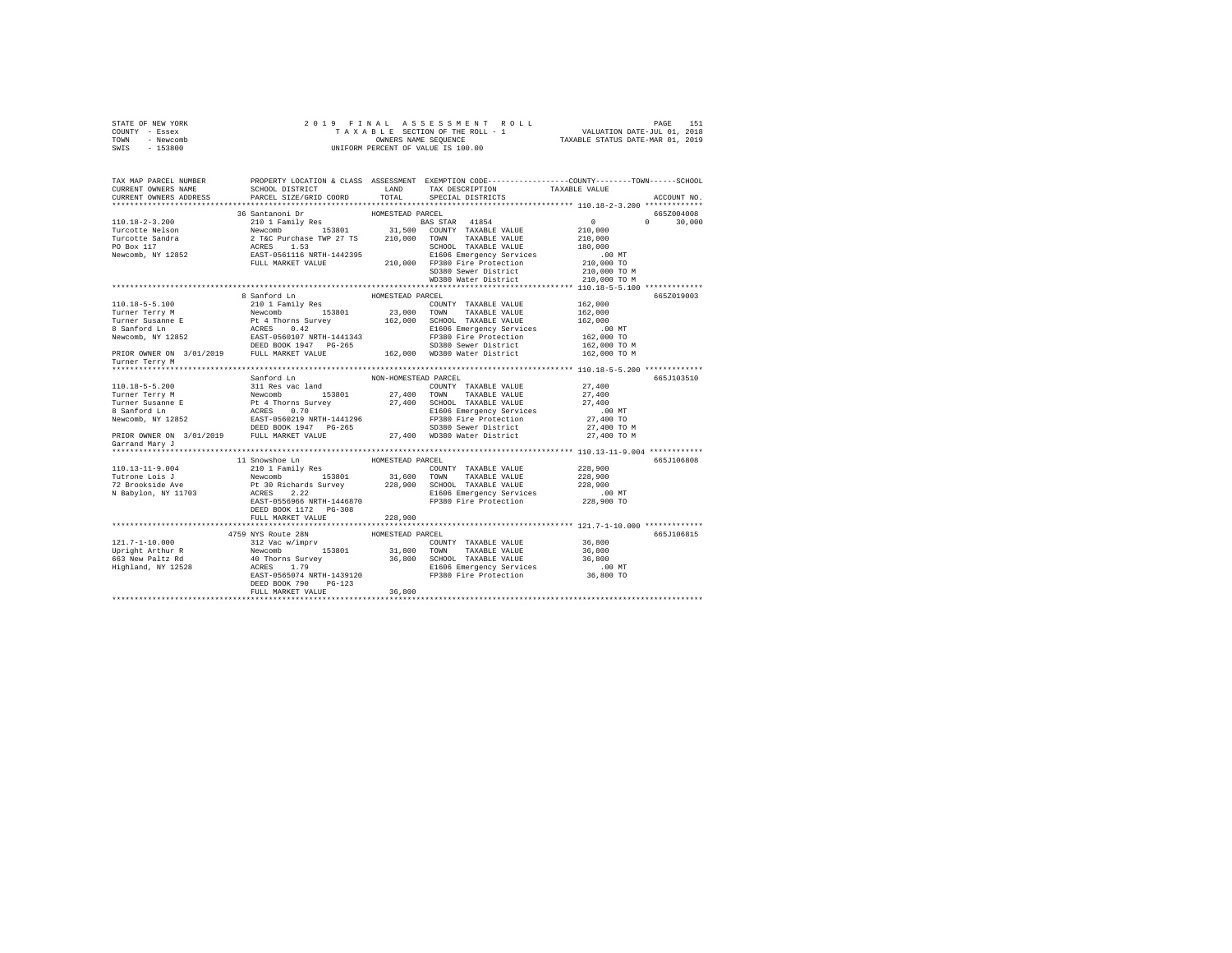| COUNTY - Essex<br>TOWN - Newcomb                                                                                                                                                                                                                               |                                                                                                                                                                                                                                                                                                                                                                                                         |                      |                                                                      |                                                                                                 |  |  |
|----------------------------------------------------------------------------------------------------------------------------------------------------------------------------------------------------------------------------------------------------------------|---------------------------------------------------------------------------------------------------------------------------------------------------------------------------------------------------------------------------------------------------------------------------------------------------------------------------------------------------------------------------------------------------------|----------------------|----------------------------------------------------------------------|-------------------------------------------------------------------------------------------------|--|--|
| SWIS - 153800                                                                                                                                                                                                                                                  |                                                                                                                                                                                                                                                                                                                                                                                                         |                      | UNIFORM PERCENT OF VALUE IS 100.00                                   |                                                                                                 |  |  |
|                                                                                                                                                                                                                                                                |                                                                                                                                                                                                                                                                                                                                                                                                         |                      |                                                                      |                                                                                                 |  |  |
|                                                                                                                                                                                                                                                                |                                                                                                                                                                                                                                                                                                                                                                                                         |                      |                                                                      |                                                                                                 |  |  |
| TAX MAP PARCEL NUMBER                                                                                                                                                                                                                                          |                                                                                                                                                                                                                                                                                                                                                                                                         |                      |                                                                      | PROPERTY LOCATION & CLASS ASSESSMENT EXEMPTION CODE---------------COUNTY-------TOWN------SCHOOL |  |  |
| CURRENT OWNERS NAME                                                                                                                                                                                                                                            | SCHOOL DISTRICT LAND<br>PARCEL SIZE/GRID COORD TOTAL                                                                                                                                                                                                                                                                                                                                                    |                      | TAX DESCRIPTION TAXABLE VALUE                                        |                                                                                                 |  |  |
| CURRENT OWNERS ADDRESS                                                                                                                                                                                                                                         |                                                                                                                                                                                                                                                                                                                                                                                                         |                      | SPECIAL DISTRICTS                                                    | ACCOUNT NO.                                                                                     |  |  |
|                                                                                                                                                                                                                                                                | $\begin{tabular}{lcccc} \texttt{4757} & \texttt{4757} & \texttt{4757} & \texttt{R107} & \texttt{4757} & \texttt{R107} & \texttt{R107} & \texttt{201W} \\ \texttt{4757} & \texttt{NYS} & \texttt{R101} & \texttt{153801} & \texttt{32,100} & \texttt{COMESTRAL} & \texttt{VALUE} & \texttt{96,100} \\ \texttt{Newcomb} & \texttt{163801} & \texttt{32,100} & \texttt{T0NN} & \texttt{TAXABLE VALUE} & \$ |                      |                                                                      |                                                                                                 |  |  |
|                                                                                                                                                                                                                                                                |                                                                                                                                                                                                                                                                                                                                                                                                         |                      |                                                                      | 665J105413                                                                                      |  |  |
| 121.7-1-8.000                                                                                                                                                                                                                                                  |                                                                                                                                                                                                                                                                                                                                                                                                         |                      |                                                                      |                                                                                                 |  |  |
|                                                                                                                                                                                                                                                                |                                                                                                                                                                                                                                                                                                                                                                                                         |                      |                                                                      |                                                                                                 |  |  |
| Upright Linda S<br>663 New Paltz Rd<br>Highland, NY 12528                                                                                                                                                                                                      |                                                                                                                                                                                                                                                                                                                                                                                                         |                      |                                                                      |                                                                                                 |  |  |
|                                                                                                                                                                                                                                                                |                                                                                                                                                                                                                                                                                                                                                                                                         |                      |                                                                      |                                                                                                 |  |  |
|                                                                                                                                                                                                                                                                |                                                                                                                                                                                                                                                                                                                                                                                                         |                      |                                                                      |                                                                                                 |  |  |
|                                                                                                                                                                                                                                                                | FULL MARKET VALUE                                                                                                                                                                                                                                                                                                                                                                                       | 96,100               |                                                                      |                                                                                                 |  |  |
|                                                                                                                                                                                                                                                                |                                                                                                                                                                                                                                                                                                                                                                                                         |                      |                                                                      |                                                                                                 |  |  |
|                                                                                                                                                                                                                                                                | 160 Marcy Ln                                                                                                                                                                                                                                                                                                                                                                                            | HOMESTEAD PARCEL     |                                                                      | 665J105705                                                                                      |  |  |
| 110.17-2-37.000                                                                                                                                                                                                                                                | 210 1 Family Res                                                                                                                                                                                                                                                                                                                                                                                        |                      | COUNTY TAXABLE VALUE                                                 | 80.300                                                                                          |  |  |
|                                                                                                                                                                                                                                                                |                                                                                                                                                                                                                                                                                                                                                                                                         |                      |                                                                      |                                                                                                 |  |  |
|                                                                                                                                                                                                                                                                |                                                                                                                                                                                                                                                                                                                                                                                                         |                      |                                                                      |                                                                                                 |  |  |
|                                                                                                                                                                                                                                                                |                                                                                                                                                                                                                                                                                                                                                                                                         |                      |                                                                      | $.00$ MT                                                                                        |  |  |
|                                                                                                                                                                                                                                                                |                                                                                                                                                                                                                                                                                                                                                                                                         |                      |                                                                      | 80,300 TO                                                                                       |  |  |
| $\begin{tabular}{l c c c c c} \hline 1101.17-2-37.010000 & 260.00000 & 153801 & 260.000000 & 153801 & 260.000000 & 153801 & 260.000000 & 153801 & 260.000000 & 153801 & 260.000000 & 153801 & 260.000000 & 153801 & 260.000000 & 153801 & 260.000000 & 153801$ |                                                                                                                                                                                                                                                                                                                                                                                                         |                      |                                                                      | 80,300 TO M<br>80,300 TO M                                                                      |  |  |
|                                                                                                                                                                                                                                                                |                                                                                                                                                                                                                                                                                                                                                                                                         |                      |                                                                      |                                                                                                 |  |  |
|                                                                                                                                                                                                                                                                | 11 Pine Tree Rd                                                                                                                                                                                                                                                                                                                                                                                         | HOMESTEAD PARCEL     |                                                                      | 665J176001                                                                                      |  |  |
|                                                                                                                                                                                                                                                                |                                                                                                                                                                                                                                                                                                                                                                                                         |                      | COUNTY TAXABLE VALUE 126,900                                         |                                                                                                 |  |  |
| 109.15-4-6.100<br>Vallee Jill                                                                                                                                                                                                                                  |                                                                                                                                                                                                                                                                                                                                                                                                         | 33,600 TOWN          | TAXABLE VALUE                                                        | 126,900                                                                                         |  |  |
|                                                                                                                                                                                                                                                                | 210 1 Family Res<br>Newcomb 153801<br>4 Ords Patent                                                                                                                                                                                                                                                                                                                                                     |                      | 126,900 SCHOOL TAXABLE VALUE                                         | 126,900                                                                                         |  |  |
| Crandall Richard<br>449 Maple Ave                                                                                                                                                                                                                              | Quit Claim Deeds<br>1170/38 & 1170/41                                                                                                                                                                                                                                                                                                                                                                   |                      | E1606 Emergency Services 6.00 MT<br>FP380 Fire Protection 126,900 TO |                                                                                                 |  |  |
| Ballston Spa, NY 12020                                                                                                                                                                                                                                         |                                                                                                                                                                                                                                                                                                                                                                                                         |                      |                                                                      |                                                                                                 |  |  |
|                                                                                                                                                                                                                                                                | ACRES 4.20                                                                                                                                                                                                                                                                                                                                                                                              |                      |                                                                      |                                                                                                 |  |  |
|                                                                                                                                                                                                                                                                | EAST-0544061 NRTH-1445854                                                                                                                                                                                                                                                                                                                                                                               |                      |                                                                      |                                                                                                 |  |  |
|                                                                                                                                                                                                                                                                | DEED BOOK 1938 PG-105                                                                                                                                                                                                                                                                                                                                                                                   |                      |                                                                      |                                                                                                 |  |  |
|                                                                                                                                                                                                                                                                | FULL MARKET VALUE                                                                                                                                                                                                                                                                                                                                                                                       | 126,900              |                                                                      |                                                                                                 |  |  |
|                                                                                                                                                                                                                                                                | 225 Woodys Rd                                                                                                                                                                                                                                                                                                                                                                                           | HOMESTEAD PARCEL     |                                                                      | 665J106909                                                                                      |  |  |
|                                                                                                                                                                                                                                                                |                                                                                                                                                                                                                                                                                                                                                                                                         |                      |                                                                      | 154,200                                                                                         |  |  |
|                                                                                                                                                                                                                                                                |                                                                                                                                                                                                                                                                                                                                                                                                         |                      |                                                                      | 154,200                                                                                         |  |  |
|                                                                                                                                                                                                                                                                |                                                                                                                                                                                                                                                                                                                                                                                                         |                      |                                                                      | 154,200                                                                                         |  |  |
|                                                                                                                                                                                                                                                                |                                                                                                                                                                                                                                                                                                                                                                                                         |                      |                                                                      |                                                                                                 |  |  |
| 120.13-1-6.000<br>NAMAlstyne Richard 260 Seasonal res - WTRFNT<br>Van<br>Alstyne Richard Newomb 153801 127,600 TOWNY TAXABLE VALUE<br>Van<br>Alstyne Beverly 26 Tec Twp 18<br>Van<br>Alstyne Beverly 26 Tec Twp 18<br>Distribution 154,200 SCHOO               |                                                                                                                                                                                                                                                                                                                                                                                                         |                      | E1606 Emergency Services 6.00 MT<br>FP380 Fire Protection 154,200 TO |                                                                                                 |  |  |
|                                                                                                                                                                                                                                                                |                                                                                                                                                                                                                                                                                                                                                                                                         |                      |                                                                      |                                                                                                 |  |  |
|                                                                                                                                                                                                                                                                | EAST-0528808 NRTH-1428831                                                                                                                                                                                                                                                                                                                                                                               |                      |                                                                      |                                                                                                 |  |  |
|                                                                                                                                                                                                                                                                | DEED BOOK 464 PG-197                                                                                                                                                                                                                                                                                                                                                                                    |                      |                                                                      |                                                                                                 |  |  |
|                                                                                                                                                                                                                                                                | FULL MARKET VALUE                                                                                                                                                                                                                                                                                                                                                                                       | 154,200              |                                                                      |                                                                                                 |  |  |
|                                                                                                                                                                                                                                                                |                                                                                                                                                                                                                                                                                                                                                                                                         |                      |                                                                      |                                                                                                 |  |  |
|                                                                                                                                                                                                                                                                | NYS Route 28N                                                                                                                                                                                                                                                                                                                                                                                           | NON-HOMESTEAD PARCEL |                                                                      | 665J178508                                                                                      |  |  |
|                                                                                                                                                                                                                                                                |                                                                                                                                                                                                                                                                                                                                                                                                         |                      |                                                                      |                                                                                                 |  |  |
|                                                                                                                                                                                                                                                                |                                                                                                                                                                                                                                                                                                                                                                                                         |                      |                                                                      |                                                                                                 |  |  |
|                                                                                                                                                                                                                                                                |                                                                                                                                                                                                                                                                                                                                                                                                         |                      |                                                                      |                                                                                                 |  |  |
|                                                                                                                                                                                                                                                                |                                                                                                                                                                                                                                                                                                                                                                                                         |                      |                                                                      |                                                                                                 |  |  |
|                                                                                                                                                                                                                                                                |                                                                                                                                                                                                                                                                                                                                                                                                         |                      |                                                                      |                                                                                                 |  |  |
|                                                                                                                                                                                                                                                                | FULL MARKET VALUE 3,900                                                                                                                                                                                                                                                                                                                                                                                 |                      |                                                                      |                                                                                                 |  |  |
|                                                                                                                                                                                                                                                                |                                                                                                                                                                                                                                                                                                                                                                                                         |                      |                                                                      |                                                                                                 |  |  |

STATE OF NEW YORK 2019 FINAL ASSESSMENT ROLL PAGE 152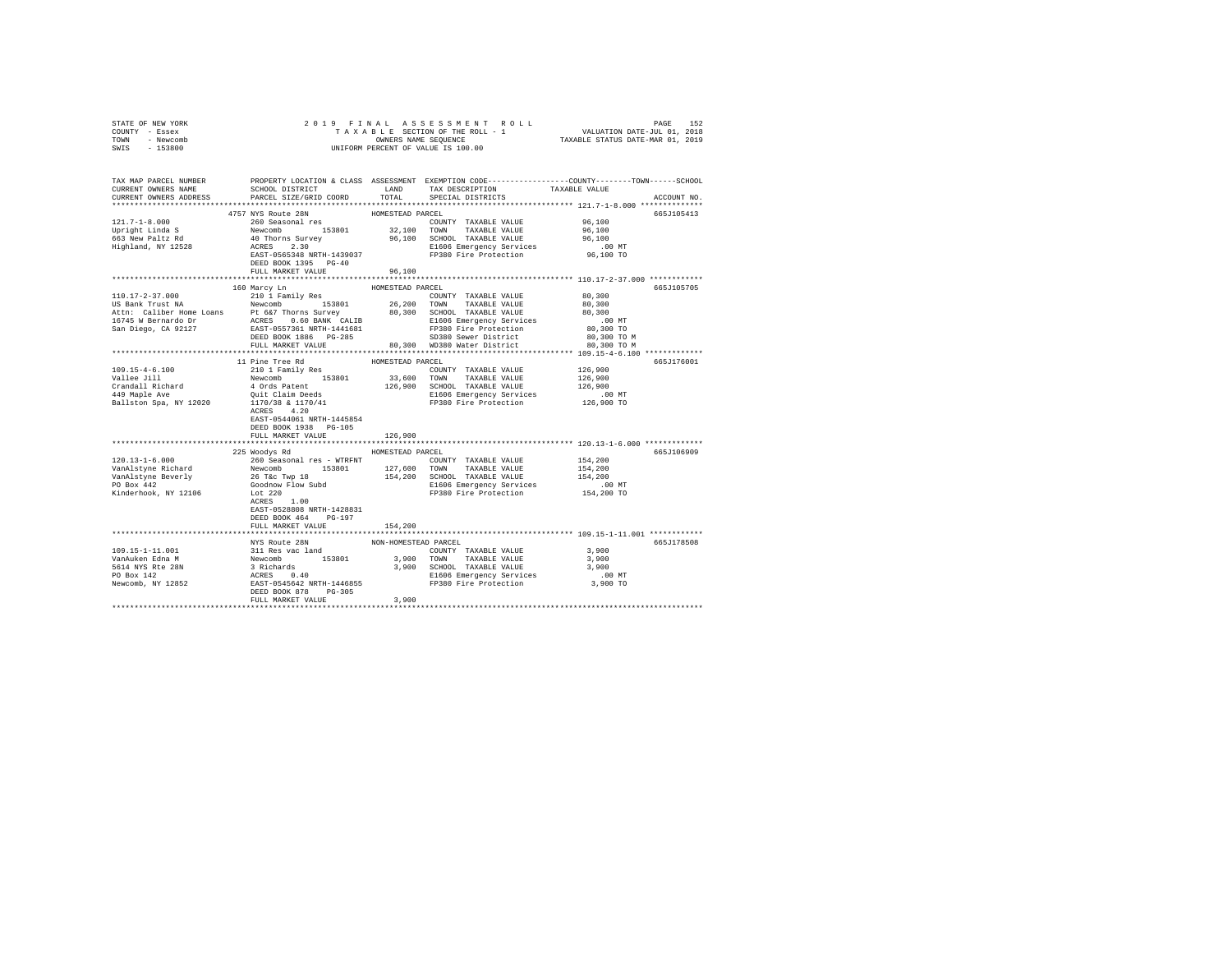| STATE OF NEW YORK                                                                                                                                                                                                                             | 2019 FINAL ASSESSMENT ROLL PAGE 153<br>TAXABLE SECTION OF THE ROLL - 1 VALUATION DATE-JUL 01, 2018<br>ONNERS NAME SEQUENCE<br>UNIFORM PERCENT OF VALUE IS 100.00 |                  |                                                                                                       |                                                    |             |
|-----------------------------------------------------------------------------------------------------------------------------------------------------------------------------------------------------------------------------------------------|------------------------------------------------------------------------------------------------------------------------------------------------------------------|------------------|-------------------------------------------------------------------------------------------------------|----------------------------------------------------|-------------|
| COUNTY - Essex                                                                                                                                                                                                                                |                                                                                                                                                                  |                  |                                                                                                       |                                                    |             |
| TOWN - Newcomb                                                                                                                                                                                                                                |                                                                                                                                                                  |                  |                                                                                                       |                                                    |             |
| SWIS - 153800                                                                                                                                                                                                                                 |                                                                                                                                                                  |                  |                                                                                                       |                                                    |             |
|                                                                                                                                                                                                                                               |                                                                                                                                                                  |                  |                                                                                                       |                                                    |             |
|                                                                                                                                                                                                                                               |                                                                                                                                                                  |                  |                                                                                                       |                                                    |             |
|                                                                                                                                                                                                                                               |                                                                                                                                                                  |                  |                                                                                                       |                                                    |             |
| TAX MAP PARCEL NUMBER PROPERTY LOCATION & CLASS ASSESSMENT EXEMPTION CODE---------------COUNTY-------TOWN------SCHOOL                                                                                                                         |                                                                                                                                                                  |                  |                                                                                                       |                                                    |             |
| CURRENT OWNERS NAME                                                                                                                                                                                                                           |                                                                                                                                                                  |                  | SCHOOL DISTRICT                          LAND         TAX DESCRIPTION                   TAXABLE VALUE |                                                    |             |
| CURRENT OWNERS ADDRESS                                                                                                                                                                                                                        | PARCEL SIZE/GRID COORD                                                                                                                                           |                  | TOTAL SPECIAL DISTRICTS                                                                               |                                                    | ACCOUNT NO. |
|                                                                                                                                                                                                                                               |                                                                                                                                                                  |                  |                                                                                                       |                                                    |             |
|                                                                                                                                                                                                                                               | 5614 NYS Route 28N                                                                                                                                               | HOMESTEAD PARCEL |                                                                                                       |                                                    | 665J106910  |
| $109.16 - 1 - 3.059$                                                                                                                                                                                                                          | 215 1 Fam Res w/                                                                                                                                                 |                  | ENH STAR 41834                                                                                        | $\overline{0}$                                     | 0 68,700    |
| VanAuken Edna M                                                                                                                                                                                                                               |                                                                                                                                                                  |                  |                                                                                                       | $0$<br>132,900                                     |             |
|                                                                                                                                                                                                                                               | 213 I Familyes Wy 153801 11,000 COUNTY TAXABLE VALUE<br>Newcomb 153801 31,400 COUNTY TAXABLE VALUE<br>3 Richard Survey 132,900 TOWN TAXABLE VALUE                |                  |                                                                                                       |                                                    |             |
|                                                                                                                                                                                                                                               |                                                                                                                                                                  |                  |                                                                                                       |                                                    |             |
|                                                                                                                                                                                                                                               |                                                                                                                                                                  |                  |                                                                                                       |                                                    |             |
|                                                                                                                                                                                                                                               |                                                                                                                                                                  |                  |                                                                                                       |                                                    |             |
|                                                                                                                                                                                                                                               |                                                                                                                                                                  |                  |                                                                                                       |                                                    |             |
|                                                                                                                                                                                                                                               |                                                                                                                                                                  |                  |                                                                                                       |                                                    |             |
|                                                                                                                                                                                                                                               | NYS Route 28N                                                                                                                                                    | HOMESTEAD PARCEL |                                                                                                       |                                                    | 665Z014005  |
|                                                                                                                                                                                                                                               |                                                                                                                                                                  |                  |                                                                                                       |                                                    |             |
|                                                                                                                                                                                                                                               |                                                                                                                                                                  |                  |                                                                                                       |                                                    |             |
|                                                                                                                                                                                                                                               |                                                                                                                                                                  |                  |                                                                                                       |                                                    |             |
|                                                                                                                                                                                                                                               |                                                                                                                                                                  |                  |                                                                                                       |                                                    |             |
|                                                                                                                                                                                                                                               |                                                                                                                                                                  |                  |                                                                                                       |                                                    |             |
|                                                                                                                                                                                                                                               |                                                                                                                                                                  |                  |                                                                                                       |                                                    |             |
|                                                                                                                                                                                                                                               | DEED BOOK 1756 PG-238                                                                                                                                            |                  |                                                                                                       |                                                    |             |
|                                                                                                                                                                                                                                               | FULL MARKET VALUE                                                                                                                                                | 6,400            |                                                                                                       |                                                    |             |
|                                                                                                                                                                                                                                               |                                                                                                                                                                  |                  |                                                                                                       |                                                    |             |
|                                                                                                                                                                                                                                               | 46 Pine Tree Rd                                                                                                                                                  | HOMESTEAD PARCEL |                                                                                                       |                                                    | 665J101002  |
|                                                                                                                                                                                                                                               | 210 1 Family Res                                                                                                                                                 |                  | COUNTY TAXABLE VALUE 75,300                                                                           |                                                    |             |
| 109.15-1-26.000<br>VanBeuren Harrison<br>37 1/2 N Main St                                                                                                                                                                                     | Newcomb 153801 21,300 TOWN TAXABLE VALUE                                                                                                                         |                  |                                                                                                       | 75,300                                             |             |
|                                                                                                                                                                                                                                               |                                                                                                                                                                  |                  |                                                                                                       |                                                    |             |
| 37 1/2 N Main St 1974 1 4 4 0 2 0 2 2 2 3 2 3 3 4 4 4 4 4 3 4 3 4 3 4 6 4 5 4 6 4 5 4 6 4 5 4 6 5 4 6 5 4 6 5 4<br>Honeoye Falls, NY 14472 See 1324/164 & 1317/73 5, 300 5 5 6 124 146 8 5 4 6 5 4 6 5 4 6 5 4 6 5 4 6 5 4 6 5 4              |                                                                                                                                                                  |                  |                                                                                                       |                                                    |             |
|                                                                                                                                                                                                                                               |                                                                                                                                                                  |                  |                                                                                                       |                                                    |             |
|                                                                                                                                                                                                                                               | EAST-0543130 NRTH-1445976                                                                                                                                        |                  |                                                                                                       |                                                    |             |
|                                                                                                                                                                                                                                               | DEED BOOK 1748 PG-252                                                                                                                                            |                  |                                                                                                       |                                                    |             |
|                                                                                                                                                                                                                                               | FULL MARKET VALUE                                                                                                                                                | 75,300           |                                                                                                       |                                                    |             |
|                                                                                                                                                                                                                                               |                                                                                                                                                                  | **************** |                                                                                                       | ************ 120.14-1-2.000 *************          |             |
|                                                                                                                                                                                                                                               | 934 Goodnow Flow Rd MOMESTEAD PARCEL                                                                                                                             |                  |                                                                                                       |                                                    | 665J106709  |
|                                                                                                                                                                                                                                               |                                                                                                                                                                  |                  |                                                                                                       | 160,300                                            |             |
|                                                                                                                                                                                                                                               |                                                                                                                                                                  |                  |                                                                                                       |                                                    |             |
|                                                                                                                                                                                                                                               |                                                                                                                                                                  |                  |                                                                                                       |                                                    |             |
|                                                                                                                                                                                                                                               |                                                                                                                                                                  |                  |                                                                                                       |                                                    |             |
| 120.14-1-2.000<br>260 Seasonal res – WTRFNT<br>260 Seasonal res – WTRFNT<br>260 Seasonal res – WTRFNT<br>23 Cedar Lake Dr<br>23 Cedar Lake Dr<br>23 Cedar March 2000 Steroom Party 160,300 SCHOOL TAXABLE VALUE<br>21 Cedar Lake Dr<br>2160 S |                                                                                                                                                                  |                  |                                                                                                       | $160,300$<br>$160,300$<br>$.00$ MT<br>$160,300$ TO |             |
|                                                                                                                                                                                                                                               | Let 172                                                                                                                                                          |                  | FP380 Fire Protection                                                                                 |                                                    |             |
|                                                                                                                                                                                                                                               | ACRES 0.60                                                                                                                                                       |                  |                                                                                                       |                                                    |             |
|                                                                                                                                                                                                                                               | EAST-0534049 NRTH-1428791                                                                                                                                        |                  |                                                                                                       |                                                    |             |
|                                                                                                                                                                                                                                               | DEED BOOK 1628 PG-244                                                                                                                                            |                  |                                                                                                       |                                                    |             |
|                                                                                                                                                                                                                                               | FULL MARKET VALUE                                                                                                                                                | 160,300          |                                                                                                       |                                                    |             |
|                                                                                                                                                                                                                                               |                                                                                                                                                                  |                  |                                                                                                       |                                                    |             |
|                                                                                                                                                                                                                                               | 1398 Goodnow Flow Rd                                                                                                                                             | HOMESTEAD PARCEL |                                                                                                       |                                                    | 665J100813  |
|                                                                                                                                                                                                                                               |                                                                                                                                                                  |                  |                                                                                                       |                                                    |             |
|                                                                                                                                                                                                                                               |                                                                                                                                                                  |                  |                                                                                                       |                                                    |             |
|                                                                                                                                                                                                                                               |                                                                                                                                                                  |                  |                                                                                                       |                                                    |             |
|                                                                                                                                                                                                                                               |                                                                                                                                                                  |                  |                                                                                                       |                                                    |             |
|                                                                                                                                                                                                                                               |                                                                                                                                                                  |                  |                                                                                                       |                                                    |             |
|                                                                                                                                                                                                                                               |                                                                                                                                                                  |                  |                                                                                                       |                                                    |             |
|                                                                                                                                                                                                                                               | EAST-0533650 NRTH-1427037                                                                                                                                        |                  |                                                                                                       |                                                    |             |
|                                                                                                                                                                                                                                               | DEED BOOK 1817 PG-111                                                                                                                                            |                  |                                                                                                       |                                                    |             |
|                                                                                                                                                                                                                                               | FULL MARKET VALUE                                                                                                                                                | 178,700          |                                                                                                       |                                                    |             |
|                                                                                                                                                                                                                                               |                                                                                                                                                                  | *************    |                                                                                                       |                                                    |             |
|                                                                                                                                                                                                                                               |                                                                                                                                                                  |                  |                                                                                                       |                                                    |             |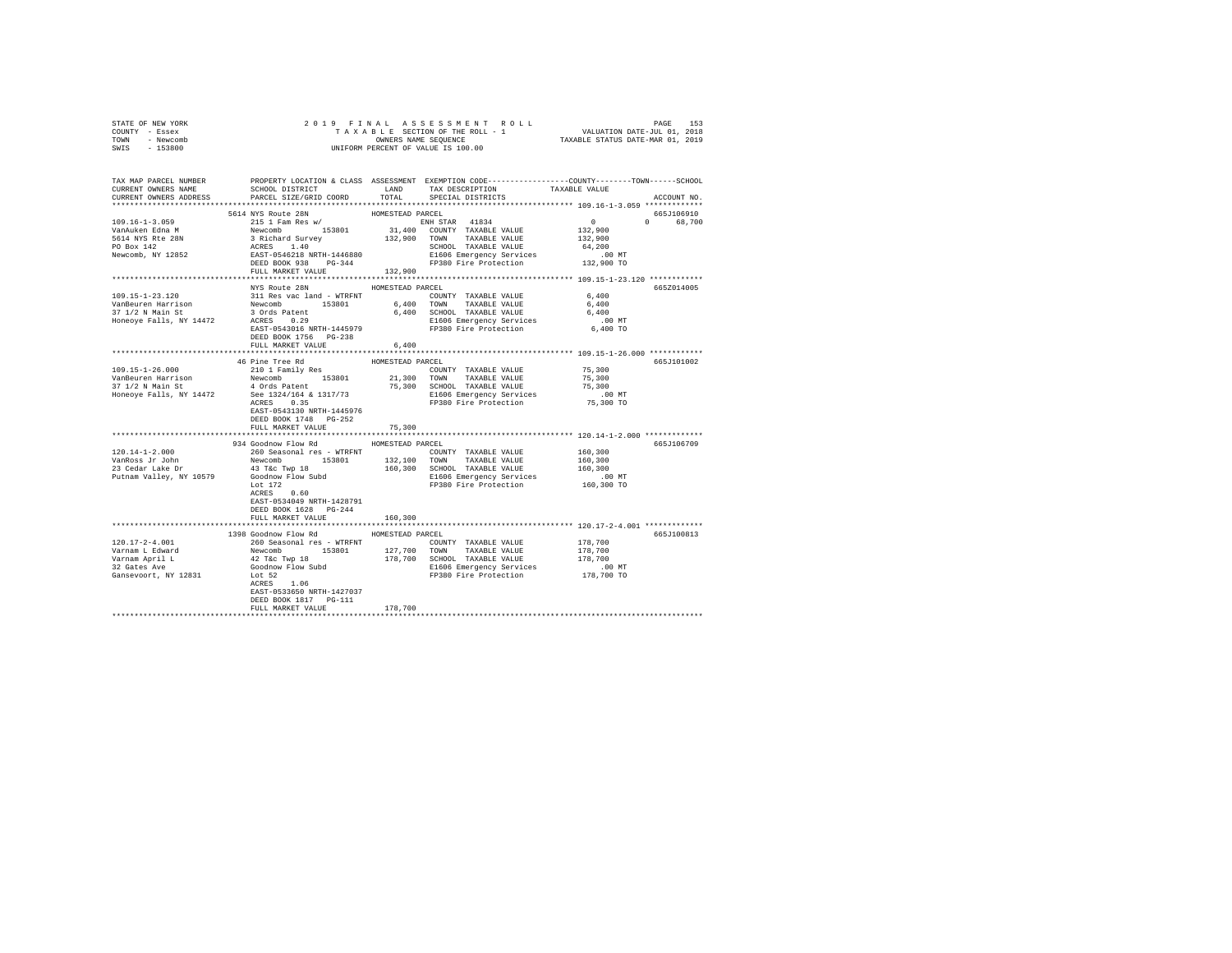| COUNTY - Essex<br>TOWN<br>- Newcomb<br>SWIS - 153800 | UNIFORM PERCENT OF VALUE IS 100.00                                                                                                                                                                                                                                       |                  |                                                                         |                   |                                 |
|------------------------------------------------------|--------------------------------------------------------------------------------------------------------------------------------------------------------------------------------------------------------------------------------------------------------------------------|------------------|-------------------------------------------------------------------------|-------------------|---------------------------------|
| CURRENT OWNERS NAME<br>CURRENT OWNERS ADDRESS        | TAX MAP PARCEL NUMBER PROPERTY LOCATION & CLASS ASSESSMENT EXEMPTION CODE--------------COUNTY-------TOWN------SCHOOL<br>SCHOOL DISTRICT TAND TAX DESCRIPTION<br>PARCEL SIZE/GRID COORD                                                                                   | TOTAL            | SPECIAL DISTRICTS                                                       | TAXABLE VALUE     | ACCOUNT NO.                     |
|                                                      |                                                                                                                                                                                                                                                                          |                  |                                                                         |                   |                                 |
| $120.14 - 1 - 16.000$                                | 1000 Goodnow Flow Rd MOMESTEAD PARCEL                                                                                                                                                                                                                                    |                  |                                                                         |                   | 665J100203                      |
| Vasak Albert                                         |                                                                                                                                                                                                                                                                          |                  | COUNTY TAXABLE VALUE 176,300<br>TAXABLE VALUE                           | 176,300           |                                 |
|                                                      |                                                                                                                                                                                                                                                                          |                  |                                                                         | 176,300           |                                 |
| Vasak Clara<br>PO Box 144                            |                                                                                                                                                                                                                                                                          |                  | 176,300 SCHOOL TAXABLE VALUE<br>E1606 Emergency Services                |                   |                                 |
| Warrensburg, NY 12885 Lot 158                        |                                                                                                                                                                                                                                                                          |                  | E1606 Emergency Services .00 MT<br>FP380 Fire Protection .01 176,300 TO |                   |                                 |
|                                                      | 260 Seasonal res - WTRFNT<br>Newcomb 153801 146,400 TONNY<br>43 Téc Twp 18<br>43 Téc Twp 18<br>45 Téc Twp 18<br>45 Téc Twp 18<br>45 Téc Twp 18<br>176,300 SCHOOL<br>51606 Enct 158<br>17980 Fi<br>EAST-0535561 NRTH-1428179<br>DEED BOOK 1238 PG-97<br>FULL MARKET VALUE | 176,300          |                                                                         |                   |                                 |
|                                                      |                                                                                                                                                                                                                                                                          |                  |                                                                         |                   |                                 |
|                                                      | 5579 NYS Route 28N                                                                                                                                                                                                                                                       | HOMESTEAD PARCEL |                                                                         |                   | 665J103808                      |
|                                                      |                                                                                                                                                                                                                                                                          |                  |                                                                         |                   | $\Omega$ and $\Omega$<br>30,000 |
|                                                      |                                                                                                                                                                                                                                                                          |                  |                                                                         |                   |                                 |
|                                                      |                                                                                                                                                                                                                                                                          |                  |                                                                         |                   |                                 |
|                                                      |                                                                                                                                                                                                                                                                          |                  |                                                                         |                   |                                 |
|                                                      |                                                                                                                                                                                                                                                                          |                  |                                                                         |                   |                                 |
|                                                      |                                                                                                                                                                                                                                                                          |                  |                                                                         |                   |                                 |
|                                                      | FULL MARKET VALUE                                                                                                                                                                                                                                                        | 102,000          |                                                                         |                   |                                 |
|                                                      | 1838 Goodnow Flow Rd HOMESTEAD PARCEL                                                                                                                                                                                                                                    |                  |                                                                         |                   | 665J183001                      |
|                                                      |                                                                                                                                                                                                                                                                          |                  | COUNTY TAXABLE VALUE                                                    | 148,200           |                                 |
|                                                      |                                                                                                                                                                                                                                                                          |                  |                                                                         | 148,200           |                                 |
|                                                      |                                                                                                                                                                                                                                                                          |                  | SCHOOL TAXABLE VALUE                                                    | 148,200           |                                 |
|                                                      |                                                                                                                                                                                                                                                                          |                  | E1606 Emergency Services                                                | $.00$ MT          |                                 |
|                                                      |                                                                                                                                                                                                                                                                          |                  | FP380 Fire Protection 148,200 TO                                        |                   |                                 |
|                                                      | EAST-0525165 NRTH-1425878<br>DEED BOOK 1842 PG-219<br>FULL MARKET VALUE                                                                                                                                                                                                  | 148,200          |                                                                         |                   |                                 |
|                                                      |                                                                                                                                                                                                                                                                          |                  | *********************************** 120.18-2-11.000 ************        |                   |                                 |
|                                                      | 1344 Goodnow Flow Rd MOMESTEAD PARCEL                                                                                                                                                                                                                                    |                  |                                                                         |                   | 665J101111                      |
|                                                      |                                                                                                                                                                                                                                                                          |                  |                                                                         | 232,800           |                                 |
|                                                      |                                                                                                                                                                                                                                                                          |                  |                                                                         | 232,800           |                                 |
|                                                      |                                                                                                                                                                                                                                                                          |                  |                                                                         | 232,800<br>.00 MT |                                 |
|                                                      |                                                                                                                                                                                                                                                                          |                  |                                                                         | 232,800 TO        |                                 |
|                                                      | EAST-0535047 NRTH-1426829                                                                                                                                                                                                                                                |                  |                                                                         |                   |                                 |
|                                                      | DEED BOOK 1046 PG-74                                                                                                                                                                                                                                                     |                  |                                                                         |                   |                                 |
|                                                      | FULL MARKET VALUE<br>****************************                                                                                                                                                                                                                        | 232,800          |                                                                         |                   |                                 |
|                                                      |                                                                                                                                                                                                                                                                          |                  |                                                                         |                   |                                 |

STATE OF NEW YORK 2019 FINAL ASSESSMENT ROLL PAGE 154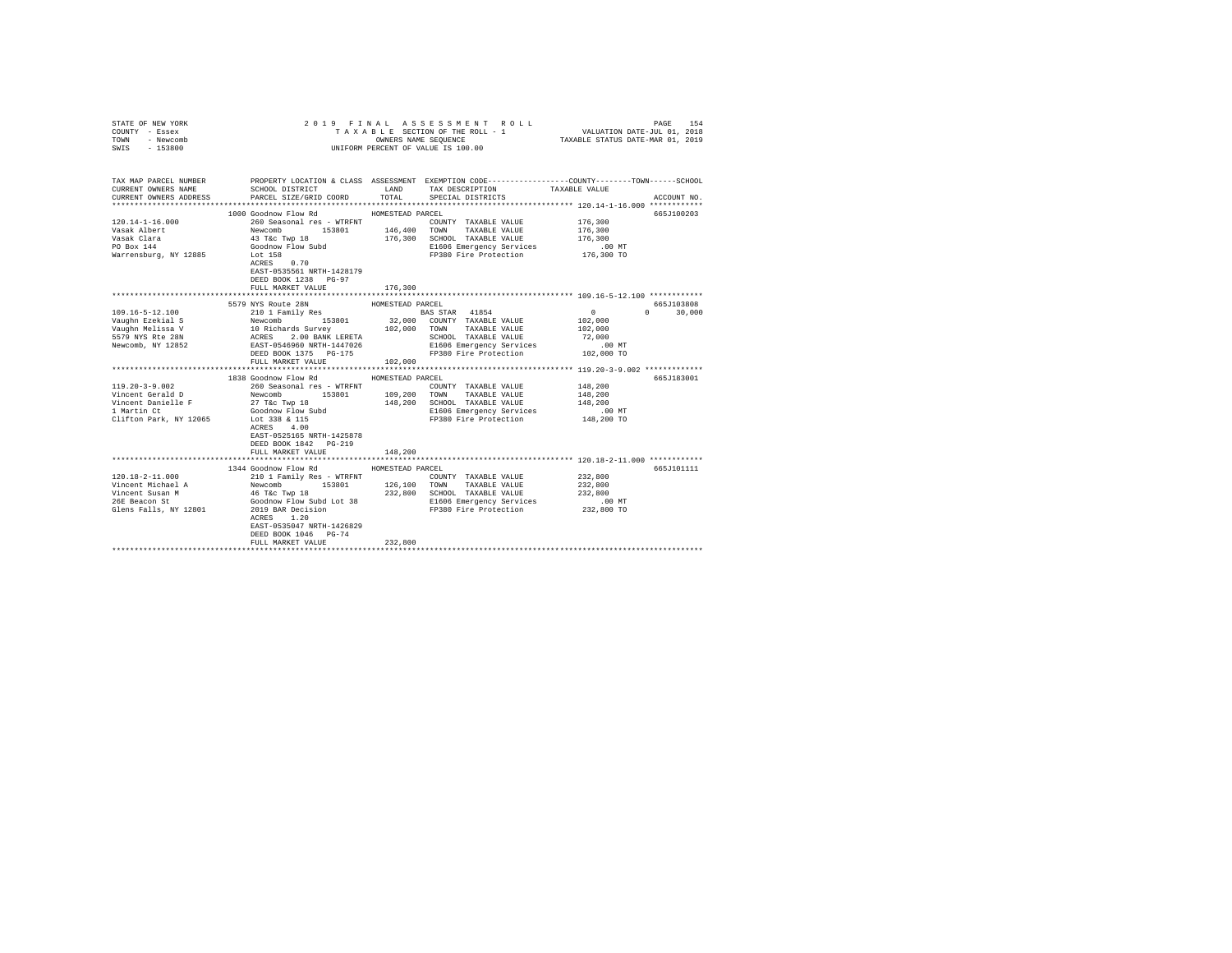| STATE OF NEW YORK<br>COUNTY - Essex<br>TOWN - Newcomb<br>SWIS - 153800                                                                                                                                                                                                                                                                                                                                                                            | 2019 FINAL                                                                     |                  | ASSESSMENT ROLL<br>TAXABLE SECTION OF THE ROLL - 1 VALUATION DATE-JUL 01, 2018<br>OWNERS NAME SEQUENCE TAXABLE STATUS DATE-MAR 01, 2019<br>UNIFORM PERCENT OF VALUE IS 100.00 |               | 155<br>PAGE   |
|---------------------------------------------------------------------------------------------------------------------------------------------------------------------------------------------------------------------------------------------------------------------------------------------------------------------------------------------------------------------------------------------------------------------------------------------------|--------------------------------------------------------------------------------|------------------|-------------------------------------------------------------------------------------------------------------------------------------------------------------------------------|---------------|---------------|
|                                                                                                                                                                                                                                                                                                                                                                                                                                                   |                                                                                |                  |                                                                                                                                                                               |               |               |
| TAX MAP PARCEL NUMBER PROPERTY LOCATION & CLASS ASSESSMENT EXEMPTION CODE--------------COUNTY-------TOWN------SCHOOL                                                                                                                                                                                                                                                                                                                              |                                                                                |                  |                                                                                                                                                                               |               |               |
| CURRENT OWNERS NAME                                                                                                                                                                                                                                                                                                                                                                                                                               | SCHOOL DISTRICT                                                                | LAND <b>LAND</b> | TAX DESCRIPTION                                                                                                                                                               | TAXABLE VALUE |               |
| CURRENT OWNERS ADDRESS                                                                                                                                                                                                                                                                                                                                                                                                                            | PARCEL SIZE/GRID COORD TOTAL                                                   |                  | SPECIAL DISTRICTS                                                                                                                                                             |               | ACCOUNT NO.   |
|                                                                                                                                                                                                                                                                                                                                                                                                                                                   |                                                                                |                  |                                                                                                                                                                               |               |               |
| 109.16-6-11.120                                                                                                                                                                                                                                                                                                                                                                                                                                   | 79 Thunderbird Way                                                             | HOMESTEAD PARCEL |                                                                                                                                                                               | 366,000       | 665Z017005    |
| Wager Jeffrey G                                                                                                                                                                                                                                                                                                                                                                                                                                   |                                                                                |                  | COUNTY TAXABLE VALUE                                                                                                                                                          | 366,000       |               |
|                                                                                                                                                                                                                                                                                                                                                                                                                                                   |                                                                                |                  |                                                                                                                                                                               | 366,000       |               |
|                                                                                                                                                                                                                                                                                                                                                                                                                                                   |                                                                                |                  |                                                                                                                                                                               | .00 MT        |               |
|                                                                                                                                                                                                                                                                                                                                                                                                                                                   |                                                                                |                  | E1606 Emergency Services<br>FP380 Fire Protection 366,000 TO                                                                                                                  |               |               |
| S30 Sanuniii Nu<br>Greenfield Center, NY 12833 2019 Bar Decision                                                                                                                                                                                                                                                                                                                                                                                  | ACRES 15.20                                                                    |                  |                                                                                                                                                                               |               |               |
|                                                                                                                                                                                                                                                                                                                                                                                                                                                   | EAST-0551959 NRTH-1447412                                                      |                  |                                                                                                                                                                               |               |               |
|                                                                                                                                                                                                                                                                                                                                                                                                                                                   | DEED BOOK 1883 PG-50                                                           |                  |                                                                                                                                                                               |               |               |
|                                                                                                                                                                                                                                                                                                                                                                                                                                                   | FULL MARKET VALUE                                                              | 366,000          |                                                                                                                                                                               |               |               |
|                                                                                                                                                                                                                                                                                                                                                                                                                                                   |                                                                                |                  |                                                                                                                                                                               |               |               |
|                                                                                                                                                                                                                                                                                                                                                                                                                                                   | 1074 Goodnow Flow Rd                                                           | HOMESTEAD PARCEL |                                                                                                                                                                               |               | 665J104010    |
|                                                                                                                                                                                                                                                                                                                                                                                                                                                   |                                                                                |                  | COUNTY TAXABLE VALUE 229,500                                                                                                                                                  |               |               |
|                                                                                                                                                                                                                                                                                                                                                                                                                                                   |                                                                                |                  |                                                                                                                                                                               | 229,500       |               |
|                                                                                                                                                                                                                                                                                                                                                                                                                                                   |                                                                                |                  |                                                                                                                                                                               | 229,500       |               |
| $\begin{tabular}{l c c c c c c c c} \hline 120.18-1-13.000 & \multicolumn{3}{c c }{260\text{ Second } 1 \text{ces}} & \multicolumn{3}{c c }{N} & \multicolumn{3}{c }{\text{CODary}} & \multicolumn{3}{c }{\text{COMNT}} & \multicolumn{3}{c }{\text{TAXABLE VALUE}} \\ \hline \text{Wahlberg Med} & \multicolumn{3}{c }{\text{Newcomb}} & \multicolumn{3}{c }{\text{Newcomb}} & \multicolumn{3}{c }{\text{Newcomb}} & \multicolumn{3}{c }{\text{$ |                                                                                |                  | 229,500 SCHOOL TAXABLE VALUE<br>E1606 Emergency Services                                                                                                                      | .00 MT        |               |
|                                                                                                                                                                                                                                                                                                                                                                                                                                                   |                                                                                |                  | FP380 Fire Protection 229,500 TO                                                                                                                                              |               |               |
|                                                                                                                                                                                                                                                                                                                                                                                                                                                   |                                                                                |                  |                                                                                                                                                                               |               |               |
|                                                                                                                                                                                                                                                                                                                                                                                                                                                   | EAST-0537238 NRTH-1427492                                                      |                  |                                                                                                                                                                               |               |               |
|                                                                                                                                                                                                                                                                                                                                                                                                                                                   | DEED BOOK 1416 PG-28                                                           |                  |                                                                                                                                                                               |               |               |
|                                                                                                                                                                                                                                                                                                                                                                                                                                                   | FULL MARKET VALUE                                                              | 229,500          |                                                                                                                                                                               |               |               |
|                                                                                                                                                                                                                                                                                                                                                                                                                                                   |                                                                                |                  |                                                                                                                                                                               |               |               |
|                                                                                                                                                                                                                                                                                                                                                                                                                                                   | 66 Chaisson Rd                                                                 | HOMESTEAD PARCEL |                                                                                                                                                                               |               | 665J105604    |
|                                                                                                                                                                                                                                                                                                                                                                                                                                                   |                                                                                |                  | COUNTY TAXABLE VALUE 41,500                                                                                                                                                   |               |               |
|                                                                                                                                                                                                                                                                                                                                                                                                                                                   |                                                                                |                  | 31,500 TOWN TAXABLE VALUE                                                                                                                                                     | 41,500        |               |
|                                                                                                                                                                                                                                                                                                                                                                                                                                                   |                                                                                |                  | 41,500 SCHOOL TAXABLE VALUE                                                                                                                                                   | 41,500        |               |
|                                                                                                                                                                                                                                                                                                                                                                                                                                                   |                                                                                |                  | E1606 Emergency Services                                                                                                                                                      | $.00$ MT      |               |
|                                                                                                                                                                                                                                                                                                                                                                                                                                                   |                                                                                |                  | FP380 Fire Protection                                                                                                                                                         | 41,500 TO     |               |
|                                                                                                                                                                                                                                                                                                                                                                                                                                                   | DEED BOOK 1915 PG-144                                                          |                  |                                                                                                                                                                               |               |               |
|                                                                                                                                                                                                                                                                                                                                                                                                                                                   | FULL MARKET VALUE                                                              | 41,500           |                                                                                                                                                                               |               |               |
|                                                                                                                                                                                                                                                                                                                                                                                                                                                   | 5660 NYS Route 28N                                                             | HOMESTEAD PARCEL |                                                                                                                                                                               |               | 665L106308    |
| 109.15-1-42.000                                                                                                                                                                                                                                                                                                                                                                                                                                   | 210 1 Family Res BAS STAR 41854                                                |                  |                                                                                                                                                                               | $\sim$ 0      | $0 \t 30,000$ |
|                                                                                                                                                                                                                                                                                                                                                                                                                                                   |                                                                                |                  |                                                                                                                                                                               | 97,700        |               |
|                                                                                                                                                                                                                                                                                                                                                                                                                                                   |                                                                                |                  |                                                                                                                                                                               | 97,700        |               |
| Naish Colleen Mewcomb 153801 27,400 COUNTY TAXABLE VALUE<br>1960 WYS ROUGE 28N 3 Richards Survey 97,700 TOWN TAXABLE VALUE<br>Newcomb, NY 12852 3 ACRES 0.70 NAILLY SCHOOL TAXABLE VALUE                                                                                                                                                                                                                                                          |                                                                                |                  | SCHOOL TAXABLE VALUE                                                                                                                                                          | 67,700        |               |
|                                                                                                                                                                                                                                                                                                                                                                                                                                                   |                                                                                |                  | E1606 Emergency Services                                                                                                                                                      | $.00$ MT      |               |
|                                                                                                                                                                                                                                                                                                                                                                                                                                                   | $0.70$<br>EAST-0545165 NRTH-1446547<br>DEED ROOF 1025<br>DEED BOOK 1036 PG-152 |                  | FP380 Fire Protection 97,700 TO                                                                                                                                               |               |               |
|                                                                                                                                                                                                                                                                                                                                                                                                                                                   | FULL MARKET VALUE                                                              | 97,700           |                                                                                                                                                                               |               |               |
|                                                                                                                                                                                                                                                                                                                                                                                                                                                   |                                                                                |                  |                                                                                                                                                                               |               |               |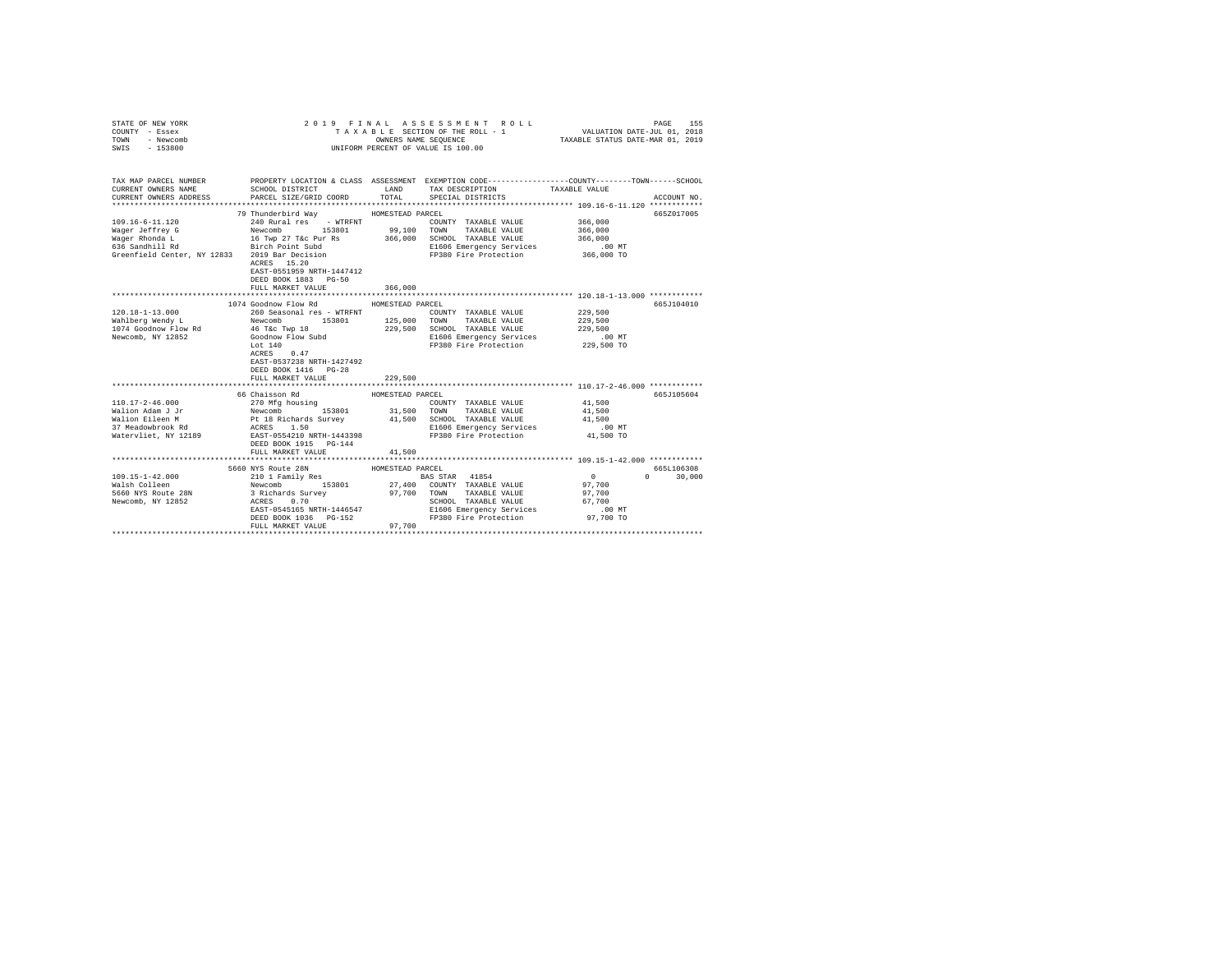|                                           |                                         | ACCOUNT NO.                                                                                                                                                                                                                                                                                                                                                                                                                                                                                                                                                                                                                                                |                                                                                                                                                                                                                                                                                                                                                                                                                                                                                                                                                                                                                                                                                                                                                                                                                                                                                                                                                                                                                                                                                                                                                                                                                                                                                                   |
|-------------------------------------------|-----------------------------------------|------------------------------------------------------------------------------------------------------------------------------------------------------------------------------------------------------------------------------------------------------------------------------------------------------------------------------------------------------------------------------------------------------------------------------------------------------------------------------------------------------------------------------------------------------------------------------------------------------------------------------------------------------------|---------------------------------------------------------------------------------------------------------------------------------------------------------------------------------------------------------------------------------------------------------------------------------------------------------------------------------------------------------------------------------------------------------------------------------------------------------------------------------------------------------------------------------------------------------------------------------------------------------------------------------------------------------------------------------------------------------------------------------------------------------------------------------------------------------------------------------------------------------------------------------------------------------------------------------------------------------------------------------------------------------------------------------------------------------------------------------------------------------------------------------------------------------------------------------------------------------------------------------------------------------------------------------------------------|
| 1426 Goodnow Flow Rd                      |                                         | 665J106110                                                                                                                                                                                                                                                                                                                                                                                                                                                                                                                                                                                                                                                 |                                                                                                                                                                                                                                                                                                                                                                                                                                                                                                                                                                                                                                                                                                                                                                                                                                                                                                                                                                                                                                                                                                                                                                                                                                                                                                   |
|                                           |                                         |                                                                                                                                                                                                                                                                                                                                                                                                                                                                                                                                                                                                                                                            |                                                                                                                                                                                                                                                                                                                                                                                                                                                                                                                                                                                                                                                                                                                                                                                                                                                                                                                                                                                                                                                                                                                                                                                                                                                                                                   |
| DEED BOOK 1632 PG-257                     |                                         |                                                                                                                                                                                                                                                                                                                                                                                                                                                                                                                                                                                                                                                            |                                                                                                                                                                                                                                                                                                                                                                                                                                                                                                                                                                                                                                                                                                                                                                                                                                                                                                                                                                                                                                                                                                                                                                                                                                                                                                   |
|                                           |                                         |                                                                                                                                                                                                                                                                                                                                                                                                                                                                                                                                                                                                                                                            |                                                                                                                                                                                                                                                                                                                                                                                                                                                                                                                                                                                                                                                                                                                                                                                                                                                                                                                                                                                                                                                                                                                                                                                                                                                                                                   |
|                                           |                                         |                                                                                                                                                                                                                                                                                                                                                                                                                                                                                                                                                                                                                                                            |                                                                                                                                                                                                                                                                                                                                                                                                                                                                                                                                                                                                                                                                                                                                                                                                                                                                                                                                                                                                                                                                                                                                                                                                                                                                                                   |
| DEED BOOK 777 PG-101<br>FULL MARKET VALUE | 97,300                                  | $0$ 0 68,700<br>97,300                                                                                                                                                                                                                                                                                                                                                                                                                                                                                                                                                                                                                                     |                                                                                                                                                                                                                                                                                                                                                                                                                                                                                                                                                                                                                                                                                                                                                                                                                                                                                                                                                                                                                                                                                                                                                                                                                                                                                                   |
|                                           |                                         |                                                                                                                                                                                                                                                                                                                                                                                                                                                                                                                                                                                                                                                            |                                                                                                                                                                                                                                                                                                                                                                                                                                                                                                                                                                                                                                                                                                                                                                                                                                                                                                                                                                                                                                                                                                                                                                                                                                                                                                   |
|                                           |                                         | $\mathbf{0}$<br>$0 \t 30,000$<br>110,300<br>110,300<br>110,300 TO M                                                                                                                                                                                                                                                                                                                                                                                                                                                                                                                                                                                        |                                                                                                                                                                                                                                                                                                                                                                                                                                                                                                                                                                                                                                                                                                                                                                                                                                                                                                                                                                                                                                                                                                                                                                                                                                                                                                   |
|                                           |                                         |                                                                                                                                                                                                                                                                                                                                                                                                                                                                                                                                                                                                                                                            |                                                                                                                                                                                                                                                                                                                                                                                                                                                                                                                                                                                                                                                                                                                                                                                                                                                                                                                                                                                                                                                                                                                                                                                                                                                                                                   |
| 49 Marcy Ln                               | 126,800 WD380 Water District            | 665Z001004<br>126,800 TO M                                                                                                                                                                                                                                                                                                                                                                                                                                                                                                                                                                                                                                 |                                                                                                                                                                                                                                                                                                                                                                                                                                                                                                                                                                                                                                                                                                                                                                                                                                                                                                                                                                                                                                                                                                                                                                                                                                                                                                   |
|                                           | FULL MARKET VALUE<br>12 Goodnow Flow Rd | HOMESTEAD PARCEL<br>208,200<br>HOMESTEAD PARCEL<br>$\begin{tabular}{l c c c c c} \multicolumn{1}{c}{\textbf{71} Sanford In}&\multicolumn{1}{c}{\textbf{HOMESTEAD PAREEL}\\ \multicolumn{1}{c}{\textbf{71} Sanford In}&\multicolumn{1}{c}{\textbf{HOMESTEAD PAREEL}\\ \multicolumn{1}{c}{\textbf{N1} SIB in~111} \textbf{Res}}&\multicolumn{1}{c}{\textbf{HOMESTEAD PAREEL}\\ \multicolumn{1}{c}{\textbf{WALBLE VALUE}}&\textbf{BMSITE VALUE}\\ \multicolumn{1}{c}{\textbf{WALBLE VALUE}}&\textbf{HOMENENOR$<br>mily Res 3153801 BAS STAR 41854<br>153801 25,000 COUNTY TAXABLE VALUE<br>FULL MARKET VALUE 110,300 SD380 Sewer District<br>HOMESTEAD PARCEL | 2019 FINAL ASSESSMENT R<br>TAXABLE SECTION OF THE ROLL - 1<br>ONNERS NAME SEQUENCE<br>UNIFORM PERCENT OF VALUE IS 100.00<br>TAX MAP PARCEL NUMBER PROPERTY LOCATION & CLASS ASSESSMENT EXEMPTION CODE--------------COUNTY-------TOWN------SCHOOL<br>CURRENT OWNERS NAME SCHOOL DISTRICT LAND TAX DESCRIPTION TAXABLE VALUE CURRENT OWNERS ADDRESS PARCEL SIZE/GRID COORD TOTAL SPECIAL DISTRICTS<br>$120.17-2-44.000 \begin{array}{l} \text{1426 0000m} & \text{1420 000m} & \text{1420 000m} & \text{1420 000m} \\ \text{Wals} & \text{1420 000m} & \text{1420 000m} & \text{1420 000m} \\ \text{1426 0000m} & \text{E0} & \text{Neu} \\ \text{Meuch, N'} & \text{1420 000m} & \text{Meu} \\ \text{Meuch, N'} & \text{1420 000m} & \text{Meu} \\ \text{$<br>665J101204<br>$\begin{tabular}{cccccc} 109.15-3-7.000 & 120000, and 11000, 15-3-7.000 & 12000, 15-300, 15-300, 15-300, 15-300, 15-300, 15-300, 15-300, 15-300, 15-300, 15-300, 15-300, 15-300, 15-300, 15-300, 15-300, 15-300, 15-300, 15-300, 15-300, 15-300,$<br>665J105205<br>SCHOOL TAXABLE VALUE<br>ACRES 10.50 BANKRUSHMOR (SCHOOL TAXABLE VALUE 80,300<br>EAST-0558619 NRTH-1441374 – E1606 Emergency Services (0.300 MT<br>DEED BOOK 1422 PG-25 – FP380 Fire Protection – 110,300 TO<br>WD380 Water District<br>110,300 TO M |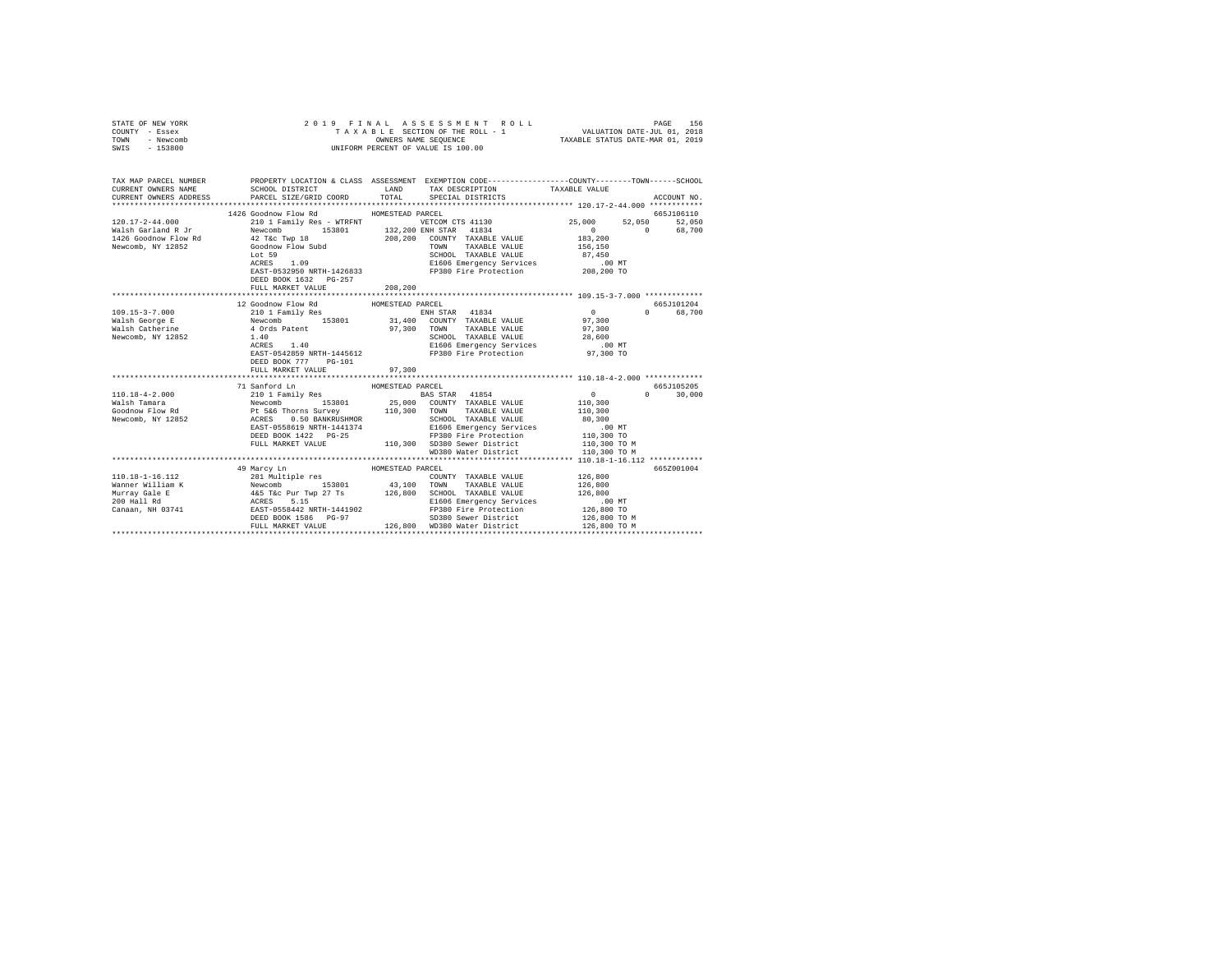| STATE OF NEW YORK | 2019 FINAL ASSESSMENT ROLL         | 157<br>PAGE                      |
|-------------------|------------------------------------|----------------------------------|
| COUNTY - Essex    | TAXABLE SECTION OF THE ROLL - 1    | VALUATION DATE-JUL 01, 2018      |
| TOWN<br>- Newcomb | OWNERS NAME SEOUENCE               | TAXABLE STATUS DATE-MAR 01, 2019 |
| - 153800<br>SWIS  | UNIFORM PERCENT OF VALUE IS 100.00 |                                  |

| TAX MAP PARCEL NUMBER<br>CURRENT OWNERS NAME<br>CURRENT OWNERS ADDRESS                                                                                                                                                                                                                                                                                                                                                                           | SCHOOL DISTRICT<br>PARCEL SIZE/GRID COORD | LAND<br>TOTAL    | TAX DESCRIPTION<br>SPECIAL DISTRICTS                                                      | PROPERTY LOCATION & CLASS ASSESSMENT EXEMPTION CODE---------------COUNTY-------TOWN-----SCHOOL<br>TAXABLE VALUE<br>ACCOUNT NO. |
|--------------------------------------------------------------------------------------------------------------------------------------------------------------------------------------------------------------------------------------------------------------------------------------------------------------------------------------------------------------------------------------------------------------------------------------------------|-------------------------------------------|------------------|-------------------------------------------------------------------------------------------|--------------------------------------------------------------------------------------------------------------------------------|
| **********************                                                                                                                                                                                                                                                                                                                                                                                                                           |                                           |                  |                                                                                           |                                                                                                                                |
| $\begin{tabular}{lllllllllllll} \multicolumn{2}{c}{\text{\small{0.15cm}}}\hspace{1.5cm} & \multicolumn{2}{c}{\text{\small{0.15cm}}}\hspace{1.5cm} & \multicolumn{2}{c}{\text{\small{0.15cm}}}\hspace{1.5cm} & \multicolumn{2}{c}{\text{\small{0.15cm}}}\hspace{1.5cm} & \multicolumn{2}{c}{\text{\small{0.15cm}}}\hspace{1.5cm} & \multicolumn{2}{c}{\text{\small{0.15cm}}}\hspace{1.5cm} & \multicolumn{2}{c}{\text{\small{0.15cm}}}\hspace{1.$ |                                           | HOMESTEAD PARCEL | ENH STAR 41834<br>28,600 COUNTY TAXABLE VALUE                                             | 665J100810<br>$\sim$ 0<br>$\Omega$<br>68,700                                                                                   |
|                                                                                                                                                                                                                                                                                                                                                                                                                                                  |                                           |                  |                                                                                           | 118,100                                                                                                                        |
|                                                                                                                                                                                                                                                                                                                                                                                                                                                  |                                           |                  | 118,100 TOWN TAXABLE VALUE                                                                | 118,100                                                                                                                        |
|                                                                                                                                                                                                                                                                                                                                                                                                                                                  |                                           |                  | SCHOOL TAXABLE VALUE                                                                      | 49,400                                                                                                                         |
|                                                                                                                                                                                                                                                                                                                                                                                                                                                  |                                           |                  |                                                                                           |                                                                                                                                |
|                                                                                                                                                                                                                                                                                                                                                                                                                                                  |                                           |                  | E1606 Emergency Services<br>FP380 Fire Protection 118,100 TO                              |                                                                                                                                |
|                                                                                                                                                                                                                                                                                                                                                                                                                                                  |                                           | 118,100          |                                                                                           |                                                                                                                                |
|                                                                                                                                                                                                                                                                                                                                                                                                                                                  |                                           |                  |                                                                                           |                                                                                                                                |
|                                                                                                                                                                                                                                                                                                                                                                                                                                                  | 16 Sanford Ln                             | HOMESTEAD PARCEL |                                                                                           | 665J100407                                                                                                                     |
| 110.18-5-3.000                                                                                                                                                                                                                                                                                                                                                                                                                                   | 210 1 Family Res                          |                  | COUNTY TAXABLE VALUE                                                                      | 69,000                                                                                                                         |
|                                                                                                                                                                                                                                                                                                                                                                                                                                                  |                                           |                  |                                                                                           |                                                                                                                                |
|                                                                                                                                                                                                                                                                                                                                                                                                                                                  |                                           |                  |                                                                                           |                                                                                                                                |
|                                                                                                                                                                                                                                                                                                                                                                                                                                                  |                                           |                  |                                                                                           |                                                                                                                                |
|                                                                                                                                                                                                                                                                                                                                                                                                                                                  |                                           |                  |                                                                                           |                                                                                                                                |
|                                                                                                                                                                                                                                                                                                                                                                                                                                                  |                                           |                  |                                                                                           |                                                                                                                                |
|                                                                                                                                                                                                                                                                                                                                                                                                                                                  |                                           |                  |                                                                                           |                                                                                                                                |
|                                                                                                                                                                                                                                                                                                                                                                                                                                                  |                                           |                  |                                                                                           |                                                                                                                                |
|                                                                                                                                                                                                                                                                                                                                                                                                                                                  | 9 Dillon Rd                               | HOMESTEAD PARCEL |                                                                                           | 665J107011                                                                                                                     |
|                                                                                                                                                                                                                                                                                                                                                                                                                                                  |                                           |                  |                                                                                           |                                                                                                                                |
|                                                                                                                                                                                                                                                                                                                                                                                                                                                  |                                           |                  |                                                                                           |                                                                                                                                |
|                                                                                                                                                                                                                                                                                                                                                                                                                                                  |                                           |                  |                                                                                           |                                                                                                                                |
|                                                                                                                                                                                                                                                                                                                                                                                                                                                  |                                           |                  |                                                                                           |                                                                                                                                |
| $\begin{tabular}{lllllll} \bf PRIOR & \bf N=114471 & \bf RCRES & 1.70 \\ \bf RCRES & 1.70 \\ \bf RAST-0546276 NRTH-1447364 \\ \bf Reber Wayne & \bf L & \bf DEED BOOK 1536 & \bf NCTH-1447364 \\ \bf DEED BOOK 1536 & \bf N=1147264 \\ \bf LSED BOOK 1536 & \bf N=1147264 \\ \bf LSED. \end{tabular}$                                                                                                                                            |                                           |                  |                                                                                           |                                                                                                                                |
|                                                                                                                                                                                                                                                                                                                                                                                                                                                  |                                           |                  |                                                                                           |                                                                                                                                |
|                                                                                                                                                                                                                                                                                                                                                                                                                                                  |                                           |                  |                                                                                           |                                                                                                                                |
|                                                                                                                                                                                                                                                                                                                                                                                                                                                  |                                           | 194,900          |                                                                                           |                                                                                                                                |
|                                                                                                                                                                                                                                                                                                                                                                                                                                                  |                                           |                  |                                                                                           |                                                                                                                                |
|                                                                                                                                                                                                                                                                                                                                                                                                                                                  | 29 Island View Ln MOMESTEAD PARCEL        |                  |                                                                                           | 665J105709                                                                                                                     |
|                                                                                                                                                                                                                                                                                                                                                                                                                                                  |                                           |                  | COUNTY TAXABLE VALUE                                                                      | 210,900                                                                                                                        |
|                                                                                                                                                                                                                                                                                                                                                                                                                                                  |                                           |                  | $\frac{1253801}{153801}$ 126,200 TOWN TAXABLE VALUE<br>vp 18 210,900 SCHOOL TAXABLE VALUE | 210,900                                                                                                                        |
|                                                                                                                                                                                                                                                                                                                                                                                                                                                  |                                           |                  |                                                                                           | 210,900                                                                                                                        |
|                                                                                                                                                                                                                                                                                                                                                                                                                                                  |                                           |                  |                                                                                           |                                                                                                                                |
|                                                                                                                                                                                                                                                                                                                                                                                                                                                  |                                           |                  | E1606 Emergency Services<br>FP380 Fire Protection                                         | 00 MT.<br>210,900 TO                                                                                                           |
|                                                                                                                                                                                                                                                                                                                                                                                                                                                  | ACRES 0.95                                |                  |                                                                                           |                                                                                                                                |
|                                                                                                                                                                                                                                                                                                                                                                                                                                                  | EAST-0527644 NRTH-1428839                 |                  |                                                                                           |                                                                                                                                |
|                                                                                                                                                                                                                                                                                                                                                                                                                                                  | DEED BOOK 1717 PG-1                       |                  |                                                                                           |                                                                                                                                |
|                                                                                                                                                                                                                                                                                                                                                                                                                                                  | FULL MARKET VALUE                         | 210,900          |                                                                                           |                                                                                                                                |
|                                                                                                                                                                                                                                                                                                                                                                                                                                                  |                                           |                  |                                                                                           |                                                                                                                                |
|                                                                                                                                                                                                                                                                                                                                                                                                                                                  |                                           |                  |                                                                                           | 665J107012                                                                                                                     |
|                                                                                                                                                                                                                                                                                                                                                                                                                                                  |                                           |                  |                                                                                           |                                                                                                                                |
|                                                                                                                                                                                                                                                                                                                                                                                                                                                  |                                           |                  |                                                                                           |                                                                                                                                |
|                                                                                                                                                                                                                                                                                                                                                                                                                                                  |                                           |                  |                                                                                           |                                                                                                                                |
|                                                                                                                                                                                                                                                                                                                                                                                                                                                  |                                           |                  |                                                                                           |                                                                                                                                |
|                                                                                                                                                                                                                                                                                                                                                                                                                                                  |                                           |                  |                                                                                           |                                                                                                                                |
|                                                                                                                                                                                                                                                                                                                                                                                                                                                  | FULL MARKET VALUE                         | 24,200           |                                                                                           |                                                                                                                                |
|                                                                                                                                                                                                                                                                                                                                                                                                                                                  |                                           |                  |                                                                                           |                                                                                                                                |
|                                                                                                                                                                                                                                                                                                                                                                                                                                                  |                                           |                  |                                                                                           |                                                                                                                                |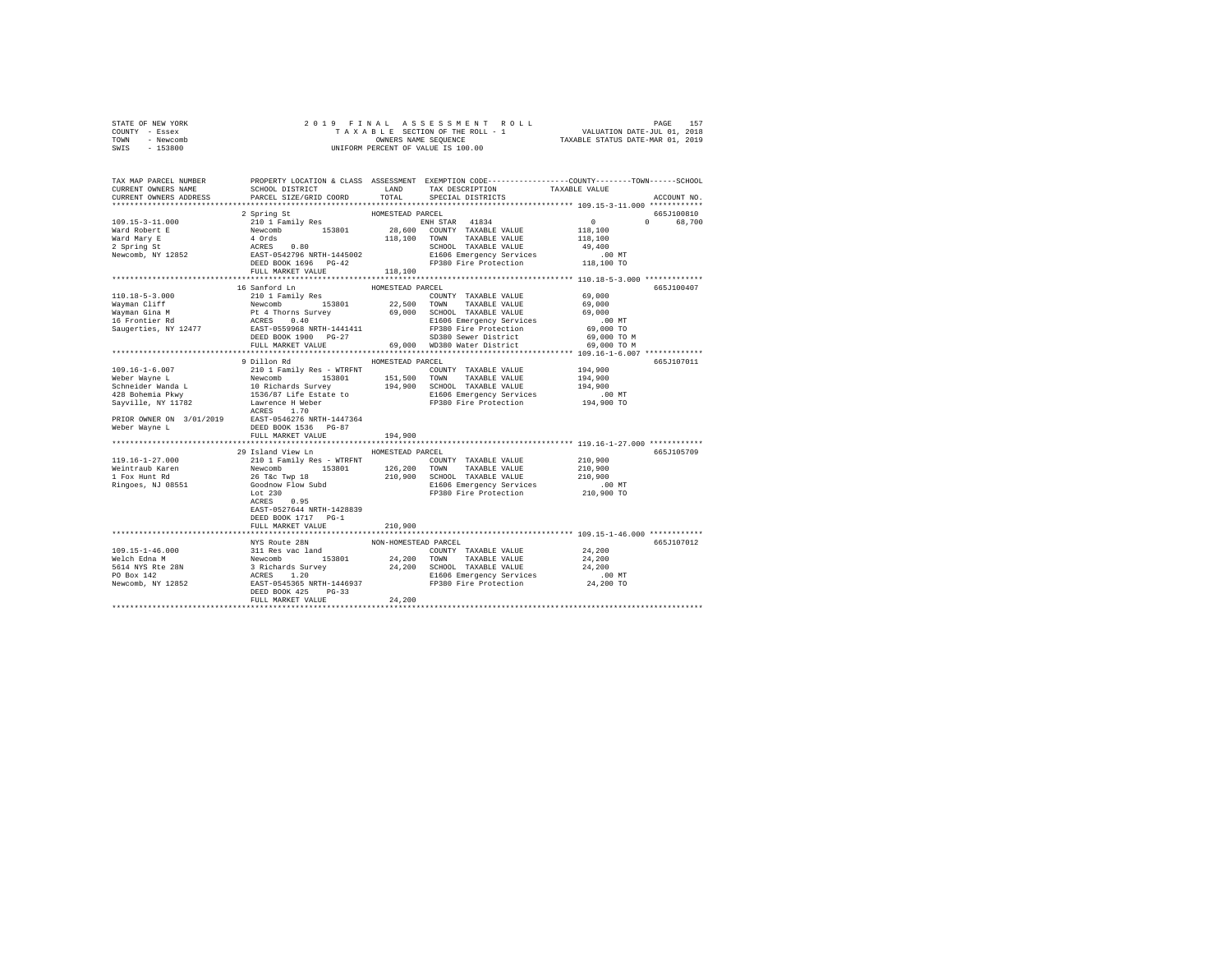| STATE OF NEW YORK<br>COUNTY - Essex<br>TOWN<br>- Newcomb<br>SWIS - 153800 | 2019 FINAL                                                             |                      | ASSESSMENT ROLL<br>TAXABLE SECTION OF THE ROLL - 1<br>OWNERS NAME SEQUENCE<br>UNIFORM PERCENT OF VALUE IS 100.00 | 158<br>PAGE<br>VALUATION DATE-JUL 01, 2018<br>TAXABLE STATUS DATE-MAR 01, 2019                                                                        |
|---------------------------------------------------------------------------|------------------------------------------------------------------------|----------------------|------------------------------------------------------------------------------------------------------------------|-------------------------------------------------------------------------------------------------------------------------------------------------------|
| CURRENT OWNERS NAME<br>CURRENT OWNERS ADDRESS                             | SCHOOL DISTRICT<br>PARCEL SIZE/GRID COORD                              | LAND<br>TOTAL        | TAX DESCRIPTION<br>SPECIAL DISTRICTS                                                                             | TAX MAP PARCEL NUMBER PROPERTY LOCATION & CLASS ASSESSMENT EXEMPTION CODE---------------COUNTY-------TOWN------SCHOOL<br>TAXABLE VALUE<br>ACCOUNT NO. |
|                                                                           |                                                                        |                      |                                                                                                                  |                                                                                                                                                       |
|                                                                           | 35 Muskrat Ln                                                          | HOMESTEAD PARCEL     |                                                                                                                  | 665J103905                                                                                                                                            |
| $120.17 - 1 - 2.003$                                                      | 260 Seasonal res - WTRFNT                                              |                      | COUNTY TAXABLE VALUE                                                                                             | 325,600                                                                                                                                               |
| West Jennifer Kezirian Trust Newcomb 153801 176,400                       |                                                                        |                      | TOWN TAXABLE VALUE                                                                                               | 325,600                                                                                                                                               |
|                                                                           |                                                                        |                      | 325,600 SCHOOL TAXABLE VALUE                                                                                     | 325,600                                                                                                                                               |
|                                                                           |                                                                        |                      | E1606 Emergency Services                                                                                         | $.00$ MT                                                                                                                                              |
|                                                                           | Lot 304 & 303                                                          |                      | FP380 Fire Protection                                                                                            | 325,600 TO                                                                                                                                            |
|                                                                           | ACRES 1.50                                                             |                      |                                                                                                                  |                                                                                                                                                       |
|                                                                           | EAST-0527649 NRTH-1427279                                              |                      |                                                                                                                  |                                                                                                                                                       |
|                                                                           | DEED BOOK 1929 PG-174<br>FULL MARKET VALUE                             | 325,600              |                                                                                                                  |                                                                                                                                                       |
|                                                                           |                                                                        |                      |                                                                                                                  |                                                                                                                                                       |
|                                                                           | 5669 NYS Route 28N                                                     | HOMESTEAD PARCEL     |                                                                                                                  | 665L106712                                                                                                                                            |
| $109.15 - 5 - 4.000$                                                      | 210 1 Family Res                                                       |                      | COUNTY TAXABLE VALUE                                                                                             | 95,500                                                                                                                                                |
| West Michael J                                                            |                                                                        |                      | 22,500 TOWN TAXABLE VALUE                                                                                        | 95,500                                                                                                                                                |
| 847 Sunny Hill Rd                                                         |                                                                        |                      | 95,500 SCHOOL TAXABLE VALUE                                                                                      | 95,500                                                                                                                                                |
| Freehold, NY 12431                                                        | Newcomb<br>3 Richard Survey<br>ACRES 0.40<br>EAST-0544937 NRTH-1446253 |                      | E1606 Emergency Services                                                                                         | $.00$ MT                                                                                                                                              |
|                                                                           | DEED BOOK 1652 PG-235                                                  |                      | FP380 Fire Protection                                                                                            | 95,500 TO                                                                                                                                             |
|                                                                           | FULL MARKET VALUE                                                      | 95,500               |                                                                                                                  |                                                                                                                                                       |
|                                                                           | 1108 Goodnow Flow Rd                                                   | HOMESTEAD PARCEL     |                                                                                                                  | 665J107106                                                                                                                                            |
| 120.18-1-21.000                                                           | 260 Seasonal res - WTRFNT                                              |                      | COUNTY TAXABLE VALUE                                                                                             | 113,500                                                                                                                                               |
|                                                                           | Newcomb $153801$                                                       |                      | 81,500 TOWN TAXABLE VALUE                                                                                        | 113,500                                                                                                                                               |
| Whelden Kevin A<br>43 Chapman St                                          | 45 T&c Twp 18                                                          |                      | 113,500 SCHOOL TAXABLE VALUE                                                                                     | 113,500                                                                                                                                               |
| Ballston Spa, NY 12020                                                    | Goodnow Flow Subd                                                      |                      | E1606 Emergency Services                                                                                         | $.00$ MT                                                                                                                                              |
|                                                                           | Lot $132$                                                              |                      | FP380 Fire Protection                                                                                            | 113,500 TO                                                                                                                                            |
|                                                                           | ACRES 0.18                                                             |                      |                                                                                                                  |                                                                                                                                                       |
|                                                                           | EAST-0537983 NRTH-1427142                                              |                      |                                                                                                                  |                                                                                                                                                       |
|                                                                           | DEED BOOK 1577 PG-53                                                   |                      |                                                                                                                  |                                                                                                                                                       |
|                                                                           | FULL MARKET VALUE                                                      | 113,500              |                                                                                                                  |                                                                                                                                                       |
|                                                                           |                                                                        |                      |                                                                                                                  | 665J106508                                                                                                                                            |
| $110. - 1 - 10.110$                                                       | 11 Thunderbird Wav<br>311 Res vac land                                 | NON-HOMESTEAD PARCEL | COUNTY TAXABLE VALUE                                                                                             | 42.100                                                                                                                                                |
|                                                                           | Newcomb 153801                                                         |                      | 42.100 TOWN TAXABLE VALUE                                                                                        | 42,100                                                                                                                                                |
| Whitehill Todd A<br>54 Interlochen Pkwy                                   | newton<br>17 Richards<br>15.7 Ac Deed<br>ACRES 19.10                   |                      | 42,100 SCHOOL TAXABLE VALUE                                                                                      | 42,100                                                                                                                                                |
| Monroe, NY 10950                                                          |                                                                        |                      | E1606 Emergency Services                                                                                         | $.00$ MT                                                                                                                                              |
|                                                                           |                                                                        |                      | FP380 Fire Protection 42,100 TO                                                                                  |                                                                                                                                                       |
|                                                                           | EAST-0552168 NRTH-1446200                                              |                      |                                                                                                                  |                                                                                                                                                       |
|                                                                           | DEED BOOK 1917 PG-80                                                   |                      |                                                                                                                  |                                                                                                                                                       |
|                                                                           | FULL MARKET VALUE                                                      | 42,100               |                                                                                                                  |                                                                                                                                                       |
|                                                                           | ************************                                               |                      |                                                                                                                  |                                                                                                                                                       |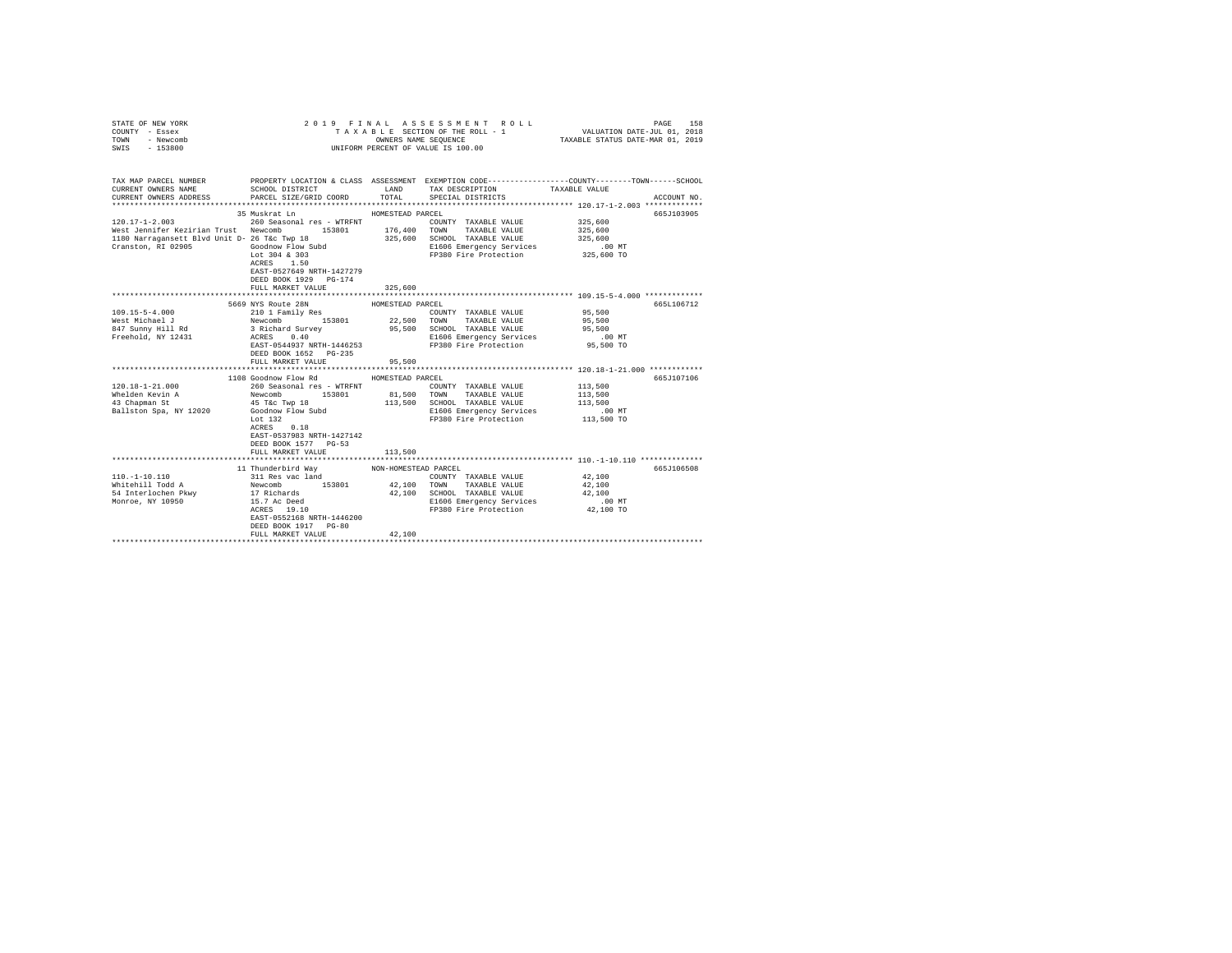| STATE OF NEW YORK<br>COUNTY - Essex<br>TOWN - Newcomb<br>SWIS - 153800 | 2019 FINAL                                                                                                                                                                                                                                               |                      | ASSESSMENT ROLL<br>T A X A B L E SECTION OF THE ROLL - 1<br>OWNERS NAME SEQUENCE<br>UNIFORM PERCENT OF VALUE IS 100.00 | VALUATION DATE-JUL 01, 2018<br>TAXABLE STATUS DATE-MAR 01, 2019 | PAGE<br>159 |
|------------------------------------------------------------------------|----------------------------------------------------------------------------------------------------------------------------------------------------------------------------------------------------------------------------------------------------------|----------------------|------------------------------------------------------------------------------------------------------------------------|-----------------------------------------------------------------|-------------|
| CURRENT OWNERS NAME<br>CURRENT OWNERS ADDRESS                          | TAX MAP PARCEL NUMBER PROPERTY LOCATION & CLASS ASSESSMENT EXEMPTION CODE--------------COUNTY-------TOWN------SCHOOL<br>SCHOOL DISTRICT<br>PARCEL SIZE/GRID COORD                                                                                        | TOTAL                | LAND TAX DESCRIPTION<br>SPECIAL DISTRICTS                                                                              | TAXABLE VALUE                                                   | ACCOUNT NO. |
|                                                                        | 123 Griffin Rd                                                                                                                                                                                                                                           | HOMESTEAD PARCEL     |                                                                                                                        |                                                                 | 665J104809  |
|                                                                        |                                                                                                                                                                                                                                                          |                      |                                                                                                                        |                                                                 |             |
|                                                                        |                                                                                                                                                                                                                                                          |                      |                                                                                                                        |                                                                 |             |
|                                                                        |                                                                                                                                                                                                                                                          |                      |                                                                                                                        |                                                                 |             |
|                                                                        |                                                                                                                                                                                                                                                          |                      |                                                                                                                        |                                                                 |             |
|                                                                        | 109.-1-30.037<br>Mitteleacher Kristian 240 Rural res 153801 96,300 TOWNY TAXABLE VALUE 148,600<br>Whiteleacher Kristian Pewcomb 153801 96,300 TOWNY TAXABLE VALUE 148,600<br>Whiteleacher Margarita S Pt 2614 Ords 148,600 SCHOOL TA                     |                      |                                                                                                                        |                                                                 |             |
|                                                                        | FULL MARKET VALUE                                                                                                                                                                                                                                        | 148,600              |                                                                                                                        |                                                                 |             |
|                                                                        |                                                                                                                                                                                                                                                          |                      |                                                                                                                        |                                                                 |             |
|                                                                        | 104 Santanoni Dr                                                                                                                                                                                                                                         | NON-HOMESTEAD PARCEL |                                                                                                                        |                                                                 | 665J192001  |
| 110.18-2-13.033                                                        | 312 Vac w/imprv                                                                                                                                                                                                                                          |                      | COUNTY TAXABLE VALUE 41,000                                                                                            |                                                                 |             |
| Whitman Keith R                                                        |                                                                                                                                                                                                                                                          |                      |                                                                                                                        | 41,000                                                          |             |
| Whitman Gail                                                           | %<br>/ Maximur> / 153801 / 153901 / 153901 / 153901 / 153901 / 153901 / 153901 / 153901 / 153901 / 153901 / 153901 / 153901 / 153901 / 153901 / 153901 / 153901 / 153901 / 153901 / 153901 / 153901 / 153901 / 15390 / 1539                              |                      |                                                                                                                        | 41,000                                                          |             |
| 4654 State St<br>Oneida, NY 13421                                      |                                                                                                                                                                                                                                                          |                      |                                                                                                                        | $.00$ MT                                                        |             |
|                                                                        | DEED BOOK 997 PG-301                                                                                                                                                                                                                                     |                      |                                                                                                                        | 41,000 TO                                                       |             |
|                                                                        | FULL MARKET VALUE                                                                                                                                                                                                                                        | 41,000               |                                                                                                                        |                                                                 |             |
|                                                                        |                                                                                                                                                                                                                                                          |                      |                                                                                                                        |                                                                 |             |
|                                                                        | 51 Woodys Rd                                                                                                                                                                                                                                             | HOMESTEAD PARCEL     |                                                                                                                        | 248,400                                                         | 665J106502  |
|                                                                        |                                                                                                                                                                                                                                                          |                      | COUNTY TAXABLE VALUE                                                                                                   | 248,400                                                         |             |
|                                                                        |                                                                                                                                                                                                                                                          |                      | 165,800 TOWN TAXABLE VALUE<br>248,400 SCHOOL TAXABLE VALUE                                                             | 248,400                                                         |             |
|                                                                        |                                                                                                                                                                                                                                                          |                      |                                                                                                                        | $.00$ MT                                                        |             |
|                                                                        | ACRES 1.00                                                                                                                                                                                                                                               |                      | E1606 Emergency Serverson<br>FP380 Fire Protection                                                                     | 248,400 TO                                                      |             |
|                                                                        | EAST-0532855 NRTH-1428975<br>DEED BOOK 1730 PG-20                                                                                                                                                                                                        |                      |                                                                                                                        |                                                                 |             |
|                                                                        | FULL MARKET VALUE                                                                                                                                                                                                                                        | 248,400              |                                                                                                                        |                                                                 |             |
|                                                                        |                                                                                                                                                                                                                                                          |                      |                                                                                                                        |                                                                 |             |
|                                                                        | 7 Black Bear Ln                                                                                                                                                                                                                                          | HOMESTEAD PARCEL     |                                                                                                                        |                                                                 | 665J104313  |
| $120.13 - 1 - 31.000$                                                  | 210 1 Family Res - WTRFNT                                                                                                                                                                                                                                |                      | COUNTY TAXABLE VALUE                                                                                                   | 196,300                                                         |             |
|                                                                        | 153801 127,500                                                                                                                                                                                                                                           |                      | TOWN<br>TAXABLE VALUE                                                                                                  | 196,300                                                         |             |
|                                                                        | Nilliams Craig<br>Williams Allison<br>Williams Allison<br>153801<br>Milliams Allison<br>163301<br>Sacord, NY 12404<br>Goodnow Flow Subd<br>Coodnow Flow Subd<br>Coodnow Flow Subd<br>Coodnow Flow Subd<br>Coodnow Flow Subd<br>Coodnow Flow Subd<br>2000 |                      | 196,300 SCHOOL TAXABLE VALUE                                                                                           | 196,300                                                         |             |
|                                                                        |                                                                                                                                                                                                                                                          |                      | E1606 Emergency Services                                                                                               | 00 MT.<br>196,300 TO                                            |             |
|                                                                        | $ACRES$ 0.51                                                                                                                                                                                                                                             |                      | FP380 Fire Protection                                                                                                  |                                                                 |             |
|                                                                        | EAST-0531223 NRTH-1428447                                                                                                                                                                                                                                |                      |                                                                                                                        |                                                                 |             |
|                                                                        | DEED BOOK 1658 PG-168                                                                                                                                                                                                                                    |                      |                                                                                                                        |                                                                 |             |
|                                                                        | FULL MARKET VALUE<br>******************************                                                                                                                                                                                                      | 196,300              |                                                                                                                        |                                                                 |             |
|                                                                        |                                                                                                                                                                                                                                                          |                      |                                                                                                                        |                                                                 |             |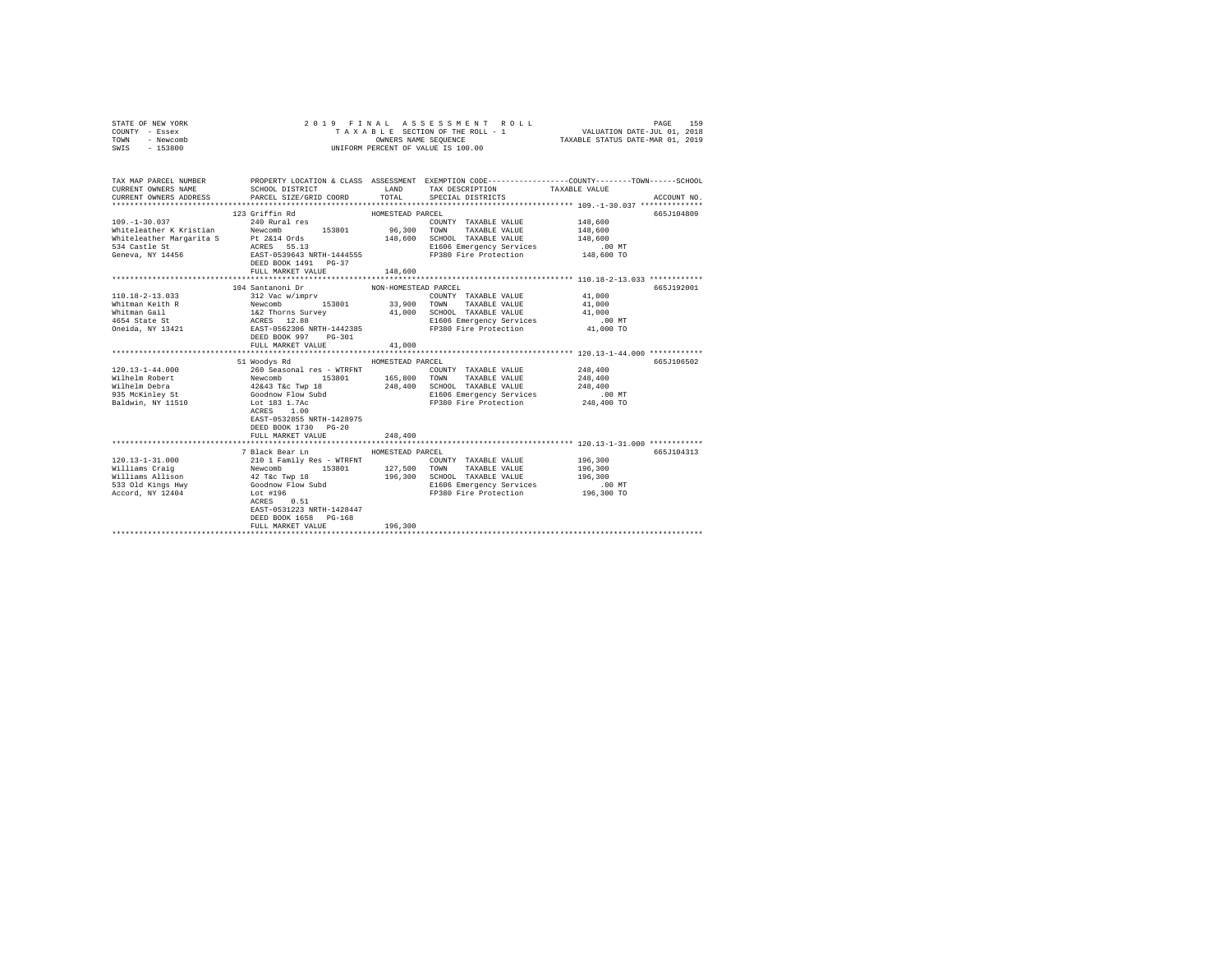| STATE OF NEW YORK                                                                                                                                                                                                                           |                           |                             |                                                                                                       |                                                               |              |
|---------------------------------------------------------------------------------------------------------------------------------------------------------------------------------------------------------------------------------------------|---------------------------|-----------------------------|-------------------------------------------------------------------------------------------------------|---------------------------------------------------------------|--------------|
| COUNTY - Essex<br>TOWN - Newcomb                                                                                                                                                                                                            |                           |                             |                                                                                                       |                                                               |              |
| SWIS - 153800                                                                                                                                                                                                                               |                           |                             | OWNERS NAME SEQUENCE<br>UNIFORM PERCENT OF VALUE IS 100.00                                            |                                                               |              |
|                                                                                                                                                                                                                                             |                           |                             |                                                                                                       |                                                               |              |
|                                                                                                                                                                                                                                             |                           |                             |                                                                                                       |                                                               |              |
|                                                                                                                                                                                                                                             |                           |                             |                                                                                                       |                                                               |              |
| TAX MAP PARCEL NUMBER PROPERTY LOCATION & CLASS ASSESSMENT EXEMPTION CODE--------------COUNTY-------TOWN------SCHOOL                                                                                                                        |                           |                             |                                                                                                       |                                                               |              |
| CURRENT OWNERS NAME                                                                                                                                                                                                                         |                           |                             | SCHOOL DISTRICT                          LAND         TAX DESCRIPTION                   TAXABLE VALUE |                                                               |              |
| CURRENT OWNERS ADDRESS                                                                                                                                                                                                                      | PARCEL SIZE/GRID COORD    | TOTAL                       | SPECIAL DISTRICTS                                                                                     |                                                               | ACCOUNT NO.  |
|                                                                                                                                                                                                                                             |                           |                             |                                                                                                       |                                                               | 665J180003   |
|                                                                                                                                                                                                                                             |                           |                             |                                                                                                       |                                                               | $0 \t30.000$ |
|                                                                                                                                                                                                                                             |                           |                             |                                                                                                       |                                                               |              |
|                                                                                                                                                                                                                                             |                           |                             |                                                                                                       |                                                               |              |
|                                                                                                                                                                                                                                             |                           |                             |                                                                                                       |                                                               |              |
|                                                                                                                                                                                                                                             |                           |                             |                                                                                                       |                                                               |              |
|                                                                                                                                                                                                                                             |                           |                             |                                                                                                       |                                                               |              |
|                                                                                                                                                                                                                                             |                           |                             |                                                                                                       |                                                               |              |
|                                                                                                                                                                                                                                             | FULL MARKET VALUE         | 240,200                     |                                                                                                       |                                                               |              |
|                                                                                                                                                                                                                                             |                           |                             |                                                                                                       |                                                               |              |
| 110.13-9-5.000<br>Minslow Robert E 210.13-9-5.000<br>Minslow Robert E 210.13-9-3-300<br>Minslow Robert E Newcomb 153801<br>21,300 TOWN TAXABLE VALUE 78,000<br>21,300 TOWN TAXABLE VALUE 78,000<br>21,300 TOWN TAXABLE VALUE 78,000<br>21,3 |                           |                             |                                                                                                       |                                                               | 665J107112   |
|                                                                                                                                                                                                                                             |                           |                             |                                                                                                       |                                                               |              |
|                                                                                                                                                                                                                                             |                           |                             |                                                                                                       |                                                               |              |
|                                                                                                                                                                                                                                             |                           |                             |                                                                                                       |                                                               |              |
|                                                                                                                                                                                                                                             |                           |                             |                                                                                                       |                                                               |              |
|                                                                                                                                                                                                                                             |                           |                             |                                                                                                       |                                                               |              |
|                                                                                                                                                                                                                                             |                           |                             |                                                                                                       |                                                               |              |
|                                                                                                                                                                                                                                             | FULL MARKET VALUE         | 78,000                      |                                                                                                       |                                                               |              |
|                                                                                                                                                                                                                                             | NYS Route 28N             | NON-HOMESTEAD PARCEL        |                                                                                                       |                                                               | 665J191007   |
|                                                                                                                                                                                                                                             |                           |                             |                                                                                                       |                                                               |              |
|                                                                                                                                                                                                                                             |                           |                             |                                                                                                       |                                                               |              |
|                                                                                                                                                                                                                                             |                           |                             |                                                                                                       |                                                               |              |
|                                                                                                                                                                                                                                             |                           |                             |                                                                                                       |                                                               |              |
|                                                                                                                                                                                                                                             |                           |                             |                                                                                                       |                                                               |              |
|                                                                                                                                                                                                                                             |                           |                             |                                                                                                       |                                                               |              |
|                                                                                                                                                                                                                                             | FULL MARKET VALUE         | 37,000                      |                                                                                                       |                                                               |              |
|                                                                                                                                                                                                                                             |                           |                             |                                                                                                       |                                                               |              |
|                                                                                                                                                                                                                                             |                           | HOMESTEAD PARCEL            |                                                                                                       |                                                               | 665J100301   |
|                                                                                                                                                                                                                                             |                           |                             | COUNTY TAXABLE VALUE 31,400                                                                           |                                                               |              |
|                                                                                                                                                                                                                                             |                           |                             |                                                                                                       | 31,400                                                        |              |
|                                                                                                                                                                                                                                             |                           |                             |                                                                                                       | 31,400                                                        |              |
|                                                                                                                                                                                                                                             |                           |                             |                                                                                                       | $.00$ MT                                                      |              |
|                                                                                                                                                                                                                                             |                           |                             |                                                                                                       | 31,400 TO                                                     |              |
|                                                                                                                                                                                                                                             | DEED BOOK 1440 PG-303     |                             |                                                                                                       |                                                               |              |
|                                                                                                                                                                                                                                             | FULL MARKET VALUE         | 31,400<br>***************** |                                                                                                       | ******************************** 119.16-1-3.000 ************* |              |
|                                                                                                                                                                                                                                             | 397 Woodys Rd             | HOMESTEAD PARCEL            |                                                                                                       |                                                               | 665J104314   |
|                                                                                                                                                                                                                                             |                           |                             |                                                                                                       |                                                               |              |
|                                                                                                                                                                                                                                             |                           |                             |                                                                                                       |                                                               |              |
|                                                                                                                                                                                                                                             |                           |                             |                                                                                                       |                                                               |              |
|                                                                                                                                                                                                                                             |                           |                             |                                                                                                       |                                                               |              |
|                                                                                                                                                                                                                                             |                           |                             |                                                                                                       |                                                               |              |
|                                                                                                                                                                                                                                             | ACRES 0.60                |                             |                                                                                                       |                                                               |              |
|                                                                                                                                                                                                                                             | EAST-0525081 NRTH-1427998 |                             |                                                                                                       |                                                               |              |
|                                                                                                                                                                                                                                             | DEED BOOK 1309 PG-44      |                             |                                                                                                       |                                                               |              |
|                                                                                                                                                                                                                                             | FULL MARKET VALUE         | 263,600                     |                                                                                                       |                                                               |              |
|                                                                                                                                                                                                                                             |                           |                             |                                                                                                       |                                                               |              |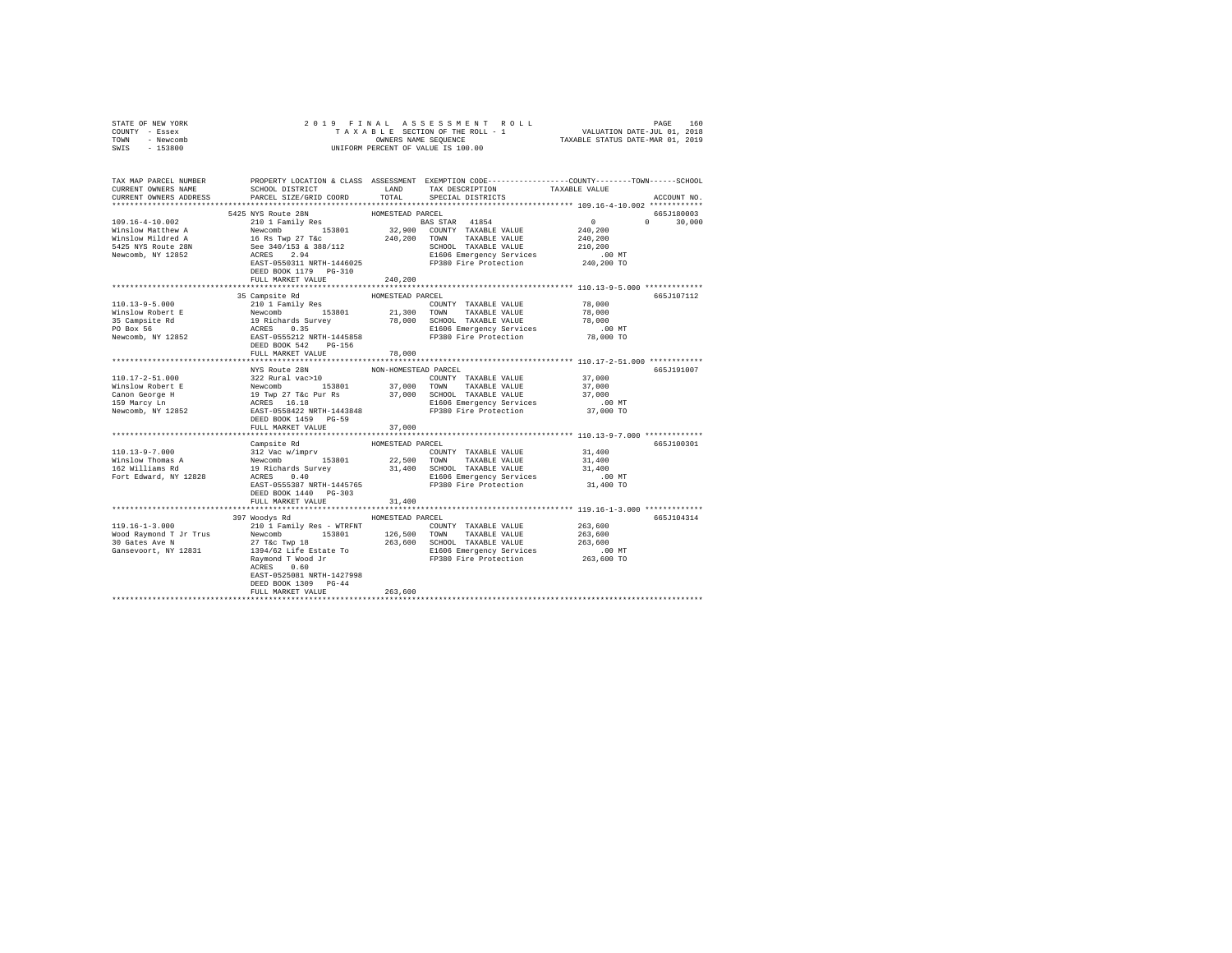| STATE OF NEW YORK                                                                                                                                                                                                                     |                                     |                      |                                                                                                                                                                                                                                                                                                                                                                                                                           |              |             |
|---------------------------------------------------------------------------------------------------------------------------------------------------------------------------------------------------------------------------------------|-------------------------------------|----------------------|---------------------------------------------------------------------------------------------------------------------------------------------------------------------------------------------------------------------------------------------------------------------------------------------------------------------------------------------------------------------------------------------------------------------------|--------------|-------------|
| COUNTY - Essex                                                                                                                                                                                                                        |                                     |                      |                                                                                                                                                                                                                                                                                                                                                                                                                           |              |             |
| TOWN - Newcomb                                                                                                                                                                                                                        |                                     |                      |                                                                                                                                                                                                                                                                                                                                                                                                                           |              |             |
| SWIS - 153800                                                                                                                                                                                                                         |                                     |                      |                                                                                                                                                                                                                                                                                                                                                                                                                           |              |             |
|                                                                                                                                                                                                                                       |                                     |                      |                                                                                                                                                                                                                                                                                                                                                                                                                           |              |             |
|                                                                                                                                                                                                                                       |                                     |                      |                                                                                                                                                                                                                                                                                                                                                                                                                           |              |             |
| TAX MAP PARCEL NUMBER PROPERTY LOCATION & CLASS ASSESSMENT EXEMPTION CODE--------------COUNTY-------TOWN------SCHOOL<br>CURRENT OWNERS NAME SCHOOL DISTRICT LAND TAX DESCRIPTION TAXARLE VALUE                                        |                                     |                      |                                                                                                                                                                                                                                                                                                                                                                                                                           |              |             |
|                                                                                                                                                                                                                                       |                                     |                      |                                                                                                                                                                                                                                                                                                                                                                                                                           |              |             |
| CURRENT OWNERS ADDRESS                                                                                                                                                                                                                | PARCEL SIZE/GRID COORD              | TOTAL                | SPECIAL DISTRICTS                                                                                                                                                                                                                                                                                                                                                                                                         |              | ACCOUNT NO. |
|                                                                                                                                                                                                                                       |                                     |                      |                                                                                                                                                                                                                                                                                                                                                                                                                           |              |             |
|                                                                                                                                                                                                                                       | 1473 Goodnow Flow Rd                | HOMESTEAD PARCEL     |                                                                                                                                                                                                                                                                                                                                                                                                                           |              | 665J105803  |
|                                                                                                                                                                                                                                       |                                     |                      |                                                                                                                                                                                                                                                                                                                                                                                                                           | 184,800      |             |
|                                                                                                                                                                                                                                       |                                     |                      |                                                                                                                                                                                                                                                                                                                                                                                                                           | 184,800      |             |
|                                                                                                                                                                                                                                       |                                     |                      |                                                                                                                                                                                                                                                                                                                                                                                                                           | 184,800      |             |
|                                                                                                                                                                                                                                       |                                     |                      |                                                                                                                                                                                                                                                                                                                                                                                                                           | .00 MT       |             |
|                                                                                                                                                                                                                                       |                                     |                      |                                                                                                                                                                                                                                                                                                                                                                                                                           | 184,800 TO   |             |
|                                                                                                                                                                                                                                       |                                     |                      |                                                                                                                                                                                                                                                                                                                                                                                                                           |              |             |
|                                                                                                                                                                                                                                       |                                     |                      |                                                                                                                                                                                                                                                                                                                                                                                                                           |              |             |
|                                                                                                                                                                                                                                       | 50 Chaisson Rd                      | NON-HOMESTEAD PARCEL |                                                                                                                                                                                                                                                                                                                                                                                                                           |              | 665J104708  |
|                                                                                                                                                                                                                                       |                                     |                      |                                                                                                                                                                                                                                                                                                                                                                                                                           |              |             |
|                                                                                                                                                                                                                                       |                                     |                      |                                                                                                                                                                                                                                                                                                                                                                                                                           |              |             |
|                                                                                                                                                                                                                                       |                                     |                      |                                                                                                                                                                                                                                                                                                                                                                                                                           |              |             |
|                                                                                                                                                                                                                                       |                                     |                      |                                                                                                                                                                                                                                                                                                                                                                                                                           |              |             |
|                                                                                                                                                                                                                                       |                                     |                      |                                                                                                                                                                                                                                                                                                                                                                                                                           |              |             |
|                                                                                                                                                                                                                                       |                                     |                      |                                                                                                                                                                                                                                                                                                                                                                                                                           |              |             |
|                                                                                                                                                                                                                                       | EAST-0554231 NRTH-1443834           |                      |                                                                                                                                                                                                                                                                                                                                                                                                                           |              |             |
|                                                                                                                                                                                                                                       | DEED BOOK 1691 PG-238               |                      |                                                                                                                                                                                                                                                                                                                                                                                                                           |              |             |
|                                                                                                                                                                                                                                       | FULL MARKET VALUE                   | 22,500               |                                                                                                                                                                                                                                                                                                                                                                                                                           |              |             |
|                                                                                                                                                                                                                                       |                                     |                      |                                                                                                                                                                                                                                                                                                                                                                                                                           |              |             |
|                                                                                                                                                                                                                                       | 55 Woodys Rd MOMESTEAD PARCEL       |                      | XCEL<br>RCEL COUNTY TAXABLE VALUE 155,900<br>ALLIE 155,900                                                                                                                                                                                                                                                                                                                                                                |              | 665J106812  |
|                                                                                                                                                                                                                                       |                                     |                      |                                                                                                                                                                                                                                                                                                                                                                                                                           |              |             |
|                                                                                                                                                                                                                                       |                                     |                      |                                                                                                                                                                                                                                                                                                                                                                                                                           |              |             |
|                                                                                                                                                                                                                                       |                                     |                      |                                                                                                                                                                                                                                                                                                                                                                                                                           |              |             |
|                                                                                                                                                                                                                                       |                                     |                      |                                                                                                                                                                                                                                                                                                                                                                                                                           |              |             |
|                                                                                                                                                                                                                                       |                                     |                      |                                                                                                                                                                                                                                                                                                                                                                                                                           |              |             |
|                                                                                                                                                                                                                                       |                                     |                      |                                                                                                                                                                                                                                                                                                                                                                                                                           |              |             |
| 120.13-1-43.000<br>Moodside Sharon L 260 Seasonal res - WTRFNT COUNTY TAXABLE VALUE 155,900<br>Moodside Sharon L 260 Seasonal res - WTRFNT 132,200 TOWN TAXABLE VALUE 155,900<br>Xilleen Michael A 4243 T&c Twp 18 155,900<br>C/O Sha |                                     |                      |                                                                                                                                                                                                                                                                                                                                                                                                                           |              |             |
|                                                                                                                                                                                                                                       | FULL MARKET VALUE                   | 155,900              |                                                                                                                                                                                                                                                                                                                                                                                                                           |              |             |
|                                                                                                                                                                                                                                       |                                     |                      |                                                                                                                                                                                                                                                                                                                                                                                                                           |              |             |
|                                                                                                                                                                                                                                       | 5047 NYS Route 28N                  | HOMESTEAD PARCEL     |                                                                                                                                                                                                                                                                                                                                                                                                                           |              | 665J100309  |
|                                                                                                                                                                                                                                       |                                     |                      | $\begin{tabular}{lllllll} \multicolumn{2}{c}{\textbf{COUNTY}} & \textbf{TAXABLE} & \textbf{VALUE} & & \multicolumn{2}{c}{\textbf{131,200}}\\ \multicolumn{2}{c}{\textbf{131,200}} & \multicolumn{2}{c}{\textbf{131,200}} & \multicolumn{2}{c}{\textbf{131,200}} & \multicolumn{2}{c}{\textbf{131,200}} & \multicolumn{2}{c}{\textbf{131,200}} & \multicolumn{2}{c}{\textbf{131,200}} & \multicolumn{2}{c}{\textbf{131,20$ |              |             |
|                                                                                                                                                                                                                                       |                                     |                      |                                                                                                                                                                                                                                                                                                                                                                                                                           | 131,200      |             |
|                                                                                                                                                                                                                                       |                                     |                      |                                                                                                                                                                                                                                                                                                                                                                                                                           | 131,200      |             |
|                                                                                                                                                                                                                                       |                                     |                      |                                                                                                                                                                                                                                                                                                                                                                                                                           | .00 MT       |             |
|                                                                                                                                                                                                                                       |                                     |                      |                                                                                                                                                                                                                                                                                                                                                                                                                           | 131,200 TO   |             |
|                                                                                                                                                                                                                                       |                                     |                      |                                                                                                                                                                                                                                                                                                                                                                                                                           | 131,200 TO M |             |
|                                                                                                                                                                                                                                       |                                     |                      |                                                                                                                                                                                                                                                                                                                                                                                                                           | 131,200 TO M |             |
|                                                                                                                                                                                                                                       | *****************************       |                      |                                                                                                                                                                                                                                                                                                                                                                                                                           |              |             |
|                                                                                                                                                                                                                                       | 23 Breezy Point Ln MOMESTEAD PARCEL |                      |                                                                                                                                                                                                                                                                                                                                                                                                                           |              | 665J107115  |
|                                                                                                                                                                                                                                       |                                     |                      |                                                                                                                                                                                                                                                                                                                                                                                                                           |              |             |
|                                                                                                                                                                                                                                       |                                     |                      |                                                                                                                                                                                                                                                                                                                                                                                                                           |              |             |
|                                                                                                                                                                                                                                       |                                     |                      |                                                                                                                                                                                                                                                                                                                                                                                                                           |              |             |
|                                                                                                                                                                                                                                       |                                     |                      |                                                                                                                                                                                                                                                                                                                                                                                                                           |              |             |
|                                                                                                                                                                                                                                       |                                     |                      |                                                                                                                                                                                                                                                                                                                                                                                                                           |              |             |
|                                                                                                                                                                                                                                       |                                     |                      |                                                                                                                                                                                                                                                                                                                                                                                                                           |              |             |
|                                                                                                                                                                                                                                       |                                     |                      |                                                                                                                                                                                                                                                                                                                                                                                                                           |              |             |
|                                                                                                                                                                                                                                       | DEED BOOK 495 PG-133                |                      |                                                                                                                                                                                                                                                                                                                                                                                                                           |              |             |
|                                                                                                                                                                                                                                       | FULL MARKET VALUE 205,600           |                      |                                                                                                                                                                                                                                                                                                                                                                                                                           |              |             |
|                                                                                                                                                                                                                                       |                                     |                      |                                                                                                                                                                                                                                                                                                                                                                                                                           |              |             |
|                                                                                                                                                                                                                                       |                                     |                      |                                                                                                                                                                                                                                                                                                                                                                                                                           |              |             |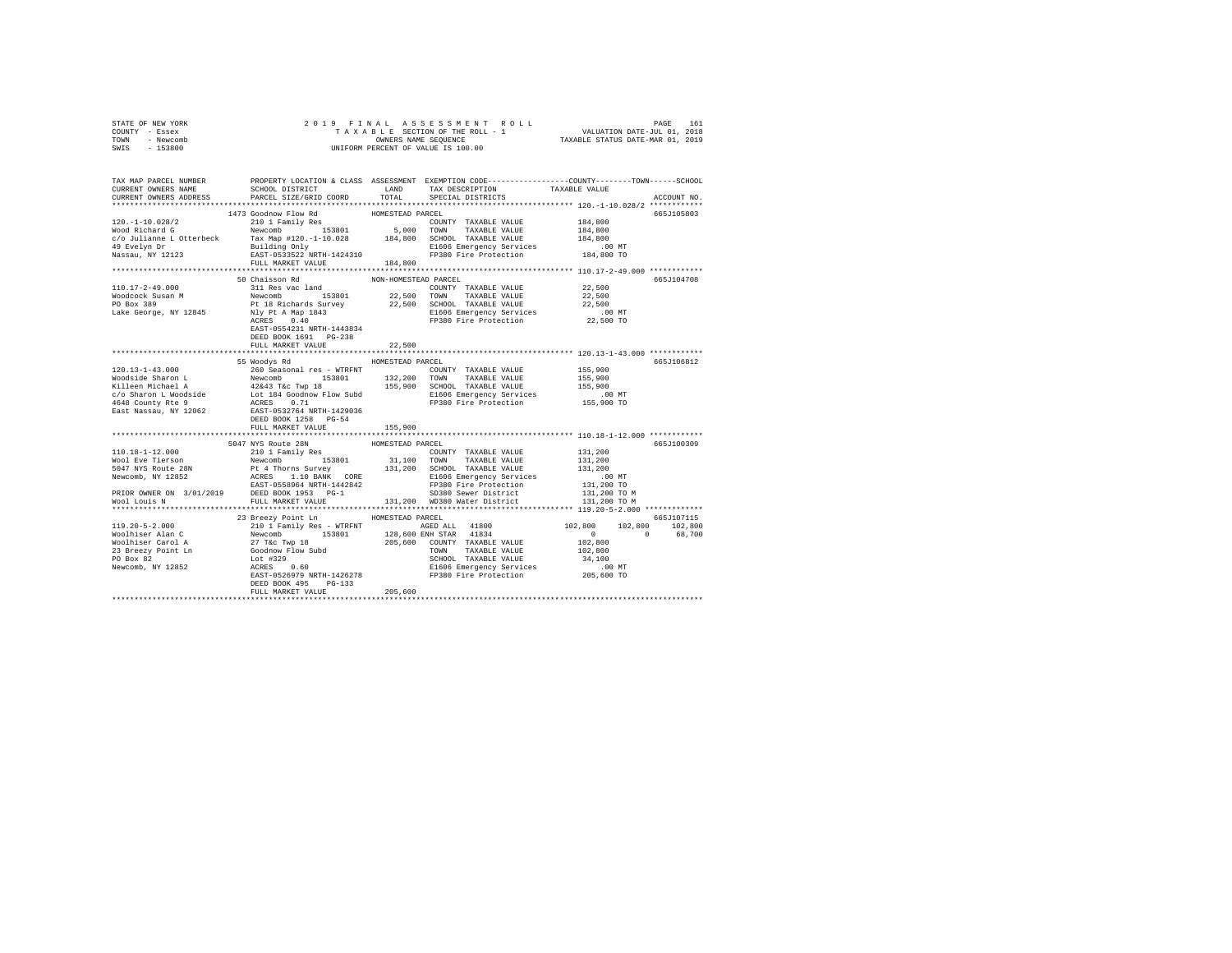| STATE OF NEW YORK |  |  |  | 2019 FINAL ASSESSMENT ROLL         |                                  | PAGE                        | 162 |
|-------------------|--|--|--|------------------------------------|----------------------------------|-----------------------------|-----|
| COUNTY - Essex    |  |  |  | TAXABLE SECTION OF THE ROLL - 1    |                                  | VALUATION DATE-JUL 01, 2018 |     |
| TOWN<br>- Newcomb |  |  |  | OWNERS NAME SEOUENCE               | TAXABLE STATUS DATE-MAR 01, 2019 |                             |     |
| - 153800<br>SWIS  |  |  |  | UNIFORM PERCENT OF VALUE IS 100.00 |                                  |                             |     |

| TAX MAP PARCEL NUMBER<br>CURRENT OWNERS NAME     | SCHOOL DISTRICT                                                                                                                                                                                                             | LAND             | TAX DESCRIPTION                                                            | PROPERTY LOCATION & CLASS ASSESSMENT EXEMPTION CODE---------------COUNTY-------TOWN-----SCHOOL<br>TAXABLE VALUE |
|--------------------------------------------------|-----------------------------------------------------------------------------------------------------------------------------------------------------------------------------------------------------------------------------|------------------|----------------------------------------------------------------------------|-----------------------------------------------------------------------------------------------------------------|
| CURRENT OWNERS ADDRESS<br>********************** | PARCEL SIZE/GRID COORD                                                                                                                                                                                                      | TOTAL            | SPECIAL DISTRICTS                                                          | ACCOUNT NO.                                                                                                     |
|                                                  | 63 Marcy Ln                                                                                                                                                                                                                 | HOMESTEAD PARCEL |                                                                            | 665J103514                                                                                                      |
| 110.18-1-2.000                                   | 210 1 Family Res<br>Newcomb 153801<br>Pt 5 Thorns Survey<br>ACRES 0.60                                                                                                                                                      |                  | COUNTY TAXABLE VALUE                                                       | 62,000                                                                                                          |
| Wright Janice C<br>PO Box 451                    |                                                                                                                                                                                                                             | $26, 200$ TOWN   | TAXABLE VALUE                                                              | 62,000                                                                                                          |
|                                                  |                                                                                                                                                                                                                             |                  | 62,000 SCHOOL TAXABLE VALUE                                                | 62,000                                                                                                          |
| Long Lake, NY 12847                              | ACRES 0.60 E1606 Emergency Services<br>EAST-0558021 NRTH-1442306 FP380 Fire Protection                                                                                                                                      |                  | E1606 Emergency Services                                                   | $.00$ MT                                                                                                        |
|                                                  |                                                                                                                                                                                                                             |                  |                                                                            | 62,000 TO                                                                                                       |
|                                                  | DEED BOOK 1379 PG-309<br>FULL MARKET VALUE 62,000 WD380 Sewer District                                                                                                                                                      |                  |                                                                            | 62,000 TO M                                                                                                     |
|                                                  |                                                                                                                                                                                                                             |                  |                                                                            | 62,000 TO M                                                                                                     |
|                                                  | 1040 Goodnow Flow Rd                                                                                                                                                                                                        | HOMESTEAD PARCEL |                                                                            | 665J103805                                                                                                      |
| 120.18-1-5.000                                   | 260 Seasonal res - WTRFNT                                                                                                                                                                                                   |                  | COUNTY TAXABLE VALUE                                                       | 160,700                                                                                                         |
|                                                  |                                                                                                                                                                                                                             |                  |                                                                            | 160,700                                                                                                         |
|                                                  |                                                                                                                                                                                                                             |                  |                                                                            | 160,700                                                                                                         |
|                                                  |                                                                                                                                                                                                                             |                  |                                                                            |                                                                                                                 |
|                                                  | 1801-1970-000<br>1829<br>r George L Trust - Newcomb - 153801 - 120,000 TOWN TAXABLE VALUE Yager Anna M<br>Trust - 46 T&C TWD - 160,700 STOWN TAXABLE VALUE Yager Anna M<br>The GE of the Second Taxable Value - 27 Woodside |                  |                                                                            | 00 MT.<br>160,700 TO                                                                                            |
|                                                  | ACRES 0.40                                                                                                                                                                                                                  |                  |                                                                            |                                                                                                                 |
|                                                  | EAST-0536522 NRTH-1427825                                                                                                                                                                                                   |                  |                                                                            |                                                                                                                 |
|                                                  | DEED BOOK 1143 PG-232                                                                                                                                                                                                       |                  |                                                                            |                                                                                                                 |
|                                                  | FULL MARKET VALUE                                                                                                                                                                                                           | 160,700          |                                                                            |                                                                                                                 |
|                                                  | *****************************                                                                                                                                                                                               |                  |                                                                            | 665J105208                                                                                                      |
| $110.17 - 2 - 27.000$                            |                                                                                                                                                                                                                             |                  |                                                                            | 30,000<br>$\Omega$                                                                                              |
| Yandon Mark T                                    |                                                                                                                                                                                                                             |                  |                                                                            | $\begin{smallmatrix}&&0\\&&2\\1&4&8\end{smallmatrix},9&0&0\end{smallmatrix}$                                    |
|                                                  |                                                                                                                                                                                                                             |                  |                                                                            |                                                                                                                 |
| Yandon Melissa A<br>110 Marcy Ln                 |                                                                                                                                                                                                                             |                  |                                                                            | 148,900<br>118,900                                                                                              |
| Newcomb, NY 12852                                |                                                                                                                                                                                                                             |                  |                                                                            | $.00$ MT                                                                                                        |
|                                                  |                                                                                                                                                                                                                             |                  |                                                                            | 148,900 TO                                                                                                      |
|                                                  |                                                                                                                                                                                                                             |                  |                                                                            | 148,900 TO M                                                                                                    |
|                                                  |                                                                                                                                                                                                                             |                  | WD380 Water District                                                       | 148,900 TO M                                                                                                    |
|                                                  |                                                                                                                                                                                                                             |                  |                                                                            |                                                                                                                 |
|                                                  |                                                                                                                                                                                                                             |                  |                                                                            | 665J103807<br>$\Omega$                                                                                          |
|                                                  |                                                                                                                                                                                                                             |                  |                                                                            | 30,000                                                                                                          |
|                                                  |                                                                                                                                                                                                                             |                  |                                                                            |                                                                                                                 |
|                                                  |                                                                                                                                                                                                                             |                  |                                                                            |                                                                                                                 |
|                                                  |                                                                                                                                                                                                                             |                  |                                                                            |                                                                                                                 |
|                                                  |                                                                                                                                                                                                                             |                  |                                                                            |                                                                                                                 |
|                                                  | FULL MARKET VALUE                                                                                                                                                                                                           | 109,200          |                                                                            |                                                                                                                 |
|                                                  | ****************************                                                                                                                                                                                                |                  |                                                                            |                                                                                                                 |
|                                                  | 64 Marcy Ln                                                                                                                                                                                                                 | HOMESTEAD PARCEL |                                                                            | 665J194002                                                                                                      |
|                                                  |                                                                                                                                                                                                                             |                  | BAS STAR 41854                                                             | $\sim$ 0<br>$0 \t 30,000$                                                                                       |
|                                                  |                                                                                                                                                                                                                             |                  | 1454 AM 14594<br>33,800 COUNTY TAXABLE VALUE<br>370,600 TOWN TAXABLE VALUE | 370,600                                                                                                         |
|                                                  |                                                                                                                                                                                                                             |                  |                                                                            | 370,600                                                                                                         |
|                                                  |                                                                                                                                                                                                                             |                  | SCHOOL TAXABLE VALUE 340,600<br>E1606 Emergency Services 00 MT             |                                                                                                                 |
|                                                  |                                                                                                                                                                                                                             |                  | FP380 Fire Protection                                                      | 370,600 TO                                                                                                      |
|                                                  | DEED BOOK 1256 PG-161                                                                                                                                                                                                       |                  |                                                                            |                                                                                                                 |
|                                                  | FULL MARKET VALUE                                                                                                                                                                                                           | 370,600          |                                                                            |                                                                                                                 |
|                                                  |                                                                                                                                                                                                                             |                  |                                                                            |                                                                                                                 |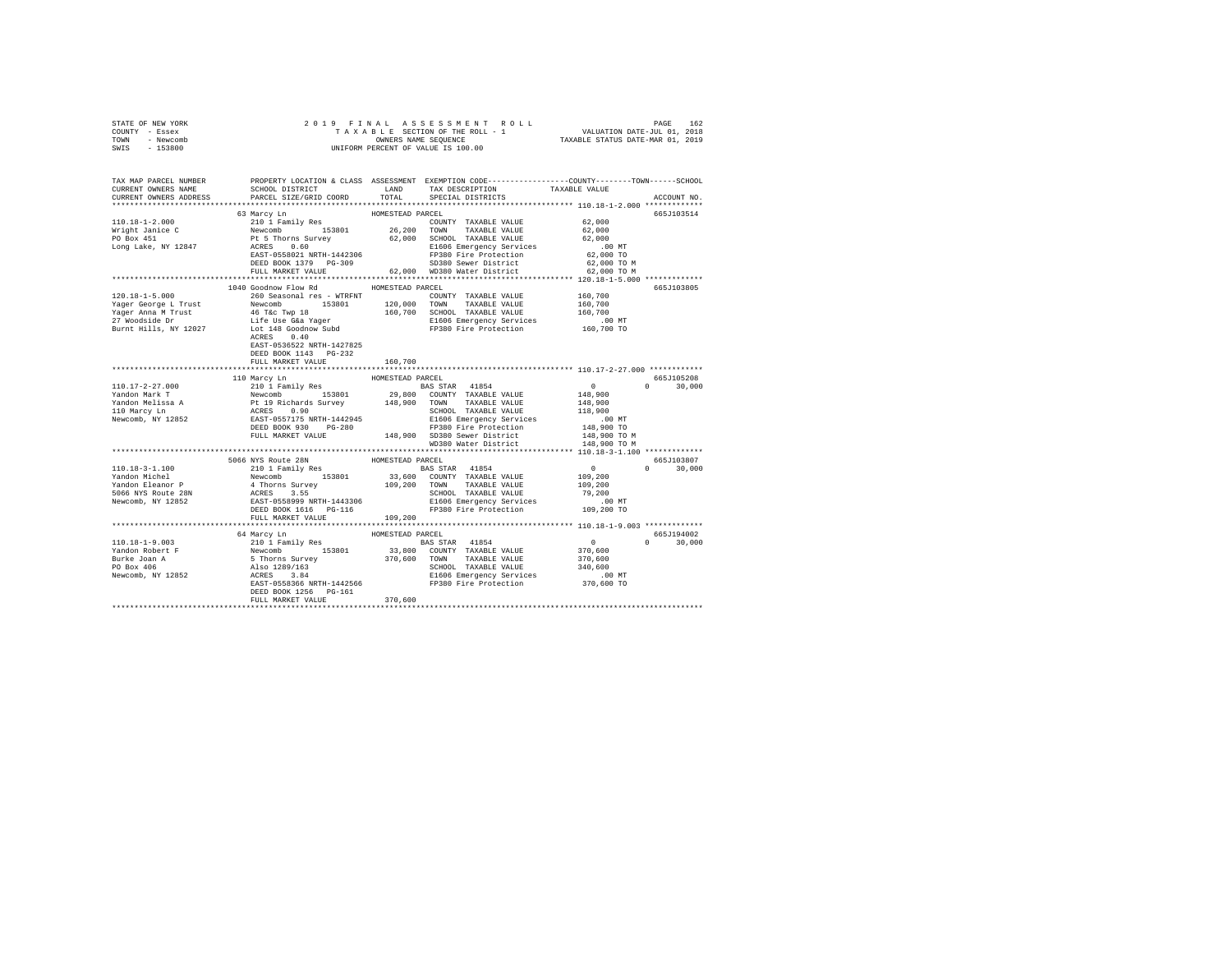| STATE OF NEW YORK<br>COUNTY - Essex<br>TOWN<br>- Newcomb<br>SWIS<br>$-153800$ | 2019 FINAL ASSESSMENT ROLL<br>TAXABLE SECTION OF THE ROLL - 1<br>OWNERS NAME SEQUENCE<br>UNIFORM PERCENT OF VALUE IS 100.00 | 163<br>PAGE<br>VALUATION DATE-JUL 01, 2018<br>TAXABLE STATUS DATE-MAR 01, 2019 |
|-------------------------------------------------------------------------------|-----------------------------------------------------------------------------------------------------------------------------|--------------------------------------------------------------------------------|
| TAY MAD DADOUT MIIMDUD                                                        | DRABBEV LACATION C. CLASS                                                                                                   |                                                                                |

| TAX MAP PARCEL NUMBER<br>CURRENT OWNERS NAME |                                                                                                                                                                                                                                      |         |                                                                                                                                                                                                                             | PROPERTY LOCATION & CLASS ASSESSMENT EXEMPTION CODE----------------COUNTY-------TOWN-----SCHOOL |
|----------------------------------------------|--------------------------------------------------------------------------------------------------------------------------------------------------------------------------------------------------------------------------------------|---------|-----------------------------------------------------------------------------------------------------------------------------------------------------------------------------------------------------------------------------|-------------------------------------------------------------------------------------------------|
|                                              | SCHOOL DISTRICT LAND<br>CURRENT OWNERS ADDRESS PARCEL SIZE/GRID COORD TOTAL SPECIAL DISTRICTS                                                                                                                                        |         | TAX DESCRIPTION TAXABLE VALUE                                                                                                                                                                                               | ACCOUNT NO.                                                                                     |
|                                              |                                                                                                                                                                                                                                      |         |                                                                                                                                                                                                                             |                                                                                                 |
|                                              |                                                                                                                                                                                                                                      |         |                                                                                                                                                                                                                             | 665J104309                                                                                      |
| $110.17 - 2 - 34.000$                        |                                                                                                                                                                                                                                      |         | COUNTY TAXABLE VALUE 118,200                                                                                                                                                                                                |                                                                                                 |
|                                              |                                                                                                                                                                                                                                      |         |                                                                                                                                                                                                                             |                                                                                                 |
|                                              | CONTRACT CONTRACT CONTRACT 26,200 TOWN TAXABLE VALUE 118,200<br>114 Marcy Ln Pt 6&7 Thorns Survey 118,200 SCHOOL TAXABLE VALUE 118,200<br>144 Marcy Ln Pt 6&7 Thorns Survey 118,200 SCHOOL TAXABLE VALUE 118,200<br>1.8,200 Mewcomb, |         |                                                                                                                                                                                                                             |                                                                                                 |
|                                              |                                                                                                                                                                                                                                      |         |                                                                                                                                                                                                                             |                                                                                                 |
|                                              |                                                                                                                                                                                                                                      |         | $\begin{array}{lllllll} \texttt{ACRES} & 0.60 & \texttt{MTH-1442015} & \texttt{E1606 Energy Services} & 0.0 & \texttt{MTBAST-0557171 NRTH-1442015} & \texttt{F9380 Fire Protection} & 118,200 & \texttt{T0} \\ \end{array}$ |                                                                                                 |
|                                              | DEED BOOK 1838 PG-46                                                                                                                                                                                                                 |         | SD380 Sewer District 118,200 TO M                                                                                                                                                                                           |                                                                                                 |
|                                              |                                                                                                                                                                                                                                      |         | FULL MARKET VALUE 118,200 WD380 Water District 118,200 TO M                                                                                                                                                                 |                                                                                                 |
|                                              |                                                                                                                                                                                                                                      |         |                                                                                                                                                                                                                             |                                                                                                 |
|                                              | 19 Stone Lodge Ln MOMESTEAD PARCEL                                                                                                                                                                                                   |         |                                                                                                                                                                                                                             | 665J104205                                                                                      |
| $120.13 - 1 - 9.000$                         | 260 Seasonal res - WTRFNT                                                                                                                                                                                                            |         | COUNTY TAXABLE VALUE 171,200                                                                                                                                                                                                |                                                                                                 |
|                                              | Young Thomas <b>Mewcomb</b> 153801 126,900 TOWN TAXABLE VALUE 171,200                                                                                                                                                                |         |                                                                                                                                                                                                                             |                                                                                                 |
|                                              |                                                                                                                                                                                                                                      |         |                                                                                                                                                                                                                             |                                                                                                 |
|                                              |                                                                                                                                                                                                                                      |         | E1606 Emergency Services .00 MT<br>FP380 Fire Protection  171,200 TO                                                                                                                                                        |                                                                                                 |
|                                              | ACRES 0.95                                                                                                                                                                                                                           |         |                                                                                                                                                                                                                             |                                                                                                 |
|                                              | EAST-0529102 NRTH-1428754                                                                                                                                                                                                            |         |                                                                                                                                                                                                                             |                                                                                                 |
|                                              | DEED BOOK 1742 PG-325                                                                                                                                                                                                                |         |                                                                                                                                                                                                                             |                                                                                                 |
|                                              | FULL MARKET VALUE                                                                                                                                                                                                                    | 171,200 |                                                                                                                                                                                                                             |                                                                                                 |
|                                              |                                                                                                                                                                                                                                      |         |                                                                                                                                                                                                                             |                                                                                                 |
| 109.16-2-5.002                               | 35 Anderson Ln MOMESTEAD PARCEL                                                                                                                                                                                                      |         | COUNTY TAXABLE VALUE 201,200                                                                                                                                                                                                | 665J104707                                                                                      |
|                                              | 260 Seasonal res - WTRFNT                                                                                                                                                                                                            |         |                                                                                                                                                                                                                             |                                                                                                 |
|                                              |                                                                                                                                                                                                                                      |         |                                                                                                                                                                                                                             |                                                                                                 |
|                                              |                                                                                                                                                                                                                                      |         |                                                                                                                                                                                                                             |                                                                                                 |
|                                              |                                                                                                                                                                                                                                      |         |                                                                                                                                                                                                                             |                                                                                                 |
|                                              | EAST-0551078 NRTH-1446399                                                                                                                                                                                                            |         |                                                                                                                                                                                                                             |                                                                                                 |
|                                              | DEED BOOK 1227 PG-49                                                                                                                                                                                                                 |         |                                                                                                                                                                                                                             |                                                                                                 |
|                                              | FULL MARKET VALUE 201,200                                                                                                                                                                                                            |         |                                                                                                                                                                                                                             |                                                                                                 |
|                                              |                                                                                                                                                                                                                                      |         |                                                                                                                                                                                                                             |                                                                                                 |
|                                              | 34 Campsite Rd HOMESTEAD PARCEL                                                                                                                                                                                                      |         |                                                                                                                                                                                                                             | 665J107103                                                                                      |
|                                              | 110.13-9-15.000 210 1 Family Res                                                                                                                                                                                                     |         | COUNTY TAXABLE VALUE 69,700                                                                                                                                                                                                 |                                                                                                 |
|                                              |                                                                                                                                                                                                                                      |         |                                                                                                                                                                                                                             |                                                                                                 |
|                                              |                                                                                                                                                                                                                                      |         |                                                                                                                                                                                                                             |                                                                                                 |
|                                              |                                                                                                                                                                                                                                      |         |                                                                                                                                                                                                                             |                                                                                                 |
|                                              |                                                                                                                                                                                                                                      |         |                                                                                                                                                                                                                             |                                                                                                 |
|                                              | DEED BOOK 1402 PG-14                                                                                                                                                                                                                 |         |                                                                                                                                                                                                                             |                                                                                                 |
|                                              | FULL MARKET VALUE                                                                                                                                                                                                                    | 69,700  |                                                                                                                                                                                                                             |                                                                                                 |
|                                              |                                                                                                                                                                                                                                      |         |                                                                                                                                                                                                                             |                                                                                                 |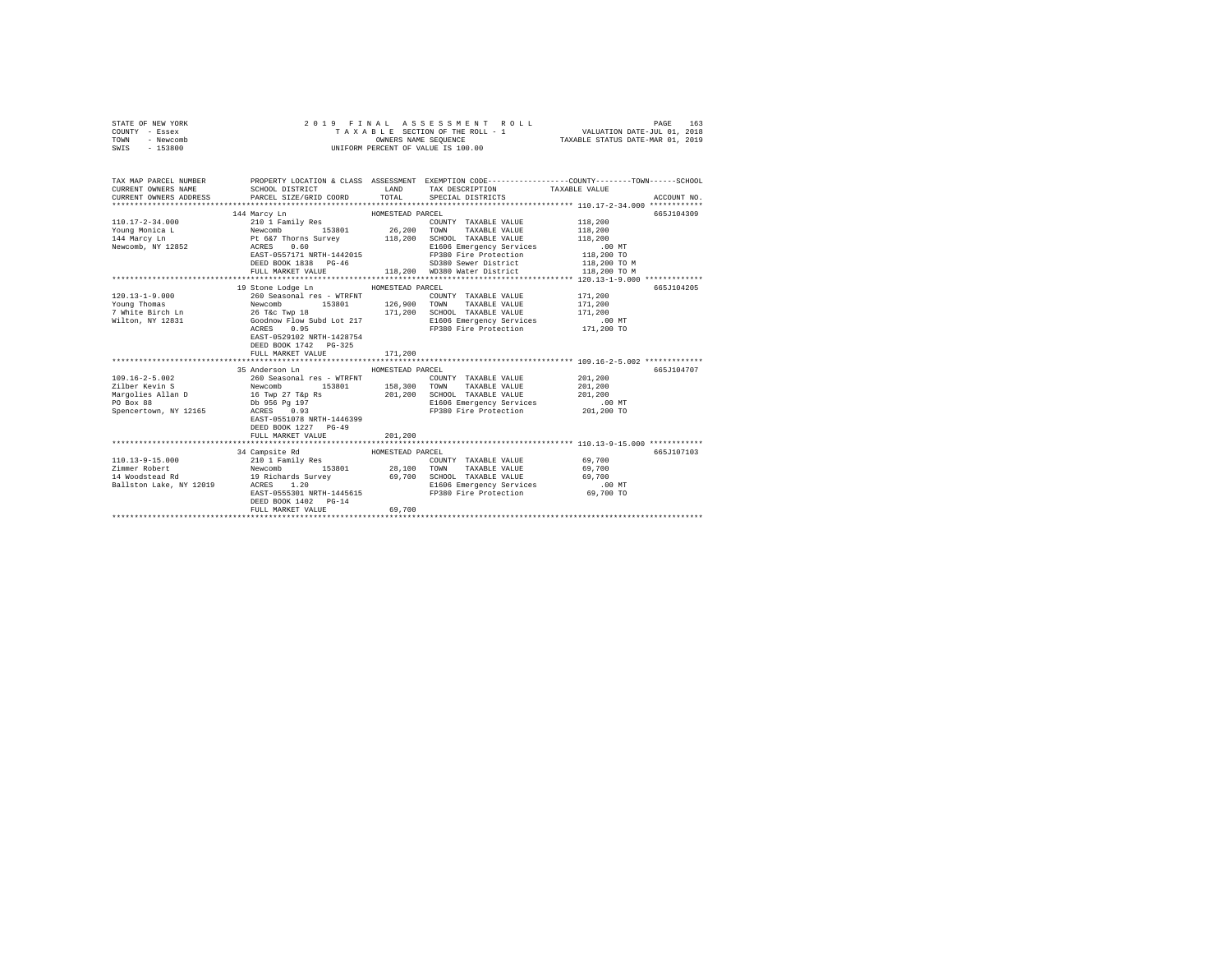| STATE OF NEW YORK | 2019 FINAL ASSESSMENT ROLL         | 164<br>PAGE                      |
|-------------------|------------------------------------|----------------------------------|
| COUNTY - Essex    | TAXABLE SECTION OF THE ROLL - 1    | VALUATION DATE-JUL 01, 2018      |
| TOWN<br>- Newcomb |                                    | TAXABLE STATUS DATE-MAR 01, 2019 |
| SWIS<br>- 153800  |                                    | RPS150/V04/L015                  |
|                   | UNIFORM PERCENT OF VALUE IS 100.00 | CURRENT DATE 6/25/2019           |
|                   |                                    |                                  |
|                   | ROLL SUB SECTION- - TOTALS         |                                  |

# \*\*\* S P E C I A L D I S T R I C T S U M M A R Y \*\*\*

| CODE | DISTRICT NAME        | TOTAL<br>PARCELS | EXTENSION<br>TYPE | <b>EXTENSION</b><br>VALUE | AD VALOREM<br>VALUE | EXEMPT<br>AMOUNT | TAXABLE<br>VALUE |
|------|----------------------|------------------|-------------------|---------------------------|---------------------|------------------|------------------|
|      | FP380 Fire Protectio |                  | 738 TOTAL         |                           | 118290.200          |                  | 118290.200       |
|      | SD380 Sewer District |                  | 93 TOTAL<br>M     |                           | 10891.100           |                  | 10891.100        |
|      | WD380 Water District |                  | 93 TOTAL M        |                           | 10891.100           |                  | 10891.100        |
|      | E1606 Emergency Serv |                  | 738 MOVTAX        |                           |                     |                  |                  |

# \*\*\* S C H O O L D I S T R I C T S U M M A R Y \*\*\*

| CODE   | DISTRICT NAME | TOTAL<br>PARCELS | ASSESSED<br>LAND | ASSESSED<br>TOTAL | EXEMPT<br>AMOUNT | TOTAL<br>TAXABLE | STAR<br>AMOUNT | <b>STAR</b><br>TAXABLE |
|--------|---------------|------------------|------------------|-------------------|------------------|------------------|----------------|------------------------|
| 153801 | Newcomb       | 738              | 56657,000        | 118290.200        | 1972,803         | 116317.397       | 5778.155       | 110539.242             |
|        | SUB-TOTAL     | 738              | 56657,000        | 118290.200        | 1972,803         | 116317.397       | 5778.155       | 110539.242             |
|        | TOTAL         | 738              | 56657,000        | 118290.200        | 1972,803         | 116317.397       | 5778.155       | 110539.242             |

## \*\*\* S Y S T E M C O D E S S U M M A R Y \*\*\*

## NO SYSTEM EXEMPTIONS AT THIS LEVEL

# \*\*\* E X E M P T I O N S U M M A R Y \*\*\*

| CODE  | DESCRIPTION     | TOTAL<br>PARCELS | COUNTY   | TOWN     | SCHOOL   |
|-------|-----------------|------------------|----------|----------|----------|
|       |                 |                  |          |          |          |
| 41003 | PRO VETS T      | 3                |          | 57.449   |          |
| 41102 | VETERANS C      | 3                | 5,500    |          |          |
| 41120 | VETWAR CTS      | n                | 103,110  | 170.355  | 170,355  |
| 41130 | VETCOM CTS      | 21               | 492.425  | 800,575  | 800.575  |
| 41131 | VET COM CT      |                  | 25,000   | 60,000   |          |
| 41140 | VETDIS CTS      | 6                | 135,585  | 135,585  | 135,585  |
| 41800 | AGED ALL        | 13               | 896.213  | 866,288  | 866,288  |
| 41834 | ENH STAR        | 51               |          |          | 3290.855 |
| 41854 | <b>BAS STAR</b> | 83               |          |          | 2487.300 |
|       | TOTAL           | 188              | 1657.833 | 2090.252 | 7750.958 |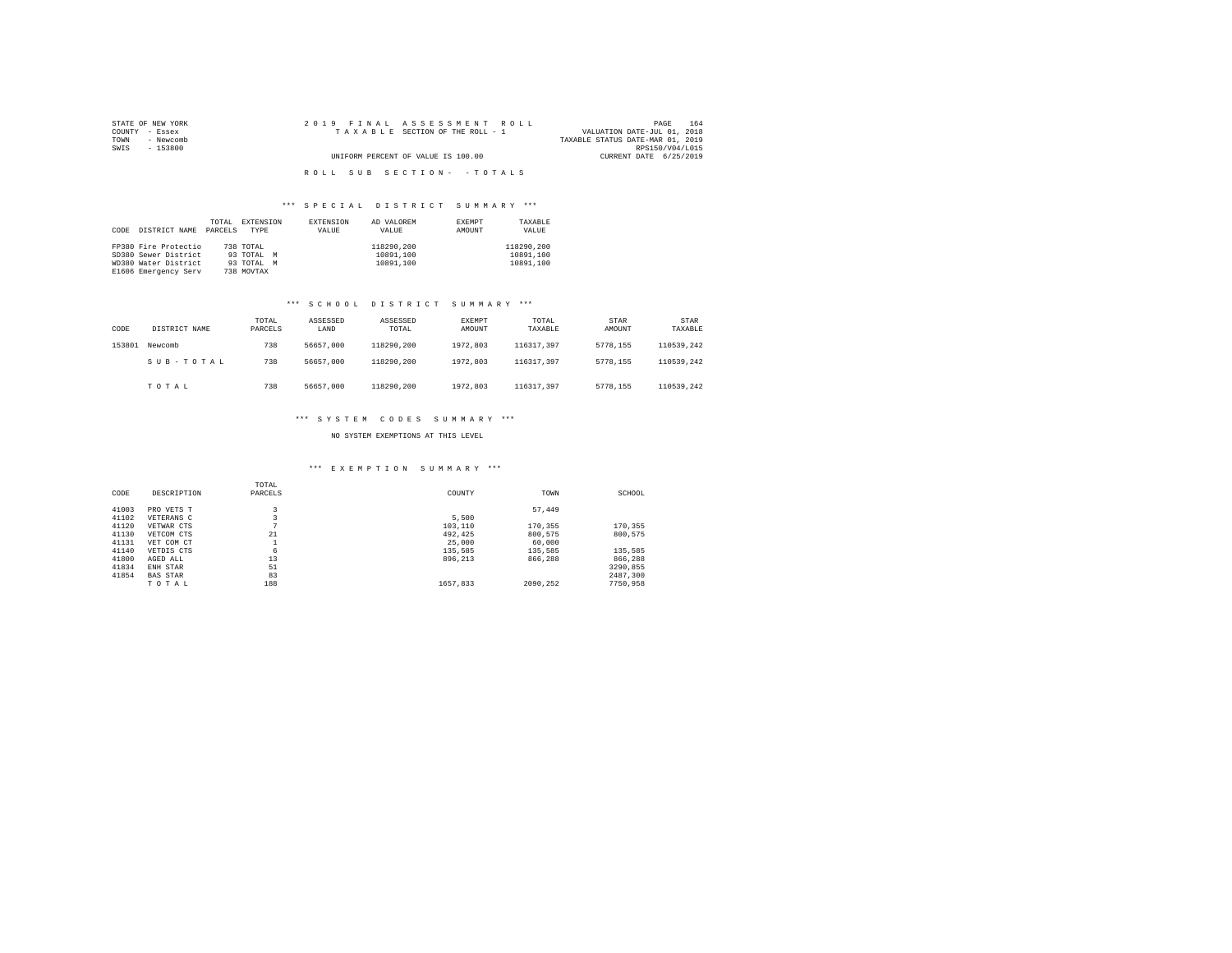| STATE OF NEW YORK | 2019 FINAL ASSESSMENT ROLL         | 165<br>PAGE                      |
|-------------------|------------------------------------|----------------------------------|
| COUNTY - Essex    | TAXABLE SECTION OF THE ROLL - 1    | VALUATION DATE-JUL 01, 2018      |
| - Newcomb<br>TOWN |                                    | TAXABLE STATUS DATE-MAR 01, 2019 |
| SWIS<br>$-153800$ |                                    | RPS150/V04/L015                  |
|                   | UNIFORM PERCENT OF VALUE IS 100.00 | CURRENT DATE 6/25/2019           |
|                   |                                    |                                  |
|                   | ROLL SUB SECTION- - TOTALS         |                                  |

| ROLL       | DESCRIPTION | TOTAL   | ASSESSED  | ASSESSED   | TAXABLE    | TAXABLE    | TAXABLE    | STAR       |
|------------|-------------|---------|-----------|------------|------------|------------|------------|------------|
| <b>SEC</b> |             | PARCELS | LAND      | TOTAL      | COUNTY     | TOWN       | SCHOOL     | TAXABLE    |
|            | TAXABLE     | 738     | 56657.000 | 118290.200 | 116632.367 | 116199.948 | 116317.397 | 110539.242 |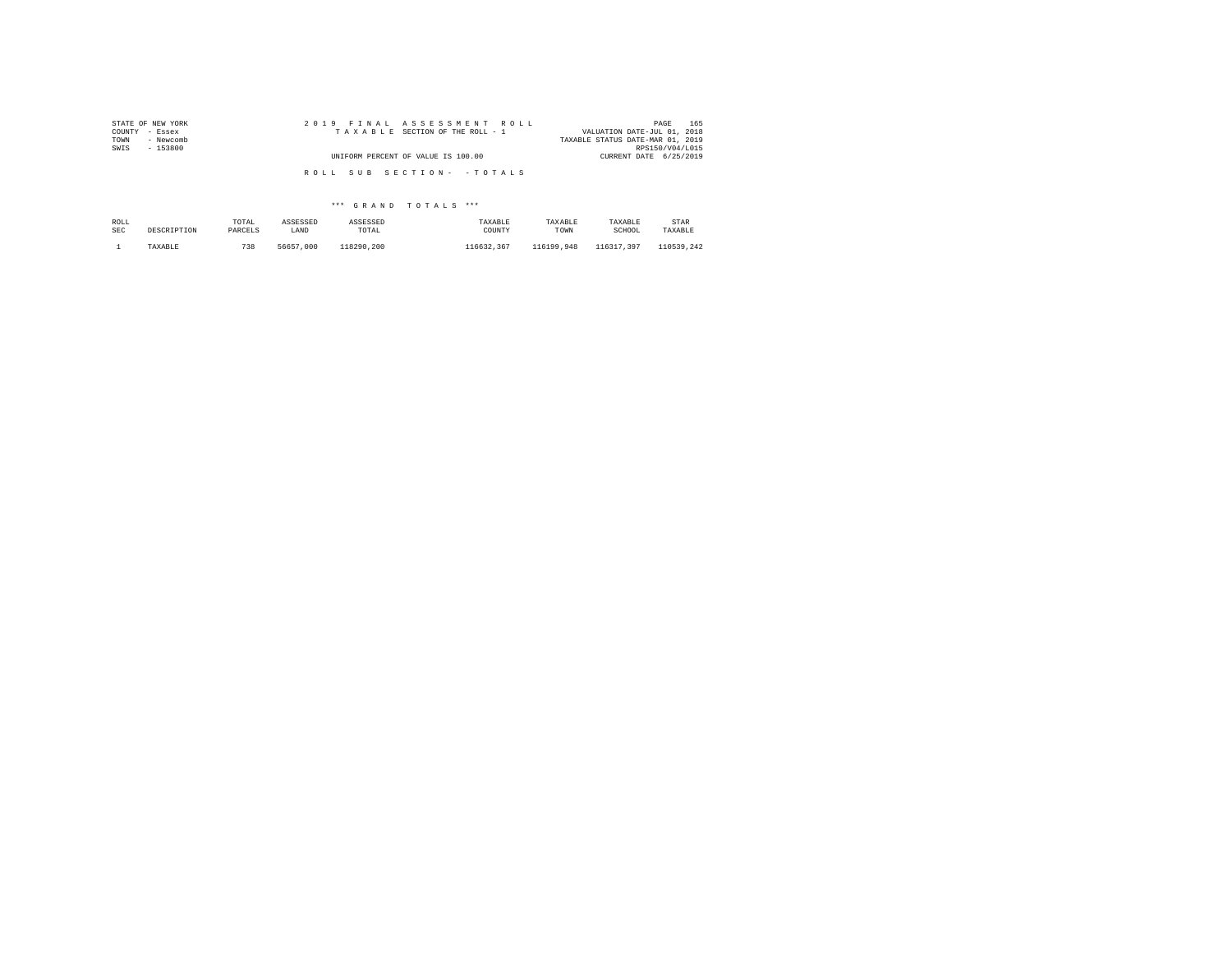| STATE OF NEW YORK | 2019 FINAL ASSESSMENT ROLL                                               | 166<br>PAGE                      |
|-------------------|--------------------------------------------------------------------------|----------------------------------|
| COUNTY - Essex    | TAXABLE SECTION OF THE ROLL - 1 SUB-SECT - A VALUATION DATE-JUL 01, 2018 |                                  |
| TOWN<br>- Newcomb | OWNERS NAME SEOUENCE                                                     | TAXABLE STATUS DATE-MAR 01, 2019 |
| - 153800<br>SWIS  | UNIFORM PERCENT OF VALUE IS 100.00                                       |                                  |

| TAX MAP PARCEL NUMBER<br>CURRENT OWNERS NAME<br>CURRENT OWNERS ADDRESS                                                                                                                                                         | SCHOOL DISTRICT LAND<br>PARCEL SIZE/GRID COORD               | TOTAL<br>SPECIAL DISTRICTS     | PROPERTY LOCATION & CLASS ASSESSMENT EXEMPTION CODE---------------COUNTY-------TOWN-----SCHOOL<br>TAX DESCRIPTION TAXABLE VALUE<br>ACCOUNT NO.                                                                                                                |
|--------------------------------------------------------------------------------------------------------------------------------------------------------------------------------------------------------------------------------|--------------------------------------------------------------|--------------------------------|---------------------------------------------------------------------------------------------------------------------------------------------------------------------------------------------------------------------------------------------------------------|
|                                                                                                                                                                                                                                | DEED BOOK 1769 PG-311<br>FULL MARKET VALUE                   | 7.600                          | 231 Campsite Rd NON-HOMESTEAD PARCEL<br>10.-1-12.322 231 Campsite Rd NON-HOMESTEAD PARCEL<br>2.911 Compare Rate Route 146 November 153801 7,600 COUNTY TAXABLE VALUE<br>2.473<br>154 State Route 146 29 T&C Pur TWP 27 RS 7,600 TOWN T<br>665Z015001<br>5.127 |
|                                                                                                                                                                                                                                | Campsite Rd<br>DEED BOOK 1475    PG-232<br>FULL MARKET VALUE | NON-HOMESTEAD PARCEL<br>12,500 | 665Z006007<br>8,791                                                                                                                                                                                                                                           |
|                                                                                                                                                                                                                                | NYS Route 28N<br>FULL MARKET VALUE 380,700                   | NON-HOMESTEAD PARCEL           | 665Z010003                                                                                                                                                                                                                                                    |
|                                                                                                                                                                                                                                | Tahawus Rd<br>DEED BOOK 1552 PG-206<br>FULL MARKET VALUE     | NON-HOMESTEAD PARCEL<br>76,400 | 665Z005006<br>47, 226 47, 226 47, 226                                                                                                                                                                                                                         |
| $[19.20-9-1.000$ $[10.20-9-1.000$ $[10.20-9-1.000]$ $[10.20-9-1.000]$ $[10.20-9-1.000]$ $[11.20-9-1.000]$ $[11.20-9-1.000]$ $[11.20-9-1.000]$ $[11.20-9-1.000]$ $[11.20-9-1.000]$ $[11.20-9-1.000]$ $[11.20-9-1.000]$ $[11.20$ | Beaver Bay Rd NON-HOMESTEAD PARCEL<br>FULL MARKET VALUE      | 15,900                         | 665Z011002<br>7,987 7,987 7,987                                                                                                                                                                                                                               |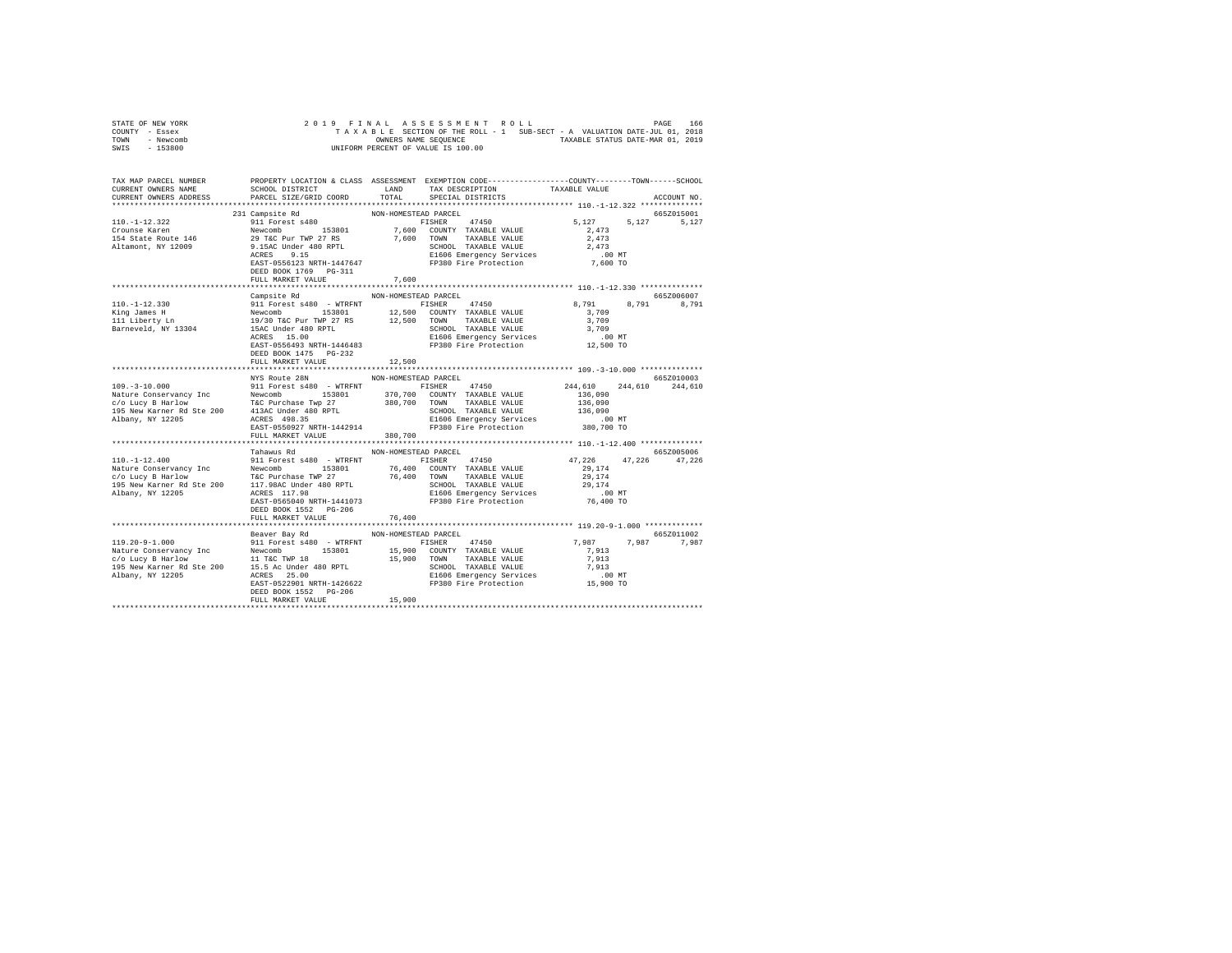| STATE OF NEW YORK | 2019 FINAL ASSESSMENT ROLL |  |  |                                    |  |  |  |  |                                                                          | PAGE | 167 |
|-------------------|----------------------------|--|--|------------------------------------|--|--|--|--|--------------------------------------------------------------------------|------|-----|
| COUNTY - Essex    |                            |  |  |                                    |  |  |  |  | TAXABLE SECTION OF THE ROLL - 1 SUB-SECT - A VALUATION DATE-JUL 01, 2018 |      |     |
| TOWN<br>- Newcomb |                            |  |  | OWNERS NAME SEOUENCE               |  |  |  |  | TAXABLE STATUS DATE-MAR 01, 2019                                         |      |     |
| $-153800$<br>SWIS |                            |  |  | UNIFORM PERCENT OF VALUE IS 100.00 |  |  |  |  |                                                                          |      |     |

| TAX MAP PARCEL NUMBER |                                                                         | PROPERTY LOCATION & CLASS ASSESSMENT EXEMPTION CODE---------------COUNTY-------TOWN------SCHOOL |                                               |             |
|-----------------------|-------------------------------------------------------------------------|-------------------------------------------------------------------------------------------------|-----------------------------------------------|-------------|
|                       |                                                                         |                                                                                                 |                                               |             |
|                       |                                                                         |                                                                                                 |                                               |             |
|                       | DEED BOOK 1552 PG-206<br>FULL MARKET VALUE                              | EAST-0525248 NRTH-1424735 FP380 Fire Protection 29,900 TO<br>29,900                             |                                               |             |
|                       | Goodnow Flow Rd                                                         | NON-HOMESTEAD PARCEL                                                                            |                                               | 665.T101913 |
|                       | EAST-0529837 NRTH-1426056<br>DEED BOOK 1552 PG-206<br>FULL MARKET VALUE | 124,500                                                                                         |                                               |             |
|                       |                                                                         |                                                                                                 |                                               |             |
|                       |                                                                         |                                                                                                 |                                               | 665Z005010  |
|                       | DEED BOOK 1552 PG-206                                                   | FISHER 47450 20,422 20,422                                                                      |                                               | 20,422      |
|                       | FULL MARKET VALUE                                                       | 41,000                                                                                          |                                               |             |
|                       | 199 Campsite Rd                                                         | NON-HOMESTEAD PARCEL                                                                            |                                               | 665Z006006  |
| $110. - 1 - 12.321$   | EAST-0556691 NRTH-1447416<br>DEED BOOK 1470 PG-187                      | 911 Forest s480 - WTRFNT FISHER 47450                                                           | 4,727 4,727<br>FP380 Fire Protection 7,200 TO | 4,727       |
|                       | FULL MARKET VALUE                                                       | 7,200                                                                                           |                                               |             |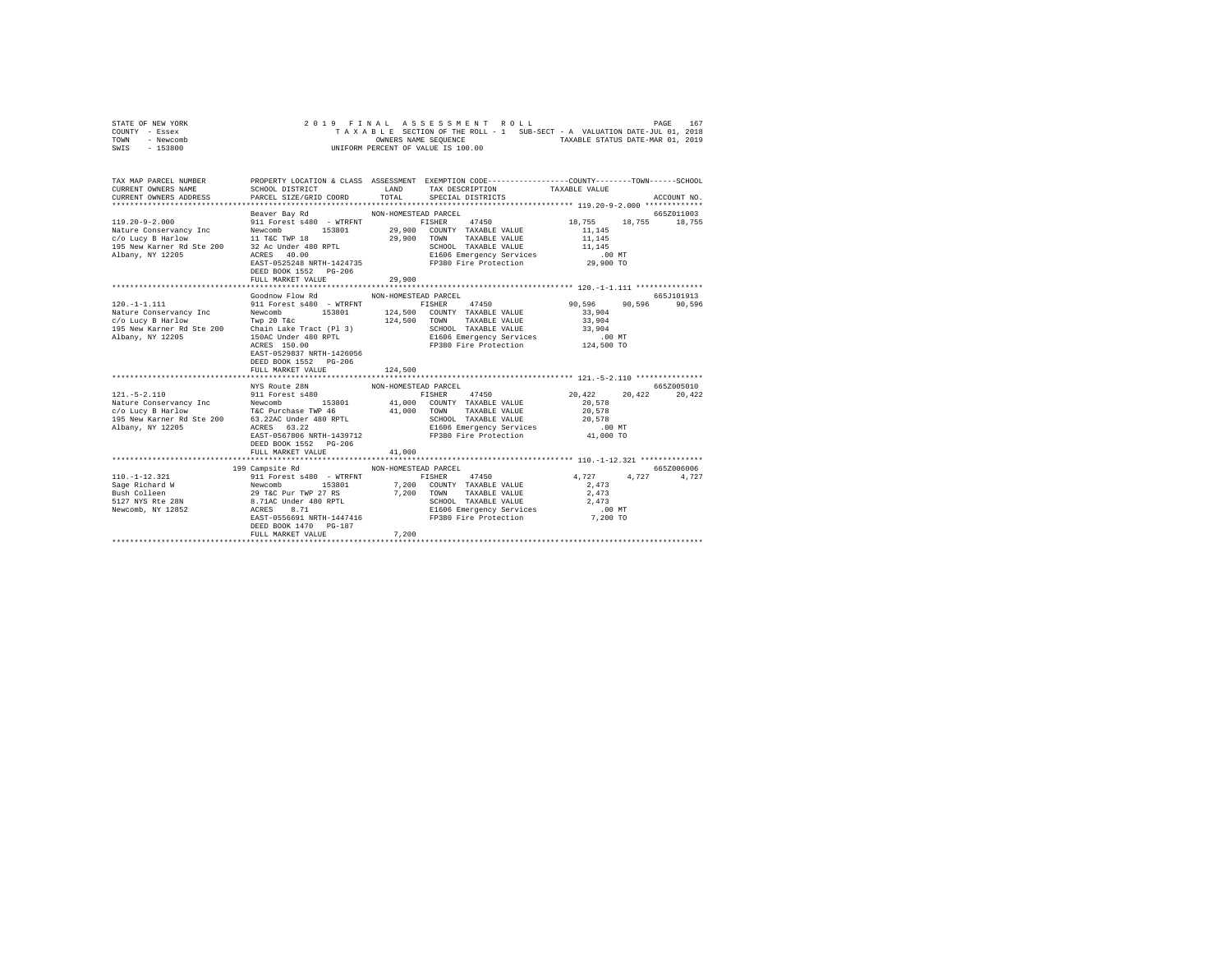| STATE OF NEW YORK                                                                        |                                      | 2019 FINAL ASSESSMENT ROLL         | 168<br>PAGE                                                                                                             |
|------------------------------------------------------------------------------------------|--------------------------------------|------------------------------------|-------------------------------------------------------------------------------------------------------------------------|
| COUNTY<br>- Essex                                                                        |                                      |                                    | TAXABLE SECTION OF THE ROLL - 1 SUB-SECT - A VALUATION DATE-JUL 01, 2018                                                |
| - Newcomb<br>TOWN                                                                        |                                      |                                    | OWNERS NAME SEQUENCE TAXABLE STATUS DATE-MAR 01, 2019                                                                   |
| $-153800$<br>SWIS                                                                        |                                      | UNIFORM PERCENT OF VALUE IS 100.00 |                                                                                                                         |
|                                                                                          |                                      |                                    |                                                                                                                         |
|                                                                                          |                                      |                                    |                                                                                                                         |
|                                                                                          |                                      |                                    |                                                                                                                         |
|                                                                                          |                                      |                                    | TAX MAP PARCEL NUMBER THE PROPERTY LOCATION & CLASS ASSESSMENT EXEMPTION CODE-------------COUNTY-------TOWN------SCHOOL |
|                                                                                          |                                      |                                    |                                                                                                                         |
| CURRENT OWNERS ADDRESS 6 PARCEL SIZE/GRID COORD 60THL SPECIAL DISTRICTS                  |                                      |                                    | ACCOUNT NO.                                                                                                             |
|                                                                                          |                                      |                                    |                                                                                                                         |
|                                                                                          | 423 Goodnow Flow Rd MOMESTEAD PARCEL |                                    | 665J100107                                                                                                              |
| $120. -1 - 12.015$                                                                       | 910 Priv forest - WTRFNT             | COUNTY TAXABLE VALUE               | 1111,300                                                                                                                |
| Tahawus Club Inc                         Newcomb              153801             931,800 |                                      | TOWN<br>TAXABLE VALUE              | 1111,300                                                                                                                |
| Zack Purchase Inc 5 1111,300                                                             |                                      | SCHOOL TAXABLE VALUE               | 1111,300                                                                                                                |
| PO Box 419                                                                               | $1484/85$ Amendment to               | E1606 Emergency Services .00 MT    |                                                                                                                         |
| Newcomb, NY 12852 Conservation Easement 631                                              |                                      | FP380 Fire Protection 1111,300 TO  |                                                                                                                         |
|                                                                                          | ACRES 628.23                         |                                    |                                                                                                                         |
|                                                                                          | EAST-0539887 NRTH-1433147            |                                    |                                                                                                                         |
|                                                                                          | DEED BOOK 1484 PG-93                 |                                    |                                                                                                                         |
|                                                                                          | FULL MARKET VALUE 1111.300           |                                    |                                                                                                                         |
|                                                                                          |                                      |                                    |                                                                                                                         |
|                                                                                          |                                      |                                    |                                                                                                                         |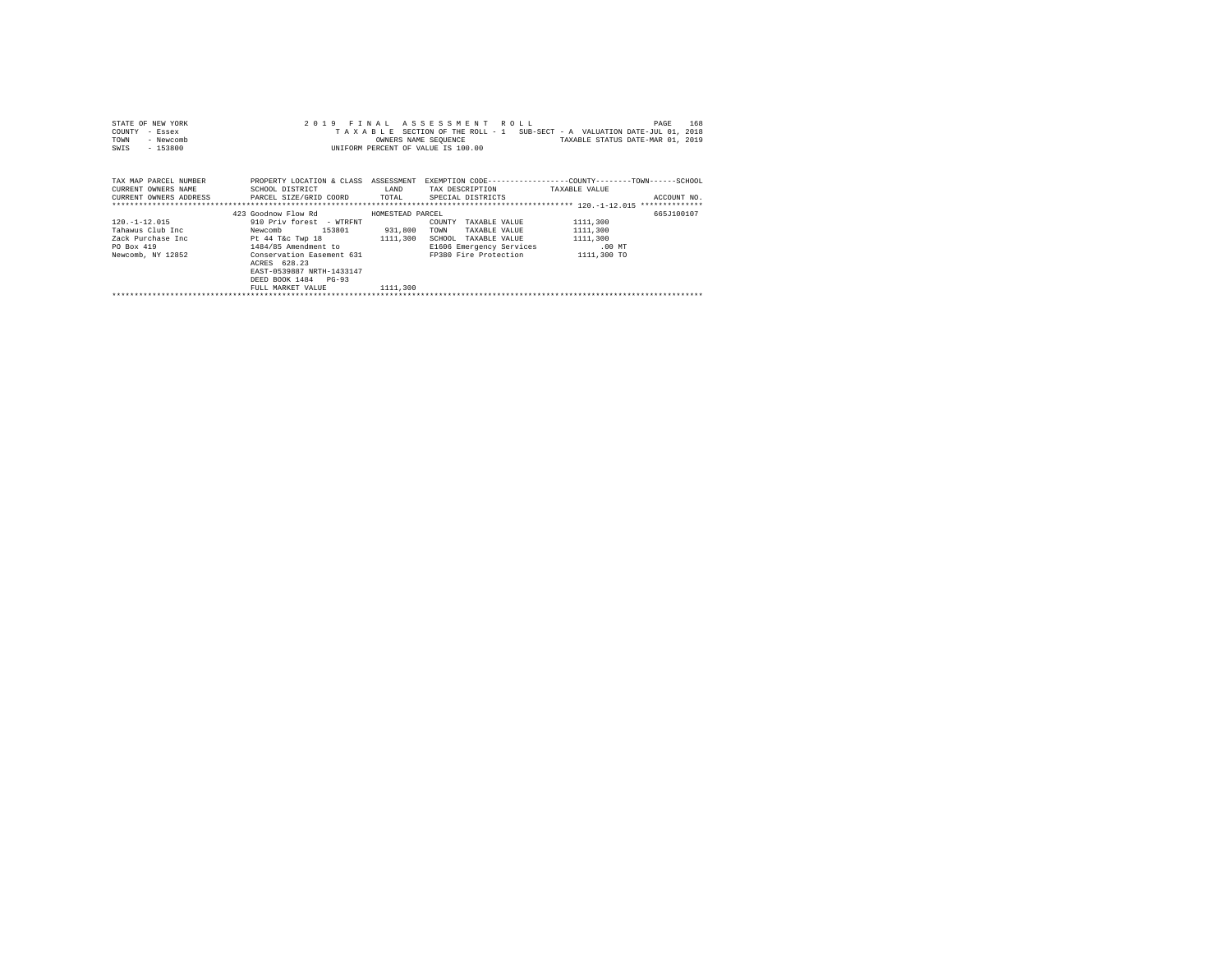| STATE OF NEW YORK | 2019 FINAL ASSESSMENT ROLL                                               | 169<br>PAGE            |
|-------------------|--------------------------------------------------------------------------|------------------------|
| COUNTY - Essex    | TAXABLE SECTION OF THE ROLL - 1 SUB-SECT - A VALUATION DATE-JUL 01, 2018 |                        |
| TOWN<br>- Newcomb | TAXABLE STATUS DATE-MAR 01, 2019                                         |                        |
| SWIS<br>$-153800$ |                                                                          | RPS150/V04/L015        |
|                   | UNIFORM PERCENT OF VALUE IS 100.00                                       | CURRENT DATE 6/25/2019 |
|                   |                                                                          |                        |
|                   | ROLL SUB SECTION-A-TOTALS                                                |                        |

#### \*\*\* S P E C I A L D I S T R I C T S U M M A R Y \*\*\*

|      |                      | TOTAL   | <b>EXTENSION</b> | <b>EXTENSION</b> | AD VALOREM | <b>EXEMPT</b> | TAXARLE  |
|------|----------------------|---------|------------------|------------------|------------|---------------|----------|
| CODE | DISTRICT NAME        | PARCELS | <b>TYPE</b>      | VALUE            | VALUE.     | AMOUNT        | VALUE    |
|      |                      |         |                  |                  |            |               |          |
|      | FP380 Fire Protectio |         | 10 TOTAL         |                  | 1807,000   |               | 1807,000 |
|      | E1606 Emergency Serv |         | 10 MOVTAX        |                  |            |               |          |

#### \*\*\* S C H O O L D I S T R I C T S U M M A R Y \*\*\*

| CODE   | DISTRICT NAME | TOTAL<br>PARCELS | ASSESSED<br>LAND | ASSESSED<br>TOTAL | <b>EXEMPT</b><br>AMOUNT | TOTAL<br>TAXABLE | STAR<br>AMOUNT | <b>STAR</b><br>TAXABLE |
|--------|---------------|------------------|------------------|-------------------|-------------------------|------------------|----------------|------------------------|
| 153801 | Newcomb       | 10               | 1617.500         | 1807.000          | 448.241                 | 1358,759         |                | 1358,759               |
|        | SUB-TOTAL     | 10               | 1617.500         | 1807.000          | 448.241                 | 1358,759         |                | 1358,759               |
|        | TOTAL         | 10               | 1617.500         | 1807.000          | 448.241                 | 1358,759         |                | 1358,759               |

#### \*\*\* S Y S T E M C O D E S S U M M A R Y \*\*\*

NO SYSTEM EXEMPTIONS AT THIS LEVEL

#### \*\*\* E X E M P T I O N S U M M A R Y \*\*\*

| CODE  | DESCRIPTION     | TOTAL<br>PARCELS | COUNTY             | TOWN               | SCHOOL             |
|-------|-----------------|------------------|--------------------|--------------------|--------------------|
| 47450 | FISHER<br>TOTAL |                  | 448.241<br>448.241 | 448.241<br>448.241 | 448.241<br>448.241 |

| ROLL       | DESCRIPTION | TOTAL   | ASSESSED | ASSESSED     | TAXABLE      | TAXABLE  | TAXABLE  | STAR     |
|------------|-------------|---------|----------|--------------|--------------|----------|----------|----------|
| <b>SEC</b> |             | PARCELS | LAND     | TOTAL        | COUNTY       | TOWN     | SCHOOL   | TAXABLE  |
|            | TAXABLE     | ∸       | 1617.500 | 1807<br>,000 | 1358.<br>759 | 1358,759 | 1358,759 | 1358,759 |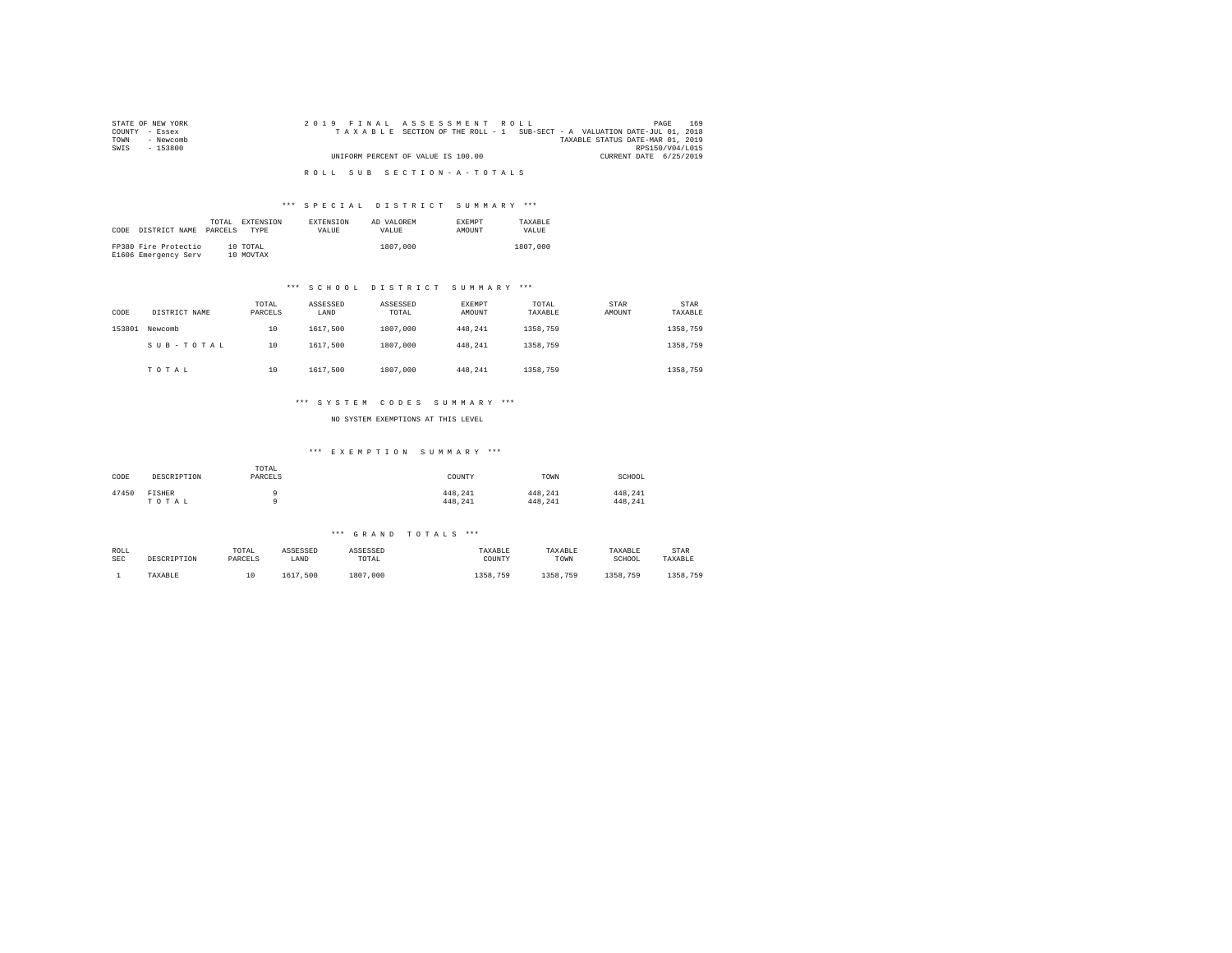| STATE OF NEW YORK |  | 2019 FINAL ASSESSMENT ROLL         | PAGE                                                                     | 170 |
|-------------------|--|------------------------------------|--------------------------------------------------------------------------|-----|
| COUNTY - Essex    |  |                                    | TAXABLE SECTION OF THE ROLL - 1 SUB-SECT - B VALUATION DATE-JUL 01, 2018 |     |
| TOWN<br>- Newcomb |  | OWNERS NAME SEOUENCE               | TAXABLE STATUS DATE-MAR 01, 2019                                         |     |
| $-153800$<br>SWIS |  | UNIFORM PERCENT OF VALUE IS 100.00 |                                                                          |     |

| TAX MAP PARCEL NUMBER<br>CURRENT OWNERS NAME SCHOOL DISTRICT<br>CURRENT OWNERS ADDRESS PARCEL SIZE/GRID COORD                                                                                                                            |                                                                                  | LAND<br>TOTAL        | PROPERTY LOCATION & CLASS ASSESSMENT EXEMPTION CODE---------------COUNTY-------TOWN-----SCHOOL<br>TAX DESCRIPTION TAXABLE VALUE<br>SPECIAL DISTRICTS |                    |         | ACCOUNT NO.     |
|------------------------------------------------------------------------------------------------------------------------------------------------------------------------------------------------------------------------------------------|----------------------------------------------------------------------------------|----------------------|------------------------------------------------------------------------------------------------------------------------------------------------------|--------------------|---------|-----------------|
|                                                                                                                                                                                                                                          | Tahawus Rd                                                                       | NON-HOMESTEAD PARCEL |                                                                                                                                                      |                    |         | 665Z005002      |
| $101. -4 - 1.200$<br>Bunting Family V LLC                                                                                                                                                                                                | Newcomb                                                                          |                      | 912 Forest s480a - WTRFNT PRIV FOR 47460<br>Newcomb 153801 468,200 COUNTY TAXABLE VALUE                                                              | 370,960<br>97.240  |         | 370.960 370.960 |
|                                                                                                                                                                                                                                          |                                                                                  |                      |                                                                                                                                                      |                    |         |                 |
|                                                                                                                                                                                                                                          |                                                                                  |                      |                                                                                                                                                      |                    |         |                 |
| - (1997)<br>TAC Purchase TWP 46 (200 TOWN TAXABLE VALUE 97,240<br>79 River St Ste 301 616.18AC Under 480A RPTL SCHOOL TAXABLE VALUE 97,240<br>Montpelier, VT 05602-3763 ACRES 631.18<br>EAST-0587460 NRTH-1457922 FP380 Fire Protectio   |                                                                                  |                      |                                                                                                                                                      |                    |         |                 |
| MAY BE SUBJECT TO PAYMENT DEED BOOK 1480 PG-234<br>UNDER RPTL480A UNTIL 2028 FULL MARKET VALUE                                                                                                                                           |                                                                                  | 468,200              |                                                                                                                                                      |                    |         |                 |
|                                                                                                                                                                                                                                          |                                                                                  |                      |                                                                                                                                                      |                    |         |                 |
|                                                                                                                                                                                                                                          | Tahawus Rd                                                                       | NON-HOMESTEAD PARCEL |                                                                                                                                                      |                    |         | 6657005004      |
| $110. - 1 - 12.200$                                                                                                                                                                                                                      |                                                                                  |                      | 912 Forest s480a - WTRFNT <b>PRIV FOR 47460</b> 900,400 900,400 900,400                                                                              |                    |         | 900,400         |
| Bunting Family V LLC Mewcomb 153801 1228,700 COUNTY TAXABLE VALUE                                                                                                                                                                        |                                                                                  |                      |                                                                                                                                                      |                    |         |                 |
|                                                                                                                                                                                                                                          |                                                                                  |                      |                                                                                                                                                      | 356,300            |         |                 |
|                                                                                                                                                                                                                                          |                                                                                  |                      |                                                                                                                                                      |                    |         |                 |
| AC PUC PUC PUC PUC PRESS NOTE 1256,700 TOWN TAXABLE VALUE 19 356,300<br>TAXABLE VALUE 356,300<br>19 River St Ste 301 1512.89AC Under 480A RPTL<br>Montpelier, VT 05602-3763 ARES 1766.99<br>ELGO6 Emergency Services<br>Montpelier, VT 0 |                                                                                  |                      |                                                                                                                                                      |                    |         |                 |
|                                                                                                                                                                                                                                          |                                                                                  |                      |                                                                                                                                                      |                    |         |                 |
|                                                                                                                                                                                                                                          |                                                                                  |                      |                                                                                                                                                      |                    |         |                 |
|                                                                                                                                                                                                                                          |                                                                                  |                      |                                                                                                                                                      |                    |         |                 |
|                                                                                                                                                                                                                                          |                                                                                  |                      |                                                                                                                                                      |                    |         |                 |
|                                                                                                                                                                                                                                          |                                                                                  |                      |                                                                                                                                                      |                    |         |                 |
|                                                                                                                                                                                                                                          | Lower Works Rd MON-HOMESTEAD PARCEL                                              |                      |                                                                                                                                                      |                    |         | 665J103005      |
| $110. -2 - 1.004$                                                                                                                                                                                                                        | 912 Forest s480a                                                                 |                      |                                                                                                                                                      |                    |         | 218,960 218,960 |
| Bunting Family V LLC Newcomb                                                                                                                                                                                                             |                                                                                  |                      |                                                                                                                                                      |                    |         |                 |
| $C/O$ $F$ & $W$                                                                                                                                                                                                                          |                                                                                  |                      | TAXABLE VALUE                                                                                                                                        | 57,740             |         |                 |
| 79 River St Ste 301                                                                                                                                                                                                                      | Twp 46 T&C 376,700 TOWN<br>363.35AC Under 480A RPTL 30H00:<br>ACRES 373.35 E1606 |                      | SCHOOL TAXABLE VALUE 57,740<br>E1606 Emergency Services .00 MT                                                                                       |                    |         |                 |
| Montpelier, VT 05602-3763 ACRES 373.35                                                                                                                                                                                                   |                                                                                  |                      |                                                                                                                                                      |                    |         |                 |
|                                                                                                                                                                                                                                          | EAST-0574557 NRTH-1442418                                                        |                      | FP380 Fire Protection 276,700 TO                                                                                                                     |                    |         |                 |
| MAY BE SUBJECT TO PAYMENT DEED BOOK 1480 PG-234<br>UNDER RPTL480A UNTIL 2028                                                                                                                                                             |                                                                                  |                      |                                                                                                                                                      |                    |         |                 |
|                                                                                                                                                                                                                                          |                                                                                  |                      |                                                                                                                                                      |                    |         |                 |
|                                                                                                                                                                                                                                          |                                                                                  |                      |                                                                                                                                                      |                    |         |                 |
|                                                                                                                                                                                                                                          | Tahawus Rd                                                                       | NON-HOMESTEAD PARCEL |                                                                                                                                                      |                    |         | 665Z005007      |
| $111. - 3 - 9.000$                                                                                                                                                                                                                       | 912 Forest s480a - WTRFNT PRIV FOR 47460                                         |                      |                                                                                                                                                      | 863,600            | 863,600 | 863,600         |
| Punting Family V LLC Mewcomb 153801 1152,100 COUNTY<br>C/O F & W TC Purchase TWP 46 1152,100 TOWN<br>79 River St Ste 301 1601.26AC Under 480A RPTL SCHOOL                                                                                |                                                                                  |                      | 153801 1152,100 COUNTY TAXABLE VALUE 288,500                                                                                                         |                    |         |                 |
|                                                                                                                                                                                                                                          |                                                                                  |                      | TAXABLE VALUE<br>SCHOOL TAXABLE VALUE                                                                                                                | 288,500<br>288,500 |         |                 |
|                                                                                                                                                                                                                                          |                                                                                  |                      |                                                                                                                                                      |                    |         |                 |
| Montpelier, VT 05602-3763 ACRES 1843.26                                                                                                                                                                                                  |                                                                                  |                      | E1606 Emergency Services .00 MT<br>FP380 Fire Protection 1152,100 TO                                                                                 |                    |         |                 |
|                                                                                                                                                                                                                                          | EAST-0581244 NRTH-1451816                                                        |                      |                                                                                                                                                      |                    |         |                 |
| MAY BE SUBJECT TO PAYMENT DEED BOOK 1480 PG-234                                                                                                                                                                                          |                                                                                  |                      |                                                                                                                                                      |                    |         |                 |
| UNDER RPTL480A UNTIL 2028                                                                                                                                                                                                                | FULL MARKET VALUE                                                                | 1152,100             |                                                                                                                                                      |                    |         |                 |
|                                                                                                                                                                                                                                          |                                                                                  |                      |                                                                                                                                                      |                    |         |                 |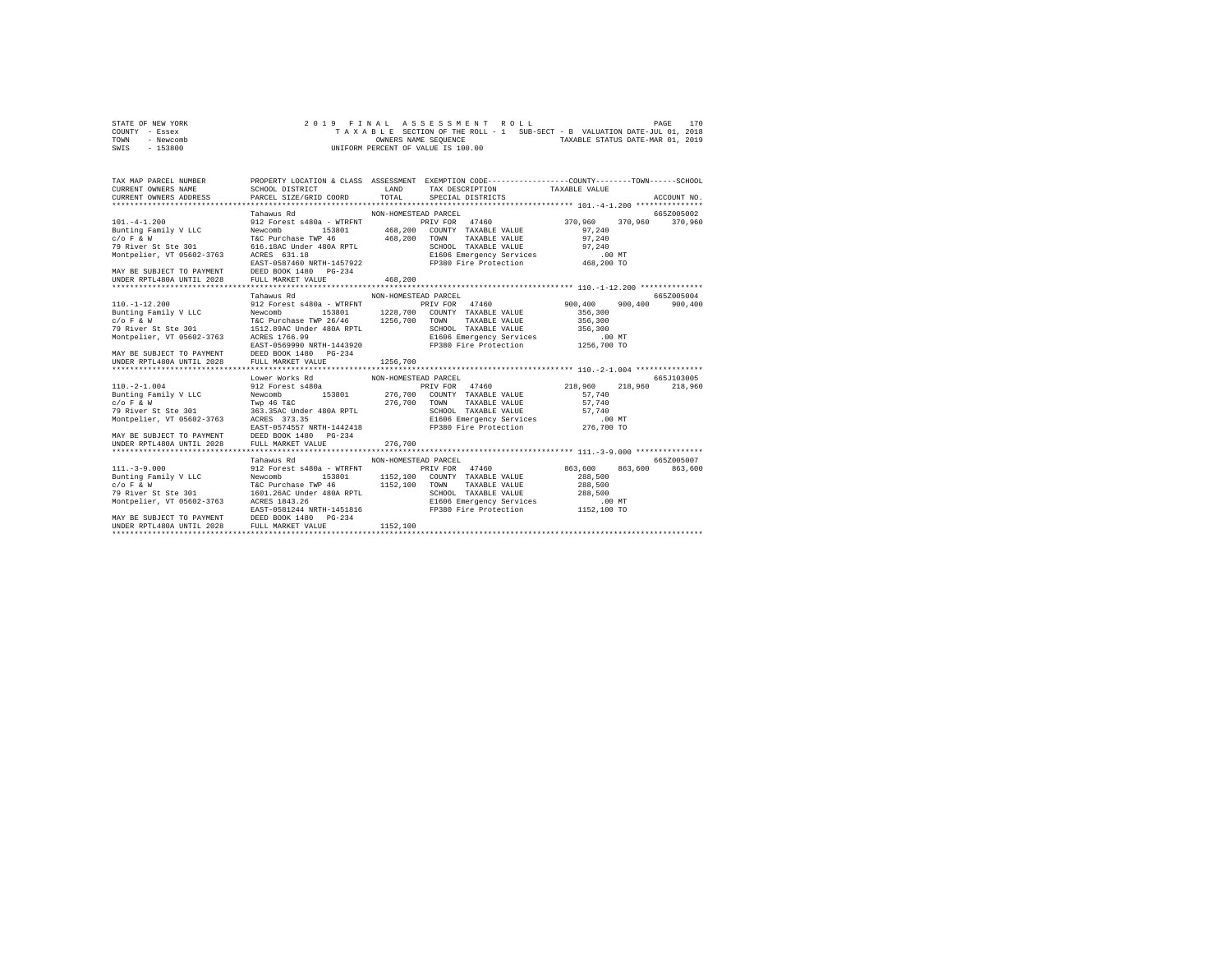| STATE OF NEW YORK |  |  |  | 2019 FINAL ASSESSMENT ROLL         |  |  |  |                                                                          | PAGE | 171 |
|-------------------|--|--|--|------------------------------------|--|--|--|--------------------------------------------------------------------------|------|-----|
| COUNTY - Essex    |  |  |  |                                    |  |  |  | TAXABLE SECTION OF THE ROLL - 1 SUB-SECT - B VALUATION DATE-JUL 01, 2018 |      |     |
| TOWN<br>- Newcomb |  |  |  | OWNERS NAME SEOUENCE               |  |  |  | TAXABLE STATUS DATE-MAR 01, 2019                                         |      |     |
| $-153800$<br>SWIS |  |  |  | UNIFORM PERCENT OF VALUE IS 100.00 |  |  |  |                                                                          |      |     |

| TAX MAP PARCEL NUMBER                                                                                                                                                                                                                |                                                                                                                                                                                                                             |                      | PROPERTY LOCATION & CLASS ASSESSMENT EXEMPTION CODE---------------COUNTY-------TOWN-----SCHOOL   |             |                 |
|--------------------------------------------------------------------------------------------------------------------------------------------------------------------------------------------------------------------------------------|-----------------------------------------------------------------------------------------------------------------------------------------------------------------------------------------------------------------------------|----------------------|--------------------------------------------------------------------------------------------------|-------------|-----------------|
| CURRENT OWNERS NAME                                                                                                                                                                                                                  | SCHOOL DISTRICT<br>PARCEL SIZE/GRID COORD                                                                                                                                                                                   | LAND                 | TAX DESCRIPTION TAXABLE VALUE                                                                    |             |                 |
| CURRENT OWNERS ADDRESS                                                                                                                                                                                                               |                                                                                                                                                                                                                             | TOTAL                | SPECIAL DISTRICTS                                                                                |             | ACCOUNT NO.     |
|                                                                                                                                                                                                                                      |                                                                                                                                                                                                                             |                      |                                                                                                  |             |                 |
|                                                                                                                                                                                                                                      | Tahawus Rd                                                                                                                                                                                                                  | NON-HOMESTEAD PARCEL |                                                                                                  |             | 665Z005011      |
| $121. - 5 - 3.000$                                                                                                                                                                                                                   | 912 Forest s480a                                                                                                                                                                                                            |                      | PRIV FOR 47460 156,880                                                                           | 156,880     | 156,880         |
|                                                                                                                                                                                                                                      |                                                                                                                                                                                                                             |                      |                                                                                                  | 64,120      |                 |
|                                                                                                                                                                                                                                      |                                                                                                                                                                                                                             |                      |                                                                                                  | 64,120      |                 |
| Bunting Family V LLC Mewcomb 153801 221,000 COUNTY TAXABLE VALUE C/O F & W<br>TEC Purchase TWP 27/46 221,000 TOUNTY TAXABLE VALUE<br>79 River St Ste 301 236.3AC Under 480A RPTL SCHOOL TAXABLE VALUE<br>19 Montpelier, VT 05602-376 |                                                                                                                                                                                                                             |                      | SCHOOL TAXABLE VALUE<br>E1606 Emergency Services to 1.00 MT<br>FP380 Fire Protection 1221,000 TO |             |                 |
|                                                                                                                                                                                                                                      |                                                                                                                                                                                                                             |                      |                                                                                                  |             |                 |
|                                                                                                                                                                                                                                      | EAST-0573408 NRTH-1438118                                                                                                                                                                                                   |                      |                                                                                                  |             |                 |
| MAY BE SUBJECT TO PAYMENT DEED BOOK 1480 PG-234<br>UNDER RPTL480A UNTIL 2028 FULL MARKET VALUE                                                                                                                                       |                                                                                                                                                                                                                             |                      |                                                                                                  |             |                 |
|                                                                                                                                                                                                                                      |                                                                                                                                                                                                                             | 221,000              |                                                                                                  |             |                 |
|                                                                                                                                                                                                                                      |                                                                                                                                                                                                                             |                      |                                                                                                  |             |                 |
|                                                                                                                                                                                                                                      | NYS Route 28N                                                                                                                                                                                                               | NON-HOMESTEAD PARCEL |                                                                                                  |             | 665J178514      |
| $121. -4 - 1.000$                                                                                                                                                                                                                    | 912 Forest s480a                                                                                                                                                                                                            |                      | COUNTY TAXABLE VALUE                                                                             | 21,300      |                 |
| Crocker Arthur M Trust                                                                                                                                                                                                               | 914 FORES SPONS 153801 21,300 TOWN TAXABLE VALUE 21,300<br>11 TAC TWP 46 21,300 SCHOOL TAXABLE VALUE 22,300<br>3959/26 Conservation Easem E1606 Emergency Services<br>10 AC Under 480A RPTL PT380 Fire Protection 21,300 TO |                      |                                                                                                  |             |                 |
| 2222 Wyoming Ave NW                                                                                                                                                                                                                  |                                                                                                                                                                                                                             |                      |                                                                                                  |             |                 |
| Washington, DC 20008                                                                                                                                                                                                                 |                                                                                                                                                                                                                             |                      |                                                                                                  |             |                 |
|                                                                                                                                                                                                                                      |                                                                                                                                                                                                                             |                      |                                                                                                  |             |                 |
|                                                                                                                                                                                                                                      | ACRES 31.15                                                                                                                                                                                                                 |                      |                                                                                                  |             |                 |
|                                                                                                                                                                                                                                      | EAST-0577375 NRTH-1437671                                                                                                                                                                                                   |                      |                                                                                                  |             |                 |
|                                                                                                                                                                                                                                      | DEED BOOK 1480 PG-197                                                                                                                                                                                                       |                      |                                                                                                  |             |                 |
|                                                                                                                                                                                                                                      | FULL MARKET VALUE                                                                                                                                                                                                           | 21,300               |                                                                                                  |             |                 |
|                                                                                                                                                                                                                                      |                                                                                                                                                                                                                             |                      |                                                                                                  |             |                 |
|                                                                                                                                                                                                                                      | Lower Works Rd                                                                                                                                                                                                              | NON-HOMESTEAD PARCEL |                                                                                                  |             | 665J101105      |
| $111. - 3 - 5.100$                                                                                                                                                                                                                   | 912 Forest s480a                                                                                                                                                                                                            |                      | PRIV FOR 47460 60,720                                                                            | 60.720      | 60,720          |
|                                                                                                                                                                                                                                      |                                                                                                                                                                                                                             |                      |                                                                                                  | $15\,, 180$ |                 |
|                                                                                                                                                                                                                                      |                                                                                                                                                                                                                             |                      |                                                                                                  | 15,180      |                 |
|                                                                                                                                                                                                                                      |                                                                                                                                                                                                                             |                      | SCHOOL TAXABLE VALUE 15,180<br>E1606 Emergency Services 100                                      |             |                 |
|                                                                                                                                                                                                                                      |                                                                                                                                                                                                                             |                      | E1606 Emergency Services 6.00 MT<br>FP380 Fire Protection 75,900 TO                              | .00 MT      |                 |
|                                                                                                                                                                                                                                      |                                                                                                                                                                                                                             |                      |                                                                                                  |             |                 |
|                                                                                                                                                                                                                                      |                                                                                                                                                                                                                             |                      |                                                                                                  |             |                 |
|                                                                                                                                                                                                                                      |                                                                                                                                                                                                                             |                      |                                                                                                  |             |                 |
|                                                                                                                                                                                                                                      | FULL MARKET VALUE                                                                                                                                                                                                           | 75,900               |                                                                                                  |             |                 |
|                                                                                                                                                                                                                                      |                                                                                                                                                                                                                             |                      |                                                                                                  |             |                 |
|                                                                                                                                                                                                                                      | Lower Works Rd                                                                                                                                                                                                              | NON-HOMESTEAD PARCEL |                                                                                                  |             | 665Z019001      |
|                                                                                                                                                                                                                                      |                                                                                                                                                                                                                             |                      |                                                                                                  | 106,720     | 106,720 106,720 |
|                                                                                                                                                                                                                                      |                                                                                                                                                                                                                             |                      |                                                                                                  | 70,880      |                 |
|                                                                                                                                                                                                                                      |                                                                                                                                                                                                                             |                      |                                                                                                  | 70,880      |                 |
|                                                                                                                                                                                                                                      | 959/26 Conserv Easement و المالكات الالتانية التي يتمسم المسلمين التي يتمسم التي يتمسم التي يتم التي يتم التي<br>160.76AC Under480A RPTL Electron evan rive protection 177,600 TO                                           |                      | SCHOOL TAXABLE VALUE                                                                             |             |                 |
|                                                                                                                                                                                                                                      |                                                                                                                                                                                                                             |                      |                                                                                                  |             |                 |
| 100.76AC UNDER<br>MAY BE SUBJECT TO PAYMENT ACRES 192.55                                                                                                                                                                             |                                                                                                                                                                                                                             |                      |                                                                                                  |             |                 |
| UNDER RPTL480A UNTIL 2028                                                                                                                                                                                                            | EAST-0579042 NRTH-1441131                                                                                                                                                                                                   |                      |                                                                                                  |             |                 |
|                                                                                                                                                                                                                                      | DEED BOOK 1913 PG-178                                                                                                                                                                                                       |                      |                                                                                                  |             |                 |
|                                                                                                                                                                                                                                      | FULL MARKET VALUE                                                                                                                                                                                                           | 177,600              |                                                                                                  |             |                 |
|                                                                                                                                                                                                                                      |                                                                                                                                                                                                                             |                      |                                                                                                  |             |                 |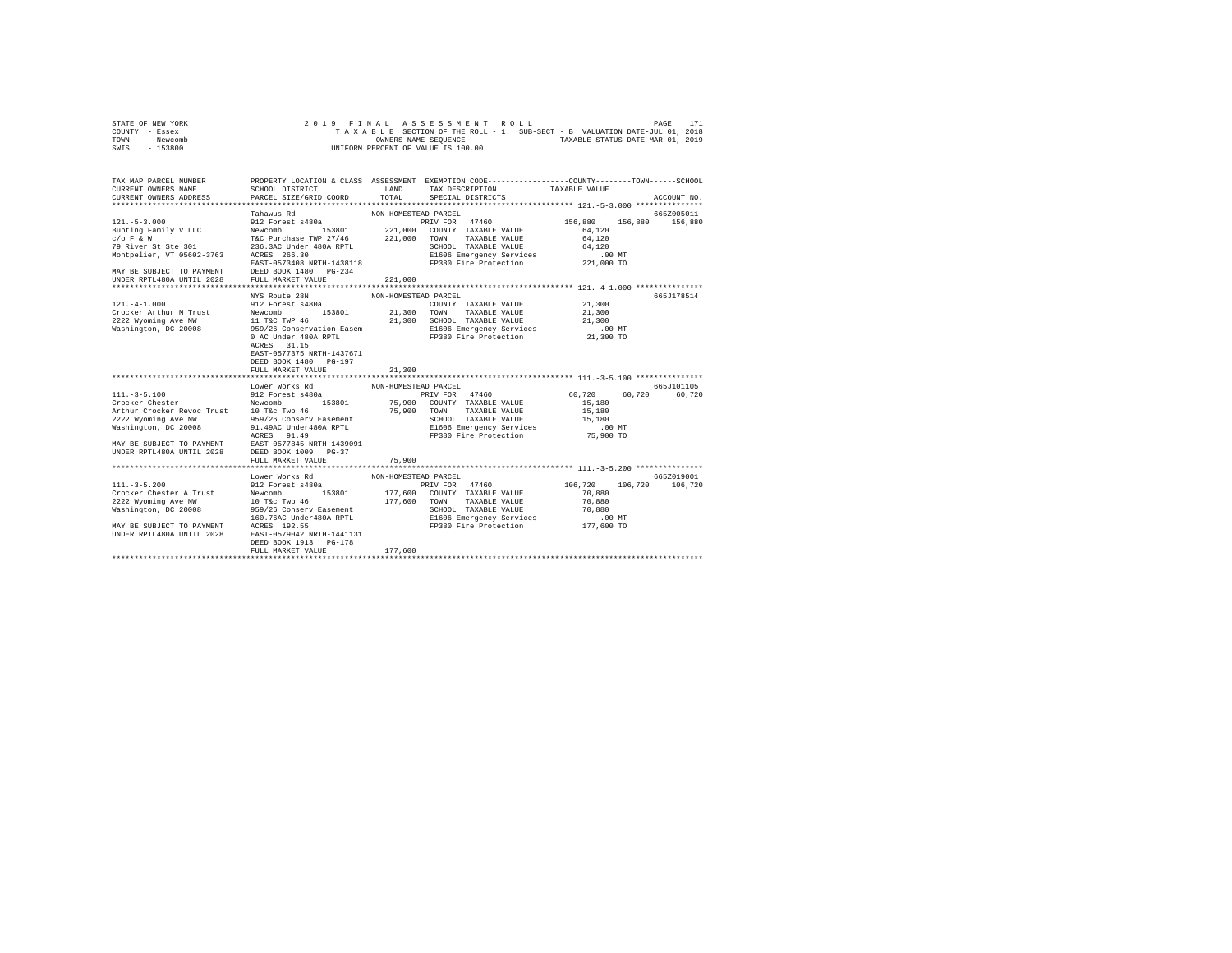| STATE OF NEW YORK | 2019 FINAL ASSESSMENT ROLL                                               | 172<br>PAGE                      |
|-------------------|--------------------------------------------------------------------------|----------------------------------|
| COUNTY - Essex    | TAXABLE SECTION OF THE ROLL - 1 SUB-SECT - B VALUATION DATE-JUL 01, 2018 |                                  |
| TOWN<br>- Newcomb | OWNERS NAME SEOUENCE                                                     | TAXABLE STATUS DATE-MAR 01, 2019 |
| - 153800<br>SWIS  | UNIFORM PERCENT OF VALUE IS 100.00                                       |                                  |

|                                                                                                                                                                                                                                            | 1525 Goodnow Flow Rd NON-HOMESTEAD PARCEL |  | 665J105409 |
|--------------------------------------------------------------------------------------------------------------------------------------------------------------------------------------------------------------------------------------------|-------------------------------------------|--|------------|
|                                                                                                                                                                                                                                            |                                           |  |            |
|                                                                                                                                                                                                                                            |                                           |  |            |
|                                                                                                                                                                                                                                            |                                           |  |            |
|                                                                                                                                                                                                                                            |                                           |  |            |
|                                                                                                                                                                                                                                            |                                           |  |            |
|                                                                                                                                                                                                                                            |                                           |  |            |
|                                                                                                                                                                                                                                            |                                           |  |            |
|                                                                                                                                                                                                                                            |                                           |  |            |
|                                                                                                                                                                                                                                            |                                           |  |            |
|                                                                                                                                                                                                                                            |                                           |  |            |
|                                                                                                                                                                                                                                            |                                           |  |            |
|                                                                                                                                                                                                                                            |                                           |  |            |
|                                                                                                                                                                                                                                            |                                           |  |            |
|                                                                                                                                                                                                                                            |                                           |  |            |
|                                                                                                                                                                                                                                            |                                           |  |            |
|                                                                                                                                                                                                                                            |                                           |  |            |
|                                                                                                                                                                                                                                            | DEED BOOK 1480 PG-201                     |  |            |
|                                                                                                                                                                                                                                            |                                           |  |            |
|                                                                                                                                                                                                                                            |                                           |  |            |
|                                                                                                                                                                                                                                            | Lower Works Rd MON-HOMESTEAD PARCEL       |  | 665J101106 |
|                                                                                                                                                                                                                                            |                                           |  |            |
|                                                                                                                                                                                                                                            |                                           |  |            |
|                                                                                                                                                                                                                                            |                                           |  |            |
|                                                                                                                                                                                                                                            |                                           |  |            |
|                                                                                                                                                                                                                                            |                                           |  |            |
|                                                                                                                                                                                                                                            |                                           |  |            |
|                                                                                                                                                                                                                                            |                                           |  |            |
|                                                                                                                                                                                                                                            |                                           |  |            |
|                                                                                                                                                                                                                                            |                                           |  |            |
|                                                                                                                                                                                                                                            |                                           |  |            |
|                                                                                                                                                                                                                                            |                                           |  |            |
|                                                                                                                                                                                                                                            |                                           |  |            |
|                                                                                                                                                                                                                                            |                                           |  |            |
|                                                                                                                                                                                                                                            |                                           |  |            |
|                                                                                                                                                                                                                                            |                                           |  |            |
|                                                                                                                                                                                                                                            |                                           |  |            |
|                                                                                                                                                                                                                                            |                                           |  |            |
|                                                                                                                                                                                                                                            |                                           |  |            |
|                                                                                                                                                                                                                                            |                                           |  |            |
| 111.-3-1.210<br>111.-3-1.210<br>111.-3-1.210<br>111.-3-1.210<br>111.-3-1.210<br>111.-3-1.210<br>111.-3-1.210<br>111.-3-1.210<br>111.-3-1.210<br>111.-3-1.210<br>112.5-210<br>12.5<br>PODEX APM CONDETE PIV FOR TAXABLE VALUE 80,800 80,800 |                                           |  |            |
|                                                                                                                                                                                                                                            |                                           |  |            |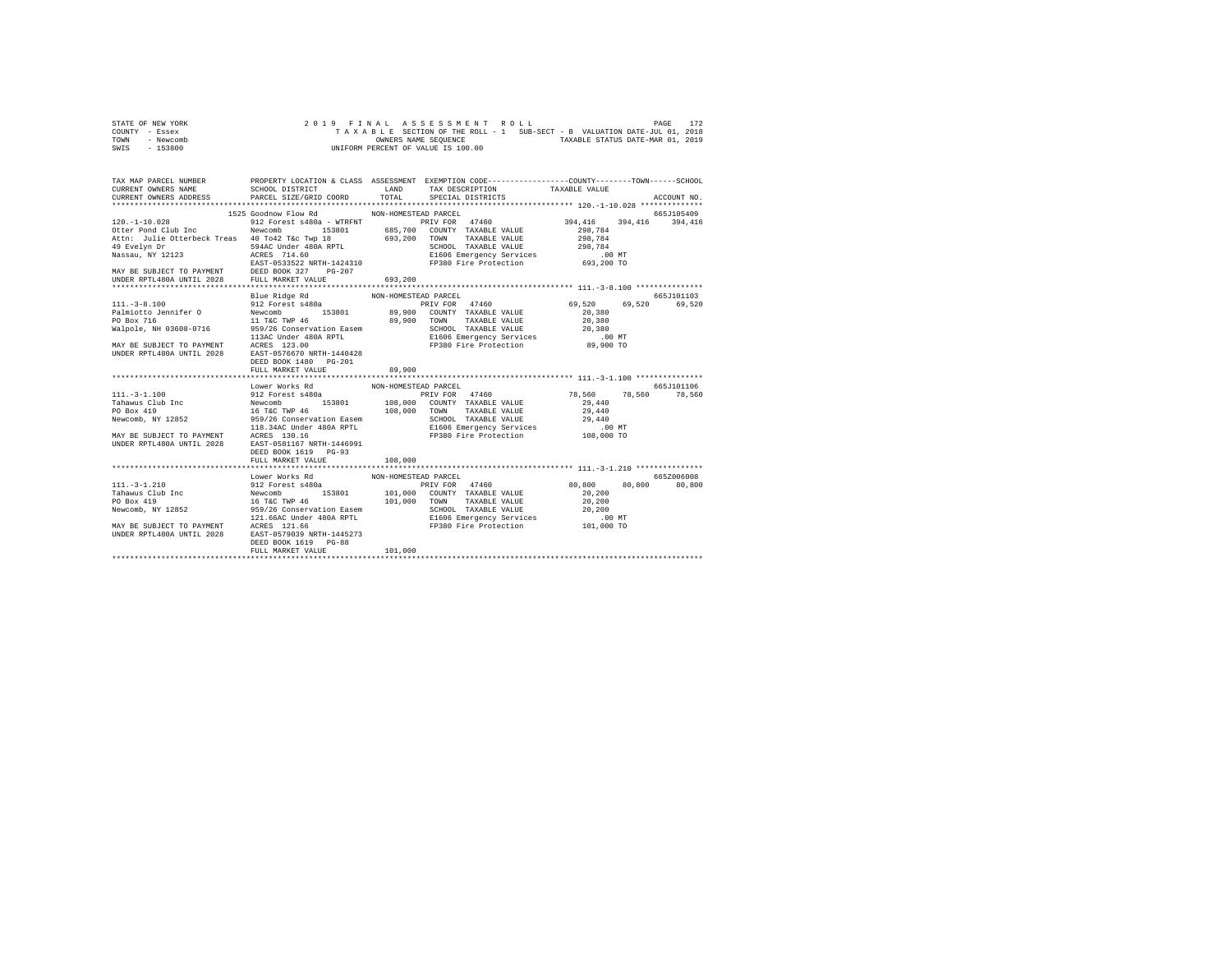| STATE OF NEW YORK | 2019 FINAL ASSESSMENT ROLL                                               | 173<br>PAGE                      |
|-------------------|--------------------------------------------------------------------------|----------------------------------|
| COUNTY - Essex    | TAXABLE SECTION OF THE ROLL - 1 SUB-SECT - B VALUATION DATE-JUL 01, 2018 |                                  |
| TOWN<br>- Newcomb | OWNERS NAME SEOUENCE                                                     | TAXABLE STATUS DATE-MAR 01, 2019 |
| $-153800$<br>SWIS | UNIFORM PERCENT OF VALUE IS 100.00                                       |                                  |

| TAX MAP PARCEL NUMBER<br>CURRENT OWNERS NAME<br>CURRENT OWNERS ADDRESS PARCEL SIZE/GRID COORD TOTAL SPECIAL DISTRICTS                                                                                                                                                                                                                                                                               |            |                      | PROPERTY LOCATION & CLASS ASSESSMENT EXEMPTION CODE----------------COUNTY-------TOWN------SCHOOL<br>SCHOOL DISTRICT                       LAND        TAX DESCRIPTION                  TAXABLE VALUE |                      |             |
|-----------------------------------------------------------------------------------------------------------------------------------------------------------------------------------------------------------------------------------------------------------------------------------------------------------------------------------------------------------------------------------------------------|------------|----------------------|------------------------------------------------------------------------------------------------------------------------------------------------------------------------------------------------------|----------------------|-------------|
|                                                                                                                                                                                                                                                                                                                                                                                                     |            |                      |                                                                                                                                                                                                      |                      | ACCOUNT NO. |
|                                                                                                                                                                                                                                                                                                                                                                                                     |            |                      |                                                                                                                                                                                                      |                      |             |
| ATP Client Services inc. $1565/88$ IS85/307 Esmnts<br>FORD TAXABLE VALUE 3,752<br>PO Box 3610<br>FORD TAXABLE VALUE 3,752<br>PO Box 3610<br>64.64AC Under 480A RPTL<br>ENDATY, GA 31706-3610<br>EXET OSTLE BOX 1664<br>RATE-0571166 RRTH-1474                                                                                                                                                       |            |                      |                                                                                                                                                                                                      |                      |             |
|                                                                                                                                                                                                                                                                                                                                                                                                     |            |                      |                                                                                                                                                                                                      |                      |             |
| 910.-1-1.200 912 Forest 8480a<br>Upper Hudson Woollands ATP LP Newcomb 153801 116,064 COUNTY TAXABLE VALUE 98,906 38,906<br>C/O F&W FOREST SPIN 10,064 COUNTY TAXABLE VALUE 77,158<br>ATP Client Services Inc 191-93 TaC TWP 16064 C                                                                                                                                                                |            |                      |                                                                                                                                                                                                      |                      |             |
|                                                                                                                                                                                                                                                                                                                                                                                                     |            |                      |                                                                                                                                                                                                      |                      |             |
|                                                                                                                                                                                                                                                                                                                                                                                                     |            |                      |                                                                                                                                                                                                      |                      |             |
| 91.-1-2.220<br>Upper Hudson Woodlands ATP LP Forest s480a<br>(o) FRIV FOR 14460<br>Upper Hudson Woodlands ATP LP Forest s480a<br>(o) F&W Forestry Services Inc CUR TWP 47<br>AND 1558010 598,806 CONNTY TAXABLE VALUE 216,575<br>ATP Clien                                                                                                                                                          |            |                      |                                                                                                                                                                                                      |                      |             |
|                                                                                                                                                                                                                                                                                                                                                                                                     |            |                      |                                                                                                                                                                                                      |                      |             |
|                                                                                                                                                                                                                                                                                                                                                                                                     | Sanford Ln | NON-HOMESTEAD PARCEL |                                                                                                                                                                                                      |                      | 665Z005014  |
| $90. -1 - 3.120$ 912 Forest s480a - WTRFNT 9RIV FOR 47460<br>Upper Hudson Woodlands ATP LP Newcomb 153801 68,679 COUNTY TAXABLE VALUE 13,736<br>Upper Huson Woollands ATP LP Newton<br>$\sigma$ ( <i>C</i> F&W Forestry Services Inc TkC TWP 47 RS<br>ATP Client Service is the CHO 12 State of the S6,679 TOWN TAXABLE VALUE 13,736<br>ATP Client Service 212.15<br>PD Box 3610<br>212.15<br>PD Bo |            |                      |                                                                                                                                                                                                      | 54,943 54,943 54,943 |             |
|                                                                                                                                                                                                                                                                                                                                                                                                     |            |                      |                                                                                                                                                                                                      |                      |             |
|                                                                                                                                                                                                                                                                                                                                                                                                     |            |                      |                                                                                                                                                                                                      |                      |             |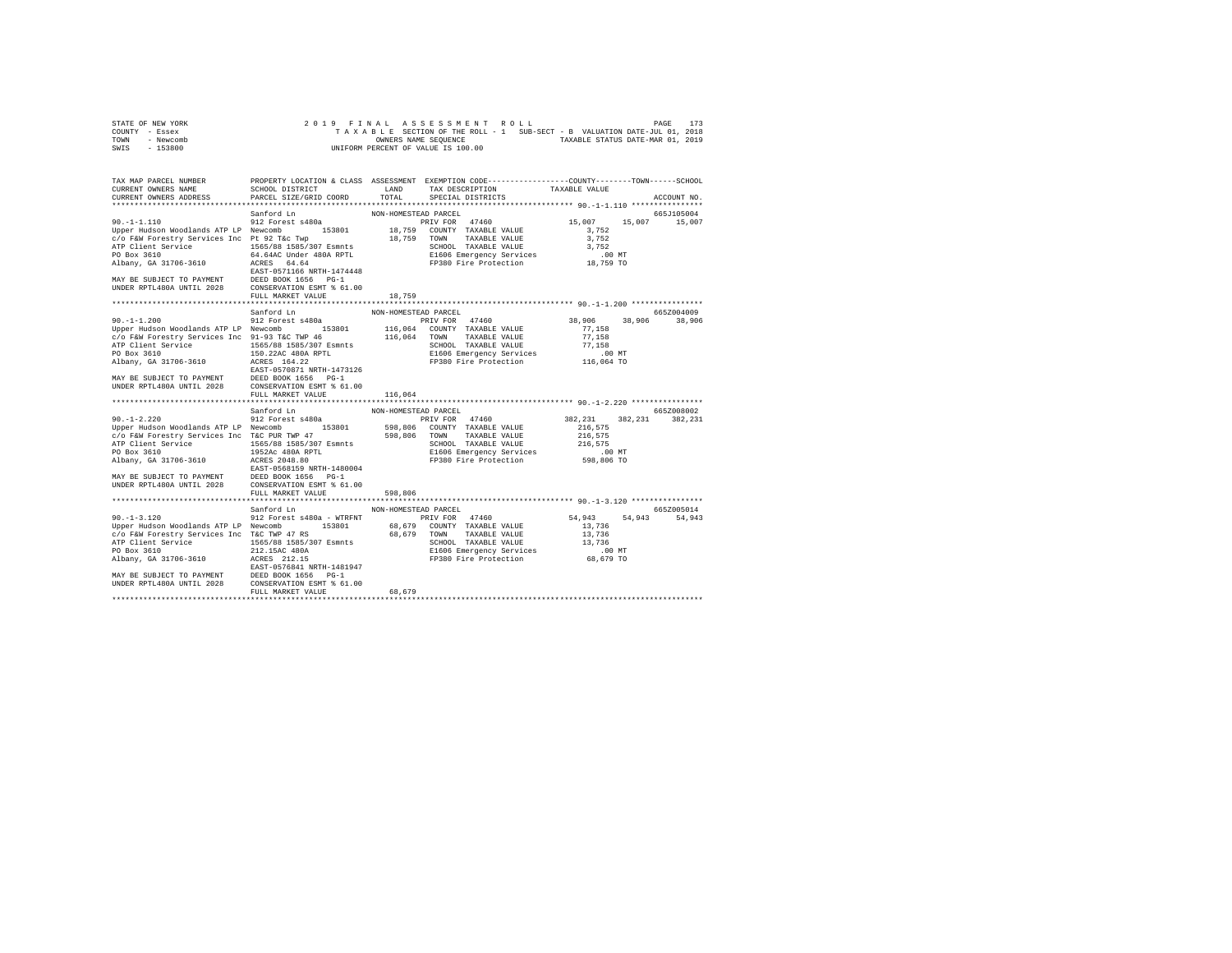| STATE OF NEW YORK | 2019 FINAL ASSESSMENT ROLL                                               | 174<br>PAGE                      |
|-------------------|--------------------------------------------------------------------------|----------------------------------|
| COUNTY - Essex    | TAXABLE SECTION OF THE ROLL - 1 SUB-SECT - B VALUATION DATE-JUL 01, 2018 |                                  |
| TOWN<br>- Newcomb | OWNERS NAME SEOUENCE                                                     | TAXABLE STATUS DATE-MAR 01, 2019 |
| - 153800<br>SWIS  | UNIFORM PERCENT OF VALUE IS 100.00                                       |                                  |

| TAX MAP PARCEL NUMBER<br>CURRENT OWNERS NAME<br>CURRENT OWNERS ADDRESS PARCEL SIZE/GRID COORD                                                                                                                                                                                                                                                                               | SCHOOL DISTRICT TAND TAX DESCRIPTION |                               | PROPERTY LOCATION & CLASS ASSESSMENT EXEMPTION CODE----------------COUNTY--------TOWN------SCHOOL<br>TOTAL SPECIAL DISTRICTS                                       | TAXABLE VALUE                                         |                             |
|-----------------------------------------------------------------------------------------------------------------------------------------------------------------------------------------------------------------------------------------------------------------------------------------------------------------------------------------------------------------------------|--------------------------------------|-------------------------------|--------------------------------------------------------------------------------------------------------------------------------------------------------------------|-------------------------------------------------------|-----------------------------|
|                                                                                                                                                                                                                                                                                                                                                                             |                                      |                               |                                                                                                                                                                    |                                                       | ACCOUNT NO.                 |
| Sanford Ln<br>90.-1-3.220 912 Forest s480a<br>Upper Hudson Woodlands ATP LP Newcomb 153801<br>c/o F&W Forestry Services Inc T&C PUR TWP 47<br>EXP ENFIRE THE SERVICES IN THE SERVICE STATES AND MATCHET SAME PART OF BOX 3610 SERVICE STATES AND ARE ALL ON THE SERVICE STATES AND MANY BE SUBJECT TO PAYMENT RATE STATES AND THE SERVICE STATES AND THE SERVICE STATES AND |                                      | NON-HOMESTEAD PARCEL          | 70,278 TOWN TAXABLE VALUE<br>SCHOOL TAXABLE VALUE<br>E1606 Emergency Services [1606 The Protection 70,278 TO                                                       | 14,056                                                | 665Z008003                  |
|                                                                                                                                                                                                                                                                                                                                                                             |                                      | 70,278                        |                                                                                                                                                                    |                                                       |                             |
| $90. -1 - 5.120$<br>Upper Hudson Woodlands ATP LP Newcomb 153801 24,882 COUNTY TAXABLE VALUE<br>c/o F&W Forestry Services Inc T&C TWP 46 RS 24,882 TOWN TAXABLE VALUE                                                                                                                                                                                                       | NL Ln<br>мь ші<br>912 Forest s480a   | NON-HOMESTEAD PARCEL          | PRIV FOR 47460 19,906                                                                                                                                              | 4,976<br>4,976                                        | 665Z005015<br>19,906 19,906 |
|                                                                                                                                                                                                                                                                                                                                                                             |                                      | NON-HOMESTEAD PARCEL          |                                                                                                                                                                    |                                                       | 665Z004012                  |
| $90. -1 - 5.200$<br>Upper Hudson Woodlands ATP LP Newcomb 153801<br>c/o F&W Forestry Services Inc 94/95 T&C TWP 46<br>NTP Client Services III 1555/88 1585/307 Esmnts<br>27 De Box 3610<br>27 De Box 31706-3610<br>27 De Box 31706-3610<br>27 De Box 327 OD<br>27 DE BOX 1655<br>27 DE BOX 1656 PO-1<br>2028 DE BOX 1656 PO-1<br>2028 DE BOX 1656 PO-1<br>2028 DE BOX       | Sanford Ln<br>912 Forest s480a       |                               | PRIV FOR 47460<br>8,736 COUNTY TAXABLE VALUE<br>8,736 TOWN TAXABLE VALUE<br>SCHOOL TAXABLE VALUE 1,747<br>E1606 Emergency Services .00 MT<br>FP380 Fire Protection | 6,989 6,989 6,989<br>$1\,,\,747$<br>1,747<br>8,736 TO |                             |
|                                                                                                                                                                                                                                                                                                                                                                             | FULL MARKET VALUE                    | 8,736                         |                                                                                                                                                                    |                                                       |                             |
| 91.-1-1.120 912 Forest s480a<br>Upper Hudson Woodlands ATP LP Newcomb 153801 8,463 COUNTY TAXABLE VALUE<br>% when under the services of the CIVE of the Magnus Arizon and the CFA of the Magnus Arizon of the Magnus ( $\sim$ 0 F&W Forestry Services Inc TRC TWP 46 RS<br>ATP Client Service 1565/88 1585/307 Esmmts 3,463 TOWN TAXABLE VALUE                              | NL Ln<br>FULL MARKET VALUE           | NON-HOMESTEAD PARCEL<br>8,463 | PRIV FOR 47460                                                                                                                                                     | 6,770 6,770<br>1,693                                  | 665Z005017<br>6,770         |
|                                                                                                                                                                                                                                                                                                                                                                             |                                      |                               |                                                                                                                                                                    |                                                       |                             |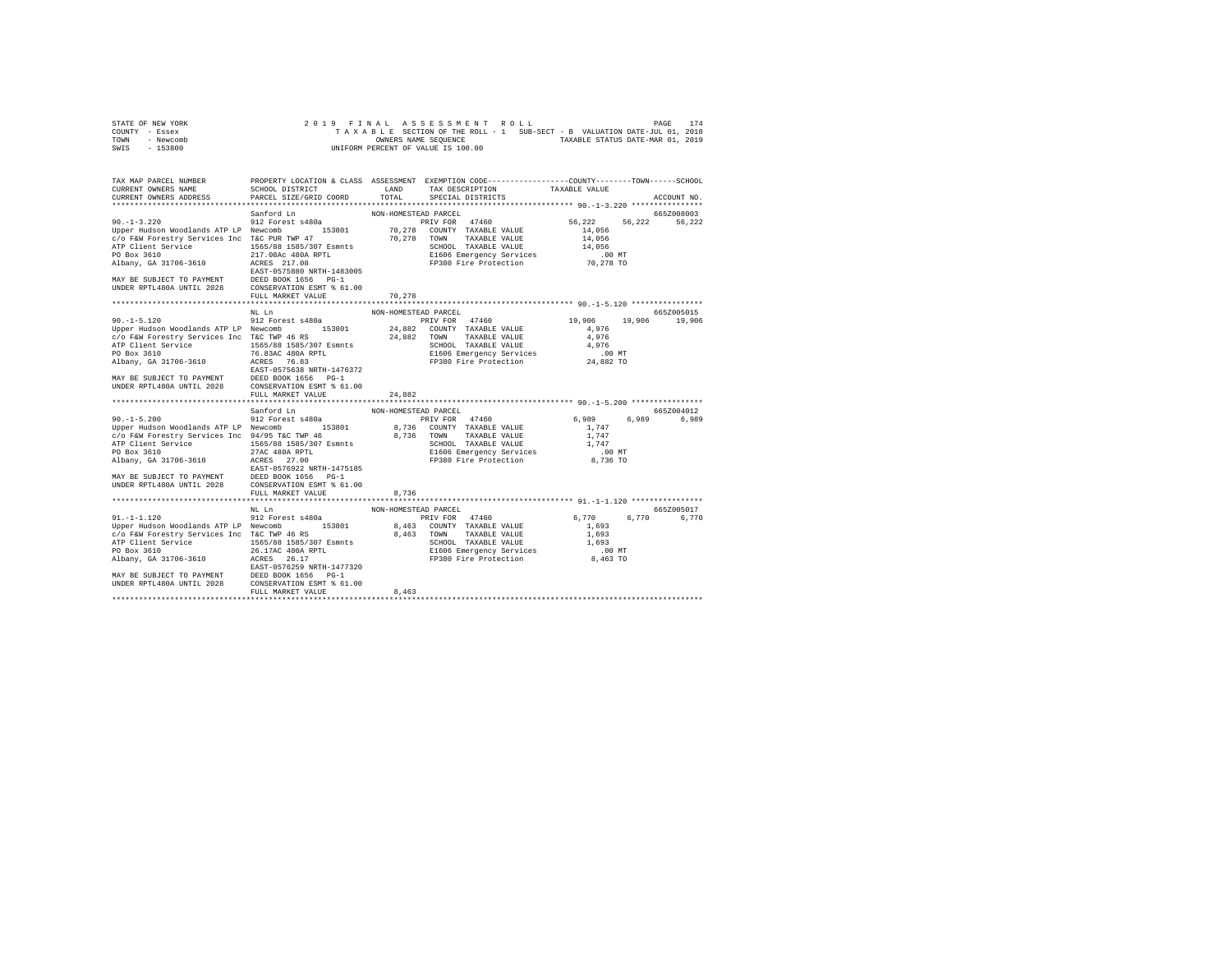| STATE OF NEW YORK |  |  | 2019 FINAL ASSESSMENT ROLL         |  |  |  |                                                                          | PAGE | 175 |
|-------------------|--|--|------------------------------------|--|--|--|--------------------------------------------------------------------------|------|-----|
| COUNTY - Essex    |  |  |                                    |  |  |  | TAXABLE SECTION OF THE ROLL - 1 SUB-SECT - B VALUATION DATE-JUL 01, 2018 |      |     |
| TOWN<br>- Newcomb |  |  | OWNERS NAME SEOUENCE               |  |  |  | TAXABLE STATUS DATE-MAR 01, 2019                                         |      |     |
| $-153800$<br>SWIS |  |  | UNIFORM PERCENT OF VALUE IS 100.00 |  |  |  |                                                                          |      |     |

| 19.1-11.200<br>19.17.000 Sanford In NON-HOMESTERD PRCEL<br>19.17.1200 -1.1.200 -1.1.200 -1.200 -1.200 -1.200 -1.200 -1.200 -1.200 -1.200 -1.200 -1.200 -1.200 -1.200 -1.200 -1.200 -1.200 -1.200 -1.200 -1.200 -1.200 -1.200 -1.2                                                                                                                                                                                                                                          |                                    |       |                         |            |
|----------------------------------------------------------------------------------------------------------------------------------------------------------------------------------------------------------------------------------------------------------------------------------------------------------------------------------------------------------------------------------------------------------------------------------------------------------------------------|------------------------------------|-------|-------------------------|------------|
|                                                                                                                                                                                                                                                                                                                                                                                                                                                                            |                                    |       |                         |            |
| Sanford Ln MON-HOMESTEAD PARCEL 912 Forest s480a<br>912 Forest s480a 912 Forest s480a PETV FOR 47460 921 FOR 912 FOR 47460<br>Upper Hudson Woodlands ATP LP Newcomb 153801 4,290 COUNTY TAXABLE VALUE 858<br>C/O F&W Forestry Servic<br>ATP Client Services inc. 1471731 ATP Client Services inc. 147279 CHOOL TAXABLE VALUE 2028<br>2010 1990 Box 3610<br>2019 1990 Box 313, 2010 12130 E1606 Emergency Services 1698<br>2010 121324 2028 E1606 Emergency Services 10 0 M | FULL MARKET VALUE                  | 4,290 | $3,432$ $3,432$ $3,432$ | 665Z005018 |
| 32 East River Rd = 1012 Forest 480a - WTREWIND PRICEL<br>Upper Hudson Woolands ATP LP Newcomb 153801 552,880 COUNTY TAXABLE VALUE 297,576<br>C/O F&W Forestry Services Inc TkC Purchase Twp 46<br>ATP Client Service To PAYS CONSERV                                                                                                                                                                                                                                       | East River Rd MON-HOMESTEAD PARCEL |       | 442,304 442,304 442,304 | 665Z010002 |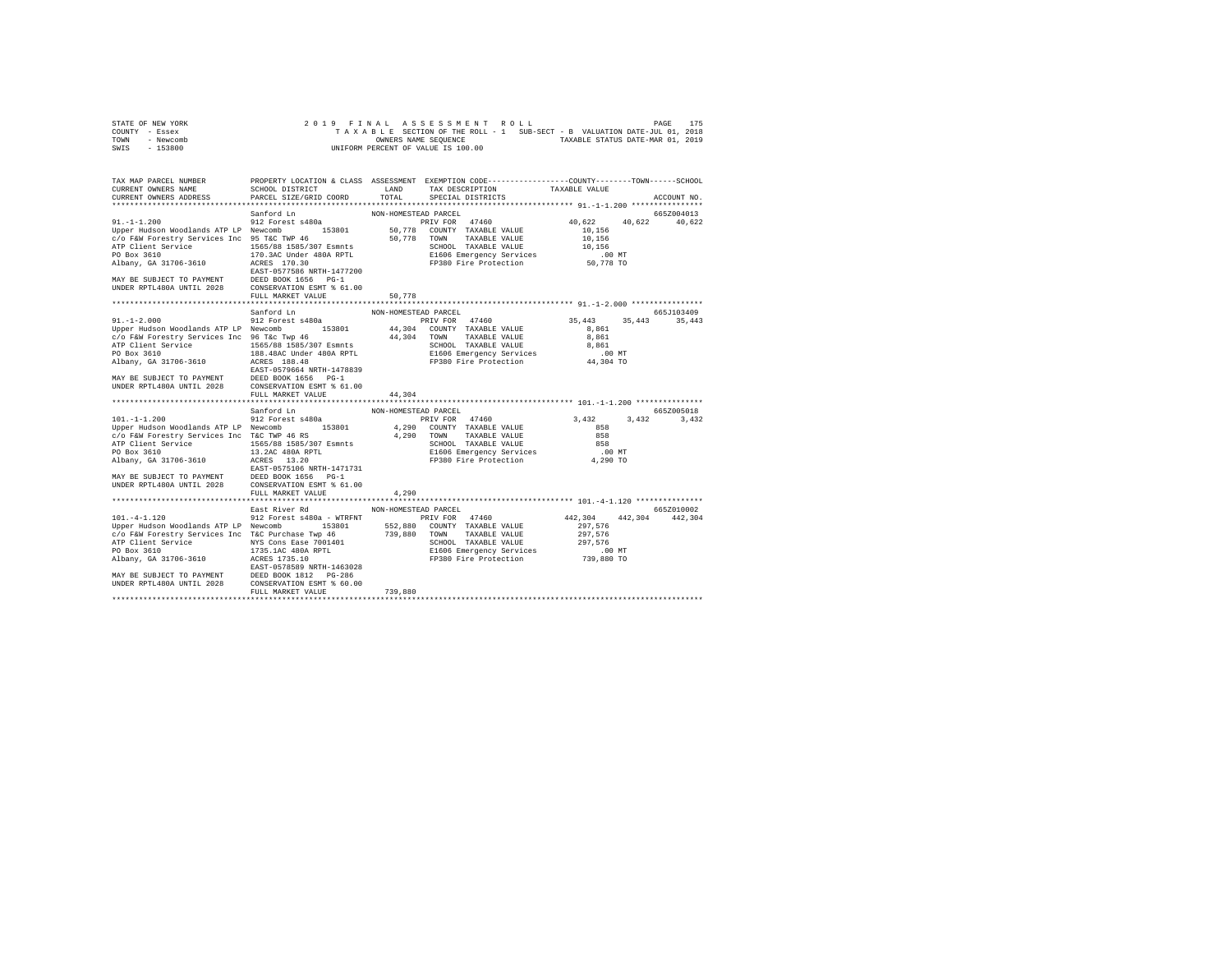| STATE OF NEW YORK |  |  |  |  |                                    |  |  |  | 2019 FINAL ASSESSMENT ROLL |                                                                          | PAGE | 176 |
|-------------------|--|--|--|--|------------------------------------|--|--|--|----------------------------|--------------------------------------------------------------------------|------|-----|
| COUNTY - Essex    |  |  |  |  |                                    |  |  |  |                            | TAXABLE SECTION OF THE ROLL - 1 SUB-SECT - B VALUATION DATE-JUL 01, 2018 |      |     |
| TOWN<br>- Newcomb |  |  |  |  | OWNERS NAME SEOUENCE               |  |  |  |                            | TAXABLE STATUS DATE-MAR 01, 2019                                         |      |     |
| $-153800$<br>SWIS |  |  |  |  | UNIFORM PERCENT OF VALUE IS 100.00 |  |  |  |                            |                                                                          |      |     |

| 101.-6-1.200<br>101.-6-1.200<br>112 Torst S480a<br>12 Torst S480a<br>117 COUNTY TAXABLE VALUE<br>23<br>23 The City Services Inc CWP 46 RS<br>23 The COUNTY TAXABLE VALUE<br>23<br>23 The CHORE SERVICE<br>23 The CHORE SERVICE<br>23<br>23 The CHORE S                                                                                                                                                                                                                          |                                    |                      |                      | $94$ $94$ $94$                        | 665Z005019  |
|---------------------------------------------------------------------------------------------------------------------------------------------------------------------------------------------------------------------------------------------------------------------------------------------------------------------------------------------------------------------------------------------------------------------------------------------------------------------------------|------------------------------------|----------------------|----------------------|---------------------------------------|-------------|
|                                                                                                                                                                                                                                                                                                                                                                                                                                                                                 |                                    |                      |                      |                                       |             |
|                                                                                                                                                                                                                                                                                                                                                                                                                                                                                 |                                    | 117                  |                      |                                       |             |
|                                                                                                                                                                                                                                                                                                                                                                                                                                                                                 |                                    |                      |                      |                                       |             |
| $101. -6 - 2.200$                                                                                                                                                                                                                                                                                                                                                                                                                                                               | Sanford Ln<br>912 Forest s480a     | NON-HOMESTEAD PARCEL | PRIV FOR 47460 1,373 |                                       | 665Z004014  |
|                                                                                                                                                                                                                                                                                                                                                                                                                                                                                 |                                    |                      |                      |                                       | 1,373 1,373 |
|                                                                                                                                                                                                                                                                                                                                                                                                                                                                                 |                                    |                      |                      |                                       |             |
|                                                                                                                                                                                                                                                                                                                                                                                                                                                                                 |                                    |                      |                      |                                       |             |
|                                                                                                                                                                                                                                                                                                                                                                                                                                                                                 |                                    |                      |                      |                                       |             |
| Tahawus Rd<br>912 Forest s480a - WTRFNT PRIV FOR 47460 1537,120 1537,120 1537,120 1537,120                                                                                                                                                                                                                                                                                                                                                                                      |                                    |                      |                      |                                       |             |
|                                                                                                                                                                                                                                                                                                                                                                                                                                                                                 |                                    |                      |                      |                                       |             |
|                                                                                                                                                                                                                                                                                                                                                                                                                                                                                 |                                    |                      |                      |                                       |             |
|                                                                                                                                                                                                                                                                                                                                                                                                                                                                                 |                                    |                      |                      |                                       |             |
|                                                                                                                                                                                                                                                                                                                                                                                                                                                                                 |                                    |                      |                      |                                       |             |
| 10.7-12.1200 MAY BE SUBJECT TO PAYMENT DEED BOOK 1658 POPER IN THE PROPERTY SERVICE OF FRAMELY SUBSEX AND TRANSLE VALUE (1994) 4337<br>APP Client Services Inc CF Curchase Twp 46 2280,740 TOWN TAXABLE VALUE 743,620<br>ATP Client                                                                                                                                                                                                                                             | FULL MARKET VALUE                  | 2280,740             |                      |                                       |             |
|                                                                                                                                                                                                                                                                                                                                                                                                                                                                                 |                                    |                      |                      |                                       |             |
|                                                                                                                                                                                                                                                                                                                                                                                                                                                                                 | NYS Route 28N NON-HOMESTEAD PARCEL |                      |                      |                                       | 665Z010006  |
| $120. -1 - 1.200$ 912 Forest s480a - WTRFNT 9RIV FOR 47460<br>Upper Hudson Woodlands ATP LP Newcomb 153801 2423,160 COUNTY TAXABLE VALUE 617,496<br>c/o F&W Forestry Services Inc T&C Purchase Twp 18 20 27 2423,160 TOWN TAXABLE VALUE<br>ATP Client Services into a material and the services of the service of the service of the SCHOOL TAXABLE VALUE 617,496<br>PO Box 3610 6001 236 under 480A RPTL<br>PO Box 3610 6001.<br>ALBANY, GA 31706-3610 ACRES 8191.40<br>NAY BE |                                    |                      |                      | 1805.664 1805.664 1805.664<br>617,496 |             |
|                                                                                                                                                                                                                                                                                                                                                                                                                                                                                 | FULL MARKET VALUE 2423,160         |                      |                      |                                       |             |
|                                                                                                                                                                                                                                                                                                                                                                                                                                                                                 |                                    |                      |                      |                                       |             |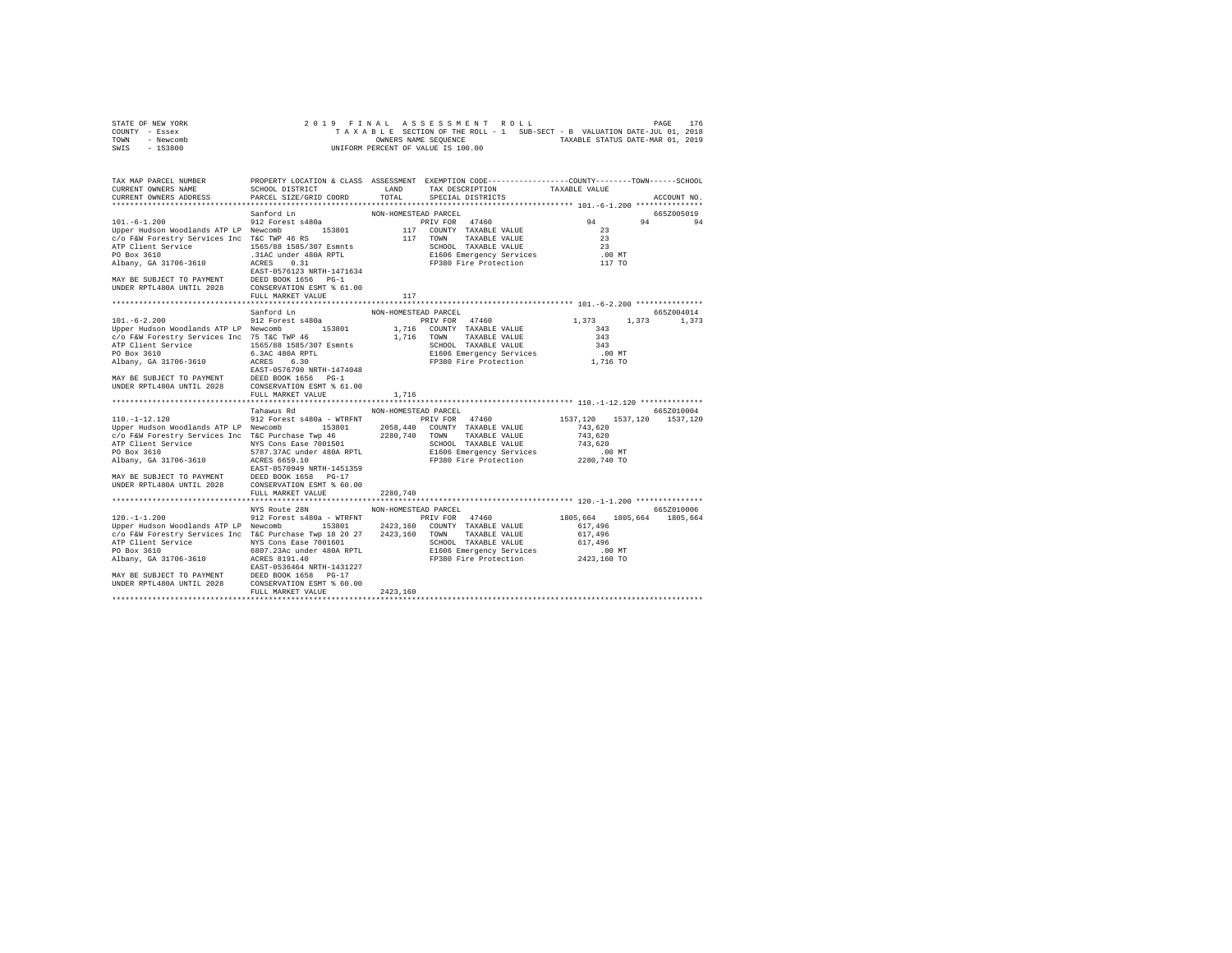| STATE OF NEW YORK<br>COUNTY<br>- Essex<br>- Newcomb<br>TOWN<br>$-153800$<br>SWIS |                                                         |                      | 2019 FINAL ASSESSMENT ROLL<br>TAXABLE SECTION OF THE ROLL - 1 SUB-SECT - B VALUATION DATE-JUL 01, 2018<br>OWNERS NAME SEQUENCE TAND TAXABLE STATUS DATE-MAR 01, 2019<br>UNIFORM PERCENT OF VALUE IS 100.00 |               | 177<br>PAGE             |
|----------------------------------------------------------------------------------|---------------------------------------------------------|----------------------|------------------------------------------------------------------------------------------------------------------------------------------------------------------------------------------------------------|---------------|-------------------------|
| TAX MAP PARCEL NUMBER<br>CURRENT OWNERS NAME                                     | PROPERTY LOCATION & CLASS ASSESSMENT<br>SCHOOL DISTRICT | LAND                 | EXEMPTION CODE-----------------COUNTY-------TOWN------SCHOOL<br>TAX DESCRIPTION                                                                                                                            | TAXABLE VALUE |                         |
| CURRENT OWNERS ADDRESS                                                           | PARCEL SIZE/GRID COORD                                  | TOTAL                | SPECIAL DISTRICTS                                                                                                                                                                                          |               | ACCOUNT NO.             |
|                                                                                  |                                                         |                      |                                                                                                                                                                                                            |               |                         |
|                                                                                  | NYS Route 28N                                           | NON-HOMESTEAD PARCEL |                                                                                                                                                                                                            |               | 665Z010001              |
| $121. -5 - 2.200$                                                                | 912 Forest s480a                                        |                      | 47460<br>PRIV FOR                                                                                                                                                                                          |               | 144,960 144,960 144,960 |
| Upper Hudson Woodlands ATP LP Newcomb                                            | 153801                                                  | 217,160              | COUNTY<br>TAXABLE VALUE                                                                                                                                                                                    | 162,700       |                         |
| c/o F&W Forestry Services Inc T&C Purchase TWP Hyslop P                          |                                                         | 307,660              | TOWN<br>TAXABLE VALUE                                                                                                                                                                                      | 162,700       |                         |
| ATP Client Service                                                               | NYS Cons Ease 7001701                                   |                      | SCHOOL TAXABLE VALUE                                                                                                                                                                                       | 162,700       |                         |
| PO Box 3610 545.92AC Ubder 480A RPTL                                             |                                                         |                      | E1606 Emergency Services .00 MT                                                                                                                                                                            |               |                         |
| $11.1$ , $13.1706.2510$ $10.770$ $10.700$                                        |                                                         |                      | $\frac{1}{2}$                                                                                                                                                                                              |               |                         |

FO Box 3610<br>
Albany, GA 31706-3610<br>
MAN BE SUBJECT TO PAYMENT DESCRIPED BOX 1658 POLICE PRESS 762.20<br>
MAY BE SUBJECT TO PAYMENT DEED BOX 1658 PO-17<br>
MAY BE SUBJECT TO PAYMENT DEED BOX CONSERVATION ESM' \$ 60.00<br>
TUNDER RETL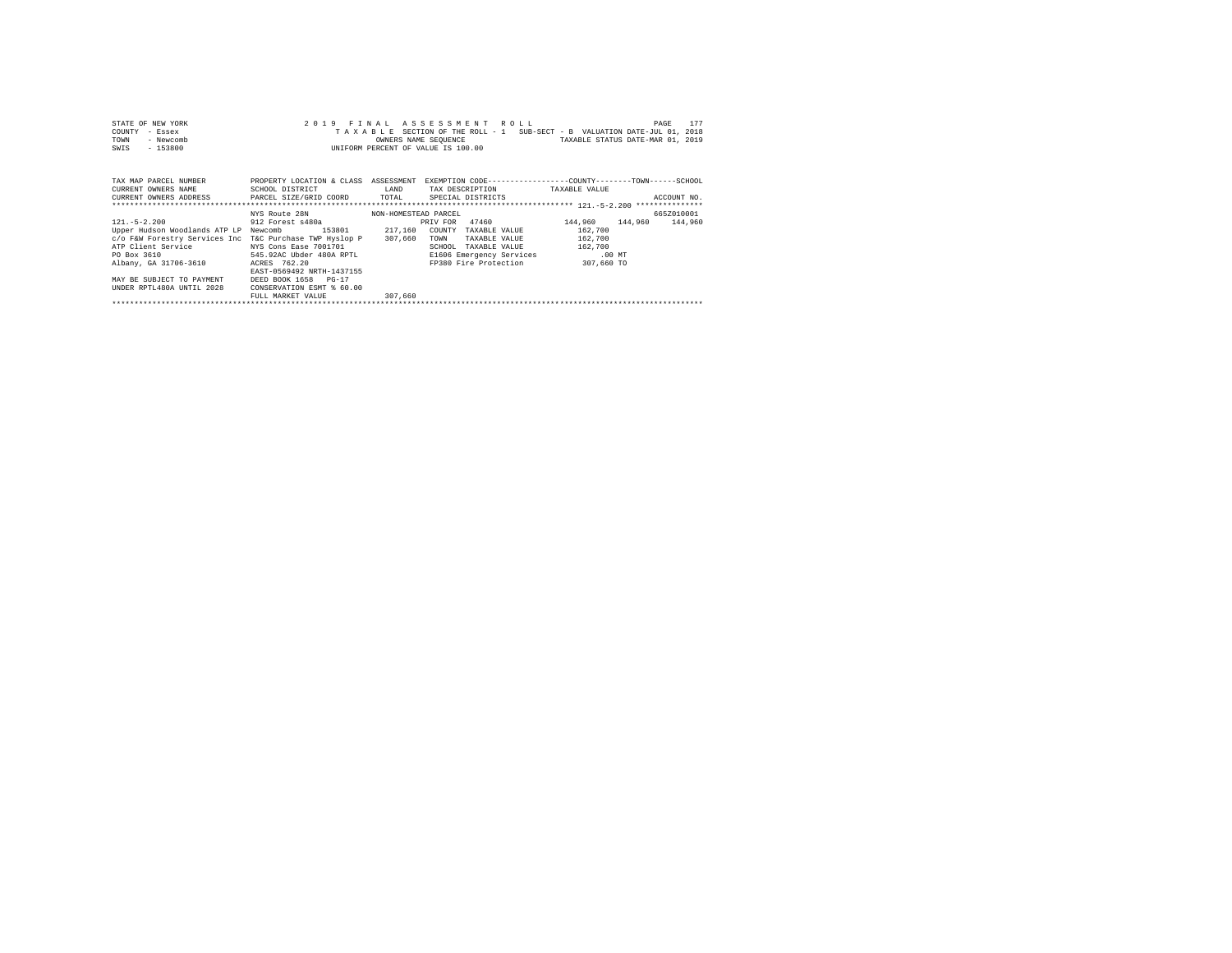| STATE OF NEW YORK | 2019 FINAL ASSESSMENT ROLL                                               | 178<br>PAGE                      |
|-------------------|--------------------------------------------------------------------------|----------------------------------|
| COUNTY - Essex    | TAXABLE SECTION OF THE ROLL - 1 SUB-SECT - B VALUATION DATE-JUL 01, 2018 |                                  |
| TOWN<br>- Newcomb |                                                                          | TAXABLE STATUS DATE-MAR 01, 2019 |
| SWIS<br>- 153800  |                                                                          | RPS150/V04/L015                  |
|                   | UNIFORM PERCENT OF VALUE IS 100.00                                       | CURRENT DATE 6/25/2019           |
|                   |                                                                          |                                  |
|                   | ROLL SUB SECTION-B-TOTALS                                                |                                  |

#### \*\*\* S P E C I A L D I S T R I C T S U M M A R Y \*\*\*

| CODE | DISTRICT NAME                                | TOTAL.<br>PARCELS | EXTENSION<br><b>TYPE</b> | <b>EXTENSION</b><br><b>VALUE</b> | AD VALOREM<br>VALUE. | <b>EXEMPT</b><br>AMOUNT | TAXARLE<br>VALUE |
|------|----------------------------------------------|-------------------|--------------------------|----------------------------------|----------------------|-------------------------|------------------|
|      | FP380 Fire Protectio<br>E1606 Emergency Serv |                   | 29 TOTAL<br>29 MOVTAX    |                                  | 11408.912            |                         | 11408.912        |

#### \*\*\* S C H O O L D I S T R I C T S U M M A R Y \*\*\*

| CODE   | DISTRICT NAME | TOTAL<br>PARCELS | ASSESSED<br>LAND | ASSESSED<br>TOTAL | <b>EXEMPT</b><br>AMOUNT | TOTAL<br>TAXABLE | STAR<br>AMOUNT | <b>STAR</b><br>TAXABLE |
|--------|---------------|------------------|------------------|-------------------|-------------------------|------------------|----------------|------------------------|
| 153801 | Newcomb       | 29               | 10873.612        | 11408.912         | 7893.522                | 3515,390         |                | 3515,390               |
|        | SUB-TOTAL     | 29               | 10873.612        | 11408.912         | 7893.522                | 3515,390         |                | 3515,390               |
|        | TOTAL         | 29               | 10873.612        | 11408.912         | 7893.522                | 3515,390         |                | 3515,390               |

## \*\*\* S Y S T E M C O D E S S U M M A R Y \*\*\*

NO SYSTEM EXEMPTIONS AT THIS LEVEL

#### \*\*\* E X E M P T I O N S U M M A R Y \*\*\*

| CODE  | DESCRIPTION | TOTAL<br>PARCELS | COUNTY   | TOWN     | SCHOOL   |
|-------|-------------|------------------|----------|----------|----------|
| 47460 | PRIV FOR    | 28               | 7893.522 | 7893.522 | 7893.522 |
|       | TOTAL       | 28               | 7893.522 | 7893.522 | 7893.522 |

| ROLL | DESCRIPTION | TOTAL    | ASSESSED  | ASSESSED  | TAXABLE  | TAXABLE  | TAXABLE  | STAR     |
|------|-------------|----------|-----------|-----------|----------|----------|----------|----------|
| SEC  |             | PARCELS  | LAND      | TOTAL     | COUNTY   | TOWN     | SCHOOL   | TAXABLE  |
|      | TAXABLE     | 20<br>45 | 10873.612 | 11408.912 | 3515,390 | 3515,390 | 3515,390 | 3515,390 |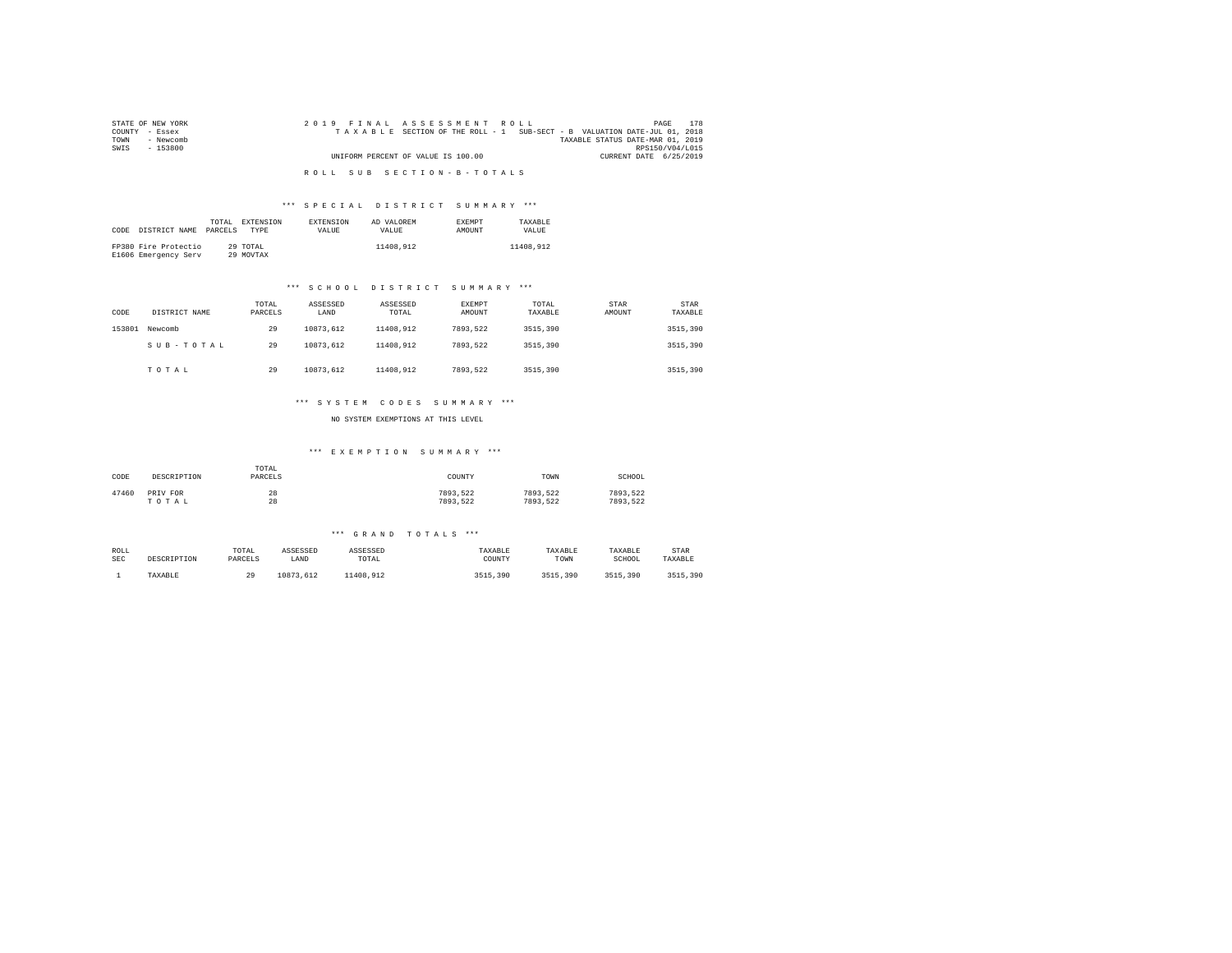|                | STATE OF NEW YORK | 2019 FINAL ASSESSMENT ROLL         |                                  | PAGE 179 |
|----------------|-------------------|------------------------------------|----------------------------------|----------|
| COUNTY - Essex |                   | TAXABLE SECTION OF THE ROLL - 1    | VALUATION DATE-JUL 01, 2018      |          |
| TOWN           | - Newcomb         |                                    | TAXABLE STATUS DATE-MAR 01, 2019 |          |
| SWIS           | $-153800$         | UNIFORM PERCENT OF VALUE IS 100.00 | RPS150/V04/L015                  |          |
|                |                   |                                    | CURRENT DATE 6/25/2019           |          |

## ROLL SECTION TOTALS

# \*\*\* S P E C I A L D I S T R I C T S U M M A R Y \*\*\*

| CODE | DISTRICT NAME        | TOTAL<br>PARCELS | <b>EXTENSION</b><br>TYPE | EXTENSION<br>VALUE | AD VALOREM<br>VALUE | EXEMPT<br>AMOUNT | TAXABLE<br>VALUE |
|------|----------------------|------------------|--------------------------|--------------------|---------------------|------------------|------------------|
|      | FP380 Fire Protectio |                  | 777 TOTAL                |                    | 131506.112          |                  | 131506.112       |
|      | SD380 Sewer District |                  | 93 TOTAL M               |                    | 10891.100           |                  | 10891.100        |
|      | WD380 Water District |                  | 93 TOTAL M               |                    | 10891.100           |                  | 10891.100        |
|      | E1606 Emergency Serv |                  | 777 MOVTAX               |                    |                     |                  |                  |

# \*\*\* S C H O O L D I S T R I C T S U M M A R Y \*\*\*

| CODE   | DISTRICT NAME | TOTAL<br>PARCELS | ASSESSED<br>LAND | ASSESSED<br>TOTAL | EXEMPT<br>AMOUNT | TOTAL<br>TAXABLE | STAR<br>AMOUNT | <b>STAR</b><br>TAXABLE |
|--------|---------------|------------------|------------------|-------------------|------------------|------------------|----------------|------------------------|
| 153801 | Newcomb       | 777              | 69148.112        | 131506.112        | 10314,566        | 121191.546       | 5778.155       | 115413,391             |
|        | SUB-TOTAL     | 777              | 69148.112        | 131506.112        | 10314,566        | 121191.546       | 5778.155       | 115413,391             |
|        | TOTAL         | 777              | 69148.112        | 131506.112        | 10314,566        | 121191.546       | 5778.155       | 115413,391             |

# \*\*\* S Y S T E M C O D E S S U M M A R Y \*\*\*

## NO SYSTEM EXEMPTIONS AT THIS LEVEL

# \*\*\* E X E M P T I O N S U M M A R Y \*\*\*

| CODE  | DESCRIPTION     | TOTAL<br>PARCELS | COUNTY   | TOWN     | SCHOOL   |
|-------|-----------------|------------------|----------|----------|----------|
| 41003 | PRO VETS T      | 3                |          | 57.449   |          |
| 41102 | VETERANS C      | 3                | 5,500    |          |          |
| 41120 | VETWAR CTS      | ÷                | 103,110  | 170.355  | 170.355  |
| 41130 | VETCOM CTS      | 21               | 492.425  | 800,575  | 800.575  |
| 41131 | VET COM CT      |                  | 25,000   | 60,000   |          |
| 41140 | VETDIS CTS      | 6                | 135.585  | 135,585  | 135.585  |
| 41800 | AGED ALL        | 13               | 896.213  | 866,288  | 866.288  |
| 41834 | ENH STAR        | 51               |          |          | 3290.855 |
| 41854 | <b>BAS STAR</b> | 83               |          |          | 2487.300 |
| 47450 | <b>FISHER</b>   | 9                | 448.241  | 448.241  | 448.241  |
| 47460 | PRIV FOR        | 28               | 7893.522 | 7893.522 | 7893.522 |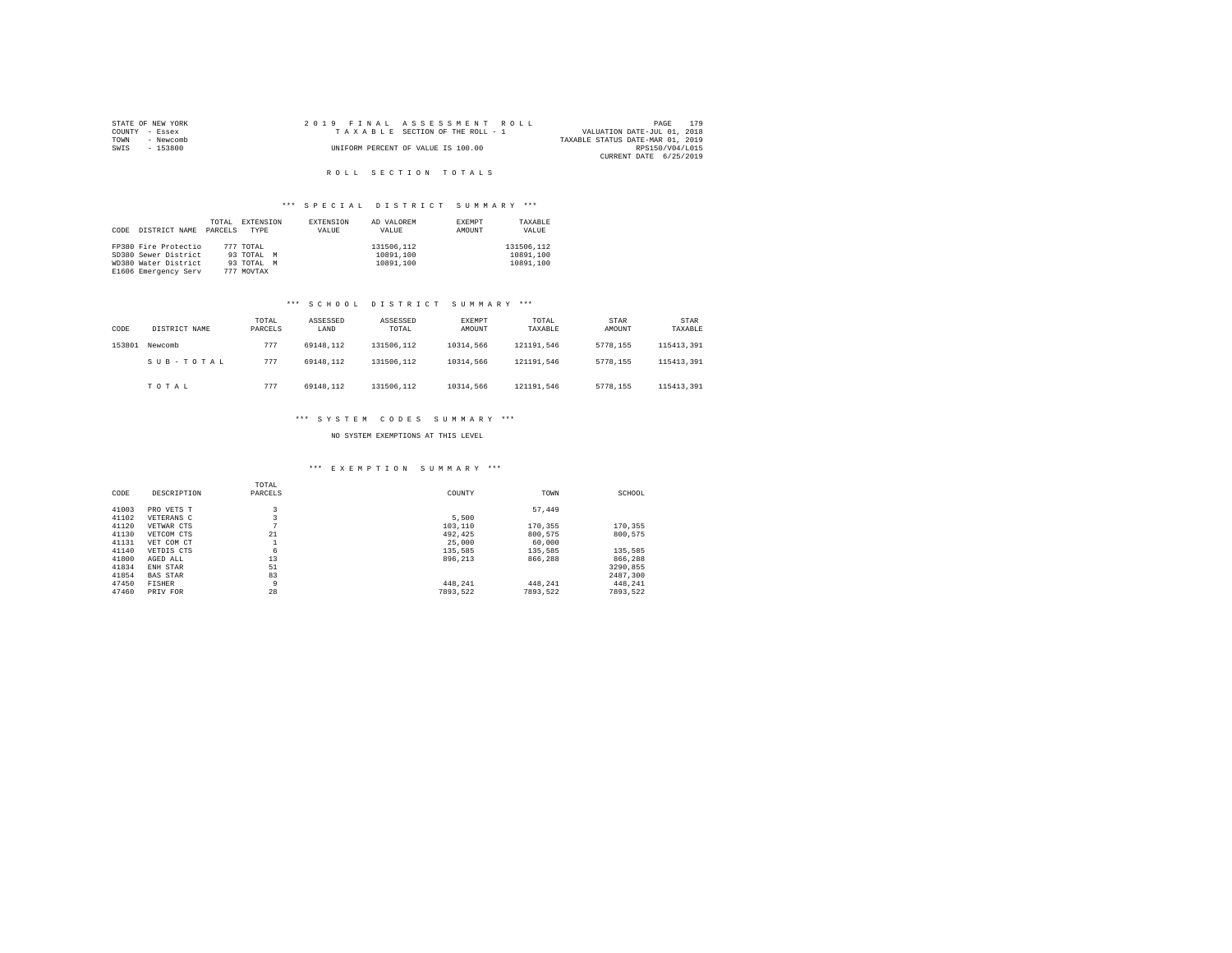|                | STATE OF NEW YORK |  |  | 2019 FINAL ASSESSMENT ROLL         |                                  | PAGE            | 180 |
|----------------|-------------------|--|--|------------------------------------|----------------------------------|-----------------|-----|
| COUNTY - Essex |                   |  |  | TAXABLE SECTION OF THE ROLL - 1    | VALUATION DATE-JUL 01, 2018      |                 |     |
| TOWN           | - Newcomb         |  |  |                                    | TAXABLE STATUS DATE-MAR 01, 2019 |                 |     |
| SWIS           | - 153800          |  |  | UNIFORM PERCENT OF VALUE IS 100.00 |                                  | RPS150/V04/L015 |     |
|                |                   |  |  |                                    | CURRENT DATE 6/25/2019           |                 |     |
|                |                   |  |  |                                    |                                  |                 |     |

R O L L S E C T I O N T O T A L S

# \*\*\* E X E M P T I O N S U M M A R Y \*\*\*

| CODE | DESCRIPTION | TOTAL<br>PARCELS | COUNTY   | TOWN      | SCHOOL    |
|------|-------------|------------------|----------|-----------|-----------|
|      | TOTAL       | 225              | 9999,596 | 10432.015 | 16092.721 |

| ROLL       | DESCRIPTION | TOTAL   | ASSESSED  | ASSESSED   | TAXABLE    | TAXABLE    | TAXABLE    | STAR       |
|------------|-------------|---------|-----------|------------|------------|------------|------------|------------|
| <b>SEC</b> |             | PARCELS | LAND      | TOTAL      | COUNTY     | TOWN       | SCHOOL     | TAXABLE    |
|            | TAXABLE     | 777     | 69148.112 | 131506,112 | 121506.516 | 121074.097 | 121191.546 | 115413.391 |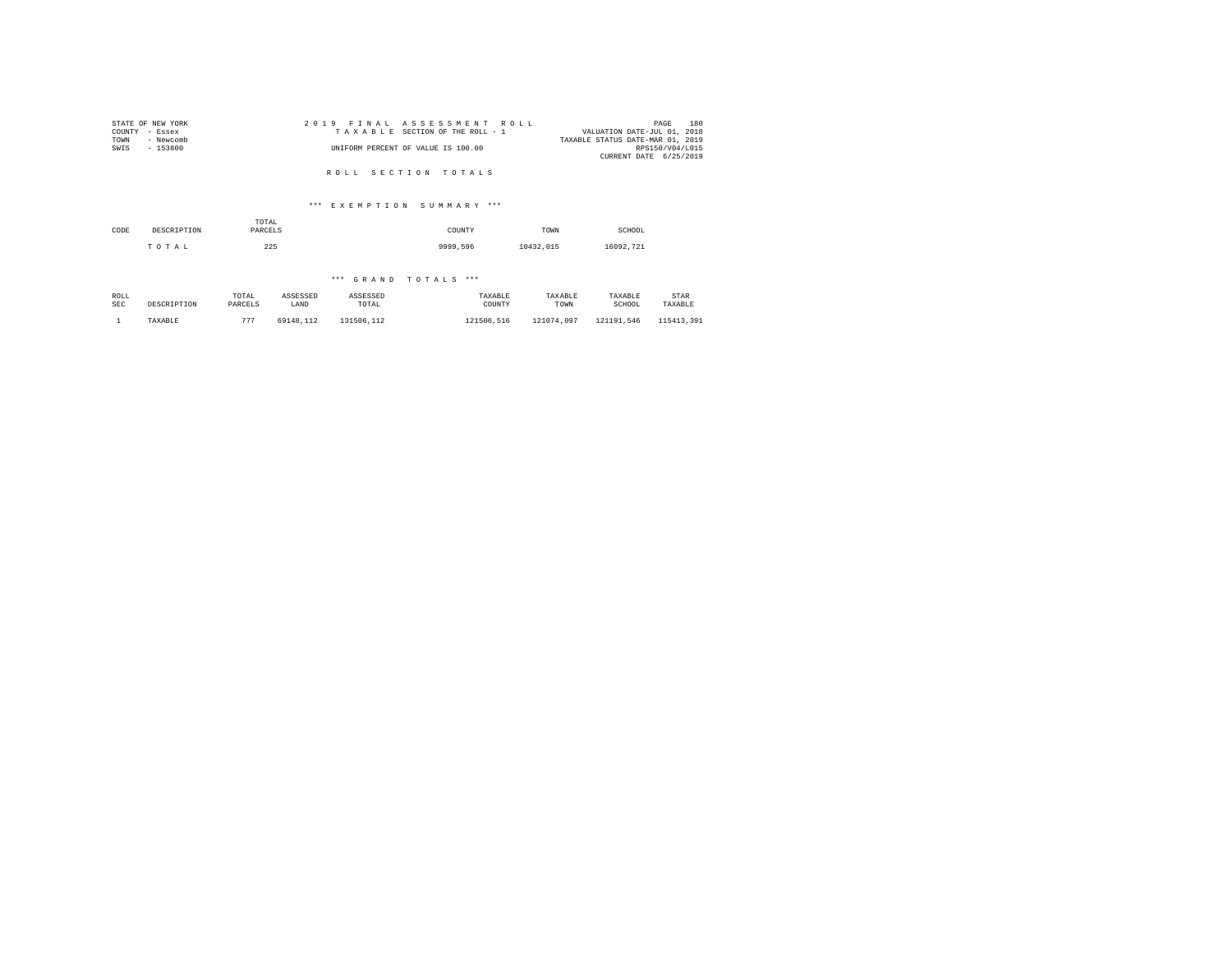| STATE OF NEW YORK |           |  |  | 2019 FINAL ASSESSMENT ROLL               |                                  | PAGE                        | 181 |
|-------------------|-----------|--|--|------------------------------------------|----------------------------------|-----------------------------|-----|
| COUNTY - Essex    |           |  |  | STATE OWNED LAND SECTION OF THE ROLL - 3 |                                  | VALUATION DATE-JUL 01, 2018 |     |
| TOWN              | - Newcomb |  |  | OWNERS NAME SEOUENCE                     | TAXABLE STATUS DATE-MAR 01, 2019 |                             |     |
| SWIS              | $-153800$ |  |  | UNIFORM PERCENT OF VALUE IS 100.00       |                                  |                             |     |

| TAX MAP PARCEL NUMBER<br>CURRENT OWNERS NAME                                                                                                                                                                                                      | SCHOOL DISTRICT                    | LAND                 |                                                                     | PROPERTY LOCATION & CLASS ASSESSMENT EXEMPTION CODE-----------------COUNTY-------TOWN------SCHOOL |  |
|---------------------------------------------------------------------------------------------------------------------------------------------------------------------------------------------------------------------------------------------------|------------------------------------|----------------------|---------------------------------------------------------------------|---------------------------------------------------------------------------------------------------|--|
| CURRENT OWNERS ADDRESS PARCEL SIZE/GRID COORD                                                                                                                                                                                                     |                                    | TOTAL                | TAX DESCRIPTION TAXABLE VALUE<br>SPECIAL DISTRICTS                  | ACCOUNT NO.                                                                                       |  |
|                                                                                                                                                                                                                                                   |                                    |                      |                                                                     |                                                                                                   |  |
|                                                                                                                                                                                                                                                   | NYS Route 28N NON-HOMESTEAD PARCEL |                      |                                                                     | 665M407305                                                                                        |  |
| 109.-1-9.000<br>2019.-1.000<br>2018.000<br>2018.000<br>2018.000<br>2018.000<br>2018.000<br>2018.000<br>2018.000<br>2018.000<br>2018.000<br>2018.000<br>2018.000<br>2018.000<br>2018.000<br>2018.000<br>2018.000<br>2018.000<br>2018.000<br>2018.0 |                                    |                      |                                                                     |                                                                                                   |  |
|                                                                                                                                                                                                                                                   |                                    |                      |                                                                     |                                                                                                   |  |
|                                                                                                                                                                                                                                                   |                                    |                      |                                                                     |                                                                                                   |  |
|                                                                                                                                                                                                                                                   |                                    |                      |                                                                     |                                                                                                   |  |
|                                                                                                                                                                                                                                                   |                                    |                      | E1606 Emergency Services .00 MT<br>FP380 Fire Protection 134,600 TO |                                                                                                   |  |
|                                                                                                                                                                                                                                                   |                                    |                      |                                                                     |                                                                                                   |  |
| Albany, NY 12236                                                                                                                                                                                                                                  |                                    |                      |                                                                     |                                                                                                   |  |
|                                                                                                                                                                                                                                                   |                                    |                      |                                                                     |                                                                                                   |  |
|                                                                                                                                                                                                                                                   | NYS Route 28N MON-HOMESTEAD PARCEL |                      |                                                                     | 665M407306                                                                                        |  |
|                                                                                                                                                                                                                                                   |                                    |                      | COUNTY TAXABLE VALUE 541,400                                        |                                                                                                   |  |
|                                                                                                                                                                                                                                                   |                                    |                      |                                                                     |                                                                                                   |  |
|                                                                                                                                                                                                                                                   |                                    |                      |                                                                     |                                                                                                   |  |
|                                                                                                                                                                                                                                                   |                                    |                      |                                                                     |                                                                                                   |  |
|                                                                                                                                                                                                                                                   |                                    |                      |                                                                     |                                                                                                   |  |
|                                                                                                                                                                                                                                                   |                                    |                      |                                                                     |                                                                                                   |  |
|                                                                                                                                                                                                                                                   |                                    |                      |                                                                     |                                                                                                   |  |
|                                                                                                                                                                                                                                                   |                                    |                      |                                                                     |                                                                                                   |  |
|                                                                                                                                                                                                                                                   |                                    |                      |                                                                     |                                                                                                   |  |
|                                                                                                                                                                                                                                                   | NYS Route 28N                      | NON-HOMESTEAD PARCEL |                                                                     | 665M407309                                                                                        |  |
|                                                                                                                                                                                                                                                   |                                    |                      |                                                                     |                                                                                                   |  |
|                                                                                                                                                                                                                                                   |                                    |                      |                                                                     |                                                                                                   |  |
|                                                                                                                                                                                                                                                   |                                    |                      |                                                                     |                                                                                                   |  |
|                                                                                                                                                                                                                                                   |                                    |                      |                                                                     |                                                                                                   |  |
|                                                                                                                                                                                                                                                   |                                    |                      |                                                                     |                                                                                                   |  |
|                                                                                                                                                                                                                                                   |                                    |                      |                                                                     |                                                                                                   |  |
|                                                                                                                                                                                                                                                   |                                    |                      |                                                                     |                                                                                                   |  |
|                                                                                                                                                                                                                                                   |                                    |                      |                                                                     |                                                                                                   |  |
|                                                                                                                                                                                                                                                   | NYS Route 28N                      | NON-HOMESTEAD PARCEL |                                                                     | 665M407310                                                                                        |  |
|                                                                                                                                                                                                                                                   |                                    |                      |                                                                     |                                                                                                   |  |
|                                                                                                                                                                                                                                                   |                                    |                      |                                                                     |                                                                                                   |  |
|                                                                                                                                                                                                                                                   |                                    |                      |                                                                     |                                                                                                   |  |
|                                                                                                                                                                                                                                                   |                                    |                      |                                                                     |                                                                                                   |  |
|                                                                                                                                                                                                                                                   |                                    |                      |                                                                     |                                                                                                   |  |
|                                                                                                                                                                                                                                                   |                                    |                      |                                                                     |                                                                                                   |  |
|                                                                                                                                                                                                                                                   |                                    |                      |                                                                     |                                                                                                   |  |
|                                                                                                                                                                                                                                                   |                                    |                      |                                                                     |                                                                                                   |  |
|                                                                                                                                                                                                                                                   |                                    |                      |                                                                     | 665M407311                                                                                        |  |
|                                                                                                                                                                                                                                                   |                                    |                      |                                                                     |                                                                                                   |  |
|                                                                                                                                                                                                                                                   |                                    |                      |                                                                     |                                                                                                   |  |
|                                                                                                                                                                                                                                                   |                                    |                      |                                                                     |                                                                                                   |  |
|                                                                                                                                                                                                                                                   |                                    |                      |                                                                     |                                                                                                   |  |
|                                                                                                                                                                                                                                                   |                                    |                      |                                                                     |                                                                                                   |  |
|                                                                                                                                                                                                                                                   |                                    |                      |                                                                     |                                                                                                   |  |
| 1911 - 1920<br>1921 - 1921 Forest S32a<br>1921 Forest S32a<br>1921 - 1921 Forest S32a<br>20147001 - 1921 Forest S32a<br>20147001 - 1921 - 1921 - 1923<br>2014 - 1922 - 1923 - 1924<br>2020 - 1924 - 1924<br>2020 - 1924 - 1924<br>2020 - 1924 -   |                                    |                      |                                                                     |                                                                                                   |  |
|                                                                                                                                                                                                                                                   |                                    |                      |                                                                     |                                                                                                   |  |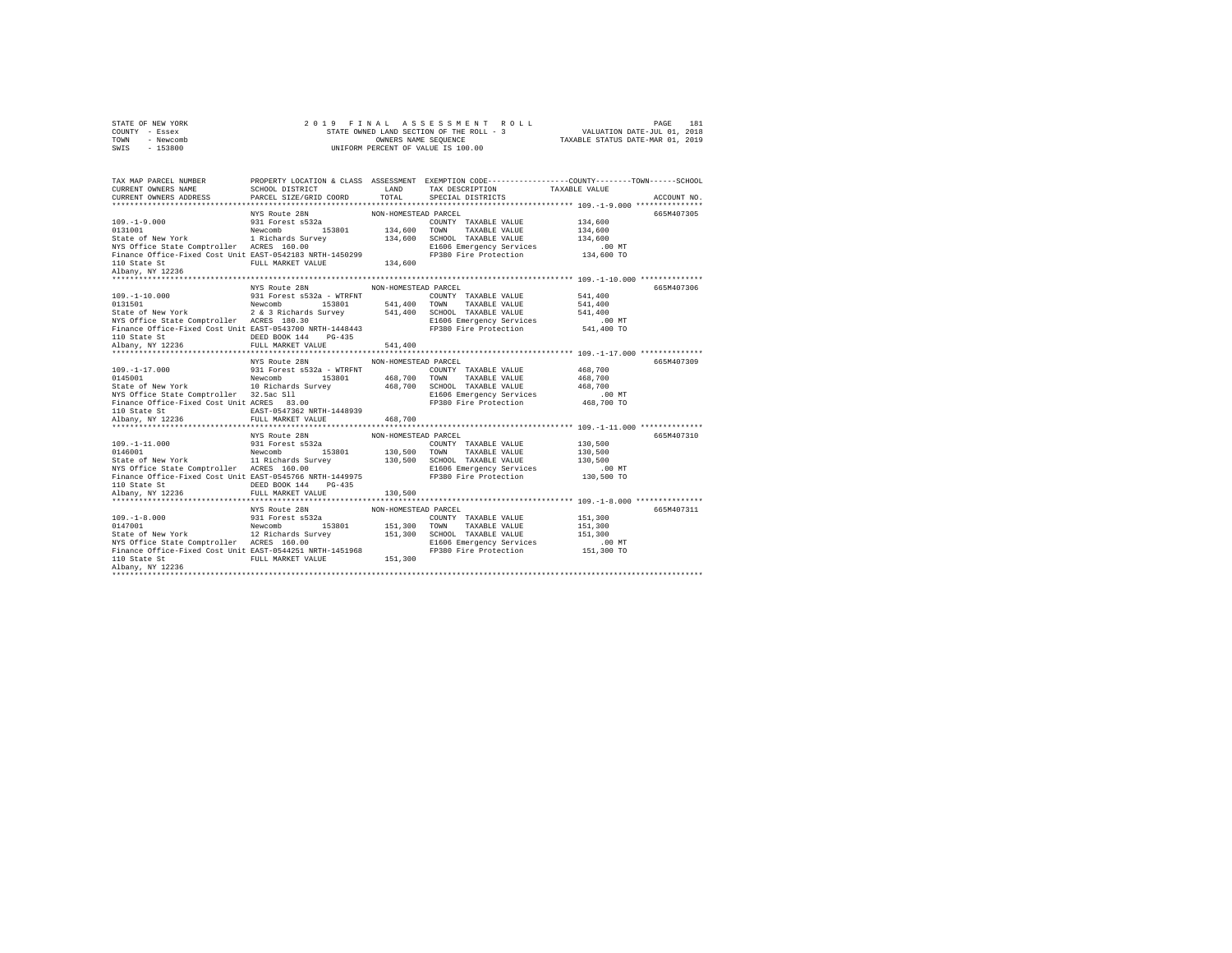|      | STATE OF NEW YORK | 2019 FINAL ASSESSMENT ROLL               | 182<br>PAGE                      |
|------|-------------------|------------------------------------------|----------------------------------|
|      | COUNTY - Essex    | STATE OWNED LAND SECTION OF THE ROLL - 3 | VALUATION DATE-JUL 01, 2018      |
| TOWN | - Newcomb         | OWNERS NAME SEOUENCE                     | TAXABLE STATUS DATE-MAR 01, 2019 |
| SWIS | - 153800          | UNIFORM PERCENT OF VALUE IS 100.00       |                                  |

| TAX MAP PARCEL NUMBER<br>CURRENT OWNERS NAME<br>CURRENT OWNERS ADDRESS                                                                                                                                                                                                                                                                                                                                                                         | SCHOOL DISTRICT<br>PARCEL SIZE/GRID COORD | T.AND<br>TOTAL       | PROPERTY LOCATION & CLASS ASSESSMENT EXEMPTION CODE---------------COUNTY-------TOWN-----SCHOOL<br>TAX DESCRIPTION<br>SPECIAL DISTRICTS | TAXABLE VALUE | ACCOUNT NO. |
|------------------------------------------------------------------------------------------------------------------------------------------------------------------------------------------------------------------------------------------------------------------------------------------------------------------------------------------------------------------------------------------------------------------------------------------------|-------------------------------------------|----------------------|----------------------------------------------------------------------------------------------------------------------------------------|---------------|-------------|
|                                                                                                                                                                                                                                                                                                                                                                                                                                                |                                           |                      |                                                                                                                                        |               |             |
|                                                                                                                                                                                                                                                                                                                                                                                                                                                | NYS Route 28N                             | NON-HOMESTEAD PARCEL |                                                                                                                                        |               | 665M407312  |
| MYS ROLLE 26N<br>109.-1-7.000 931 Forest \$532a<br>931 Forest \$532a<br>8148001 123,700 TOWN<br>State of New York 1.3 Richards Survey 123,700 SCEOOL<br>1.3 The SCEOLO 123,700 SCEOLO                                                                                                                                                                                                                                                          |                                           |                      | COUNTY TAXABLE VALUE                                                                                                                   | 123,700       |             |
|                                                                                                                                                                                                                                                                                                                                                                                                                                                |                                           |                      | TAXABLE VALUE                                                                                                                          | 123,700       |             |
|                                                                                                                                                                                                                                                                                                                                                                                                                                                |                                           |                      | 123,700 SCHOOL TAXABLE VALUE                                                                                                           | 123,700       |             |
| NYS Office State Comptroller ACRES 160.00                                                                                                                                                                                                                                                                                                                                                                                                      |                                           |                      | E1606 Emergency Services                                                                                                               | .00 MT        |             |
| Finance Office-Fixed Cost Unit EAST-0546160 NRTH-1453570                                                                                                                                                                                                                                                                                                                                                                                       |                                           |                      | FP380 Fire Protection                                                                                                                  | 123,700 TO    |             |
|                                                                                                                                                                                                                                                                                                                                                                                                                                                | FULL MARKET VALUE 123,700                 |                      |                                                                                                                                        |               |             |
| 110 State St<br>Albany, NY 12236                                                                                                                                                                                                                                                                                                                                                                                                               |                                           |                      |                                                                                                                                        |               |             |
|                                                                                                                                                                                                                                                                                                                                                                                                                                                |                                           |                      |                                                                                                                                        |               |             |
|                                                                                                                                                                                                                                                                                                                                                                                                                                                | 291 Campsite Rd                           | NON-HOMESTEAD PARCEL |                                                                                                                                        |               | 665M407315  |
| $110. - 1 - 11.000$                                                                                                                                                                                                                                                                                                                                                                                                                            | 931 Forest s532a - WTRFNT                 |                      | COUNTY TAXABLE VALUE                                                                                                                   | 286,500       |             |
| 0168001                                                                                                                                                                                                                                                                                                                                                                                                                                        | Newcomb<br>153801                         | 286,500 TOWN         | TAXABLE VALUE                                                                                                                          | 286,500       |             |
|                                                                                                                                                                                                                                                                                                                                                                                                                                                |                                           |                      |                                                                                                                                        | 286,500       |             |
|                                                                                                                                                                                                                                                                                                                                                                                                                                                |                                           |                      | E1606 Emergency Services                                                                                                               | .00 MT        |             |
| NYS Office State Comptroller 00033.90<br>Finance Office-Fixed Cost Unit ACRES 33.85                                                                                                                                                                                                                                                                                                                                                            |                                           |                      | FP380 Fire Protection                                                                                                                  | 286,500 TO    |             |
|                                                                                                                                                                                                                                                                                                                                                                                                                                                |                                           |                      |                                                                                                                                        |               |             |
|                                                                                                                                                                                                                                                                                                                                                                                                                                                |                                           |                      |                                                                                                                                        |               |             |
|                                                                                                                                                                                                                                                                                                                                                                                                                                                | FULL MARKET VALUE                         | 286,500              |                                                                                                                                        |               |             |
|                                                                                                                                                                                                                                                                                                                                                                                                                                                |                                           |                      |                                                                                                                                        |               |             |
|                                                                                                                                                                                                                                                                                                                                                                                                                                                | NYS Route 28N                             | NON-HOMESTEAD PARCEL |                                                                                                                                        |               | 665M407404  |
|                                                                                                                                                                                                                                                                                                                                                                                                                                                |                                           |                      | COUNTY TAXABLE VALUE                                                                                                                   | 122,200       |             |
|                                                                                                                                                                                                                                                                                                                                                                                                                                                |                                           |                      | 122,200 TOWN TAXABLE VALUE<br>122,200 SCHOOL TAXABLE VALUE                                                                             | 122,200       |             |
|                                                                                                                                                                                                                                                                                                                                                                                                                                                |                                           |                      |                                                                                                                                        | 122,200       |             |
|                                                                                                                                                                                                                                                                                                                                                                                                                                                |                                           |                      | E1606 Emergency Services                                                                                                               | $.00$ MT      |             |
| Finance Office-Fixed Cost Unit EAST-0548153 NRTH-1455168                                                                                                                                                                                                                                                                                                                                                                                       |                                           |                      | FP380 Fire Protection                                                                                                                  | 122,200 TO    |             |
|                                                                                                                                                                                                                                                                                                                                                                                                                                                | FULL MARKET VALUE                         | 122,200              |                                                                                                                                        |               |             |
| 110 State St<br>Albany, NY 12236                                                                                                                                                                                                                                                                                                                                                                                                               |                                           |                      |                                                                                                                                        |               |             |
|                                                                                                                                                                                                                                                                                                                                                                                                                                                |                                           |                      |                                                                                                                                        |               |             |
| $\begin{tabular}{l c c c c} \multicolumn{4}{c}{110,-1-12.311} & \multicolumn{4}{c}{Campsite $\mathsf{Rd}$} & \multicolumn{4}{c}{\textbf{NON-HOMESTRAD RCELL}} & \multicolumn{4}{c}{\textbf{P31}} & \multicolumn{4}{c}{\textbf{P31}} & \multicolumn{4}{c}{\textbf{S32}} & \multicolumn{4}{c}{\textbf{S32}} & \multicolumn{4}{c}{\textbf{P31}} & \multicolumn{4}{c}{\textbf{P31}} & \multicolumn{4}{c}{\textbf{P31}} & \multicolumn{4}{c}{\text$ |                                           |                      |                                                                                                                                        |               | 6652005005  |
|                                                                                                                                                                                                                                                                                                                                                                                                                                                |                                           |                      |                                                                                                                                        | 164,900       |             |
|                                                                                                                                                                                                                                                                                                                                                                                                                                                |                                           |                      |                                                                                                                                        | 164,900       |             |
|                                                                                                                                                                                                                                                                                                                                                                                                                                                |                                           |                      |                                                                                                                                        | 164,900       |             |
|                                                                                                                                                                                                                                                                                                                                                                                                                                                |                                           |                      | FP380 Fire Protection                                                                                                                  | .00 MT        |             |
|                                                                                                                                                                                                                                                                                                                                                                                                                                                |                                           |                      |                                                                                                                                        | 164,900 TO    |             |
|                                                                                                                                                                                                                                                                                                                                                                                                                                                |                                           |                      |                                                                                                                                        |               |             |
|                                                                                                                                                                                                                                                                                                                                                                                                                                                | DEED BOOK 1755 PG-152                     |                      |                                                                                                                                        |               |             |
|                                                                                                                                                                                                                                                                                                                                                                                                                                                | FULL MARKET VALUE                         | 164,900              |                                                                                                                                        |               |             |
|                                                                                                                                                                                                                                                                                                                                                                                                                                                |                                           |                      |                                                                                                                                        |               |             |
|                                                                                                                                                                                                                                                                                                                                                                                                                                                | Tahawus Rd                                | NON-HOMESTEAD PARCEL |                                                                                                                                        |               | 665M407409  |
|                                                                                                                                                                                                                                                                                                                                                                                                                                                |                                           |                      |                                                                                                                                        | 117,000       |             |
|                                                                                                                                                                                                                                                                                                                                                                                                                                                |                                           |                      |                                                                                                                                        | 117,000       |             |
|                                                                                                                                                                                                                                                                                                                                                                                                                                                |                                           |                      |                                                                                                                                        | 117,000       |             |
|                                                                                                                                                                                                                                                                                                                                                                                                                                                |                                           |                      | E1606 Emergency Services                                                                                                               | $.00$ MT      |             |
|                                                                                                                                                                                                                                                                                                                                                                                                                                                |                                           |                      |                                                                                                                                        | 117,000 TO    |             |
| 110 State St                                                                                                                                                                                                                                                                                                                                                                                                                                   | $PG-17$<br>DEED BOOK 511                  |                      |                                                                                                                                        |               |             |
| Albany, NY 12236                                                                                                                                                                                                                                                                                                                                                                                                                               | FULL MARKET VALUE                         | 117,000              |                                                                                                                                        |               |             |
|                                                                                                                                                                                                                                                                                                                                                                                                                                                |                                           |                      |                                                                                                                                        |               |             |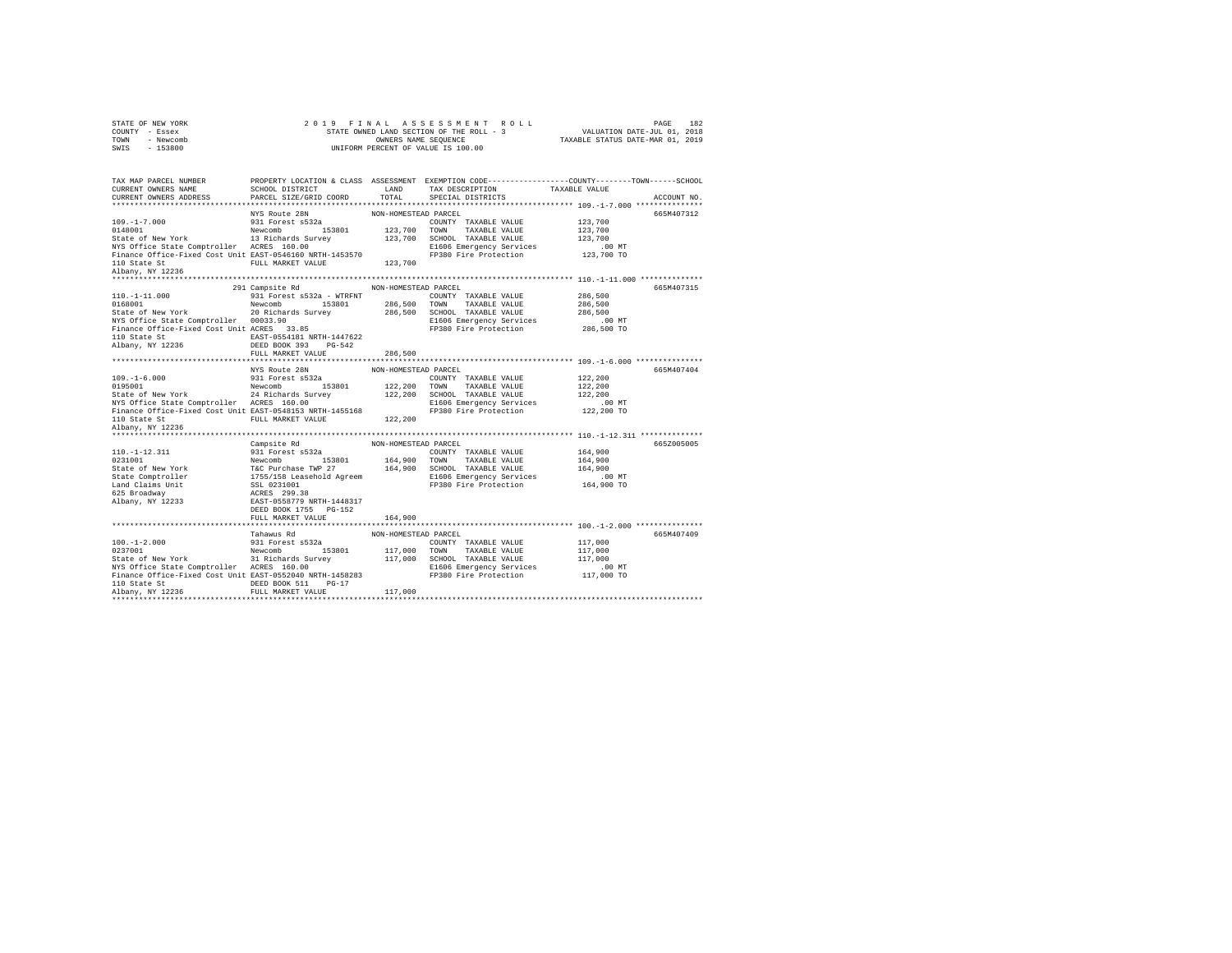| STATE OF NEW YORK | 2019 FINAL ASSESSMENT ROLL               | 183<br>PAGE                      |
|-------------------|------------------------------------------|----------------------------------|
| COUNTY - Essex    | STATE OWNED LAND SECTION OF THE ROLL - 3 | VALUATION DATE-JUL 01, 2018      |
| TOWN<br>- Newcomb | OWNERS NAME SEOUENCE                     | TAXABLE STATUS DATE-MAR 01, 2019 |
| $-153800$<br>SWIS | UNIFORM PERCENT OF VALUE IS 100.00       |                                  |

| TAX MAP PARCEL NUMBER                                                                                                            |                                    |                      | PROPERTY LOCATION & CLASS ASSESSMENT EXEMPTION CODE----------------COUNTY-------TOWN------SCHOOL                                                                                                                                         |                      |             |
|----------------------------------------------------------------------------------------------------------------------------------|------------------------------------|----------------------|------------------------------------------------------------------------------------------------------------------------------------------------------------------------------------------------------------------------------------------|----------------------|-------------|
| CURRENT OWNERS NAME                                                                                                              |                                    |                      |                                                                                                                                                                                                                                          |                      |             |
| CURRENT OWNERS ADDRESS PARCEL SIZE/GRID COORD                                                                                    |                                    |                      |                                                                                                                                                                                                                                          |                      | ACCOUNT NO. |
|                                                                                                                                  | NYS Route 28N NON-HOMESTEAD PARCEL |                      |                                                                                                                                                                                                                                          |                      | 665M407412  |
|                                                                                                                                  |                                    |                      |                                                                                                                                                                                                                                          |                      |             |
| 110.-1-5.000<br>^253001                                                                                                          |                                    |                      |                                                                                                                                                                                                                                          |                      |             |
|                                                                                                                                  |                                    |                      |                                                                                                                                                                                                                                          |                      |             |
|                                                                                                                                  |                                    |                      |                                                                                                                                                                                                                                          | 115,400              |             |
|                                                                                                                                  |                                    |                      | E1606 Emergency Services .00 MT<br>FP380 Fire Protection 115,400 TO                                                                                                                                                                      |                      |             |
|                                                                                                                                  |                                    |                      |                                                                                                                                                                                                                                          |                      |             |
|                                                                                                                                  |                                    | 115,400              |                                                                                                                                                                                                                                          |                      |             |
|                                                                                                                                  |                                    |                      |                                                                                                                                                                                                                                          |                      |             |
|                                                                                                                                  |                                    | NON-HOMESTEAD PARCEL |                                                                                                                                                                                                                                          |                      | 665M407413  |
|                                                                                                                                  | NYS Route 28N<br>931 Forest s532a  |                      | COUNTY TAXABLE VALUE 127,900                                                                                                                                                                                                             |                      |             |
|                                                                                                                                  |                                    |                      |                                                                                                                                                                                                                                          |                      |             |
|                                                                                                                                  |                                    |                      | 110.-1-16.000<br>2016001 127,900<br>20256001 Newcomb 153801 127,900 TOWNTY TAXABLE VALUE 127,900<br>20256001 Newcomb 35 Richards Survey 127,900 TOWN TAXABLE VALUE 127,900<br>2026001 127,900 SCHOOL TAXABLE VALUE 127,900<br>2026001 12 |                      |             |
|                                                                                                                                  |                                    |                      |                                                                                                                                                                                                                                          |                      |             |
|                                                                                                                                  |                                    |                      |                                                                                                                                                                                                                                          | 00 MT.<br>127,900 TO |             |
|                                                                                                                                  |                                    |                      |                                                                                                                                                                                                                                          |                      |             |
|                                                                                                                                  |                                    | 127,900              |                                                                                                                                                                                                                                          |                      |             |
|                                                                                                                                  |                                    |                      |                                                                                                                                                                                                                                          |                      |             |
|                                                                                                                                  |                                    |                      | 110.-1-17.000<br>110.-1-17.000<br>20271001<br>20271001<br>20271001 Newcomb 153801 171,600 TOWN TAXABLE VALUE 171,600<br>State of New York 38 Richards Survey 171,600 TOWN TAXABLE VALUE 171,600<br>2021001 TAXABLE VALUE 171,600<br>2021 |                      | 665M407501  |
|                                                                                                                                  |                                    |                      |                                                                                                                                                                                                                                          |                      |             |
|                                                                                                                                  |                                    |                      |                                                                                                                                                                                                                                          |                      |             |
|                                                                                                                                  |                                    |                      |                                                                                                                                                                                                                                          |                      |             |
|                                                                                                                                  |                                    |                      |                                                                                                                                                                                                                                          |                      |             |
|                                                                                                                                  |                                    |                      |                                                                                                                                                                                                                                          |                      |             |
|                                                                                                                                  |                                    |                      |                                                                                                                                                                                                                                          |                      |             |
| Albany, NY 12236                                                                                                                 |                                    |                      |                                                                                                                                                                                                                                          |                      |             |
|                                                                                                                                  |                                    |                      |                                                                                                                                                                                                                                          |                      |             |
|                                                                                                                                  | NYS Route 28N                      | NON-HOMESTEAD PARCEL |                                                                                                                                                                                                                                          |                      | 665M407502  |
| 110.-1-4.000<br>0272001                                                                                                          |                                    |                      |                                                                                                                                                                                                                                          |                      |             |
|                                                                                                                                  |                                    |                      |                                                                                                                                                                                                                                          |                      |             |
|                                                                                                                                  |                                    |                      |                                                                                                                                                                                                                                          |                      |             |
|                                                                                                                                  |                                    |                      | 110.-1-4.000 931 Forest s532a COUNTY TAXABLE VALUE 94,000<br>0272001 Rew York Hewcomb 153801 94,000 TOWN TAXABLE VALUE 94,000<br>State of New York 39 Richards Survey 94,000 SCHOOL TAXABLE VALUE 94,000<br>NYS Office State Comptrolle  |                      |             |
|                                                                                                                                  |                                    |                      | FP380 Fire Protection 94,000 TO                                                                                                                                                                                                          |                      |             |
|                                                                                                                                  |                                    |                      |                                                                                                                                                                                                                                          |                      |             |
| Finance Office-Fixed Cost Unit EAST-0558826 NRTH-1454022<br>110 State St<br>110 State St<br>Albany, NY 12236<br>Albany, NY 12236 |                                    |                      |                                                                                                                                                                                                                                          |                      |             |
|                                                                                                                                  |                                    |                      |                                                                                                                                                                                                                                          |                      |             |
|                                                                                                                                  | NYS Route 28N MON-HOMESTEAD PARCEL |                      |                                                                                                                                                                                                                                          |                      | 665M407503  |
|                                                                                                                                  |                                    |                      |                                                                                                                                                                                                                                          |                      |             |
|                                                                                                                                  |                                    |                      |                                                                                                                                                                                                                                          |                      |             |
|                                                                                                                                  |                                    |                      |                                                                                                                                                                                                                                          |                      |             |
|                                                                                                                                  |                                    |                      |                                                                                                                                                                                                                                          |                      |             |
|                                                                                                                                  |                                    |                      |                                                                                                                                                                                                                                          |                      |             |
|                                                                                                                                  |                                    |                      |                                                                                                                                                                                                                                          |                      |             |
|                                                                                                                                  |                                    |                      | 110.-1-3.000<br>273001 931 Forest s532a - WTRFNT MOR-HUMESTEM PARABLE VALUE<br>273001 Rewcomb 153801 173,800 TOWN TAXABLE VALUE 173,800<br>State of New York 40 Richards Survey 173,800 TOWN TAXABLE VALUE 173,800<br>ENG OFFICE State   |                      |             |
|                                                                                                                                  |                                    |                      |                                                                                                                                                                                                                                          |                      |             |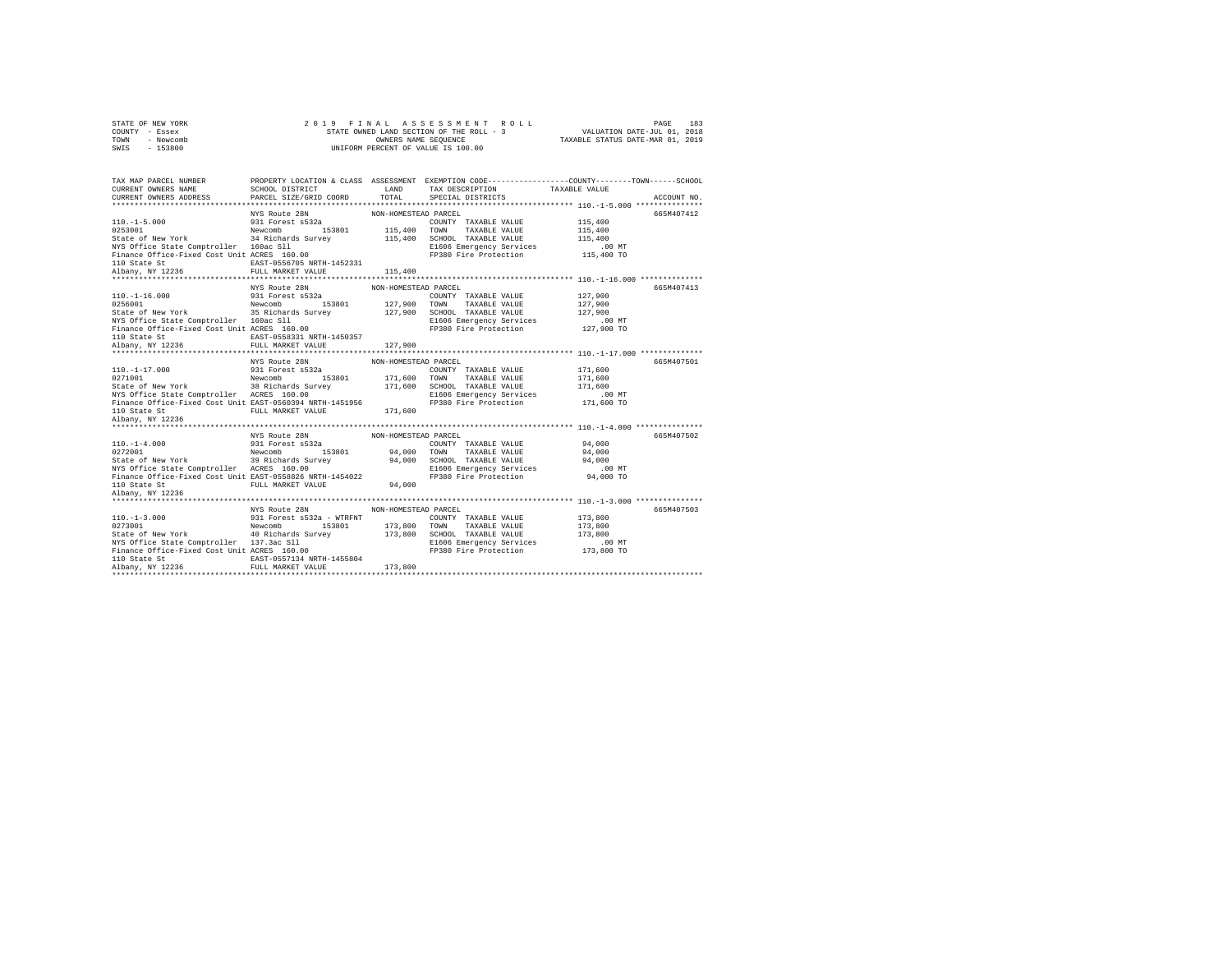| STATE OF NEW YORK | 2019 FINAL ASSESSMENT ROLL               | 184<br>PAGE                      |
|-------------------|------------------------------------------|----------------------------------|
| COUNTY - Essex    | STATE OWNED LAND SECTION OF THE ROLL - 3 | VALUATION DATE-JUL 01, 2018      |
| TOWN<br>- Newcomb | OWNERS NAME SEOUENCE                     | TAXABLE STATUS DATE-MAR 01, 2019 |
| $-153800$<br>SWIS | UNIFORM PERCENT OF VALUE IS 100.00       |                                  |

| TAX MAP PARCEL NUMBER<br>CURRENT OWNERS NAME<br>CURRENT OWNERS ADDRESS                                                                                                                                                                                                                                                                                                     | PROPERTY LOCATION & CLASS ASSESSMENT EXEMPTION CODE---------------COUNTY-------TOWN-----SCHOOL<br>SCHOOL DISTRICT<br>PARCEL SIZE/GRID COORD                                                                                                                                                                                                      | LAND<br>TOTAL                         | TAX DESCRIPTION<br>SPECIAL DISTRICTS                                                                                        | TAXABLE VALUE                                             | ACCOUNT NO. |
|----------------------------------------------------------------------------------------------------------------------------------------------------------------------------------------------------------------------------------------------------------------------------------------------------------------------------------------------------------------------------|--------------------------------------------------------------------------------------------------------------------------------------------------------------------------------------------------------------------------------------------------------------------------------------------------------------------------------------------------|---------------------------------------|-----------------------------------------------------------------------------------------------------------------------------|-----------------------------------------------------------|-------------|
| 100.-1-4.000<br>274001 100.-114.000 931 Forest and 153801 153,500 TOMN TAXABLE VALUE<br>2511 274001 2152,500 201001 153,500 201001 2154081 2152<br>2741 2812 2813 28140 153,500 201001 21540 1545<br>NYS Office State Comptroller 94.4ac Sll<br>NYS Office State Comptroller 94.4ac Sll<br>Finance Office-Fixed Cost Unit ACRES 160.00<br>110 State St<br>Albany, NY 12236 | Tahawus Rd<br>EAST-0555821 NRTH-1457984<br>DEED BOOK 511 PG-17<br>FULL MARKET VALUE                                                                                                                                                                                                                                                              | NON-HOMESTEAD PARCEL<br>153,500       | E1606 Emergency Services<br>FP380 Fire Protection                                                                           | 153,500<br>153,500<br>153,500<br>$.00$ MT<br>153,500 TO   | 665M407504  |
| $[0.00, -1-5.000$ $[0.00, -1-5.000]$ $[0.00, -1-5.000]$ $[0.00, -1-5.000]$ $[0.00, -1-5.000]$ $[0.00, -1-5.000]$ $[0.00, -1-5.000]$ $[0.00, -1-5.000]$ $[0.00, -1-5.000]$ $[0.00, -1-5.000]$ $[0.00, -1-5.000]$ $[0.00, -1-5.000]$ $[0.00$<br>NYS Office State Comptroller 136.2ac Sll<br>Finance Office-Fixed Cost Unit ACRES 160.00<br>110 State St<br>Albany, NY 12236  | Tahawus Rd<br>EAST-0554139 NRTH-1460057<br>DEED BOOK 511 PG-17<br>FULL MARKET VALUE                                                                                                                                                                                                                                                              | NON-HOMESTEAD PARCEL<br>597,300       | FP380 Fire Protection                                                                                                       | 597,300<br>597,300<br>597,300<br>.00 MT<br>597,300 TO     | 665M407505  |
|                                                                                                                                                                                                                                                                                                                                                                            |                                                                                                                                                                                                                                                                                                                                                  |                                       |                                                                                                                             |                                                           |             |
| $121. - 2 - 14.000$<br>0401001<br>sioroor<br>625 Broadway<br>Albany, NY 12233                                                                                                                                                                                                                                                                                              | NYS Route 28N<br>---- ANNE CONTY TRANSPORT CONTY TRANSLE VALUE<br>Newcomb 1530a 15301 122,400 TOWN TRANSLE VALUE<br>25 Thorns Sur Twp 27 T&c 122,400 SCHOOL TRANSLE VALUE<br>25 Thorns Sur Twp 27 T&c 122,400 SCHOOL TRANSLE VALUE<br>1997 Ct Order 366<br>ACRES 160.00<br>EAST-0552643 NRTH-1432432<br>DEED BOOK 1745 PG-9<br>FULL MARKET VALUE | NON-HOMESTEAD PARCEL<br>122,400       | FP380 Fire Protection                                                                                                       | 122,400<br>122,400<br>122,400<br>.00 MT<br>122,400 TO     | 665J102803  |
|                                                                                                                                                                                                                                                                                                                                                                            |                                                                                                                                                                                                                                                                                                                                                  |                                       |                                                                                                                             |                                                           |             |
| Finance Office-Fixed Cost Unit EAST-0564488 NRTH-1438386<br>110 State St                                                                                                                                                                                                                                                                                                   | DEED BOOK 751 PG-119                                                                                                                                                                                                                                                                                                                             |                                       | FP380 Fire Protection                                                                                                       | 52,200<br>52,200<br>52,200<br>$.00$ MT<br>52,200 TO       | 665M481008  |
| Albany, NY 12236                                                                                                                                                                                                                                                                                                                                                           | FULL MARKET VALUE                                                                                                                                                                                                                                                                                                                                | 52,200                                |                                                                                                                             |                                                           |             |
| 99.-1-9.000<br>0839001 9839001 Newcomb 153801<br>State of New York T& Two 28<br>and the mean of the Twp 28<br>NYS Office State Comptroller 6506.30<br>Finance Office-Fixed Cost Unit ACRES 6982.00<br>110 State St<br>Albany, NY 12236                                                                                                                                     | Newcomb Lake Rd<br>DEED BOOK 511 PG-17                                                                                                                                                                                                                                                                                                           | NON-HOMESTEAD PARCEL<br>8781,900 TOWN | COUNTY TAXABLE VALUE<br>TAXABLE VALUE<br>8781.900 SCHOOL TAXABLE VALUE<br>E1606 Emergency Services<br>FP380 Fire Protection | 8781,900<br>8781,900<br>8781,900<br>.00 MT<br>8781,900 TO | 665M407901  |
|                                                                                                                                                                                                                                                                                                                                                                            | FULL MARKET VALUE                                                                                                                                                                                                                                                                                                                                | 8781,900                              |                                                                                                                             |                                                           |             |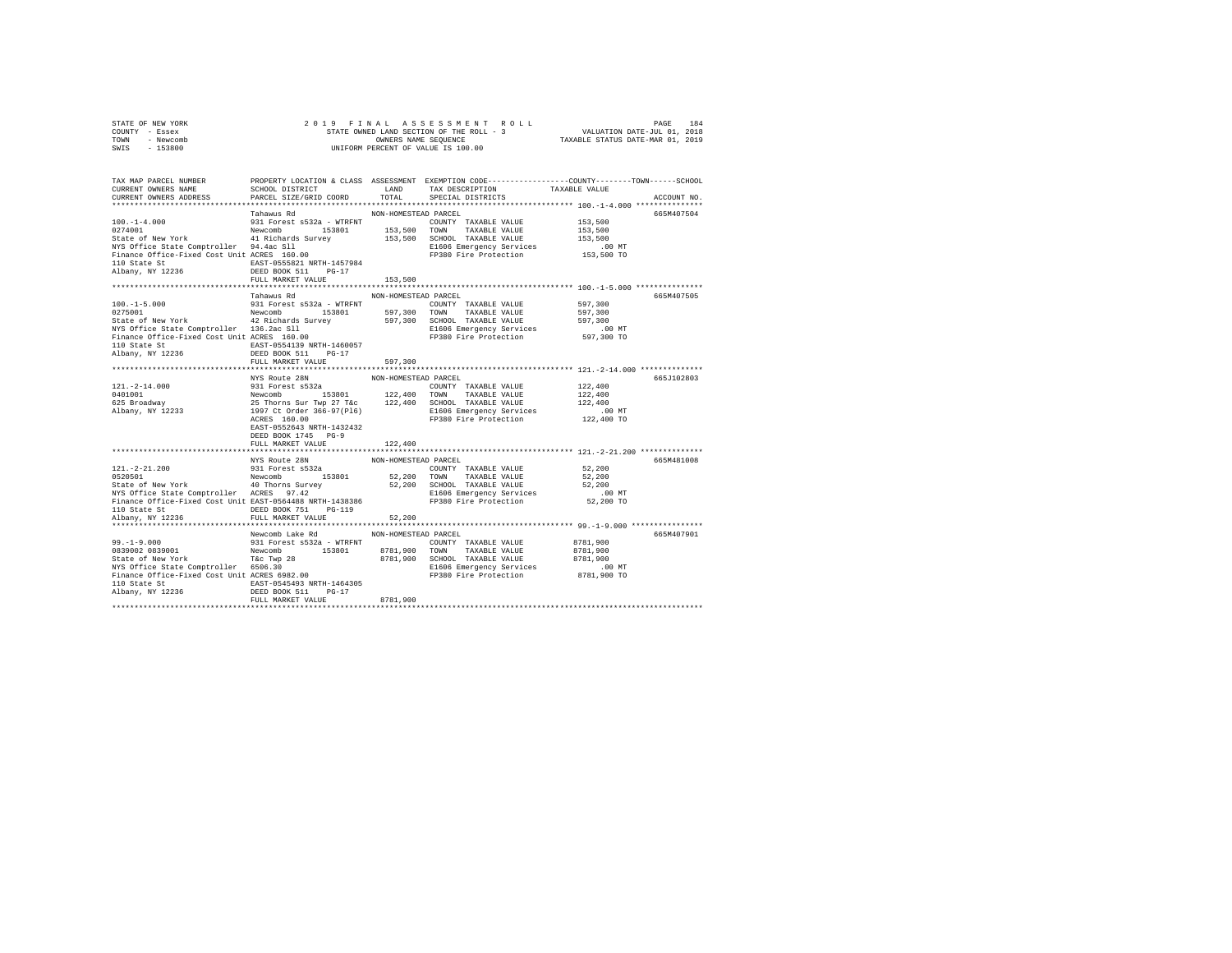| STATE OF NEW YORK | 2019 FINAL ASSESSMENT ROLL               | 185<br>PAGE                      |
|-------------------|------------------------------------------|----------------------------------|
| COUNTY - Essex    | STATE OWNED LAND SECTION OF THE ROLL - 3 | VALUATION DATE-JUL 01, 2018      |
| - Newcomb<br>TOWN | OWNERS NAME SEOUENCE                     | TAXABLE STATUS DATE-MAR 01, 2019 |
| $-153800$<br>SWIS | UNIFORM PERCENT OF VALUE IS 100.00       |                                  |
|                   |                                          |                                  |

| TAX MAP PARCEL NUMBER<br>CURRENT OWNERS NAME<br>CURRENT OWNERS ADDRESS                                                                                                                                                                      | SCHOOL DISTRICT<br>PARCEL SIZE/GRID COORD                                                                         | LAND<br>TOTAL                                                                | PROPERTY LOCATION & CLASS ASSESSMENT EXEMPTION CODE---------------COUNTY-------TOWN-----SCHOOL<br>TAX DESCRIPTION<br>SPECIAL DISTRICTS                                                  | TAXABLE VALUE                                                     | ACCOUNT NO. |
|---------------------------------------------------------------------------------------------------------------------------------------------------------------------------------------------------------------------------------------------|-------------------------------------------------------------------------------------------------------------------|------------------------------------------------------------------------------|-----------------------------------------------------------------------------------------------------------------------------------------------------------------------------------------|-------------------------------------------------------------------|-------------|
| $109. - 1 - 3.000$<br>0855001<br>State of New York 59 T&C Twp 28<br>NYS Office State Comptroller ACRES 148.52<br>Finance Office-Fixed Cost Unit EAST-0543085 NRTH-1454361<br>110 State St<br>Albany, NY 12236<br>************************** | NYS Route 28N<br>931 Forest s532a<br>Newcomb<br>153801 158,200 TOWN<br>FULL MARKET VALUE                          | NON-HOMESTEAD PARCEL<br>158,200                                              | COUNTY TAXABLE VALUE<br>TAXABLE VALUE<br>158,200 SCHOOL TAXABLE VALUE<br>E1606 Emergency Services<br>FP380 Fire Protection                                                              | 158,200<br>158,200<br>158,200<br>$.00$ MT<br>158,200 TO           | 665M407905  |
| 109.-1-2.000<br>20055201 Newcomb 60 Tac Twp 28<br>State of New York 60 Tac Twp 28<br>-- cfice State Comptroller 146.10<br>-- cfice State Comptroller 146.12<br>--- 1456464<br>***********************                                       | NYS Route 28N<br>*************************                                                                        | NON-HOMESTEAD PARCEL<br>148,700 TOWN<br>148,700<br>148,700<br>************** | COUNTY TAXABLE VALUE<br>TAXABLE VALUE<br>SCHOOL TAXABLE VALUE<br>E1606 Emergency Services<br>FP380 Fire Protection<br>*********************************** 99.-1-11.000 **************** | 148,700<br>148,700<br>148,700<br>$.00$ MT<br>00 MT.<br>148,700 TO | 665M407906  |
| $99. -1 - 11.000$<br>NYS Office State Comptroller ACRES 154.00<br>Finance Office-Fixed Cost Unit EAST-0539551 NRTH-1458205<br>110 State St<br>Albany, NY 12236                                                                              | NYS Route 28N<br>931 Forest s532a<br>Newcomb<br>153801<br>FULL MARKET VALUE                                       | NON-HOMESTEAD PARCEL<br>94,700 TOWN<br>94,700                                | COUNTY TAXABLE VALUE<br>TAXABLE VALUE<br>94,700 SCHOOL TAXABLE VALUE $94,700$<br>E1606 Emergency Services<br>FP380 Fire Protection                                                      | 94,700<br>94,700<br>$.00$ MT<br>94,700 TO                         | 665M407907  |
| $99. -1 - 12.000$<br>State of New York<br>NYS Office State Comptroller ACRES 144.00<br>Finance Office-Fixed Cost Unit EAST-0537824 NRTH-1460194<br>110 State St<br>Albany, NY 12236                                                         | NYS Route 28N<br>931 Forest s532a<br>Newcomb<br>62 T&c Twp 28<br>153801 139,800 TOWN<br>FULL MARKET VALUE 139.800 | NON-HOMESTEAD PARCEL                                                         | COUNTY TAXABLE VALUE<br>TAXABLE VALUE<br>139,800 SCHOOL TAXABLE VALUE<br>E1606 Emergency Services<br>FP380 Fire Protection                                                              | 139,800<br>139,800<br>139,800<br>.00 MT<br>139,800 TO             | 665M407908  |
| 110 State St<br>Albany, NY 12236                                                                                                                                                                                                            | FULL MARKET VALUE                                                                                                 | 139,700                                                                      | COUNTY TAXABLE VALUE<br>E1606 Emergency Services<br>FP380 Fire Protection                                                                                                               | 139,700<br>139,700<br>139,700<br>00 MT.<br>139,700 TO             | 665M407909  |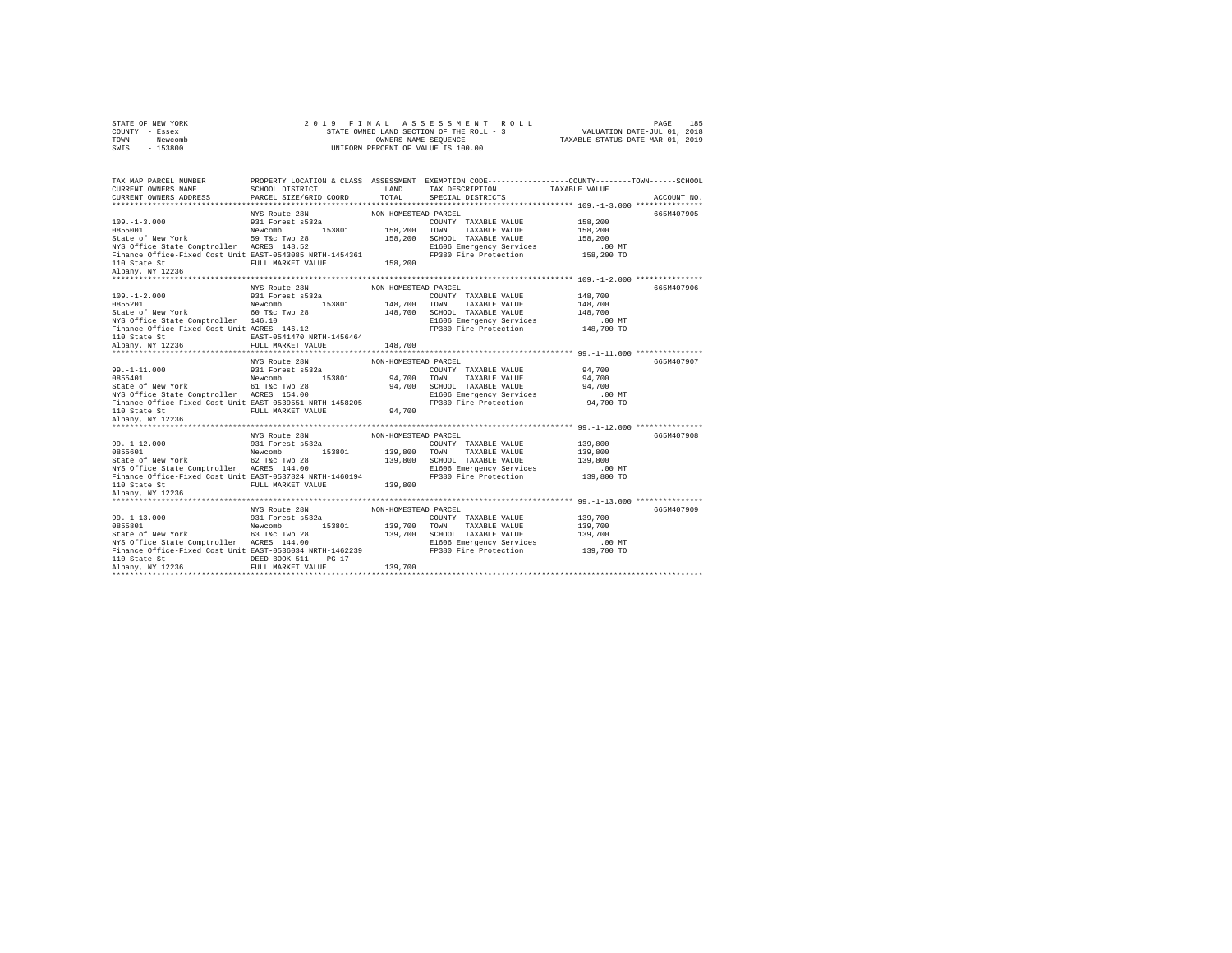| STATE OF NEW YORK | 2019 FINAL ASSESSMENT ROLL               | 186<br>PAGE                      |
|-------------------|------------------------------------------|----------------------------------|
| COUNTY - Essex    | STATE OWNED LAND SECTION OF THE ROLL - 3 | VALUATION DATE-JUL 01, 2018      |
| TOWN<br>- Newcomb | OWNERS NAME SEOUENCE                     | TAXABLE STATUS DATE-MAR 01, 2019 |
| $-153800$<br>SWIS | UNIFORM PERCENT OF VALUE IS 100.00       |                                  |

| TAX MAP PARCEL NUMBER                                                                                                                                                                                                                        | PROPERTY LOCATION & CLASS ASSESSMENT EXEMPTION CODE---------------COUNTY-------TOWN------SCHOOL |                      |  |             |
|----------------------------------------------------------------------------------------------------------------------------------------------------------------------------------------------------------------------------------------------|-------------------------------------------------------------------------------------------------|----------------------|--|-------------|
|                                                                                                                                                                                                                                              |                                                                                                 |                      |  | ACCOUNT NO. |
|                                                                                                                                                                                                                                              |                                                                                                 |                      |  |             |
| 99.-1-1.000 MYS Route 28N NON-HOMESTEAD PARCEL<br>0857001 99.11 Forest s532<br>0857001 Newcomb 153801 96,300 TOWN TAXABLE VALUE 96,300<br>State of New York 69 Tac Twp 28<br>NYS Office State Comptroller ACRES 149.00 96,300 SCHOOL TAXAB   |                                                                                                 |                      |  | 665M407910  |
|                                                                                                                                                                                                                                              |                                                                                                 |                      |  |             |
|                                                                                                                                                                                                                                              |                                                                                                 |                      |  |             |
|                                                                                                                                                                                                                                              |                                                                                                 |                      |  |             |
|                                                                                                                                                                                                                                              |                                                                                                 |                      |  |             |
|                                                                                                                                                                                                                                              |                                                                                                 |                      |  |             |
|                                                                                                                                                                                                                                              |                                                                                                 |                      |  |             |
|                                                                                                                                                                                                                                              |                                                                                                 |                      |  |             |
|                                                                                                                                                                                                                                              |                                                                                                 |                      |  |             |
|                                                                                                                                                                                                                                              | NYS Route 28N                                                                                   | NON-HOMESTEAD PARCEL |  | 665M407914  |
|                                                                                                                                                                                                                                              |                                                                                                 |                      |  |             |
|                                                                                                                                                                                                                                              |                                                                                                 |                      |  |             |
|                                                                                                                                                                                                                                              |                                                                                                 |                      |  |             |
|                                                                                                                                                                                                                                              |                                                                                                 |                      |  |             |
| 99.-1-1.000<br>991 Forest s532a<br>9981001 Newcomb 153801 173,300<br>9981001 Newcomb 153801 47,300 TOWN TAXABLE VALUE 47,300<br>9981 Forest s532a<br>9981001 47,300 TOWN TAXABLE VALUE 47,300<br>9980 Times of New York 174,300<br>9980 Time |                                                                                                 |                      |  |             |
|                                                                                                                                                                                                                                              |                                                                                                 |                      |  |             |
|                                                                                                                                                                                                                                              |                                                                                                 |                      |  |             |
|                                                                                                                                                                                                                                              | FULL MARKET VALUE                                                                               | 47,300               |  |             |
|                                                                                                                                                                                                                                              |                                                                                                 |                      |  |             |
|                                                                                                                                                                                                                                              | NYS Route 28N                                                                                   | NON-HOMESTEAD PARCEL |  | 665M407915  |
| 89.-1-4.000<br>931 Forest s532a<br>9881501 Mewcomb 153601 156,700 TOWNY TAXABLE VALUE 156,700<br>87 TAXABLE VALUE 87 TAXABLE VALUE 156,700<br>87 TAXABLE VALUE 156,700<br>87 TAXABLE VALUE 156,700<br>87 TAXABLE VALUE 156,700<br>87 TAXABLE |                                                                                                 |                      |  |             |
|                                                                                                                                                                                                                                              |                                                                                                 |                      |  |             |
|                                                                                                                                                                                                                                              |                                                                                                 |                      |  |             |
|                                                                                                                                                                                                                                              |                                                                                                 |                      |  |             |
|                                                                                                                                                                                                                                              |                                                                                                 |                      |  |             |
|                                                                                                                                                                                                                                              |                                                                                                 |                      |  |             |
|                                                                                                                                                                                                                                              |                                                                                                 |                      |  |             |
|                                                                                                                                                                                                                                              |                                                                                                 |                      |  |             |
|                                                                                                                                                                                                                                              | NYS Route 28N                                                                                   | NON-HOMESTEAD PARCEL |  | 665M408001  |
|                                                                                                                                                                                                                                              |                                                                                                 |                      |  |             |
|                                                                                                                                                                                                                                              |                                                                                                 |                      |  |             |
|                                                                                                                                                                                                                                              |                                                                                                 |                      |  |             |
| 99.-1-2.000 MMS NON-HUWESTEM MANIFUS (NORTHUNG 2009)<br>2010 State of New York 1980 MMS 198001 153801 150,700<br>2018 State of New York 1980 The Cryp 28 150,700 MMS TAXABLE VALUE 150,700<br>2018 State of New York 1980 The Cryp 28 1      |                                                                                                 |                      |  |             |
|                                                                                                                                                                                                                                              |                                                                                                 |                      |  |             |
| 110 State St                                                                                                                                                                                                                                 | DEED BOOK 511 PG-017                                                                            |                      |  |             |
| Albany, NY 12236 FULL MARKET VALUE                                                                                                                                                                                                           |                                                                                                 | 150,700              |  |             |
|                                                                                                                                                                                                                                              |                                                                                                 |                      |  |             |
|                                                                                                                                                                                                                                              |                                                                                                 |                      |  | 665M408002  |
|                                                                                                                                                                                                                                              |                                                                                                 |                      |  |             |
|                                                                                                                                                                                                                                              |                                                                                                 |                      |  |             |
|                                                                                                                                                                                                                                              |                                                                                                 |                      |  |             |
| 99.-1-3.000<br>MYS Route 2RN MON-HOMESTED TRIXIBLE VALUE 2N<br>08925501 PARCEL 2RN MON-HOMESTED TRIXIBLE VALUE 95,800<br>State of New York Ry Totten & Crossfield<br>NYS Route State Comptroller 124.6ac S11<br>NYS Office State Comptro     |                                                                                                 |                      |  |             |
|                                                                                                                                                                                                                                              |                                                                                                 |                      |  |             |
|                                                                                                                                                                                                                                              |                                                                                                 |                      |  |             |
|                                                                                                                                                                                                                                              |                                                                                                 |                      |  |             |
|                                                                                                                                                                                                                                              | FULL MARKET VALUE                                                                               | 95,800               |  |             |
|                                                                                                                                                                                                                                              |                                                                                                 |                      |  |             |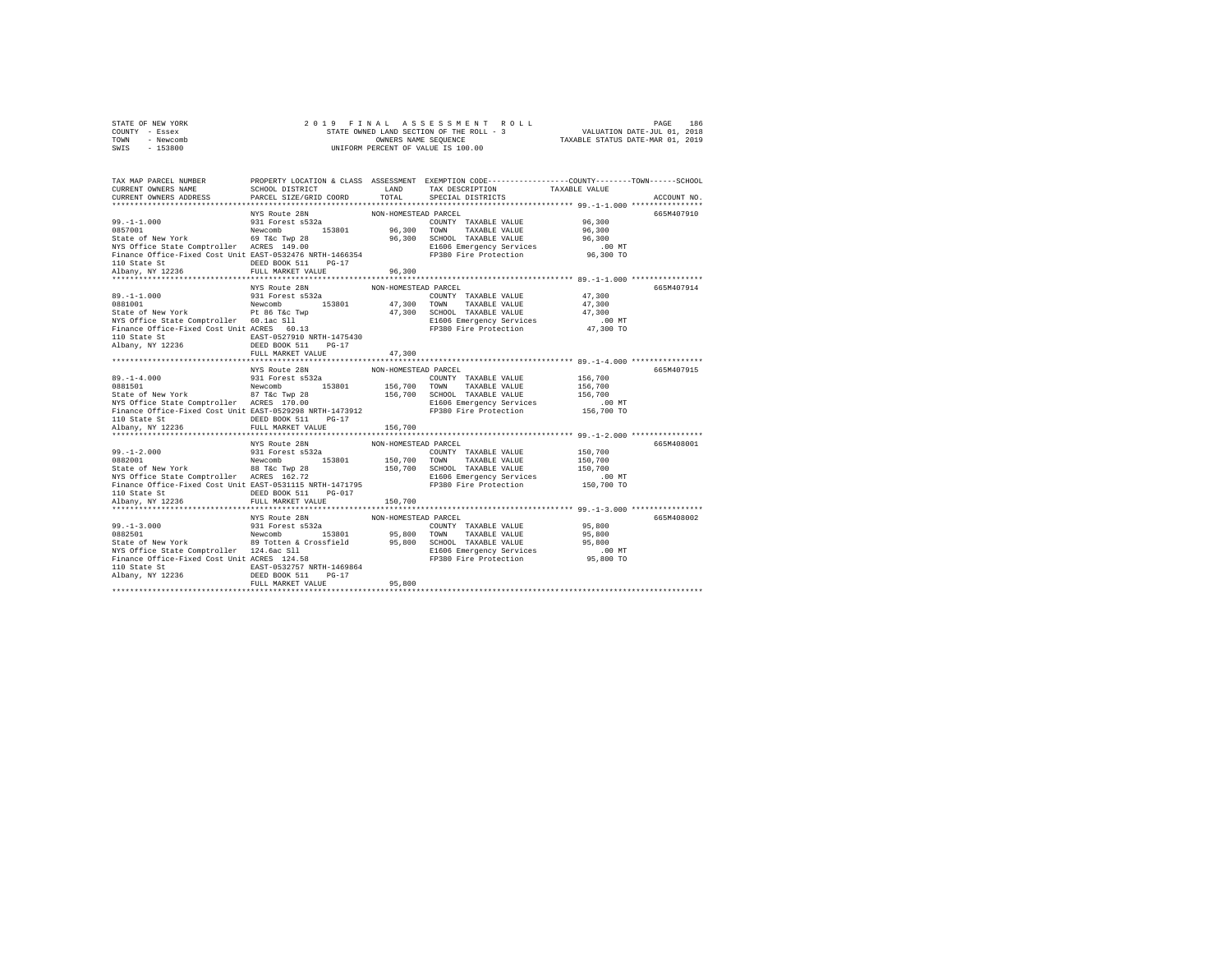| STATE OF NEW YORK | 2019 FINAL ASSESSMENT ROLL               | 187<br>PAGE                      |
|-------------------|------------------------------------------|----------------------------------|
| COUNTY - Essex    | STATE OWNED LAND SECTION OF THE ROLL - 3 | VALUATION DATE-JUL 01, 2018      |
| TOWN<br>- Newcomb | OWNERS NAME SEOUENCE                     | TAXABLE STATUS DATE-MAR 01, 2019 |
| - 153800<br>SWIS  | UNIFORM PERCENT OF VALUE IS 100.00       |                                  |

| TAX MAP PARCEL NUMBER                                                                                                                                                                                                                    |                 |                      | PROPERTY LOCATION & CLASS ASSESSMENT EXEMPTION CODE----------------COUNTY-------TOWN------SCHOOL  |             |
|------------------------------------------------------------------------------------------------------------------------------------------------------------------------------------------------------------------------------------------|-----------------|----------------------|---------------------------------------------------------------------------------------------------|-------------|
| CURRENT OWNERS NAME                                                                                                                                                                                                                      | SCHOOL DISTRICT |                      |                                                                                                   |             |
| CURRENT OWNERS ADDRESS PARCEL SIZE/GRID COORD                                                                                                                                                                                            |                 |                      |                                                                                                   | ACCOUNT NO. |
|                                                                                                                                                                                                                                          |                 |                      |                                                                                                   |             |
|                                                                                                                                                                                                                                          | NYS Route 28N   | NON-HOMESTEAD PARCEL |                                                                                                   | 665M408003  |
| 99.-1-4.000<br>291 Forest s532a<br>2000 - Newcomb 153801 79,700 TOWN TAXABLE VALUE 79,700<br>20083001 Newcomb 90 Taxable 2000 79,700 TOWN TAXABLE VALUE 79,700<br>2000 79,700 TOWN TAXABLE VALUE 79,700<br>2000 79,700 TOWN TAXABLE VALU |                 |                      |                                                                                                   |             |
|                                                                                                                                                                                                                                          |                 |                      |                                                                                                   |             |
|                                                                                                                                                                                                                                          |                 |                      |                                                                                                   |             |
|                                                                                                                                                                                                                                          |                 |                      |                                                                                                   |             |
|                                                                                                                                                                                                                                          |                 |                      |                                                                                                   |             |
|                                                                                                                                                                                                                                          |                 |                      |                                                                                                   |             |
|                                                                                                                                                                                                                                          |                 | 79,700               |                                                                                                   |             |
|                                                                                                                                                                                                                                          |                 |                      |                                                                                                   |             |
|                                                                                                                                                                                                                                          | NYS Route 28N   | NON-HOMESTEAD PARCEL | COUNTY TAXABLE VALUE 83,500                                                                       | 665M408004  |
|                                                                                                                                                                                                                                          |                 |                      |                                                                                                   |             |
|                                                                                                                                                                                                                                          |                 |                      |                                                                                                   |             |
|                                                                                                                                                                                                                                          |                 |                      | SCHOOL TAXABLE VALUE 83,500<br>E1606 Emergency Services .00 MT<br>FP380 Fire Protection 83,500 TO |             |
|                                                                                                                                                                                                                                          |                 |                      |                                                                                                   |             |
|                                                                                                                                                                                                                                          |                 |                      |                                                                                                   |             |
|                                                                                                                                                                                                                                          |                 |                      |                                                                                                   |             |
|                                                                                                                                                                                                                                          |                 | 83,500               |                                                                                                   |             |
|                                                                                                                                                                                                                                          |                 |                      |                                                                                                   |             |
|                                                                                                                                                                                                                                          | NYS Route 28N   | NON-HOMESTEAD PARCEL |                                                                                                   | 665M408005  |
| 99.-1-6.000 MM NORTHUMASSIAN MATHEMATIC 2018<br>2010 March 2011 Material State of New York TAXABLE VALUE 90,300<br>2016 State of New York 1976 MC 2016 1980 MM NAMEL VALUE 90,300<br>2016 MM Softice State Comptroller ACRES 125.00 MM   |                 |                      |                                                                                                   |             |
|                                                                                                                                                                                                                                          |                 |                      |                                                                                                   |             |
|                                                                                                                                                                                                                                          |                 |                      |                                                                                                   |             |
|                                                                                                                                                                                                                                          |                 |                      |                                                                                                   |             |
|                                                                                                                                                                                                                                          |                 |                      |                                                                                                   |             |
|                                                                                                                                                                                                                                          |                 |                      |                                                                                                   |             |
|                                                                                                                                                                                                                                          |                 | 90, 300              |                                                                                                   |             |
|                                                                                                                                                                                                                                          |                 |                      |                                                                                                   | 665M408006  |
|                                                                                                                                                                                                                                          | NYS Route 28N   | NON-HOMESTEAD PARCEL |                                                                                                   |             |
|                                                                                                                                                                                                                                          |                 |                      |                                                                                                   |             |
|                                                                                                                                                                                                                                          |                 |                      |                                                                                                   |             |
|                                                                                                                                                                                                                                          |                 |                      |                                                                                                   |             |
|                                                                                                                                                                                                                                          |                 |                      |                                                                                                   |             |
|                                                                                                                                                                                                                                          |                 |                      |                                                                                                   |             |
|                                                                                                                                                                                                                                          |                 |                      |                                                                                                   |             |
|                                                                                                                                                                                                                                          |                 |                      |                                                                                                   |             |
|                                                                                                                                                                                                                                          | NYS Route 28N   | NON-HOMESTEAD PARCEL |                                                                                                   | 665M408007  |
|                                                                                                                                                                                                                                          |                 |                      |                                                                                                   |             |
|                                                                                                                                                                                                                                          |                 |                      |                                                                                                   |             |
|                                                                                                                                                                                                                                          |                 |                      |                                                                                                   |             |
|                                                                                                                                                                                                                                          |                 |                      |                                                                                                   |             |
|                                                                                                                                                                                                                                          |                 |                      |                                                                                                   |             |
| 99.-1-8.000<br>99.1-2-8.000 931 Forest s532a<br>9885001 931 Forest s532a<br>87,500 70WW TAXABLE VALUE 87,500<br>87,500 87,500 97,500 87,500 87,500 9760 97,500 9760 97,500<br>NYS Office State Comptroller ACRES 100.00 87,500 ECHOL TAX |                 |                      |                                                                                                   |             |
|                                                                                                                                                                                                                                          |                 |                      |                                                                                                   |             |
|                                                                                                                                                                                                                                          |                 |                      |                                                                                                   |             |
|                                                                                                                                                                                                                                          |                 |                      |                                                                                                   |             |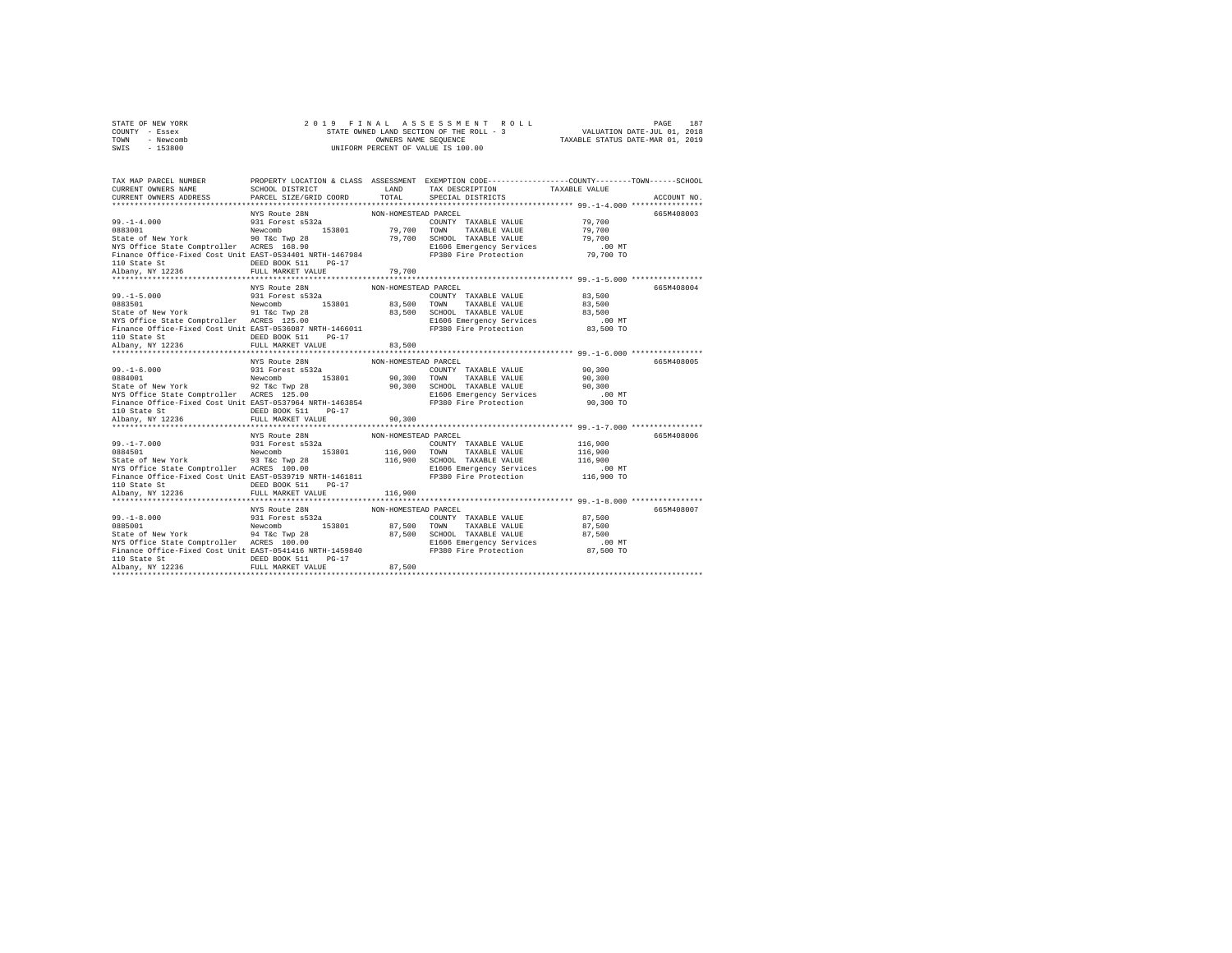| STATE OF NEW YORK<br>COUNTY<br>- Essex<br>- Newcomb<br>TOWN<br>SWIS - 153800          | 2 0 1 9 F I N A L A S S E S S M E N T<br>STATE OWNED LAND SECTION OF THE ROLL -<br>OWNERS NAME SEQUENCE<br>UNIFORM PERCENT OF VALUE IS 100.00 | 2019 FINAL ASSESSMENT ROLL                                          | 188<br>PAGE<br>STATE OWNED LAND SECTION OF THE ROLL - 3 WALUATION DATE-JUL 01, 2018<br>OWNERS NAME SEQUENCE TAXABLE STATUS DATE-MAR 01, 2019                                                                        |
|---------------------------------------------------------------------------------------|-----------------------------------------------------------------------------------------------------------------------------------------------|---------------------------------------------------------------------|---------------------------------------------------------------------------------------------------------------------------------------------------------------------------------------------------------------------|
| CURRENT OWNERS NAME SCHOOL DISTRICT THE LAND                                          |                                                                                                                                               | TAX DESCRIPTION TAXABLE VALUE                                       | TAX MAP PARCEL NUMBER THE PROPERTY LOCATION & CLASS ASSESSMENT EXEMPTION CODE-------------COUNTY-------TOWN------SCHOOL<br>CURRENT OWNERS ADDRESS PARCEL SIZE/GRID COORD TOTAL SPECIAL DISTRICTS TO THE ACCOUNT NO. |
|                                                                                       | NYS Route 28N NON-HOMESTEAD PARCEL                                                                                                            |                                                                     | 665M408008                                                                                                                                                                                                          |
| 99.-1-10.000 931 Forest s532a                                                         |                                                                                                                                               | COUNTY TAXABLE VALUE                                                | 189,300                                                                                                                                                                                                             |
| 0885501 Newcomb 153801 189,300                                                        |                                                                                                                                               | TOWN<br>TAXABLE VALUE                                               | 189,300                                                                                                                                                                                                             |
| State of New York 95 Totten & Crossfield Tw 189,300                                   |                                                                                                                                               | SCHOOL TAXABLE VALUE                                                | 189,300                                                                                                                                                                                                             |
| NYS Office State Comptroller 167ac Sll<br>Finance Office-Fixed Cost Unit ACRES 167.04 |                                                                                                                                               | E1606 Emergency Services .00 MT<br>FP380 Fire Protection 189,300 TO |                                                                                                                                                                                                                     |
| 110 State St 6. EAST-0543173 NRTH-1457808<br>Albany, NY 12236 DEED BOOK 511 PG-17     |                                                                                                                                               |                                                                     |                                                                                                                                                                                                                     |
|                                                                                       | FULL MARKET VALUE 189,300                                                                                                                     |                                                                     |                                                                                                                                                                                                                     |
|                                                                                       |                                                                                                                                               |                                                                     |                                                                                                                                                                                                                     |
|                                                                                       | NYS Route 28N NON-HOMESTEAD PARCEL                                                                                                            |                                                                     | 665M408009                                                                                                                                                                                                          |
| 109.-1-4.000 931 Forest s532a                                                         |                                                                                                                                               | COUNTY TAXABLE VALUE 186,300                                        |                                                                                                                                                                                                                     |
| 0886001                                                                               | Newcomb 153801 186,300                                                                                                                        | TOWN<br>TAXABLE VALUE                                               | 186,300                                                                                                                                                                                                             |
| State of New York                                                                     |                                                                                                                                               | 96 T&C Twp 28 186,300 SCHOOL TAXABLE VALUE                          | 186,300                                                                                                                                                                                                             |

| NYS Office State Comptroller ACRES 167.12<br>Finance Office-Fixed Cost Unit EAST-0545026 NRTH-1455821<br>110 State St<br>Albany, NY 12236 | FULL MARKET VALUE                                                                                                                                                                                      | 186,300                                                  | E1606 Emergency Services<br>FP380 Fire Protection 186,300 TO                                                                           | $.00$ MT                                  |            |
|-------------------------------------------------------------------------------------------------------------------------------------------|--------------------------------------------------------------------------------------------------------------------------------------------------------------------------------------------------------|----------------------------------------------------------|----------------------------------------------------------------------------------------------------------------------------------------|-------------------------------------------|------------|
| $101. - 3 - 1.000$<br>0890001<br>State of New York<br>625 Broadway<br>Albany, NY 12233                                                    | Sanford Ln<br>932 Forest s532b<br>Newcomb<br>13, 16, 17 T&C Pur Twp 45 296, 300<br>1832/61 Leasehold for Gra<br>ACRES 431.80<br>EAST-0597245 NRTH-1468479<br>DEED BOOK 1832 PG-61<br>FULL MARKET VALUE | NON-HOMESTEAD PARCEL<br>153801 296,300<br>296,300        | COUNTY TAXABLE VALUE<br>TOWN<br>TAXABLE VALUE<br>SCHOOL TAXABLE VALUE<br>E1606 Emergency Services<br>FP380 Fire Protection 296,300 TO  | 296,300<br>296,300<br>296,300<br>.00 MT   | 665J102813 |
| $101. - 4 - 1.110$<br>0931001<br>State of New York<br>625 Broadway<br>Albany, NY 12233                                                    | Sanford Ln<br>931 Forest s532a - WTRFNT<br>Newcomb<br>153801<br>Twp 45 & 46 T&c<br>Opalescent Tract (Pl 2)<br>ACRES 4918.58<br>EAST-0577409 NRTH-1470633<br>DEED BOOK 1799 PG-74<br>FULL MARKET VALUE  | NON-HOMESTEAD PARCEL<br>3049,400<br>3049,400<br>3049,400 | COUNTY TAXABLE VALUE<br>TOWN<br>TAXABLE VALUE<br>SCHOOL TAXABLE VALUE<br>E1606 Emergency Services<br>FP380 Fire Protection 3049,400 TO | 3049,400<br>3049,400<br>3049,400<br>.00MT | 665J102906 |
| $111. - 3 - 11.100$<br>0931001<br>State of New York<br>625 Broadway<br>Albany, NY 12233                                                   | Tahawus Rd<br>931 Forest s532a - WTRFNT<br>Newcomb<br>153801<br>T&C Purchase TWP 46<br>ACRES 144.25<br>EAST-0577598 NRTH-1454723<br>DEED BOOK 1799 PG-74<br>FULL MARKET VALUE                          | NON-HOMESTEAD PARCEL<br>80,000<br>80,000<br>80,000       | COUNTY TAXABLE VALUE<br>TOWN<br>TAXABLE VALUE<br>SCHOOL TAXABLE VALUE<br>E1606 Emergency Services<br>FP380 Fire Protection 80,000 TO   | 80,000<br>80,000<br>80,000<br>$.00$ MT    | 6657005009 |
|                                                                                                                                           |                                                                                                                                                                                                        |                                                          |                                                                                                                                        |                                           |            |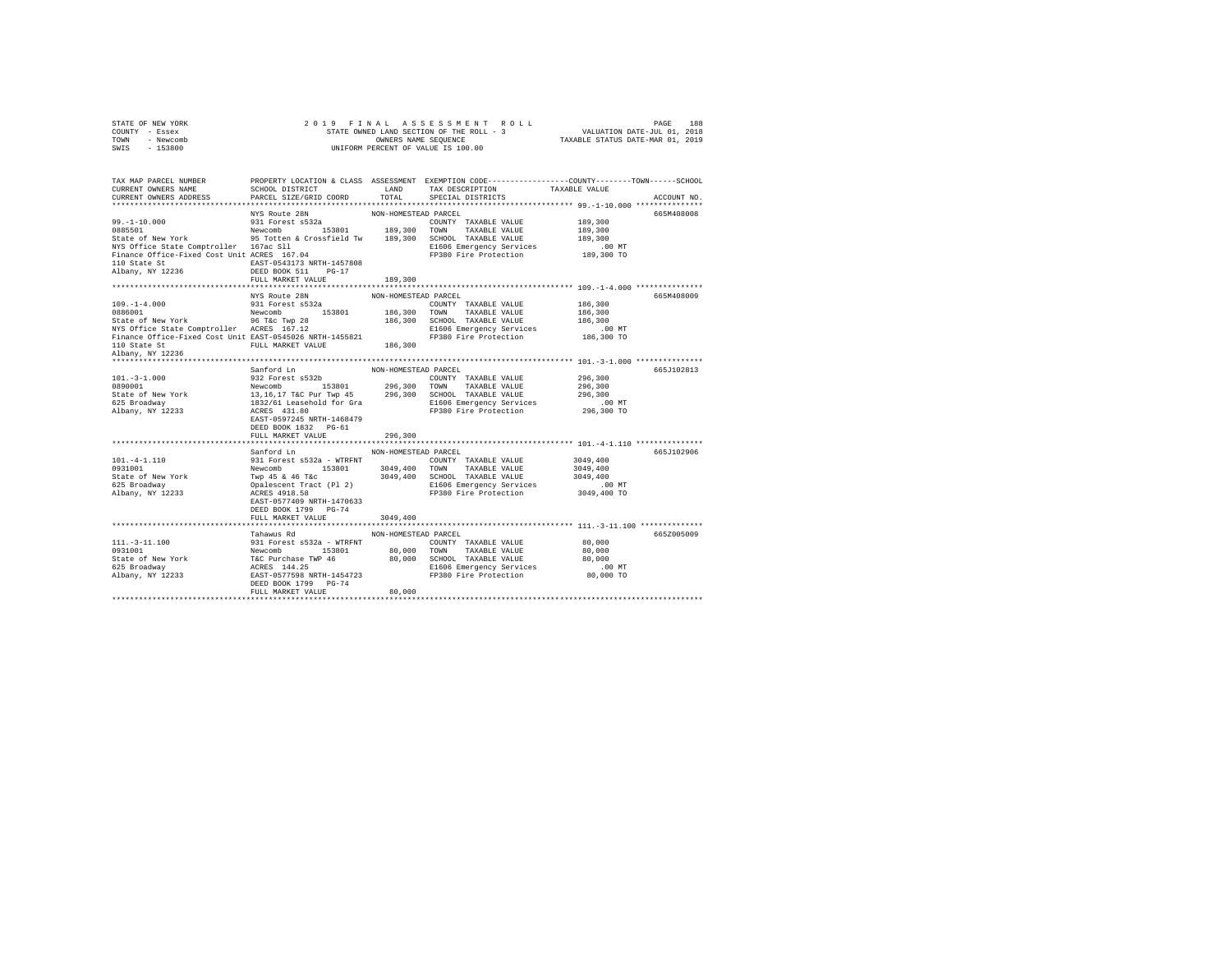|      | STATE OF NEW YORK | 2019 FINAL ASSESSMENT ROLL                               | PAGE                        | 189 |
|------|-------------------|----------------------------------------------------------|-----------------------------|-----|
|      | COUNTY - Essex    | STATE OWNED LAND SECTION OF THE ROLL - 3                 | VALUATION DATE-JUL 01, 2018 |     |
| TOWN | - Newcomb         | TAXABLE STATUS DATE-MAR 01, 2019<br>OWNERS NAME SEOUENCE |                             |     |
| SWIS | $-153800$         | UNIFORM PERCENT OF VALUE IS 100.00                       |                             |     |

| TAX MAP PARCEL NUMBER<br>CURRENT OWNERS NAME<br>CURRENT OWNERS ADDRESS                                                                                                                                                                                                             | SCHOOL DISTRICT<br>PARCEL SIZE/GRID COORD                                                                                                                                                                                                                                                                                | LAND<br>TOTAL                                          | TAX DESCRIPTION<br>SPECIAL DISTRICTS                                                                                                                            | PROPERTY LOCATION & CLASS ASSESSMENT EXEMPTION CODE---------------COUNTY-------TOWN-----SCHOOL<br>TAXABLE VALUE<br>ACCOUNT NO.                  |
|------------------------------------------------------------------------------------------------------------------------------------------------------------------------------------------------------------------------------------------------------------------------------------|--------------------------------------------------------------------------------------------------------------------------------------------------------------------------------------------------------------------------------------------------------------------------------------------------------------------------|--------------------------------------------------------|-----------------------------------------------------------------------------------------------------------------------------------------------------------------|-------------------------------------------------------------------------------------------------------------------------------------------------|
| Sancra Landra and Sancra Landra 2013<br>9311 Forest S532a<br>932801 New York 15 The Crop 153801<br>State of New York 15 Take Super<br>NYS Office State Comptroller 514ac S111<br>Finance Office-Fixed Cost Unit ACRES 1224.50                                                      | Sanford Ln<br>FULL MARKET VALUE                                                                                                                                                                                                                                                                                          | NON-HOMESTEAD PARCEL<br>675,500                        | COUNTY TAXABLE VALUE<br>675,500 TOWN TAXABLE VALUE<br>COUNTY TAXABLE VALUE<br>675,500 SCHOOL TAXABLE VALUE<br>E1606 Emergency Services<br>FP380 Fire Protection | 6679908813<br>675,500<br>675,500<br>675,500<br>.00 MT<br>675,500 TO                                                                             |
| 91.-3-7.000<br>933111 Prest 5532a<br>93411 Prest 5532a<br>93601 1406,200 TONNY TAXABLE VALUE<br>931 Prest 5532a<br>93601 1406,200 TAXABLE VALUE<br>939 PEC Twp 45<br>939.80 1406,200 SLOOL TAXABLE VALUE<br>NYS Office State Comptroller ACRES<br>110 State St<br>Albany, NY 12236 | Sanford Ln<br>DEED BOOK 406 PG-168<br>FULL MARKET VALUE                                                                                                                                                                                                                                                                  | NON-HOMESTEAD PARCEL<br>1406,200                       |                                                                                                                                                                 | 6679908814<br>1406,200<br>1406,200<br>1406,200<br>.00 MT<br>1406,200 TO                                                                         |
| $111. - 3 - 10.000$<br>0.000<br>0934001<br>State of New York<br>625 Broadway<br>Albany, NY 12233                                                                                                                                                                                   | Tahawus Rd<br>932 Forest 9532b - WTRFNT<br>Newcomb 153801 200813 200817 TAXABLE VALUE<br>Newcomb 153801 2363,800 TOWN TAXABLE VALUE<br>1832/61 Leasehold: Grant 2363,800 SCHOOL TAXABLE VALUE<br>ACRES 3099.33 20081201: FD380 Fire Protection<br>EAST-0593129 NRTH-1453715<br>DEED BOOK 1832 PG-61<br>FULL MARKET VALUE | NON-HOMESTEAD PARCEL<br>2363,800                       | FP380 Fire Protection                                                                                                                                           | 665Z005008<br>2363,800<br>2363,800<br>2363,800<br>$.00$ MT<br>2363,800 TO                                                                       |
| 110.-1-12.111<br>0991001<br>0991001<br>State of New York<br>625 Broadway<br>Albany, NY 12233                                                                                                                                                                                       | Tahawus Rd<br>EAST-0575574 NRTH-1455288<br>DEED BOOK 1799 PG-74<br>FULL MARKET VALUE<br>*************************                                                                                                                                                                                                        | NON-HOMESTEAD PARCEL<br>1021,600<br>****************** | 1021,600 TOWN TAXABLE VALUE<br>E1606 Emergency Services<br>FP380 Fire Protection                                                                                | 665J103414<br>1021,600<br>1021,600<br>1021,600<br>$.00 \text{ MT}$<br>1021,600 TO<br>****************************** 110.-1-12.112 ************* |
| $110. - 1 - 12.112$<br>0991001<br>State of New York<br>625 Broadway<br>Albany, NY 12233                                                                                                                                                                                            | Tahawus Rd<br>EAST-0574621 NRTH-1451390<br>DEED BOOK 1799 PG-74<br>FULL MARKET VALUE                                                                                                                                                                                                                                     | NON-HOMESTEAD PARCEL<br>11,000                         |                                                                                                                                                                 | 665Z017013<br>11,000<br>11,000<br>11,000<br>00 MT.<br>11,000 TO                                                                                 |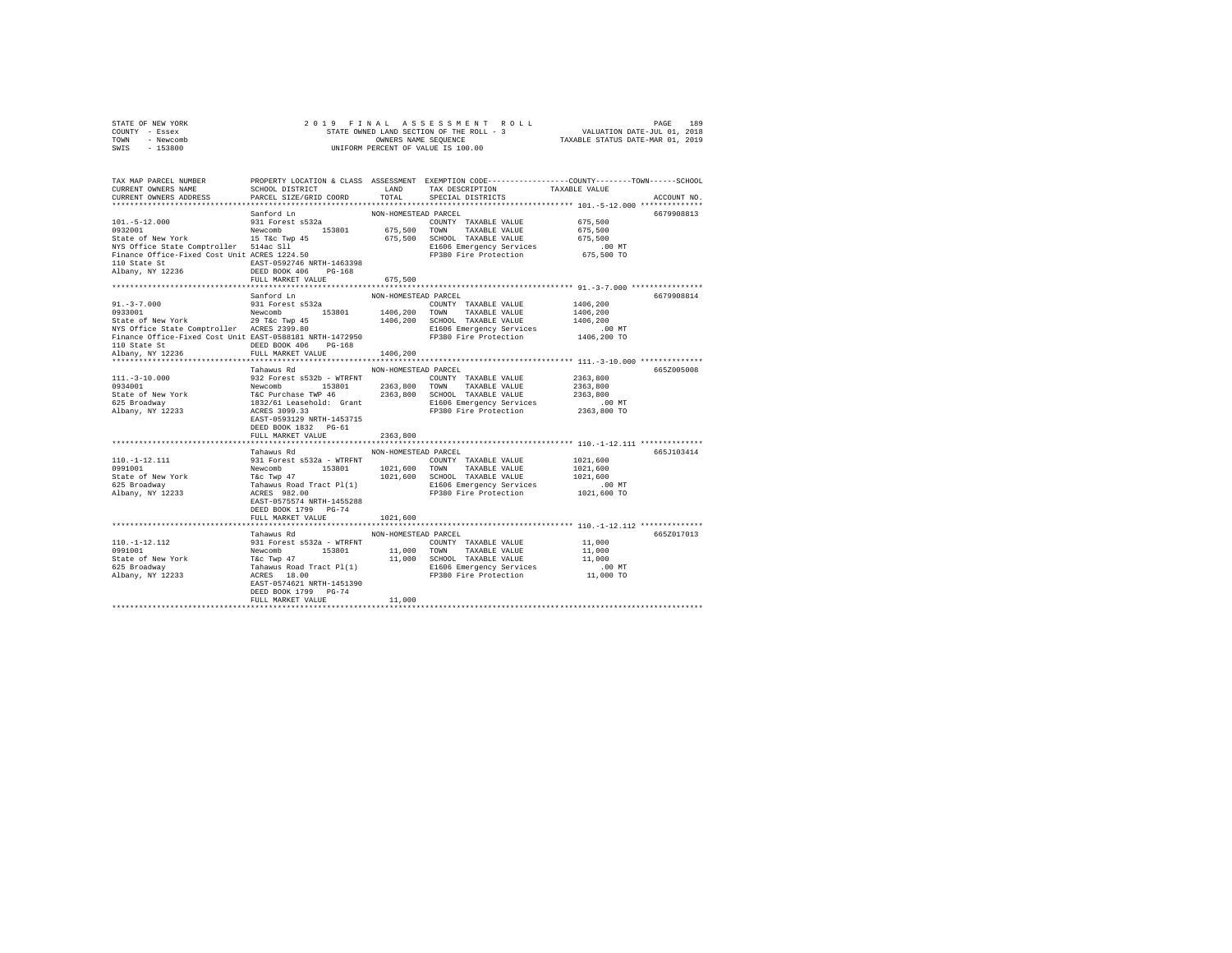| STATE OF NEW YORK |           |  |  | 2019 FINAL ASSESSMENT ROLL               |                                  | PAGE                        | 190 |
|-------------------|-----------|--|--|------------------------------------------|----------------------------------|-----------------------------|-----|
| COUNTY - Essex    |           |  |  | STATE OWNED LAND SECTION OF THE ROLL - 3 |                                  | VALUATION DATE-JUL 01, 2018 |     |
| TOWN              | - Newcomb |  |  | OWNERS NAME SEOUENCE                     | TAXABLE STATUS DATE-MAR 01, 2019 |                             |     |
| SWIS              | $-153800$ |  |  | UNIFORM PERCENT OF VALUE IS 100.00       |                                  |                             |     |

| TAX MAP PARCEL NUMBER<br>CURRENT OWNERS NAME<br>CURRENT OWNERS ADDRESS                                       | SCHOOL DISTRICT<br>PARCEL SIZE/GRID COORD                                                                                                                                                                                                         | LAND<br>TOTAL        | PROPERTY LOCATION & CLASS ASSESSMENT EXEMPTION CODE----------------COUNTY-------TOWN------SCHOOL<br>TAX DESCRIPTION<br>SPECIAL DISTRICTS | TAXABLE VALUE | ACCOUNT NO. |
|--------------------------------------------------------------------------------------------------------------|---------------------------------------------------------------------------------------------------------------------------------------------------------------------------------------------------------------------------------------------------|----------------------|------------------------------------------------------------------------------------------------------------------------------------------|---------------|-------------|
|                                                                                                              |                                                                                                                                                                                                                                                   |                      |                                                                                                                                          |               |             |
|                                                                                                              | Tahawus Rd<br>931 Forest s532a                                                                                                                                                                                                                    | NON-HOMESTEAD PARCEL |                                                                                                                                          |               | 665M408110  |
| $110. - 1 - 18.000$                                                                                          |                                                                                                                                                                                                                                                   |                      | COUNTY TAXABLE VALUE                                                                                                                     | 223,000       |             |
| 1032201 Mewcomb 153801<br>State of New York 61 T&C Twp 46<br>NYS Office State Comptroller ACRES 231.82       |                                                                                                                                                                                                                                                   |                      | 223,000 TOWN TAXABLE VALUE                                                                                                               | 223,000       |             |
|                                                                                                              |                                                                                                                                                                                                                                                   |                      | 223,000 SCHOOL TAXABLE VALUE                                                                                                             | 223,000       |             |
|                                                                                                              |                                                                                                                                                                                                                                                   |                      | E1606 Emergency Services                                                                                                                 | $.00$ MT      |             |
| Finance Office-Fixed Cost Unit EAST-0561548 NRTH-1454727                                                     |                                                                                                                                                                                                                                                   |                      | FP380 Fire Protection                                                                                                                    | 223,000 TO    |             |
| 110 State St                                                                                                 | DEED BOOK 511 PG-17                                                                                                                                                                                                                               |                      |                                                                                                                                          |               |             |
| Albany, NY 12236                                                                                             | FULL MARKET VALUE                                                                                                                                                                                                                                 | 223,000              |                                                                                                                                          |               |             |
|                                                                                                              |                                                                                                                                                                                                                                                   |                      |                                                                                                                                          |               |             |
|                                                                                                              | Tahawus Rd                                                                                                                                                                                                                                        | NON-HOMESTEAD PARCEL |                                                                                                                                          |               | 665M408111  |
| $100. - 1 - 7.020$                                                                                           | 931 Forest s532a - WTRFNT                                                                                                                                                                                                                         |                      | COUNTY TAXABLE VALUE                                                                                                                     | 300,800       |             |
| 1036801                                                                                                      | Newcomb 153801                                                                                                                                                                                                                                    | 300,800 TOWN         | TAXABLE VALUE                                                                                                                            | 300,800       |             |
|                                                                                                              |                                                                                                                                                                                                                                                   |                      | 300,800 SCHOOL TAXABLE VALUE                                                                                                             | 300,800       |             |
| State of New York<br>NYS Office State Comptroller 182.8ac S11<br>Finance Office-Fixed Cost Unit ACRES 212.28 |                                                                                                                                                                                                                                                   |                      | E1606 Emergency Services                                                                                                                 | $.00$ MT      |             |
|                                                                                                              |                                                                                                                                                                                                                                                   |                      | FP380 Fire Protection                                                                                                                    | 300,800 TO    |             |
| 110 State St                                                                                                 | EAST-0559193 NRTH-1458005                                                                                                                                                                                                                         |                      |                                                                                                                                          |               |             |
| Albany, NY 12236                                                                                             | DEED BOOK 511 PG-17                                                                                                                                                                                                                               |                      |                                                                                                                                          |               |             |
|                                                                                                              | FULL MARKET VALUE                                                                                                                                                                                                                                 | 300,800              |                                                                                                                                          |               |             |
|                                                                                                              |                                                                                                                                                                                                                                                   |                      |                                                                                                                                          |               |             |
|                                                                                                              | Tahawus Rd                                                                                                                                                                                                                                        | NON-HOMESTEAD PARCEL |                                                                                                                                          |               | 665M408112  |
| $100. - 1 - 6.000$                                                                                           | 931 Forest s532a                                                                                                                                                                                                                                  |                      | COUNTY TAXABLE VALUE                                                                                                                     | 207,700       |             |
| 1037001                                                                                                      | Newcomb<br>153801                                                                                                                                                                                                                                 | 207,700 TOWN         | TAXABLE VALUE                                                                                                                            | 207,700       |             |
|                                                                                                              |                                                                                                                                                                                                                                                   |                      | 207,700 SCHOOL TAXABLE VALUE                                                                                                             | 207,700       |             |
|                                                                                                              |                                                                                                                                                                                                                                                   |                      | E1606 Emergency Services                                                                                                                 | $.00$ MT      |             |
| Finance Office-Fixed Cost Unit EAST-0556653 NRTH-1461152                                                     |                                                                                                                                                                                                                                                   |                      | FP380 Fire Protection                                                                                                                    | 207,700 TO    |             |
| 110 State St                                                                                                 | DEED BOOK 511<br>$PG-17$                                                                                                                                                                                                                          |                      |                                                                                                                                          |               |             |
| Albany, NY 12236                                                                                             | FULL MARKET VALUE                                                                                                                                                                                                                                 | 207,700              |                                                                                                                                          |               |             |
|                                                                                                              |                                                                                                                                                                                                                                                   |                      |                                                                                                                                          |               |             |
|                                                                                                              | Sanford Ln                                                                                                                                                                                                                                        | NON-HOMESTEAD PARCEL |                                                                                                                                          |               | 665M408114  |
| $79. - 1 - 1.000$                                                                                            | 931 Forest s532a                                                                                                                                                                                                                                  |                      | COUNTY TAXABLE VALUE                                                                                                                     | 1496,400      |             |
| 1050002<br>Morse Gore                                                                                        | Newcomb 153801                                                                                                                                                                                                                                    | 1496,400 TOWN        | TAXABLE VALUE                                                                                                                            | 1496,400      |             |
| State of New York                                                                                            |                                                                                                                                                                                                                                                   |                      | 1496,400 SCHOOL TAXABLE VALUE                                                                                                            | 1496,400      |             |
|                                                                                                              |                                                                                                                                                                                                                                                   |                      | E1606 Emergency Services                                                                                                                 | $.00$ MT      |             |
|                                                                                                              |                                                                                                                                                                                                                                                   |                      | FP380 Fire Protection                                                                                                                    | 1496,400 TO   |             |
| 110 State St                                                                                                 | ACRES 2512.41                                                                                                                                                                                                                                     |                      |                                                                                                                                          |               |             |
| Albany, NY 12236                                                                                             | EAST-0555679 NRTH-1505279                                                                                                                                                                                                                         |                      |                                                                                                                                          |               |             |
|                                                                                                              | DEED BOOK 390<br>$PG-464$                                                                                                                                                                                                                         |                      |                                                                                                                                          |               |             |
|                                                                                                              | FULL MARKET VALUE                                                                                                                                                                                                                                 | 1496,400             |                                                                                                                                          |               |             |
|                                                                                                              |                                                                                                                                                                                                                                                   |                      |                                                                                                                                          |               |             |
|                                                                                                              | Upper Works Rd                                                                                                                                                                                                                                    | NON-HOMESTEAD PARCEL |                                                                                                                                          |               | 665Z008001  |
| $90. -2 - 1.000$                                                                                             |                                                                                                                                                                                                                                                   |                      |                                                                                                                                          | 667,700       |             |
| 1081001                                                                                                      |                                                                                                                                                                                                                                                   |                      |                                                                                                                                          | 667,700       |             |
| 625 Broadway                                                                                                 | 931 Forest as 32<br>Newton COUNTY TAXABLE VALUE<br>Newton TAXABLE VALUE<br>TEC Pur TWP 47<br>ACRES 1717.17<br>ACRES 1717.17<br>ACRES 1717.17<br>ACRES 2010 E100 Energency Services<br>EAST-0558031 NRTH-1486778<br>FP380 Fire Protection<br>FP380 |                      |                                                                                                                                          | 667,700       |             |
| Albany, $NY$ <sup>12233</sup>                                                                                |                                                                                                                                                                                                                                                   |                      |                                                                                                                                          | $.00$ MT      |             |
|                                                                                                              |                                                                                                                                                                                                                                                   |                      |                                                                                                                                          | 667,700 TO    |             |
|                                                                                                              | DEED BOOK 1745 PG-9                                                                                                                                                                                                                               |                      |                                                                                                                                          |               |             |
|                                                                                                              | FULL MARKET VALUE                                                                                                                                                                                                                                 | 667,700              |                                                                                                                                          |               |             |
|                                                                                                              |                                                                                                                                                                                                                                                   |                      |                                                                                                                                          |               |             |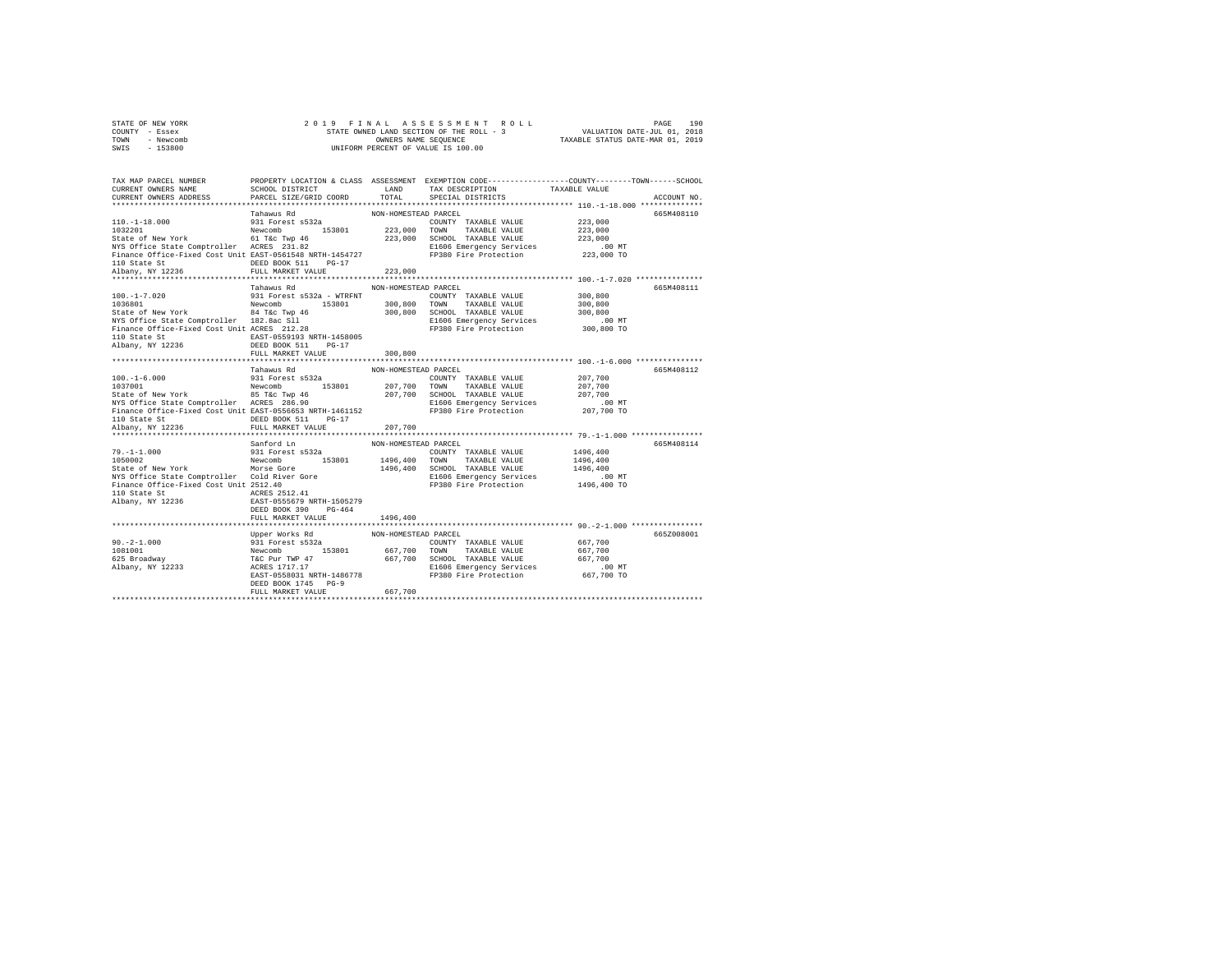| STATE OF NEW YORK |  | 2019 FINAL ASSESSMENT ROLL               |                                  | PAGE                        | 191 |
|-------------------|--|------------------------------------------|----------------------------------|-----------------------------|-----|
| COUNTY - Essex    |  | STATE OWNED LAND SECTION OF THE ROLL - 3 |                                  | VALUATION DATE-JUL 01, 2018 |     |
| TOWN<br>- Newcomb |  | OWNERS NAME SEOUENCE                     | TAXABLE STATUS DATE-MAR 01, 2019 |                             |     |
| $-153800$<br>SWIS |  | UNIFORM PERCENT OF VALUE IS 100.00       |                                  |                             |     |

| TAX MAP PARCEL NUMBER<br>CURRENT OWNERS NAME<br>CURRENT OWNERS ADDRESS                                                                                                                                                                                                                                                                                                                                                      | SCHOOL DISTRICT<br>PARCEL SIZE/GRID COORD                               | LAND<br>TOTAL                        | TAX DESCRIPTION<br>SPECIAL DISTRICTS                                                                                        | PROPERTY LOCATION & CLASS ASSESSMENT EXEMPTION CODE---------------COUNTY-------TOWN------SCHOOL<br>TAXABLE VALUE | ACCOUNT NO. |
|-----------------------------------------------------------------------------------------------------------------------------------------------------------------------------------------------------------------------------------------------------------------------------------------------------------------------------------------------------------------------------------------------------------------------------|-------------------------------------------------------------------------|--------------------------------------|-----------------------------------------------------------------------------------------------------------------------------|------------------------------------------------------------------------------------------------------------------|-------------|
| $100. - 1 - 1.000$<br>1085001<br>1085001 - 11000 - 12000 - 12000 - 153801<br>State of New York - 153602 - 112<br>NYS Office State Comptroller - 250ac S11<br>Finance Office-Fixed Cost Unit ACRES - 250.00                                                                                                                                                                                                                  | Tahawus Rd<br>931 Forest s532a - WTRFNT                                 | NON-HOMESTEAD PARCEL<br>360,500 TOWN | COUNTY TAXABLE VALUE 360.500<br>TAXABLE VALUE 360,500<br>360,500 SCHOOL TAXABLE VALUE                                       | 360,500                                                                                                          | 665M408203  |
| 110 State St<br>Albany, NY 12236                                                                                                                                                                                                                                                                                                                                                                                            | EAST-0554176 NRTH-1464246<br>DEED BOOK 511 PG-17<br>FULL MARKET VALUE   | 360,500                              | E1606 Emergency Services<br>FP380 Fire Protection                                                                           | 00 MT.<br>360,500 TO                                                                                             |             |
|                                                                                                                                                                                                                                                                                                                                                                                                                             |                                                                         |                                      |                                                                                                                             |                                                                                                                  |             |
|                                                                                                                                                                                                                                                                                                                                                                                                                             | Tahawus Rd                                                              | NON-HOMESTEAD PARCEL                 |                                                                                                                             |                                                                                                                  | 665Z010005  |
| $\begin{tabular}{lllllllllllll} \multicolumn{4}{c}{90.}-3-1.000 & 931\text{ Forest } 532a & \text{WTRENT} & 0.08-0.00000 \\ \multicolumn{4}{c}{108.001}& 153801 & 3167,400 \\ \multicolumn{4}{c}{\text{State of New York}} & \multicolumn{4}{c}{\text{KeV}} & \multicolumn{4}{c}{\text{NFC PurChase Two}} & 3167,400 \\ \multicolumn{4}{c}{\text{State of New York}} & \multicolumn{4}{c}{\text{T6C PurChase Two}} & 3167,$ | 153801 3167,400 TOWN                                                    |                                      | COUNTY TAXABLE VALUE<br>TAXABLE VALUE<br>3167,400 SCHOOL TAXABLE VALUE<br>E1606 Emergency Services<br>FP380 Fire Protection | 3167,400<br>3167,400<br>3167,400<br>.00 MT                                                                       |             |
|                                                                                                                                                                                                                                                                                                                                                                                                                             | EAST-0556902 NRTH-1475975<br>DEED BOOK 1765 PG-155<br>FULL MARKET VALUE | 3167.400                             |                                                                                                                             | 3167,400 TO                                                                                                      |             |
|                                                                                                                                                                                                                                                                                                                                                                                                                             |                                                                         |                                      |                                                                                                                             |                                                                                                                  |             |
|                                                                                                                                                                                                                                                                                                                                                                                                                             | Sanford Ln                                                              | NON-HOMESTEAD PARCEL                 |                                                                                                                             |                                                                                                                  | 665.T104912 |
| $80. -2 - 1.000$                                                                                                                                                                                                                                                                                                                                                                                                            | 931 Forest s532a - WTRFNT                                               |                                      | COUNTY TAXABLE VALUE 3388,700                                                                                               |                                                                                                                  |             |
|                                                                                                                                                                                                                                                                                                                                                                                                                             |                                                                         |                                      |                                                                                                                             | 3388,700<br>3388,700                                                                                             |             |
| NYS Office State Comptroller ACRES 817.00                                                                                                                                                                                                                                                                                                                                                                                   |                                                                         |                                      | E1606 Emergency Services                                                                                                    | .00 MT                                                                                                           |             |
| Finance Office-Fixed Cost Unit EAST-0569899 NRTH-1491196 FP380 Fire Protection                                                                                                                                                                                                                                                                                                                                              | DEED BOOK 1565 PG-10                                                    |                                      |                                                                                                                             | 3388,700 TO                                                                                                      |             |
| 110 State St<br>Albany, NY 12236                                                                                                                                                                                                                                                                                                                                                                                            | FULL MARKET VALUE                                                       | 3388,700                             |                                                                                                                             |                                                                                                                  |             |
|                                                                                                                                                                                                                                                                                                                                                                                                                             |                                                                         |                                      |                                                                                                                             |                                                                                                                  |             |
| $90. - 1 - 2.210$                                                                                                                                                                                                                                                                                                                                                                                                           | Sanford Ln                                                              | NON-HOMESTEAD PARCEL                 |                                                                                                                             |                                                                                                                  | 665Z004010  |
| 1091001                                                                                                                                                                                                                                                                                                                                                                                                                     | 931 Forest s532a - WTRFNT<br>Newcomb 153801<br>T&C TWP 47               | 2995,200 TOWN                        | COUNTY TAXABLE VALUE<br>TAXABLE VALUE                                                                                       | 2995,200<br>2995,200                                                                                             |             |
| State of New York                                                                                                                                                                                                                                                                                                                                                                                                           |                                                                         |                                      |                                                                                                                             | 2995,200                                                                                                         |             |
| State of New York (Inc. T&C TWP 47) 72995,200 SCHOOL TAXABLE VALUE<br>NYS Office State Comptroller ACRES 5835.00 181606 Emergency Services<br>Finance Office-Fixed Cost Unit EAST-0568902 NRTH-1485729 FP380 Fire Protection                                                                                                                                                                                                |                                                                         |                                      | E1606 Emergency Services                                                                                                    | .00 MT                                                                                                           |             |
|                                                                                                                                                                                                                                                                                                                                                                                                                             |                                                                         |                                      |                                                                                                                             | 2995,200 TO                                                                                                      |             |
| 110 State St<br>Albany, NY 12236                                                                                                                                                                                                                                                                                                                                                                                            | DEED BOOK 1565 PG-10                                                    |                                      |                                                                                                                             |                                                                                                                  |             |
|                                                                                                                                                                                                                                                                                                                                                                                                                             | FULL MARKET VALUE                                                       | 2995,200                             |                                                                                                                             |                                                                                                                  |             |
|                                                                                                                                                                                                                                                                                                                                                                                                                             |                                                                         |                                      |                                                                                                                             |                                                                                                                  |             |
|                                                                                                                                                                                                                                                                                                                                                                                                                             | Errata                                                                  | NON-HOMESTEAD PARCEL                 |                                                                                                                             | 0 89730, 270 89730, 270                                                                                          | 665Z012006  |
| 299.99-1-24.000<br>299 Transition t 2007 Transition CNTY TAXBL 50006<br>2007/7777 777777 Schl Apportionm 999999 0 COUNTY TAXABLE VALUE                                                                                                                                                                                                                                                                                      |                                                                         |                                      |                                                                                                                             | 89730.270                                                                                                        |             |
| NYS Office State Comptroller 2019 Transition Assessmen 89730,270 TOWN TAXABLE VALUE                                                                                                                                                                                                                                                                                                                                         |                                                                         |                                      |                                                                                                                             | $\Omega$                                                                                                         |             |
| Finance Office-Fixed Cost Unit For County Purposes Only<br>110 State St                                                                                                                                                                                                                                                                                                                                                     | FULL MARKET VALUE 89730, 270                                            |                                      | SCHOOL TAXABLE VALUE                                                                                                        | $\circ$                                                                                                          |             |
| Albany, NY 12236                                                                                                                                                                                                                                                                                                                                                                                                            |                                                                         |                                      |                                                                                                                             |                                                                                                                  |             |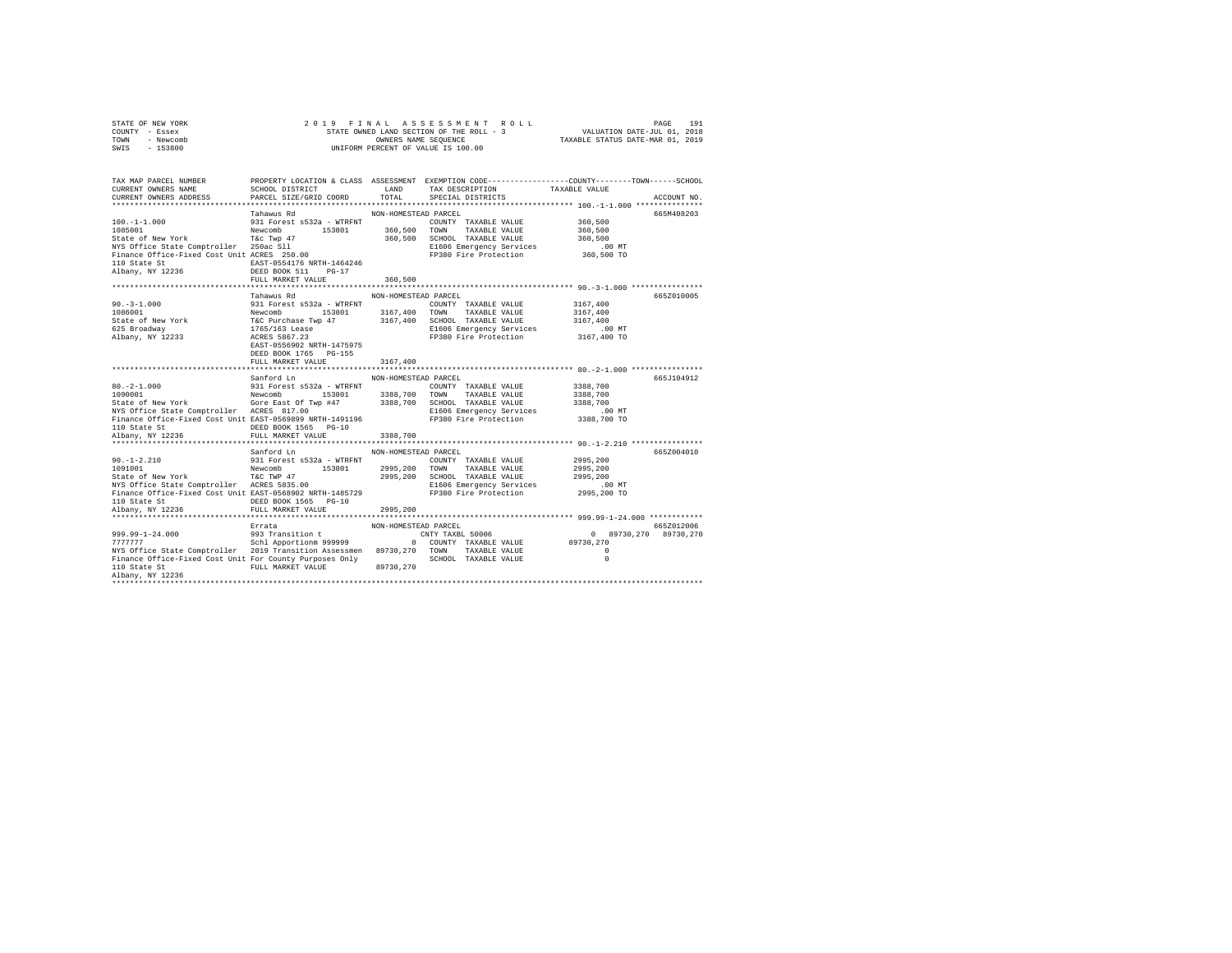|      | STATE OF NEW YORK | 2019 FINAL ASSESSMENT ROLL               |                                  | PAGE                        | 192 |
|------|-------------------|------------------------------------------|----------------------------------|-----------------------------|-----|
|      | COUNTY - Essex    | STATE OWNED LAND SECTION OF THE ROLL - 3 |                                  | VALUATION DATE-JUL 01, 2018 |     |
| TOWN | - Newcomb         | OWNERS NAME SEOUENCE                     | TAXABLE STATUS DATE-MAR 01, 2019 |                             |     |
| SWIS | $-153800$         | UNIFORM PERCENT OF VALUE IS 100.00       |                                  |                             |     |

| TAX MAP PARCEL NUMBER<br>CURRENT OWNERS NAME<br>CURRENT OWNERS ADDRESS . PARCEL SIZE/GRID COORD TOTAL                                                                                                                  | PROPERTY LOCATION & CLASS<br>SCHOOL DISTRICT                          | ASSESSMENT<br>LAND                            | TAX DESCRIPTION TAXABLE VALUE<br>SPECIAL DISTRICTS                                                                    | EXEMPTION CODE-----------------COUNTY-------TOWN------SCHOOL<br>ACCOUNT NO.<br>************   |  |
|------------------------------------------------------------------------------------------------------------------------------------------------------------------------------------------------------------------------|-----------------------------------------------------------------------|-----------------------------------------------|-----------------------------------------------------------------------------------------------------------------------|-----------------------------------------------------------------------------------------------|--|
| $999.99 - 1 - 25.000$<br>7777777<br>NYS Office State Comptroller 2019 Transition Assessmen 90010,390<br>Finance Office-Fixed Cost Unit For Town and Special Dist<br>110 State St<br>Albany, NY 12236 FULL MARKET VALUE | Errata<br>993 Transition t<br>Schl Apportionm 999999<br>Purposes Only | NON-HOMESTEAD PARCEL<br>$\Omega$<br>90010,390 | TOWN TAXBL 50005<br>COUNTY TAXABLE VALUE<br>TOWN<br>TAXABLE VALUE<br>SCHOOL<br>TAXABLE VALUE<br>FP380 Fire Protection | 665Z012007<br>90010,390<br>90010.390<br>$\mathbf{r}$<br>90010,390<br>$\Omega$<br>79065,700 TO |  |
|                                                                                                                                                                                                                        | Errata                                                                | NON-HOMESTEAD PARCEL                          |                                                                                                                       | 665Z012008                                                                                    |  |
| $999.99 - 1 - 26.000$<br>7777777<br>Newcomb<br>NYS Office State Comptroller 2019 Transition Assessmen<br>Finance Office-Fixed Cost Unit For School Purposes Only<br>110 State St<br>Albany, NY 12236                   | 993 Transition t<br>153801<br>FULL MARKET VALUE                       | $\Omega$<br>86531.920<br>86531.920            | SCHL TAXBL 50001<br>COUNTY<br>TAXABLE VALUE<br>TOWN<br>TAXABLE VALUE<br>SCHOOL<br>TAXABLE VALUE                       | 86531,920 86531,920<br>86531,920                                                              |  |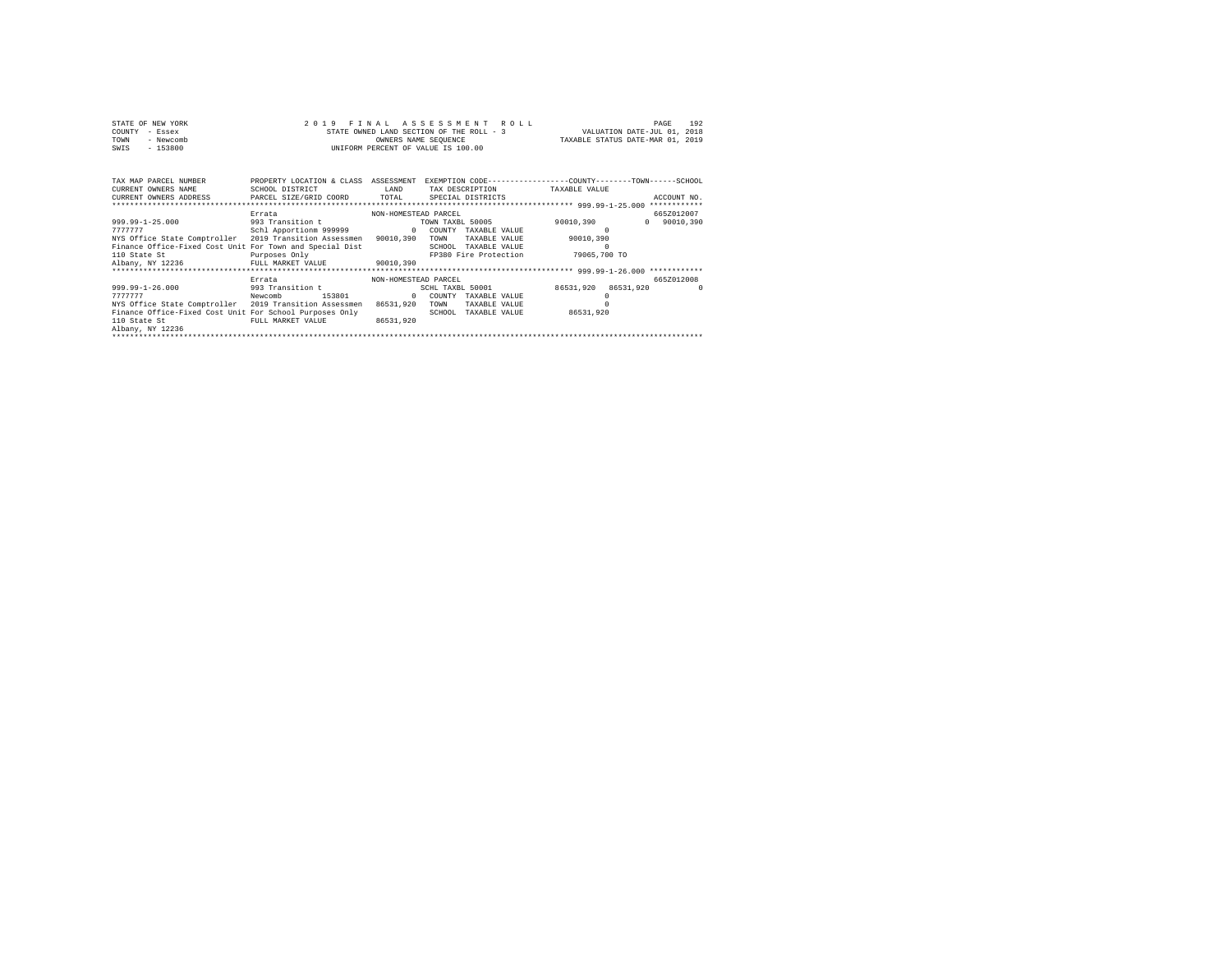| STATE OF NEW YORK | 2019 FINAL ASSESSMENT ROLL               | 193<br>PAGE                      |
|-------------------|------------------------------------------|----------------------------------|
| COUNTY - Essex    | STATE OWNED LAND SECTION OF THE ROLL - 3 | VALUATION DATE-JUL 01, 2018      |
| - Newcomb<br>TOWN |                                          | TAXABLE STATUS DATE-MAR 01, 2019 |
| SWIS<br>- 153800  |                                          | RPS150/V04/L015                  |
|                   | UNIFORM PERCENT OF VALUE IS 100.00       | CURRENT DATE 6/25/2019           |
|                   |                                          |                                  |
|                   | ROLL SUB SECTION- - TOTALS               |                                  |

## \*\*\* S P E C I A L D I S T R I C T S U M M A R Y \*\*\*

| CODE | DISTRICT NAME                                | TOTAL.<br>PARCELS | <b>EXTENSION</b><br><b>TYPE</b> | <b>EXTENSION</b><br>VALUE | AD VALOREM<br>VALUE. | <b>EXEMPT</b><br>AMOUNT | TAXARLE<br>VALUE |
|------|----------------------------------------------|-------------------|---------------------------------|---------------------------|----------------------|-------------------------|------------------|
|      | FP380 Fire Protectio<br>E1606 Emergency Serv |                   | 55 TOTAL<br>54 MOVTAX           |                           | 115469,100           |                         | 115469,100       |

## \*\*\* S C H O O L D I S T R I C T S U M M A R Y \*\*\*

| CODE             | DISTRICT NAME                 | TOTAL<br>PARCELS | ASSESSED<br>LAND | ASSESSED<br>TOTAL        | <b>EXEMPT</b><br>AMOUNT | TOTAL<br>TAXABLE | STAR<br>AMOUNT | STAR<br>TAXABLE |
|------------------|-------------------------------|------------------|------------------|--------------------------|-------------------------|------------------|----------------|-----------------|
| 153801<br>999999 | Newcomb<br>Schl Apportionment | 55<br>2          | 36403,400        | 122935.320<br>179740.660 | 179740.660              | 122935.320       |                | 122935.320      |
|                  | SUB-TOTAL                     | 57               | 36403,400        | 302675.980               | 179740.660              | 122935.320       |                | 122935.320      |
|                  | TOTAL                         | 57               | 36403,400        | 302675.980               | 179740.660              | 122935.320       |                | 122935.320      |

## \*\*\* S Y S T E M C O D E S S U M M A R Y \*\*\*

| CODE  | DESCRIPTION | TOTAL<br>PARCELS | COUNTY     | TOWN       | SCHOOL     |
|-------|-------------|------------------|------------|------------|------------|
| 50001 | SCHL TAXBL  |                  | 86531.920  | 86531.920  |            |
| 50005 | TOWN TAXBL  |                  | 90010.390  |            | 90010.390  |
| 50006 | CNTY TAXBL  |                  |            | 89730.270  | 89730.270  |
|       | TOTAL       |                  | 176542.310 | 176262.190 | 179740.660 |

\*\*\* E X E M P T I O N S U M M A R Y \*\*\*

NO EXEMPTIONS AT THIS LEVEL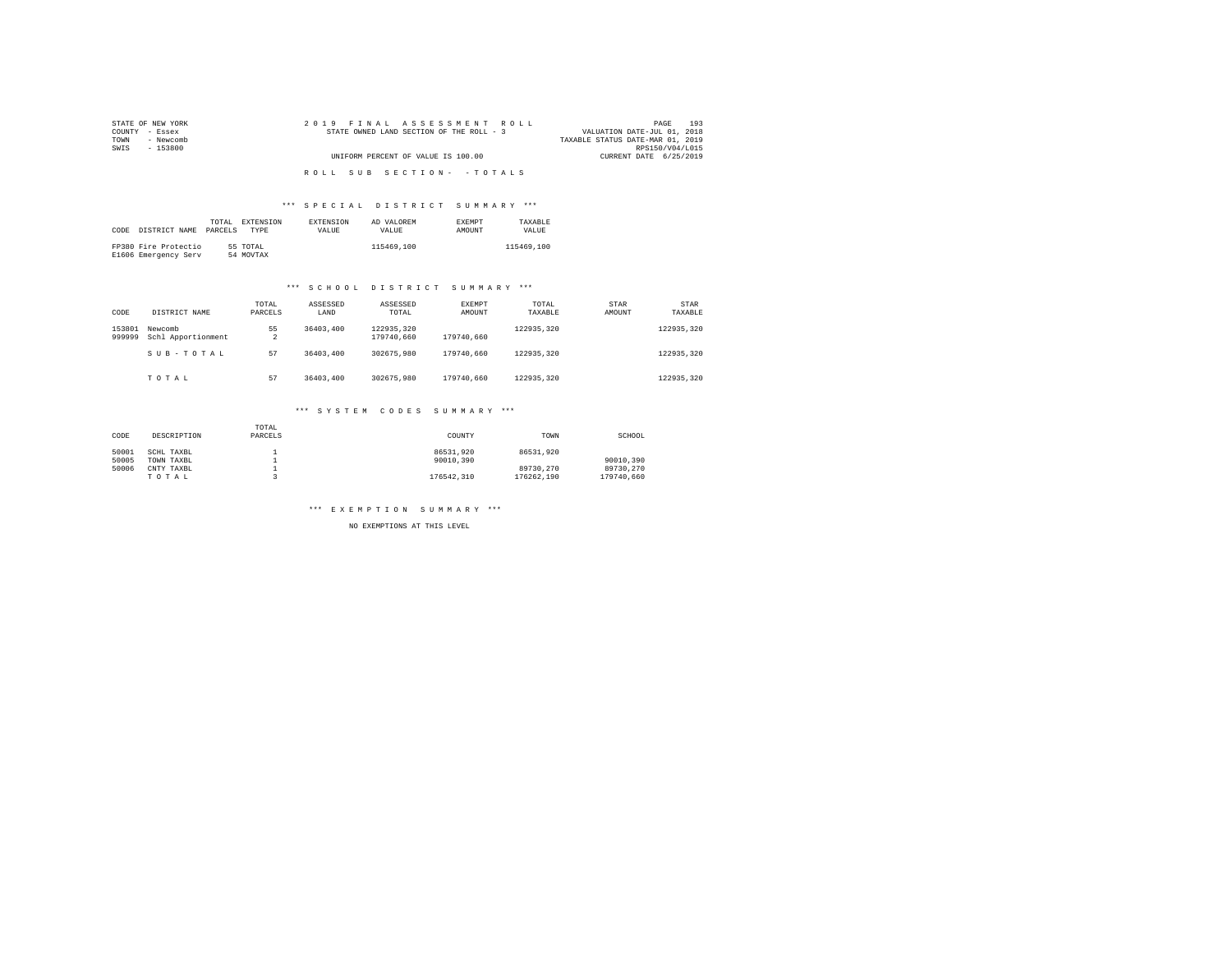| STATE OF NEW YORK | 2019 FINAL ASSESSMENT ROLL               | 194<br>PAGE                      |
|-------------------|------------------------------------------|----------------------------------|
| COUNTY - Essex    | STATE OWNED LAND SECTION OF THE ROLL - 3 | VALUATION DATE-JUL 01, 2018      |
| TOWN<br>- Newcomb |                                          | TAXABLE STATUS DATE-MAR 01, 2019 |
| SWIS<br>- 153800  |                                          | RPS150/V04/L015                  |
|                   | UNIFORM PERCENT OF VALUE IS 100.00       | CURRENT DATE 6/25/2019           |
|                   |                                          |                                  |
|                   | ROLL SUB SECTION- - TOTALS               |                                  |

## \*\*\* G R A N D T O T A L S \*\*\*

| ROLL       | DESCRIPTION      | TOTAL   | ASSESSED  | ASSESSED   | TAXARLE    | TAXABLE    | TAXABLE    | STAR       |
|------------|------------------|---------|-----------|------------|------------|------------|------------|------------|
| <b>SEC</b> |                  | PARCELS | LAND      | TOTAL      | COUNTY     | TOWN       | SCHOOL     | TAXABLE    |
|            | STATE OWNED LAND | 57      | 36403,400 | 302675.980 | 126133.670 | 126413.790 | 122935.320 | 122935.320 |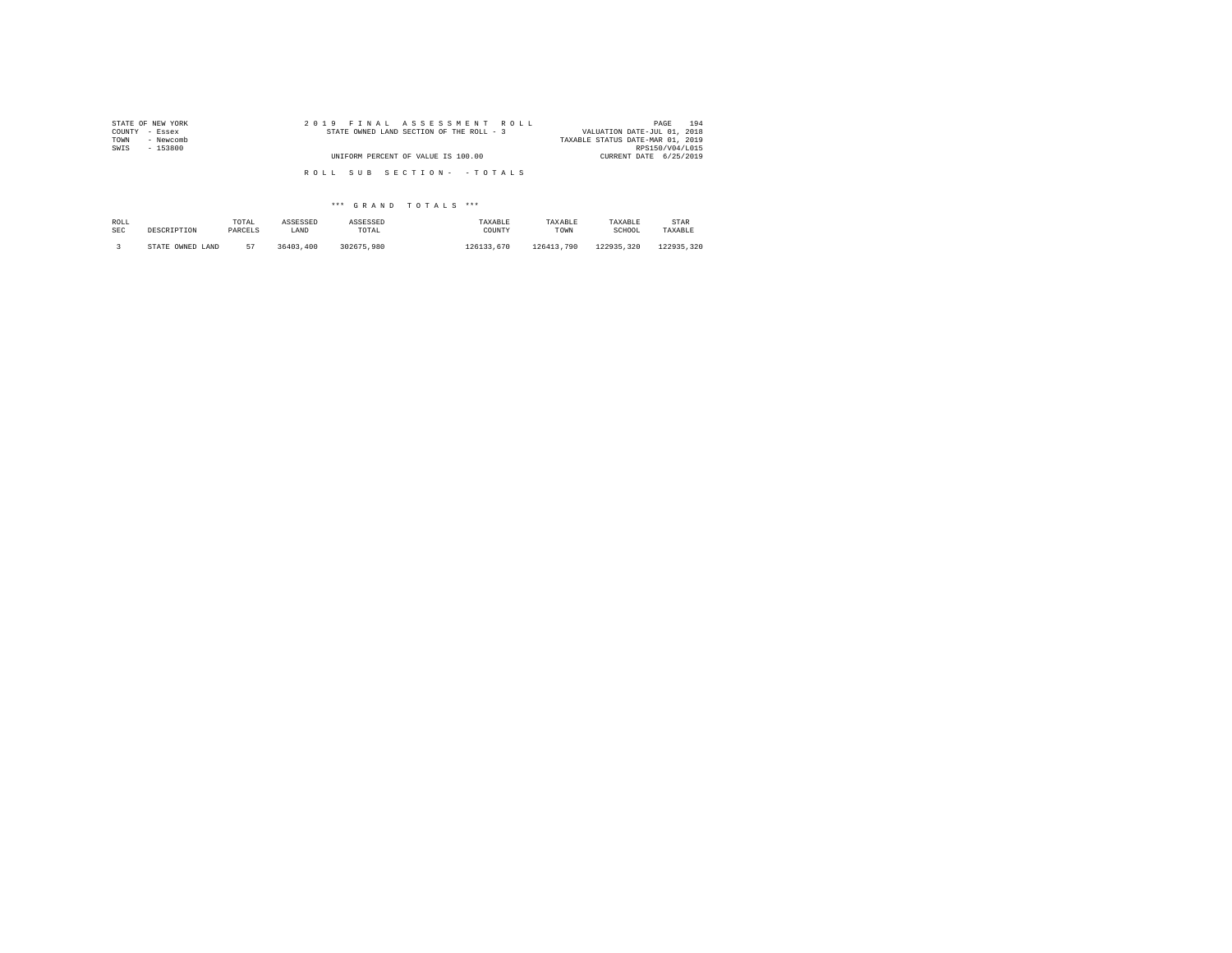| STATE OF NEW YORK<br>COUNTY - Essex<br>TOWN<br>- Newcomb<br>$-153800$<br>SWIS                                                                                                                                                                                               |                                                                                                       | OWNERS NAME SEQUENCE            | 2019 FINAL ASSESSMENT ROLL<br>UNIFORM PERCENT OF VALUE IS 100.00                                                                        | 195<br>PAGE<br>STATE OWNED LAND SECTION OF THE ROLL - 3 SUB-SECT - A VALUATION DATE-JUL 01, 2018<br>ROLL SUB-SECT - A- SECTION 532-A RPTL WILD OR FOREST LANDS TAXABLE STATUS DATE-MAR 01, 2019 |
|-----------------------------------------------------------------------------------------------------------------------------------------------------------------------------------------------------------------------------------------------------------------------------|-------------------------------------------------------------------------------------------------------|---------------------------------|-----------------------------------------------------------------------------------------------------------------------------------------|-------------------------------------------------------------------------------------------------------------------------------------------------------------------------------------------------|
| TAX MAP PARCEL NUMBER<br>CURRENT OWNERS NAME<br>CURRENT OWNERS ADDRESS                                                                                                                                                                                                      | SCHOOL DISTRICT<br>PARCEL SIZE/GRID COORD                                                             | LAND<br>TOTAL                   | TAX DESCRIPTION<br>SPECIAL DISTRICTS                                                                                                    | PROPERTY LOCATION & CLASS ASSESSMENT EXEMPTION CODE---------------COUNTY-------TOWN-----SCHOOL<br>TAXABLE VALUE<br>ACCOUNT NO.                                                                  |
| $81, -2 - 1, 000$<br>0100001<br>State of New York<br>NYS Office State Comptroller Lake Colden<br>Finance Office-Fixed Cost Unit ACRES 5922.69<br>110 State St 60 EAST-0586979 NRTH-1499668                                                                                  | Sanford Ln<br>931 Forest s532a<br>Newcomb 153801<br>Adj Tow Gore Around 1924,800 SCHOOL TAXABLE VALUE | NON-HOMESTEAD PARCEL            | COUNTY TAXABLE VALUE<br>1924,800 TOWN TAXABLE VALUE<br>E1606 Emergency Services<br>FP380 Fire Protection                                | 665M407301<br>1924,800<br>1924,800<br>1924,800<br>.00 MT<br>1924,800 TO                                                                                                                         |
| Albany, NY 12236                                                                                                                                                                                                                                                            | FULL MARKET VALUE                                                                                     | 1924,800                        |                                                                                                                                         |                                                                                                                                                                                                 |
| $80. - 3 - 1.000$<br>0110001<br>State of New York                                                                                                                                                                                                                           | Sanford Ln<br>931 Forest s532a<br>Newcomb 153801<br>Gore East Of Twp 47                               | NON-HOMESTEAD PARCEL            | COUNTY TAXABLE VALUE<br>939,100 TOWN TAXABLE VALUE<br>939,100 SCHOOL TAXABLE VALUE                                                      | 665M407302<br>939,100<br>939,100<br>939,100                                                                                                                                                     |
| NYS Office State Comptroller ACRES 2097.94<br>Finance Office-Fixed Cost Unit EAST-0572938 NRTH-1501310<br>110 State St<br>Albany, NY 12236                                                                                                                                  | DEED BOOK 174 PG-172<br>FULL MARKET VALUE                                                             | 939,100                         | E1606 Emergency Services<br>FP380 Fire Protection                                                                                       | $.00$ MT<br>939,100 TO                                                                                                                                                                          |
| $78. - 1 - 1.000$<br>98.-1-1.000<br>20001 New York Newcomb<br>State of New York Gore North Of Twp #50<br>NYS Office State Comptroller ACRES 650.00<br>Finance Office-Fixed Cost Unit EAST-0518921 NRTH-1501052<br>110 State St<br>Albany, NY 12236                          | NYS Route 28N<br>931 Forest s532a<br>Newcomb 153801<br>FULL MARKET VALUE                              | NON-HOMESTEAD PARCEL<br>448,700 | COUNTY TAXABLE VALUE<br>448,700 TOWN TAXABLE VALUE<br>448.700 SCHOOL TAXABLE VALUE<br>E1606 Emergency Services<br>FP380 Fire Protection | 665M407303<br>448,700<br>448,700<br>448,700<br>$.00$ MT<br>448,700 TO                                                                                                                           |
| $120. -1 - 9.030$<br>120.-1-9.030 931 Forest s532a<br>0140001 953801 Newcomb 153801<br>State of New York 6 Richards Survey<br>NYS Office State Comptroller 233ac Sll<br>Finance Office-Fixed Cost Unit ACRES 233.00<br>110 State St<br>Albany, NY 12236                     | NYS Route 28N<br>931 Forest s532a<br>Newcomb 153801<br>EAST-0550771 NRTH-1439454<br>FULL MARKET VALUE | NON-HOMESTEAD PARCEL<br>200,500 | COUNTY TAXABLE VALUE<br>200,500 TOWN TAXABLE VALUE<br>200,500 SCHOOL TAXABLE VALUE<br>E1606 Emergency Services<br>FP380 Fire Protection | 665M407308<br>200,500<br>200,500<br>200,500<br>.00 MT<br>200,500 TO                                                                                                                             |
|                                                                                                                                                                                                                                                                             |                                                                                                       |                                 |                                                                                                                                         |                                                                                                                                                                                                 |
| $109. - 1 - 12.000$<br>109.-1-12.000 931 Forest s532a<br>0150001 018000 Newcomb 153801<br>State of New York 14 Richards Survey<br>NYS Office State Comptroller ACRES 160.00<br>Finance Office-Fixed Cost Unit EAST-0547800 NRTH-1451572<br>110 State St<br>Albany, NY 12236 | NYS Route 28N<br>931 Forest s532a<br>DEED BOOK 144 PG-435<br>FULL MARKET VALUE                        | NON-HOMESTEAD PARCEL<br>104,900 | COUNTY TAXABLE VALUE<br>104,900 TOWN TAXABLE VALUE<br>104,900 SCHOOL TAXABLE VALUE<br>E1606 Emergency Services<br>FP380 Fire Protection | 665M407313<br>104,900<br>104,900<br>104,900<br>$.00$ MT<br>104,900 TO                                                                                                                           |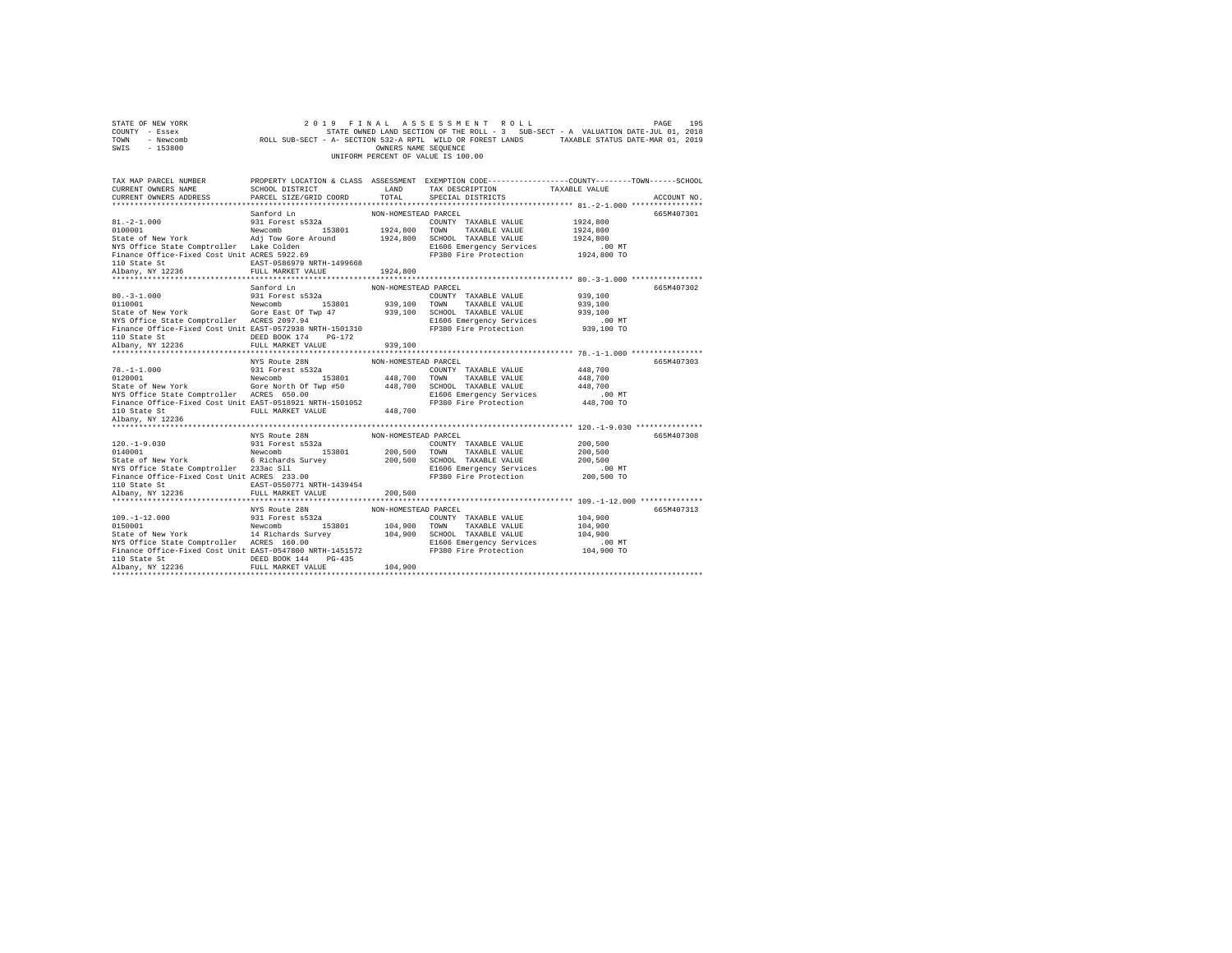| STATE OF NEW YORK<br>COUNTY - Essex<br>TOWN<br>- Newcomb<br>SWIS<br>$-153800$         |                                                | OWNERS NAME SEQUENCE | 2019 FINAL ASSESSMENT ROLL<br>STATE OWNED LAND SECTION OF THE ROLL - 3 SUB-SECT - A VALUATION DATE-JUL 01, 2018<br>STATE OWNED LAND SECTION OF THE ROLL - 3 SUB-SECT - A VALUATION DATE-JUL 01, 2018<br>ROLL SUB-SECT - A- SECTION 532-A RPTL WILD OR FOREST LANDS TAXABLE STATUS DATE-MAR 01, 2019<br>UNIFORM PERCENT OF VALUE IS 100.00 |                    | 196<br>PAGE |
|---------------------------------------------------------------------------------------|------------------------------------------------|----------------------|-------------------------------------------------------------------------------------------------------------------------------------------------------------------------------------------------------------------------------------------------------------------------------------------------------------------------------------------|--------------------|-------------|
| TAX MAP PARCEL NUMBER                                                                 |                                                |                      | PROPERTY LOCATION & CLASS ASSESSMENT EXEMPTION CODE---------------COUNTY-------TOWN------SCHOOL                                                                                                                                                                                                                                           |                    |             |
| CURRENT OWNERS NAME<br>CURRENT OWNERS ADDRESS                                         | SCHOOL DISTRICT                                | LAND<br>TOTAL.       | TAX DESCRIPTION<br>SPECIAL DISTRICTS                                                                                                                                                                                                                                                                                                      | TAXABLE VALUE      | ACCOUNT NO. |
| **************************                                                            | PARCEL SIZE/GRID COORD                         |                      |                                                                                                                                                                                                                                                                                                                                           |                    |             |
|                                                                                       | NYS Route 28N                                  | NON-HOMESTEAD PARCEL |                                                                                                                                                                                                                                                                                                                                           |                    | 665M407314  |
| $109. - 1 - 16.000$                                                                   | 931 Forest s532a - WTRFNT COUNTY TAXABLE VALUE |                      |                                                                                                                                                                                                                                                                                                                                           | 516,500            |             |
| 0160001 153801 Newcomb 153801<br>State of New York 15 Richard Survey                  |                                                |                      | 516,500 TOWN TAXABLE VALUE                                                                                                                                                                                                                                                                                                                | 516,500            |             |
|                                                                                       |                                                |                      | 516,500 SCHOOL TAXABLE VALUE                                                                                                                                                                                                                                                                                                              | 516,500            |             |
| NYS Office State Comptroller 110ac Sll<br>Finance Office-Fixed Cost Unit ACRES 160.00 |                                                |                      | E1606 Emergency Services                                                                                                                                                                                                                                                                                                                  | $.00$ MT           |             |
|                                                                                       |                                                |                      | FP380 Fire Protection                                                                                                                                                                                                                                                                                                                     | 516,500 TO         |             |
| 110 State St                                                                          | EAST-0549061 NRTH-1449832                      |                      |                                                                                                                                                                                                                                                                                                                                           |                    |             |
| Albany, NY 12236                                                                      | DEED BOOK 144 PG-435                           |                      |                                                                                                                                                                                                                                                                                                                                           |                    |             |
|                                                                                       | FULL MARKET VALUE                              | 516,500              |                                                                                                                                                                                                                                                                                                                                           |                    |             |
|                                                                                       | Campsite Rd                                    | NON-HOMESTEAD PARCEL |                                                                                                                                                                                                                                                                                                                                           |                    | 665M407401  |
| $110. -1 - 7.000$                                                                     | 931 Forest s532a - WTRFNT                      |                      | COUNTY TAXABLE VALUE                                                                                                                                                                                                                                                                                                                      | 1243,500           |             |
| 0170001                                                                               | Newcomb 153801                                 |                      | 1243.500 TOWN TAXABLE VALUE                                                                                                                                                                                                                                                                                                               | 1243,500           |             |
| State of New York                                                                     | 21 Richards Survey                             |                      | 1243,500 SCHOOL TAXABLE VALUE                                                                                                                                                                                                                                                                                                             | 1243.500           |             |
| NYS Office State Comptroller 100ac Sll                                                |                                                |                      | E1606 Emergency Services                                                                                                                                                                                                                                                                                                                  | .00 MT             |             |
| Finance Office-Fixed Cost Unit ACRES 160.00                                           |                                                |                      | FP380 Fire Protection                                                                                                                                                                                                                                                                                                                     | 1243,500 TO        |             |
| 110 State St 6.6 EAST-0552633 NRTH-1447691                                            |                                                |                      |                                                                                                                                                                                                                                                                                                                                           |                    |             |
| Albany, NY 12236                                                                      | FULL MARKET VALUE                              | 1243,500             |                                                                                                                                                                                                                                                                                                                                           |                    |             |
| *************************                                                             |                                                |                      |                                                                                                                                                                                                                                                                                                                                           |                    |             |
|                                                                                       | NYS Route 28N                                  | NON-HOMESTEAD PARCEL |                                                                                                                                                                                                                                                                                                                                           |                    | 665M407402  |
| $109. -1 - 15.000$<br>0180001                                                         | 931 Forest s532a - WTRFNT<br>Newcomb 153801    |                      | COUNTY TAXABLE VALUE<br>467,600 TOWN TAXABLE VALUE                                                                                                                                                                                                                                                                                        | 467.600<br>467,600 |             |
| State of New York                                                                     | 22 Richards Survey                             |                      | 467,600 SCHOOL TAXABLE VALUE                                                                                                                                                                                                                                                                                                              | 467.600            |             |
|                                                                                       |                                                |                      | E1606 Emergency Services                                                                                                                                                                                                                                                                                                                  | $.00$ MT           |             |
| NYS Office State Comptroller 160ac Sll<br>Finance Office-Fixed Cost Unit ACRES 160.00 |                                                |                      | FP380 Fire Protection                                                                                                                                                                                                                                                                                                                     | 467.600 TO         |             |
| 110 State St 60 EAST-0551282 NRTH-1451176                                             |                                                |                      |                                                                                                                                                                                                                                                                                                                                           |                    |             |
| Albany, NY 12236                                                                      | FULL MARKET VALUE                              | 467,600              |                                                                                                                                                                                                                                                                                                                                           |                    |             |
|                                                                                       |                                                |                      |                                                                                                                                                                                                                                                                                                                                           |                    |             |
|                                                                                       | NYS Route 28N                                  | NON-HOMESTEAD PARCEL |                                                                                                                                                                                                                                                                                                                                           |                    | 665M407403  |
| $109. - 1 - 13.000$                                                                   | 931 Forest s532a                               |                      | COUNTY TAXABLE VALUE                                                                                                                                                                                                                                                                                                                      | 124,000            |             |
| 0190001                                                                               | Newcomb 153801                                 |                      | 124,000 TOWN TAXABLE VALUE                                                                                                                                                                                                                                                                                                                | 124,000            |             |
| State of New York                                                                     | 23 Richards Survey                             |                      | 124,000 SCHOOL TAXABLE VALUE                                                                                                                                                                                                                                                                                                              | 124,000            |             |
| NYS Office State Comptroller ACRES 160.00                                             |                                                |                      | E1606 Emergency Services<br>FP380 Fire Protection                                                                                                                                                                                                                                                                                         | .00 MT             |             |
| Finance Office-Fixed Cost Unit EAST-0549681 NRTH-1453237<br>110 State St              | FULL MARKET VALUE                              | 124,000              |                                                                                                                                                                                                                                                                                                                                           | 124,000 TO         |             |
| Albany, NY 12236                                                                      |                                                |                      |                                                                                                                                                                                                                                                                                                                                           |                    |             |
|                                                                                       |                                                |                      |                                                                                                                                                                                                                                                                                                                                           |                    |             |
|                                                                                       | NYS Route 28N                                  | NON-HOMESTEAD PARCEL |                                                                                                                                                                                                                                                                                                                                           |                    | 665M407405  |
| $109. -1 - 5.000$                                                                     | 931 Forest s532a                               |                      | COUNTY TAXABLE VALUE                                                                                                                                                                                                                                                                                                                      | 132,100            |             |
| 0200001                                                                               | Newcomb 153801                                 |                      | 132,100 TOWN TAXABLE VALUE                                                                                                                                                                                                                                                                                                                | 132,100            |             |
|                                                                                       |                                                |                      | 132,100 SCHOOL TAXABLE VALUE                                                                                                                                                                                                                                                                                                              | 132,100            |             |
| State of New York 25 Richards Survey<br>NYS Office State Comptroller ACRES 160.00     |                                                |                      | E1606 Emergency Services                                                                                                                                                                                                                                                                                                                  | $.00$ MT           |             |
| Finance Office-Fixed Cost Unit EAST-0550075 NRTH-1456830                              |                                                |                      | FP380 Fire Protection                                                                                                                                                                                                                                                                                                                     | 132,100 TO         |             |
| 110 State St                                                                          | FULL MARKET VALUE                              | 132,100              |                                                                                                                                                                                                                                                                                                                                           |                    |             |
| Albany, NY 12236                                                                      |                                                |                      |                                                                                                                                                                                                                                                                                                                                           |                    |             |
|                                                                                       |                                                |                      |                                                                                                                                                                                                                                                                                                                                           |                    |             |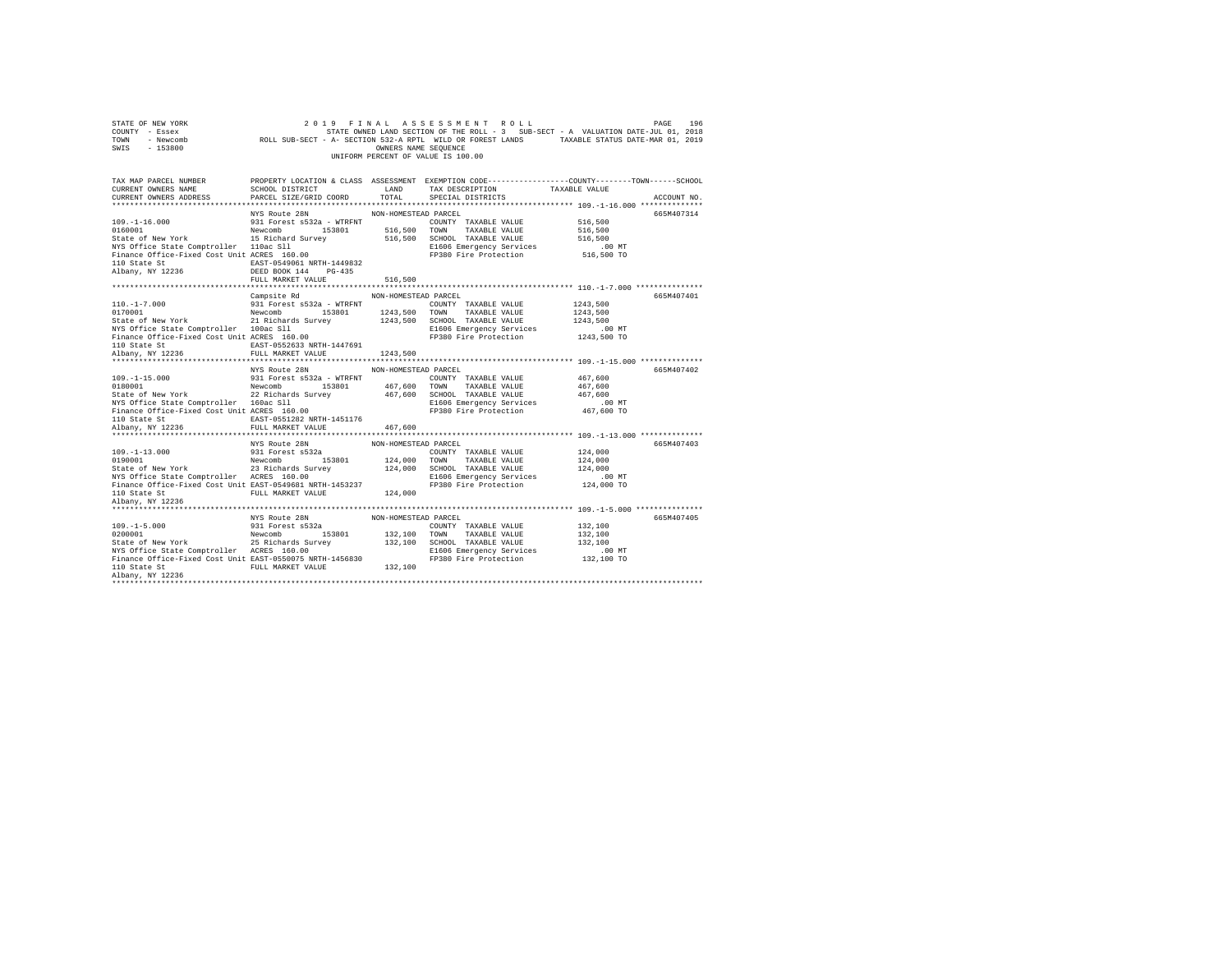| STATE OF NEW YORK                                                                                                         | 2 0 1 9                        | FINAL                | ASSESSMENT ROLL                                                                                                                                                                                                                                                                                                      |                    | 197<br>PAGE |
|---------------------------------------------------------------------------------------------------------------------------|--------------------------------|----------------------|----------------------------------------------------------------------------------------------------------------------------------------------------------------------------------------------------------------------------------------------------------------------------------------------------------------------|--------------------|-------------|
| COUNTY - Essex                                                                                                            |                                |                      | STATE OWNED LAND SECTION OF THE ROLL - 3 SUB-SECT - A VALUATION DATE-JUL 01, 2018<br>ETATE OWNED LAND SECTION OF THE ROLL - 3 SUB-SECT - A VALUATION DATE-JUL 01, 2018 - SUR-SECT - A VALUATION DATE-JUL 01, 2019<br>NOLL SUB-SECT - A- SECTION 532-A RPTL WILD OR FOREST LANDS - TAXABLE STATUS DATE-MAR 01, 2019 - |                    |             |
| TOWN                                                                                                                      |                                |                      |                                                                                                                                                                                                                                                                                                                      |                    |             |
| $-153800$<br>SWIS                                                                                                         |                                | OWNERS NAME SEQUENCE |                                                                                                                                                                                                                                                                                                                      |                    |             |
|                                                                                                                           |                                |                      | UNIFORM PERCENT OF VALUE IS 100.00                                                                                                                                                                                                                                                                                   |                    |             |
|                                                                                                                           |                                |                      |                                                                                                                                                                                                                                                                                                                      |                    |             |
| TAX MAP PARCEL NUMBER<br>CURRENT OWNERS NAME                                                                              | <b>LAND</b><br>SCHOOL DISTRICT |                      | PROPERTY LOCATION & CLASS ASSESSMENT EXEMPTION CODE---------------COUNTY-------TOWN-----SCHOOL<br>TAX DESCRIPTION TAXABLE VALUE                                                                                                                                                                                      |                    |             |
| CURRENT OWNERS ADDRESS                                                                                                    | PARCEL SIZE/GRID COORD         | TOTAL                | SPECIAL DISTRICTS                                                                                                                                                                                                                                                                                                    |                    | ACCOUNT NO. |
|                                                                                                                           |                                |                      |                                                                                                                                                                                                                                                                                                                      |                    |             |
|                                                                                                                           | NYS Route 28N                  | NON-HOMESTEAD PARCEL |                                                                                                                                                                                                                                                                                                                      |                    | 665M407406  |
| $109. - 1 - 14.000$                                                                                                       | 931 Forest s532a               |                      | COUNTY TAXABLE VALUE                                                                                                                                                                                                                                                                                                 | 106,500            |             |
|                                                                                                                           |                                | 106,500 TOWN         | TAXABLE VALUE                                                                                                                                                                                                                                                                                                        | 106,500            |             |
|                                                                                                                           |                                |                      | 106,500 SCHOOL TAXABLE VALUE                                                                                                                                                                                                                                                                                         | 106,500            |             |
| 0211001<br>20210011 Mew York<br>State of New York<br>NYS Office State Comptroller<br>26 Richards Survey<br>26 RESS 160.00 |                                |                      | E1606 Emergency Services                                                                                                                                                                                                                                                                                             | $.00$ MT           |             |
| Finance Office-Fixed Cost Unit EAST-0551661 NRTH-1454773                                                                  |                                |                      | FP380 Fire Protection                                                                                                                                                                                                                                                                                                | 106,500 TO         |             |
|                                                                                                                           | FULL MARKET VALUE 106,500      |                      |                                                                                                                                                                                                                                                                                                                      |                    |             |
| 110 State St<br>Albany, NY 12236                                                                                          |                                |                      |                                                                                                                                                                                                                                                                                                                      |                    |             |
|                                                                                                                           |                                |                      |                                                                                                                                                                                                                                                                                                                      |                    |             |
|                                                                                                                           | Campsite Rd                    | NON-HOMESTEAD PARCEL |                                                                                                                                                                                                                                                                                                                      |                    | 665M407407  |
| $110. -1 - 1.000$                                                                                                         | 931 Forest s532a               |                      | COUNTY TAXABLE VALUE                                                                                                                                                                                                                                                                                                 | 162,000            |             |
|                                                                                                                           |                                | 162,000              | TOWN<br>TAXABLE VALUE                                                                                                                                                                                                                                                                                                | 162,000            |             |
| 153801<br>State of New York<br>State Comptroller ACRES 160.00<br>NYS Office State Comptroller ACRES 160.00                |                                | 162,000              | SCHOOL TAXABLE VALUE                                                                                                                                                                                                                                                                                                 | 162,000            |             |
|                                                                                                                           |                                |                      | E1606 Emergency Services                                                                                                                                                                                                                                                                                             | $.00$ MT           |             |
| Finance Office-Fixed Cost Unit EAST-0553268 NRTH-1452770                                                                  |                                |                      | FP380 Fire Protection                                                                                                                                                                                                                                                                                                | 162,000 TO         |             |
|                                                                                                                           | FULL MARKET VALUE              | 162,000              |                                                                                                                                                                                                                                                                                                                      |                    |             |
| 110 State St<br>Albany, NY 12236                                                                                          |                                |                      |                                                                                                                                                                                                                                                                                                                      |                    |             |
|                                                                                                                           |                                |                      |                                                                                                                                                                                                                                                                                                                      |                    |             |
|                                                                                                                           | Campsite Rd                    | NON-HOMESTEAD PARCEL |                                                                                                                                                                                                                                                                                                                      |                    | 665M407408  |
| $110. - 1 - 6.000$                                                                                                        | 931 Forest s532a               |                      | COUNTY TAXABLE VALUE                                                                                                                                                                                                                                                                                                 | 209,900            |             |
|                                                                                                                           |                                | 209,900              | TOWN<br>TAXABLE VALUE                                                                                                                                                                                                                                                                                                | 209,900            |             |
|                                                                                                                           |                                | 209,900              | SCHOOL TAXABLE VALUE                                                                                                                                                                                                                                                                                                 | 209,900            |             |
|                                                                                                                           |                                |                      | E1606 Emergency Services                                                                                                                                                                                                                                                                                             | $.00$ MT           |             |
| Finance Office-Fixed Cost Unit EAST-0554868 NRTH-1450809                                                                  |                                |                      | FP380 Fire Protection                                                                                                                                                                                                                                                                                                | 209,900 TO         |             |
|                                                                                                                           | FULL MARKET VALUE              | 209,900              |                                                                                                                                                                                                                                                                                                                      |                    |             |
|                                                                                                                           |                                |                      |                                                                                                                                                                                                                                                                                                                      |                    |             |
|                                                                                                                           |                                |                      |                                                                                                                                                                                                                                                                                                                      |                    |             |
|                                                                                                                           | Tahawus Rd                     | NON-HOMESTEAD PARCEL |                                                                                                                                                                                                                                                                                                                      |                    | 665M407410  |
|                                                                                                                           |                                |                      | COUNTY TAXABLE VALUE                                                                                                                                                                                                                                                                                                 | 100,900            |             |
| 100.-1-3.000 931 Forest s532a<br>0240001 915801 Newcomb 153801<br>State of New York 32 Richards Survey                    |                                | 100,900              | TOWN<br>TAXABLE VALUE                                                                                                                                                                                                                                                                                                | 100,900            |             |
|                                                                                                                           |                                | 100,900              | SCHOOL TAXABLE VALUE                                                                                                                                                                                                                                                                                                 | 100,900            |             |
| NYS Office State Comptroller ACRES 160.00                                                                                 |                                |                      | E1606 Emergency Services                                                                                                                                                                                                                                                                                             | $.00$ MT           |             |
| Finance Office-Fixed Cost Unit EAST-0553571 NRTH-1456368                                                                  |                                |                      | FP380 Fire Protection                                                                                                                                                                                                                                                                                                | 100,900 TO         |             |
| 110 State St<br>Albany, NY 12236                                                                                          | DEED BOOK 511 PG-17            |                      |                                                                                                                                                                                                                                                                                                                      |                    |             |
|                                                                                                                           | FULL MARKET VALUE              | 100,900              |                                                                                                                                                                                                                                                                                                                      |                    |             |
|                                                                                                                           | NYS Route 28N                  |                      |                                                                                                                                                                                                                                                                                                                      |                    |             |
|                                                                                                                           |                                | NON-HOMESTEAD PARCEL |                                                                                                                                                                                                                                                                                                                      |                    | 665M407411  |
|                                                                                                                           |                                |                      | COUNTY TAXABLE VALUE                                                                                                                                                                                                                                                                                                 | 126,900            |             |
|                                                                                                                           |                                | 126,900<br>126,900   | TOWN<br>TAXABLE VALUE<br>SCHOOL TAXABLE VALUE                                                                                                                                                                                                                                                                        | 126,900<br>126,900 |             |
|                                                                                                                           |                                |                      | E1606 Emergency Services                                                                                                                                                                                                                                                                                             | $.00$ MT           |             |
| Finance Office-Fixed Cost Unit EAST-0555119 NRTH-1454365                                                                  |                                |                      | FP380 Fire Protection                                                                                                                                                                                                                                                                                                | 126,900 TO         |             |
| 110 State St                                                                                                              | FULL MARKET VALUE              | 126,900              |                                                                                                                                                                                                                                                                                                                      |                    |             |
| Albany, NY 12236                                                                                                          |                                |                      |                                                                                                                                                                                                                                                                                                                      |                    |             |
|                                                                                                                           |                                |                      |                                                                                                                                                                                                                                                                                                                      |                    |             |
|                                                                                                                           |                                |                      |                                                                                                                                                                                                                                                                                                                      |                    |             |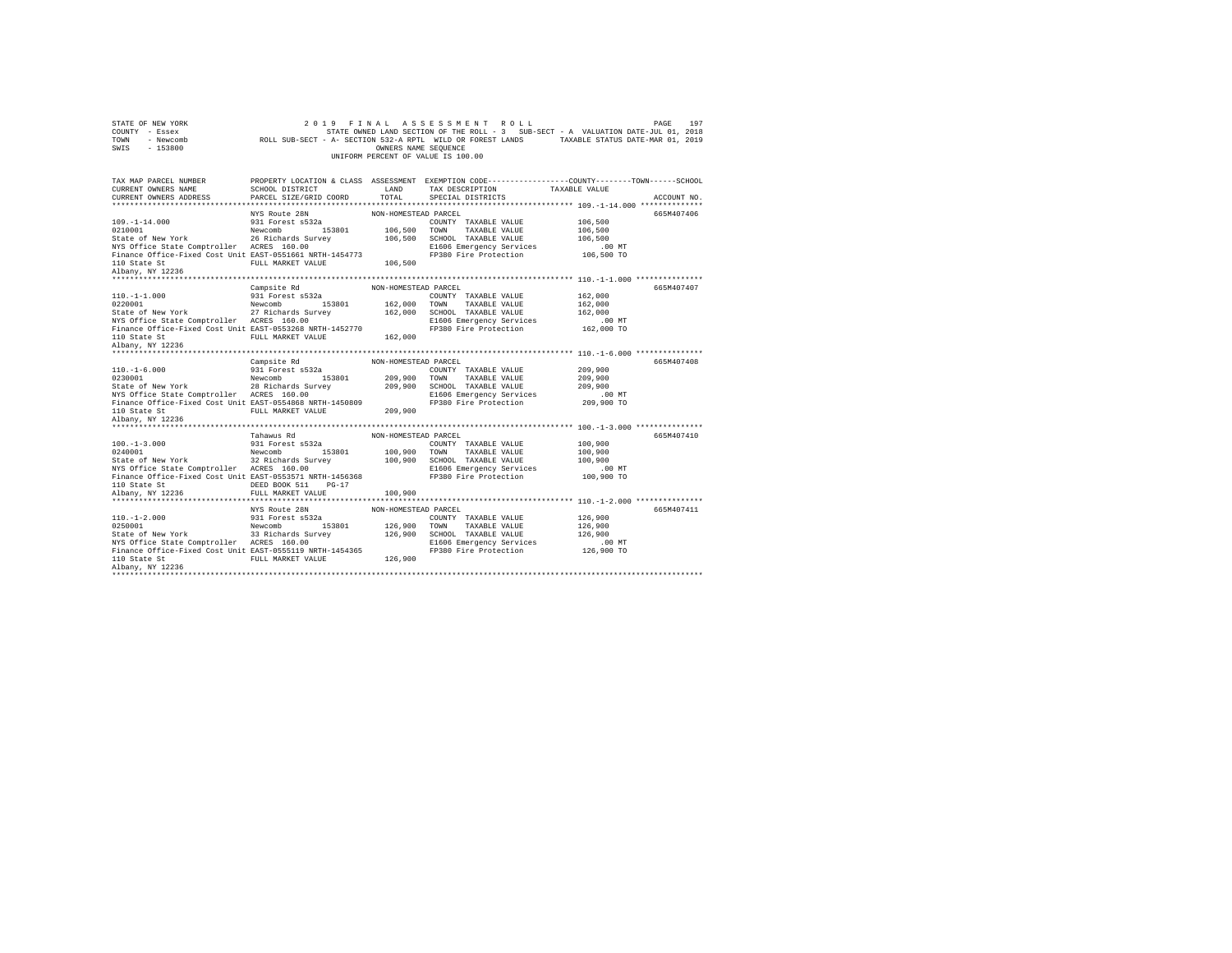| STATE OF NEW YORK<br>COUNTY - Essex<br>TOWN<br>$-153800$<br>SWIS                                                                                                                                                                                                                                 | 2 0 1 9                   | OWNERS NAME SEQUENCE | FINAL ASSESSMENT ROLL<br>STATE OWNED LAND SECTION OF THE ROLL - 3 SUB-SECT - A VALUATION DATE-JUL 01, 2018<br>UNIFORM PERCENT OF VALUE IS 100.00 |                       | 198<br>PAGE |
|--------------------------------------------------------------------------------------------------------------------------------------------------------------------------------------------------------------------------------------------------------------------------------------------------|---------------------------|----------------------|--------------------------------------------------------------------------------------------------------------------------------------------------|-----------------------|-------------|
|                                                                                                                                                                                                                                                                                                  |                           |                      |                                                                                                                                                  |                       |             |
| TAX MAP PARCEL NUMBER<br>CURRENT OWNERS NAME                                                                                                                                                                                                                                                     | LAND<br>SCHOOL DISTRICT   |                      | PROPERTY LOCATION & CLASS ASSESSMENT EXEMPTION CODE---------------COUNTY-------TOWN------SCHOOL<br>TAX DESCRIPTION TAXABLE VALUE                 |                       |             |
| CURRENT OWNERS ADDRESS                                                                                                                                                                                                                                                                           | PARCEL SIZE/GRID COORD    | TOTAL                | SPECIAL DISTRICTS                                                                                                                                |                       | ACCOUNT NO. |
|                                                                                                                                                                                                                                                                                                  |                           |                      |                                                                                                                                                  |                       |             |
|                                                                                                                                                                                                                                                                                                  | NYS Route 28N             | NON-HOMESTEAD PARCEL |                                                                                                                                                  |                       | 665M407414  |
| $110. -1 - 25.000$                                                                                                                                                                                                                                                                               | 931 Forest s532a          |                      | COUNTY TAXABLE VALUE 63,100                                                                                                                      |                       |             |
| 0260001<br>Newcomb 153801 63,100 TOWN TAXABLE VALUE<br>State of New York Prichards Survey 63,100 SCHOOL TAXABLE VALUE<br>NYS Office State Comptroller ACRES 70.00 00 REI606 Emergency Services                                                                                                   |                           |                      |                                                                                                                                                  | 63,100                |             |
|                                                                                                                                                                                                                                                                                                  |                           |                      |                                                                                                                                                  | 63,100                |             |
| NYS Office State Comptroller ACRES 70.00<br>Finance Office-Fixed Cost Unit EAST-0560238 NRTH-1448778                                                                                                                                                                                             |                           |                      | FP380 Fire Protection                                                                                                                            | $.00$ MT<br>63,100 TO |             |
|                                                                                                                                                                                                                                                                                                  | FULL MARKET VALUE 63,100  |                      |                                                                                                                                                  |                       |             |
| 110 State St<br>Albany, NY 12236                                                                                                                                                                                                                                                                 |                           |                      |                                                                                                                                                  |                       |             |
|                                                                                                                                                                                                                                                                                                  |                           |                      |                                                                                                                                                  |                       |             |
|                                                                                                                                                                                                                                                                                                  | NYS Route 28N             | NON-HOMESTEAD PARCEL |                                                                                                                                                  |                       | 665M407415  |
| $110. - 1 - 24.000$                                                                                                                                                                                                                                                                              | 931 Forest s532a          |                      | COUNTY TAXABLE VALUE                                                                                                                             | 302,600               |             |
|                                                                                                                                                                                                                                                                                                  |                           | 302,600 TOWN         | TAXABLE VALUE                                                                                                                                    | 302,600               |             |
|                                                                                                                                                                                                                                                                                                  |                           |                      | 302,600 SCHOOL TAXABLE VALUE                                                                                                                     | 302,600               |             |
|                                                                                                                                                                                                                                                                                                  |                           |                      | E1606 Emergency Services                                                                                                                         | .00 MT                |             |
| Finance Office-Fixed Cost Unit EAST-0562367 NRTH-1449285                                                                                                                                                                                                                                         |                           |                      | FP380 Fire Protection                                                                                                                            | 302,600 TO            |             |
| 110 State St<br>Albany, NY 12236                                                                                                                                                                                                                                                                 | FULL MARKET VALUE 302,600 |                      |                                                                                                                                                  |                       |             |
|                                                                                                                                                                                                                                                                                                  |                           |                      |                                                                                                                                                  |                       |             |
|                                                                                                                                                                                                                                                                                                  |                           |                      |                                                                                                                                                  |                       |             |
|                                                                                                                                                                                                                                                                                                  |                           |                      |                                                                                                                                                  |                       |             |
|                                                                                                                                                                                                                                                                                                  | NYS Route 28N             | NON-HOMESTEAD PARCEL |                                                                                                                                                  |                       | 665M407506  |
|                                                                                                                                                                                                                                                                                                  |                           |                      |                                                                                                                                                  | 63,500<br>63,500      |             |
|                                                                                                                                                                                                                                                                                                  |                           |                      |                                                                                                                                                  | 63,500                |             |
|                                                                                                                                                                                                                                                                                                  |                           |                      |                                                                                                                                                  | $.00$ MT              |             |
| 121.-2-8.000<br>231 Forest s532a<br>231 Forest s532a<br>24 New York 10 Thorns Survey 63,500 SCHOOL TAXABLE VALUE<br>24 STAGES 68.500 SCHOOL TAXABLE VALUE<br>24 NYS Office State Comptroller ACRES 68.12<br>24 NYS Office State Comptr                                                           |                           |                      | FP380 Fire Protection                                                                                                                            | 63,500 TO             |             |
| was office state Comptroller ACRES 68.12<br>Finance Office-Fixed Cost Unit EAST-0555830 NRTH-1438829<br>110 State Ct                                                                                                                                                                             | FULL MARKET VALUE 63,500  |                      |                                                                                                                                                  |                       |             |
| 110 State St<br>Albany, NY 12236                                                                                                                                                                                                                                                                 |                           |                      |                                                                                                                                                  |                       |             |
|                                                                                                                                                                                                                                                                                                  |                           |                      |                                                                                                                                                  |                       |             |
|                                                                                                                                                                                                                                                                                                  | NYS Route 28N             | NON-HOMESTEAD PARCEL |                                                                                                                                                  |                       | 665M407507  |
|                                                                                                                                                                                                                                                                                                  |                           |                      | COUNTY TAXABLE VALUE                                                                                                                             | 69,300                |             |
|                                                                                                                                                                                                                                                                                                  |                           |                      |                                                                                                                                                  | 69,300                |             |
|                                                                                                                                                                                                                                                                                                  |                           |                      | 69,300 TOWN TAXABLE VALUE<br>69,300 SCHOOL TAXABLE VALUE                                                                                         | 69,300                |             |
| $\begin{tabular}{lllllllll} 121.-2-7.000 & 931 Forest 5532a \\ 0300001 & New York & Newcomb & 153801 \\ 513801 & 513801 & 513801 \\ 14500001 & 14500000 & 1450000 \\ 153801 & 153801 & 153801 \\ 153801 & 153801 & 153801 & 153801 \\ 153801 & 153801 & 153801 & 153801 & 153801 \\ 153801 & 15$ |                           |                      | E1606 Emergency Services                                                                                                                         | .00MT                 |             |
|                                                                                                                                                                                                                                                                                                  |                           |                      | FP380 Fire Protection                                                                                                                            | 69,300 TO             |             |
| NYS Office State Comptroller ACRES 68.12<br>Finance Office-Fixed Cost Unit EAST-0555122 NRTH-1438289<br>11 Salvany NY 19994 FULL MARKET VALUE 11 NAV NRTH-168                                                                                                                                    |                           |                      |                                                                                                                                                  |                       |             |
| 110 State St<br>Albany, NY 12236                                                                                                                                                                                                                                                                 |                           |                      |                                                                                                                                                  |                       |             |
|                                                                                                                                                                                                                                                                                                  | NYS Route 28N             | NON-HOMESTEAD PARCEL |                                                                                                                                                  |                       | 665M407508  |
|                                                                                                                                                                                                                                                                                                  |                           |                      | COUNTY TAXABLE VALUE                                                                                                                             | 62,600                |             |
|                                                                                                                                                                                                                                                                                                  |                           |                      |                                                                                                                                                  | 62,600                |             |
|                                                                                                                                                                                                                                                                                                  |                           |                      | 62,600 TOWN TAXABLE VALUE<br>62,600 SCHOOL TAXABLE VALUE                                                                                         | 62,600                |             |
| 121.-2-6.000<br>0311 Forest space of New York (122 Thorns Survey)<br>51.12 Thorns Survey<br>12 Thorns Survey (122 Thorns Survey)                                                                                                                                                                 |                           |                      |                                                                                                                                                  |                       |             |
| Finance Office-Fixed Cost Unit EAST-0554490 NRTH-1437699                                                                                                                                                                                                                                         |                           |                      |                                                                                                                                                  |                       |             |
| 110 State St<br>Albany, NY 12236                                                                                                                                                                                                                                                                 |                           |                      | ACRES 68.12<br>EL606 Emergency Services<br>EAST-0554490 NRTH-1437699 PP380 Fire Protection 62,600 TO<br>FULL MARKET VALUE 62,600 62,600          |                       |             |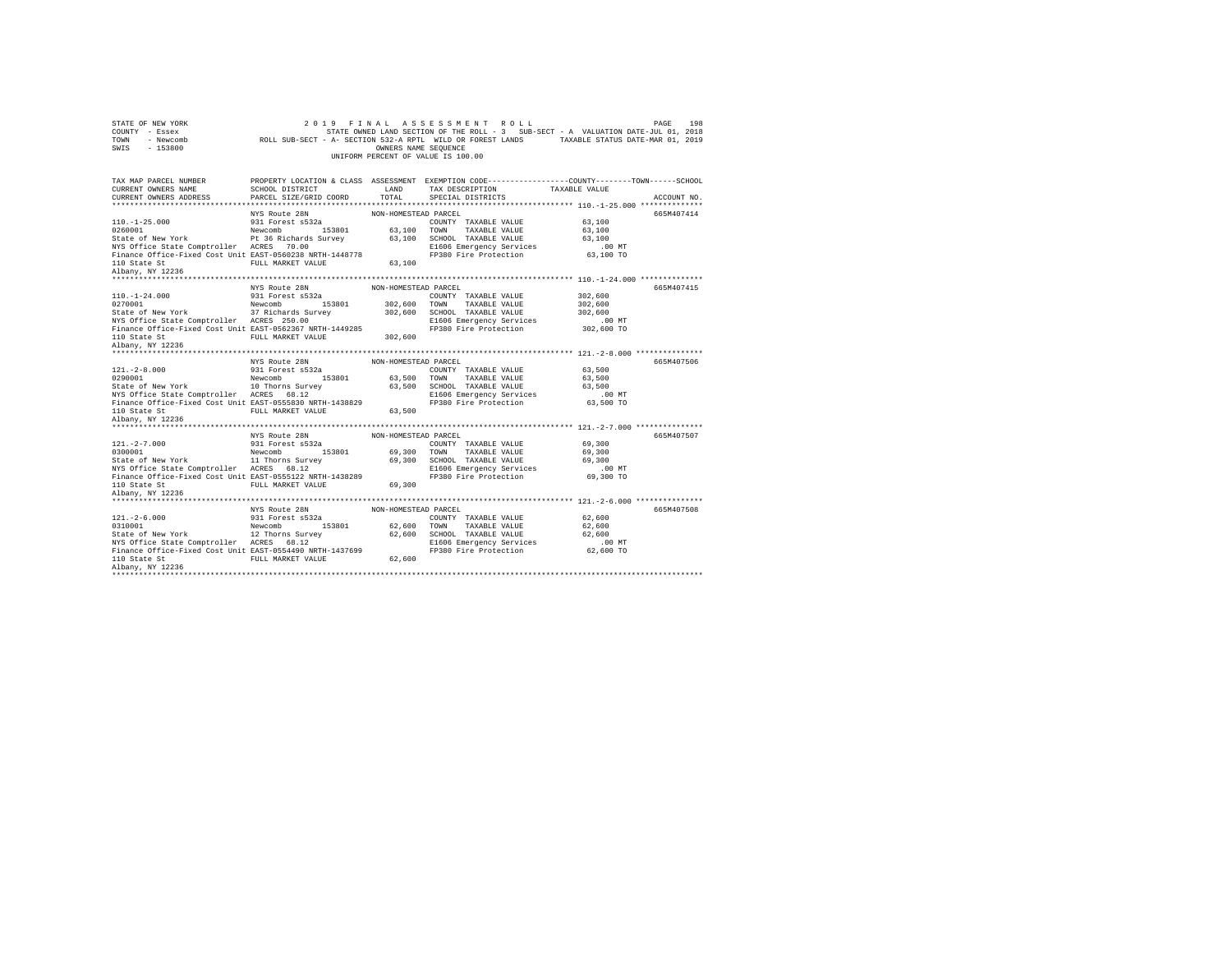| STATE OF NEW YORK<br>COUNTY - Essex<br>TOWN<br>SWIS<br>$-153800$                                                       |                                                   | OWNERS NAME SEQUENCE | 07 NEW YORK 2019 FINAL ASSES SWENT ROLL FOR AN AUSE 1998<br>2019 - ESSEX STATE ONNED LAND SECTION OF THE ROLL - 3 SUB-SECT - A VALUATION DATE-JUL 01, 2018<br>2019 - Newcomb - ROLL SUB-SECT - A- SECTION 532-A RPTL WILD OR FOREST<br>UNIFORM PERCENT OF VALUE IS 100.00 |           |             |
|------------------------------------------------------------------------------------------------------------------------|---------------------------------------------------|----------------------|---------------------------------------------------------------------------------------------------------------------------------------------------------------------------------------------------------------------------------------------------------------------------|-----------|-------------|
| TAX MAP PARCEL NUMBER                                                                                                  |                                                   |                      | PROPERTY LOCATION & CLASS ASSESSMENT EXEMPTION CODE---------------COUNTY-------TOWN-----SCHOOL                                                                                                                                                                            |           |             |
| CURRENT OWNERS NAME<br>CURRENT OWNERS ADDRESS                                                                          | SCHOOL DISTRICT LAND PARCEL SIZE/GRID COORD TOTAL |                      | TAX DESCRIPTION TAXABLE VALUE<br>SPECIAL DISTRICTS                                                                                                                                                                                                                        |           | ACCOUNT NO. |
|                                                                                                                        |                                                   |                      |                                                                                                                                                                                                                                                                           |           |             |
|                                                                                                                        |                                                   |                      |                                                                                                                                                                                                                                                                           |           | 665M407509  |
|                                                                                                                        |                                                   |                      | COUNTY TAXABLE VALUE 65,000                                                                                                                                                                                                                                               |           |             |
|                                                                                                                        |                                                   |                      |                                                                                                                                                                                                                                                                           | 65,000    |             |
|                                                                                                                        |                                                   |                      |                                                                                                                                                                                                                                                                           | 65,000    |             |
| NYS Office State Comptroller ACRES 68.12<br>Finance Office-Fixed Cost Unit EAST-0553789 NRTH-1437172<br>110 Obst: Oter |                                                   |                      |                                                                                                                                                                                                                                                                           | $.00$ MT  |             |
|                                                                                                                        |                                                   |                      | FP380 Fire Protection                                                                                                                                                                                                                                                     | 65,000 TO |             |
| 110 State St<br>Albany, NY 12236                                                                                       | FULL MARKET VALUE 65,000                          |                      |                                                                                                                                                                                                                                                                           |           |             |
|                                                                                                                        |                                                   |                      |                                                                                                                                                                                                                                                                           |           |             |
|                                                                                                                        |                                                   | NON-HOMESTEAD PARCEL |                                                                                                                                                                                                                                                                           |           | 665M407510  |
| $121. -2 - 4.000$                                                                                                      | NYS Route 28N<br>931 Forest s532a                 |                      | COUNTY TAXABLE VALUE 50,000                                                                                                                                                                                                                                               |           |             |
|                                                                                                                        |                                                   |                      |                                                                                                                                                                                                                                                                           |           |             |
|                                                                                                                        |                                                   |                      |                                                                                                                                                                                                                                                                           |           |             |
| ville state comptroller ACRES 68.12<br>Finance Office-Fixed Cost Unit EAST-0553202 NRTH-1436647<br>110 State Of        |                                                   |                      |                                                                                                                                                                                                                                                                           | $.00$ MT  |             |
|                                                                                                                        |                                                   |                      | FP380 Fire Protection                                                                                                                                                                                                                                                     | 50,000 TO |             |
| 110 State St<br>Albany, NY 12236                                                                                       | FULL MARKET VALUE 50,000                          |                      |                                                                                                                                                                                                                                                                           |           |             |
|                                                                                                                        |                                                   |                      |                                                                                                                                                                                                                                                                           |           |             |
|                                                                                                                        |                                                   | NON-HOMESTEAD PARCEL |                                                                                                                                                                                                                                                                           |           | 665M407511  |
|                                                                                                                        | NYS Route 28N<br>931 Forest s532a                 |                      |                                                                                                                                                                                                                                                                           |           |             |
|                                                                                                                        |                                                   |                      |                                                                                                                                                                                                                                                                           |           |             |
|                                                                                                                        |                                                   |                      |                                                                                                                                                                                                                                                                           |           |             |
|                                                                                                                        |                                                   |                      |                                                                                                                                                                                                                                                                           | $.00$ MT  |             |
|                                                                                                                        |                                                   |                      |                                                                                                                                                                                                                                                                           | 82,500 TO |             |
|                                                                                                                        |                                                   |                      |                                                                                                                                                                                                                                                                           |           |             |
|                                                                                                                        |                                                   |                      |                                                                                                                                                                                                                                                                           |           |             |
|                                                                                                                        |                                                   |                      |                                                                                                                                                                                                                                                                           |           |             |
|                                                                                                                        | NYS Route 28N                                     | NON-HOMESTEAD PARCEL |                                                                                                                                                                                                                                                                           |           | 665M407512  |
|                                                                                                                        |                                                   |                      |                                                                                                                                                                                                                                                                           |           |             |
|                                                                                                                        |                                                   |                      |                                                                                                                                                                                                                                                                           |           |             |
|                                                                                                                        |                                                   |                      |                                                                                                                                                                                                                                                                           | $.00$ MT  |             |
|                                                                                                                        |                                                   |                      | FP380 Fire Protection 90,000 TO                                                                                                                                                                                                                                           |           |             |
|                                                                                                                        |                                                   |                      |                                                                                                                                                                                                                                                                           |           |             |
| 110 State St<br>Albany, NY 12236                                                                                       |                                                   |                      |                                                                                                                                                                                                                                                                           |           |             |
|                                                                                                                        |                                                   |                      |                                                                                                                                                                                                                                                                           |           |             |
|                                                                                                                        | Goodnow Flow Rd MON-HOMESTEAD PARCEL              |                      |                                                                                                                                                                                                                                                                           |           | 665M407513  |
|                                                                                                                        |                                                   |                      |                                                                                                                                                                                                                                                                           |           |             |
|                                                                                                                        |                                                   |                      |                                                                                                                                                                                                                                                                           |           |             |
|                                                                                                                        |                                                   |                      |                                                                                                                                                                                                                                                                           |           |             |
|                                                                                                                        |                                                   |                      |                                                                                                                                                                                                                                                                           |           |             |
|                                                                                                                        |                                                   |                      |                                                                                                                                                                                                                                                                           |           |             |
|                                                                                                                        |                                                   |                      |                                                                                                                                                                                                                                                                           |           |             |
|                                                                                                                        |                                                   |                      |                                                                                                                                                                                                                                                                           |           |             |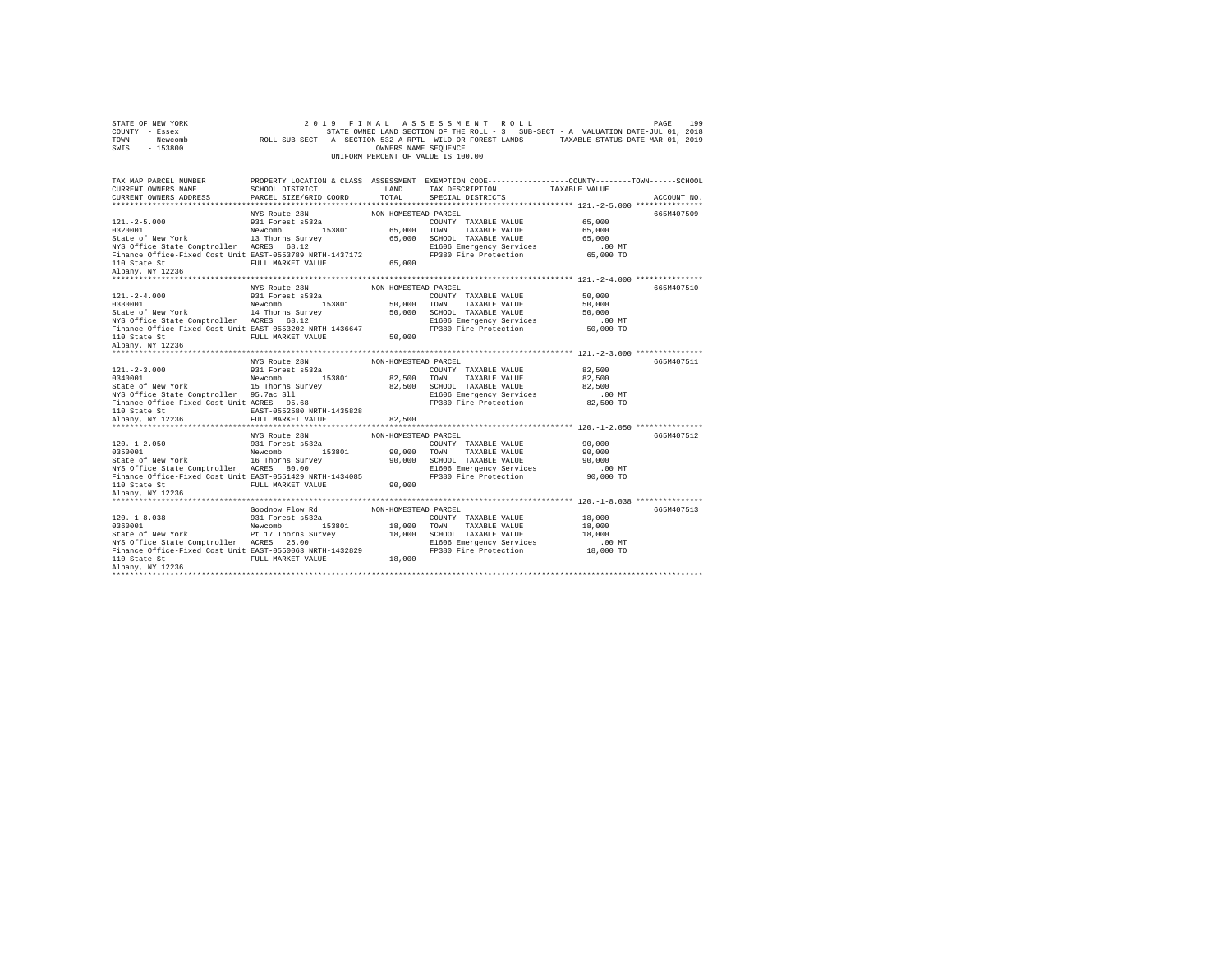| PROPERTY LOCATION & CLASS ASSESSMENT EXEMPTION CODE---------------COUNTY-------TOWN-----SCHOOL<br><b>LAND</b><br>SCHOOL DISTRICT<br>CURRENT OWNERS NAME<br>TAX DESCRIPTION<br>TAXABLE VALUE<br>PARCEL SIZE/GRID COORD TOTAL<br>CURRENT OWNERS ADDRESS<br>SPECIAL DISTRICTS<br>ACCOUNT NO.<br>Goodnow Flow Rd<br>NON-HOMESTEAD PARCEL<br>665M407514<br>60,200<br>931 Forest s532a<br>Newcomb 153801<br>COUNTY TAXABLE VALUE<br>60,200 TOWN TAXABLE VALUE<br>60,200 SCHOOL TAXABLE VALUE<br>60,200<br>State of New York 18 Thorns Survey<br>60,200<br>NYS Office State Comptroller 80ac Sll<br>Finance Office-Fixed Cost Unit ACRES 80.00<br>E1606 Emergency Services<br>.00MT<br>FP380 Fire Protection<br>60,200 TO<br>110 State St<br>Albany, NY 12236<br>EAST-0547276 NRTH-1430705<br>FULL MARKET VALUE<br>60,200<br>NON-HOMESTEAD PARCEL<br>Goodnow Flow Rd<br>665M407515<br>COUNTY TAXABLE VALUE 68,300<br>931 Forest s532a<br>Newcomb 153801 68,300 TOWN<br>TAXABLE VALUE<br>68,300<br>State of New York 19 Thorns Survey 68,300 SCHOOL TAXABLE VALUE<br>NYS Office State Comptroller ACRES 80.00 68,300 SCHOOL TAXABLE VALUE<br>68.300<br>E1606 Emergency Services<br>$.00$ MT<br>68,300 TO<br>FP380 Fire Protection<br>Albany, NY 12236<br>NON-HOMESTEAD PARCEL<br>Goodnow Flow Rd<br>665M407601<br>931 Forest s532a<br>181,900<br>COUNTY TAXABLE VALUE<br>181,900 TOWN TAXABLE VALUE<br>181,900 SCHOOL TAXABLE VALUE<br>E1606 Emergency Services<br>Newcomb 153801<br>181,900<br>23 Thorns Survey<br>181,900<br>NYS Office State Comptroller ACRES 160.00<br>r inance Office-Fixed Cost Unit EACRES 160.00<br>Finance Office-Fixed Cost Unit EAST-0548386 NRTH-1429019<br>110 State St<br>E1606 Emergency Services<br>00 MT.<br>181,900 TO<br>FP380 Fire Protection<br>110 State St<br>FULL MARKET VALUE 181,900<br>Albany, NY 12236<br>Goodnow Flow Rd NON-HOMESTEAD PARCEL<br>665M407602<br>931 Forest s532a<br>Newcomb 153801<br>COUNTY TAXABLE VALUE<br>121,900<br>121,900 TOWN<br>121,900<br>TAXABLE VALUE<br>State of New York 24 Thorns Survey 121,900 SCHOOL TAXABLE VALUE<br>NYS Office State Comptroller ACRES 160.00 E1606 Energency Service<br>Finance Office-Fixed Cost Unit EAST-0550513 NRTH-1430733 F9380 Fire Protection<br>121,900<br>E1606 Emergency Services<br>$.00$ MT<br>121,900 TO<br>FP380 Fire Protection<br>FULL MARKET VALUE 121.900<br>110 State St<br>Albany, NY 12236<br>NYS Route 28N<br>NON-HOMESTEAD PARCEL<br>665M407603<br>$\begin{array}{cccc} 121.-2-13.000 & 931 \mbox{ Forest s532a} & 177,500 & \mbox{COUNTY} \\ 0410001 & 18 \mbox{we work} & 153801 & 177,500 & \mbox{TONN} \\ \mbox{State of New York} & \mbox{New York} & 26 \mbox{Thorms Survey} & 177,500 & \mbox{SCHOL} \end{array}$<br>COUNTY TAXABLE VALUE<br>177,500<br>TAXABLE VALUE<br>177,500<br>177,500 SCHOOL TAXABLE VALUE<br>177,500<br>NYS Office State Comptroller ACRES 160.00 E1606 Emergency Servic<br>Finance Office-Fixed Cost Unit EAST-0554842 NRTH-1434205 FP380 Fire Protection<br>E1606 Emergency Services<br>$.00$ MT<br>177,500 TO<br>FULL MARKET VALUE 177,500 | STATE OF NEW YORK<br>COUNTY - Essex<br>TOWN - Newcomb<br>SWIS - 153800 | OWNERS NAME SEOUENCE | 2019 FINAL ASSESSMENT ROLL<br>STATE OWNED LAND SECTION OF THE ROLL - 3 SUB-SECT - A VALUATION DATE-JUL 01, 2018<br>ROLL SUB-SECT - A- SECTION 532-A RPTL WILD OR FOREST LANDS TAXABLE STATUS DATE-MAR 01, 2019<br>UNIFORM PERCENT OF VALUE IS 100.00 | PAGE<br>200 |
|------------------------------------------------------------------------------------------------------------------------------------------------------------------------------------------------------------------------------------------------------------------------------------------------------------------------------------------------------------------------------------------------------------------------------------------------------------------------------------------------------------------------------------------------------------------------------------------------------------------------------------------------------------------------------------------------------------------------------------------------------------------------------------------------------------------------------------------------------------------------------------------------------------------------------------------------------------------------------------------------------------------------------------------------------------------------------------------------------------------------------------------------------------------------------------------------------------------------------------------------------------------------------------------------------------------------------------------------------------------------------------------------------------------------------------------------------------------------------------------------------------------------------------------------------------------------------------------------------------------------------------------------------------------------------------------------------------------------------------------------------------------------------------------------------------------------------------------------------------------------------------------------------------------------------------------------------------------------------------------------------------------------------------------------------------------------------------------------------------------------------------------------------------------------------------------------------------------------------------------------------------------------------------------------------------------------------------------------------------------------------------------------------------------------------------------------------------------------------------------------------------------------------------------------------------------------------------------------------------------------------------------------------------------------------------------------------------------------------------------------------------------------------------------------------------------------------------------------------------------------------------------------------------------------------------------------------------------------------------------------------------------------------------------------------------------------------------------------|------------------------------------------------------------------------|----------------------|------------------------------------------------------------------------------------------------------------------------------------------------------------------------------------------------------------------------------------------------------|-------------|
|                                                                                                                                                                                                                                                                                                                                                                                                                                                                                                                                                                                                                                                                                                                                                                                                                                                                                                                                                                                                                                                                                                                                                                                                                                                                                                                                                                                                                                                                                                                                                                                                                                                                                                                                                                                                                                                                                                                                                                                                                                                                                                                                                                                                                                                                                                                                                                                                                                                                                                                                                                                                                                                                                                                                                                                                                                                                                                                                                                                                                                                                                                | TAX MAP PARCEL NUMBER                                                  |                      |                                                                                                                                                                                                                                                      |             |
|                                                                                                                                                                                                                                                                                                                                                                                                                                                                                                                                                                                                                                                                                                                                                                                                                                                                                                                                                                                                                                                                                                                                                                                                                                                                                                                                                                                                                                                                                                                                                                                                                                                                                                                                                                                                                                                                                                                                                                                                                                                                                                                                                                                                                                                                                                                                                                                                                                                                                                                                                                                                                                                                                                                                                                                                                                                                                                                                                                                                                                                                                                |                                                                        |                      |                                                                                                                                                                                                                                                      |             |
|                                                                                                                                                                                                                                                                                                                                                                                                                                                                                                                                                                                                                                                                                                                                                                                                                                                                                                                                                                                                                                                                                                                                                                                                                                                                                                                                                                                                                                                                                                                                                                                                                                                                                                                                                                                                                                                                                                                                                                                                                                                                                                                                                                                                                                                                                                                                                                                                                                                                                                                                                                                                                                                                                                                                                                                                                                                                                                                                                                                                                                                                                                |                                                                        |                      |                                                                                                                                                                                                                                                      |             |
|                                                                                                                                                                                                                                                                                                                                                                                                                                                                                                                                                                                                                                                                                                                                                                                                                                                                                                                                                                                                                                                                                                                                                                                                                                                                                                                                                                                                                                                                                                                                                                                                                                                                                                                                                                                                                                                                                                                                                                                                                                                                                                                                                                                                                                                                                                                                                                                                                                                                                                                                                                                                                                                                                                                                                                                                                                                                                                                                                                                                                                                                                                |                                                                        |                      |                                                                                                                                                                                                                                                      |             |
|                                                                                                                                                                                                                                                                                                                                                                                                                                                                                                                                                                                                                                                                                                                                                                                                                                                                                                                                                                                                                                                                                                                                                                                                                                                                                                                                                                                                                                                                                                                                                                                                                                                                                                                                                                                                                                                                                                                                                                                                                                                                                                                                                                                                                                                                                                                                                                                                                                                                                                                                                                                                                                                                                                                                                                                                                                                                                                                                                                                                                                                                                                | $120. - 1 - 7.040$                                                     |                      |                                                                                                                                                                                                                                                      |             |
|                                                                                                                                                                                                                                                                                                                                                                                                                                                                                                                                                                                                                                                                                                                                                                                                                                                                                                                                                                                                                                                                                                                                                                                                                                                                                                                                                                                                                                                                                                                                                                                                                                                                                                                                                                                                                                                                                                                                                                                                                                                                                                                                                                                                                                                                                                                                                                                                                                                                                                                                                                                                                                                                                                                                                                                                                                                                                                                                                                                                                                                                                                | 0370001                                                                |                      |                                                                                                                                                                                                                                                      |             |
|                                                                                                                                                                                                                                                                                                                                                                                                                                                                                                                                                                                                                                                                                                                                                                                                                                                                                                                                                                                                                                                                                                                                                                                                                                                                                                                                                                                                                                                                                                                                                                                                                                                                                                                                                                                                                                                                                                                                                                                                                                                                                                                                                                                                                                                                                                                                                                                                                                                                                                                                                                                                                                                                                                                                                                                                                                                                                                                                                                                                                                                                                                |                                                                        |                      |                                                                                                                                                                                                                                                      |             |
|                                                                                                                                                                                                                                                                                                                                                                                                                                                                                                                                                                                                                                                                                                                                                                                                                                                                                                                                                                                                                                                                                                                                                                                                                                                                                                                                                                                                                                                                                                                                                                                                                                                                                                                                                                                                                                                                                                                                                                                                                                                                                                                                                                                                                                                                                                                                                                                                                                                                                                                                                                                                                                                                                                                                                                                                                                                                                                                                                                                                                                                                                                |                                                                        |                      |                                                                                                                                                                                                                                                      |             |
|                                                                                                                                                                                                                                                                                                                                                                                                                                                                                                                                                                                                                                                                                                                                                                                                                                                                                                                                                                                                                                                                                                                                                                                                                                                                                                                                                                                                                                                                                                                                                                                                                                                                                                                                                                                                                                                                                                                                                                                                                                                                                                                                                                                                                                                                                                                                                                                                                                                                                                                                                                                                                                                                                                                                                                                                                                                                                                                                                                                                                                                                                                |                                                                        |                      |                                                                                                                                                                                                                                                      |             |
|                                                                                                                                                                                                                                                                                                                                                                                                                                                                                                                                                                                                                                                                                                                                                                                                                                                                                                                                                                                                                                                                                                                                                                                                                                                                                                                                                                                                                                                                                                                                                                                                                                                                                                                                                                                                                                                                                                                                                                                                                                                                                                                                                                                                                                                                                                                                                                                                                                                                                                                                                                                                                                                                                                                                                                                                                                                                                                                                                                                                                                                                                                |                                                                        |                      |                                                                                                                                                                                                                                                      |             |
|                                                                                                                                                                                                                                                                                                                                                                                                                                                                                                                                                                                                                                                                                                                                                                                                                                                                                                                                                                                                                                                                                                                                                                                                                                                                                                                                                                                                                                                                                                                                                                                                                                                                                                                                                                                                                                                                                                                                                                                                                                                                                                                                                                                                                                                                                                                                                                                                                                                                                                                                                                                                                                                                                                                                                                                                                                                                                                                                                                                                                                                                                                |                                                                        |                      |                                                                                                                                                                                                                                                      |             |
|                                                                                                                                                                                                                                                                                                                                                                                                                                                                                                                                                                                                                                                                                                                                                                                                                                                                                                                                                                                                                                                                                                                                                                                                                                                                                                                                                                                                                                                                                                                                                                                                                                                                                                                                                                                                                                                                                                                                                                                                                                                                                                                                                                                                                                                                                                                                                                                                                                                                                                                                                                                                                                                                                                                                                                                                                                                                                                                                                                                                                                                                                                |                                                                        |                      |                                                                                                                                                                                                                                                      |             |
|                                                                                                                                                                                                                                                                                                                                                                                                                                                                                                                                                                                                                                                                                                                                                                                                                                                                                                                                                                                                                                                                                                                                                                                                                                                                                                                                                                                                                                                                                                                                                                                                                                                                                                                                                                                                                                                                                                                                                                                                                                                                                                                                                                                                                                                                                                                                                                                                                                                                                                                                                                                                                                                                                                                                                                                                                                                                                                                                                                                                                                                                                                | $120. - 1 - 6.041$                                                     |                      |                                                                                                                                                                                                                                                      |             |
|                                                                                                                                                                                                                                                                                                                                                                                                                                                                                                                                                                                                                                                                                                                                                                                                                                                                                                                                                                                                                                                                                                                                                                                                                                                                                                                                                                                                                                                                                                                                                                                                                                                                                                                                                                                                                                                                                                                                                                                                                                                                                                                                                                                                                                                                                                                                                                                                                                                                                                                                                                                                                                                                                                                                                                                                                                                                                                                                                                                                                                                                                                | 0380001                                                                |                      |                                                                                                                                                                                                                                                      |             |
|                                                                                                                                                                                                                                                                                                                                                                                                                                                                                                                                                                                                                                                                                                                                                                                                                                                                                                                                                                                                                                                                                                                                                                                                                                                                                                                                                                                                                                                                                                                                                                                                                                                                                                                                                                                                                                                                                                                                                                                                                                                                                                                                                                                                                                                                                                                                                                                                                                                                                                                                                                                                                                                                                                                                                                                                                                                                                                                                                                                                                                                                                                |                                                                        |                      |                                                                                                                                                                                                                                                      |             |
|                                                                                                                                                                                                                                                                                                                                                                                                                                                                                                                                                                                                                                                                                                                                                                                                                                                                                                                                                                                                                                                                                                                                                                                                                                                                                                                                                                                                                                                                                                                                                                                                                                                                                                                                                                                                                                                                                                                                                                                                                                                                                                                                                                                                                                                                                                                                                                                                                                                                                                                                                                                                                                                                                                                                                                                                                                                                                                                                                                                                                                                                                                |                                                                        |                      |                                                                                                                                                                                                                                                      |             |
|                                                                                                                                                                                                                                                                                                                                                                                                                                                                                                                                                                                                                                                                                                                                                                                                                                                                                                                                                                                                                                                                                                                                                                                                                                                                                                                                                                                                                                                                                                                                                                                                                                                                                                                                                                                                                                                                                                                                                                                                                                                                                                                                                                                                                                                                                                                                                                                                                                                                                                                                                                                                                                                                                                                                                                                                                                                                                                                                                                                                                                                                                                |                                                                        |                      |                                                                                                                                                                                                                                                      |             |
|                                                                                                                                                                                                                                                                                                                                                                                                                                                                                                                                                                                                                                                                                                                                                                                                                                                                                                                                                                                                                                                                                                                                                                                                                                                                                                                                                                                                                                                                                                                                                                                                                                                                                                                                                                                                                                                                                                                                                                                                                                                                                                                                                                                                                                                                                                                                                                                                                                                                                                                                                                                                                                                                                                                                                                                                                                                                                                                                                                                                                                                                                                |                                                                        |                      |                                                                                                                                                                                                                                                      |             |
|                                                                                                                                                                                                                                                                                                                                                                                                                                                                                                                                                                                                                                                                                                                                                                                                                                                                                                                                                                                                                                                                                                                                                                                                                                                                                                                                                                                                                                                                                                                                                                                                                                                                                                                                                                                                                                                                                                                                                                                                                                                                                                                                                                                                                                                                                                                                                                                                                                                                                                                                                                                                                                                                                                                                                                                                                                                                                                                                                                                                                                                                                                |                                                                        |                      |                                                                                                                                                                                                                                                      |             |
|                                                                                                                                                                                                                                                                                                                                                                                                                                                                                                                                                                                                                                                                                                                                                                                                                                                                                                                                                                                                                                                                                                                                                                                                                                                                                                                                                                                                                                                                                                                                                                                                                                                                                                                                                                                                                                                                                                                                                                                                                                                                                                                                                                                                                                                                                                                                                                                                                                                                                                                                                                                                                                                                                                                                                                                                                                                                                                                                                                                                                                                                                                | $120. -1 - 5.045$                                                      |                      |                                                                                                                                                                                                                                                      |             |
|                                                                                                                                                                                                                                                                                                                                                                                                                                                                                                                                                                                                                                                                                                                                                                                                                                                                                                                                                                                                                                                                                                                                                                                                                                                                                                                                                                                                                                                                                                                                                                                                                                                                                                                                                                                                                                                                                                                                                                                                                                                                                                                                                                                                                                                                                                                                                                                                                                                                                                                                                                                                                                                                                                                                                                                                                                                                                                                                                                                                                                                                                                | 0390001                                                                |                      |                                                                                                                                                                                                                                                      |             |
|                                                                                                                                                                                                                                                                                                                                                                                                                                                                                                                                                                                                                                                                                                                                                                                                                                                                                                                                                                                                                                                                                                                                                                                                                                                                                                                                                                                                                                                                                                                                                                                                                                                                                                                                                                                                                                                                                                                                                                                                                                                                                                                                                                                                                                                                                                                                                                                                                                                                                                                                                                                                                                                                                                                                                                                                                                                                                                                                                                                                                                                                                                | State of New York                                                      |                      |                                                                                                                                                                                                                                                      |             |
|                                                                                                                                                                                                                                                                                                                                                                                                                                                                                                                                                                                                                                                                                                                                                                                                                                                                                                                                                                                                                                                                                                                                                                                                                                                                                                                                                                                                                                                                                                                                                                                                                                                                                                                                                                                                                                                                                                                                                                                                                                                                                                                                                                                                                                                                                                                                                                                                                                                                                                                                                                                                                                                                                                                                                                                                                                                                                                                                                                                                                                                                                                |                                                                        |                      |                                                                                                                                                                                                                                                      |             |
|                                                                                                                                                                                                                                                                                                                                                                                                                                                                                                                                                                                                                                                                                                                                                                                                                                                                                                                                                                                                                                                                                                                                                                                                                                                                                                                                                                                                                                                                                                                                                                                                                                                                                                                                                                                                                                                                                                                                                                                                                                                                                                                                                                                                                                                                                                                                                                                                                                                                                                                                                                                                                                                                                                                                                                                                                                                                                                                                                                                                                                                                                                |                                                                        |                      |                                                                                                                                                                                                                                                      |             |
|                                                                                                                                                                                                                                                                                                                                                                                                                                                                                                                                                                                                                                                                                                                                                                                                                                                                                                                                                                                                                                                                                                                                                                                                                                                                                                                                                                                                                                                                                                                                                                                                                                                                                                                                                                                                                                                                                                                                                                                                                                                                                                                                                                                                                                                                                                                                                                                                                                                                                                                                                                                                                                                                                                                                                                                                                                                                                                                                                                                                                                                                                                |                                                                        |                      |                                                                                                                                                                                                                                                      |             |
|                                                                                                                                                                                                                                                                                                                                                                                                                                                                                                                                                                                                                                                                                                                                                                                                                                                                                                                                                                                                                                                                                                                                                                                                                                                                                                                                                                                                                                                                                                                                                                                                                                                                                                                                                                                                                                                                                                                                                                                                                                                                                                                                                                                                                                                                                                                                                                                                                                                                                                                                                                                                                                                                                                                                                                                                                                                                                                                                                                                                                                                                                                |                                                                        |                      |                                                                                                                                                                                                                                                      |             |
|                                                                                                                                                                                                                                                                                                                                                                                                                                                                                                                                                                                                                                                                                                                                                                                                                                                                                                                                                                                                                                                                                                                                                                                                                                                                                                                                                                                                                                                                                                                                                                                                                                                                                                                                                                                                                                                                                                                                                                                                                                                                                                                                                                                                                                                                                                                                                                                                                                                                                                                                                                                                                                                                                                                                                                                                                                                                                                                                                                                                                                                                                                |                                                                        |                      |                                                                                                                                                                                                                                                      |             |
|                                                                                                                                                                                                                                                                                                                                                                                                                                                                                                                                                                                                                                                                                                                                                                                                                                                                                                                                                                                                                                                                                                                                                                                                                                                                                                                                                                                                                                                                                                                                                                                                                                                                                                                                                                                                                                                                                                                                                                                                                                                                                                                                                                                                                                                                                                                                                                                                                                                                                                                                                                                                                                                                                                                                                                                                                                                                                                                                                                                                                                                                                                | $120. - 1 - 14.046$                                                    |                      |                                                                                                                                                                                                                                                      |             |
|                                                                                                                                                                                                                                                                                                                                                                                                                                                                                                                                                                                                                                                                                                                                                                                                                                                                                                                                                                                                                                                                                                                                                                                                                                                                                                                                                                                                                                                                                                                                                                                                                                                                                                                                                                                                                                                                                                                                                                                                                                                                                                                                                                                                                                                                                                                                                                                                                                                                                                                                                                                                                                                                                                                                                                                                                                                                                                                                                                                                                                                                                                | 0400001                                                                |                      |                                                                                                                                                                                                                                                      |             |
|                                                                                                                                                                                                                                                                                                                                                                                                                                                                                                                                                                                                                                                                                                                                                                                                                                                                                                                                                                                                                                                                                                                                                                                                                                                                                                                                                                                                                                                                                                                                                                                                                                                                                                                                                                                                                                                                                                                                                                                                                                                                                                                                                                                                                                                                                                                                                                                                                                                                                                                                                                                                                                                                                                                                                                                                                                                                                                                                                                                                                                                                                                |                                                                        |                      |                                                                                                                                                                                                                                                      |             |
|                                                                                                                                                                                                                                                                                                                                                                                                                                                                                                                                                                                                                                                                                                                                                                                                                                                                                                                                                                                                                                                                                                                                                                                                                                                                                                                                                                                                                                                                                                                                                                                                                                                                                                                                                                                                                                                                                                                                                                                                                                                                                                                                                                                                                                                                                                                                                                                                                                                                                                                                                                                                                                                                                                                                                                                                                                                                                                                                                                                                                                                                                                |                                                                        |                      |                                                                                                                                                                                                                                                      |             |
|                                                                                                                                                                                                                                                                                                                                                                                                                                                                                                                                                                                                                                                                                                                                                                                                                                                                                                                                                                                                                                                                                                                                                                                                                                                                                                                                                                                                                                                                                                                                                                                                                                                                                                                                                                                                                                                                                                                                                                                                                                                                                                                                                                                                                                                                                                                                                                                                                                                                                                                                                                                                                                                                                                                                                                                                                                                                                                                                                                                                                                                                                                |                                                                        |                      |                                                                                                                                                                                                                                                      |             |
|                                                                                                                                                                                                                                                                                                                                                                                                                                                                                                                                                                                                                                                                                                                                                                                                                                                                                                                                                                                                                                                                                                                                                                                                                                                                                                                                                                                                                                                                                                                                                                                                                                                                                                                                                                                                                                                                                                                                                                                                                                                                                                                                                                                                                                                                                                                                                                                                                                                                                                                                                                                                                                                                                                                                                                                                                                                                                                                                                                                                                                                                                                |                                                                        |                      |                                                                                                                                                                                                                                                      |             |
|                                                                                                                                                                                                                                                                                                                                                                                                                                                                                                                                                                                                                                                                                                                                                                                                                                                                                                                                                                                                                                                                                                                                                                                                                                                                                                                                                                                                                                                                                                                                                                                                                                                                                                                                                                                                                                                                                                                                                                                                                                                                                                                                                                                                                                                                                                                                                                                                                                                                                                                                                                                                                                                                                                                                                                                                                                                                                                                                                                                                                                                                                                |                                                                        |                      |                                                                                                                                                                                                                                                      |             |
|                                                                                                                                                                                                                                                                                                                                                                                                                                                                                                                                                                                                                                                                                                                                                                                                                                                                                                                                                                                                                                                                                                                                                                                                                                                                                                                                                                                                                                                                                                                                                                                                                                                                                                                                                                                                                                                                                                                                                                                                                                                                                                                                                                                                                                                                                                                                                                                                                                                                                                                                                                                                                                                                                                                                                                                                                                                                                                                                                                                                                                                                                                |                                                                        |                      |                                                                                                                                                                                                                                                      |             |
|                                                                                                                                                                                                                                                                                                                                                                                                                                                                                                                                                                                                                                                                                                                                                                                                                                                                                                                                                                                                                                                                                                                                                                                                                                                                                                                                                                                                                                                                                                                                                                                                                                                                                                                                                                                                                                                                                                                                                                                                                                                                                                                                                                                                                                                                                                                                                                                                                                                                                                                                                                                                                                                                                                                                                                                                                                                                                                                                                                                                                                                                                                |                                                                        |                      |                                                                                                                                                                                                                                                      |             |
|                                                                                                                                                                                                                                                                                                                                                                                                                                                                                                                                                                                                                                                                                                                                                                                                                                                                                                                                                                                                                                                                                                                                                                                                                                                                                                                                                                                                                                                                                                                                                                                                                                                                                                                                                                                                                                                                                                                                                                                                                                                                                                                                                                                                                                                                                                                                                                                                                                                                                                                                                                                                                                                                                                                                                                                                                                                                                                                                                                                                                                                                                                |                                                                        |                      |                                                                                                                                                                                                                                                      |             |
|                                                                                                                                                                                                                                                                                                                                                                                                                                                                                                                                                                                                                                                                                                                                                                                                                                                                                                                                                                                                                                                                                                                                                                                                                                                                                                                                                                                                                                                                                                                                                                                                                                                                                                                                                                                                                                                                                                                                                                                                                                                                                                                                                                                                                                                                                                                                                                                                                                                                                                                                                                                                                                                                                                                                                                                                                                                                                                                                                                                                                                                                                                |                                                                        |                      |                                                                                                                                                                                                                                                      |             |
|                                                                                                                                                                                                                                                                                                                                                                                                                                                                                                                                                                                                                                                                                                                                                                                                                                                                                                                                                                                                                                                                                                                                                                                                                                                                                                                                                                                                                                                                                                                                                                                                                                                                                                                                                                                                                                                                                                                                                                                                                                                                                                                                                                                                                                                                                                                                                                                                                                                                                                                                                                                                                                                                                                                                                                                                                                                                                                                                                                                                                                                                                                |                                                                        |                      |                                                                                                                                                                                                                                                      |             |
|                                                                                                                                                                                                                                                                                                                                                                                                                                                                                                                                                                                                                                                                                                                                                                                                                                                                                                                                                                                                                                                                                                                                                                                                                                                                                                                                                                                                                                                                                                                                                                                                                                                                                                                                                                                                                                                                                                                                                                                                                                                                                                                                                                                                                                                                                                                                                                                                                                                                                                                                                                                                                                                                                                                                                                                                                                                                                                                                                                                                                                                                                                |                                                                        |                      |                                                                                                                                                                                                                                                      |             |
|                                                                                                                                                                                                                                                                                                                                                                                                                                                                                                                                                                                                                                                                                                                                                                                                                                                                                                                                                                                                                                                                                                                                                                                                                                                                                                                                                                                                                                                                                                                                                                                                                                                                                                                                                                                                                                                                                                                                                                                                                                                                                                                                                                                                                                                                                                                                                                                                                                                                                                                                                                                                                                                                                                                                                                                                                                                                                                                                                                                                                                                                                                | 110 State St                                                           |                      |                                                                                                                                                                                                                                                      |             |
|                                                                                                                                                                                                                                                                                                                                                                                                                                                                                                                                                                                                                                                                                                                                                                                                                                                                                                                                                                                                                                                                                                                                                                                                                                                                                                                                                                                                                                                                                                                                                                                                                                                                                                                                                                                                                                                                                                                                                                                                                                                                                                                                                                                                                                                                                                                                                                                                                                                                                                                                                                                                                                                                                                                                                                                                                                                                                                                                                                                                                                                                                                | Albany, NY 12236                                                       |                      |                                                                                                                                                                                                                                                      |             |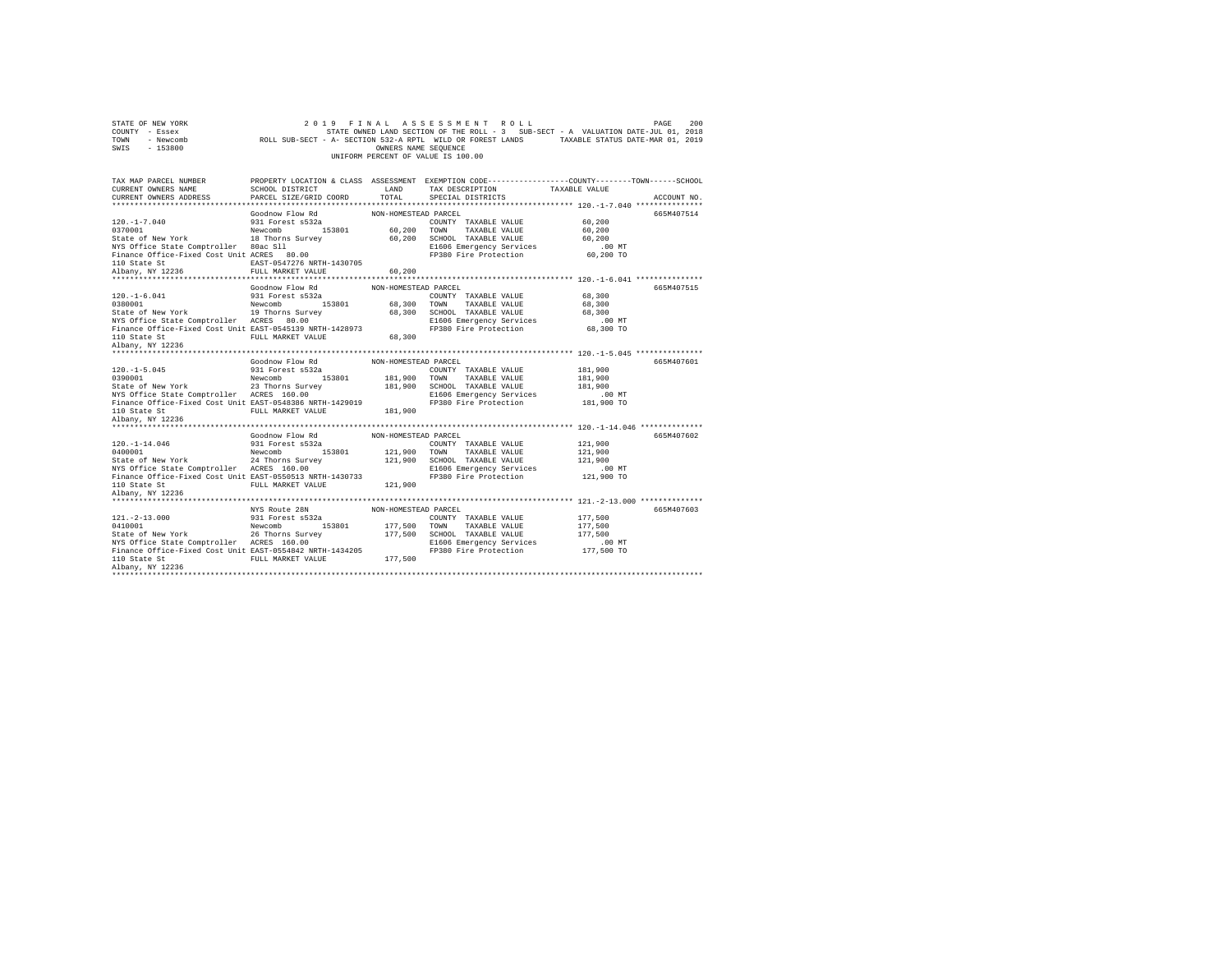| STATE OF NEW YORK<br>COUNTY - Essex<br>TOWN - Newcomb<br>SWIS<br>$-153800$ |                           | OWNERS NAME SEQUENCE<br>UNIFORM PERCENT OF VALUE IS 100.00 | 2019 FINAL ASSESSMENT ROLL<br>STATE OWNED LAND SECTION OF THE ROLL - 3 SUB-SECT - A VALUATION DATE-JUL 01, 2018<br>ROLL SUB-SECT - A- SECTION 532-A RPTL WILD OR FOREST LANDS TAXABLE STATUS DATE-MAR 01, 2019 |                     | 201<br>PAGE |
|----------------------------------------------------------------------------|---------------------------|------------------------------------------------------------|----------------------------------------------------------------------------------------------------------------------------------------------------------------------------------------------------------------|---------------------|-------------|
| TAX MAP PARCEL NUMBER                                                      |                           |                                                            | PROPERTY LOCATION & CLASS ASSESSMENT EXEMPTION CODE----------------COUNTY-------TOWN------SCHOOL                                                                                                               |                     |             |
| CURRENT OWNERS NAME                                                        | SCHOOL DISTRICT           | LAND                                                       | TAX DESCRIPTION                                                                                                                                                                                                | TAXABLE VALUE       |             |
| CURRENT OWNERS ADDRESS                                                     | PARCEL SIZE/GRID COORD    | TOTAL.                                                     | SPECIAL DISTRICTS                                                                                                                                                                                              |                     | ACCOUNT NO. |
|                                                                            | NYS Route 28N             | NON-HOMESTEAD PARCEL                                       |                                                                                                                                                                                                                |                     | 665M407604  |
| $121. -2 - 12.000$                                                         | 931 Forest s532a          |                                                            | COUNTY TAXABLE VALUE                                                                                                                                                                                           | 176,600             |             |
| 0420001                                                                    | Newcomb 153801            |                                                            | 176,600 TOWN TAXABLE VALUE                                                                                                                                                                                     | 176,600             |             |
| State of New York 27 Thorns Survey                                         |                           |                                                            | 176,600 SCHOOL TAXABLE VALUE                                                                                                                                                                                   | 176,600             |             |
| NYS Office State Comptroller ACRES 160.00                                  |                           |                                                            | E1606 Emergency Services                                                                                                                                                                                       | $.00$ MT            |             |
| Finance Office-Fixed Cost Unit EAST-0556854 NRTH-1435723                   |                           |                                                            | FP380 Fire Protection                                                                                                                                                                                          | 176,600 TO          |             |
| 110 State St FULL MARKET VALUE                                             |                           | 176,600                                                    |                                                                                                                                                                                                                |                     |             |
| Albany, NY 12236                                                           |                           |                                                            |                                                                                                                                                                                                                |                     |             |
|                                                                            |                           |                                                            |                                                                                                                                                                                                                |                     |             |
|                                                                            | NYS Route 28N             | NON-HOMESTEAD PARCEL                                       |                                                                                                                                                                                                                |                     | 665M407605  |
| $121. - 2 - 11.000$                                                        | 931 Forest s532a          |                                                            | COUNTY TAXABLE VALUE                                                                                                                                                                                           | 109,900             |             |
| 0430001                                                                    | Newcomb 153801            |                                                            | 109,900 TOWN TAXABLE VALUE                                                                                                                                                                                     | 109,900             |             |
| State of New York<br>NYS Office State Comptroller ACRES 160.00             | 28 Thorns Survey          |                                                            | 109,900 SCHOOL TAXABLE VALUE<br>E1606 Emergency Services                                                                                                                                                       | 109,900<br>$.00$ MT |             |
| Finance Office-Fixed Cost Unit EAST-0558956 NRTH-1437439                   |                           |                                                            | FP380 Fire Protection                                                                                                                                                                                          | 109,900 TO          |             |
| 110 State St 6. DEED BOOK 138 PG-362                                       |                           |                                                            |                                                                                                                                                                                                                |                     |             |
| Albany, NY 12236                                                           | FULL MARKET VALUE         | 109,900                                                    |                                                                                                                                                                                                                |                     |             |
|                                                                            |                           |                                                            |                                                                                                                                                                                                                |                     |             |
|                                                                            | NYS Route 28N             | NON-HOMESTEAD PARCEL                                       |                                                                                                                                                                                                                |                     | 665M407606  |
| $121. -2 - 10.000$                                                         | 931 Forest s532a          |                                                            | COUNTY TAXABLE VALUE                                                                                                                                                                                           | 97,300              |             |
| 0440001                                                                    | Newcomb 153801            |                                                            | 97,300 TOWN TAXABLE VALUE                                                                                                                                                                                      | 97,300              |             |
| State of New York                                                          | 29 Thorns Survey          |                                                            | 97.300 SCHOOL TAXABLE VALUE                                                                                                                                                                                    | 97,300              |             |
| NYS Office State Comptroller ACRES 160.00                                  |                           |                                                            | E1606 Emergency Services                                                                                                                                                                                       | .00 MT<br>97,300 TO |             |
| Finance Office-Fixed Cost Unit EAST-0560953 NRTH-1439063<br>110 State St   | DEED BOOK 138 PG-362      |                                                            | FP380 Fire Protection                                                                                                                                                                                          |                     |             |
| Albany, NY 12236                                                           | FULL MARKET VALUE         | 97,300                                                     |                                                                                                                                                                                                                |                     |             |
|                                                                            |                           |                                                            |                                                                                                                                                                                                                |                     |             |
|                                                                            | Goodnow Flow Rd           | NON-HOMESTEAD PARCEL                                       |                                                                                                                                                                                                                |                     | 665M407607  |
| $120. - 1 - 4.048$                                                         | 931 Forest s532a          |                                                            | COUNTY TAXABLE VALUE                                                                                                                                                                                           | 106,600             |             |
| 0450001                                                                    | Newcomb 153801            |                                                            | 106,600 TOWN TAXABLE VALUE                                                                                                                                                                                     | 106,600             |             |
| State of New York                                                          | 32 Thorns Survey          |                                                            | 106,600 SCHOOL TAXABLE VALUE                                                                                                                                                                                   | 106,600             |             |
| NYS Office State Comptroller ACRES 160.00                                  |                           |                                                            | E1606 Emergency Services                                                                                                                                                                                       | $.00$ MT            |             |
| Finance Office-Fixed Cost Unit EAST-0547991 NRTH-1425251                   |                           |                                                            | FP380 Fire Protection                                                                                                                                                                                          | 106,600 TO          |             |
| 110 State St                                                               | FULL MARKET VALUE 106.600 |                                                            |                                                                                                                                                                                                                |                     |             |
| Albany, NY 12236                                                           |                           |                                                            |                                                                                                                                                                                                                |                     |             |
|                                                                            | Goodnow Flow Rd           | NON-HOMESTEAD PARCEL                                       |                                                                                                                                                                                                                |                     | 665M407608  |
| $120. - 1 - 13.047$                                                        | 931 Forest s532a          |                                                            | COUNTY TAXABLE VALUE                                                                                                                                                                                           | 138,800             |             |
| 0460001                                                                    | Newcomb<br>153801         |                                                            | 138,800 TOWN TAXABLE VALUE                                                                                                                                                                                     | 138,800             |             |
| State of New York 33 Thorns Survey                                         |                           |                                                            | 138,800 SCHOOL TAXABLE VALUE                                                                                                                                                                                   | 138,800             |             |
| NYS Office State Comptroller ACRES 160.00                                  |                           |                                                            | E1606 Emergency Services                                                                                                                                                                                       | $.00$ MT            |             |
| Finance Office-Fixed Cost Unit EAST-0550091 NRTH-1426837                   |                           |                                                            | FP380 Fire Protection                                                                                                                                                                                          | 138,800 TO          |             |
| 110 State St                                                               |                           |                                                            |                                                                                                                                                                                                                |                     |             |
|                                                                            | FULL MARKET VALUE         | 138,800                                                    |                                                                                                                                                                                                                |                     |             |
| Albany, NY 12236                                                           |                           |                                                            |                                                                                                                                                                                                                |                     |             |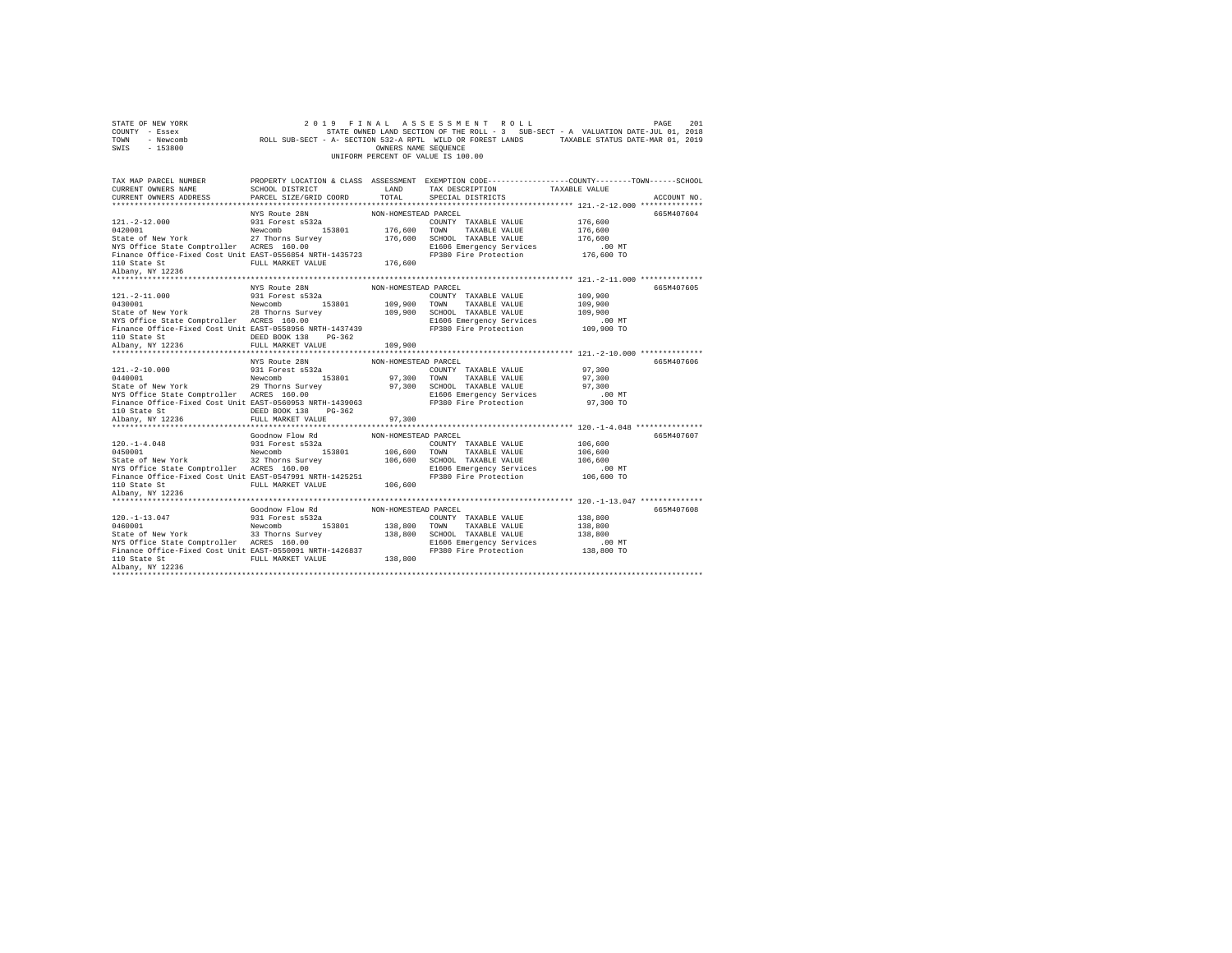| STATE OF NEW YORK<br>COUNTY - Essex                                                                                                                                                                                                                                       |                                                                        |                      |                                                            |                                                                                                 |  |
|---------------------------------------------------------------------------------------------------------------------------------------------------------------------------------------------------------------------------------------------------------------------------|------------------------------------------------------------------------|----------------------|------------------------------------------------------------|-------------------------------------------------------------------------------------------------|--|
| TOWN<br>SWIS                                                                                                                                                                                                                                                              |                                                                        |                      | UNIFORM PERCENT OF VALUE IS 100.00                         |                                                                                                 |  |
|                                                                                                                                                                                                                                                                           |                                                                        |                      |                                                            |                                                                                                 |  |
| TAX MAP PARCEL NUMBER                                                                                                                                                                                                                                                     |                                                                        |                      |                                                            | PROPERTY LOCATION & CLASS ASSESSMENT EXEMPTION CODE---------------COUNTY-------TOWN------SCHOOL |  |
| CURRENT OWNERS NAME                                                                                                                                                                                                                                                       | SCHOOL DISTRICT LAND PARCEL SIZE/GRID COORD TOTAL                      |                      | TAX DESCRIPTION TAXABLE VALUE                              |                                                                                                 |  |
| CURRENT OWNERS ADDRESS                                                                                                                                                                                                                                                    |                                                                        | TOTAL                | SPECIAL DISTRICTS                                          | ACCOUNT NO.                                                                                     |  |
|                                                                                                                                                                                                                                                                           |                                                                        |                      |                                                            |                                                                                                 |  |
| $121. -2 - 15.000$                                                                                                                                                                                                                                                        | NYS Route 28N<br>931 Forest s532a                                      | NON-HOMESTEAD PARCEL | COUNTY TAXABLE VALUE                                       | 665M407609<br>133,000                                                                           |  |
|                                                                                                                                                                                                                                                                           |                                                                        | 133,000 TOWN         | TAXABLE VALUE                                              | 133,000                                                                                         |  |
|                                                                                                                                                                                                                                                                           |                                                                        |                      | 133,000 SCHOOL TAXABLE VALUE                               | 133,000                                                                                         |  |
| 153801<br>State of New York<br>State Comptroller<br>23801<br>NYS Office State Comptroller<br>24 Thorns Survey<br>26 NYS Office State Comptroller<br>26 NYS Office State Comptroller                                                                                       |                                                                        |                      | E1606 Emergency Services                                   | .00 MT                                                                                          |  |
| Finance Office-Fixed Cost Unit EAST-0552129 NRTH-1428517                                                                                                                                                                                                                  |                                                                        |                      | FP380 Fire Protection                                      | 133,000 TO                                                                                      |  |
|                                                                                                                                                                                                                                                                           | FULL MARKET VALUE 133,000                                              |                      |                                                            |                                                                                                 |  |
| 110 State St<br>Albany, NY 12236                                                                                                                                                                                                                                          |                                                                        |                      |                                                            |                                                                                                 |  |
|                                                                                                                                                                                                                                                                           |                                                                        |                      |                                                            |                                                                                                 |  |
|                                                                                                                                                                                                                                                                           |                                                                        |                      |                                                            | 665M407610                                                                                      |  |
| $121. - 2 - 16.000$                                                                                                                                                                                                                                                       |                                                                        |                      | COUNTY TAXABLE VALUE                                       | 160,100                                                                                         |  |
|                                                                                                                                                                                                                                                                           |                                                                        | 160,100 TOWN         | TAXABLE VALUE                                              | 160,100                                                                                         |  |
| 0480001<br>Newcomb<br>State of New York<br>NYS Office State Comptroller<br>25 Thorns Survey<br>26 Thorns Survey<br>26 Thorns Survey                                                                                                                                       |                                                                        |                      | 160,100 SCHOOL TAXABLE VALUE<br>E1606 Emergency Services   | 160,100<br>.00 MT                                                                               |  |
| Finance Office-Fixed Cost Unit EAST-0554404 NRTH-1430287                                                                                                                                                                                                                  |                                                                        |                      | FP380 Fire Protection                                      | 160,100 TO                                                                                      |  |
|                                                                                                                                                                                                                                                                           | FULL MARKET VALUE 160,100                                              |                      |                                                            |                                                                                                 |  |
| 110 State St<br>Albany, NY 12236                                                                                                                                                                                                                                          |                                                                        |                      |                                                            |                                                                                                 |  |
|                                                                                                                                                                                                                                                                           |                                                                        |                      |                                                            |                                                                                                 |  |
|                                                                                                                                                                                                                                                                           |                                                                        |                      |                                                            |                                                                                                 |  |
|                                                                                                                                                                                                                                                                           |                                                                        | NON-HOMESTEAD PARCEL |                                                            | 665M407611                                                                                      |  |
|                                                                                                                                                                                                                                                                           |                                                                        |                      | COUNTY TAXABLE VALUE                                       | 142,400                                                                                         |  |
|                                                                                                                                                                                                                                                                           | NYS Route 28N<br>931 Forest s532a                                      | 142,400 TOWN         | TAXABLE VALUE                                              | 142,400                                                                                         |  |
|                                                                                                                                                                                                                                                                           |                                                                        |                      | 142,400 SCHOOL TAXABLE VALUE                               | 142,400                                                                                         |  |
| $[0.121,-2-17.000] \noalign{\n    931 Forest $532a\n    544e of New York\n    36 Thomas Survey\n    WTS Office State Computer\n    ACRES 160.00\n    153801\n    WTS Office State Computer\n    ACRES 160.00$                                                             |                                                                        |                      | E1606 Emergency Services                                   | .00 MT                                                                                          |  |
|                                                                                                                                                                                                                                                                           |                                                                        |                      | FP380 Fire Protection                                      | 142,400 TO                                                                                      |  |
|                                                                                                                                                                                                                                                                           |                                                                        |                      |                                                            |                                                                                                 |  |
| NYS Office State Comptroller ACRES 160.00<br>Finance Office-Fixed Cost Unit EAST-0556486 NRTH-1432000<br>110 State Staat<br>110 State St<br>Albany, NY 12236                                                                                                              |                                                                        |                      |                                                            |                                                                                                 |  |
|                                                                                                                                                                                                                                                                           |                                                                        |                      |                                                            |                                                                                                 |  |
|                                                                                                                                                                                                                                                                           | NYS Route 28N NON-HOMESTEAD PARCEL                                     |                      |                                                            | 665M407612                                                                                      |  |
|                                                                                                                                                                                                                                                                           |                                                                        |                      | COUNTY TAXABLE VALUE                                       | 117,300<br>117,300                                                                              |  |
|                                                                                                                                                                                                                                                                           |                                                                        |                      | 117,300 TOWN TAXABLE VALUE<br>117,300 SCHOOL TAXABLE VALUE | 117,300                                                                                         |  |
|                                                                                                                                                                                                                                                                           |                                                                        |                      | E1606 Emergency Services                                   | $.00$ MT                                                                                        |  |
| $\begin{tabular}{lllllllllll} 121.-2-18.000 & 931 Forest \texttt{s}532a \\ 0500001 & 8000101 & 153801 \\ 5144e of New York & 37 Thorms Survey \\ NTS Office State Computer & 20000 & 153801 \\ \end{tabular}$<br>Finance Office-Fixed Cost Unit EAST-0558573 NRTH-1433527 |                                                                        |                      | FP380 Fire Protection                                      | 117,300 TO                                                                                      |  |
|                                                                                                                                                                                                                                                                           |                                                                        |                      |                                                            |                                                                                                 |  |
| 110 State St<br>Albany, NY 12236                                                                                                                                                                                                                                          | ACRES 160.00<br>EAST-0558573 NRTH-1433527<br>FULL MARKET VALUE 117,300 |                      |                                                            |                                                                                                 |  |
|                                                                                                                                                                                                                                                                           |                                                                        |                      |                                                            |                                                                                                 |  |
|                                                                                                                                                                                                                                                                           | NYS Route 28N                                                          | NON-HOMESTEAD PARCEL |                                                            | 665M407613                                                                                      |  |
|                                                                                                                                                                                                                                                                           |                                                                        |                      |                                                            | 216,400                                                                                         |  |
|                                                                                                                                                                                                                                                                           |                                                                        |                      |                                                            | 216,400                                                                                         |  |
|                                                                                                                                                                                                                                                                           |                                                                        |                      |                                                            | 216,400                                                                                         |  |
|                                                                                                                                                                                                                                                                           |                                                                        |                      |                                                            | $.00$ MT<br>216,400 TO                                                                          |  |
| 121.-2-19.000<br>331 Forest 8532a<br>34 Forest 8532a<br>216,400 TONN TAXABLE VALUE<br>State of New York<br>34 Forest 8532a<br>216,400 TONN TAXABLE VALUE<br>36 The SCROOL TAXABLE VALUE<br>216,400 TONN TAXABLE VALUE<br>SCROOL 216,400 TONN TAX<br>110 State St          | DEED BOOK 138 PG-362                                                   |                      |                                                            |                                                                                                 |  |
| Albany, NY 12236                                                                                                                                                                                                                                                          | FULL MARKET VALUE                                                      | 216,400              |                                                            |                                                                                                 |  |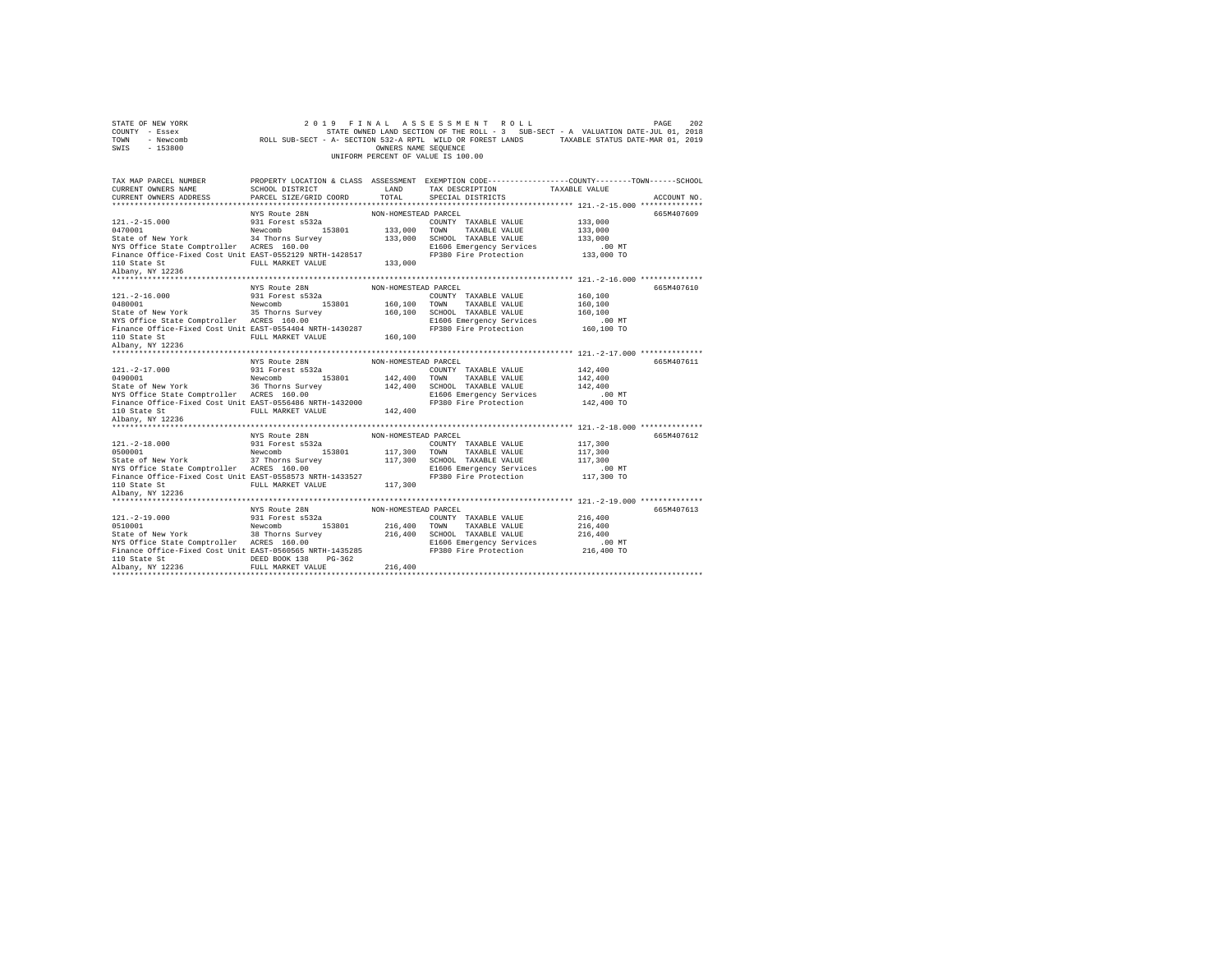| STATE OF NEW YORK<br>COUNTY - Essex<br>TOWN<br>- Newcomb<br>$-153800$<br>SWIS                        |                                   | OWNERS NAME SEQUENCE | 2019 FINAL ASSESSMENT ROLL<br>STATE OWNED LAND SECTION OF THE ROLL - 3 SUB-SECT - A VALUATION DATE-JUL 01, 2018<br>ROLL SUB-SECT - A- SECTION 532-A RPTL WILD OR FOREST LANDS TAXABLE STATUS DATE-MAR 01, 2019<br>UNIFORM PERCENT OF VALUE IS 100.00 |                       | 203<br>PAGE |
|------------------------------------------------------------------------------------------------------|-----------------------------------|----------------------|------------------------------------------------------------------------------------------------------------------------------------------------------------------------------------------------------------------------------------------------------|-----------------------|-------------|
| TAX MAP PARCEL NUMBER                                                                                |                                   |                      | PROPERTY LOCATION & CLASS ASSESSMENT EXEMPTION CODE---------------COUNTY-------TOWN-----SCHOOL                                                                                                                                                       |                       |             |
| CURRENT OWNERS NAME                                                                                  | SCHOOL DISTRICT                   | LAND                 | TAX DESCRIPTION                                                                                                                                                                                                                                      | TAXABLE VALUE         |             |
| CURRENT OWNERS ADDRESS                                                                               | PARCEL SIZE/GRID COORD            | TOTAL.               | SPECIAL DISTRICTS                                                                                                                                                                                                                                    |                       | ACCOUNT NO. |
|                                                                                                      |                                   |                      |                                                                                                                                                                                                                                                      |                       |             |
| $121. - 2 - 20.000$                                                                                  | NYS Route 28N<br>931 Forest s532a | NON-HOMESTEAD PARCEL | COUNTY TAXABLE VALUE                                                                                                                                                                                                                                 | 112,900               | 665M407614  |
| 0520001                                                                                              | Newcomb 153801                    |                      | 112,900 TOWN TAXABLE VALUE                                                                                                                                                                                                                           | 112,900               |             |
| State of New York                                                                                    | 39 Thorns Survey                  |                      | 112,900 SCHOOL TAXABLE VALUE                                                                                                                                                                                                                         | 112,900               |             |
| NYS Office State Comptroller ACRES 160.00                                                            |                                   |                      | E1606 Emergency Services                                                                                                                                                                                                                             | $.00$ MT              |             |
| Finance Office-Fixed Cost Unit EAST-0562642 NRTH-1436894<br>110 State St                             | DEED BOOK 138 PG-362              |                      | FP380 Fire Protection                                                                                                                                                                                                                                | 112,900 TO            |             |
| Albany, NY 12236                                                                                     | FULL MARKET VALUE                 | 112,900              |                                                                                                                                                                                                                                                      |                       |             |
|                                                                                                      |                                   |                      |                                                                                                                                                                                                                                                      |                       |             |
|                                                                                                      | Goodnow Flow Rd                   | NON-HOMESTEAD PARCEL |                                                                                                                                                                                                                                                      |                       | 665M407615  |
| $131. -2 - 1.000$                                                                                    | 931 Forest s532a                  |                      | COUNTY TAXABLE VALUE                                                                                                                                                                                                                                 | 68,000                |             |
| 0530001                                                                                              | Newcomb 153801                    | 68,000 TOWN          | TAXABLE VALUE                                                                                                                                                                                                                                        | 68,000                |             |
| State of New York                                                                                    | Pt 41 Thorns Survey               |                      | 68,000 SCHOOL TAXABLE VALUE                                                                                                                                                                                                                          | 68,000                |             |
| NYS Office State Comptroller ACRES 70.00<br>Finance Office-Fixed Cost Unit EAST-0546859 NRTH-1421547 |                                   |                      | E1606 Emergency Services<br>FP380 Fire Protection                                                                                                                                                                                                    | $.00$ MT<br>68,000 TO |             |
| 110 State St                                                                                         | FULL MARKET VALUE                 | 68,000               |                                                                                                                                                                                                                                                      |                       |             |
| Albany, NY 12236                                                                                     |                                   |                      |                                                                                                                                                                                                                                                      |                       |             |
|                                                                                                      |                                   |                      |                                                                                                                                                                                                                                                      |                       |             |
|                                                                                                      | Goodnow Flow Rd                   | NON-HOMESTEAD PARCEL |                                                                                                                                                                                                                                                      |                       | 665M407701  |
| $131. -1 -1.000$                                                                                     | 931 Forest s532a                  |                      | COUNTY TAXABLE VALUE                                                                                                                                                                                                                                 | 178,200               |             |
| 0540001                                                                                              | Newcomb 153801                    | 178,200 TOWN         | TAXABLE VALUE                                                                                                                                                                                                                                        | 178,200               |             |
| State of New York                                                                                    | 42 Thorns Survey                  |                      | 178,200 SCHOOL TAXABLE VALUE                                                                                                                                                                                                                         | 178,200               |             |
| NYS Office State Comptroller ACRES 160.00                                                            |                                   |                      | E1606 Emergency Services                                                                                                                                                                                                                             | .00 MT                |             |
| Finance Office-Fixed Cost Unit EAST-0549605 NRTH-1423128<br>110 State St                             | FULL MARKET VALUE                 | 178,200              | FP380 Fire Protection                                                                                                                                                                                                                                | 178,200 TO            |             |
| Albany, NY 12236                                                                                     |                                   |                      |                                                                                                                                                                                                                                                      |                       |             |
| **********************                                                                               |                                   |                      |                                                                                                                                                                                                                                                      |                       |             |
|                                                                                                      | Goodnow Flow Rd                   | NON-HOMESTEAD PARCEL |                                                                                                                                                                                                                                                      |                       | 665M407702  |
| $120. -1 - 3.049$                                                                                    | 931 Forest s532a                  |                      | COUNTY TAXABLE VALUE                                                                                                                                                                                                                                 | 140,500               |             |
| 0550001                                                                                              | Newcomb 153801                    |                      | 140,500 TOWN TAXABLE VALUE                                                                                                                                                                                                                           | 140,500               |             |
| State of New York                                                                                    | 43 Thorns Survey                  |                      | 140,500 SCHOOL TAXABLE VALUE                                                                                                                                                                                                                         | 140,500               |             |
| NYS Office State Comptroller ACRES 160.00                                                            |                                   |                      | E1606 Emergency Services                                                                                                                                                                                                                             | $.00$ MT              |             |
| Finance Office-Fixed Cost Unit EAST-0551641 NRTH-1424802                                             |                                   |                      | FP380 Fire Protection                                                                                                                                                                                                                                | 140,500 TO            |             |
| 110 State St                                                                                         | FULL MARKET VALUE                 | 140,500              |                                                                                                                                                                                                                                                      |                       |             |
| Albany, NY 12236                                                                                     |                                   |                      |                                                                                                                                                                                                                                                      |                       |             |
|                                                                                                      | NYS Route 28N                     | NON-HOMESTEAD PARCEL |                                                                                                                                                                                                                                                      |                       | 665M407703  |
| $121. - 2 - 28.000$                                                                                  | 931 Forest s532a                  |                      | COUNTY TAXABLE VALUE                                                                                                                                                                                                                                 | 159,000               |             |
| 0560001                                                                                              | Newcomb<br>153801                 | 159,000 TOWN         | TAXABLE VALUE                                                                                                                                                                                                                                        | 159,000               |             |
| State of New York                                                                                    | 44 Thorns Survey                  |                      | 159,000 SCHOOL TAXABLE VALUE                                                                                                                                                                                                                         | 159,000               |             |
| NYS Office State Comptroller ACRES 160.00                                                            |                                   |                      | E1606 Emergency Services                                                                                                                                                                                                                             | $.00$ MT              |             |
| Finance Office-Fixed Cost Unit EAST-0553669 NRTH-1426360                                             |                                   |                      | FP380 Fire Protection                                                                                                                                                                                                                                | 159,000 TO            |             |
| 110 State St                                                                                         | FULL MARKET VALUE                 | 159,000              |                                                                                                                                                                                                                                                      |                       |             |
| Albany, NY 12236                                                                                     |                                   |                      |                                                                                                                                                                                                                                                      |                       |             |
|                                                                                                      |                                   |                      |                                                                                                                                                                                                                                                      |                       |             |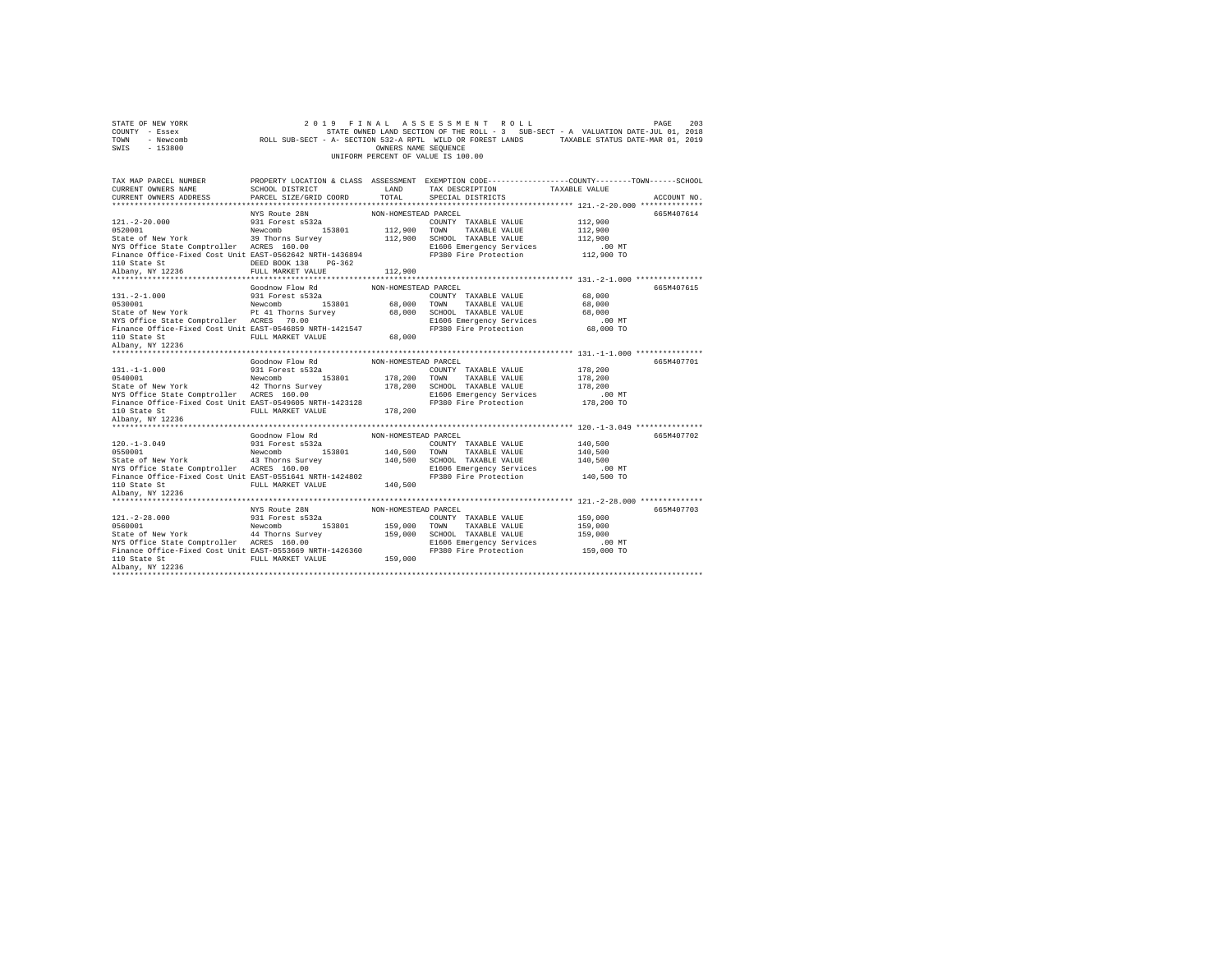| STATE OF NEW YORK<br>COUNTY - Essex<br>TOWN<br>SWIS                                                                                                                                                                                                                                                                                                                                   | 2 0 1 9                                                                |                      | FINAL ASSESSMENT ROLL                                      | PAGE<br>UP HOT THE ROLL - 3 SUB-SECT - A VALUATION OF THE ROLL - 3 SUB-SECT - A VALUATION COLL - SESEX<br>- Rewcomb ROLL SUB-SECT - A- SECTION S32-A RPTL WILD OR POREST LANDS<br>- 153800 - 153800 - TREASURE TRANS SEQUENCE | 204 |
|---------------------------------------------------------------------------------------------------------------------------------------------------------------------------------------------------------------------------------------------------------------------------------------------------------------------------------------------------------------------------------------|------------------------------------------------------------------------|----------------------|------------------------------------------------------------|-------------------------------------------------------------------------------------------------------------------------------------------------------------------------------------------------------------------------------|-----|
|                                                                                                                                                                                                                                                                                                                                                                                       |                                                                        |                      |                                                            |                                                                                                                                                                                                                               |     |
| TAX MAP PARCEL NUMBER                                                                                                                                                                                                                                                                                                                                                                 |                                                                        |                      |                                                            | PROPERTY LOCATION & CLASS ASSESSMENT EXEMPTION CODE---------------COUNTY-------TOWN------SCHOOL                                                                                                                               |     |
| CURRENT OWNERS NAME                                                                                                                                                                                                                                                                                                                                                                   | LAND<br>SCHOOL DISTRICT                                                |                      | TAX DESCRIPTION TAXABLE VALUE                              |                                                                                                                                                                                                                               |     |
| CURRENT OWNERS ADDRESS                                                                                                                                                                                                                                                                                                                                                                | PARCEL SIZE/GRID COORD                                                 | TOTAL                | SPECIAL DISTRICTS                                          | ACCOUNT NO.                                                                                                                                                                                                                   |     |
|                                                                                                                                                                                                                                                                                                                                                                                       |                                                                        |                      |                                                            |                                                                                                                                                                                                                               |     |
|                                                                                                                                                                                                                                                                                                                                                                                       | NYS Route 28N                                                          | NON-HOMESTEAD PARCEL |                                                            | 665M407704                                                                                                                                                                                                                    |     |
| $121. - 2 - 27.000$                                                                                                                                                                                                                                                                                                                                                                   | 931 Forest s532a                                                       | 169,300 TOWN         | COUNTY TAXABLE VALUE<br>TAXABLE VALUE                      | 169,300<br>169,300                                                                                                                                                                                                            |     |
| 153801<br>State of New York<br>State Comptroller<br>153801<br>NYS Office State Comptroller<br>145 Thomas Survey<br>16.00<br>NYS Office State Comptroller<br>16.00                                                                                                                                                                                                                     |                                                                        |                      | 169,300 SCHOOL TAXABLE VALUE                               | 169,300                                                                                                                                                                                                                       |     |
|                                                                                                                                                                                                                                                                                                                                                                                       |                                                                        |                      | E1606 Emergency Services                                   | $.00$ MT                                                                                                                                                                                                                      |     |
| Finance Office-Fixed Cost Unit EAST-0555923 NRTH-1428173                                                                                                                                                                                                                                                                                                                              | ACRES 160.00<br>EAST-0555923 NRTH-1428173<br>FULL MARKET VALUE 169,300 |                      | FP380 Fire Protection                                      | 169,300 TO                                                                                                                                                                                                                    |     |
|                                                                                                                                                                                                                                                                                                                                                                                       |                                                                        |                      |                                                            |                                                                                                                                                                                                                               |     |
| 110 State St<br>Albany, NY 12236                                                                                                                                                                                                                                                                                                                                                      |                                                                        |                      |                                                            |                                                                                                                                                                                                                               |     |
|                                                                                                                                                                                                                                                                                                                                                                                       |                                                                        |                      |                                                            |                                                                                                                                                                                                                               |     |
|                                                                                                                                                                                                                                                                                                                                                                                       | $NYS$ Route $28N$                                                      | NON-HOMESTEAD PARCEL |                                                            | 665M407705                                                                                                                                                                                                                    |     |
| $121. -2 - 26.000$                                                                                                                                                                                                                                                                                                                                                                    | 931 Forest s532a                                                       |                      | COUNTY TAXABLE VALUE                                       | 146,400                                                                                                                                                                                                                       |     |
|                                                                                                                                                                                                                                                                                                                                                                                       |                                                                        | 146,400 TOWN         | TAXABLE VALUE                                              | 146,400                                                                                                                                                                                                                       |     |
| 0580001 Newcomb 153801<br>State of New York 46 Thorns Survey<br>NYS Office State Comptroller ACRES 160.00                                                                                                                                                                                                                                                                             |                                                                        |                      | 146,400 SCHOOL TAXABLE VALUE                               | 146,400                                                                                                                                                                                                                       |     |
|                                                                                                                                                                                                                                                                                                                                                                                       |                                                                        |                      | E1606 Emergency Services                                   | .00 MT                                                                                                                                                                                                                        |     |
| Finance Office-Fixed Cost Unit EAST-0558047 NRTH-1429849                                                                                                                                                                                                                                                                                                                              |                                                                        |                      | FP380 Fire Protection                                      | 146,400 TO                                                                                                                                                                                                                    |     |
| 110 State St<br>Albany, NY 12236                                                                                                                                                                                                                                                                                                                                                      | FULL MARKET VALUE 146,400                                              |                      |                                                            |                                                                                                                                                                                                                               |     |
|                                                                                                                                                                                                                                                                                                                                                                                       |                                                                        |                      |                                                            |                                                                                                                                                                                                                               |     |
|                                                                                                                                                                                                                                                                                                                                                                                       |                                                                        |                      |                                                            |                                                                                                                                                                                                                               |     |
|                                                                                                                                                                                                                                                                                                                                                                                       |                                                                        |                      |                                                            |                                                                                                                                                                                                                               |     |
|                                                                                                                                                                                                                                                                                                                                                                                       | NYS Route 28N                                                          | NON-HOMESTEAD PARCEL |                                                            | 665M407706                                                                                                                                                                                                                    |     |
|                                                                                                                                                                                                                                                                                                                                                                                       |                                                                        |                      | COUNTY TAXABLE VALUE                                       | 123,800                                                                                                                                                                                                                       |     |
|                                                                                                                                                                                                                                                                                                                                                                                       |                                                                        | 123,800 TOWN         | TAXABLE VALUE                                              | 123,800<br>123,800                                                                                                                                                                                                            |     |
|                                                                                                                                                                                                                                                                                                                                                                                       |                                                                        |                      | 123,800 SCHOOL TAXABLE VALUE<br>E1606 Emergency Services   | .00 MT                                                                                                                                                                                                                        |     |
| 121.-2-25.000 931 Forest $s532a$<br>0590001<br>State of New York 47 Thorns Survey<br>NYS Office State Comptroller 4CRES 160.00                                                                                                                                                                                                                                                        |                                                                        |                      | FP380 Fire Protection                                      | 123,800 TO                                                                                                                                                                                                                    |     |
| Finance Office-Fixed Cost Unit EAST-0560217 NRTH-1431527<br>110 State St (State State State State State St                                                                                                                                                                                                                                                                            | FULL MARKET VALUE 123,800                                              |                      |                                                            |                                                                                                                                                                                                                               |     |
|                                                                                                                                                                                                                                                                                                                                                                                       |                                                                        |                      |                                                            |                                                                                                                                                                                                                               |     |
| 110 State St<br>Albany, NY 12236                                                                                                                                                                                                                                                                                                                                                      |                                                                        |                      |                                                            |                                                                                                                                                                                                                               |     |
|                                                                                                                                                                                                                                                                                                                                                                                       | NYS Route 28N                                                          | NON-HOMESTEAD PARCEL |                                                            | 665M407707                                                                                                                                                                                                                    |     |
|                                                                                                                                                                                                                                                                                                                                                                                       |                                                                        |                      | COUNTY TAXABLE VALUE                                       | 149,600                                                                                                                                                                                                                       |     |
|                                                                                                                                                                                                                                                                                                                                                                                       |                                                                        |                      |                                                            | 149,600                                                                                                                                                                                                                       |     |
|                                                                                                                                                                                                                                                                                                                                                                                       |                                                                        |                      | 149,600 TOWN TAXABLE VALUE<br>149,600 SCHOOL TAXABLE VALUE | 149,600                                                                                                                                                                                                                       |     |
| $\begin{tabular}{lllllllllll} 121.-2-24.000 & 931 Forest s532a & 0600001 & 050001 & 153801 & 0600001 & 0600000 & 0600000 & 0600000 & 0600000 & 060000 & 060000 & 060000 & 060000 & 06000 & 06000 & 06000 & 06000 & 06000 & 06000 & 06000 & 06000 & 06000 & 06000 & 06000 & 06$                                                                                                        |                                                                        |                      | E1606 Emergency Services                                   | $.00$ MT                                                                                                                                                                                                                      |     |
|                                                                                                                                                                                                                                                                                                                                                                                       |                                                                        |                      | FP380 Fire Protection                                      | 149,600 TO                                                                                                                                                                                                                    |     |
|                                                                                                                                                                                                                                                                                                                                                                                       |                                                                        |                      |                                                            |                                                                                                                                                                                                                               |     |
| sys UTILE State Comptroller ACRES 160.00<br>Finance Office-Fixed Cost Unit EAST-0562231 NRTH-1433145<br>110 State St<br>Albany, NY 12236<br>110 State St<br>Albany, NY 12236                                                                                                                                                                                                          |                                                                        |                      |                                                            |                                                                                                                                                                                                                               |     |
|                                                                                                                                                                                                                                                                                                                                                                                       | NYS Route 28N                                                          | NON-HOMESTEAD PARCEL |                                                            | 665M407708                                                                                                                                                                                                                    |     |
|                                                                                                                                                                                                                                                                                                                                                                                       |                                                                        |                      | COUNTY TAXABLE VALUE                                       | 144,600                                                                                                                                                                                                                       |     |
|                                                                                                                                                                                                                                                                                                                                                                                       |                                                                        |                      | TOWN                                                       | 144,600                                                                                                                                                                                                                       |     |
|                                                                                                                                                                                                                                                                                                                                                                                       |                                                                        | 144,600              | TAXABLE VALUE<br>144,600 SCHOOL TAXABLE VALUE              | 144,600                                                                                                                                                                                                                       |     |
|                                                                                                                                                                                                                                                                                                                                                                                       |                                                                        |                      | E1606 Emergency Services                                   | $.00$ MT                                                                                                                                                                                                                      |     |
| $\begin{tabular}{lllllllllll} \bf 1211.-2-23.000 & \tt 931 Forest & s532a \\ \bf 0510001 & \tt 103801 & \tt 153801 \\ \bf 52301 & \tt 153801 & \tt 153801 \\ \bf 05100 & \tt 153801 & \tt 153801 & \tt 153801 \\ \bf 0520 & \tt 15200 & \tt 15200 & \tt 15200 & \tt 15200 \\ \bf 0530 & \tt 153801 & \tt 153801 & \tt 15$<br>Finance Office-Fixed Cost Unit EAST-0564192 NRTH-1434762 |                                                                        |                      | FP380 Fire Protection                                      | 144,600 TO                                                                                                                                                                                                                    |     |
| 110 State St                                                                                                                                                                                                                                                                                                                                                                          | it EAST-0564192 NRTH-1434762<br>FULL MARKET VALUE 144,600              |                      |                                                            |                                                                                                                                                                                                                               |     |
| Albany, NY 12236                                                                                                                                                                                                                                                                                                                                                                      |                                                                        |                      |                                                            |                                                                                                                                                                                                                               |     |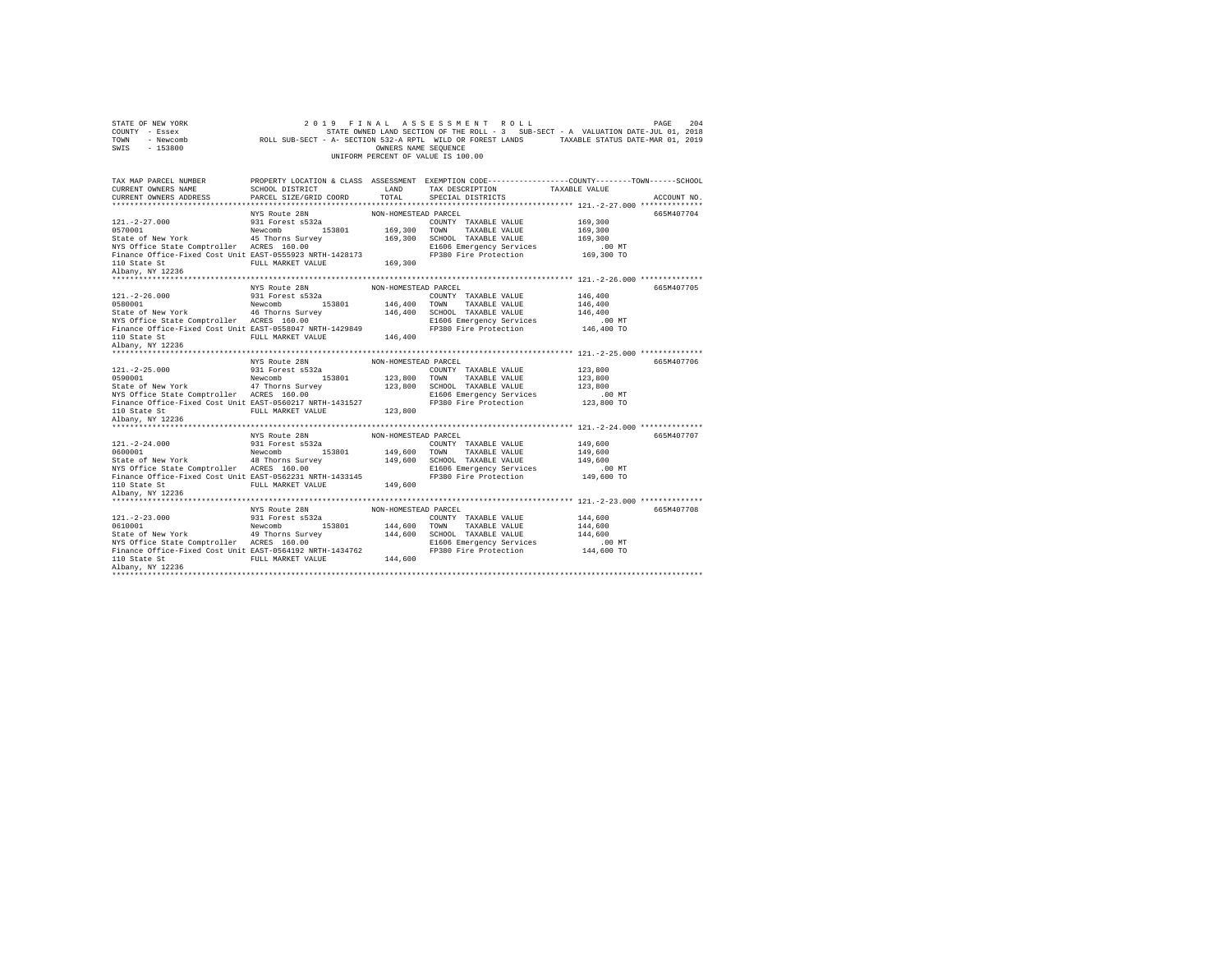| STATE OF NEW YORK<br>COUNTY - Essex                                                                                                                                                                         | 2019                                                                   |                      | FINAL ASSESSMENT ROLL                                                                           |                    | 205<br>PAGE |
|-------------------------------------------------------------------------------------------------------------------------------------------------------------------------------------------------------------|------------------------------------------------------------------------|----------------------|-------------------------------------------------------------------------------------------------|--------------------|-------------|
| TOWN                                                                                                                                                                                                        |                                                                        |                      | STATE OWNED LAND SECTION OF THE ROLL - 3 SUB-SECT - A VALUATION DATE-JUL 01, 2018               |                    |             |
| SWIS<br>$-153800$                                                                                                                                                                                           |                                                                        | OWNERS NAME SEQUENCE |                                                                                                 |                    |             |
|                                                                                                                                                                                                             |                                                                        |                      | UNIFORM PERCENT OF VALUE IS 100.00                                                              |                    |             |
|                                                                                                                                                                                                             |                                                                        |                      |                                                                                                 |                    |             |
|                                                                                                                                                                                                             |                                                                        |                      |                                                                                                 |                    |             |
| TAX MAP PARCEL NUMBER                                                                                                                                                                                       | <b>LAND</b>                                                            |                      | PROPERTY LOCATION & CLASS ASSESSMENT EXEMPTION CODE---------------COUNTY-------TOWN------SCHOOL |                    |             |
| CURRENT OWNERS NAME<br>CURRENT OWNERS ADDRESS                                                                                                                                                               | SCHOOL DISTRICT<br>PARCEL SIZE/GRID COORD                              | TOTAL                | TAX DESCRIPTION TAXABLE VALUE<br>SPECIAL DISTRICTS                                              |                    | ACCOUNT NO. |
|                                                                                                                                                                                                             |                                                                        |                      |                                                                                                 |                    |             |
|                                                                                                                                                                                                             | NYS Route 28N                                                          | NON-HOMESTEAD PARCEL |                                                                                                 |                    |             |
| $121. - 2 - 22.000$                                                                                                                                                                                         | 931 Forest s532a                                                       |                      |                                                                                                 |                    | 665M407709  |
|                                                                                                                                                                                                             |                                                                        | 106,500 TOWN         | COUNTY TAXABLE VALUE<br>TAXABLE VALUE                                                           | 106,500<br>106,500 |             |
|                                                                                                                                                                                                             |                                                                        |                      | 106,500 SCHOOL TAXABLE VALUE                                                                    | 106,500            |             |
| 0620001<br>State of New York<br>State Comptroller<br>NYS Office State Comptroller<br>20 Thorns Survey<br>20 NYS Office State Comptroller<br>20 REES 132.00                                                  |                                                                        |                      | E1606 Emergency Services                                                                        | $.00$ MT           |             |
| Finance Office-Fixed Cost Unit EAST-0566182 NRTH-1436264                                                                                                                                                    |                                                                        |                      | FP380 Fire Protection                                                                           | 106,500 TO         |             |
|                                                                                                                                                                                                             | FULL MARKET VALUE 106,500                                              |                      |                                                                                                 |                    |             |
| 110 State St<br>Albany, NY 12236                                                                                                                                                                            |                                                                        |                      |                                                                                                 |                    |             |
|                                                                                                                                                                                                             |                                                                        |                      |                                                                                                 |                    |             |
|                                                                                                                                                                                                             |                                                                        |                      |                                                                                                 |                    | 665M407710  |
| $131. -1 - 3.000$                                                                                                                                                                                           |                                                                        |                      | COUNTY TAXABLE VALUE                                                                            | 124,300            |             |
|                                                                                                                                                                                                             |                                                                        | 124,300 TOWN         | TAXABLE VALUE                                                                                   | 124,300            |             |
|                                                                                                                                                                                                             |                                                                        |                      | 124,300 SCHOOL TAXABLE VALUE                                                                    | 124,300            |             |
| 0630001   Newcomb   153801<br>State of New York   51 Thorns Survey<br>NYS Office State Comptroller   ACRES   160.00                                                                                         |                                                                        |                      | E1606 Emergency Services                                                                        | .00MT              |             |
| Finance Office-Fixed Cost Unit EAST-0549069 NRTH-1419307                                                                                                                                                    |                                                                        |                      | FP380 Fire Protection                                                                           | 124,300 TO         |             |
|                                                                                                                                                                                                             | FULL MARKET VALUE 124,300                                              |                      |                                                                                                 |                    |             |
|                                                                                                                                                                                                             |                                                                        |                      |                                                                                                 |                    |             |
|                                                                                                                                                                                                             |                                                                        |                      |                                                                                                 |                    |             |
|                                                                                                                                                                                                             |                                                                        |                      |                                                                                                 |                    |             |
|                                                                                                                                                                                                             |                                                                        |                      |                                                                                                 |                    |             |
|                                                                                                                                                                                                             | $\texttt{Goodnow Flow Rd} \qquad \qquad \texttt{NON-HOMESTEAD PARCEL}$ |                      |                                                                                                 |                    | 665M407711  |
|                                                                                                                                                                                                             |                                                                        |                      | COUNTY TAXABLE VALUE                                                                            | 196,700            |             |
|                                                                                                                                                                                                             |                                                                        | 196,700 TOWN         | TAXABLE VALUE                                                                                   | 196,700            |             |
|                                                                                                                                                                                                             |                                                                        |                      | 196,700 SCHOOL TAXABLE VALUE                                                                    | 196,700            |             |
| 931 Forest 8934<br>0640001 131.-1-2.000 153801<br>54 State of New York 52 Thorns Survey<br>22 Thorns Survey 1944<br>22 Thorns Survey 1944<br>2006 1944                                                      |                                                                        |                      | E1606 Emergency Services                                                                        | .00 MT             |             |
|                                                                                                                                                                                                             |                                                                        |                      | FP380 Fire Protection                                                                           | 196,700 TO         |             |
| Finance Office-Fixed Cost Unit EAST 160.00<br>110 State St Graphy Cost Unit EAST-0551169 NRTH-1421010<br>110 State St                                                                                       |                                                                        | 196,700              |                                                                                                 |                    |             |
| 110 State St<br>Albany, NY 12236                                                                                                                                                                            |                                                                        |                      |                                                                                                 |                    |             |
|                                                                                                                                                                                                             |                                                                        | NON-HOMESTEAD PARCEL |                                                                                                 |                    | 665M407712  |
|                                                                                                                                                                                                             | Tahawus Rd                                                             |                      |                                                                                                 |                    |             |
|                                                                                                                                                                                                             |                                                                        |                      | COUNTY TAXABLE VALUE                                                                            | 145,200<br>145,200 |             |
|                                                                                                                                                                                                             |                                                                        |                      |                                                                                                 | 145,200            |             |
|                                                                                                                                                                                                             |                                                                        |                      | 145,200 TOWN TAXABLE VALUE<br>145,200 SCHOOL TAXABLE VALUE<br>E1606 Emergency Services          | $.00$ MT           |             |
| 132.-2-1.000 931 Forest s532a<br>0650001 9930 Newcomb<br>State of New York 53 Thorns Survey<br>NYS Office State Comptroller ACRES 160.00                                                                    |                                                                        |                      | FP380 Fire Protection                                                                           | 145,200 TO         |             |
|                                                                                                                                                                                                             |                                                                        | 145,200              |                                                                                                 |                    |             |
|                                                                                                                                                                                                             |                                                                        |                      |                                                                                                 |                    |             |
| Finance Office-Pixed Cost Unit EAST-0553284 NRTH-1422518<br>110 State St (Cost Unit EAST-0553284 NRTH-1422518<br>110 State St<br>145,200 FULL MARKET VALUE<br>145,200<br>110 State St<br>Albany, NY 12236   |                                                                        |                      |                                                                                                 |                    |             |
|                                                                                                                                                                                                             | NYS Route 28N                                                          | NON-HOMESTEAD PARCEL |                                                                                                 |                    | 665M407713  |
|                                                                                                                                                                                                             |                                                                        |                      | COUNTY TAXABLE VALUE                                                                            | 127,700            |             |
|                                                                                                                                                                                                             |                                                                        |                      | TOWN<br>TAXABLE VALUE                                                                           | 127,700            |             |
|                                                                                                                                                                                                             |                                                                        | 127,700              | 127,700 SCHOOL TAXABLE VALUE                                                                    | 127,700            |             |
|                                                                                                                                                                                                             |                                                                        |                      | E1606 Emergency Services                                                                        | $.00$ MT           |             |
| 121.-2-29.000 931 Forest space<br>0660001 153801 New York 54 Thorns Survey<br>State of New York 54 Thorns Survey<br>2011 12000 1000 10000 10000<br>Finance Office-Fixed Cost Unit EAST-0555388 NRTH-1424253 |                                                                        |                      | FP380 Fire Protection                                                                           | 127,700 TO         |             |
| 110 State St                                                                                                                                                                                                | FULL MARKET VALUE                                                      | 127,700              |                                                                                                 |                    |             |
| Albany, NY 12236                                                                                                                                                                                            |                                                                        |                      |                                                                                                 |                    |             |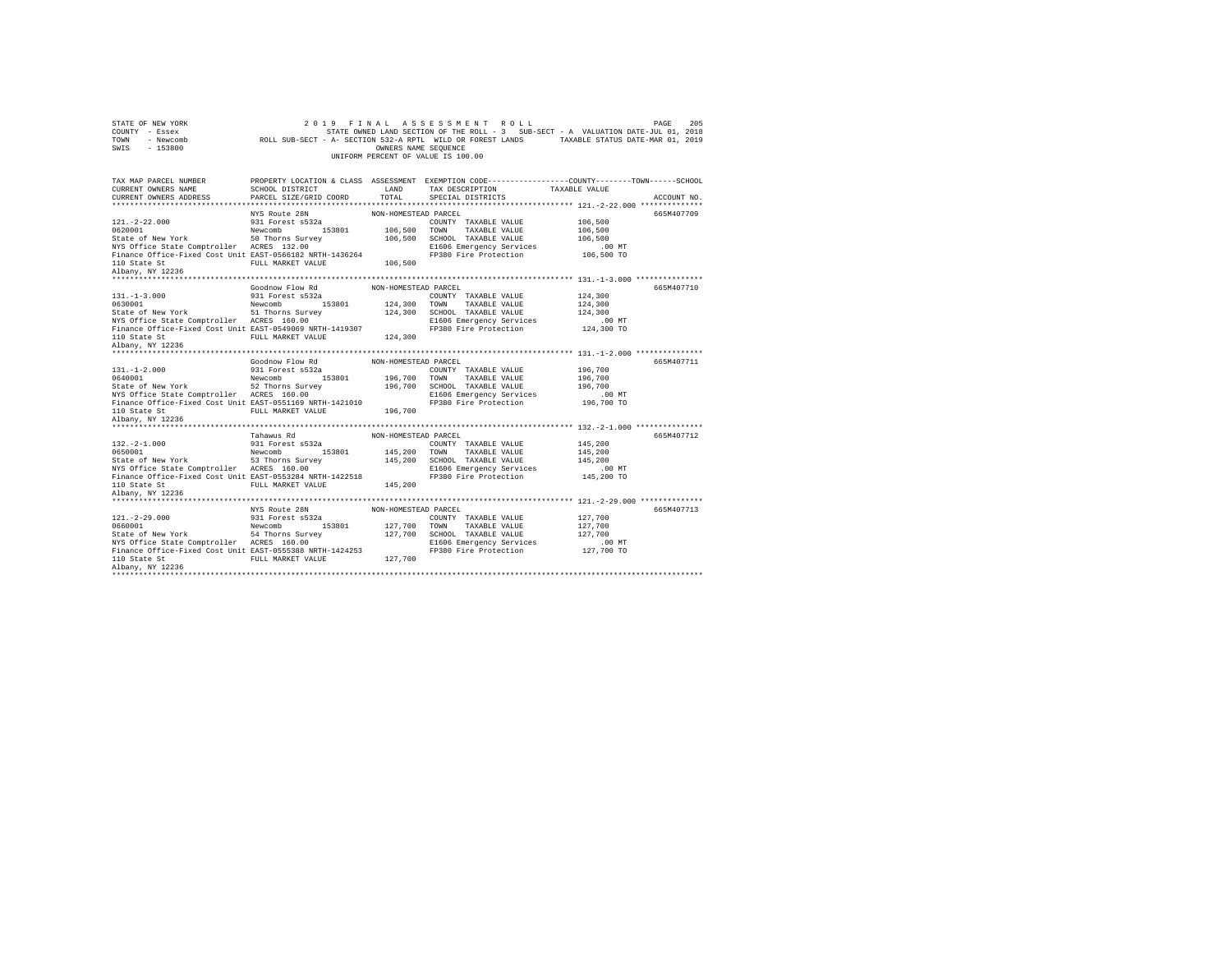| STATE OF NEW YORK<br>COUNTY - Essex<br>TOWN<br>SWIS<br>$-153800$                                                                                                            | 2 0 1 9                                                                                                                                                                                                                                                                                                                                  | OWNERS NAME SEQUENCE | FINAL ASSESSMENT ROLL<br>STATE OWNED LAND SECTION OF THE ROLL - 3 SUB-SECT - A VALUATION DATE-JUL 01, 2018<br>FRATE OWNED LAND SECTION OF THE ROLL - 3 SUB-SECT - A VALUATION DATE-JUL 01, 2018 - 2019<br>- Newcomb               ROLL SUB-SECT - A- SECTION 532-A RPTL WILD OR FOREST LANDS       TAXABLE STATUS DATE-MAR 01, 2019<br>UNIFORM PERCENT OF VALUE IS 100.00 |                        | 206<br>PAGE |
|-----------------------------------------------------------------------------------------------------------------------------------------------------------------------------|------------------------------------------------------------------------------------------------------------------------------------------------------------------------------------------------------------------------------------------------------------------------------------------------------------------------------------------|----------------------|---------------------------------------------------------------------------------------------------------------------------------------------------------------------------------------------------------------------------------------------------------------------------------------------------------------------------------------------------------------------------|------------------------|-------------|
|                                                                                                                                                                             |                                                                                                                                                                                                                                                                                                                                          |                      |                                                                                                                                                                                                                                                                                                                                                                           |                        |             |
| TAX MAP PARCEL NUMBER<br>CURRENT OWNERS NAME<br>CURRENT OWNERS ADDRESS                                                                                                      | LAND<br>SCHOOL DISTRICT<br>PARCEL SIZE/GRID COORD                                                                                                                                                                                                                                                                                        | TOTAL                | PROPERTY LOCATION & CLASS ASSESSMENT EXEMPTION CODE---------------COUNTY-------TOWN------SCHOOL<br>TAX DESCRIPTION TAXABLE VALUE                                                                                                                                                                                                                                          |                        |             |
|                                                                                                                                                                             |                                                                                                                                                                                                                                                                                                                                          |                      | SPECIAL DISTRICTS                                                                                                                                                                                                                                                                                                                                                         |                        | ACCOUNT NO. |
|                                                                                                                                                                             | NYS Route 28N                                                                                                                                                                                                                                                                                                                            | NON-HOMESTEAD PARCEL |                                                                                                                                                                                                                                                                                                                                                                           |                        | 665M407714  |
| $121. - 2 - 30.000$                                                                                                                                                         | 931 Forest s532a                                                                                                                                                                                                                                                                                                                         |                      | COUNTY TAXABLE VALUE                                                                                                                                                                                                                                                                                                                                                      | 159,600                |             |
| 0670001<br>Newcomb<br>State of New York<br>NYS Office State Comptroller<br>ACRES 160.00<br>NYS Office State Comptroller<br>ACRES 160.00                                     |                                                                                                                                                                                                                                                                                                                                          | 159,600              | TOWN<br>TAXABLE VALUE                                                                                                                                                                                                                                                                                                                                                     | 159,600                |             |
|                                                                                                                                                                             |                                                                                                                                                                                                                                                                                                                                          |                      | 159,600 SCHOOL TAXABLE VALUE                                                                                                                                                                                                                                                                                                                                              | 159,600                |             |
|                                                                                                                                                                             |                                                                                                                                                                                                                                                                                                                                          |                      | E1606 Emergency Services                                                                                                                                                                                                                                                                                                                                                  | $.00$ MT               |             |
| Finance Office-Fixed Cost Unit EAST-0557662 NRTH-1426125                                                                                                                    |                                                                                                                                                                                                                                                                                                                                          |                      | FP380 Fire Protection                                                                                                                                                                                                                                                                                                                                                     | 159,600 TO             |             |
| 110 State St<br>Albany, NY 12236                                                                                                                                            | FULL MARKET VALUE 159,600                                                                                                                                                                                                                                                                                                                |                      |                                                                                                                                                                                                                                                                                                                                                                           |                        |             |
|                                                                                                                                                                             |                                                                                                                                                                                                                                                                                                                                          |                      |                                                                                                                                                                                                                                                                                                                                                                           |                        |             |
|                                                                                                                                                                             |                                                                                                                                                                                                                                                                                                                                          |                      |                                                                                                                                                                                                                                                                                                                                                                           |                        |             |
|                                                                                                                                                                             | NYS Route 28N                                                                                                                                                                                                                                                                                                                            | NON-HOMESTEAD PARCEL |                                                                                                                                                                                                                                                                                                                                                                           |                        | 665M407715  |
| $121. - 2 - 31.000$                                                                                                                                                         | 931 Forest s532a                                                                                                                                                                                                                                                                                                                         |                      | COUNTY TAXABLE VALUE                                                                                                                                                                                                                                                                                                                                                      | 175,200                |             |
|                                                                                                                                                                             |                                                                                                                                                                                                                                                                                                                                          | 175,200 TOWN         | TAXABLE VALUE                                                                                                                                                                                                                                                                                                                                                             | 175,200                |             |
| 0680001 Newcomb 153801<br>State of New York 16 Thorns Survey<br>NYS Office State Comptroller ACRES 160.00                                                                   |                                                                                                                                                                                                                                                                                                                                          |                      | 175,200 SCHOOL TAXABLE VALUE                                                                                                                                                                                                                                                                                                                                              | 175,200                |             |
| Finance Office-Fixed Cost Unit EAST-0559706 NRTH-1427741                                                                                                                    |                                                                                                                                                                                                                                                                                                                                          |                      | E1606 Emergency Services<br>FP380 Fire Protection                                                                                                                                                                                                                                                                                                                         | $.00$ MT<br>175,200 TO |             |
|                                                                                                                                                                             | FULL MARKET VALUE                                                                                                                                                                                                                                                                                                                        | 175,200              |                                                                                                                                                                                                                                                                                                                                                                           |                        |             |
|                                                                                                                                                                             |                                                                                                                                                                                                                                                                                                                                          |                      |                                                                                                                                                                                                                                                                                                                                                                           |                        |             |
|                                                                                                                                                                             |                                                                                                                                                                                                                                                                                                                                          |                      |                                                                                                                                                                                                                                                                                                                                                                           |                        |             |
|                                                                                                                                                                             | NYS Route 28N                                                                                                                                                                                                                                                                                                                            | NON-HOMESTEAD PARCEL |                                                                                                                                                                                                                                                                                                                                                                           |                        | 665M407801  |
|                                                                                                                                                                             |                                                                                                                                                                                                                                                                                                                                          |                      | COUNTY TAXABLE VALUE                                                                                                                                                                                                                                                                                                                                                      | 176,000                |             |
|                                                                                                                                                                             |                                                                                                                                                                                                                                                                                                                                          | 176,000              | TOWN<br>TAXABLE VALUE                                                                                                                                                                                                                                                                                                                                                     | 176,000                |             |
|                                                                                                                                                                             |                                                                                                                                                                                                                                                                                                                                          |                      | 176,000 SCHOOL TAXABLE VALUE                                                                                                                                                                                                                                                                                                                                              | 176,000                |             |
| $\begin{tabular}{lllllllllll} 121.-2-32.000 & 931 Forest 5532a \\ 0690001 & 153801 \\ Steate of New York & 57 Thorns Survey \\ NYS Office State Computer \\ \end{tabular}.$ |                                                                                                                                                                                                                                                                                                                                          |                      | E1606 Emergency Services                                                                                                                                                                                                                                                                                                                                                  | .00 MT                 |             |
| Finance Office-Fixed Cost Unit EAST-0561780 NRTH-1429392                                                                                                                    |                                                                                                                                                                                                                                                                                                                                          |                      | FP380 Fire Protection                                                                                                                                                                                                                                                                                                                                                     | 176,000 TO             |             |
| 110 State St<br>Albany, NY 12236                                                                                                                                            | FULL MARKET VALUE                                                                                                                                                                                                                                                                                                                        | 176,000              |                                                                                                                                                                                                                                                                                                                                                                           |                        |             |
|                                                                                                                                                                             |                                                                                                                                                                                                                                                                                                                                          |                      |                                                                                                                                                                                                                                                                                                                                                                           |                        |             |
|                                                                                                                                                                             |                                                                                                                                                                                                                                                                                                                                          |                      |                                                                                                                                                                                                                                                                                                                                                                           |                        |             |
|                                                                                                                                                                             | NYS Route 28N                                                                                                                                                                                                                                                                                                                            | NON-HOMESTEAD PARCEL |                                                                                                                                                                                                                                                                                                                                                                           |                        | 665M407802  |
|                                                                                                                                                                             |                                                                                                                                                                                                                                                                                                                                          |                      | COUNTY TAXABLE VALUE                                                                                                                                                                                                                                                                                                                                                      | 204,300<br>204,300     |             |
| $[121.-2-33.000] \t 931 Forest s532a0700001State of New York \t 58 Theorems SurveyNTS Office State ComputerACRES 160.00$                                                    |                                                                                                                                                                                                                                                                                                                                          |                      | 204,300 TOWN TAXABLE VALUE<br>204,300 SCHOOL TAXABLE VALUE                                                                                                                                                                                                                                                                                                                | 204,300                |             |
|                                                                                                                                                                             |                                                                                                                                                                                                                                                                                                                                          |                      | E1606 Emergency Services                                                                                                                                                                                                                                                                                                                                                  | $.00$ MT               |             |
| Finance Office-Fixed Cost Unit EAST-0563854 NRTH-1431032                                                                                                                    | ACRES 160.00<br>EAST-0563854 NRTH-1431032<br>FULL MARKET VALUE 204,300                                                                                                                                                                                                                                                                   |                      | FP380 Fire Protection                                                                                                                                                                                                                                                                                                                                                     | 204,300 TO             |             |
|                                                                                                                                                                             |                                                                                                                                                                                                                                                                                                                                          | 204,300              |                                                                                                                                                                                                                                                                                                                                                                           |                        |             |
| 110 State St<br>Albany, NY 12236                                                                                                                                            |                                                                                                                                                                                                                                                                                                                                          |                      |                                                                                                                                                                                                                                                                                                                                                                           |                        |             |
|                                                                                                                                                                             |                                                                                                                                                                                                                                                                                                                                          |                      |                                                                                                                                                                                                                                                                                                                                                                           |                        |             |
|                                                                                                                                                                             | NYS Route 28N                                                                                                                                                                                                                                                                                                                            | NON-HOMESTEAD PARCEL |                                                                                                                                                                                                                                                                                                                                                                           |                        | 665M407803  |
|                                                                                                                                                                             |                                                                                                                                                                                                                                                                                                                                          |                      | COUNTY TAXABLE VALUE                                                                                                                                                                                                                                                                                                                                                      | 192,300                |             |
|                                                                                                                                                                             |                                                                                                                                                                                                                                                                                                                                          | 192,300              | TOWN<br>TAXABLE VALUE                                                                                                                                                                                                                                                                                                                                                     | 192,300                |             |
|                                                                                                                                                                             |                                                                                                                                                                                                                                                                                                                                          |                      | 192.300 SCHOOL TAXABLE VALUE                                                                                                                                                                                                                                                                                                                                              | 192,300                |             |
|                                                                                                                                                                             |                                                                                                                                                                                                                                                                                                                                          |                      |                                                                                                                                                                                                                                                                                                                                                                           |                        |             |
|                                                                                                                                                                             | $\begin{tabular}{lllllllllll} \bf 121.-2-34.000 & \tt 931 Forest & a532a \\ \bf 9710001 & \tt 108201 & \tt 153801 \\ \bf 521001 & \tt 153801 & \tt 153801 \\ \bf 88100 & \tt 153801 & \tt 153801 & \tt 153801 \\ \bf 99 The ones Survey & \tt 100.00 & \tt 1001 & \tt 1001 & \tt 1011 & \tt 1011 & \tt 1011 & \tt 1011 & \tt 1011 & \tt$ |                      | E1606 Emergency Services                                                                                                                                                                                                                                                                                                                                                  | $.00$ MT               |             |
| Finance Office-Fixed Cost Unit EAST-0565925 NRTH-1432589                                                                                                                    |                                                                                                                                                                                                                                                                                                                                          |                      | FP380 Fire Protection                                                                                                                                                                                                                                                                                                                                                     | 192,300 TO             |             |
| 110 State St                                                                                                                                                                | FULL MARKET VALUE 192.300                                                                                                                                                                                                                                                                                                                |                      |                                                                                                                                                                                                                                                                                                                                                                           |                        |             |
| Albany, NY 12236                                                                                                                                                            |                                                                                                                                                                                                                                                                                                                                          |                      |                                                                                                                                                                                                                                                                                                                                                                           |                        |             |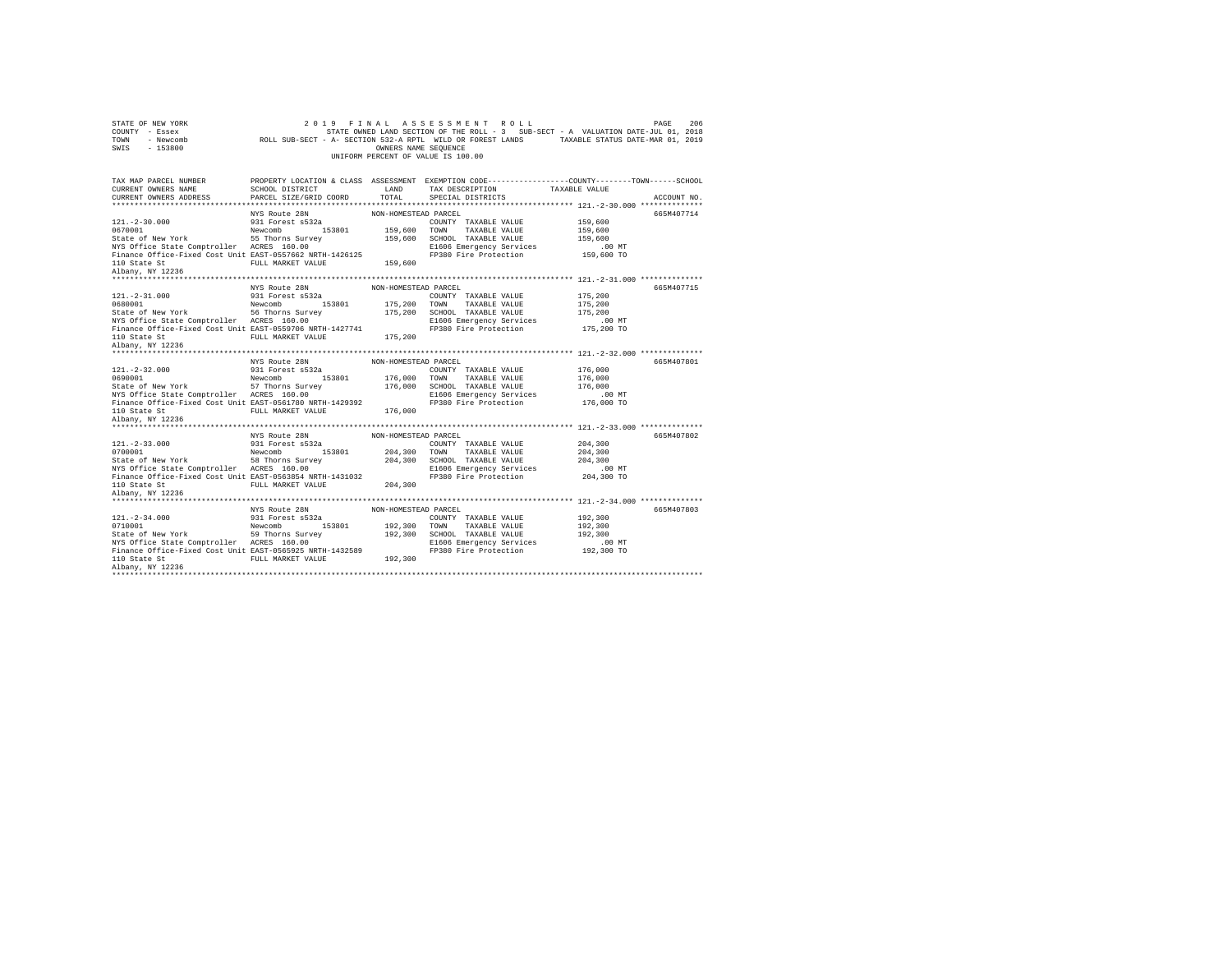| STATE OF NEW YORK<br>COUNTY - Essex<br>TOWN<br>$-153800$<br>SWIS                                                                                                                                                                   | 2 0 1 9                                                | OWNERS NAME SEQUENCE | FINAL ASSESSMENT ROLL<br>UNIFORM PERCENT OF VALUE IS 100.00                                                                      |                    | 207<br>PAGE |
|------------------------------------------------------------------------------------------------------------------------------------------------------------------------------------------------------------------------------------|--------------------------------------------------------|----------------------|----------------------------------------------------------------------------------------------------------------------------------|--------------------|-------------|
|                                                                                                                                                                                                                                    |                                                        |                      |                                                                                                                                  |                    |             |
| TAX MAP PARCEL NUMBER<br>CURRENT OWNERS NAME                                                                                                                                                                                       | LAND<br>SCHOOL DISTRICT                                |                      | PROPERTY LOCATION & CLASS ASSESSMENT EXEMPTION CODE---------------COUNTY-------TOWN------SCHOOL<br>TAX DESCRIPTION TAXABLE VALUE |                    |             |
| CURRENT OWNERS ADDRESS                                                                                                                                                                                                             | PARCEL SIZE/GRID COORD                                 | TOTAL                | SPECIAL DISTRICTS                                                                                                                |                    | ACCOUNT NO. |
|                                                                                                                                                                                                                                    |                                                        |                      |                                                                                                                                  |                    |             |
| $121. -2 - 35.000$                                                                                                                                                                                                                 | NYS Route 28N<br>931 Forest s532a                      | NON-HOMESTEAD PARCEL | COUNTY TAXABLE VALUE                                                                                                             | 98,500             | 665M407804  |
|                                                                                                                                                                                                                                    |                                                        | 98,500               | TOWN<br>TAXABLE VALUE                                                                                                            | 98,500             |             |
|                                                                                                                                                                                                                                    |                                                        |                      | 98,500 SCHOOL TAXABLE VALUE                                                                                                      | 98,500             |             |
| 153801<br>202001 - Mew York Mewcomb 153801<br>State of New York 16 Thorns Survey<br>NYS Office State Comptroller ACRES 132.00                                                                                                      |                                                        |                      | E1606 Emergency Services                                                                                                         | .00 MT             |             |
| Finance Office-Fixed Cost Unit EAST-0567826 NRTH-1434311                                                                                                                                                                           |                                                        |                      | FP380 Fire Protection                                                                                                            | 98,500 TO          |             |
| 110 State St<br>Albany, NY 12236                                                                                                                                                                                                   | FULL MARKET VALUE 98,500                               |                      |                                                                                                                                  |                    |             |
|                                                                                                                                                                                                                                    |                                                        |                      |                                                                                                                                  |                    |             |
|                                                                                                                                                                                                                                    |                                                        |                      |                                                                                                                                  |                    |             |
|                                                                                                                                                                                                                                    | NYS Route 28N                                          | NON-HOMESTEAD PARCEL |                                                                                                                                  |                    | 665M407805  |
| $131. -1 - 4.000$                                                                                                                                                                                                                  | 931 Forest s532a                                       | 159,400 TOWN         | COUNTY TAXABLE VALUE<br>TAXABLE VALUE                                                                                            | 159,400<br>159,400 |             |
|                                                                                                                                                                                                                                    |                                                        |                      | 159,400 SCHOOL TAXABLE VALUE                                                                                                     | 159,400            |             |
| 0731001<br>253801<br>State of New York<br>NYS Office State Comptroller<br>ACRES 160.00<br>NYS Office State Comptroller<br>ACRES 160.00                                                                                             |                                                        |                      | E1606 Emergency Services                                                                                                         | $.00$ MT           |             |
| Finance Office-Fixed Cost Unit EAST-0550694 NRTH-1417182                                                                                                                                                                           |                                                        |                      | FP380 Fire Protection                                                                                                            | 159,400 TO         |             |
| 110 State St<br>Albany, NY 12236                                                                                                                                                                                                   | FULL MARKET VALUE                                      | 159,400              |                                                                                                                                  |                    |             |
|                                                                                                                                                                                                                                    |                                                        |                      |                                                                                                                                  |                    |             |
|                                                                                                                                                                                                                                    |                                                        |                      |                                                                                                                                  |                    |             |
|                                                                                                                                                                                                                                    |                                                        |                      |                                                                                                                                  |                    |             |
|                                                                                                                                                                                                                                    | Tahawus Rd                                             | NON-HOMESTEAD PARCEL |                                                                                                                                  |                    | 665M407806  |
|                                                                                                                                                                                                                                    |                                                        |                      | COUNTY TAXABLE VALUE                                                                                                             | 185,700            |             |
|                                                                                                                                                                                                                                    |                                                        | 185,700 TOWN         | TAXABLE VALUE                                                                                                                    | 185,700            |             |
|                                                                                                                                                                                                                                    |                                                        |                      | 185,700 SCHOOL TAXABLE VALUE                                                                                                     | 185,700            |             |
| $\begin{tabular}{lllllllll} 132.-2-2.000 & 931 Forest 5532a \\ 0740001 & Newwork \\ 54x4e of New York & 62 Thorms Survey \\ \tt NTS Office State Comptroller & ACRES & 160.00 \\ \end{tabular}$                                    |                                                        |                      | E1606 Emergency Services                                                                                                         | .00 MT             |             |
| Finance Office-Fixed Cost Unit EAST-0557053 NRTH-1421977                                                                                                                                                                           |                                                        |                      | FP380 Fire Protection                                                                                                            | 185,700 TO         |             |
|                                                                                                                                                                                                                                    | FULL MARKET VALUE                                      | 185,700              |                                                                                                                                  |                    |             |
| 110 State St<br>Albany, NY 12236                                                                                                                                                                                                   |                                                        |                      |                                                                                                                                  |                    |             |
|                                                                                                                                                                                                                                    | Tahawus Rd                                             | NON-HOMESTEAD PARCEL |                                                                                                                                  |                    | 665M407807  |
|                                                                                                                                                                                                                                    |                                                        |                      | COUNTY TAXABLE VALUE                                                                                                             | 94,800             |             |
|                                                                                                                                                                                                                                    |                                                        |                      |                                                                                                                                  | 94,800             |             |
|                                                                                                                                                                                                                                    |                                                        |                      | 94,800 TOWN TAXABLE VALUE<br>94,800 SCHOOL TAXABLE VALUE                                                                         | 94,800             |             |
|                                                                                                                                                                                                                                    |                                                        |                      | E1606 Emergency Services                                                                                                         | $.00$ MT           |             |
| Finance Office-Fixed Cost Unit EAST-0554986 NRTH-1420448                                                                                                                                                                           |                                                        |                      | FP380 Fire Protection                                                                                                            | 94,800 TO          |             |
|                                                                                                                                                                                                                                    | FULL MARKET VALUE 94,800                               |                      |                                                                                                                                  |                    |             |
| 110 State St<br>Albany, NY 12236                                                                                                                                                                                                   |                                                        |                      |                                                                                                                                  |                    |             |
|                                                                                                                                                                                                                                    | Tahawus Rd                                             | NON-HOMESTEAD PARCEL |                                                                                                                                  |                    | 665M407808  |
|                                                                                                                                                                                                                                    |                                                        |                      | COUNTY TAXABLE VALUE                                                                                                             | 168,300            |             |
|                                                                                                                                                                                                                                    |                                                        |                      | TOWN<br>TAXABLE VALUE                                                                                                            | 168,300            |             |
|                                                                                                                                                                                                                                    |                                                        | 168, 300             | 168,300 SCHOOL TAXABLE VALUE                                                                                                     | 168,300            |             |
| $\begin{tabular}{lllllllll} 132.-2-4.000 & 931 Forest 5532a \\ 0760001 & {\small 153801} \\ 5144e & {\small 160}m \end{tabular} \begin{tabular}{lllllllll} 153801 & 153801 \\ 153801 & 153801 \\ 153801 & 153801 \\ \end{tabular}$ |                                                        |                      | E1606 Emergency Services                                                                                                         | $.00$ MT           |             |
| Finance Office-Fixed Cost Unit EAST-0552826 NRTH-1418686                                                                                                                                                                           |                                                        |                      | FP380 Fire Protection                                                                                                            | 168,300 TO         |             |
| 110 State St<br>Albany, NY 12236                                                                                                                                                                                                   | EAST-0552826 NRTH-1418686<br>FULL MARKET VALUE 168,300 |                      |                                                                                                                                  |                    |             |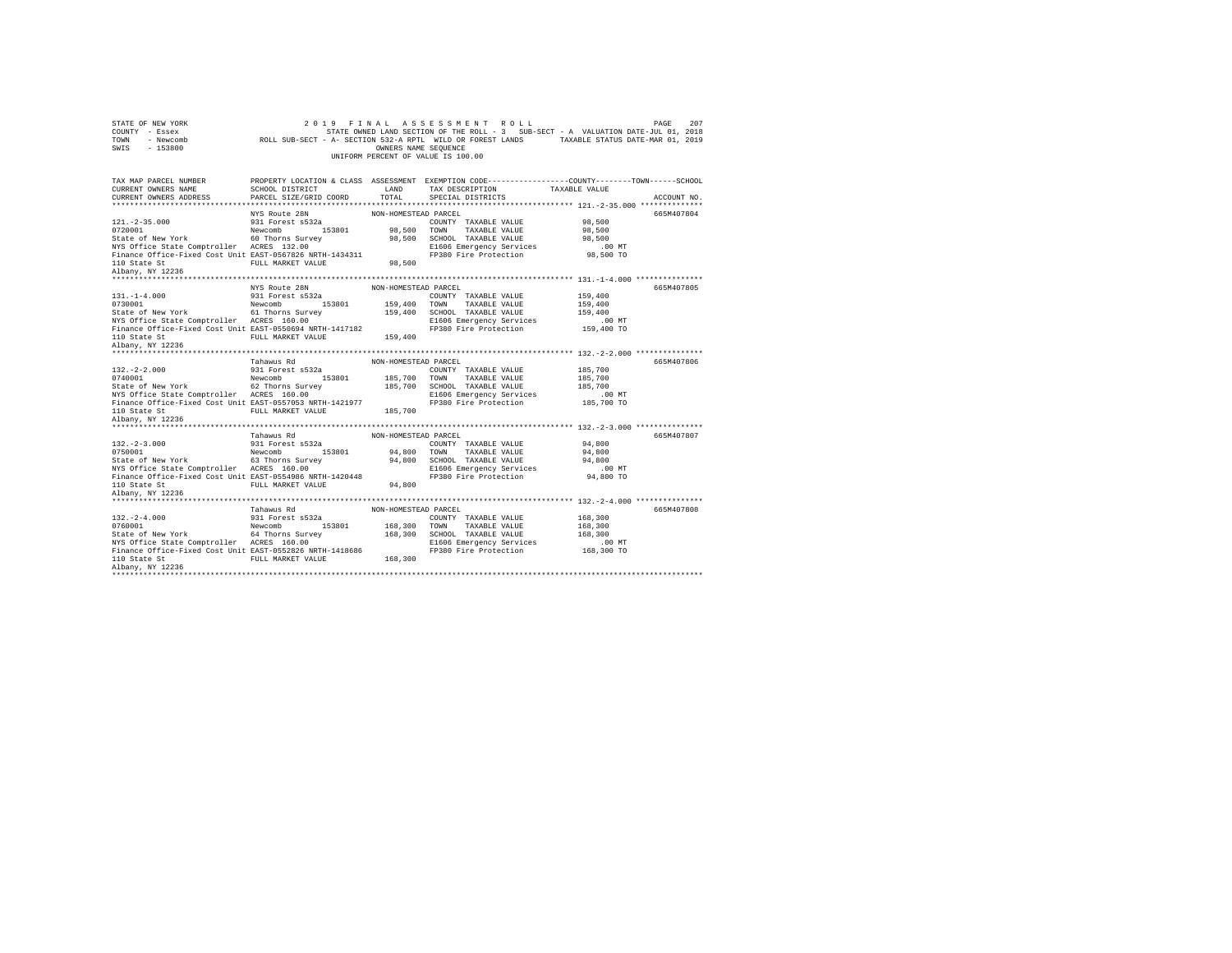| STATE OF NEW YORK<br>COUNTY - Essex<br>TOWN<br>$-153800$<br>SWIS                                                                                                                                                                                                                                               | 2 0 1 9                                           | OWNERS NAME SEQUENCE | FINAL ASSESSMENT ROLL<br>UNIFORM PERCENT OF VALUE IS 100.00 | PAGE<br>STATE OWNED LAND SECTION OF THE ROLL - 3 SUB-SECT - A VALUATION DATE-JUL 01, 2018                      | 208 |
|----------------------------------------------------------------------------------------------------------------------------------------------------------------------------------------------------------------------------------------------------------------------------------------------------------------|---------------------------------------------------|----------------------|-------------------------------------------------------------|----------------------------------------------------------------------------------------------------------------|-----|
|                                                                                                                                                                                                                                                                                                                |                                                   |                      |                                                             |                                                                                                                |     |
| TAX MAP PARCEL NUMBER<br>CURRENT OWNERS NAME<br>CURRENT OWNERS ADDRESS                                                                                                                                                                                                                                         | LAND<br>SCHOOL DISTRICT<br>PARCEL SIZE/GRID COORD | TOTAL                | TAX DESCRIPTION TAXABLE VALUE<br>SPECIAL DISTRICTS          | PROPERTY LOCATION & CLASS ASSESSMENT EXEMPTION CODE---------------COUNTY-------TOWN------SCHOOL<br>ACCOUNT NO. |     |
|                                                                                                                                                                                                                                                                                                                |                                                   |                      |                                                             |                                                                                                                |     |
|                                                                                                                                                                                                                                                                                                                | NYS Route 28N                                     | NON-HOMESTEAD PARCEL |                                                             | 665M407809                                                                                                     |     |
| $\begin{tabular}{lllllllllll} 121.-2-1.000 & 931 Forest \texttt{s532a} \\ 0770001 & {\texttt{Newton}} & 153801 \\ \texttt{State of New York} & 65 Thomas Survey \\ \texttt{NTS Office State Comptroller} & 6570018 Survey \\ \texttt{NTS Office State Comptroller} & \texttt{ACRES} & 160.00 \\ \end{tabular}$ |                                                   |                      | COUNTY TAXABLE VALUE                                        | 171,700                                                                                                        |     |
|                                                                                                                                                                                                                                                                                                                |                                                   | 171,700 TOWN         | TAXABLE VALUE                                               | 171,700                                                                                                        |     |
|                                                                                                                                                                                                                                                                                                                |                                                   |                      | 171,700 SCHOOL TAXABLE VALUE                                | 171,700                                                                                                        |     |
|                                                                                                                                                                                                                                                                                                                |                                                   |                      | E1606 Emergency Services                                    | .00 MT                                                                                                         |     |
| Finance Office-Fixed Cost Unit EAST-0559117 NRTH-1424040                                                                                                                                                                                                                                                       |                                                   |                      | FP380 Fire Protection                                       | 171,700 TO                                                                                                     |     |
| 110 State St<br>Albany, NY 12236                                                                                                                                                                                                                                                                               | FULL MARKET VALUE 171,700                         |                      |                                                             |                                                                                                                |     |
|                                                                                                                                                                                                                                                                                                                |                                                   |                      |                                                             |                                                                                                                |     |
|                                                                                                                                                                                                                                                                                                                |                                                   |                      |                                                             |                                                                                                                |     |
|                                                                                                                                                                                                                                                                                                                | NYS Route 28N<br>001 Forcet 05329                 | NON-HOMESTEAD PARCEL |                                                             | 665M407810                                                                                                     |     |
| $121. -2 - 2.000$                                                                                                                                                                                                                                                                                              | 931 Forest s532a                                  |                      | COUNTY TAXABLE VALUE                                        | 145,700                                                                                                        |     |
| 9781001<br>State of New York<br>State Comptroller<br>MERS 160.00<br>NYS Office State Comptroller<br>ACRES 160.00                                                                                                                                                                                               |                                                   | 145,700 TOWN         | TAXABLE VALUE                                               | 145,700                                                                                                        |     |
|                                                                                                                                                                                                                                                                                                                |                                                   |                      | 145,700 SCHOOL TAXABLE VALUE                                | 145,700                                                                                                        |     |
|                                                                                                                                                                                                                                                                                                                |                                                   |                      | E1606 Emergency Services                                    | .00 MT                                                                                                         |     |
| Finance Office-Fixed Cost Unit EAST-0561330 NRTH-1425816                                                                                                                                                                                                                                                       |                                                   |                      | FP380 Fire Protection                                       | 145,700 TO                                                                                                     |     |
| 110 State St<br>Albany, NY 12236                                                                                                                                                                                                                                                                               | FULL MARKET VALUE 145,700                         |                      |                                                             |                                                                                                                |     |
|                                                                                                                                                                                                                                                                                                                |                                                   |                      |                                                             |                                                                                                                |     |
|                                                                                                                                                                                                                                                                                                                |                                                   |                      |                                                             |                                                                                                                |     |
|                                                                                                                                                                                                                                                                                                                |                                                   |                      |                                                             |                                                                                                                |     |
|                                                                                                                                                                                                                                                                                                                | NYS Route 28N                                     | NON-HOMESTEAD PARCEL |                                                             | 665M407811                                                                                                     |     |
|                                                                                                                                                                                                                                                                                                                | 931 Forest s532a                                  |                      | COUNTY TAXABLE VALUE                                        | 192,800                                                                                                        |     |
| $121. -2 - 37.000$                                                                                                                                                                                                                                                                                             |                                                   | 192,800 TOWN         | TAXABLE VALUE                                               | 192,800                                                                                                        |     |
|                                                                                                                                                                                                                                                                                                                |                                                   |                      | 192,800 SCHOOL TAXABLE VALUE                                | 192,800                                                                                                        |     |
|                                                                                                                                                                                                                                                                                                                |                                                   |                      | E1606 Emergency Services                                    | .00 MT                                                                                                         |     |
| Finance Office-Fixed Cost Unit EAST-0563389 NRTH-1427470                                                                                                                                                                                                                                                       |                                                   |                      | FP380 Fire Protection                                       | 192,800 TO                                                                                                     |     |
|                                                                                                                                                                                                                                                                                                                | FULL MARKET VALUE 192,800                         |                      |                                                             |                                                                                                                |     |
|                                                                                                                                                                                                                                                                                                                |                                                   |                      |                                                             |                                                                                                                |     |
|                                                                                                                                                                                                                                                                                                                |                                                   |                      |                                                             |                                                                                                                |     |
|                                                                                                                                                                                                                                                                                                                | NYS Route 28N                                     | NON-HOMESTEAD PARCEL |                                                             | 665M407812                                                                                                     |     |
|                                                                                                                                                                                                                                                                                                                |                                                   |                      | COUNTY TAXABLE VALUE                                        | 190,600                                                                                                        |     |
|                                                                                                                                                                                                                                                                                                                |                                                   |                      |                                                             | 190,600                                                                                                        |     |
|                                                                                                                                                                                                                                                                                                                |                                                   |                      | 190,600 TOWN TAXABLE VALUE<br>190,600 SCHOOL TAXABLE VALUE  | 190,600                                                                                                        |     |
|                                                                                                                                                                                                                                                                                                                |                                                   |                      | E1606 Emergency Services                                    | $.00$ MT                                                                                                       |     |
|                                                                                                                                                                                                                                                                                                                |                                                   |                      | FP380 Fire Protection                                       | 190,600 TO                                                                                                     |     |
| NYS Office State Comptroller ACRES 160.00<br>Finance Office-Fixed Cost Unit EAST-0565425 NRTH-1429110<br>11b State Stromer PULL MARKET VALUE 190,600<br>11b State V19996                                                                                                                                       |                                                   |                      |                                                             |                                                                                                                |     |
| 110 State St<br>Albany, NY 12236                                                                                                                                                                                                                                                                               |                                                   |                      |                                                             |                                                                                                                |     |
|                                                                                                                                                                                                                                                                                                                |                                                   | NON-HOMESTEAD PARCEL |                                                             | 665M407813                                                                                                     |     |
|                                                                                                                                                                                                                                                                                                                | NYS Route 28N                                     |                      | COUNTY TAXABLE VALUE                                        | 183,800                                                                                                        |     |
|                                                                                                                                                                                                                                                                                                                |                                                   |                      | TOWN                                                        |                                                                                                                |     |
|                                                                                                                                                                                                                                                                                                                |                                                   | 183,800              | TAXABLE VALUE<br>183,800 SCHOOL TAXABLE VALUE               | 183,800<br>183,800                                                                                             |     |
|                                                                                                                                                                                                                                                                                                                |                                                   |                      | E1606 Emergency Services                                    | $.00$ MT                                                                                                       |     |
| 121.-2-38.001 931 Forest space<br>0810001 153801 New York 69 Thorns Survey<br>5tate of New York 69 Thorns Survey<br>081 Compared ACRES 160.00<br>Finance Office-Fixed Cost Unit EAST-0567488 NRTH-1430790                                                                                                      |                                                   |                      | FP380 Fire Protection                                       | 183,800 TO                                                                                                     |     |
| 110 State St                                                                                                                                                                                                                                                                                                   | FULL MARKET VALUE 183.800                         |                      |                                                             |                                                                                                                |     |
| Albany, NY 12236                                                                                                                                                                                                                                                                                               |                                                   |                      |                                                             |                                                                                                                |     |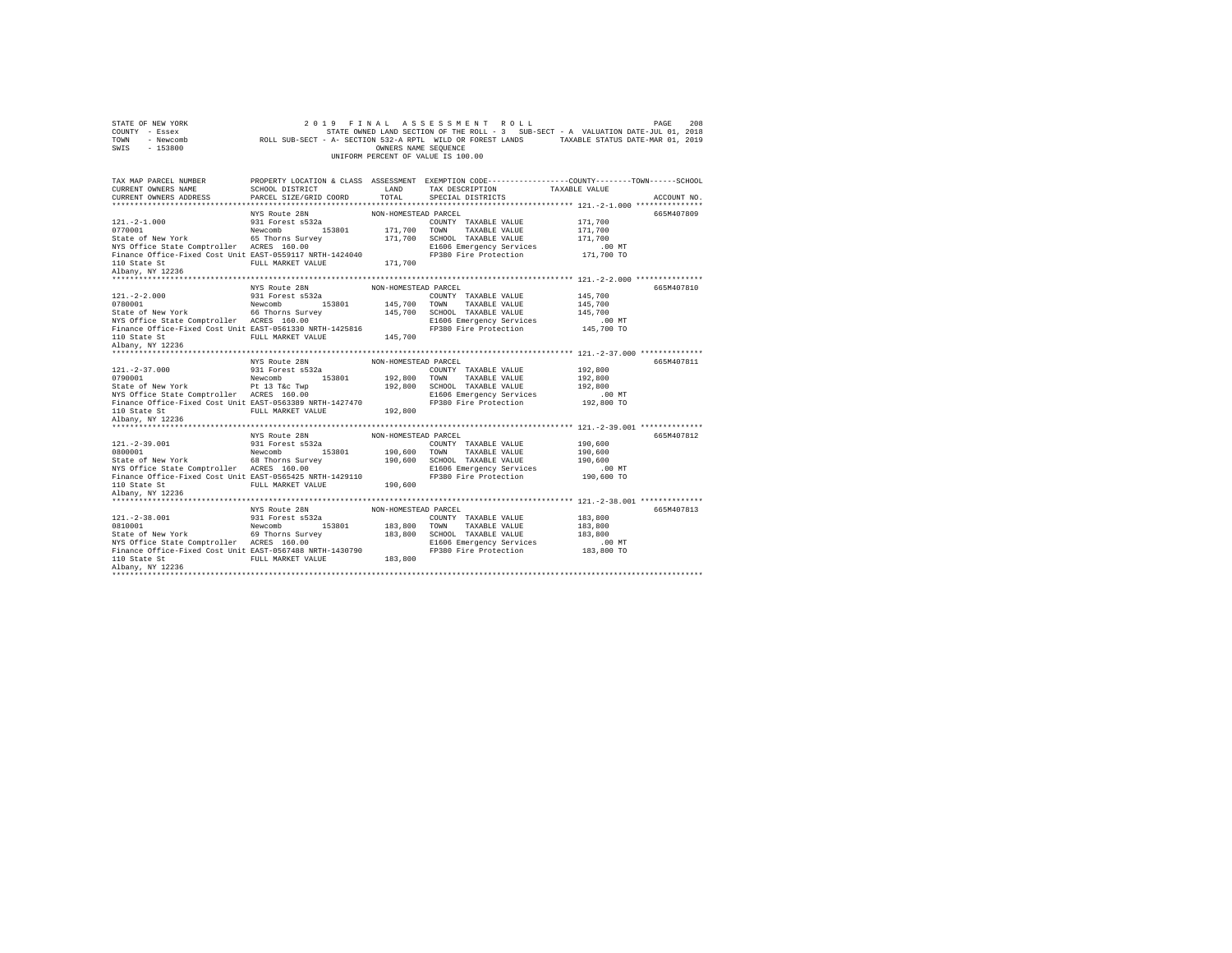| STATE OF NEW YORK<br>COUNTY - Essex<br>TOWN - Newcomb<br>SWIS - 153800                                                                                                                                                                                                                                                                                                                           |                                         | OWNERS NAME SEOUENCE            | 2019 FINAL ASSESSMENT ROLL<br>209 PAGE 209 PINAL ASSESSMENT ROLL EXECTION OF PAGE 209<br>STATE OWNED LAND SECTION OF THE ROLL - 3 SUB-SECT - A VALUATION DATE-JUL 01, 2018<br>ROLL SUB-SECT - A- SECTION 532-A RPTL WILD OR FOREST LANDS TAXABLE STATUS DATE-MAR 0<br>UNIFORM PERCENT OF VALUE IS 100.00 |               | 209<br>PAGE |
|--------------------------------------------------------------------------------------------------------------------------------------------------------------------------------------------------------------------------------------------------------------------------------------------------------------------------------------------------------------------------------------------------|-----------------------------------------|---------------------------------|----------------------------------------------------------------------------------------------------------------------------------------------------------------------------------------------------------------------------------------------------------------------------------------------------------|---------------|-------------|
| TAX MAP PARCEL NUMBER PROPERTY LOCATION & CLASS ASSESSMENT EXEMPTION CODE--------------COUNTY-------TOWN-----SCHOOL<br>CURRENT OWNERS NAME<br>CURRENT OWNERS ADDRESS PARCEL SIZE/GRID COORD                                                                                                                                                                                                      | SCHOOL DISTRICT<br>LAND TAX DESCRIPTION | TOTAL                           | SPECIAL DISTRICTS                                                                                                                                                                                                                                                                                        | TAXABLE VALUE | ACCOUNT NO. |
|                                                                                                                                                                                                                                                                                                                                                                                                  | NYS Route 28N                           | NON-HOMESTEAD PARCEL            |                                                                                                                                                                                                                                                                                                          |               | 665M407814  |
| $89. -2 - 2.000$<br>0840001<br>State of New York Tac Twp 28<br>The The Tac Twp 28 279,300 SCHOOL TAXABLE VALUE 379,300<br>NTS Office State Comptroller 741ac S11 200 2010 21606 Energency Services 379,300 PU<br>Tinance Office-Fixed Cost Unit ACRES 741.00 200 PP<br>110 State St 2006 110 SEAST-0533879 NRTH-1484224<br>Albany, NY 12236 2006 110 POS 33879 NRTH-1484224<br>FULL MARKET VALUE | FULL MARKET VALUE 379,300               |                                 | FRINGER VALUE 379,300<br>TOWN TAXABLE VALUE 379,300                                                                                                                                                                                                                                                      |               | 665M407903  |
| ${\small \begin{tabular}{lcccccc} 110 State St & & & \texttt{EAST-0528294 NRTH-1480319} \\ Albany, NY & 12236 & & & \texttt{DEED BOOK 110} & PG-559 \end{tabular}} \label{tab:23B}$                                                                                                                                                                                                              | NYS Route 28N<br>FULL MARKET VALUE      | NON-HOMESTEAD PARCEL<br>657,400 |                                                                                                                                                                                                                                                                                                          |               | 665M407904  |
| ${\tt BAST-0523898\; NRT1-1480748}\\ {\tt RIST-0523898\; NRTH-1480748}$ Albany, NY 12236<br>FULL MARKET VALUE                                                                                                                                                                                                                                                                                    |                                         | 209,000                         |                                                                                                                                                                                                                                                                                                          |               | 665M407911  |
| Albany, NY 12236                                                                                                                                                                                                                                                                                                                                                                                 | NYS Route 28N                           | NON-HOMESTEAD PARCEL            |                                                                                                                                                                                                                                                                                                          |               | 665M407912  |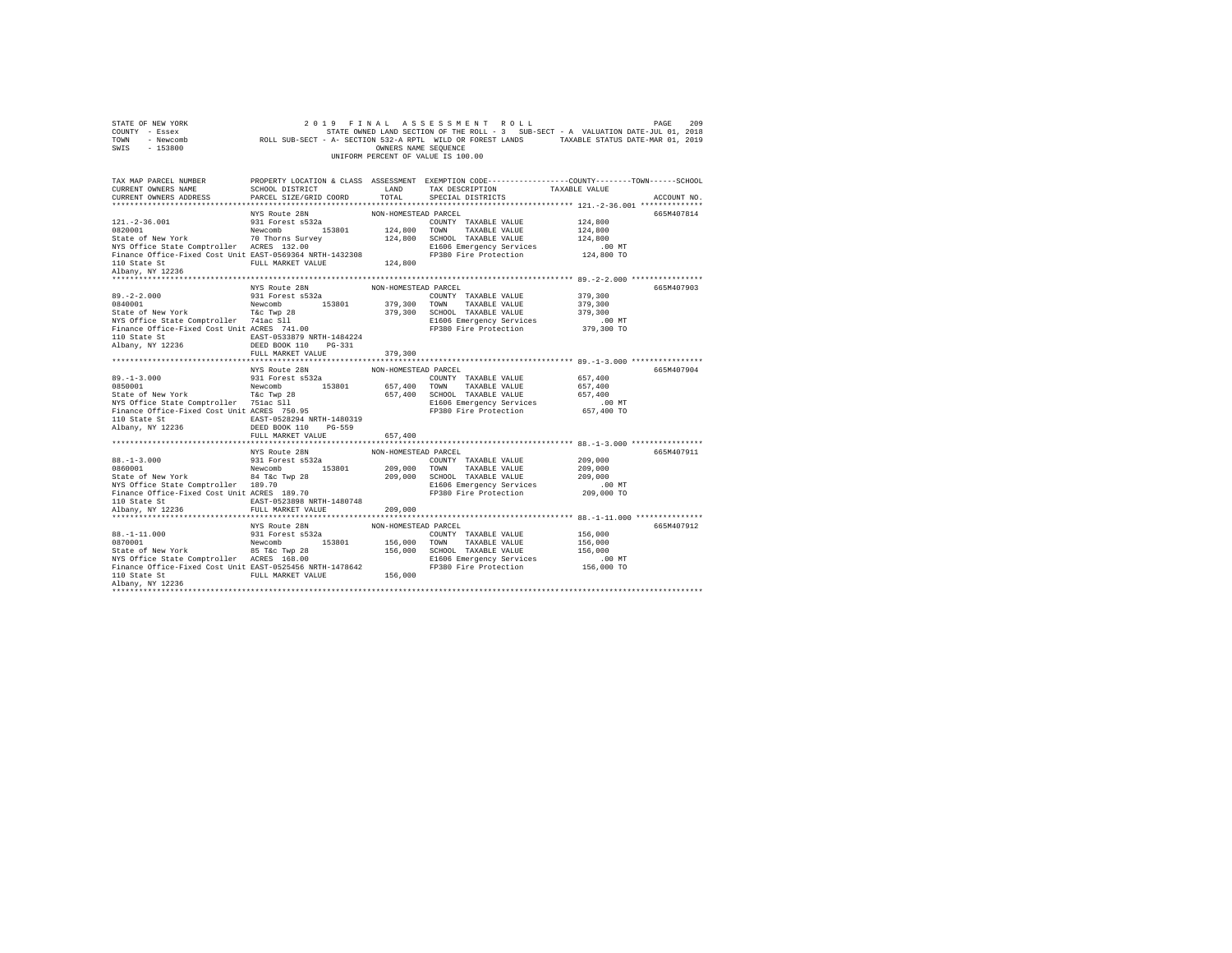| STATE OF NEW YORK<br>COUNTY - Essex<br>TOWN - Newcomb<br>SWIS - 153800                                                                                                                                                                                                                                                                                    |                                                                                               | OWNERS NAME SEQUENCE            | 2019 FINAL ASSESSMENT ROLL<br>STATE OWNED LAND SECTION OF THE ROLL - 3 SUB-SECT - A VALUATION DATE-JUL 01, 2018<br>ROLL SUB-SECT - A- SECTION 532-A RPTL WILD OR FOREST LANDS TAXABLE STATUS DATE-MAR 01, 2019<br>UNIFORM PERCENT OF VALUE IS 100.00 |                                                         | 210<br>PAGE |
|-----------------------------------------------------------------------------------------------------------------------------------------------------------------------------------------------------------------------------------------------------------------------------------------------------------------------------------------------------------|-----------------------------------------------------------------------------------------------|---------------------------------|------------------------------------------------------------------------------------------------------------------------------------------------------------------------------------------------------------------------------------------------------|---------------------------------------------------------|-------------|
| TAX MAP PARCEL NUMBER<br>CURRENT OWNERS NAME<br>CURRENT OWNERS ADDRESS                                                                                                                                                                                                                                                                                    | SCHOOL DISTRICT<br>PARCEL SIZE/GRID COORD                                                     | LAND<br>TOTAL                   | PROPERTY LOCATION & CLASS ASSESSMENT EXEMPTION CODE----------------COUNTY-------TOWN------SCHOOL<br>TAX DESCRIPTION<br>SPECIAL DISTRICTS                                                                                                             | TAXABLE VALUE                                           | ACCOUNT NO. |
|                                                                                                                                                                                                                                                                                                                                                           |                                                                                               |                                 |                                                                                                                                                                                                                                                      |                                                         |             |
| $89. -1 - 2.000$<br>NYS Office State Comptroller 101.3ac Sll<br>Finance Office-Fixed Cost Unit ACRES 101.28<br>110 State St                                                                                                                                                                                                                               | NYS Route 28N<br>931 Forest s532a<br>EAST-0526929 NRTH-1476773                                | NON-HOMESTEAD PARCEL            | COUNTY TAXABLE VALUE<br>57,600 TOWN TAXABLE VALUE<br>57,600 SCHOOL TAXABLE VALUE<br>E1606 Emergency Services<br>FP380 Fire Protection                                                                                                                | 57,600<br>57,600<br>57,600<br>$.00$ MT<br>57,600 TO     | 665M407913  |
| Albany, NY 12236                                                                                                                                                                                                                                                                                                                                          | DEED BOOK 110 PG-559                                                                          |                                 |                                                                                                                                                                                                                                                      |                                                         |             |
|                                                                                                                                                                                                                                                                                                                                                           | FULL MARKET VALUE                                                                             | 57,600                          |                                                                                                                                                                                                                                                      |                                                         |             |
| $101. - 5 - 14.000$                                                                                                                                                                                                                                                                                                                                       | Sanford Ln<br>931 Forest s532a                                                                | NON-HOMESTEAD PARCEL            | COUNTY TAXABLE VALUE                                                                                                                                                                                                                                 | 336,600                                                 | 665M408011  |
| 0900001<br>State of New York Part Lot 14 T&c Pur Twp45 336,600 SCHOOL TAXABLE VALUE                                                                                                                                                                                                                                                                       | Newcomb 153801 336,600 TOWN TAXABLE VALUE                                                     |                                 | E1606 Emergency Services                                                                                                                                                                                                                             | 336,600<br>336,600<br>$.00$ MT                          |             |
| NYS Office State Comptroller 491ac Sll<br>Finance Office-Fixed Cost Unit ACRES 491.00<br>110 State St<br>Albany, NY 12236                                                                                                                                                                                                                                 | EAST-0597213 NRTH-1461785<br>FULL MARKET VALUE                                                | 336,600                         | FP380 Fire Protection                                                                                                                                                                                                                                | 336,600 TO                                              |             |
| **********************                                                                                                                                                                                                                                                                                                                                    |                                                                                               |                                 |                                                                                                                                                                                                                                                      |                                                         |             |
|                                                                                                                                                                                                                                                                                                                                                           | Sanford Ln                                                                                    | NON-HOMESTEAD PARCEL            |                                                                                                                                                                                                                                                      |                                                         | 665M408012  |
| $91. - 3 - 5.000$<br>$\begin{array}{cccccc} 0910001 & & & & \text{Newcomb} & & 153801 & & 90,400 & \text{TOWN} & \text{TAXABLE VALUE} \\ \text{State of New York} & & & & \text{Part Lot 26 Tkc Pur Two45} & 90,400 & \text{SCHOOL TAXABLE VALUE} \end{array}$<br>NYS Office State Comptroller 250.5ac Sll<br>Finance Office-Fixed Cost Unit ACRES 250.47 | 931 Forest s532a<br>EAST-0596983 NRTH-1474994                                                 |                                 | COUNTY TAXABLE VALUE<br>E1606 Emergency Services<br>FP380 Fire Protection                                                                                                                                                                            | 90,400<br>90,400<br>90,400<br>$.00$ MT<br>90,400 TO     |             |
| 110 State St<br>Albany, NY 12236                                                                                                                                                                                                                                                                                                                          | FULL MARKET VALUE                                                                             | 90,400                          |                                                                                                                                                                                                                                                      |                                                         |             |
|                                                                                                                                                                                                                                                                                                                                                           |                                                                                               |                                 |                                                                                                                                                                                                                                                      |                                                         |             |
| $91. - 3 - 6.000$<br>0920001<br>State of New York 27 T&C Twp 45<br>NYS Office State Comptroller ACRES 512.00<br>Finance Office-Fixed Cost Unit EAST-0594760 NRTH-1472362<br>110 State St<br>Albany, NY 12236                                                                                                                                              | Sanford Ln<br>931 Forest s532a<br>Newcomb 153801<br>DEED BOOK 212 PG-395<br>FULL MARKET VALUE | NON-HOMESTEAD PARCEL<br>121,000 | COUNTY TAXABLE VALUE<br>121,000 TOWN TAXABLE VALUE<br>121,000 SCHOOL TAXABLE VALUE<br>E1606 Emergency Services<br>FP380 Fire Protection                                                                                                              | 121,000<br>121,000<br>121,000<br>$.00$ MT<br>121,000 TO | 665M408013  |
|                                                                                                                                                                                                                                                                                                                                                           |                                                                                               |                                 |                                                                                                                                                                                                                                                      |                                                         |             |
| $101.-5-10.000$<br>0930001<br>State of New York<br>NYS Office State Comptroller ACRES 492.01<br>Finance Office-Fixed Cost Unit EAST-0591086 NRTH-1469871                                                                                                                                                                                                  | Sanford Ln<br>931 Forest s532a<br>Newcomb 153801 110,700 TOWN TAXABLE VALUE<br>28 T&C Twp 45  | NON-HOMESTEAD PARCEL            | COUNTY TAXABLE VALUE<br>110,700 SCHOOL TAXABLE VALUE<br>E1606 Emergency Services<br>FP380 Fire Protection                                                                                                                                            | 110,700<br>110,700<br>110,700<br>$.00$ MT<br>110,700 TO | 665M408014  |
| 110 State St<br>Albany, NY 12236                                                                                                                                                                                                                                                                                                                          | DEED BOOK 212 PG-395<br>FULL MARKET VALUE                                                     | 110,700                         |                                                                                                                                                                                                                                                      |                                                         |             |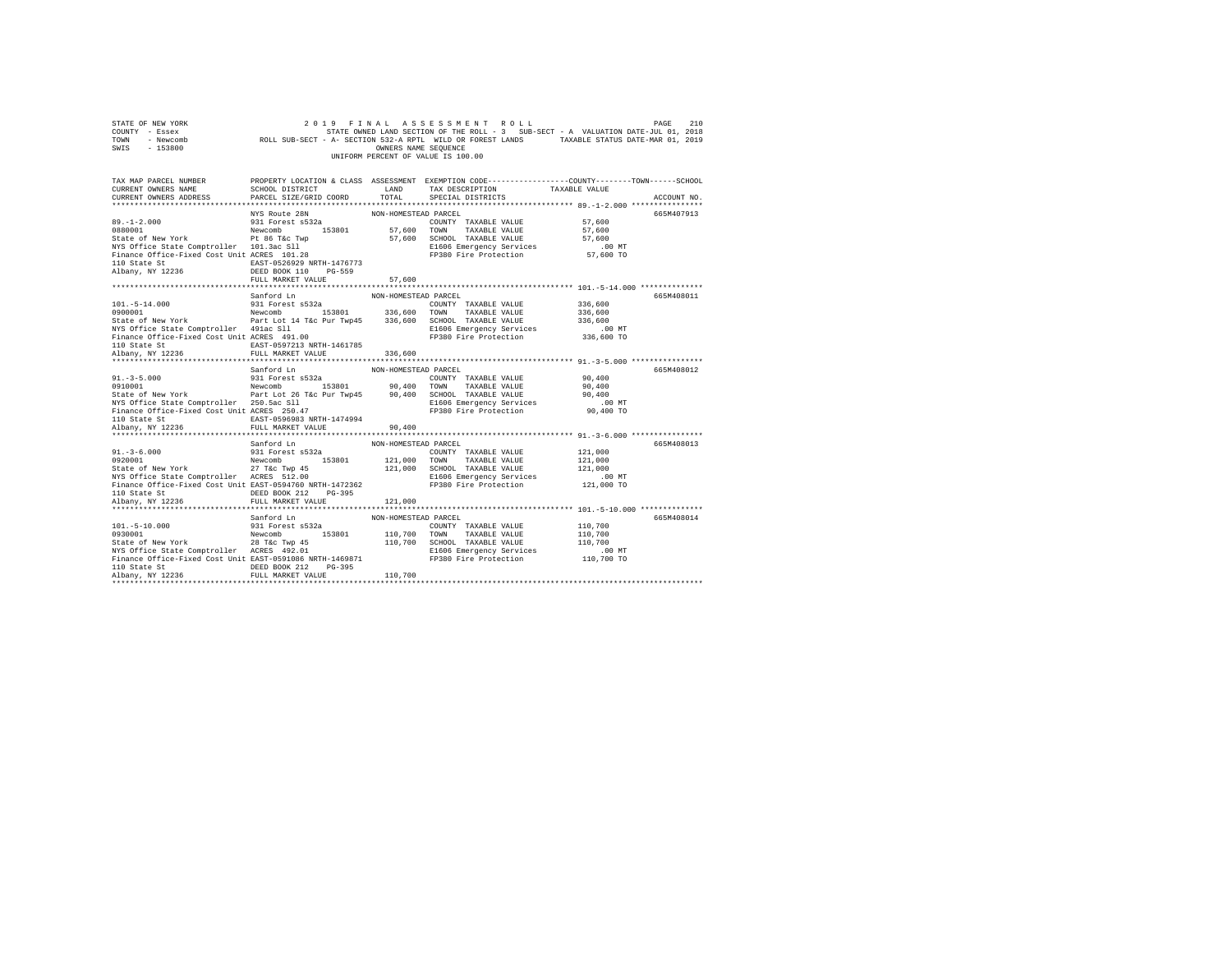| STATE OF NEW YORK<br>COUNTY - Essex<br>TOWN<br>- Newcomb<br>SWIS - 153800                            |                                                       | OWNERS NAME SEOUENCE | 2019 FINAL ASSESSMENT ROLL<br>STATE OWNED LAND SECTION OF THE ROLL - 3 SUB-SECT - A VALUATION DATE-JUL 01, 2018<br>ROLL SUB-SECT - A- SECTION 532-A RPTL WILD OR FOREST LANDS TAXABLE STATUS DATE-MAR 01, 2019<br>UNIFORM PERCENT OF VALUE IS 100.00 |                    | 211<br>PAGE |
|------------------------------------------------------------------------------------------------------|-------------------------------------------------------|----------------------|------------------------------------------------------------------------------------------------------------------------------------------------------------------------------------------------------------------------------------------------------|--------------------|-------------|
| TAX MAP PARCEL NUMBER                                                                                |                                                       |                      | PROPERTY LOCATION & CLASS ASSESSMENT EXEMPTION CODE----------------COUNTY-------TOWN------SCHOOL                                                                                                                                                     |                    |             |
| CURRENT OWNERS NAME                                                                                  | SCHOOL DISTRICT                                       | LAND                 | TAX DESCRIPTION                                                                                                                                                                                                                                      | TAXABLE VALUE      |             |
| CURRENT OWNERS ADDRESS                                                                               | PARCEL SIZE/GRID COORD                                | TOTAL                | SPECIAL DISTRICTS                                                                                                                                                                                                                                    |                    | ACCOUNT NO. |
|                                                                                                      |                                                       |                      |                                                                                                                                                                                                                                                      |                    |             |
|                                                                                                      | Sanford Ln                                            | NON-HOMESTEAD PARCEL |                                                                                                                                                                                                                                                      |                    | 665M408015  |
| $91. -2 - 2.000$                                                                                     | 931 Forest s532a                                      |                      | COUNTY TAXABLE VALUE                                                                                                                                                                                                                                 | 43,300             |             |
| 0940001                                                                                              | Newcomb 153801 43,300 TOWN TAXABLE VALUE              |                      |                                                                                                                                                                                                                                                      | 43,300             |             |
| State of New York                                                                                    | Part Lot 32 T&c Pur Twp45 43,300 SCHOOL TAXABLE VALUE |                      |                                                                                                                                                                                                                                                      | 43,300<br>$.00$ MT |             |
| NYS Office State Comptroller ACRES 59.61<br>Finance Office-Fixed Cost Unit EAST-0596602 NRTH-1482247 |                                                       |                      | E1606 Emergency Services<br>FP380 Fire Protection                                                                                                                                                                                                    | 43,300 TO          |             |
| 110 State St                                                                                         | DEED BOOK 191 PG-405                                  |                      |                                                                                                                                                                                                                                                      |                    |             |
| Albany, NY 12236                                                                                     | FULL MARKET VALUE                                     | 43,300               |                                                                                                                                                                                                                                                      |                    |             |
|                                                                                                      |                                                       |                      |                                                                                                                                                                                                                                                      |                    |             |
|                                                                                                      | Sanford Ln                                            | NON-HOMESTEAD PARCEL |                                                                                                                                                                                                                                                      |                    | 665M408101  |
| $91. -2 - 1.000$                                                                                     | 931 Forest s532a                                      |                      | COUNTY TAXABLE VALUE                                                                                                                                                                                                                                 | 121,400            |             |
| 0950001                                                                                              | Newcomb 153801                                        |                      | 121,400 TOWN TAXABLE VALUE                                                                                                                                                                                                                           | 121,400            |             |
| State of New York Lot 39 T&c Pur Twp 45                                                              |                                                       |                      | 121,400 SCHOOL TAXABLE VALUE                                                                                                                                                                                                                         | 121,400            |             |
| NYS Office State Comptroller 284.00<br>Finance Office-Fixed Cost Unit ACRES 351.23                   |                                                       |                      | E1606 Emergency Services                                                                                                                                                                                                                             | $.00$ MT           |             |
| 110 State St                                                                                         | EAST-0595154 NRTH-1485868                             |                      | FP380 Fire Protection                                                                                                                                                                                                                                | 121,400 TO         |             |
| Albany, NY 12236                                                                                     | DEED BOOK 191 PG-405                                  |                      |                                                                                                                                                                                                                                                      |                    |             |
|                                                                                                      | FULL MARKET VALUE                                     | 121,400              |                                                                                                                                                                                                                                                      |                    |             |
|                                                                                                      |                                                       | **************       |                                                                                                                                                                                                                                                      |                    |             |
|                                                                                                      | Sanford Ln                                            | NON-HOMESTEAD PARCEL |                                                                                                                                                                                                                                                      |                    | 665M408102  |
| $81. -2 - 3.000$                                                                                     | 931 Forest s532a                                      |                      | COUNTY TAXABLE VALUE                                                                                                                                                                                                                                 | 202,200            |             |
| 0960001                                                                                              | Newcomb 153801                                        |                      | 202,200 TOWN TAXABLE VALUE<br>202,200 SCHOOL TAXABLE VALUE                                                                                                                                                                                           | 202,200            |             |
| State of New York 46 T&c Twp 45<br>NYS Office State Comptroller ACRES 511.70                         |                                                       |                      |                                                                                                                                                                                                                                                      | 202.200            |             |
|                                                                                                      |                                                       |                      | E1606 Emergency Services                                                                                                                                                                                                                             | $.00$ MT           |             |
| Finance Office-Fixed Cost Unit EAST-0592686 NRTH-1489970<br>110 State St                             | DEED BOOK 191 PG-405                                  |                      | FP380 Fire Protection                                                                                                                                                                                                                                | 202,200 TO         |             |
| Albany, NY 12236                                                                                     | FULL MARKET VALUE                                     | 202,200              |                                                                                                                                                                                                                                                      |                    |             |
|                                                                                                      |                                                       |                      |                                                                                                                                                                                                                                                      |                    |             |
|                                                                                                      | Sanford Ln                                            | NON-HOMESTEAD PARCEL |                                                                                                                                                                                                                                                      |                    | 665M408103  |
| $81. -2 - 2.000$                                                                                     | 931 Forest s532a                                      |                      | COUNTY TAXABLE VALUE                                                                                                                                                                                                                                 | 49,100             |             |
| 0970001                                                                                              | Newcomb 153801                                        |                      | 49,100 TOWN TAXABLE VALUE                                                                                                                                                                                                                            | 49,100             |             |
| State of New York Pt 47 T&C Twp 45<br>NYS Office State Comptroller ACRES 148.19                      |                                                       |                      | 49,100 SCHOOL TAXABLE VALUE                                                                                                                                                                                                                          | 49,100             |             |
|                                                                                                      |                                                       |                      | E1606 Emergency Services<br>FP380 Fire Protection                                                                                                                                                                                                    | .00MT              |             |
| Finance Office-Fixed Cost Unit EAST-0594930 NRTH-1492361                                             |                                                       |                      |                                                                                                                                                                                                                                                      | 49,100 TO          |             |
| 110 State St FULL MARKET VALUE                                                                       |                                                       | 49,100               |                                                                                                                                                                                                                                                      |                    |             |
| Albany, NY 12236                                                                                     |                                                       |                      |                                                                                                                                                                                                                                                      |                    |             |
|                                                                                                      | Blue Ridge Rd                                         | NON-HOMESTEAD PARCEL |                                                                                                                                                                                                                                                      |                    | 665M408105  |
| $111. - 3 - 2.000$                                                                                   | 931 Forest s532a                                      |                      | COUNTY TAXABLE VALUE                                                                                                                                                                                                                                 | 209,200            |             |
| 0990001                                                                                              | Newcomb 153801                                        |                      | 209.200 TOWN TAXABLE VALUE                                                                                                                                                                                                                           | 209,200            |             |
| State of New York                                                                                    | 9 T&c Twp 46                                          |                      | 209,200 SCHOOL TAXABLE VALUE                                                                                                                                                                                                                         | 209,200            |             |
| NYS Office State Comptroller 252ac Sll                                                               |                                                       |                      | E1606 Emergency Services                                                                                                                                                                                                                             | $.00$ MT           |             |
| Finance Office-Fixed Cost Unit ACRES 252.00                                                          |                                                       |                      | FP380 Fire Protection                                                                                                                                                                                                                                | 209,200 TO         |             |
| 110 State St                                                                                         | EAST-0581057 NRTH-1442709                             |                      |                                                                                                                                                                                                                                                      |                    |             |
| Albany, NY 12236                                                                                     | FULL MARKET VALUE                                     | 209,200              |                                                                                                                                                                                                                                                      |                    |             |
|                                                                                                      |                                                       |                      |                                                                                                                                                                                                                                                      |                    |             |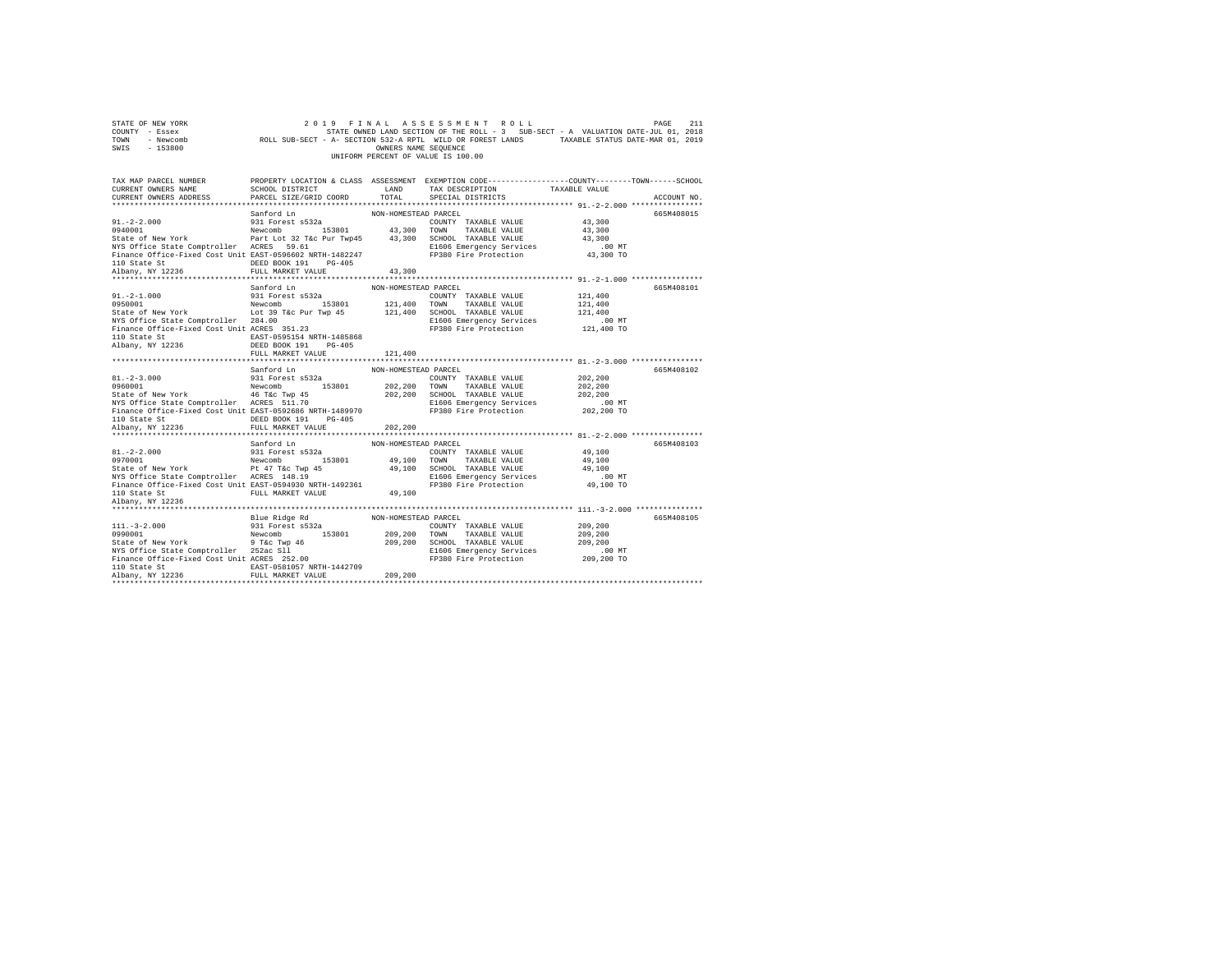| STATE OF NEW YORK<br>COUNTY - Essex<br>TOWN<br>- Newcomb<br>SWIS - 153800                                                                                                                               |                                                                                                                                                             | OWNERS NAME SEOUENCE                     | 2019 FINAL ASSESSMENT ROLL<br>STATE OWNED LAND SECTION OF THE ROLL - 3 SUB-SECT - A VALUATION DATE-JUL 01, 2018<br>ROLL SUB-SECT - A- SECTION 532-A RPTL WILD OR FOREST LANDS TAXABLE STATUS DATE-MAR 01, 2019<br>UNIFORM PERCENT OF VALUE IS 100.00 |                                                             | PAGE<br>212 |
|---------------------------------------------------------------------------------------------------------------------------------------------------------------------------------------------------------|-------------------------------------------------------------------------------------------------------------------------------------------------------------|------------------------------------------|------------------------------------------------------------------------------------------------------------------------------------------------------------------------------------------------------------------------------------------------------|-------------------------------------------------------------|-------------|
| TAX MAP PARCEL NUMBER<br>CURRENT OWNERS NAME<br>CURRENT OWNERS ADDRESS                                                                                                                                  | SCHOOL DISTRICT<br>PARCEL SIZE/GRID COORD                                                                                                                   | LAND<br>TOTAL                            | PROPERTY LOCATION & CLASS ASSESSMENT EXEMPTION CODE---------------COUNTY-------TOWN------SCHOOL<br>TAX DESCRIPTION<br>SPECIAL DISTRICTS                                                                                                              | TAXABLE VALUE                                               | ACCOUNT NO. |
| $101. - 5 - 19.000$<br>1000001<br>State of New York                                                                                                                                                     | Sanford Ln<br>931 Forest s532a<br>Newcomb 153801<br>47 T&c Twp 46                                                                                           | NON-HOMESTEAD PARCEL                     | COUNTY TAXABLE VALUE<br>66,400 TOWN TAXABLE VALUE<br>66,400 SCHOOL TAXABLE VALUE                                                                                                                                                                     | 66,400<br>66,400<br>66,400<br>$.00$ MT                      | 665M408106  |
| NYS Office State Comptroller ACRES 200.78<br>Finance Office-Fixed Cost Unit EAST-0587517 NRTH-1464383<br>110 State St<br>Albany, NY 12236                                                               | DEED BOOK 213 PG-451<br>FULL MARKET VALUE                                                                                                                   | 66,400                                   | E1606 Emergency Services<br>FP380 Fire Protection                                                                                                                                                                                                    | 66,400 TO                                                   |             |
| $101. - 5 - 11.000$<br>1010001<br>State of New York 48 T&C Twp 46<br>NYS Office State Comptroller ACRES 221.00<br>Finance Office-Fixed Cost Unit EAST-0589612 NRTH-1466030                              | Sanford Ln<br>931 Forest s532a<br>Newcomb 153801<br>DEED BOOK 213 PG-451                                                                                    | NON-HOMESTEAD PARCEL                     | COUNTY TAXABLE VALUE<br>62,200 TOWN TAXABLE VALUE<br>62,200 SCHOOL TAXABLE VALUE<br>E1606 Emergency Services<br>FP380 Fire Protection                                                                                                                | 62,200<br>62,200<br>62.200<br>$.00$ MT<br>62,200 TO         | 665M408107  |
| 110 State St<br>Albany, NY 12236<br>$101. - 5 - 9.000$<br>1020001                                                                                                                                       | FULL MARKET VALUE<br>Sanford Ln<br>931 Forest s532a<br>Newcomb 153801                                                                                       | 62,200<br>NON-HOMESTEAD PARCEL<br>31,400 | COUNTY TAXABLE VALUE<br>TOWN TAXABLE VALUE                                                                                                                                                                                                           | 31,400<br>31,400                                            | 665M408108  |
| State of New York 49 T&c Twp 46<br>NYS Office State Comptroller ACRES 111.94<br>Finance Office-Fixed Cost Unit EAST-0587735 NRTH-1468449<br>110 State St                                                | DEED BOOK 406 PG-168                                                                                                                                        |                                          | 31,400 SCHOOL TAXABLE VALUE<br>E1606 Emergency Services<br>FP380 Fire Protection                                                                                                                                                                     | 31,400<br>.00MT<br>31,400 TO                                |             |
| Albany, NY 12236<br>************************                                                                                                                                                            | FULL MARKET VALUE                                                                                                                                           | 31,400                                   |                                                                                                                                                                                                                                                      |                                                             |             |
| $101. - 5 - 8.000$<br>1030001<br>State of New York<br>NYS Office State Comptroller ACRES 100.88<br>Finance Office-Fixed Cost Unit EAST-0585672 NRTH-1466726<br>110 State St                             | Sanford Ln<br>931 Forest s532a<br>Newcomb 153801 34,500 TOWN TAXABLE VALUE<br>Part Lot 50 T&c Pur Twp46 34,500 SCHOOL TAXABLE VALUE<br>DEED BOOK 406 PG-168 | NON-HOMESTEAD PARCEL                     | COUNTY TAXABLE VALUE<br>E1606 Emergency Services<br>FP380 Fire Protection                                                                                                                                                                            | 34,500<br>34,500<br>34,500<br>$.00$ MT<br>34,500 TO         | 665M408109  |
| Albany, NY 12236                                                                                                                                                                                        | FULL MARKET VALUE                                                                                                                                           | 34,500                                   |                                                                                                                                                                                                                                                      |                                                             |             |
| *********************<br>$79. - 1 - 2.000$<br>1060001<br>State of New York<br>NYS Office State Comptroller 13864.90<br>Finance Office-Fixed Cost Unit ACRES13864.90<br>110 State St<br>Albany, NY 12236 | ***********************<br>Sanford Ln<br>931 Forest s532a<br>Newcomb 153801<br>Morse Gore T&c<br>EAST-0543731 NRTH-1484365<br>DEED BOOK 136 PG-373          | ************<br>NON-HOMESTEAD PARCEL     | COUNTY TAXABLE VALUE<br>6401,900 TOWN TAXABLE VALUE<br>6401.900 SCHOOL TAXABLE VALUE<br>E1606 Emergency Services<br>FP380 Fire Protection                                                                                                            | 6401,900<br>6401,900<br>6401,900<br>$.00$ MT<br>6401,900 TO | 665M408115  |
|                                                                                                                                                                                                         | FULL MARKET VALUE                                                                                                                                           | 6401,900                                 |                                                                                                                                                                                                                                                      |                                                             |             |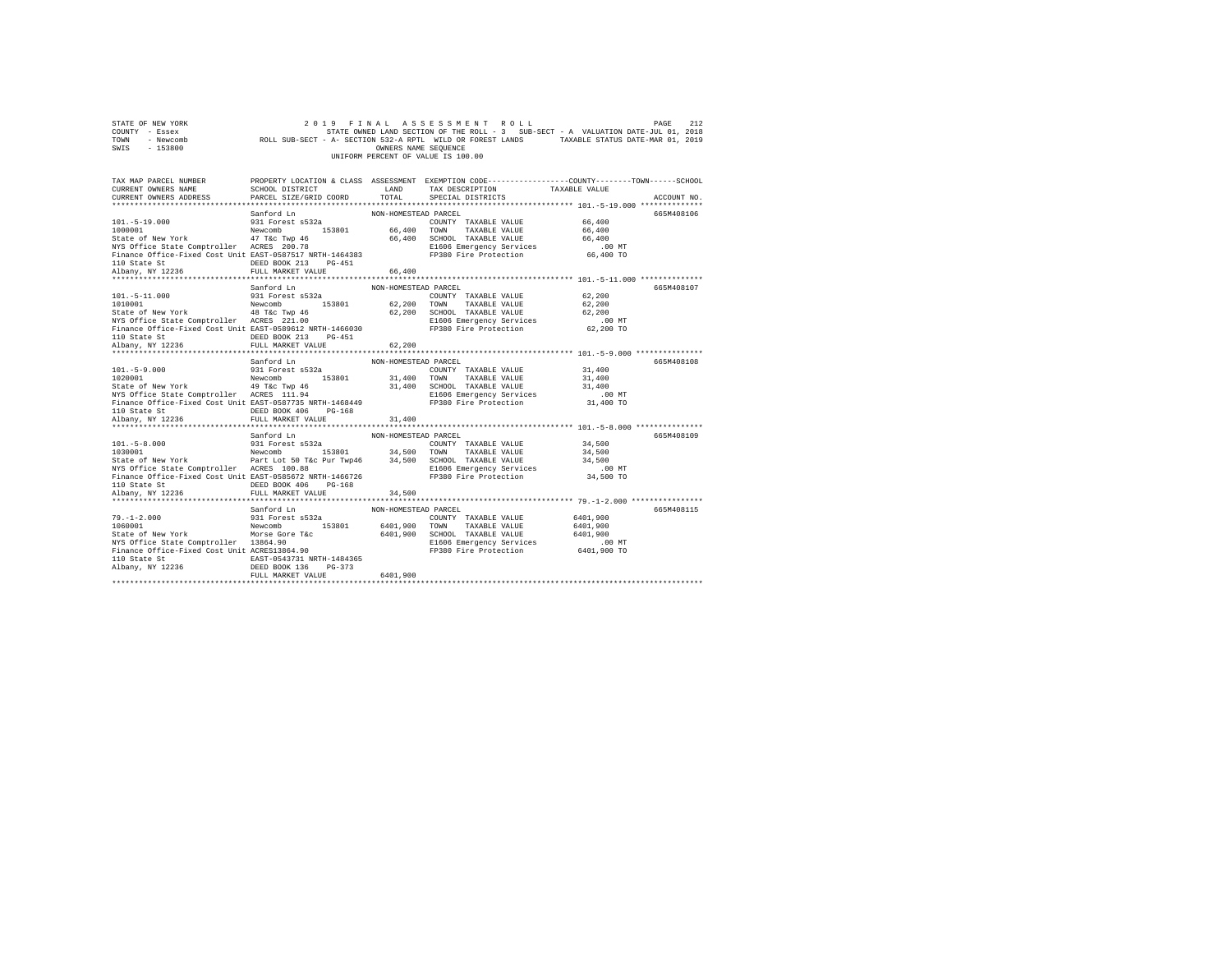| 2019 FINAL ASSESSMENT ROLL<br>213<br>STATE OF NEW YORK<br>PAGE<br>COUNTY - Essex<br>TOWN<br>- Newcomb<br>SWIS<br>$-153800$<br>UNIFORM PERCENT OF VALUE IS 100.00 |                                |                      |                                                                                                                   |                    |             |
|------------------------------------------------------------------------------------------------------------------------------------------------------------------|--------------------------------|----------------------|-------------------------------------------------------------------------------------------------------------------|--------------------|-------------|
| TAX MAP PARCEL NUMBER<br>CURRENT OWNERS NAME                                                                                                                     | SCHOOL DISTRICT                | LAND                 | PROPERTY LOCATION & CLASS ASSESSMENT EXEMPTION CODE---------------COUNTY-------TOWN-----SCHOOL<br>TAX DESCRIPTION | TAXABLE VALUE      |             |
| CURRENT OWNERS ADDRESS                                                                                                                                           | PARCEL SIZE/GRID COORD         | TOTAL                | SPECIAL DISTRICTS                                                                                                 |                    | ACCOUNT NO. |
|                                                                                                                                                                  | NYS Route 28N                  | NON-HOMESTEAD PARCEL |                                                                                                                   |                    | 665M408201  |
| $89. -3 - 1.000$                                                                                                                                                 | 931 Forest s532a               |                      | COUNTY TAXABLE VALUE                                                                                              | 605,600            |             |
| 1070001                                                                                                                                                          | Newcomb 153801                 | 605,600 TOWN         | TAXABLE VALUE                                                                                                     | 605,600            |             |
| State of New York                                                                                                                                                | T&C Twp 47                     | 605,600              | SCHOOL TAXABLE VALUE                                                                                              | 605,600            |             |
| NYS Office State Comptroller ACRES 1805.00                                                                                                                       |                                |                      | E1606 Emergency Services                                                                                          | .00 MT             |             |
| Finance Office-Fixed Cost Unit EAST-0548507 NRTH-1478761<br>110 State St                                                                                         | DEED BOOK 136 PG-373           |                      | FP380 Fire Protection                                                                                             | 605,600 TO         |             |
| Albany, NY 12236                                                                                                                                                 | FULL MARKET VALUE              | 605,600              |                                                                                                                   |                    |             |
|                                                                                                                                                                  |                                |                      |                                                                                                                   |                    |             |
| $80. -1 - 1.000$                                                                                                                                                 | Sanford Ln<br>931 Forest s532a | NON-HOMESTEAD PARCEL | COUNTY TAXABLE VALUE                                                                                              |                    | 665M408202  |
| 1080001                                                                                                                                                          | Newcomb 153801                 |                      | 254,400 TOWN TAXABLE VALUE                                                                                        | 254,400<br>254,400 |             |
|                                                                                                                                                                  |                                |                      | 254,400 SCHOOL TAXABLE VALUE                                                                                      | 254,400            |             |
| State of New York T&C Twp 47<br>NYS Office State Comptroller ACRES 670.00                                                                                        |                                |                      | E1606 Emergency Services                                                                                          | $.00$ MT           |             |
| Finance Office-Fixed Cost Unit EAST-0563350 NRTH-1494309                                                                                                         |                                |                      | FP380 Fire Protection                                                                                             | 254,400 TO         |             |
| 110 State St                                                                                                                                                     | DEED BOOK 136 PG-373           |                      |                                                                                                                   |                    |             |
| Albany, NY 12236                                                                                                                                                 | FULL MARKET VALUE              | 254,400              |                                                                                                                   |                    |             |
|                                                                                                                                                                  |                                |                      |                                                                                                                   |                    |             |
|                                                                                                                                                                  | Wly Side County Line           | NON-HOMESTEAD PARCEL |                                                                                                                   |                    | 665M408205  |
| 444.38-1-10.100                                                                                                                                                  | 931 Forest s532a               |                      | COUNTY TAXABLE VALUE                                                                                              | 8,000              |             |
| 1100001<br>State of New York 59 T&C Twp 50                                                                                                                       | Newcomb 153801                 |                      | 8,000 TOWN TAXABLE VALUE                                                                                          | 8,000              |             |
|                                                                                                                                                                  |                                |                      | 8,000 SCHOOL TAXABLE VALUE                                                                                        | 8,000              |             |
| NYS Office State Comptroller 17.8 Acres<br>Finance Office-Fixed Cost Unit ACRES 17.75                                                                            |                                |                      | FP380 Fire Protection                                                                                             | 8,000 TO           |             |
| 110 State St                                                                                                                                                     | EAST-0517379 NRTH-1479584      |                      |                                                                                                                   |                    |             |
| Albany, NY 12236                                                                                                                                                 | FULL MARKET VALUE              | 8,000                |                                                                                                                   |                    |             |
|                                                                                                                                                                  |                                |                      |                                                                                                                   |                    |             |
|                                                                                                                                                                  | NYS Route 28N                  | NON-HOMESTEAD PARCEL |                                                                                                                   |                    | 665M408206  |
|                                                                                                                                                                  |                                |                      | COUNTY TAXABLE VALUE                                                                                              | 59,400             |             |
|                                                                                                                                                                  | Newcomb 153801                 | 59,400 TOWN          | TAXABLE VALUE                                                                                                     | 59,400             |             |
|                                                                                                                                                                  |                                |                      | 59,400 SCHOOL TAXABLE VALUE                                                                                       | 59,400             |             |
| NYS Office State Comptroller ACRES 132.50                                                                                                                        |                                |                      | E1606 Emergency Services<br>FP380 Fire Protection                                                                 | .00 MT             |             |
| Finance Office-Fixed Cost Unit EAST-0516605 NRTH-1478097                                                                                                         |                                |                      |                                                                                                                   | 59,400 TO          |             |
| 110 State St                                                                                                                                                     | FULL MARKET VALUE              | 59,400               |                                                                                                                   |                    |             |
| Albany, NY 12236                                                                                                                                                 |                                |                      |                                                                                                                   |                    |             |
|                                                                                                                                                                  | NYS Route 28N                  | NON-HOMESTEAD PARCEL |                                                                                                                   |                    | 665M408207  |
| $88. - 1 - 13.000$                                                                                                                                               | 931 Forest s532a               |                      | COUNTY TAXABLE VALUE                                                                                              | 88,100             |             |
|                                                                                                                                                                  | Newcomb 153801                 | 88,100 TOWN          | TAXABLE VALUE                                                                                                     | 88,100             |             |
| 88.-1-13.000 931 Forest s532a<br>1120001 988 Newcomb 16206<br>State of New York 62663 T&c Twp<br>NYS Office State Comptroller ACRES 194.50                       |                                |                      | 88,100 SCHOOL TAXABLE VALUE                                                                                       | 88,100             |             |
|                                                                                                                                                                  |                                |                      | E1606 Emergency Services                                                                                          | $.00$ MT           |             |
| Finance Office-Fixed Cost Unit EAST-0517379 NRTH-1479884                                                                                                         |                                |                      | FP380 Fire Protection                                                                                             | 88,100 TO          |             |
| 110 State St                                                                                                                                                     | DEED BOOK 176 PG-1             |                      |                                                                                                                   |                    |             |
| Albany, NY 12236                                                                                                                                                 | FULL MARKET VALUE              | 88,100               |                                                                                                                   |                    |             |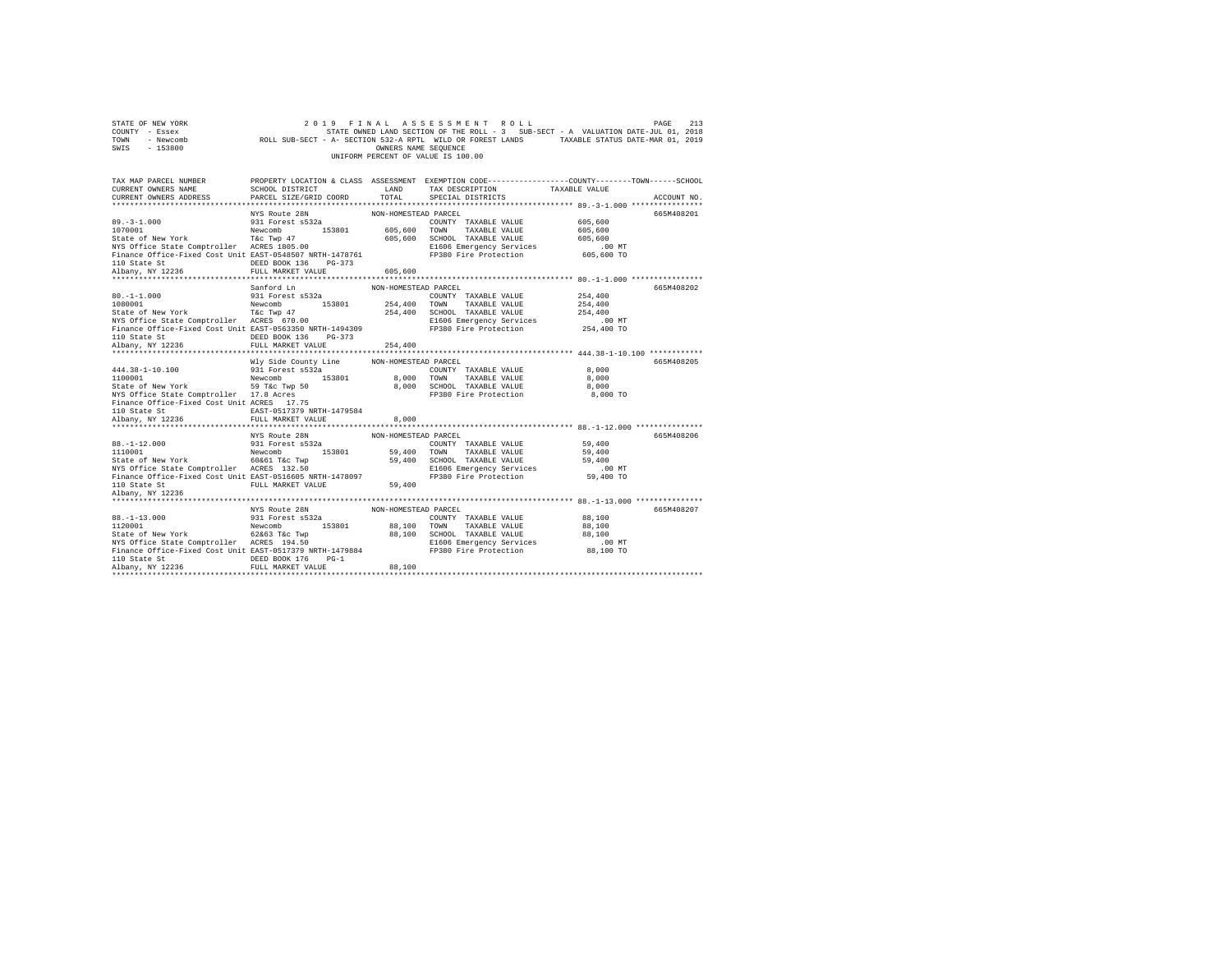| 2019 FINAL ASSESSMENT ROLL<br>214<br>STATE OF NEW YORK<br>PAGE<br>STATE OWNED LAND SECTION OF THE ROLL - 3 SUB-SECT - A VALUATION DATE-JUL 01, 2018<br>COUNTY - Essex<br>ROLL SUB-SECT - A- SECTION 532-A RPTL WILD OR FOREST LANDS TAXABLE STATUS DATE-MAR 01, 2019<br>TOWN<br>- Newcomb<br>$-153800$<br>OWNERS NAME SEQUENCE<br>SWIS<br>UNIFORM PERCENT OF VALUE IS 100.00 |                                                       |                      |                                                                                                                   |               |             |
|------------------------------------------------------------------------------------------------------------------------------------------------------------------------------------------------------------------------------------------------------------------------------------------------------------------------------------------------------------------------------|-------------------------------------------------------|----------------------|-------------------------------------------------------------------------------------------------------------------|---------------|-------------|
| TAX MAP PARCEL NUMBER<br>CURRENT OWNERS NAME                                                                                                                                                                                                                                                                                                                                 | SCHOOL DISTRICT                                       | LAND                 | PROPERTY LOCATION & CLASS ASSESSMENT EXEMPTION CODE---------------COUNTY-------TOWN-----SCHOOL<br>TAX DESCRIPTION | TAXABLE VALUE |             |
| CURRENT OWNERS ADDRESS                                                                                                                                                                                                                                                                                                                                                       | PARCEL SIZE/GRID COORD                                | TOTAL                | SPECIAL DISTRICTS                                                                                                 |               | ACCOUNT NO. |
|                                                                                                                                                                                                                                                                                                                                                                              | NYS Route 28N                                         |                      |                                                                                                                   |               | 665M408208  |
| $88. - 1 - 10.000$                                                                                                                                                                                                                                                                                                                                                           | 931 Forest s532a                                      | NON-HOMESTEAD PARCEL | COUNTY TAXABLE VALUE                                                                                              | 107,100       |             |
| 1130001                                                                                                                                                                                                                                                                                                                                                                      | Newcomb 153801                                        | 107,100 TOWN         | TAXABLE VALUE                                                                                                     | 107,100       |             |
| State of New York                                                                                                                                                                                                                                                                                                                                                            | 64 T&c Twp 50                                         |                      | 107,100 SCHOOL TAXABLE VALUE                                                                                      | 107,100       |             |
| NYS Office State Comptroller ACRES 153.00                                                                                                                                                                                                                                                                                                                                    |                                                       |                      | E1606 Emergency Services                                                                                          | $.00$ MT      |             |
| Finance Office-Fixed Cost Unit EAST-0516176 NRTH-1482721                                                                                                                                                                                                                                                                                                                     |                                                       |                      | FP380 Fire Protection                                                                                             | 107,100 TO    |             |
| 110 State St                                                                                                                                                                                                                                                                                                                                                                 | DEED BOOK 187 PG-445                                  |                      |                                                                                                                   |               |             |
| Albany, NY 12236                                                                                                                                                                                                                                                                                                                                                             | FULL MARKET VALUE                                     | 107,100              |                                                                                                                   |               |             |
|                                                                                                                                                                                                                                                                                                                                                                              |                                                       |                      |                                                                                                                   |               |             |
|                                                                                                                                                                                                                                                                                                                                                                              | Wly Side County Line                                  | NON-HOMESTEAD PARCEL |                                                                                                                   |               | 665M408209  |
| $444.38 - 1 - 10.000$                                                                                                                                                                                                                                                                                                                                                        | 931 Forest s532a                                      |                      | COUNTY TAXABLE VALUE                                                                                              | 39,700        |             |
| 1140001                                                                                                                                                                                                                                                                                                                                                                      | Newcomb 153801                                        | 39,700 TOWN          | TAXABLE VALUE                                                                                                     | 39,700        |             |
| State of New York                                                                                                                                                                                                                                                                                                                                                            | 65 Totten & Crossfield Tw 39,700 SCHOOL TAXABLE VALUE |                      |                                                                                                                   | 39,700        |             |
| NYS Office State Comptroller 71.4 Acres                                                                                                                                                                                                                                                                                                                                      |                                                       |                      | FP380 Fire Protection                                                                                             | 39,700 TO     |             |
| Finance Office-Fixed Cost Unit ACRES 71.40                                                                                                                                                                                                                                                                                                                                   |                                                       |                      |                                                                                                                   |               |             |
| 110 State St                                                                                                                                                                                                                                                                                                                                                                 | EAST-0516188 NRTH-1485921                             |                      |                                                                                                                   |               |             |
| Albany, NY 12236                                                                                                                                                                                                                                                                                                                                                             | FULL MARKET VALUE                                     | 39,700               |                                                                                                                   |               |             |
|                                                                                                                                                                                                                                                                                                                                                                              |                                                       |                      |                                                                                                                   |               |             |
|                                                                                                                                                                                                                                                                                                                                                                              | Wly Side County Line                                  | NON-HOMESTEAD PARCEL |                                                                                                                   |               | 665M408210  |
| 444.38-1-99.000                                                                                                                                                                                                                                                                                                                                                              | 931 Forest s532a                                      |                      | COUNTY TAXABLE VALUE                                                                                              | 400           |             |
| 1150001                                                                                                                                                                                                                                                                                                                                                                      | Newcomb 153801                                        | 400                  | TOWN<br>TAXABLE VALUE                                                                                             | 400           |             |
| State of New York                                                                                                                                                                                                                                                                                                                                                            | 66 T&c Twp 50                                         |                      | 400 SCHOOL TAXABLE VALUE                                                                                          | 400           |             |
| NYS Office State Comptroller ACRES 2.00                                                                                                                                                                                                                                                                                                                                      |                                                       |                      | FP380 Fire Protection                                                                                             | 400 TO        |             |
| Finance Office-Fixed Cost Unit EAST-0516188 NRTH-1485921                                                                                                                                                                                                                                                                                                                     |                                                       |                      |                                                                                                                   |               |             |
| 110 State St                                                                                                                                                                                                                                                                                                                                                                 | FULL MARKET VALUE                                     | 400                  |                                                                                                                   |               |             |
| Albany, NY 12236<br>***********************                                                                                                                                                                                                                                                                                                                                  |                                                       |                      |                                                                                                                   |               |             |
|                                                                                                                                                                                                                                                                                                                                                                              |                                                       |                      |                                                                                                                   |               |             |
| 444.38-1-98.000                                                                                                                                                                                                                                                                                                                                                              | Wly Side County Line<br>931 Forest s532a              | NON-HOMESTEAD PARCEL |                                                                                                                   | 2,000         | 665M408211  |
| 1160001                                                                                                                                                                                                                                                                                                                                                                      | Newcomb 153801                                        | 2.000 TOWN           | COUNTY TAXABLE VALUE<br>TAXABLE VALUE                                                                             | 2,000         |             |
| State of New York                                                                                                                                                                                                                                                                                                                                                            | 76 T&c Twp 50                                         |                      | 2,000 SCHOOL TAXABLE VALUE                                                                                        | 2,000         |             |
| NYS Office State Comptroller ACRES 10.50                                                                                                                                                                                                                                                                                                                                     |                                                       |                      | FP380 Fire Protection                                                                                             | 2,000 TO      |             |
| Finance Office-Fixed Cost Unit EAST-0515345 NRTH-1491766                                                                                                                                                                                                                                                                                                                     |                                                       |                      |                                                                                                                   |               |             |
| 110 State St                                                                                                                                                                                                                                                                                                                                                                 | FULL MARKET VALUE                                     | 2,000                |                                                                                                                   |               |             |
| Albany, NY 12236                                                                                                                                                                                                                                                                                                                                                             |                                                       |                      |                                                                                                                   |               |             |
|                                                                                                                                                                                                                                                                                                                                                                              |                                                       |                      |                                                                                                                   |               |             |
|                                                                                                                                                                                                                                                                                                                                                                              | NYS Route 28N                                         | NON-HOMESTEAD PARCEL |                                                                                                                   |               | 665M408212  |
| $88. - 1 - 1.000$                                                                                                                                                                                                                                                                                                                                                            | 931 Forest s532a                                      |                      | COUNTY TAXABLE VALUE                                                                                              | 70,800        |             |
| 1170001                                                                                                                                                                                                                                                                                                                                                                      | Newcomb<br>153801                                     | 70,800               | TOWN<br>TAXABLE VALUE                                                                                             | 70,800        |             |
| State of New York                                                                                                                                                                                                                                                                                                                                                            | 77 T&c Twp 50                                         |                      | 70,800 SCHOOL TAXABLE VALUE                                                                                       | 70,800        |             |
| NYS Office State Comptroller 115.7ac Sll                                                                                                                                                                                                                                                                                                                                     |                                                       |                      | E1606 Emergency Services                                                                                          | .00MT         |             |
| Finance Office-Fixed Cost Unit ACRES 115.68                                                                                                                                                                                                                                                                                                                                  |                                                       |                      | FP380 Fire Protection                                                                                             | 70,800 TO     |             |
| 110 State St                                                                                                                                                                                                                                                                                                                                                                 | EAST-0515502 NRTH-1488124                             |                      |                                                                                                                   |               |             |
| Albany, NY 12236                                                                                                                                                                                                                                                                                                                                                             | FULL MARKET VALUE                                     | 70,800               |                                                                                                                   |               |             |
|                                                                                                                                                                                                                                                                                                                                                                              |                                                       |                      |                                                                                                                   |               |             |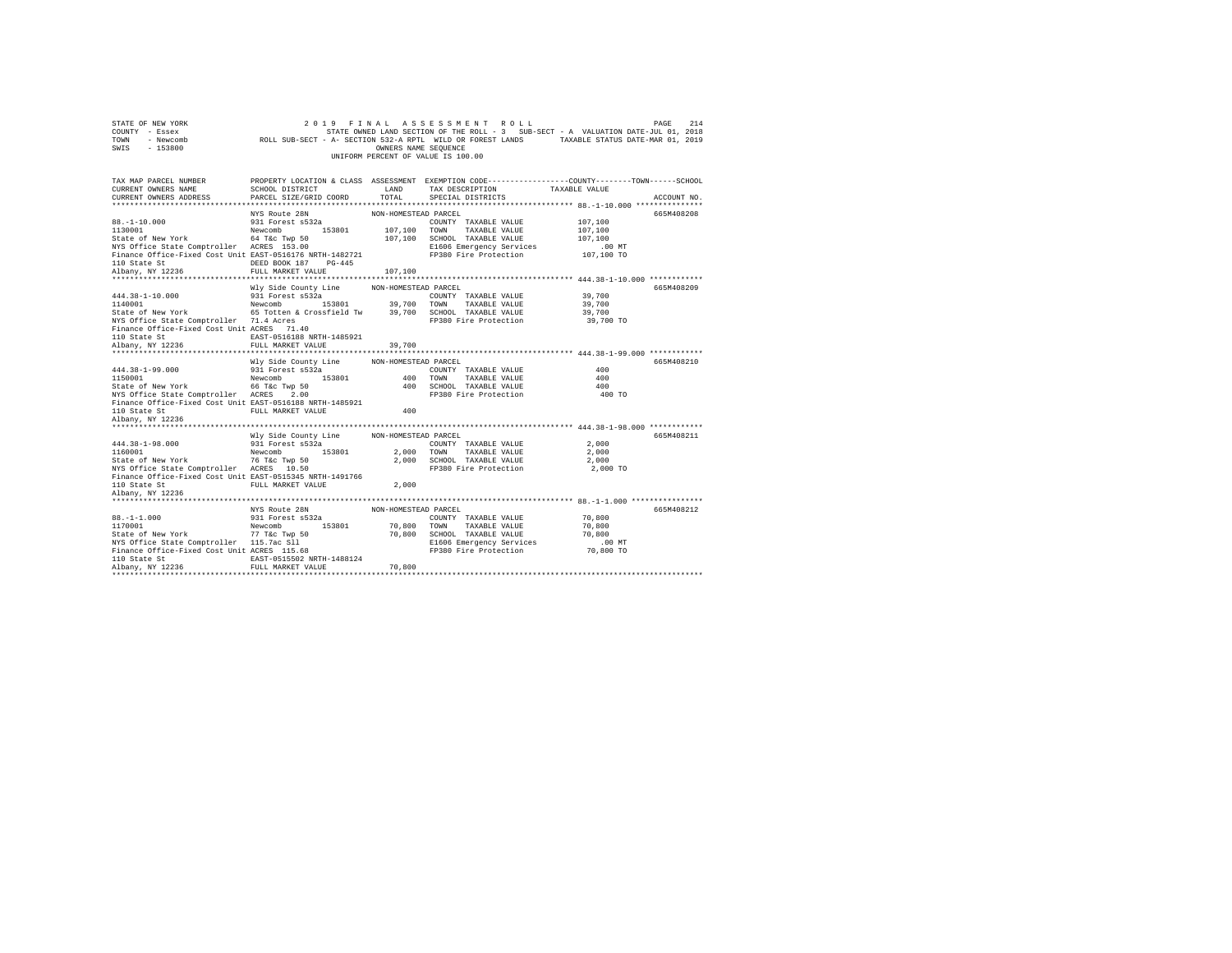| 2019 FINAL ASSESSMENT ROLL<br>215<br>STATE OF NEW YORK<br>PAGE<br>215 ב-1948 ב-1948 ב-1948 ב-2015 ה-1948 ב-2018 ב-2018 ב-2018 ב-2018 ב-2018 ב-2018<br>STATE SOMED LAND SECTION OF THE ROLL -3 SUB-SECT - A VALUATION DATE<br>ROLL SUB-SECT - A- SECTION 532-A RPTL WILD OR FOREST LANDS TAXABLE STATU<br>COUNTY - Essex<br>TOWN - Newcomb<br>SWIS - 153800<br>OWNERS NAME SEQUENCE<br>UNIFORM PERCENT OF VALUE IS 100.00 |                                                                                                                                                                                              |                                 |                                                                                                                                         |                                                           |             |
|--------------------------------------------------------------------------------------------------------------------------------------------------------------------------------------------------------------------------------------------------------------------------------------------------------------------------------------------------------------------------------------------------------------------------|----------------------------------------------------------------------------------------------------------------------------------------------------------------------------------------------|---------------------------------|-----------------------------------------------------------------------------------------------------------------------------------------|-----------------------------------------------------------|-------------|
| TAX MAP PARCEL NUMBER<br>CURRENT OWNERS NAME<br>CURRENT OWNERS ADDRESS                                                                                                                                                                                                                                                                                                                                                   | SCHOOL DISTRICT<br>PARCEL SIZE/GRID COORD                                                                                                                                                    | LAND<br>TOTAL                   | PROPERTY LOCATION & CLASS ASSESSMENT EXEMPTION CODE---------------COUNTY-------TOWN------SCHOOL<br>TAX DESCRIPTION<br>SPECIAL DISTRICTS | TAXABLE VALUE                                             | ACCOUNT NO. |
| $88. - 1 - 4.000$<br>1180001<br>Finance Office-Fixed Cost Unit EAST-0516188 NRTH-1485921<br>110 State St<br>Albany, NY 12236                                                                                                                                                                                                                                                                                             | NYS Route 28N<br>931 Forest s532a<br>DEED BOOK 187 PG-445<br>FULL MARKET VALUE                                                                                                               | NON-HOMESTEAD PARCEL<br>138,700 | COUNTY TAXABLE VALUE<br>138,700 SCHOOL TAXABLE VALUE<br>E1606 Emergency Services<br>FP380 Fire Protection                               | 138,700<br>138,700<br>138,700<br>.00 MT<br>138,700 TO     | 665M408213  |
| $88. - 1 - 9.000$<br>1190001<br>State of New York<br>The Twp 50<br>NYS Office State Comptroller<br>ACRES 160.00<br>Finance Office-Fixed Cost Unit EAST-0517719 NRTH-1483916<br>110 State St<br>Albany, NY 12236                                                                                                                                                                                                          | NYS Route 28N<br>931 Forest s532a<br>Newcomb 153801<br>DEED BOOK 187 PG-445<br>FULL MARKET VALUE                                                                                             | NON-HOMESTEAD PARCEL<br>96,600  | COUNTY TAXABLE VALUE<br>96.600 TOWN TAXABLE VALUE<br>96,600 SCHOOL TAXABLE VALUE<br>E1606 Emergency Services<br>FP380 Fire Protection   | 96,600<br>96,600<br>96,600<br>$.00$ MT<br>96,600 TO       | 665M408214  |
| $88. - 1 - 14.000$<br>1200001<br>State of New York<br>NYS Office State Comptroller 195.5ac S11<br>Finance Office-Fixed Cost Unit ACRES 195.48<br>110 State St 648T-0519479 NRTH-1481486<br>Albany, NY 12236                                                                                                                                                                                                              | NYS Route 28N<br>931 Forest s532a<br>Newcomb 153801<br>DEED BOOK 187 PG-445<br>FULL MARKET VALUE                                                                                             | NON-HOMESTEAD PARCEL<br>99,700  | COUNTY TAXABLE VALUE<br>99,700 TOWN TAXABLE VALUE<br>99,700 SCHOOL TAXABLE VALUE<br>E1606 Emergency Services<br>FP380 Fire Protection   | 99,700<br>99,700<br>99,700<br>.00 MT<br>99,700 TO         | 665M408215  |
| $88. -1 - 15.000$<br>1210001<br>State of New York 82&83 T&C Twp<br>NYS Office State Comptroller ACRES 196.00<br>Finance Office-Fixed Cost Unit EAST-0521587 NRTH-1483076<br>110 State St                                                                                                                                                                                                                                 | NYS Route 28N<br>931 Forest s532a<br>Newcomb 153801<br>DEED BOOK 173 PG-593                                                                                                                  | NON-HOMESTEAD PARCEL            | COUNTY TAXABLE VALUE<br>139,500 TOWN TAXABLE VALUE<br>139,500 SCHOOL TAXABLE VALUE<br>E1606 Emergency Services<br>FP380 Fire Protection | 139,500<br>139,500<br>139,500<br>00 MT.<br>139,500 TO     | 665M408301  |
| Albany, NY 12236<br>$120. -1 - 1.112$<br>$121001$<br>State of New York<br>T&C Pur Twp 18 & 27 RS 8640,800 SCHOOL TAXABLE VALUE<br>NYS Office Character Armstroller acresizes and RISS Residence Services<br>NYS Office State Comptroller ACRES12851.60<br>Finance Office-Fixed Cost Unit EAST-0544358 NRTH-1431778<br>110 State St CDEED BOOK 1719 PG-83<br>Albany, NY 12236                                             | FULL MARKET VALUE<br>Goodnow Flow Rd MON-HOMESTEAD PARCEL<br>931 Forest s532a - WTRFNT               COUNTY TAXABLE VALUE<br>Newcomb 153801 8640,800 TOWN TAXABLE VALUE<br>FULL MARKET VALUE | 139,500<br>8640,800             | E1606 Emergency Services<br>FP380 Fire Protection                                                                                       | 8640,800<br>8640,800<br>8640.800<br>.00 MT<br>8640,800 TO | 6652013001  |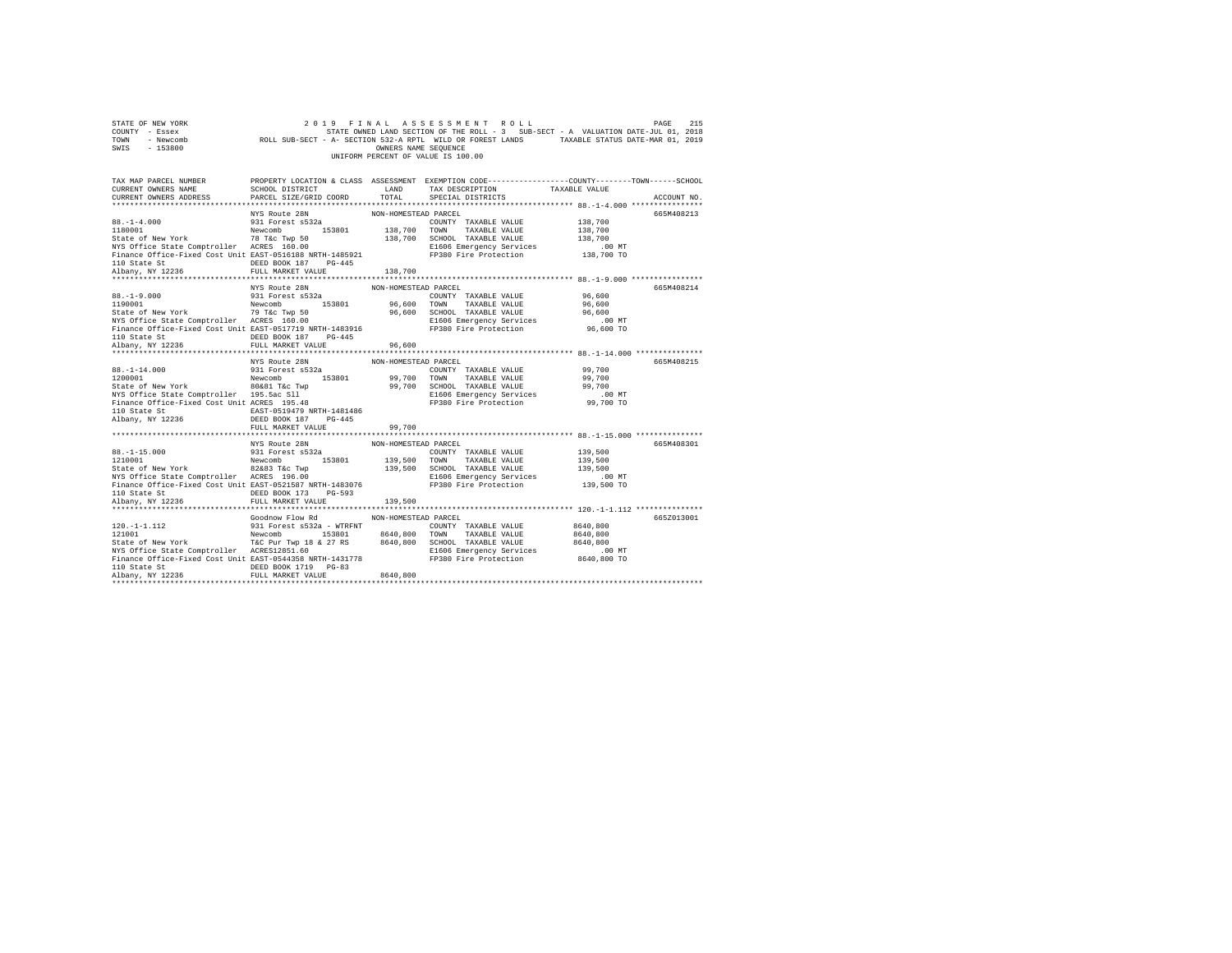| STATE OF NEW YORK<br>COUNTY - Essex<br>TOWN - Newcomb<br>SWIS - 153800                                                                                                                                                                                                                                                                                                                                                                                                                                                                                                                                     |                                                                   | OWNERS NAME SEOUENCE | 2019 FINAL ASSESSMENT ROLL<br>216 PAGE 216 PINAL ASSESSMENT ROLL<br>STATE OWNED LAND SECTION OF THE ROLL - 3 SUB-SECT - A VALUATION DATE-JUL 01, 2018<br>ROLL SUB-SECT - A- SECTION 532-A RPTL WILD OR FOREST LANDS TAXABLE STATUS DATE-MAR 01, 2019<br>UNIFORM PERCENT OF VALUE IS 100.00 |                                                     | PAGE<br>216 |
|------------------------------------------------------------------------------------------------------------------------------------------------------------------------------------------------------------------------------------------------------------------------------------------------------------------------------------------------------------------------------------------------------------------------------------------------------------------------------------------------------------------------------------------------------------------------------------------------------------|-------------------------------------------------------------------|----------------------|--------------------------------------------------------------------------------------------------------------------------------------------------------------------------------------------------------------------------------------------------------------------------------------------|-----------------------------------------------------|-------------|
| TAX MAP PARCEL NUMBER PROPERTY LOCATION & CLASS ASSESSMENT EXEMPTION CODE--------------COUNTY-------TOWN------SCHOOL<br>CURRENT OWNERS NAME<br>CURRENT OWNERS ADDRESS                                                                                                                                                                                                                                                                                                                                                                                                                                      | SCHOOL DISTRICT<br>LAND TAX DESCRIPTION<br>PARCEL SIZE/GRID COORD | TOTAL                | SPECIAL DISTRICTS                                                                                                                                                                                                                                                                          | TAXABLE VALUE                                       | ACCOUNT NO. |
|                                                                                                                                                                                                                                                                                                                                                                                                                                                                                                                                                                                                            | NYS Route 28N                                                     | NON-HOMESTEAD PARCEL |                                                                                                                                                                                                                                                                                            |                                                     | 665M408302  |
|                                                                                                                                                                                                                                                                                                                                                                                                                                                                                                                                                                                                            |                                                                   |                      |                                                                                                                                                                                                                                                                                            |                                                     |             |
|                                                                                                                                                                                                                                                                                                                                                                                                                                                                                                                                                                                                            |                                                                   |                      |                                                                                                                                                                                                                                                                                            | 167,300<br>.00 MT<br>167,300 TO                     | 665M408303  |
|                                                                                                                                                                                                                                                                                                                                                                                                                                                                                                                                                                                                            |                                                                   |                      |                                                                                                                                                                                                                                                                                            |                                                     |             |
|                                                                                                                                                                                                                                                                                                                                                                                                                                                                                                                                                                                                            |                                                                   |                      |                                                                                                                                                                                                                                                                                            |                                                     |             |
| $\begin{array}{cccc} 78. -1-20.000 & 931\;{\rm Forest~ss12a} & 74.200\;{\rm TeV} {\rm C} \end{array} \qquad \begin{array}{cccc} 74. & 200\;{\rm GeV} {\rm F} {\rm C} \end{array} \qquad \begin{array}{cccc} 74. & 200\;{\rm GeV} {\rm F} {\rm C} \end{array} \qquad \begin{array}{cccc} 74. & 200\;{\rm GeV} {\rm F} {\rm C} \end{array} \qquad \begin{array}{cccc} 74. & 200\;{\rm GeV} {\rm F} {\rm C} \end{array} \q$<br>110 State St $\begin{tabular}{l} \texttt{BAST-0516546 NRTH-1489468} \\ \texttt{Albany, NY 12236} \\ \texttt{DESD BOK 187} \\ \texttt{DEST-0516546 NRTH-1489468} \end{tabular}$ | NYS Route 28N<br>931 Forest s532a                                 | NON-HOMESTEAD PARCEL |                                                                                                                                                                                                                                                                                            | 74,200 TO                                           | 665M408304  |
|                                                                                                                                                                                                                                                                                                                                                                                                                                                                                                                                                                                                            | FULL MARKET VALUE                                                 | 74,200               |                                                                                                                                                                                                                                                                                            |                                                     |             |
| $78. -1 - 11.000$<br>NYS Office State Comptroller ACRES 141.00<br>Finance Office-Fixed Cost Unit EAST-0515345 NRTH-1491767<br>110 State St CONTROLL DEED BOOK 148 PG-431                                                                                                                                                                                                                                                                                                                                                                                                                                   | NYS Route 28N                                                     | NON-HOMESTEAD PARCEL | COUNTY TAXABLE VALUE 58,700<br>FP380 Fire Protection                                                                                                                                                                                                                                       | 58,700<br>58,700<br>00 MT.<br>58,700 TO             | 665M408305  |
| Albany, NY 12236 FULL MARKET VALUE                                                                                                                                                                                                                                                                                                                                                                                                                                                                                                                                                                         |                                                                   | 58,700               |                                                                                                                                                                                                                                                                                            |                                                     |             |
| NYS Office State Comptroller ACRES 40.00<br>FISO6 Emergency Services<br>Finance Office-Fixed Cost Unit EAST-0514595 NRTH-1493730<br>110 State St<br>110 State St                                                                                                                                                                                                                                                                                                                                                                                                                                           | Sanford Ln                                                        | NON-HOMESTEAD PARCEL |                                                                                                                                                                                                                                                                                            | 21,500<br>21,500<br>21,500<br>$.00$ MT<br>21,500 TO | 665M408306  |
| Albany, NY 12236                                                                                                                                                                                                                                                                                                                                                                                                                                                                                                                                                                                           |                                                                   |                      |                                                                                                                                                                                                                                                                                            |                                                     |             |
|                                                                                                                                                                                                                                                                                                                                                                                                                                                                                                                                                                                                            |                                                                   |                      |                                                                                                                                                                                                                                                                                            |                                                     |             |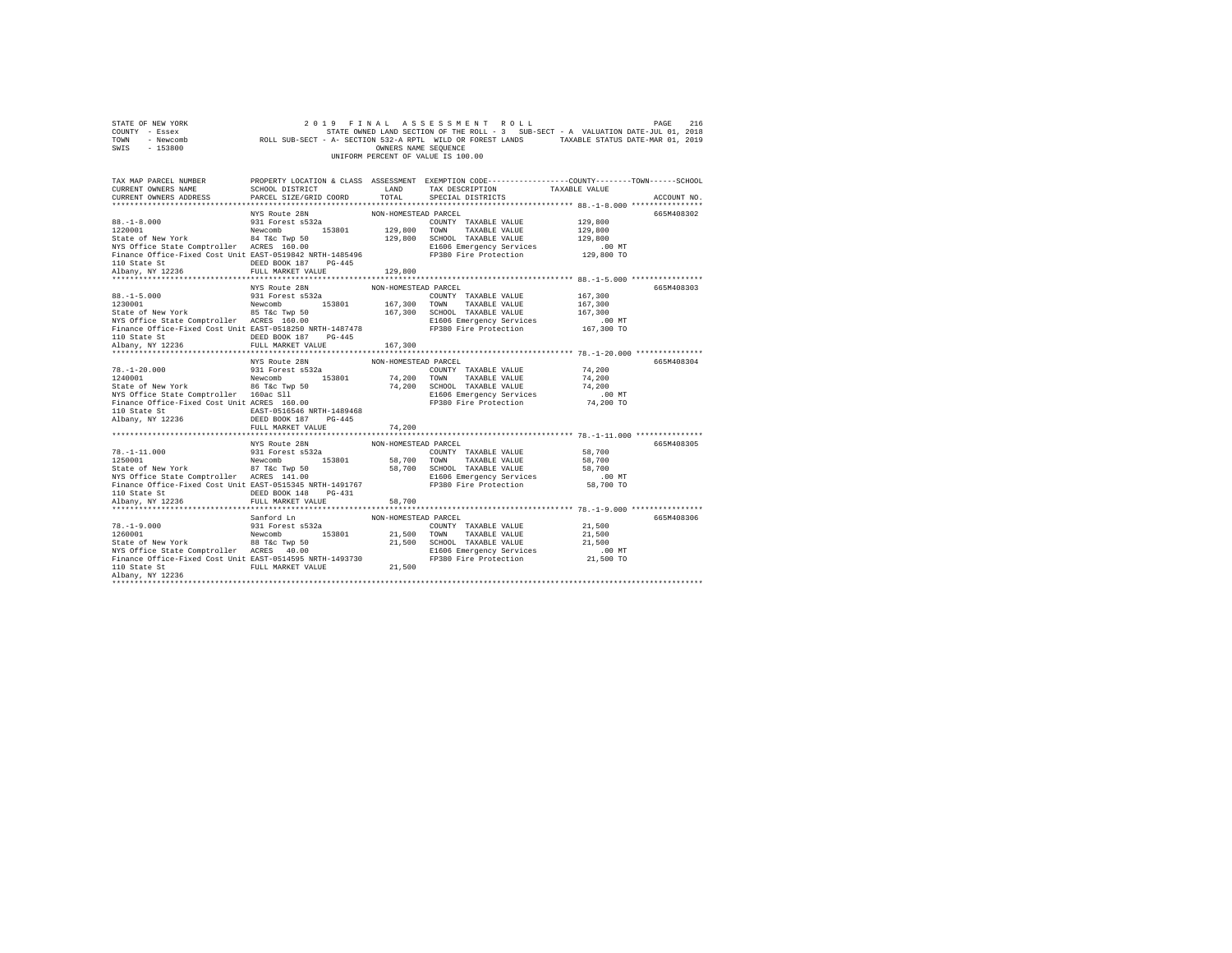| STATE OF NEW YORK<br>COUNTY - Essex<br>TOWN<br>- Newcomb<br>SWIS<br>$-153800$                        | 2019<br>FINAL                                               | OWNERS NAME SEQUENCE | ASSESSMENT<br>ROLL<br>UNIFORM PERCENT OF VALUE IS 100.00 | PAGE<br>STATE OWNED LAND SECTION OF THE ROLL - 3 SUB-SECT - A VALUATION DATE-JUL 01, 2018<br>ROLL SUB-SECT - A- SECTION 532-A RPTL WILD OR FOREST LANDS TAXABLE STATUS DATE-MAR 01, 2019 | 217         |
|------------------------------------------------------------------------------------------------------|-------------------------------------------------------------|----------------------|----------------------------------------------------------|------------------------------------------------------------------------------------------------------------------------------------------------------------------------------------------|-------------|
| TAX MAP PARCEL NUMBER<br>CURRENT OWNERS NAME<br>CURRENT OWNERS ADDRESS                               | SCHOOL DISTRICT<br>PARCEL SIZE/GRID COORD                   | LAND<br>TOTAL        | TAX DESCRIPTION<br>SPECIAL DISTRICTS                     | PROPERTY LOCATION & CLASS ASSESSMENT EXEMPTION CODE---------------COUNTY-------TOWN-----SCHOOL<br>TAXABLE VALUE                                                                          | ACCOUNT NO. |
|                                                                                                      | NYS Route 28N                                               | NON-HOMESTEAD PARCEL |                                                          |                                                                                                                                                                                          | 665M408307  |
| $78. - 1 - 6.000$                                                                                    | 931 Forest s532a                                            |                      | COUNTY TAXABLE VALUE                                     | 7,300                                                                                                                                                                                    |             |
| 1270001                                                                                              | 153801<br>Newcomb                                           | 7.300                | TOWN<br>TAXABLE VALUE                                    | 7,300                                                                                                                                                                                    |             |
| State of New York                                                                                    | 91 T&c Twp 50                                               | 7,300                | SCHOOL TAXABLE VALUE                                     | 7.300                                                                                                                                                                                    |             |
| NYS Office State Comptroller ACRES 15.50<br>Finance Office-Fixed Cost Unit EAST-0513910 NRTH-1498696 |                                                             |                      | E1606 Emergency Services<br>FP380 Fire Protection        | $.00$ MT<br>7,300 TO                                                                                                                                                                     |             |
| 110 State St                                                                                         | FULL MARKET VALUE                                           | 7,300                |                                                          |                                                                                                                                                                                          |             |
| Albany, NY 12236                                                                                     |                                                             |                      |                                                          |                                                                                                                                                                                          |             |
|                                                                                                      |                                                             |                      |                                                          |                                                                                                                                                                                          |             |
|                                                                                                      | Sanford Ln                                                  | NON-HOMESTEAD PARCEL |                                                          |                                                                                                                                                                                          | 665M408308  |
| $78. - 1 - 7.000$                                                                                    | 931 Forest s532a                                            |                      | COUNTY TAXABLE VALUE                                     | 38,700                                                                                                                                                                                   |             |
| 1280001                                                                                              | Newcomb<br>153801                                           | 38,700               | TOWN<br>TAXABLE VALUE                                    | 38,700                                                                                                                                                                                   |             |
| State of New York                                                                                    | 92 T&c Twp 50                                               |                      | 38,700 SCHOOL TAXABLE VALUE                              | 38,700                                                                                                                                                                                   |             |
| NYS Office State Comptroller ACRES 69.00<br>Finance Office-Fixed Cost Unit EAST-0514381 NRTH-1497303 |                                                             |                      | E1606 Emergency Services<br>FP380 Fire Protection        | .00 MT<br>38,700 TO                                                                                                                                                                      |             |
| 110 State St                                                                                         | DEED BOOK 148<br>$PG-431$                                   |                      |                                                          |                                                                                                                                                                                          |             |
| Albany, NY 12236                                                                                     | FULL MARKET VALUE                                           | 38,700               |                                                          |                                                                                                                                                                                          |             |
|                                                                                                      |                                                             |                      |                                                          |                                                                                                                                                                                          |             |
|                                                                                                      |                                                             |                      |                                                          |                                                                                                                                                                                          |             |
|                                                                                                      | NYS Route 28N                                               | NON-HOMESTEAD PARCEL |                                                          |                                                                                                                                                                                          | 665M408309  |
| $78. - 1 - 8.000$                                                                                    | 931 Forest s532a                                            |                      | COUNTY TAXABLE VALUE                                     | 70,800                                                                                                                                                                                   |             |
| 1290001                                                                                              | Newcomb<br>153801                                           | 70,800               | TAXABLE VALUE<br>TOWN                                    | 70,800                                                                                                                                                                                   |             |
| State of New York                                                                                    | 93 T&c Twp 50                                               | 70,800               | SCHOOL TAXABLE VALUE                                     | 70,800                                                                                                                                                                                   |             |
| NYS Office State Comptroller ACRES 140.00                                                            |                                                             |                      | E1606 Emergency Services                                 | .00MT                                                                                                                                                                                    |             |
| Finance Office-Fixed Cost Unit EAST-0515415 NRTH-1495202                                             |                                                             |                      | FP380 Fire Protection                                    | 70,800 TO                                                                                                                                                                                |             |
| 110 State St                                                                                         | DEED BOOK 187<br>$PG-244$<br>FULL MARKET VALUE              | 70,800               |                                                          |                                                                                                                                                                                          |             |
| Albany, NY 12236<br>**********************                                                           |                                                             | .                    |                                                          | ************** 78.-1-12.000 ***************                                                                                                                                              |             |
|                                                                                                      | NYS Route 28N                                               | NON-HOMESTEAD PARCEL |                                                          |                                                                                                                                                                                          | 665M408310  |
| $78. - 1 - 12.000$                                                                                   | 931 Forest s532a                                            |                      | COUNTY TAXABLE VALUE                                     | 86,000                                                                                                                                                                                   |             |
| 1300001                                                                                              | Newcomb<br>153801                                           | 86,000               | TOWN<br>TAXABLE VALUE                                    | 86,000                                                                                                                                                                                   |             |
| State of New York                                                                                    |                                                             | 86,000               | SCHOOL TAXABLE VALUE                                     | 86,000                                                                                                                                                                                   |             |
| NYS Office State Comptroller 140ac Sll                                                               |                                                             |                      | E1606 Emergency Services                                 | $.00$ MT                                                                                                                                                                                 |             |
| Finance Office-Fixed Cost Unit ACRES 140.00                                                          | Newcomment<br>94 Take Twp 50<br>140ac S11<br>∴ ACDEC 140 00 |                      | FP380 Fire Protection                                    | 86,000 TO                                                                                                                                                                                |             |
| 110 State St                                                                                         | EAST-0516930 NRTH-1493034                                   |                      |                                                          |                                                                                                                                                                                          |             |
| Albany, NY 12236                                                                                     | DEED BOOK 187 PG-244<br>FULL MARKET VALUE                   | 86,000               |                                                          |                                                                                                                                                                                          |             |
|                                                                                                      |                                                             |                      |                                                          |                                                                                                                                                                                          |             |
|                                                                                                      | NYS Route 28N                                               | NON-HOMESTEAD PARCEL |                                                          |                                                                                                                                                                                          | 665M408311  |
| $78. - 1 - 19.000$                                                                                   | 931 Forest s532a                                            |                      | COUNTY TAXABLE VALUE                                     | 58,300                                                                                                                                                                                   |             |
| 1310001                                                                                              | 153801<br>Newcomb                                           | 58,300 TOWN          | TAXABLE VALUE                                            | 58,300                                                                                                                                                                                   |             |
| State of New York 55 76c Twp 50                                                                      |                                                             |                      | 58,300 SCHOOL TAXABLE VALUE                              | 58,300                                                                                                                                                                                   |             |
| NYS Office State Comptroller 140ac Sll                                                               |                                                             |                      | E1606 Emergency Services                                 | .00 MT                                                                                                                                                                                   |             |
| Finance Office-Fixed Cost Unit ACRES 140.00                                                          |                                                             |                      | FP380 Fire Protection                                    | 58,300 TO                                                                                                                                                                                |             |
| 110 State St<br>Albany, NY 12236                                                                     | EAST-0518564 NRTH-1490945<br>FULL MARKET VALUE              | 58,300               |                                                          |                                                                                                                                                                                          |             |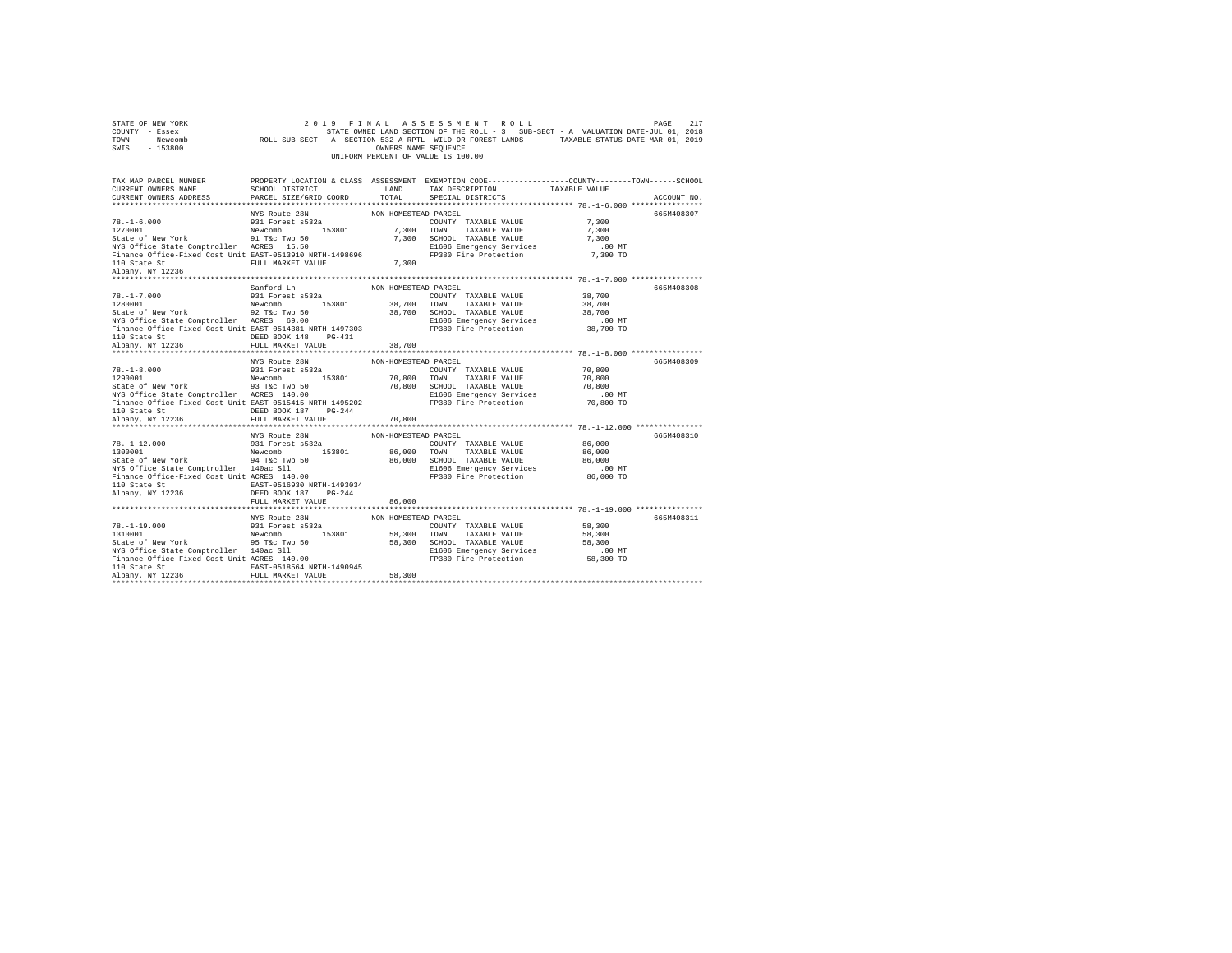| STATE OF NEW YORK                                                         | 2019                                          | FINAL                | ASSESSMENT ROLL                                                                                |                                                | PAGE<br>218 |
|---------------------------------------------------------------------------|-----------------------------------------------|----------------------|------------------------------------------------------------------------------------------------|------------------------------------------------|-------------|
| COUNTY - Essex                                                            |                                               |                      | STATE OWNED LAND SECTION OF THE ROLL - 3 SUB-SECT - A VALUATION DATE-JUL 01, 2018              |                                                |             |
| TOWN<br>- Newcomb                                                         |                                               |                      | ROLL SUB-SECT - A- SECTION 532-A RPTL WILD OR FOREST LANDS TAXABLE STATUS DATE-MAR 01, 2019    |                                                |             |
| SWIS<br>$-153800$                                                         |                                               | OWNERS NAME SEQUENCE |                                                                                                |                                                |             |
|                                                                           |                                               |                      | UNIFORM PERCENT OF VALUE IS 100.00                                                             |                                                |             |
|                                                                           |                                               |                      |                                                                                                |                                                |             |
|                                                                           |                                               |                      |                                                                                                |                                                |             |
| TAX MAP PARCEL NUMBER                                                     |                                               |                      | PROPERTY LOCATION & CLASS ASSESSMENT EXEMPTION CODE---------------COUNTY-------TOWN-----SCHOOL |                                                |             |
| CURRENT OWNERS NAME                                                       | SCHOOL DISTRICT                               | LAND                 | TAX DESCRIPTION                                                                                | TAXABLE VALUE                                  |             |
| CURRENT OWNERS ADDRESS                                                    | PARCEL SIZE/GRID COORD                        | TOTAL                | SPECIAL DISTRICTS                                                                              |                                                | ACCOUNT NO. |
|                                                                           |                                               |                      |                                                                                                |                                                |             |
|                                                                           | NYS Route 28N                                 | NON-HOMESTEAD PARCEL |                                                                                                |                                                | 665M408312  |
| $78. - 1 - 21.000$                                                        | 931 Forest s532a                              |                      | COUNTY TAXABLE VALUE                                                                           | 55,400                                         |             |
| 1320001                                                                   | 153801<br>Newcomb                             | 55,400               | TOWN<br>TAXABLE VALUE                                                                          | 55,400                                         |             |
| State of New York                                                         | 96 T&c Twp 50                                 | 55,400               | SCHOOL TAXABLE VALUE                                                                           | 55,400                                         |             |
| NYS Office State Comptroller ACRES 140.00                                 |                                               |                      | E1606 Emergency Services                                                                       | .00MT                                          |             |
| Finance Office-Fixed Cost Unit EAST-0520157 NRTH-1488924                  |                                               |                      | FP380 Fire Protection                                                                          | 55,400 TO                                      |             |
| 110 State St                                                              | FULL MARKET VALUE                             | 55,400               |                                                                                                |                                                |             |
| Albany, NY 12236                                                          |                                               |                      |                                                                                                |                                                |             |
| ***************************                                               |                                               |                      |                                                                                                |                                                |             |
|                                                                           | NYS Route 28N                                 | NON-HOMESTEAD PARCEL |                                                                                                |                                                | 665M408313  |
| $88. - 1 - 7.000$                                                         | 931 Forest s532a                              |                      | COUNTY TAXABLE VALUE                                                                           | 64,500                                         |             |
| 1330001                                                                   | Newcomb<br>153801                             | 64,500               | TOWN<br>TAXABLE VALUE                                                                          | 64,500                                         |             |
|                                                                           |                                               | 64,500               | SCHOOL TAXABLE VALUE                                                                           | 64,500                                         |             |
| State of New York T&C Twp 50<br>NYS Office State Comptroller ACRES 140.00 |                                               |                      |                                                                                                |                                                |             |
|                                                                           |                                               |                      | E1606 Emergency Services                                                                       | .00 MT                                         |             |
| Finance Office-Fixed Cost Unit EAST-0521822 NRTH-1487031                  |                                               |                      | FP380 Fire Protection                                                                          | 64,500 TO                                      |             |
| 110 State St                                                              | FULL MARKET VALUE                             | 64,500               |                                                                                                |                                                |             |
| Albany, NY 12236                                                          |                                               |                      |                                                                                                |                                                |             |
|                                                                           |                                               |                      |                                                                                                |                                                |             |
|                                                                           | NYS Route 28N                                 | NON-HOMESTEAD PARCEL |                                                                                                |                                                | 665M408314  |
| $88. - 1 - 16.000$                                                        | 931 Forest s532a                              |                      | COUNTY TAXABLE VALUE                                                                           | 151,800                                        |             |
| 1340001                                                                   | 153801<br>Newcomb                             | 151,800              | TOWN<br>TAXABLE VALUE                                                                          | 151,800                                        |             |
| State of New York                                                         | 98&99 T&c Twp                                 | 151,800              | SCHOOL TAXABLE VALUE                                                                           | 151,800                                        |             |
| NYS Office State Comptroller ACRES 173.00                                 |                                               |                      | E1606 Emergency Services                                                                       | $.00$ MT                                       |             |
| Finance Office-Fixed Cost Unit EAST-0523605 NRTH-1484601                  |                                               |                      | FP380 Fire Protection                                                                          | 151,800 TO                                     |             |
| 110 State St                                                              | FULL MARKET VALUE                             | 151,800              |                                                                                                |                                                |             |
| Albany, NY 12236                                                          |                                               |                      |                                                                                                |                                                |             |
|                                                                           |                                               |                      |                                                                                                |                                                |             |
| **********************                                                    |                                               |                      |                                                                                                | ***************** 88.-1-2.000 **************** |             |
|                                                                           | NYS Route 28N                                 | NON-HOMESTEAD PARCEL |                                                                                                |                                                | 665M408315  |
| $88. - 1 - 2.000$                                                         | 931 Forest s532a                              |                      |                                                                                                |                                                |             |
|                                                                           |                                               |                      | COUNTY TAXABLE VALUE                                                                           | 118,700                                        |             |
| 1350001                                                                   | Newcomb<br>153801                             | 118,700              | TOWN<br>TAXABLE VALUE                                                                          | 118,700                                        |             |
| State of New York                                                         |                                               | 118,700              | SCHOOL TAXABLE VALUE                                                                           | 118,700                                        |             |
| NYS Office State Comptroller ACRES 238.80                                 | 100&101 T&c Twp<br>ACRES 238.80               |                      | E1606 Emergency Services                                                                       | .00MT                                          |             |
| Finance Office-Fixed Cost Unit EAST-0525690 NRTH-1486281                  |                                               |                      | FP380 Fire Protection                                                                          | 118,700 TO                                     |             |
| 110 State St                                                              | DEED BOOK 346<br>PG-357                       |                      |                                                                                                |                                                |             |
| Albany, NY 12236                                                          | FULL MARKET VALUE                             | 118,700              |                                                                                                |                                                |             |
|                                                                           |                                               |                      |                                                                                                |                                                |             |
|                                                                           | NYS Route 28N                                 | NON-HOMESTEAD PARCEL |                                                                                                |                                                | 665M408401  |
| $88. - 1 - 6.000$                                                         | 931 Forest s532a                              |                      | COUNTY TAXABLE VALUE                                                                           | 64,200                                         |             |
| 1360001                                                                   | Newcomb 153801                                | 64,200               | TOWN<br>TAXABLE VALUE                                                                          | 64,200                                         |             |
| State of New York                                                         |                                               | 64,200               | SCHOOL TAXABLE VALUE                                                                           | 64,200                                         |             |
| NYS Office State Comptroller 154.1ac Sll                                  |                                               |                      | E1606 Emergency Services                                                                       | $.00$ MT                                       |             |
| Finance Office-Fixed Cost Unit ACRES 154.08                               | 102 T&C Twp 50<br>154.1ac S11<br>ACPES 154.00 |                      | FP380 Fire Protection                                                                          | 64,200 TO                                      |             |
| 110 State St                                                              | EAST-0523903 NRTH-1488611                     |                      |                                                                                                |                                                |             |
| Albany, NY 12236                                                          | DEED BOOK 346<br>PG-357                       |                      |                                                                                                |                                                |             |
|                                                                           | FULL MARKET VALUE                             | 64,200               |                                                                                                |                                                |             |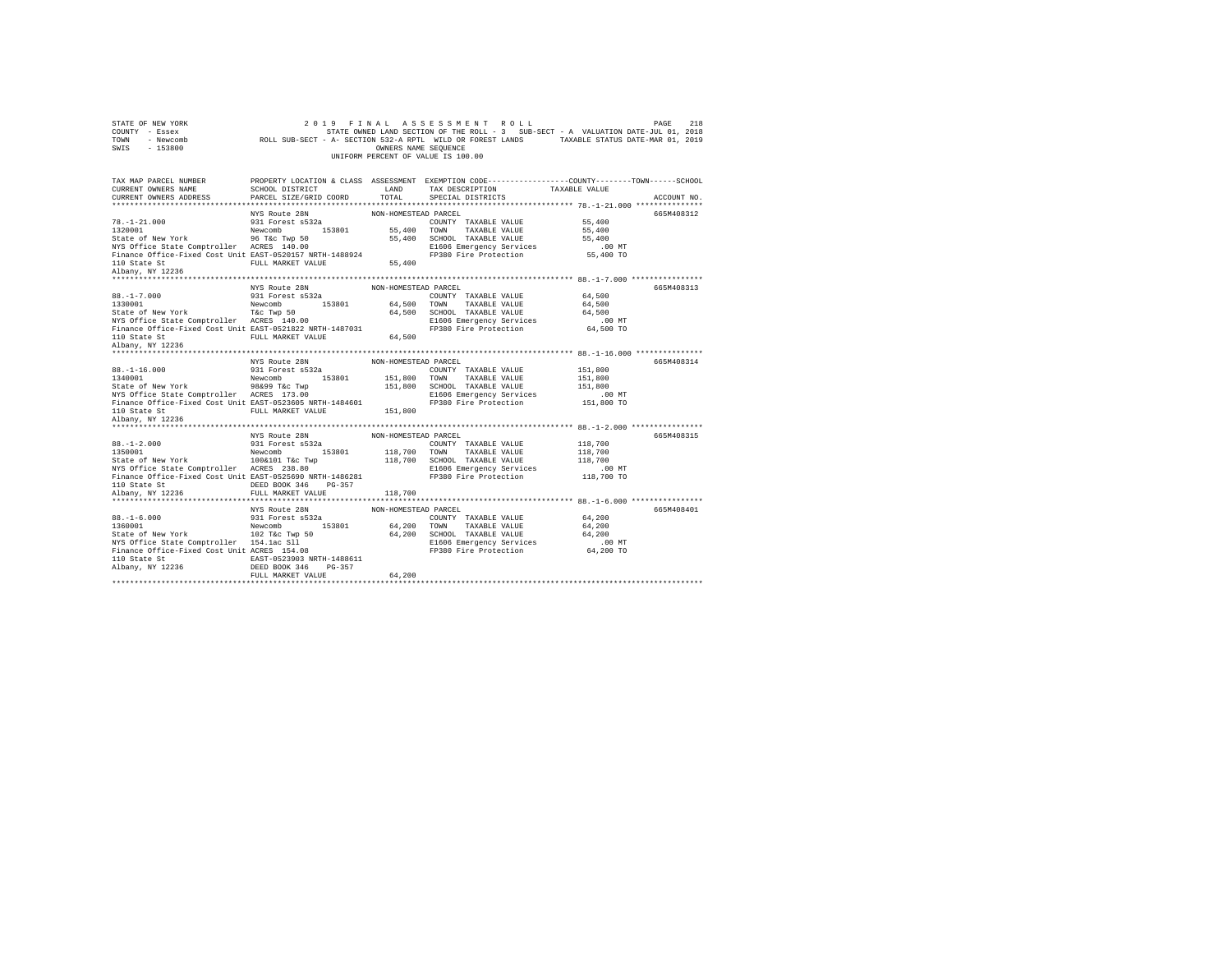| STATE OF NEW YORK<br>COUNTY - Essex<br>TOWN - Newcomb<br>SWIS - 153800                                                                                                                                                                                                                                                                                                  |                           | OWNERS NAME SEQUENCE | 2019 FINAL ASSESSMENT ROLL<br>UNIFORM PERCENT OF VALUE IS 100.00 | PAGE<br>219<br>219 PAGE 219 PINAL ASSESSMENT ROLL<br>STRIED LANGED LAND SECTION OF THE ROLL - 3 SUB-SECT - A VALUATION DATE-JUL 01, 2018<br>ROLL SUB-SECT - A- SECTION 532-A RPTL WILD OR FOREST LANDS TAXABLE STATUS DATE-MAR 01, 2019 |  |
|-------------------------------------------------------------------------------------------------------------------------------------------------------------------------------------------------------------------------------------------------------------------------------------------------------------------------------------------------------------------------|---------------------------|----------------------|------------------------------------------------------------------|-----------------------------------------------------------------------------------------------------------------------------------------------------------------------------------------------------------------------------------------|--|
| TAX MAP PARCEL NUMBER                                                                                                                                                                                                                                                                                                                                                   |                           |                      |                                                                  | PROPERTY LOCATION & CLASS ASSESSMENT EXEMPTION CODE---------------COUNTY-------TOWN------SCHOOL                                                                                                                                         |  |
| CURRENT OWNERS NAME                                                                                                                                                                                                                                                                                                                                                     |                           |                      |                                                                  |                                                                                                                                                                                                                                         |  |
| CURRENT OWNERS ADDRESS                                                                                                                                                                                                                                                                                                                                                  |                           |                      |                                                                  | ACCOUNT NO.                                                                                                                                                                                                                             |  |
|                                                                                                                                                                                                                                                                                                                                                                         | NYS Route 28N             | NON-HOMESTEAD PARCEL |                                                                  | 665M408402                                                                                                                                                                                                                              |  |
|                                                                                                                                                                                                                                                                                                                                                                         |                           |                      |                                                                  |                                                                                                                                                                                                                                         |  |
|                                                                                                                                                                                                                                                                                                                                                                         |                           |                      |                                                                  |                                                                                                                                                                                                                                         |  |
|                                                                                                                                                                                                                                                                                                                                                                         |                           |                      |                                                                  |                                                                                                                                                                                                                                         |  |
|                                                                                                                                                                                                                                                                                                                                                                         |                           |                      |                                                                  |                                                                                                                                                                                                                                         |  |
|                                                                                                                                                                                                                                                                                                                                                                         |                           |                      |                                                                  |                                                                                                                                                                                                                                         |  |
|                                                                                                                                                                                                                                                                                                                                                                         |                           |                      |                                                                  |                                                                                                                                                                                                                                         |  |
|                                                                                                                                                                                                                                                                                                                                                                         |                           |                      |                                                                  |                                                                                                                                                                                                                                         |  |
|                                                                                                                                                                                                                                                                                                                                                                         |                           |                      |                                                                  |                                                                                                                                                                                                                                         |  |
| MYS ROLE 2R NON-HOMESTEAD PARCEL<br>78. -1-18.000<br>1338001 931 Forest 6532a<br>138001 63,100 COUNTY TAXABLE VALUE 63,100<br>State of New York 104 Tac Twp 5<br>NON-HOMESTEAD PARCEL<br>163,100 TAXABLE VALUE 63,100<br>STAGE STAGE COUNTY                                                                                                                             |                           |                      |                                                                  | 665M408403                                                                                                                                                                                                                              |  |
|                                                                                                                                                                                                                                                                                                                                                                         |                           |                      |                                                                  |                                                                                                                                                                                                                                         |  |
|                                                                                                                                                                                                                                                                                                                                                                         |                           |                      |                                                                  |                                                                                                                                                                                                                                         |  |
|                                                                                                                                                                                                                                                                                                                                                                         |                           |                      |                                                                  |                                                                                                                                                                                                                                         |  |
|                                                                                                                                                                                                                                                                                                                                                                         |                           |                      |                                                                  |                                                                                                                                                                                                                                         |  |
|                                                                                                                                                                                                                                                                                                                                                                         |                           |                      |                                                                  |                                                                                                                                                                                                                                         |  |
| 110 State St<br>Albany, NY 12236                                                                                                                                                                                                                                                                                                                                        |                           |                      |                                                                  |                                                                                                                                                                                                                                         |  |
|                                                                                                                                                                                                                                                                                                                                                                         |                           |                      |                                                                  |                                                                                                                                                                                                                                         |  |
|                                                                                                                                                                                                                                                                                                                                                                         |                           |                      |                                                                  | 665M408404                                                                                                                                                                                                                              |  |
|                                                                                                                                                                                                                                                                                                                                                                         |                           |                      |                                                                  |                                                                                                                                                                                                                                         |  |
|                                                                                                                                                                                                                                                                                                                                                                         |                           |                      |                                                                  |                                                                                                                                                                                                                                         |  |
|                                                                                                                                                                                                                                                                                                                                                                         |                           |                      |                                                                  |                                                                                                                                                                                                                                         |  |
|                                                                                                                                                                                                                                                                                                                                                                         |                           |                      |                                                                  |                                                                                                                                                                                                                                         |  |
|                                                                                                                                                                                                                                                                                                                                                                         |                           |                      |                                                                  |                                                                                                                                                                                                                                         |  |
| MYS ROLE 28N NON-HOMESTEAD PARCEL (1917) ON THE VALUE OF 1130001 NYS ROLE 28N NON-HOMESTEAD PARCEL (1917) TAXABLE VALUE (1918) 20101<br>1930001 Newcomb Newcomb 153801 86,300 TOWNY TAXABLE VALUE 86,300<br>31 State of New York New                                                                                                                                    |                           |                      |                                                                  |                                                                                                                                                                                                                                         |  |
| 110 State St                                                                                                                                                                                                                                                                                                                                                            | EAST-0519210 NRTH-1494605 |                      |                                                                  |                                                                                                                                                                                                                                         |  |
| $\frac{1}{2}$ albany, NY 12236                                                                                                                                                                                                                                                                                                                                          | FULL MARKET VALUE 86,300  |                      |                                                                  |                                                                                                                                                                                                                                         |  |
|                                                                                                                                                                                                                                                                                                                                                                         |                           |                      |                                                                  |                                                                                                                                                                                                                                         |  |
|                                                                                                                                                                                                                                                                                                                                                                         |                           |                      |                                                                  | 665M408405                                                                                                                                                                                                                              |  |
|                                                                                                                                                                                                                                                                                                                                                                         |                           |                      |                                                                  |                                                                                                                                                                                                                                         |  |
|                                                                                                                                                                                                                                                                                                                                                                         |                           |                      |                                                                  |                                                                                                                                                                                                                                         |  |
|                                                                                                                                                                                                                                                                                                                                                                         |                           |                      |                                                                  |                                                                                                                                                                                                                                         |  |
|                                                                                                                                                                                                                                                                                                                                                                         |                           |                      |                                                                  |                                                                                                                                                                                                                                         |  |
| MYS ROLE 28N NON-HOMESTEAD PARCEL (1.1.4.000)<br>1931 Forest 5532a<br>1400001 WESTEAD ISSOCI TAXABLE VALUE 70,300<br>160001 Newcomb 153801 70,300 TOWNY TAXABLE VALUE 70,300<br>SCHOOL TAXABLE VALUE 70,300<br>NEW YORK Newcomb 153801 7<br>110 State St               FULL MARKET VALUE             70,300                                                             |                           |                      |                                                                  |                                                                                                                                                                                                                                         |  |
| Albany, NY 12236                                                                                                                                                                                                                                                                                                                                                        |                           |                      |                                                                  |                                                                                                                                                                                                                                         |  |
|                                                                                                                                                                                                                                                                                                                                                                         |                           |                      |                                                                  |                                                                                                                                                                                                                                         |  |
|                                                                                                                                                                                                                                                                                                                                                                         |                           |                      |                                                                  | 665M408406                                                                                                                                                                                                                              |  |
|                                                                                                                                                                                                                                                                                                                                                                         |                           |                      |                                                                  |                                                                                                                                                                                                                                         |  |
|                                                                                                                                                                                                                                                                                                                                                                         |                           |                      |                                                                  |                                                                                                                                                                                                                                         |  |
|                                                                                                                                                                                                                                                                                                                                                                         |                           |                      |                                                                  |                                                                                                                                                                                                                                         |  |
|                                                                                                                                                                                                                                                                                                                                                                         |                           |                      |                                                                  |                                                                                                                                                                                                                                         |  |
| $\begin{tabular}{l c c c c c} \hline $\gamma$8.-1-5.000 & \hline $\gamma$8.50ute 28N & \hline $\gamma$0N-NMESTERD PARCHCEI & $\cdots$--3.000 \\ & $91$ Forest $532a$ & $1001$ WWY TAXABLE VALUB & $1,500$ \\ & $1410001 & \hline $\gamma$6-45.000 & \hline $\gamma$8-1000 & $101001$ & $1,500$ \\ & $140001 & \hline $\gamma$8-454 & 101001 & $13801 & $81,500$ & $100$ |                           |                      |                                                                  |                                                                                                                                                                                                                                         |  |
|                                                                                                                                                                                                                                                                                                                                                                         |                           |                      |                                                                  |                                                                                                                                                                                                                                         |  |
| ${\small \begin{tabular}{lcccccc} 110 & State & Ste & & & \multicolumn{2}{c}{EAST-0516001 NRTH-1498477} \\ Albany, & NY & 12236 & & & DEED BOOK & 187 & & PG-245 \end{tabular}}$                                                                                                                                                                                        | FULL MARKET VALUE         | 81,500               |                                                                  |                                                                                                                                                                                                                                         |  |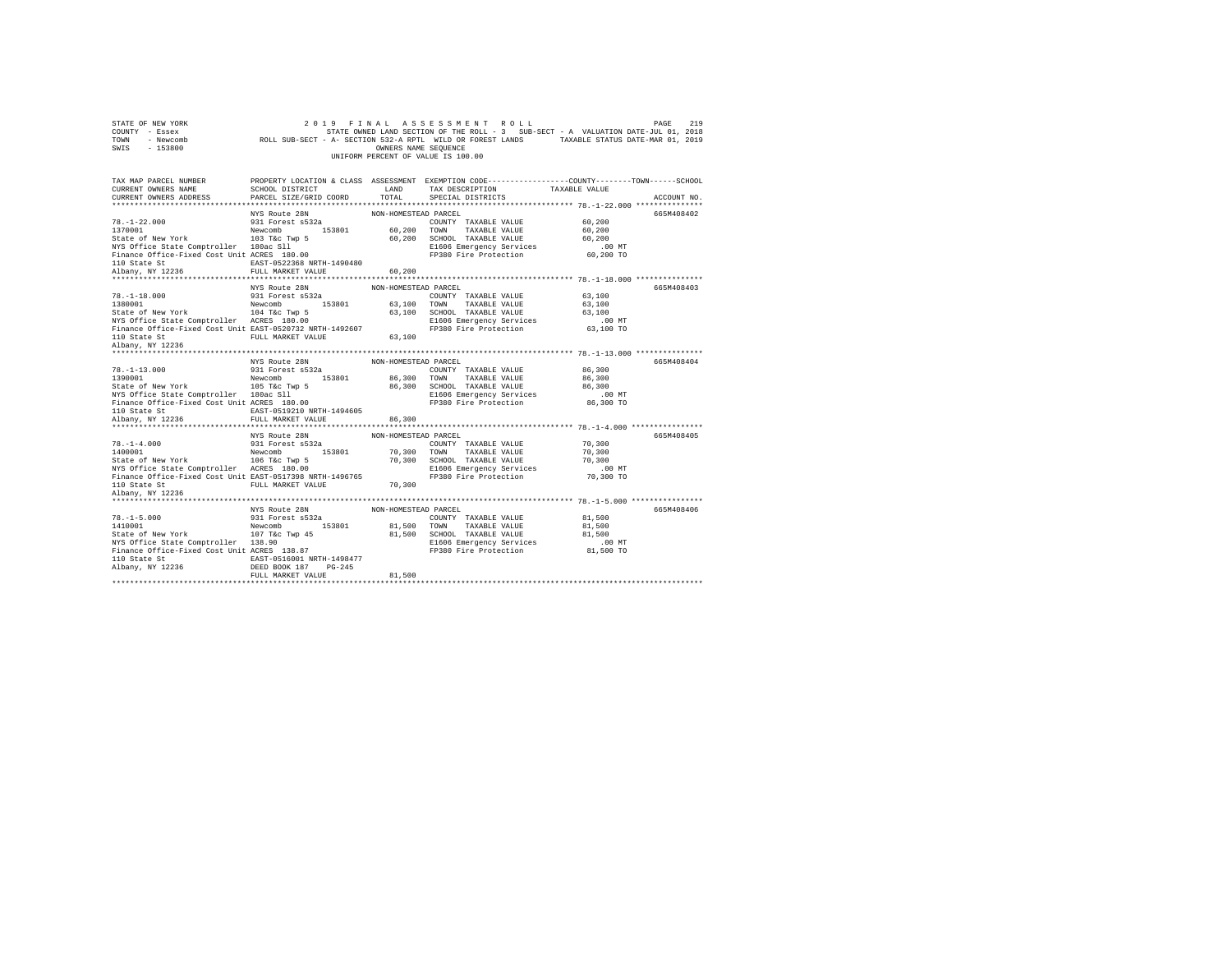| STATE OF NEW YORK<br>COUNTY - Essex<br>TOWN<br>$-153800$<br>SWIS                                                                                                                                                                                      |                                                   | OWNERS NAME SEQUENCE | OF NEW YORK<br>7 - ESSEX (2019 - FRINAL AS SES SWE RY ROLL -3 SUB-SECT - A VALUATION DATE-JUL 01, 2018<br>7 - RESECT - A SUB-SECT - A SECTION 532-A ROLL SUB-SECT - A VALUATION DATE-JUL 01, 2018<br>7 - IESQOA<br>UNIFORM PERCENT OF VALUE IS 100.00 |           |             |
|-------------------------------------------------------------------------------------------------------------------------------------------------------------------------------------------------------------------------------------------------------|---------------------------------------------------|----------------------|-------------------------------------------------------------------------------------------------------------------------------------------------------------------------------------------------------------------------------------------------------|-----------|-------------|
|                                                                                                                                                                                                                                                       |                                                   |                      |                                                                                                                                                                                                                                                       |           |             |
| TAX MAP PARCEL NUMBER<br>CURRENT OWNERS NAME                                                                                                                                                                                                          |                                                   |                      | PROPERTY LOCATION & CLASS ASSESSMENT EXEMPTION CODE---------------COUNTY-------TOWN------SCHOOL<br>TAX DESCRIPTION TAXABLE VALUE                                                                                                                      |           |             |
| CURRENT OWNERS ADDRESS                                                                                                                                                                                                                                | SCHOOL DISTRICT LAND PARCEL SIZE/GRID COORD TOTAL |                      | SPECIAL DISTRICTS                                                                                                                                                                                                                                     |           | ACCOUNT NO. |
|                                                                                                                                                                                                                                                       |                                                   |                      |                                                                                                                                                                                                                                                       |           |             |
|                                                                                                                                                                                                                                                       |                                                   |                      |                                                                                                                                                                                                                                                       |           | 665M408407  |
|                                                                                                                                                                                                                                                       |                                                   |                      | COUNTY TAXABLE VALUE 75,200                                                                                                                                                                                                                           |           |             |
|                                                                                                                                                                                                                                                       |                                                   |                      |                                                                                                                                                                                                                                                       | 75,200    |             |
|                                                                                                                                                                                                                                                       |                                                   |                      |                                                                                                                                                                                                                                                       | 75,200    |             |
|                                                                                                                                                                                                                                                       |                                                   |                      |                                                                                                                                                                                                                                                       | $.00$ MT  |             |
| NYS Office State Comptroller ACRES 183.00<br>Finance Office-Fixed Cost Unit EAST-0519587 NRTH-1498576<br>110 Obst: Oter                                                                                                                               |                                                   |                      | FP380 Fire Protection                                                                                                                                                                                                                                 | 75,200 TO |             |
| $110\text{ State St}$ $75,200$ $\texttt{RUE}$ $75,200$ $\texttt{Albany}$ , $\texttt{NY}$ $12236$                                                                                                                                                      |                                                   |                      |                                                                                                                                                                                                                                                       |           |             |
|                                                                                                                                                                                                                                                       |                                                   |                      |                                                                                                                                                                                                                                                       |           |             |
|                                                                                                                                                                                                                                                       |                                                   | NON-HOMESTEAD PARCEL |                                                                                                                                                                                                                                                       |           | 665M408408  |
| $78. - 1 - 14.000$                                                                                                                                                                                                                                    | NYS Route 28N<br>931 Forest s532a                 |                      | COUNTY TAXABLE VALUE 63,400                                                                                                                                                                                                                           |           |             |
|                                                                                                                                                                                                                                                       |                                                   |                      |                                                                                                                                                                                                                                                       |           |             |
| 1430001 Mewcomb 153801 63,400 TOWN TAXABLE VALUE 63,400<br>State of New York 1997 1997 63,400 SCHOOL TAXABLE VALUE 63,400<br>NYS Office State Comptroller ACRES 160.00 63,400 E1606 Emergency Services                                                |                                                   |                      |                                                                                                                                                                                                                                                       |           |             |
|                                                                                                                                                                                                                                                       |                                                   |                      |                                                                                                                                                                                                                                                       | $.00$ MT  |             |
| NIS UIIICE STATE COmptroller ACRES 160.00<br>Finance Office-Fixed Cost Unit EAST-0521443 NRTH-1496421                                                                                                                                                 |                                                   |                      | FP380 Fire Protection                                                                                                                                                                                                                                 | 63,400 TO |             |
|                                                                                                                                                                                                                                                       | FULL MARKET VALUE 63,400                          |                      |                                                                                                                                                                                                                                                       |           |             |
| 110 State St<br>Albany, NY 12236                                                                                                                                                                                                                      |                                                   |                      |                                                                                                                                                                                                                                                       |           |             |
|                                                                                                                                                                                                                                                       |                                                   |                      |                                                                                                                                                                                                                                                       |           |             |
|                                                                                                                                                                                                                                                       | NYS Route 28N<br>931 Forest s532a                 | NON-HOMESTEAD PARCEL |                                                                                                                                                                                                                                                       |           | 665M408409  |
| 78.-1-17.000<br>1440001                                                                                                                                                                                                                               |                                                   |                      | COUNTY TAXABLE VALUE                                                                                                                                                                                                                                  | 58,000    |             |
|                                                                                                                                                                                                                                                       |                                                   |                      |                                                                                                                                                                                                                                                       |           |             |
|                                                                                                                                                                                                                                                       |                                                   |                      |                                                                                                                                                                                                                                                       | $.00$ MT  |             |
| 19.1-11.0000 Mewcomb 20.1 CHERN 20001 10 MANDE VALUE 140001<br>State of New York 110 T&C TWD 58,000 10000 TOWN TAXABLE VALUE 58,000<br>State of New York 110 T&C TWD 58,000 SCHOOL TAXABLE VALUE 58,000<br>NEW ORTICE STATE 16REST 1                  |                                                   |                      |                                                                                                                                                                                                                                                       | 58,000 TO |             |
|                                                                                                                                                                                                                                                       | FULL MARKET VALUE 58,000                          |                      |                                                                                                                                                                                                                                                       |           |             |
| 110 State St<br>Albany, NY 12236                                                                                                                                                                                                                      |                                                   |                      |                                                                                                                                                                                                                                                       |           |             |
|                                                                                                                                                                                                                                                       |                                                   |                      |                                                                                                                                                                                                                                                       |           |             |
|                                                                                                                                                                                                                                                       |                                                   |                      |                                                                                                                                                                                                                                                       |           |             |
|                                                                                                                                                                                                                                                       |                                                   |                      | NON-HOMESTEAD PARCEL                                                                                                                                                                                                                                  |           | 665M408410  |
|                                                                                                                                                                                                                                                       | NYS Route 28N                                     |                      |                                                                                                                                                                                                                                                       | 56,100    |             |
|                                                                                                                                                                                                                                                       |                                                   |                      |                                                                                                                                                                                                                                                       | 56,100    |             |
|                                                                                                                                                                                                                                                       |                                                   |                      |                                                                                                                                                                                                                                                       | 56,100    |             |
|                                                                                                                                                                                                                                                       |                                                   |                      |                                                                                                                                                                                                                                                       | $.00$ MT  |             |
|                                                                                                                                                                                                                                                       |                                                   |                      | FP380 Fire Protection 56,100 TO                                                                                                                                                                                                                       |           |             |
|                                                                                                                                                                                                                                                       |                                                   |                      |                                                                                                                                                                                                                                                       |           |             |
|                                                                                                                                                                                                                                                       |                                                   |                      |                                                                                                                                                                                                                                                       |           |             |
|                                                                                                                                                                                                                                                       |                                                   |                      |                                                                                                                                                                                                                                                       |           |             |
|                                                                                                                                                                                                                                                       | NYS Route 28N                                     | NON-HOMESTEAD PARCEL |                                                                                                                                                                                                                                                       |           | 665M408411  |
|                                                                                                                                                                                                                                                       |                                                   |                      | COUNTY TAXABLE VALUE                                                                                                                                                                                                                                  | 61,500    |             |
|                                                                                                                                                                                                                                                       |                                                   |                      |                                                                                                                                                                                                                                                       | 61,500    |             |
|                                                                                                                                                                                                                                                       |                                                   |                      | 61,500 TOWN TAXABLE VALUE<br>61,500 SCHOOL TAXABLE VALUE                                                                                                                                                                                              | 61,500    |             |
| 78.-1-10.000 931 Forest s532a<br>1460001 12 Tec Twp 5 53801 61,500<br>State of New York 112 Tec Twp 5 61,500<br>NYS Office State Comptroller ACRES 160.00                                                                                             |                                                   |                      |                                                                                                                                                                                                                                                       |           |             |
|                                                                                                                                                                                                                                                       |                                                   |                      |                                                                                                                                                                                                                                                       |           |             |
| NYS Office State Comptroller ACRES 160.00 E1606 Emergency Services<br>Finance Office-Fixed Cost Unit EAST-0526123 NRTH-1490237 PP380 Fire Protection 61,500 TO<br>110 State St  FULL MARKET VALUE 61,500 61,500 PP380 Fire Protec<br>Albany, NY 12236 |                                                   |                      |                                                                                                                                                                                                                                                       |           |             |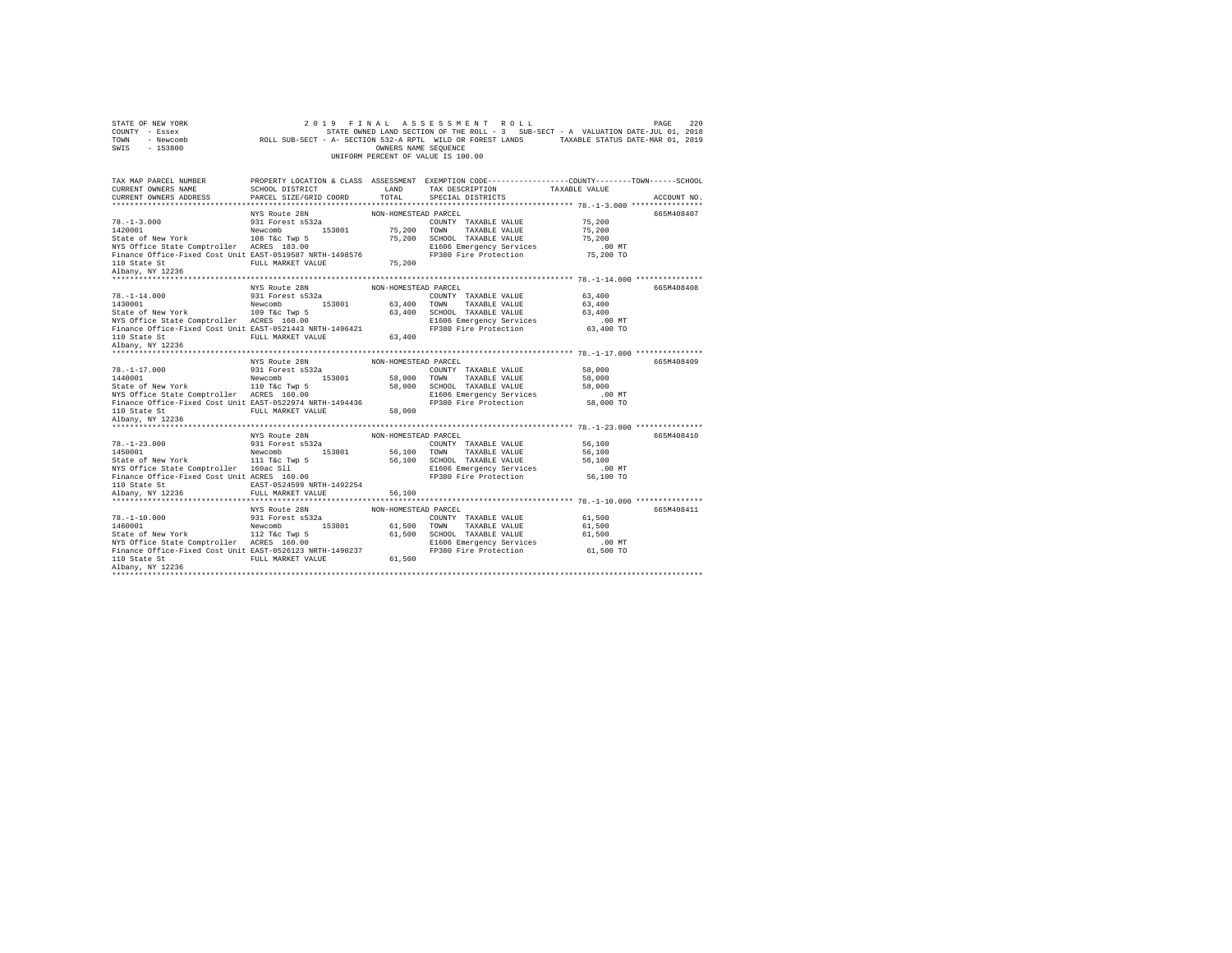| STATE OF NEW YORK<br>COUNTY - Essex<br>TOWN - Newcomb<br>SWIS - 153800<br>TAX MAP PARCEL NUMBER                                                                                                                                                                                                                                                                                                                                                                                                                                                                                                                                                  |                                | OWNERS NAME SEQUENCE | 2019 FINAL ASSESSMENT ROLL<br>UNIFORM PERCENT OF VALUE IS 100.00 | PAGE<br>STATE OWNED LAND SECTION OF THE ROLL - 3 SUB-SECT - A VALUATION DATE-JUL 01, 2018<br>ROLL SUB-SECT - A- SECTION 532-A RPTL WILD OR FOREST LANDS TAXABLE STATUS DATE-MAR 01, 2019<br>PROPERTY LOCATION & CLASS ASSESSMENT EXEMPTION CODE---------------COUNTY-------TOWN------SCHOOL | 2.21 |
|--------------------------------------------------------------------------------------------------------------------------------------------------------------------------------------------------------------------------------------------------------------------------------------------------------------------------------------------------------------------------------------------------------------------------------------------------------------------------------------------------------------------------------------------------------------------------------------------------------------------------------------------------|--------------------------------|----------------------|------------------------------------------------------------------|---------------------------------------------------------------------------------------------------------------------------------------------------------------------------------------------------------------------------------------------------------------------------------------------|------|
| CURRENT OWNERS NAME                                                                                                                                                                                                                                                                                                                                                                                                                                                                                                                                                                                                                              | LAND<br>SCHOOL DISTRICT        |                      | TAX DESCRIPTION                                                  | TAXABLE VALUE                                                                                                                                                                                                                                                                               |      |
| CURRENT OWNERS ADDRESS                                                                                                                                                                                                                                                                                                                                                                                                                                                                                                                                                                                                                           | PARCEL SIZE/GRID COORD TOTAL   |                      | SPECIAL DISTRICTS                                                | ACCOUNT NO.                                                                                                                                                                                                                                                                                 |      |
|                                                                                                                                                                                                                                                                                                                                                                                                                                                                                                                                                                                                                                                  |                                |                      |                                                                  |                                                                                                                                                                                                                                                                                             |      |
|                                                                                                                                                                                                                                                                                                                                                                                                                                                                                                                                                                                                                                                  | NYS Route 28N                  | NON-HOMESTEAD PARCEL |                                                                  | 665M408412                                                                                                                                                                                                                                                                                  |      |
| $1000 \begin{array}{l} \texttt{89,-2-1.000} \\ 107,400 \end{array} \begin{array}{l} \texttt{931 Forest s532a} \\ \texttt{107,400 T001} \\ \texttt{107,400 T001} \end{array} \begin{array}{l} \texttt{COMNY} \\ \texttt{EXADISE VALUE} \\ \texttt{113a114 Tac} \\ \texttt{113a114 Tac Twp} \end{array} \begin{array}{l} \texttt{107,400 T001} \\ \texttt{107,400 SCHOOL TAXABLE VALUE} \end{array}$                                                                                                                                                                                                                                               |                                |                      | COUNTY TAXABLE VALUE                                             | 107,400                                                                                                                                                                                                                                                                                     |      |
|                                                                                                                                                                                                                                                                                                                                                                                                                                                                                                                                                                                                                                                  |                                |                      |                                                                  | 107,400                                                                                                                                                                                                                                                                                     |      |
|                                                                                                                                                                                                                                                                                                                                                                                                                                                                                                                                                                                                                                                  |                                |                      |                                                                  | 107,400                                                                                                                                                                                                                                                                                     |      |
| NYS Office State Comptroller 237.7ac Sll<br>Finance Office-Fixed Cost Unit ACRES 237.66                                                                                                                                                                                                                                                                                                                                                                                                                                                                                                                                                          |                                |                      | E1606 Emergency Services<br>FP380 Fire Protection                | $.00$ MT<br>00 MT.<br>107,400 TO                                                                                                                                                                                                                                                            |      |
|                                                                                                                                                                                                                                                                                                                                                                                                                                                                                                                                                                                                                                                  |                                |                      |                                                                  |                                                                                                                                                                                                                                                                                             |      |
| 110 State St                                                                                                                                                                                                                                                                                                                                                                                                                                                                                                                                                                                                                                     | EAST-0527593 NRTH-1488353      |                      |                                                                  |                                                                                                                                                                                                                                                                                             |      |
| Albany, NY 12236                                                                                                                                                                                                                                                                                                                                                                                                                                                                                                                                                                                                                                 | DEED BOOK 346 PG-357           |                      |                                                                  |                                                                                                                                                                                                                                                                                             |      |
|                                                                                                                                                                                                                                                                                                                                                                                                                                                                                                                                                                                                                                                  | FULL MARKET VALUE              | 107,400              |                                                                  |                                                                                                                                                                                                                                                                                             |      |
|                                                                                                                                                                                                                                                                                                                                                                                                                                                                                                                                                                                                                                                  | Sanford Ln                     | NON-HOMESTEAD PARCEL |                                                                  | 665M408413                                                                                                                                                                                                                                                                                  |      |
|                                                                                                                                                                                                                                                                                                                                                                                                                                                                                                                                                                                                                                                  |                                |                      |                                                                  | 132,800                                                                                                                                                                                                                                                                                     |      |
|                                                                                                                                                                                                                                                                                                                                                                                                                                                                                                                                                                                                                                                  |                                |                      |                                                                  | 132,800                                                                                                                                                                                                                                                                                     |      |
|                                                                                                                                                                                                                                                                                                                                                                                                                                                                                                                                                                                                                                                  |                                |                      |                                                                  | 132,800                                                                                                                                                                                                                                                                                     |      |
|                                                                                                                                                                                                                                                                                                                                                                                                                                                                                                                                                                                                                                                  |                                |                      |                                                                  | .00 MT                                                                                                                                                                                                                                                                                      |      |
|                                                                                                                                                                                                                                                                                                                                                                                                                                                                                                                                                                                                                                                  |                                |                      |                                                                  | 132,800 TO                                                                                                                                                                                                                                                                                  |      |
| 110 State St               FULL MARKET VALUE               132,800                                                                                                                                                                                                                                                                                                                                                                                                                                                                                                                                                                               |                                |                      |                                                                  |                                                                                                                                                                                                                                                                                             |      |
| Albany, NY 12236                                                                                                                                                                                                                                                                                                                                                                                                                                                                                                                                                                                                                                 |                                |                      |                                                                  |                                                                                                                                                                                                                                                                                             |      |
|                                                                                                                                                                                                                                                                                                                                                                                                                                                                                                                                                                                                                                                  |                                |                      |                                                                  |                                                                                                                                                                                                                                                                                             |      |
|                                                                                                                                                                                                                                                                                                                                                                                                                                                                                                                                                                                                                                                  | Sanford Ln<br>931 Forest s532a | NON-HOMESTEAD PARCEL |                                                                  | 665M408414                                                                                                                                                                                                                                                                                  |      |
| $79. - 1 - 3.000$                                                                                                                                                                                                                                                                                                                                                                                                                                                                                                                                                                                                                                |                                |                      | COUNTY TAXABLE VALUE                                             | 92,000                                                                                                                                                                                                                                                                                      |      |
|                                                                                                                                                                                                                                                                                                                                                                                                                                                                                                                                                                                                                                                  |                                |                      |                                                                  | 92,000                                                                                                                                                                                                                                                                                      |      |
|                                                                                                                                                                                                                                                                                                                                                                                                                                                                                                                                                                                                                                                  |                                |                      |                                                                  | 92,000                                                                                                                                                                                                                                                                                      |      |
| $\begin{array}{l} \texttt{1490001} \begin{array}{l} \texttt{Newcomb} \end{array} & \begin{array}{l} \texttt{15301} \end{array} & \begin{array}{l} \texttt{92,000} \end{array} & \begin{array}{l} \texttt{T0NN} \end{array} & \begin{array}{l} \texttt{TAXABLE} \texttt{ VAUIE} \end{array} \\ \texttt{State of New York} & \begin{array}{l} \texttt{11} \end{array} & \begin{array}{l} \texttt{12} \end{array} & \begin{array}{l} \texttt{13801} \end{array} & \begin{array}{l} \texttt$<br>NYS Office State Comptroller ACRES 236.00 B1606 Emergency Services<br>Finance Office-Fixed Cost Unit EAST-0528641 NRTH-1492178 FP380 Fire Protection |                                |                      |                                                                  | $.00$ MT                                                                                                                                                                                                                                                                                    |      |
|                                                                                                                                                                                                                                                                                                                                                                                                                                                                                                                                                                                                                                                  |                                |                      |                                                                  | 92,000 TO                                                                                                                                                                                                                                                                                   |      |
| 110 State St                                                                                                                                                                                                                                                                                                                                                                                                                                                                                                                                                                                                                                     | FULL MARKET VALUE 92,000       |                      |                                                                  |                                                                                                                                                                                                                                                                                             |      |
| Albany, NY 12236                                                                                                                                                                                                                                                                                                                                                                                                                                                                                                                                                                                                                                 |                                |                      |                                                                  |                                                                                                                                                                                                                                                                                             |      |
|                                                                                                                                                                                                                                                                                                                                                                                                                                                                                                                                                                                                                                                  |                                |                      |                                                                  |                                                                                                                                                                                                                                                                                             |      |
| MYS Route 28N MON-HOMESTEAD PARCEL<br>1500001 1500001 Mewcomb 153801 85,800 TOUNTY TAXABLE VALUE<br>1500001 Newcomb 153801 85,800 TOWN TAXABLE VALUE<br>118 Totten & Crossfield 85,800 SCHOOL TAXABLE VALUE                                                                                                                                                                                                                                                                                                                                                                                                                                      |                                |                      |                                                                  | 665M408415                                                                                                                                                                                                                                                                                  |      |
|                                                                                                                                                                                                                                                                                                                                                                                                                                                                                                                                                                                                                                                  |                                |                      |                                                                  | 85,800                                                                                                                                                                                                                                                                                      |      |
|                                                                                                                                                                                                                                                                                                                                                                                                                                                                                                                                                                                                                                                  |                                |                      |                                                                  | 85,800                                                                                                                                                                                                                                                                                      |      |
|                                                                                                                                                                                                                                                                                                                                                                                                                                                                                                                                                                                                                                                  |                                |                      |                                                                  | 85,800                                                                                                                                                                                                                                                                                      |      |
| NYS Office State Comptroller 236ac Sll<br>Finance Office-Fixed Cost Unit ACRES 236.00                                                                                                                                                                                                                                                                                                                                                                                                                                                                                                                                                            |                                |                      | E1606 Emergency Services                                         | .00 MT<br>85,800 TO                                                                                                                                                                                                                                                                         |      |
| 110 State St                                                                                                                                                                                                                                                                                                                                                                                                                                                                                                                                                                                                                                     | EAST-0527127 NRTH-1494136      |                      | FP380 Fire Protection                                            |                                                                                                                                                                                                                                                                                             |      |
| Albany, NY 12236                                                                                                                                                                                                                                                                                                                                                                                                                                                                                                                                                                                                                                 | FULL MARKET VALUE 85,800       |                      |                                                                  |                                                                                                                                                                                                                                                                                             |      |
|                                                                                                                                                                                                                                                                                                                                                                                                                                                                                                                                                                                                                                                  |                                |                      |                                                                  |                                                                                                                                                                                                                                                                                             |      |
|                                                                                                                                                                                                                                                                                                                                                                                                                                                                                                                                                                                                                                                  | NYS Route 28N                  | NON-HOMESTEAD PARCEL |                                                                  | 665M408501                                                                                                                                                                                                                                                                                  |      |
|                                                                                                                                                                                                                                                                                                                                                                                                                                                                                                                                                                                                                                                  |                                |                      | COUNTY TAXABLE VALUE                                             | 121,300                                                                                                                                                                                                                                                                                     |      |
| 78.-1-16.000 931 Forest s532a<br>1510001 Newcomb 153801<br>State of New York 119 T&c Twp 5<br>2010 119 T&c Twp 5                                                                                                                                                                                                                                                                                                                                                                                                                                                                                                                                 |                                |                      | 121,300 TOWN TAXABLE VALUE                                       | 121,300                                                                                                                                                                                                                                                                                     |      |
|                                                                                                                                                                                                                                                                                                                                                                                                                                                                                                                                                                                                                                                  |                                |                      | 121,300 SCHOOL TAXABLE VALUE                                     | 121,300                                                                                                                                                                                                                                                                                     |      |
|                                                                                                                                                                                                                                                                                                                                                                                                                                                                                                                                                                                                                                                  |                                |                      |                                                                  | $.00$ MT                                                                                                                                                                                                                                                                                    |      |
| NIS Office State Comptroller 236ac Sll<br>Finance Office-Fixed Cost Unit ACRES 236.00                                                                                                                                                                                                                                                                                                                                                                                                                                                                                                                                                            |                                |                      | E1606 Emergency Services<br>FP380 Fire Protection                | 121,300 TO                                                                                                                                                                                                                                                                                  |      |
| 110 State St                                                                                                                                                                                                                                                                                                                                                                                                                                                                                                                                                                                                                                     | EAST-0525476 NRTH-1496304      |                      |                                                                  |                                                                                                                                                                                                                                                                                             |      |
| Albany, NY 12236                                                                                                                                                                                                                                                                                                                                                                                                                                                                                                                                                                                                                                 | FULL MARKET VALUE              | 121,300              |                                                                  |                                                                                                                                                                                                                                                                                             |      |
|                                                                                                                                                                                                                                                                                                                                                                                                                                                                                                                                                                                                                                                  |                                |                      |                                                                  |                                                                                                                                                                                                                                                                                             |      |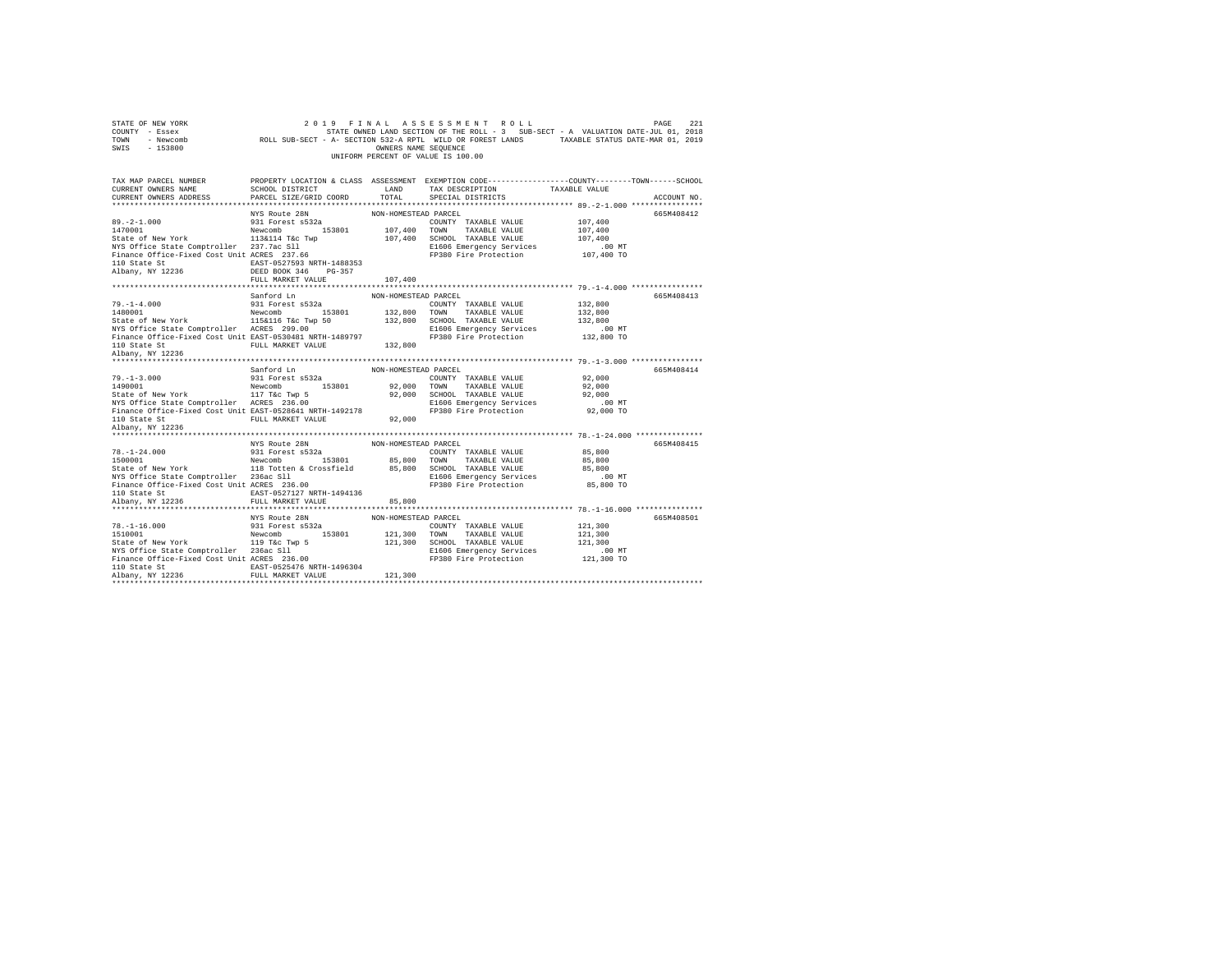| STATE OF NEW YORK<br>COUNTY - Essex - COUNTY - STATE OWNED LAND SECTION OF THE ROLL - 3 SUB-SECT - A VALUATION DATE-JUL 01, 2018<br>TOWN - Newcomb - ROLL SUB-SECT - A- SECTION 532-A RPTL WILD OR FOREST LANDS - TAXABLE STATUS DATE-MAR 01, 2019<br>SWIS - 153800 |                                    | OWNERS NAME SEOUENCE | 2019 FINAL ASSESSMENT ROLL<br>STATE OWNED LAND SECTION OF THE ROLL - 3 SUB-SECT - A VALUATION DATE-JUL 01, 2018<br>UNIFORM PERCENT OF VALUE IS 100.00 |                        | PAGE<br>222 |
|---------------------------------------------------------------------------------------------------------------------------------------------------------------------------------------------------------------------------------------------------------------------|------------------------------------|----------------------|-------------------------------------------------------------------------------------------------------------------------------------------------------|------------------------|-------------|
| TAX MAP PARCEL NUMBER THE PROPERTY LOCATION & CLASS ASSESSMENT EXEMPTION CODE-------------COUNTY-------TOWN-----SCHOOL                                                                                                                                              |                                    |                      |                                                                                                                                                       |                        |             |
| CURRENT OWNERS NAME SCHOOL DISTRICT                                                                                                                                                                                                                                 |                                    |                      | LAND TAX DESCRIPTION TAXABLE VALUE                                                                                                                    |                        |             |
| CURRENT OWNERS ADDRESS PARCEL SIZE/GRID COORD TOTAL SPECIAL DISTRICTS                                                                                                                                                                                               |                                    |                      |                                                                                                                                                       |                        | ACCOUNT NO. |
|                                                                                                                                                                                                                                                                     | NYS Route 28N                      | NON-HOMESTEAD PARCEL |                                                                                                                                                       |                        | 665M408502  |
| $78. -1 - 15.000$                                                                                                                                                                                                                                                   | 931 Forest s532a                   |                      | COUNTY TAXABLE VALUE 98.600                                                                                                                           |                        |             |
| 1520001                                                                                                                                                                                                                                                             | 153801 98,600 TOWN<br>Newcomb      |                      | TAXABLE VALUE 98,600                                                                                                                                  |                        |             |
| State of New York 600 CHOOL TAXABLE VALUE 98,600 CHOOL TAXABLE VALUE 98,600 SCHOOL TAXABLE VALUE                                                                                                                                                                    |                                    |                      |                                                                                                                                                       |                        |             |
| NYS Office State Comptroller ACRES 236.00                                                                                                                                                                                                                           |                                    |                      | E1606 Emergency Services .00 MT                                                                                                                       |                        |             |
| Finance Office-Fixed Cost Unit EAST-0523939 NRTH-1498323 FP380 Fire Protection 98,600 TO                                                                                                                                                                            |                                    |                      |                                                                                                                                                       |                        |             |
| 110 State St                                                                                                                                                                                                                                                        | FULL MARKET VALUE                  | 98,600               |                                                                                                                                                       |                        |             |
| Albany, NY 12236                                                                                                                                                                                                                                                    |                                    |                      |                                                                                                                                                       |                        |             |
|                                                                                                                                                                                                                                                                     |                                    |                      |                                                                                                                                                       |                        |             |
|                                                                                                                                                                                                                                                                     | NYS Route 28N MON-HOMESTEAD PARCEL |                      |                                                                                                                                                       |                        | 665M408503  |
| $78. - 1 - 2.000$                                                                                                                                                                                                                                                   | 931 Forest s532a                   |                      | COUNTY TAXABLE VALUE 49.400                                                                                                                           |                        |             |
| 1530001                                                                                                                                                                                                                                                             | 153801 49,400 TOWN<br>Newcomb      |                      | TAXABLE VALUE                                                                                                                                         | 49,400                 |             |
| State of New York 121 T&C Twp 5                                                                                                                                                                                                                                     |                                    |                      | 49.400 SCHOOL TAXABLE VALUE 49.400                                                                                                                    |                        |             |
| NYS Office State Comptroller ACRES 101.00                                                                                                                                                                                                                           |                                    |                      | E1606 Emergency Services .00 MT                                                                                                                       |                        |             |
| Finance Office-Fixed Cost Unit EAST-0522177 NRTH-1499413 FP380 Fire Protection                                                                                                                                                                                      |                                    |                      |                                                                                                                                                       | 49,400 TO              |             |
| 110 State St<br>Albany, NY 12236                                                                                                                                                                                                                                    | FULL MARKET VALUE                  | 49,400               |                                                                                                                                                       |                        |             |
|                                                                                                                                                                                                                                                                     |                                    |                      |                                                                                                                                                       |                        |             |
|                                                                                                                                                                                                                                                                     | Errata                             | NON-HOMESTEAD PARCEL |                                                                                                                                                       |                        | 6652012005  |
| 999.99-1-23.000                                                                                                                                                                                                                                                     | 991 Adirondack p                   |                      | COUNTY TAXABLE VALUE 35172, 250                                                                                                                       |                        |             |
| 8888888                                                                                                                                                                                                                                                             | Newcomb 153801 0 TOWN              |                      | TAXABLE VALUE                                                                                                                                         |                        |             |
| NYS Office State Comptroller 2019 Aggregate Assessment 35172,250 SCHOOL TAXABLE VALUE                                                                                                                                                                               |                                    |                      |                                                                                                                                                       | 35172,250<br>35172,250 |             |
| Finance Office-Fixed Cost Unit For All Purposes FREE REE REE REE REE REE REE PROTOCOL TO STATE PROTOCOL PULL MARKET VALUE 35172,250                                                                                                                                 |                                    |                      |                                                                                                                                                       | 35172,250 TO           |             |
|                                                                                                                                                                                                                                                                     |                                    |                      |                                                                                                                                                       |                        |             |
| Albany, NY 12236                                                                                                                                                                                                                                                    |                                    |                      |                                                                                                                                                       |                        |             |
|                                                                                                                                                                                                                                                                     |                                    |                      |                                                                                                                                                       |                        |             |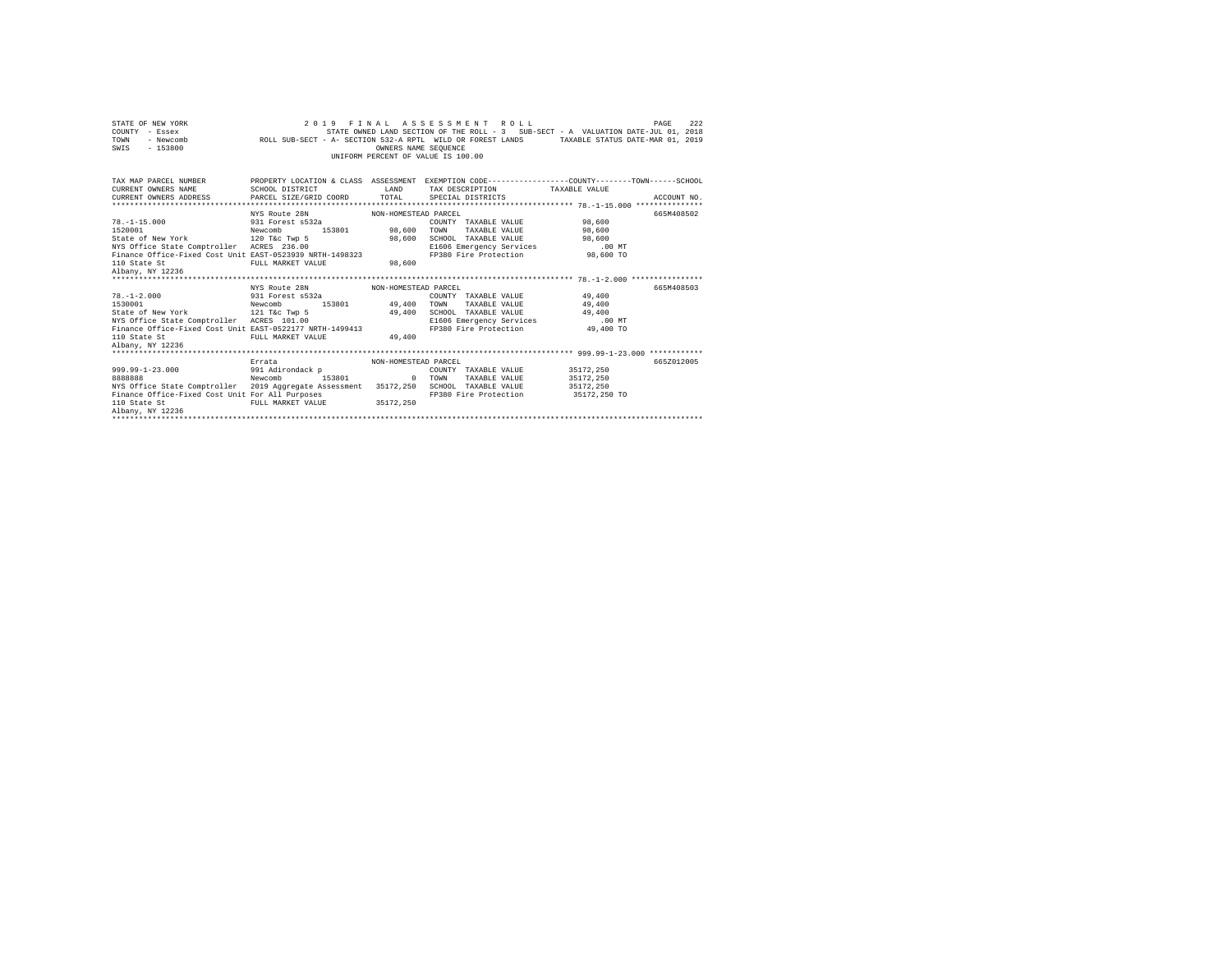|      | STATE OF NEW YORK | 2019 FINAL ASSESSMENT ROLL                                                                     | 223<br>PAGE     |
|------|-------------------|------------------------------------------------------------------------------------------------|-----------------|
|      | COUNTY - Essex    | STATE OWNED LAND SECTION OF THE ROLL - 3 SUB-SECT - A VALUATION DATE-JUL 01, 2018              |                 |
| TOWN | - Newcomb         | ROLL SUB-SECT - A- SECTION 532-A RPTL WILD OR FOREST LANDS<br>TAXABLE STATUS DATE-MAR 01, 2019 |                 |
| SWIS | $-153800$         |                                                                                                | RPS150/V04/L015 |
|      |                   | CURRENT DATE 6/25/2019                                                                         |                 |
|      |                   | UNIFORM PERCENT OF VALUE IS 100.00                                                             |                 |
|      |                   | ROLL SUB SECTION-A-TOTALS                                                                      |                 |

| CODE | DISTRICT NAME        | TOTAL<br>PARCELS | EXTENSION<br>TYPE | <b>EXTENSION</b><br><b>VALUE</b> | AD VALOREM<br>VALUE. | <b>EXEMPT</b><br>AMOUNT | TAXARLE<br><b>VALUE</b> |
|------|----------------------|------------------|-------------------|----------------------------------|----------------------|-------------------------|-------------------------|
|      |                      |                  |                   |                                  |                      |                         |                         |
|      | FP380 Fire Protectio |                  | 138 TOTAL         |                                  | 71791.650            |                         | 71791.650               |
|      | E1606 Emergency Serv |                  | 133 MOVTAX        |                                  |                      |                         |                         |

## \*\*\* S C H O O L D I S T R I C T S U M M A R Y \*\*\*

| CODE   | DISTRICT NAME | TOTAL<br>PARCELS | ASSESSED<br>LAND | ASSESSED<br>TOTAL | EXEMPT<br>AMOUNT | TOTAL<br>TAXABLE | STAR<br>AMOUNT | <b>STAR</b><br>TAXABLE |
|--------|---------------|------------------|------------------|-------------------|------------------|------------------|----------------|------------------------|
| 153801 | Newcomb       | 138              | 36619,400        | 71791.650         |                  | 71791.650        |                | 71791.650              |
|        | SUB-TOTAL     | 138              | 36619,400        | 71791.650         |                  | 71791.650        |                | 71791.650              |
|        | TOTAL         | 138              | 36619,400        | 71791.650         |                  | 71791.650        |                | 71791.650              |

## \*\*\* S Y S T E M C O D E S S U M M A R Y \*\*\*

NO SYSTEM EXEMPTIONS AT THIS LEVEL

## \*\*\* E X E M P T I O N S U M M A R Y \*\*\*

NO EXEMPTIONS AT THIS LEVEL

| ROLL       | DESCRIPTION      | TOTAL   | ASSESSED  | ASSESSED  | TAXABLE   | TAXABLE   | TAXABLE   | STAR          |
|------------|------------------|---------|-----------|-----------|-----------|-----------|-----------|---------------|
| <b>SEC</b> |                  | PARCELS | LAND      | TOTAL     | COUNTY    | TOWN      | SCHOOL    | TAXABLE       |
|            | STATE OWNED LAND | 138     | 36619,400 | 71791.650 | 71791.650 | 71791.650 | 71791.650 | 71791<br>.650 |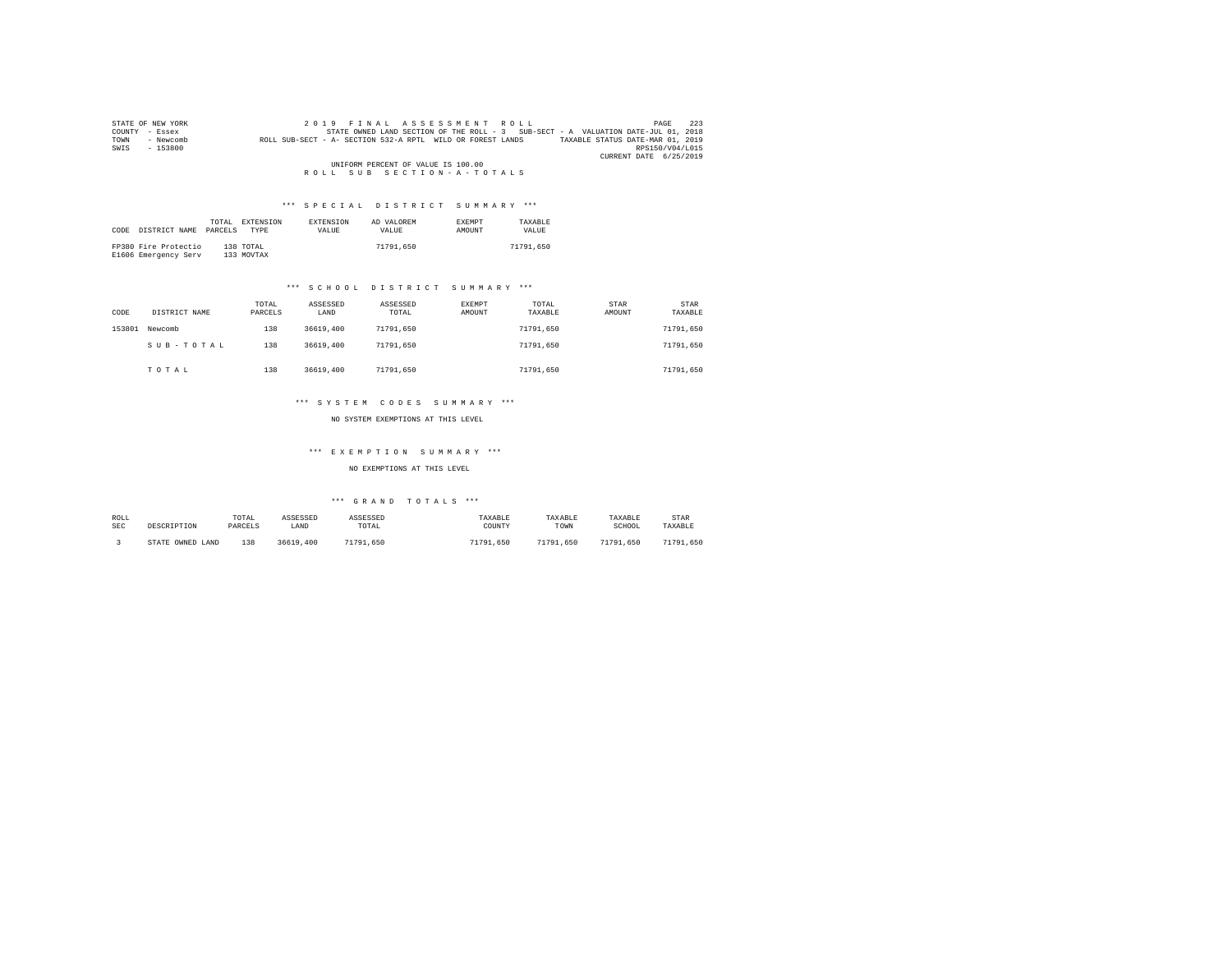| STATE OF NEW YORK<br>COUNTY - Essex<br>TOWN<br>- Newcomb<br>$-153800$<br>SWIS | ROLL SUB-SECT - P- ECL CONSERVATION AND COMMON LAW EASEMENTS                                                                                                       | OWNERS NAME SEOUENCE | 2019 FINAL ASSESSMENT ROLL<br>STATE OWNED LAND SECTION OF THE ROLL - 3 SUB-SECT - P VALUATION DATE-JUL 01, 2018<br>UNIFORM PERCENT OF VALUE IS 100.00<br>UNIFORM PERCENT OF VALUE IS 100.00 | TAXABLE STATUS DATE-MAR 01, 2019 | 224<br>PAGE |
|-------------------------------------------------------------------------------|--------------------------------------------------------------------------------------------------------------------------------------------------------------------|----------------------|---------------------------------------------------------------------------------------------------------------------------------------------------------------------------------------------|----------------------------------|-------------|
| TAX MAP PARCEL NUMBER<br>CURRENT OWNERS NAME<br>CURRENT OWNERS ADDRESS        | PROPERTY LOCATION & CLASS ASSESSMENT EXEMPTION CODE---------------COUNTY------TOWN-----SCHOOL<br>SCHOOL DISTRICT<br>PARCEL SIZE/GRID COORD                         | LAND<br>TOTAL        | TAX DESCRIPTION<br>SPECIAL DISTRICTS                                                                                                                                                        | TAXABLE VALUE                    | ACCOUNT NO. |
| *************************                                                     |                                                                                                                                                                    |                      |                                                                                                                                                                                             |                                  |             |
|                                                                               | Sanford Ln                                                                                                                                                         | NON-HOMESTEAD PARCEL |                                                                                                                                                                                             |                                  | 665J105004  |
| $90. -1 - 1.110 - ESMT$                                                       | 980 Consyn easmt                                                                                                                                                   |                      | COUNTY TAXABLE VALUE                                                                                                                                                                        | 29,341                           |             |
| State Of New York                                                             | 153801<br>Newcomb                                                                                                                                                  | 29,341               | TOWN<br>TAXABLE VALUE                                                                                                                                                                       | 29,341                           |             |
| C/O County Treasurer                                                          | Pt 92 T&c Twp                                                                                                                                                      |                      | 29,341 SCHOOL TAXABLE VALUE                                                                                                                                                                 | 29,341                           |             |
| Essex<br>County                                                               | 1565/88 1585/307 Esmnts<br>64.64AC Under 480A RPTL<br>ACRES 64.64<br>EAST-0571166 NRTH-1474448<br>DEED BOOK 1656 PG-1<br>CONSERVATION ESMT % 61.00                 |                      | FP380 Fire Protection                                                                                                                                                                       | 29,341 TO                        |             |
|                                                                               | FULL MARKET VALUE                                                                                                                                                  | 29.341               |                                                                                                                                                                                             |                                  |             |
|                                                                               |                                                                                                                                                                    |                      |                                                                                                                                                                                             |                                  |             |
|                                                                               | Sanford Ln                                                                                                                                                         | NON-HOMESTEAD PARCEL |                                                                                                                                                                                             |                                  | 665Z004009  |
| $90. -1 - 1.200 - ESMT$                                                       | 980 Consvn easmt                                                                                                                                                   |                      | COUNTY TAXABLE VALUE                                                                                                                                                                        | 181,536                          |             |
| State Of New York                                                             | Newcomb 153801                                                                                                                                                     | 181,536 TOWN         | TAXABLE VALUE                                                                                                                                                                               | 181,536                          |             |
| C/O County Treasurer<br>County<br>Essex                                       | 91-93 T&C TWP 46<br>1565/88 1585/307 Esmnts                                                                                                                        |                      | 181,536 SCHOOL TAXABLE VALUE<br>FP380 Fire Protection                                                                                                                                       | 181,536<br>181,536 TO            |             |
|                                                                               | 150.22AC 480A RPTL<br>ACRES 164.22<br>EAST-0570871 NRTH-1473126<br>DEED BOOK 1656 PG-1<br>CONSERVATION ESMT % 61.00                                                |                      |                                                                                                                                                                                             |                                  |             |
|                                                                               | FULL MARKET VALUE                                                                                                                                                  | 181.536              |                                                                                                                                                                                             |                                  |             |
|                                                                               | Sanford Ln                                                                                                                                                         | NON-HOMESTEAD PARCEL |                                                                                                                                                                                             |                                  | 665Z008002  |
| $90. -1 - 2.220 - ESMT$                                                       | 980 Consyn easmt                                                                                                                                                   |                      | COUNTY TAXABLE VALUE                                                                                                                                                                        | 936,594                          |             |
| State Of New York                                                             | Newcomb<br>153801                                                                                                                                                  | 936,594 TOWN         | TAXABLE VALUE                                                                                                                                                                               | 936.594                          |             |
| C/O County Treasurer                                                          | T&C PUR TWP 47                                                                                                                                                     |                      | 936,594 SCHOOL TAXABLE VALUE                                                                                                                                                                | 936,594                          |             |
| Essex<br>County                                                               | 1565/88 1585/307 Esmnts<br>1952Ac 480A RPTL<br>ACRES 2048.80<br>EAST-0568159 NRTH-1480004<br>DEED BOOK 1656 PG-1<br>CONSERVATION ESMT % 61.00<br>FULL MARKET VALUE | 936.594              | FP380 Fire Protection                                                                                                                                                                       | 936,594 TO                       |             |
|                                                                               |                                                                                                                                                                    |                      |                                                                                                                                                                                             |                                  |             |
|                                                                               | Sanford Ln                                                                                                                                                         | NON-HOMESTEAD PARCEL |                                                                                                                                                                                             |                                  | 665Z005014  |
| $90. -1 - 3.120 - ESMT$                                                       | 980 Consyn easmt - WTRFNT                                                                                                                                          |                      | COUNTY TAXABLE VALUE                                                                                                                                                                        | 107,421                          |             |
| State Of New York                                                             | Newcomb 153801                                                                                                                                                     | 107,421              | TOWN<br>TAXABLE VALUE                                                                                                                                                                       | 107,421                          |             |
| C/O County Treasurer                                                          | T&C TWP 47 RS                                                                                                                                                      |                      | 107,421 SCHOOL TAXABLE VALUE                                                                                                                                                                | 107,421                          |             |
| Essex<br>County                                                               | 1565/88 1585/307 Esmnts<br>212.15AC 480A<br>ACRES 212.15<br>EAST-0576841 NRTH-1481947<br>DEED BOOK 1656 PG-1<br>CONSERVATION ESMT % 61.00                          |                      | FP380 Fire Protection                                                                                                                                                                       | 107,421 TO                       |             |
|                                                                               | FULL MARKET VALUE                                                                                                                                                  | 107,421              |                                                                                                                                                                                             |                                  |             |
|                                                                               |                                                                                                                                                                    |                      |                                                                                                                                                                                             |                                  |             |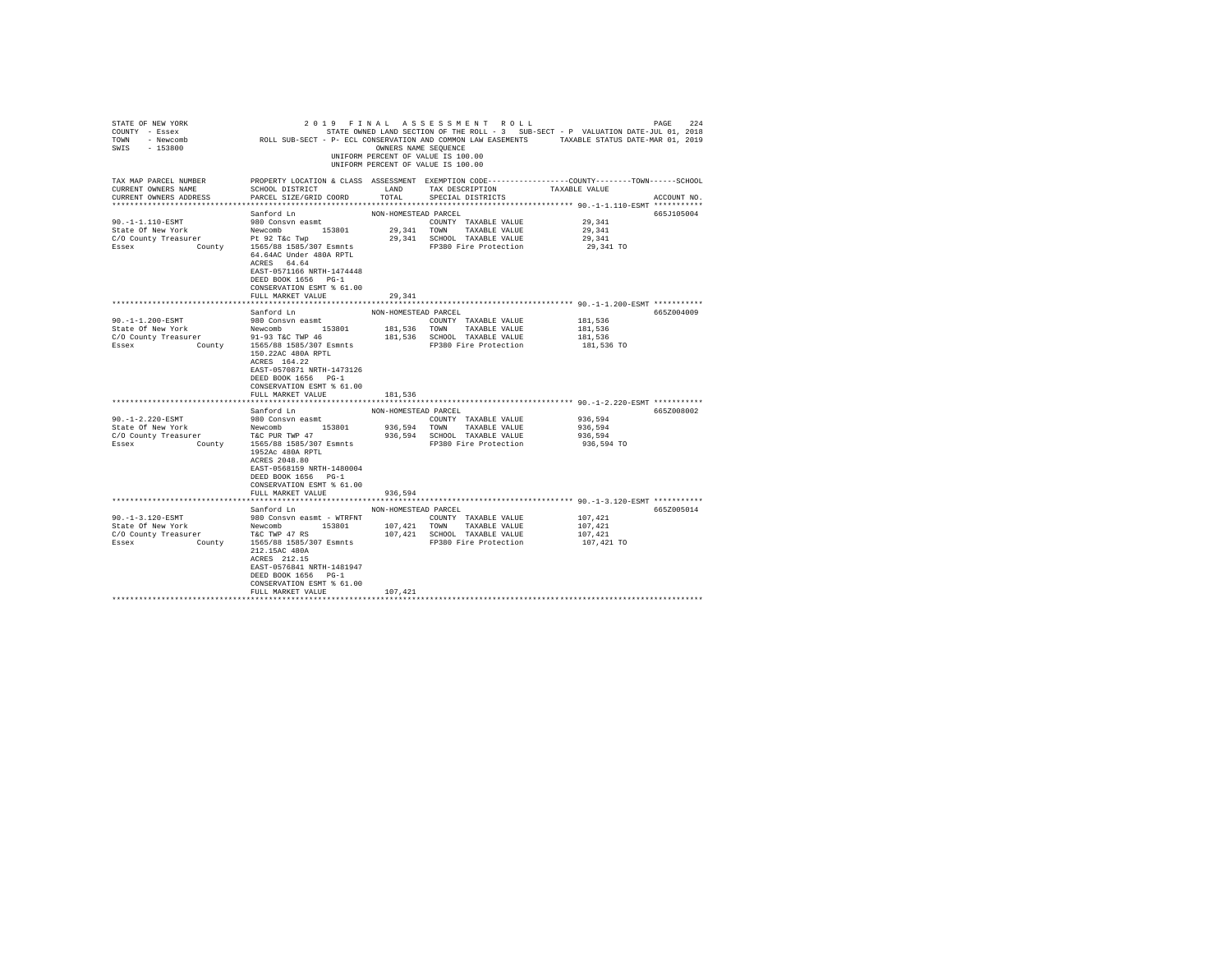| STATE OF NEW YORK<br>COUNTY - Essex<br>TOWN<br>- Newcomb<br>$-153800$<br>SWIS | ROLL SUB-SECT - P- ECL CONSERVATION AND COMMON LAW EASEMENTS TAXABLE STATUS DATE-MAR 01, 2019                                                                     | OWNERS NAME SEOUENCE | 2019 FINAL ASSESSMENT ROLL<br>STATE OWNED LAND SECTION OF THE ROLL - 3 SUB-SECT - P VALUATION DATE-JUL 01, 2018<br>UNIFORM PERCENT OF VALUE IS 100.00<br>UNIFORM PERCENT OF VALUE IS 100.00 |                     | 225<br>PAGE |
|-------------------------------------------------------------------------------|-------------------------------------------------------------------------------------------------------------------------------------------------------------------|----------------------|---------------------------------------------------------------------------------------------------------------------------------------------------------------------------------------------|---------------------|-------------|
| TAX MAP PARCEL NUMBER<br>CURRENT OWNERS NAME<br>CURRENT OWNERS ADDRESS        | PROPERTY LOCATION & CLASS ASSESSMENT EXEMPTION CODE----------------COUNTY-------TOWN------SCHOOL<br>SCHOOL DISTRICT<br>PARCEL SIZE/GRID COORD                     | LAND<br>TOTAL        | TAX DESCRIPTION<br>SPECIAL DISTRICTS                                                                                                                                                        | TAXABLE VALUE       | ACCOUNT NO. |
|                                                                               |                                                                                                                                                                   |                      |                                                                                                                                                                                             |                     |             |
|                                                                               | Sanford Ln                                                                                                                                                        | NON-HOMESTEAD PARCEL |                                                                                                                                                                                             |                     | 665Z008003  |
| $90. -1 - 3.220 - ESMT$                                                       | 980 Consvn easmt                                                                                                                                                  |                      | COUNTY TAXABLE VALUE                                                                                                                                                                        | 109,922             |             |
| State Of New York                                                             | 153801<br>Newcomb                                                                                                                                                 | 109,922              | TOWN<br>TAXABLE VALUE                                                                                                                                                                       | 109,922             |             |
| C/O County Treasurer                                                          | T&C PUR TWP 47                                                                                                                                                    |                      | 109,922 SCHOOL TAXABLE VALUE                                                                                                                                                                | 109,922             |             |
| Essex<br>County                                                               | 1565/88 1585/307 Esmnts<br>217.08Ac 480A RPTL<br>ACRES 217.08<br>EAST-0575880 NRTH-1483005<br>DEED BOOK 1656 PG-1<br>CONSERVATION ESMT % 61.00                    |                      | FP380 Fire Protection                                                                                                                                                                       | 109,922 TO          |             |
|                                                                               | FULL MARKET VALUE                                                                                                                                                 | 109,922              |                                                                                                                                                                                             |                     |             |
|                                                                               |                                                                                                                                                                   |                      |                                                                                                                                                                                             |                     |             |
|                                                                               | NL Ln                                                                                                                                                             | NON-HOMESTEAD PARCEL |                                                                                                                                                                                             |                     | 665Z005015  |
| 90. -1-5.120-ESMT                                                             | 980 Consvn easmt                                                                                                                                                  |                      | COUNTY TAXABLE VALUE                                                                                                                                                                        | 38,918              |             |
| State Of New York                                                             | Newcomb 153801                                                                                                                                                    | 38,918 TOWN          | TAXABLE VALUE                                                                                                                                                                               | 38,918              |             |
| C/O County Treasurer<br>County<br>Essex                                       | T&C TWP 46 RS<br>1565/88 1585/307 Esmnts                                                                                                                          |                      | 38,918 SCHOOL TAXABLE VALUE<br>FP380 Fire Protection                                                                                                                                        | 38,918<br>38,918 TO |             |
|                                                                               | 76.83AC 480A RPTL<br>ACRES 76.83<br>EAST-0575638 NRTH-1476372<br>DEED BOOK 1656 PG-1<br>CONSERVATION ESMT % 61.00                                                 | 38,918               |                                                                                                                                                                                             |                     |             |
|                                                                               | FULL MARKET VALUE                                                                                                                                                 |                      |                                                                                                                                                                                             |                     |             |
|                                                                               | Sanford Ln                                                                                                                                                        | NON-HOMESTEAD PARCEL |                                                                                                                                                                                             |                     | 665Z004012  |
| 90. -1-5.200-ESMT                                                             | 980 Consvn easmt                                                                                                                                                  |                      | COUNTY TAXABLE VALUE                                                                                                                                                                        | 13,664              |             |
| State Of New York                                                             | Newcomb<br>153801                                                                                                                                                 |                      | 13,664 TOWN TAXABLE VALUE                                                                                                                                                                   | 13,664              |             |
| C/O County Treasurer                                                          | 94/95 T&C TWP 46                                                                                                                                                  |                      | 13,664 SCHOOL TAXABLE VALUE                                                                                                                                                                 | 13,664              |             |
| County<br>Essex                                                               | 1565/88 1585/307 Esmnts<br>27AC 480A RPTL<br>ACRES 27.00<br>EAST-0576922 NRTH-1475185<br>DEED BOOK 1656 PG-1<br>CONSERVATION ESMT % 61.00                         |                      | FP380 Fire Protection                                                                                                                                                                       | 13,664 TO           |             |
|                                                                               | FULL MARKET VALUE                                                                                                                                                 | 13,664               |                                                                                                                                                                                             |                     |             |
|                                                                               | NL Ln                                                                                                                                                             | NON-HOMESTEAD PARCEL |                                                                                                                                                                                             |                     | 665Z005017  |
| 91.-1-1.120-ESMT                                                              | 980 Consvn easmt                                                                                                                                                  |                      | COUNTY TAXABLE VALUE                                                                                                                                                                        | 13,237              |             |
| State Of New York                                                             | Newcomb 153801                                                                                                                                                    | 13,237               | TOWN<br>TAXABLE VALUE                                                                                                                                                                       | 13,237              |             |
| C/O County Treasurer                                                          | T&C TWP 46 RS                                                                                                                                                     |                      | 13,237 SCHOOL TAXABLE VALUE                                                                                                                                                                 | 13,237              |             |
| Essex<br>County                                                               | 1565/88 1585/307 Esmnts<br>26.17AC 480A RPTL<br>ACRES 26.17<br>EAST-0576259 NRTH-1477320<br>DEED BOOK 1656 PG-1<br>CONSERVATION ESMT % 61.00<br>FULL MARKET VALUE | 13,237               | FP380 Fire Protection                                                                                                                                                                       | 13,237 TO           |             |
|                                                                               |                                                                                                                                                                   |                      |                                                                                                                                                                                             |                     |             |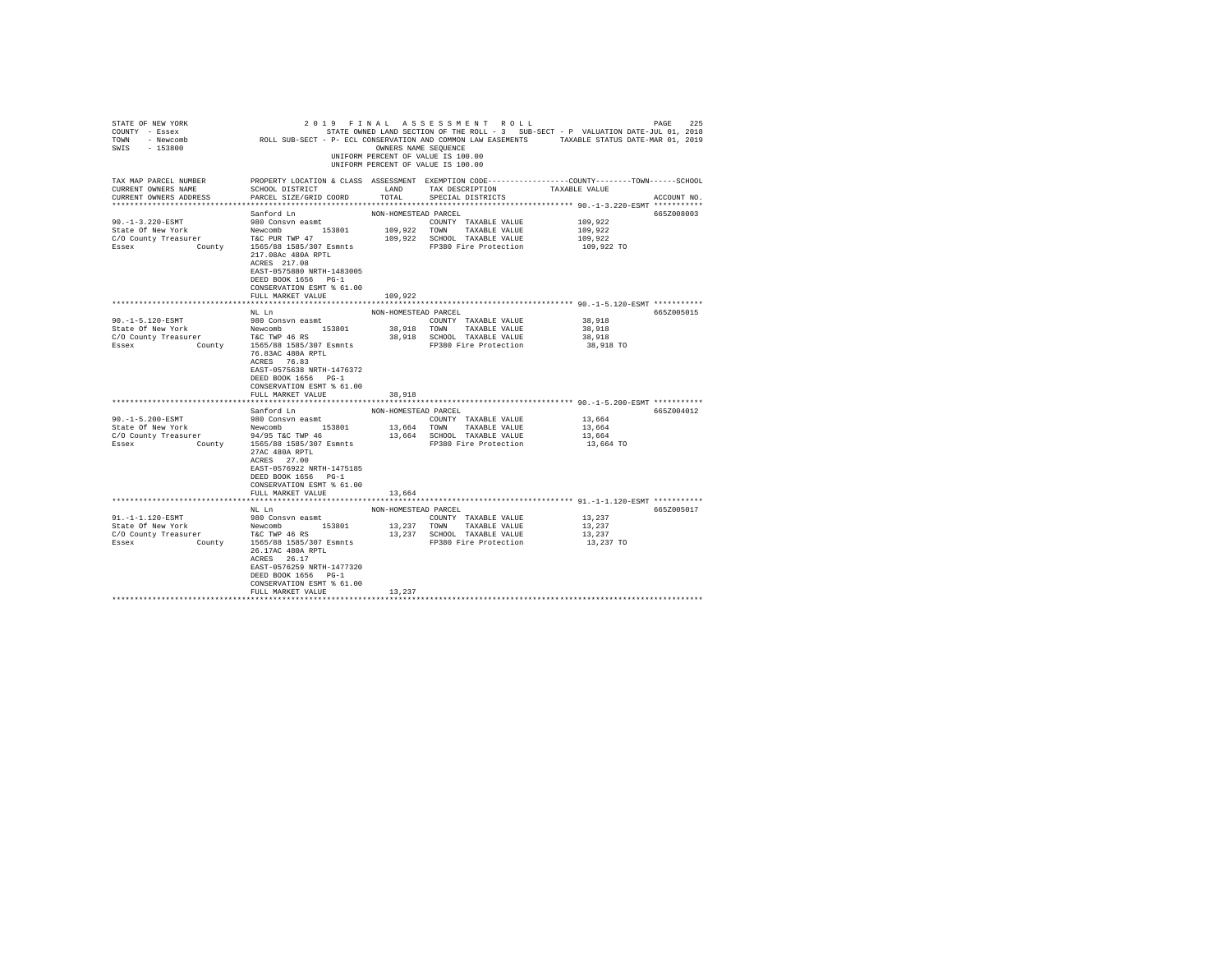| STATE OF NEW YORK<br>COUNTY - Essex<br>TOWN<br>- Newcomb<br>$-153800$<br>SWIS | ROLL SUB-SECT - P- ECL CONSERVATION AND COMMON LAW EASEMENTS TAXABLE STATUS DATE-MAR 01, 2019                                                                          | OWNERS NAME SEOUENCE                | 2019 FINAL ASSESSMENT ROLL<br>UNIFORM PERCENT OF VALUE IS 100.00<br>UNIFORM PERCENT OF VALUE IS 100.00 | STATE OWNED LAND SECTION OF THE ROLL - 3 SUB-SECT - P VALUATION DATE-JUL 01, 2018 | 226<br>PAGE |
|-------------------------------------------------------------------------------|------------------------------------------------------------------------------------------------------------------------------------------------------------------------|-------------------------------------|--------------------------------------------------------------------------------------------------------|-----------------------------------------------------------------------------------|-------------|
| TAX MAP PARCEL NUMBER<br>CURRENT OWNERS NAME<br>CURRENT OWNERS ADDRESS        | PROPERTY LOCATION & CLASS ASSESSMENT EXEMPTION CODE----------------COUNTY-------TOWN------SCHOOL<br>SCHOOL DISTRICT<br>PARCEL SIZE/GRID COORD                          | LAND<br>TOTAL                       | TAX DESCRIPTION<br>SPECIAL DISTRICTS                                                                   | TAXABLE VALUE                                                                     | ACCOUNT NO. |
|                                                                               |                                                                                                                                                                        |                                     |                                                                                                        |                                                                                   |             |
| $91. -1 - 1.200 - ESMT$<br>State Of New York<br>C/O County Treasurer          | Sanford Ln<br>980 Consvn easmt<br>153801<br>Newcomb<br>95 T&C TWP 46                                                                                                   | NON-HOMESTEAD PARCEL<br>79,422 TOWN | COUNTY TAXABLE VALUE<br>TAXABLE VALUE<br>79,422 SCHOOL TAXABLE VALUE                                   | 79.422<br>79.422<br>79.422                                                        | 665Z004013  |
| Essex<br>County                                                               | 1565/88 1585/307 Esmnts<br>170.3AC Under 480A RPTL<br>ACRES 170.30<br>EAST-0577586 NRTH-1477200<br>DEED BOOK 1656 PG-1<br>CONSERVATION ESMT % 61.00                    |                                     | FP380 Fire Protection                                                                                  | 79,422 TO                                                                         |             |
|                                                                               | FULL MARKET VALUE                                                                                                                                                      | 79.422                              |                                                                                                        |                                                                                   |             |
|                                                                               | Sanford Ln                                                                                                                                                             | NON-HOMESTEAD PARCEL                |                                                                                                        |                                                                                   | 665J103409  |
| 91. -1-2.000-ESMT                                                             | 980 Consvn easmt                                                                                                                                                       |                                     | COUNTY TAXABLE VALUE                                                                                   | 69,296                                                                            |             |
| State Of New York                                                             | Newcomb 153801                                                                                                                                                         | 69,296 TOWN                         | TAXABLE VALUE                                                                                          | 69,296                                                                            |             |
| C/O County Treasurer                                                          | 96 T&c Twp 46                                                                                                                                                          |                                     | 69,296 SCHOOL TAXABLE VALUE                                                                            | 69,296                                                                            |             |
| County<br>Essex                                                               | 1565/88 1585/307 Esmnts<br>188.48AC Under 480A RPTL<br>ACRES 188.48<br>EAST-0579664 NRTH-1478839<br>DEED BOOK 1656 PG-1<br>CONSERVATION ESMT % 61.00                   |                                     | FP380 Fire Protection                                                                                  | 69,296 TO                                                                         |             |
|                                                                               | FULL MARKET VALUE                                                                                                                                                      | 69.296                              |                                                                                                        |                                                                                   |             |
|                                                                               |                                                                                                                                                                        |                                     |                                                                                                        |                                                                                   |             |
|                                                                               | Sanford Ln                                                                                                                                                             | NON-HOMESTEAD PARCEL                |                                                                                                        |                                                                                   | 665Z005018  |
| 101.-1-1.200-ESMT<br>State Of New York                                        | 980 Consvn easmt<br>Newcomb 153801                                                                                                                                     |                                     | COUNTY TAXABLE VALUE                                                                                   | 6,710<br>6,710                                                                    |             |
| C/O County Treasurer                                                          | T&C TWP 46 RS                                                                                                                                                          |                                     | 6,710 TOWN<br>TAXABLE VALUE<br>6,710 SCHOOL TAXABLE VALUE                                              | 6,710                                                                             |             |
| Essex<br>County                                                               | 1565/88 1585/307 Esmnts<br>13.2AC 480A RPTL<br>ACRES 13.20<br>EAST-0575106 NRTH-1471731<br>DEED BOOK 1656 PG-1<br>CONSERVATION ESMT % 61.00<br>FULL MARKET VALUE       | 6,710                               | FP380 Fire Protection                                                                                  | 6,710 TO                                                                          |             |
|                                                                               |                                                                                                                                                                        |                                     |                                                                                                        |                                                                                   |             |
|                                                                               | East River Rd                                                                                                                                                          | NON-HOMESTEAD PARCEL                |                                                                                                        |                                                                                   | 665Z010002  |
| $101. -4 - 1.120 - ESMT$                                                      | 980 Consyn easmt - WTRFNT                                                                                                                                              |                                     | COUNTY TAXABLE VALUE                                                                                   | 829,320                                                                           |             |
| State Of New York                                                             | Newcomb 153801                                                                                                                                                         | 829,320                             | TOWN<br>TAXABLE VALUE                                                                                  | 829,320                                                                           |             |
| C/O County Treasurer<br>Essex<br>County                                       | T&C Purchase Twp 46<br>NYS Cons Ease 7001401<br>1735.1AC 480A RPTL<br>ACRES 1735.10<br>EAST-0578589 NRTH-1463028<br>DEED BOOK 1812 PG-286<br>CONSERVATION ESMT % 60.00 |                                     | 829,320 SCHOOL TAXABLE VALUE<br>FP380 Fire Protection                                                  | 829,320<br>829,320 TO                                                             |             |
|                                                                               | FULL MARKET VALUE                                                                                                                                                      | 829,320                             |                                                                                                        |                                                                                   |             |
|                                                                               |                                                                                                                                                                        |                                     |                                                                                                        |                                                                                   |             |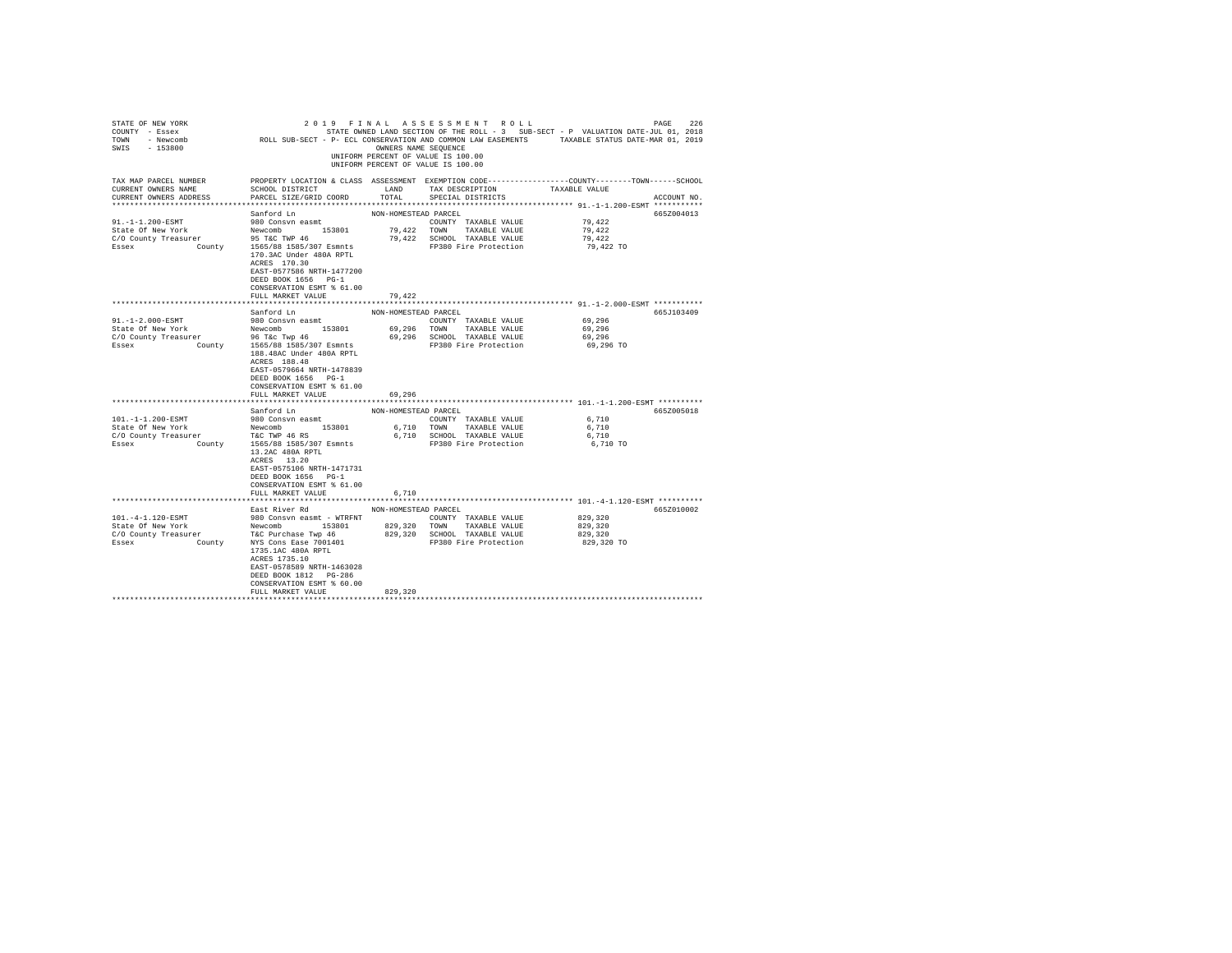| STATE OF NEW YORK<br>COUNTY - Essex<br>TOWN<br>- Newcomb<br>$-153800$<br>SWIS                       | ROLL SUB-SECT - P- ECL CONSERVATION AND COMMON LAW EASEMENTS                                                                                                                                      | OWNERS NAME SEOUENCE | 2019 FINAL ASSESSMENT ROLL<br>STATE OWNED LAND SECTION OF THE ROLL - 3 SUB-SECT - P VALUATION DATE-JUL 01, 2018<br>UNIFORM PERCENT OF VALUE IS 100.00<br>UNIFORM PERCENT OF VALUE IS 100.00 | TAXABLE STATUS DATE-MAR 01, 2019 | 227<br>PAGE |
|-----------------------------------------------------------------------------------------------------|---------------------------------------------------------------------------------------------------------------------------------------------------------------------------------------------------|----------------------|---------------------------------------------------------------------------------------------------------------------------------------------------------------------------------------------|----------------------------------|-------------|
| TAX MAP PARCEL NUMBER<br>CURRENT OWNERS NAME<br>CURRENT OWNERS ADDRESS<br>************************* | PROPERTY LOCATION & CLASS ASSESSMENT EXEMPTION CODE---------------COUNTY-------TOWN------SCHOOL<br>SCHOOL DISTRICT<br>PARCEL SIZE/GRID COORD                                                      | LAND<br>TOTAL        | TAX DESCRIPTION<br>SPECIAL DISTRICTS                                                                                                                                                        | TAXABLE VALUE                    | ACCOUNT NO. |
|                                                                                                     |                                                                                                                                                                                                   |                      |                                                                                                                                                                                             |                                  | 665Z005019  |
| 101. -6-1.200-ESMT                                                                                  | Sanford Ln<br>980 Consyn easmt                                                                                                                                                                    | NON-HOMESTEAD PARCEL | COUNTY TAXABLE VALUE                                                                                                                                                                        | 183                              |             |
| State Of New York                                                                                   | 153801<br>Newcomb                                                                                                                                                                                 | 183 TOWN             | TAXABLE VALUE                                                                                                                                                                               | 183                              |             |
| C/O County Treasurer                                                                                | T&C TWP 46 RS                                                                                                                                                                                     |                      | 183 SCHOOL TAXABLE VALUE                                                                                                                                                                    | 183                              |             |
| Essex<br>County                                                                                     | 1565/88 1585/307 Esmnts<br>.31AC under 480A RPTL<br>0.31<br>ACRES<br>EAST-0576123 NRTH-1471634<br>DEED BOOK 1656 PG-1<br>CONSERVATION ESMT % 61.00                                                |                      | FP380 Fire Protection                                                                                                                                                                       | 183 TO                           |             |
|                                                                                                     | FULL MARKET VALUE                                                                                                                                                                                 | 183                  |                                                                                                                                                                                             |                                  |             |
|                                                                                                     |                                                                                                                                                                                                   |                      |                                                                                                                                                                                             |                                  |             |
|                                                                                                     | Sanford Ln                                                                                                                                                                                        | NON-HOMESTEAD PARCEL |                                                                                                                                                                                             |                                  | 665Z004014  |
| $101. - 6 - 2.200 - ESMT$                                                                           | 980 Consvn easmt                                                                                                                                                                                  |                      | COUNTY TAXABLE VALUE                                                                                                                                                                        | 2,684                            |             |
| State Of New York                                                                                   | Newcomb 153801                                                                                                                                                                                    | 2,684 TOWN           | TAXABLE VALUE                                                                                                                                                                               | 2,684                            |             |
| C/O County Treasurer                                                                                | 75 T&C TWP 46                                                                                                                                                                                     |                      | 2,684 SCHOOL TAXABLE VALUE                                                                                                                                                                  | 2,684                            |             |
| Essex<br>County                                                                                     | 1565/88 1585/307 Esmnts<br>6.3AC 480A RPTL<br>ACRES 6.30<br>EAST-0576790 NRTH-1474048<br>DEED BOOK 1656 PG-1<br>CONSERVATION ESMT % 61.00                                                         |                      | FP380 Fire Protection                                                                                                                                                                       | 2,684 TO                         |             |
|                                                                                                     | FULL MARKET VALUE                                                                                                                                                                                 | 2.684                |                                                                                                                                                                                             |                                  |             |
|                                                                                                     |                                                                                                                                                                                                   |                      |                                                                                                                                                                                             |                                  |             |
|                                                                                                     | Tahawus Rd                                                                                                                                                                                        | NON-HOMESTEAD PARCEL |                                                                                                                                                                                             |                                  | 665Z010004  |
| 110. -1-12.120-ESMT                                                                                 | 980 Consvn easmt - WTRFNT                                                                                                                                                                         |                      | COUNTY TAXABLE VALUE                                                                                                                                                                        | 3087,660                         |             |
| State Of New York                                                                                   | Newcomb<br>153801                                                                                                                                                                                 | 3087,660 TOWN        | TAXABLE VALUE                                                                                                                                                                               | 3087.660                         |             |
| C/O County Treasurer<br>Essex<br>County                                                             | T&C Purchase Twp 46<br>NYS Cons Ease 7001501<br>5787.37AC under 480A RPTL<br>ACRES 6659.10<br>EAST-0570949 NRTH-1451359<br>DEED BOOK 1658 PG-17<br>CONSERVATION ESMT % 60.00<br>FULL MARKET VALUE | 3087.660             | 3087,660 SCHOOL TAXABLE VALUE<br>FP380 Fire Protection                                                                                                                                      | 3087,660<br>3087,660 TO          |             |
|                                                                                                     |                                                                                                                                                                                                   |                      |                                                                                                                                                                                             |                                  |             |
|                                                                                                     | NYS Route 28N                                                                                                                                                                                     | NON-HOMESTEAD PARCEL |                                                                                                                                                                                             |                                  | 665Z010006  |
| 120. -1-1.200-ESMT                                                                                  | 980 Consyn easmt - WTRFNT                                                                                                                                                                         |                      | COUNTY TAXABLE VALUE                                                                                                                                                                        | 3634,740                         |             |
| State Of New York                                                                                   | Newcomb<br>153801                                                                                                                                                                                 | 3634,740             | TOWN<br>TAXABLE VALUE                                                                                                                                                                       | 3634,740                         |             |
| C/O County Treasurer<br>Essex<br>County                                                             | T&C Purchase Twp 18 20 27<br>NYS Cons Ease 7001601<br>6807.23Ac under 480A RPTL<br>ACRES 8191.40<br>EAST-0536464 NRTH-1431227<br>DEED BOOK 1658 PG-17<br>CONSERVATION ESMT % 60.00                |                      | 3634,740 SCHOOL TAXABLE VALUE<br>FP380 Fire Protection                                                                                                                                      | 3634,740<br>3634,740 TO          |             |
|                                                                                                     | FULL MARKET VALUE                                                                                                                                                                                 | 3634,740             |                                                                                                                                                                                             |                                  |             |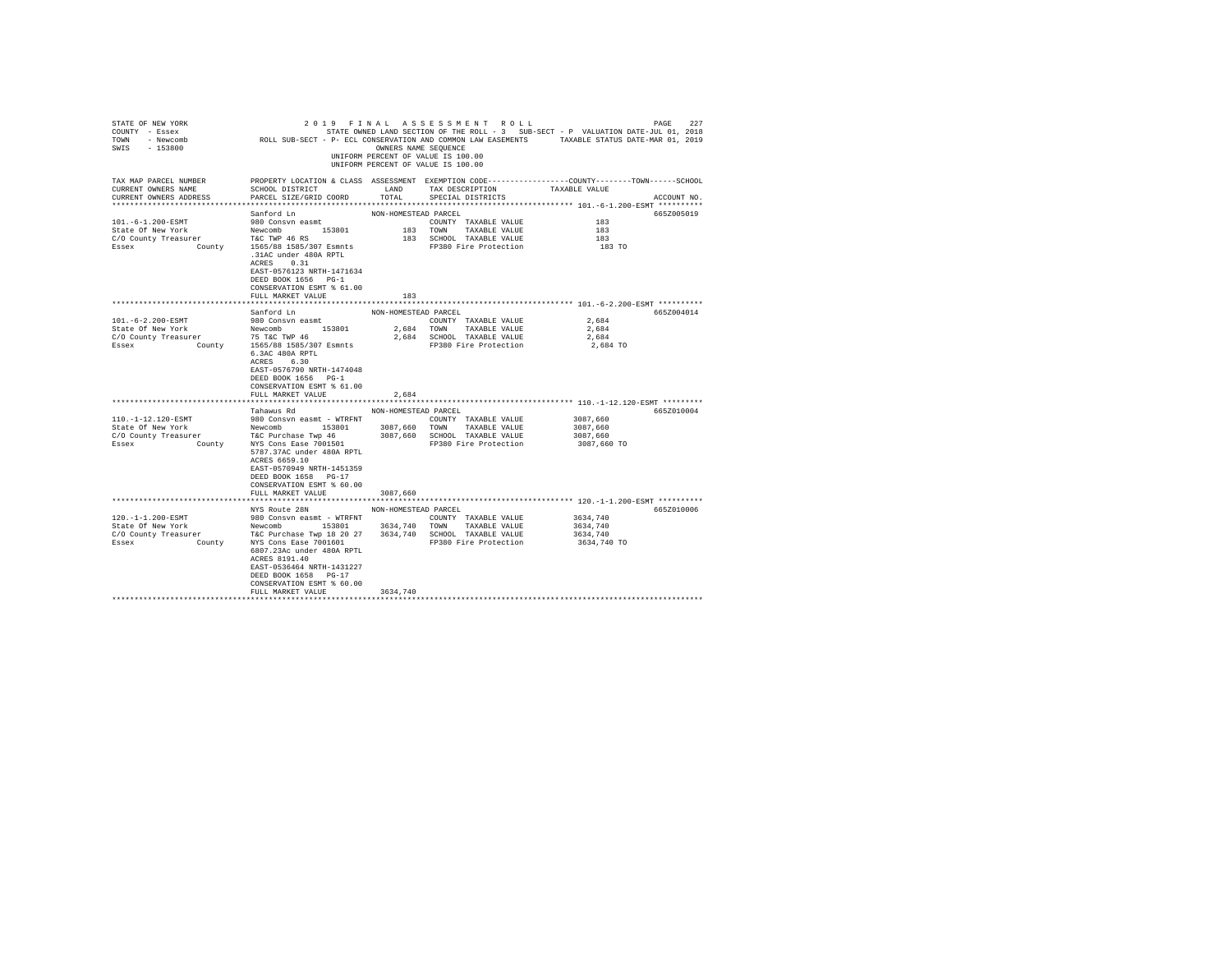| STATE OF NEW YORK<br>COUNTY<br>- Essex<br>TOWN<br>- Newcomb<br>$-153800$<br>SWIS | 2019 FINAL ASSESSMENT ROLL<br>ROLL SUB-SECT - P- ECL CONSERVATION AND COMMON LAW EASEMENTS TAXABLE STATUS DATE-MAR 01, 2019                                              | OWNERS NAME SEQUENCE<br>UNIFORM PERCENT OF VALUE IS 100.00<br>UNIFORM PERCENT OF VALUE IS 100.00 |                                  | 228<br>PAGE<br>STATE OWNED LAND SECTION OF THE ROLL - 3 SUB-SECT - P VALUATION DATE-JUL 01, 2018 |
|----------------------------------------------------------------------------------|--------------------------------------------------------------------------------------------------------------------------------------------------------------------------|--------------------------------------------------------------------------------------------------|----------------------------------|--------------------------------------------------------------------------------------------------|
| TAX MAP PARCEL NUMBER                                                            | PROPERTY LOCATION & CLASS ASSESSMENT EXEMPTION CODE----------------COUNTY-------TOWN------SCHOOL                                                                         |                                                                                                  |                                  |                                                                                                  |
| CURRENT OWNERS NAME                                                              | SCHOOL DISTRICT                                                                                                                                                          | LAND                                                                                             | TAX DESCRIPTION TAXABLE VALUE    |                                                                                                  |
|                                                                                  | CURRENT OWNERS ADDRESS PARCEL SIZE/GRID COORD TOTAL                                                                                                                      |                                                                                                  | SPECIAL DISTRICTS                | ACCOUNT NO.                                                                                      |
|                                                                                  |                                                                                                                                                                          |                                                                                                  |                                  |                                                                                                  |
|                                                                                  | NYS Route 28N                                                                                                                                                            | NON-HOMESTEAD PARCEL                                                                             |                                  | 665Z010001                                                                                       |
| 121. - 5 - 2.200 - ESMT                                                          | 980 Consvn easmt                                                                                                                                                         | COUNTY                                                                                           | TAXABLE VALUE                    | 325,740                                                                                          |
| State Of New York                                                                | 153801<br>Newcomb                                                                                                                                                        | 325,740<br>TOWN                                                                                  | TAXABLE VALUE                    | 325,740                                                                                          |
| C/O County Treasurer T&C Purchase TWP Hyslop P 325,740                           |                                                                                                                                                                          |                                                                                                  | SCHOOL TAXABLE VALUE             | 325,740                                                                                          |
| Essex<br><b>County</b>                                                           | NYS Cons Ease 7001701<br>545.92AC Ubder 480A RPTL<br>ACRES 762.20<br>EAST-0569492 NRTH-1437155<br>DEED BOOK 1658 PG-17<br>CONSERVATION ESMT % 60.00<br>FULL MARKET VALUE | 325,740                                                                                          | FP380 Fire Protection 325,740 TO |                                                                                                  |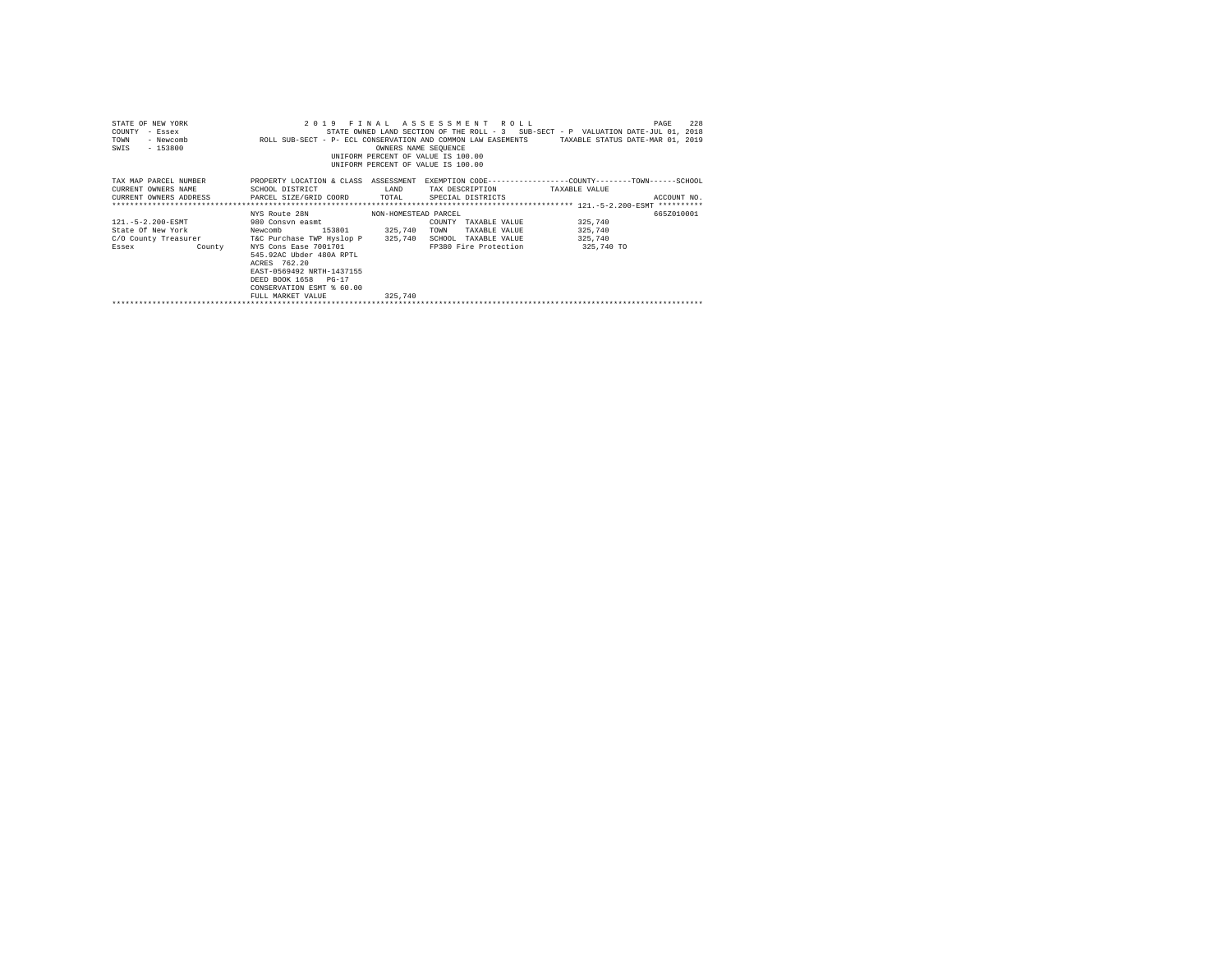| STATE OF NEW YORK |           |                                                              |  |                                    | 2019 FINAL ASSESSMENT ROLL |                                                                                   | PAGE                   | 229 |
|-------------------|-----------|--------------------------------------------------------------|--|------------------------------------|----------------------------|-----------------------------------------------------------------------------------|------------------------|-----|
| COUNTY - Essex    |           |                                                              |  |                                    |                            | STATE OWNED LAND SECTION OF THE ROLL - 3 SUB-SECT - P VALUATION DATE-JUL 01, 2018 |                        |     |
| TOWN              | - Newcomb | ROLL SUB-SECT - P- ECL CONSERVATION AND COMMON LAW EASEMENTS |  |                                    |                            | TAXABLE STATUS DATE-MAR 01, 2019                                                  |                        |     |
| SWIS              | $-153800$ |                                                              |  |                                    |                            |                                                                                   | RPS150/V04/L015        |     |
|                   |           |                                                              |  |                                    |                            |                                                                                   | CURRENT DATE 6/25/2019 |     |
|                   |           |                                                              |  | UNIFORM PERCENT OF VALUE IS 100.00 |                            |                                                                                   |                        |     |
|                   |           |                                                              |  |                                    | ROLL SUB SECTION-P-TOTALS  |                                                                                   |                        |     |

| CODE | DISTRICT NAME                                | TOTAL.<br>PARCELS | EXTENSION<br><b>TYPE</b> | <b>EXTENSION</b><br>VALUE | AD VALOREM<br>VALUE | <b>EXEMPT</b><br><b>AMOUNT</b> | TAXARLE<br>VALUE |
|------|----------------------------------------------|-------------------|--------------------------|---------------------------|---------------------|--------------------------------|------------------|
|      | FP380 Fire Protectio<br>E1606 Emergency Serv |                   | 17 TOTAL<br>17 MOVTAX    |                           | 9466,388            |                                | 9466,388         |

## \*\*\* S C H O O L D I S T R I C T S U M M A R Y \*\*\*

| CODE   | DISTRICT NAME | TOTAL<br>PARCELS | ASSESSED<br>LAND | ASSESSED<br>TOTAL | <b>EXEMPT</b><br>AMOUNT | TOTAL<br>TAXABLE | STAR<br>AMOUNT | STAR<br>TAXABLE |
|--------|---------------|------------------|------------------|-------------------|-------------------------|------------------|----------------|-----------------|
| 153801 | Newcomb       | 17               | 9466,388         | 9466,388          |                         | 9466.388         |                | 9466,388        |
|        | SUB-TOTAL     | 17               | 9466,388         | 9466,388          |                         | 9466,388         |                | 9466,388        |
|        | TOTAL         | 17               | 9466.388         | 9466,388          |                         | 9466,388         |                | 9466,388        |

## \*\*\* S Y S T E M C O D E S S U M M A R Y \*\*\*

NO SYSTEM EXEMPTIONS AT THIS LEVEL

#### \*\*\* E X E M P T I O N S U M M A R Y \*\*\*

NO EXEMPTIONS AT THIS LEVEL

| ROLL       | DESCRIPTION      | TOTAL   | ASSESSED | ASSESSED | TAXABLE  | TAXABLE  | TAXABLE  | STAR     |
|------------|------------------|---------|----------|----------|----------|----------|----------|----------|
| <b>SEC</b> |                  | PARCELS | LAND     | TOTAL    | COUNTY   | TOWN     | SCHOOL   | TAXABLE  |
|            | STATE OWNED LAND |         | 9466.388 | 9466,388 | 9466.388 | 9466.388 | 9466.388 | 9466,388 |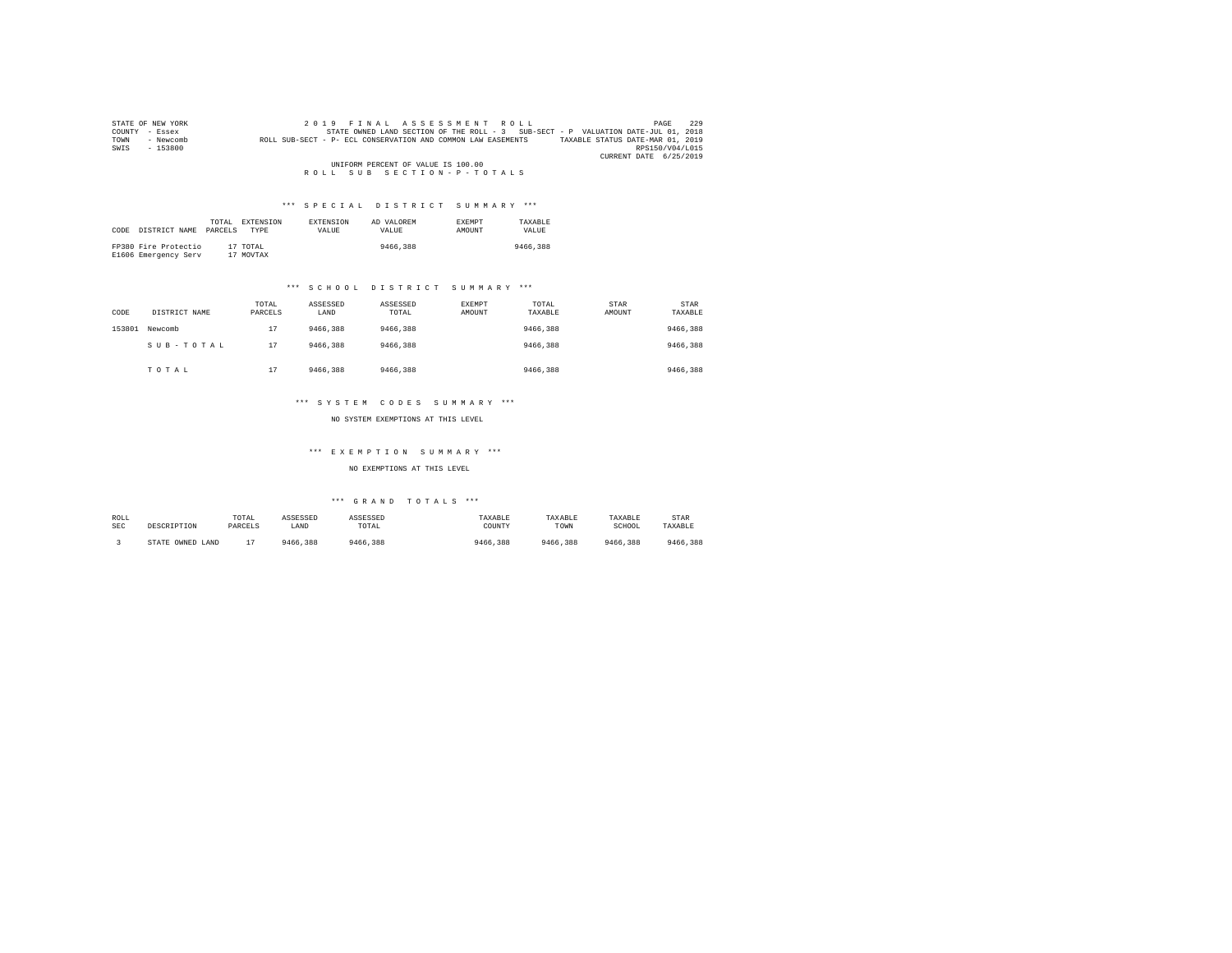| STATE OF NEW YORK | 2019 FINAL ASSESSMENT ROLL               | 230<br>PAGE                      |
|-------------------|------------------------------------------|----------------------------------|
| COUNTY - Essex    | STATE OWNED LAND SECTION OF THE ROLL - 3 | VALUATION DATE-JUL 01, 2018      |
| TOWN<br>- Newcomb |                                          | TAXABLE STATUS DATE-MAR 01, 2019 |
| SWIS<br>- 153800  |                                          | RPS150/V04/L015                  |
|                   | UNIFORM PERCENT OF VALUE IS 100.00       | CURRENT DATE 6/25/2019           |
|                   | ROLL SECTION TOTALS                      |                                  |

|      |                      | TOTAL   | EXTENSION   | <b>EXTENSION</b> | AD VALOREM | <b>EXEMPT</b> | TAXARLE    |
|------|----------------------|---------|-------------|------------------|------------|---------------|------------|
| CODE | DISTRICT NAME        | PARCELS | <b>TYPE</b> | <b>VALUE</b>     | VALUE.     | AMOUNT        | VALUE.     |
|      |                      |         |             |                  |            |               |            |
|      | FP380 Fire Protectio |         | 210 TOTAL   |                  | 196727.138 |               | 196727.138 |
|      | E1606 Emergency Serv |         | 204 MOVTAX  |                  |            |               |            |

## \*\*\* S C H O O L D I S T R I C T S U M M A R Y \*\*\*

| CODE             | DISTRICT NAME                 | TOTAL<br>PARCELS | ASSESSED<br>LAND | ASSESSED<br>TOTAL        | <b>EXEMPT</b><br>AMOUNT | TOTAL<br>TAXABLE | STAR<br>AMOUNT | <b>STAR</b><br>TAXABLE |
|------------------|-------------------------------|------------------|------------------|--------------------------|-------------------------|------------------|----------------|------------------------|
| 153801<br>999999 | Newcomb<br>Schl Apportionment | 210<br>2         | 82489.188        | 204193.358<br>179740.660 | 179740.660              | 204193.358       |                | 204193.358             |
|                  | SUB-TOTAL                     | 212              | 82489.188        | 383934,018               | 179740.660              | 204193.358       |                | 204193.358             |
|                  | TOTAL                         | 212              | 82489.188        | 383934,018               | 179740.660              | 204193.358       |                | 204193.358             |

#### \*\*\* S Y S T E M C O D E S S U M M A R Y \*\*\*

| CODE  | DESCRIPTION | TOTAL<br>PARCELS | COUNTY     | TOWN       | SCHOOL     |
|-------|-------------|------------------|------------|------------|------------|
| 50001 | SCHL TAXBL  |                  | 86531.920  | 86531.920  |            |
| 50005 | TOWN TAXBL  |                  | 90010.390  |            | 90010.390  |
| 50006 | CNTY TAXBL  |                  |            | 89730.270  | 89730.270  |
|       | TOTAL       |                  | 176542.310 | 176262.190 | 179740.660 |

\*\*\* E X E M P T I O N S U M M A R Y \*\*\*

NO EXEMPTIONS AT THIS LEVEL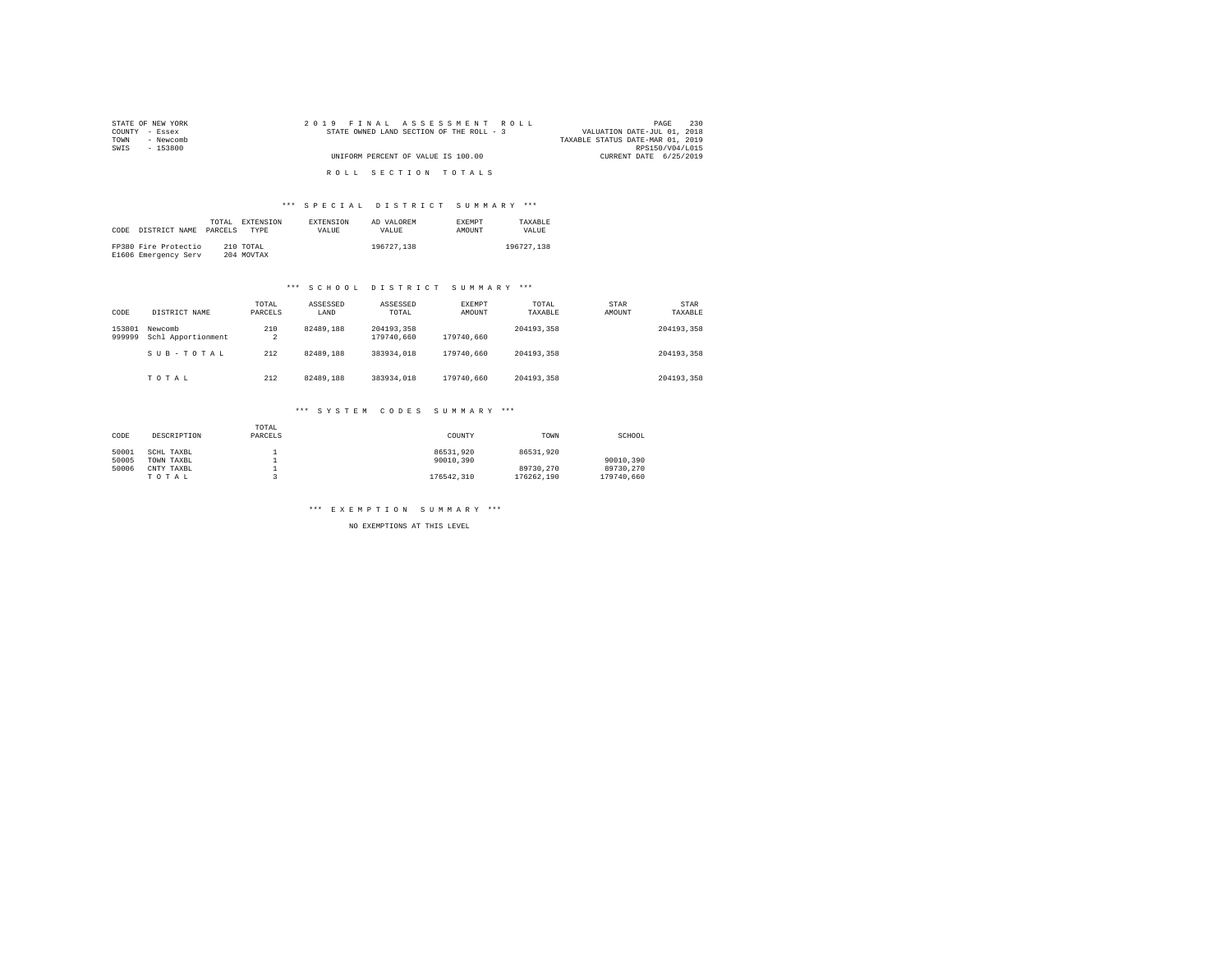| STATE OF NEW YORK | 2019 FINAL ASSESSMENT ROLL               | 231<br>PAGE                      |
|-------------------|------------------------------------------|----------------------------------|
| COUNTY - Essex    | STATE OWNED LAND SECTION OF THE ROLL - 3 | VALUATION DATE-JUL 01, 2018      |
| - Newcomb<br>TOWN |                                          | TAXABLE STATUS DATE-MAR 01, 2019 |
| SWIS<br>- 153800  |                                          | RPS150/V04/L015                  |
|                   | UNIFORM PERCENT OF VALUE IS 100.00       | CURRENT DATE 6/25/2019           |
|                   |                                          |                                  |
|                   | ROLL SECTION TOTALS                      |                                  |
|                   |                                          |                                  |

| ROLL       | DESCRIPTION      | TOTAL   | ASSESSED  | ASSESSED   | TAXABLE    | TAXARLE    | TAXABLE    | STAR       |
|------------|------------------|---------|-----------|------------|------------|------------|------------|------------|
| <b>SEC</b> |                  | PARCELS | LAND      | TOTAL      | COUNTY     | TOWN       | SCHOOL     | TAXABLE    |
|            | STATE OWNED LAND | 212     | 82489.188 | 383934,018 | 207391.708 | 207671.828 | 204193.358 | 204193.358 |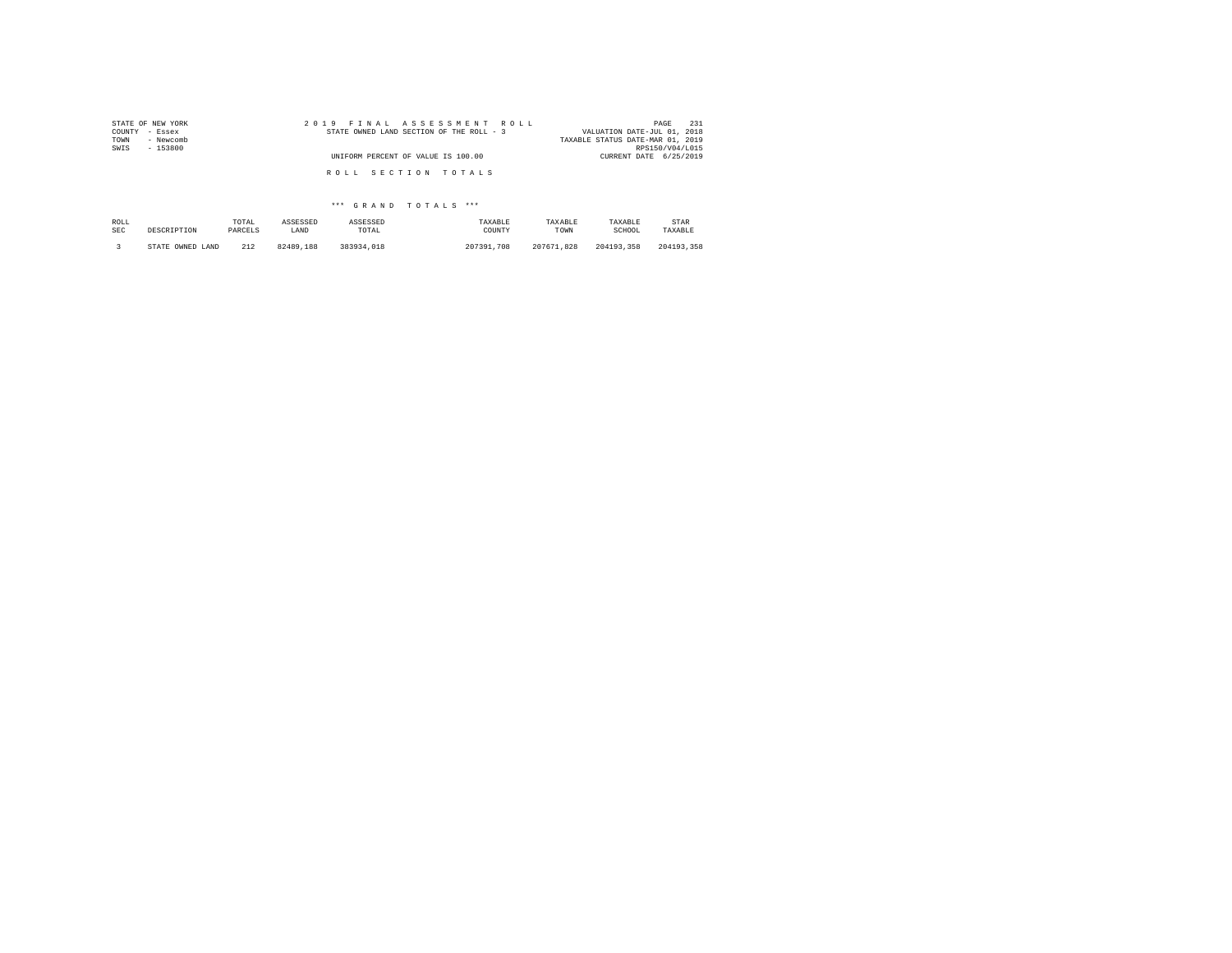| STATE OF NEW YORK | 2019 FINAL ASSESSMENT ROLL                | 232<br>PAGE                      |
|-------------------|-------------------------------------------|----------------------------------|
| COUNTY - Essex    | SPECIAL FRANCHISE SECTION OF THE ROLL - 5 | VALUATION DATE-JUL 01, 2018      |
| TOWN<br>- Newcomb | OWNERS NAME SEOUENCE                      | TAXABLE STATUS DATE-MAR 01, 2019 |
| $-153800$<br>SWIS | UNIFORM PERCENT OF VALUE IS 100.00        |                                  |

| TAX MAP PARCEL NUMBER<br>CURRENT OWNERS NAME<br>CURRENT OWNERS ADDRESS PARCEL SIZE/GRID COORD TOTAL | PROPERTY LOCATION & CLASS<br>SCHOOL DISTRICT | ASSESSMENT<br>LAND   | TAX DESCRIPTION<br>SPECIAL DISTRICTS | EXEMPTION CODE-----------------COUNTY-------TOWN-----SCHOOL<br>TAXABLE VALUE<br>ACCOUNT NO. |  |
|-----------------------------------------------------------------------------------------------------|----------------------------------------------|----------------------|--------------------------------------|---------------------------------------------------------------------------------------------|--|
|                                                                                                     | Townwide                                     | NON-HOMESTEAD PARCEL |                                      | 6650308703                                                                                  |  |
| 538. - 9999-618.750/8601                                                                            | 866 Telephone                                |                      | COUNTY<br>TAXABLE VALUE              | 273.145                                                                                     |  |
| Continental Telephone Co                                                                            | 153801<br>Newcomb                            | $^{\circ}$           | TOWN<br>TAXABLE VALUE                | 273.145                                                                                     |  |
| Of Upstate Ny Inc                                                                                   | Special Franchise Town 273,145               |                      | SCHOOL<br>TAXABLE VALUE              | 273.145                                                                                     |  |
| Frontier Communications                                                                             | No Land Improvements Only                    |                      | FP380 Fire Protection                | 273,145 TO                                                                                  |  |
| c/o Duff & Phelps LLC                                                                               | 618750-153800-860                            |                      |                                      |                                                                                             |  |
| PO Box 2629                                                                                         | EAST-0538775 NRTH-1447472                    |                      |                                      |                                                                                             |  |
| Addison, TX 75001                                                                                   | FULL MARKET VALUE                            | 273.145              |                                      |                                                                                             |  |
|                                                                                                     |                                              |                      |                                      |                                                                                             |  |
|                                                                                                     | Townwide                                     | NON-HOMESTEAD PARCEL |                                      | 6650308702                                                                                  |  |
| 538. - 9999-131.600/8601                                                                            | 861 Elec & gas                               |                      | COUNTY<br>TAXABLE VALUE              | 672.858                                                                                     |  |
| NYSEG CORP                                                                                          | 153801<br>Newcomb                            | $^{\circ}$           | TOWN<br>TAXABLE VALUE                | 672.858                                                                                     |  |
| Avangrid Mgmt Co-Local Tax                                                                          | Special Franchise Town 672,858               |                      | SCHOOL<br>TAXABLE VALUE              | 672.858                                                                                     |  |
| One City Center Fl 5th                                                                              | No Land Improvements Only                    |                      | FP380 Fire Protection                | 672,858 TO                                                                                  |  |
| Portland, ME 04101                                                                                  | 131600-153800-860                            |                      |                                      |                                                                                             |  |
|                                                                                                     | EAST-0538775 NRTH-1447472                    |                      |                                      |                                                                                             |  |
|                                                                                                     | FULL MARKET VALUE                            | 672.858              |                                      |                                                                                             |  |
|                                                                                                     |                                              |                      |                                      |                                                                                             |  |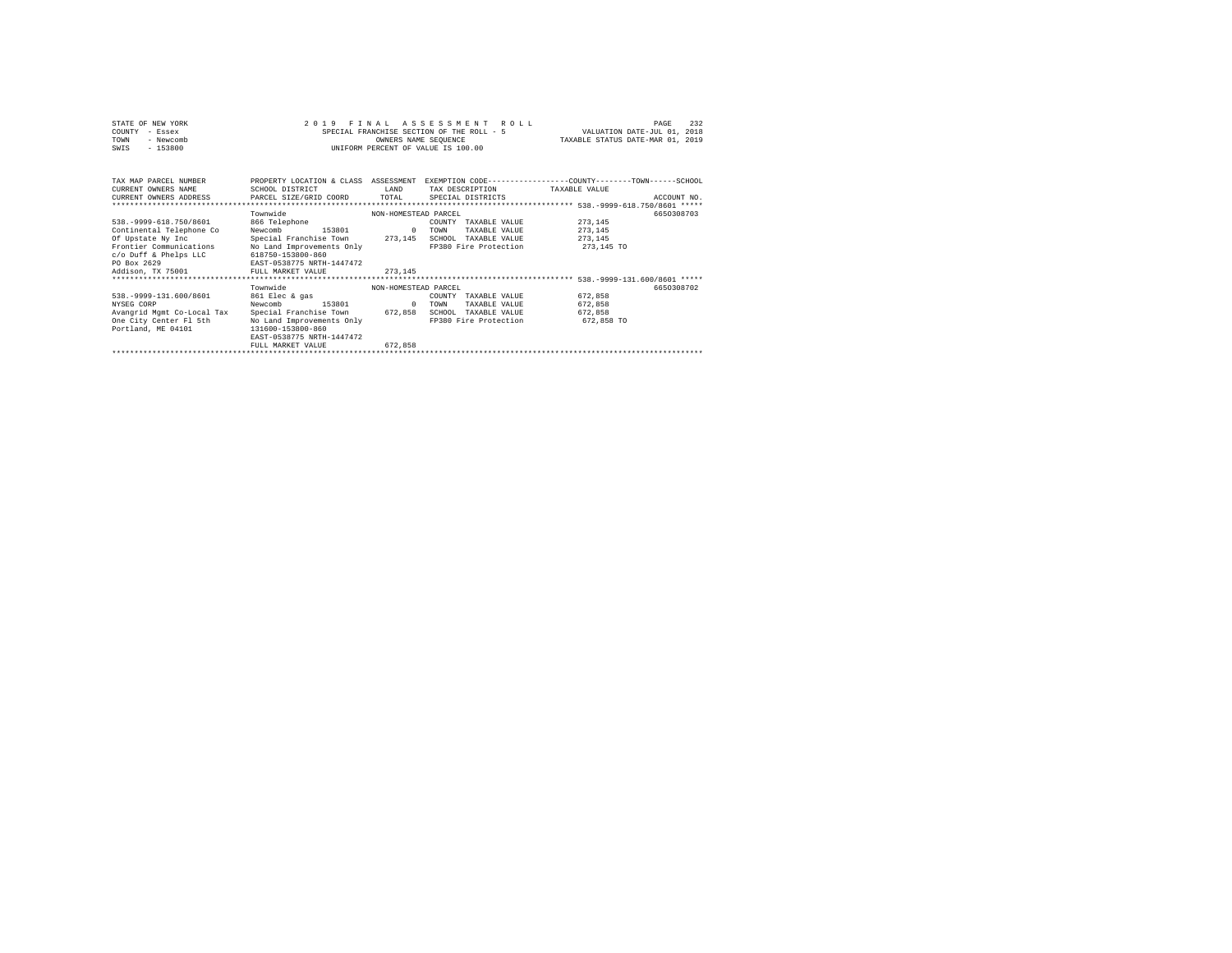| STATE OF NEW YORK | 2019 FINAL ASSESSMENT ROLL                | 233<br>PAGE                      |
|-------------------|-------------------------------------------|----------------------------------|
| COUNTY - Essex    | SPECIAL FRANCHISE SECTION OF THE ROLL - 5 | VALUATION DATE-JUL 01, 2018      |
| TOWN<br>- Newcomb |                                           | TAXABLE STATUS DATE-MAR 01, 2019 |
| SWTS<br>- 153800  |                                           | RPS150/V04/L015                  |
|                   | UNIFORM PERCENT OF VALUE IS 100.00        | CURRENT DATE 6/25/2019           |
|                   |                                           |                                  |
|                   | ROLL SUB SECTION- - TOTALS                |                                  |

|      |                      | TOTAL   | <b>EXTENSION</b> | <b>EXTENSION</b> | AD VALOREM | <b>EXEMPT</b> | TAXARLE |
|------|----------------------|---------|------------------|------------------|------------|---------------|---------|
| CODE | DISTRICT NAME        | PARCELS | TYPE             | VALUE            | VALUE.     | <b>AMOUNT</b> | VALUE   |
|      |                      |         |                  |                  |            |               |         |
|      | FP380 Fire Protectio |         | 2 TOTAL          |                  | 946,003    |               | 946.003 |

## \*\*\* S C H O O L D I S T R I C T S U M M A R Y \*\*\*

| CODE   | DISTRICT NAME | TOTAL<br>PARCELS | ASSESSED<br>LAND | ASSESSED<br>TOTAL | EXEMPT<br>AMOUNT | TOTAL<br>TAXABLE | STAR<br>AMOUNT | <b>STAR</b><br>TAXABLE |
|--------|---------------|------------------|------------------|-------------------|------------------|------------------|----------------|------------------------|
| 153801 | Newcomb       | 2                |                  | 946,003           |                  | 946,003          |                | 946,003                |
|        | SUB-TOTAL     | 2                |                  | 946,003           |                  | 946,003          |                | 946,003                |
|        | TOTAL         | ∽<br>∡           |                  | 946,003           |                  | 946,003          |                | 946,003                |

## \*\*\* S Y S T E M C O D E S S U M M A R Y \*\*\*

#### NO SYSTEM EXEMPTIONS AT THIS LEVEL

## \*\*\* E X E M P T I O N S U M M A R Y \*\*\*

## NO EXEMPTIONS AT THIS LEVEL

| ROLL       |                   | TOTAL   | ASSESSED | ASSESSED | TAXABLE | TAXABLE | TAXABLE | STAR    |
|------------|-------------------|---------|----------|----------|---------|---------|---------|---------|
| <b>SEC</b> | DESCRIPTION       | PARCELS | LAND     | TOTAL    | COUNTY  | TOWN    | SCHOOL  | TAXABLE |
|            | SPECIAL FRANCHISE |         |          | 946,003  | 946.003 | 946,003 | 946,003 | 946.003 |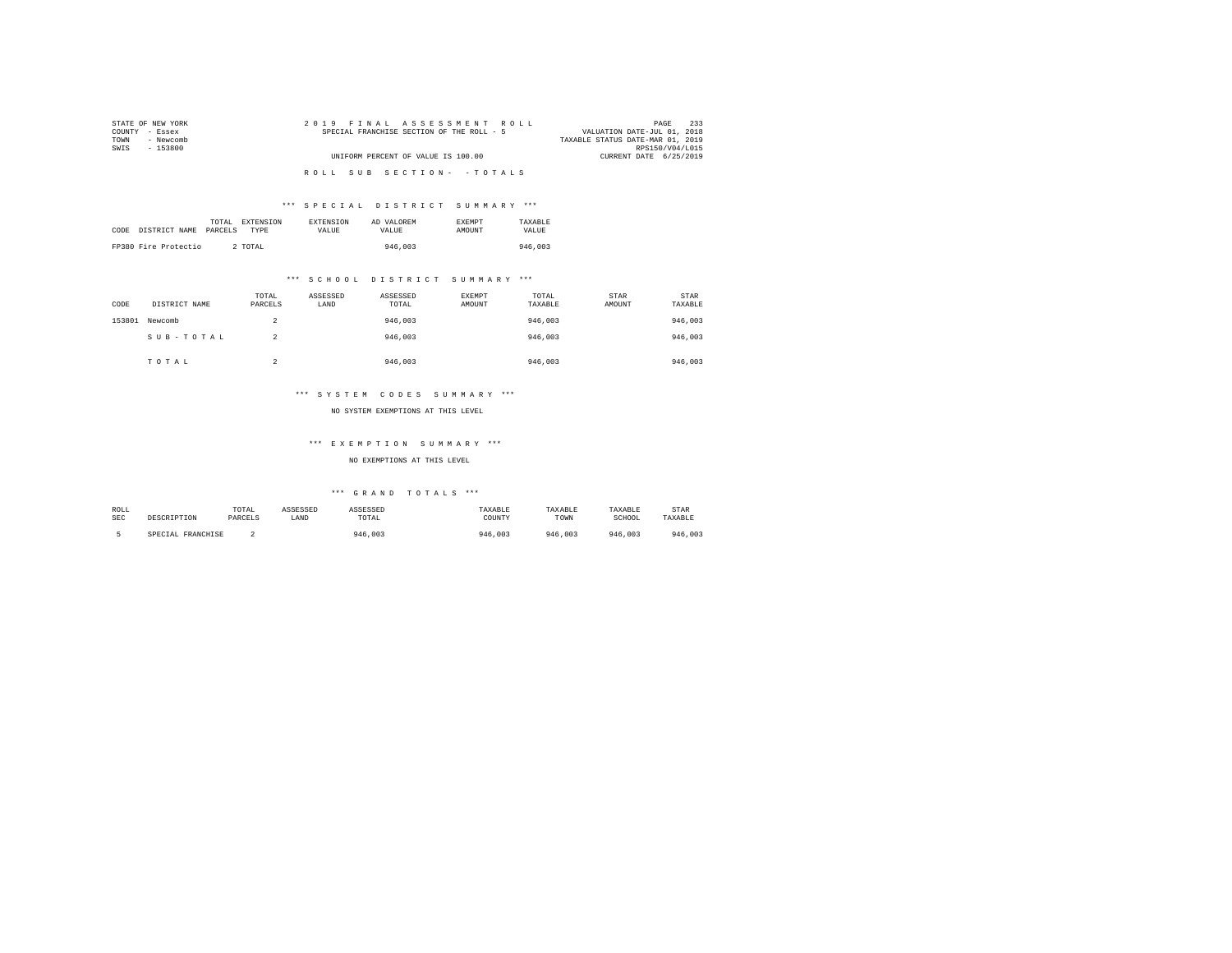| STATE OF NEW YORK | 2019 FINAL ASSESSMENT ROLL                | 234<br>PAGE                      |
|-------------------|-------------------------------------------|----------------------------------|
| COUNTY - Essex    | SPECIAL FRANCHISE SECTION OF THE ROLL - 5 | VALUATION DATE-JUL 01, 2018      |
| TOWN<br>- Newcomb |                                           | TAXABLE STATUS DATE-MAR 01, 2019 |
| SWTS<br>- 153800  | UNIFORM PERCENT OF VALUE IS 100.00        | RPS150/V04/L015                  |
|                   |                                           | CURRENT DATE 6/25/2019           |
|                   |                                           |                                  |

## R O L L S E C T I O N T O T A L S

## \*\*\* S P E C I A L D I S T R I C T S U M M A R Y \*\*\*

|      |                      | TOTAL   | EXTENSION | <b>EXTENSION</b> | AD VALOREM | <b>EXEMPT</b> | TAXARLE |
|------|----------------------|---------|-----------|------------------|------------|---------------|---------|
| CODE | DISTRICT NAME        | PARCELS | TYPR      | VALUE            | VALUE.     | AMOUNT        | VALUE   |
|      |                      |         |           |                  |            |               |         |
|      | FP380 Fire Protectio |         | 2 TOTAL   |                  | 946,003    |               | 946,003 |

## \*\*\* S C H O O L D I S T R I C T S U M M A R Y \*\*\*

| CODE   | DISTRICT NAME | TOTAL<br>PARCELS | ASSESSED<br>LAND | ASSESSED<br>TOTAL | EXEMPT<br>AMOUNT | TOTAL<br>TAXABLE | STAR<br>AMOUNT | STAR<br>TAXABLE |
|--------|---------------|------------------|------------------|-------------------|------------------|------------------|----------------|-----------------|
| 153801 | Newcomb       | $\hat{ }$<br>۷   |                  | 946,003           |                  | 946,003          |                | 946,003         |
|        | SUB-TOTAL     | 2                |                  | 946,003           |                  | 946,003          |                | 946,003         |
|        | TOTAL         | $\sim$<br>∠      |                  | 946.003           |                  | 946,003          |                | 946,003         |

## \*\*\* S Y S T E M C O D E S S U M M A R Y \*\*\*

#### NO SYSTEM EXEMPTIONS AT THIS LEVEL

## \*\*\* E X E M P T I O N S U M M A R Y \*\*\*

## NO EXEMPTIONS AT THIS LEVEL

| ROLL       |                   | TOTAL   | ASSESSED | ASSESSED | TAXABLE | <b><i>FAXARLE</i></b> | TAXABLE | STAR    |
|------------|-------------------|---------|----------|----------|---------|-----------------------|---------|---------|
| <b>SEC</b> | DESCRIPTION       | PARCELS | LAND     | TOTAL    | COUNTY  | TOWN                  | SCHOOL  | TAXABLE |
|            | SPECIAL FRANCHISE |         |          | 946,003  | 946,003 | 946,003               | 946,003 | 946.003 |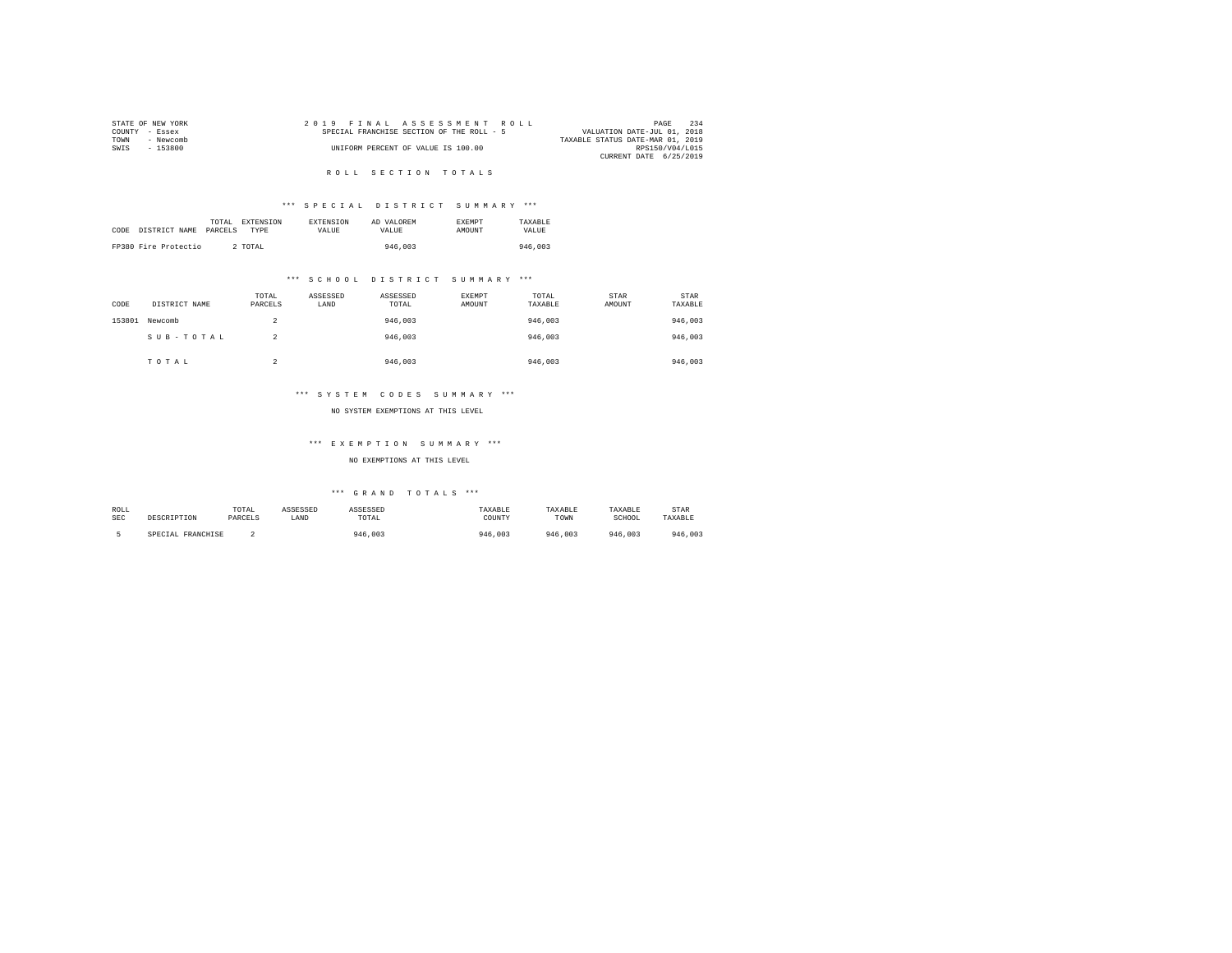| STATE OF NEW YORK<br>COUNTY - Essex<br>TOWN - Newcomb<br>SWIS - 153800                                                                                      |                                                                                                                                                                                         | 2019 FINAL ASSESSMENT ROLL<br>UTILITY & R.R. SECTION OF THE ROLL - 6<br>OWNERS NAME SEQUENCE<br>UNIFORM PERCENT OF VALUE IS 100.00 | PAGE<br>VALUATION DATE-JUL 01, 2018<br>TAXABLE STATUS DATE-MAR 01, 2019                                                                                          | 235                                                                                                                             |  |
|-------------------------------------------------------------------------------------------------------------------------------------------------------------|-----------------------------------------------------------------------------------------------------------------------------------------------------------------------------------------|------------------------------------------------------------------------------------------------------------------------------------|------------------------------------------------------------------------------------------------------------------------------------------------------------------|---------------------------------------------------------------------------------------------------------------------------------|--|
| TAX MAP PARCEL NUMBER<br>CURRENT OWNERS NAME<br>CURRENT OWNERS ADDRESS                                                                                      | SCHOOL DISTRICT<br>PARCEL SIZE/GRID COORD                                                                                                                                               | LAND<br>TOTAL                                                                                                                      | TAX DESCRIPTION<br>SPECIAL DISTRICTS                                                                                                                             | PROPERTY LOCATION & CLASS ASSESSMENT EXEMPTION CODE---------------COUNTY-------TOWN------SCHOOL<br>TAXABLE VALUE<br>ACCOUNT NO. |  |
| $110.13 - 2 - 2.000$<br>Citizens Telecom Of NY Inc Newcomb<br>Frontier Communications<br>c/o Duff & Phelps LLC<br>PO Box 2629<br>Addison, TX 75001          | 5354 NYS Route 28N<br>831 Tele Comm<br>153801<br>Pt 17 Richards Survey<br>Loc 005363 Central Dial<br>Office Newcomb<br>ACRES 0.11<br>EAST-0552214 NRTH-1445729<br>DEED BOOK 1066 PG-170 | NON-HOMESTEAD PARCEL                                                                                                               | COUNTY TAXABLE VALUE<br>10,000 TOWN TAXABLE VALUE<br>66,739 SCHOOL TAXABLE VALUE<br>E1606 Emergency Services<br>FP380 Fire Protection                            | 665N208601<br>66,739<br>66.739<br>66,739<br>$.00$ MT<br>66,739 TO                                                               |  |
|                                                                                                                                                             | FULL MARKET VALUE                                                                                                                                                                       | 66.739                                                                                                                             |                                                                                                                                                                  |                                                                                                                                 |  |
|                                                                                                                                                             | Outside Plant                                                                                                                                                                           | NON-HOMESTEAD PARCEL                                                                                                               |                                                                                                                                                                  | 665J190005                                                                                                                      |  |
| 638. - 9999-618. 750/1881<br>Continental Telephone Co<br>Of Upstate Ny Inc<br>Frontier Communications 153801 .10000<br>c/o Duff & Phelps LLC<br>PO Box 2629 | 836 Telecom, eq.<br>Newcomb 153801<br>888888<br>EAST-0538775 NRTH-1447472<br>FULL MARKET VALUE                                                                                          | 112,115                                                                                                                            | COUNTY TAXABLE VALUE<br>0 TOWN TAXABLE VALUE<br>112,115 SCHOOL TAXABLE VALUE<br>FP380 Fire Protection                                                            | 112,115<br>112,115<br>112,115<br>112,115 TO                                                                                     |  |
| Addison, TX 75001                                                                                                                                           |                                                                                                                                                                                         |                                                                                                                                    |                                                                                                                                                                  |                                                                                                                                 |  |
| $109. - 1 - 27.001$<br>NYSEG Corp<br>Avangrid Mgmt Co-Local Tax 1 Ords T&c Pur Twp 27<br>One City Center Fl 5th<br>Portland, ME 04101                       | 5930 NYS Route 28N<br>872 Elec-Substation<br>Newcomb 153801<br>001190 153801 .10000<br>ACRES 1.10<br>EAST-0538775 NRTH-1447472                                                          | NON-HOMESTEAD PARCEL                                                                                                               | COUNTY TAXABLE VALUE<br>13,000 TOWN TAXABLE VALUE<br>1261,000 SCHOOL TAXABLE VALUE<br>E1606 Emergency Services<br>Harris Lake Diesel Plant TP380 Fire Protection | 665N208606<br>1261,000<br>1261,000<br>1261,000<br>$.00$ MT<br>1261,000 TO                                                       |  |
|                                                                                                                                                             | FULL MARKET VALUE                                                                                                                                                                       | 1261,000                                                                                                                           |                                                                                                                                                                  |                                                                                                                                 |  |
| 638. - 9999-131. 600/1881<br>NYSEG CORP<br>Avangrid Mgmt Co-Local Tax                                                                                       | Total Electric Dist<br>884 Elec Dist Out<br>Newcomb 153801                                                                                                                              | NON-HOMESTEAD PARCEL<br>$\sim$ 0                                                                                                   | COUNTY TAXABLE VALUE<br>TOWN TAXABLE VALUE<br>877,348 SCHOOL TAXABLE VALUE                                                                                       | 665N208609<br>877,348<br>877.348<br>877,348                                                                                     |  |
| One City Center Fl 5th<br>Portland, ME 04101                                                                                                                | 888888<br>153801 .10000<br>EAST-0538775 NRTH-1447450<br>FULL MARKET VALUE                                                                                                               | 877,348                                                                                                                            | FP380 Fire Protection                                                                                                                                            | 877,348 TO                                                                                                                      |  |
|                                                                                                                                                             |                                                                                                                                                                                         |                                                                                                                                    |                                                                                                                                                                  |                                                                                                                                 |  |
| 638. - 9999 - 701. 360/1881<br>SLIC Network Solutions Inc Newcomb 153801<br>PO Box 122<br>Nicholville, NY 12965                                             | Outside Plant<br>836 Telecom. eq.<br>888888<br>153801 .10000<br>EAST-0538775 NRTH-1447472<br>FULL MARKET VALUE                                                                          | NON-HOMESTEAD PARCEL<br>1,105                                                                                                      | COUNTY TAXABLE VALUE<br>0 TOWN TAXABLE VALUE<br>1,105 SCHOOL TAXABLE VALUE<br>FP380 Fire Protection                                                              | 665Z019004<br>1,105<br>1,105<br>1,105<br>1,105 TO                                                                               |  |
|                                                                                                                                                             |                                                                                                                                                                                         |                                                                                                                                    |                                                                                                                                                                  |                                                                                                                                 |  |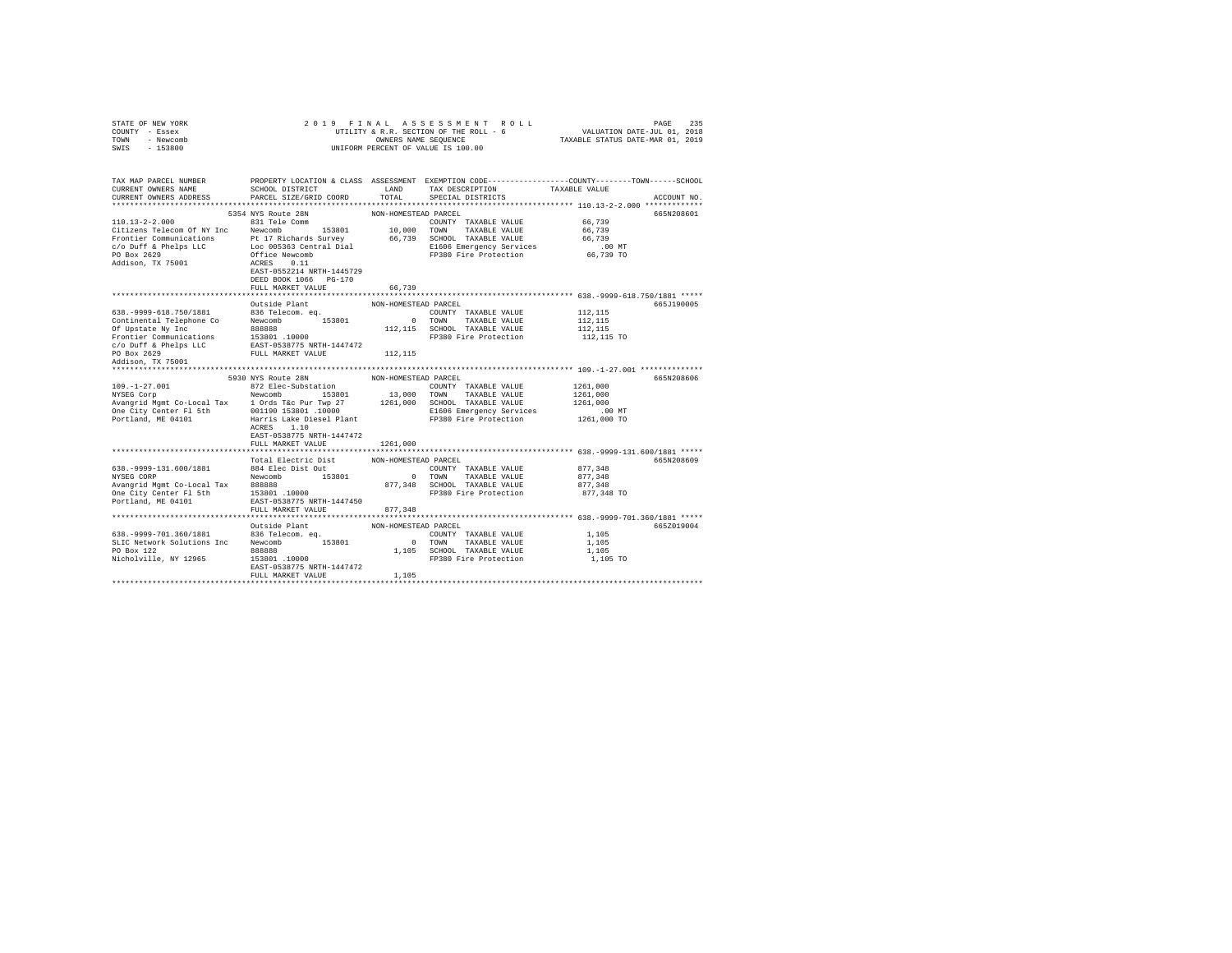| STATE OF NEW YORK<br>COUNTY<br>- Essex<br>- Newcomb<br>TOWN<br>- 153800<br>SWIS                                                                                     | UNIFORM PERCENT OF VALUE IS 100.00                                                                             | OWNERS NAME SEQUENCE                              | 2019 FINAL ASSESSMENT ROLL<br>UTILITY & R.R. SECTION OF THE ROLL - 6                                                             | VALUATION DATE-JUL 01, 2018<br>TAXABLE STATUS DATE-MAR 01, 2019 | 236<br>PAGE |
|---------------------------------------------------------------------------------------------------------------------------------------------------------------------|----------------------------------------------------------------------------------------------------------------|---------------------------------------------------|----------------------------------------------------------------------------------------------------------------------------------|-----------------------------------------------------------------|-------------|
| TAX MAP PARCEL NUMBER<br>CURRENT OWNERS NAME<br>CURRENT OWNERS ADDRESS 6 PARCEL SIZE/GRID COORD TOTAL SPECIAL DISTRICTS                                             | PROPERTY LOCATION & CLASS ASSESSMENT<br>SCHOOL DISTRICT                                                        | LAND                                              | EXEMPTION CODE-----------------COUNTY-------TOWN------SCHOOL<br>TAX DESCRIPTION                                                  | TAXABLE VALUE                                                   | ACCOUNT NO. |
| $110.18 - 5 - 7.000 / 1$<br>Verizon Wireless<br>Newcomb<br>c/o Duff & Phelps This Acct located within<br>PO Box 2549<br>Addison, TX 75001 EAST-0560323 NRTH-1441270 | 2 Sanford Ln<br>837 Cell Tower<br>153801<br>110.18-5-7.000 Tower<br>DEED BOOK 1761 PG-201<br>FULL MARKET VALUE | NON-HOMESTEAD PARCEL<br>100<br>250.000<br>250,000 | COUNTY<br>TAXABLE VALUE<br>TOWN<br>TAXABLE VALUE<br>SCHOOL<br>TAXABLE VALUE<br>E1606 Emergency Services<br>FP380 Fire Protection | 250,000<br>250,000<br>250,000<br>$.00$ MT<br>250,000 TO         | 6657015002  |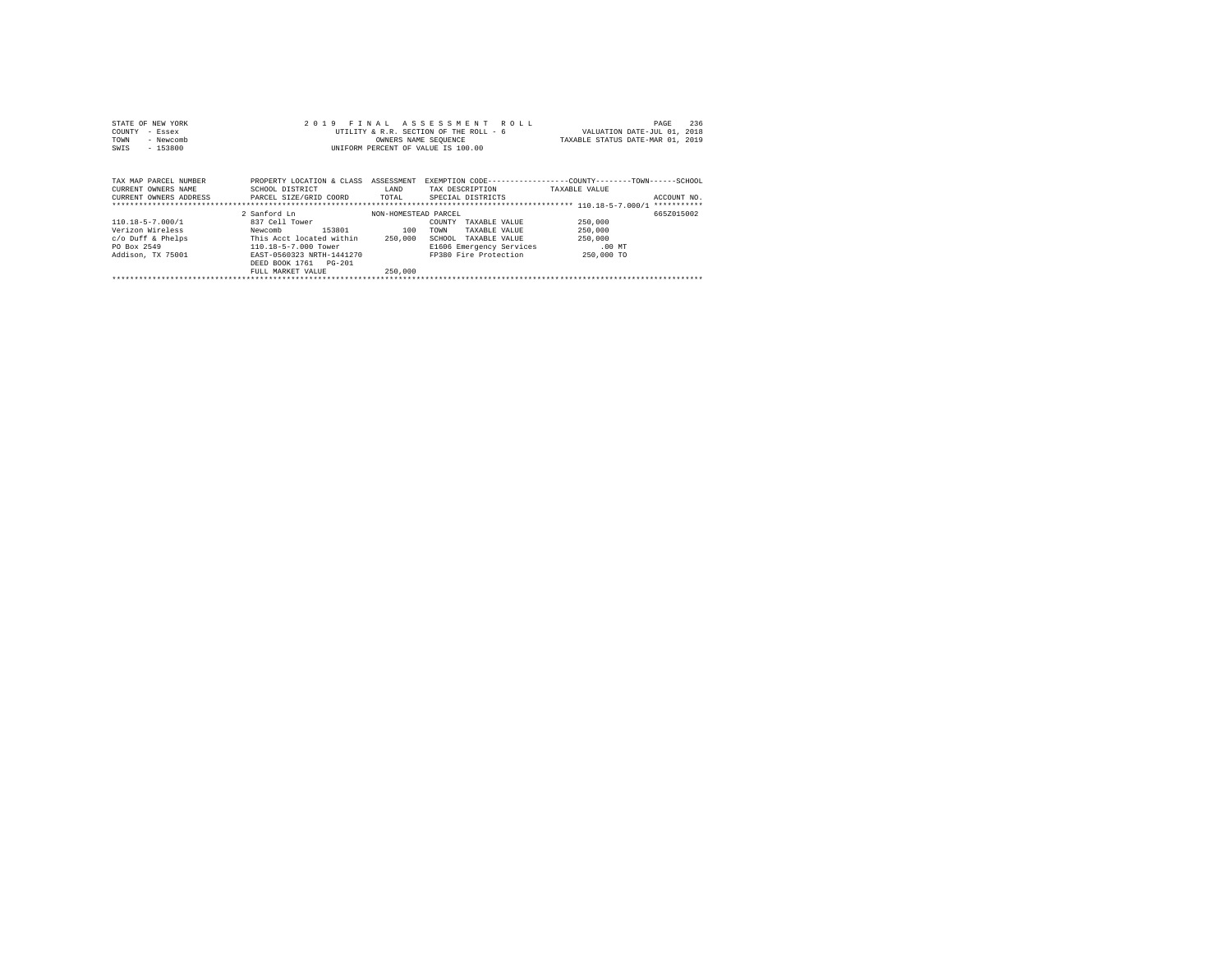| STATE OF NEW YORK | 2019 FINAL ASSESSMENT ROLL             | 237<br>PAGE                      |
|-------------------|----------------------------------------|----------------------------------|
| COUNTY - Essex    | UTILITY & R.R. SECTION OF THE ROLL - 6 | VALUATION DATE-JUL 01, 2018      |
| - Newcomb<br>TOWN |                                        | TAXABLE STATUS DATE-MAR 01, 2019 |
| SWIS<br>- 153800  |                                        | RPS150/V04/L015                  |
|                   | UNIFORM PERCENT OF VALUE IS 100.00     | CURRENT DATE 6/25/2019           |
|                   |                                        |                                  |
|                   | ROLL SUB SECTION- - TOTALS             |                                  |
|                   |                                        |                                  |

|      |                      | TOTAL   | <b>EXTENSION</b> | EXTENSION    | AD VALOREM   | <b>EXEMPT</b> | TAXARLE      |
|------|----------------------|---------|------------------|--------------|--------------|---------------|--------------|
| CODE | DISTRICT NAME        | PARCELS | <b>TYPE</b>      | <b>VALUE</b> | <b>VALUE</b> | <b>AMOUNT</b> | <b>VALUE</b> |
|      |                      |         |                  |              |              |               |              |
|      | FP380 Fire Protectio |         | 6 TOTAL          |              | 2568,307     |               | 2568.307     |
|      | E1606 Emergency Serv |         | 3 MOVTAX         |              |              |               |              |

## \*\*\* S C H O O L D I S T R I C T S U M M A R Y \*\*\*

| CODE   | DISTRICT NAME | TOTAL<br>PARCELS | ASSESSED<br>LAND | ASSESSED<br>TOTAL | EXEMPT<br>AMOUNT | TOTAL<br>TAXABLE | STAR<br>AMOUNT | <b>STAR</b><br>TAXABLE |
|--------|---------------|------------------|------------------|-------------------|------------------|------------------|----------------|------------------------|
| 153801 | Newcomb       | 6                | 23,100           | 2568.307          |                  | 2568.307         |                | 2568.307               |
|        | SUB-TOTAL     | 6                | 23,100           | 2568.307          |                  | 2568.307         |                | 2568.307               |
|        | TOTAL         | 6                | 23,100           | 2568.307          |                  | 2568.307         |                | 2568.307               |

## \*\*\* S Y S T E M C O D E S S U M M A R Y \*\*\*

NO SYSTEM EXEMPTIONS AT THIS LEVEL

#### \*\*\* E X E M P T I O N S U M M A R Y \*\*\*

NO EXEMPTIONS AT THIS LEVEL

| ROLL | DESCRIPTION      | TOTAL   | ASSESSED | ASSESSED | TAXABLE  | TAXABLE  | TAXABLE  | STAR     |
|------|------------------|---------|----------|----------|----------|----------|----------|----------|
| SEC  |                  | PARCELS | LAND     | TOTAL    | COUNTY   | TOWN     | SCHOOL   | TAXABLE  |
|      | UTILITIES & N.C. |         | 23,100   | 2568.307 | 2568.307 | 2568.307 | 2568.307 | 2568.307 |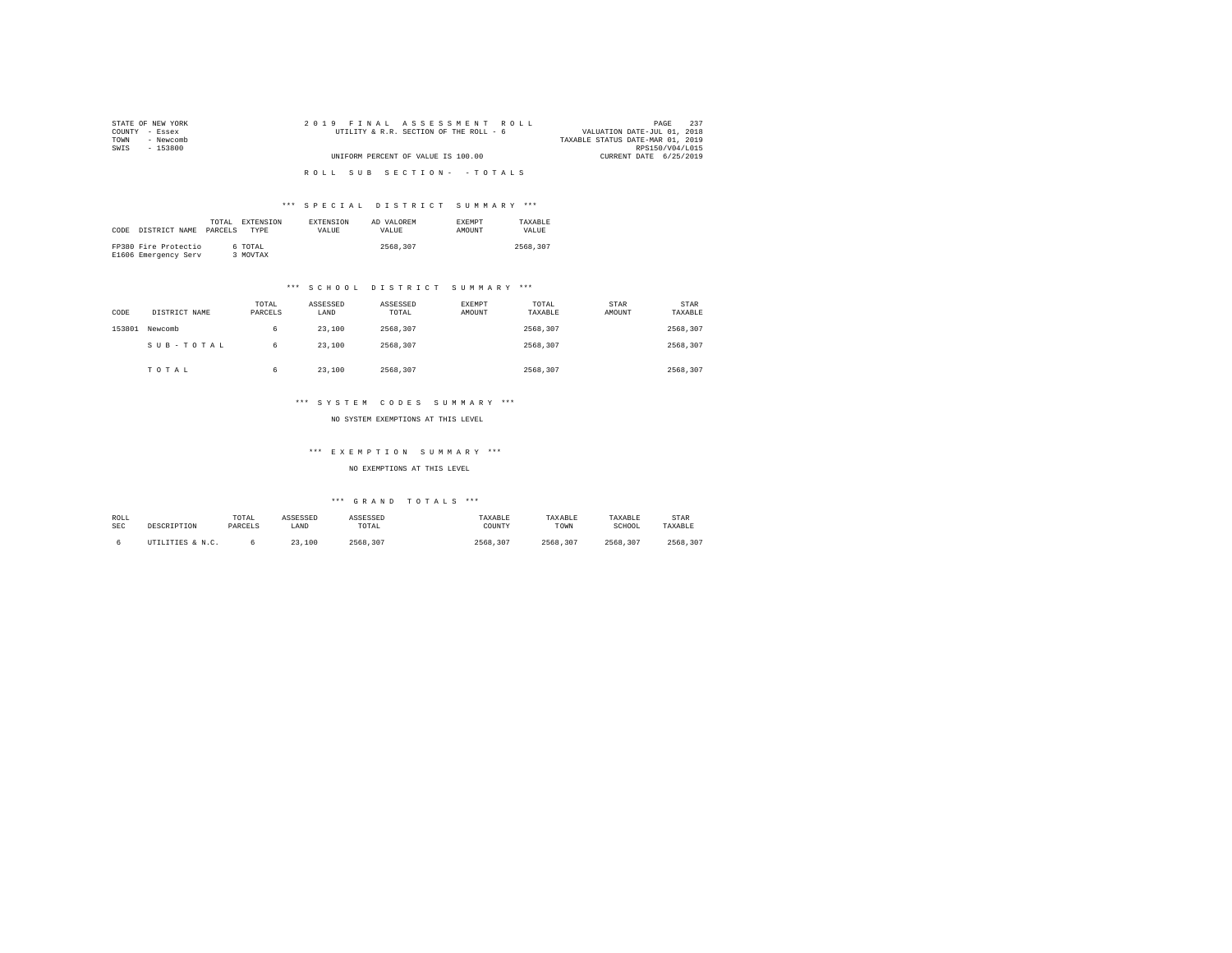|                | STATE OF NEW YORK |  |  |  | 2019 FINAL ASSESSMENT ROLL             |  |                                  | PAGE            | 238 |
|----------------|-------------------|--|--|--|----------------------------------------|--|----------------------------------|-----------------|-----|
| COUNTY - Essex |                   |  |  |  | UTILITY & R.R. SECTION OF THE ROLL - 6 |  | VALUATION DATE-JUL 01, 2018      |                 |     |
| TOWN           | - Newcomb         |  |  |  |                                        |  | TAXABLE STATUS DATE-MAR 01, 2019 |                 |     |
| SWTS           | $-153800$         |  |  |  | UNIFORM PERCENT OF VALUE IS 100.00     |  |                                  | RPS150/V04/L015 |     |
|                |                   |  |  |  |                                        |  | CURRENT DATE 6/25/2019           |                 |     |

## R O L L S E C T I O N T O T A L S

## \*\*\* S P E C I A L D I S T R I C T S U M M A R Y \*\*\*

|      |                      | TOTAL   | EXTENSION | <b>EXTENSION</b> | AD VALOREM | <b>EXEMPT</b> | TAXARLE  |
|------|----------------------|---------|-----------|------------------|------------|---------------|----------|
| CODE | DISTRICT NAME        | PARCELS | TYPE      | <b>VALUE</b>     | VALUE.     | AMOUNT        | VALUE.   |
|      |                      |         |           |                  |            |               |          |
|      | FP380 Fire Protectio |         | 6 TOTAL   |                  | 2568,307   |               | 2568.307 |
|      | E1606 Emergency Serv |         | MOVTAX    |                  |            |               |          |

## \*\*\* S C H O O L D I S T R I C T S U M M A R Y \*\*\*

| CODE   | DISTRICT NAME | TOTAL<br>PARCELS | ASSESSED<br>LAND | ASSESSED<br>TOTAL | EXEMPT<br>AMOUNT | TOTAL<br>TAXABLE | STAR<br>AMOUNT | <b>STAR</b><br>TAXABLE |
|--------|---------------|------------------|------------------|-------------------|------------------|------------------|----------------|------------------------|
| 153801 | Newcomb       | 6                | 23,100           | 2568.307          |                  | 2568.307         |                | 2568.307               |
|        | SUB-TOTAL     | 6                | 23,100           | 2568.307          |                  | 2568.307         |                | 2568.307               |
|        | TOTAL         | 6                | 23,100           | 2568.307          |                  | 2568.307         |                | 2568.307               |

## \*\*\* S Y S T E M C O D E S S U M M A R Y \*\*\*

NO SYSTEM EXEMPTIONS AT THIS LEVEL

#### \*\*\* E X E M P T I O N S U M M A R Y \*\*\*

NO EXEMPTIONS AT THIS LEVEL

| ROLL | DESCRIPTION      | TOTAL   | ASSESSED | ASSESSED | TAXABLE  | TAXABLE  | TAXABLE  | STAR     |
|------|------------------|---------|----------|----------|----------|----------|----------|----------|
| SEC  |                  | PARCELS | LAND     | TOTAL    | COUNTY   | TOWN     | SCHOOL   | TAXABLE  |
|      | UTILITIES & N.C. |         | 23,100   | 2568.307 | 2568.307 | 2568.307 | 2568.307 | 2568.307 |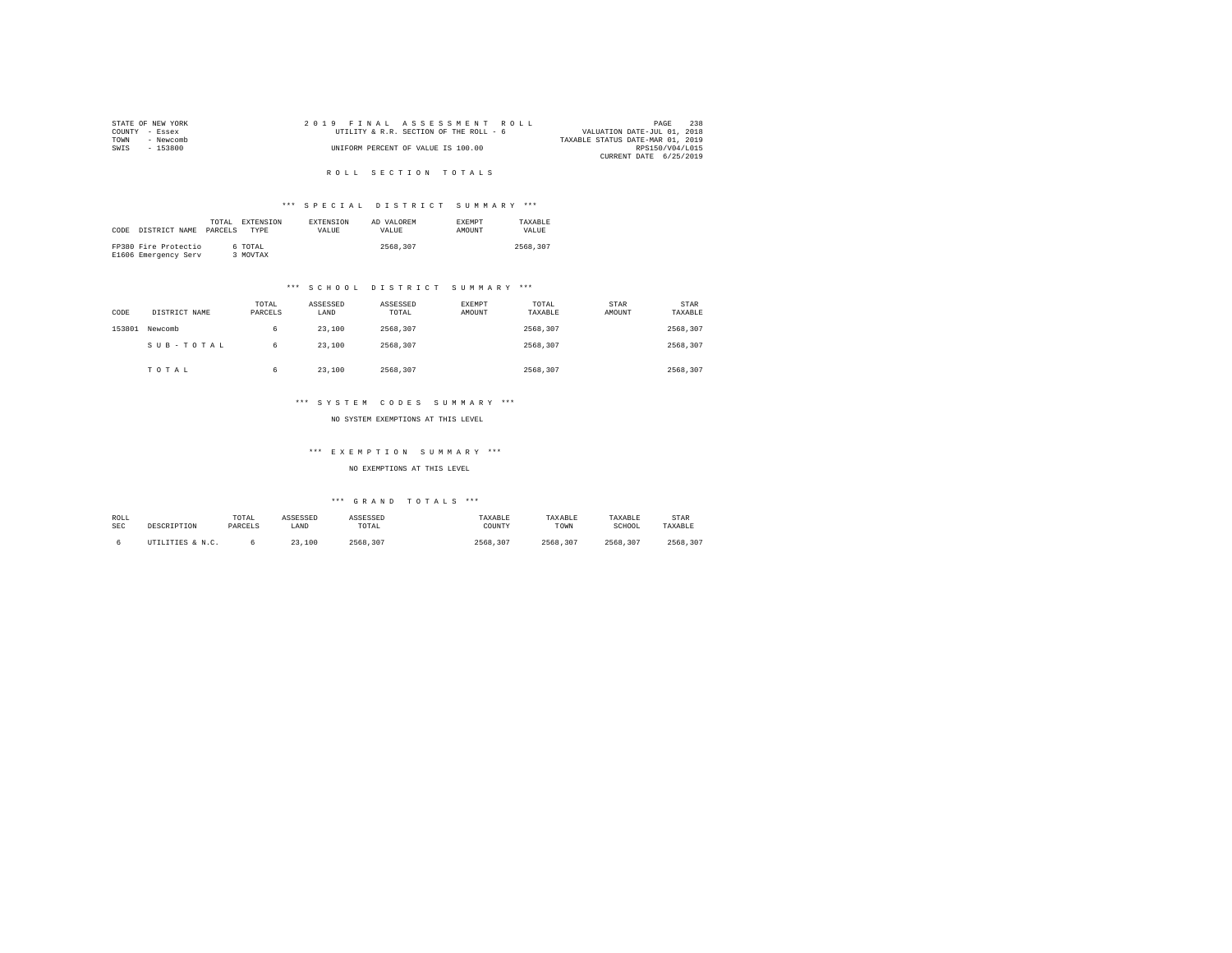|                                                                                                         |                                                                                                    |                                                                                                                                                                     | PAGE<br>239                                                                                                                                                                                                                                                                                                                                                                                                                                                                                                         |                                                                                                                                                                                                                                                                                                                                                                                                                                                                                                                                                                                             |  |  |
|---------------------------------------------------------------------------------------------------------|----------------------------------------------------------------------------------------------------|---------------------------------------------------------------------------------------------------------------------------------------------------------------------|---------------------------------------------------------------------------------------------------------------------------------------------------------------------------------------------------------------------------------------------------------------------------------------------------------------------------------------------------------------------------------------------------------------------------------------------------------------------------------------------------------------------|---------------------------------------------------------------------------------------------------------------------------------------------------------------------------------------------------------------------------------------------------------------------------------------------------------------------------------------------------------------------------------------------------------------------------------------------------------------------------------------------------------------------------------------------------------------------------------------------|--|--|
| CURRENT OWNERS ADDRESS                                                                                  |                                                                                                    | TAX DESCRIPTION<br>SPECIAL DISTRICTS                                                                                                                                | TAXABLE VALUE                                                                                                                                                                                                                                                                                                                                                                                                                                                                                                       | ACCOUNT NO.                                                                                                                                                                                                                                                                                                                                                                                                                                                                                                                                                                                 |  |  |
|                                                                                                         |                                                                                                    |                                                                                                                                                                     |                                                                                                                                                                                                                                                                                                                                                                                                                                                                                                                     |                                                                                                                                                                                                                                                                                                                                                                                                                                                                                                                                                                                             |  |  |
|                                                                                                         |                                                                                                    |                                                                                                                                                                     |                                                                                                                                                                                                                                                                                                                                                                                                                                                                                                                     | 665J100415                                                                                                                                                                                                                                                                                                                                                                                                                                                                                                                                                                                  |  |  |
|                                                                                                         |                                                                                                    | TAXABLE VALUE<br>SCHOOL TAXABLE VALUE                                                                                                                               | $\mathbf{r}$<br>$\Omega$<br>$\Omega$<br>$.00$ MT                                                                                                                                                                                                                                                                                                                                                                                                                                                                    | 30,700                                                                                                                                                                                                                                                                                                                                                                                                                                                                                                                                                                                      |  |  |
| PRIOR OWNER ON 3/01/2019 FULL MARKET VALUE                                                              |                                                                                                    | 30,700 EX                                                                                                                                                           |                                                                                                                                                                                                                                                                                                                                                                                                                                                                                                                     |                                                                                                                                                                                                                                                                                                                                                                                                                                                                                                                                                                                             |  |  |
|                                                                                                         |                                                                                                    |                                                                                                                                                                     |                                                                                                                                                                                                                                                                                                                                                                                                                                                                                                                     | 6679975002                                                                                                                                                                                                                                                                                                                                                                                                                                                                                                                                                                                  |  |  |
| 680 Cult & rec                                                                                          |                                                                                                    |                                                                                                                                                                     | 29,400                                                                                                                                                                                                                                                                                                                                                                                                                                                                                                              | 29,400                                                                                                                                                                                                                                                                                                                                                                                                                                                                                                                                                                                      |  |  |
| Newcomb 153801<br>$12$ T&C Twp $46$<br>ACRES $1.00$<br>EAST-0574808 NRTH-1435838<br>DEED BOOK 582 PG-94 |                                                                                                    | TAXABLE VALUE<br>SCHOOL TAXABLE VALUE                                                                                                                               | $^{\circ}$<br>$\Omega$<br>$\Omega$<br>$.00$ MT<br>0 <sub>T</sub>                                                                                                                                                                                                                                                                                                                                                                                                                                                    |                                                                                                                                                                                                                                                                                                                                                                                                                                                                                                                                                                                             |  |  |
| FULL MARKET VALUE                                                                                       |                                                                                                    | 29,400 EX                                                                                                                                                           |                                                                                                                                                                                                                                                                                                                                                                                                                                                                                                                     |                                                                                                                                                                                                                                                                                                                                                                                                                                                                                                                                                                                             |  |  |
|                                                                                                         |                                                                                                    |                                                                                                                                                                     |                                                                                                                                                                                                                                                                                                                                                                                                                                                                                                                     |                                                                                                                                                                                                                                                                                                                                                                                                                                                                                                                                                                                             |  |  |
|                                                                                                         |                                                                                                    |                                                                                                                                                                     |                                                                                                                                                                                                                                                                                                                                                                                                                                                                                                                     | 6679909106<br>134,600                                                                                                                                                                                                                                                                                                                                                                                                                                                                                                                                                                       |  |  |
| ACRES<br>0.40                                                                                           |                                                                                                    | TAXABLE VALUE<br>SCHOOL TAXABLE VALUE<br>134,600 EX<br>134,600 EX<br>WD380 Water District<br>134,600 EX                                                             | $\Omega$<br>$\Omega$<br>$\bigcap$<br>$.00$ MT<br>0 <sub>T</sub><br>$0$ TO M<br>0 TO M                                                                                                                                                                                                                                                                                                                                                                                                                               |                                                                                                                                                                                                                                                                                                                                                                                                                                                                                                                                                                                             |  |  |
|                                                                                                         |                                                                                                    |                                                                                                                                                                     |                                                                                                                                                                                                                                                                                                                                                                                                                                                                                                                     |                                                                                                                                                                                                                                                                                                                                                                                                                                                                                                                                                                                             |  |  |
| 613 College/univ<br>DEED BOOK 1735 PG-84<br>FULL MARKET VALUE                                           | 2072.000                                                                                           | SCHOOL TAXABLE VALUE<br>2072,000 EX                                                                                                                                 | 2072,000<br>$\Omega$<br>$\Omega$<br>$\Omega$<br>$.00$ MT<br>0 <sub>T</sub>                                                                                                                                                                                                                                                                                                                                                                                                                                          | 665Z014002<br>2072,000                                                                                                                                                                                                                                                                                                                                                                                                                                                                                                                                                                      |  |  |
|                                                                                                         | NYS Route 28N<br>330 Vacant comm<br>NYS Route 28N<br>4 Adams Ln<br>620 Religious<br>Upper Works Rd | SCHOOL DISTRICT<br>PARCEL SIZE/GRID COORD<br>EAST-0548814 NRTH-1446391<br>DEED BOOK 1948 PG-73<br>Newcomb 153801<br>Pt 4 Thorns Survey<br>EAST-0560124 NRTH-1442019 | 2019 FINAL ASSESSMENT ROLL<br>UNIFORM PERCENT OF VALUE IS 100.00<br>LAND<br>TOTAL<br>NON-HOMESTEAD PARCEL<br>Adirondack Bible Fellowship Newcomb 153801 30,700 COUNTY TAXABLE VALUE<br>30,700 TOWN<br>30,700<br>NON-HOMESTEAD PARCEL<br>N.Y. STATE 12100<br>29,400 COUNTY TAXABLE VALUE<br>29,400 TOWN<br>29,400<br>NON-HOMESTEAD PARCEL<br>CONST REL 25110<br>26,500 COUNTY TAXABLE VALUE<br>134,600 TOWN<br>NON-HOMESTEAD PARCEL<br>CONST ED 25120<br>206,300 COUNTY TAXABLE VALUE<br>2072,000 TOWN TAXABLE VALUE | WHOLLY EXEMPT SECTION OF THE ROLL - 8 VALUATION DATE-JUL 01, 2018<br>OWNERS NAME SEQUENCE TAXABLE STATUS DATE-MAR 01, 2019<br>PROPERTY LOCATION & CLASS ASSESSMENT EXEMPTION CODE---------------COUNTY-------TOWN------SCHOOL<br>CONST REL 25110<br>30,700<br>30,700<br>E1606 Emergency Services<br>FP380 Fire Protection<br>0.70<br>29,400<br>E1606 Emergency Services<br>FP380 Fire Protection<br>134,600 134,600<br>E1606 Emergency Services<br>FULL MARKET VALUE 134,600 FP380 Fire Protection<br>SD380 Sewer District<br>2072.000<br>E1606 Emergency Services<br>FP380 Fire Protection |  |  |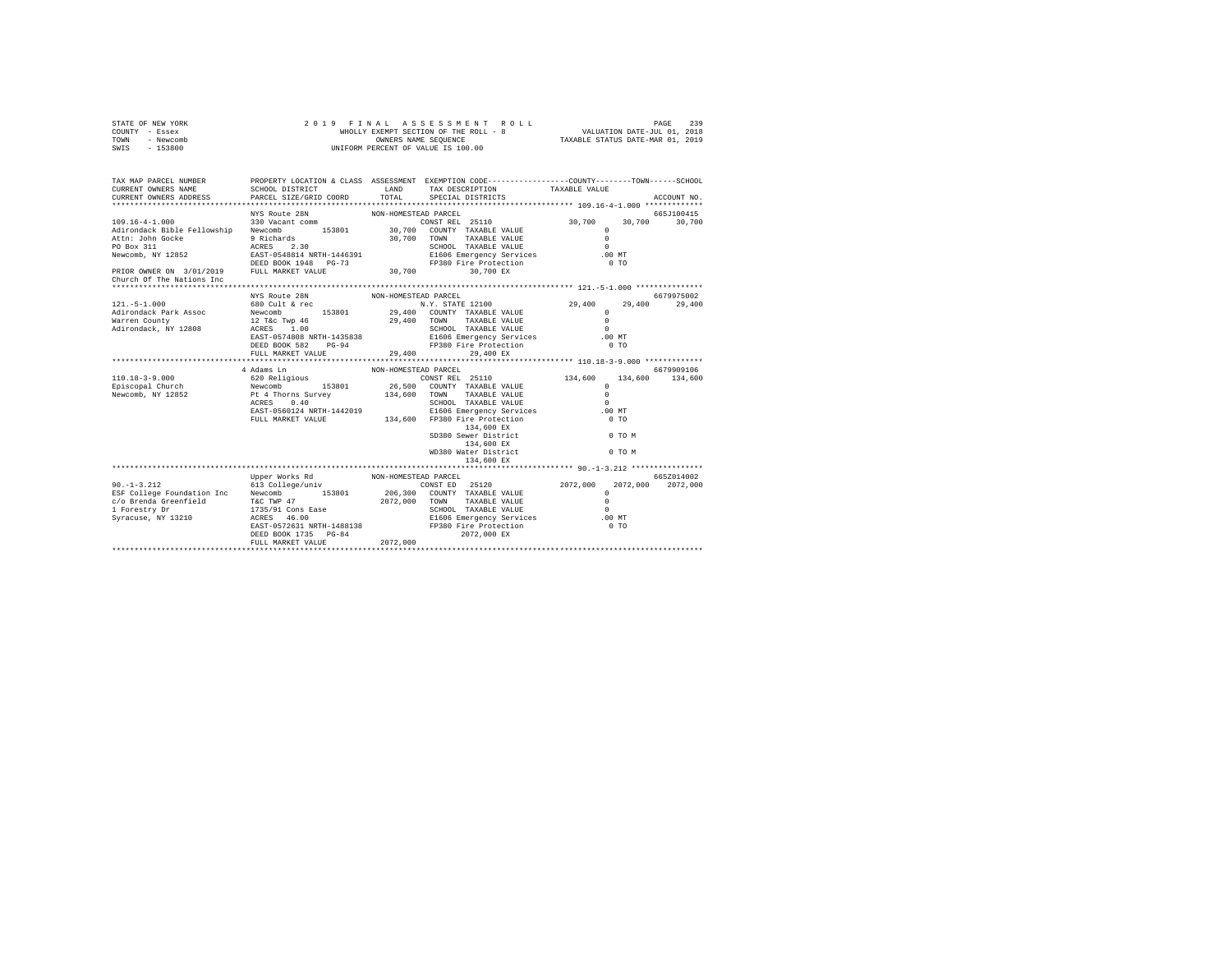| STATE OF NEW YORK<br>COUNTY - Essex<br>TOWN - Newcomb<br>SWIS - 153800                                                                                                                                                                          | 2019 FINAL ASSESSMENT R<br>WHOLLY EXEMPT SECTION OF THE ROLL - 8<br>ONNERS NAME SEQUENCE<br>UNIFORM PERCENT OF VALUE IS 100.00                                                                                                                                                                                                                                                                                            |                      | 2019 FINAL ASSESSMENT ROLL                                                                          |                      |             |
|-------------------------------------------------------------------------------------------------------------------------------------------------------------------------------------------------------------------------------------------------|---------------------------------------------------------------------------------------------------------------------------------------------------------------------------------------------------------------------------------------------------------------------------------------------------------------------------------------------------------------------------------------------------------------------------|----------------------|-----------------------------------------------------------------------------------------------------|----------------------|-------------|
| TAX MAP PARCEL NUMBER PROPERTY LOCATION & CLASS ASSESSMENT EXEMPTION CODE--------------COUNTY-------TOWN-----SCHOOL<br>CURRENT OWNERS NAME                                                                                                      |                                                                                                                                                                                                                                                                                                                                                                                                                           |                      | SCHOOL DISTRICT                        LAND         TAX DESCRIPTION                   TAXABLE VALUE |                      |             |
| CURRENT OWNERS ADDRESS                                                                                                                                                                                                                          | PARCEL SIZE/GRID COORD TOTAL SPECIAL DISTRICTS                                                                                                                                                                                                                                                                                                                                                                            |                      |                                                                                                     |                      | ACCOUNT NO. |
|                                                                                                                                                                                                                                                 |                                                                                                                                                                                                                                                                                                                                                                                                                           |                      |                                                                                                     |                      |             |
|                                                                                                                                                                                                                                                 | 5937 NYS Route 28N                                                                                                                                                                                                                                                                                                                                                                                                        | NON-HOMESTEAD PARCEL |                                                                                                     |                      | 6679908807  |
| $109. - 1 - 28.001$                                                                                                                                                                                                                             | CONSTREL 25110<br>New CONSTREL 25110<br>Newcomb 153801 4,000 CONTY TAXABLE VALUE<br>PE 1 Ords<br>00004.000 4,200 CONTY TAXABLE VALUE<br>2CHOOL 7,200 SCHOOL TAXABLE VALUE<br>2CHOOL 10004.00<br>2CHOOL TAXABLE VALUE<br>2CHOOL 7000 E1606 Emer                                                                                                                                                                            |                      |                                                                                                     | $7,200$ $7,200$      | 7.200       |
| ME Church                                                                                                                                                                                                                                       |                                                                                                                                                                                                                                                                                                                                                                                                                           |                      |                                                                                                     | $\Omega$             |             |
| Newcomb, NY 12852                                                                                                                                                                                                                               |                                                                                                                                                                                                                                                                                                                                                                                                                           |                      |                                                                                                     |                      |             |
|                                                                                                                                                                                                                                                 |                                                                                                                                                                                                                                                                                                                                                                                                                           |                      |                                                                                                     | .00 MT               |             |
|                                                                                                                                                                                                                                                 |                                                                                                                                                                                                                                                                                                                                                                                                                           |                      | ACRES 4.00 E1606 Emergency Services<br>EAST-0538600 NRTH-1447066 FP380 Fire Protection              | $0$ TO               |             |
|                                                                                                                                                                                                                                                 | DEED BOOK 171 PG-186                                                                                                                                                                                                                                                                                                                                                                                                      |                      | 7,200 EX                                                                                            |                      |             |
|                                                                                                                                                                                                                                                 | FULL MARKET VALUE                                                                                                                                                                                                                                                                                                                                                                                                         | 7,200                |                                                                                                     |                      |             |
|                                                                                                                                                                                                                                                 |                                                                                                                                                                                                                                                                                                                                                                                                                           |                      |                                                                                                     |                      |             |
|                                                                                                                                                                                                                                                 | 5551 NYS Route 28N                                                                                                                                                                                                                                                                                                                                                                                                        | NON-HOMESTEAD PARCEL |                                                                                                     |                      | 6679908806  |
| $109.16 - 5 - 16.000$                                                                                                                                                                                                                           | 620 Religious                                                                                                                                                                                                                                                                                                                                                                                                             |                      | CONST REL 25110 156,500 156,500 156,500                                                             |                      |             |
|                                                                                                                                                                                                                                                 |                                                                                                                                                                                                                                                                                                                                                                                                                           |                      |                                                                                                     | $\sim$ 0             |             |
|                                                                                                                                                                                                                                                 |                                                                                                                                                                                                                                                                                                                                                                                                                           |                      |                                                                                                     | $\Omega$             |             |
|                                                                                                                                                                                                                                                 |                                                                                                                                                                                                                                                                                                                                                                                                                           |                      |                                                                                                     | $\cap$               |             |
|                                                                                                                                                                                                                                                 |                                                                                                                                                                                                                                                                                                                                                                                                                           |                      |                                                                                                     | .00 MT               |             |
|                                                                                                                                                                                                                                                 |                                                                                                                                                                                                                                                                                                                                                                                                                           |                      |                                                                                                     | 0 <sub>T</sub>       |             |
|                                                                                                                                                                                                                                                 |                                                                                                                                                                                                                                                                                                                                                                                                                           |                      | 156,500 EX                                                                                          |                      |             |
|                                                                                                                                                                                                                                                 |                                                                                                                                                                                                                                                                                                                                                                                                                           |                      |                                                                                                     |                      |             |
|                                                                                                                                                                                                                                                 | NYS Route 28N                                                                                                                                                                                                                                                                                                                                                                                                             | NON-HOMESTEAD PARCEL |                                                                                                     |                      | 6679908808  |
| 109.16-5-16.000/1                                                                                                                                                                                                                               |                                                                                                                                                                                                                                                                                                                                                                                                                           |                      |                                                                                                     |                      |             |
| ME Church<br>5551 NYS Rte 28N                                                                                                                                                                                                                   |                                                                                                                                                                                                                                                                                                                                                                                                                           |                      |                                                                                                     |                      |             |
| PO Box 311                                                                                                                                                                                                                                      |                                                                                                                                                                                                                                                                                                                                                                                                                           |                      |                                                                                                     |                      |             |
| Newcomb, NY 12852                                                                                                                                                                                                                               | $\begin{tabular}{l c c c c c} \hline \texttt{NCB-SUe2} & \texttt{RON-HOMESTEL} & \texttt{PAKCLI} & \texttt{OSE} & \texttt{OSE} & \texttt{OSE} & \texttt{OSE} & \texttt{OSE} & \texttt{OSE} & \texttt{OSE} & \texttt{OSE} & \texttt{OSE} & \texttt{OSE} & \texttt{OSE} & \texttt{OSE} & \texttt{OSE} & \texttt{OSE} & \texttt{OSE} & \texttt{OSE} & \texttt{OSE} & \texttt{OSE} & \texttt{OSE} & \texttt{OSE} & \texttt{O$ |                      |                                                                                                     |                      |             |
|                                                                                                                                                                                                                                                 |                                                                                                                                                                                                                                                                                                                                                                                                                           |                      |                                                                                                     |                      |             |
|                                                                                                                                                                                                                                                 |                                                                                                                                                                                                                                                                                                                                                                                                                           |                      |                                                                                                     |                      |             |
|                                                                                                                                                                                                                                                 | 20 Marcy Ln                                                                                                                                                                                                                                                                                                                                                                                                               | NON-HOMESTEAD PARCEL |                                                                                                     |                      | 6679909105  |
|                                                                                                                                                                                                                                                 |                                                                                                                                                                                                                                                                                                                                                                                                                           |                      |                                                                                                     | 71,700 71,700 71,700 |             |
|                                                                                                                                                                                                                                                 |                                                                                                                                                                                                                                                                                                                                                                                                                           |                      |                                                                                                     |                      |             |
|                                                                                                                                                                                                                                                 |                                                                                                                                                                                                                                                                                                                                                                                                                           |                      |                                                                                                     |                      |             |
|                                                                                                                                                                                                                                                 |                                                                                                                                                                                                                                                                                                                                                                                                                           |                      |                                                                                                     |                      |             |
|                                                                                                                                                                                                                                                 |                                                                                                                                                                                                                                                                                                                                                                                                                           |                      |                                                                                                     |                      |             |
|                                                                                                                                                                                                                                                 |                                                                                                                                                                                                                                                                                                                                                                                                                           |                      |                                                                                                     |                      |             |
| 110.18-1-15.000<br>Newcomb Fire Dept<br>Newcomb Fire Dept<br>Newcomb Fire Dept<br>Newcomb Fire Dept<br>Newcomb, NY 12852<br>Newcomb, NY 12852<br>20 PERS8997 Newcomb, NY 12852<br>20 PERS897 Newcomb, NY 12852<br>20 PERS897 New COL TAXABLE VA |                                                                                                                                                                                                                                                                                                                                                                                                                           |                      |                                                                                                     |                      |             |
|                                                                                                                                                                                                                                                 |                                                                                                                                                                                                                                                                                                                                                                                                                           |                      | SD380 Sewer District 0 TO M                                                                         |                      |             |
|                                                                                                                                                                                                                                                 |                                                                                                                                                                                                                                                                                                                                                                                                                           |                      | 71,700 EX                                                                                           |                      |             |
|                                                                                                                                                                                                                                                 |                                                                                                                                                                                                                                                                                                                                                                                                                           |                      | WD380 Water District 0 TO M                                                                         |                      |             |
|                                                                                                                                                                                                                                                 |                                                                                                                                                                                                                                                                                                                                                                                                                           |                      | 71,700 EX                                                                                           |                      |             |
|                                                                                                                                                                                                                                                 |                                                                                                                                                                                                                                                                                                                                                                                                                           |                      |                                                                                                     |                      |             |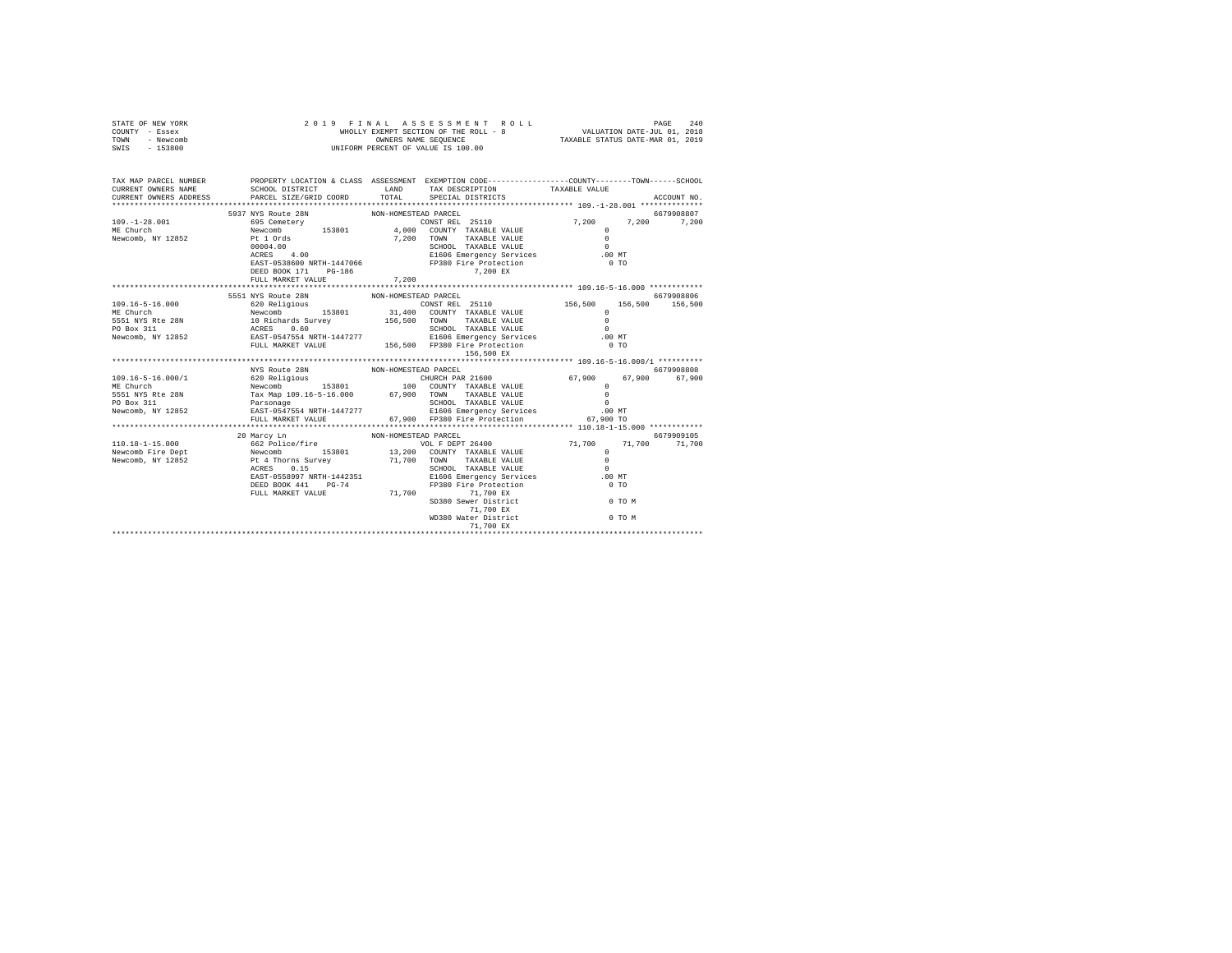| STATE OF NEW YORK<br>COUNTY - Essex<br>TOWN - Newcomb<br>$-153800$<br>SWIS                                           | 2019 FINAL                            |                      | $\verb WHOLLY EXEMPT SECTION OF THE ROLL = 241 14.5 SE S IS IS IS THE ROLL = 8 WHOLLY EXEMPT SECTION OF THE ROLL = 8 VALUATION DATE-TUL 01, 2019 VALTORW PERCENT OF VALUE IS 100.00 UNITORM PERCENT OF VALUE IS 100.00$                          |                                    |                      |
|----------------------------------------------------------------------------------------------------------------------|---------------------------------------|----------------------|--------------------------------------------------------------------------------------------------------------------------------------------------------------------------------------------------------------------------------------------------|------------------------------------|----------------------|
| TAX MAP PARCEL NUMBER PROPERTY LOCATION & CLASS ASSESSMENT EXEMPTION CODE---------------COUNTY-------TOWN-----SCHOOL |                                       |                      |                                                                                                                                                                                                                                                  |                                    |                      |
| CURRENT OWNERS NAME                                                                                                  | SCHOOL DISTRICT LAND                  |                      | TAX DESCRIPTION                                                                                                                                                                                                                                  | TAXABLE VALUE                      |                      |
| CURRENT OWNERS ADDRESS                                                                                               | PARCEL SIZE/GRID COORD                | TOTAL                | SPECIAL DISTRICTS                                                                                                                                                                                                                                |                                    | ACCOUNT NO.          |
|                                                                                                                      | 5626 NYS Route 28N                    | NON-HOMESTEAD PARCEL |                                                                                                                                                                                                                                                  |                                    | 6679909103           |
| 109.15-1-43.061                                                                                                      | 612 School                            |                      | SCHOOL DST 13800 341,200                                                                                                                                                                                                                         |                                    | 341,200 341,200      |
| Newcomb School Dist                                                                                                  |                                       |                      | Newcomb 153801 39,200 COUNTY TAXABLE VALUE<br>3 Richards 341,200 TOWN TAXABLE VALUE                                                                                                                                                              | $\Omega$                           |                      |
| Newcomb, NY 12852                                                                                                    |                                       |                      |                                                                                                                                                                                                                                                  |                                    |                      |
|                                                                                                                      |                                       |                      |                                                                                                                                                                                                                                                  |                                    |                      |
|                                                                                                                      |                                       |                      |                                                                                                                                                                                                                                                  |                                    |                      |
|                                                                                                                      |                                       |                      |                                                                                                                                                                                                                                                  |                                    |                      |
|                                                                                                                      | 5535 NYS Route 28N                    | NON-HOMESTEAD PARCEL |                                                                                                                                                                                                                                                  |                                    | 6679908802           |
| 109.16-5-5.001                                                                                                       | 612 School                            |                      |                                                                                                                                                                                                                                                  | 5808,400                           | 5808,400<br>5808,400 |
| Newcomb School Dist                                                                                                  |                                       |                      |                                                                                                                                                                                                                                                  | $\Omega$                           |                      |
| Newcomb, NY 12852                                                                                                    |                                       |                      |                                                                                                                                                                                                                                                  | $\sim$                             |                      |
|                                                                                                                      | 7ac                                   |                      |                                                                                                                                                                                                                                                  | $\sim$ 0                           |                      |
|                                                                                                                      |                                       |                      |                                                                                                                                                                                                                                                  | .00 MT                             |                      |
|                                                                                                                      |                                       |                      |                                                                                                                                                                                                                                                  | $0$ TO                             |                      |
|                                                                                                                      | FULL MARKET VALUE                     | 5808,400             |                                                                                                                                                                                                                                                  |                                    |                      |
|                                                                                                                      |                                       |                      |                                                                                                                                                                                                                                                  |                                    |                      |
|                                                                                                                      | NYS Route 28N<br>330 Vacant comm      | NON-HOMESTEAD PARCEL |                                                                                                                                                                                                                                                  |                                    | 6679909102           |
|                                                                                                                      |                                       |                      |                                                                                                                                                                                                                                                  |                                    |                      |
|                                                                                                                      |                                       |                      |                                                                                                                                                                                                                                                  |                                    |                      |
|                                                                                                                      |                                       |                      |                                                                                                                                                                                                                                                  |                                    |                      |
|                                                                                                                      |                                       |                      |                                                                                                                                                                                                                                                  |                                    |                      |
|                                                                                                                      |                                       |                      |                                                                                                                                                                                                                                                  |                                    |                      |
|                                                                                                                      | FULL MARKET VALUE 166,200             |                      | 166,200 EX                                                                                                                                                                                                                                       |                                    |                      |
|                                                                                                                      | 5635 NYS Route 28N                    | NON-HOMESTEAD PARCEL |                                                                                                                                                                                                                                                  |                                    | 6679909112           |
|                                                                                                                      | 3033 NiS Route Zon<br>662 Police/fire |                      |                                                                                                                                                                                                                                                  |                                    |                      |
|                                                                                                                      |                                       |                      | VOL F DEPT 26400<br>26,500 COUNTY TAXABLE VALUE                                                                                                                                                                                                  |                                    |                      |
| 109.15-5-1.001<br>Newcomb Vol Fire Co<br>Newcomb, NY 12852                                                           |                                       |                      | 012/901102/1112<br>Newcomb 153801 26,500 COUNTY TAXABLE VALUE 3<br>3 Richards Survey 432,900 TOWN TAXABLE VALUE 0<br>ACRES 0.40 2013<br>ACRES 0.40 2013<br>26.1000 2010 2014<br>26.1000 2014<br>26.1000 2014<br>26.1000 2014<br>27380 Pire Prote | $432,900$ $432,900$ $432,900$<br>0 |                      |
|                                                                                                                      |                                       |                      |                                                                                                                                                                                                                                                  |                                    |                      |
|                                                                                                                      |                                       |                      |                                                                                                                                                                                                                                                  |                                    |                      |
|                                                                                                                      | FULL MARKET VALUE                     |                      | 432,900 432,900 EX                                                                                                                                                                                                                               |                                    |                      |
|                                                                                                                      | **************************            |                      |                                                                                                                                                                                                                                                  |                                    |                      |
|                                                                                                                      | $NL$ Ln                               | NON-HOMESTEAD PARCEL |                                                                                                                                                                                                                                                  |                                    | 665Z008013           |
|                                                                                                                      |                                       |                      |                                                                                                                                                                                                                                                  |                                    | 292.700 292.700      |
|                                                                                                                      |                                       |                      |                                                                                                                                                                                                                                                  |                                    |                      |
|                                                                                                                      |                                       |                      |                                                                                                                                                                                                                                                  |                                    |                      |
|                                                                                                                      |                                       |                      |                                                                                                                                                                                                                                                  |                                    |                      |
|                                                                                                                      |                                       |                      |                                                                                                                                                                                                                                                  |                                    |                      |
|                                                                                                                      |                                       | 292,700              |                                                                                                                                                                                                                                                  |                                    |                      |
|                                                                                                                      | FULL MARKET VALUE                     |                      |                                                                                                                                                                                                                                                  |                                    |                      |
|                                                                                                                      |                                       |                      |                                                                                                                                                                                                                                                  |                                    |                      |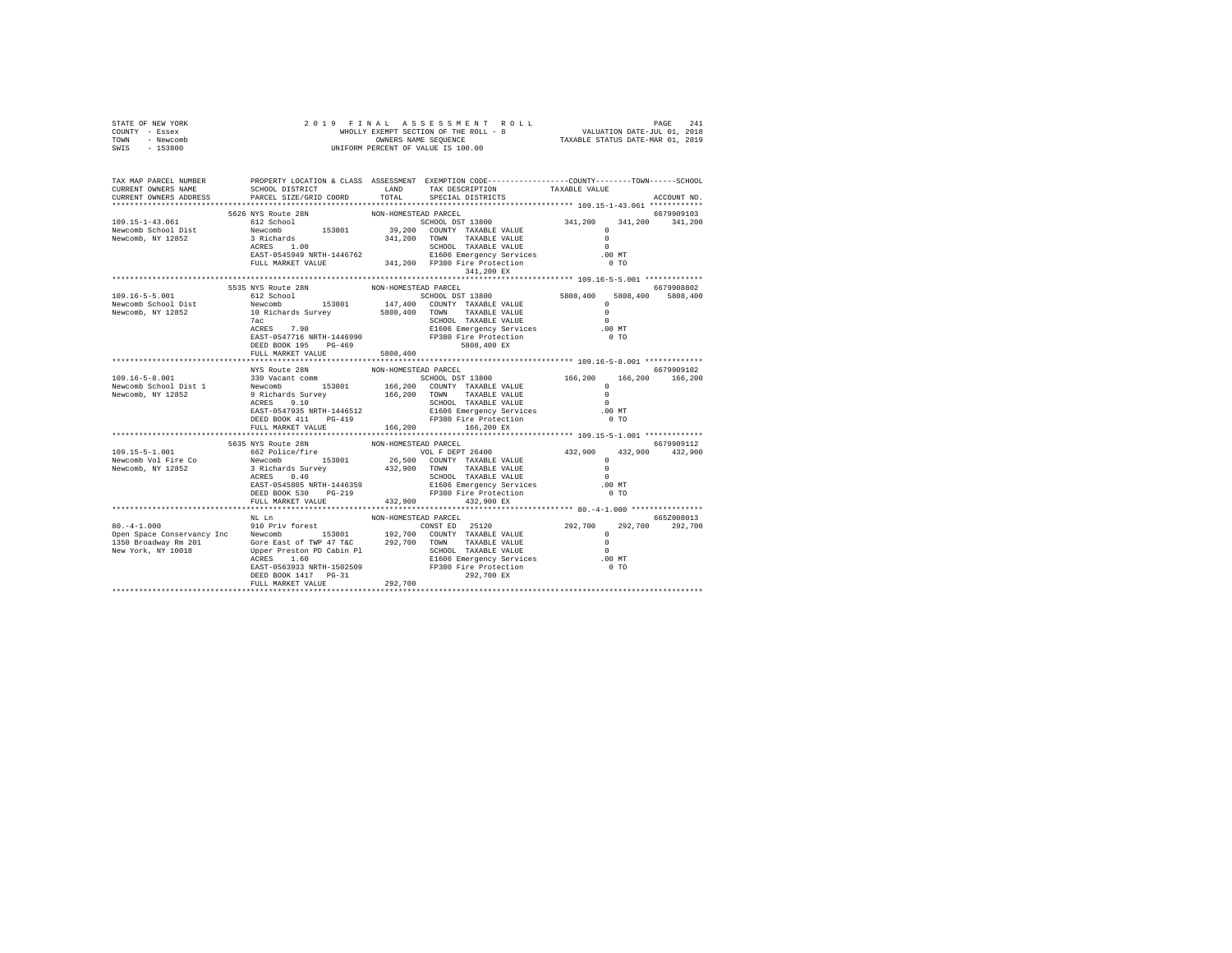| STATE OF NEW YORK | 2019 FINAL ASSESSMENT ROLL            | 242<br>PAGE                      |
|-------------------|---------------------------------------|----------------------------------|
| COUNTY - Essex    | WHOLLY EXEMPT SECTION OF THE ROLL - 8 | VALUATION DATE-JUL 01, 2018      |
| TOWN<br>- Newcomb | OWNERS NAME SEOUENCE                  | TAXABLE STATUS DATE-MAR 01, 2019 |
| - 153800<br>SWIS  | UNIFORM PERCENT OF VALUE IS 100.00    |                                  |

| TAX MAP PARCEL NUMBER<br>CURRENT OWNERS NAME                                                                                                                                                                                                                                                                                                                                               | SCHOOL DISTRICT                           | LAND                 | PROPERTY LOCATION & CLASS ASSESSMENT EXEMPTION CODE---------------COUNTY-------TOWN-----SCHOOL<br>TAX DESCRIPTION                                                                                                                                                                                                                                                                 | TAXABLE VALUE        |                   |
|--------------------------------------------------------------------------------------------------------------------------------------------------------------------------------------------------------------------------------------------------------------------------------------------------------------------------------------------------------------------------------------------|-------------------------------------------|----------------------|-----------------------------------------------------------------------------------------------------------------------------------------------------------------------------------------------------------------------------------------------------------------------------------------------------------------------------------------------------------------------------------|----------------------|-------------------|
| CURRENT OWNERS ADDRESS                                                                                                                                                                                                                                                                                                                                                                     | PARCEL SIZE/GRID COORD                    | TOTAL                | SPECIAL DISTRICTS                                                                                                                                                                                                                                                                                                                                                                 |                      | ACCOUNT NO.       |
|                                                                                                                                                                                                                                                                                                                                                                                            | Sanford Ln                                | NON-HOMESTEAD PARCEL |                                                                                                                                                                                                                                                                                                                                                                                   |                      | 665J105210        |
| $81. - 3 - 1.100$                                                                                                                                                                                                                                                                                                                                                                          | santord Ln<br>910 Priv forest             |                      | ${\begin{minipage}{0.93\textwidth} \begin{tabular}{@{}c@{}} \textbf{1.63\textwidth} & \textbf{2.600} & \textbf{2.600} & \textbf{2.600} & \textbf{2.600} & \textbf{2.600} \\ \textbf{2.600} & \textbf{2.600} & \textbf{2.600} & \textbf{2.600} & \textbf{2.600} \\ \textbf{2.600} & \textbf{2.600} & \textbf{2.600} & \textbf{2.600} & \textbf{2.600} & \textbf{2.600} & \textbf{$ |                      |                   |
|                                                                                                                                                                                                                                                                                                                                                                                            |                                           |                      |                                                                                                                                                                                                                                                                                                                                                                                   |                      |                   |
|                                                                                                                                                                                                                                                                                                                                                                                            |                                           |                      |                                                                                                                                                                                                                                                                                                                                                                                   |                      |                   |
|                                                                                                                                                                                                                                                                                                                                                                                            |                                           |                      |                                                                                                                                                                                                                                                                                                                                                                                   |                      |                   |
|                                                                                                                                                                                                                                                                                                                                                                                            |                                           |                      |                                                                                                                                                                                                                                                                                                                                                                                   |                      |                   |
|                                                                                                                                                                                                                                                                                                                                                                                            | DEED BOOK 1417 PG-31                      |                      | FP380 Fire Protection                                                                                                                                                                                                                                                                                                                                                             | $0$ TO               |                   |
|                                                                                                                                                                                                                                                                                                                                                                                            | FULL MARKET VALUE                         | 22,800               | 22.800 EX                                                                                                                                                                                                                                                                                                                                                                         |                      |                   |
|                                                                                                                                                                                                                                                                                                                                                                                            |                                           |                      |                                                                                                                                                                                                                                                                                                                                                                                   |                      |                   |
|                                                                                                                                                                                                                                                                                                                                                                                            | Upper Works Rd                            | NON-HOMESTEAD PARCEL |                                                                                                                                                                                                                                                                                                                                                                                   |                      | 665Z004011        |
| $90. -1 - 3.211$                                                                                                                                                                                                                                                                                                                                                                           | 910 Priv forest                           |                      | NON-HOWELLEN PARKLEL (234,200<br>234,200 COUNTY TAXABLE VALUE (234,200 TOWN TAXABLE VALUE (234,200 TOWN TAXABLE VALUE (24)<br>234,200 TOWN TAXABLE VALUE (25)                                                                                                                                                                                                                     |                      | 234, 200 234, 200 |
|                                                                                                                                                                                                                                                                                                                                                                                            |                                           |                      |                                                                                                                                                                                                                                                                                                                                                                                   |                      |                   |
|                                                                                                                                                                                                                                                                                                                                                                                            |                                           |                      |                                                                                                                                                                                                                                                                                                                                                                                   |                      |                   |
|                                                                                                                                                                                                                                                                                                                                                                                            |                                           |                      |                                                                                                                                                                                                                                                                                                                                                                                   | $\Omega$<br>$.00$ MT |                   |
| 90.-1-5.211 $\sigma$ PH $\sigma$ 210 $\sigma$<br>Personal Distribution of the state of the state of the state of the state of the state of the state of the state of the state of the state of the state of the state of the state of the st                                                                                                                                               |                                           |                      |                                                                                                                                                                                                                                                                                                                                                                                   | 0 <sub>T</sub>       |                   |
|                                                                                                                                                                                                                                                                                                                                                                                            | FULL MARKET VALUE                         |                      | 234,200 234,200 EX                                                                                                                                                                                                                                                                                                                                                                |                      |                   |
|                                                                                                                                                                                                                                                                                                                                                                                            |                                           |                      |                                                                                                                                                                                                                                                                                                                                                                                   |                      |                   |
|                                                                                                                                                                                                                                                                                                                                                                                            | NL Ln                                     | NON-HOMESTEAD PARCEL |                                                                                                                                                                                                                                                                                                                                                                                   |                      | 665Z008012        |
|                                                                                                                                                                                                                                                                                                                                                                                            |                                           |                      |                                                                                                                                                                                                                                                                                                                                                                                   |                      | 40,000 40,000     |
| $\begin{tabular}{l cccc} 91.-4-1.000 & 312 \text{Vac} \times 1000 \times 1000 \times 1000 \times 1000 \times 1000 \times 1000 \times 1000 \times 1000 \times 1000 \times 1000 \times 1000 \times 1000 \times 1000 \times 1000 \times 1000 \times 1000 \times 1000 \times 1000 \times 1000 \times 1000 \times 1000 \times 1000 \times 1000 \times 1000 \times 1000 \times 1000 \times 1000$ |                                           |                      |                                                                                                                                                                                                                                                                                                                                                                                   |                      |                   |
|                                                                                                                                                                                                                                                                                                                                                                                            |                                           |                      |                                                                                                                                                                                                                                                                                                                                                                                   |                      |                   |
|                                                                                                                                                                                                                                                                                                                                                                                            |                                           |                      |                                                                                                                                                                                                                                                                                                                                                                                   |                      |                   |
|                                                                                                                                                                                                                                                                                                                                                                                            |                                           |                      |                                                                                                                                                                                                                                                                                                                                                                                   |                      |                   |
|                                                                                                                                                                                                                                                                                                                                                                                            | EAST-0576490 NRTH-1486374                 |                      | FP380 Fire Protection                                                                                                                                                                                                                                                                                                                                                             | $0$ TO               |                   |
|                                                                                                                                                                                                                                                                                                                                                                                            | DEED BOOK 1417 PG-31                      |                      | 40,000 EX                                                                                                                                                                                                                                                                                                                                                                         |                      |                   |
|                                                                                                                                                                                                                                                                                                                                                                                            | FULL MARKET VALUE                         | 40,000               |                                                                                                                                                                                                                                                                                                                                                                                   |                      |                   |
|                                                                                                                                                                                                                                                                                                                                                                                            |                                           |                      |                                                                                                                                                                                                                                                                                                                                                                                   |                      |                   |
|                                                                                                                                                                                                                                                                                                                                                                                            | 5565 NYS Route 28N                        | NON-HOMESTEAD PARCEL |                                                                                                                                                                                                                                                                                                                                                                                   |                      | 6679978517        |
|                                                                                                                                                                                                                                                                                                                                                                                            |                                           |                      |                                                                                                                                                                                                                                                                                                                                                                                   |                      | 2,500             |
|                                                                                                                                                                                                                                                                                                                                                                                            |                                           |                      |                                                                                                                                                                                                                                                                                                                                                                                   |                      |                   |
|                                                                                                                                                                                                                                                                                                                                                                                            |                                           |                      |                                                                                                                                                                                                                                                                                                                                                                                   |                      |                   |
| $109.16-5-13.000$ 2019.16-5-13.000<br>SPS Cemetery<br>SPS Cemetery<br>Newcomb, NY 12852<br>Newcomb, NY 12852<br>Newcomb, NY 12852<br>Newcomb, NY 12852<br>2020<br>2.500<br>2.500<br>2.500<br>2.500<br>2.500<br>2.500<br>2.500<br>2.500<br>2.500<br>2.500<br>2.500                                                                                                                          |                                           |                      |                                                                                                                                                                                                                                                                                                                                                                                   |                      |                   |
|                                                                                                                                                                                                                                                                                                                                                                                            |                                           |                      |                                                                                                                                                                                                                                                                                                                                                                                   |                      |                   |
|                                                                                                                                                                                                                                                                                                                                                                                            | DEED BOOK 124 PG-109<br>FULL MARKET VALUE | 2,500                | 2,500 EX                                                                                                                                                                                                                                                                                                                                                                          |                      |                   |
|                                                                                                                                                                                                                                                                                                                                                                                            |                                           |                      |                                                                                                                                                                                                                                                                                                                                                                                   |                      |                   |
|                                                                                                                                                                                                                                                                                                                                                                                            | 4684 NYS Route 28N                        | NON-HOMESTEAD PARCEL |                                                                                                                                                                                                                                                                                                                                                                                   |                      | 6679908805        |
|                                                                                                                                                                                                                                                                                                                                                                                            |                                           |                      |                                                                                                                                                                                                                                                                                                                                                                                   |                      | 12,800 12,800     |
|                                                                                                                                                                                                                                                                                                                                                                                            |                                           |                      |                                                                                                                                                                                                                                                                                                                                                                                   |                      |                   |
|                                                                                                                                                                                                                                                                                                                                                                                            |                                           |                      |                                                                                                                                                                                                                                                                                                                                                                                   |                      |                   |
|                                                                                                                                                                                                                                                                                                                                                                                            |                                           |                      |                                                                                                                                                                                                                                                                                                                                                                                   |                      |                   |
|                                                                                                                                                                                                                                                                                                                                                                                            |                                           |                      |                                                                                                                                                                                                                                                                                                                                                                                   | .00MT                |                   |
|                                                                                                                                                                                                                                                                                                                                                                                            |                                           |                      |                                                                                                                                                                                                                                                                                                                                                                                   | $0$ TO               |                   |
|                                                                                                                                                                                                                                                                                                                                                                                            |                                           |                      |                                                                                                                                                                                                                                                                                                                                                                                   |                      |                   |
|                                                                                                                                                                                                                                                                                                                                                                                            |                                           |                      |                                                                                                                                                                                                                                                                                                                                                                                   |                      |                   |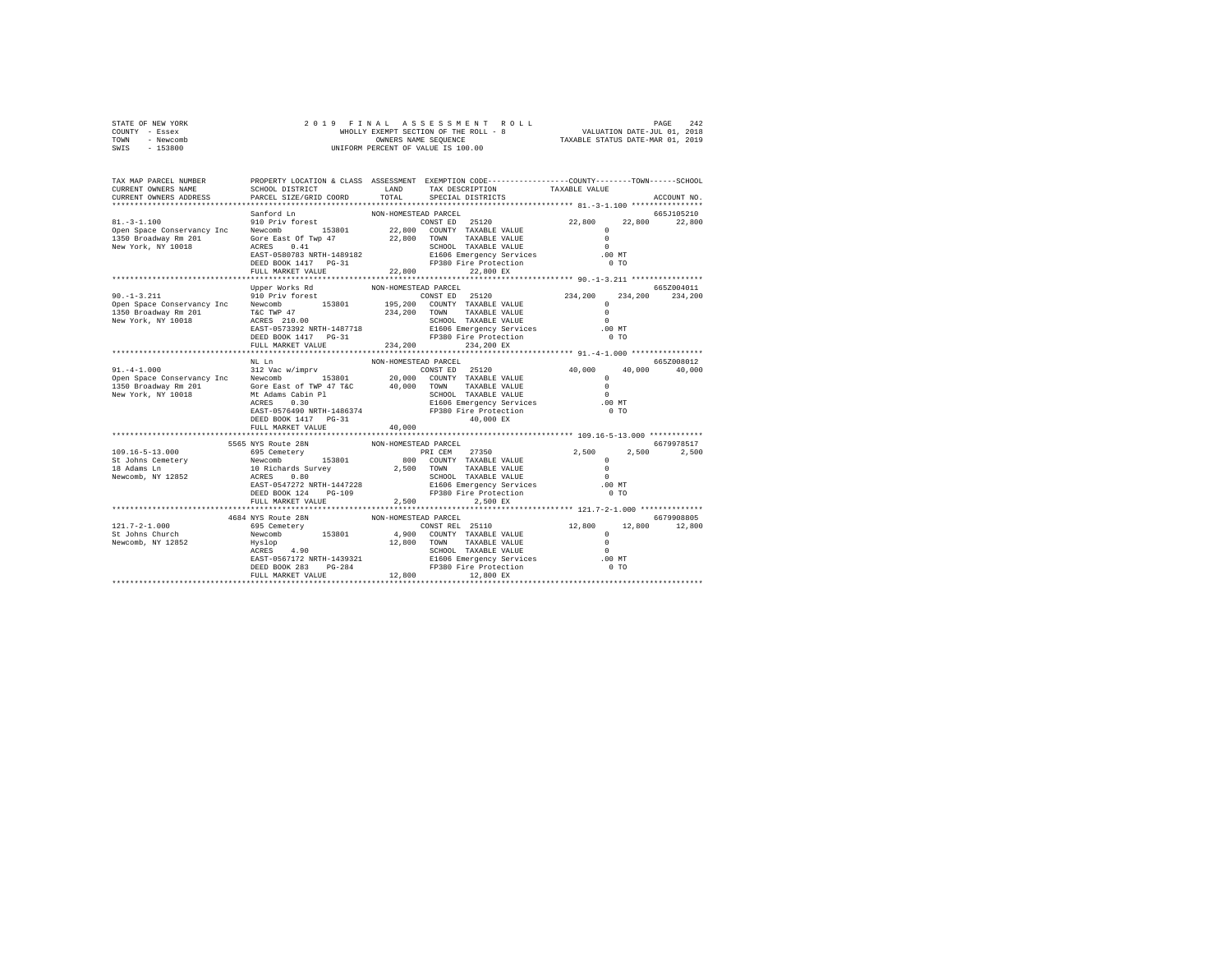| STATE OF NEW YORK<br>COUNTY - Essex<br>TOWN - Newcomb<br>SWIS - 153800                                                                                                                                                                                                                                                                                                                                                     |                                 |                                                                                                                                                                                                                                                   |  |             |
|----------------------------------------------------------------------------------------------------------------------------------------------------------------------------------------------------------------------------------------------------------------------------------------------------------------------------------------------------------------------------------------------------------------------------|---------------------------------|---------------------------------------------------------------------------------------------------------------------------------------------------------------------------------------------------------------------------------------------------|--|-------------|
| TAX MAP PARCEL NUMBER                                                                                                                                                                                                                                                                                                                                                                                                      |                                 | PROPERTY LOCATION & CLASS ASSESSMENT EXEMPTION CODE---------------COUNTY-------TOWN-----SCHOOL                                                                                                                                                    |  |             |
|                                                                                                                                                                                                                                                                                                                                                                                                                            |                                 |                                                                                                                                                                                                                                                   |  | ACCOUNT NO. |
|                                                                                                                                                                                                                                                                                                                                                                                                                            |                                 |                                                                                                                                                                                                                                                   |  |             |
|                                                                                                                                                                                                                                                                                                                                                                                                                            |                                 |                                                                                                                                                                                                                                                   |  |             |
|                                                                                                                                                                                                                                                                                                                                                                                                                            |                                 |                                                                                                                                                                                                                                                   |  |             |
|                                                                                                                                                                                                                                                                                                                                                                                                                            |                                 |                                                                                                                                                                                                                                                   |  |             |
|                                                                                                                                                                                                                                                                                                                                                                                                                            |                                 |                                                                                                                                                                                                                                                   |  |             |
|                                                                                                                                                                                                                                                                                                                                                                                                                            |                                 |                                                                                                                                                                                                                                                   |  |             |
|                                                                                                                                                                                                                                                                                                                                                                                                                            |                                 |                                                                                                                                                                                                                                                   |  |             |
|                                                                                                                                                                                                                                                                                                                                                                                                                            |                                 |                                                                                                                                                                                                                                                   |  |             |
|                                                                                                                                                                                                                                                                                                                                                                                                                            |                                 |                                                                                                                                                                                                                                                   |  |             |
|                                                                                                                                                                                                                                                                                                                                                                                                                            |                                 | $\begin{tabular}{lllllllll} & \multicolumn{3}{l}{{253,400\text{ EX}}} \\ \multicolumn{3}{l}{\text{WD380 Water District}} & \multicolumn{3}{l}{253,400\text{ EX}} \\ \multicolumn{3}{l}{253,400\text{ EX}} & & & & 0\text{ TO M} \\ \end{tabular}$ |  |             |
|                                                                                                                                                                                                                                                                                                                                                                                                                            |                                 |                                                                                                                                                                                                                                                   |  |             |
|                                                                                                                                                                                                                                                                                                                                                                                                                            |                                 |                                                                                                                                                                                                                                                   |  |             |
|                                                                                                                                                                                                                                                                                                                                                                                                                            |                                 |                                                                                                                                                                                                                                                   |  |             |
|                                                                                                                                                                                                                                                                                                                                                                                                                            |                                 |                                                                                                                                                                                                                                                   |  |             |
|                                                                                                                                                                                                                                                                                                                                                                                                                            |                                 |                                                                                                                                                                                                                                                   |  |             |
|                                                                                                                                                                                                                                                                                                                                                                                                                            |                                 |                                                                                                                                                                                                                                                   |  |             |
|                                                                                                                                                                                                                                                                                                                                                                                                                            |                                 |                                                                                                                                                                                                                                                   |  |             |
|                                                                                                                                                                                                                                                                                                                                                                                                                            |                                 |                                                                                                                                                                                                                                                   |  |             |
|                                                                                                                                                                                                                                                                                                                                                                                                                            |                                 |                                                                                                                                                                                                                                                   |  |             |
|                                                                                                                                                                                                                                                                                                                                                                                                                            |                                 |                                                                                                                                                                                                                                                   |  |             |
|                                                                                                                                                                                                                                                                                                                                                                                                                            |                                 |                                                                                                                                                                                                                                                   |  |             |
|                                                                                                                                                                                                                                                                                                                                                                                                                            |                                 |                                                                                                                                                                                                                                                   |  |             |
| $\begin{tabular}{lcccc} 90,-3-1.000/1 & \text{Tahawus Rd} & \text{NON-HOMESTEAD PARCEL} & 6652015003 \\ \text{State of New York} & 930 State forest = 60001 & 153801 & 140,000 & \text{CONTY TAXABLE VALUE} & 825,600 & 825,600 & 825,600 \\ \text{State of New York} & {\text{New comb}} & \text{New comb} & 153801 & 480,000 & \text{CONTY TAXABLE VALUE} & 0 \\ \text{625 Broadcasting WQ1 XRAELE VALUE} & 0 & 825,600$ | Tahawus Rd MON-HOMESTEAD PARCEL |                                                                                                                                                                                                                                                   |  |             |
|                                                                                                                                                                                                                                                                                                                                                                                                                            |                                 |                                                                                                                                                                                                                                                   |  |             |
|                                                                                                                                                                                                                                                                                                                                                                                                                            |                                 |                                                                                                                                                                                                                                                   |  |             |
|                                                                                                                                                                                                                                                                                                                                                                                                                            |                                 |                                                                                                                                                                                                                                                   |  |             |
|                                                                                                                                                                                                                                                                                                                                                                                                                            |                                 |                                                                                                                                                                                                                                                   |  |             |
|                                                                                                                                                                                                                                                                                                                                                                                                                            |                                 |                                                                                                                                                                                                                                                   |  |             |
|                                                                                                                                                                                                                                                                                                                                                                                                                            |                                 |                                                                                                                                                                                                                                                   |  |             |
|                                                                                                                                                                                                                                                                                                                                                                                                                            |                                 |                                                                                                                                                                                                                                                   |  |             |
|                                                                                                                                                                                                                                                                                                                                                                                                                            |                                 |                                                                                                                                                                                                                                                   |  |             |
|                                                                                                                                                                                                                                                                                                                                                                                                                            |                                 |                                                                                                                                                                                                                                                   |  |             |
|                                                                                                                                                                                                                                                                                                                                                                                                                            |                                 |                                                                                                                                                                                                                                                   |  |             |
|                                                                                                                                                                                                                                                                                                                                                                                                                            |                                 |                                                                                                                                                                                                                                                   |  |             |
|                                                                                                                                                                                                                                                                                                                                                                                                                            |                                 |                                                                                                                                                                                                                                                   |  |             |
|                                                                                                                                                                                                                                                                                                                                                                                                                            |                                 |                                                                                                                                                                                                                                                   |  |             |
|                                                                                                                                                                                                                                                                                                                                                                                                                            |                                 |                                                                                                                                                                                                                                                   |  |             |
|                                                                                                                                                                                                                                                                                                                                                                                                                            |                                 |                                                                                                                                                                                                                                                   |  |             |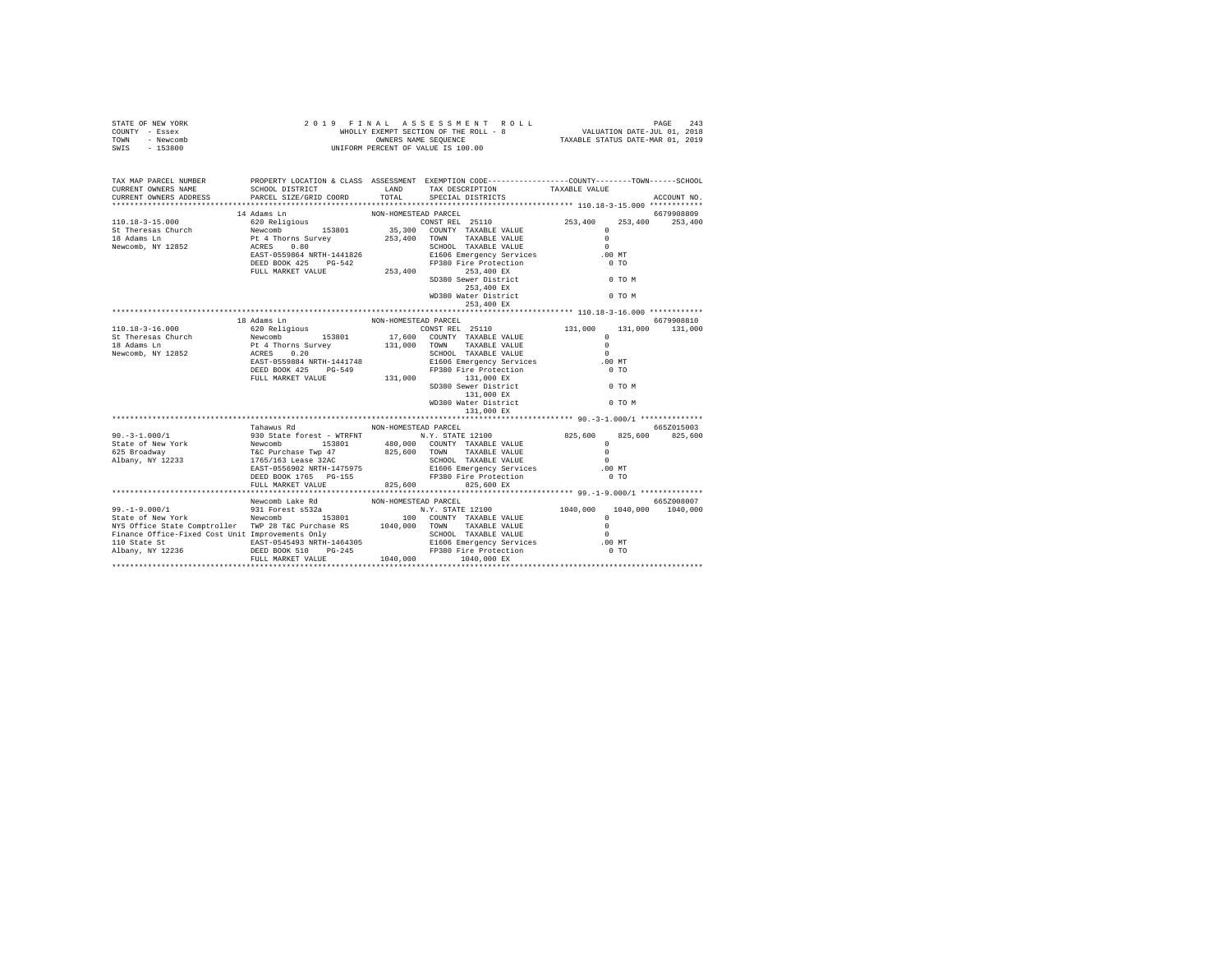| STATE OF NEW YORK | 2019 FINAL ASSESSMENT ROLL            | 244<br>PAGE                      |
|-------------------|---------------------------------------|----------------------------------|
| COUNTY - Essex    | WHOLLY EXEMPT SECTION OF THE ROLL - 8 | VALUATION DATE-JUL 01, 2018      |
| TOWN<br>- Newcomb | OWNERS NAME SEOUENCE                  | TAXABLE STATUS DATE-MAR 01, 2019 |
| - 153800<br>SWIS  | UNIFORM PERCENT OF VALUE IS 100.00    |                                  |

| TAX MAP PARCEL NUMBER<br>CURRENT OWNERS NAME<br>CURRENT OWNERS ADDRESS                                                                                                                                                            | SCHOOL DISTRICT<br>PARCEL SIZE/GRID COORD TOTAL SPECIAL DISTRICTS | <b>EXAMPLE AND</b>   | TAX DESCRIPTION TAXABLE VALUE                                                              | PROPERTY LOCATION & CLASS ASSESSMENT EXEMPTION CODE---------------COUNTY-------TOWN------SCHOOL                            | ACCOUNT NO. |
|-----------------------------------------------------------------------------------------------------------------------------------------------------------------------------------------------------------------------------------|-------------------------------------------------------------------|----------------------|--------------------------------------------------------------------------------------------|----------------------------------------------------------------------------------------------------------------------------|-------------|
|                                                                                                                                                                                                                                   |                                                                   |                      |                                                                                            |                                                                                                                            |             |
|                                                                                                                                                                                                                                   | Sanford Ln                                                        | NON-HOMESTEAD PARCEL |                                                                                            |                                                                                                                            | 6652015004  |
| 101. - 4 - 1.110/1                                                                                                                                                                                                                |                                                                   |                      |                                                                                            | 930 State forest - WTRFNT M.Y. STATE 12100 103,200 103,200 103,200                                                         |             |
| State of New York                                                                                                                                                                                                                 | Newcomb<br>153801                                                 |                      | 60,000 COUNTY TAXABLE VALUE                                                                | $\Omega$                                                                                                                   |             |
| 625 Broadway                                                                                                                                                                                                                      | Twp 45 & 46 T&c 103,200 TOWN                                      |                      | TAXABLE VALUE                                                                              | $\Omega$                                                                                                                   |             |
| Albany, NY 12233 (palescent Tract (Pl 2)                                                                                                                                                                                          |                                                                   |                      |                                                                                            | $\Omega$                                                                                                                   |             |
|                                                                                                                                                                                                                                   | 4AC                                                               |                      | C = 2.000 CHALL CHARGE = 0<br>E1606 Energency Services = 0.00 MT<br>FP380 Fire Protoctic = |                                                                                                                            |             |
|                                                                                                                                                                                                                                   | EAST-0577409 NRTH-1470633 FP380 Fire Protection                   |                      |                                                                                            | $0$ TO                                                                                                                     |             |
|                                                                                                                                                                                                                                   | DEED BOOK 1799 PG-74                                              |                      | 103,200 EX                                                                                 |                                                                                                                            |             |
|                                                                                                                                                                                                                                   | FULL MARKET VALUE                                                 | 103,200              |                                                                                            |                                                                                                                            |             |
|                                                                                                                                                                                                                                   |                                                                   |                      |                                                                                            |                                                                                                                            |             |
|                                                                                                                                                                                                                                   | Newcomb Lake Rd                                                   | NON-HOMESTEAD PARCEL |                                                                                            |                                                                                                                            | 665Z008008  |
|                                                                                                                                                                                                                                   |                                                                   |                      |                                                                                            | 260,000                                                                                                                    | 260,000     |
|                                                                                                                                                                                                                                   |                                                                   |                      |                                                                                            |                                                                                                                            |             |
| NYS Office State Comptroller TWP 27 T&C Purchase RS 260,000 TOWN                                                                                                                                                                  |                                                                   |                      | TAXARLE VALUE                                                                              | $\cap$                                                                                                                     |             |
|                                                                                                                                                                                                                                   |                                                                   |                      |                                                                                            |                                                                                                                            |             |
|                                                                                                                                                                                                                                   |                                                                   |                      |                                                                                            |                                                                                                                            |             |
| Finance Office-Fixed Cost Unit Improvements Only SCHOOL TAXABLE VALUE 0<br>110 State St 08 BAST-0544251 NRTH-1451968 260 E1606 Energency Services .00 MT<br>Albany, NY 12236 FULL MARKET VALUE 260,000 FP380 Fire Protection 0 TO |                                                                   |                      |                                                                                            |                                                                                                                            |             |
|                                                                                                                                                                                                                                   |                                                                   |                      | 260,000 EX                                                                                 |                                                                                                                            |             |
|                                                                                                                                                                                                                                   |                                                                   |                      |                                                                                            |                                                                                                                            |             |
|                                                                                                                                                                                                                                   | Newcomb Lake Rd MON-HOMESTEAD PARCEL                              |                      |                                                                                            |                                                                                                                            | 665Z008005  |
|                                                                                                                                                                                                                                   |                                                                   |                      |                                                                                            | ${\tt N.Y. \mbox{\hspace{0.5cm}STATE \hspace{0.1cm}12100}} \hspace{5mm} 247,000 \hspace{5mm} 247,000 \hspace{5mm} 247,000$ |             |
|                                                                                                                                                                                                                                   |                                                                   |                      |                                                                                            | $\Omega$                                                                                                                   |             |
|                                                                                                                                                                                                                                   |                                                                   |                      |                                                                                            | $\Omega$                                                                                                                   |             |
| Finance Office-Fixed Cost Unit Improvements Only                                                                                                                                                                                  |                                                                   |                      | SCHOOL TAXABLE VALUE                                                                       | $\Omega$                                                                                                                   |             |
| 110 State St                                                                                                                                                                                                                      | EAST-0543700 NRTH-1448443 E1606 Emergency Services .00 MT         |                      |                                                                                            |                                                                                                                            |             |
| Albany, NY 12236 DEED BOOK 144 PG-435                                                                                                                                                                                             |                                                                   |                      | FP380 Fire Protection                                                                      | $0$ TO                                                                                                                     |             |
|                                                                                                                                                                                                                                   | FULL MARKET VALUE                                                 | 247.000              | 247,000 EX                                                                                 |                                                                                                                            |             |
|                                                                                                                                                                                                                                   |                                                                   |                      |                                                                                            |                                                                                                                            |             |
|                                                                                                                                                                                                                                   | Newcomb Lake Rd MON-HOMESTEAD PARCEL                              |                      |                                                                                            |                                                                                                                            | 665Z008006  |
| $\begin{array}{cccccc} 109.-1-17.000/1 & 931 & \text{Forest s532a} & \text{N.Y. STATE } 12100 \\ \text{State of New York} & \text{Newton} & 153801 & 354,600 & \text{COUNTY} & \text{TAXABLE VALUE} \end{array}$                  |                                                                   |                      |                                                                                            | N.Y. STATE 12100 1134,700 1134,700 1134,700                                                                                |             |
|                                                                                                                                                                                                                                   |                                                                   |                      |                                                                                            | $\mathbf{r}$                                                                                                               |             |
| NYS Office State Comptroller 3/10 TWP 27 T&C Purchase 1134,700 TOWN                                                                                                                                                               |                                                                   |                      | TAXABLE VALUE                                                                              | $\Omega$                                                                                                                   |             |
| Finance Office-Fixed Cost Unit Improvements Only 1990 1991 10 SCHOOL TAXABLE VALUE 0<br>110 State St 10 MT EAST-0547362 NRTH-1448939 1606 Emergency Services 100 MT                                                               |                                                                   |                      |                                                                                            |                                                                                                                            |             |
|                                                                                                                                                                                                                                   |                                                                   |                      |                                                                                            |                                                                                                                            |             |
| Albany, NY 12236 FULL MARKET VALUE 1134,700 FP380 Fire Protection                                                                                                                                                                 |                                                                   |                      |                                                                                            | $0$ TO                                                                                                                     |             |
|                                                                                                                                                                                                                                   |                                                                   |                      | 1134,700 EX                                                                                |                                                                                                                            |             |
|                                                                                                                                                                                                                                   |                                                                   |                      |                                                                                            |                                                                                                                            |             |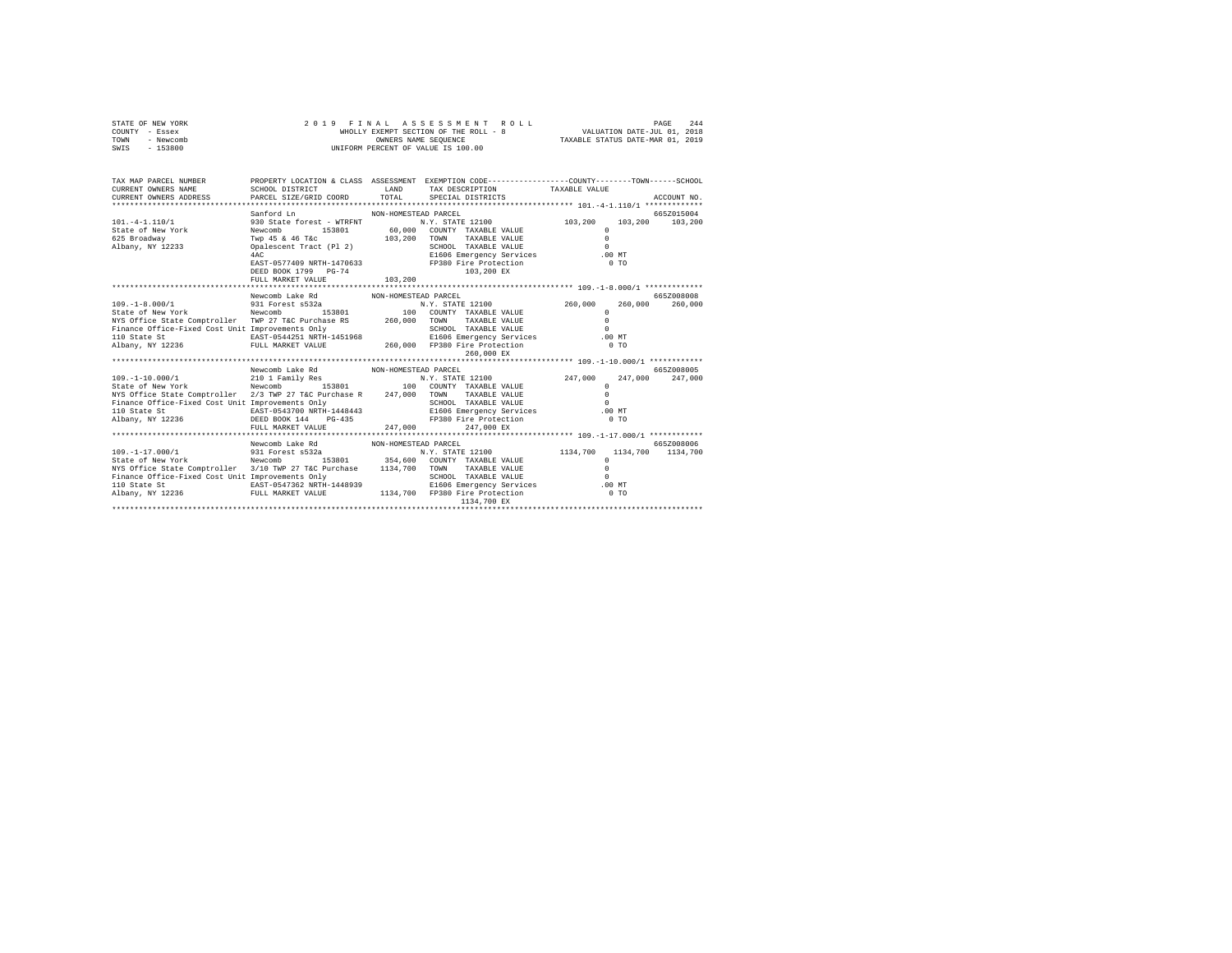| STATE OF NEW YORK<br>COUNTY - Essex<br>TOWN - Newcomb<br>SWIS - 153800                                              | 2019 FINAL ASSESSMENT F<br>WHOLLY EXEMPT SECTION OF THE ROLL - 8<br>ONNERS NAME SEQUENCE<br>UNIFORM PERCENT OF VALUE IS 100.00 |                      | $\begin{tabular}{lcccccc} $\texttt{F} \texttt{I} \texttt{N} \texttt{A} \texttt{L} & \texttt{A} \texttt{S} \texttt{S} \texttt{B} \texttt{S} \texttt{S} & \texttt{S} \texttt{S} \texttt{M} \texttt{E} \texttt{N} \texttt{T} & \texttt{R} \texttt{O} \texttt{L} \texttt{I} & \texttt{A} \texttt{I} & \texttt{24} \texttt{S} \\ \texttt{WHOLLY EXMPT SEVIN OF THE ROLJ} & & & & & & \texttt{VALUATION DATE-JUL} & 01, 2019 \\ & & &$ |               |                      |             |
|---------------------------------------------------------------------------------------------------------------------|--------------------------------------------------------------------------------------------------------------------------------|----------------------|----------------------------------------------------------------------------------------------------------------------------------------------------------------------------------------------------------------------------------------------------------------------------------------------------------------------------------------------------------------------------------------------------------------------------------|---------------|----------------------|-------------|
| TAX MAP PARCEL NUMBER PROPERTY LOCATION & CLASS ASSESSMENT EXEMPTION CODE--------------COUNTY-------TOWN-----SCHOOL | SCHOOL DISTRICT TAND TAX DESCRIPTION                                                                                           |                      |                                                                                                                                                                                                                                                                                                                                                                                                                                  | TAXABLE VALUE |                      | ACCOUNT NO. |
|                                                                                                                     |                                                                                                                                |                      |                                                                                                                                                                                                                                                                                                                                                                                                                                  |               |                      |             |
|                                                                                                                     | 22 Adams Ln                                                                                                                    | NON-HOMESTEAD PARCEL |                                                                                                                                                                                                                                                                                                                                                                                                                                  |               |                      | 665J106601  |
|                                                                                                                     |                                                                                                                                |                      | SD380 Sewer District<br>109,800 EX<br>WD380 Water District<br>109,800 EX                                                                                                                                                                                                                                                                                                                                                         |               | $0$ TO $M$<br>0 TO M |             |
|                                                                                                                     |                                                                                                                                |                      |                                                                                                                                                                                                                                                                                                                                                                                                                                  |               |                      |             |
|                                                                                                                     | Goodnow Flow Rd MON-HOMESTEAD PARCEL                                                                                           |                      |                                                                                                                                                                                                                                                                                                                                                                                                                                  |               |                      | 665Z015005  |
|                                                                                                                     | FULL MARKET VALUE 335, 400 335, 400 EX                                                                                         |                      |                                                                                                                                                                                                                                                                                                                                                                                                                                  |               |                      |             |
|                                                                                                                     |                                                                                                                                |                      |                                                                                                                                                                                                                                                                                                                                                                                                                                  |               |                      |             |
|                                                                                                                     | 6 Rich Lake Ln<br>FULL MARKET VALUE 45363.900 15363.900 EX                                                                     | NON-HOMESTEAD PARCEL |                                                                                                                                                                                                                                                                                                                                                                                                                                  |               |                      | 6679908801  |
|                                                                                                                     |                                                                                                                                |                      |                                                                                                                                                                                                                                                                                                                                                                                                                                  |               |                      |             |
|                                                                                                                     | DEED BOOK 582 PG-96<br>FULL MARKET VALUE 117,200                                                                               |                      | 117,200 EX                                                                                                                                                                                                                                                                                                                                                                                                                       |               |                      |             |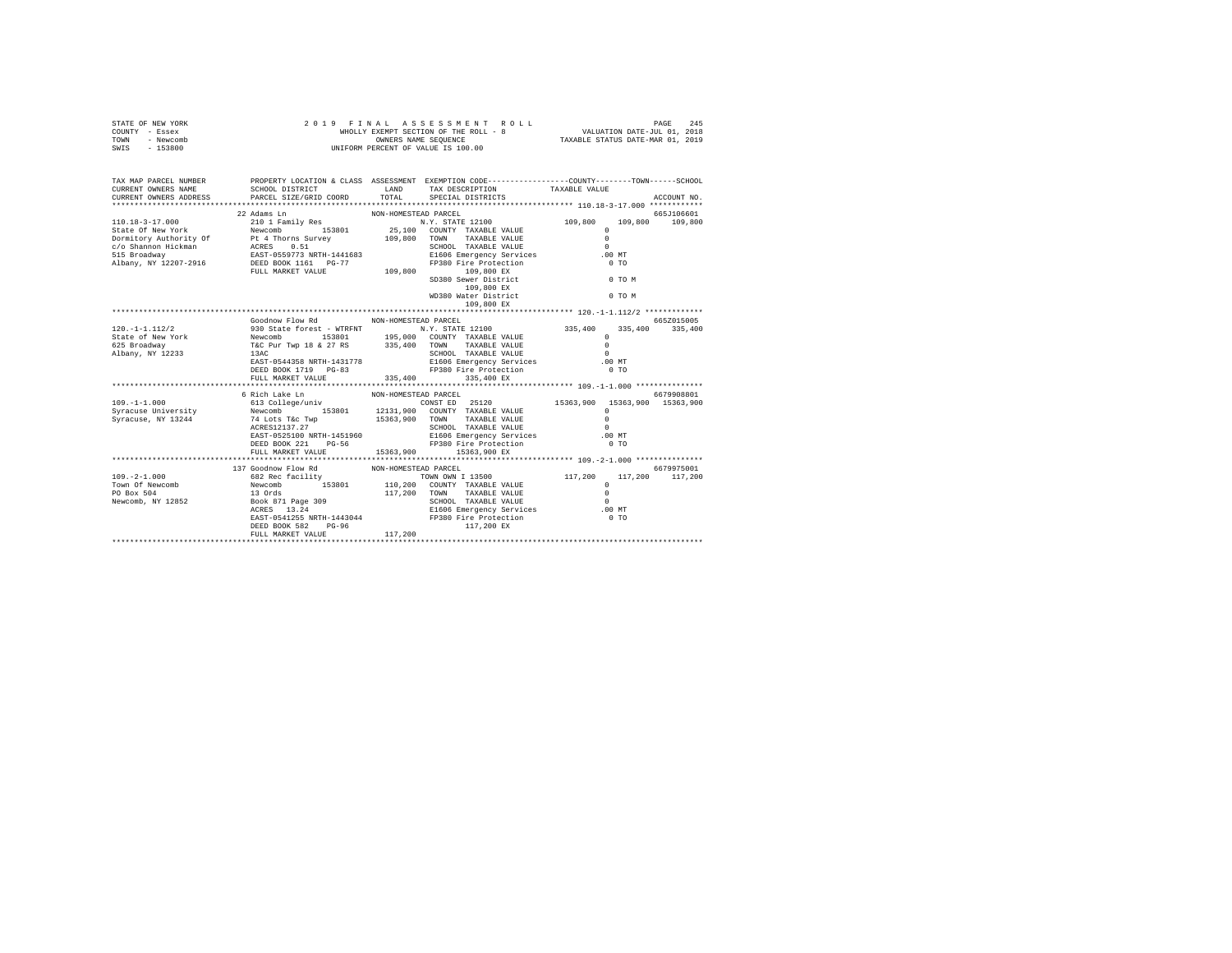| STATE OF NEW YORK | 2019 FINAL ASSESSMENT ROLL            | 246<br>PAGE                      |
|-------------------|---------------------------------------|----------------------------------|
| COUNTY - Essex    | WHOLLY EXEMPT SECTION OF THE ROLL - 8 | VALUATION DATE-JUL 01, 2018      |
| TOWN<br>- Newcomb | OWNERS NAME SEOUENCE                  | TAXABLE STATUS DATE-MAR 01, 2019 |
| $-153800$<br>SWIS | UNIFORM PERCENT OF VALUE IS 100.00    |                                  |

| TAX MAP PARCEL NUMBER<br>CURRENT OWNERS NAME<br>CURRENT OWNERS ADDRESS | SCHOOL DISTRICT LAND<br>PARCEL SIZE/GRID COORD TOTAL |                      | PROPERTY LOCATION & CLASS ASSESSMENT EXEMPTION CODE---------------COUNTY-------TOWN-----SCHOOL<br>TAX DESCRIPTION<br>SPECIAL DISTRICTS | TAXABLE VALUE  | ACCOUNT NO. |
|------------------------------------------------------------------------|------------------------------------------------------|----------------------|----------------------------------------------------------------------------------------------------------------------------------------|----------------|-------------|
|                                                                        |                                                      |                      |                                                                                                                                        |                |             |
|                                                                        | FULL MARKET VALUE                                    | 272,700              | 272,700 EX                                                                                                                             |                |             |
|                                                                        |                                                      |                      |                                                                                                                                        |                |             |
|                                                                        | Lake Harris Rd                                       | NON-HOMESTEAD PARCEL | DEED BOOK 1429 PG-30<br>FULL MARKET VALUE 211,400 PP380 Fire Protection                                                                | 0 <sub>T</sub> | 665J197002  |
|                                                                        |                                                      |                      |                                                                                                                                        |                |             |
|                                                                        | 5639 NYS Route 28N                                   | NON-HOMESTEAD PARCEL |                                                                                                                                        |                | 6679908811  |
|                                                                        | FULL MARKET VALUE 1510,100 1510,100 EX               |                      |                                                                                                                                        |                |             |
|                                                                        | NYS Route 28N<br>FULL MARKET VALUE 55,000 55,000 EX  | NON-HOMESTEAD PARCEL |                                                                                                                                        |                | 6679909007  |
|                                                                        |                                                      |                      |                                                                                                                                        |                |             |
|                                                                        | NYS Route 28N                                        | NON-HOMESTEAD PARCEL |                                                                                                                                        |                | 665J180012  |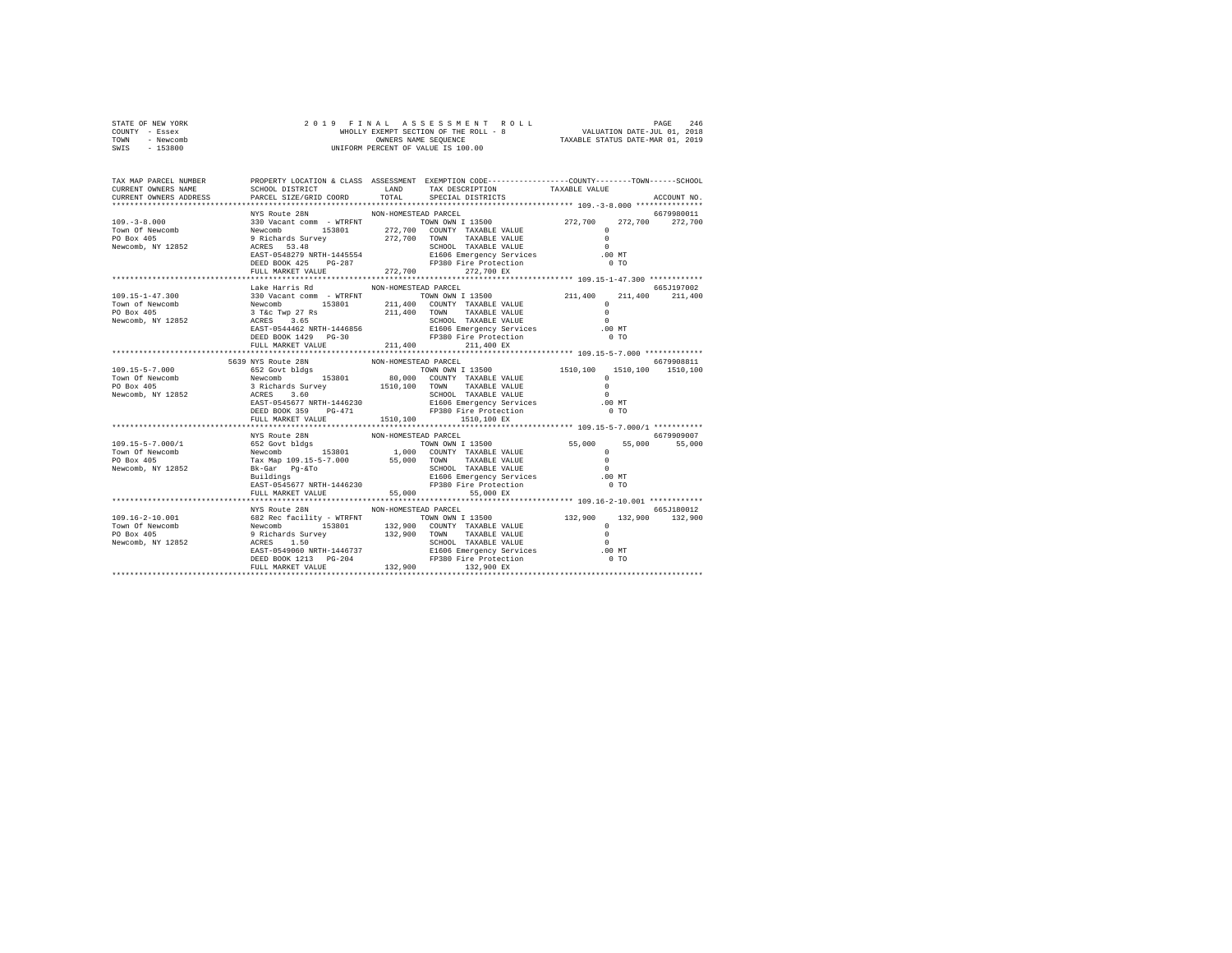| STATE OF NEW YORK<br>COUNTY - Essex<br>TOWN - Newcomb | $\texttt{WEDLLY EXREWFT SECITON OF THE ROLL} \begin{tabular}{p{0.85\textwidth}}p{0.85\textwidth}}p{0.85\textwidth}p{0.85\textwidth}p{0.85\textwidth}p{0.85\textwidth}p{0.85\textwidth}p{0.85\textwidth}p{0.85\textwidth}p{0.85\textwidth}p{0.85\textwidth}p{0.85\textwidth}p{0.85\textwidth}p{0.85\textwidth}p{0.85\textwidth}p{0.85\textwidth}p{0.85\textwidth}p{0.85\textwidth}p{0.85\textwidth}p{$        |             |  |
|-------------------------------------------------------|--------------------------------------------------------------------------------------------------------------------------------------------------------------------------------------------------------------------------------------------------------------------------------------------------------------------------------------------------------------------------------------------------------------|-------------|--|
| SWIS - 153800                                         |                                                                                                                                                                                                                                                                                                                                                                                                              |             |  |
| TAX MAP PARCEL NUMBER                                 | PROPERTY LOCATION & CLASS ASSESSMENT EXEMPTION CODE-----------------COUNTY-------TOWN-----SCHOOL                                                                                                                                                                                                                                                                                                             |             |  |
|                                                       |                                                                                                                                                                                                                                                                                                                                                                                                              | ACCOUNT NO. |  |
|                                                       | $\begin{tabular}{c cccc} \multicolumn{1}{c}{\textbf{300}}{\textbf{101}}{\textbf{101}}{\textbf{102}}{\textbf{103}}{\textbf{102}}{\textbf{103}}{\textbf{103}}{\textbf{103}}{\textbf{104}}{\textbf{104}}{\textbf{104}}{\textbf{104}}{\textbf{104}}{\textbf{104}}{\textbf{104}}{\textbf{104}}{\textbf{104}}{\textbf{104}}{\textbf{104}}{\textbf{104}}{\textbf{104}}{\textbf{104}}{\textbf{104}}{\textbf{104}}{\$ |             |  |
|                                                       |                                                                                                                                                                                                                                                                                                                                                                                                              |             |  |
|                                                       |                                                                                                                                                                                                                                                                                                                                                                                                              |             |  |
|                                                       |                                                                                                                                                                                                                                                                                                                                                                                                              |             |  |
|                                                       |                                                                                                                                                                                                                                                                                                                                                                                                              |             |  |
|                                                       |                                                                                                                                                                                                                                                                                                                                                                                                              |             |  |
|                                                       |                                                                                                                                                                                                                                                                                                                                                                                                              |             |  |
|                                                       |                                                                                                                                                                                                                                                                                                                                                                                                              |             |  |
|                                                       |                                                                                                                                                                                                                                                                                                                                                                                                              |             |  |
|                                                       |                                                                                                                                                                                                                                                                                                                                                                                                              | 6679978516  |  |
|                                                       |                                                                                                                                                                                                                                                                                                                                                                                                              |             |  |
|                                                       |                                                                                                                                                                                                                                                                                                                                                                                                              |             |  |
|                                                       |                                                                                                                                                                                                                                                                                                                                                                                                              |             |  |
|                                                       |                                                                                                                                                                                                                                                                                                                                                                                                              |             |  |
|                                                       |                                                                                                                                                                                                                                                                                                                                                                                                              |             |  |
|                                                       |                                                                                                                                                                                                                                                                                                                                                                                                              |             |  |
|                                                       | $\begin{tabular}{cccccc} 109.16-2-17.000 & 11\t% 108.84 & 1000\times 1000\times 1510, 100 & 1510, 100 & 1510, 100 & 1510, 100 & 1510, 100 & 1510, 100 & 1510, 100 & 1510, 100 & 1510, 100 & 1510, 100 & 1510, 100 & 1510, 100 & 1510, 100 & 1510, 100 & 1510, 100 & 1$                                                                                                                                       |             |  |
|                                                       |                                                                                                                                                                                                                                                                                                                                                                                                              |             |  |
|                                                       |                                                                                                                                                                                                                                                                                                                                                                                                              |             |  |
|                                                       |                                                                                                                                                                                                                                                                                                                                                                                                              |             |  |
|                                                       |                                                                                                                                                                                                                                                                                                                                                                                                              |             |  |
|                                                       |                                                                                                                                                                                                                                                                                                                                                                                                              |             |  |
|                                                       |                                                                                                                                                                                                                                                                                                                                                                                                              |             |  |
|                                                       |                                                                                                                                                                                                                                                                                                                                                                                                              |             |  |
|                                                       | 113501 12352<br>12362 12362 12362 1247<br>12362 12362 12362 12362 12362 12362 12362 12362 12362 12362 12362 12362 12362 12362 12362 12362 12362 12362 12362 12362 12362 12362 12362 12362 12362 12362 12362 12362 12362 12362 1236                                                                                                                                                                           |             |  |
|                                                       |                                                                                                                                                                                                                                                                                                                                                                                                              |             |  |
|                                                       | 199.16-5-1.000<br>199.16-5-1.000 5631 NYS Route 28N NON-HOMESTEAD PACCEL<br>199.16-5-1.000 681 Culture bldg<br>199.16-5-1.000 681 Culture bldg<br>199.16-5-1.000 135,900 500 135,900 135,900 135,900 135,900 135,900<br>199.000 135,900                                                                                                                                                                      |             |  |
|                                                       |                                                                                                                                                                                                                                                                                                                                                                                                              |             |  |
|                                                       |                                                                                                                                                                                                                                                                                                                                                                                                              |             |  |
|                                                       |                                                                                                                                                                                                                                                                                                                                                                                                              |             |  |
|                                                       |                                                                                                                                                                                                                                                                                                                                                                                                              |             |  |
|                                                       |                                                                                                                                                                                                                                                                                                                                                                                                              |             |  |
|                                                       |                                                                                                                                                                                                                                                                                                                                                                                                              |             |  |
|                                                       |                                                                                                                                                                                                                                                                                                                                                                                                              |             |  |
|                                                       |                                                                                                                                                                                                                                                                                                                                                                                                              |             |  |
|                                                       |                                                                                                                                                                                                                                                                                                                                                                                                              |             |  |
|                                                       |                                                                                                                                                                                                                                                                                                                                                                                                              |             |  |
|                                                       |                                                                                                                                                                                                                                                                                                                                                                                                              |             |  |
|                                                       |                                                                                                                                                                                                                                                                                                                                                                                                              |             |  |
|                                                       |                                                                                                                                                                                                                                                                                                                                                                                                              |             |  |
|                                                       |                                                                                                                                                                                                                                                                                                                                                                                                              |             |  |
|                                                       |                                                                                                                                                                                                                                                                                                                                                                                                              |             |  |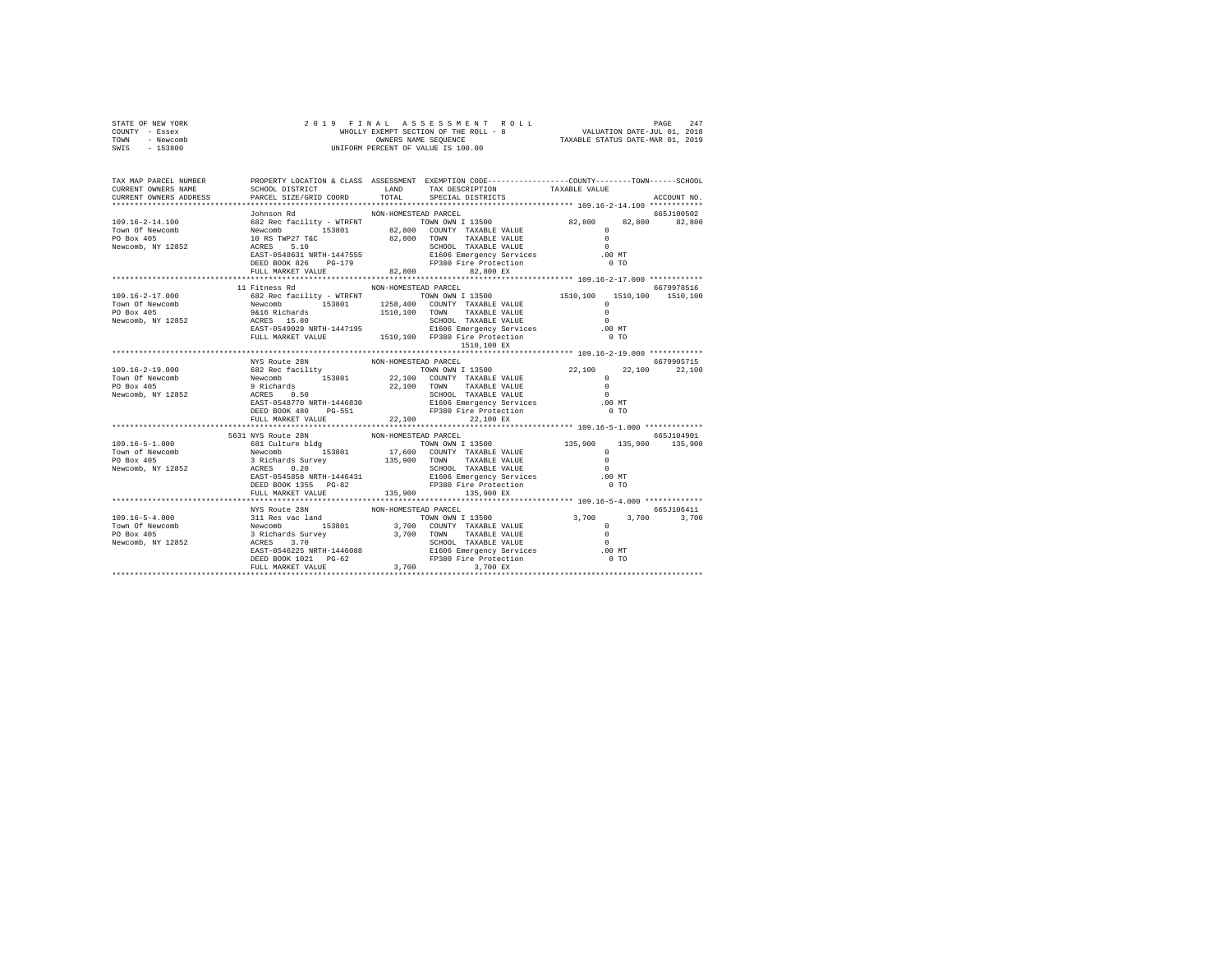| STATE OF NEW YORK<br>COUNTY - Essex<br>TOWN - Newcomb<br>SWIS - 153800                                                                                                                                                                                                                                                                                                                                                       | 2019 FINAL ASSESSMENT R<br>WHOLLY EXEMPT SECTION OF THE ROLL - 8<br>ONNERS NAME SEQUENCE<br>UNIFORM PERCENT OF VALUE IS 100.00 |                      | $\begin{tabular}{lcccccc} $\texttt{F} \texttt{I} \texttt{N} \texttt{A} \texttt{L} & \texttt{A} \texttt{S} \texttt{S} \texttt{B} \texttt{S} \texttt{S} & \texttt{S} \texttt{B} \texttt{N} \texttt{T} & \texttt{R} \texttt{O} \texttt{L} \texttt{L} & \texttt{A} \texttt{I} & \texttt{24} \texttt{B} \texttt{S} \\ \texttt{WHOLLY EXMPT SEVIN OF THE ROLJ} & & & & & & \texttt{VALUATION DATE-JUL} & 01, 2018 \\ & & & & & & & \text$ |  |                             |
|------------------------------------------------------------------------------------------------------------------------------------------------------------------------------------------------------------------------------------------------------------------------------------------------------------------------------------------------------------------------------------------------------------------------------|--------------------------------------------------------------------------------------------------------------------------------|----------------------|-------------------------------------------------------------------------------------------------------------------------------------------------------------------------------------------------------------------------------------------------------------------------------------------------------------------------------------------------------------------------------------------------------------------------------------|--|-----------------------------|
| TAX MAP PARCEL NUMBER PROPERTY LOCATION & CLASS ASSESSMENT EXEMPTION CODE--------------COUNTY-------TOWN-----SCHOOL<br>CURRENT OWNERS NAME<br>CURRENT OWNERS ADDRESS                                                                                                                                                                                                                                                         | PARCEL SIZE/GRID COORD TOTAL SPECIAL DISTRICTS                                                                                 |                      | SCHOOL DISTRICT                    LAND       TAX DESCRIPTION                TAXABLE VALUE                                                                                                                                                                                                                                                                                                                                          |  | ACCOUNT NO.                 |
|                                                                                                                                                                                                                                                                                                                                                                                                                              | NYS Route 28N<br>FULL MARKET VALUE 25,700 25,700 EX                                                                            | NON-HOMESTEAD PARCEL |                                                                                                                                                                                                                                                                                                                                                                                                                                     |  | 665J180014                  |
| $\begin{tabular}{l c c c c c} \hline 110.-1-13.000 & \hline \multicolumn{3}{c}{311~Res} & \hline \multicolumn{3}{c}{110--13.000} & \hline \multicolumn{3}{c}{211~Res} & \hline \multicolumn{3}{c}{121~Res} & \hline \multicolumn{3}{c}{121~Res} & \hline \multicolumn{3}{c}{121~Res} & \hline \multicolumn{3}{c}{121~Res} & \hline \multicolumn{3}{c}{121~Res} & \hline \multicolumn{3}{c}{121~Res} & \hline \multicolumn{3$ | Campsite Rd<br>FULL MARKET VALUE $28,100$ 28,100 EX                                                                            | NON-HOMESTEAD PARCEL |                                                                                                                                                                                                                                                                                                                                                                                                                                     |  | 665J100411<br>28.100 28.100 |
|                                                                                                                                                                                                                                                                                                                                                                                                                              |                                                                                                                                |                      |                                                                                                                                                                                                                                                                                                                                                                                                                                     |  |                             |
|                                                                                                                                                                                                                                                                                                                                                                                                                              | NYS Route 28N NON-HOMESTEAD PARCEL                                                                                             |                      |                                                                                                                                                                                                                                                                                                                                                                                                                                     |  | 6679991003                  |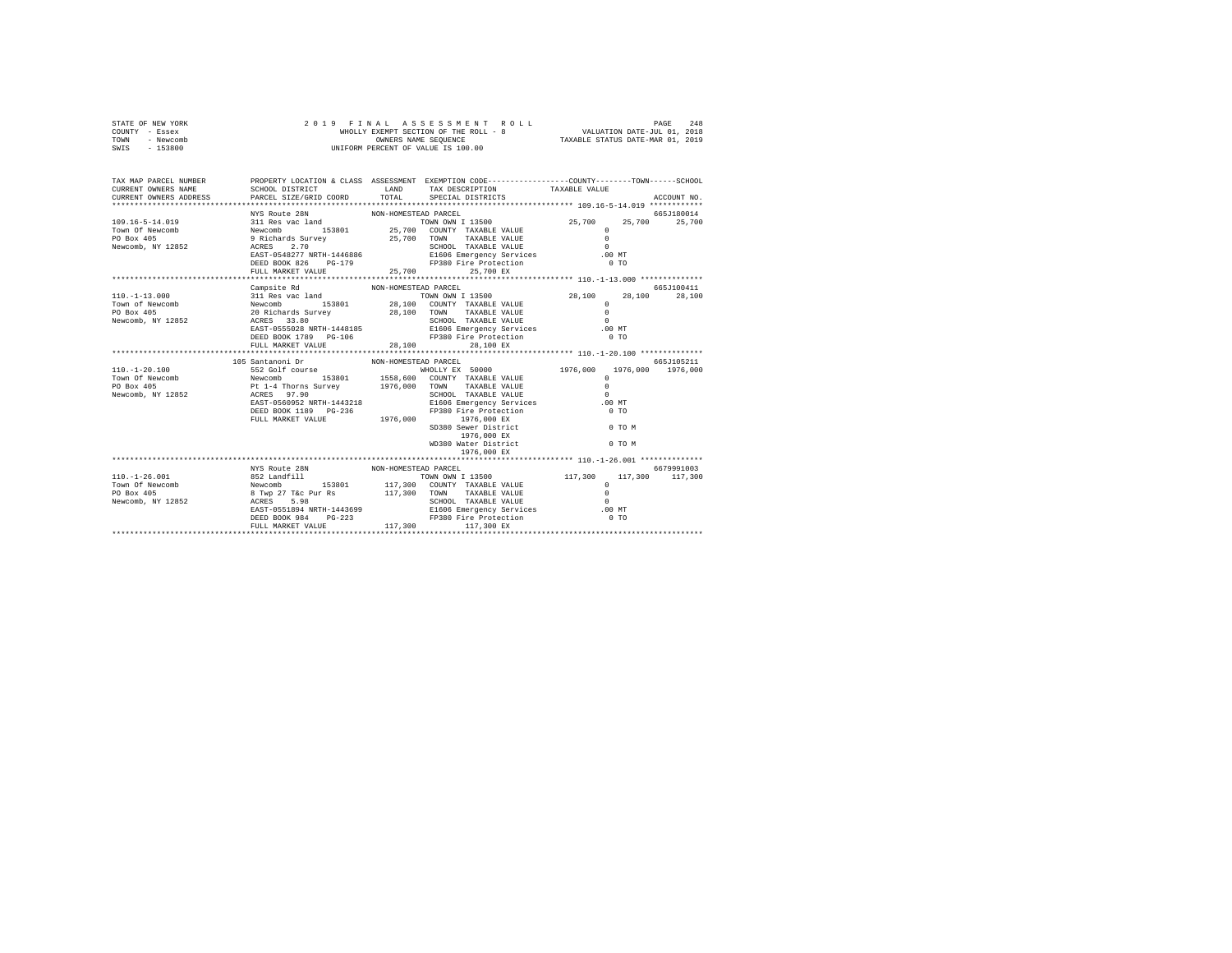| STATE OF NEW YORK | 2019 FINAL ASSESSMENT ROLL            | 249<br>PAGE                      |
|-------------------|---------------------------------------|----------------------------------|
| COUNTY - Essex    | WHOLLY EXEMPT SECTION OF THE ROLL - 8 | VALUATION DATE-JUL 01, 2018      |
| TOWN<br>- Newcomb | OWNERS NAME SEOUENCE                  | TAXABLE STATUS DATE-MAR 01, 2019 |
| - 153800<br>SWIS  | UNIFORM PERCENT OF VALUE IS 100.00    |                                  |

| TAX MAP PARCEL NUMBER<br>CURRENT OWNERS NAME<br>CURRENT OWNERS ADDRESS                                                                                                                                                                                                                                                                                                  | PARCEL SIZE/GRID COORD TOTAL |                      | PROPERTY LOCATION & CLASS ASSESSMENT EXEMPTION CODE----------------COUNTY-------TOWN-----SCHOOL<br>SCHOOL DISTRICT                    LAND        TAX DESCRIPTION                  TAXABLE VALUE<br>SPECIAL DISTRICTS                                                                                                                                                                                        |        | ACCOUNT NO.   |
|-------------------------------------------------------------------------------------------------------------------------------------------------------------------------------------------------------------------------------------------------------------------------------------------------------------------------------------------------------------------------|------------------------------|----------------------|--------------------------------------------------------------------------------------------------------------------------------------------------------------------------------------------------------------------------------------------------------------------------------------------------------------------------------------------------------------------------------------------------------------|--------|---------------|
|                                                                                                                                                                                                                                                                                                                                                                         |                              |                      |                                                                                                                                                                                                                                                                                                                                                                                                              |        |               |
| $\begin{tabular}{cccc} 110.-1-27.100 & 137  Campset {\texttt{A}} & 10N-N-HOMESTELP PARCEL & 665L100409 \\ & 322  Ruzna1 vac & 103.2 \\ \hline \texttt{Tom} of Newton & 153.2 & 113.32 \\ \texttt{Newcomb} & 30. Richard & 30.2 & 133.2 \\ \texttt{Newcomb} & 30.2 & 133.2 & 58,600 \\ \texttt{Newcomb} & 30.2 & 133.2 & 58.600 \\ \texttt{Newcomb} & 30.2 & 133.2 & 58$ |                              |                      | FP380 Fire Protection<br>58,600 EX                                                                                                                                                                                                                                                                                                                                                                           | $0$ TO |               |
|                                                                                                                                                                                                                                                                                                                                                                         |                              |                      |                                                                                                                                                                                                                                                                                                                                                                                                              |        |               |
|                                                                                                                                                                                                                                                                                                                                                                         | 69 Hudson River Rd           | NON-HOMESTEAD PARCEL | $\begin{tabular}{lllllllllll} \multicolumn{2}{c c c c c} \multicolumn{2}{c c c c} \multicolumn{2}{c c c} \multicolumn{2}{c c c} \multicolumn{2}{c c c} \multicolumn{2}{c c c} \multicolumn{2}{c c c} \multicolumn{2}{c c c} \multicolumn{2}{c c c} \multicolumn{2}{c c c} \multicolumn{2}{c c c} \multicolumn{2}{c c c} \multicolumn{2}{c c c} \multicolumn{2}{c c c} \multicolumn{2}{c c c} \multicolumn{2$ |        | 6679909111    |
|                                                                                                                                                                                                                                                                                                                                                                         | 20 Bissell Loop              | HOMESTEAD PARCEL     |                                                                                                                                                                                                                                                                                                                                                                                                              |        | 665J100709    |
|                                                                                                                                                                                                                                                                                                                                                                         | FULL MARKET VALUE            |                      | 26,800 26,800 EX                                                                                                                                                                                                                                                                                                                                                                                             |        | 26,800 26,800 |
|                                                                                                                                                                                                                                                                                                                                                                         |                              |                      |                                                                                                                                                                                                                                                                                                                                                                                                              |        |               |
| 14 Bissell Loop<br>14 Bissell Loop<br>153801 COUNTY TAXABLE VALUE 58,900 58,900 58,900<br>1653100413<br>16653100413<br>16653100413<br>1696 Enterprise Sales (1990 COUNTY TAXABLE VALUE 20<br>20 Box 405<br>2.2 3.2 3.2 SCHOOL TAXABLE VALUE 20                                                                                                                          |                              |                      |                                                                                                                                                                                                                                                                                                                                                                                                              |        |               |
|                                                                                                                                                                                                                                                                                                                                                                         |                              |                      |                                                                                                                                                                                                                                                                                                                                                                                                              |        |               |
|                                                                                                                                                                                                                                                                                                                                                                         | NYS Route 28N                | NON-HOMESTEAD PARCEL |                                                                                                                                                                                                                                                                                                                                                                                                              |        | 665J177003    |
|                                                                                                                                                                                                                                                                                                                                                                         |                              |                      |                                                                                                                                                                                                                                                                                                                                                                                                              |        |               |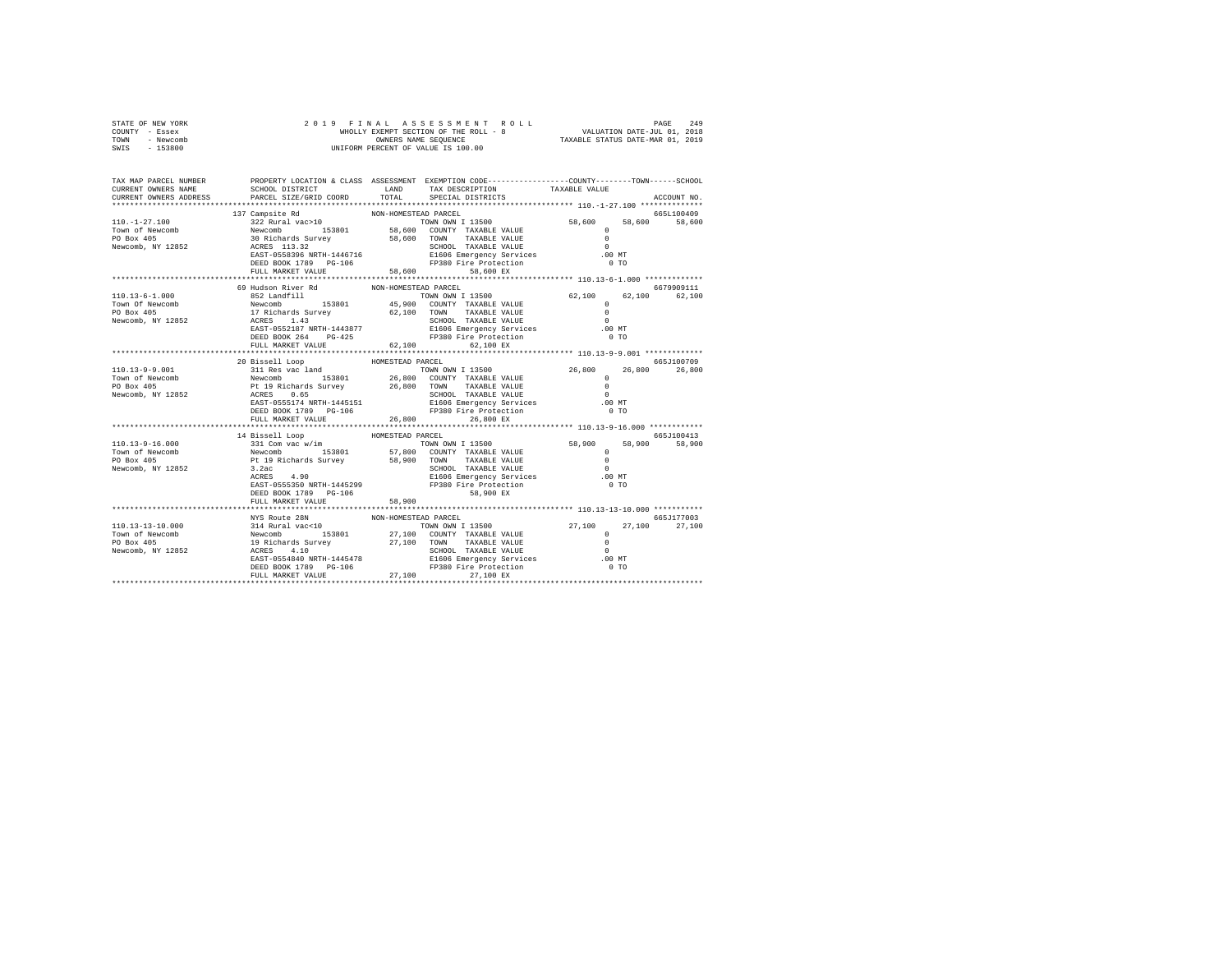| STATE OF NEW YORK | 2019 FINAL ASSESSMENT ROLL            | 250<br>PAGE                      |
|-------------------|---------------------------------------|----------------------------------|
| COUNTY - Essex    | WHOLLY EXEMPT SECTION OF THE ROLL - 8 | VALUATION DATE-JUL 01, 2018      |
| TOWN<br>- Newcomb | OWNERS NAME SEOUENCE                  | TAXABLE STATUS DATE-MAR 01, 2019 |
| - 153800<br>SWIS  | UNIFORM PERCENT OF VALUE IS 100.00    |                                  |

| TAX MAP PARCEL NUMBER<br>CURRENT OWNERS NAME<br>CURRENT OWNERS ADDRESS                                                                                                                                                         | SCHOOL DISTRICT TAND TAX DESCRIPTION<br>PARCEL SIZE/GRID COORD | TOTAL                | PROPERTY LOCATION & CLASS ASSESSMENT EXEMPTION CODE---------------COUNTY-------TOWN-----SCHOOL<br>SPECIAL DISTRICTS | TAXABLE VALUE | ACCOUNT NO.   |
|--------------------------------------------------------------------------------------------------------------------------------------------------------------------------------------------------------------------------------|----------------------------------------------------------------|----------------------|---------------------------------------------------------------------------------------------------------------------|---------------|---------------|
|                                                                                                                                                                                                                                |                                                                |                      |                                                                                                                     |               |               |
|                                                                                                                                                                                                                                |                                                                |                      |                                                                                                                     |               |               |
| Marcy Lm NON-HOMESTEAD PARCEL 59,600 59,600 59,600 59,600 59,600 59,600 59,600 59,600 59,600 59,600 59,600 59,600 59,600 59,600 59,600 59,600 59,600 59,600 59,600 59,600 59,600 59,600 59,600 59,600 70 PU 18 & Richards Surv |                                                                |                      |                                                                                                                     |               |               |
|                                                                                                                                                                                                                                |                                                                |                      |                                                                                                                     |               |               |
|                                                                                                                                                                                                                                | 43 Hanmer Rd                                                   | NON-HOMESTEAD PARCEL |                                                                                                                     |               | 6679909110    |
|                                                                                                                                                                                                                                | FULL MARKET VALUE $27,100$ 27,100 EX                           |                      |                                                                                                                     |               | 27,100        |
|                                                                                                                                                                                                                                | Marcy Ln                                                       | NON-HOMESTEAD PARCEL |                                                                                                                     |               | 6679909010    |
|                                                                                                                                                                                                                                | DEED BOOK 416 PG-574<br>FULL MARKET VALUE                      |                      | FP380 Fire Protection<br>35,300<br>35,300 EX                                                                        | $0$ TO        | 35,300 35,300 |
|                                                                                                                                                                                                                                |                                                                |                      |                                                                                                                     |               |               |
|                                                                                                                                                                                                                                |                                                                |                      |                                                                                                                     |               |               |
|                                                                                                                                                                                                                                |                                                                |                      |                                                                                                                     |               |               |
|                                                                                                                                                                                                                                | NYS Route 28N Rd MON-HOMESTEAD PARCEL                          |                      |                                                                                                                     |               | 665Z010008    |
|                                                                                                                                                                                                                                |                                                                |                      |                                                                                                                     |               |               |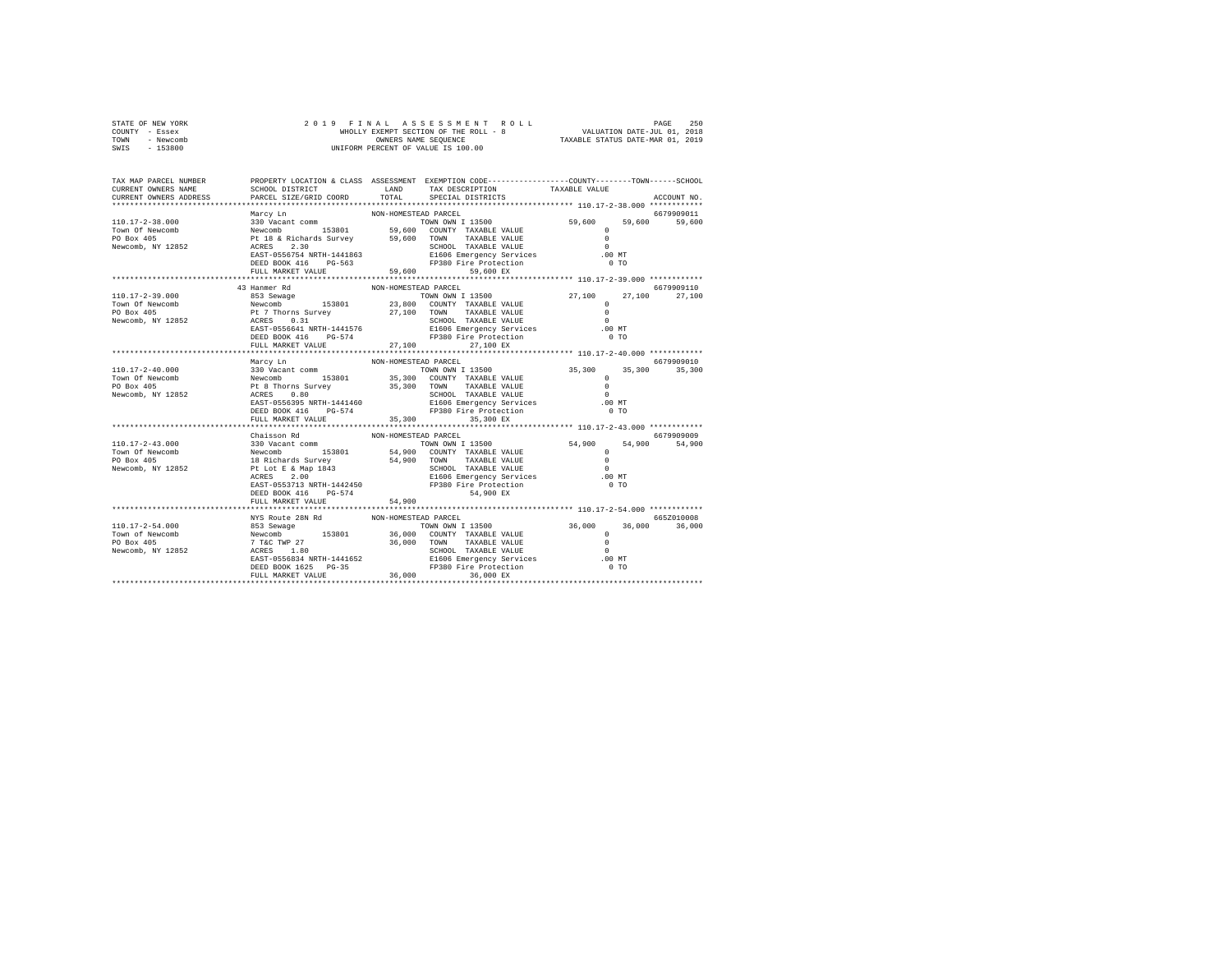| STATE OF NEW YORK<br>COUNTY - Essex<br>TOWN - Newcomb<br>SWIS - 153800                                                                                                                                                                                                                                                                                                                                             | 2019 FINAL ASSESSMENT F<br>WHOLLY EXEMPT SECTION OF THE ROLL - 8<br>ONNERS NAME SEQUENCE<br>UNIFORM PERCENT OF VALUE IS 100.00 |                      | $\begin{tabular}{lcccccc} $\texttt{F} \texttt{I} \texttt{N} \texttt{A} \texttt{L} & \texttt{A} \texttt{S} \texttt{S} \texttt{B} \texttt{S} \texttt{S} \texttt{S} \texttt{M} \texttt{E} \texttt{N} \texttt{T} & \texttt{R} \texttt{O} \texttt{L} \texttt{L} & & & & \\ \texttt{WHOLLY EXMPT SE-TISC TION OF THE ROLJ} & & & & & & \texttt{VALUATION DATE-JUL 01, 2019} \\ & & & & & & & \texttt{VALUATION DATE-ML P. 01, 2019} \\$<br>2019 FINAL ASSESSMENT ROLL |               |             |
|--------------------------------------------------------------------------------------------------------------------------------------------------------------------------------------------------------------------------------------------------------------------------------------------------------------------------------------------------------------------------------------------------------------------|--------------------------------------------------------------------------------------------------------------------------------|----------------------|-----------------------------------------------------------------------------------------------------------------------------------------------------------------------------------------------------------------------------------------------------------------------------------------------------------------------------------------------------------------------------------------------------------------------------------------------------------------|---------------|-------------|
| TAX MAP PARCEL NUMBER PROPERTY LOCATION & CLASS ASSESSMENT EXEMPTION CODE--------------COUNTY-------TOWN------SCHOOL<br>CURRENT OWNERS NAME<br>CURRENT OWNERS ADDRESS                                                                                                                                                                                                                                              | SCHOOL DISTRICT TAND TAX DESCRIPTION<br>PARCEL SIZE/GRID COORD TOTAL SPECIAL DISTRICTS                                         |                      |                                                                                                                                                                                                                                                                                                                                                                                                                                                                 | TAXABLE VALUE | ACCOUNT NO. |
|                                                                                                                                                                                                                                                                                                                                                                                                                    |                                                                                                                                |                      |                                                                                                                                                                                                                                                                                                                                                                                                                                                                 |               |             |
|                                                                                                                                                                                                                                                                                                                                                                                                                    | 6 Macintyre Ln                                                                                                                 | NON-HOMESTEAD PARCEL |                                                                                                                                                                                                                                                                                                                                                                                                                                                                 |               | 665J105103  |
| $\begin{tabular}{c c c c} \multicolumn{1}{c}{\textbf{10.18--1--10.000}} & \multicolumn{1}{c}{\textbf{5.000}} & \multicolumn{1}{c}{\textbf{5.000}} & \multicolumn{1}{c}{\textbf{5.000}} & \multicolumn{1}{c}{\textbf{5.000}} & \multicolumn{1}{c}{\textbf{5.000}} & \multicolumn{1}{c}{\textbf{5.000}} & \multicolumn{1}{c}{\textbf{5.000}} & \multicolumn{1}{c}{\textbf{5.000}} & \multicolumn{1}{c}{\textbf{5.00$ |                                                                                                                                |                      | TOWN OWN I 13500 36,000 36,000 36,000                                                                                                                                                                                                                                                                                                                                                                                                                           |               |             |
|                                                                                                                                                                                                                                                                                                                                                                                                                    |                                                                                                                                |                      |                                                                                                                                                                                                                                                                                                                                                                                                                                                                 |               |             |
|                                                                                                                                                                                                                                                                                                                                                                                                                    |                                                                                                                                |                      |                                                                                                                                                                                                                                                                                                                                                                                                                                                                 |               |             |
|                                                                                                                                                                                                                                                                                                                                                                                                                    |                                                                                                                                |                      |                                                                                                                                                                                                                                                                                                                                                                                                                                                                 |               |             |
|                                                                                                                                                                                                                                                                                                                                                                                                                    |                                                                                                                                |                      |                                                                                                                                                                                                                                                                                                                                                                                                                                                                 |               |             |
|                                                                                                                                                                                                                                                                                                                                                                                                                    | FULL MARKET VALUE 36,000 36,000 EX                                                                                             |                      |                                                                                                                                                                                                                                                                                                                                                                                                                                                                 |               |             |
|                                                                                                                                                                                                                                                                                                                                                                                                                    |                                                                                                                                |                      |                                                                                                                                                                                                                                                                                                                                                                                                                                                                 |               |             |
|                                                                                                                                                                                                                                                                                                                                                                                                                    | 12 Marcy Ln                                                                                                                    | NON-HOMESTEAD PARCEL |                                                                                                                                                                                                                                                                                                                                                                                                                                                                 |               | 6679998001  |
|                                                                                                                                                                                                                                                                                                                                                                                                                    |                                                                                                                                |                      |                                                                                                                                                                                                                                                                                                                                                                                                                                                                 |               |             |
|                                                                                                                                                                                                                                                                                                                                                                                                                    |                                                                                                                                |                      |                                                                                                                                                                                                                                                                                                                                                                                                                                                                 |               |             |
|                                                                                                                                                                                                                                                                                                                                                                                                                    |                                                                                                                                |                      |                                                                                                                                                                                                                                                                                                                                                                                                                                                                 |               |             |
|                                                                                                                                                                                                                                                                                                                                                                                                                    |                                                                                                                                |                      |                                                                                                                                                                                                                                                                                                                                                                                                                                                                 |               |             |
|                                                                                                                                                                                                                                                                                                                                                                                                                    |                                                                                                                                |                      |                                                                                                                                                                                                                                                                                                                                                                                                                                                                 |               |             |
|                                                                                                                                                                                                                                                                                                                                                                                                                    |                                                                                                                                |                      |                                                                                                                                                                                                                                                                                                                                                                                                                                                                 |               |             |
|                                                                                                                                                                                                                                                                                                                                                                                                                    | DEED BOOK 1189 PG-245                                                                                                          |                      | 27,400 EX                                                                                                                                                                                                                                                                                                                                                                                                                                                       |               |             |
|                                                                                                                                                                                                                                                                                                                                                                                                                    | FULL MARKET VALUE                                                                                                              | 27,400               |                                                                                                                                                                                                                                                                                                                                                                                                                                                                 |               |             |
|                                                                                                                                                                                                                                                                                                                                                                                                                    | 15 Marcy Ln                                                                                                                    | NON-HOMESTEAD PARCEL |                                                                                                                                                                                                                                                                                                                                                                                                                                                                 |               | 6679999003  |
| 110.18-1-16.120                                                                                                                                                                                                                                                                                                                                                                                                    |                                                                                                                                |                      |                                                                                                                                                                                                                                                                                                                                                                                                                                                                 |               |             |
| Town Of Newcomb                                                                                                                                                                                                                                                                                                                                                                                                    |                                                                                                                                |                      |                                                                                                                                                                                                                                                                                                                                                                                                                                                                 |               |             |
|                                                                                                                                                                                                                                                                                                                                                                                                                    |                                                                                                                                |                      |                                                                                                                                                                                                                                                                                                                                                                                                                                                                 |               |             |
| PO Box 405<br>Newcomb, NY 12852                                                                                                                                                                                                                                                                                                                                                                                    |                                                                                                                                |                      |                                                                                                                                                                                                                                                                                                                                                                                                                                                                 |               |             |
|                                                                                                                                                                                                                                                                                                                                                                                                                    |                                                                                                                                |                      |                                                                                                                                                                                                                                                                                                                                                                                                                                                                 |               |             |
|                                                                                                                                                                                                                                                                                                                                                                                                                    |                                                                                                                                |                      |                                                                                                                                                                                                                                                                                                                                                                                                                                                                 |               |             |
|                                                                                                                                                                                                                                                                                                                                                                                                                    |                                                                                                                                |                      |                                                                                                                                                                                                                                                                                                                                                                                                                                                                 |               |             |
|                                                                                                                                                                                                                                                                                                                                                                                                                    |                                                                                                                                |                      |                                                                                                                                                                                                                                                                                                                                                                                                                                                                 |               |             |
|                                                                                                                                                                                                                                                                                                                                                                                                                    |                                                                                                                                |                      |                                                                                                                                                                                                                                                                                                                                                                                                                                                                 |               |             |
|                                                                                                                                                                                                                                                                                                                                                                                                                    |                                                                                                                                |                      |                                                                                                                                                                                                                                                                                                                                                                                                                                                                 |               |             |
|                                                                                                                                                                                                                                                                                                                                                                                                                    |                                                                                                                                |                      | 153,400 EX                                                                                                                                                                                                                                                                                                                                                                                                                                                      |               |             |
|                                                                                                                                                                                                                                                                                                                                                                                                                    |                                                                                                                                |                      |                                                                                                                                                                                                                                                                                                                                                                                                                                                                 |               |             |
|                                                                                                                                                                                                                                                                                                                                                                                                                    |                                                                                                                                |                      |                                                                                                                                                                                                                                                                                                                                                                                                                                                                 |               |             |
|                                                                                                                                                                                                                                                                                                                                                                                                                    |                                                                                                                                |                      |                                                                                                                                                                                                                                                                                                                                                                                                                                                                 |               |             |
|                                                                                                                                                                                                                                                                                                                                                                                                                    |                                                                                                                                |                      |                                                                                                                                                                                                                                                                                                                                                                                                                                                                 |               |             |
|                                                                                                                                                                                                                                                                                                                                                                                                                    |                                                                                                                                |                      |                                                                                                                                                                                                                                                                                                                                                                                                                                                                 |               |             |
|                                                                                                                                                                                                                                                                                                                                                                                                                    |                                                                                                                                |                      |                                                                                                                                                                                                                                                                                                                                                                                                                                                                 |               |             |
|                                                                                                                                                                                                                                                                                                                                                                                                                    |                                                                                                                                |                      |                                                                                                                                                                                                                                                                                                                                                                                                                                                                 |               |             |
|                                                                                                                                                                                                                                                                                                                                                                                                                    |                                                                                                                                |                      |                                                                                                                                                                                                                                                                                                                                                                                                                                                                 |               |             |
|                                                                                                                                                                                                                                                                                                                                                                                                                    |                                                                                                                                |                      |                                                                                                                                                                                                                                                                                                                                                                                                                                                                 |               |             |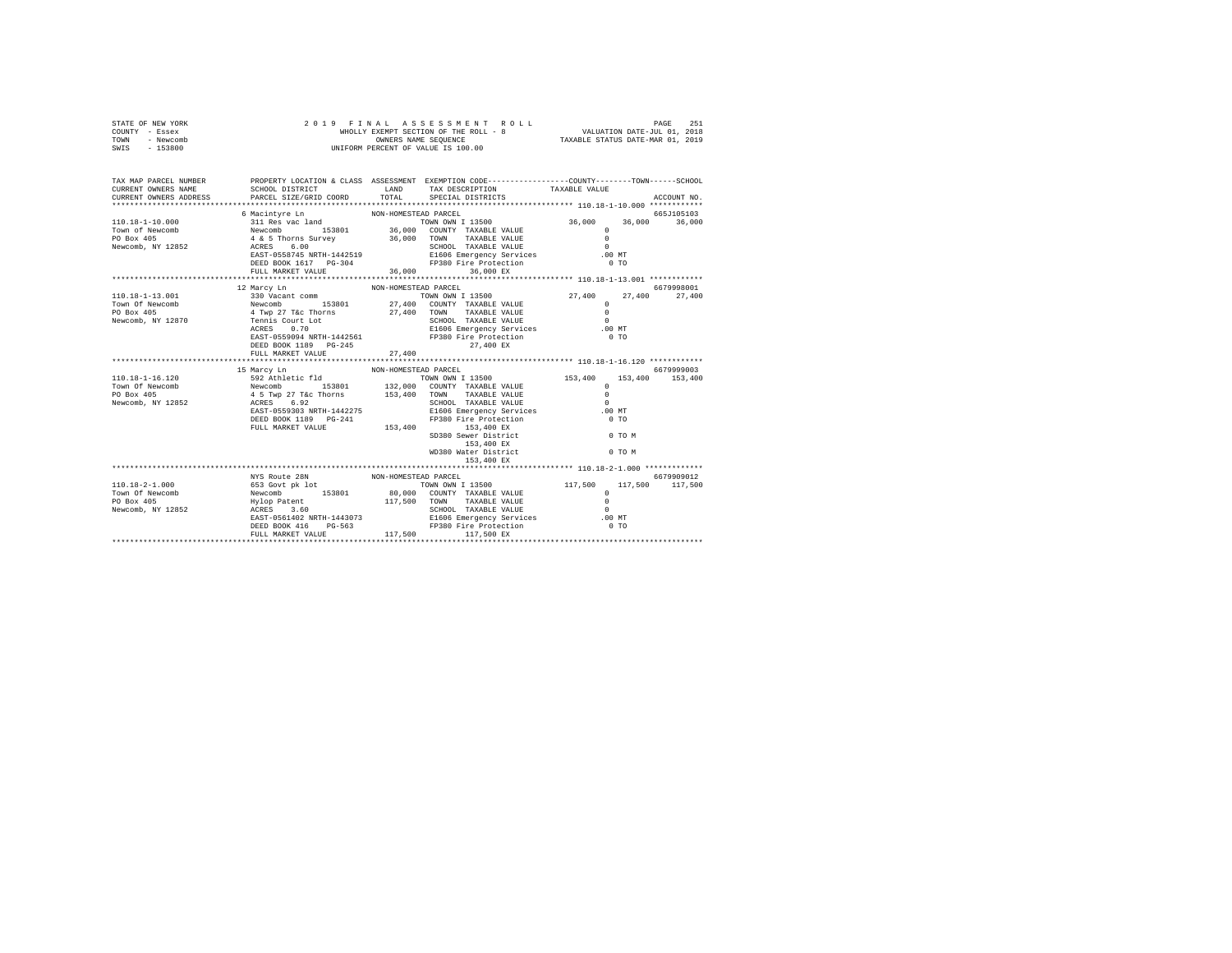| STATE OF NEW YORK<br>COUNTY - Essex<br>TOWN - Newcomb<br>SWIS - 153800 | 2019 FINAL ASSESSMENT R<br>WHOLLY EXEMPT SECTION OF THE ROLL - 8<br>OWNERS NAME SEQUENCE<br>UNIFORM PERCENT OF VALUE IS 100.00                                                                                                                                        |                      | FINAL ASSES MENT ROLL<br>WHOLLY EXEMPT SECTION OF THE ROLL - 8<br>WHOLLY EXEMPT SECTION OF THE ROLL - 8<br>WALUATION DATE-MAR 01, 2019 |                  |             |
|------------------------------------------------------------------------|-----------------------------------------------------------------------------------------------------------------------------------------------------------------------------------------------------------------------------------------------------------------------|----------------------|----------------------------------------------------------------------------------------------------------------------------------------|------------------|-------------|
|                                                                        | TAX MAP PARCEL NUMBER PROPERTY LOCATION & CLASS ASSESSMENT EXEMPTION CODE--------------COUNTY-------TOWN-----SCHOOL<br>SCHOOL DISTRICT TAND TAX DESCRIPTION                                                                                                           |                      | TOTAL SPECIAL DISTRICTS                                                                                                                | TAXABLE VALUE    | ACCOUNT NO. |
|                                                                        |                                                                                                                                                                                                                                                                       |                      |                                                                                                                                        |                  |             |
|                                                                        | 127 Santanoni Dr                                                                                                                                                                                                                                                      | NON-HOMESTEAD PARCEL |                                                                                                                                        |                  | 6679909014  |
|                                                                        | $\begin{tabular}{cccccc} 110.18-2-6.000 & 44.600 & 44.600 & 44.600 & 44.600 & 44.600 & 44.600 & 44.600 & 44.600 & 44.600 & 44.600 & 44.600 & 44.600 & 44.600 & 44.600 & 44.600 & 44.600 & 44.600 & 44.600 & 44.600 & 44.600 & 44.600 & 44.600 & 44.600 & 44.600 & 44$ |                      |                                                                                                                                        |                  |             |
|                                                                        |                                                                                                                                                                                                                                                                       |                      |                                                                                                                                        |                  |             |
|                                                                        |                                                                                                                                                                                                                                                                       |                      |                                                                                                                                        |                  |             |
|                                                                        | 4 Santanoni Dr                                                                                                                                                                                                                                                        | NON-HOMESTEAD PARCEL |                                                                                                                                        |                  | 6679980017  |
|                                                                        |                                                                                                                                                                                                                                                                       |                      | SD380 Sewer District<br>416,700 EX<br>WD380 Water District<br>416,700 EX                                                               | O TO M<br>0 TO M |             |
|                                                                        |                                                                                                                                                                                                                                                                       |                      |                                                                                                                                        |                  |             |
|                                                                        | 110.18-3-7.100<br>18005 NYS Route 28N<br>18005 NYS Route 28N<br>18005 NYS Route 28N<br>18006 NYS Route 28N<br>18006 NYS Route 28N<br>18006 NYS Route 28N<br>18000 NYS TAXABLE VALUE<br>1900 NOWNY 113500<br>1911 Rewcomb, NY 12852<br>18006 NYS Ro                    |                      |                                                                                                                                        |                  |             |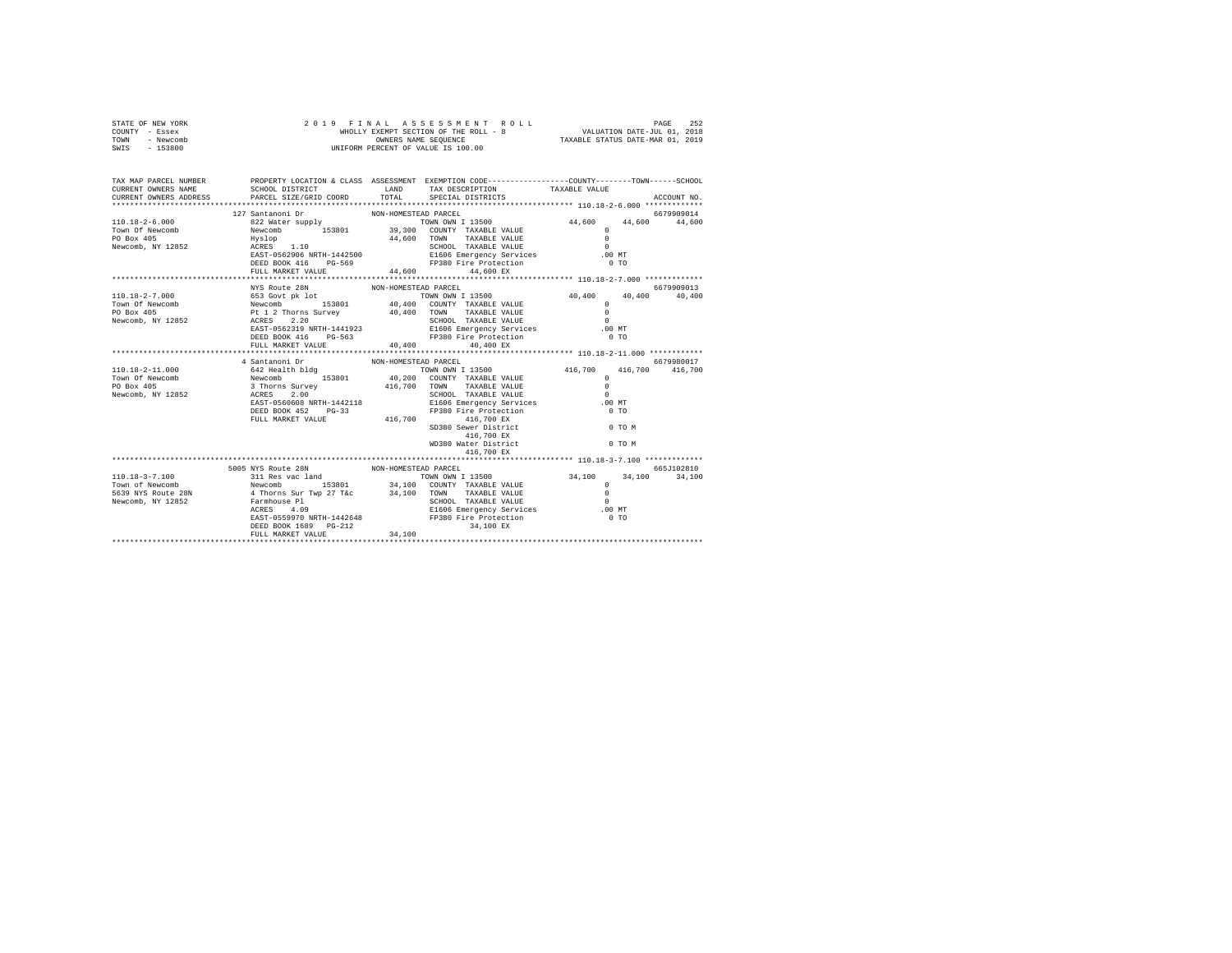| STATE OF NEW YORK | 2019 FINAL ASSESSMENT ROLL            | 253<br>PAGE                      |
|-------------------|---------------------------------------|----------------------------------|
| COUNTY - Essex    | WHOLLY EXEMPT SECTION OF THE ROLL - 8 | VALUATION DATE-JUL 01, 2018      |
| TOWN<br>- Newcomb | OWNERS NAME SEOUENCE                  | TAXABLE STATUS DATE-MAR 01, 2019 |
| - 153800<br>SWIS  | UNIFORM PERCENT OF VALUE IS 100.00    |                                  |

| TAX MAP PARCEL NUMBER                                                                                                                                                                                                                                                                                                                                      |                                        |                      | PROPERTY LOCATION & CLASS ASSESSMENT EXEMPTION CODE---------------COUNTY-------TOWN------SCHOOL                                                                         |        |                 |
|------------------------------------------------------------------------------------------------------------------------------------------------------------------------------------------------------------------------------------------------------------------------------------------------------------------------------------------------------------|----------------------------------------|----------------------|-------------------------------------------------------------------------------------------------------------------------------------------------------------------------|--------|-----------------|
|                                                                                                                                                                                                                                                                                                                                                            |                                        |                      |                                                                                                                                                                         |        |                 |
|                                                                                                                                                                                                                                                                                                                                                            | NYS Route 28N                          | NON-HOMESTEAD PARCEL |                                                                                                                                                                         |        | 665Z005001      |
|                                                                                                                                                                                                                                                                                                                                                            |                                        |                      |                                                                                                                                                                         |        | 289,600 289,600 |
|                                                                                                                                                                                                                                                                                                                                                            |                                        |                      |                                                                                                                                                                         |        |                 |
|                                                                                                                                                                                                                                                                                                                                                            |                                        |                      |                                                                                                                                                                         |        |                 |
|                                                                                                                                                                                                                                                                                                                                                            |                                        |                      |                                                                                                                                                                         |        |                 |
| $\begin{tabular}{l c c c c c} \hline 110.18-3-7.200 & 651 Highway gar & {\small{nu-vw--convES1EM UNN IN 13500}} & 289,600 & 285 & 289,600 & 285 & 289,600 & 285 & 289,600 & 285 & 289,600 & 285 & 289,600 & 285 & 289,600 & 285 & 289,600 & 285 & 289,600 & 285 & 289,600 & 285 & 289,600 & 2$                                                             |                                        |                      |                                                                                                                                                                         |        |                 |
|                                                                                                                                                                                                                                                                                                                                                            |                                        |                      | DEED BOOK 1405 PG-289 PS380 Fire Protection                                                                                                                             | $0$ TO |                 |
|                                                                                                                                                                                                                                                                                                                                                            |                                        |                      |                                                                                                                                                                         |        |                 |
|                                                                                                                                                                                                                                                                                                                                                            |                                        |                      |                                                                                                                                                                         |        |                 |
|                                                                                                                                                                                                                                                                                                                                                            | 12 Overlook Ln<br>NON-HOMESTEAD PARCEL |                      |                                                                                                                                                                         |        | 6679909107      |
|                                                                                                                                                                                                                                                                                                                                                            |                                        |                      |                                                                                                                                                                         |        |                 |
|                                                                                                                                                                                                                                                                                                                                                            |                                        |                      |                                                                                                                                                                         |        |                 |
|                                                                                                                                                                                                                                                                                                                                                            |                                        |                      |                                                                                                                                                                         |        |                 |
|                                                                                                                                                                                                                                                                                                                                                            |                                        |                      |                                                                                                                                                                         |        |                 |
|                                                                                                                                                                                                                                                                                                                                                            |                                        |                      | ACRES 2.10<br>EAST-0560212RRTH-1442369 - SCHOOL TAXABLE VALUE<br>DEED BOOK 343 PG-410 - FISO6 Emergency Services<br>DEED BOOK 343 PG-410 - PP380 Fire Protection - 0 TO |        |                 |
|                                                                                                                                                                                                                                                                                                                                                            |                                        |                      |                                                                                                                                                                         |        |                 |
|                                                                                                                                                                                                                                                                                                                                                            | FULL MARKET VALUE 57,800               |                      | 57,800 EX                                                                                                                                                               |        |                 |
|                                                                                                                                                                                                                                                                                                                                                            |                                        |                      | SD380 Sewer District<br>57,800 EX                                                                                                                                       | 0 TO M |                 |
|                                                                                                                                                                                                                                                                                                                                                            |                                        |                      |                                                                                                                                                                         |        |                 |
|                                                                                                                                                                                                                                                                                                                                                            |                                        |                      | WD380 Water District 0 TO M                                                                                                                                             |        |                 |
|                                                                                                                                                                                                                                                                                                                                                            |                                        |                      | 57,800 EX                                                                                                                                                               |        |                 |
|                                                                                                                                                                                                                                                                                                                                                            |                                        |                      |                                                                                                                                                                         |        | 6679909101      |
|                                                                                                                                                                                                                                                                                                                                                            | Adams Ln                               | NON-HOMESTEAD PARCEL |                                                                                                                                                                         |        |                 |
|                                                                                                                                                                                                                                                                                                                                                            |                                        |                      |                                                                                                                                                                         |        |                 |
|                                                                                                                                                                                                                                                                                                                                                            |                                        |                      |                                                                                                                                                                         |        |                 |
|                                                                                                                                                                                                                                                                                                                                                            |                                        |                      |                                                                                                                                                                         |        |                 |
|                                                                                                                                                                                                                                                                                                                                                            |                                        |                      |                                                                                                                                                                         |        |                 |
|                                                                                                                                                                                                                                                                                                                                                            |                                        |                      |                                                                                                                                                                         |        |                 |
|                                                                                                                                                                                                                                                                                                                                                            |                                        |                      |                                                                                                                                                                         |        |                 |
|                                                                                                                                                                                                                                                                                                                                                            |                                        |                      |                                                                                                                                                                         |        |                 |
|                                                                                                                                                                                                                                                                                                                                                            | Adams Ln                               |                      | NON-HOMESTEAD PARCEL                                                                                                                                                    |        | 6679909008      |
|                                                                                                                                                                                                                                                                                                                                                            |                                        |                      |                                                                                                                                                                         |        | 8,800           |
| 110.18–3–14.000 $\begin{array}{cccccccccccc} \text{10.18--3--14.000} & \text{10.8} & \text{10.9} & \text{10.9} & \text{10.9} & \text{10.9} & \text{10.9} & \text{10.9} & \text{10.9} & \text{10.9} & \text{10.9} & \text{10.9} & \text{10.9} & \text{10.9} & \text{10.9} & \text{10.9} & \text{10.9} & \text{10.9} & \text{10.9} & \text{10.9} & \text{10$ |                                        |                      |                                                                                                                                                                         |        |                 |
|                                                                                                                                                                                                                                                                                                                                                            |                                        |                      |                                                                                                                                                                         |        |                 |
|                                                                                                                                                                                                                                                                                                                                                            |                                        |                      |                                                                                                                                                                         |        |                 |
|                                                                                                                                                                                                                                                                                                                                                            |                                        |                      |                                                                                                                                                                         |        |                 |
|                                                                                                                                                                                                                                                                                                                                                            |                                        |                      |                                                                                                                                                                         |        |                 |
|                                                                                                                                                                                                                                                                                                                                                            | FULL MARKET VALUE                      |                      | 8,800<br>8,800 EX                                                                                                                                                       |        |                 |
|                                                                                                                                                                                                                                                                                                                                                            |                                        |                      |                                                                                                                                                                         |        |                 |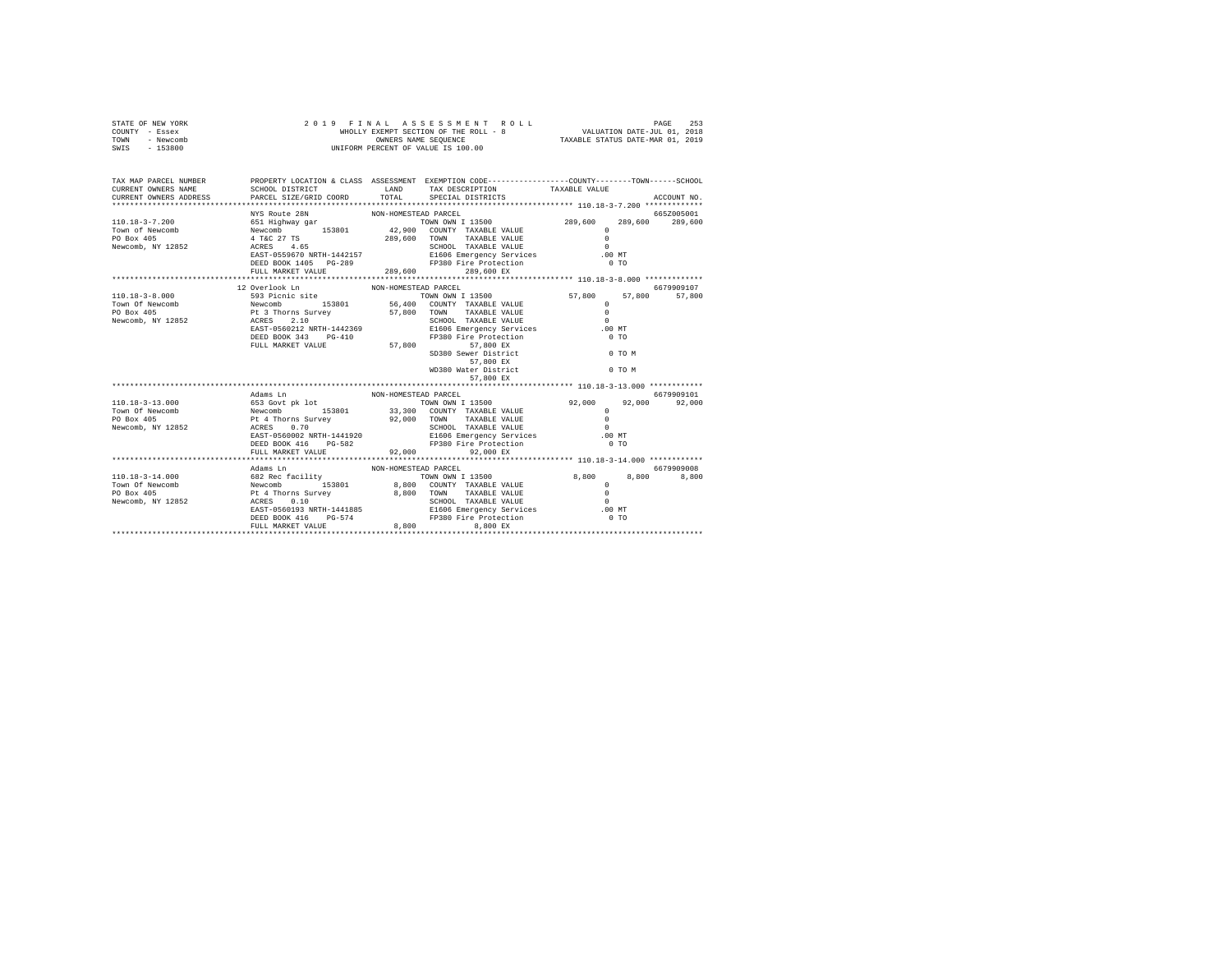| STATE OF NEW YORK | 2019 FINAL ASSESSMENT ROLL            | 254<br>PAGE                      |
|-------------------|---------------------------------------|----------------------------------|
| COUNTY - Essex    | WHOLLY EXEMPT SECTION OF THE ROLL - 8 | VALUATION DATE-JUL 01, 2018      |
| - Newcomb<br>TOWN | OWNERS NAME SEOUENCE                  | TAXABLE STATUS DATE-MAR 01, 2019 |
| $-153800$<br>SWIS | UNIFORM PERCENT OF VALUE IS 100.00    |                                  |
|                   |                                       |                                  |

| TAX MAP PARCEL NUMBER                              |                                                                                                                                                                                       | PROPERTY LOCATION & CLASS ASSESSMENT EXEMPTION CODE----------------COUNTY-------TOWN------SCHOOL                                                                                                                                                                                                                                                                                                                                                                                                                                             |                                                 |
|----------------------------------------------------|---------------------------------------------------------------------------------------------------------------------------------------------------------------------------------------|----------------------------------------------------------------------------------------------------------------------------------------------------------------------------------------------------------------------------------------------------------------------------------------------------------------------------------------------------------------------------------------------------------------------------------------------------------------------------------------------------------------------------------------------|-------------------------------------------------|
|                                                    | 2 Sanford Ln                                                                                                                                                                          | NON-HOMESTEAD PARCEL<br>DEED BOOK 416 PG-569 FP380 Fire Protection<br>FULL MARKET VALUE 184,700 184,700 EX                                                                                                                                                                                                                                                                                                                                                                                                                                   | 6679909015<br>184,700 184,700<br>0.70           |
|                                                    | 5075 NYS Route 28N                                                                                                                                                                    |                                                                                                                                                                                                                                                                                                                                                                                                                                                                                                                                              | 665Z017004                                      |
|                                                    |                                                                                                                                                                                       | HOMESTEAD PARCEL<br>AND THE PRODUCT 1874 PG-324<br>FRAME PRODUCT 1874 PG-324 PP380 Fire Protecti<br>PRIME 23,100 EX<br>FP380 Fire Protection                                                                                                                                                                                                                                                                                                                                                                                                 | TOWN OWN I 13500 23,100 23,100 23,100<br>$0$ TO |
|                                                    | 1207 Goodnow Flow Rd MON-HOMESTEAD PARCEL                                                                                                                                             |                                                                                                                                                                                                                                                                                                                                                                                                                                                                                                                                              | 6657014009                                      |
|                                                    |                                                                                                                                                                                       | $\begin{tabular}{l cccc} 120,-1-1.112/1 & -1.112/1 & -1.112/1 & -1.112/1 & -1.112/1 & -1.112/1 & -1.112/1 & -1.112/1 & -1.112/1 & -1.112/1 & -1.112/1 & -1.112/1 & -1.112/1 & -1.112/1 & -1.112/1 & -1.112/1 & -1.112/1 & -1.112/1 & -1.112/1 & -1.112/1 & -1.112/1 & -1.112/1 & -1.112$<br>EAST-0538347 NRTH-1419153 E1606 Emergency Services .00 MT<br>DEED BOOK 1718 PG-264 FP380 Fire Protection                                                                                                                                         | 0 <sub>T</sub>                                  |
|                                                    |                                                                                                                                                                                       |                                                                                                                                                                                                                                                                                                                                                                                                                                                                                                                                              |                                                 |
| Town of Newcomb<br>PO Box 405<br>Newcomb, NY 12852 | Goodnow Flow Rd NON-HOMESTEAD PARCEL<br>120.18-2-50.000 846 Connectors<br>5639 State Route 28N 45/66 T&C Pur TWP 18 142,100 TOWN<br>Bridge Lot<br>ACRES 2.38<br>DEED BOOK 1585 PG-303 | ${\small \begin{tabular}{lcccccc} 846 \textbf{ Connectors} & \textbf{T} & \textbf{T} & \textbf{N} & \textbf{N} & \textbf{N} & \textbf{N} & \textbf{N} & \textbf{N} & \textbf{N} & \textbf{N} & \textbf{N} & \textbf{N} & \textbf{N} & \textbf{N} & \textbf{N} & \textbf{N} & \textbf{N} & \textbf{N} & \textbf{N} & \textbf{N} & \textbf{N} & \textbf{N} & \textbf{N} & \textbf{N} & \textbf{N} & \textbf{N} & \textbf{N} & \textbf{N} &$<br>TAXABLE VALUE<br>TAXABLE VALUE<br>EAST-0538975 NRTH-1426409 PP380 Fire Protection<br>142,100 EX | 665Z004002<br>$\overline{0}$                    |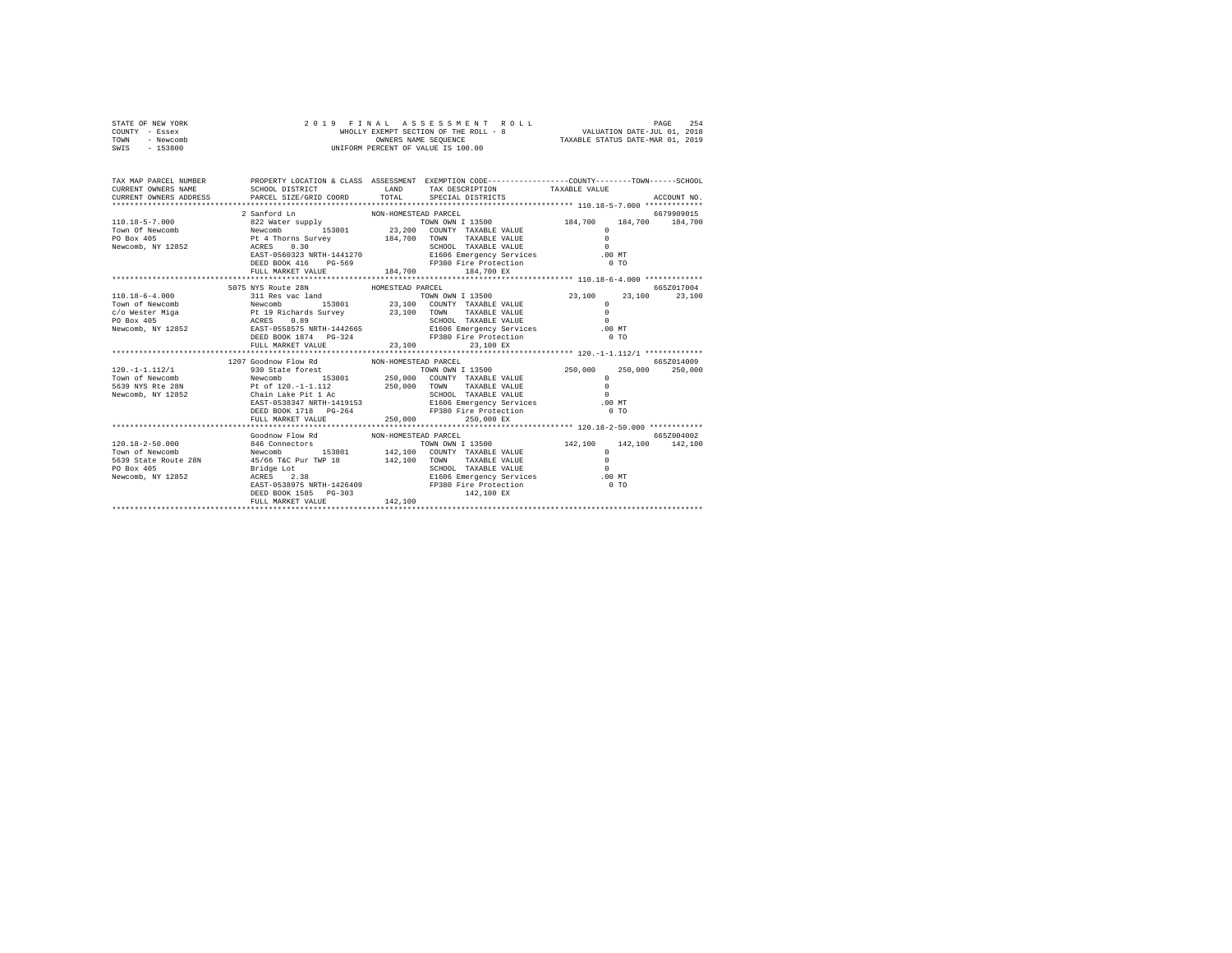| STATE OF NEW YORK | 2019 FINAL ASSESSMENT ROLL            | 255<br>PAGE                      |
|-------------------|---------------------------------------|----------------------------------|
| COUNTY - Essex    | WHOLLY EXEMPT SECTION OF THE ROLL - 8 | VALUATION DATE-JUL 01, 2018      |
| TOWN<br>- Newcomb |                                       | TAXABLE STATUS DATE-MAR 01, 2019 |
| SWIS<br>- 153800  |                                       | RPS150/V04/L015                  |
|                   | UNIFORM PERCENT OF VALUE IS 100.00    | CURRENT DATE 6/25/2019           |
|                   |                                       |                                  |
|                   | ROLL SUB SECTION- - TOTALS            |                                  |

| CODE | DISTRICT NAME        | TOTAL<br>PARCELS | EXTENSION<br><b>TYPE</b> | <b>EXTENSION</b><br>VALUE | AD VALOREM<br>VALUE | EXEMPT<br>AMOUNT | TAXABLE<br>VALUE |
|------|----------------------|------------------|--------------------------|---------------------------|---------------------|------------------|------------------|
|      | FP380 Fire Protectio |                  | 70 TOTAL                 |                           | 38293,300           | 38225,400        | 67.900           |
|      | SD380 Sewer District |                  | 9 TOTAL M                |                           | 3304,400            | 3304,400         |                  |
|      | WD380 Water District |                  | 9 TOTAL M                |                           | 3304,400            | 3304,400         |                  |
|      | E1606 Emergency Serv |                  | 70 MOVTAX                |                           |                     |                  |                  |

### \*\*\* S C H O O L D I S T R I C T S U M M A R Y \*\*\*

| CODE   | DISTRICT NAME | TOTAL<br>PARCELS | ASSESSED<br>LAND | ASSESSED<br>TOTAL | EXEMPT<br>AMOUNT | TOTAL<br>TAXABLE | STAR<br>AMOUNT | <b>STAR</b><br>TAXABLE |
|--------|---------------|------------------|------------------|-------------------|------------------|------------------|----------------|------------------------|
| 153801 | Newcomb       | 70               | 19814,600        | 38293.300         | 38293.300        |                  |                |                        |
|        | SUB-TOTAL     | 70               | 19814,600        | 38293.300         | 38293.300        |                  |                |                        |
|        | TOTAL         | 70               | 19814,600        | 38293.300         | 38293.300        |                  |                |                        |

## \*\*\* S Y S T E M C O D E S S U M M A R Y \*\*\*

| CODE  | DESCRIPTION        | TOTAL<br>PARCELS | COUNTY               | TOWN                 | SCHOOL               |
|-------|--------------------|------------------|----------------------|----------------------|----------------------|
| 50000 | WHOLLY EX<br>TOTAL |                  | 1976,000<br>1976,000 | 1976,000<br>1976,000 | 1976,000<br>1976,000 |

#### \*\*\* E X E M P T I O N S U M M A R Y \*\*\*

|       |             | TOTAL   |           |           |           |
|-------|-------------|---------|-----------|-----------|-----------|
| CODE  | DESCRIPTION | PARCELS | COUNTY    | TOWN      | SCHOOL    |
| 12100 | N.Y. STATE  | ۵       | 4085,100  | 4085,100  | 4085,100  |
| 13500 | TOWN OWN I  | 40      | 6589,600  | 6589,600  | 6589.600  |
| 13800 | SCHOOL DST  |         | 6315,800  | 6315,800  | 6315,800  |
| 21600 | CHURCH PAR  |         | 67.900    | 67,900    | 67,900    |
| 25110 | CONST REL   |         | 726.200   | 726,200   | 726.200   |
| 25120 | CONST ED    | 6       | 18025,600 | 18025,600 | 18025.600 |
| 26400 | VOL F DEPT  | $\sim$  | 504,600   | 504,600   | 504,600   |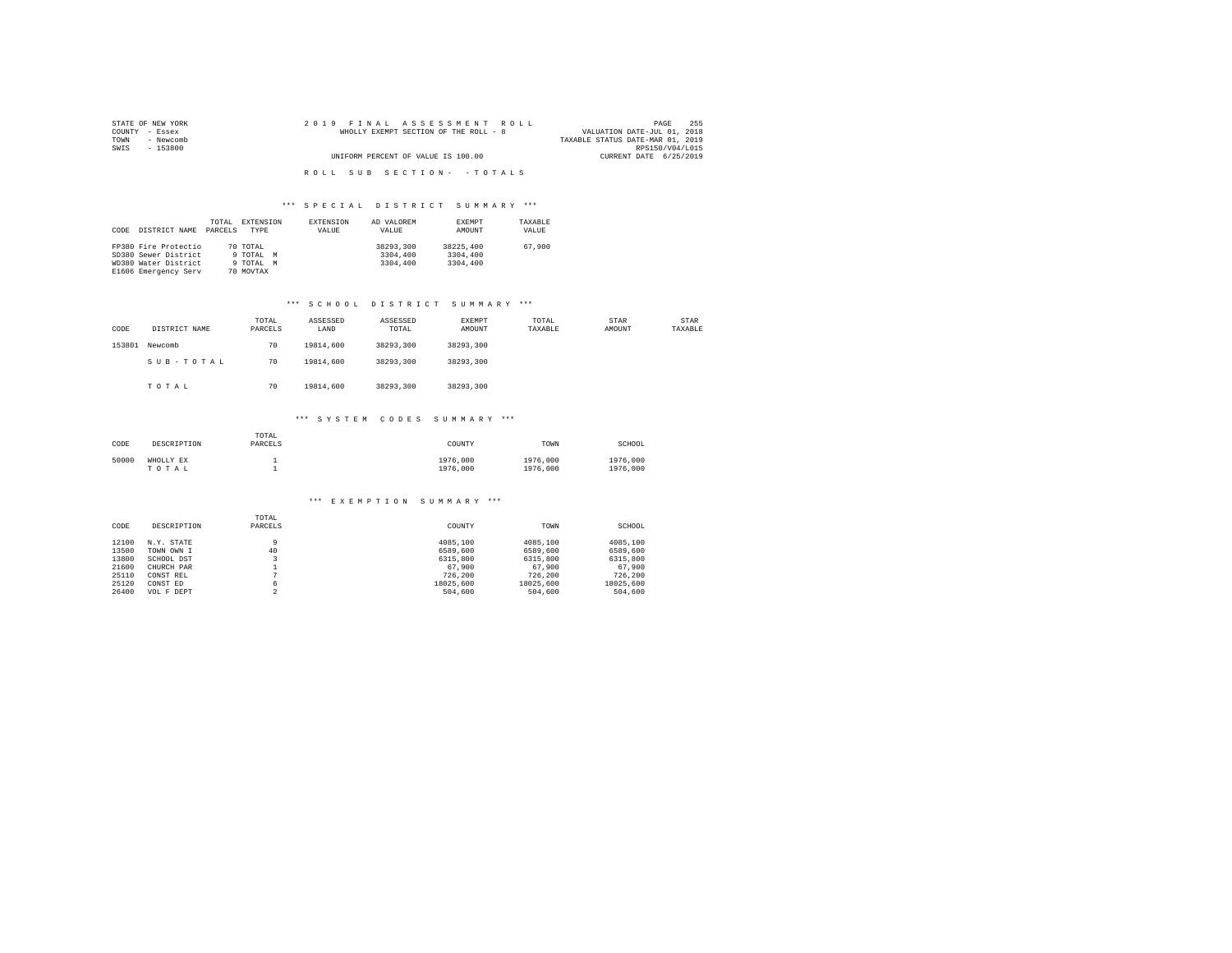| STATE OF NEW YORK<br>COUNTY - Essex<br>TOWN<br>- Newcomb<br>SWIS<br>- 153800 | 2019 FINAL ASSESSMENT ROLL<br>WHOLLY EXEMPT SECTION OF THE ROLL - 8 | 256<br>PAGE<br>VALUATION DATE-JUL 01, 2018<br>TAXABLE STATUS DATE-MAR 01, 2019<br>RPS150/V04/L015 |
|------------------------------------------------------------------------------|---------------------------------------------------------------------|---------------------------------------------------------------------------------------------------|
|                                                                              | UNIFORM PERCENT OF VALUE IS 100.00                                  | CURRENT DATE 6/25/2019                                                                            |
|                                                                              | ROLL SUB SECTION- - TOTALS                                          |                                                                                                   |

### \*\*\* E X E M P T I O N S U M M A R Y \*\*\*

| CODE  | DESCRIPTION      | TOTAL<br>PARCELS | COUNTY             | TOWN               | SCHOOL             |
|-------|------------------|------------------|--------------------|--------------------|--------------------|
| 27350 | PRI CEM<br>TOTAL | 69               | 2.500<br>36317.300 | 2,500<br>36317.300 | 2.500<br>36317,300 |

## \*\*\* G R A N D T O T A L S \*\*\*

| ROLL<br>SEC | DESCRIPTION   | TOTAL<br>PARCELS | ASSESSED<br>LAND | ASSESSED<br>TOTAL | TAXABLE<br>COUNTY | TAXABLE<br>TOWN | TAXABLE<br>SCHOOL | STAR<br>TAXABLE |
|-------------|---------------|------------------|------------------|-------------------|-------------------|-----------------|-------------------|-----------------|
|             | WHOLLY EXEMPT | 70               | 19814,600        | 38293.300         |                   |                 |                   |                 |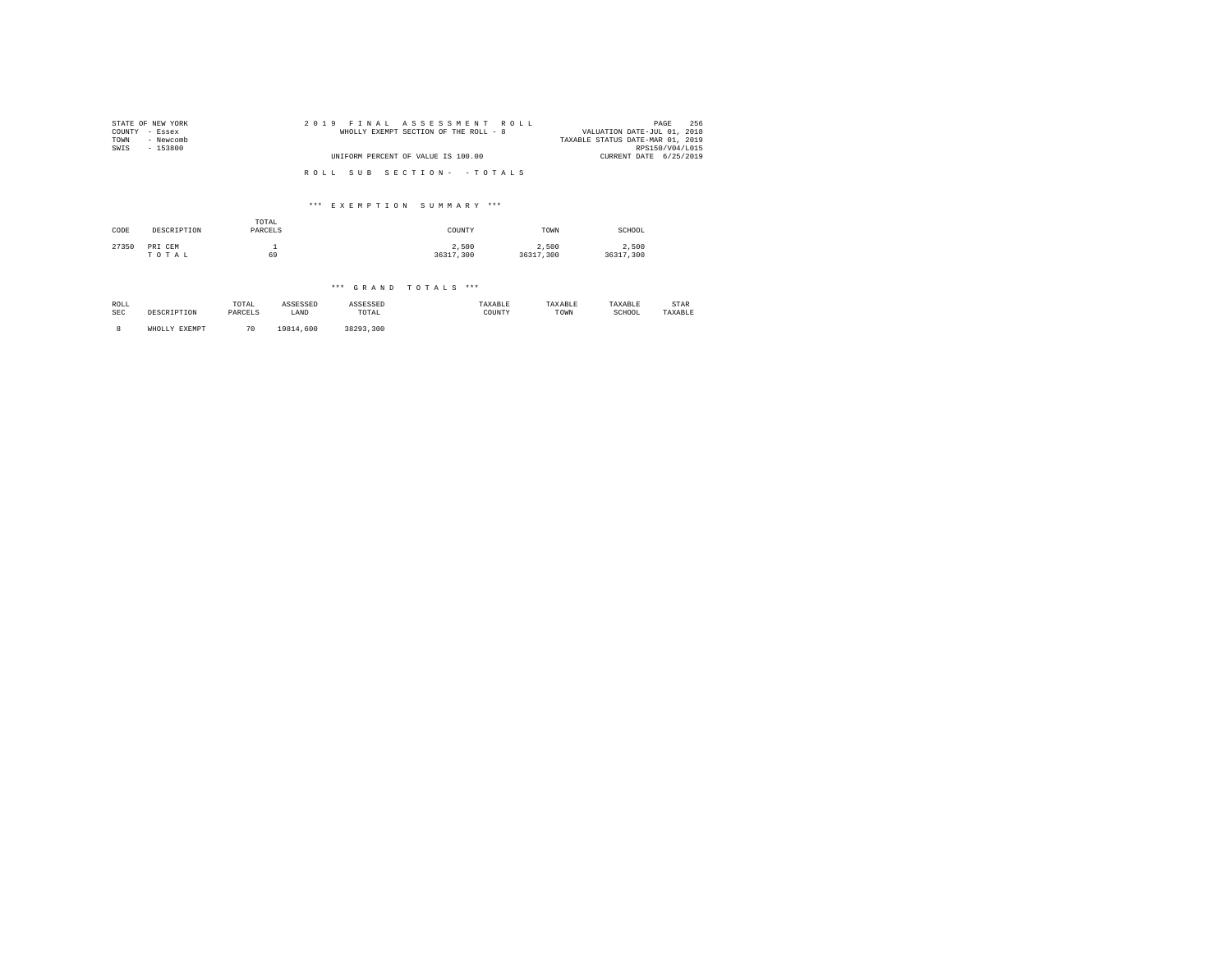|                | STATE OF NEW YORK |  |  | 2019 FINAL ASSESSMENT ROLL         |  |  |  |                                                                                | PAGE | 257 |
|----------------|-------------------|--|--|------------------------------------|--|--|--|--------------------------------------------------------------------------------|------|-----|
| COUNTY - Essex |                   |  |  |                                    |  |  |  | WHOLLY EXEMPT SECTION OF THE ROLL - 8 SUB-SECT - A VALUATION DATE-JUL 01, 2018 |      |     |
| TOWN           | - Newcomb         |  |  | OWNERS NAME SEOUENCE               |  |  |  | TAXABLE STATUS DATE-MAR 01, 2019                                               |      |     |
| SWIS           | $-153800$         |  |  | UNIFORM PERCENT OF VALUE IS 100.00 |  |  |  |                                                                                |      |     |

| TAX MAP PARCEL NUMBER<br>CURRENT OWNERS NAME<br>CURRENT OWNERS ADDRESS PARCEL SIZE/GRID COORD TOTAL | PROPERTY LOCATION & CLASS ASSESSMENT<br>SCHOOL DISTRICT                                                                                                                                                                             | LAND                              | EXEMPTION CODE-----------------COUNTY-------TOWN------SCHOOL<br>TAX DESCRIPTION<br>SPECIAL DISTRICTS                                                            | TAXABLE VALUE                                                                | ACCOUNT NO.           |
|-----------------------------------------------------------------------------------------------------|-------------------------------------------------------------------------------------------------------------------------------------------------------------------------------------------------------------------------------------|-----------------------------------|-----------------------------------------------------------------------------------------------------------------------------------------------------------------|------------------------------------------------------------------------------|-----------------------|
| $110. - 1 - 12.312$<br>Town of Newcomb<br>5639 NYS Route 28N<br>Newcomb, NY 12852                   | Tahawus Rd<br>NON-HOMESTEAD PARCEL<br>330 Vacant comm<br>153801<br>Newcomb<br>19, 30 RS TWP 27 T&C<br>Golf Course PL<br>? Under 480 RPTL<br>ACRES 324.00<br>EAST-0561936 NRTH-1445283<br>DEED BOOK 1689 PG-205<br>FULL MARKET VALUE | 268,900<br>268,900<br>268,900     | TOWN OWN I 13500<br>COUNTY TAXABLE VALUE<br>TOWN<br>TAXABLE VALUE<br>SCHOOL<br>TAXABLE VALUE<br>E1606 Emergency Services<br>FP380 Fire Protection<br>268,900 EX | 268,900<br>268,900<br>$\Omega$<br>$\Omega$<br>$\Omega$<br>$.00$ MT<br>$0$ TO | 665Z012004<br>268,900 |
| $121. - 5 - 2.120$                                                                                  | NYS Route 28N<br>NON-HOMESTEAD PARCEL<br>322 Rural vac>10                                                                                                                                                                           |                                   | TOWN OWN I 13500                                                                                                                                                | 48,400<br>48,400                                                             | 665Z012003<br>48,400  |
| Town of Newcomb<br>Newcomb<br>5639 NYS Route 28N<br>Newcomb, NY 12852                               | T&C Purchase TWP 46<br>20.00<br>ACRES<br>EAST-0568998 NRTH-1439458<br>DEED BOOK 1689 PG-212<br>FULL MARKET VALUE                                                                                                                    | 153801 48,400<br>48,400<br>48.400 | COUNTY TAXABLE VALUE<br>TAXABLE VALUE<br>TOWN<br>SCHOOL<br>TAXABLE VALUE<br>E1606 Emergency Services<br>FP380 Fire Protection<br>48,400 EX                      | $\Omega$<br>$\Omega$<br>$\Omega$<br>$.00$ MT<br>$0$ TO                       |                       |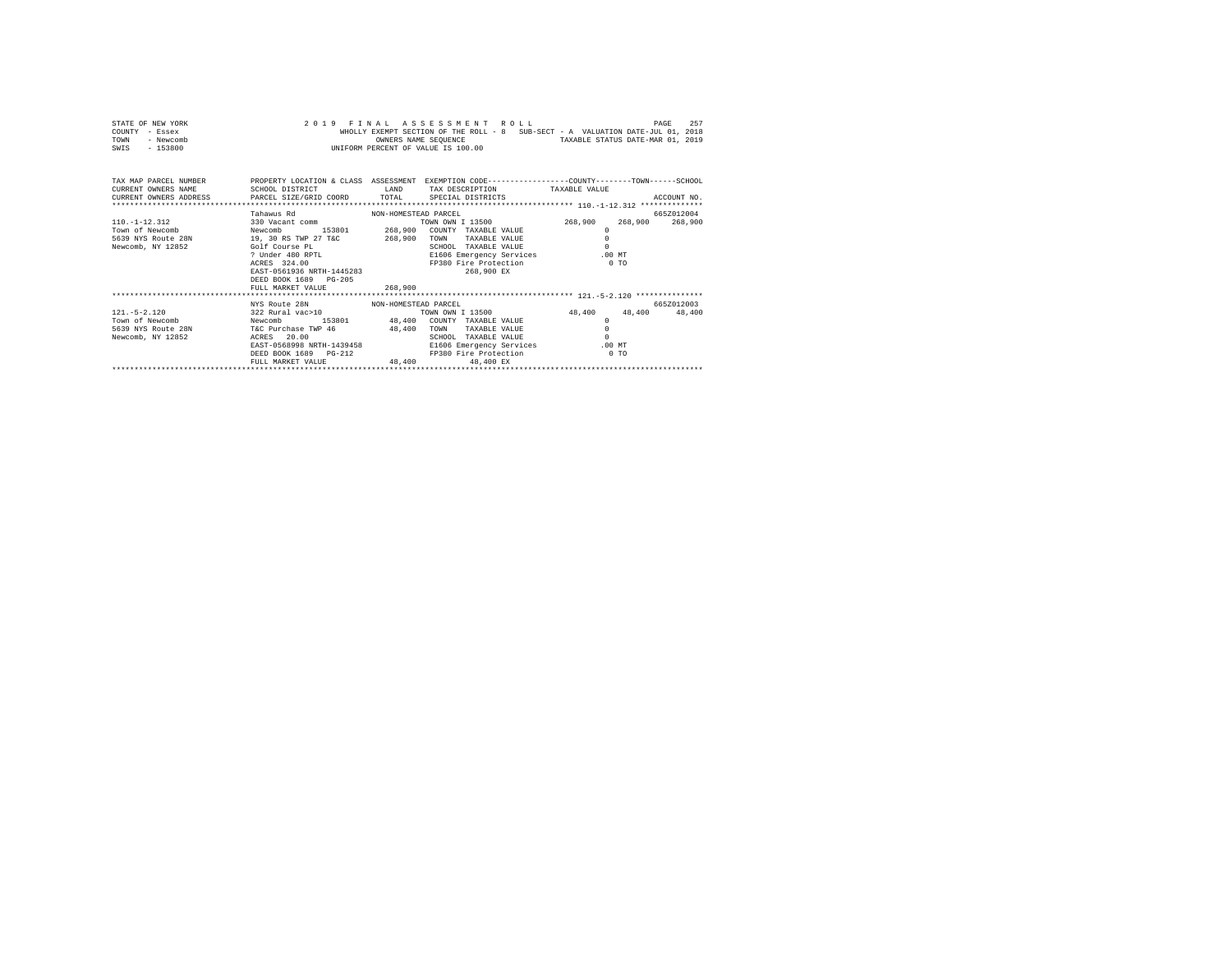| STATE OF NEW YORK | 2019 FINAL ASSESSMENT ROLL                                                     | 258<br>PAGE                      |
|-------------------|--------------------------------------------------------------------------------|----------------------------------|
| COUNTY - Essex    | WHOLLY EXEMPT SECTION OF THE ROLL - 8 SUB-SECT - A VALUATION DATE-JUL 01, 2018 |                                  |
| TOWN<br>- Newcomb |                                                                                | TAXABLE STATUS DATE-MAR 01, 2019 |
| SWIS<br>- 153800  |                                                                                | RPS150/V04/L015                  |
|                   | UNIFORM PERCENT OF VALUE IS 100.00                                             | CURRENT DATE 6/25/2019           |
|                   |                                                                                |                                  |
|                   | ROLL SUB SECTION-A-TOTALS                                                      |                                  |

| CODE | DISTRICT NAME                                | TOTAL.<br>PARCELS | EXTENSION<br><b>TYPE</b> | <b>EXTENSION</b><br>VALUE | AD VALOREM<br>VALUE. | <b>EXEMPT</b><br><b>AMOUNT</b> | TAXARLE<br>VALUE |
|------|----------------------------------------------|-------------------|--------------------------|---------------------------|----------------------|--------------------------------|------------------|
|      | FP380 Fire Protectio<br>E1606 Emergency Serv |                   | 2 TOTAL<br>2 MOVTAX      |                           | 317,300              | 317,300                        |                  |

### \*\*\* S C H O O L D I S T R I C T S U M M A R Y \*\*\*

| CODE   | DISTRICT NAME | TOTAL<br>PARCELS | ASSESSED<br>LAND | ASSESSED<br>TOTAL | EXEMPT<br>AMOUNT | TOTAL<br>TAXABLE | STAR<br>AMOUNT | STAR<br>TAXABLE |
|--------|---------------|------------------|------------------|-------------------|------------------|------------------|----------------|-----------------|
| 153801 | Newcomb       | $\overline{2}$   | 317,300          | 317,300           | 317,300          |                  |                |                 |
|        | SUB-TOTAL     | $\overline{2}$   | 317,300          | 317,300           | 317,300          |                  |                |                 |
|        | TOTAL         | $\overline{a}$   | 317,300          | 317,300           | 317,300          |                  |                |                 |

### \*\*\* S Y S T E M C O D E S S U M M A R Y \*\*\*

NO SYSTEM EXEMPTIONS AT THIS LEVEL

#### \*\*\* E X E M P T I O N S U M M A R Y \*\*\*

| CODE  | DESCRIPTION | TOTAL<br>PARCELS | COUNTY  | TOWN    | SCHOOL  |
|-------|-------------|------------------|---------|---------|---------|
| 13500 | TOWN OWN I  | ∼                | 317,300 | 317,300 | 317,300 |
|       | TOTAL       | ∼                | 317,300 | 317,300 | 317,300 |

#### \*\*\* G R A N D T O T A L S \*\*\*

| ROLL         | TOTAL            | .    |                                                          | TAXABLE     | AAADLA | TAXABLF     | STAR    |  |
|--------------|------------------|------|----------------------------------------------------------|-------------|--------|-------------|---------|--|
| SEC<br>י קדו | DADCET C<br>TION | LAND | TOTAL<br>the contract of the contract of the contract of | COUNTY<br>. | TOWN   | SCHOOL<br>. | 'AXABLE |  |

8 WHOLLY EXEMPT 2 317,300 317,300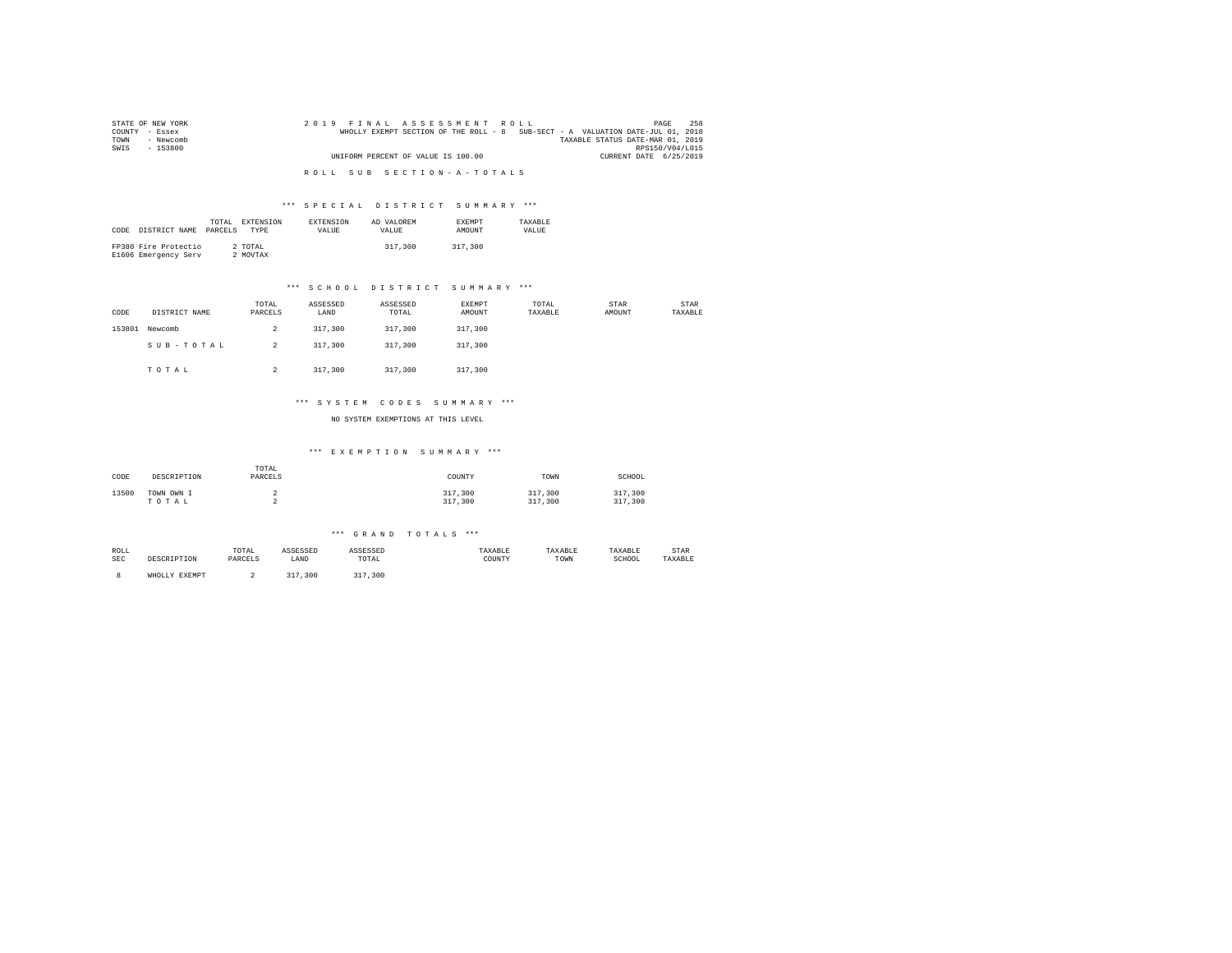|                | STATE OF NEW YORK |  | 2019 FINAL ASSESSMENT ROLL            |  |  |                                  | PAGE            | 259 |
|----------------|-------------------|--|---------------------------------------|--|--|----------------------------------|-----------------|-----|
| COUNTY - Essex |                   |  | WHOLLY EXEMPT SECTION OF THE ROLL - 8 |  |  | VALUATION DATE-JUL 01, 2018      |                 |     |
| TOWN           | - Newcomb         |  |                                       |  |  | TAXABLE STATUS DATE-MAR 01, 2019 |                 |     |
| SWIS           | - 153800          |  | UNIFORM PERCENT OF VALUE IS 100.00    |  |  |                                  | RPS150/V04/L015 |     |
|                |                   |  |                                       |  |  | CURRENT DATE 6/25/2019           |                 |     |

### ROLL SECTION TOTALS

# \*\*\* S P E C I A L D I S T R I C T S U M M A R Y \*\*\*

| CODE | DISTRICT NAME        | TOTAL<br>PARCELS | EXTENSION<br><b>TYPE</b> | <b>EXTENSION</b><br>VALUE | AD VALOREM<br>VALUE | EXEMPT<br>AMOUNT | TAXABLE<br>VALUE |
|------|----------------------|------------------|--------------------------|---------------------------|---------------------|------------------|------------------|
|      | FP380 Fire Protectio |                  | 72 TOTAL                 |                           | 38610,600           | 38542,700        | 67,900           |
|      | SD380 Sewer District |                  | 9 TOTAL                  | M                         | 3304,400            | 3304,400         |                  |
|      | WD380 Water District |                  | 9 TOTAL<br>M             |                           | 3304,400            | 3304,400         |                  |
|      | E1606 Emergency Serv |                  | 72 MOVTAX                |                           |                     |                  |                  |

### \*\*\* S C H O O L D I S T R I C T S U M M A R Y \*\*\*

| CODE   | DISTRICT NAME | TOTAL<br>PARCELS | ASSESSED<br>LAND | ASSESSED<br>TOTAL | EXEMPT<br>AMOUNT | TOTAL<br>TAXABLE | STAR<br>AMOUNT | STAR<br>TAXABLE |
|--------|---------------|------------------|------------------|-------------------|------------------|------------------|----------------|-----------------|
| 153801 | Newcomb       | 72               | 20131.900        | 38610,600         | 38610,600        |                  |                |                 |
|        | SUB-TOTAL     | 72               | 20131.900        | 38610,600         | 38610,600        |                  |                |                 |
|        | TOTAL         | 72               | 20131.900        | 38610,600         | 38610,600        |                  |                |                 |

#### \*\*\* S Y S T E M C O D E S S U M M A R Y \*\*\*

| CODE  | DESCRIPTION        | TOTAL<br>PARCELS | COUNTY               | TOWN                 | SCHOOL               |
|-------|--------------------|------------------|----------------------|----------------------|----------------------|
| 50000 | WHOLLY EX<br>TOTAL |                  | 1976,000<br>1976,000 | 1976,000<br>1976,000 | 1976,000<br>1976,000 |

#### \*\*\* E X E M P T I O N S U M M A R Y \*\*\*

|       |             | TOTAL   |           |           |           |
|-------|-------------|---------|-----------|-----------|-----------|
| CODE  | DESCRIPTION | PARCELS | COUNTY    | TOWN      | SCHOOL    |
| 12100 | N.Y. STATE  |         | 4085,100  | 4085,100  | 4085,100  |
| 13500 | TOWN OWN I  | 42      | 6906,900  | 6906,900  | 6906.900  |
| 13800 | SCHOOL DST  |         | 6315,800  | 6315,800  | 6315,800  |
| 21600 | CHURCH PAR  |         | 67,900    | 67,900    | 67,900    |
| 25110 | CONST REL   |         | 726.200   | 726.200   | 726.200   |
| 25120 | CONST ED    | 6       | 18025.600 | 18025,600 | 18025.600 |
| 26400 | VOL F DEPT  | $\sim$  | 504,600   | 504,600   | 504,600   |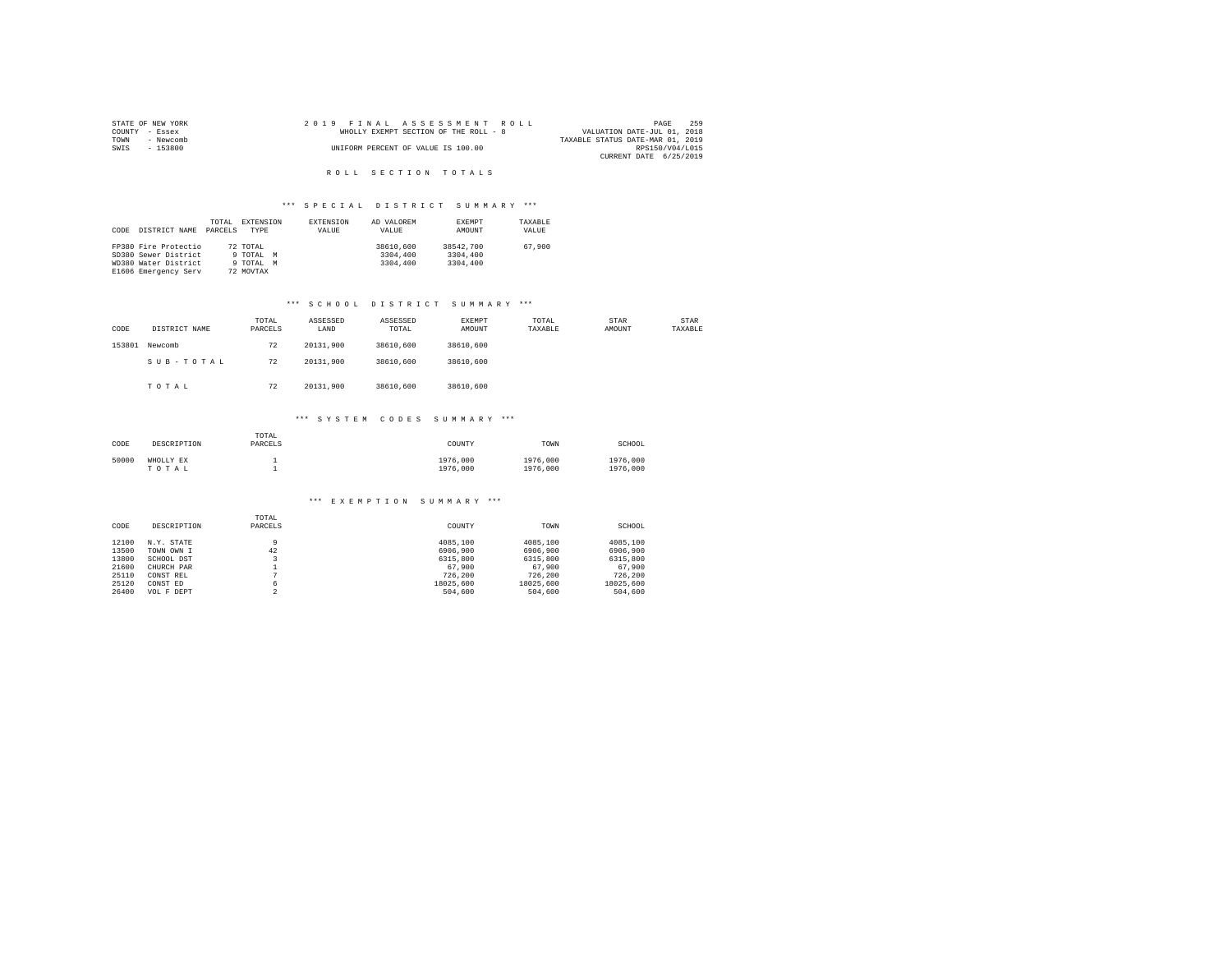| STATE OF NEW YORK<br>COUNTY<br>TOWN | - Essex<br>- Newcomb |                  | 2 0 1 9                   |  | FINAL |  | ASSESSMENT<br>WHOLLY EXEMPT SECTION OF THE ROLL - 8 |           |  | ROLL |           | TAXABLE STATUS DATE-MAR 01, 2019 | VALUATION DATE-JUL 01, 2018 | PAGE | 260             |
|-------------------------------------|----------------------|------------------|---------------------------|--|-------|--|-----------------------------------------------------|-----------|--|------|-----------|----------------------------------|-----------------------------|------|-----------------|
| SWIS                                | $-153800$            |                  |                           |  |       |  | UNIFORM PERCENT OF VALUE IS 100.00                  |           |  |      |           |                                  | CURRENT DATE 6/25/2019      |      | RPS150/V04/L015 |
|                                     |                      |                  |                           |  |       |  | ROLL SECTION TOTALS                                 |           |  |      |           |                                  |                             |      |                 |
|                                     |                      |                  | *** EXEMPTION SUMMARY *** |  |       |  |                                                     |           |  |      |           |                                  |                             |      |                 |
| CODE                                | DESCRIPTION          | TOTAL<br>PARCELS |                           |  |       |  |                                                     | COUNTY    |  |      | TOWN      |                                  | SCHOOL                      |      |                 |
|                                     |                      |                  |                           |  |       |  |                                                     |           |  |      |           |                                  |                             |      |                 |
| 27350                               | PRI CEM              | $\mathbf{1}$     |                           |  |       |  |                                                     | 2,500     |  |      | 2,500     |                                  | 2,500                       |      |                 |
|                                     | TOTAL                | 71               |                           |  |       |  |                                                     | 36634,600 |  |      | 36634,600 |                                  | 36634,600                   |      |                 |
|                                     |                      |                  |                           |  |       |  |                                                     |           |  |      |           |                                  |                             |      |                 |
|                                     |                      |                  |                           |  |       |  | *** GRAND TOTALS ***                                |           |  |      |           |                                  |                             |      |                 |

| ROLL<br>the contract of the contract of the |         | TOTAL         | لمتدنات |                                                          | АХАНЫ       | TAXABLE | .           | STAR |
|---------------------------------------------|---------|---------------|---------|----------------------------------------------------------|-------------|---------|-------------|------|
| SEC                                         | RIPTION | <b>DADCET</b> | LAND    | TOTAL<br>the contract of the contract of the contract of | COUNT)<br>. | TOWN    | SCHOOL<br>. |      |
|                                             |         |               |         |                                                          |             |         |             |      |

8 WHOLLY EXEMPT 72 20131,900 38610,600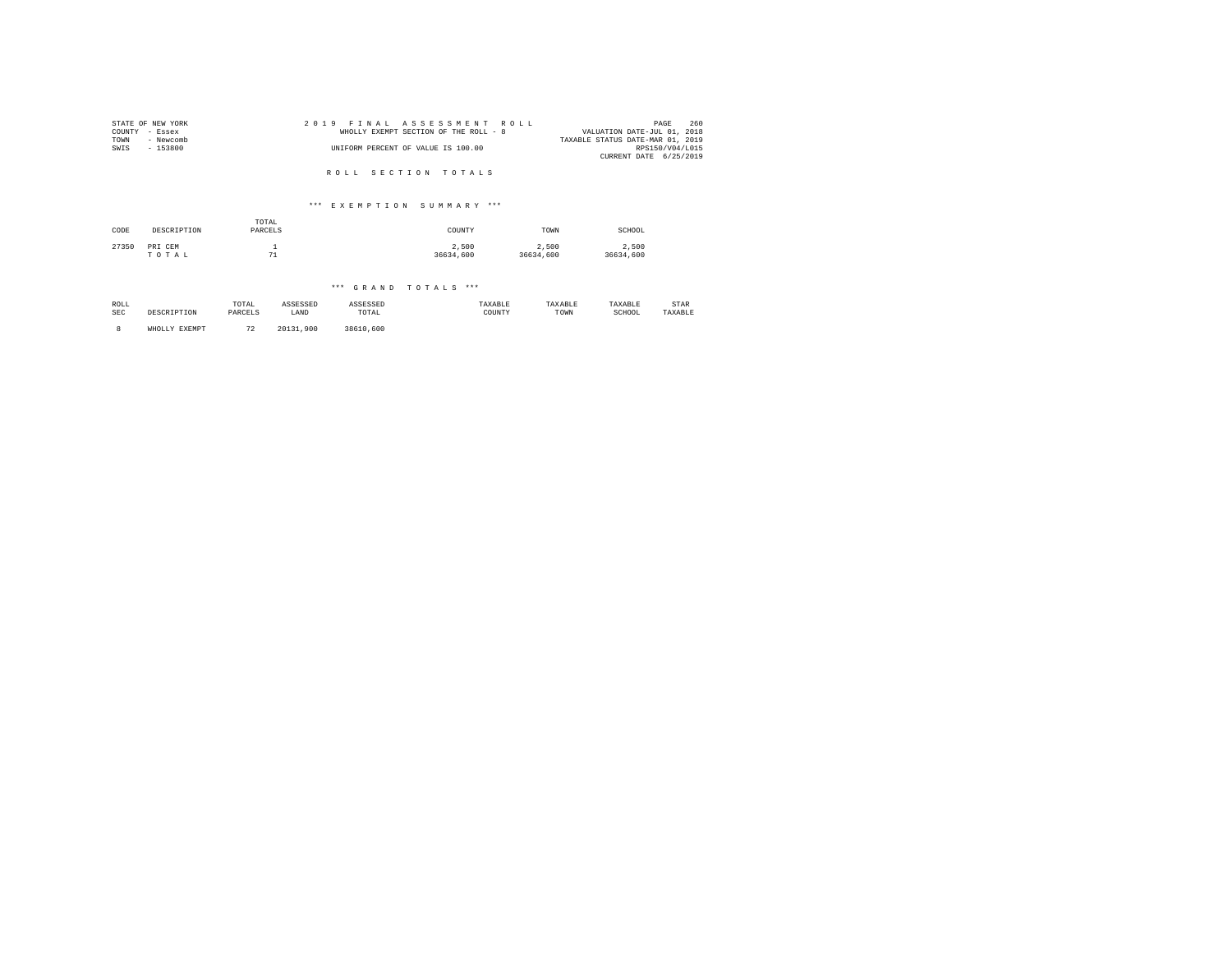| STATE OF NEW YORK |           |  |  |                                    |  |  | 2019 FINAL ASSESSMENT ROLL |                                  | PAGE            | 261 |
|-------------------|-----------|--|--|------------------------------------|--|--|----------------------------|----------------------------------|-----------------|-----|
| COUNTY - Essex    |           |  |  |                                    |  |  |                            | VALUATION DATE-JUL 01, 2018      |                 |     |
| TOWN              | - Newcomb |  |  | SWIS TOTALS                        |  |  |                            | TAXABLE STATUS DATE-MAR 01, 2019 |                 |     |
| SWTS              | $-153800$ |  |  | UNIFORM PERCENT OF VALUE IS 100.00 |  |  |                            |                                  | RPS150/V04/L015 |     |
|                   |           |  |  |                                    |  |  |                            | CURRENT DATE 6/25/2019           |                 |     |

### \*\*\* H O M E S T E A D \*\*\*

| CODE | DISTRICT NAME                                                                                | TOTAL.<br>PARCELS<br>& PARTS | <b>EXTENSION</b><br><b>TYPE</b>                                 | <b>EXTENSION</b><br>VALUE | AD VALOREM<br>VALUE                  | <b>EXEMPT</b><br>AMOUNT           | TAXARLE<br>VALUE                     |
|------|----------------------------------------------------------------------------------------------|------------------------------|-----------------------------------------------------------------|---------------------------|--------------------------------------|-----------------------------------|--------------------------------------|
|      | FP380 Fire Protectio                                                                         |                              | 647 TOTAL                                                       |                           | 114675.700                           | 108,800                           | 114566,900                           |
|      |                                                                                              |                              |                                                                 | ***                       | NON-HOMESTEAD                        | $***$                             |                                      |
| CODE | DISTRICT NAME                                                                                | TOTAL.<br>PARCELS<br>& PARTS | <b>EXTENSION</b><br><b>TYPE</b>                                 | <b>EXTENSION</b><br>VALUE | AD VALOREM<br>VALUE                  | <b>EXEMPT</b><br>AMOUNT           | TAXARLE<br>VALUE                     |
|      | FP380 Fire Protectio                                                                         |                              | 420 TOTAL                                                       |                           | 255682.460                           | 38433.900                         | 217248.560                           |
|      |                                                                                              |                              |                                                                 |                           | $***$<br>SWIS<br>$***$               |                                   |                                      |
| CODE | DISTRICT NAME                                                                                | TOTAL.<br>PARCELS            | <b>EXTENSION</b><br><b>TYPE</b>                                 | <b>EXTENSION</b><br>VALUE | AD VALOREM<br>VALUE                  | <b>EXEMPT</b><br>AMOUNT           | TAXARLE<br>VALUE                     |
|      | FP380 Fire Protectio<br>SD380 Sewer District<br>WD380 Water District<br>E1606 Emergency Serv |                              | 1,067 TOTAL<br>102 TOTAL<br>M<br>102 TOTAL<br>M<br>1,056 MOVTAX |                           | 370358.160<br>14195,500<br>14195,500 | 38542,700<br>3304,400<br>3304,400 | 331815,460<br>10891,100<br>10891,100 |

### \*\*\* S C H O O L D I S T R I C T S U M M A R Y \*\*\*

| CODE   | DISTRICT NAME | TOTAL<br>PARCELS & PARTS | ASSESSED<br>LAND | ASSESSED<br>TOTAL | <b>EXEMPT</b><br>AMOUNT | TOTAL<br>TAXABLE | STAR<br>AMOUNT | STAR<br>TAXABLE |
|--------|---------------|--------------------------|------------------|-------------------|-------------------------|------------------|----------------|-----------------|
| 153801 | Newcomb       | 647                      | 53782.500        | 114675,700        | 2081.603                | 112594.097       | 5778.155       | 106815.942      |
|        | SUB-TOTAL     | 647                      | 53782.500        | 114675,700        | 2081.603                | 112594.097       | 5778.155       | 106815.942      |
|        | TOTAL         | 647                      | 53782.500        | 114675,700        | 2081.603                | 112594.097       | 5778.155       | 106815.942      |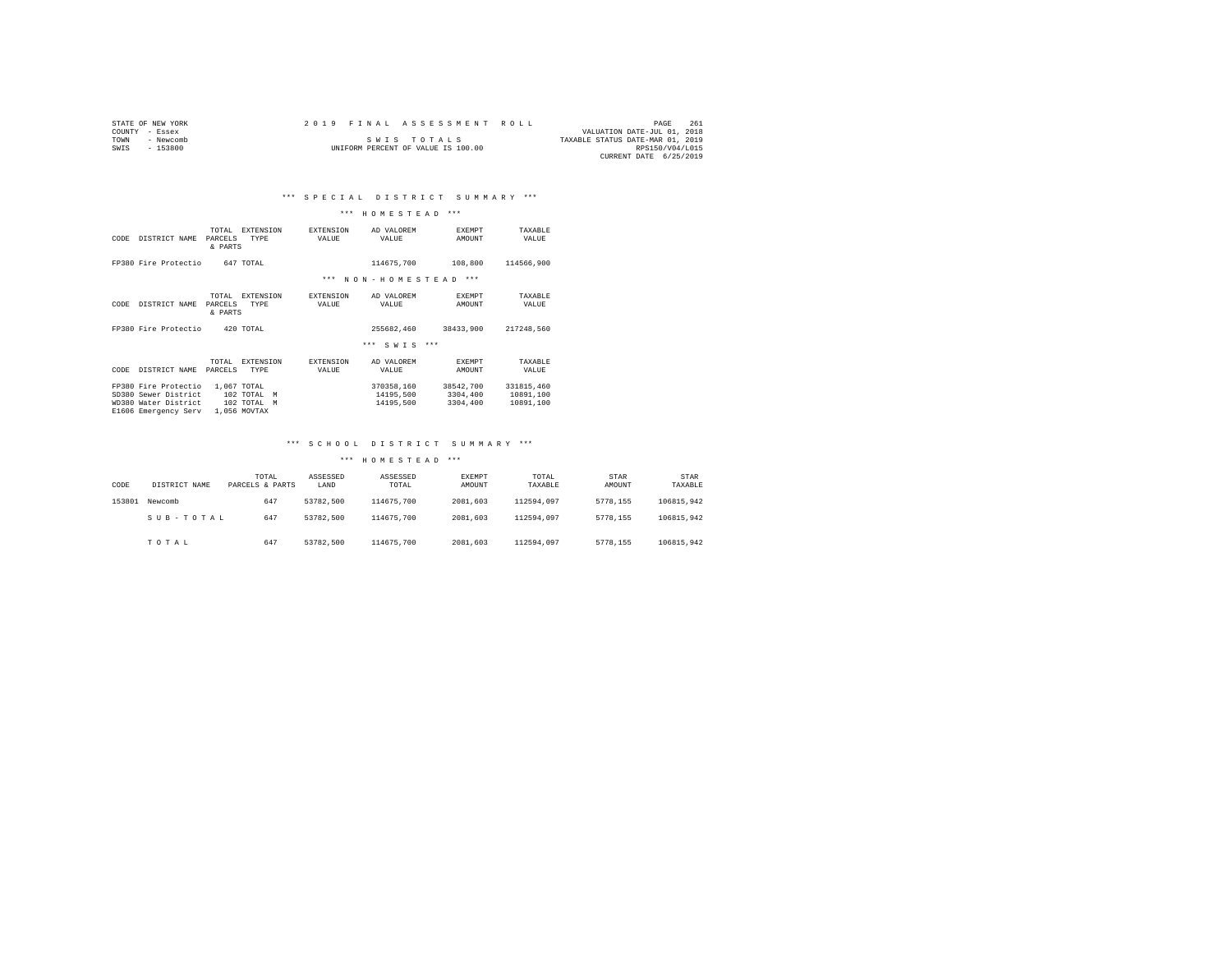| COUNTY<br>TOWN<br>SWIS | STATE OF NEW YORK<br>- Essex<br>- Newcomb<br>$-153800$ |                          | 2019             | FINAL<br>SWIS TOTALS<br>UNIFORM PERCENT OF VALUE IS 100.00 | ASSESSMENT              | <b>ROLL</b>      | VALUATION DATE-JUL 01, 2018<br>TAXABLE STATUS DATE-MAR 01, 2019 | 262<br>PAGE<br>RPS150/V04/L015<br>CURRENT DATE 6/25/2019 |  |
|------------------------|--------------------------------------------------------|--------------------------|------------------|------------------------------------------------------------|-------------------------|------------------|-----------------------------------------------------------------|----------------------------------------------------------|--|
|                        |                                                        |                          |                  | *** NON-HOMESTEAD ***                                      |                         |                  |                                                                 |                                                          |  |
| CODE                   | DISTRICT NAME                                          | TOTAL<br>PARCELS & PARTS | ASSESSED<br>LAND | ASSESSED<br>TOTAL                                          | <b>EXEMPT</b><br>AMOUNT | TOTAL<br>TAXABLE | STAR<br>AMOUNT                                                  | STAR<br>TAXABLE                                          |  |
| 153801<br>999999       | Newcomb<br>Schl Apportionment                          | 420<br>$\overline{a}$    | 118009,800       | 263148.680<br>179740.660                                   | 46843.563<br>179740,660 | 216305.117       |                                                                 | 216305, 117                                              |  |
|                        | SUB-TOTAL                                              | 422                      | 118009,800       | 442889.340                                                 | 226584.223              | 216305.117       |                                                                 | 216305, 117                                              |  |
|                        | TOTAL                                                  | 422                      | 118009,800       | 442889.340                                                 | 226584.223              | 216305.117       |                                                                 | 216305, 117                                              |  |
|                        |                                                        |                          |                  | *** SWTS ***                                               |                         |                  |                                                                 |                                                          |  |
| CODE                   | DISTRICT NAME                                          | TOTAL<br>PARCELS         | ASSESSED<br>LAND | ASSESSED<br>TOTAL                                          | <b>EXEMPT</b><br>AMOUNT | TOTAL<br>TAXABLE | STAR<br>AMOUNT                                                  | STAR<br>TAXABLE                                          |  |
| 153801<br>999999       | Newcomb<br>Schl Apportionment                          | 1,067<br>$\overline{2}$  | 171792.300       | 377824.380<br>179740.660                                   | 48925.166<br>179740.660 | 328899.214       | 5778.155                                                        | 323121.059                                               |  |
|                        | SUB-TOTAL                                              | 1,069                    | 171792.300       | 557565.040                                                 | 228665.826              | 328899.214       | 5778.155                                                        | 323121.059                                               |  |
|                        | TOTAL                                                  | 1,069                    | 171792.300       | 557565.040                                                 | 228665.826              | 328899.214       | 5778.155                                                        | 323121.059                                               |  |

#### \*\*\* S Y S T E M C O D E S S U M M A R Y \*\*\*

\*\*\* H O M E S T E A D \*\*\*

 TOTAL COUNTY TOWN TOWN SCHOOL

NO EXEMPTIONS AT THIS LEVEL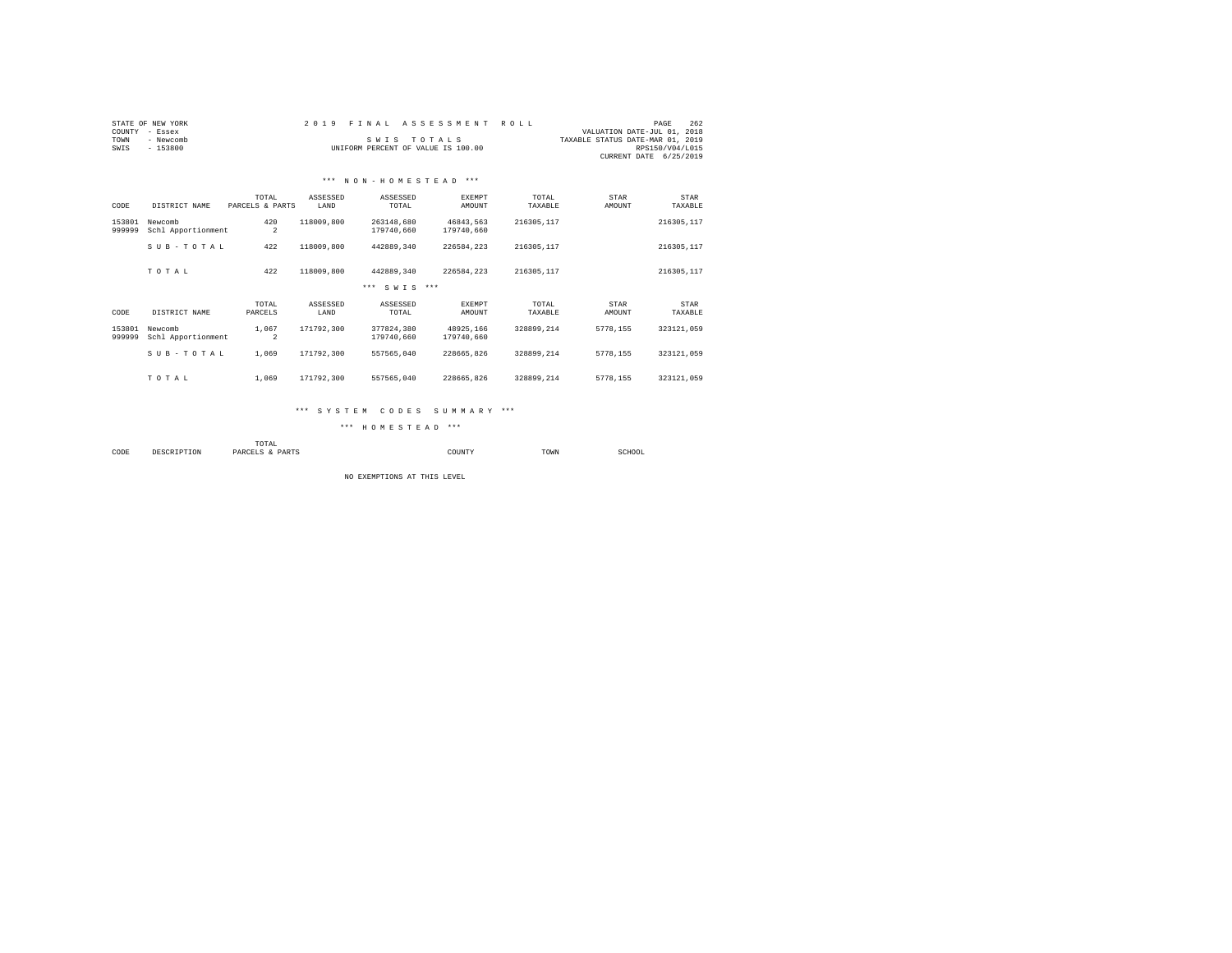|                | STATE OF NEW YORK | 2019 FINAL ASSESSMENT ROLL |                                    |                                  | PAGE            | 263 |
|----------------|-------------------|----------------------------|------------------------------------|----------------------------------|-----------------|-----|
| COUNTY - Essex |                   |                            |                                    | VALUATION DATE-JUL 01, 2018      |                 |     |
| TOWN           | - Newcomb         |                            | SWIS TOTALS                        | TAXABLE STATUS DATE-MAR 01, 2019 |                 |     |
| SWIS           | $-153800$         |                            | UNIFORM PERCENT OF VALUE IS 100.00 |                                  | RPS150/V04/L015 |     |
|                |                   |                            |                                    | CURRENT DATE 6/25/2019           |                 |     |

### \*\*\* N O N - H O M E S T E A D \*\*\*

|       |             | TOTAL             |                        |            |            |  |
|-------|-------------|-------------------|------------------------|------------|------------|--|
| CODE  | DESCRIPTION | PARCELS & PARTS   | COUNTY                 | TOWN       | SCHOOL     |  |
| 50000 | WHOLLY EX   | $\mathbf{A}$<br>÷ | 1976,000               | 1976,000   | 1976,000   |  |
| 50001 | SCHL TAXBL  |                   | 86531.920              | 86531,920  |            |  |
| 50005 | TOWN TAXBL  |                   | 90010.390              |            | 90010.390  |  |
| 50006 | CNTY TAXBL  |                   |                        | 89730.270  | 89730.270  |  |
|       | TOTAL       | 4                 | 178518,310             | 178238.190 | 181716.660 |  |
|       |             |                   | $***$<br>$***$<br>SWIS |            |            |  |
|       |             | TOTAL             |                        |            |            |  |
| CODE  | DESCRIPTION | PARCELS           | COUNTY                 | TOWN       | SCHOOL     |  |
| 50000 | WHOLLY EX   | $\sim$            | 1976,000               | 1976,000   | 1976,000   |  |
| 50001 | SCHL TAXBL  |                   | 86531.920              | 86531.920  |            |  |
| 50005 | TOWN TAXBL  |                   | 90010.390              |            | 90010.390  |  |
| 50006 | CNTY TAXBL  |                   |                        | 89730.270  | 89730.270  |  |
|       | TOTAL       | 4                 | 178518.310             | 178238.190 | 181716.660 |  |

### \*\*\* E X E M P T I O N S U M M A R Y \*\*\*

|       |                 | TOTAL                         |          |          |          |
|-------|-----------------|-------------------------------|----------|----------|----------|
| CODE  | DESCRIPTION     | PARCELS & PARTS               | COUNTY   | TOWN     | SCHOOL   |
| 13500 | TOWN OWN I      | 3                             | 108,800  | 108,800  | 108,800  |
| 41003 | PRO VETS T      | $\overline{\phantom{a}}$<br>× |          | 54.837   |          |
| 41102 | VETERANS C      | $\overline{2}$                | 5.250    |          |          |
| 41120 | VETWAR CTS      | n                             | 103,110  | 170.355  | 170.355  |
| 41130 | VETCOM CTS      | 21                            | 492.425  | 800.575  | 800.575  |
| 41131 | VET COM CT      |                               | 25,000   | 60,000   |          |
| 41140 | VETDIS CTS      | 6                             | 135,585  | 135,585  | 135,585  |
| 41800 | AGED ALL        | 13                            | 896.213  | 866,288  | 866,288  |
| 41834 | ENH STAR        | 51                            |          |          | 3290.855 |
| 41854 | <b>BAS STAR</b> | 83                            |          |          | 2487.300 |
|       | TOTAL           | 189                           | 1766.383 | 2196.440 | 7859,758 |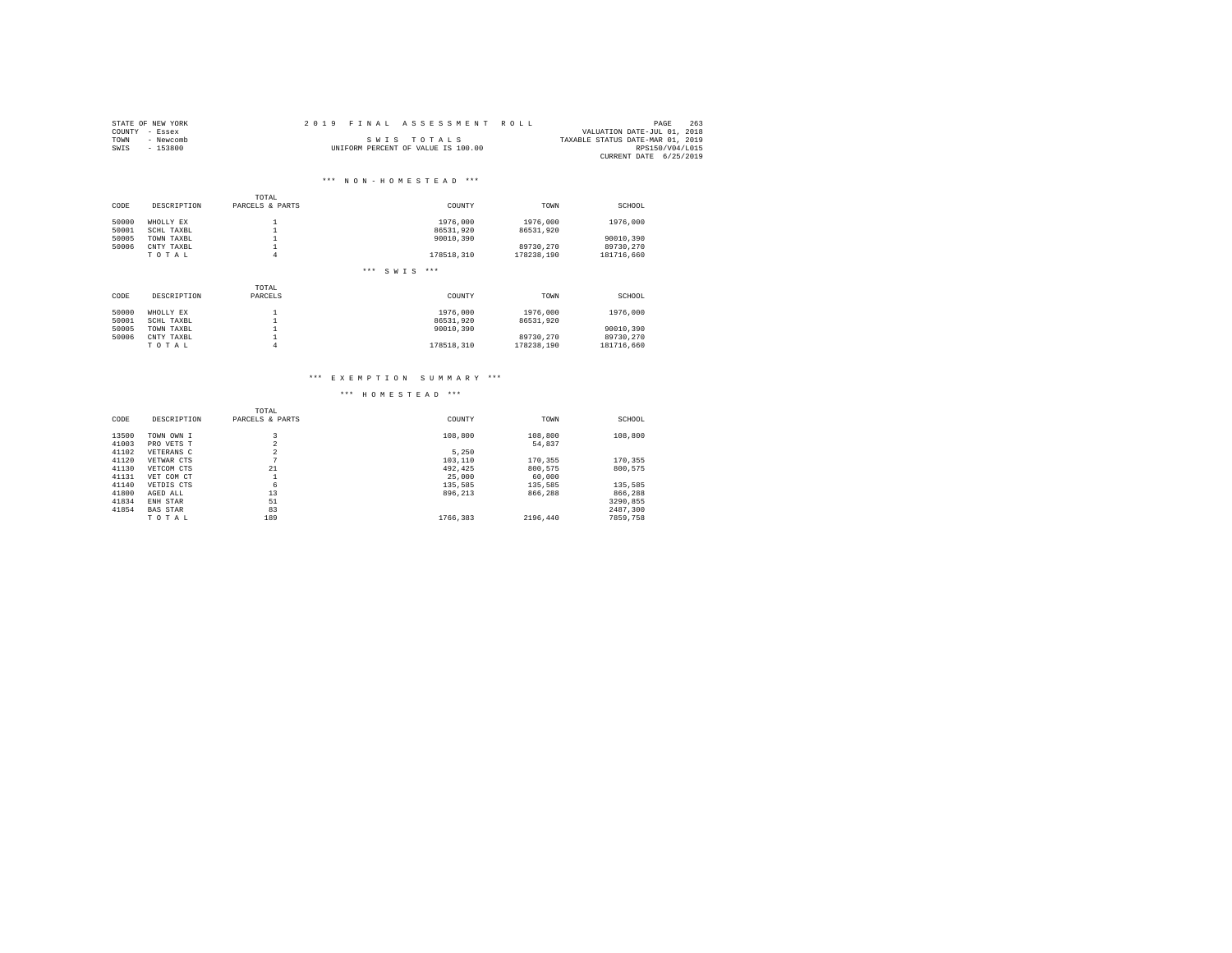|      | STATE OF NEW YORK | 2019 FINAL ASSESSMENT ROLL                      | PAGE                   | 264 |
|------|-------------------|-------------------------------------------------|------------------------|-----|
|      | COUNTY - Essex    | VALUATION DATE-JUL 01, 2018                     |                        |     |
| TOWN | - Newcomb         | TAXABLE STATUS DATE-MAR 01, 2019<br>SWIS TOTALS |                        |     |
| SWIS | - 153800          | UNIFORM PERCENT OF VALUE IS 100.00              | RPS150/V04/L015        |     |
|      |                   |                                                 | CURRENT DATE 6/25/2019 |     |

#### $\hspace{0.1cm}***\hspace{0.1cm}$  N O N - H O M E S T E A D  $\hspace{0.1cm}***\hspace{0.1cm}$ TOTAL<br>CODE DESCRIPTION PARCELS & P PARCELS & PARTS COUNTY COUNTY TOWN SCHOOL 12100 N.Y. STATE 9 4085,100 4085,100 4085,100 13500 TOWN OWN I 39 6798,100 6798,100 6798,100 13800 SCHOOL DST 3 6315,800 6315,800 6315,800 21600 CHURCH PAR 1 67,900 67,900 67,900 25110 CONST REL 7 726,200 726,200 726,200 25120 CONST ED 6 18025,600 18025,600 18025,600 26400 VOL F DEPT 2 504,600 504,600 504,600 27350 PRI CEM 1 2,500 2,500 2,500 41003 PRO VETS T 1 2,612 41102 VETERANS C 1 250 47450 FISHER 9 9 448,241 448,241 448,241 47460 PRIV FOR 28 7893,522 7893,522 7893,522 T O T A L 107 44867,813 44870,175 44867,563 \*\*\* S W I S \*\*\* TOTAL  $\begin{tabular}{ll} \tt TODE \end{tabular} \begin{tabular}{ll} \tt TODE \end{tabular} \begin{tabular}{ll} \tt TOTE \end{tabular} \begin{tabular}{ll} \tt TOFAL \end{tabular}$  ${\tt DSCRIPTION} \hspace{1.5cm} {\tt PARCELS} \hspace{3.5cm} {\tt CONITY} \hspace{1.5cm} {\tt TOWN} \hspace{1.5cm} {\tt SCHOOL}$ 12100 N.Y. STATE 9 4085,100 4085,100 4085,100 13500 TOWN OWN I 42 6906,900 6906,900 6906,900 13800 SCHOOL DST 3 6315,800 6315,800 6315,800 21600 CHURCH PAR 1 67,900 67,900 67,900 25110 CONST REL 7 726,200 726,200 726,200 25120 CONST ED 6 18025,600 18025,600 18025,600 26400 VOL F DEPT 2 504,600 504,600 504,600 27350 PRI CEM 1 2,500 2,500 2,500 41003 PRO VETS T 3 57,449 41102 VETERANS C 3 5,500 41120 VETWAR CTS 7 7 7 103,110 170,355 170,355 41130 VETCOM CTS 21 492,425 800,575 800,575 41131 VET COM CT 1 25,000 60,000 41140 VETDIS CTS 6 135,585 135,585 135,585 41800 AGED ALL 13 896,213 866,288 866,288 41834 ENH STAR 51 51 51 51 5290,855 41854 BAS STAR 83 2487,300 47450 FISHER 9 9 448,241 448,241 448,241 47460 PRIV FOR 28 7893,522 7893,522 7893,522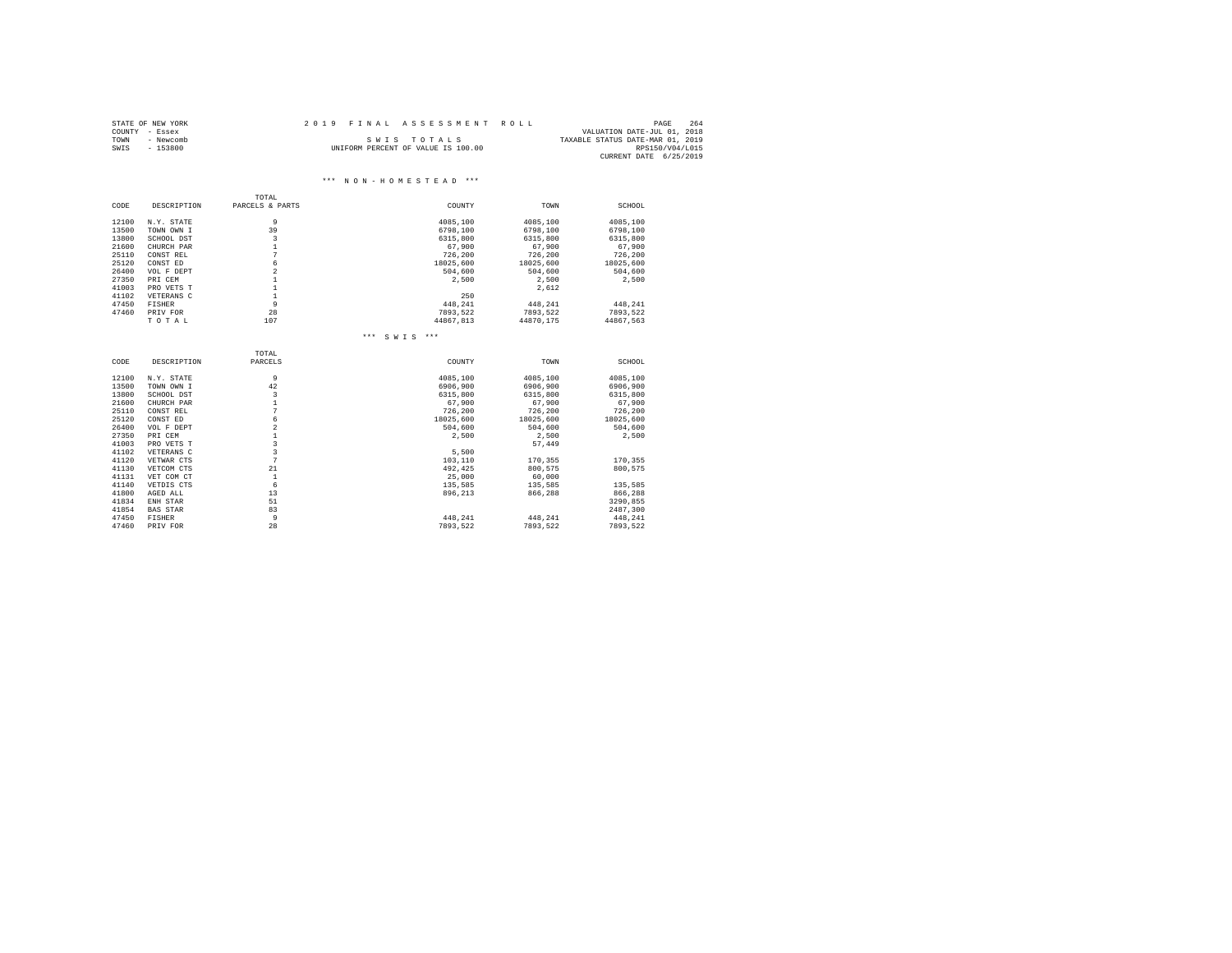| STATE OF NEW YORK |           |  |  | 2019 FINAL ASSESSMENT ROLL         |                                  | PAGE            | 265 |
|-------------------|-----------|--|--|------------------------------------|----------------------------------|-----------------|-----|
| COUNTY - Essex    |           |  |  |                                    | VALUATION DATE-JUL 01, 2018      |                 |     |
| TOWN              | - Newcomb |  |  | SWIS TOTALS                        | TAXABLE STATUS DATE-MAR 01, 2019 |                 |     |
| SWIS              | $-153800$ |  |  | UNIFORM PERCENT OF VALUE IS 100.00 |                                  | RPS150/V04/L015 |     |
|                   |           |  |  |                                    | CURRENT DATE 6/25/2019           |                 |     |

### \*\*\* E X E M P T I O N S U M M A R Y \*\*\*

\*\*\* S W I S \*\*\*

| CODE | DESCRIPTION | TOTAL<br>PARCELS | COUNTY    | TOWN      | SCHOOL    |
|------|-------------|------------------|-----------|-----------|-----------|
|      | TOTAL       | 296              | 46634.196 | 47066.615 | 52727,321 |

### \*\*\* G R A N D T O T A L S \*\*\*

| ROLL<br>SEC        | DESCRIPTION       | TOTAL<br>PARCELS & PARTS | ASSESSED<br>LAND | ASSESSED<br>TOTAL        | TAXABLE<br>COUNTY | TAXABLE<br>TOWN | TAXABLE<br>SCHOOL | STAR<br>TAXABLE |
|--------------------|-------------------|--------------------------|------------------|--------------------------|-------------------|-----------------|-------------------|-----------------|
| $\mathbf{1}$       | TAXABLE           | 644                      | 53674,800        | 114566,900               | 112909,317        | 112479,260      | 112594.097        | 106815,942      |
| 8                  | WHOLLY EXEMPT     | 3                        | 107,700          | 108,800                  |                   |                 |                   |                 |
| $\star$            | TOTAL<br>SUB      | 647                      | 53782.500        | 114675,700               | 112909.317        | 112479.260      | 112594.097        | 106815.942      |
| $***$              | GRAND TOTAL       | 647                      | 53782.500        | 114675.700               | 112909.317        | 112479.260      | 112594.097        | 106815.942      |
|                    |                   |                          |                  | NON-HOMESTEAD<br>$* * *$ | $***$             |                 |                   |                 |
| ROLL<br><b>SEC</b> | DESCRIPTION       | TOTAL<br>PARCELS & PARTS | ASSESSED<br>LAND | ASSESSED<br>TOTAL        | TAXABLE<br>COUNTY | TAXABLE<br>TOWN | TAXABLE<br>SCHOOL | STAR<br>TAXABLE |
| 1                  | TAXABLE           | 133                      | 15473.312        | 16939.212                | 8597.199          | 8594.837        | 8597.449          | 8597.449        |
| 3                  | STATE OWNED LAND  | 212                      | 82489.188        | 383934.018               | 207391,708        | 207671.828      | 204193.358        | 204193.358      |
| 5                  | SPECIAL FRANCHISE | $\overline{2}$           |                  | 946.003                  | 946,003           | 946,003         | 946,003           | 946,003         |
|                    |                   |                          |                  |                          |                   |                 |                   |                 |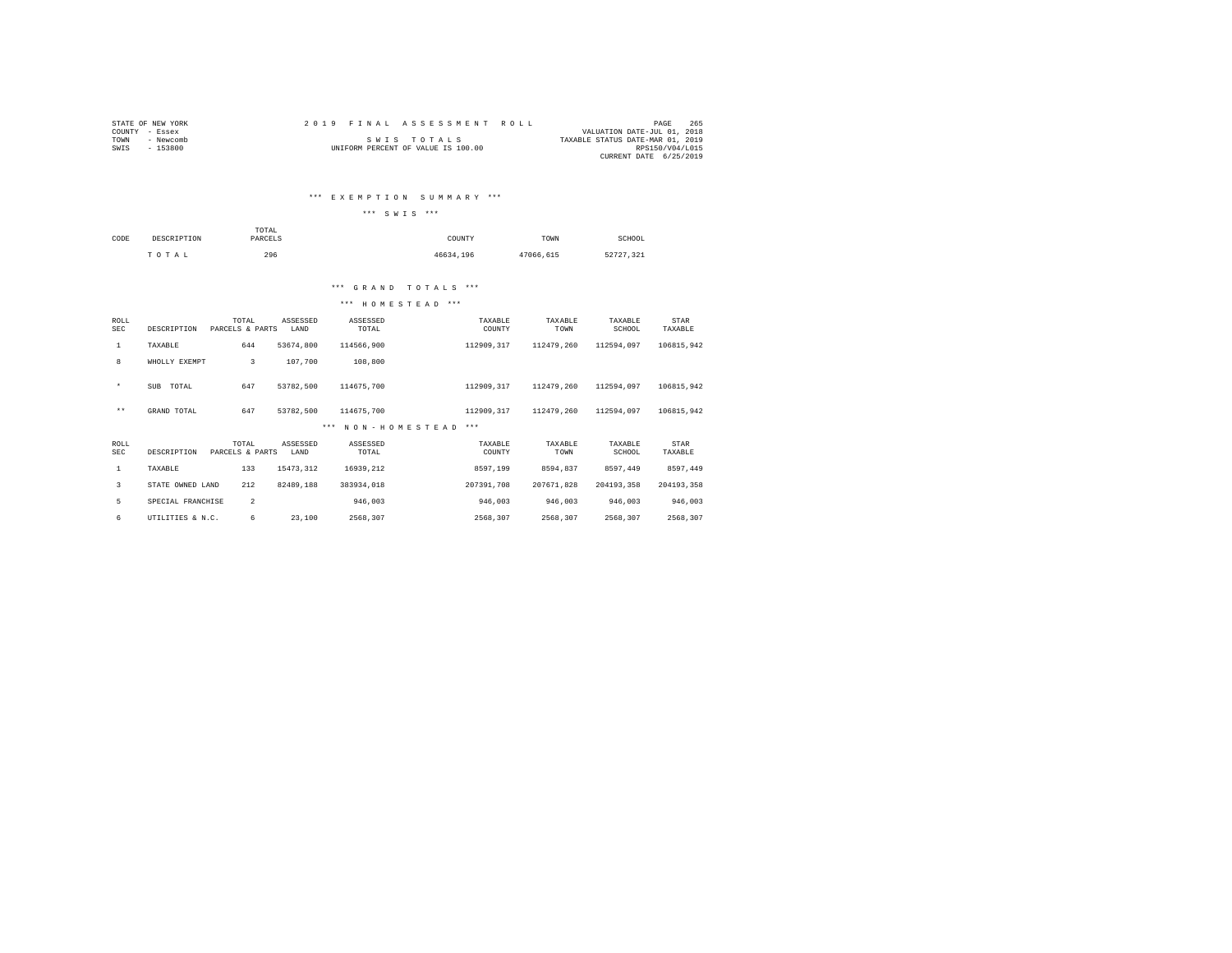| STATE OF NEW YORK | 2019 FINAL ASSESSMENT ROLL         | 266<br>PAGE                      |
|-------------------|------------------------------------|----------------------------------|
| - Essex<br>COUNTY |                                    | VALUATION DATE-JUL 01, 2018      |
| - Newcomb<br>TOWN | SWIS TOTALS                        | TAXABLE STATUS DATE-MAR 01, 2019 |
| $-153800$<br>SWIS | UNIFORM PERCENT OF VALUE IS 100.00 | RPS150/V04/L015                  |
|                   |                                    | CURRENT DATE 6/25/2019           |

### \*\*\* G R A N D T O T A L S \*\*\*

### \*\*\* N O N - H O M E S T E A D \*\*\*

| ROLL<br><b>SEC</b>        | DESCRIPTION       | TOTAL<br>PARCELS & PARTS | ASSESSED<br>LAND | ASSESSED<br>TOTAL | TAXABLE<br>COUNTY | TAXABLE<br>TOWN | TAXABLE<br>SCHOOL | STAR<br>TAXABLE |
|---------------------------|-------------------|--------------------------|------------------|-------------------|-------------------|-----------------|-------------------|-----------------|
| 8                         | WHOLLY EXEMPT     | 69                       | 20024.200        | 38501,800         |                   |                 |                   |                 |
| $\star$                   | SUB TOTAL         | 422                      | 118009,800       | 442889.340        | 219503.217        | 219780.975      | 216305.117        | 216305, 117     |
| $\star\star$              | GRAND TOTAL       | 422                      | 118009,800       | 442889.340        | 219503.217        | 219780.975      | 216305.117        | 216305, 117     |
|                           |                   |                          |                  | *** SWTS ***      |                   |                 |                   |                 |
| <b>ROLL</b><br><b>SEC</b> | DESCRIPTION       | TOTAL<br>PARCELS         | ASSESSED<br>LAND | ASSESSED<br>TOTAL | TAXABLE<br>COUNTY | TAXABLE<br>TOWN | TAXABLE<br>SCHOOL | STAR<br>TAXABLE |
| $\mathbf{1}$              | TAXABLE           | 777                      | 69148.112        | 131506.112        | 121506.516        | 121074.097      | 121191.546        | 115413,391      |
| 3                         | STATE OWNED LAND  | 212                      | 82489.188        | 383934.018        | 207391,708        | 207671.828      | 204193.358        | 204193.358      |
| 5                         | SPECIAL FRANCHISE | $\overline{2}$           |                  | 946,003           | 946,003           | 946,003         | 946,003           | 946.003         |
| 6                         | UTILITIES & N.C.  | 6                        | 23,100           | 2568.307          | 2568.307          | 2568.307        | 2568.307          | 2568.307        |
| 8                         | WHOLLY EXEMPT     | 72                       | 20131.900        | 38610,600         |                   |                 |                   |                 |
| $\star$                   | SUB TOTAL         | 1,069                    | 171792.300       | 557565.040        | 332412.534        | 332260.235      | 328899.214        | 323121.059      |
| $\star\star$              | GRAND TOTAL       | 1,069                    | 171792.300       | 557565.040        | 332412.534        | 332260.235      | 328899.214        | 323121.059      |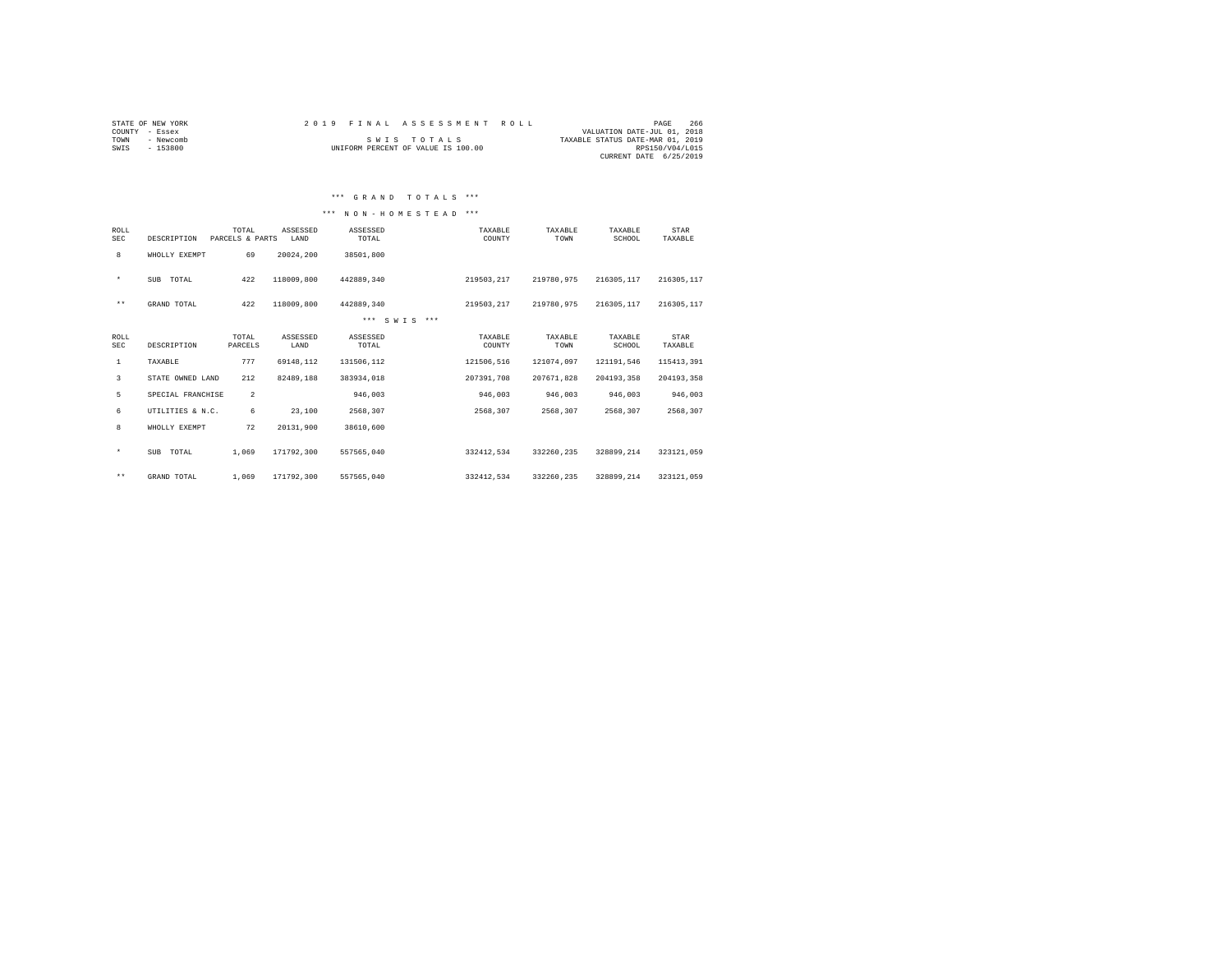| STATE OF NEW YORK |           |  |  |  | 2019 FINAL ASSESSMENT ROLL         |  |  |                                  | PAGE            | 267 |  |
|-------------------|-----------|--|--|--|------------------------------------|--|--|----------------------------------|-----------------|-----|--|
| COUNTY - Essex    |           |  |  |  | TOWN TOTALS                        |  |  | VALUATION DATE-JUL 01, 2018      |                 |     |  |
| TOWN              | - Newcomb |  |  |  |                                    |  |  | TAXABLE STATUS DATE-MAR 01, 2019 |                 |     |  |
| SWIS              | $-1538$   |  |  |  | UNIFORM PERCENT OF VALUE IS 100.00 |  |  |                                  | RPS150/V04/L015 |     |  |
|                   |           |  |  |  |                                    |  |  | CURRENT DATE 6/25/2019           |                 |     |  |

### \*\*\* H O M E S T E A D \*\*\*

| CODE | DISTRICT NAME                                                                                | <b>EXTENSION</b><br>TOTAL<br>PARCELS<br><b>TYPE</b><br>& PARTS  | <b>EXTENSION</b><br>VALUE | AD VALOREM<br>VALUE                  | <b>EXEMPT</b><br>AMOUNT           | TAXABLE<br>VALUE                     |
|------|----------------------------------------------------------------------------------------------|-----------------------------------------------------------------|---------------------------|--------------------------------------|-----------------------------------|--------------------------------------|
|      | FP380 Fire Protectio                                                                         | 647 TOTAL                                                       |                           | 114675,700                           | 108,800                           | 114566.900                           |
|      |                                                                                              |                                                                 | $***$                     | NON-HOMESTEAD                        | $***$                             |                                      |
| CODE | DISTRICT NAME                                                                                | TOTAL<br><b>EXTENSION</b><br>PARCELS<br>TYPE<br>& PARTS         | <b>EXTENSION</b><br>VALUE | AD VALOREM<br>VALUE                  | <b>EXEMPT</b><br>AMOUNT           | TAXABLE<br>VALUE                     |
|      | FP380 Fire Protectio                                                                         | 420 TOTAL                                                       |                           | 255682.460                           | 38433,900                         | 217248,560                           |
|      |                                                                                              |                                                                 |                           | $***$<br>T O W N                     | $***$                             |                                      |
| CODE | DISTRICT NAME                                                                                | TOTAL.<br><b>EXTENSION</b><br><b>TYPE</b><br>PARCELS            | <b>EXTENSION</b><br>VALUE | AD VALOREM<br>VALUE                  | <b>EXEMPT</b><br>AMOUNT           | TAXARLE<br>VALUE                     |
|      | FP380 Fire Protectio<br>SD380 Sewer District<br>WD380 Water District<br>E1606 Emergency Serv | 1,067 TOTAL<br>102 TOTAL<br>M<br>102 TOTAL<br>M<br>1,056 MOVTAX |                           | 370358.160<br>14195,500<br>14195,500 | 38542,700<br>3304,400<br>3304,400 | 331815,460<br>10891,100<br>10891,100 |

### \*\*\* S C H O O L D I S T R I C T S U M M A R Y \*\*\*

| CODE   | DISTRICT NAME | TOTAL<br>PARCELS & PARTS | ASSESSED<br>LAND | ASSESSED<br>TOTAL | <b>EXEMPT</b><br>AMOUNT | TOTAL<br>TAXABLE | STAR<br>AMOUNT | STAR<br>TAXABLE |
|--------|---------------|--------------------------|------------------|-------------------|-------------------------|------------------|----------------|-----------------|
| 153801 | Newcomb       | 647                      | 53782.500        | 114675,700        | 2081.603                | 112594.097       | 5778.155       | 106815.942      |
|        | SUB-TOTAL     | 647                      | 53782.500        | 114675,700        | 2081.603                | 112594.097       | 5778.155       | 106815.942      |
|        | TOTAL         | 647                      | 53782.500        | 114675,700        | 2081.603                | 112594.097       | 5778.155       | 106815.942      |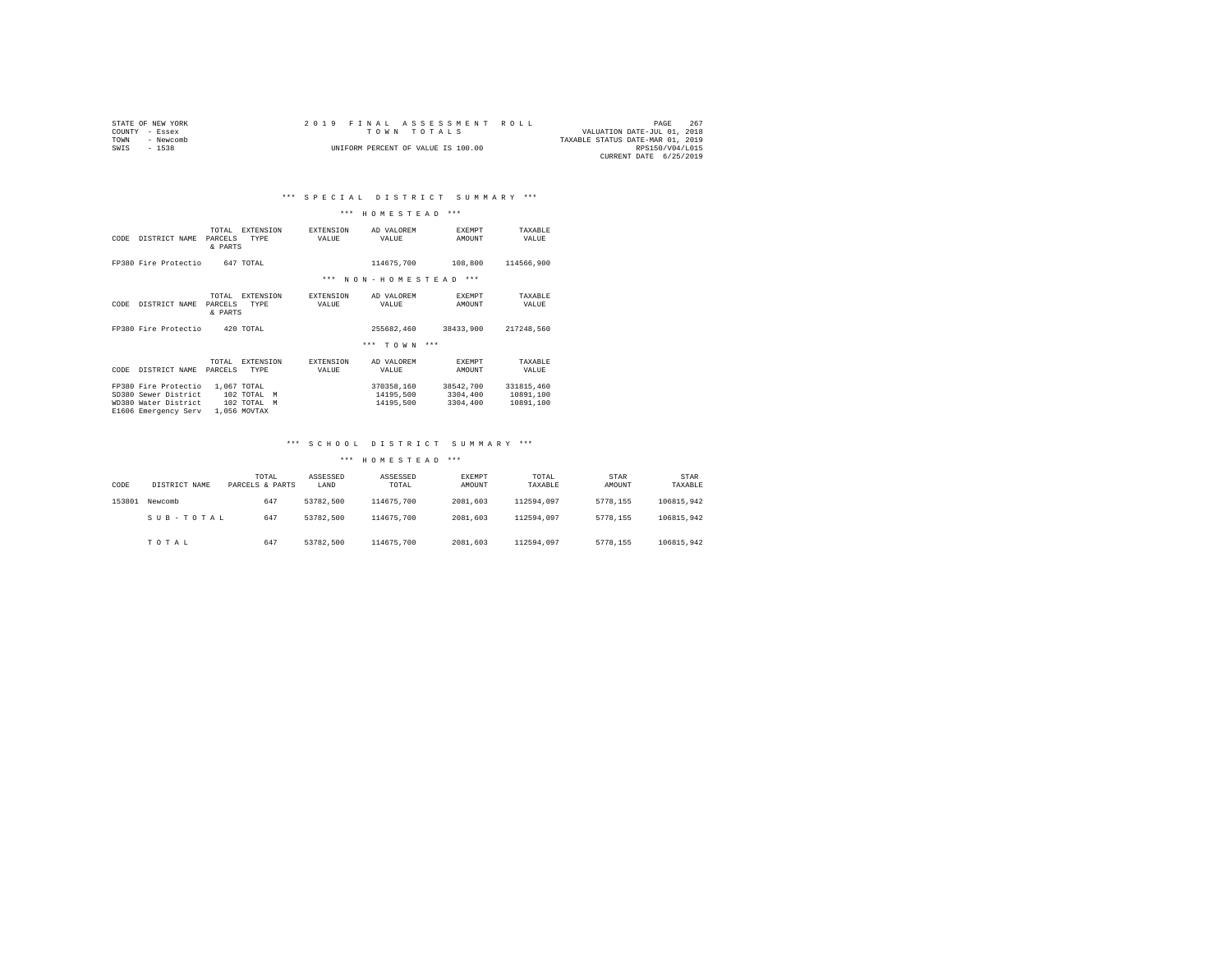| COUNTY<br>TOWN<br>SWIS | STATE OF NEW YORK<br>- Essex<br>- Newcomb<br>$-1538$ |                          | 2019             | FINAL<br>TO WN<br>INIFORM PERCENT OF VALUE IS 100.00 | ASSESSMENT<br>TOTALS    | ROLL             | VALUATION DATE-JUL 01, 2018<br>TAXABLE STATUS DATE-MAR 01, 2019 | 268<br>PAGE<br>RPS150/V04/L015<br>CURRENT DATE 6/25/2019 |  |
|------------------------|------------------------------------------------------|--------------------------|------------------|------------------------------------------------------|-------------------------|------------------|-----------------------------------------------------------------|----------------------------------------------------------|--|
|                        |                                                      |                          |                  | *** NON-HOMESTEAD ***                                |                         |                  |                                                                 |                                                          |  |
| CODE                   | DISTRICT NAME                                        | TOTAL<br>PARCELS & PARTS | ASSESSED<br>LAND | ASSESSED<br>TOTAL                                    | EXEMPT<br>AMOUNT        | TOTAL<br>TAXABLE | STAR<br>AMOUNT                                                  | STAR<br>TAXABLE                                          |  |
| 153801<br>999999       | Newcomb<br>Schl Apportionment                        | 420<br>$\overline{2}$    | 118009,800       | 263148.680<br>179740.660                             | 46843.563<br>179740.660 | 216305,117       |                                                                 | 216305, 117                                              |  |
|                        | SUB-TOTAL                                            | 422                      | 118009,800       | 442889.340                                           | 226584.223              | 216305,117       |                                                                 | 216305, 117                                              |  |
|                        | TOTAL                                                | 422                      | 118009,800       | 442889.340                                           | 226584.223              | 216305,117       |                                                                 | 216305, 117                                              |  |
|                        |                                                      |                          |                  | *** TOWN ***                                         |                         |                  |                                                                 |                                                          |  |
| CODE                   | DISTRICT NAME                                        | TOTAL<br>PARCELS         | ASSESSED<br>LAND | ASSESSED<br>TOTAL                                    | <b>EXEMPT</b><br>AMOUNT | TOTAL<br>TAXABLE | STAR<br>AMOUNT                                                  | STAR<br>TAXABLE                                          |  |
| 153801<br>999999       | Newcomb<br>Schl Apportionment                        | 1,067<br>$\overline{2}$  | 171792.300       | 377824.380<br>179740.660                             | 48925.166<br>179740.660 | 328899.214       | 5778.155                                                        | 323121.059                                               |  |
|                        | SUB-TOTAL                                            | 1,069                    | 171792.300       | 557565.040                                           | 228665.826              | 328899.214       | 5778.155                                                        | 323121.059                                               |  |

### \*\*\* S Y S T E M C O D E S S U M M A R Y \*\*\*

T O T A L 1,069 171792,300 557565,040 228665,826 328899,214 5778,155 323121,059

\*\*\* H O M E S T E A D \*\*\*

 $\begin{tabular}{lllllll} \multicolumn{2}{l} \multicolumn{2}{l} \multicolumn{2}{l} \multicolumn{2}{l} \multicolumn{2}{l} \multicolumn{2}{l} \multicolumn{2}{l} \multicolumn{2}{l} \multicolumn{2}{l} \multicolumn{2}{l} \multicolumn{2}{l} \multicolumn{2}{l} \multicolumn{2}{l} \multicolumn{2}{l} \multicolumn{2}{l} \multicolumn{2}{l} \multicolumn{2}{l} \multicolumn{2}{l} \multicolumn{2}{l} \multicolumn{2}{l} \multicolumn{2}{l} \multicolumn{2}{l} \multicolumn{2}{l} \mult$ COUNTY TOWN TOWN SCHOOL

NO EXEMPTIONS AT THIS LEVEL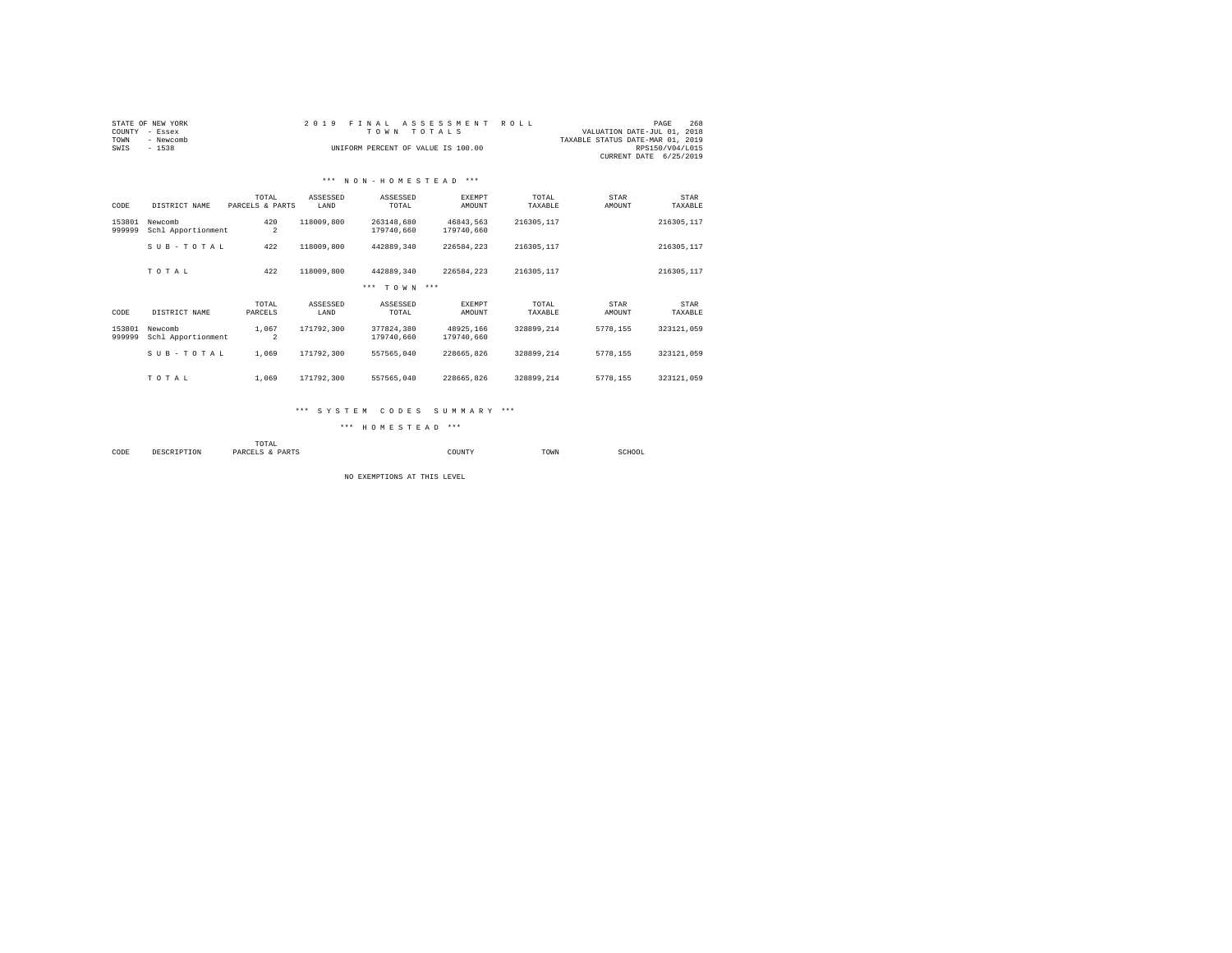|                | STATE OF NEW YORK | 2019 FINAL ASSESSMENT ROLL                 | PAGE                   | 269 |
|----------------|-------------------|--------------------------------------------|------------------------|-----|
| COUNTY - Essex |                   | VALUATION DATE-JUL 01, 2018<br>TOWN TOTALS |                        |     |
| TOWN           | - Newcomb         | TAXABLE STATUS DATE-MAR 01, 2019           |                        |     |
| SWIS           | $-1538$           | UNIFORM PERCENT OF VALUE IS 100.00         | RPS150/V04/L015        |     |
|                |                   |                                            | CURRENT DATE 6/25/2019 |     |

### \*\*\* N O N - H O M E S T E A D \*\*\*

|       |             | TOTAL           |                      |            |            |
|-------|-------------|-----------------|----------------------|------------|------------|
| CODE  | DESCRIPTION | PARCELS & PARTS | COUNTY               | TOWN       | SCHOOL     |
| 50000 | WHOLLY EX   |                 | 1976,000             | 1976,000   | 1976,000   |
| 50001 | SCHL TAXBL  |                 | 86531,920            | 86531,920  |            |
| 50005 | TOWN TAXBL  |                 | 90010.390            |            | 90010.390  |
| 50006 | CNTY TAXBL  |                 |                      | 89730.270  | 89730.270  |
|       | TOTAL       | $\overline{4}$  | 178518,310           | 178238.190 | 181716.660 |
|       |             |                 | $***$<br>***<br>TOWN |            |            |
|       |             | TOTAL           |                      |            |            |
| CODE  | DESCRIPTION | PARCELS         | COUNTY               | TOWN       | SCHOOL     |
| 50000 | WHOLLY EX   |                 | 1976,000             | 1976,000   | 1976,000   |
| 50001 | SCHL TAXBL  |                 | 86531.920            | 86531.920  |            |
| 50005 | TOWN TAXBL  |                 | 90010.390            |            | 90010.390  |
| 50006 | CNTY TAXBL  |                 |                      | 89730.270  | 89730,270  |
|       | TOTAL       | 4               | 178518.310           | 178238.190 | 181716,660 |

### \*\*\* E X E M P T I O N S U M M A R Y \*\*\*

|       |                 | TOTAL                         |          |          |          |
|-------|-----------------|-------------------------------|----------|----------|----------|
| CODE  | DESCRIPTION     | PARCELS & PARTS               | COUNTY   | TOWN     | SCHOOL   |
| 13500 | TOWN OWN I      | 3                             | 108,800  | 108,800  | 108,800  |
| 41003 | PRO VETS T      | $\overline{\phantom{a}}$<br>× |          | 54.837   |          |
| 41102 | VETERANS C      | $\overline{2}$                | 5.250    |          |          |
| 41120 | VETWAR CTS      | n                             | 103,110  | 170.355  | 170.355  |
| 41130 | VETCOM CTS      | 21                            | 492.425  | 800.575  | 800.575  |
| 41131 | VET COM CT      |                               | 25,000   | 60,000   |          |
| 41140 | VETDIS CTS      | 6                             | 135,585  | 135,585  | 135,585  |
| 41800 | AGED ALL        | 13                            | 896.213  | 866,288  | 866,288  |
| 41834 | ENH STAR        | 51                            |          |          | 3290.855 |
| 41854 | <b>BAS STAR</b> | 83                            |          |          | 2487.300 |
|       | TOTAL           | 189                           | 1766.383 | 2196.440 | 7859,758 |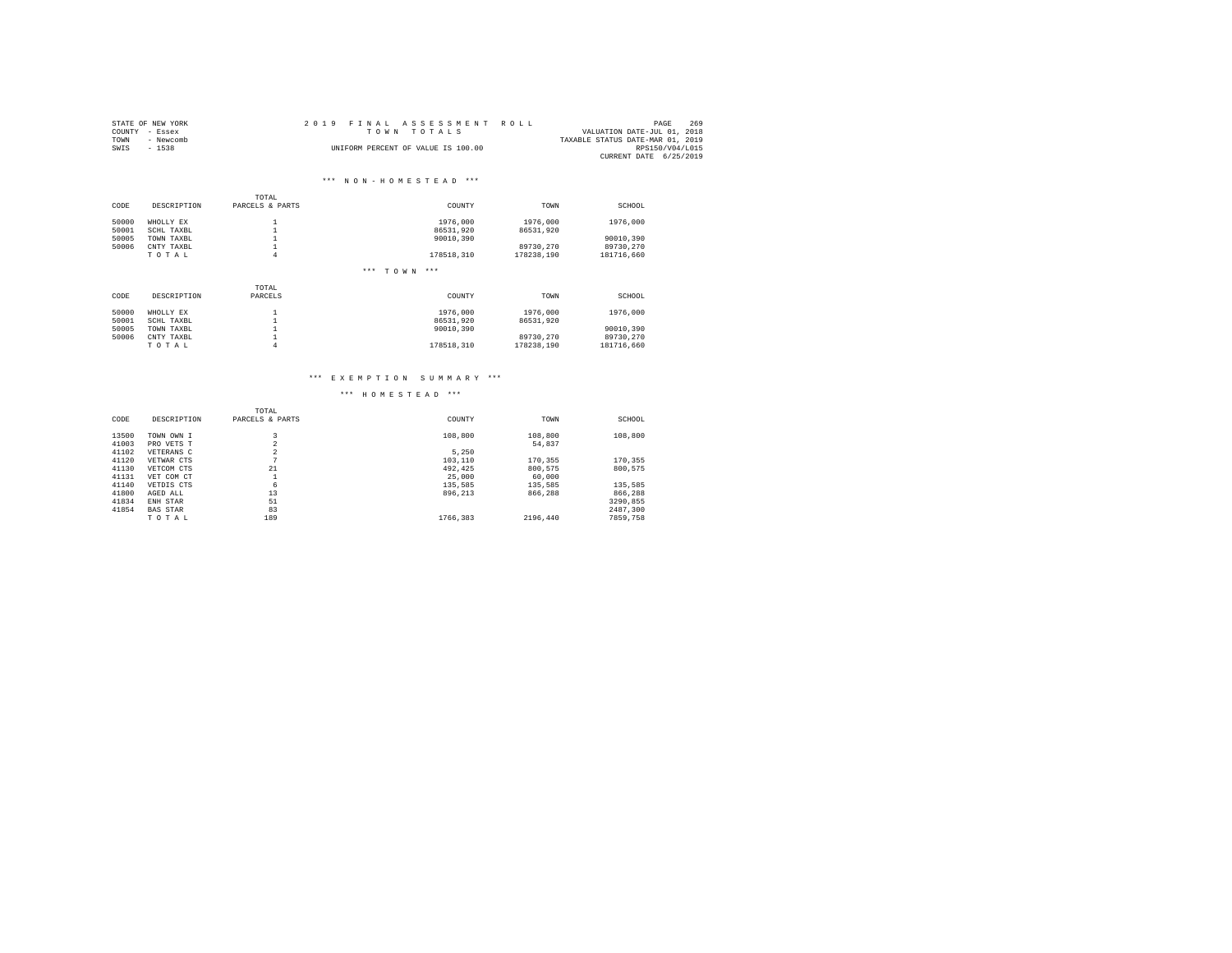|      | STATE OF NEW YORK | 2019 FINAL ASSESSMENT ROLL                 | PAGE                   | 270 |
|------|-------------------|--------------------------------------------|------------------------|-----|
|      | COUNTY - Essex    | VALUATION DATE-JUL 01, 2018<br>TOWN TOTALS |                        |     |
| TOWN | - Newcomb         | TAXABLE STATUS DATE-MAR 01, 2019           |                        |     |
| SWIS | $-1538$           | UNIFORM PERCENT OF VALUE IS 100.00         | RPS150/V04/L015        |     |
|      |                   |                                            | CURRENT DATE 6/25/2019 |     |

#### \*\*\* N O N - H O M E S T E A D \*\*\*

|               | TOTAL                                                                                                                                                                        |                                                                                                                                                                                                                                    |                                                                                                                                                      |                                                                                                                                             |
|---------------|------------------------------------------------------------------------------------------------------------------------------------------------------------------------------|------------------------------------------------------------------------------------------------------------------------------------------------------------------------------------------------------------------------------------|------------------------------------------------------------------------------------------------------------------------------------------------------|---------------------------------------------------------------------------------------------------------------------------------------------|
| DESCRIPTION   | PARCELS & PARTS                                                                                                                                                              | COUNTY                                                                                                                                                                                                                             | TOWN                                                                                                                                                 | SCHOOL                                                                                                                                      |
| N.Y. STATE    | 9                                                                                                                                                                            | 4085,100                                                                                                                                                                                                                           | 4085,100                                                                                                                                             | 4085,100                                                                                                                                    |
| TOWN OWN I    | 39                                                                                                                                                                           | 6798,100                                                                                                                                                                                                                           | 6798,100                                                                                                                                             | 6798,100                                                                                                                                    |
| SCHOOL DST    | 3                                                                                                                                                                            | 6315,800                                                                                                                                                                                                                           | 6315,800                                                                                                                                             | 6315,800                                                                                                                                    |
| CHURCH PAR    |                                                                                                                                                                              |                                                                                                                                                                                                                                    |                                                                                                                                                      | 67,900                                                                                                                                      |
| CONST REL     |                                                                                                                                                                              |                                                                                                                                                                                                                                    |                                                                                                                                                      | 726,200                                                                                                                                     |
|               |                                                                                                                                                                              |                                                                                                                                                                                                                                    |                                                                                                                                                      | 18025,600                                                                                                                                   |
|               |                                                                                                                                                                              |                                                                                                                                                                                                                                    |                                                                                                                                                      | 504,600                                                                                                                                     |
|               |                                                                                                                                                                              |                                                                                                                                                                                                                                    |                                                                                                                                                      | 2,500                                                                                                                                       |
|               |                                                                                                                                                                              |                                                                                                                                                                                                                                    |                                                                                                                                                      |                                                                                                                                             |
|               |                                                                                                                                                                              |                                                                                                                                                                                                                                    |                                                                                                                                                      |                                                                                                                                             |
|               |                                                                                                                                                                              |                                                                                                                                                                                                                                    |                                                                                                                                                      | 448,241                                                                                                                                     |
|               |                                                                                                                                                                              |                                                                                                                                                                                                                                    |                                                                                                                                                      | 7893.522                                                                                                                                    |
|               |                                                                                                                                                                              |                                                                                                                                                                                                                                    |                                                                                                                                                      | 44867.563                                                                                                                                   |
|               |                                                                                                                                                                              | *** TOWN ***                                                                                                                                                                                                                       |                                                                                                                                                      |                                                                                                                                             |
|               | TOTAL.                                                                                                                                                                       |                                                                                                                                                                                                                                    |                                                                                                                                                      |                                                                                                                                             |
| DESCRIPTION   | PARCELS                                                                                                                                                                      | COUNTY                                                                                                                                                                                                                             | TOWN                                                                                                                                                 | SCHOOL                                                                                                                                      |
| N.Y. STATE    | 9                                                                                                                                                                            | 4085,100                                                                                                                                                                                                                           | 4085,100                                                                                                                                             | 4085,100                                                                                                                                    |
| TOWN OWN I    | 42                                                                                                                                                                           | 6906,900                                                                                                                                                                                                                           | 6906,900                                                                                                                                             | 6906.900                                                                                                                                    |
| SCHOOL DST    | $\mathbf{3}$                                                                                                                                                                 | 6315,800                                                                                                                                                                                                                           | 6315,800                                                                                                                                             | 6315,800                                                                                                                                    |
| CHURCH PAR    | $\mathbf{1}$                                                                                                                                                                 | 67,900                                                                                                                                                                                                                             | 67,900                                                                                                                                               | 67.900                                                                                                                                      |
| CONST REL     |                                                                                                                                                                              | 726,200                                                                                                                                                                                                                            | 726,200                                                                                                                                              | 726,200                                                                                                                                     |
| CONST ED      | 6                                                                                                                                                                            | 18025,600                                                                                                                                                                                                                          | 18025,600                                                                                                                                            | 18025,600                                                                                                                                   |
| VOL F DEPT    | $\overline{a}$                                                                                                                                                               | 504,600                                                                                                                                                                                                                            | 504,600                                                                                                                                              | 504,600                                                                                                                                     |
| PRI CEM       | $\mathbf{1}$                                                                                                                                                                 | 2,500                                                                                                                                                                                                                              | 2,500                                                                                                                                                | 2,500                                                                                                                                       |
| PRO VETS T    |                                                                                                                                                                              |                                                                                                                                                                                                                                    | 57,449                                                                                                                                               |                                                                                                                                             |
| VETERANS C    |                                                                                                                                                                              | 5.500                                                                                                                                                                                                                              |                                                                                                                                                      |                                                                                                                                             |
| VETWAR CTS    |                                                                                                                                                                              |                                                                                                                                                                                                                                    | 170,355                                                                                                                                              | 170,355                                                                                                                                     |
|               |                                                                                                                                                                              |                                                                                                                                                                                                                                    |                                                                                                                                                      | 800.575                                                                                                                                     |
|               |                                                                                                                                                                              |                                                                                                                                                                                                                                    |                                                                                                                                                      |                                                                                                                                             |
|               |                                                                                                                                                                              |                                                                                                                                                                                                                                    |                                                                                                                                                      | 135,585                                                                                                                                     |
| AGED ALL      | 13                                                                                                                                                                           | 896.213                                                                                                                                                                                                                            | 866.288                                                                                                                                              | 866,288                                                                                                                                     |
|               |                                                                                                                                                                              |                                                                                                                                                                                                                                    |                                                                                                                                                      | 3290,855                                                                                                                                    |
|               |                                                                                                                                                                              |                                                                                                                                                                                                                                    |                                                                                                                                                      | 2487,300                                                                                                                                    |
| <b>FISHER</b> | 9                                                                                                                                                                            | 448.241                                                                                                                                                                                                                            | 448.241                                                                                                                                              | 448.241                                                                                                                                     |
| PRIV FOR      |                                                                                                                                                                              |                                                                                                                                                                                                                                    |                                                                                                                                                      | 7893,522                                                                                                                                    |
|               | CONST ED<br>VOL F DEPT<br>PRI CEM<br>PRO VETS T<br>VETERANS C<br><b>FISHER</b><br>PRIV FOR<br>TOTAL<br>VETCOM CTS<br>VET COM CT<br>VETDIS CTS<br>ENH STAR<br><b>BAS STAR</b> | $\mathbf{1}$<br>7<br>$\epsilon$<br>$\overline{a}$<br>$\mathbf{1}$<br>$\mathbf{1}$<br>$\mathbf{1}$<br>9<br>28<br>107<br>$\overline{7}$<br>$\mathbf{a}$<br>$\overline{\mathbf{3}}$<br>7<br>21<br>$\mathbf{1}$<br>6<br>51<br>83<br>28 | 67,900<br>726,200<br>18025,600<br>504,600<br>2,500<br>250<br>448,241<br>7893.522<br>44867.813<br>103,110<br>492.425<br>25,000<br>135,585<br>7893.522 | 67,900<br>726,200<br>18025,600<br>504,600<br>2,500<br>2,612<br>448,241<br>7893.522<br>44870.175<br>800.575<br>60,000<br>135,585<br>7893.522 |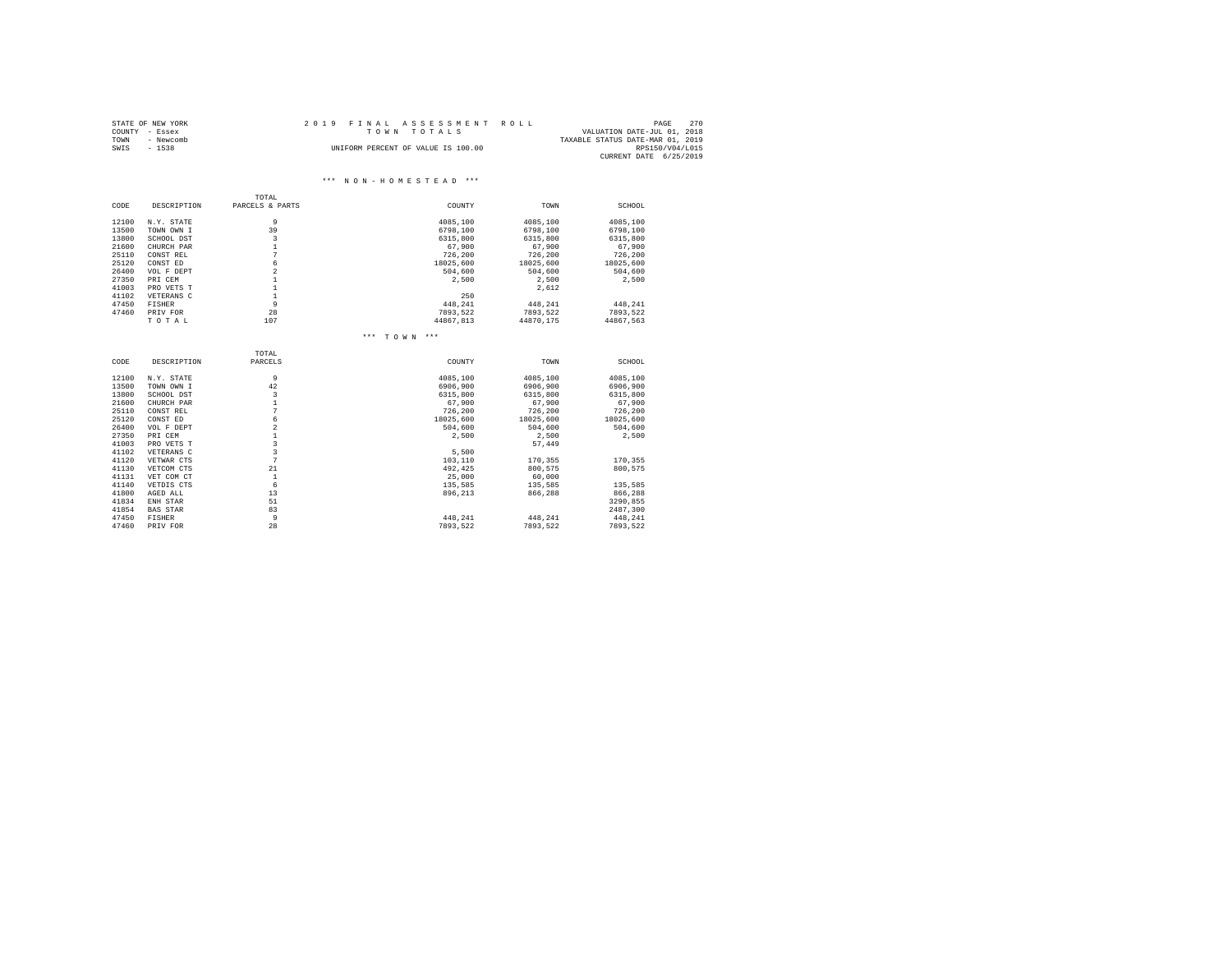|                | STATE OF NEW YORK |  | 2019 FINAL ASSESSMENT ROLL         |                                  | PAGE            | 2.71 |
|----------------|-------------------|--|------------------------------------|----------------------------------|-----------------|------|
| COUNTY - Essex |                   |  | TOWN TOTALS                        | VALUATION DATE-JUL 01, 2018      |                 |      |
| TOWN           | - Newcomb         |  |                                    | TAXABLE STATUS DATE-MAR 01, 2019 |                 |      |
| SWIS           | $-1538$           |  | UNIFORM PERCENT OF VALUE IS 100.00 |                                  | RPS150/V04/L015 |      |
|                |                   |  |                                    | CURRENT DATE 6/25/2019           |                 |      |

### \*\*\* E X E M P T I O N S U M M A R Y \*\*\*

|              | *** TOWN *** |  |
|--------------|--------------|--|
| <b>MOMST</b> |              |  |

| CODE | DESCRIPTION | TOTAL<br>the contract of the contract of the contract of<br>PARCELS | COUNTY    | TOWN      | SCHOOL    |
|------|-------------|---------------------------------------------------------------------|-----------|-----------|-----------|
|      | TOTAL       | 296                                                                 | 46634.196 | 47066.615 | 52727.321 |

### \*\*\* G R A N D T O T A L S \*\*\*

| ROLL<br>SEC        | DESCRIPTION       | TOTAL<br>PARCELS & PARTS | ASSESSED<br>LAND | ASSESSED<br>TOTAL | TAXABLE<br>COUNTY | TAXABLE<br>TOWN | TAXABLE<br>SCHOOL | STAR<br>TAXABLE |
|--------------------|-------------------|--------------------------|------------------|-------------------|-------------------|-----------------|-------------------|-----------------|
| $\mathbf{1}$       | TAXABLE           | 644                      | 53674,800        | 114566,900        | 112909,317        | 112479,260      | 112594.097        | 106815,942      |
| 8                  | WHOLLY EXEMPT     | 3                        | 107,700          | 108,800           |                   |                 |                   |                 |
| $\star$            | SUB<br>TOTAL      | 647                      | 53782,500        | 114675,700        | 112909,317        | 112479,260      | 112594,097        | 106815,942      |
| $\star\star$       | GRAND TOTAL       | 647                      | 53782.500        | 114675,700        | 112909.317        | 112479.260      | 112594.097        | 106815.942      |
|                    |                   |                          |                  | *** NON-HOMESTEAD | $***$             |                 |                   |                 |
| ROLL<br><b>SEC</b> | DESCRIPTION       | TOTAL<br>PARCELS & PARTS | ASSESSED<br>LAND | ASSESSED<br>TOTAL | TAXABLE<br>COUNTY | TAXABLE<br>TOWN | TAXABLE<br>SCHOOL | STAR<br>TAXABLE |
| 1                  | TAXABLE           | 133                      | 15473.312        | 16939.212         | 8597.199          | 8594.837        | 8597.449          | 8597.449        |
| 3                  | STATE OWNED LAND  | 212                      | 82489.188        | 383934.018        | 207391,708        | 207671.828      | 204193.358        | 204193.358      |
| 5                  | SPECIAL FRANCHISE | $\overline{2}$           |                  | 946,003           | 946,003           | 946,003         | 946,003           | 946,003         |
| 6                  | UTILITIES & N.C.  | 6                        | 23,100           | 2568.307          | 2568.307          | 2568.307        | 2568.307          | 2568.307        |